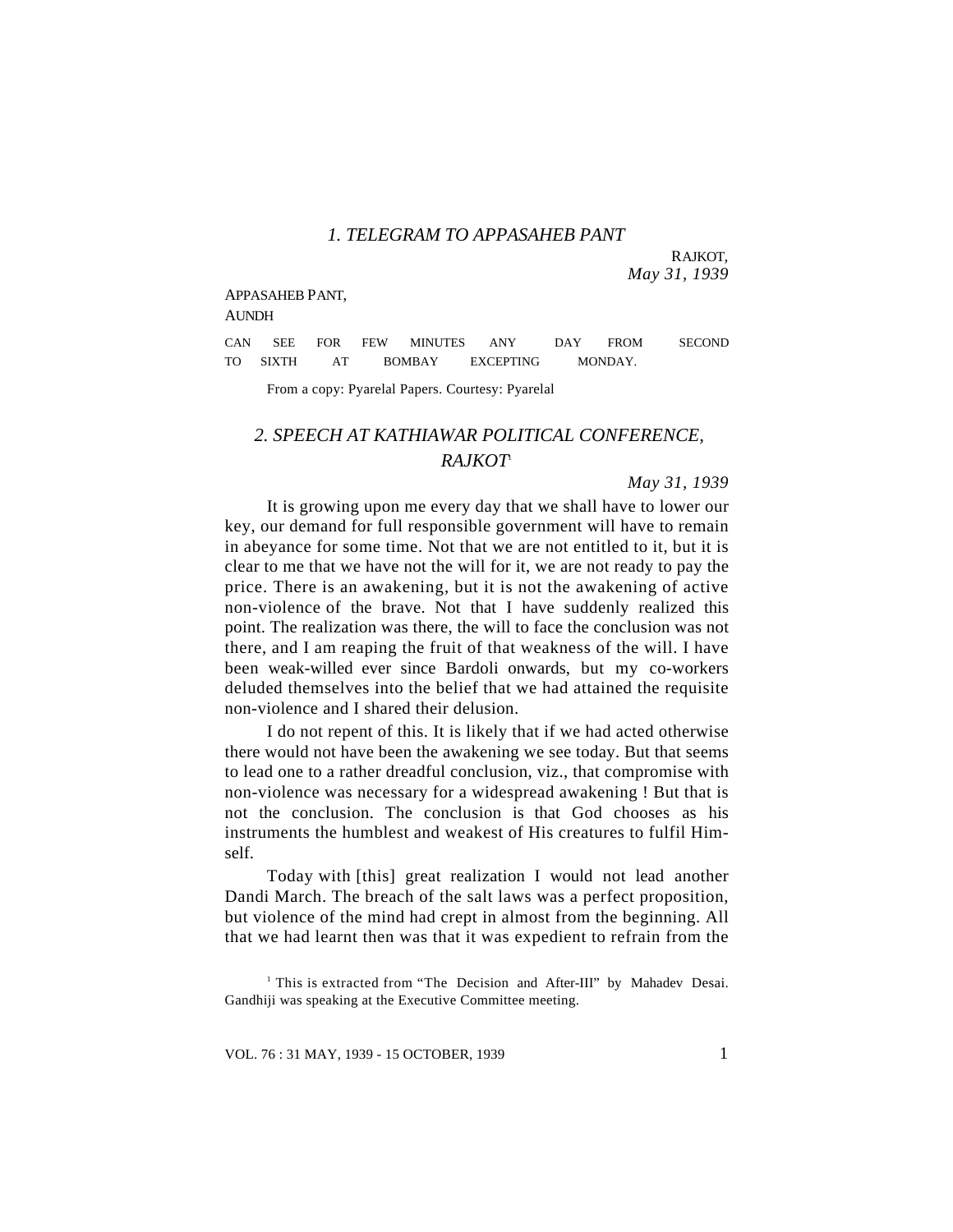use of physical violence. This was the non-violence of the calculating Bania, not of the brave Kshatriya. This non-violence of the calculating Bania has not, could not have, carried us far. It could not possibly avail to win and retain swaraj, to win over our opponent who believed in the use of arms.

Today I sense violence everywhere, smell it inside and outside Congress ranks. In 1921 even goonda element outside the Congress was more or less under our control. Perfect non-violence is difficult. It admits no weakness. It made me take the false step of approaching the Viceroy in order to end my fast. It was unpardonable on the part of a general who claims to derive his whole strength from God. But God gave me that courage to retrieve the blunder, and we are all the stronger and purer for it.

I am not tired of repeating again and again that we should be non-violent in thought and word and deed. We had been saying so, but there was no emphasis on the first of these. A dissolute character is more dissolute in thought than in deed. And the same is true of violence. Our violence in word and deed is but a feeble echo of the surging violence of thought in us.

Are you prepared to go with me so far? Does all that I say carry conviction? If so, violence should be eschewed from the innermost of our thoughts. But if you cannot go with me, do go your own way. If you can reach your goal in any other way, do so by all means. You will deserve my congratulations. For I cannot in any case stand cowardice. Let no one say when I am gone that I taught the people to be cowards. If you think my ahimsa amounts to that, or leads you to that, you should reject it without hesitation. I would far rather that you died bravely dealing a blow and receiving a blow than died in abject terror. If the ahimsa of my dream is impossible, you can reject the creed rather than carry on the pretence of non-violence.

Fleeing from battle—*palayanam*—is cowardice, and unworthy of a warrior. An armed fighter is known to have sought fresh arms as soon as he loses those in his possession or they lose their efficacy. He leaves the battle to get them. A non-violent warrior knows no leaving the battle. He rushes into the mouth of *himsa,* never even once harbouring an evil thought. If this ahimsa seems to you to be impossible, let us be honest with ourselves and say so, and give it up.

For me there is no laying down arms. I cannot do so. I am trying to be the warrior of my description and, if God wills, I may be that during this life. Such a warrior can fight single-handed.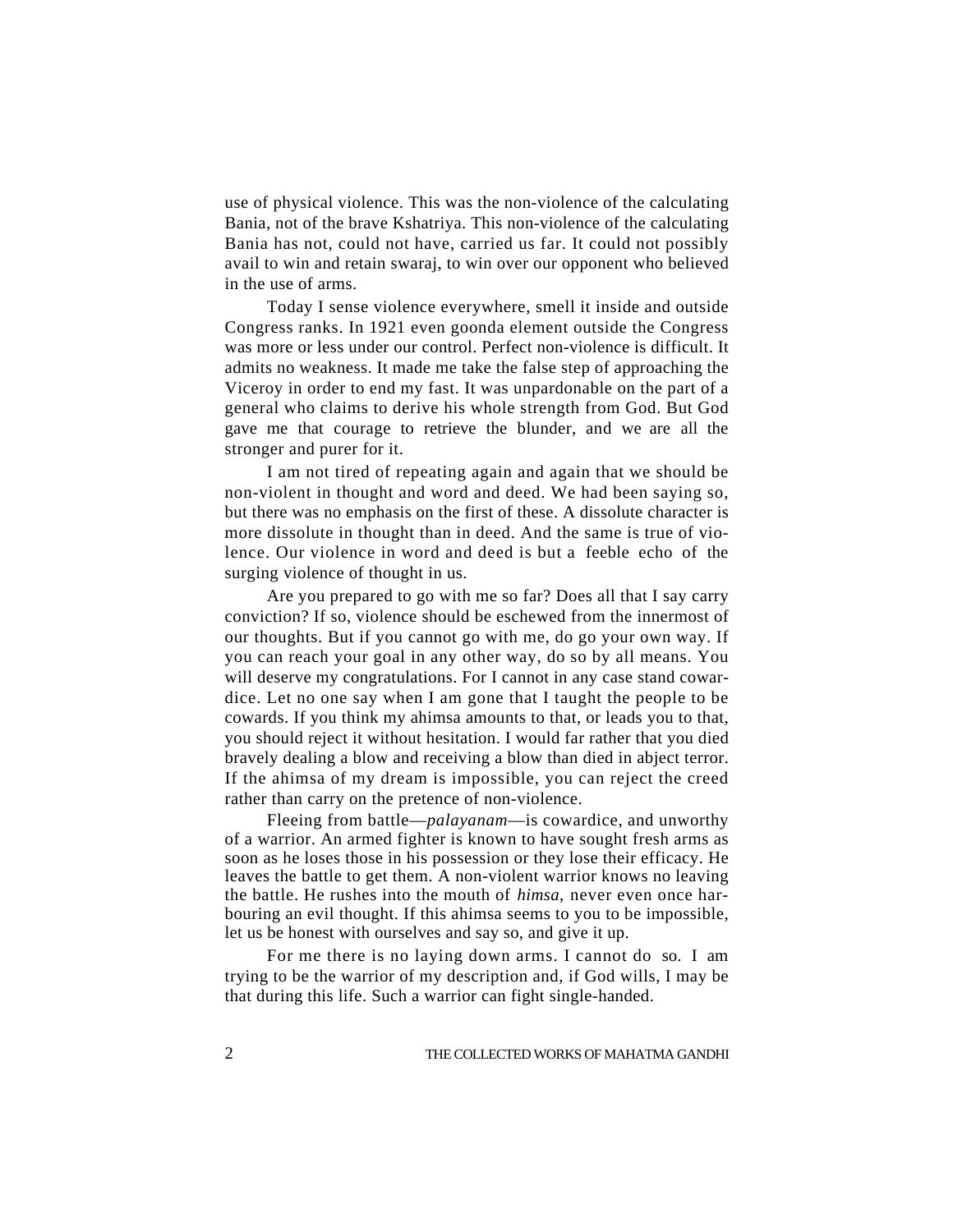Let me give a bit of my own experience in South Africa. When thousands joined the movements, I had not spoken to them, not even seen them. Papers they could not read. My heart was working in unison with them. Living faith is all that is necessary. It is evident that I have not the capacity today to inspire faith in the millions. This needs superior living faith in non-violence and in God. This faith is self-acting, and illumines man's life more and more every day. In the pursuit of my earnest research I may seem to act strangely. I should not grumble if everyone left me in the honesty of his conviction. Let no one stick to me in the blind faith that something will happen. Such [faith] will hinder rather than help the cause.

*Harijan,* 17-6-1939

# *3. TALK WITH A MUSLIM FRIEND<sup>1</sup>* [*May 31, 1939*] 2

I have been talking of non-violence these 20 years but I have made unlawful compromises with myself. My mind goes back to the days of Khilafat agitation. I had the friendship of thousands of Muslims then. When at a meeting of the Muslim League before 1920 I asked for the supreme sacrifice, two or three names were given by Khwaja Saheb Abdul Majid, but I believed that many would come forward at the right time. And they did. But looking back upon those times I see that I compromised non-violence. I was satisfied with mere abstention from physical violence.<sup>3</sup>

The fact is I have never placed unadulterated ahimsa before the country. If I had done so, there would have been complete Hindu-Muslim unity. No doubt I kept on saying there would be no swaraj without Hindu-Muslim unity, but I should have seen that there was no Hindu-Muslim unity because there was not that insistence on unadulterated ahimsa on the part of all, whether Hindu or Muslim. No wonder my new technique puzzles many. But I must go on. If I am right, the puzzles will be solved.

*Harijan,* 17-6-1939

<sup>1</sup> The talk is extracted from "The Decision and After-III". Mahadev Desai explains that Gandhiji was "speaking on another occasion", and includes this after his report of the speech at Executive Committee meeting of Kathiawar Political Conference; *vide* the preceding item.

2 *ibid*

<sup>3</sup> Here Mahadev Desai has omitted "instances" given by Gandhiji.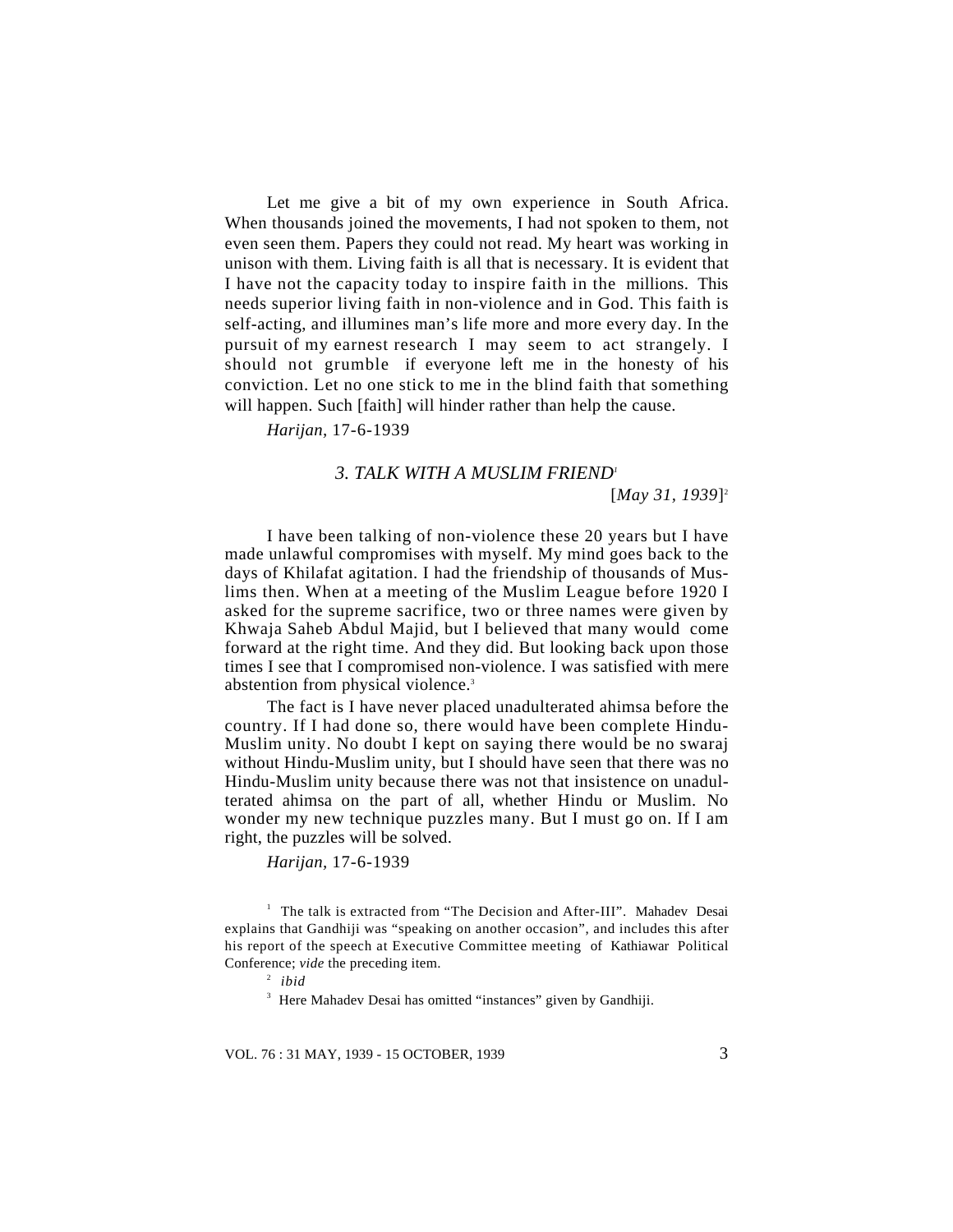# *4. MESSAGE TO NAWANAGAR STATE PEOPLE'S CONFERENCE*<sup>1</sup>

*May 1939*

If you cannot do anything else, at least wear pure khadi and identify yourselves with the poor.

M. K. GANDHI

[From Gujarati]

*Sevamoorti: Shri Virchand Panachand Shah,* p. 121

### *5. TELEGRAM TO VALLABHRAM VAIDYA*

RAJKOT, *June 1, 1939*

VALLABHRAM VAIDYA

DHANWANTARI BHAVAN

RAIPUR, AHMEDABAD

PLEASE MEET KATHIAWAR MAIL<sup>2</sup> TONIGHT AHMEDABAD STATION.

**GANDHI** 

From the original: C.W. 2905. Courtesy: Vallabhram Vaidya

#### *6. LETTER TO NRISINHPRASAD K. BHATT*

ON THE TRAIN, *June 1, 1939*

BHAI NANABHAI,

I wanted to write to you as soon as I got your wire, but could not do so. Now I am writing this in the train. The path of those who worship ahimsa under all circumstances is straight. Such a person will not indulge in fighting even in self-defence. But he who does not have that strength has but to run away—that is, play the coward—if he does not attack the attacker. Cowardice is worse than violence because cowards can never be non-violent. So such people should learn to

<sup>&</sup>lt;sup>1</sup> According to the source, the third session of the Conference was held some time in "May, 1939".

<sup>&</sup>lt;sup>2</sup> By which Gandhiji travelled to Bombay.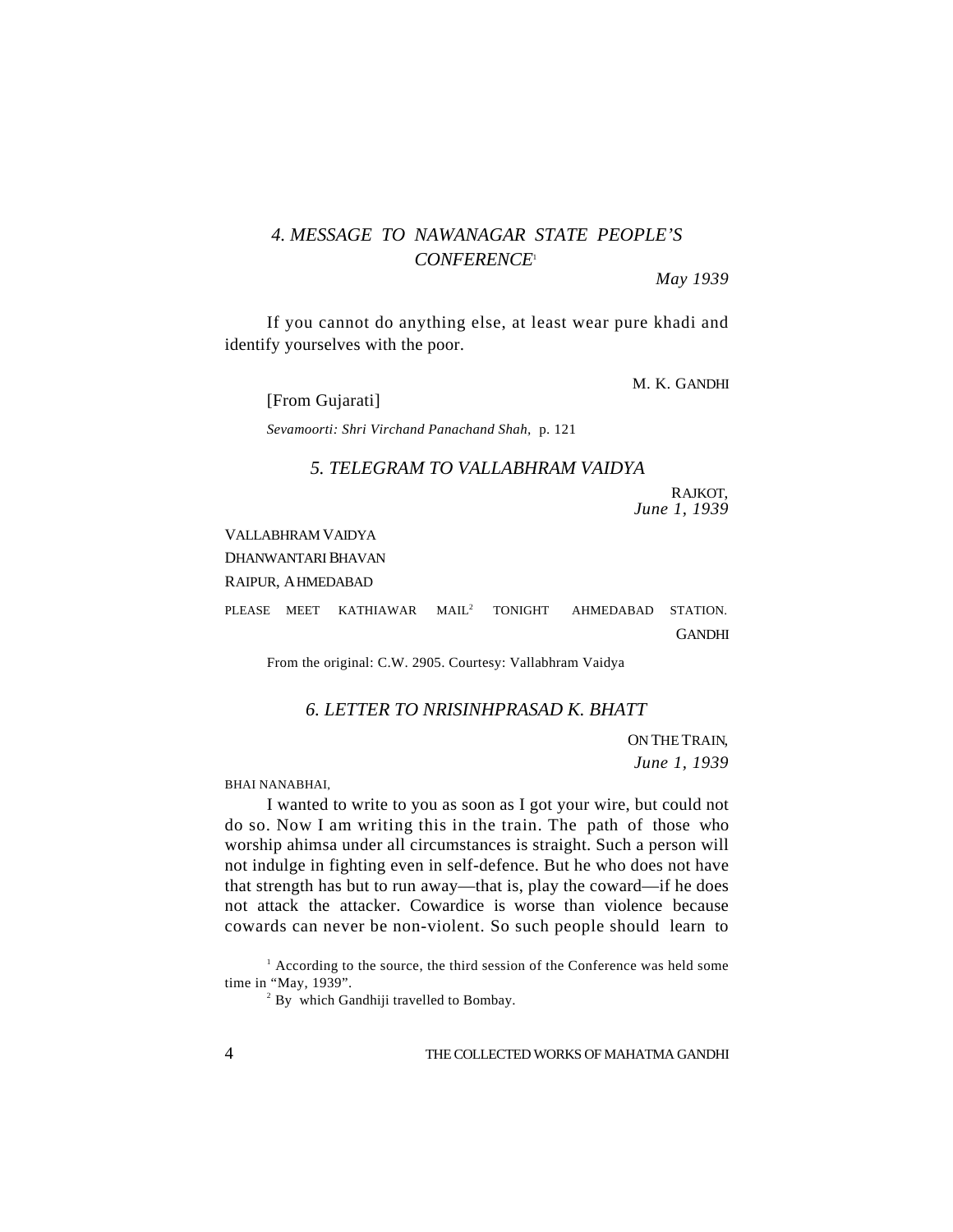defend themselves. Under its constitution members of the Parishad<sup>1</sup> can be said to be wedded to non-violence. But here such ahimsa is of no use. A person who has full faith in non-violence should be a thousand times more fearless than an armed man. Such fearlessness is not gained by joining some organization. Hence every member of the Parishad should find an independent way for himself. It is the duty of every believer in ahimsa to see that cowardice is not propagated in the name of non-violence. So we must frankly tell the common people that we are unable to guide them. It is not proper that they should look to us. If they can independently think of non-violent ways they will not ask us and if they do ask us we should give them only one guidance that they should not be weak under any circumstances. They should learn to deal with the attacker. It is possible that if they observe restraint and if a handful of us can manifest true ahimsa, the attacker too may turn to ahimsa.

Please explain all this to all our workers there. The talk of secret settlement that is going on in Bhavnagar is harmful. Settlement can be with straightforward people. Here there is nothing of the sort.

*Blessings from*

**BAPU** 

From a copy of the Gujarati: Pyarelal Papers. Courtesy: Pyarelal

# *7. DISCUSSION WITH TRAVANCORE STATE CONGRESS DEPUTATION* 1

ON THE TRAIN, [*June 1, 1993*] 2

QUESTION: What about swaraj that we have been fighting for? How does Gandhiji's faith in non-violence burning brighter than ever help those who want swaraj here and now? Does not the emphasis on non-violence of his conception make of swaraj a very remote vision hardly to be fulfilled?

GANDHIJI: For me, it is true, as I have often declared, ahimsa comes before swaraj. I would not care to get power through anarchy and red ruin, among other things, because I want freedom and power even for the least among the people. This can only be when freedom is won

<sup>1</sup> Kathiawar Political Conference.

<sup>2</sup> The discussion is extracted from "The Decision and After—IV". According to *The Bombay Chronicle,* 2-6-1939, the deputationists, Pattom Thanu Pillai, Verghese and Philipose, were travelling with Gandhiji from Rajkot to Bombay. *Vide* also "Statement on Travancore", 4-6-1939.

3 *ibid*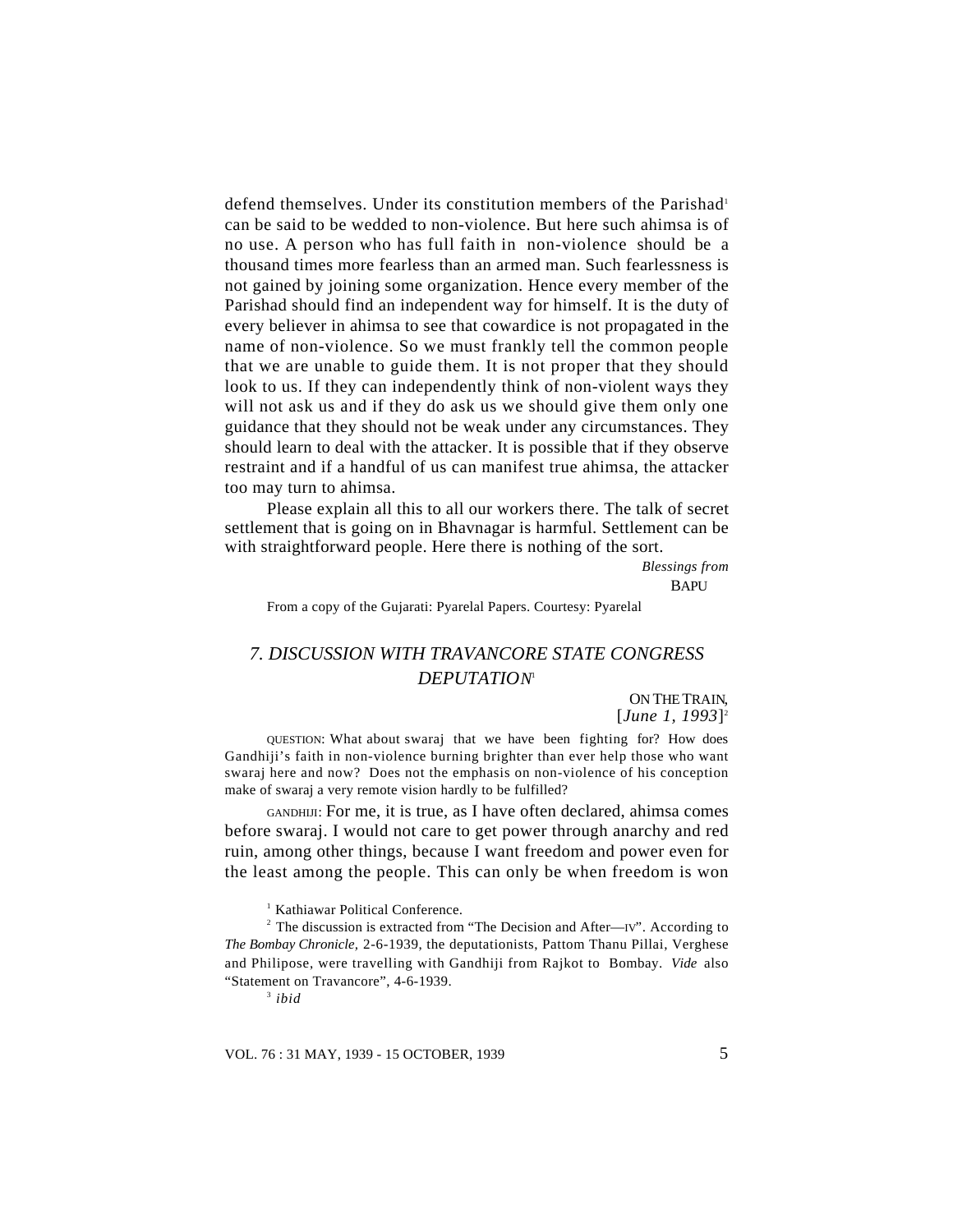through non-violence. In the other case the weak must go to the wall, only the physically strong and fit will remain to seize and enjoy power.

But you too cannot help putting ahimsa before everything else if you really mean business. *Ahimsa must be placed before everything else while it is professed. Then alone it becomes irresistible.* Otherwise it will only be an empty hulk, a thing without potency or power. A soldier fights with an irresistible strength when he has blown up his bridges, burnt his boats. Even so it is with a soldier of ahimsa.

Q. But how will this lowering of the pitch work out in action? How will it help us in attaining our goal of responsible government?

<sup>G</sup>. Today when we talk of responsible government, it frightens the States authorities. The Paramount Power too do not like it. They think it will result in red ruin and anarchy. The argument is unsound but let us give them credit for honesty. If you follow my advice, therefore, you will say, 'We, for the time being, forget swaraj. We shall fight to vindicate the elementary rights of the people, to remove corruption.' In short, you will concentrate your attention on details of administration. The auth-orities won't be frightened, and it will give you the substance of responsible government. That has been the history of all my work in India. If I had only talked of swaraj, I would have come a cropper. By attacking details we have advanced from strength to strength.

What did I do at the time of the Dandi March? I reduced our demand for complete independence to my eleven points.<sup>1</sup> Motilalji was at first angry with me."What do you mean by lowering the flag like this?" he said. But he soon saw that if those points were conceded, indepen-dence would stand knocking at our door.

Let me explain to you the working of my mind. As I have already told you, I had thought that responsible government in the States was within easy reach. We have now found that we can't at once take the masses with us along non-violent lines. You say that violence is committed by a few hooligans only; but capacity to obtain nonviolent swaraj presupposes capacity on our part to control the hooligans too as we temporarily did during the non-co-operation days. If you had complete control over the forces of violence and were ready to carry on the fight with your back to the wall in defiance of the Paramount Power, looking neither to me nor to the Congress outside

<sup>1</sup>Vide "Clearing the Issue", 30-1-1930.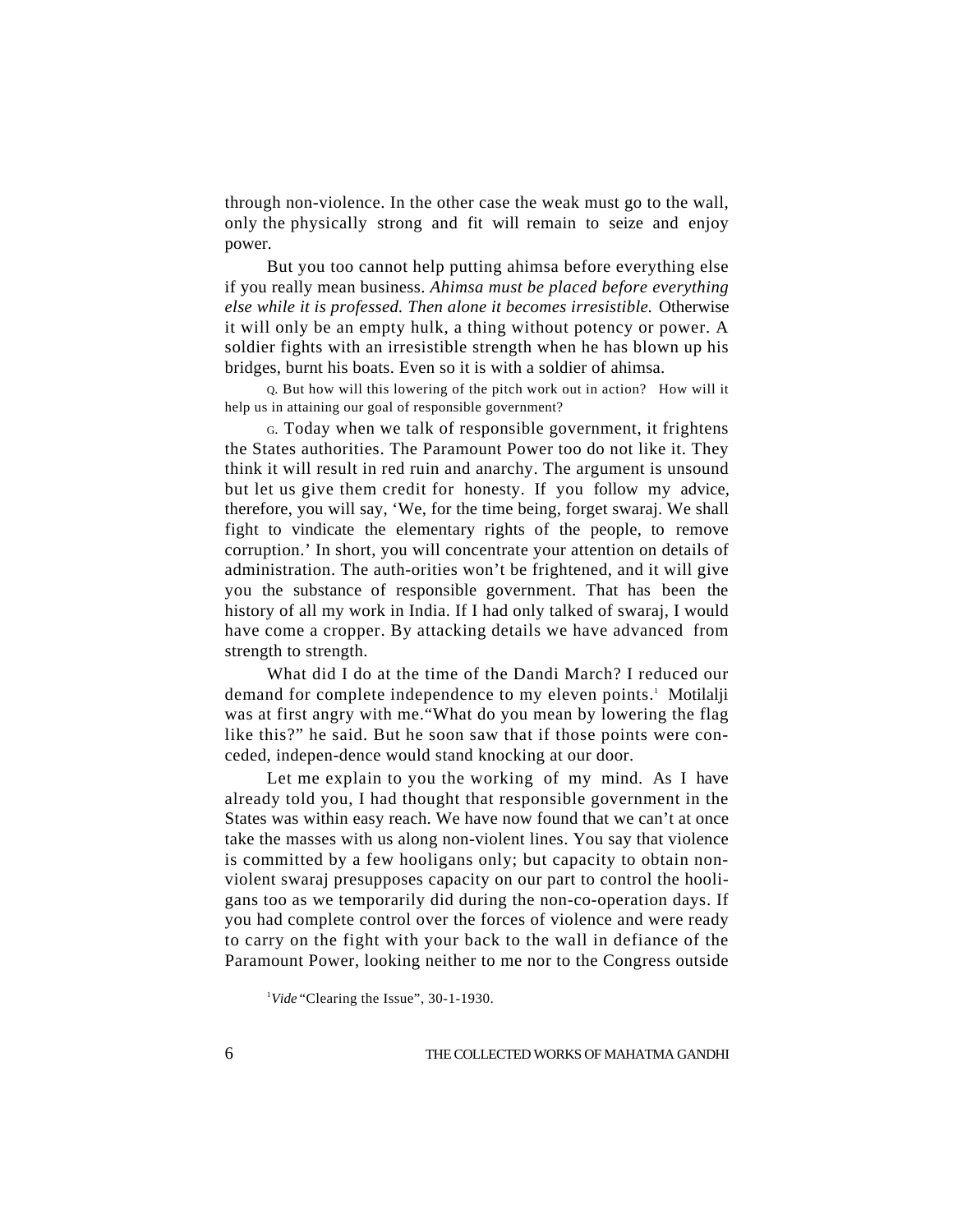for guidance or help, your would not need to lower the key temporarily even. In fact you will not be here to seek my advice at all.

But that is not your case, on your own admission. Nor, so far as I know, is it the case anywhere else in India. Otherwise people would not have suspended civil disobedience in many places even without my asking.

*Harijan,* 24-6-1939

# *8. INTERVIEW TO DEPUTATION OF VICTUALLERS* ' *ASSOCIATION 1*

BOMBAY [*June 2, 1939*] 2

Gandhiji congratulated them on the restrained language of their representation. They had every right to go to him, as he was specially attached to the Parsis [He said:]

What I gather from your representation is that far from being opposed in principle to prohibition, you have pointed out the difficulties and hardships involved. But I am afraid you have come to the wrong man. I never interfere with the work of the Ministries. But on prohibition I am keener even than the Ministers. I confess I have not studied the economic aspect of the question. With me it is a creed and I would, if I could, fulfil it at any cost. If I had the administration in my own hands, I should study all the figures you have given. I am sure the Ministers have studied them, and you should approach them. They would gladly discuss the whole question with you and try to show the way out the difficulties you have pointed out.

<sup>1</sup> This and the following item are extracted from "The Anti-Prohibition" Deputations" by Mahadev Desai, who explains that "the first deputation consisted of representatives of toddy, country liquor and foreign liquor dealers". Their representation addressed itself mainly to the hardships and sufferings that would be the result of several thousand Parsi families being thrown out of employment; their being reduced to poverty and even bankruptcy; illicit sales and clandestine breaches of the law; impossibility of disposing of 50 to 60 lakhs of rupees worth of material by August 1; the loss on having to dispose of costly furniture. *The Bombay chronicle,* 3-6-1939, reports that the deputation, which met Gandhiji in the afternoon, was led by M. B. Baria. It included R. R. Patel, R. D. Shroff, Phirozeshaw Shroff, J. D. Crawford and M. M. Surve.

2 From *The Bombay Chronicle,* 3-6-1939; also *Gandhi—*1915–1948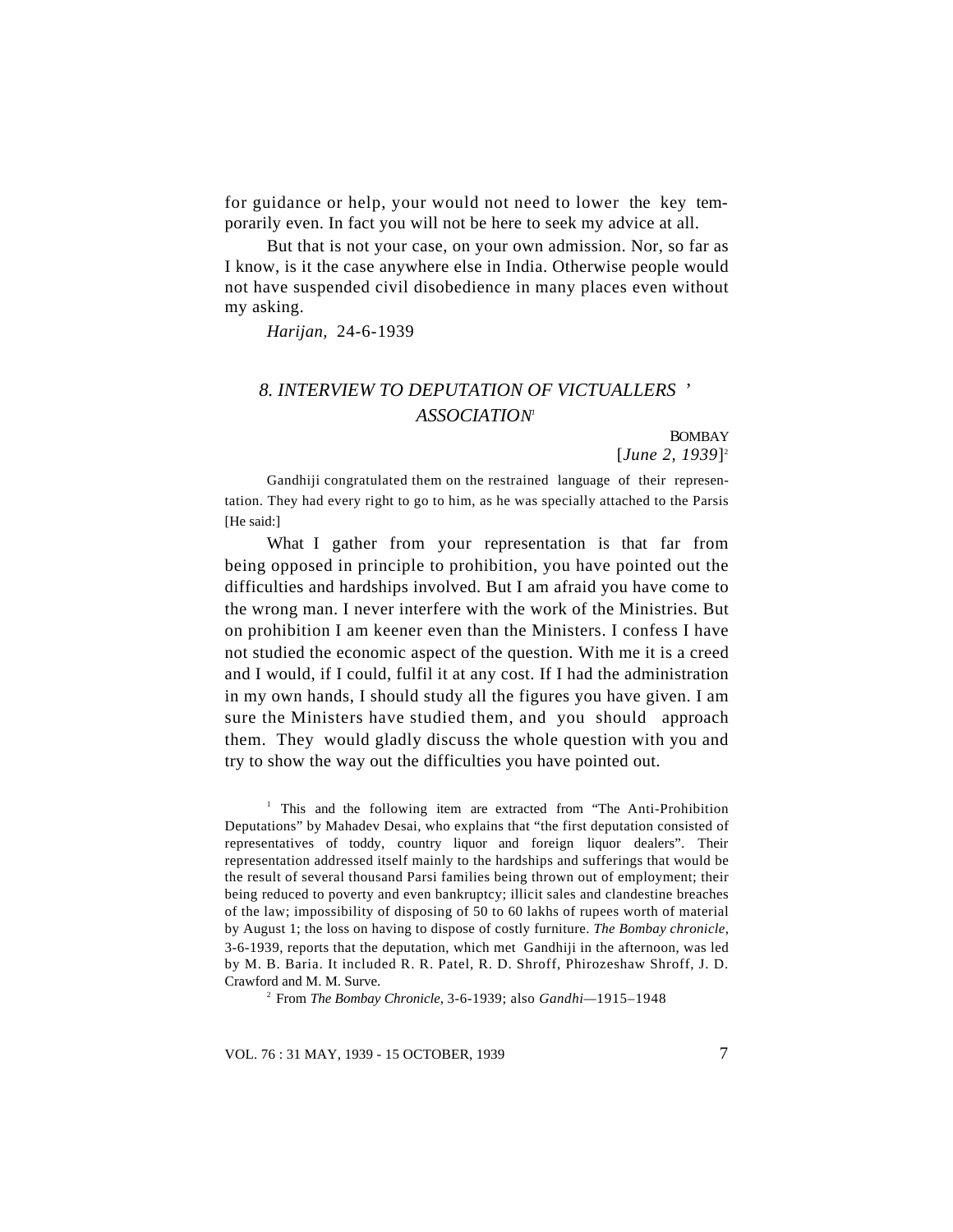They also raised the question of short notice. The Congress Election Manifesto,<sup>1</sup> they said, did not contain this programme, and the decision to introduce it in August had come upon them as a bolt from the blue. In reply to this Gandhiji said:

The Congress Election Manifesto is principally a political document and naturally does not contain the prohibition programme. But prohibition has been in the forefront of the Congress programme since 1920. With me it has been a passion ever since my close contact with the Indian immigrants in South Africa and also with the South Africans. I have seen with my own eyes the terrible scourge drink can be. It has ruined people morally, physically, economically and it has destroyed the sanctity and happiness of the home. My heart bleeds as I think of the disaster that comes in its wake and I have really pined for the immediate introduction of prohibition. When the Congress decided to accept offices, I thought it had a golden opportunity to introduce it at once, but it was the Ministers who pleaded for fixing the time-limit at three years. To my mind, therefore, there is no question of short notice. It is coming several years too late. Hundreds and thousands of women have in the past picketed liquor shops, suffered insults and assaults. In one case a woman volunteer was so hit on the forehead that the evil effect still persists. There was no compulsion. It was all peaceful persuasion, and it had succeeded so remarkably that in some provinces the excise revenue was almost reduced to zero. As for its effects here in India I would like you to study the condition of workmen in factories, and I would like to tell you also the boon prohibition has been to them in Ahmedabad.

One of the gentlemen in the deputation said that 12 to 15 thousand tappers would be adversely affected and that fresh toddy had great medicinal value.

It is *nira* you are referring to. For I agree it is a refreshing drink, and we make *gur* out of it.<sup>2</sup>

If the tappers took to tapping the juice for *gur-*making, there was no question of their unemployment. In Bengal tons of *gur* was prepared from *nira* and in South India *arrack* was prepared from *gur* made out of fresh juice.

But the gentleman maintained that it was impossible to draw fresh *nira* from a tree more than ten times during a season and that *gur* was not a feasible proposition. Gandhiji said that the evidence in his possession was to the contrary. He would, however, inquire.

*Harijan,* 10-6-1939

<sup>1</sup> *Vide* Appendix "Extracts from the Congress Election Manifesto", 22-8-1936.

 $2$  Then Gandhiji offered them a plate of palm-juice and date-palm juice.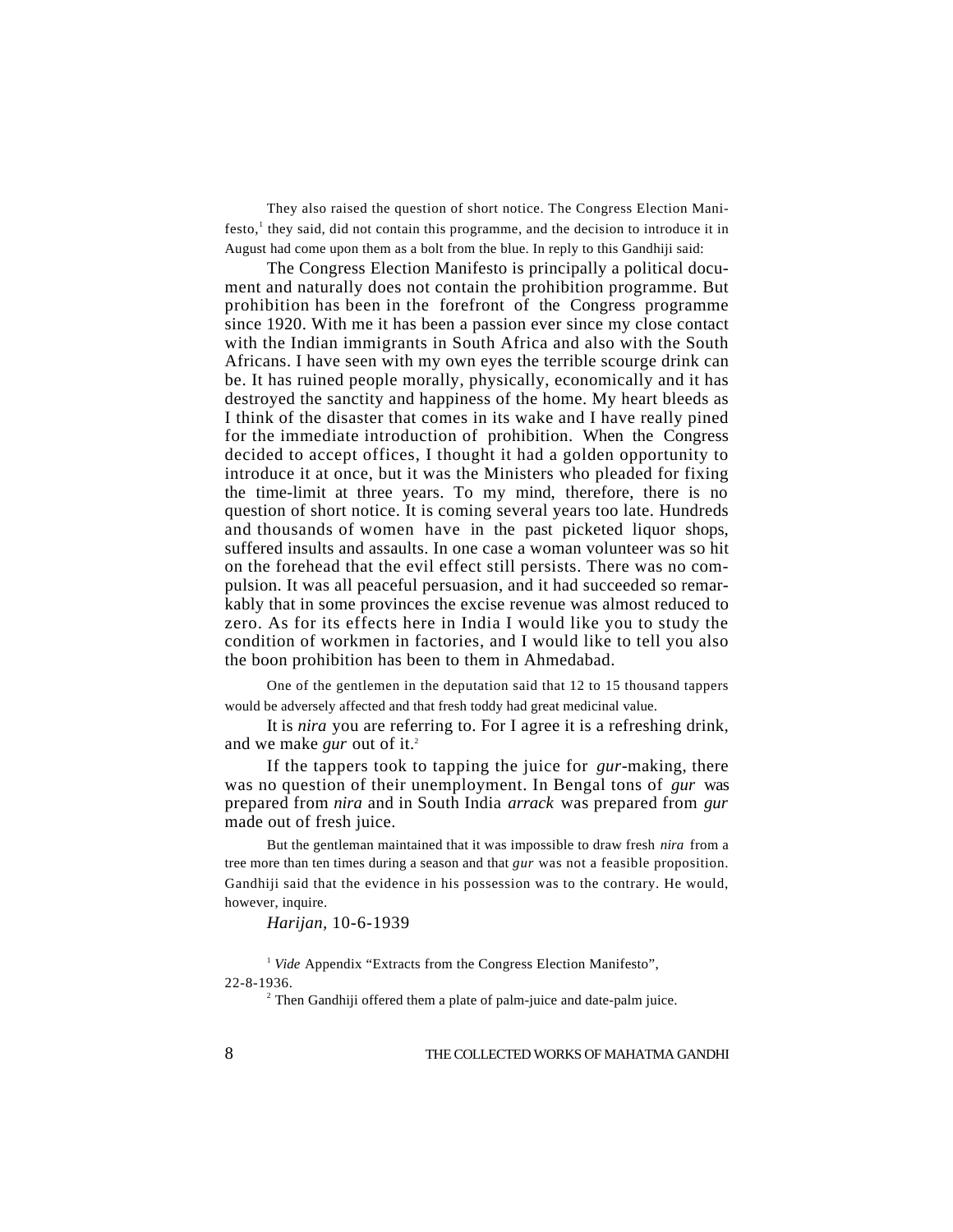## *9. INTERVIEW TO PARSI DEPUTATION*<sup>1</sup>

#### [*June* 2, 1939]<sup>2</sup>

The gravamen of their charge was that the prohibition policy was tantamount to coercion as the community had for centuries indulged in drink without being any the worse for it. There was the argument of dislocation of trade and financial and economic structure of the province, of the hardships it would cause to traders and tappers, and the interference with the religious rites of the people. They said they also resented the distinction between Asiatics and non-Asiatics, and even suggested that not only the Parsis but Mussalmans and Hindus were also opposed to the policy!

Some of the gentlemen have been friends of Gandhiji for years, especially Sir Cowasji. And so he was the most vehement in his attack, but the utmost friendliness prevailed during the discussion.

COWASJI: Drunkenness is bad, not drink. And for the sake of a few who drink, why penalize the whole community? I take two or three glasses of sherry every day and I know hundreds of others who talk of prohibition but who do drink and will do so in spite of prohibition.

There was obvious defiance in his voice, but Gandhiji disarmed it by ultimately reminding Sir Cowasji how he had helped him (Gandhiji) in the past at various junctures, and how he expected him to stand by him at this!

Sir Cowasji had a hearty laugh.

Mr. Khareghat, the veteran temperance reformer who, said Gandhiji, reminded him of Dadabhai by his silvery beard, entered a curiuos plea :

I do not drink, nor am I dealer in drinks. But this policy will ruin thousands, and I want you to realize your error and do as you did in Rajkot. I would then honour you with all my heart. According to our religion it is the duty of the host to offer the guest good bread and good wine.

GANDHIJI: But it must be unfermented wine. Whatever it may be, one wonders how this can be a *religious duty* at all! What would a poor man do?

SAKLATWALA: I do not drink, and thank God I have enough property to enable me to pay the property tax. But why should others regulate my life? I tell you, although, I do not drink, if someone came and told me I might not drink, he would make my blood boil.

GANDHIJI (smilingly): Even so you do not steal, and yet there is the law against thieving. Would you therefore steal to defy the law?

2 From *The Bombay Chronicle,* 3-6-1939

<sup>&</sup>lt;sup>1</sup> Mahadev Desai explains: "The deputation was headed by Sir Cowasji Jehangir and its other members were Sir J. C. Koyaji, Sir H. P. Modi, Messrs Khareghat, A. D. Shroff and Saklatwala." *Vide* also the preceding item.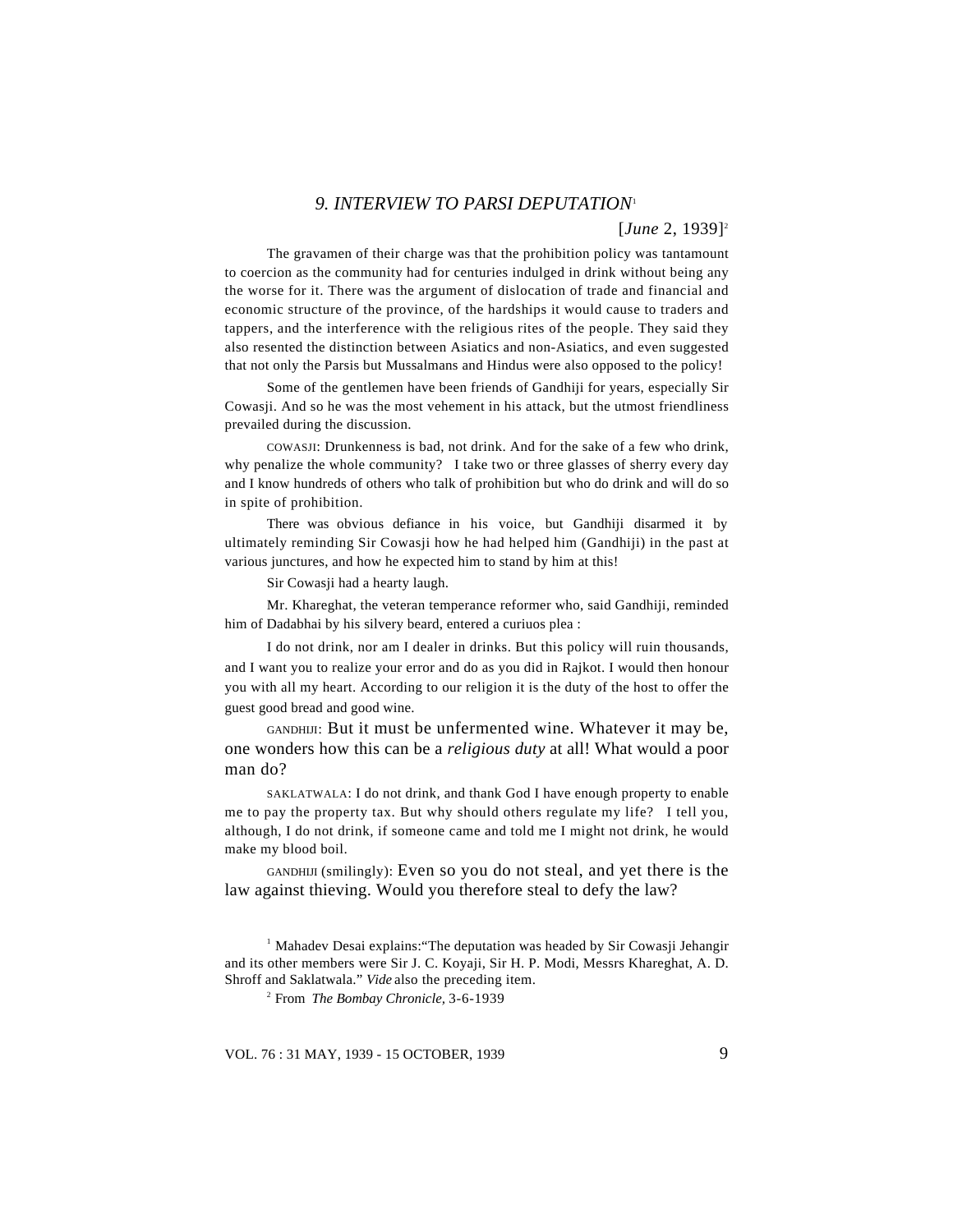H. P. MODI: We do not believe in prohibition. Why do you tempt us to break the law? We want to be exempted. Drink has become part of our social habit, our daily life, and we *want* to drink.

GANDHIJI: As I told<sup>1</sup> the deputation that preceded you, you have come to the wrong man. There is a wide gulf between you and me. It was Dadabhai Naoroji who taught me prohibition and the distinction between prohibition and temperance. Individual liberty is allowed to man only to a certain extent. He cannot forget that he is a social being, and his individual liberty has to be curtailed at every step. I would appeal to you to consider one thing. What is your population? One lakh at the most in a population of 35 crores. You have become famous in the world not as residents of Persia but as Indians. I want you to consider not in terms of your one lakh but in terms of India, not the narrow interest of your whole community but of the large interests of the whole country. How can you interrupt and ruin a noble experiment? You say you cannot get rid of this, so very much you are wedded to it! You are not fair to yourselves there. You have given up so many things. You gave up your language and adopted Gujarati, you changed your dress, you changed many of your manners and customs. Why must you then stick to this one infirmity? You may plead your weakness, but for Heaven's sake don't advance the plea of individual liberty. There you have given away the whole case. You have sacrificed much for India, sacrifice this bad habit too. I have seen men and women wallowing in gutters in South Africa and families ruined.

H. P. MODI: Where do you see the ruin in India?

[GANDHIJI:] I tell you I have seen it with my own eyes. There is the tragic case of my own son. 60,000 men in Ahmedabad are blessing the prohibitionist. I claim that the moral conscience of the public is with me. The issue between us is the narrowest possible. Do you want to press the question of a few individual consciences to the extent of ruining a whole country?

But are there not other evils? There is gambling, for instance.

None so disastrous as this, and this breeds the rest. But I am for the abolition of gambling too. This evil, however, ruins the victim body and soul.

The same thing would happen if you were to overeat ! You are talking of the 60,000 mill-hands in Ahmedabad. Why not listen to the appeal of 50,000 Parsis of Bombay? Drunkenness is unknown amongst us.

<sup>1</sup>*Vide* the preceding item.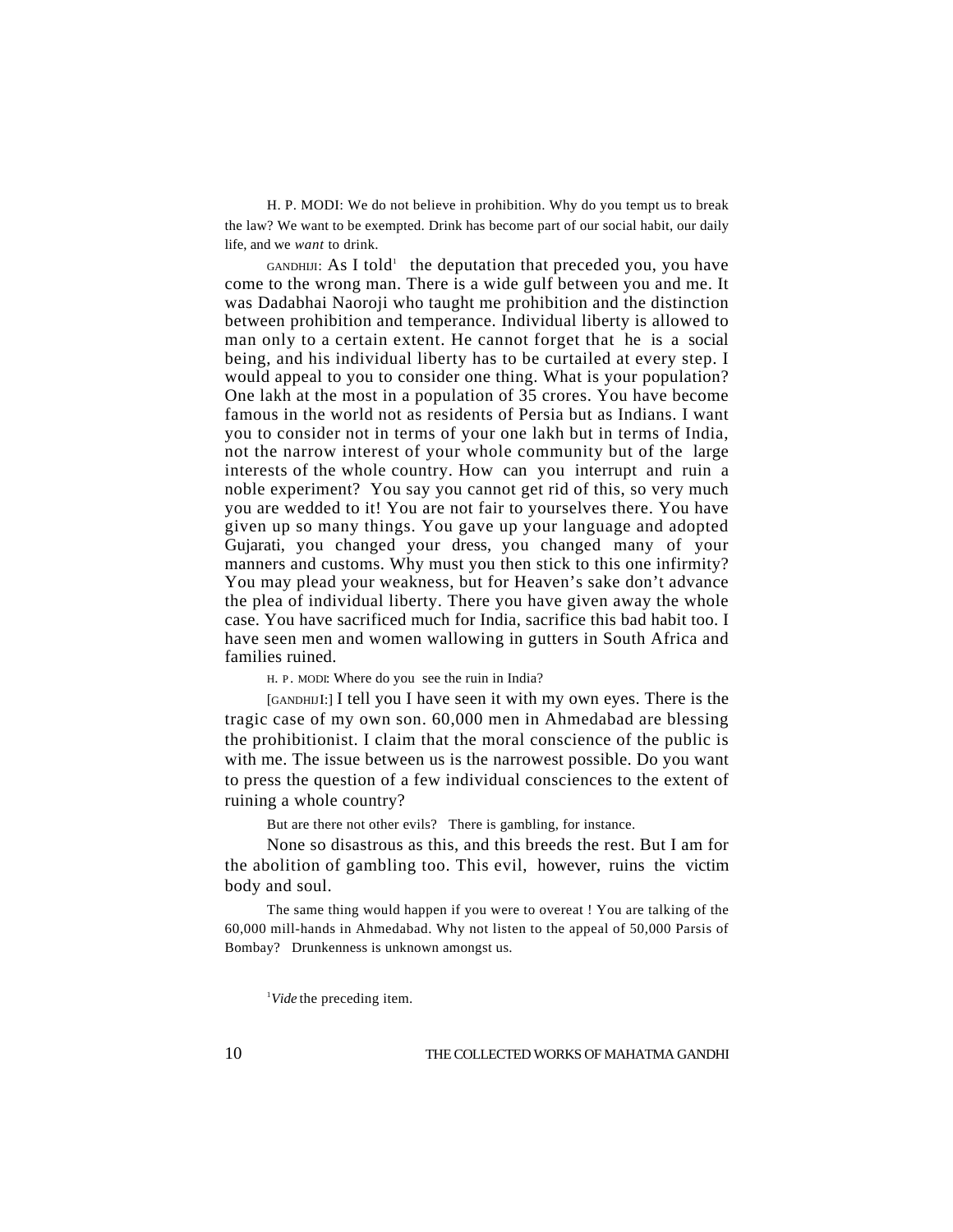Let us assume that for a moment. It proves that you are temperate. Well, then why will you not carry temperateness a little further and co-operate in this the greatest of all moral reforms in India? And remember there is ample provision for those who need drink for their health or religious rites. I suggest your working along these lines but not seeking to ruin the reform.

But why draw the line between Europeans and Indians?

Call it my weakness, and agitate for including the Europeans too in the prohibition. They will, like us, profit by being included in the general law. Their health will not suffer for they will have all the drink they may need for their health.

*Harijan,* 10-6-1939

#### *10. TELEGRAM TO SIR RAZA ALI <sup>1</sup>*

*June 3, 1939*

SIR RAZLI CECIL SIMLA AM CONSTANT TOUCH OUR COUNTRYMEN SOUTH AFRICA. **GANDHI** 

From a copy: Pyarelal Papers. Courtesy: National Archives of India

#### *11. STATEMENT ON TRAVANCORE <sup>2</sup>*

BOMBAY *June 4, 1939*

I have had prolonged conversations<sup>3</sup> with Shri Pattom Thanu Pillai, Shri Verghese and Shri J. Philipose over the situation in Travancore. My rich experiences in Rajkot show me that civil disobedience in Travancore was suspended at the right time. The Rajkot recantation teaches me that it is not enough to have with-drawn the charges

<sup>&</sup>lt;sup>1</sup> This was in response to a telegram from Sir Sayed Raza Ali, received on June 3, 1939, which read: "Indians meeting Johannesburg tomorrow to consider civil resistance. Am advising them against it as premature India too weak to help them. Please cable your advice Congress care Gabaco Johannesburg."

<sup>&</sup>lt;sup>2</sup> In *Harijan*, this appeared under the title "New Technique in Action". The state-ment was also publised in the *The Hindu,* 4-6-1939, and *The Bombay Chronicle,* 5-6-1939.

<sup>&</sup>lt;sup>3</sup> *Vide* "Discussion with Travancore State Congress Deputation", 1-6-1939.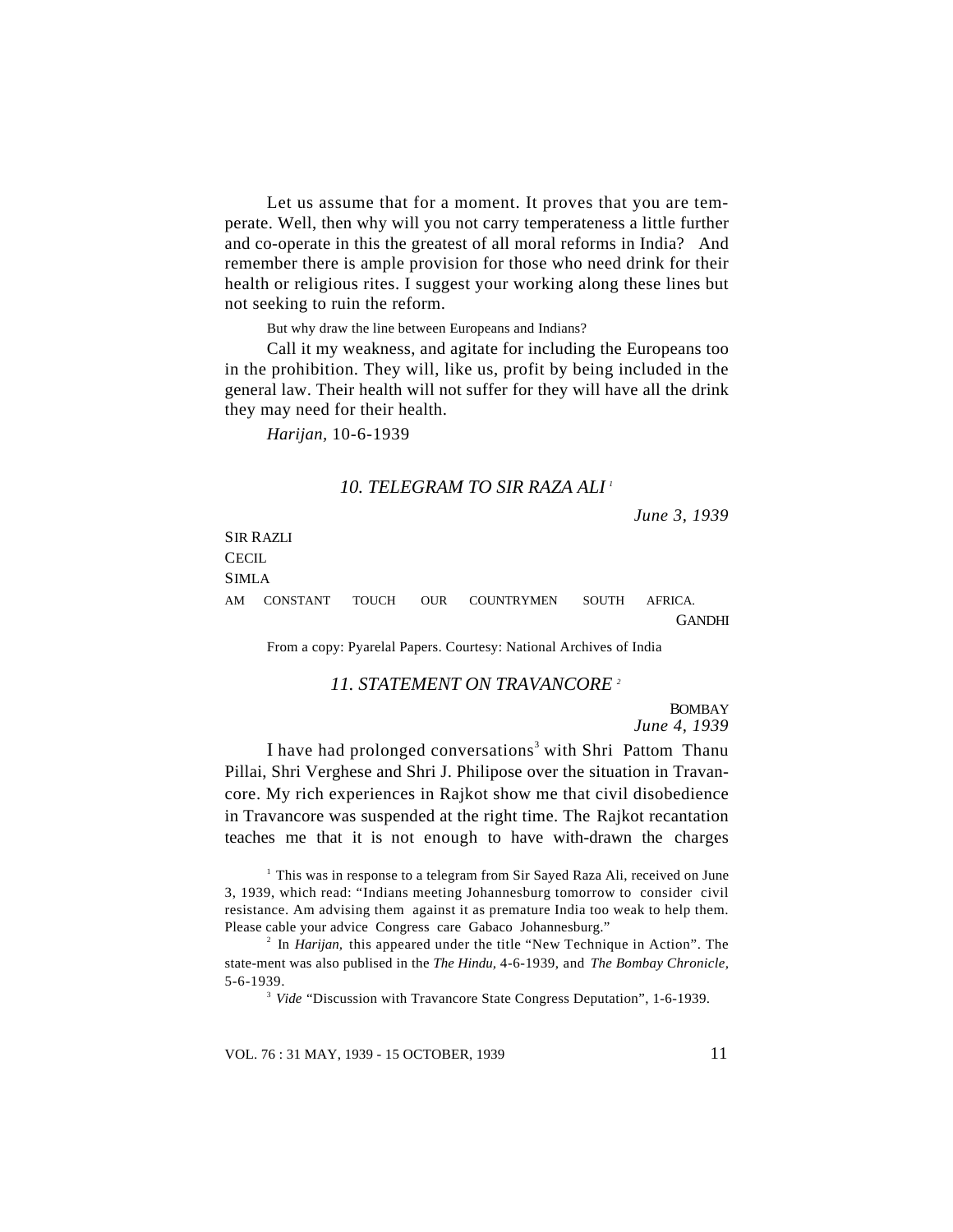against Sir C. P. Ramaswami Iyer. But it is necessary to recognize that Travancoreans have not only to reckon with the Maharaja, but also with his Dewan. I also observe that several Travan-corean critics have asserted that suspension has led to greater repression. These critics do not know that suspension was not advised in order to avoid repression, nor even in expectation of its being stopped. It was advised in order to avoid popular violence, no matter how caused or by whom instigated, if it was instigated. It was also advised in order to avoid brutalization of human nature. These two objects may be said to have been attained in a fair measure. It was also advised in order to pave the way for an honourable understanding with the authorities and to educate the people in the true way of ahimsa. These objects have still to be worked for. Here my new light, which I seem to see dimly, enables me to tender advice which, but for the light, I would perhaps not have been able to give with as much confidence as now.

I am convinced that direct negotiations should be opened with the authorities. Hitherto the State Congress people have talked at the authorities and the latter at them. The result has been a widening of the gulf between the two. It would not do for a satyagrahi to argue that the approach must be mutual. That assumes the existence of the spirit of satyagraha in the authorities, whereas satyagrahia is offered in respect of those who make no claim to be satyagrahis. Hence the first and the last work of a satyagrahi is ever to seek an opportunity for an honourable approach. Now this is impossible so long as the heart is steeled against a belief even in the possibility, let alone advisability, of such approach. And hitherto the impossibility has been unquestionably assumed. I have been a tacit party to it. I now know better. If the leaders have active ahimsa in them, they must cultivate a belief in the perfect possibility and necessity of such approach. And if they have that belief, the way will surely be open to them. In my own person, it is well known, I have always acted on that principle. In making such an approach it would be necessary to lower the key of our note. Our aim must remain what it is, but we must be prepared to negotiate for less than the whole so long as it is unmistakably of the same kind and has in it inherent possibility of expansion. I have found that nowhere, with the only exception of Aundh  $\,$ , are the Princes ready to part with

<sup>&</sup>lt;sup>1</sup> The reformed Aundh constitution became law on January 21. It aimed at total transfer of power to the people.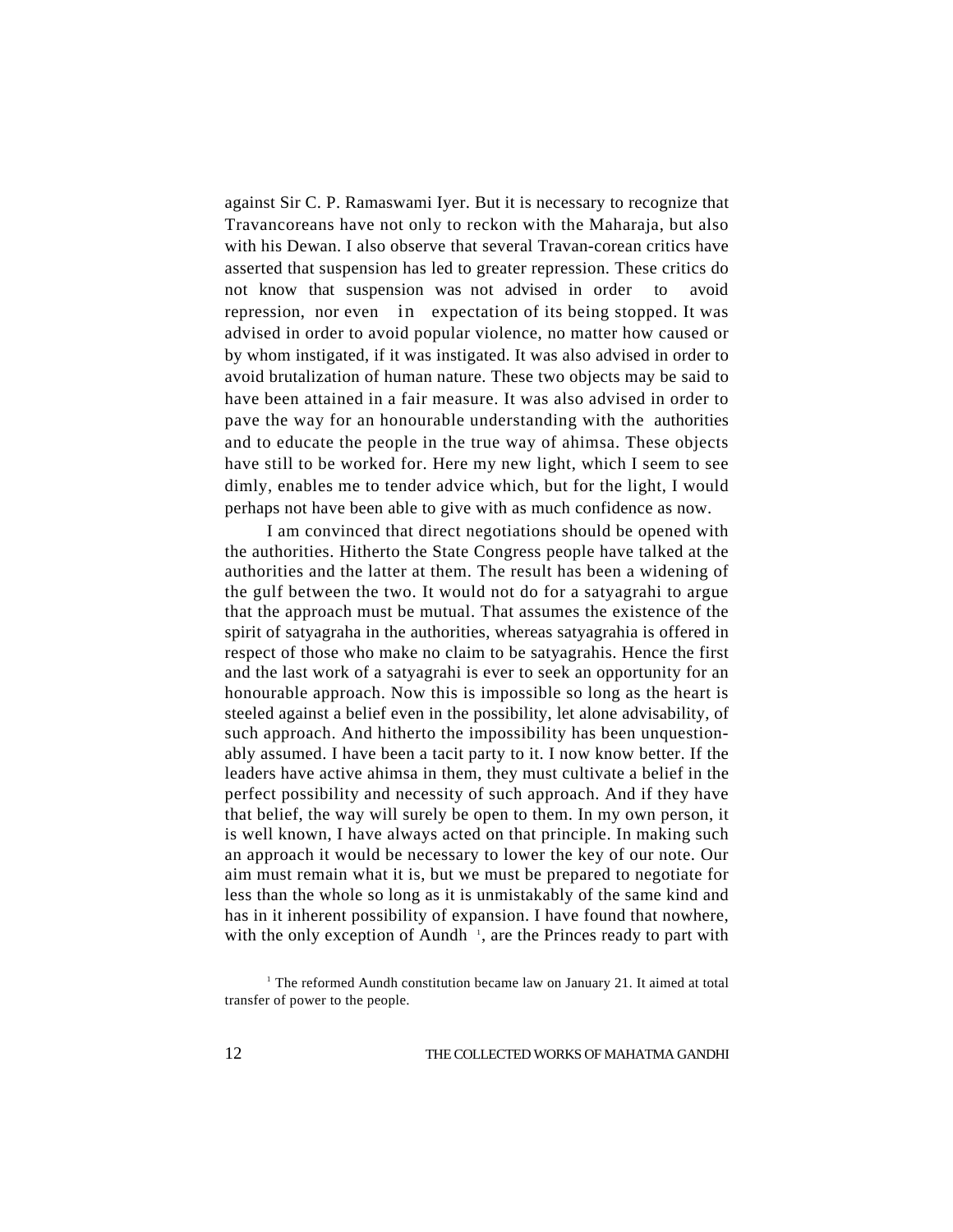all the power in favour of the people. Nor is the Paramount Power anxious for the people in the States to receive full responsible government. If I interpret its mind correctly, assuming that an institution can have a mind, it would be sorry if any State of importance copied the example of Aundh. But, what is most important of all, the States people themselves, as a mass, are nowhere prepared to pay the price. There is no mistaking the awakening that has taken place in the States. But it is not enough for the great purpose to be attained. It will be well to recognize this fact. In aiming beyond our capacity we are likely to lose all. I would give much to have in all the States a reign of law instead of the reign of a person or persons, however well-meaning they may be. I can then see my way to build up responsible government on the solid foundation. But responsible government, which is only a gift without the will and the power of the people behind it, will be a mere paper responsibility, hardly worth the paper on which it may be printed.

The second object of suspension is closely related to the foregoing. If it is a fact that the atmosphere for immediate responsible government among the States is not propitious and that the people are not ready to pay the price, it follows that they should have the proper training for it. I am not likely, lightly and in the near future, to advise mass satyagraha anywhere. There is neither adequate training nor discipline among the people. I have not the shadow of a doubt that the people at large should pass one or more positive tests. Mere abstention from physical violence will not answer our purpose. In the centre of this programme of positive tests I unhesitatingly put the spinningwheel and all it means. If there is quick response, this can be a short course. But it may well be a long course if the people do not make an enthusiastic response. I know no other programme than the fourfold constructive programme of 1920. If the people do not take it up whole-heartedly, it is proof enough for me that they have no ahimsa in them, or not the ahimsa of my conception, or, say, they have no confidence in the present leadership. For me there is no other test but what I have ever put before the nation since 1920. The new light tells me that I must not weaken as I have done before in exacting the discipline I have mentioned. I can quite clearly see my way to advise civil disobedience wherever the conditions mentioned are amply ful-filled. That civil disobedience will be individual but in terms of ahimsa far more effective than any mass civil disobedience of the past. I must own that the past movements have been more or less tainted. I have no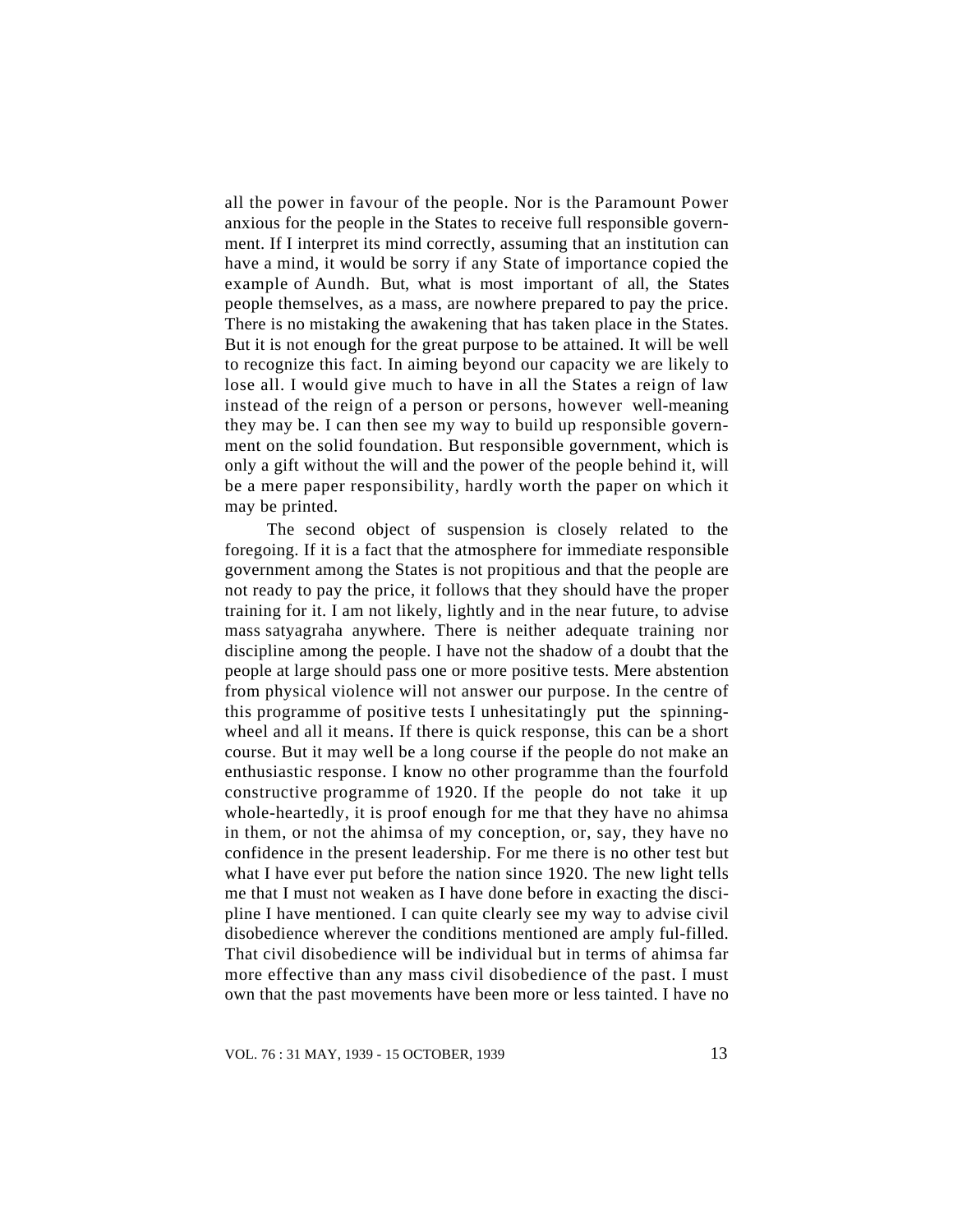regret for them. For I knew no better then. I had the sense and humility to retrace my steps whenever I discovered blunders. Hence the nation has gone forward from step to step. But the time has come for a radical change in the direction indicated.

Thus my opinion on Travancore has resolved itself in the enunciation of my present mental condition and its reaction on the Travancore situation.

To sum up: (1) suspension of mass civil disobedience should be indefinite; (2) there should be the will among the State Congress people to open a way to honourable negotiation with the authorities; (3) there should be no anxiety about those satyagrahis who are in prison or new ones. If the spirit of satyagraha is rightly assimilated, these imprisonments and disabilities should hearten the people; (4) the pitch of the immediate demands should be lowered if necessary, in order to quicken the progress towards the final goal; (5) the condition precedent to any civil disobedience is the fulfilment by the general mass of the constructive programme as a test, if nothing more, of their coming under the discipline of the State Congress.

It is hardly necessary for me to say that it is open to the workers to reject my advice. They should adopt it only if it appeals to their heads and their hearts and tallies with their own reading of the local situation of which I own they must be better judges. $<sup>1</sup>$ </sup>

BOMBAY, June, 4, 1939 *Harijan,* 10-6-1939

# *12. TELEGRAM TO C. P. RAMASWAMI AIYER*

BIRLA HOUSE, BOMBAY *June 5, 1939*

SIR C. P. RAMASWAMI TRIVANDRUM

HOPE IF STATE CONGRESS ADOPT MY ADVICE<sup>2</sup> YOU WILL MAKE GENEROUS RESPONSE.

From a copy: Pyarelal Papers. Courtesy: Pyarelal

<sup>1</sup> In "The Decision and After—IV", Mahadev Desai explains that the Working Committee of the Travancore State Congress passed the following resolution: "We accept Gandhiji's advice, and our acceptance fully warranted by the circumstances; but the responsibility for acceptance is entirely our own."

<sup>2</sup> *Vide* the preceding item.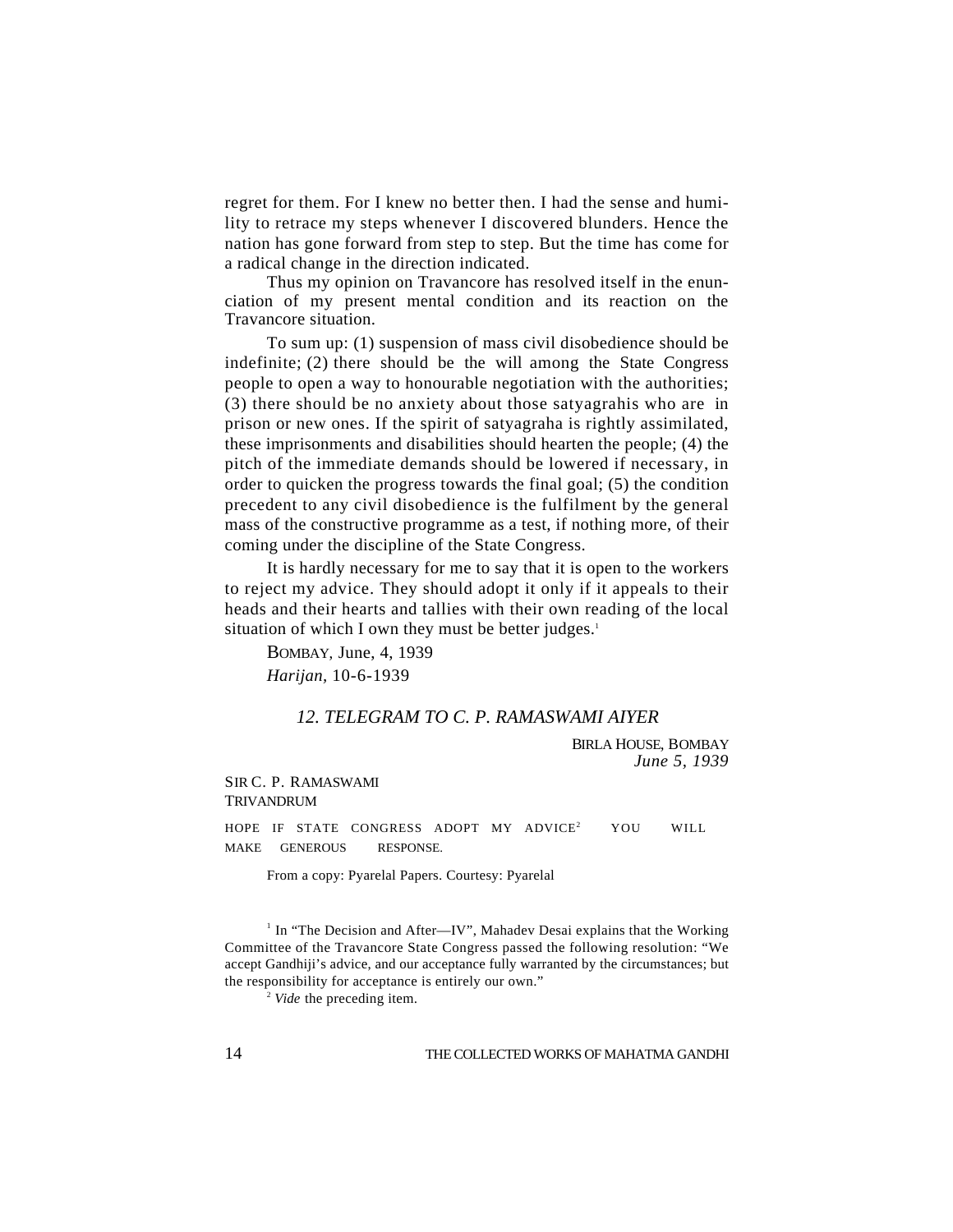#### *13. TELEGRAM TO AMRIT KAUR*

BOMBAY *June 5, 1939*

#### RAJKUMARI AMRIT KAUR

SIMLA

NOT EVEN ABLE WRITE THREE DAYS. ALL WELL. LOVE.

**BAPU** 

From the original: C. W. 3916. Courtesy: Amrit Kaur. Also G.N. 7225

#### *14. TELEGRAM TO PHIROZSHAH DAMRI*

BIRLA HOUSE, BOMBAY, *June 5, 1939*

#### PHIROZSHAH DAMRI

BHAVNAGAR

READ DAILY PRESS AND "HARIJAN". DOING MY BEST.

From a copy: Pyarelal Papers. Courtesy: Pyarelal

#### *15. LETTER TO AKBAR HYDARI*

 BIRLA HOUSE, BOMBAY *June 5, 1939*

DEAR SIR AKBAR,

Many thanks for your letter of 30th ultimo and telegram.

I am pleading with the Aryasamajists to give up civil disobedience and with you to grant their minimum request. It is unfortunate that the talks with Mr. Hollins broke down.<sup>1</sup> I would still suggest your making a gesture. Of course new constructions should be subject to permission which should be governed by fixed rules and times. You alone can end the agony. Why wait for the constitutional reform?

> *Yours sincerely,* M. K. GANDHI

From a photostat: G. N. 6844

<sup>1</sup>Vide letter to the addressee, "Speech at Gandhi Seva Sangh Meeting, Hudli-III", 20-4-1937.

VOL. 76 : 31 MAY, 1939 - 15 OCTOBER, 1939 15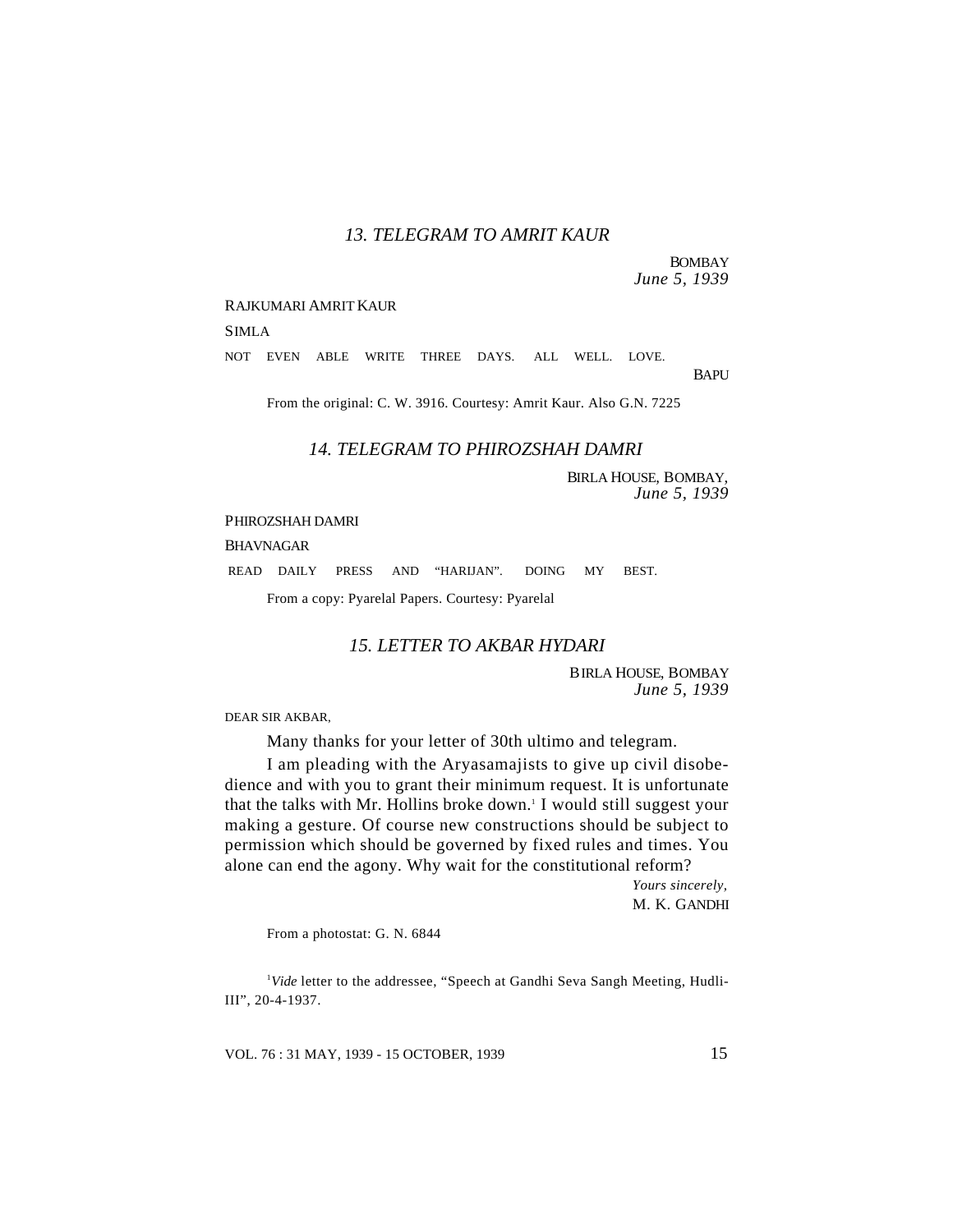## *16. LETTER TO KUNVAR SIR JAGDISH PRASAD*

*June 5, 1939*

DEAR SIR JAGDISH,

Many thanks for your full letter of 31st ultimo on the S. A. Indian question. I share the hope with you that H. M.'s Government will make effective representations. The expression Commonwealth of Nations, has no meaning for us if what is going on in S. A., Kenya, etc., is its connotation. I had a full chat with Sir Girjashanker<sup>1</sup> . . .<sup>2</sup>

*Yours sincerely,*

M. K. GANDHI

From a copy: Pyarelal Papers. Courtesy: National Archives of India

## *17. LETTER TO MITHUBEHN PETIT*

BOMBAY *June 5, 1939*

DEAR SISTER,

I have your letter. I wish your function success. You certainly have the blessings of us both.

> *Blessings from* **BAPU**

MITHUBEHN PETIT KASTURBA SEVASHRAM MAROLI

From a microfilm of the Gujarati: M.M.U./II

## *18. LETTER TO NIRMALA GANDHI AND SUMITRA GANDHI*

BOMBAY, *June 5, 1939*

CHI. NIMU,

I received your letter. I am not sending over Kanam to you. You need not therefore wait for the day I leave. You should complete your studies there. The figure of expenditure you have put down for your books is correct. You may take charge of Kanam after you are free from there. Do not worry about him. You may send for Usha.

1 Sir Girjashanker Bajpai

<sup>2</sup> Omission as in the source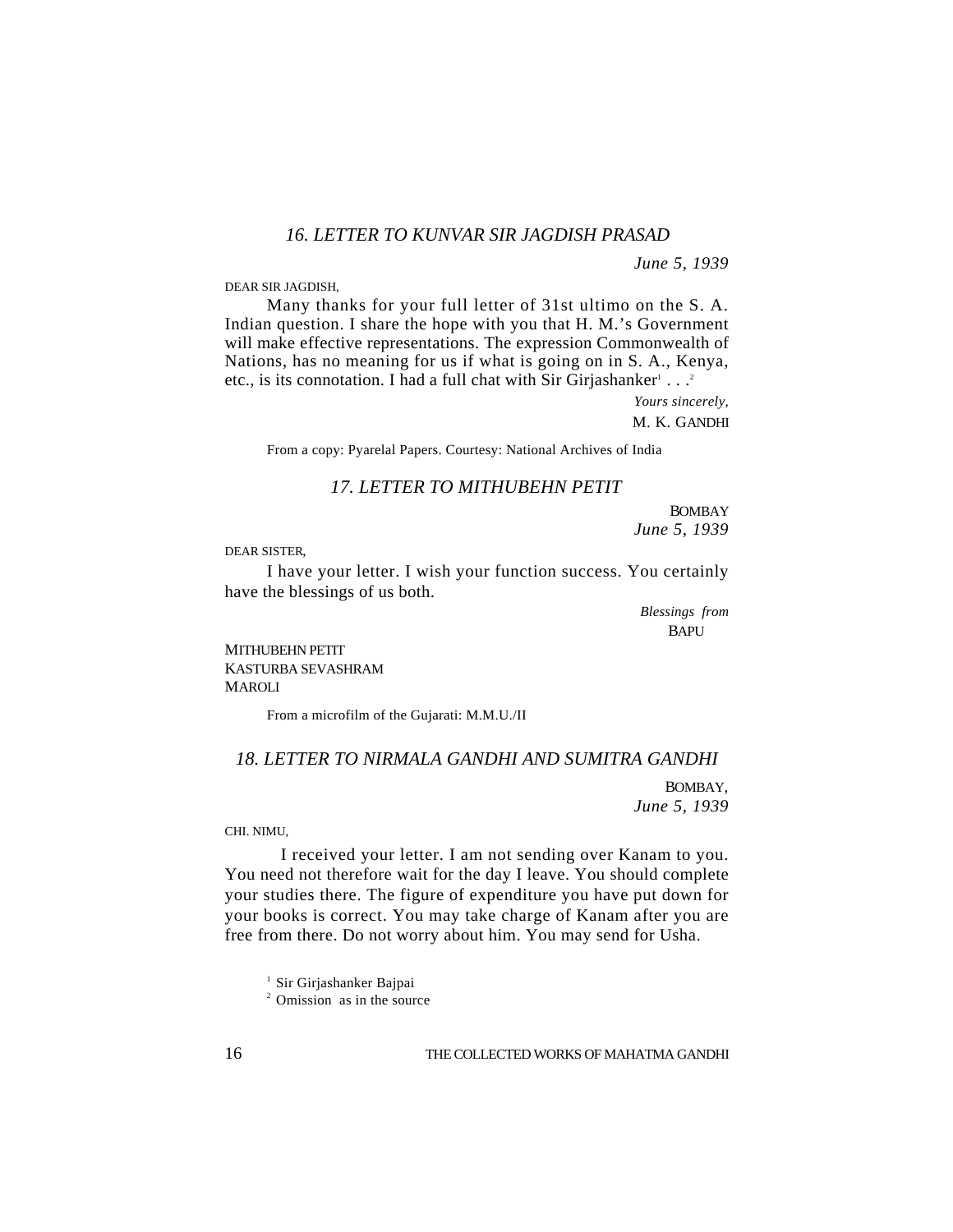CHI. SUMI,

I got your letter. Improve your handwriting, but however indifferent it may be, do keep writing to me.

> *Blessings from* BAPU

SHRI NIRMALABEHN GANDHI KANYA GURUKULA DEHRA DUN U.P.

From the Gujarati original: Mrs. Sumitra Kulkarni Papers. Courtesy: Nehru Memorial Museum and Library

#### *19. LETTER TO BHOLANATH*

BOMBAY, *June 5, 1939*

BHAI BHOLANATH,

I got your letter. The aims should not be changed now. Developments in Jaipur and other places may be awaited.

> *Blessings from* **BAPU**

From a photostat of the Hindi: G.N. 1376

## *20. TELEGRAM TO AMRIT KAUR*

BOMBAY, *June 6, 1939*

RAJKUMARI AMRIT KAUR

**MANORVILLE** 

SIMLA W.

| FRONTIER | VISIT  | POSTPONED. |        | REACHING | <b>SEGAON</b> | EIGHTH      |
|----------|--------|------------|--------|----------|---------------|-------------|
| MORNING. | EXPECT | YOU        | THERE. |          |               |             |
|          |        |            |        |          |               | <b>BAPU</b> |

From the original: C.W. 3917. Courtesy: Amrit Kaur. Also G.N. 7226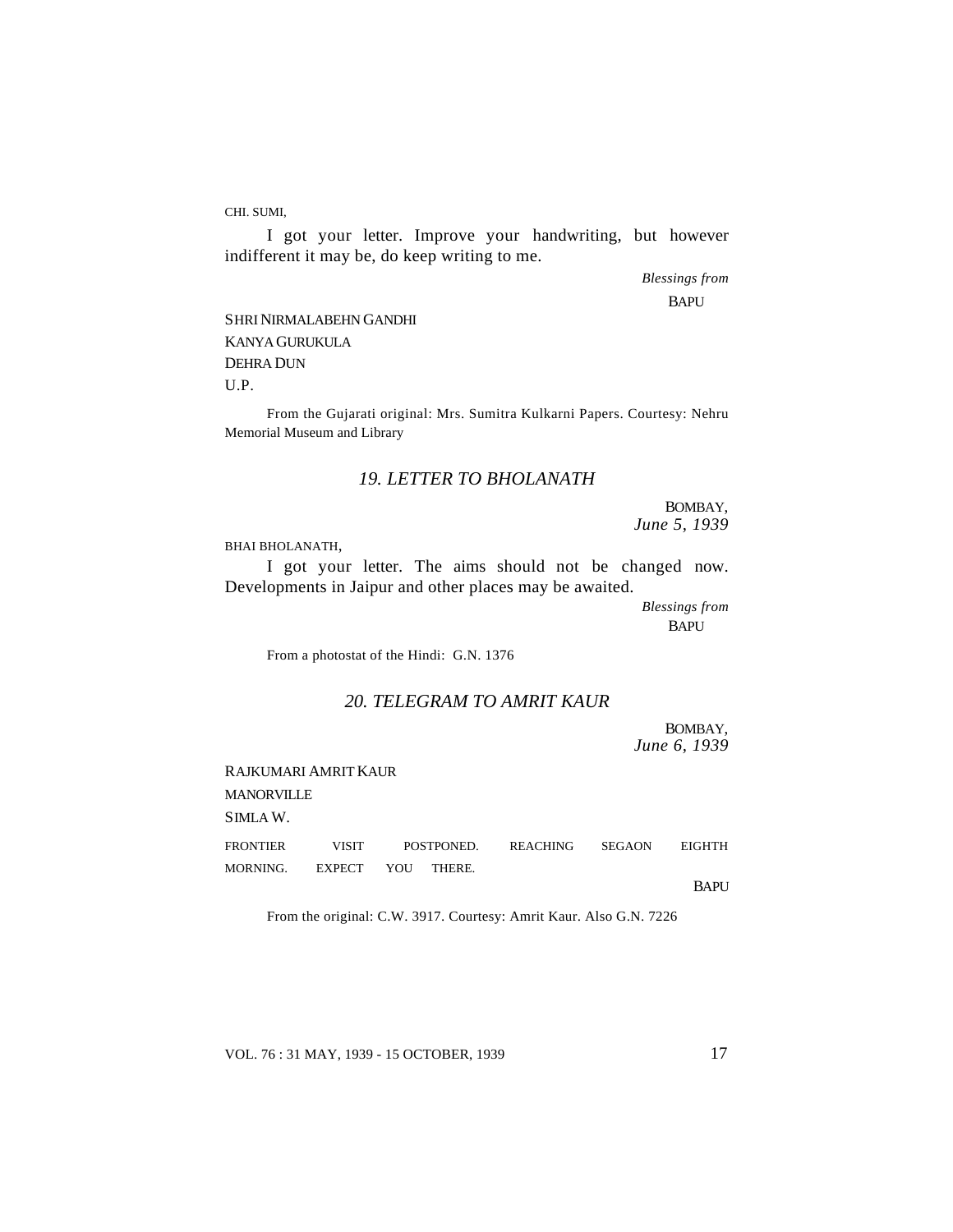#### *21. TELEGRAM TO MIRABEHN*

BOMBAY, *June 6, 1939*

**MIRABEHN** CARE POSTMASTER MANSEHRA

 $AGAIN$  HELD  $UP<sup>1</sup>$ TILL END MONTH.

**BAPU** 

From the original: C.W. 6444. Courtesy: Mirabehn. Also G.N. 10039.

# *22. INTERVIEW TO KOLHAPUR STATE PRAJA PARISHAD DEPUTATION*

BOMBAY, *June 6, 1939*

That he would not object to any State, which is really ready for it, resorting to the direct step of civil resistance towards achieving responsible government and that he always recommended it to such States but that he would not be willing to allow any State to launch satyagraha unless he was satisfied that the State was fully prepared for it, was the view expressed by Gandhiji. The deputation asked Gandhiji several questions to which he gave answers. The following are some of the questions and answers :

Q. Even in spite of the fact that at present the Kolhapur State authorities are not in a mood to negotiate with the Parishad workers, in view of your latest statement<sup>2</sup> on the Travancore State should negotiations be started with the State authorities?

<sup>A</sup>. My statement is meant only for the Travancore State. I know more than anyone that the State authorities in any state are never willing to have negotiations with their people. This I have realized from the talks I had with Mr. Virawala in Rajkot. Negotiations should always be started in an honourable way and for such negotiations there should be a suitable and proper atmosphere. If that is not possible in your State, it is far better for you not to start negotiations at an immature time. I found that opportunity and I have issued that statement concerning Travancore only.

<sup>&</sup>lt;sup>1</sup> The reference is to the postponement of visit to the Frontier Province; *vide* the preceding item.

<sup>2</sup> *Vide* "Statement on Travancore", 4-6-1939.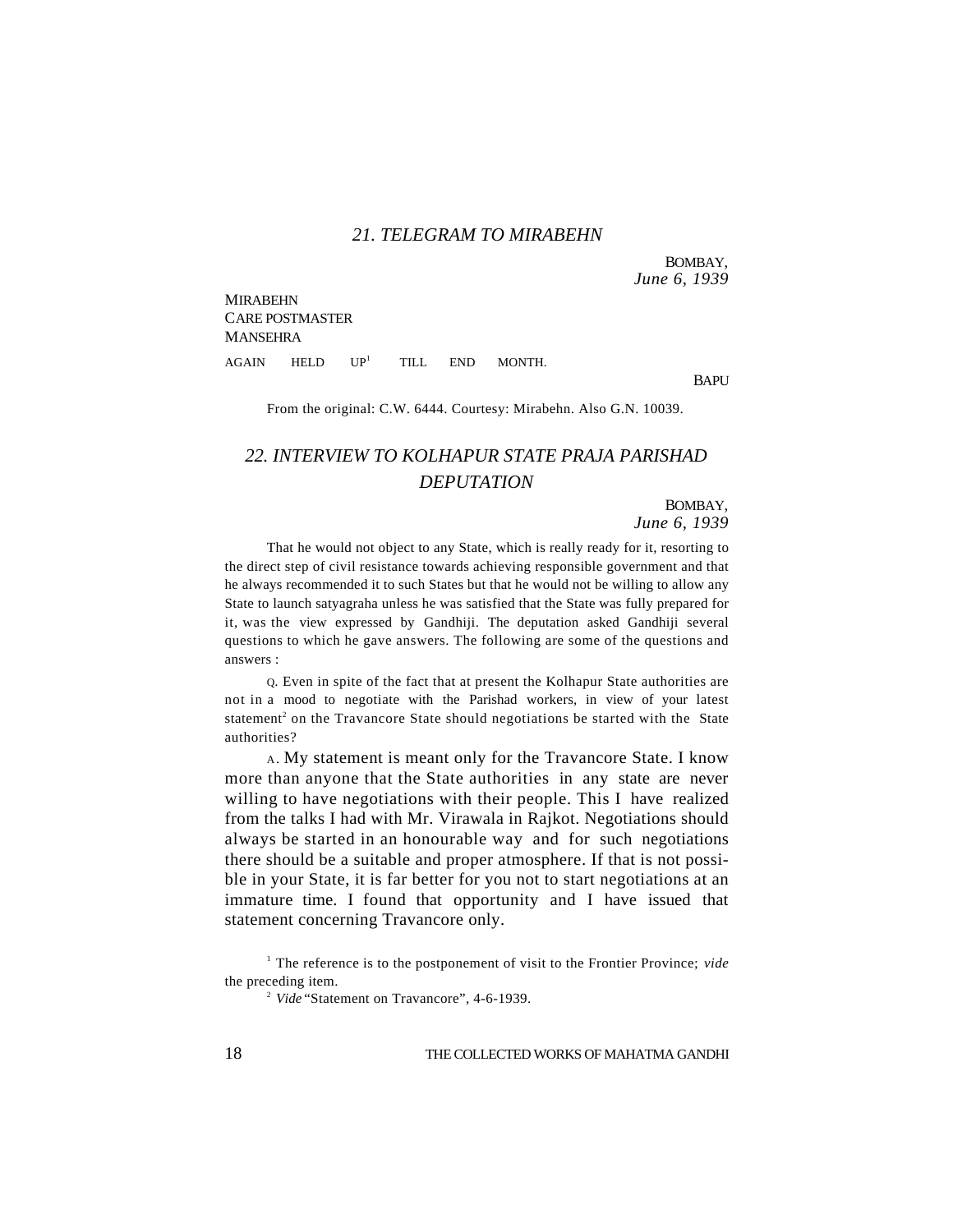Q. What should the workers do on whom notices have been served by the Durbar to be present before the court failing which their properties will be confiscated?

<sup>A</sup>. There is no objection in being present before a court. But it would be noble to lose the properties remaining outside the State and to work for ideals, like Garibaldi, Mazzini, etc. It is a sin even to hold properties in a State where no law prevails. Here you may think that the people will think in a different way about your staying outside the State and they will get demoralized. But if you really lose your property and if the people are convinced that you work sincerely for them, you need not fear demoralization of any kind in them. You should always be sure that self-sacrifice carries public support.

*The Hindu,* 10-6-1939

#### *23. NOTES*

#### LEADERS MUST LEAD

A Cutch worker came in yesterday and said :

Some leaders in Cutch are telling the people there that but for your stopping civil disobedience they would today be enjoying responsible government or something near it.

I must deny having stopped civil disobedience in Cutch or for the matter elsewhere. All I gave was my opinion. I had told Shri Mulraj who had come to consult me that the workers should weigh my opinion in the light of their own personal experience of things and adopt it only if it coincided with their own experience. I should be noted that my opinion was not given publicly. If it was not acceptable to the local leaders, it need never have been published. Even now in Cutch as elsewhere responsible leaders are free to act according to their own judgment. We should never develop the requisite qualities of leadership, unless leaders shoulder responsibility and even dare to commit mistakes in acting contrary to the advice of persons like me. Here there would be no question of indiscipline, for I am not in active command anywhere. I give advice as an expert when reference is made to me. Those who seek my advice will wrong themselves and those whom they lead, if they will suppress their own judgment when it seems contrary to mine, especially when mine is not based on direct local knowledge.

#### JAIPUR AGAIN

Things are moving much too slow in Jaipur. The papers reported that a settlement between the Durbar and the people was imminent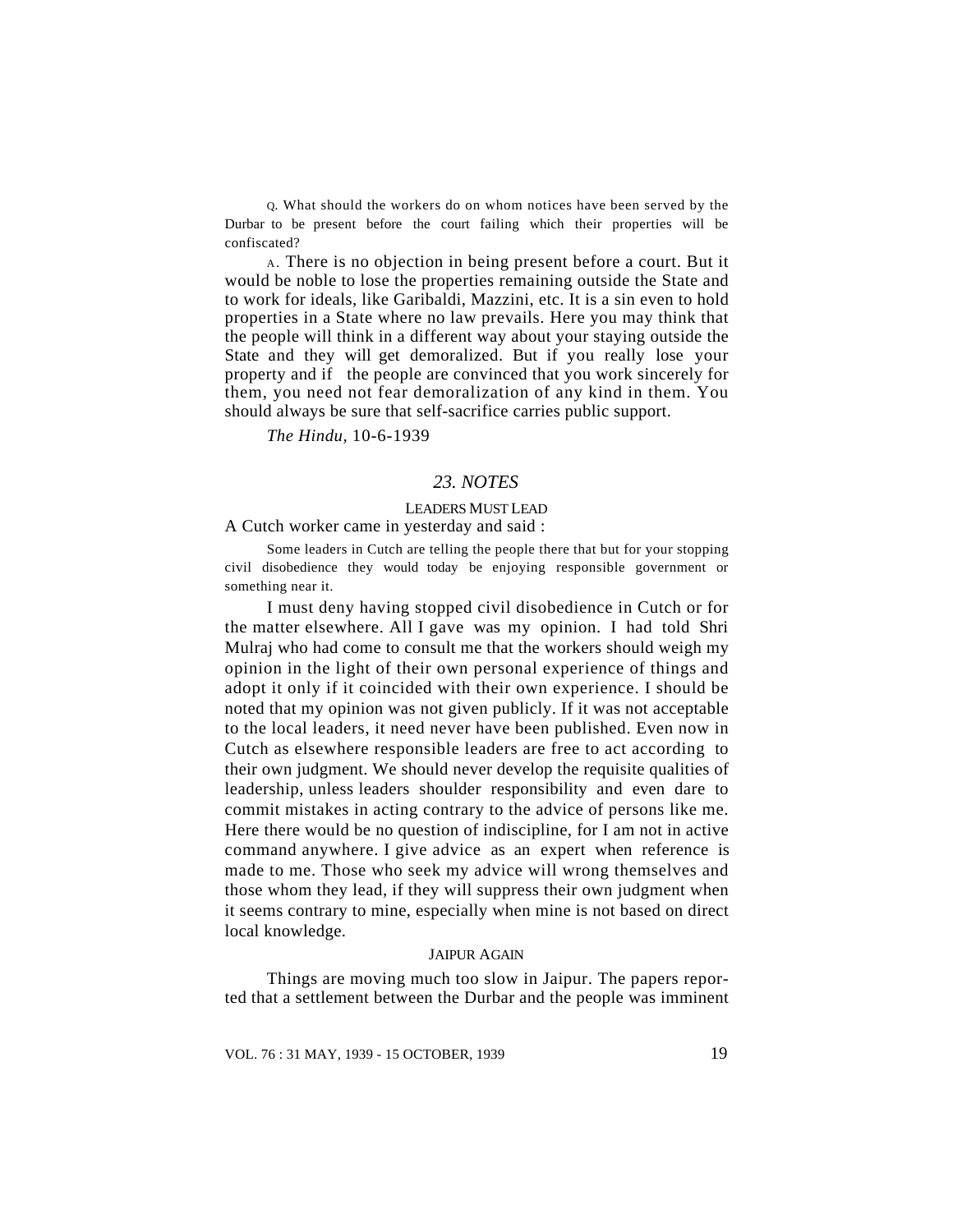and that Seth Jamnalalji and his co-workers would be free. The matters in dispute seem to be incredibly simple. Civil disobe-dience was decided upon only to vindicate civil liberty. It was resorted to when even the right of the Praja Mandal to function for the purpose of educating the people in a constitutional manner to agitate for local responsible government in the State was questioned. Some time ago a communique was issued by the Durbar setting forth the conditions for the recognition of the Praja Mandal. Surely the Durbar could easily have adjusted the conditions to suit the civil disobedience leaders. Thus, for instance, the condition that "no office-holder of the local association shall be also an office-holder of any political association outside the State" seems to be vexatious. Why should Seth Jamnalalji be disqualified from being President of the Praja Mandal by reason of his being a member of the Working Committee of the National Congress? Or is the condition specially aimed at him? An explana-tion is necessary. There are other conditions which too require eluci-dation. The last two are :

1. That the Association shall undertake to represent aspirations and grievances of the people of the Jaipur State through the proper channel as they develop from time to time under the constitution established by His Highness the Maharaja Saheb Bahadur, and

2. That membership shall be restricted to persons domiciled in Jaipur State.

Both are vague. Why should the people not be free to advocate reforms in advance of what the State is prepared to grant? But the meaning of the penultimate condition seems to restrict this natural right. And the term 'domicile' is a risky legal term of little political use. Why should not the homely word 'resident' be used instead?

BOMBAY, June 7, 1939 *Harijan,* 10-6-1939

## *24. LETTER TO SATYANAND*

SEGAON, WARDHA, *June 8, 1939*

MY DEAR SATYANAND<sup>1</sup>,

Pyarelal has preserved many letters for me to read when I can. I can just now find yours of 31st March in this bundle. I have devoured its contents with avidity simply because it is your letter.

<sup>1</sup> S. E. Stokes, Christian missionary, social worker and close associate of C. F. Andrews; an American naturalized as a British subject, married an Indian Christian and lived in Kotgarh near Simla; a Congress worker; was arrested in 1921.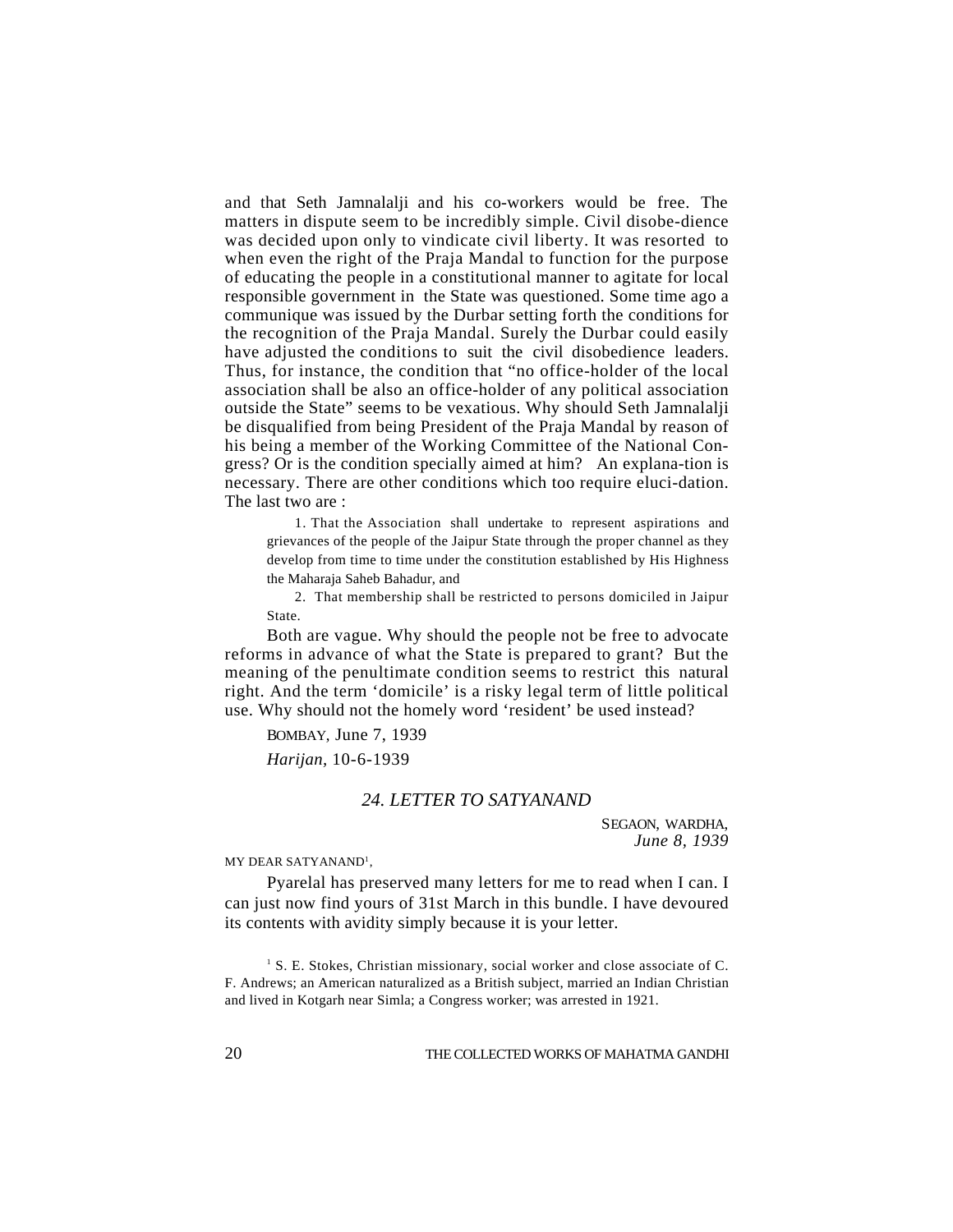I never knew that you had gone to Vienna. What was the operation for? Was it not successful? I have never appreciated the homage paid to the Vienna surgeons. However this is all by the way. I do hope your incapacity is not permanent.

As to the great question raised by you, my reading of *Gita* and interpretation of ahimsa is different from yours. I do not believe that killing in war can never be done without anger or zest. As I believe in unadulterated ahimsa I am groping as to India's duty. I am shirking the national solution. I discuss without coming to a decision. My own indi-vidual conduct is determined. But I quite agree with you that national can be exactly the opposite. My present mood is to ask the Working Committee to decide for itself. It was not without cause that God prom-pted me to cease even to remain a four-anna member of the Congress. Hence there is no moral obligation on me to give an opinion. At the same time if I felt the call, I should not hesitate to announce my opinion. As it is I am praying for light.

How is Mrs. Stokes? What are the children doing? How long were you away?

Mahadev was ailing as you might have known. He is fully restored now. He is with me. Pyarelal has stayed in Bombay for his teeth.

We all go back to Bombay on 21st.  $\overline{L}$  ove.

From a copy: Pyarelal Papers. Courtesy: Pyarelal

#### *25. LETTER TO NARAHARI D. PARIKH*

SEGAON, *June 8, 1939*

CHI. NARAHARI,

Amtulbehn seems to have engrossed herself there in working among the Muslim women. Guide her and give her whatever help you can. She has taken the money with her and will credit it there, but see that the work is not held up for want of funds. Either Sardar or I will remit the money. Mridulabehn<sup>1</sup> is going to talk to Sardar about it.

I have told Ramjibhai that if he does not trust you, he should not expect any guidance from me.

His letter is enclosed.

*Blessings from* **BAPU** 

<sup>1</sup> Mridula Sarabhai

VOL. 76 : 31 MAY, 1939 - 15 OCTOBER, 1939 21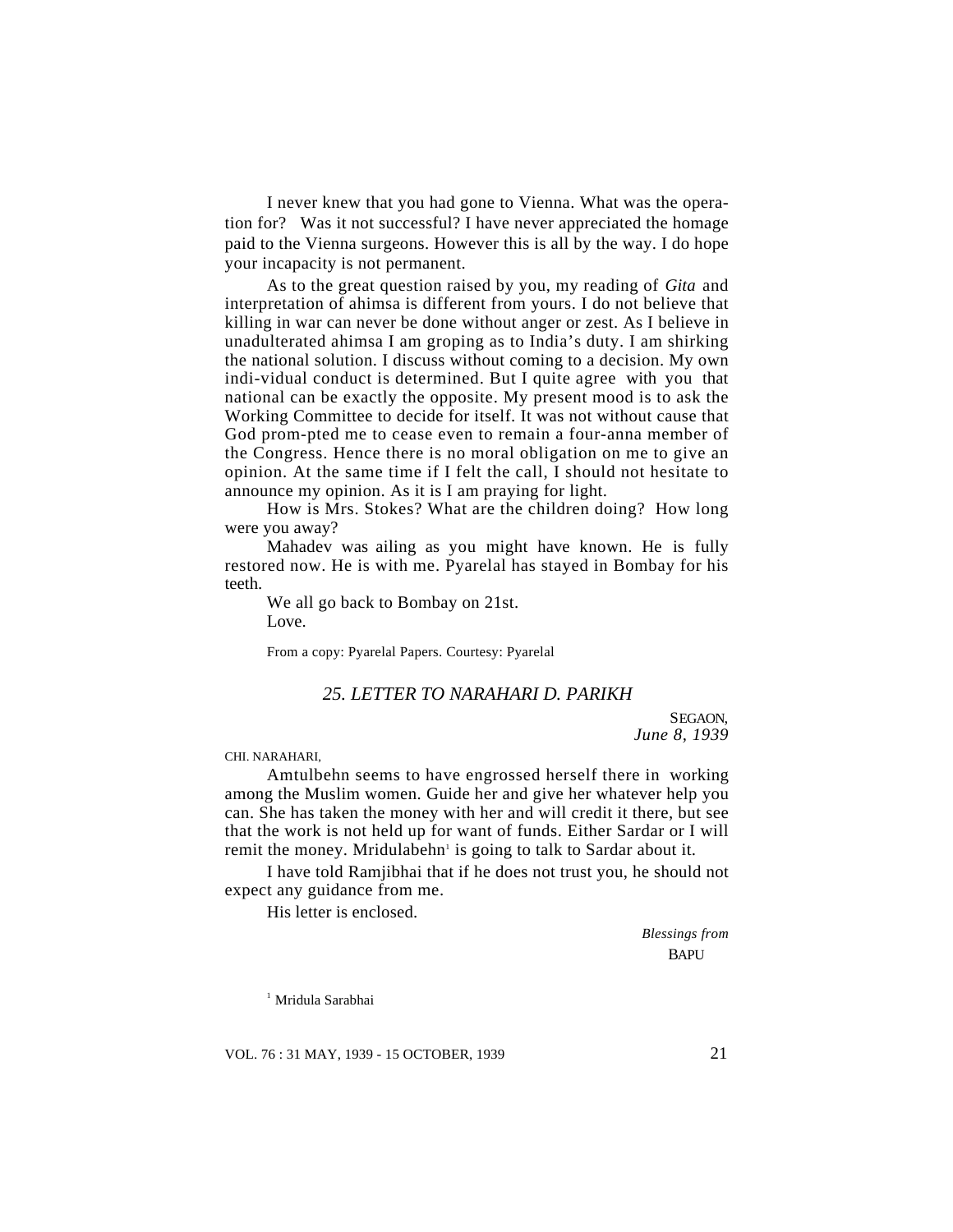$[PS.]$ 

We will be returning to Bombay on the 22nd.

From a photostat of the Gujarati: S.N. 9116

### *26. LETTER TO KRISHNACHANDRA*

SEGAON, *June 8, 1939*

CHI. KRISHNACHANDRA,

I could not write to you from Bombay. We reached Segaon today. Pyarelal has stayed back for nursing Manjula and attending to his own teeth. We are going again to Bombay on the 20th. Thence probably by the 1st of July to the Frontier.

What I wrote<sup>1</sup> to you was not in the spirit of fault-finding. It was to give expression to my own feelings. The desire to stay with me is not at all a wrong thing. It is only when such desire comes in the way of service that it should cause concern. There was no such problem in your case.

You have to stay there with Balkrishna as long as it suits him. Balvantsinha says you can go to Panchgani whenever necessary.

> *Blessings from* **BAPU**

From a photostat of the Hindi: G.N. 4318

#### *27. LETTER TO SATIS CHANDRA DAS GUPTA*

SEGAON, WARDHA, *June 9, 1939*

DEAR SATIS BABU,

Your letter and enclosures make sad reading. Distribution of a few thousand rupees among the people would be a false salve for conscience. The work you may provide would be a fraud for they will eat only Rangoon rice. The case presented by Hemprabha is one not for finding temporary work for a few but it is for an agitation for banishing rice mills and Rangoon rice. To this end you should see Subhas Babu, Dr. Ray, and the Premier. You will not hesitate to see the other Ministers if found necessary. You should put before them a faithful picture of the condition of the villagers and trace the cause of the misery. You will equally strongly present your remedy. You will

<sup>1</sup> *Vide* "Letter to Chandan Parekh", 24-5-1939.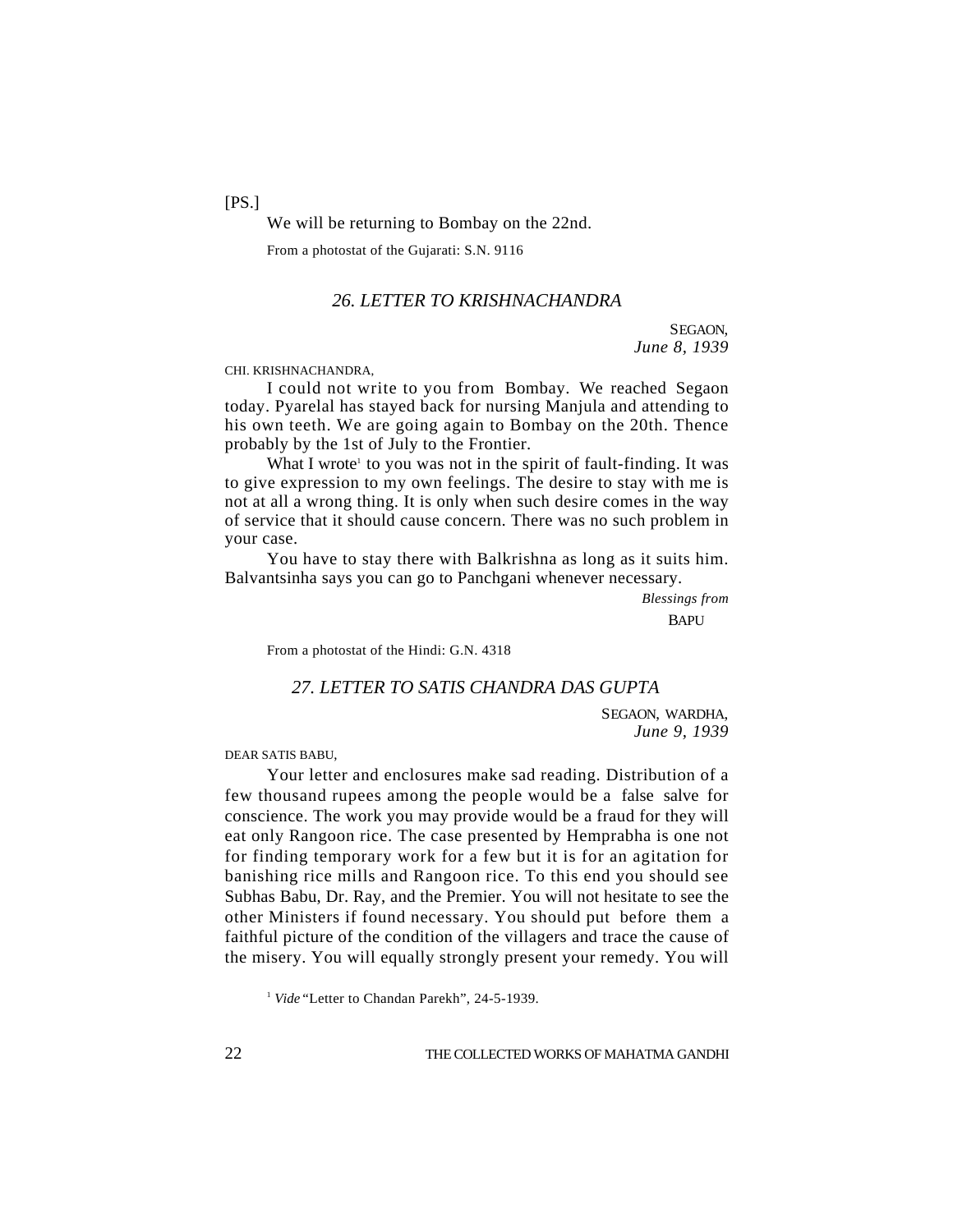find perhaps that all the parties will take up the cause and you will have solved a ticklish problem without much difficulty. Should it prove otherwise you will still have done the only possible thing. Your diagnosis must be faultless and your remedy perfect. Could you give the villagers any of the processes in match-making, road-making, tank-digging or any other work of public utility?

Who are the villagers? If they are Muslims your work will be easier. If my idea does not commend itself to you and you need funds for starting relief, you should go to the Marwari Relief Society and Ghanshyamdasji.

Tell Hemprabha that I read up the papers she sent me regarding Annada. Annada has a reply for everything she has to say.

Love.

From a copy: Pyarelal Papers. Courtesy: Pyarelal

# *28. LETTER TO BINODE KANUNGO<sup>1</sup>*

[On or after *June 9, 1939*] 2

What can I do about the undoubtedly improper appointments? If a proper complaint is made before the Working Committee something may be possible. Where public opinion is unsound and non-existent the things you describe will happen.

*Yours.*

From a copy: Pyarelal Papers. Courtesy: Pyarelal.

## *29. LETTER TO AMRIT KAUR*

SEGAON, *June 10, 1939*

MY DEAR IDIOT,

I have your letter. Absence of wire from you had prepared me for your 'No'. Though we were all expecting you last evening for certain and I had made all sorts of preparations for you, your letter makes it clear that you did well in not coming, not because I had no work for you but because your work there which is also mine is more

<sup>1</sup> The letter was in reply to a joint letter dated June 9 from Binode Kanungo and Gurchandra Das who had protested against the appointment of Gobinda Misra, Bansidhar Ratha and Godassi Mahapatra as Inspectors of Orissa Pradesh Congress Committee.

2 *ibid*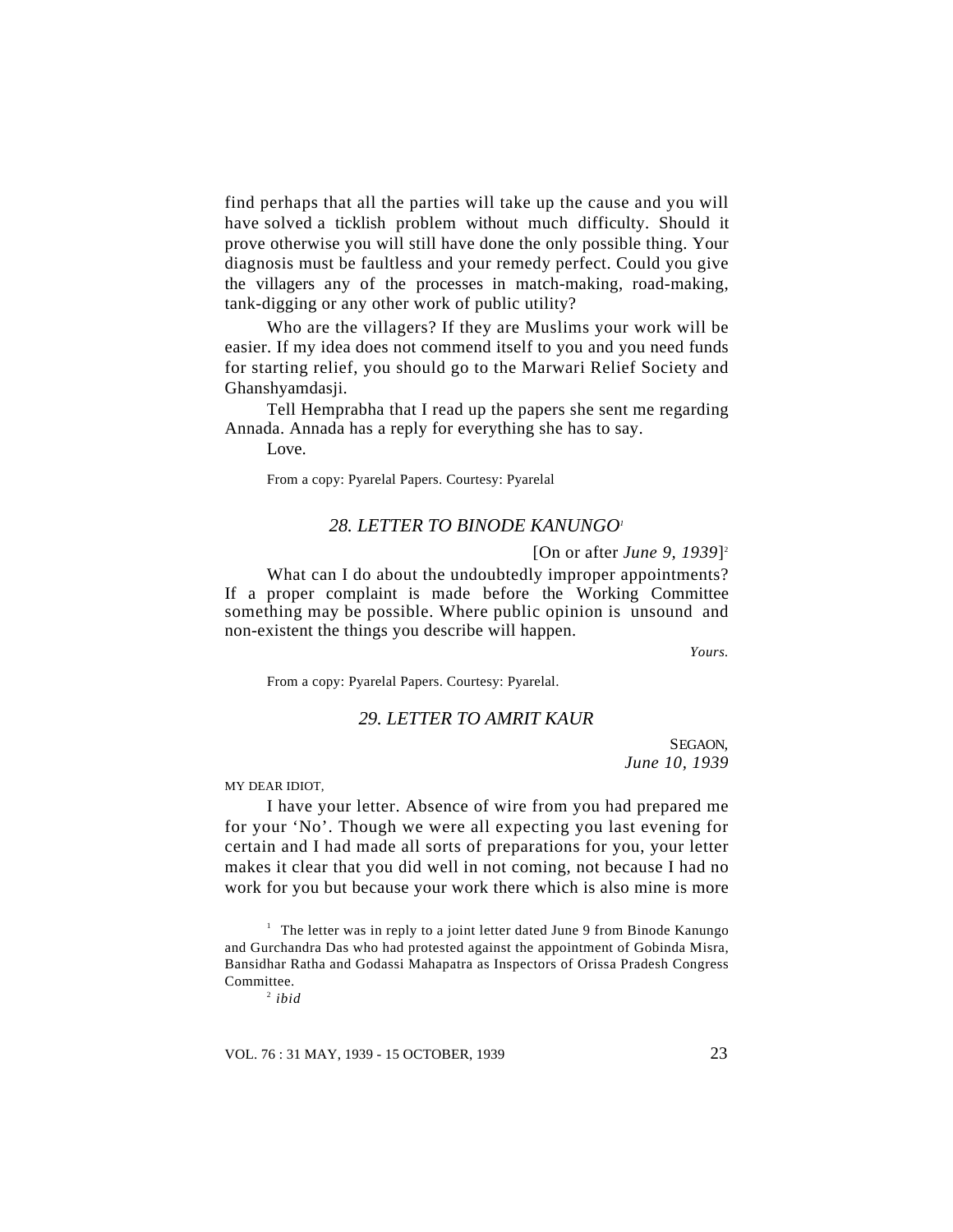important than what I had devised for you. It would be better for you to be with me in August when I expect to return from the Frontier.

I am not going to Kashmir unless J. L. comes and takes me there.

I wish you will cease to think that I misunderstand you. Whatever be the truth, you *must* be cheerful.

Love. TYRANT

[PS.]

Sharda came in today from Surat.

From the original: C.W. 3918. Courtesy: Amrit Kaur. Also G.N. 7227

# *30. MEANING OF PROHIBITION*

His Grace the Archbishop of Bombay has been kind enough to send me letter<sup>1</sup> and a copy of his address to the Rotary Club against prohibition. I have read both with the respect and attention their author deserves.

My study of His Grace's letter and address at once revealed a serious flaw for which I must be held primarily responsible. The word prohibition is a misnomer for what the Bombay Government and the other Provincial Governments where the Congress controls the Ministries are doing regarding the liquor trade. What the Governments are in reality doing is not prohibiting drink but they are closing liquor shops which are absolutely under Government control. The shopowners have no statutory protection save what they get from year to year. Every owner of a liquor shop knows that his licence may not be renewed next year. He may be even outbidden if he possesses a country liquor or toddy licence as these are auctioned every year. Therefore the licensees have no vested interest in their licences beyond the year for which they are held and then too subject to the observance of the stringent conditions laid down for them. Therefore I claim that the law for the abolition of liquor licences "is an ordinance of reason for the common good made and promulgated for the community by the competent authority." All that the State is doing is to remove from the drinker the temptation or the facility which the State considers is harmful to him except for medicinal purposes.

The Archbishop says: "To win the allegiance of body, of mind

<sup>&</sup>lt;sup>1</sup> The letter dated June 1, from T. D. Roberts, the Archbishop, was published separately in the same issue of *Harijan.*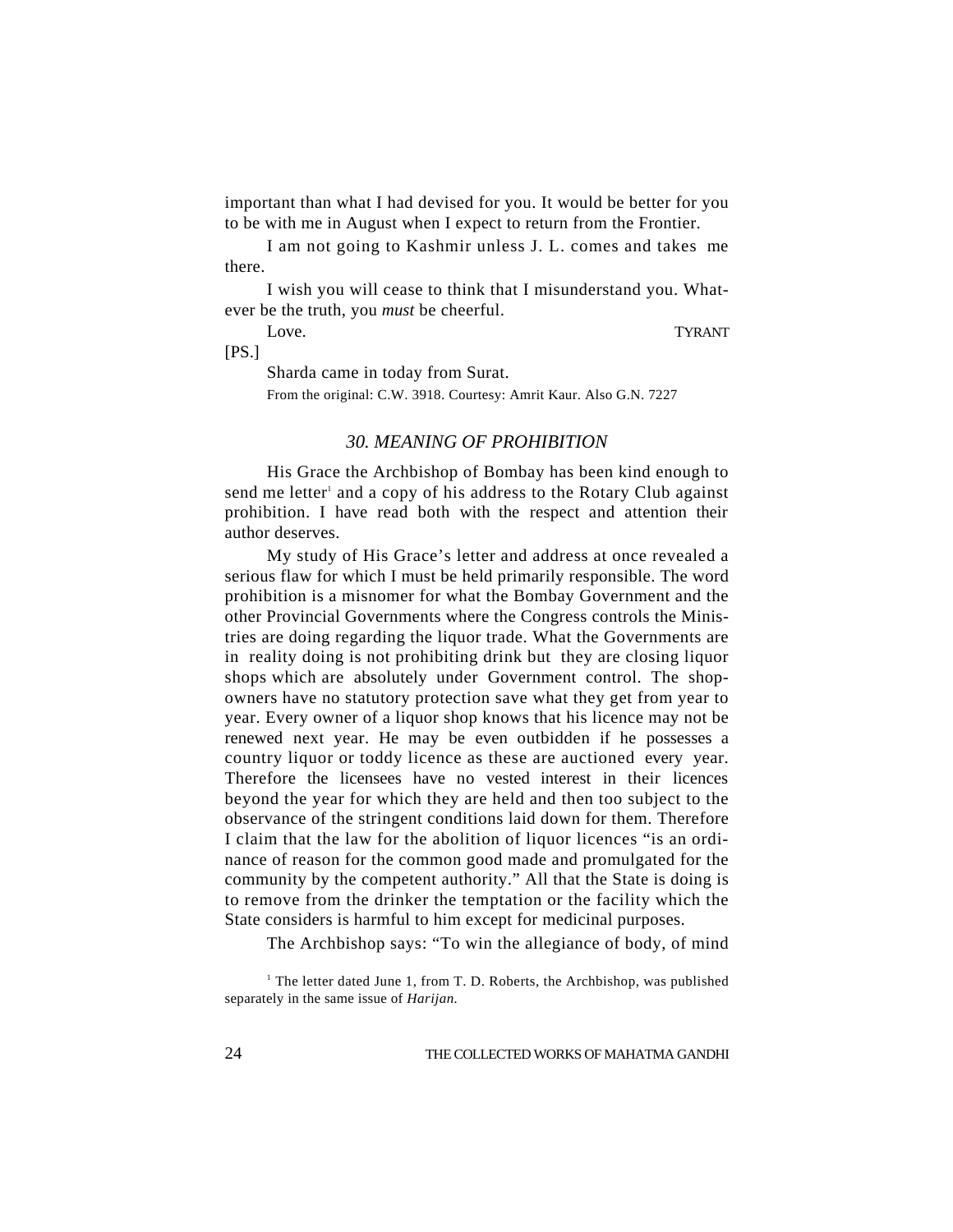and of heart needed by any law . . . that law must be just", that is to say,"the conscience of millions must say this is just." I have no difficulty in endorsing the proposition. Viewed in the manner indicated by me the State does not need to carry with it the conscience of millions. But I hold that India is the one place in the world where the conscience of the millions would justify the law of abolition of the State trade in intoxicating liquors and drugs. There is no need to take any referendum. It consists in the overwhelming number of legislators approving of the law. Let me remind His Grace of the past history of this great reform movement. It began with the grand old man, Dadabhai Naoroji. In 1920 it became an integral part of the Congress constructive programme. In the absence of political power the Con-gress arranged an elaborate programme of picketing liquor and opium shops. In this programme thousands of men and women took part all over India. All communities including Parsis took part in the picketing programme. Attempts were made even in the days of Non-cooperation to induce the authorities to undertake the abolition legislation. Without exception they pleaded financial inability, never the impropriety of so-called interference with the right of the people to be supplied with liquor by the State. Indeed one Minister told me that If I would help him to raise the revenue needed to make up for the loss caused by the drop in the drink revenue, he would introduce prohibition at once. It is an open secret that the reform has been delayed simply for the sake of the revenue. In other words, the people have been tempted to drink for the sake of raising the revenue. The black history of the opium trade bears out the truth of this statement.

Those who speak in the name of individual freedom do not know their India. There is as much right of a person to demand drinking facilities from the State as there is to demand facilities for the supply of public women for the satisfaction of his animal passion. I hope that those who pride themselves on their moderation in drinking will not feel hurt by the illustration I have taken. In this country we are not used to legislation for the regulation of vice. But in countries like Germany the houses of women who sell their virtue are licensed. I do not know what will be more resented in those countries, the stopping of the licences for the houses of ill fame or the houses of drink. When woman realizes her dignity she will refuse to sell her virtue and those members of the sex who are jealous of its honour will move heaven and earth to have legalized prostitution abolished. Will it be then contended that such abolition will go hard with the prostitutes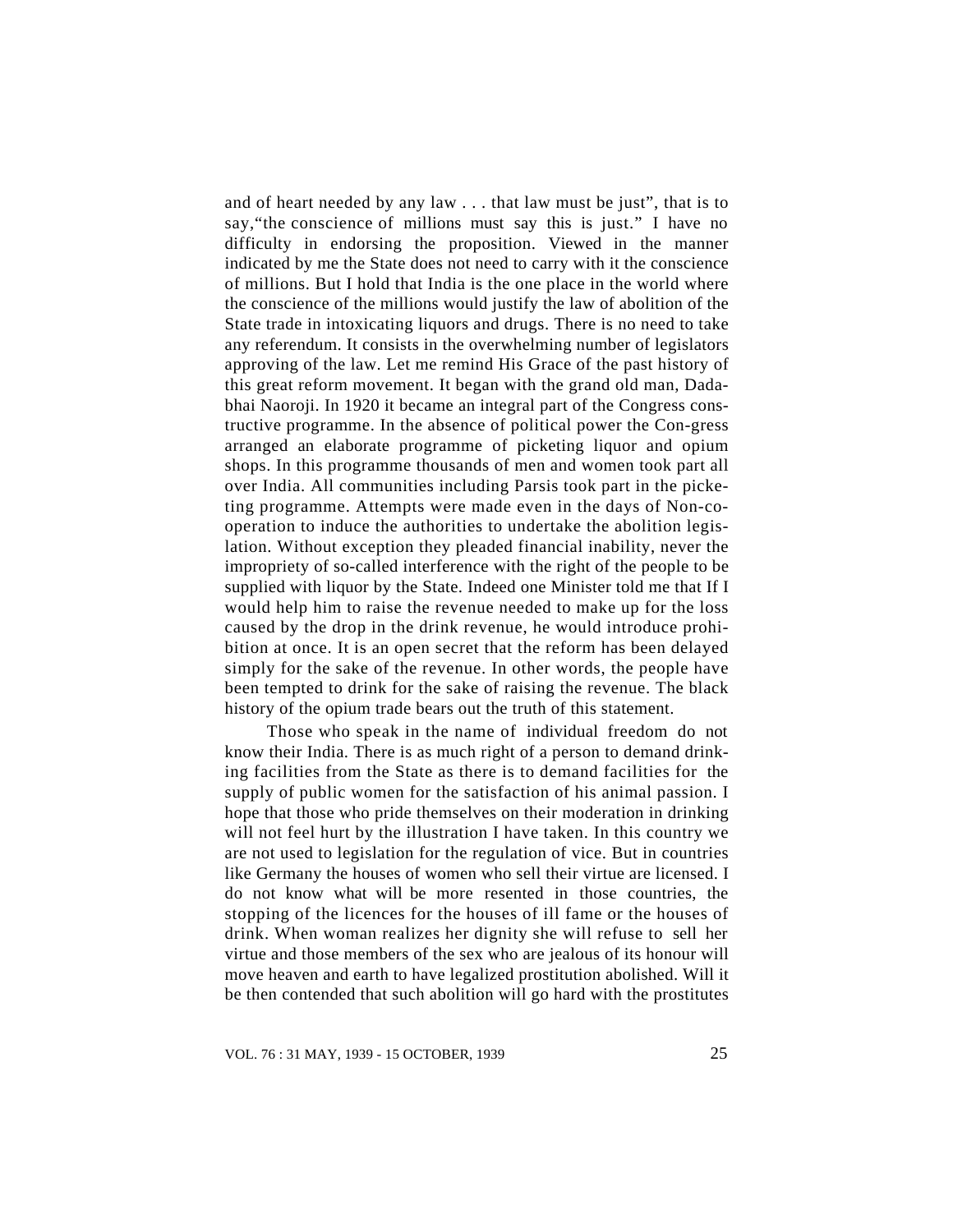and their dependants whose only means of livelihood depended upon this calling?

I plead that social workers cannot work effectively so long as licensed liquor dens continue to lure the drinkers to enter them. It is curious that in all India any opposition to prohibiton comes from the Parsis. They pride themselves on their temperance and resent what they call encroachment upon their personal liberty. They also make it a grievance that the Europeans have been given facilities, thus constituting a bar sinister against Asiatics. I have already pleaded<sup>1</sup> with the Parsis that they should rise superior to their habit and allow the great reform to proceed with their active co-operation. As to the alleged bar sinister let me point out that a bar sinister is imposed from without. In the case in point we the Asiatics voluntarily recognize the limitations of the Euro-peans. But even they have to secure exemption and submit to regulations. The proper course for the Parsi friends would be to agitate, if they wish, for the removal of the discrimination, not use it for securing similar exemption for themselves.

His Grace has further argued that if the price to be paid for removing the temptation of drink from the drunkard "is out of all proportion to the good attempted", the reform is harmful.The proposition is well stated, but it is a matter of opinion whether the price to be paid is out of all proportion to the good attempted. I have endeavoured to show that the whole of the excise policy has been not to supply any felt want but to increase the revenue. I would invite the Archbishop to study the history of the excise administrtion. He will find that all the advanced legislators have condemned the policy in unmeasured terms. The price that is being paid for the attempted reform is insignificant if the history is borne in mind. And even the insignificant price will not have to be paid, if the Archbishop and the influential Parsi friends will lead an agitation for the reduction in the wholly indefensible army expenditure and free the money thus saved for the purpose of bringing about all-India abolition of the liquor traffic. It is an overdue reform. They should congratulate the Bombay Ministers on their courage in levying a tax which was the easiest to be borne. But I have no doubt that the Ministry will gladly remit the tax, if they are helped by the Central Government. Only they could not delay the reform whilst they were fighting the Central Government single-handed. Let all the parties recognize the necessity of the reform

<sup>&</sup>lt;sup>1</sup>Vide"Interview to Parsi Deputation", 2-6-1939.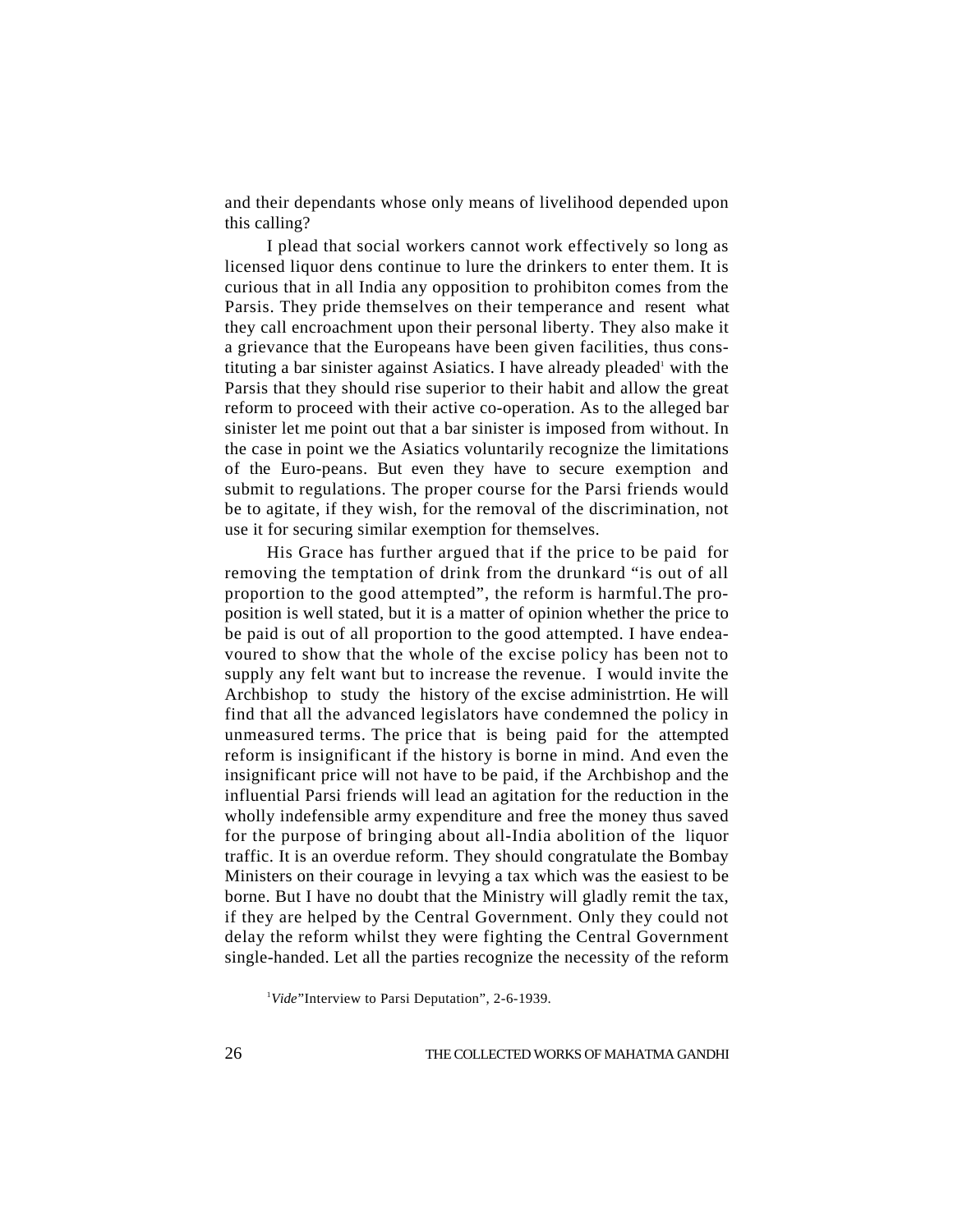and demand justice from the Central Government and the hardship referred to by the Archbishop will be reduced almost to a nullity.

There is a curious question asked of Dr. Gilder<sup>1</sup>. To do the Archbishop justice I must copy the question in his own words:

Does he admit that there are several kinds of intoxication which have nothing at all to do with drink? Drunkenness paralyses the reason and wrecks homes. But the intoxication of false ideals is now wrecking whole nations and the world itself. Moreover, does Dr. Gilder admit that such intoxication is highly infectious? He will hardly deny it, knowing as he does the recent history of the nations. Then will he tell us, 'Is India necessarily immune from the infection of false ideals which intoxicate?'

This suggests that the exercise by the State of the undoubted discretion to stop the issue of drink-shop licences is a false ideal which intoxicates and which has infected Dr. Glider. Of course everything is possible in this world. But I venture to suggest that this abolition being a half-century-old national cry is not likely to be a false, intoxicating and infectious ideal. An ideal that is false and intoxicating and highly infectious must in its nature be temporary.

The last paragraph of the address is a question addressed to me. The half dozen lines are packed with suggestions which hardly answer known facts. Thus His Grace suggests, among other things :

Prohibition tends to be regarded by its advocates not as one possible course but as the only possible religion.

Nobody has called it a religion. After having stated the proposition His Grace ends:

The author of the creed of truth and non-violence will not resent this last question: 'Is he still quite certain that all religions are true?'

In any other mouth I would consider the question to be unpardonable. But I do not expect a busy administrator like the Archbishop of Bombay to study all a man like me may say or to verify his quotations. His question to tally with what I have said should have been: 'Is he still quite certain that all the known great religions of the earth are equally true?' My answer to this revised question would be, 'Emph-atically yes.' Only the revised question is obviously irrelevant to the Archbishop's thesis.

His Grace has propounded a conundrum in his letter which now hardly needs a separate answer. So far as I know the Ministers have no qualms of conscience. They are robbing no one. All trade is pre-

<sup>1</sup> Dr. D. D. Gilder, Health and Excise Minister of Bombay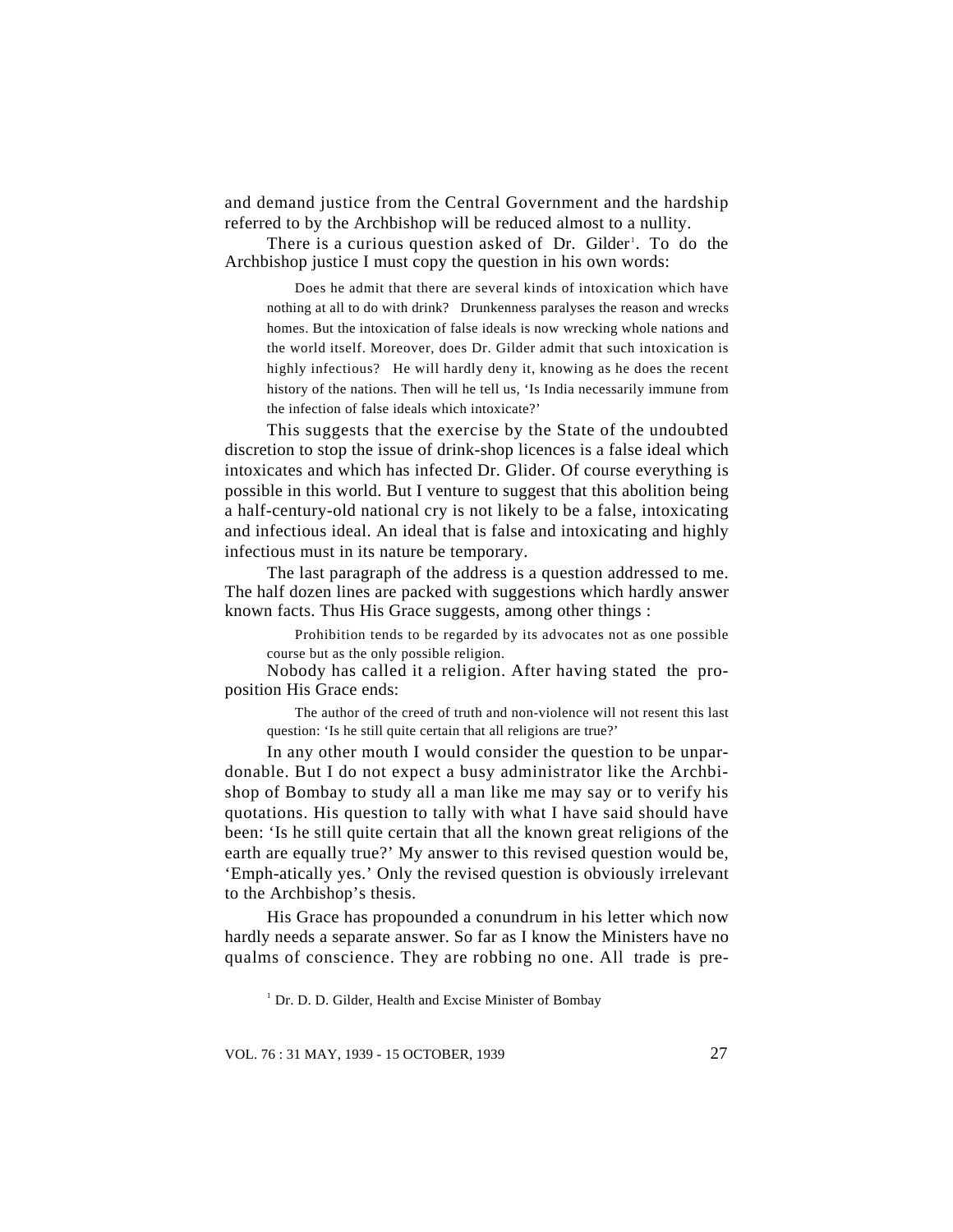carious. Liquor trade is doubly so everywhere. The Bombay Government are straining every nerve to see that poor traders do not suffer avoidable hardships.

There is one sentence in the letter which makes me pause:

The last few-months have convinced me that the cause of charity in Bombay is threatened with a shattering blow.

All the Archbishop's beliefs have been based, as I think I have shown, on unproved assumptions. I should want proof for this unqualified assertion. If the cause of charity is threatened as stated, I would request him to produce the proof before the Ministers and I doubt not that they will soon set the thing right.

The Archbishop's last paragraph in his letter is worthy of his high office. Only his offer appears to be conditional.<sup>1</sup> Let him and his assistants and disciples unconditionally become total abstainers and help the noble cause of temperance. They will lighten the task of the law-giver and help to make of the abolition of liquor traffic the success that it deserves to be in this land where the public conscience, i.e., the conscience of the dumb millions, is undoubtedly in favour of the abolition.

SEGAON, June 11, 1939 *Harijan,* 17-6-1939

#### *31. LETTER TO AMRIT KAUR*

SEGAON, WARDHA, *June 12, 1939*

MY DEAR AMRIT,

I have your letter.

Of course everything is forgiven you. The fact is I have not felt offended against you. My love burns as bright as ever. It is little worth if it cannot stand the heart pourings of loved ones. I simply gave you my reactions<sup>2</sup> to your letters. You are as much wanted here as ever. You will find me not in the least altered or if altered, it will be for the better. I shall know how much more tender you are than I had believed you to be.

<sup>1</sup> The Archbishop had said: " $\ldots$  I would gladly promise—as so many thousands of priests have done—never to drink alcoholic liquor except at the times when we believe its use enjoined by God in His own temple . . ."

<sup>2</sup> *Vide* "Letter to Amrit Kaur", 26-5-1939, "28-5-1939, and 10-6-1939.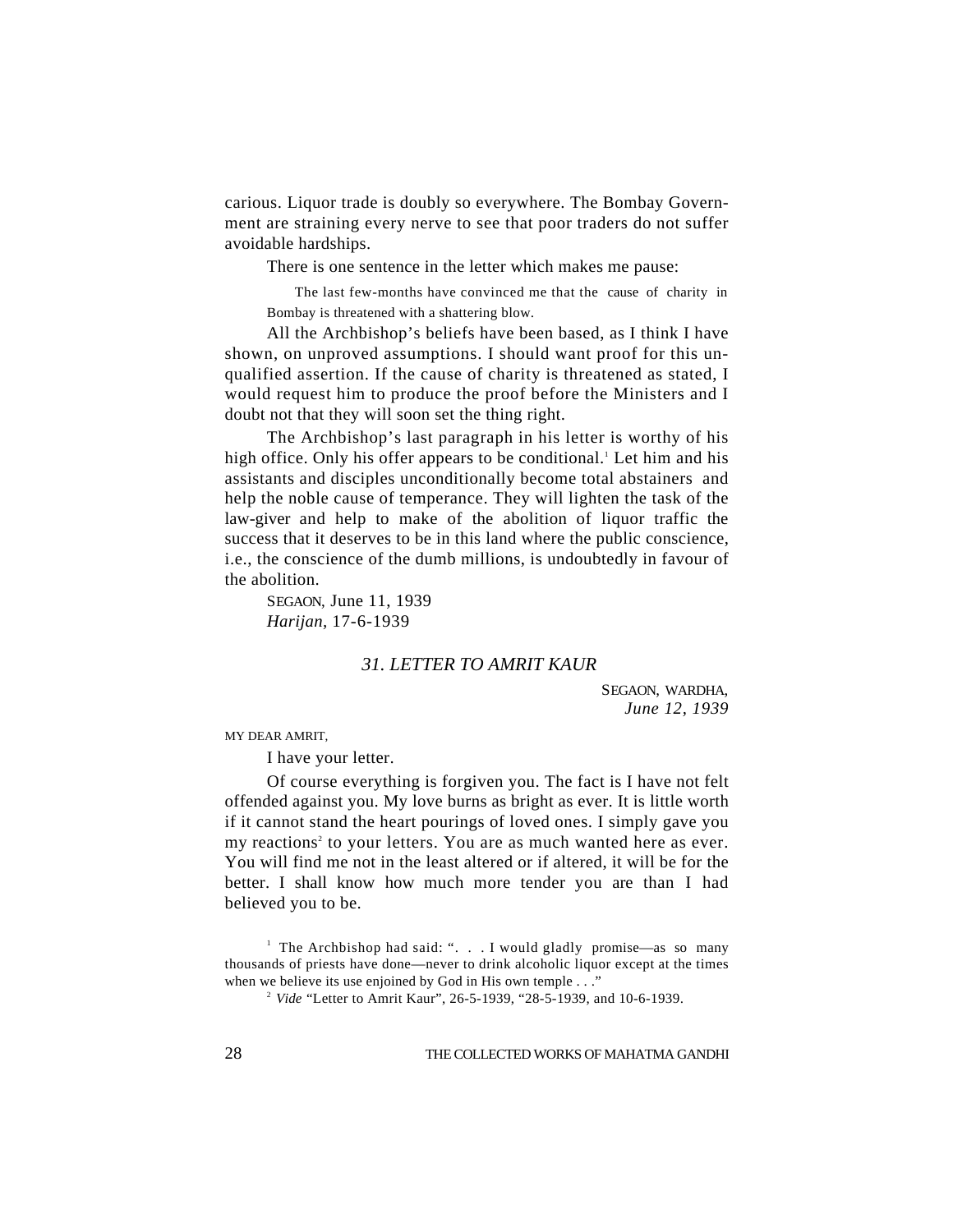Navin is in Bombay tending his sister. His address is care Dr. Shah, Polyclinic, Queen's Road, Bombay.

Love.

**BAPU** 

From the original: C.W. 3919. Courtesy: Amrit Kaur. Also G.N. 7228

#### *32. LETTER TO AMRIT KAUR*

SEGAON, WARDHA, *June 13, 1939*

MY DEAR IDIOT,

I have your two letters the same day. Not having been able to write to you for three days I have sent you [a] wire in Hindi which I hope you had no difficulty in understanding.

Of course I shall try to soothe...<sup>1</sup>. But she is a most difficult person to please. But my effort continues after my own style.

I have written to Sir Kailash<sup>2</sup>. Copy of the letter Mahadev will send with this.

I do hope you are more composed than before.

Syed Mahmud and his children were in Segaon for three days. They went this evening.

No more just now. Love.

#### TYRANT

From the original: C.W. 3920. Courtesy: Amrit Kaur. Also G.N. 7229

## *33. LETTER TO AMTUSSALAAM*

SEGAON, WARDHA, *June 13, 1939*

DEAR DAUGHTER,<sup>3</sup>

I got your letter. I do not know how to keep you happy. I have told you that I accept financial responsibility to the tune of Rs. 2,000. I have also told you that you can say you recognized me alone and no

 $<sup>1</sup>$  The name is illegible in the source.</sup>

<sup>2</sup> Kailash Narain Haksar, Personal Adviser to the Maharaja of Jammu and Kashmir. Gandhiji was to visit Kashmir as Haksar's guest. The visit was, however, cancelled; *vide*"Statement to the Press", 22-7-1939.

 $3$  The superscription is in Urdu.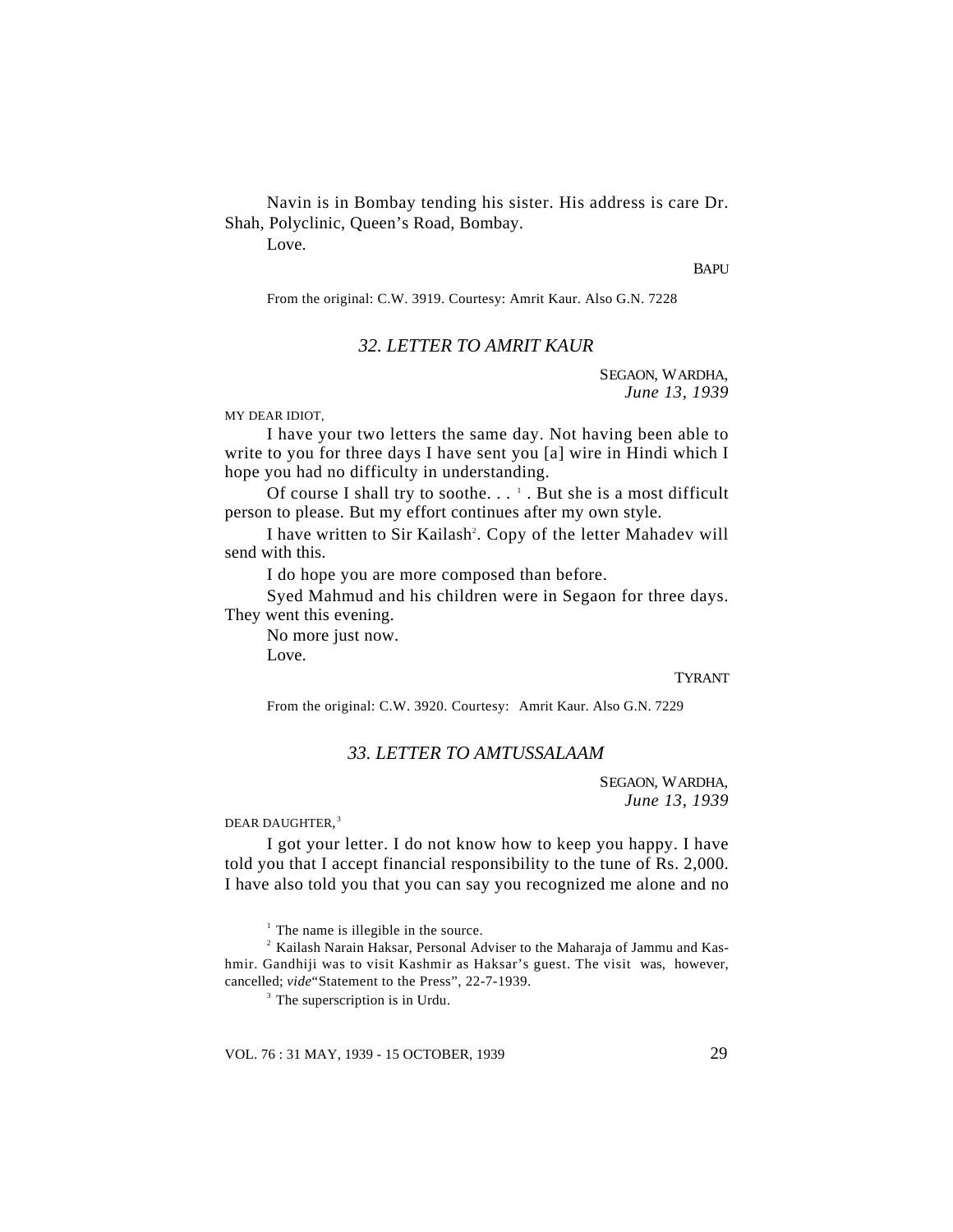one else [as the source of the money]. But I did not say nor did I mean that I would not take the money if Sardar gave it. How can I accept such restrictions? I am not different from Sardar. Why should it take so much of my time to explain such a simple thing? I have said you can spend moderate amounts on medicines. Have I not made everything clear now? Don't make a mountain out of a mole-hill.

I am well.

*Blessings from* BAPU

[PS.]

This will be posted on the 14th.

From a photostat of the Hindi: G.N. 421

# *34. INTERVIEW TO MYSORE CONGRESS REPRESENTATIVES* 1

SEGAON, *June 13, 1939*

If the proposed reforms are unacceptable as your fear they are likely to be, you may take no part in working them. But regarding offering any opposition to them you must be the best judges. What I have said in my statement<sup>2</sup> on Travancore does not apply wholly to any single State. You must study the general principles laid down in it and do what you think fit. Do not ask me to judge whether Mysore is well organized or ill-organized. You are the best judges. Facts themselves are opinions. If you are ready, you are ready, irrespective of what I may say.

<sup>1</sup> The interview is extracted from Mahadev Desai's "The Decision and After-IV" in *Harijan. The Hindu* reported: "H. C. Dasappa, President, Mysore Congress, acquainted Gandhiji with the present political situation, struggles undergone, agreements entered into at Sardar Patel's and Mr. Kripalani's intercession, Government's recent denial of agreement itself and how the State Congress had to withdraw from Reforms Committee and constitutional bodies. He referred to uncontradicted forecasts of reforms recom-mended by Reforms Committee which contemplates introducing a very dilute diarchical form of government and which is quite disappointing and unacceptable. Mr. Dasappa said: 'Considering all circumstances, it is impossible to achieve responsible government without struggle and the country (State subjects) was prepared for carrying the struggle on strictly peaceful lines.' "

<sup>2</sup> *Vide*"Statement of Travancore", 4-6-1939.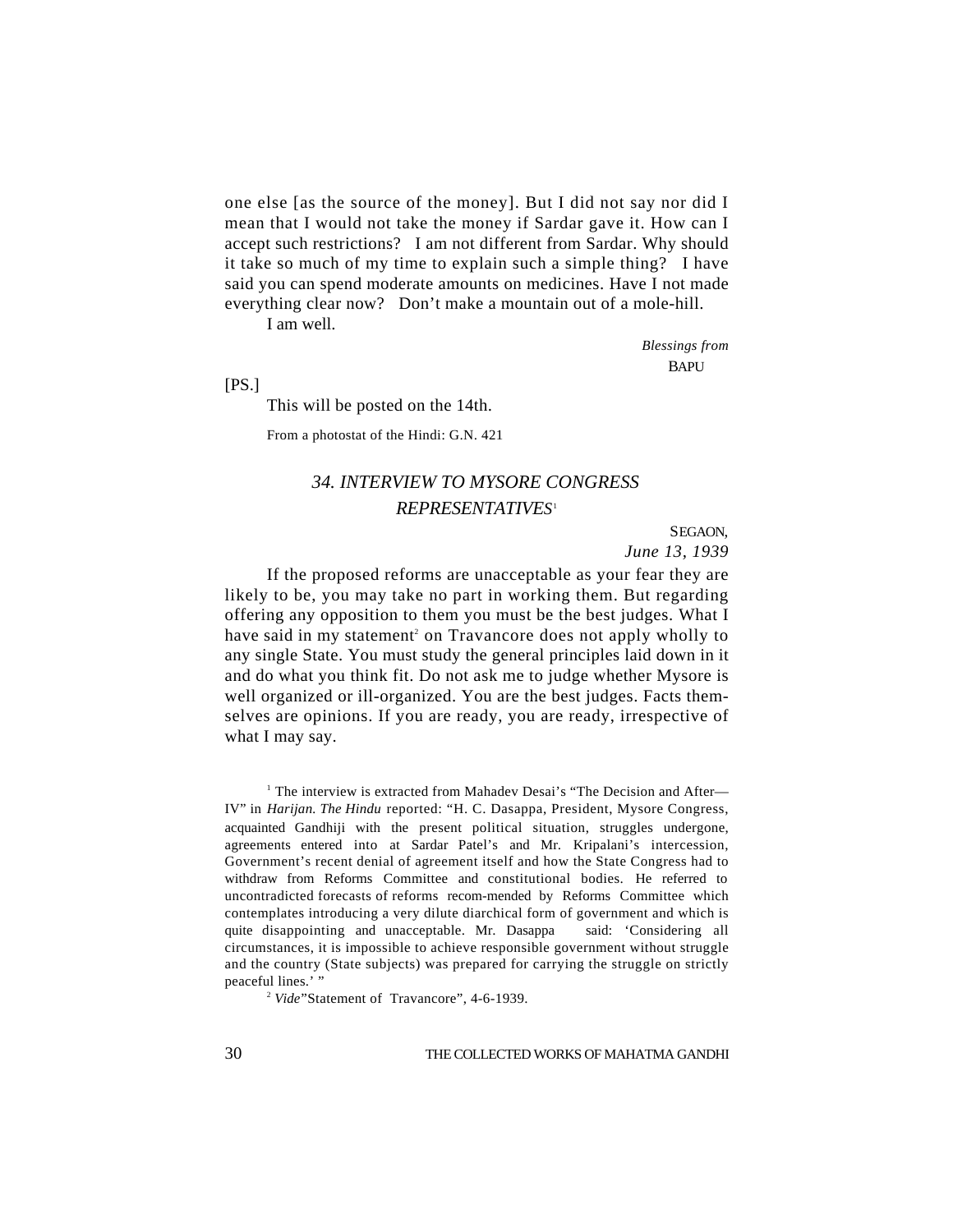The readiness may be of two kinds. You may be able to embarrass Government sufficiently by making a big enough demonstration which invites shooting or compels them to yield. But the demonstration may not be non-violent as I am defining it. Not that my definition has changed. There is only a difference of emphasis. I formerly compromised non-violence in the belief that thereby India would progress further on the path of non-violence, but that belief was not fulfilled. So the non-violence that you display may appear to be effective but it may not be unadulterated non-violence in thought, word and deed. If it is not, I should rule it out. What I would *not* rule out today I cannot say. I have come up to the point of saying, in the language of the Vedic seer, *'neti', 'neti'* ('not this', 'not this'), but I have not yet been able to say, 'it is this', 'it is this'. That is because I have not seen the full light yet.<sup>1</sup>

That school says, 'We believe both in violence and non-violence, for sometimes non-violence answers, and we resort to non-violence because it appears to be best under the circumstances.' But for me means and ends are convertible terms, and non-violence and truth are therefore the end, so long as the end conceived has not been attained. But in Rajkot I compromised the means; I was weighed in my own scales and found wanting. But no harm has been done because I retrieved my error immediately I saw it. My surrender was not due to weakness, it was a surrender out of the fullness of strength. It came out of non-violence which for me is the weapon of the bravest and not of the weak. I will not be guilty of encouraging cowards amongst us, or of allowing people to hide their weakness under cover of nonviolence.

You will say that you will not make a declaration about nonviolence or satyagraha or civil disobedience. It need not on that account be the reverse of any of these. But you will say, 'After having read all that Gandhiji has written, or has been written about in *Harijan,* we have come to the conclusion that we must not bandy about these technical expressions. Whether you call it violent or non-violent, we offer what resistance we can and what we feel our people are ready to

<sup>1</sup> Referring to "this middle course" which is neither violence nor nonviolence, Mahadev Desai explains: "Mr. Case gave the appropriate word for it—*Nonviolent Coercion*—which he made the title of his book. . . . In fact there is a school of thought in India which makes no secret of it, and says, 'Satyagraha of Gandhiji's definition is not for us, non-violent coercion is what we understand.'!"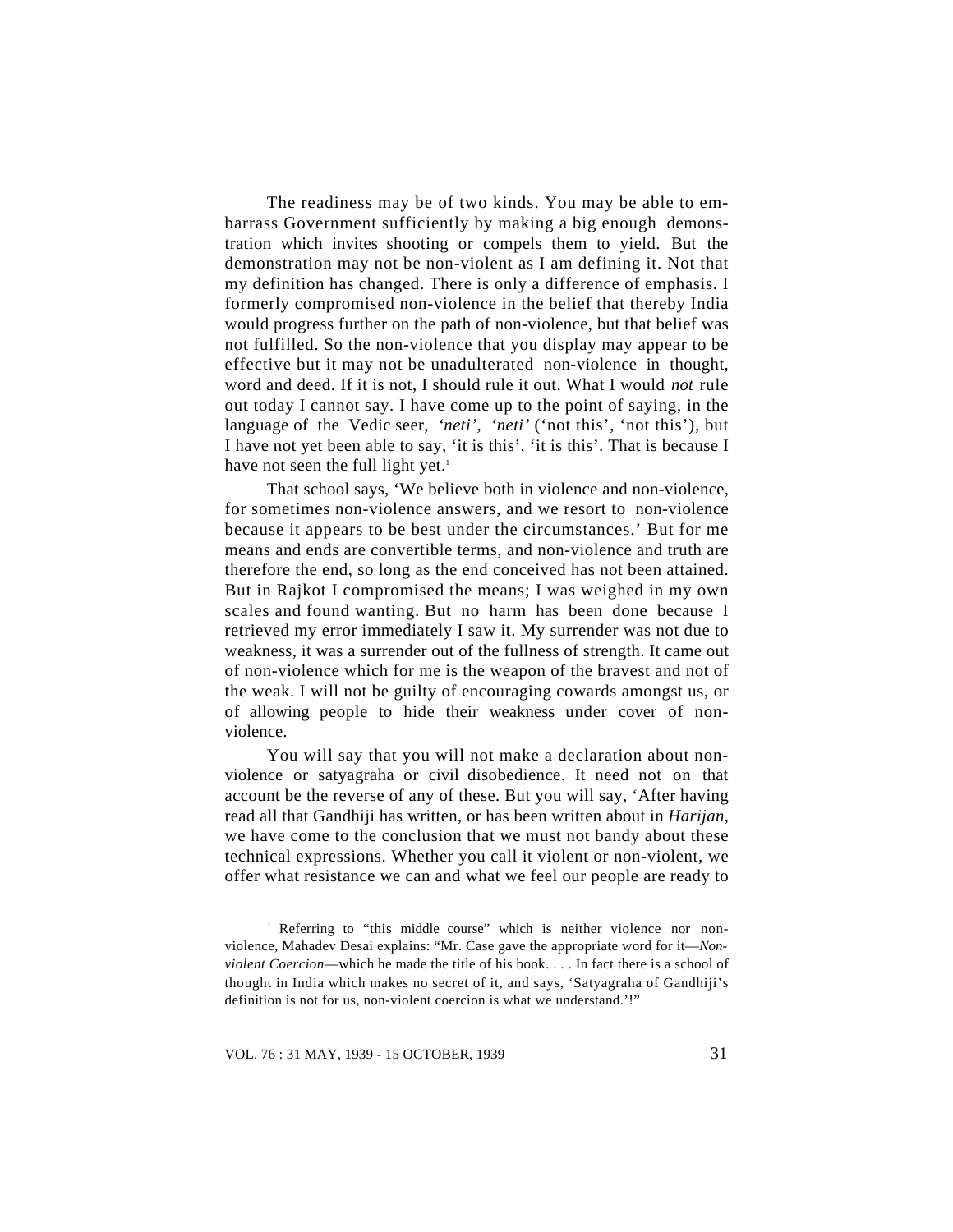offer.' If you want further guidance, you should approach Vallabhbhai who has been handling this movement and Pandit Jawaharlal who is the Chairman of the States Committee. I come in as author of satyagraha, but for the moment I am bankrupt. My faith is brighter than ever but I have not seen the full light. I am advising Travancore, Rajkot, and to a certain extent Talcher, as I have been constantly guiding them. But even with regard to them I have been tendering my advice which it is for them to accept or reject.

But I would ask you to see the Sardar who has a marvellous capacity of separating wheat from chaff. He is no visionary like Jawaharlal and me. For bravery he is not to be surpassed. If he had any sentiment in him, he has suppressed it. Once he makes up his mind he steels it against all argument. He has all the making of a soldier. Even I do not argue with him, but of course he allows me to lay down the law. He will always be the people's man. He cannot hit it off with the people in power. See him. He has studied the situation, and he may be able to make concrete suggestions. Have the setting from Jawaharlal and the concrete suggestions from the Sardar.

I love Mysore and Mysoreans. I like spending days together at Belur and Halebidu but I cannot go there for sightseeing. I can go there only if duty calls. $<sup>1</sup>$ </sup>

*Harijan,* 24-6-1939; also *The Hindu,* 16-6-1939

## *35. LETTER TO PRITHVI SINGH*

SEGAON, WARDHA, *June 14, 1939*

DEAR PRITHVI SINGH,

Your letter of 27th May is very good. It shows that you have no difficulty in understanding the working of ahimsa. There are many who swear by ahimsa [but] have not understood my step.

I have not given up the attempt to secure possession of your book.

Attempts continue to be made about the release of the political prisoners. There are difficulties [in] the way. But for those who only know the non-violent way, success is contained in the effort itself. And

<sup>1</sup> This paragraph is reproduced from *The Hindu*, which added: "It is understood that Gandhiji received an invitation also from Sir Mirza Ismail, Dewan of Mysore, to take a trip to Mysore for health, which also Gandhiji found impossible to accept."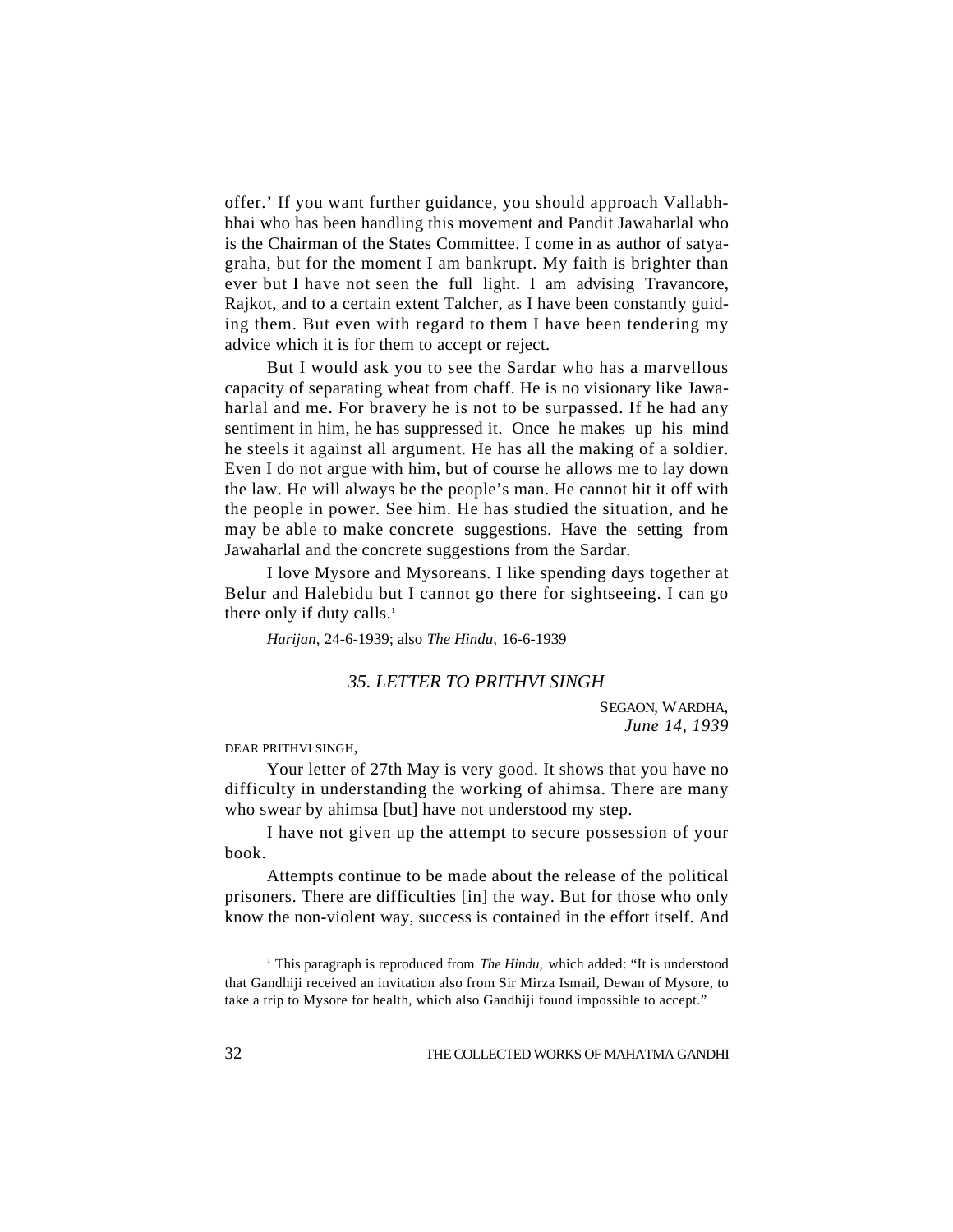prisoners who believe in non-violence regard prison-life and the outside with indifference. They serve whether in prison or outside.

I hope to go to the Frontier Province early July when both Mahadev and Pyarelal will be with me. One of them will surely see you.

Love.

**BAPU** 

From a photostat: G.N. 5635. Also C.W. 2946. Courtesy: Prithvi Singh

#### *36. LETTER TO CHANDAN PAREKH*

SEGAON, WARDHA *June 14, 1939*

#### CHI. CHANDAN,

I have your letter. Now that [Amritlal] Nanavati is with you, get well soon.

There is no harm in your having written to your distant cousin about Harbhai. Send me more details about the Home School when you get it. I shall certainly be surprised if you again start teaching the girls. Do go to Ahmedabad for treatment if you think it necessary to do so.

> *Blessings from* **BAPU**

From Gujarati: C.W. 952. Courtesy: Satish D. Kalelkar

### *37. STATEMENT TO THE PRESS* 1

SEGAON, *June 14, 1939*

 It is a pity that Shri Sarat Chandra Bose and Lalit Chandra Das had to resign from the Prisoners' Release Advisory Committee<sup>2</sup> when they found that they could not make further headway and that their views differed from those of their colleagues and of the Government.

<sup>1</sup> This is extracted from "Bengal Political Prisoners". According to the source the statement was given "in releasing the letter" dated May 31, 1939, from Sarat Chandra Bose, Leader of the Opposition, Bengal Legislative Assembly; *vide* Appendix "Letter from Sarat Chandra Bose", 31-5-1939.

<sup>2</sup> Appointed by the Bengal Government; it started working from December 1938.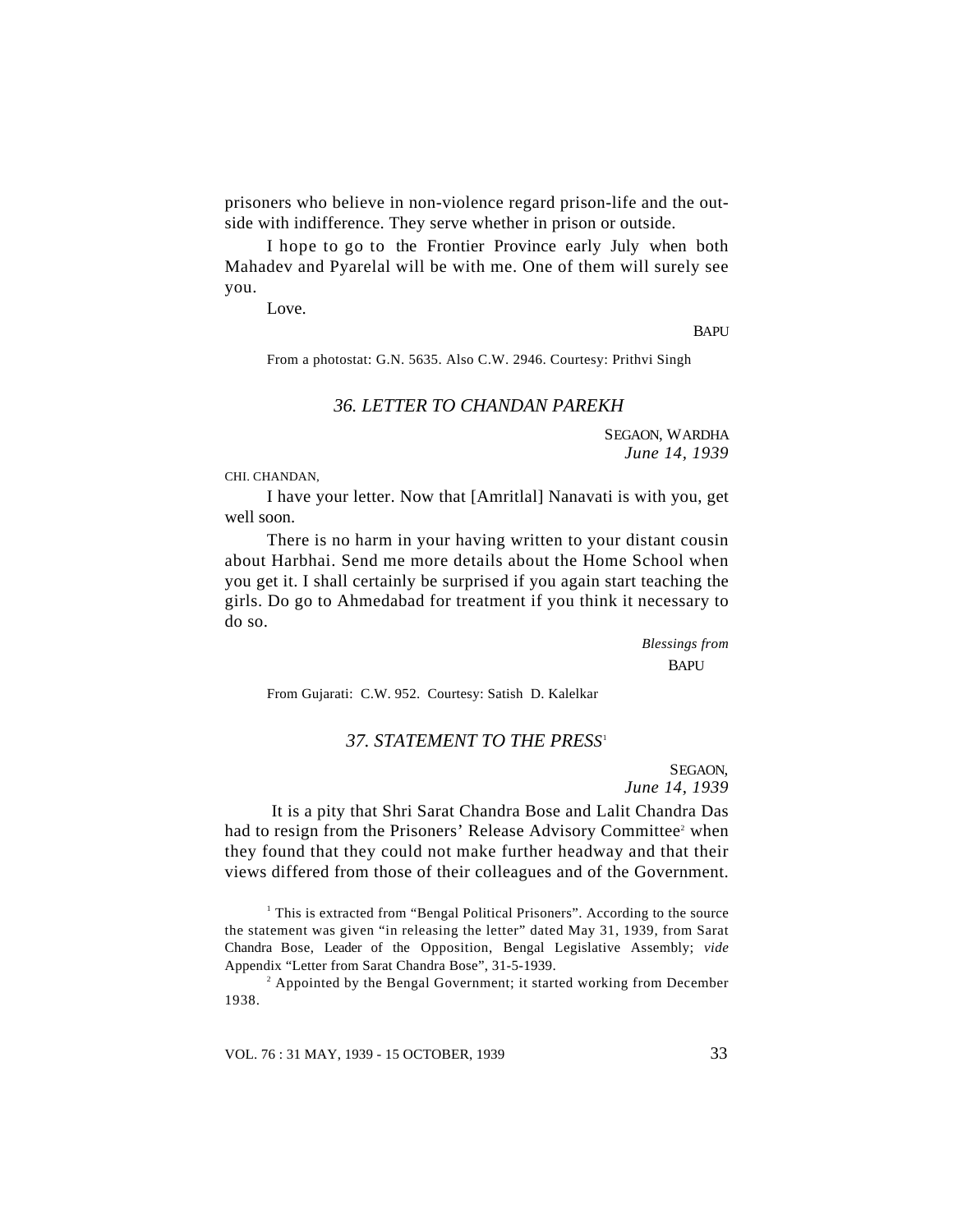They had no option. I had hoped, when the Committee was formed, that they would evolve a joint scheme whereby the question of political prisoners would be solved on an all-India basis and on non-party lines. Provincial autonomy should have meant at least the release of all political prisoners throughout India especially when they declared their faith in non-violence as the vast majority, if not all, have done. The releases already effected have shown that there is no dan-ger of revival of terrorism such as the country has known. Therefore I would suggest that Shri Sarat Chandra Bose and Lalit Chandra Das be reinvited to serve on the Committee and a formula be found so as to satisfy their viewpoint. It would be unfortunate if a hurricane agitation were to be restarted on an issue which does not warrant any such agitation and which is capable of being decided by mutual accommodation. I hope that my appeal<sup>1</sup> to the Government of Bengal not to abandon the policy of conciliation they had adopted on this very important question of the release of political prisoners will not go in vain. It ought to be enough for them that the prisoners have declared their faith in non-violence. I hope that the prisoners will not be restless but will allow friendly effort to take its course without the interruption of a hunger-strike or the like. I would ask them to continue the dignified restraint they have so wisely observed.

*Harijan,* 24-6-1939

#### *38. TELEGRAM TO MIRABEHN*

WARDHAGANJ, [*June 15, 1939*] 2

MIRABAI CARE BIRLA HOUSE NEW DELHI COME SEGAON EIGHTEENTH OR REACH BOMBAY TWENTY-**FIRST** 

**BAPU** 

From the original: C. W. 6440. Courtesy: Mirabehn. Also G.N. 10035

<sup>1</sup> *Vide* "Statement to the Press", 13-4-1938 and 4-10-1938; also "Statement on Bengal Government's Communique", 21-11-1937.

<sup>2</sup> The postmark is illegible in the source. *Vide*, however, the following item.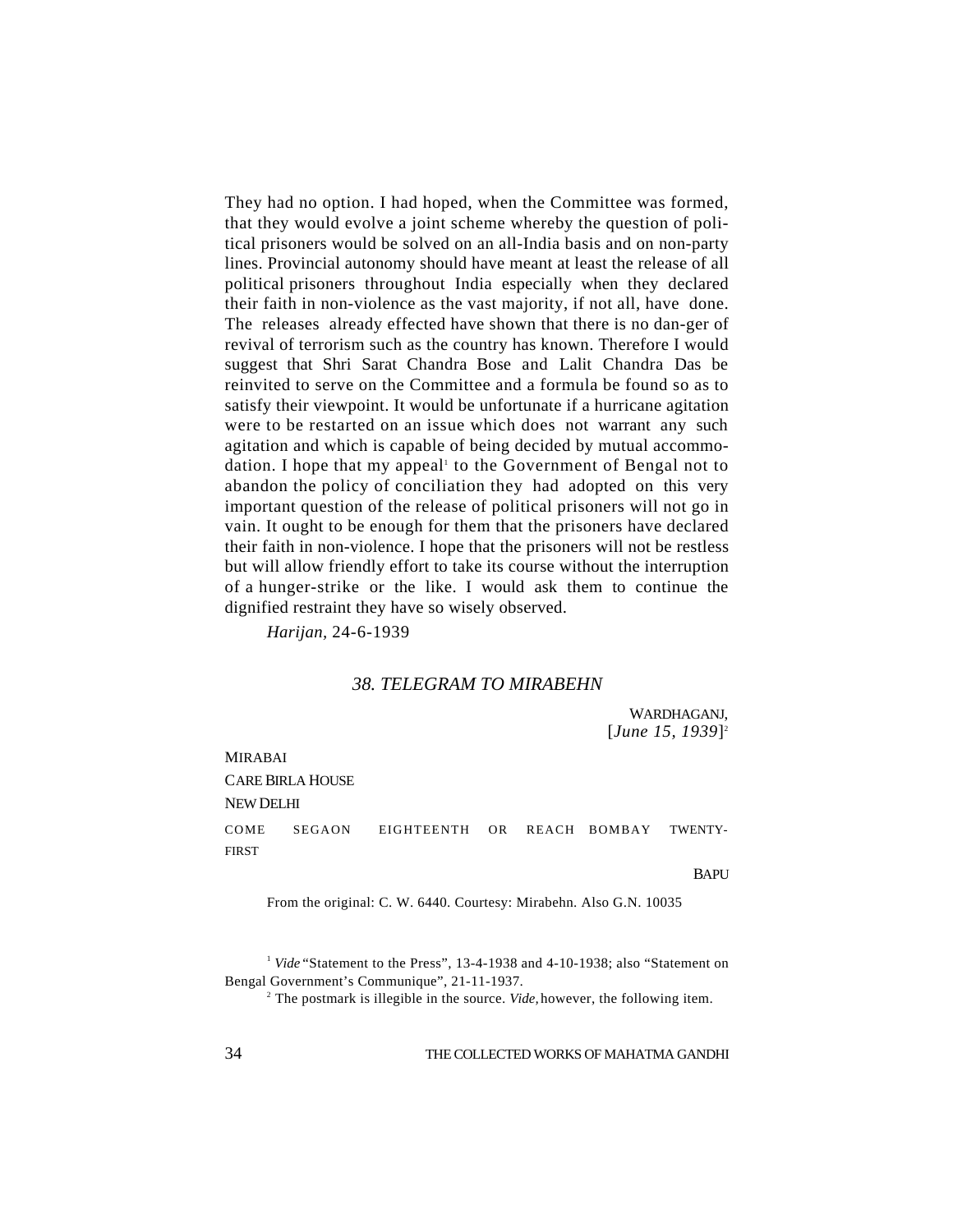#### *39. LETTER TO AMRIT KAUR*

SEGAON, WARDHA, *June 15, 1939*

MY DEAR IDIOT,

I wonder if I ever told you that you were to write to Sardar Datar Singh, your dairy friend, whether he is now prepared to receive Balvantsinha in his dairy near Lahore and give him the necessary training. You will remember that he said he would gladly take him as soon as he had put his branch dairy in Lahore in order. You will tell him all about Balvantsinha, that he has considerable practical experience of handling cattle but that he has no knowledge of English. He belongs to Khurja and hence his mother tongue is Hindi. He is now picking up Urdu.

Lilavati' went today to Bombay for her matriculation. She was wavering but I told her it was the best thing to do. Sharda has come in. I have no doubt that she is bearing. She is likely to be in Segaon for a few months. Shankaran is not overwell.

Mira seems to have become ill on the high altitude and is due in Birla House tomorrow. I am asking<sup>2</sup> her to see me in Bombay.

I hope you are well and that you had a good time at the educational meeting.

Love.

TYRANT

From the original: C.W. 3921. Courtesy: Amrit Kaur. Aslo. G.N. 7230

1 Lilavati Asar

<sup>2</sup> *Vide* the preceding item.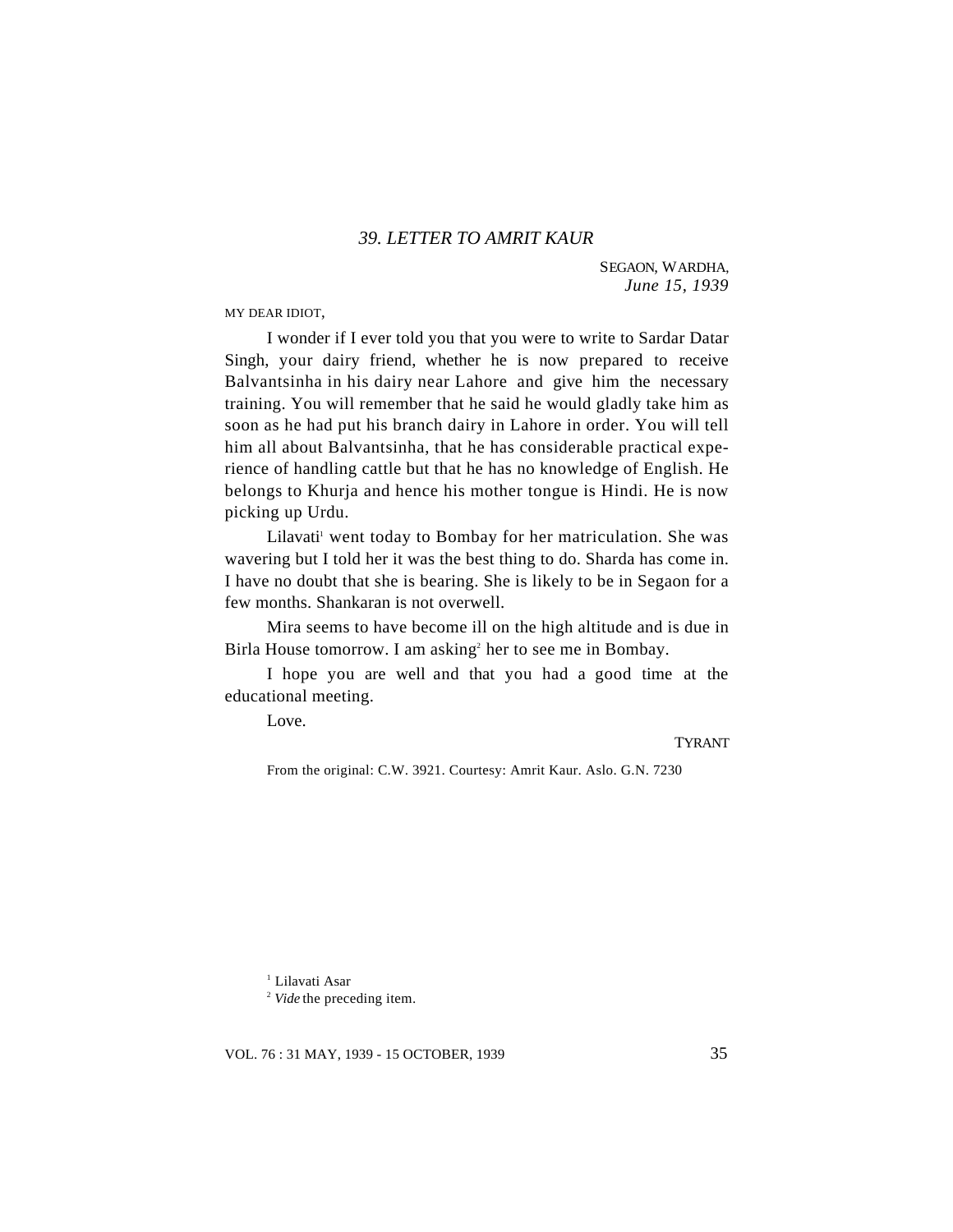## *40. LETTER TO KAPILRAI PAREKH*

SEGAON, WARDHA, *June 15, 1939*

BHAI KAPILRAI,

I have your letter. Let us hope that there will be no partiality in Bihar. But I cannot interfere. I think you should personally go and see Munshiji in Bombay.

> *Blessings from* **BAPU**

#### SHRI KAPILRAI PAREKH GORJI'S BUNGALOW RAIKHAD, AHMEDABAD

From Gujarati: C.W. 9828. Courtesy: Kapilrai Parekh

## *41. LETTER TO MATHURADAS TRIKUMJI*

SEGAON, WARDHA, *June 15, 1939*

CHI. MATHURADAS,

I am sending Captain Gokhale's lectures in a separate cover. You have to think about only one point in those lectures. You need not read them if you do not want to. He says that schools should be run only from 7.00 am to 11.30 a m., so that the health of the pupils is not harmed by the sun. Is this possible in Bombay? If the health of the students demands it it should be made possible.

How many Parsis are likely to be affected by the new levy? How far is it a valid argument that it will adversely affect the charities? I feel that an estimate can be obtained only from your end. Have it prepared. This argument should be effectively answered. If there is no answer, the mistake should be corrected.<sup>1</sup>

*Blessings from*

BAPU

From the Gujarati original: Pyarelal Papers. Nehru Memorial Museum and Library. Courtesy: Beladevi Nayyar and Dr. Sushila Nayyar

<sup>1</sup>For Gandhiji's article on the resistance of the Parsi community to the liquor policy of the Congress; *ibid*., pp. 387-9.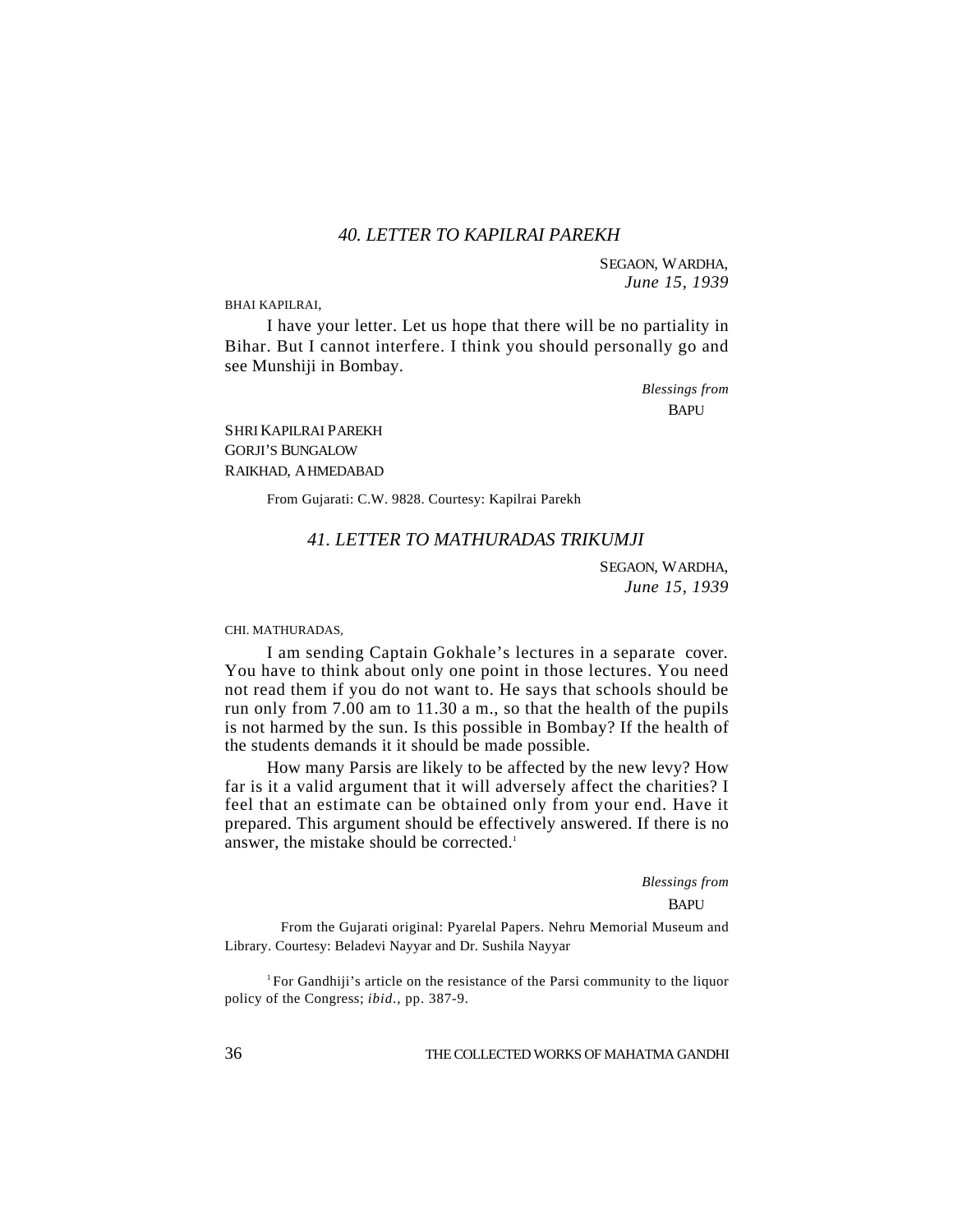# *42. LETTER TO AMTUSSALAAM*

SEGAON, WARDHA, *June 15, 1939*

DEAR DAUGHTER,<sup>1</sup>

I have your letter. Everything will work out well. Be patient. Don't worry yourself over money. Keep in touch with the Muslim Leaguers. When you were invited by them to a dinner, you should have gone. You should not be angry with them even in your heart. Propagation of khadi is our mission. Do not forget the vow to wear khadi. One may spin thin yarn and weave fine and coloured cloth. If we gave up the vow to wear khadi, we would be lost.

Take care of your health.

Ba and Kanam<sup>2</sup> may perhaps go there when I leave for the Frontier. Give the enclosed to Lakshmidasbhai<sup>3</sup>.

> *Blessings from* BAPU

From a photostat of the Hindi: G.N. 402

# *43. A LETTER*

*June 16, 1939*

For me if ahimsa is not applicable to all walks of life, it is no use. My experiments therefore must have that end in view. I may correct myself a thousand times but I am not likely to give up an experiment in which visible results have been attained. This earthly life is a blend of the soul and the body, spirit and matter. We know the soul only through the body and so shall we know true ahimsa through its action in the daily life.

From the manuscript of Mahadev Desai's Diary. Courtesy: Narayan Desai

<sup>&</sup>lt;sup>1</sup> The superscription is in Urdu.

<sup>&</sup>lt;sup>2</sup> Son of Ramdas Gandhi; also called "Kana" and "Kano"

<sup>3</sup> Lakshmidas Asar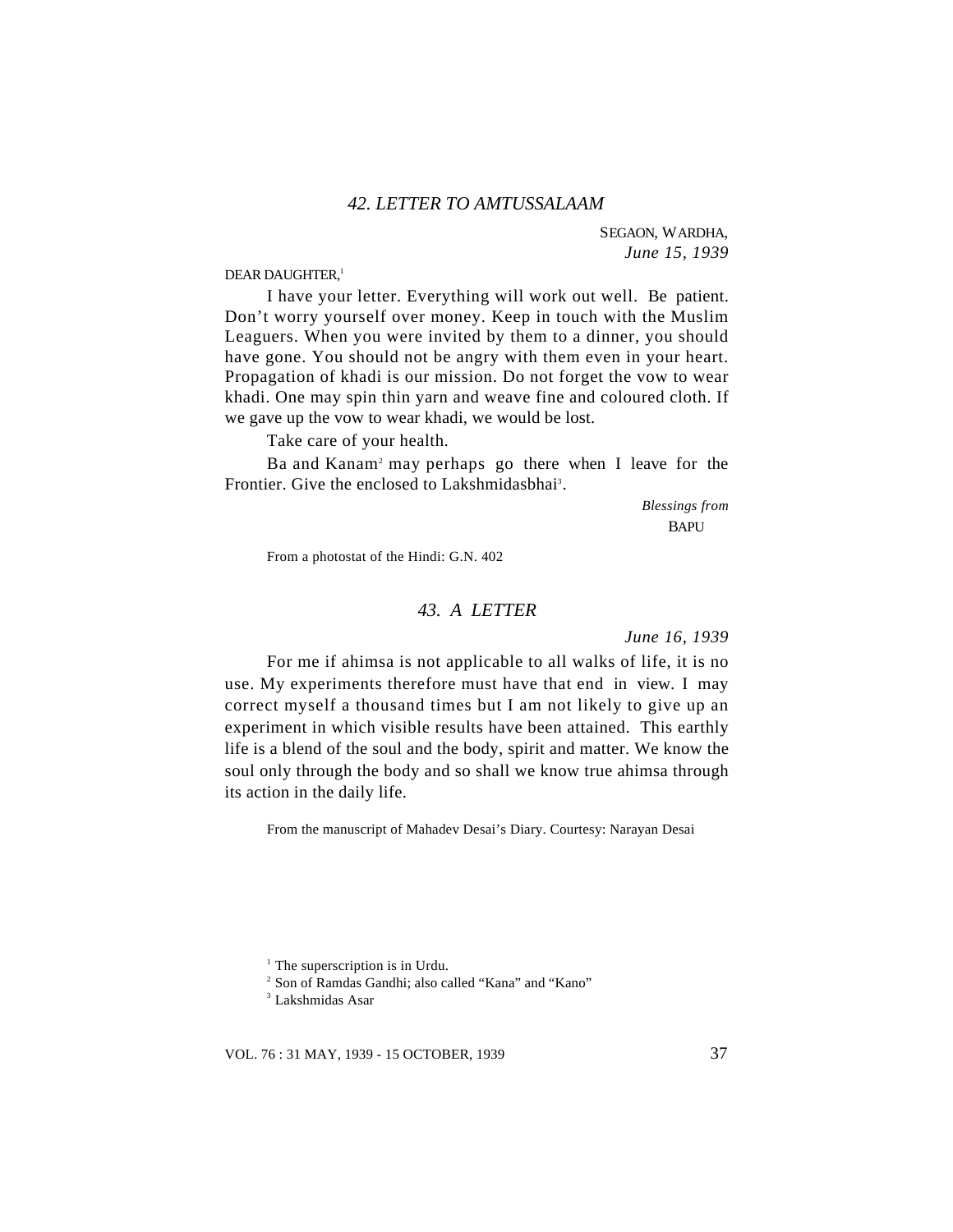# *44. LETTER TO DEVDAS GANDHI*

SEGAON, WARDHA, *June 16, 1939*

CHI. DEVDAS,

I had carefully preserved your letter of the 30th. I could reach it only today. I could never be unmindful of Jawaharlal's feelings. But when it becomes one's dharma to express a certain view, what else can one do? When saying something becomes absolutely necessary, it would be violation of truth to suppress it for anybody's sake. I restrain my pen to a great extent for the sake of Jawaharlal. I had long talks with him and even showed him your opinion. One may say that as a result we came to understand each other better. The differences, however, persist. We will bear with each other. You also should do the same. Time will do its work.

I understand your views regarding the people around me. Let me deal with the problems in my own way.

The programme is as follows: [From June] 21 [to] July 1, Bombay, then most probably in the Frontier Province.

Ba and Kanam will most probably go to the Harijan Ashram, Sabarmati. Today<sup>1</sup> Lilavati left for Bombay for her studies.

> *Blessings from* **BAPU**

From a photostat of the Gujarati: G.N. 2031

## *45. LETTER TO KRISHNACHANDRA*

SEGAON, WARDHA, *June 16, 1939*

CHI. KRISHNACHANDRA,

I have read all your letters. Whether the climate there suits Balkrishna's health can be judged only after an adjustment of diet. Wai has less rains and you can perhaps get good milk there. If Wai suits you better you can go there. It is said that Panchgani is good for T. B. patients despite the rains. We have to be guided by Balkrishna's reactions. If he does not feel better there, come over here. We are leaving for Bombay on the 20th.

> *Blessings from* **BAPU**

From a photostat of the Hindi: G. N. 4319

<sup>1</sup> *Vide*, however, "Letter to Amrit Kaur", 15-6-1939.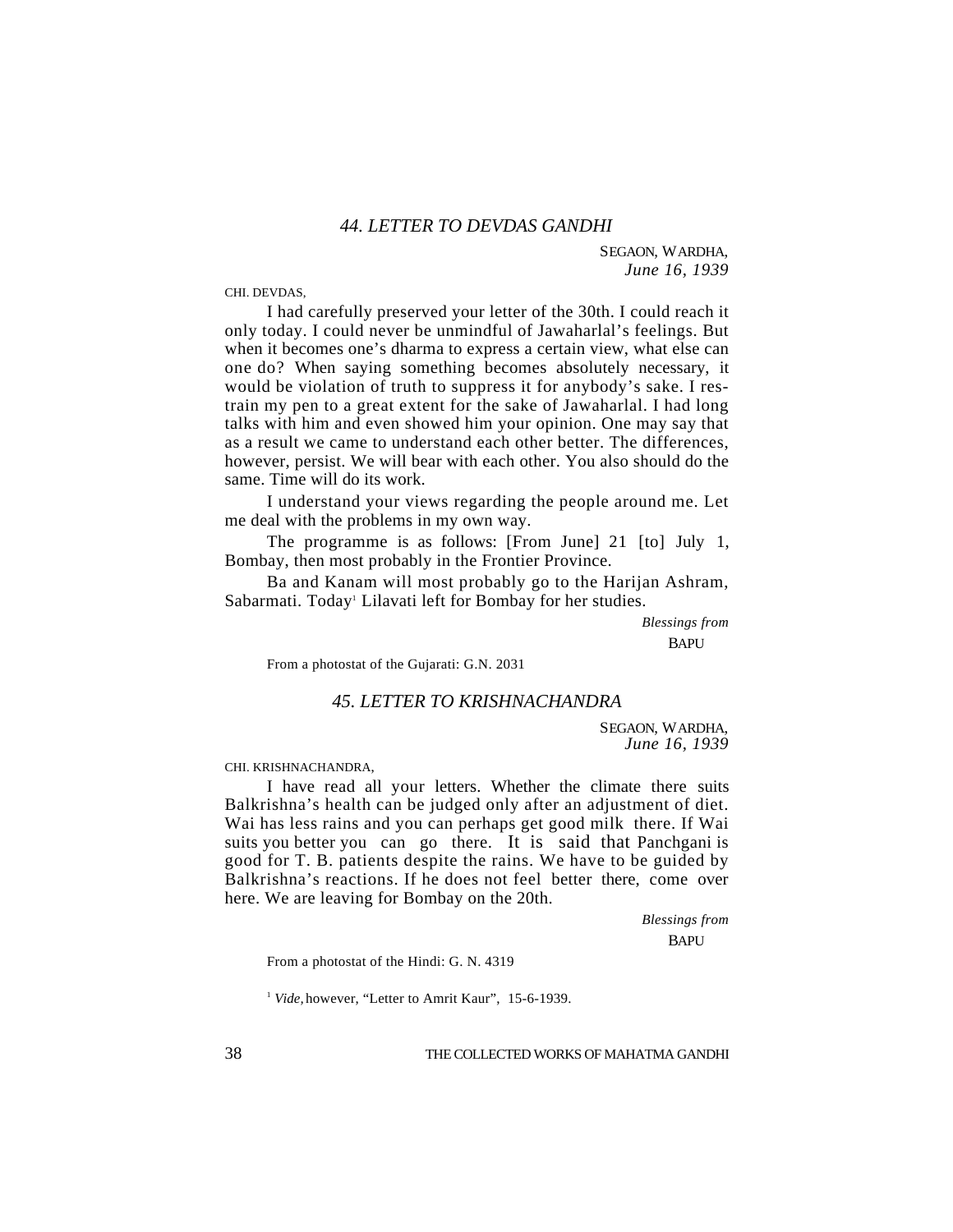# *46. LETTER TO AMRIT KAUR*

SEGAON, WARDHA, *June 17, 1939*

CHI. AMRIT,

Yes, a tyrant I am, but non-violent. My tyranny too arises from love. Therefore it only does good to the victim, does it not?<sup>1</sup>

I hope you had no difficulty in deciphering my wire. I purposely wrote the wire in Hindi to make it ununderstandable save by you. It was my first or second attempt to send my wire in Hindi. If it was tyranny, it was tyranny of love.

The draft Muslim League resolution<sup>2</sup> on Basic Education is revealing.

If I succeed in going to the Frontier, you will join me at some station during my return journey and have the luxury of travelling third class with me on your line !!!

I understand . . . 's<sup>3</sup> message. I am writing to him. Love.

TYRANT

From the original: C. W. 3922. Courtesy: Amrit Kaur. Also G. N. 7231

<sup>1</sup> This paragraph is in Hindi

<sup>3</sup> The name is illegible in the source.

 $2$  The resolution which rejected the Wardha Scheme of Basic Education was passed by the Working Committee meeting of the League held in Bombay on July 2 and 3.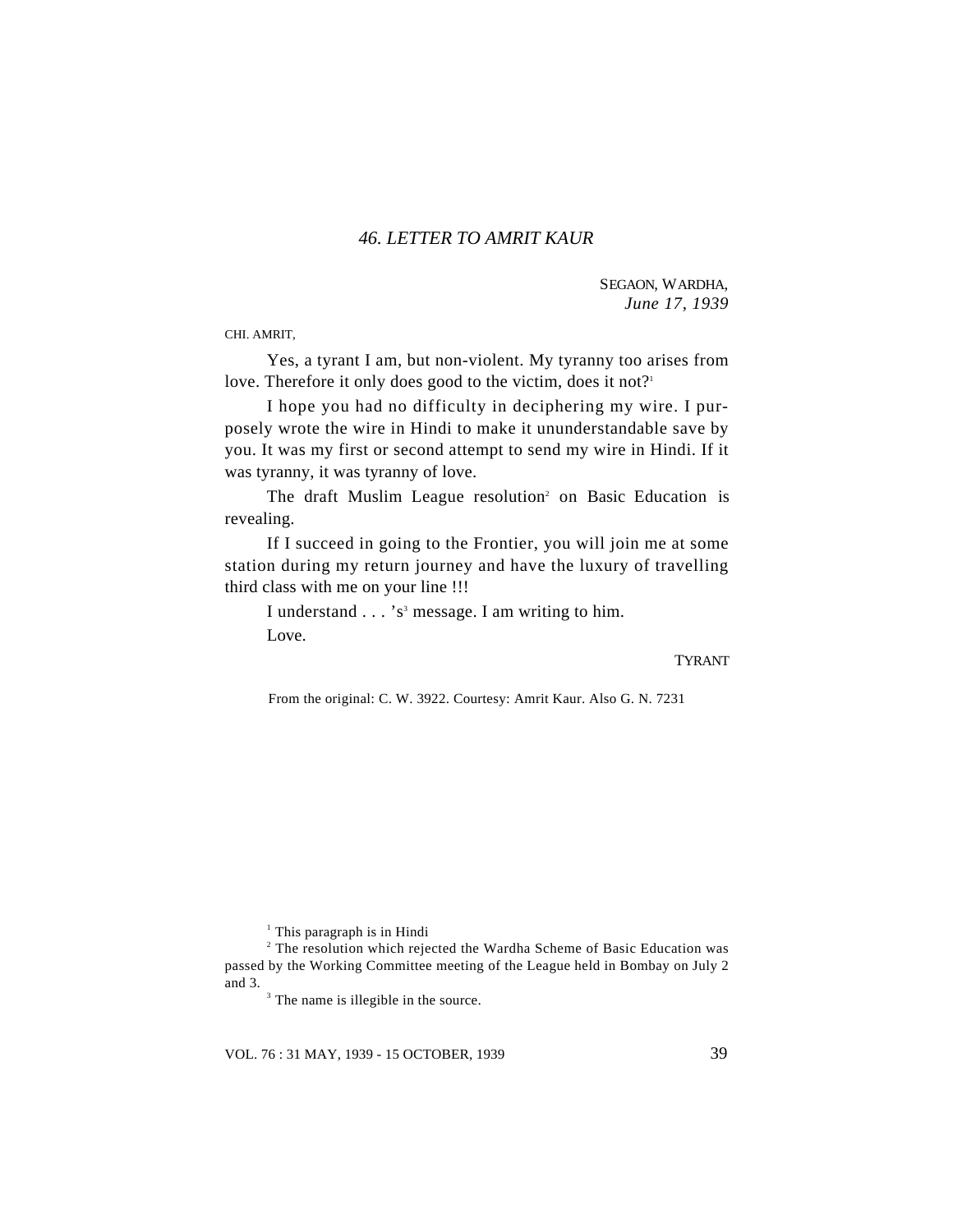# *47. LETTER TO ATULANAND CHAKRABARTY*

SEGAON, WARDHA, *June 17, 1939*

DEAR ATULANAND,

I have your letter. I can make no suggestions. My mind somehow runs in a different direction. The disease has gone too deep for books to help. Some big action is necessary. What, I do not know as yet. I wish you could see this very obvious thing.<sup>1</sup>

> *Yours sincerely,* M. K. GANDHI

SHRI ATULANAND CHAKRABARTY 166/A JATIN DAS ROAD P. O. KALIGHAT, CALCUTTA

From a photostat: C. W. 1481. Courtesy: A. K. Sen

# *48. LETTER TO VANAMALA PARIKH*

SEGAON, WARDHA, *June 17, 1939*

CHI. VANAMALA,

Your friend is sitting near me and I have heard from her plenty of stories about your sense of humour. I hope you are adding to it there. I have your letter. Guess who this friend of yours is. Perfect your Urdu.

> *Blessings from* **BAPU**

From a photostat of the Gujarati: G. N. 5787

<sup>1</sup> Reproducing a part of this letter in *The Life of Mahatma Gandhi*, p. 338, Louis Fischer explains : "Atulanand continued to concentrate on the Hindu-Muslim tension and suggested a book about it". *Vide* also "Letter to Atulanand Chakrabarty", 28-8-1937.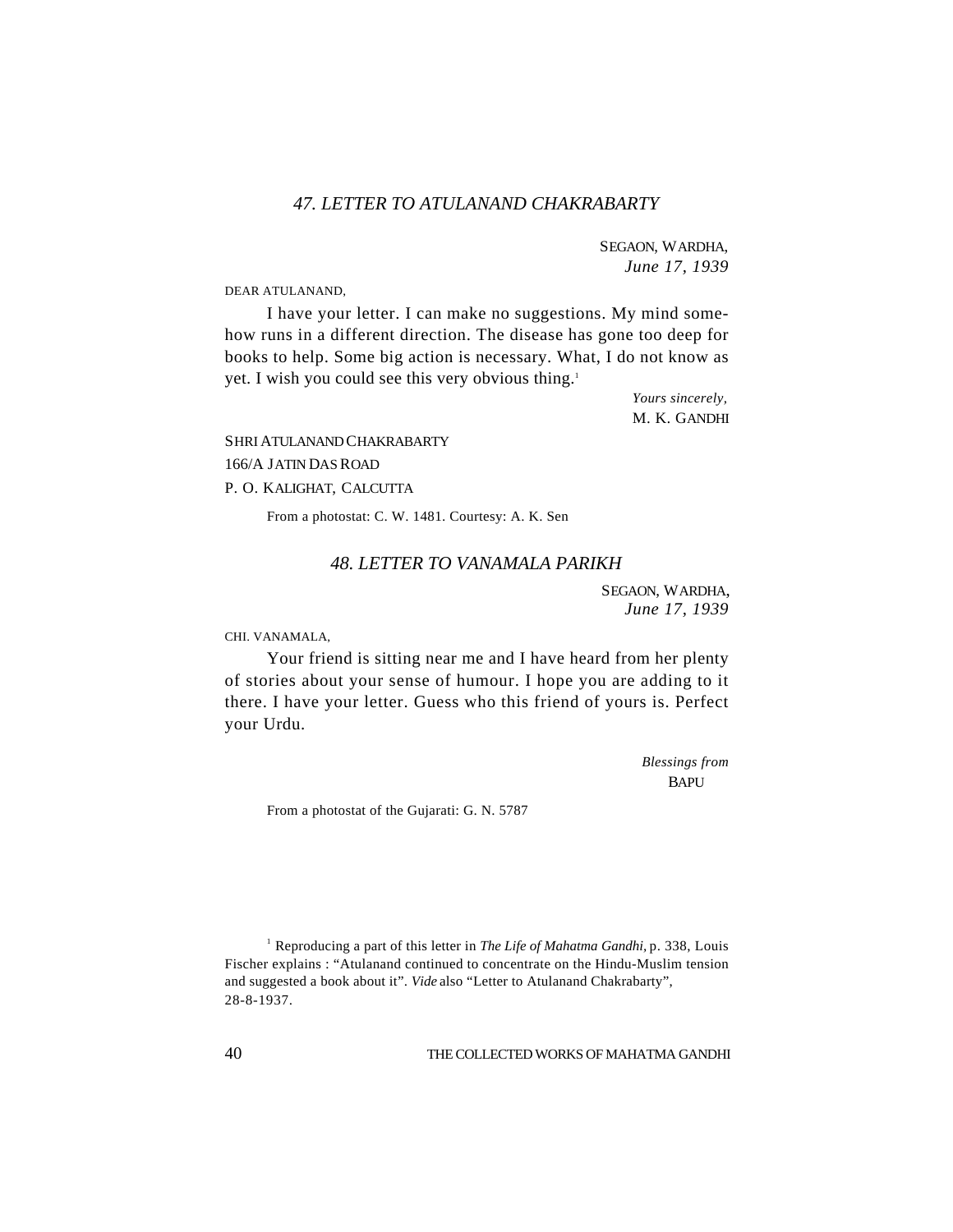# *49. LETTER TO SUMANGAL PRAKASH*

SEGAON, WARDHA, *June 17, 1939*

CHI. SUMANGAL,

I have your letter. Do write what you feel you must. It is not as if you had to follow my advice. You must follow the dictates of your inner voice.

t is good you decided to get married. I have no girl in view. Only your own endeavour can bear fruit. You must be patient.

> *Blessings from* **BAPU**

From a photostat of Hindi: Sumangal Prakash Papers. Courtesy: Nehru Museum and Library

### *50. LETTER TO NIRMALA GANDHI AND SUMITRA GANDHI*

SEGAON, WARDHA, *June 17, 1939*

CHI. NIMU-SUMI,

I got your letter. Kanam is here sitting with me. He keeps me talking to him. So how am I to complete this letter? For the present, you should continue with your studies there. Do not worry about Kanam. We will think about the matter after I return from the Frontier Province.<sup>1</sup> Ba will go to live in the Harijan Ashram for the present. Kanam will study there.

> *Blessings from* **BAPU**

From the Gujarati original: Mrs. Sumitra Kulkarni Papers. Courtesy: Nehru Memorials Museum and Library

<sup>1</sup> Gandhiji returned from a tour of the Frontier Province on July 27, reaching Segaon on the 28th.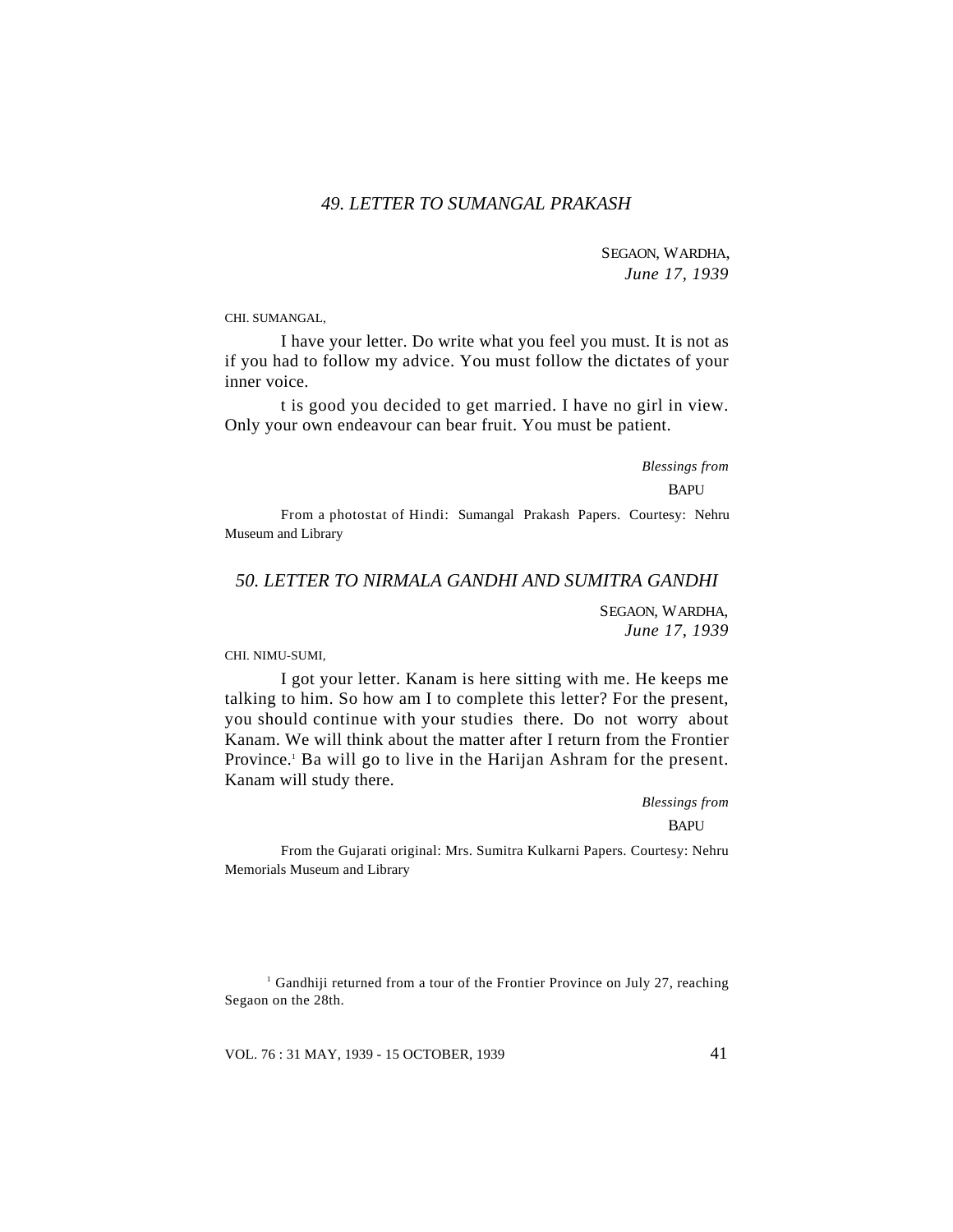*June 18, 1939*

DEAR FRIEND,

I delayed writing to you in the hope of being able to send you a more helpful reply to your kind letter of the 15th ultimo. But I cannot go beyond saying that you should act in accordance with your lights. You should be the sole judge of the situation there and seeing that our own non-violence has been found to be skin-deep, I have not the courage to propose anything worthy of your consideration. This does not mean that my faith in non-violence has suffered any diminution. *Yours sincerely,*

From the manuscript of Mahadev Desai's Diary. Courtesy: Narayan Desai

# *52. LETTER TO S. SATYAMURTI*

SEGAON, WARDHA, *June 18, 1939*

#### MY DEAR SATYAMURTI,

I am quite at one with you about Congressmen not being able to belong to any other political organization. But nobody will go so far. Your other suggestions are also worthy of consideration. My influence is limited as it should be. After all I am not in touch with the working of the organization. I suggest your pressing your points at the A. I. C. C. meeting<sup>1</sup>. But you must not come at the sacrifice of your health. I am keeping your letter with me. I shall let Rajen Babu and others see it.

> *Yours sincerely,* M. K. GANDHI

From the original: S. Satyamurti Papers. Courtesy: Nehru Memorial Museum and Library. Also C. W. 10199. Courtesy: Government of Tamil Nadu

<sup>1</sup> This was to be held in Bombay from June 24 to 27.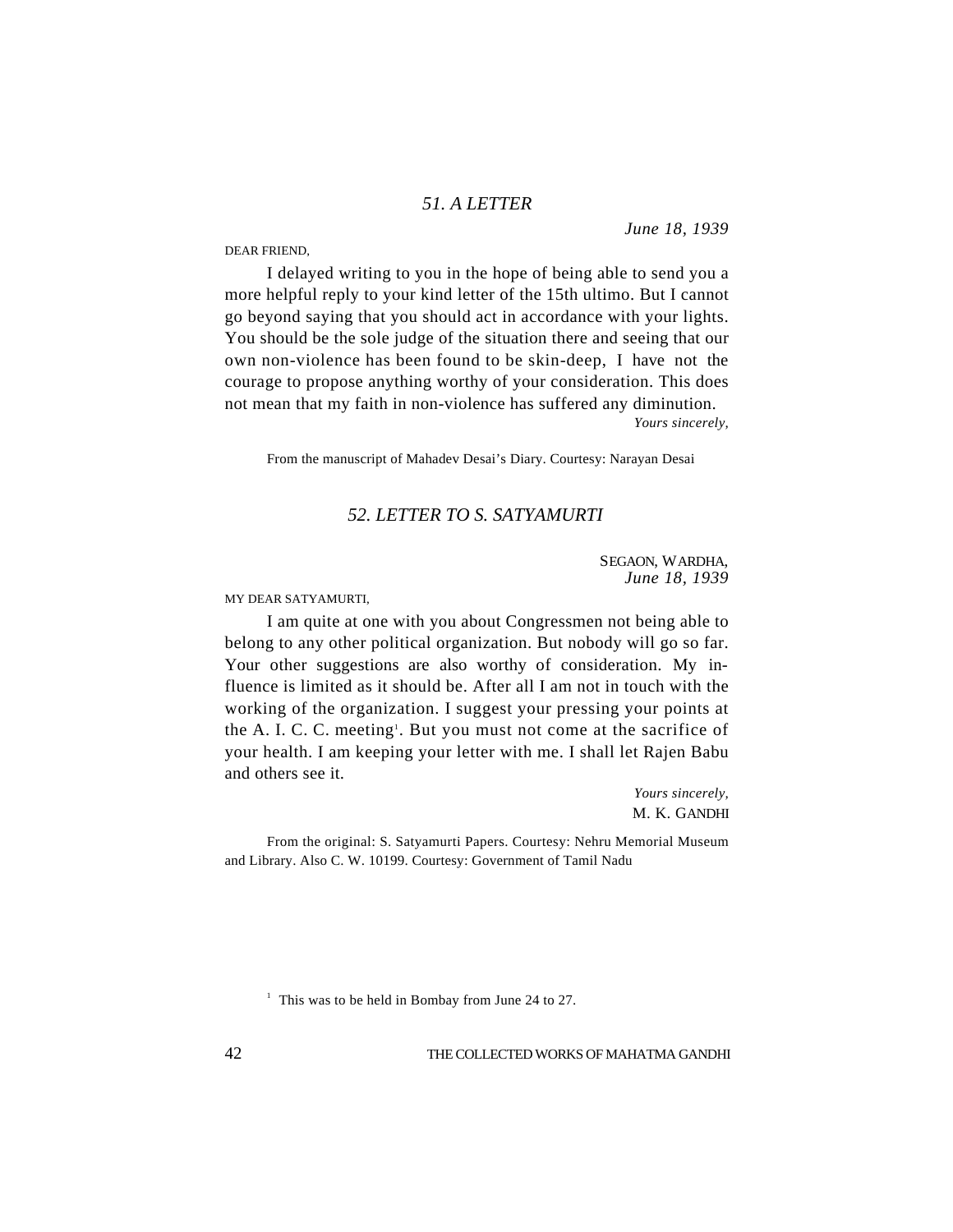*June 18, 1939*

#### BHAI KAKALBHAI,

I got your misty vapourings about Rajkot. I glanced through the thing. I saw nothing in it but rhetoric. But isn't rhetoric your life? How then can you help yourself? If you have patience, one day you will realize the truth of these remarks of mine.

> *Blessings from* **BAPU**

[From Gujarati]

From the manuscript of Mahadev Desai's Diary. Courtesy: Narayan Desai

## *54. LETTER TO MULRAJ*

*June 18, 1939*

BHAI MULRAJ,

I have your English letter. I thought you could write in Gujarati. I am sure you will be able to read this. Otherwise ask someone to read it to you. I adhere to my view. Even in Travancore and Jaipur where I have some control over the movement, I give advice only when asked. What else, then, can I do for Kutch? Please, therefore, understand that I [accept] no responsibility for stopping civil disobedience in Kutch.<sup>2</sup> The responsibility rests entirely on you workers. You may make public use of this letter.

M. K. GANDHI

[From Gujarati]

From the manuscript of Mahadev Desai's Diary. Courtesy: Narayan Desai

#### *55. HOW FAR ?*

With reference to my advice<sup>3</sup> to the States people to lower their demands if necessary, a correspondent asks :

How far are the people to go and what reduction if any is suggested or contemplated, for instance, in the Jaipur demand which has been practically

<sup>1</sup> Congress worker of Saurashtra and editor of Gujarati daily, *Prabhat,* published from Ahmedabad

<sup>2</sup> *Vide* also "Notes", subtitle,"Leaders Must Lead", 7-6-1939

<sup>3</sup> *Vide* "Statement on Travancore", 4-6-1939.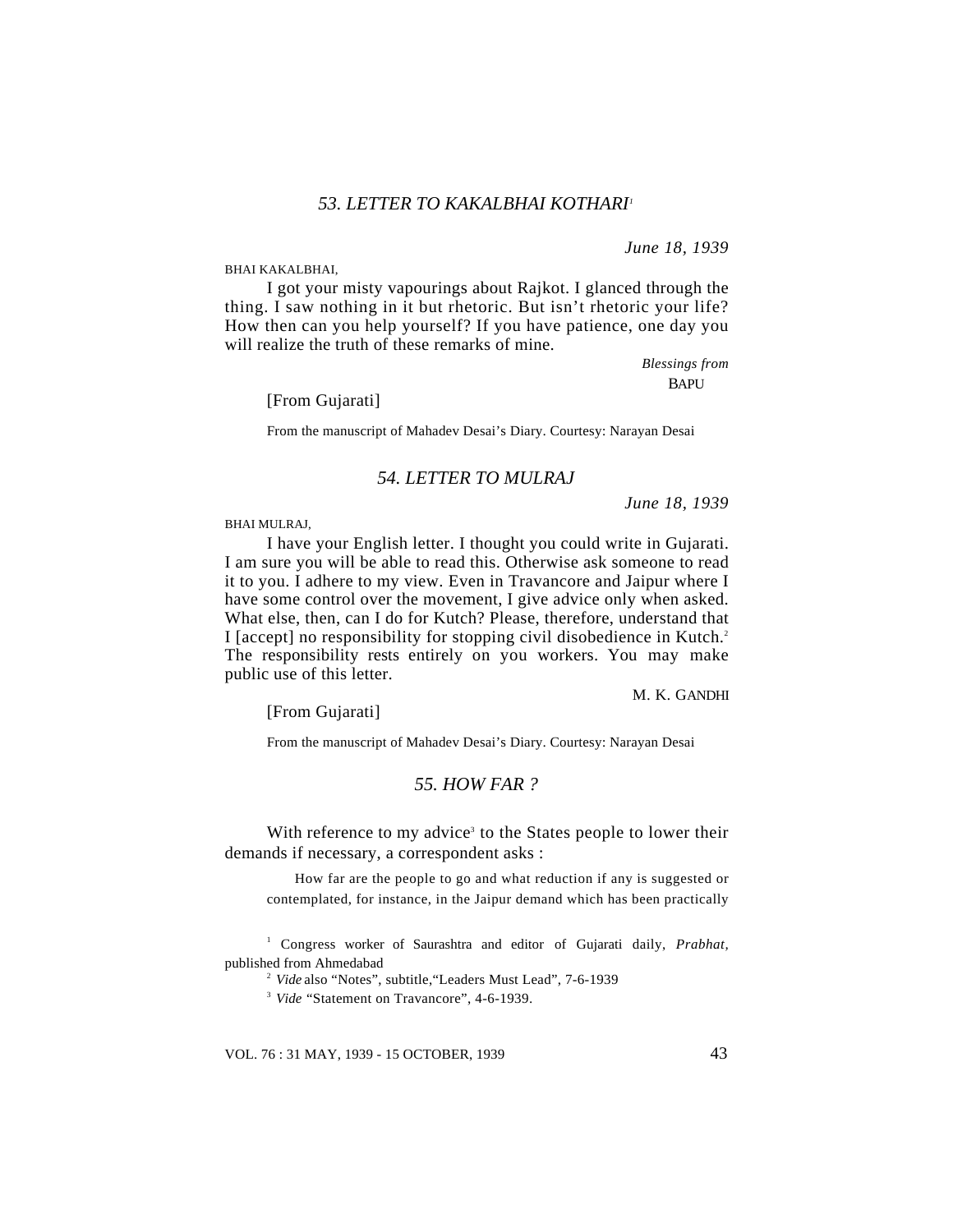framed by you?

This question would never have arisen if my language had been properly attended to. In the first place, I have added the proviso 'if necessary'. This must be clearly proved and each committee should judge the necessity and the extent of the reduction. In the second, there can be no question of reduction where the people are ready for the sacrifice involved in the development and the consolidation of the strength to enforce the demand. Take the case of Rajkot itself. Award or no award, if the people in general had the capacity for the required measure of sacrifice and if they had been ready for swaraj, nothing would have kept them from their prize.

It would be wrong to say or believe that but for my mistake the people of Rajkot would have got what they wanted. My mistake has been admitted. But it must not be held responsible for the failure of the famous Notification. The talk of demoralization resulting from my 'bad handling' of the situation is nonsensical. In satyagraha there is no such thing as demoralization. Those who are truthful, non-violent and brave do not cease to be so because of the stupidity of their leader. Of course there would be demoralization or rather ex-posure, if the three virtues were put on for the occasion and were to fail on the real test being applied. People who are strong by nature displace weak leaders and go about their business as if they never needed a leader. If they needed one, they would soon elect a better one. Workers in the States should try to understand the Rajkot case, if they will profit by it. If it is too compli-cated for them, they should leave it alone and go forward as if it had not happened. Nothing will be more misleading than to think that before my so-called mishandling of the Rajkot case the Princes were so trembling in their shoes that they were about to abdicate their powers in favour of their people. What they were doing before I even went to Rajkot was to confer among themselves as to the ways and means of meeting the menace, as they thought it to be, to their very existence. We know what Limbdi did.<sup>1</sup> The talk of combining with the Muslims, the Garasias and even the Depressed Classes against the Congress workers was in the air. My action has resulted in the discovery of the unholy combination. A true diagnosis is threefourths the remedy. The workers are today in a position to devise remedies to combat the combination. It simply resolves itself into the

<sup>1</sup> *Vide* "Lawless Limbdi", 20-2-1939.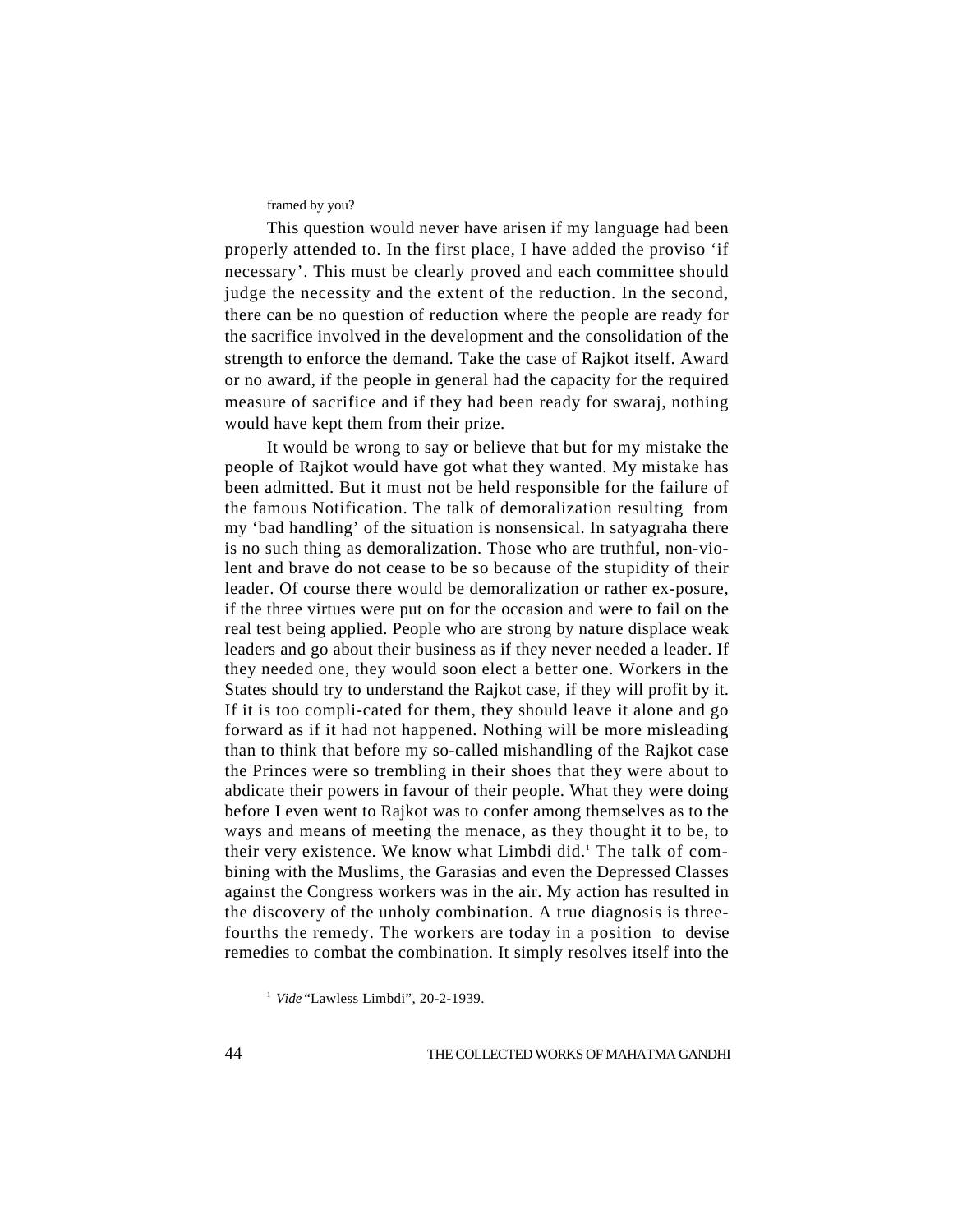necessity of Congressmen or satyagrahis gaining control over the forces arrayed against them. They are as much out to gain liberty for the Muslims, Garasias, Depressed Classes and even the Princes as for themselves. The satyagrahis have to show by cold reasoning and their conduct that the Princes cannot remain autocrats for all times, and that it is to their interest to become trustees of their people instead of remaining their masters. In other words, what I have done by correcting myself in Rajkot is to show the true way to the satyagrahis. In following it, they may find it necessary to lower their immediate demands but only so as to really hasten their progress to their goal. Therefore there can be no lowering out of weakness. Every lowering must be out of due appreciation of the local situation and the capacity of the workers to cope with it. Here there is no room for demoralization and rout. In cases like Jaipur of course there can [be] no question of lowering. The demand itself is in the lowest pitch. There is no room in it for lowering anything. In essence it is one for civil liberty. Civil liberty consistent with the observance of nonviolence is the first step towards swaraj. It is the breath of political and social life. It is the foundation of freedom. There is no room there for dilution or compromise. It is the water of life. I have never heard of water being diluted.

Another question has been raised by another correspondent. He says :

You expect us to work by negotiation. But if there is no wish on the other side and the only wish is to humiliate the party of freedom, what is to be done?

Of course nothing is to be done except waiting and preparing for suffering and promotion of constructive work. Absence of wish for negotiation by authority may mean despise or distrust of the party of freedom. In either case silent work is the remedy. Negotiation has been mentioned as a substitute for the ignoring of, i.e. the despise of, the

 constituted authority whether it is the Dewan or any other. And what I have pleaded for is desire and readiness for negotiation. It is not inconceivable that the stage of negotiation may never be reached. If it is not, it must not be for the fault of the satyagrahis.

SEGAON, June 19, 1939 *Harijan,* 24-6-1939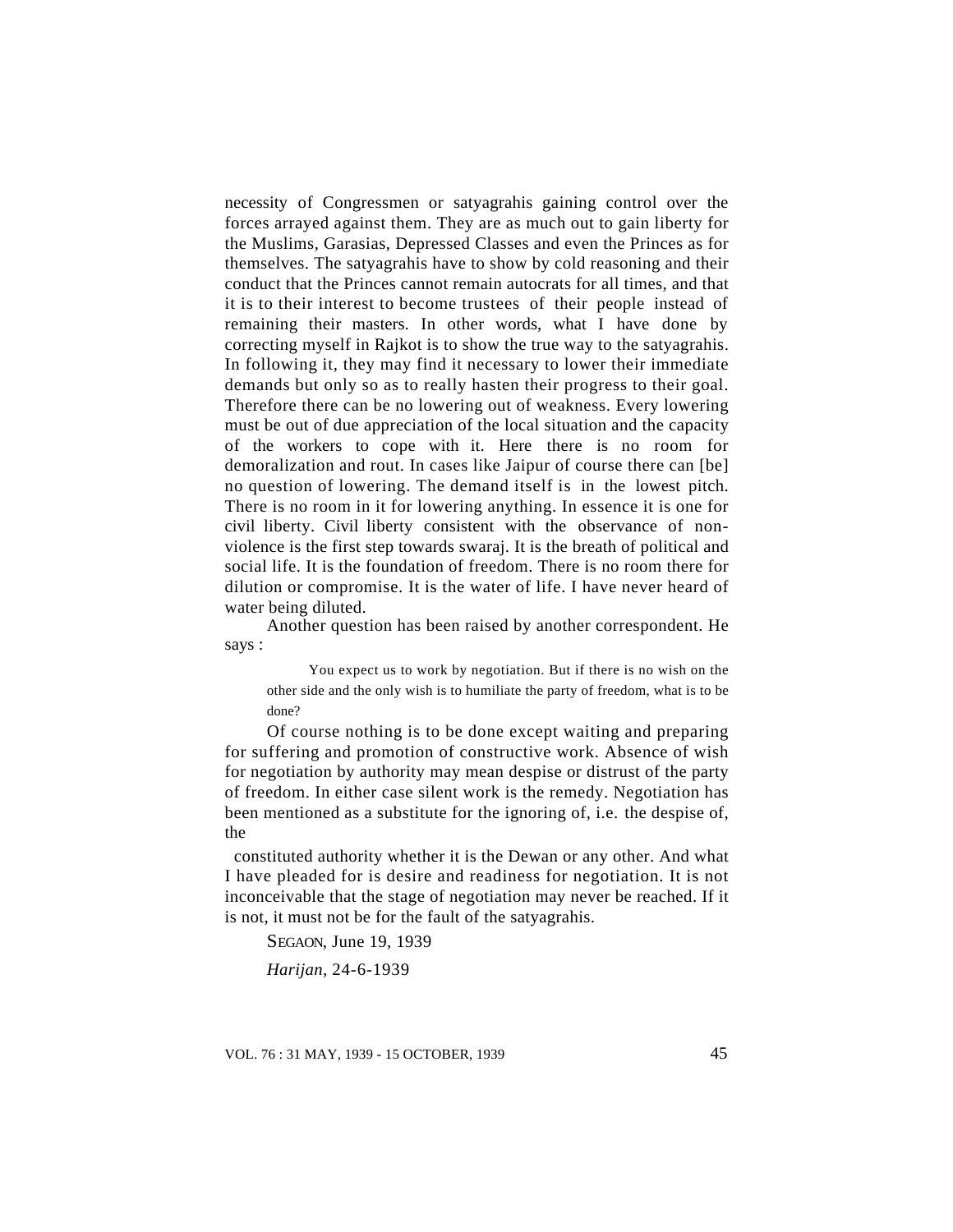# *56. WILL KHADI KILL KHADI ?*

When the increase in the spinners' wages was decided upon by the A. I. S. A., the Maharashtra Branch was the foremost in giving enthusiastic support to the proposal. It has the direct guidance of Shri Vinoba. It has worked out the increase programme with a precision not approached by the other provinces. The result is that the other provinces not having increased the wages to the same extent as the Maharashtra Branch are able to undersell the latter's khadi and do not hesitate to send their stock to the areas covered by the Maharashtra Branch. Unscrupulous merchants are not slow to take advantage of the situation. Thus uncertified stores have sprung up in Nagpur, Wardha and elsewhere. The unwary public, not knowing the new arrangements and eager to buy cheap khadi, prefer to patronize uncertified stores, thus doing great damage to the Maharashtra Branch stores. The result is that the Maharashtra Branch has either to reduce wages or to close down its business. This would amount to khadi killing khadi. Khadilovers should know that the economics of khadi are different from and often contrary to the ordinary economics of the competitive system which is not governed by the principle of the greatest good of all, i. e., of the least among the downtrodden. Thus I have endeavoured to show in these columns that if khadi is to fulfil its mission,

1. There must be progressive increase in the rise of the wages of the spinners till the minimum of one anna per hour is reached.

2. The ideal is that each village should produce and use its own khadi. From this it is clear that the least that should be done at present is that each province should produce enough and no more for its own requirements, permission being given for the sale outside its limits of such khadi as can only be produced by that province. For instance, Andhra can export, say, 80 counts khadi outside its limits but not coarse khadi no matter how cheap it is.

3. No profits can be made for the sake of profits. The wageearners are the shareholders and the proprietors in this the greatest cooperative organization in the world. If, therefore, there happen to be profits made in any single year, the proper use to make of them is to devote them to increase the number of spinners so long as there are any to be provided for, otherwise to increase the wages of the existing spinners.

4. Any province that makes an attempt to increase the wages of spinners to the desired level should be encouraged by the other branches and khadi-lovers.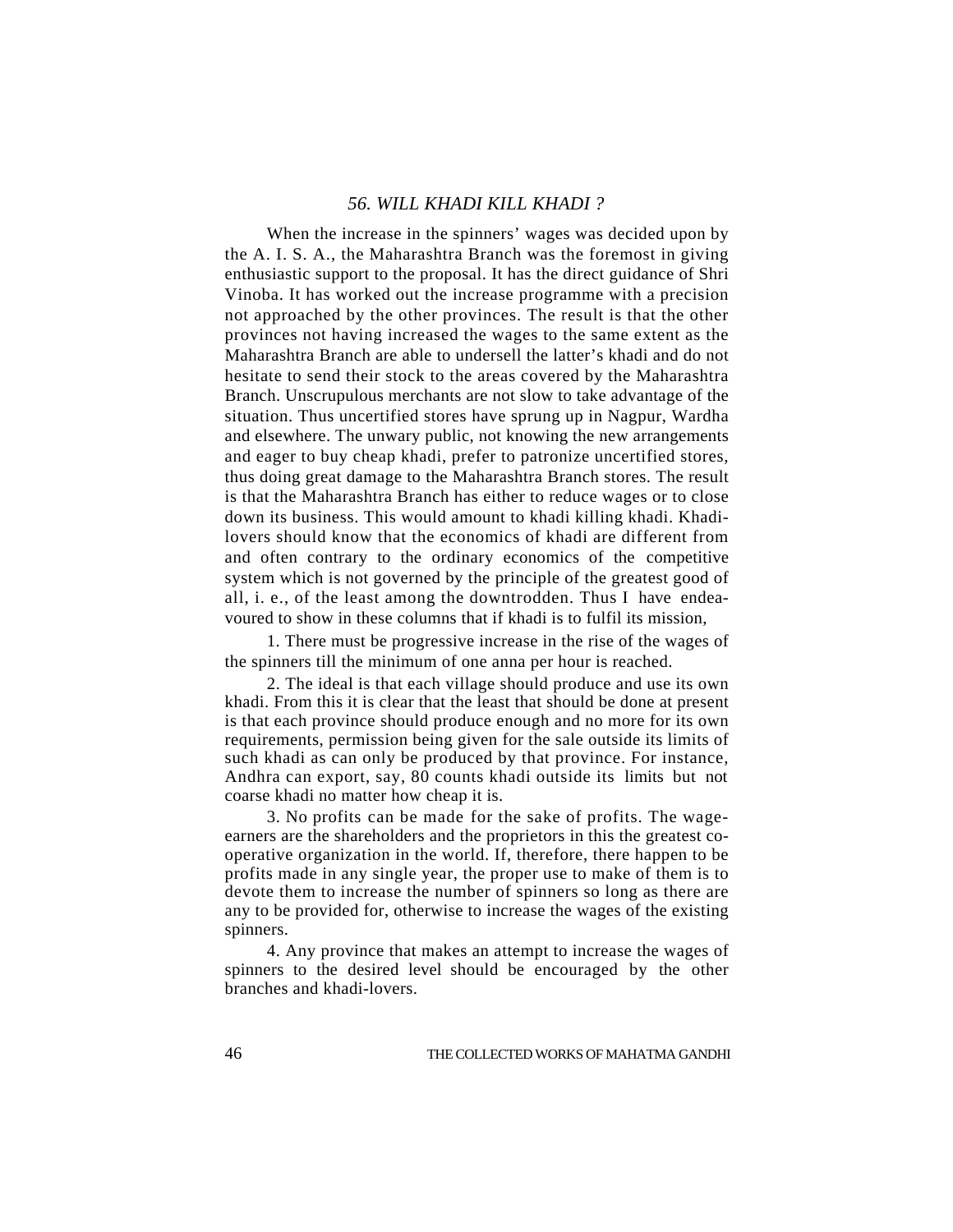5. The general public should restrict their use of khadi to the khadi produced in their own provinces although it is dearer than in the other provinces. They must trust the A. I. S. A. to do its best for every province.

6. The policy of the A. I. S. A. no doubt should be to reach uniformity of wages and prices throughout India. But till that ideal condition is reached the public should have humanitarianism enough to know that they have a duty by the wage-earners of their own province. It is almost as bad to have inter-provincial competition as it is to have competition with the outside world.

The immediate thing to be wished for is that all uncertified stores should be closed. Congressmen and others should warn the public against buying from such stores, and provincial branches should resolutely refuse to sell their stock outside except at the instance of the provincial agencies concerned of the A. I. S. A.

SEGAON, June 19, 1939 *Harijan,* 24-6-1939

## *57. LETTER TO AMRIT KAUR*

SEGAON, WARDHA, *June 19, 1939*

MY DEAR IDIOT,

I have read the titbits in your letter to Mahadev Desai. What is to be done with the Princes? Gods confound those whom they want to destroy. It may be that their days are numbered. Only as believers in ahimsa we have to so act that we do not become directly or indirectly instruments of their destruction.

You have asked me to pray for you not in the letter before me but in the previous ones. I am doing it daily. I do not want to find fault with your logic or, which is the same thing, your reason. But we shall talk to our hearts' content when we meet, not even fearing explosions and storms. They clear the air. You must therefore reserve all your tears. Do not spend up all behind closed doors. I smiled to myself to read your reference to Hansa. You successfully hid your grief even from her as from everybody else. Shall I bestow one more title<sup>1</sup> on you? Can you guess?

Love,

TYRANT

From the original: C. W. 3657. Courtesy: Amrit Kaur. Also G. N. 6466

<sup>1</sup> *Vide* "Letter to Amrit Kaur", 29-6-1939.

VOL. 76 : 31 MAY, 1939 - 15 OCTOBER, 1939 47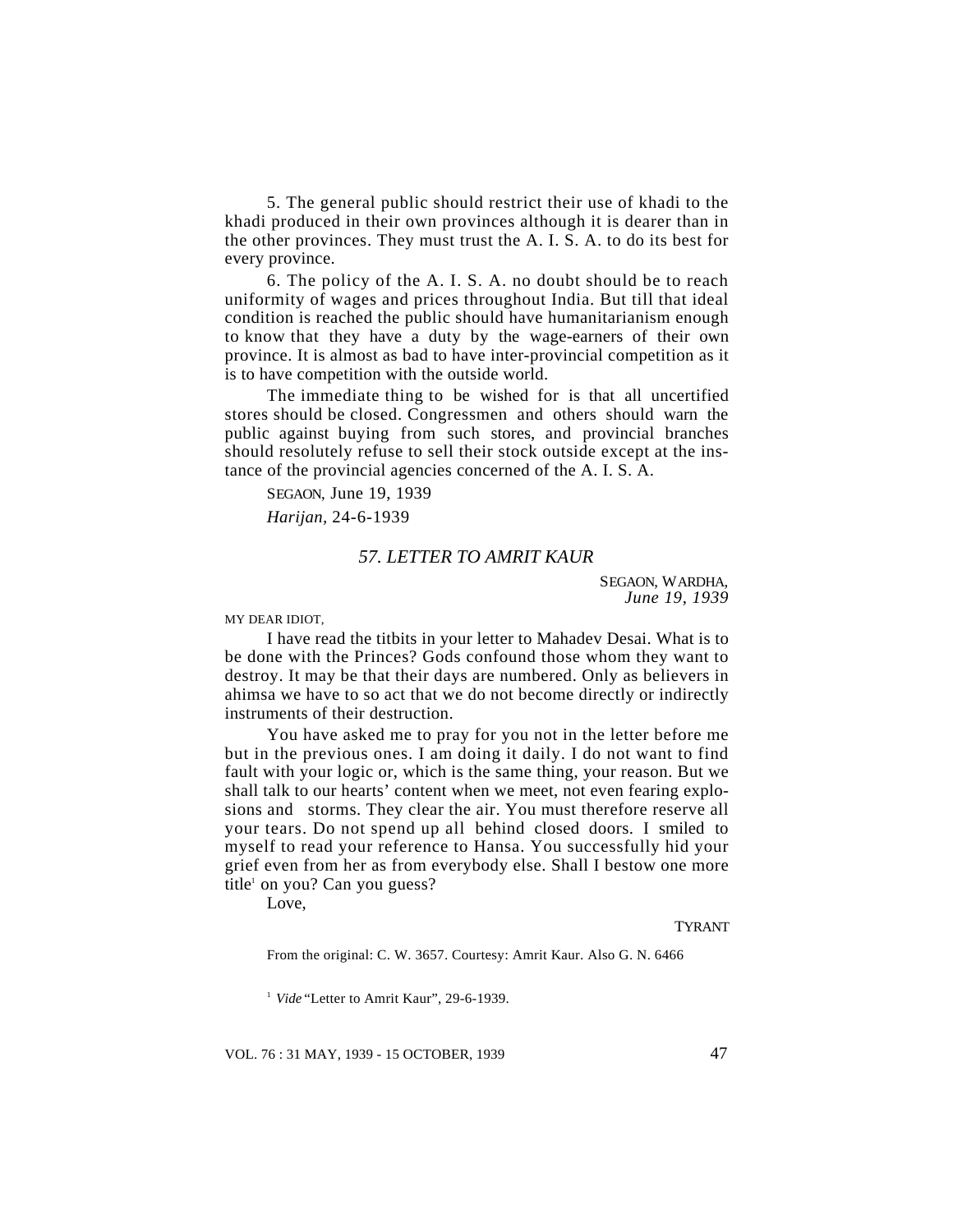# *58. LETTER TO MANILAL AND SUSHILA GANDHI*

SEGAON, WARDHA, *June 19, 1939*

#### CHI. MANILAL AND SUSHILA,

Now that I write to you quite regularly, you can't complain. What was all the fight there about? Who were the persons involved? I suppose you have written and given me this information. You would certainly get help from here if the [Indian] community there had strength of its own.

My health is good. Ba's indifferent. We are leaving for Bombay tomorrow. From there we shall perhaps go to the Frontier Province. Ba may go to Sabarmati and stay there during that period.

> *Blessings from* **BAPU**

From a photostat of the Gujarati: G. N. 4898

#### *59. ITS IMPLICATIONS*

I am sorry that my recent statements about States have perplexed even those who have hitherto had no difficulty in under-standing my writings or my actions. But the Rajkot statements, my actions in Rajkot, and the statement on Travancore have made 'con-fusion worse con-founded'. Pyarelal and latterly Mahadev have been manfully trying to interpret for the readers of *Harijan,* both my writings and doings. I know that they have somewhat helped to clear misunderstandings. But I observe that something is required from me directly. I must therefore try to give the implications as I understand them of my recent writings and actions.

I had better first say what they do not imply. Thus my ideas on civil disobedience—individual, group or mass—have not changed, nor have my views about the relations between the Congress and the Princes and the people changed. Nor has my view undergone any change that it is essential for the Paramount Power to do its duty towards the people of the States—a duty which it has woefully neglected all these years. My recantation had reference only to my distrust in God, in whose name the fast was undertaken, and my seeking to supplement His work by Viceregal intervention. For me to rely upon the Viceroy, instead of God or in addition to God, to act upon the Thakore Saheb, was an act of pure violence which the fast was never conceived to imply or use in the remotest degree.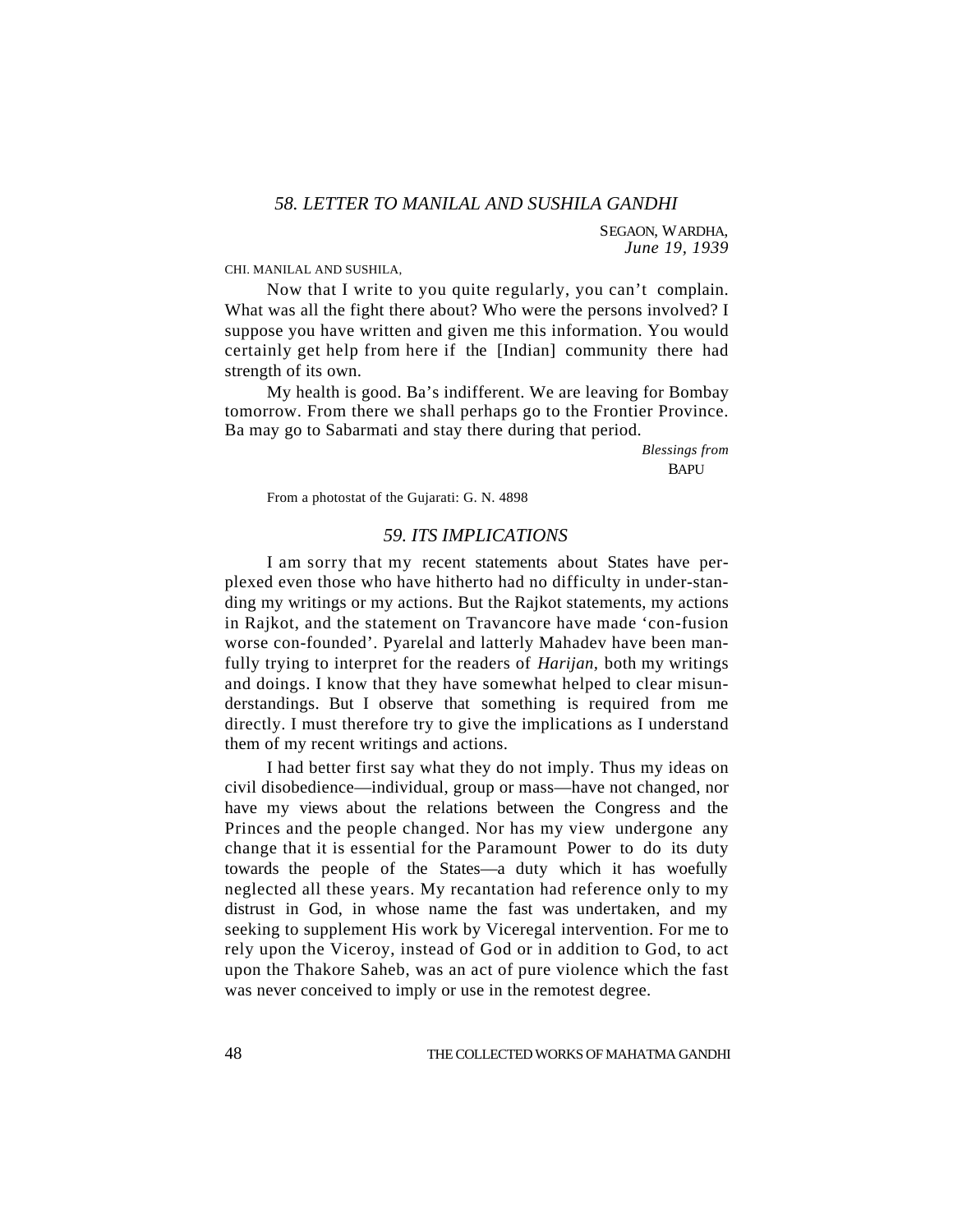The positive implication of the Rajkot chapter in my life is the discovery that the non-violence claimed for the movement since 1920, marvellous though it was, was not unadulterated. The results though brilliant would have been far richer if our non-violence had been complete. A non-violent action accompanied by non-violence in thought and word should never produce enduring violent reaction upon the opponent. But I have observed that the movement in the States has produced violent reaction on the Princes and their advisers. They are filled with distrust of the Congress. They do not want what they call interference from it. In some cases the very name 'Congress' is anathema. This should not have been the case.

The value of the discovery lies in its reaction upon me. I have definitely stiffened in my demands upon would-be satyagrahis. If my stiffness reduces the number to an insignificant figure, I should not mind. If satyagraha is a universal principle of universal application, I must find an effective method of action even through a handful. And when I say I see the new light only dimly, I mean that I have not yet found with certainty how a handful can act effectively. It may be, as has happened throughout my life, that I shall know the next step only after the first has been taken. I have faith that when the time for action has arrived, the plan will be found ready.

But the impatient critic will say, 'The time has always been there for action; only you have been found unready!' I cannot plead guilty. I know to the contrary. I have been for some years saying that there is no warrant for resumption of satyagraha.

The reasons are plain.

The Congress has ceased to be an effective vehicle for launching nation-wide satyagraha. It has become unwieldy, it has corruption in it, there is indiscipline among Congressmen, and rival groups have come into being which would radically change the Congress programme if they could secure a majority. That they have failed hitherto to secure it is no comfort to me. The majority has no living faith in its own programme. In any case satyagraha through a majority is not a feasible proposition. The whole weight of the Congress should be behind any nation-wide satyagraha.

Then there is the ever-growing communal tension. Final satyagraha is inconceivable without an honourable peace between the several communities composing the Indian nation.

Lastly, there is the provincial autonomy. I adhere to my belief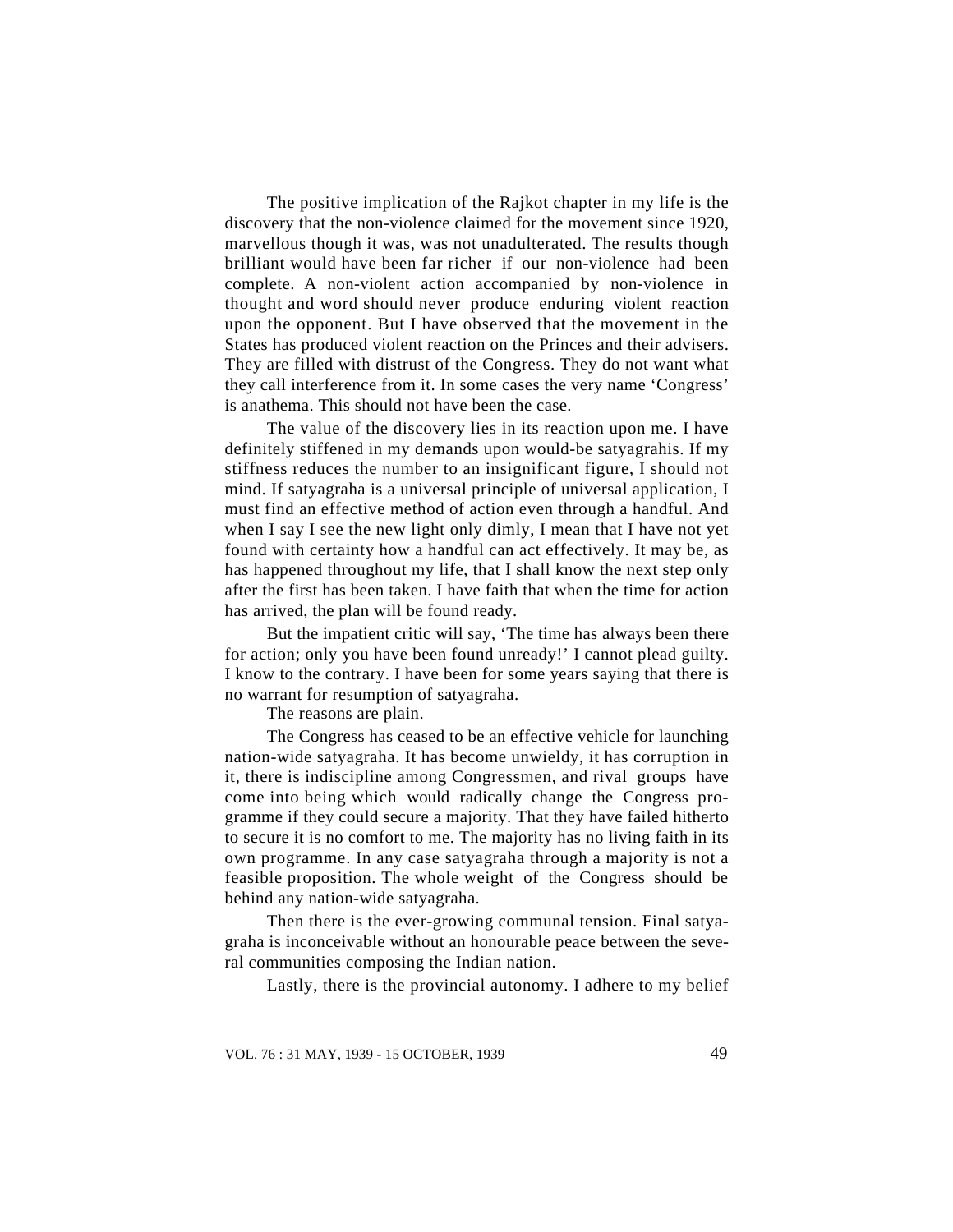that we have not done anything like justice to the task undertaken by the Congress in connection with it. It must be confessed that the Governors have on the whole played the game. There has been very little interference on their part with the ministerial actions. But the interference, sometimes irritating, has come from Congressmen and Congress organizations. Popular violence there should not have been whilst the Congressmen were in office. Much of the ministerial energy has been devoted to dealing with the demands and opposition of Congressmen. If the Ministers are unpopular, they can and should be dismissed. Instead they have been allowed to function without the active co-operation of many Congressmen.

It will be contrary to every canon of satyagraha to launch upon the extreme step till every other is exhausted. Such haste will itself constitute violence.

It may be said in reply with some justification that if all the conditions I have mentioned are insisted upon, civil disobedience may be well-nigh impossible. Is that a valid objection? Every measure carries with it conditions for its adoption. Satyagraha is no exception. But I feel within me that some active form of satyagraha, not necessarily civil disobedience, must be available in order to end an impossible situation. There must be either effective non-violent action or violence and anarchy within a measurable distance of time. I must examine this position on a future occasion.<sup>1</sup>

SEGAON, June 20, 1939

*Harijan*, 24-6-1939

# *60. LETTER TO D. B. KALELKAR*

SEGAON, WARDHA, *June 20, 1939*

CHI. KAKA,

Please find enclosed a letter from Amritlal. Return it to me today along with the prescription.

The very next day after your visit I gave instructions to Jivanji to print the *Autobiography* in the Nagari script and sell it at one anna less.

There is no reply from Sardar. I will insist on getting one. I will

<sup>1</sup> *Vide* "Non-violence *v.* Violence", 4-7-1939.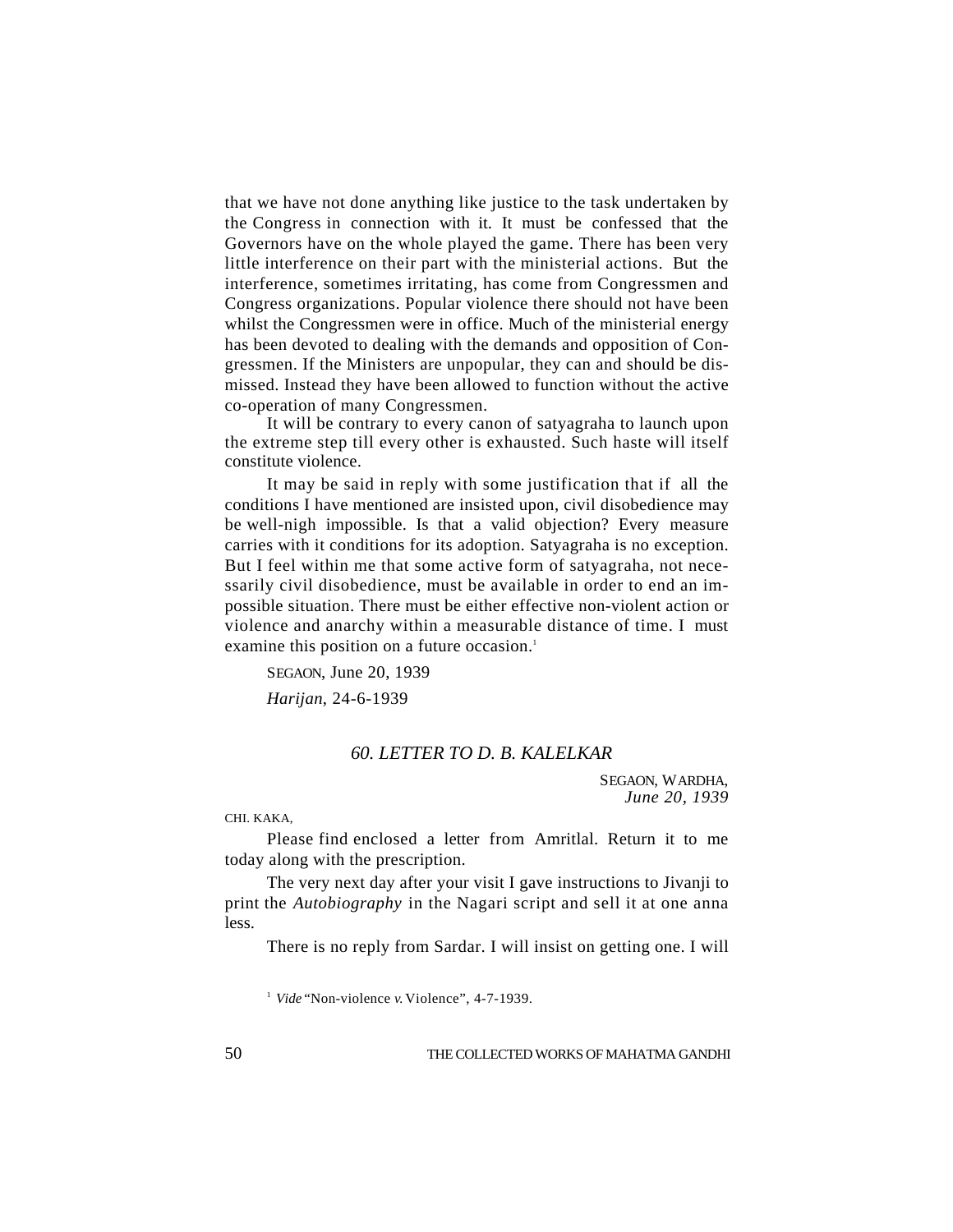be going to the Mahila Ashram at 4 and to Jamnalalji's bungalow at 4.30. Vinoba will be there. Have you agreed to keep Prabhu Dayal? *Blessings from*

**BAPU** 

From a photostat of the Gujarati: G. N. 10922

#### *61. LETTER TO SUSHILA NAYYAR*

*June 20, 1939*

CHI. SUSHILA,

Why did you not come to the station? Observe the rules about eating, sleeping and going for walks. I want your letters every day.

*Blessings from*

BAPU

From the Hindi original: Pyarelal Papers. Nehru Memorial Museum and Library. Courtesy: Dr. Sushila Nayyar

#### *62. TELEGRAM TO AMRITLAL T. NANAVATI*

BOMBAY, *June 21, 1939*

#### NANAVATI CARE PAREKH BROTHERS BHAVNAGAR

CONSULTED SUSHILA SEGAON. SHE SAID JIVRAJ SHOULD NOT BE WORRIED IN ANY CASE. IF DIAGNOSIS COR RECT TREATMENT NOT LIKELY TO BE DIFFERENT FROM THERE. MY EMPHATIC OPINION IS CHANDAN SHOULD HAVE AYURVEDIC TREATMENT. THEREFORE SHE SHOULD PROCEED AHMEDABAD. SEVERAL AYURVEDIC PHSICIANS THERE. WELL-EQUIPPED HOSPITALS ALSO THERE. WEATHER THIS TIME FAVOURABLE. OTHER RESPECTS ALSO BOMBAY UNDESIRABLE. CAN GIVE NO PERSONAL ATTEN- TION. ACCOMMO DATION BIRLA HOUSE IMPROPER. ONLY PROPER PLACE FOR ALLOPATHIC TREATMENT WOULD BE HOSPITAL. ALL THINGS CONSIDERED MY CHOICE IS AHMEDABAD UNLESS CHANDAN AND HER FATHER HAVE FAITH IN NATURECURE IN WHICH CASE SHE SHOULD BE SENT POONA TO TAKE TREATMENT UNDER DINSHA MEHTA WHERE KAKASAHEB AND BAL TREATED.

**BAPU** 

From a copy: C. W. 953. Courtesy: Satish D. Kalelkar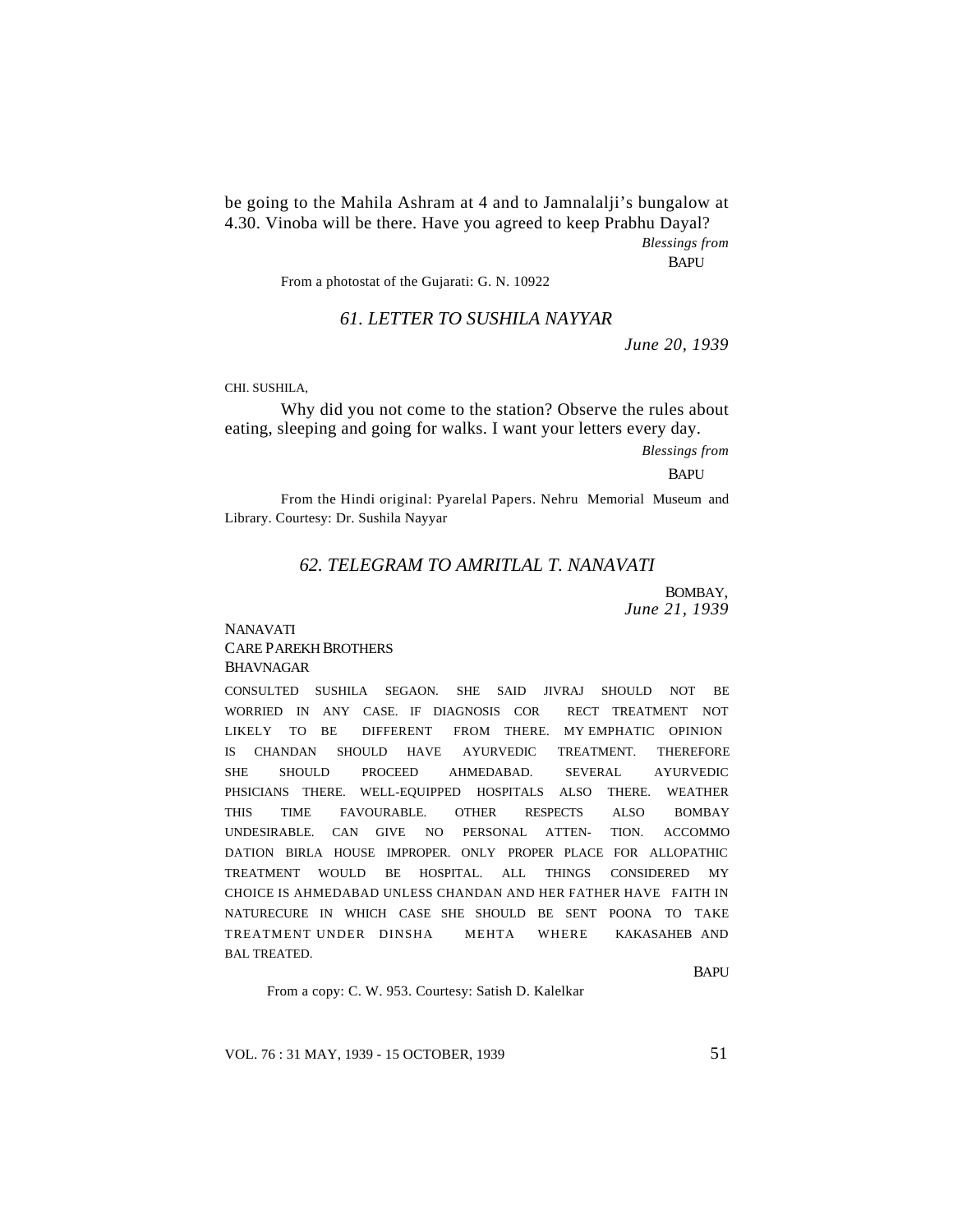*June 21, 1939*

BHAI AMRITLAL,

I was pleased to see your letter. I did not even know for certain where you were living and what you were doing. I hope you keep good health.

I cannot guide you in the Limbdi affair. Perhaps the right course will be to obey the dictates of your heart.

> *Blessings from* **BAPU**

[From Gujarati]

From the manuscript of Mahadev Desai's Diary. Courtesy: Narayan Desai

## *64. LETTER TO NATHALAL*

*June 21, 1939*

BHAI NATHALAL,

Your letter came into my hands only today. I cannot see the post every day as soon as it comes. Your unhappiness is completely imaginary. You should forget that woman. Let her stay at her father's if she wishes. If it is necessary to give something for her maintenance, send her a fixed amount. Why should you be unhappy because of her shortcomings? We believe that a wife is our property. But in fact she is not. What difference does it make even if she is married to you? If you wish to divorce her and if that is possible, you may do so. Do not be deterred through any false regard for society. Even the parents' authority will be of little use in this matter. You should, therefore, stop being unhappy. Cast off the load from your mind.

> *Blessings from* **BAPU**

[From Gujarati]

From the manuscript of Mahadev Desai's Diary. Courtesy: Narayan Desai

#### *65. LETTER TO SUSHILA NAYYAR*

*June 21, 1939*

CHI. SUSHILA,

You will have received the letter I sent you yesterday from the station. I shall expect your letter tomorrow. Come soon. Manju has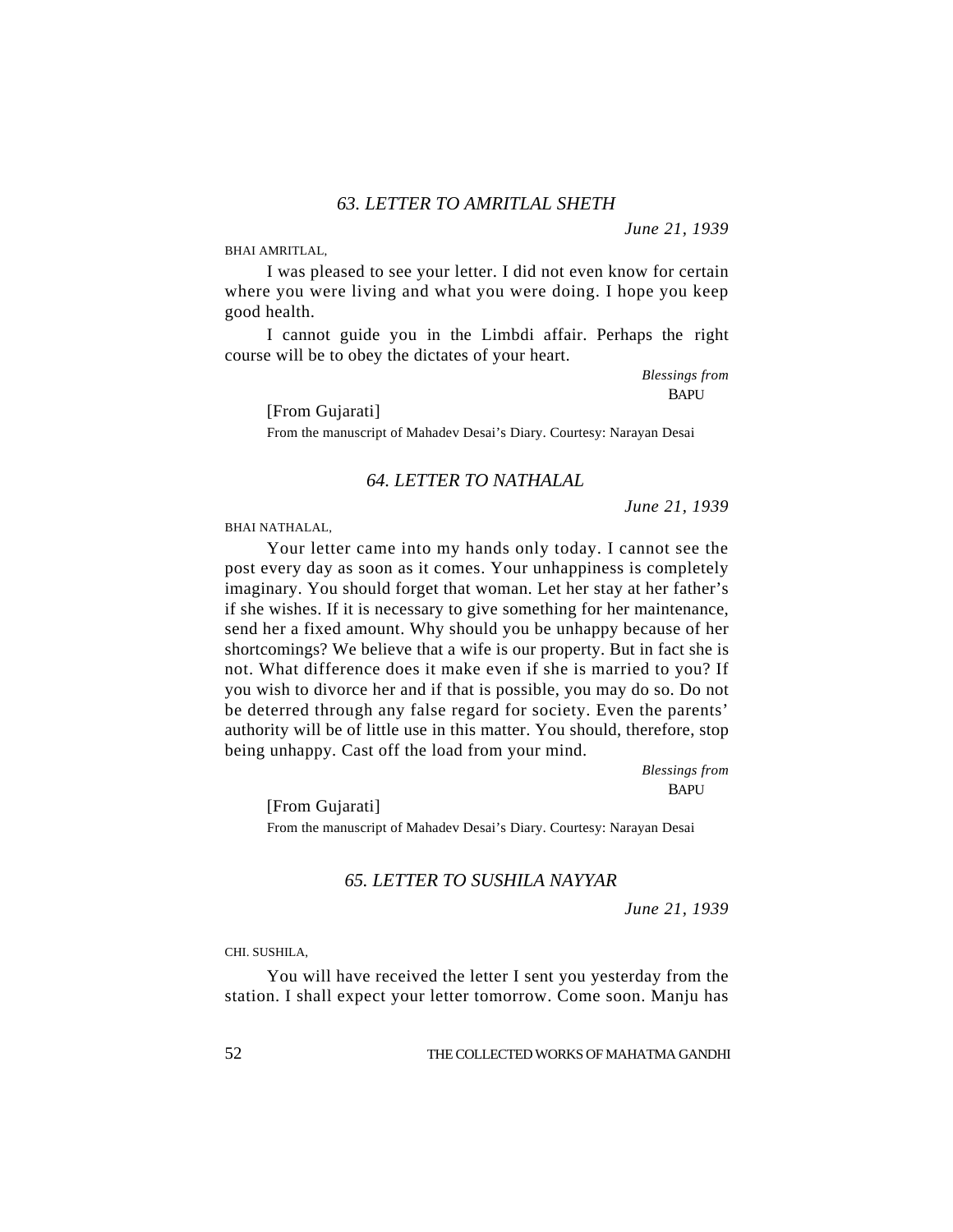returned from the hospital. You will be well. Lilavati has not met me yet.

*Blessings from*

**BAPU** 

From the Hindi original: Pyarelal Papers. Nehru Memorial Museum and Library. Courtesy: Dr. Sushila Nayyar

## *66. LETTER TO LORD LINLITHGOW*

BIRLA HOUSE, MALABAR HILL, BOMBAY, *June 22, 1939*

DEAR LORD LINLITHGOW,

I thank you for your letter of 16th instant.

Though it is a pity that prisoner Prithvi Singh cannot be discharged, I have no difficulty in understanding your decision. I must await another opportunity.

The case of Jaipur is hanging fire. I wonder if a solution may be expected. As far as I know the Maharaja himself was quite willing to set free Sheth Jamnalalji and the other prisoners, to recognize the People's Association and to respect full civil liberty so long as it did not cross the bounds of non-violence.

There is one other matter which I had better mention in this letter. I understand there are Princes who are desirous of seeing me but they have hesitation in doing so for fear of the disapproval of the Political Department. As I had said during our talks<sup>1</sup> in New Delhi, I am of opinion that they should be free to meet any person so long as they do so openly. It would be a good thing if a declaration of your policy on this subject were made either openly or privately as may be thought advisable. I feel that it would not be enough if the permission is given in individual cases like mine. Seeing that the people of the States have intimate connection—political and social—with Congressmen and others all over India, is it not wise and proper to encourage the practice of Princes establishing friendly relation with those who have influence over their people? To treat Congressmen and others as outsiders seems to be so unnatural that the barrier cannot last long. It would be a pity if it is broken after a clash and creation of bad blood.

 $<sup>1</sup>$  On April 4, 1939</sup>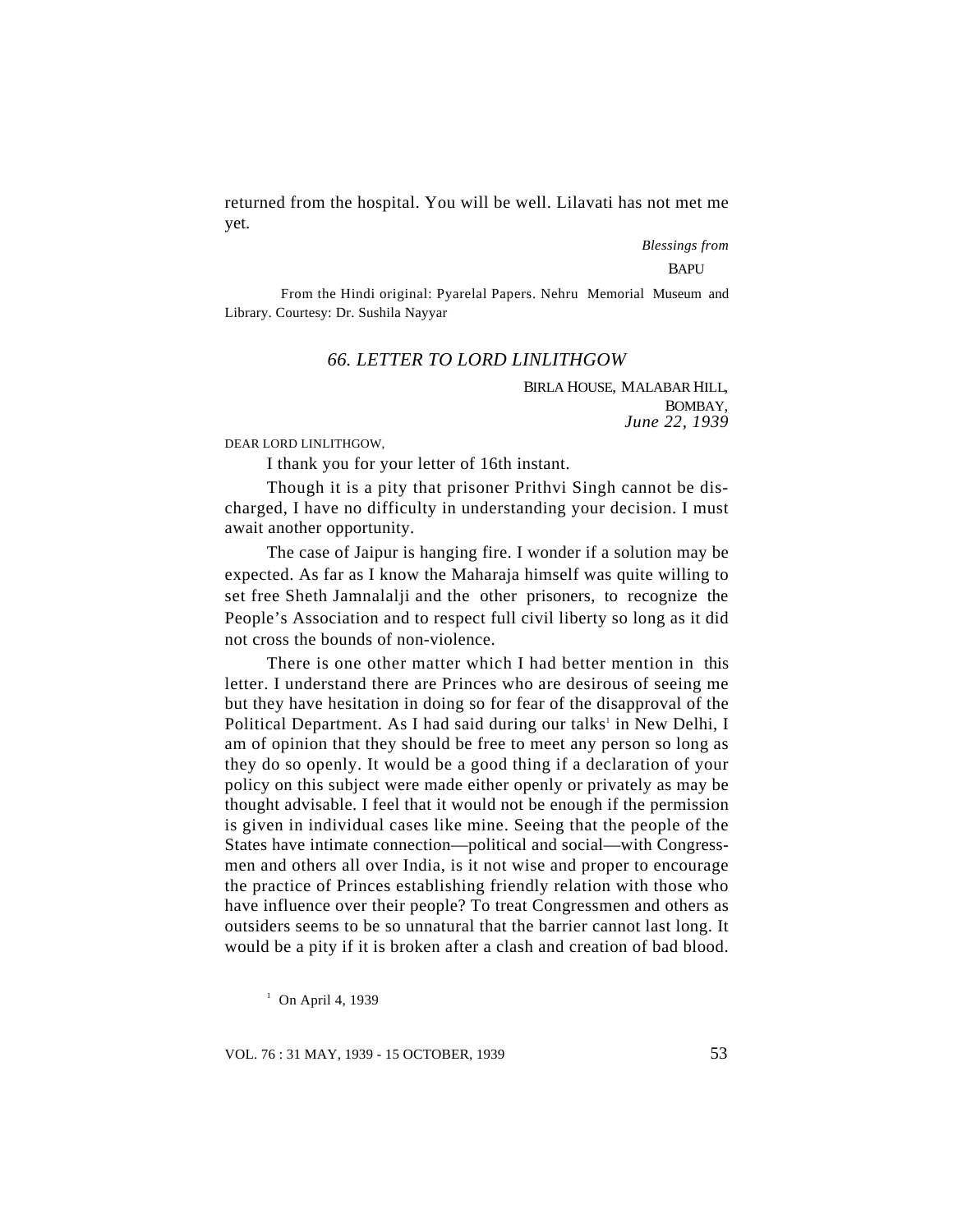I wonder if you have noticed that some States have invited or welcomed visits of anti-Congress personalities. I do not complain of this but it is in striking contrast to the opposition fostered often by the Political Department to the visits of Congressmen.<sup>1</sup>

*Yours sincerely,*

H. E. THE VICEROY SIMLA

From a copy: C. W. 7827. Courtesy: G. D. Birla

# *67. LETTER TO UMA DEVI*

BOMBAY, *June 22, 1939*

BAPU

 $MY$  DEAR UMA<sup>2</sup>,

Why did you think I would not give my blessings? The friend said he was satisfied with the talk I gave. And in proof of what I say here is [the] thing duly signed. I hope you are flourishing. My going to the Frontier is uncertain.

 $\overline{L}$  ove.

SHRI UMA DEVI ISHAR HILLS SRINAGAR, KASHMIR From a photostat: G. N. 1201. Also C. W. 5096. Courtesy: Uma Devi

## *68. LETTER TO SUSHILA NAYYAR*

*June 22, 1939*

CHI. SUSHILA,

You were not there and I woke up at 2 o'clock last night. Then I could not sleep, so I got up and started writing letters. Now what would you say?

The rest from Pyarelal'a letter.

*Blessings from*

**BAPU** 

From the Hindi original: Pyarelal Papers. Nehru Memorial Museum and Library. Courtesy: Dr. Sushila Nayyar

<sup>1</sup> For Lord Linlithgow's reply to this, vide Appendix "Letter from Lord Linlithgow", 1-7-1939.

<sup>2</sup> Wanda Dynowska, a Polish lady.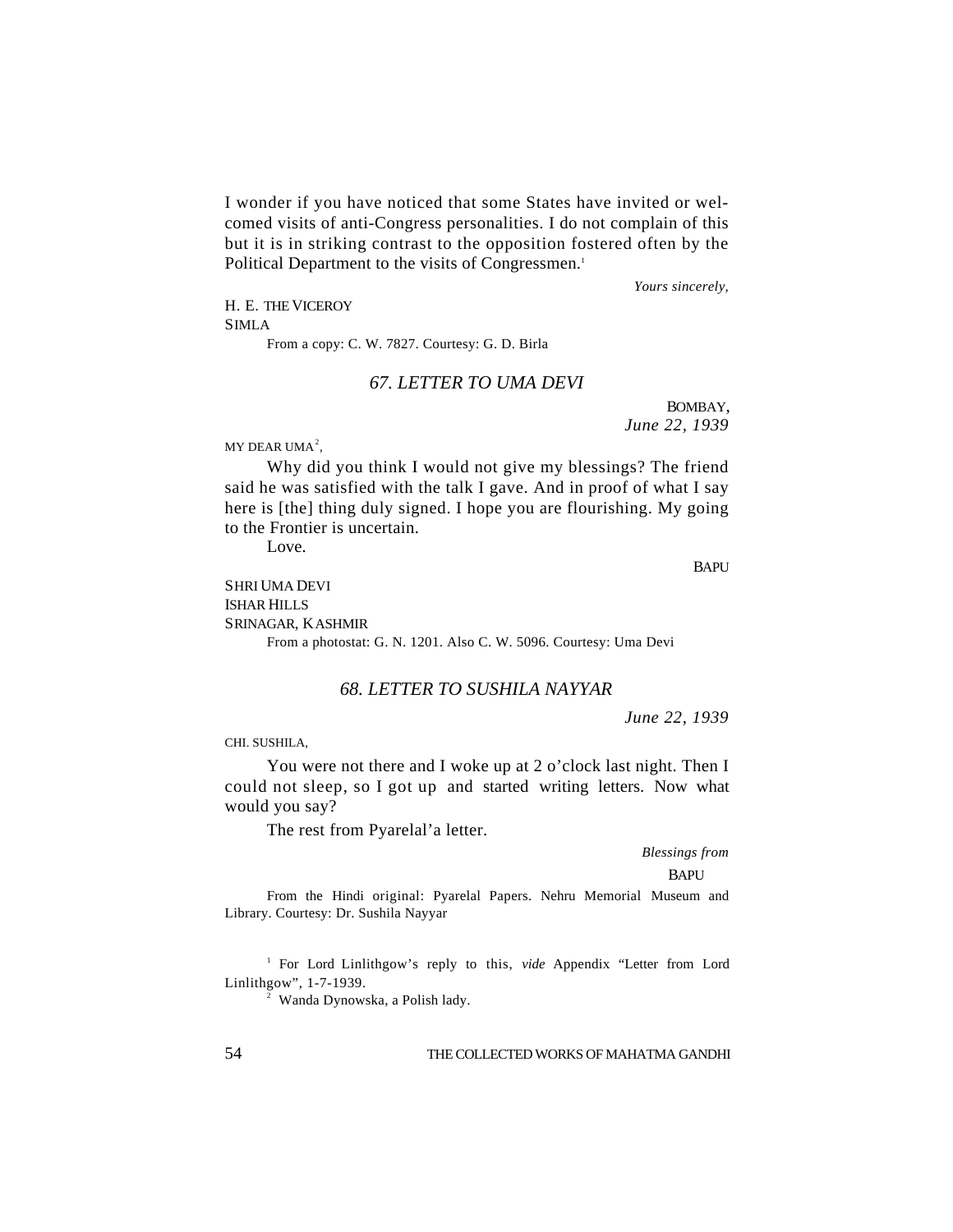# *69. ADVICE TO CONGRESS WORKING COMMITTEE June 22, 1939*

It is understood that Gandhiji suggested that any amendment to the Constitution which was being given effect to should find favour with the general body of Congressmen in the country. His opinion seems to have been that such changes of far-reaching importance should not be decided by a mere majority vote. This suggestion of Gandhiji is regarded in responsible Congress circles as a hint particularly to drop the Clause<sup>1</sup> for the present.

*The Bombay Chronicle*, 23-6-1939

### *70. A. I. C. C. RESOLUTIONS*

[*June 23, 1939*] 2

1. The All-India Congress Committee views with grave concern the measures proposed by the Ceylon Government with reference to their Indian employees and hopes that it may be possible to find a way to avoid the most undesirable and grave conflict that, as a result of these measures, is threatened between such near and ancient neighbours as India and Ceylon.

<sup>1</sup> The reference is to the proposed amendment to Article V (c) of the Congress Constitution. In his Presidential Address at the A. I. C. C. meeting on June 24, Rajendra Prasad said: "With the object of tightening up the Congress organization, attempts have been made to amend the Constitution. The Tripuri Congress gave special authority to the A. I. C. C. for this purpose.... Among the recommendations made by the Constitution Sub-committee was the addition of some words to Article V(c) of the Constitution so that the rule applying to communal organization might also be applied to other anti-national organizations. The Working Committee agreed with this recommendation. . . . It appeared to the Working Committee that there was a fear in the minds of some Congressmen that the proposed change in Article V(c) was intended to be used to penalize opinion or to suppress organizations. This fear was entirely unjustified. . . . When, however, any organization is continually being attacked and run down by another organization, it is improper for the same person to be a member of the executives of both organizations. This produces not only conflict between the organizations but continuous internal conflict within them. It was with a view to avoid this and thus to have greater harmony even between the organizations that the amendment to Article V(c) was suggested. But in view of the suspicions some members have, the Working Committee have decided not to press for the change . . ." (*The Indian Annual Register, 1939,* Vol. I, pp. 355-6).

<sup>2</sup> The resolutions were drafted by Gandhiji on this date; *vide* the following item. These were passed by the A. I. C. C. at its session held in Bombay from June 24 to 27.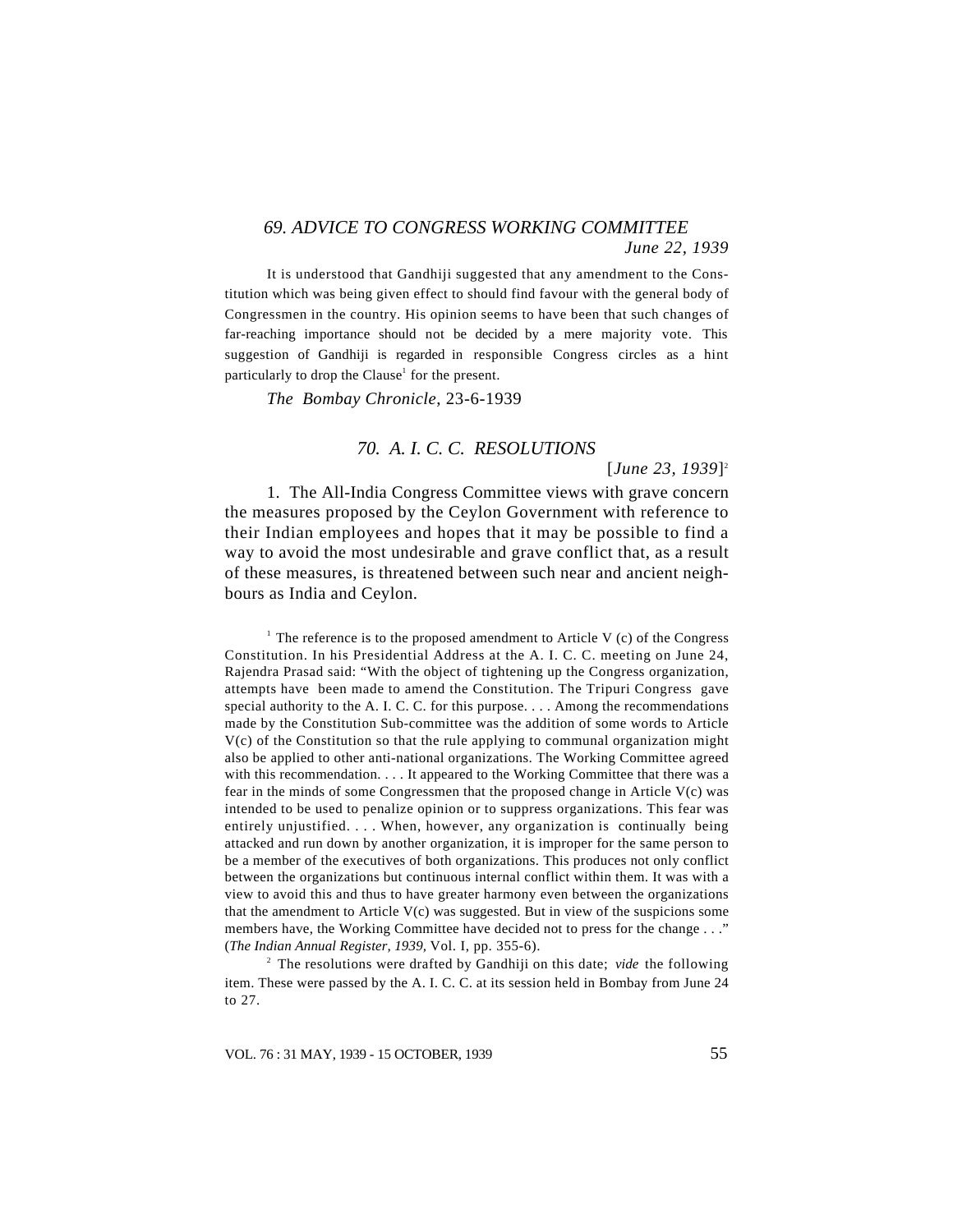The Committee cannot contemplate without much concern a quarrel between the two countries which are separated only by a strip of water but which have a common culture and which have been intimately connected from times immemorial. The Committee desires to explore every means of avoiding conflict and, therefore, appoints Pandit Jawaharlal Nehru to go to Ceylon and confer with the autho-rities and representative associations and individuals on behalf of the Working Committee and do all that may be possible to effect a just and honourable settlement.

2. The A. I. C. C. regrets the attitude of the Union Government towards Indian settlers. It betrays utter disregard of the obligations undertaken by the predecessors of the present Government. The policy<sup>1</sup> just initiated by them is in direct breach of the Smuts-Gandhi Agreement of  $1914$ , the Cape Town Agreement of  $1927$ , the Feetham Commission of 1932<sup>4</sup> and the subsequent undertakings on behalf of the Union Government. The A. I. C. C. notes with pride and satisfaction the firm stand taken up by the Indians of South Africa. They will have the sympathy of the whole Indian nation behind them in their fight for self-respect and honourable existence. The A. I. C. C. trusts that there will be no dissensions among them and that they will present a united front. The A. I. C. C. appeals to the Union Government to retrace their steps and carry out the promises of their predecessors to adopt a policy of progressive amelioration in the status of the Indian nationals in South Africa, 80 percent of whom are born and bred in that sub-continent and to whom South Africa is their only home.

3. This meeting of the A. I. C. C. resolves that no Congressman may offer or organize any form of satyagraha in the Administrative

<sup>1</sup> *Vide* 2nd footnote of "A Letter", 7-4-1939.

<sup>2</sup> *Vide* Appendix "The Indians Relief Act, 1914", .

<sup>3</sup> *Vide* "Sir Habibullah Deputation", 10-2-1927 and "Honourable Compromise", 24-2-1927.

<sup>4</sup> Also called the Transvaal Asiatic Land Tenure Act Commission under the Chairmanship of justice Feetham, appointed by the Union Government of South Africa, "to enquire into the occupation by Coloured persons of proclaimed land in the Transvaal." As the Commission "was unable to finish its work before April 30, 1935, as had been hoped, the Union Government of South Africa took steps early in the year to amend the Transvaal Asiatic Land Tenure Act of 1932, so as to extend the protection provided by it to April 30, 1937" (*India in 1931-32,* p. 85 and *India in 1934-35,* pp. 92-3).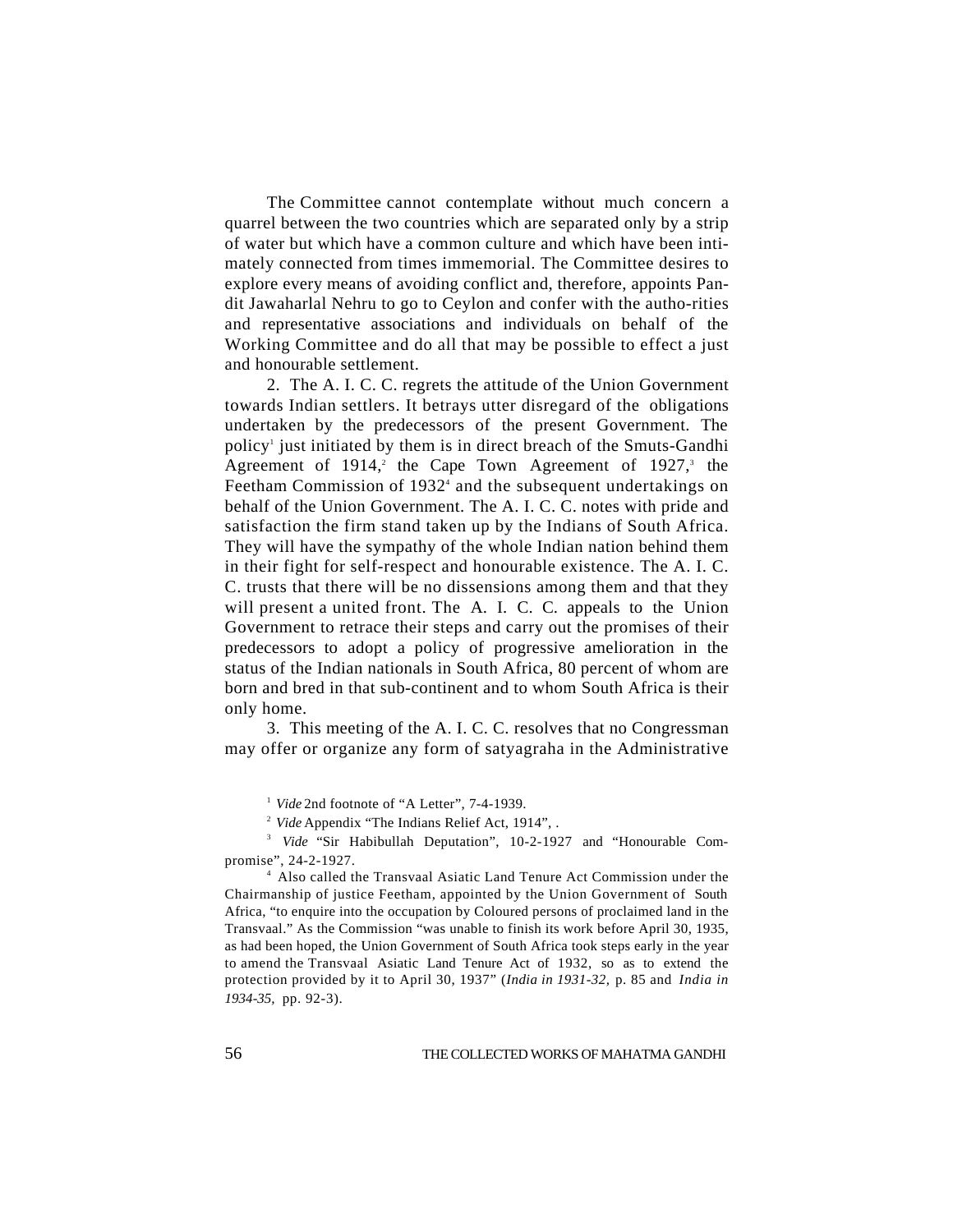Provinces of India without the previous sanction of the Provincial Congress Committee concerned.

4. The Working Committee has repeatedly laid stress on the desirability of co-operation between the Congress Ministry, the Congress party and the Provincial Congress Committee. Without such cooperation misunderstandings are likely to arise with the result that the influence of the Congress will suffer. In administrative matters the Provincial Congress Committee should not interfere with the discretion of the Congress Ministry, but it is always open to the executive of the Provincial Congress Committee to draw the attention of the Government privately to any particular abuse or difficulty. In matters of policy if there is a difference between the Ministry and the provincial Congress Committee, reference should be made to the Parliamentary Sub-committee. Public discussion in such matters should be avoided.

5. This Committee views with grave concern the prolonged strike at Digboi and expresses its sympathy with the strikers in their distress.<sup>1</sup> The Committee regrets that the Assam Oil Company has not seen its way to accept the modest suggestion of referring the question of the method and time of re-employment of the strikers to a Conciliation Board to be appointed by the Government of Assam.

In the opinion of this Committee no Corporation, however big and influential it may be, can be above public criticism or Government supervision and legitimate control. Moreover as was declared at the Karachi session the Congress policy is that there should be State ownership or control of key industries. The oil industry is undoubtedly a vital key industry. This Committee therefore hopes that better counsels will prevail with the Company and that its directors will accept the modest suggestion made on behalf of the Committee by the President of the Congress. If, however, the directors do not see their way to do so, the Committee advises the Assam Government forthwith to undertake legislation for making the acceptance of the decisions of Conciliation Boards obligatory and further give notice to the Company that the Committee may reluctantly be obliged to take such steps as may be necessary to stop renewal of the lease to the Company on its termination. At the same time that this Committee urges the Company to fall in with the just suggestion made by the Committee, it

<sup>&</sup>lt;sup>1</sup> The workers of Assam Oil Company, Digboi, had been on strike since April 3 on account of the discharge of some 63 workers from service.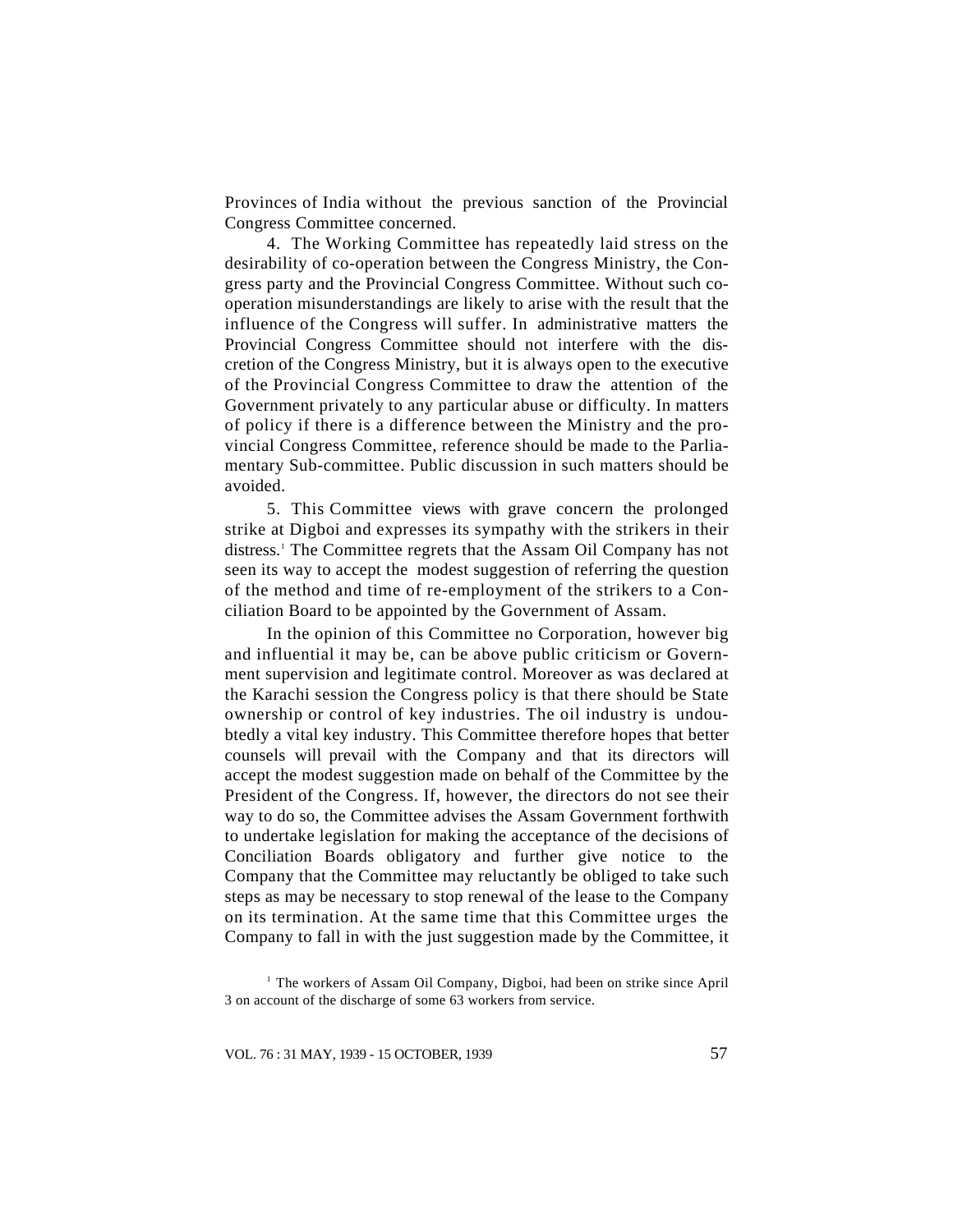hopes that the Labour Union will be ready to listen to the Committee's advice and if they were to retain Congress and public sympathy they will be ready and willing to abide by the advice that may be tendered to them by the Committee.

6. The All-India Congress Committee is strongly of opinion that immediate steps should be taken for the formation of a separate Andhra Province.

*Harijan,* 1-7-1939

# *71. LETTER TO AMRIT KAUR*

BOMBAY, *June 23, 1939*

MY DEAR IDIOT,

It is just 6 a. m. Amtul Salaam is as busy as ever doing nothing useful and wasting her time in preparing my breakfast. She is disconsolate because I can't give her hours. She defies analysis. She baffles me. There is something wrong in my handling her.

Mira is here silently watching everything. She is without occupation as she has not to go to the Frontier. I am now considering what use to make of her talents.

Jawaharlal is quite convinced that I have put back the clock of progress by a century or thereabout by my Rajkot misdeeds. I am equally sure that I have rendered great service by my good deeds in Rajkot. We have not found an umpire. Therefore we are none the wiser for our assertions. He thinks I am impossible for an organization. He is right there. But I am helpless. Of course there is this thing possible. I can voluntarily retire from all activity. It may come but only by a call from God. I am praying.

This news must not disturb you. I am as cheerful as ever. The differences do not worry me. I am drafting resolutions<sup>1</sup> for the Committee and Jawaharlal is drafting a statement. There is no coolness between us. Perhaps we have come nearer for the discovery of the wide divergence of views.

Love.

TYRANT

From the original: C. W. 3658. Courtesy: Amrit Kaur. Also G. N. 6467

<sup>1</sup>*Vide* the preceding item.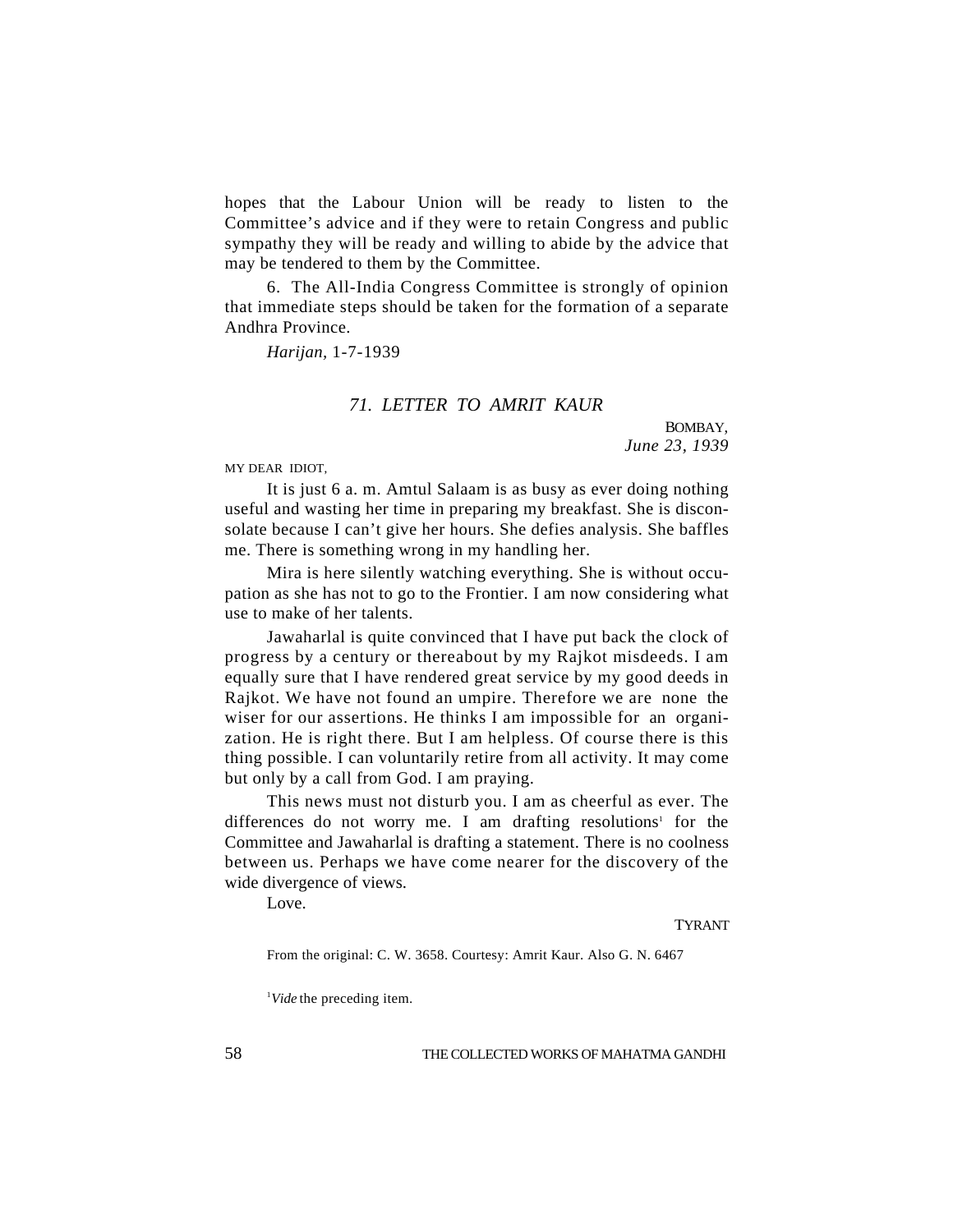*June 23, 1939*

CHI. SUSHILA,

I have received your letter. I slept a lot last night. Yes, Ba is unhappy. She has a cough. For her sake your absence irks me. Be here by Sunday if you can do so.

Have I told you that we are co-existing with snakes and scorpions? God protects us. Have you got the antidote for snak bite?

*Blessings from*

**BAPU** 

From the Hindi original: Pyarelal Papers. Nehru Memorial Museum and Library. Courtesy: Dr. Sushila Nayyar

## *73. LETTER TO PATTOM THANU PILLAI*

BIRLA HOUSE, MOUNT PLEASANT ROAD, BOMBAY, *June 24, 1939*

DEAR THANU PILLAY,

You have all the copies of the wires exchanged between the Dewan and me. My suggestion is, you or he who is considered the most suitable amongst you should write to Sir C. P. referring to the wires and seeking an appointment as a preliminary to establish direct contact to enable you to answer and clear out the charges made against the Congress in Sir C. P.'s wires. This you will do, if you have assimilated the new technique. The new technique is not a mere idle expression. It has great potency. You will closely follow the columns of *Harijan.* If you have understood it, there must be new access of faith, courage and hope.

BAPU

From a photostat: Pattom Thanu Pillai Papers. Courtesy: Nehru Memorial Museum and Library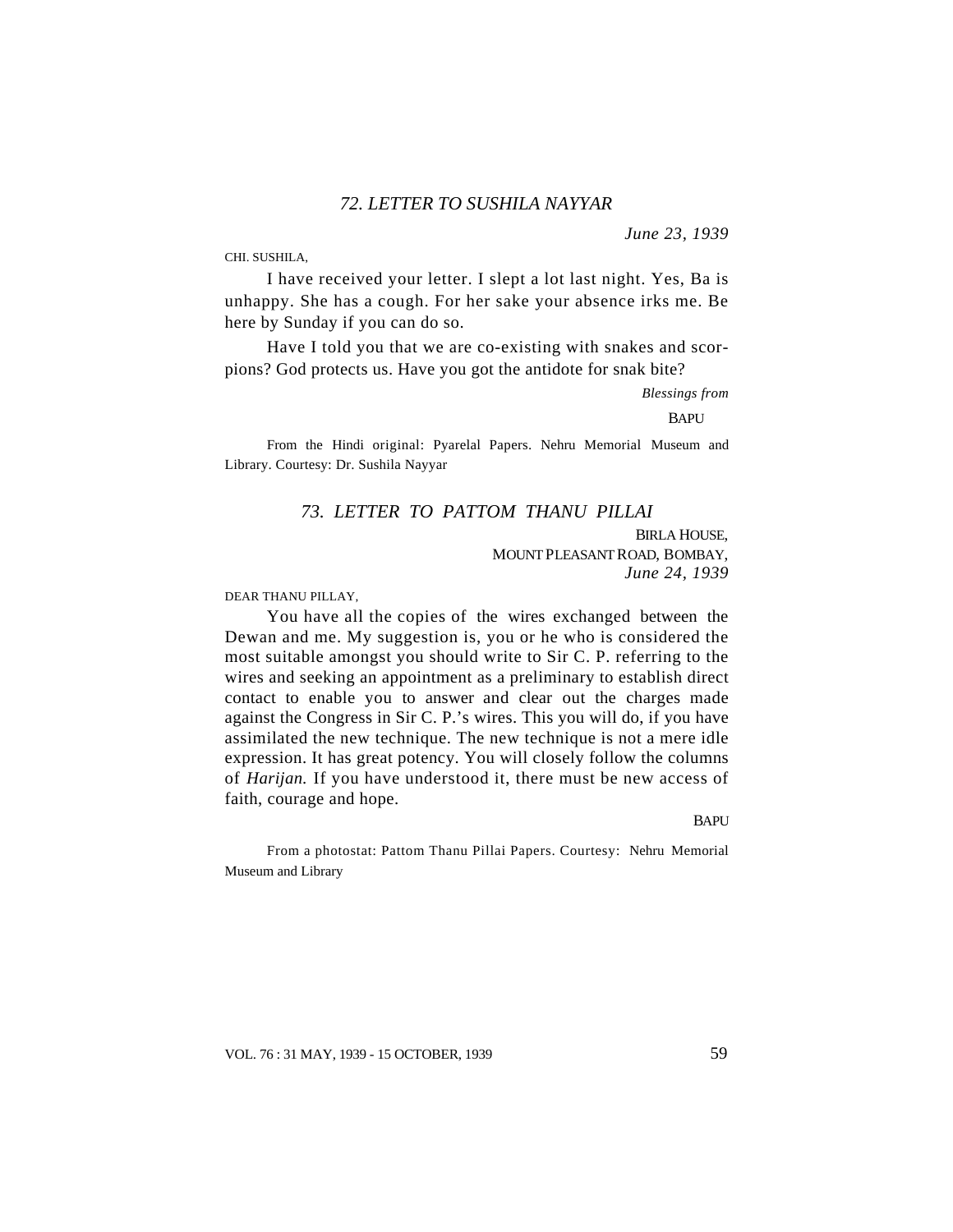BOMBAY, *June 24, 1939*

CHI. CHIMANLAL,

Today I must write to you. Sharda is all right. When she goes to Surat, Shakaribehn may go and stay with her, or she may come away after watching for some time how Sharda feels at Surat. I see no cause at all for worrying.

I had expected some information about Balvantsinha today. Permission for him to go to Lahore has been received.

I got Munnalal's letter. Let the book remain there for the present.

Ba is still weak, though she is a little better today.

*Blessings from* **BAPU** 

From a photostat of the Gujarati: G. N. 10597

# *75. LETTER TO DADACHANJI*

*June 24, 1939*

DADACHANJI,

This morning I saw the monthly that you left yesterday. I read Baba's article. I just glanced through the other articles also. As I understand it, Baba's wish seems to be that if I approve of what he says in his article I should myself translate it. But there are many Gujarati translators more proficient than I am. I cannot say 'I approve of it' nor would I say 'I do not', for either way it would be presumption. So, in other words, 'I am just wondering what all this is.' Send me the other issues also. I admit that my curiosity for understanding Baba and his works has increased. If Baba agrees, I wish to send one of my co-workers to Meherabad. Thus, after getting to know him in my own way, if [his articles] appeal to me, I shall certainly translate them. I will be guided by God in this. Let me know through a postcard after meeting Baba or even otherwise whether I should send one of my co-workers to Meherabad.

*Vandemataram from*

**DADACHANII** SORAB BHARUCHA HOUSE VINCENT ROAD, DADAR, BOMBAY

From a copy of the Gujarati: Pyarelal Papers. Courtesy: Pyarelal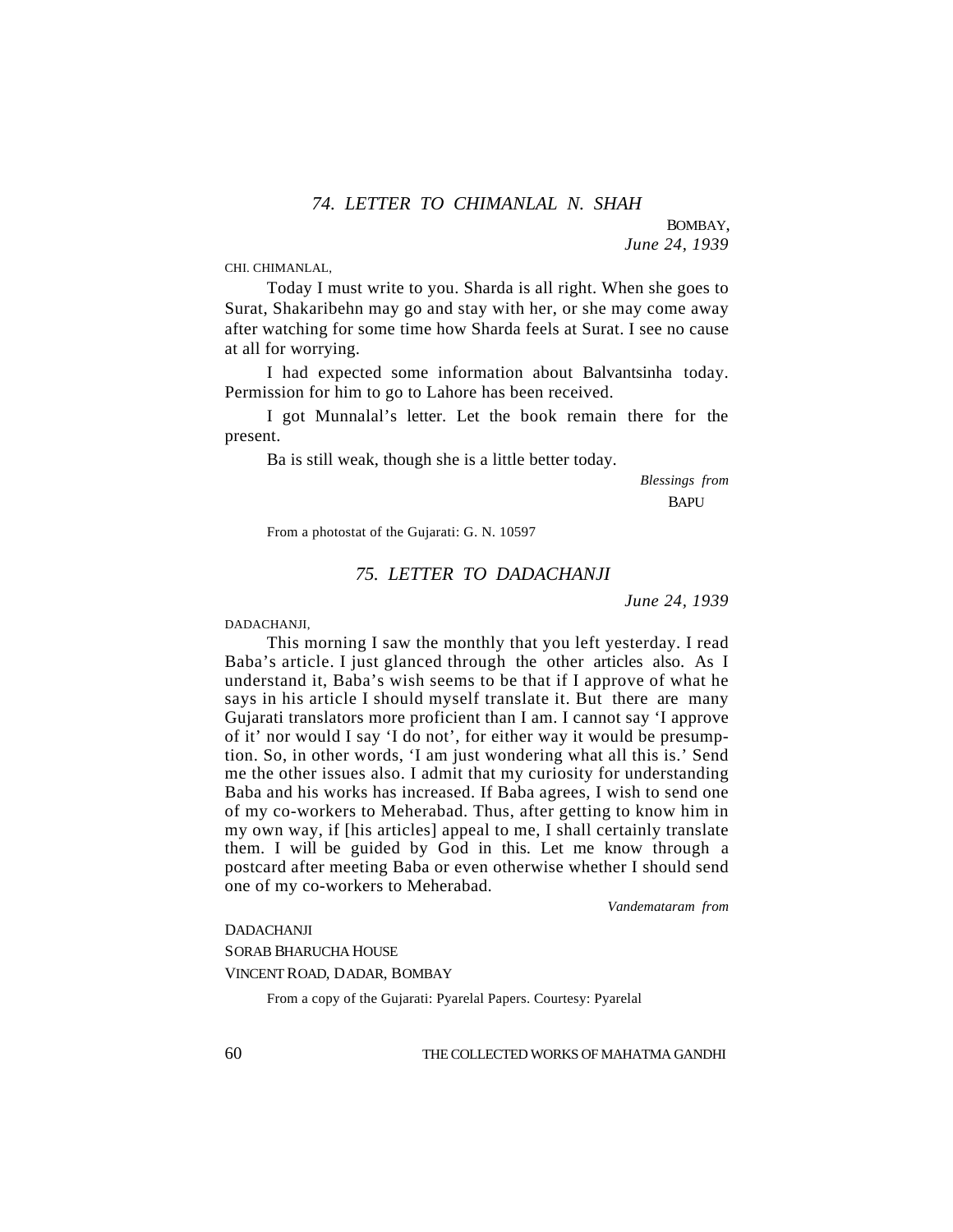# *76. LETTER TO KRISHNACHANDRA*

BIRLA HOUSE, MOUNT PLEASANT ROAD, BOMBAY, *June 24, 1939*

CHI. KRISHNACHANDRA,

I have your letter. I have wired that Balvantsinha be sent to Panchgani and he may have reached there by now.<sup>1</sup> If he has not arrived and you intend to stay there till I return to Segaon, I have no objection. You may do what you consider proper. I received no letter from you today.

Sushila may reach here tomorrow.

*Blessings from* **BAPU** 

From a photostat of the Hindi: G. N. 4321

# *77. LETTER TO PRABHAVATI*

BIRLA HOUSE, MOUNT PLEASANT ROAD, BOMBAY, *June 25, 1939*

CHI. PRABHA,

I got your letter. There is no need to consult a lady doctor. You may engage a tutor. I will pay up to Rs. 25 for him. But then please see that you plunge yourself whole-heartedly in your studies. After engaging a tutor, you will not be free to move from place to place. If your household chores also take up too much of your time, engaging a tutor will serve no purpose. When the tutor devotes one hour you must devote four hours for studying by yourself. Only then will you benefit by it. Let me know what you finally decide. But take care of your health whatever you do.

My tour of the Frontier Province is still not certain. I am here up to July 1 at any rate. Sushila will return from Segaon tomorrow. She is better now. Ba is ill, though. She has a cough.

I am all right. The diet remains the same, one and a half pounds

<sup>1</sup> Balvantsinha did not go to Panchgani as the wire was not dispatched; *vide* "Letter to Balvantsinha", 26-6-1939.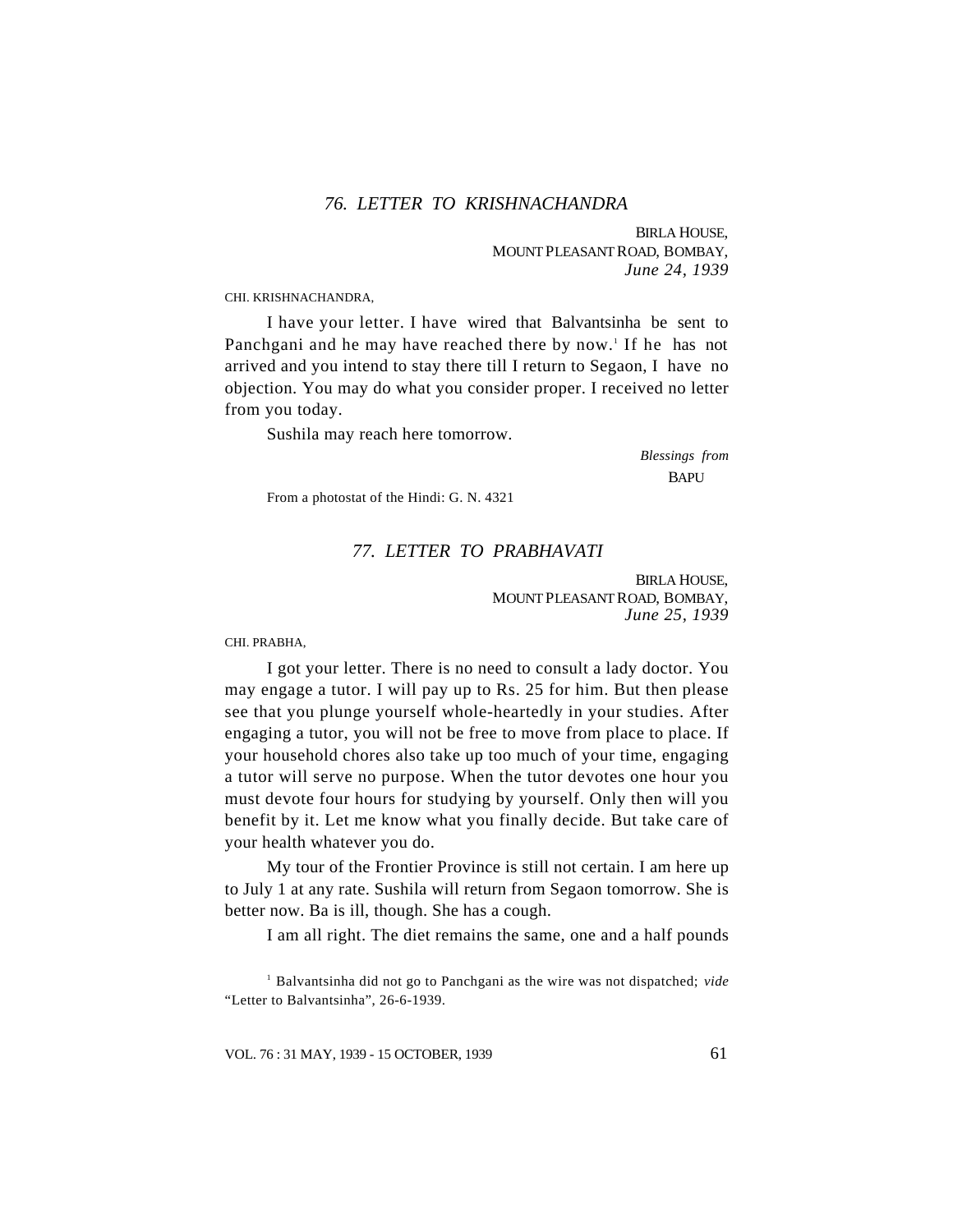of milk. Amtul Salaam is with me. Lilavati has joined a high school for study. Would you like to do the same?

> *Blessings from* **BAPU**

From a photstat of the Gujarati: G. N. 3476

## *78. LETTER TO MANILAL GANDHI*

BIRLA HOUSE, MOUNT PLEASANT ROAD, BOMBAY, *June 25, 1939*

CHI. MANILAL,

You must have read the resolution<sup>1</sup>. It is not proper that I have not received any information about the fight there. There is no news about the struggle either. Everyone believes that I am being kept informed. But there has been no information from that side. Who is Dadu<sup>2</sup>? There was a cable from him. After that there has been nothing. I am preparing the ground for whatever help can be given. But if I get no regular news from there at all, nothing can be done.

Ba is with me. She keeps indifferent health. Ramdas and Devdas also are here. Lakshmi is here on her way to Madras.

> *Blessings from* **BAPU**

From a photostat of the Gujarati: G. N. 4899

## *79. LETTER TO CHHAGANLAL GANDHI*

BIRLA HOUSE, MOUNT PLEASANT ROAD, BOMBAY, *June 25, 1939*

CHI. CHHAGANLAL,

Only today Kanu told me about Krishnadas's health and I was shocked to hear the news. He says he is staying with Radha and has got very much emaciated, and that tuberculosis is suspected. How did this happen to him? If you wish you may take him to Rajkot. Dr. Variava there is a very kind and efficient doctor. If you get all the

<sup>&</sup>lt;sup>1</sup> Of A. I. C. C. on the attitude of the Union Government towards Indian settlers; *vide* "A.I.C.C. Resolutions", 23-6-1939.

<sup>2</sup> He was leader of the Passive Resistance Committee in South Africa; *vide* also letter to the addressee, "Letter to Manilal and Sushila Gandhi", 19-6-1939.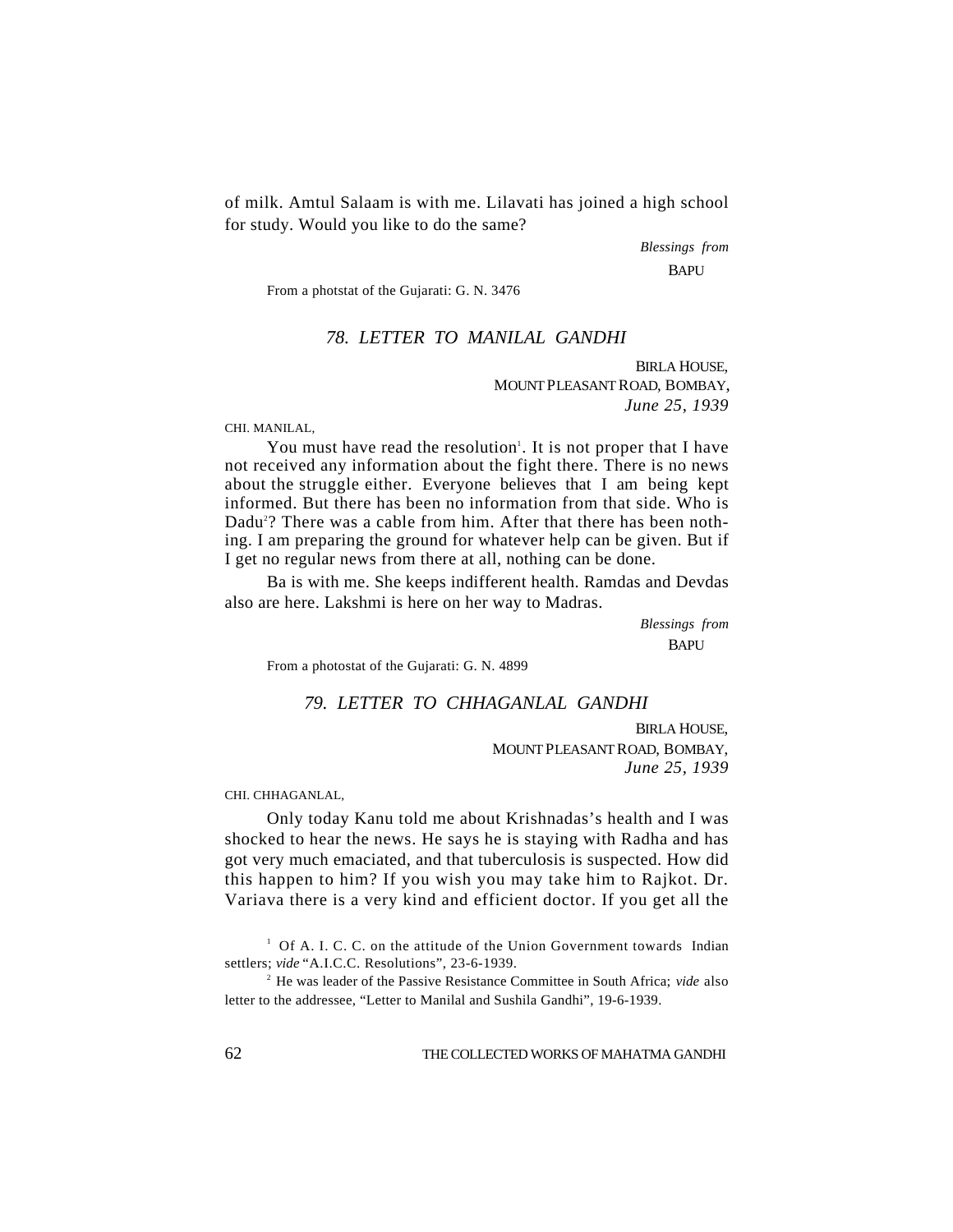requisite facilities there, let him stay on. There is no harm in proceeding on the assumption that he is suffering from tuberculosis. Let him drink plenty of milk and eat as much butter as he can digest. Also green vegetables and fruits. Garlic is considered very good for tuberculosis. He had better go to Ahmedabad and get himself X-rayed. Give me all the details. I am here till July 1. It should be kept in mind that rest is the main thing. Talking and movement also should be reduced to a minimum. Manojna must be all right. You and Kashi should not get alarmed. Ba is with me. She gets slight fever daily.

> *Blessings from* **BAPU**

From Gujarati: C. W. 10090. Courtesy: Chhaganlal Gandhi

## *80. NOTES*

## INDIA'S AMBASSADOR OF PEACE TO CEYLON

The A. I. C. C. has done well in choosing its best man $<sup>1</sup>$  to pro-</sup> ceed to Ceylon as the nation's Ambassador of peace. It is, at least it should be, impossible for India and Ceylon to quarrel. We are the nearest neighbours. We are inheritors of a common culture. There is daily contact between the two countries. From Rameshwar one almost steps on to Ceylon and finds that one is on no foreign land. But even as blood brothers sometimes differ, so do next-door neighbours. And like brothers, they usually adjust their differences and are often more closely knit together after the clearance. So may it be between Ceylon and India through the efforts of Pandit Jawaharlal Nehru.

No better man could have been chosen for the task. The Indian side is clear. Several thousand men who have been in Government service for years, whether as day workers or other it does not matter, are being dismissed for no fault save that they are Indians. Private firms have been, it is said, told to copy the Government. Now this procedure seems to be extraordinary, arbitrary and unjust. But we do not clearly know the other side. It will be for the Pandit to study the Ceylon Government case and make due allowance for everything that might be justly pleaded on their behalf. Let us hope that both the Ceylon Government and the Indians in Ceylon will make the way smooth for an honourable settlement.

<sup>&</sup>lt;sup>1</sup> Jawaharlal Nehru; vide "A.I.C.C. Resolutions", 23-6-1939.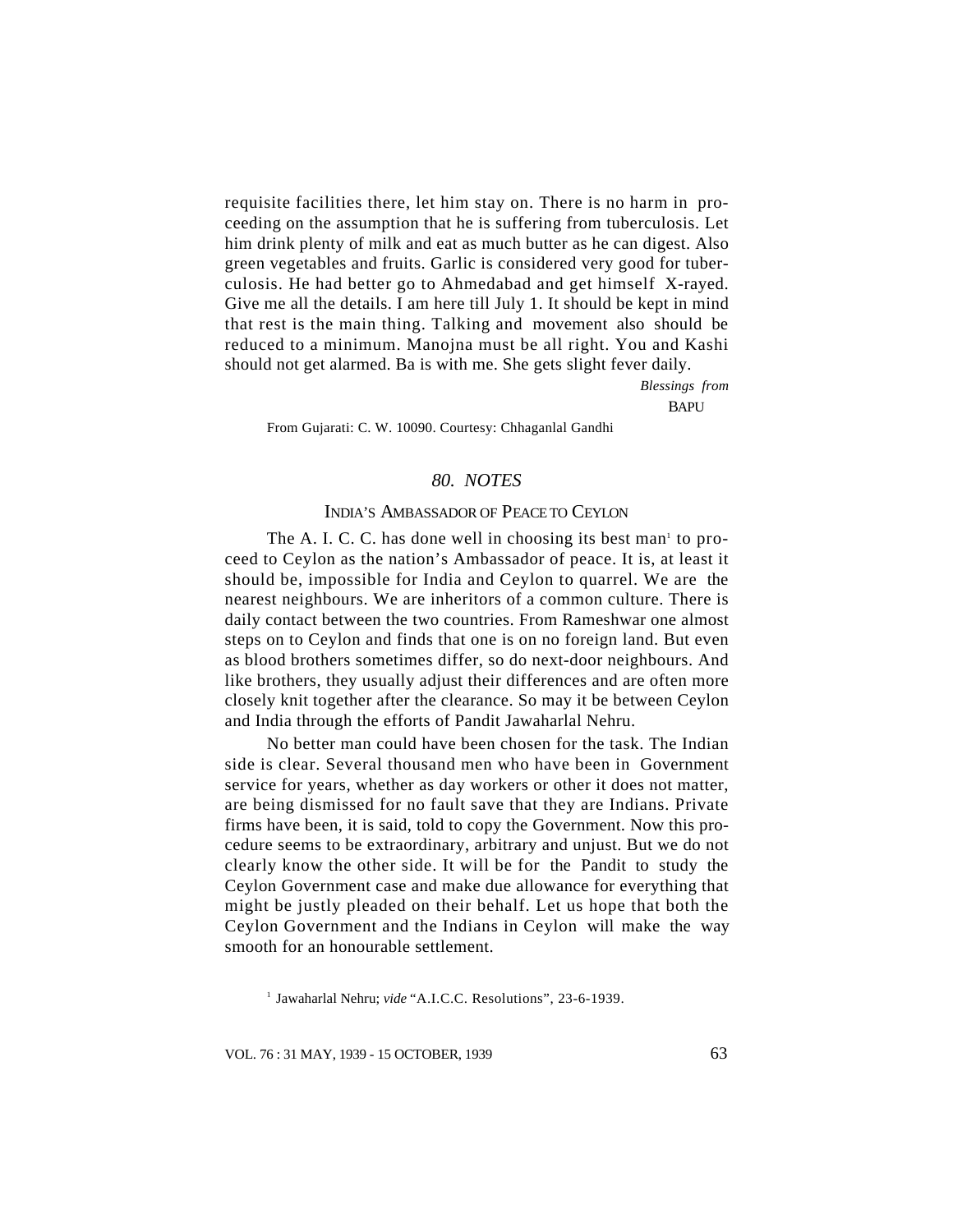I must confess that these acute differences come upon me as a revelation. I have a vivid recollection of my visit<sup>1</sup> to Ceylon. There seemed to be most cordial relations between the Indians and the Ceylonese. The monks and the laymen of Ceylon vied with the Indians in lavishing their affection on me. I do not remember anybody having complained to me about acute differences between the two. Why has the partial responsible government that Ceylon enjoys made all the difference that we witness today? It will be for the Pandit to unravel the mystery.

#### RAJKOT—WAS IT A BETRAYAL?

I have always felt that whatever Gandhiji done at any time from his spiritual standpoint, has been proved to be correct from the practical point. He is not great for his enunciation of spiritual theories which are to be found in the scriptures of all countries. His contribution to the world is his showing the way to put into practice, in the ordinary day-to-day life, those great spiritual theories. For me, if any of Gandhiji's actions done from a spiritual point of view failed to prove that it was *the* correct thing to be done from a practical standpoint, then he would be considered to have failed to that extent. Let me apply that test to what he did in Rajkot.

When he discovered that his fast became vitiated by his having requested H. E. the Viceroy to intervene, he renounced the Gwyer Award. The practical effect was to free him from Rajkot. But did his renunciation free the Viceroy from the obligation of seeing that the Rajkot Notification was acted upon according to the Chief Justice's interpretation? In my opinion Gandhiji's renunciation casts a double duty on the Viceroy. And if the Viceroy does not perform his duty, the people of Rajkot are free to act as they choose, and the Congress will have a powerful case against the Viceroy if the Notification proved abortive.

This is an abridgement of an article sent by a noted Congressman for publication in *Harijan.* He has built up an elaborate case in defence of my action regarding Rajkot, in reply to the criticism that I had betrayed the cause of the Rajkot people. The heading of this note is the correspondent's. I need not weary the reader with the whole of his argument. After all, time alone is the true test. It will finally show whether my action was right or wrong. But the abridgement is given for the novelty of the thought about the Viceroy's duty. I had no thought of the consequence of the renunciation. As soon as I

<sup>&</sup>lt;sup>1</sup> In November 1927.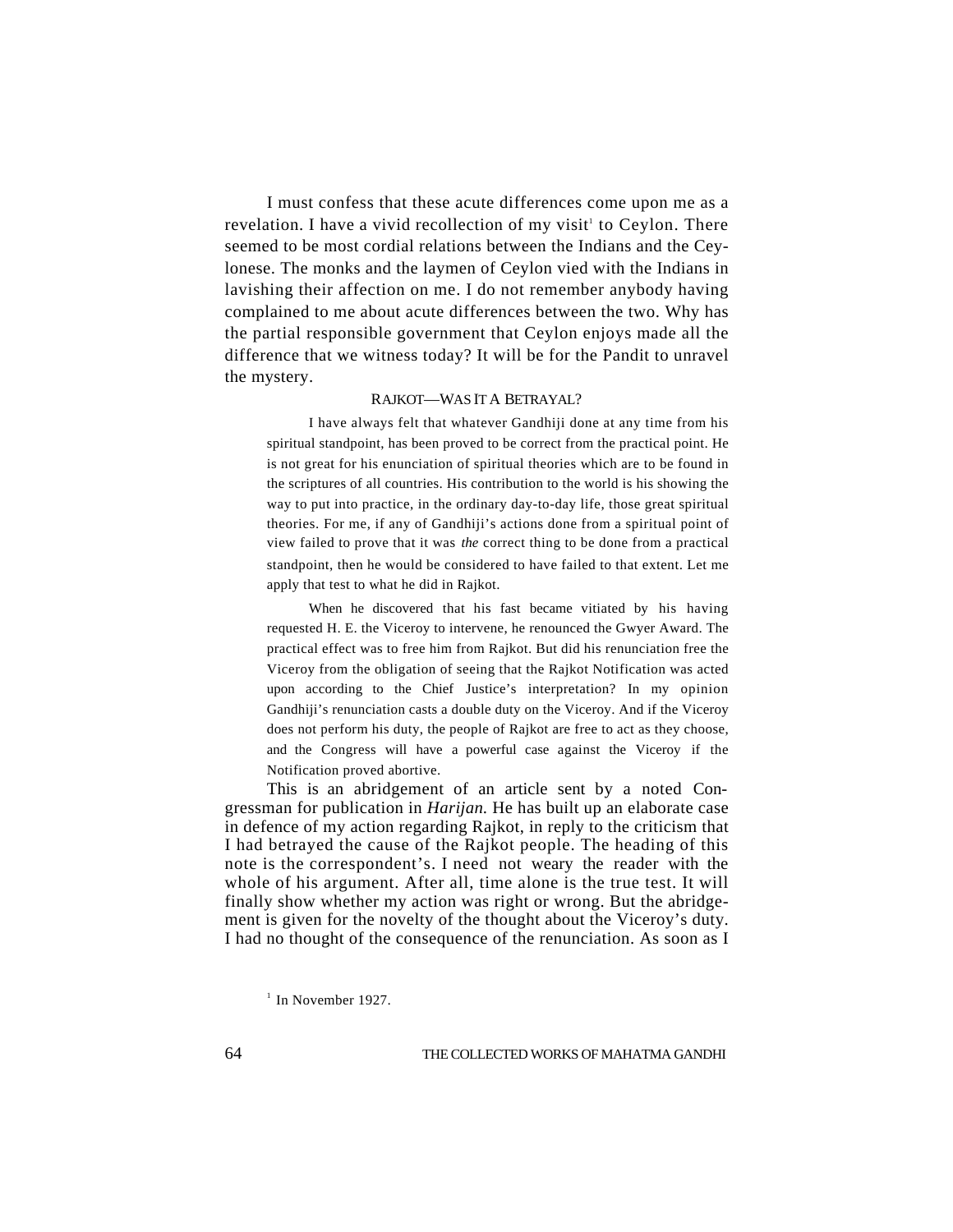saw that my fast had become tainted for my seeking Viceregal intervention, I renounced the Award. But now that my correspondent mentions it, I must admit the force of his reasoning. My renunciation should act as a double spur to the Viceregal duty of seeing that the Rajkot Notification No. 50 is carried out according to the interpretation put upon it by the Chief Justice. So far as I am concerned my renunciation debars me, in this instance, from invoking Viceregal intervention. I also endorse the correspondent's statement that if any action of mine claimed to be spiritual is proved to be unpractical it must be pronounced to be a failure. I do believe the most spiritual act is the most practical in the true sense of the term.

BOMBAY, June 26, 1939 *Harijan,* 1-7-1939

## *81. SOUTH AFRICA RESOLUTION*

It is a matter of congratulation that the South Africa Resolution<sup>1</sup> of the A. I. C. C. escaped complete disfigurement which the learned Dr. Lohia's amendment would have caused. I tender him my thanks for having listened to Pandit Jawaharlal's advice to respect the opinion of an expert like me who had passed the best part of his life in South Africa and who had not lost touch with that great country after retiring from it. This incident is an illustration showing that mere learning, mere humanitarianism divorced from actual experience may spell disaster to the cause sought to be espoused. Dr. Lohia's amendment had as much place in the resolution as mine would have in a resolution framed by him as an authority on socialism to meet a socialist difficulty. If I made any such attempt, he would very properly say, 'Don't pass the resolution if you don't like it, but don't disfigure it. It would defeat the purpose for which it is framed.' What I have said about the South Africa resolution applies more or less to the Working Committee's resolutions. That Committee is the expert body on matters relating to the Congress. It is dangerous to tamper with its resolutions unless reason convinces the Cabinet of the soundness of alterations suggested by members of the A. I. C. C. Acceptance of this practical advice, which I tendered more than once when I was a member of the Working Committee, would facilitate the despatch of national business.

<sup>1</sup> *Vide* "A.I.C.C. Resolutions", 1-7-1939.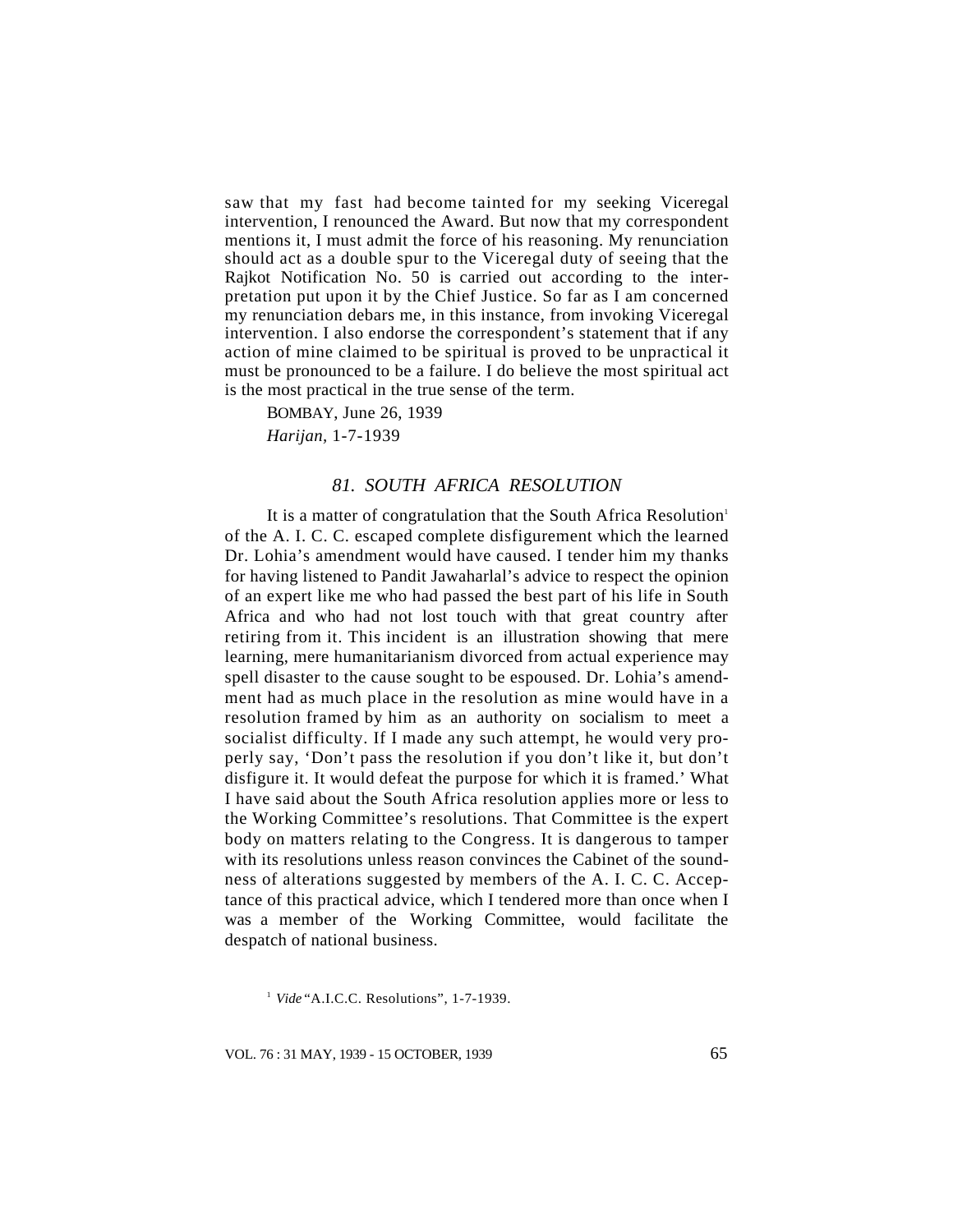Having said this let me say for the information of Dr. Lohia and his fellow humanitarians that I yield to no one in my regard for the Zulus, the Bantus and the other races of South Africa. I used to enjoy intimate relations with many of them. I had the privilege of often advising them. It used to be my constant advice to our countrymen in South Africa, never to exploit or deceive these simple folk. But it was not possible to amalgamate the two causes. The rights and privileges (if any could be so called) of the indigenous inhabitants are different from those of the Indians. So are their disabilities and their causes. But if I discovered that our rights conflicted with their vital interests, I would advise the forgoing of those rights. They are the inhabitants of South Africa as we are of India. The Europeans are undoubtedly usurpers, exploiters or conquerors or all these rolled into one. And so the Africans have a whole code of laws specially governing them. The Indian segregation policy of the Union Government has nothing in common with the policy governing the African races. It is unnecessary for me to go into details. Suffice it to say that ours is a tiny problem compared to the vast problem that faces the African races and that affects their progress. Hence it is not possible to speak of the two in the same breath. The A. I. C. C. resolution concerns itself with the civil resistance struggle of our countrymen on a specific issue applicable solely to them. It is now easy to see that Dr. Lohia's amendment, if it had remained, would have been fatal to the resolution which would have become perfectly meaningless. The appeal to the Union Government would have lost all its point.

But good often comes out of evil. The amendment, wisely withdrawn, shows to the Africans and to the world in general that India has great regard and sympathy for all the exploited races of the earth and that she would not have a single benefit at the expense of the vital interest of any of them. Indeed the war against imperialism cannot wholly succeed unless all exploitation ceases. The only way it can cease is for every exploited race or nation to secure freedom without injuring any other.

My examination of the South Africa resolution would be incomplete if I did not warn the Indians in South Africa against building much on the resolution itself. It is a potent resolution only if the Indians take the contemplated action. The motherland will not be able to protect their self-respect, if they are not prepared to protect it themselves. They must therefore be ready to suffer for it. The struggle may be prolonged, suffering great. But they will have the moral backing of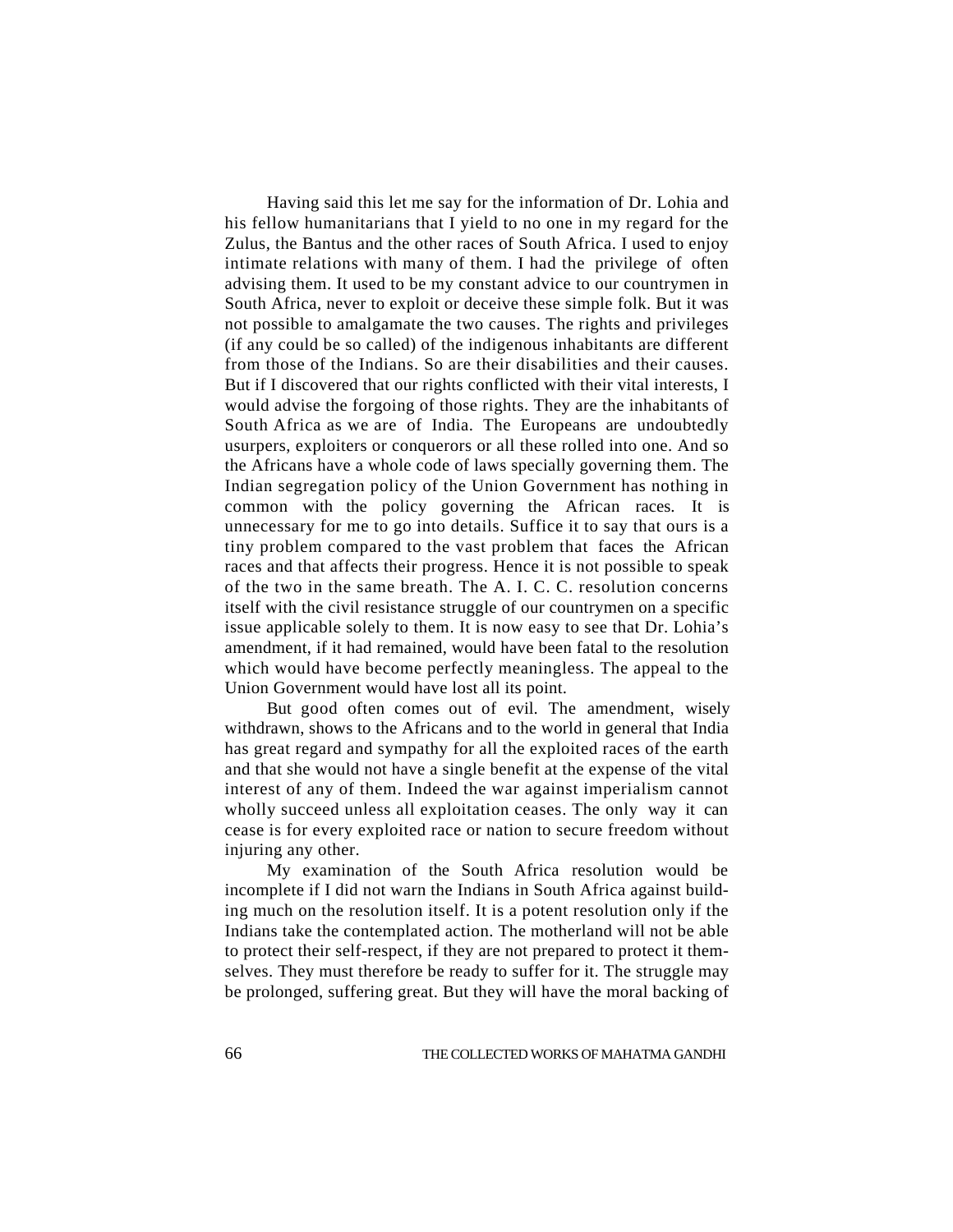the whole nation. In this Hindus, Muslims, and all political parties including Europeans are united. The Government of India may feel powerless. I fancy they are not so powerless as they imagine. I am reminded of the 'Thought for the Day' in *The Times of India* of the 24th instant. It begins, 'We have more power than will.' I know their sympathy is with the Indians. If they have the strength of will, they have the power. Our countrymen in South Africa know the conditions of satyagraha. The foremost condition is unity among themselves.

To the Union Government I would say, "You have never proved your case. Your best men have admitted that there is no difficulty in your absorbing the two hundred thousand Indians in your continent. They are but a drop in the ocean. Remember that 80 percent of them are born in South Africa. They have adopted your manners, customs and costume. They are intelligent. They have the same feelings and emotions that you have. They deserve better treatment than to be regarded untouchables fit only to be relegated to ghettos. This is not playing the game. And you should not wonder if, at last, Indians say, 'We shall rather die in your jails than live in your segregation camps.' I am sure you do not want to go to all that length. Let it not be said of you that you had no respect for your promises."

BOMBAY, June 26, 1939 *Harijan,* 1-7-1939

# *82. LETTER TO PREMABEHN KANTAK*

BOMBAY, *June 26, 1939*

CHI. PREMA,

I got your letter just now. To me also you are just a girl of ten. May you always remain the same. I am submerged in work here. I shall be here up to the 1st.

> *Blessings from* BAPU

From a photostat of the Gujarati: G. N. 10400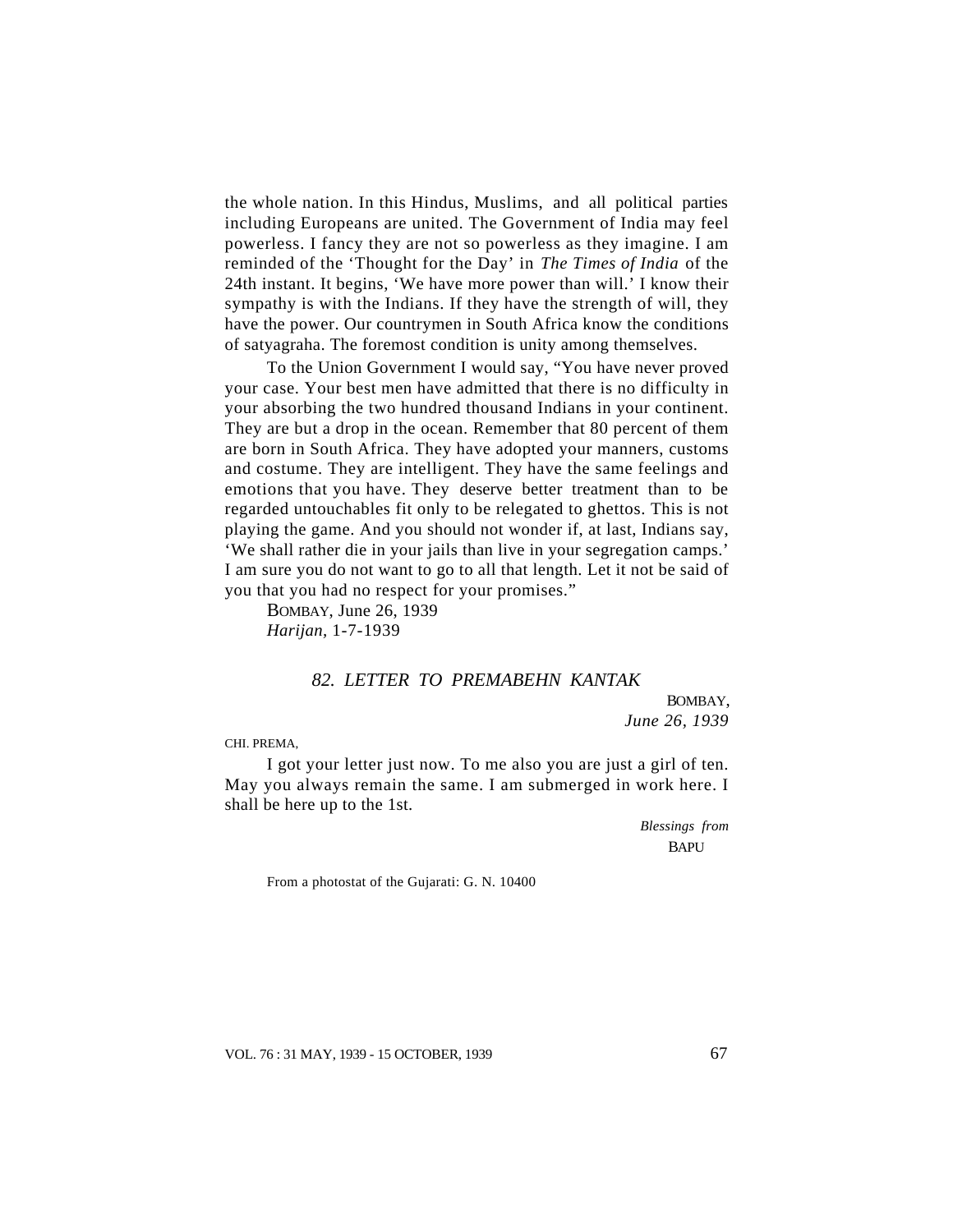# *83. LETTER TO BALVANTSINHA*

BIRLA HOUSE, BOMBAY, *June 26, 1939*

#### CHI. BALVANTSINHA,

I got your letter. Consent for the dairy was received four days ago. I had drafted a telegram about Panchgani and given it to Pyarelal but I learn today that it was not dispatched. What shall I do? After all our family is what it is ! Every moment I realize that I am personally responsible for this confusion. But I cannot overcome this shortcoming at this stage.

I shall not send you to Panchgani now. Get ready for Lahore. Sardar Sir Datar Singh has agreed to make all arrangements. When will you leave? If you let me know, I shall send him word.

> *Blessings from* **BAPU**

From a photostat of the Hindi: G. N. 1921

## *84. THE NATIONAL FLAG*

The question of the use of the national flag still continues to agitate the public mind. It was designed when non-co-operation was at its height.<sup>1</sup> It was accepted without reserve, without opposition, by all communities. The Muslims and others vied with the Hindus in hoisting, carrying and honouring it. I recall having listened to the Ali Brothers enthusing over its praises from many a platform. It was conceived as a symbol of the peaceful revolt against imperialistic exploitation of a nation pledged to non-violence through a mighty, constructive and united effort through the spinning-wheel and khadi signifying out-and-out swadeshi and identity with the poorest in the land. It also symbolized unbreakable communal unity, the colours being specially and deliberately designed and chosen. That flag can admit of no competition as national flag. At national gatherings it should command unquestioned and universal respect. But it has to be admitted that it does not command that respect today. Instead of being a symbol of simplicity, purity, unity, and through these a determined revolt against exploitation, moral, material and political, it nowadays often becomes a signal for communal quarrels. Even among Congressmen attempt is sometimes made to prefer the red flag

<sup>&</sup>lt;sup>1</sup> *Vide* "The National Flag", 13-4-1921; also "My Notes", 13-1-1929.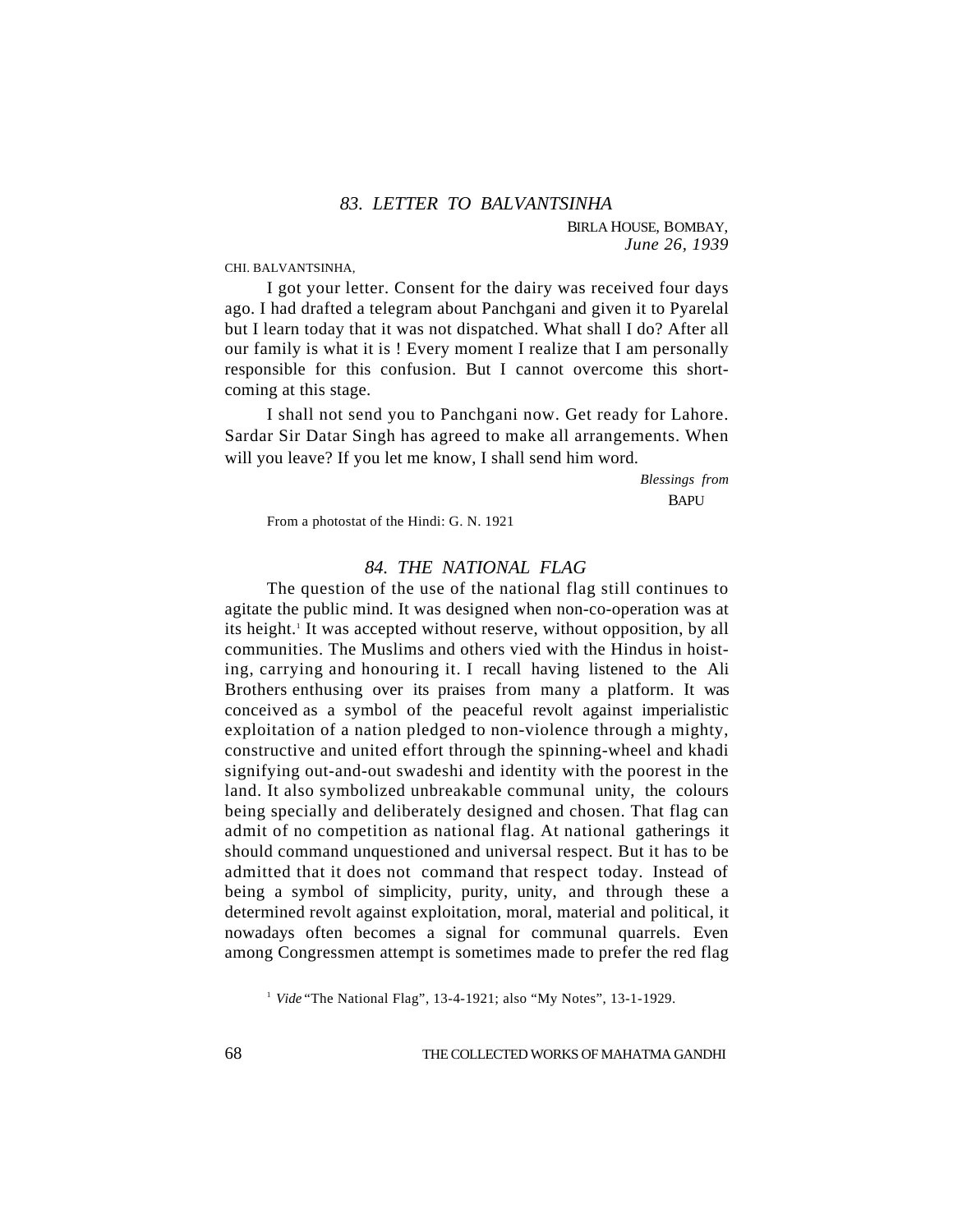to the tricolour. Some Congressmen do not even hesitate to run it down.

In these circumstances I personally would like to remove it from public gatherings and not unfurl it till the public feel the want and impatiently demand to see it restored to its original and unique place. But the vast majority of Congressmen who have suffered under this well-tried banner and drawn inspiration and strength from it will not go the length I would like them to. I therefore suggest that where there is any opposition in a mixed gathering, the flag should not be hoisted. This can happen in schools, colleges, local boards, municipal councils and the like. The flag should not be insisted on when there is opposition even from one member. Let it not be called the tyranny of one person. When one person among many offers opposition and if he is allowed to have his way, it is proof of magnanimity or farsightedness on the part of the overwhelming majority. I have no doubt that this is the most effective non-violent way of dealing with the question. My advice applies even to those places where the flag is already flying. It was triumphantly flown in many places when the nation was offering non-co-operation on a scale perhaps hitherto unknown in history. Times are changed. Opposition wherever it is offered is fomenting communal dissensions. Surely it is wisdom on the part of those who treasure the flag and unity to submit to the opposition of a minority be it ever so small.

What I have said about the flag applies *mutatis mutandis* to the singing of the *Vandemataram*<sup>1</sup> *.* No matter what its source was and how and when it was composed, it had become a most powerful battle-cry among Hindus and Mussalmans of Bengal during the partition days. it was an anti-imperialist cry. As a lad, when I knew nothing of *Anandmath* or even Bankim, its immortal author, *Vandemataram* had gripped me, and when I first heard it sung, it had enthralled me. I associated the purest national spirit with it. It never occurred to me that it was a Hindu song or meant only for Hindus. Unfortunately now we have fallen on evil days. All that was pure gold before has become base metal today. In such times it is wisdom not to market pure gold

<sup>1</sup> The song occurs in *Anandmath* by Bankim Chandra Chatterjee. In 1937, the Congress Working Committee meeting in Calcutta passed a resolution that "Whenever and wherever *Vandemataram* is sung only the first two stanzas should be sung, with perfect freedom to the organizers to sing any other song of unobjectionable character in addition to, or in the place of, *Vandemataram* song."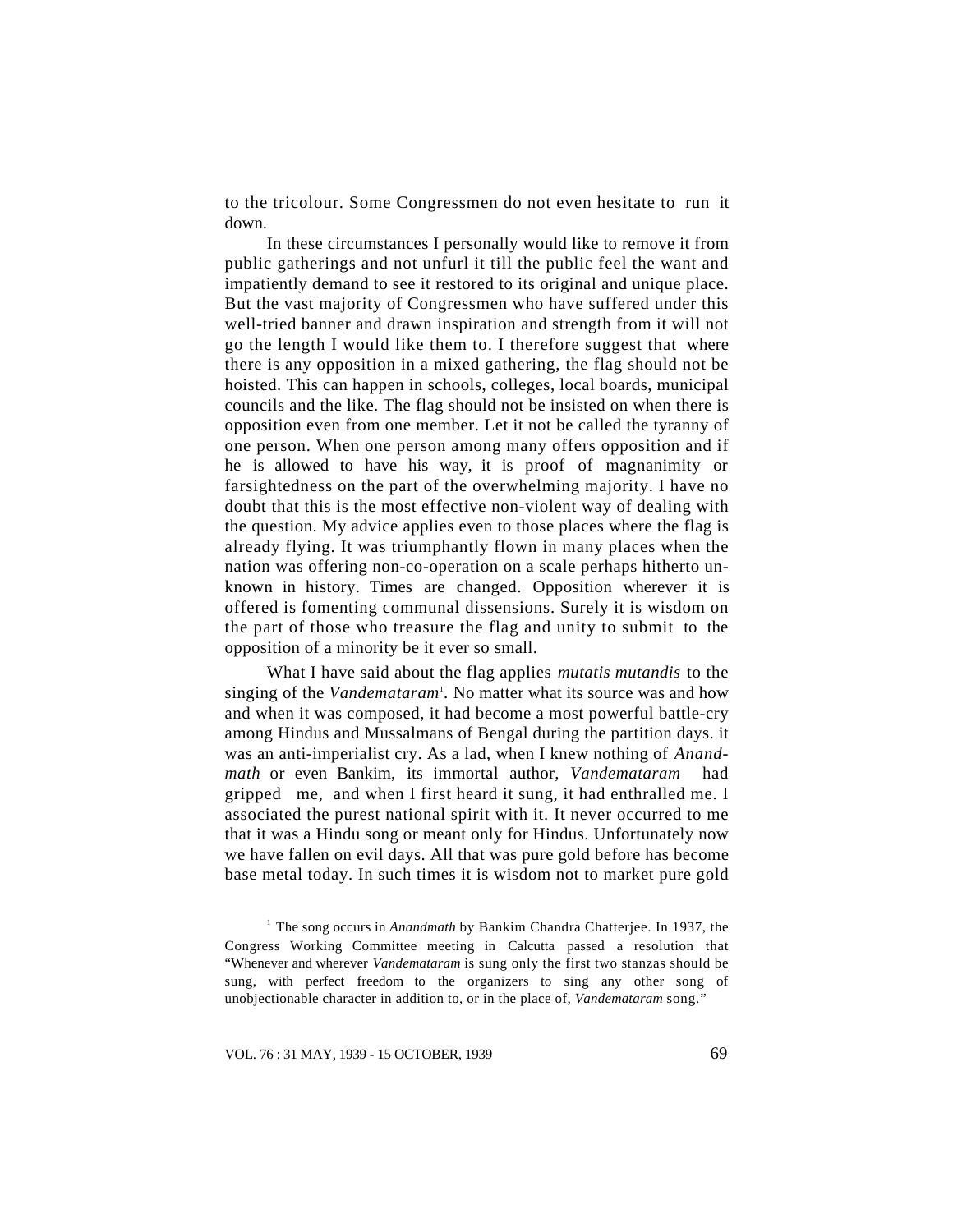and let it be sold as base metal. I would not risk a single quarrel over singing *Vandemataram* at a mixed gathering. It will never suffer from disuse. It is enthroned in the hearts of millions. It stirs to its depth the patriotism of millions in and outside Bengal. Its chosen stanzas are Bengal's gift among many others to the whole nation. The flag and the song will live as long as the nation lives.

BOMBAY, June 27, 1939 *Harijan,* 1-7-1939

# *85. LETTER TO KRISHNACHANDRA*

*June 27, 1939*

CHI. KRISHNACHANDRA,

Sushilabehn is here now. She will write everything in detail. Balvantsinha's letter is enclosed. I shall not send him there now. You may stay there for the present. If you need anyone's help, you may take it. We shall see what can be done after I return [to Segaon]. As long as you stay there, you must be at ease. I have forgotten to write about the book. Ask for it.

> *Blessings from* BAPU

From a photostat of the Hindi: G. N. 4320

### *86. LETTER TO PURATAN J. BUCH*

BOMBAY, *June 28, 1939*

CHI. PURATAN,

Amtulbehn has been working among the Muslim women. Both of you should help her as much as you can without allowing your Harijan work to suffer.

I did not like it at all that Anandi<sup>1</sup> did not come along beyond the Sabarmati station. I very much wanted to enjoy a few minutes' fun with her and was disappointed.

> *Blessings from* **BAPU**

From a photostat of the Gujarati: G. N. 9173

 $<sup>1</sup>$  Addressee's wife</sup>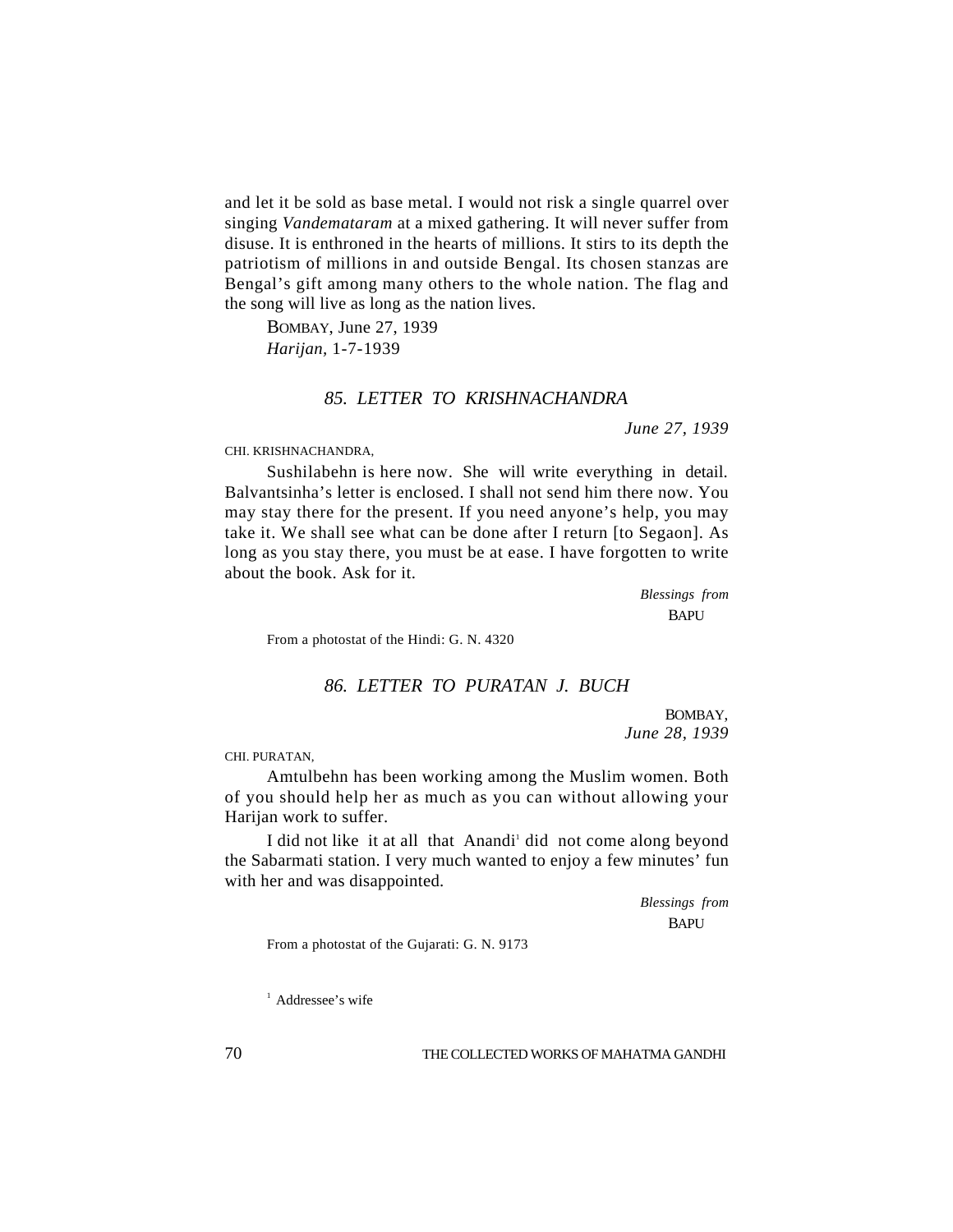# *87. LETTER TO RADHAKRISHNA BAJAJ*

VISHRAM VATIKA, JUHU, *June 28, 1939*

#### CHI. RADHAKRISHNA,

I had received your earlier letter. Now I have the second one. As long as there is the least hope from the Viceroy, we should neither think nor write about the breakdown of negotiations.

A copy of my letter<sup>1</sup> to the Viceroy must have been sent to you the same day; but perhaps I could not instruct anyone. If it has not been received, you will get a copy now with this. The reference to waiting on the Premier should be overlooked.

Keep me informed about the satyagraha by Muslims.

Jamnalal's knee causes anxiety. The main thing is rest. Does he take enough fruits? It is also necessary to take green leafy vegetables. Oil should be eschewed. What about the vaid who used to treat him? Is the hospital all right? Send the leg X-ray for Sushila's examination.

I may leave for the Frontier Province on the 2nd. Mahadev has been sent to Rajkot. The work which was progressing there is, I am afraid, likely to suffer a set-back.

Ba is slightly unwell. She will be all right.

*Blessings from* **BAPU** 

From a Photostat of the Hindi: G. N. 9125

## *88. TELEGRAM TO SIR J. G. LAITHWAITE June 29, 1939*

HAVE BEEN JUST SUPPLIED WITH TALCHER'S REVISED DECLARATION. HAVING STUDIED IT CAREFULLY MUST SAY IT DOES NOT MEET SITUATION. GIVES NO HOPE REFUGEES. I CONCLUDED THAT DECLARATION IS THE BEST HIS EXCELLENCY CAN SECURE FROM RULER. IF SO I MUST ADVISE REFUGEES HOWEVER RELUCTANTLY TO CONTINUE SUFFER TILL DESIRED RELIEF IS FORTH-COMING. BUT BEFORE MAKING PUBLIC DECLARATION I WOULD LIKE TO KNOW IF I MAY WHETHER HIS

<sup>&</sup>lt;sup>1</sup> Dated June 22; *vide* "Letter to Lord Linlithgow", 22-6-1939.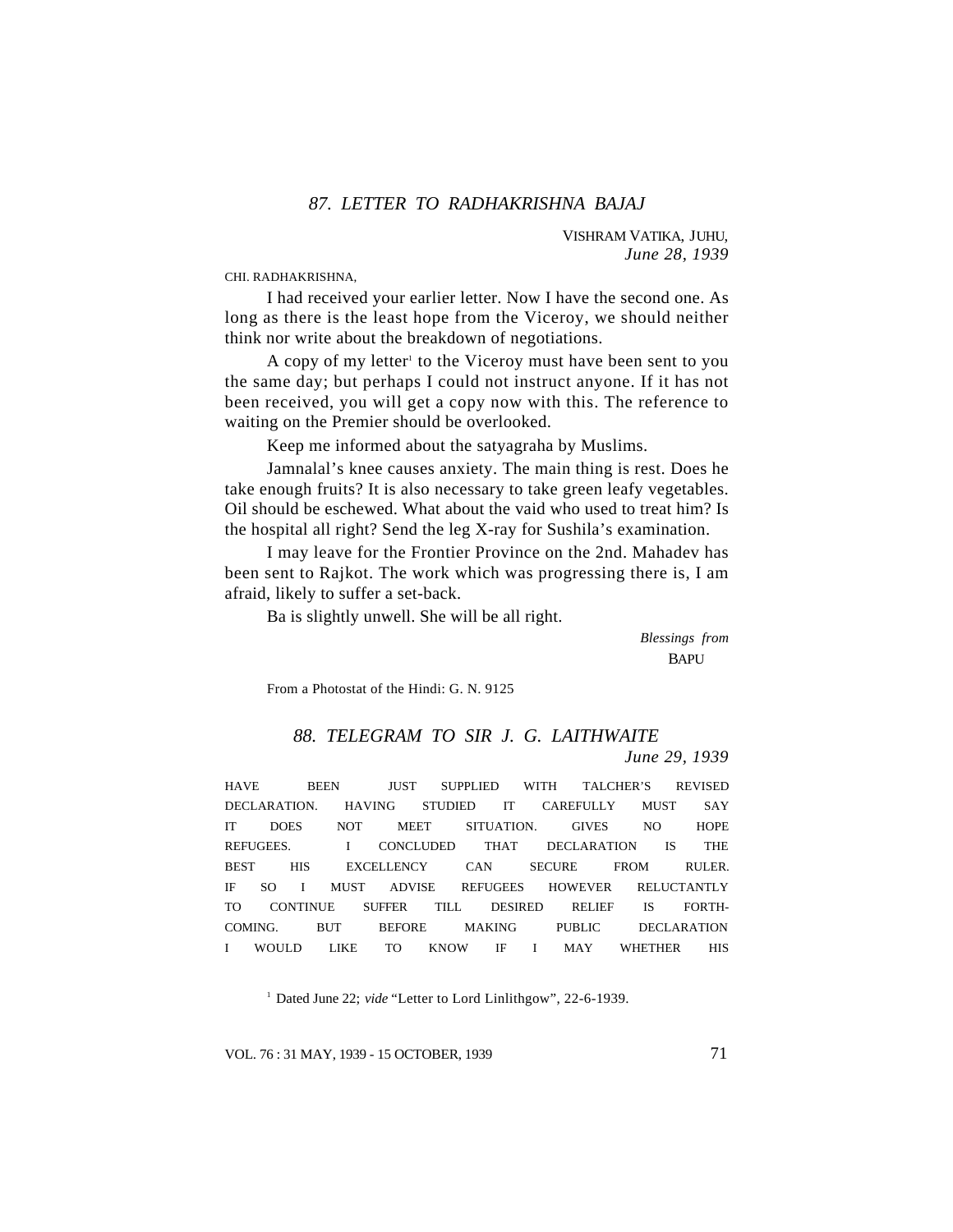EXCELLENCY CAN DO ANYTHING FURTHER REDEEM HOPE CONTAINED IN DOCUMENTS SIGNED BY POLITICAL OFFICERS<sup>1</sup>

From a microfilm: Lord Linlithgow Papers. Courtesy: National Archives of India

# *89. LETTER TO AMRIT KAUR*

VISHRAM VATIKA, JUHU, P. O. SANTA CRUZ, BOMBAY, *June 29, 1939*

MY DEAR DECEIVER<sup>2</sup>,

Your ban about your letters renders it impossible for me to answer all questions. They are either passed on to Mahadev or destroyed as soon as I have read them.

I have advised you about Jawaharlal Nehru's invitation. In my opinion the whole of his planning<sup>3</sup> is a waste of effort. But he can't be satisfied with anything that is not big.

Here there is interruption and if I am to catch the post I must stop.

Love.

TYRANT

From the original: C. W. 3659. Courtesy: Amrit Kaur. Also G. N. 6468

<sup>1</sup> The addressee's telegraphic reply dated July 2 read: "Your telegram of 29th June, and my interim reply of 30th Talcher refugees. According to His Excellency's information Raja's latest declaration supplementing his previous announcement fulfils substantially all expectations held out to refugees. Position has been fully explained to a responsible Minister of Orissa Government who has undertaken to do his best to get refugees to return on these terms. It seems to His Excellency that genuine well-wishers of refugees should unite in offering this advice so that they may return to their homes before weather conditions increase their difficulties. Any other course means sacrificing their interest for a purpose which it appears clearly impossible to justify."

<sup>2</sup> New title given to Amrit Kaur; *vide* "Letter to Amrit Kaur", 19-6-1939.

3 Jawaharlal Nehru was Chairman of the National Planning Committee appointed by the Indian National Congress in 1938.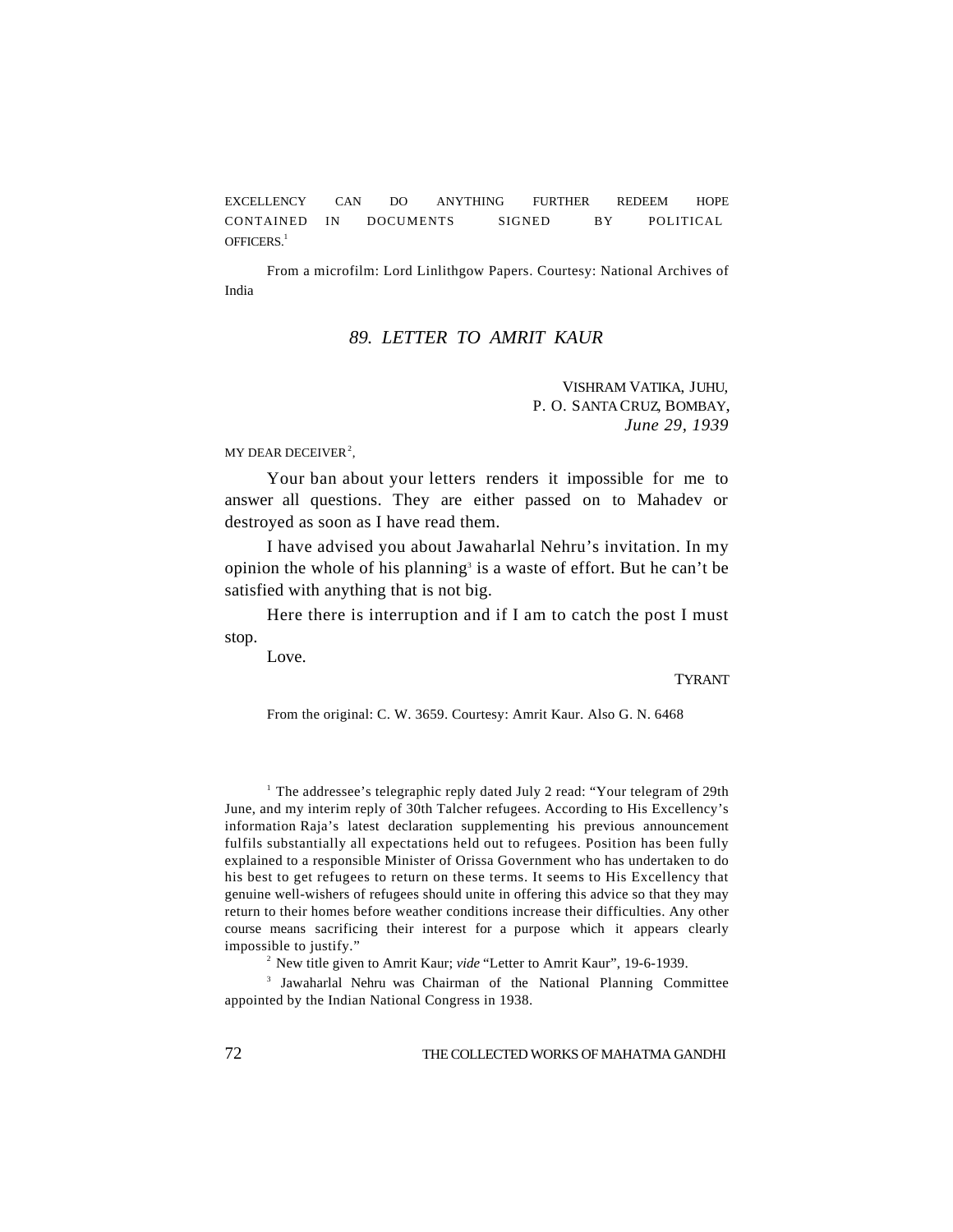## *90. LETTER TO F. MARY BARR <sup>1</sup>*

*June 30, 1939*

Just a line to say you will not grieve over your mother's death. Living faith in God is tested on these occasions.

Love.

**BAPU** 

From a photostat: G. N. 6076. Also C. W. 3406. Courtesy: F. Mary Barr

# *91. LETTER TO SAIYID ASGHAR HASAN*

*July 1, 1939*

DEAR FRIEND,

I thank you for your letter of 19th ultimo. As I get the time, I try to read the literature you have sent me. It is a difficult job for me. I have so many things on hand that I cannot do justice to the study required. Meanwhile it grieves me that the matter<sup>2</sup> cannot be adjusted by the united effort of the two sections. Adjustment seems to me, an outsider, to be simple.

From your letter I gather that nothing emerged from your visit to the Maulana Saheb.

JANAB SAIYID ASGHAR HASAN SAHEB

RETIRED SESSIONS JUDGE

TANZIMAL M. VICTORIA STREET

LUCKNOW, U. P.

From a copy: Pyarelal Papers. Courtesy: Pyarelal

#### *92. INDIANS IN BELGIAN CONGO*

The case of our countrymen in Belgian Congo does not admit of easy treatment. It consists in the prosecution, alleged to be political, though technically under the Gold Law of Belgian Congo, of certain Indian settlers for being in possession of illicit gold. In the case as stated in the circulated pamphlet it is suggested that the accused were arrested without just cause. Witnesses for the Crown are said to have been perjured. Every obstacle is being placed in the way of the accused being properly defended. The expectation of our country-

<sup>&</sup>lt;sup>1</sup> This was written by Gandhiji on Mirabehn's letter dated June 30, 1939, to the addressee; *vide* also "Letter to F. Mary Barr", 4-7-1939.

<sup>2</sup> This was in connection with the Shia-Sunni differences; *vide* also "A Letter", 23-5-1939.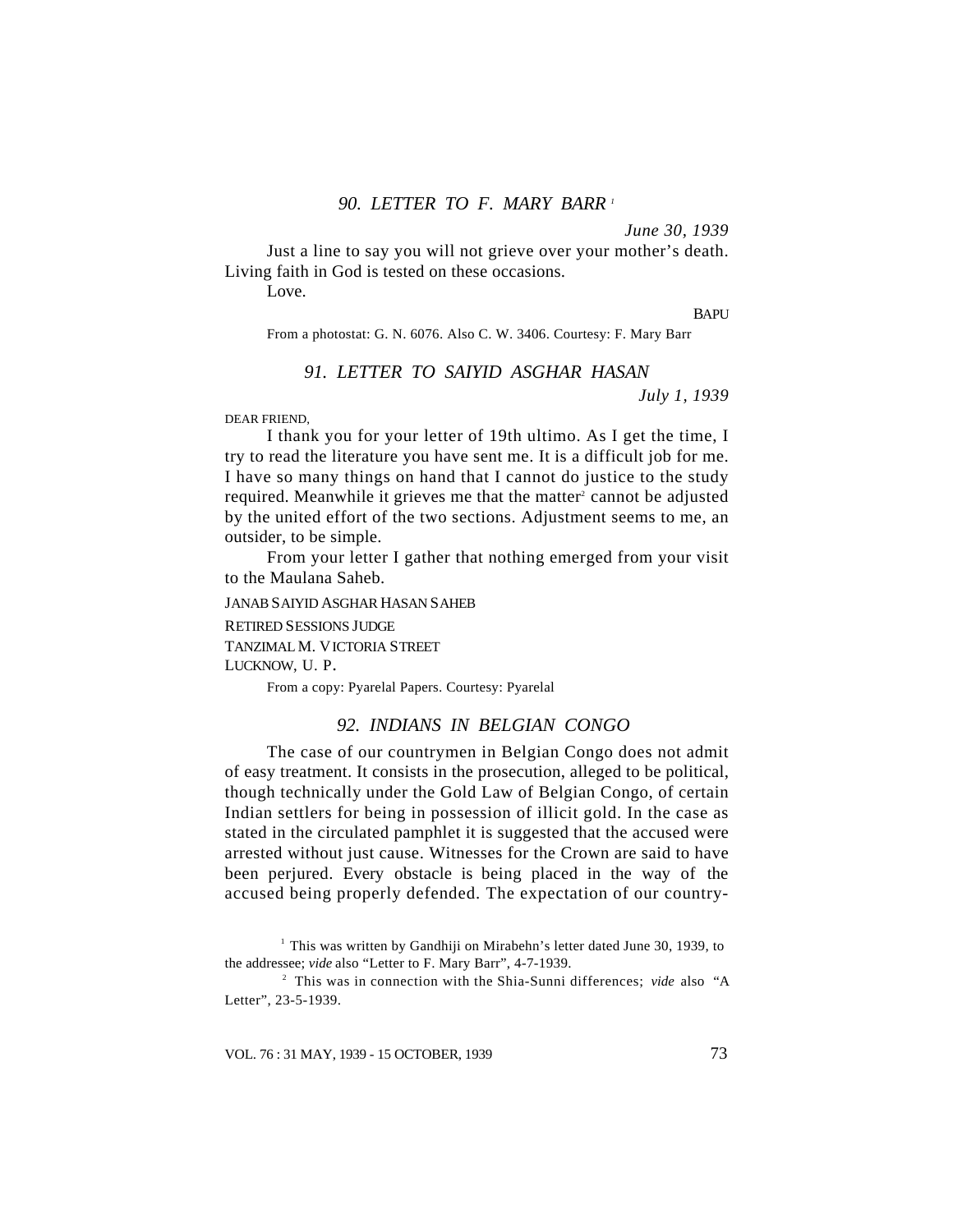men in Congo is that we should send eminent counsel from here to defend them. Representations have been made to the Government of India on their behalf. This is essentially a case, however hard in itself, in which effective public action is hardly possible. But it is undoubtedly a case in which the Government of India can do much. It can through the Foreign Office in England ascertain the exact position. The British Consul can be instructed to watch the case and see that the accused get a fair trial. Indeed British Consuls have been known to have been instructed to engage counsel to watch cases on behalf of their proteges. I hope that the Government of India are giving attention to this hard case of the Indians of Belgian Congo.

BOMBAY, july 3, 1939 *Harijan*, 8-7-1939

#### *93. LETTER TO VITHAL L. PHADKE*

BOMBAY, *July 3, 1939*

CHI. MAMA,

We shall start<sup>1</sup> on Wednesday the 5th.

*Blessings from* **BAPU** 

From a photostat of the Gujarati: G. N. 3841

#### *94. LETTER TO MANGALDAS PAKWASA*

BOMBAY, *July 3, 1939*

BHAI MANGALDAS,

As I made some important changes, I got the draft retyped. The original draft also is enclosed. I am here till the 5th at any rate. If you think it is necessary to see me, do come. I have not checked the revisions in the copy retyped.

*Blessings form*

**BAPU** 

From a copy of the Gujarati: C. W. 4683. Courtesy: Mangaldas Pakwasa

<sup>1</sup> For the Frontier Province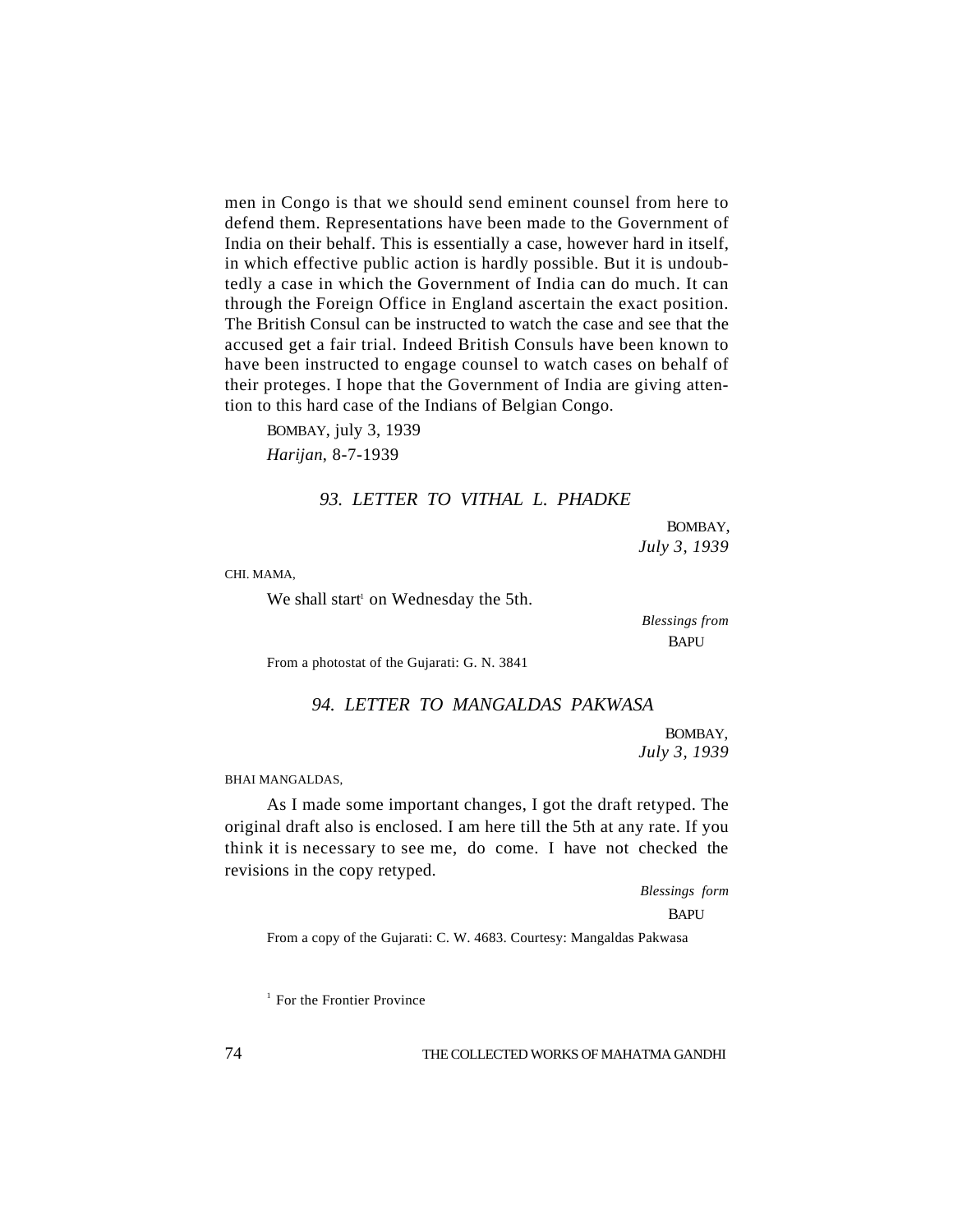## *95. LETTER TO MUNNALAL G. SHAH*

BOMBAY, *July 3, 1939*

#### CHI. MUNNALAL,

I have both your letters. The last one was excellent. Learning to remain untouched by either respect or disrespect is the first lesson to learn. Without laws the sun and the other heavenly bodies would not move and even the trains would not run and hundreds of thousands of people would die. Nothing in this world can function without laws. Hence wherever you go, you will have to abide by certain rules. And when we consider ourselves smaller than even a particle of dust, by whom would we feel insulted or pained? Having said this, I should add that I believe your good lies in staying where you have peace of mind. If you do not get peace in Segaon, then you may assume that my company is not *satsang* for you. You are bound to derive peace from *satsang*. That is why I suggested<sup>2</sup> that if you got no peace in Segaon, you should go to Aurobindo Ashram or Ramanasramam. I see that many people who have not found peace with me have found it with them. Just now your duty lies in Segaon only.

> *Blessings from* **BAPU**

#### [PS.]

Sharda went yesterday to live with her husband. She is still in Bombay. They will leave for Surat this evening. Tell Shakaribehn that Sharda benefited a lot by staying here.

From a photostat of the Gujarati: G. N. 8573. Also C. W. 7029. Courtesy: Munnalal G. Shah

#### *96. PARSIS AND LIQUOR TRAFFIC*

How I wish Parsis will shed their anger and look at the liquor policy of the Congress square in the face. If they have made it a principle to resist by all means at their disposal the Government's undoubted right to refuse to auction or sell liquor licences, there is no argument left to be advanced. It is the assertion of a principle against principle. But I hope they have taken up no such uncompromising

 $1$  Company of good men

<sup>2</sup> *Vide* "Letter to Munnalal G. Shah", 27-4-1939.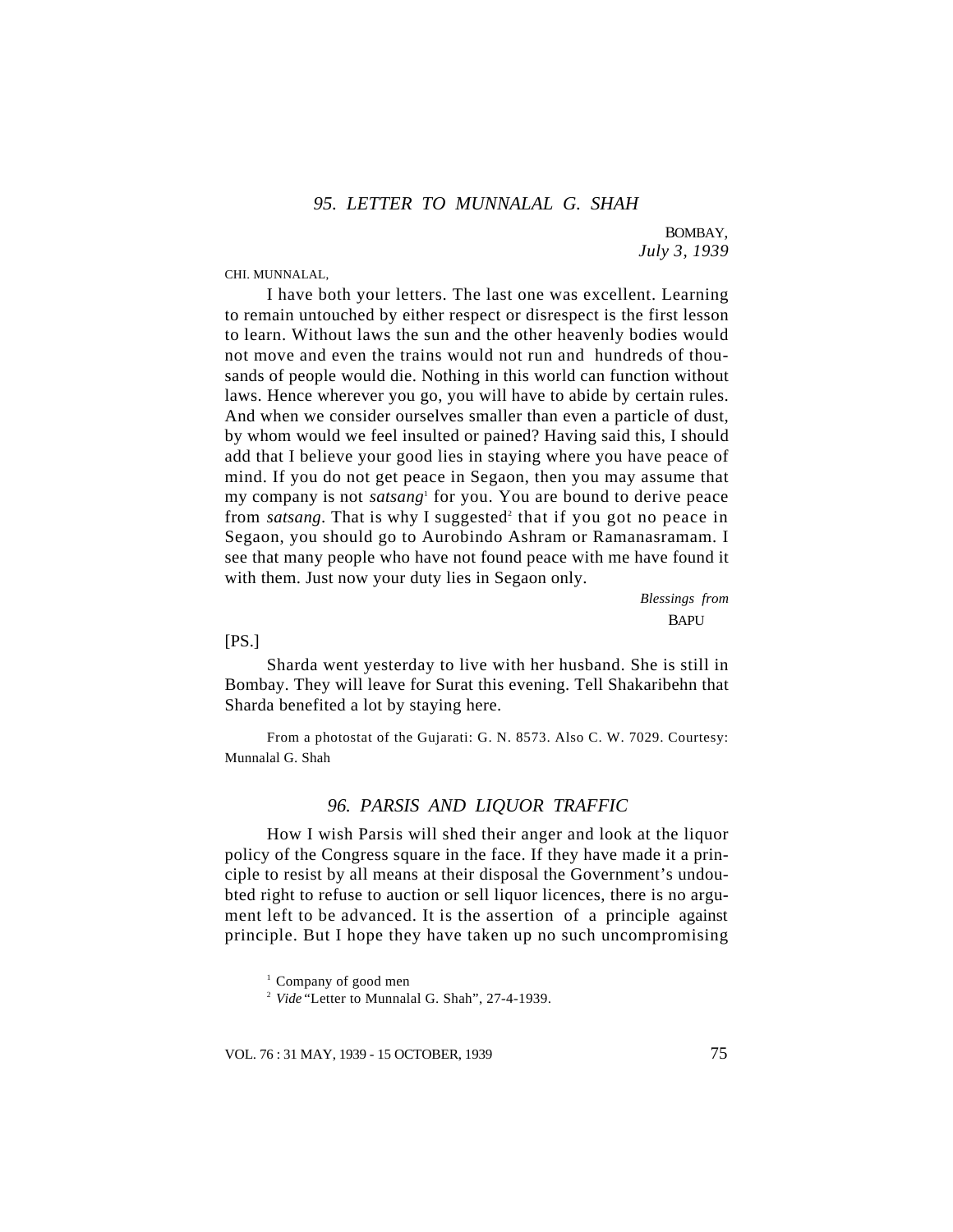attitude. The deputation of licensees and tappers took up no such attitude.

But apart from the question of principle there are objections raised against the working out of the policy. They are chiefly about :

(a) the right to use wines for religious purposes.

(b) the right to have liquor on medical, i. e., health grounds,

(c) racial discrimination,

(d) compensation to those who will be thrown out of employment, i. e., tappers, contractors and liquor-dealers, etc.,

(e) the effect of the property tax on charities.

All these are pertinent questions demanding clear answers. Ministers are bound to remove every valid objection that can be advanced against the working out of the policy.

The right to use wines on religious or health grounds has always been recognized by Dr. Gilder.

I understand that in law there will be no racial discrimination. It may appear to be in the administration of the law. No one will be entitled to have the permit for the asking, not even the Europeans, if only so that the law might not be evaded. Every case will be examined on merits. Even Europeans will be expected to respect the liquor policy of the

 country and, wherever they can, to refrain from asking for permits. The Archbishop of Bombay, in spite of his unconvincing opposition<sup>1</sup> to the closing of liquor shops, has gracefully announced that he and many under him are not going to ask for permits for their personal use. Many Protestant divines, I understand, have already announced similar self-denial. I should not be surprised if many European laymen copy the estimable example of the European divines. Nevertheless there is no doubt that in the administration of the law there will be more indulgence to Europeans than to those like Parsis for whom India has been their home for centuries. But I have not the shadow of a doubt that every genuine case will be considered with sympathy. May not the Parsis be expected to fall in with the general sentiment, especially when it conduces to the conservation of the social and economic welfare of the labouring classes? Enlightened Parsis must surely recognize the necessity of checking the drink evil while there is still time.

<sup>1</sup> *Vide* "Meaning of Prohibition", 11-6-1939.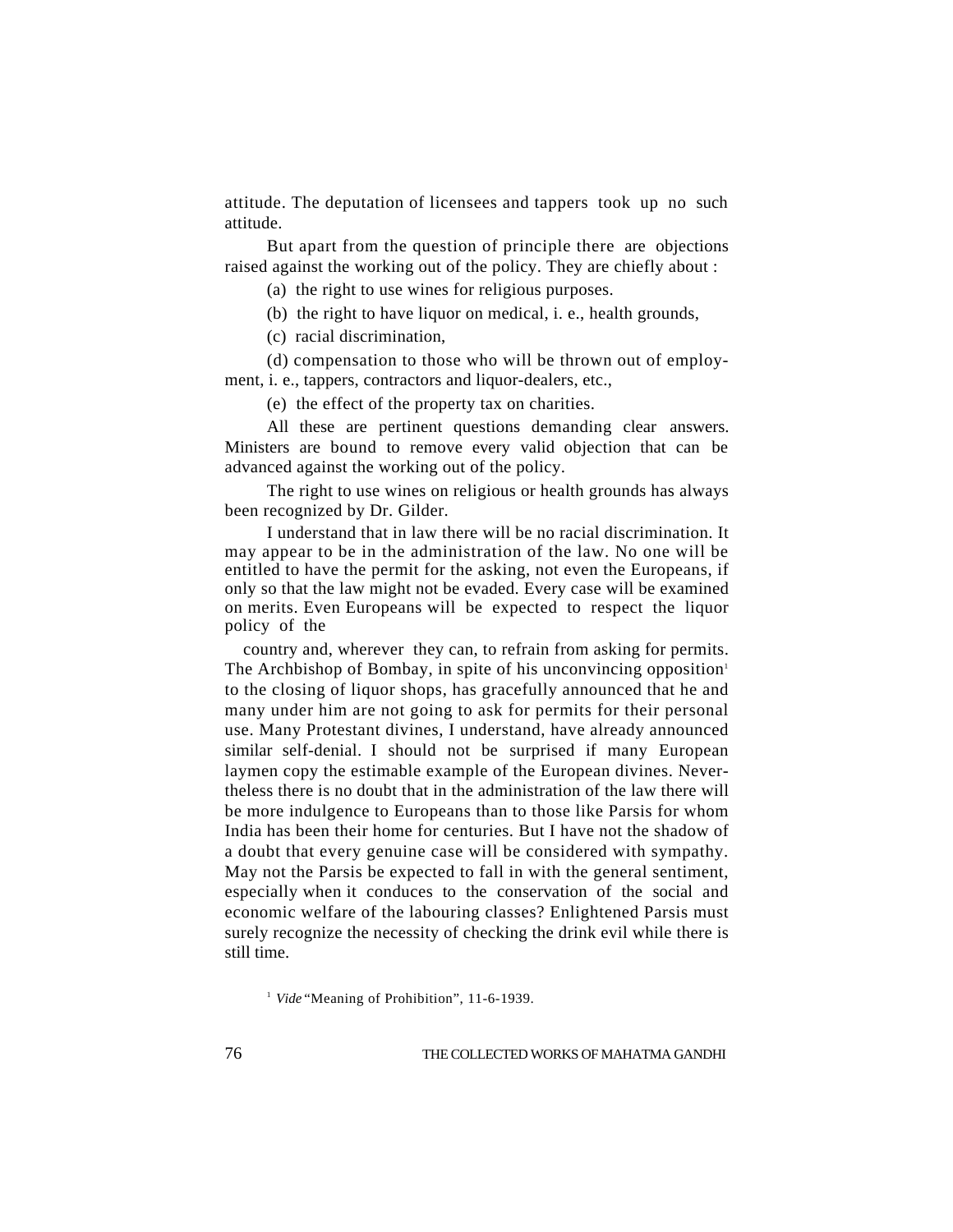The points (d) and (e) cannot be dealt with at all satisfactorily without the hearty co-operation of the parties concerned. Thus, so far as the charities are concerned, it is surely up to the trustees of these charities to support their case with facts and figures. Some hardship no doubt there will be. Every tax is a hardship. But I should be surprised if any single charity is seriously affected. After all, the tax calculated to bring in from the city of Bombay about Rs. one crore is so widely distributed that no individual or corporation will be hit beyond endurance. But it is for those who contend otherwise to prove their case.

Liquor-dealers have to present their case with full detail so as to enable the Government to deal with it. I understand that most owners of stocks of wine have not even furnished the information asked for by the Government. How is the Government to deal with them, if they will sullenly refuse to help the Government to help them? I know that the Government are taxing themselves to meet every case of proved and avoidable hardship. I use the word 'avoidable' purposely. The 'Taj' will certainly be affected, but that is as much as saying that the liquor shopkeepers will be affected. The 'Taj' is a mighty liquordealer. The house of Tata is resourceful enough to devise other and better ways of supporting the many charities for which it is so justly famed. I dare say that the charities themselves will bear richer fruit for their being purged of the questionable income from the drink traffic. Let it not be said of the Parsis, known the world over as the greatest philanthropists as a class, that they lagged behind, nay actually obstructed a reform which was urgently needed for the sake of saving the helpless labouring population from social and economic ruin.

BOMBAY, July 4, 1939 *Harijan,* 8-7-1939

#### *97. NON-VIOLENCE* v. *VIOLENCE*

I must resume the argument about the implications of the Rajkot step, where I left it the week before.<sup>1</sup>

In theory, if there is sufficient non-violence developed in any single person, he should be able to discover the means of combating violence, no matter how widespread or severe, within his jurisdiction. I have repeatedly admitted my imperfections. I am no example of per-

<sup>&</sup>lt;sup>1</sup>*Vide* "Its Implications", 20-6-1939.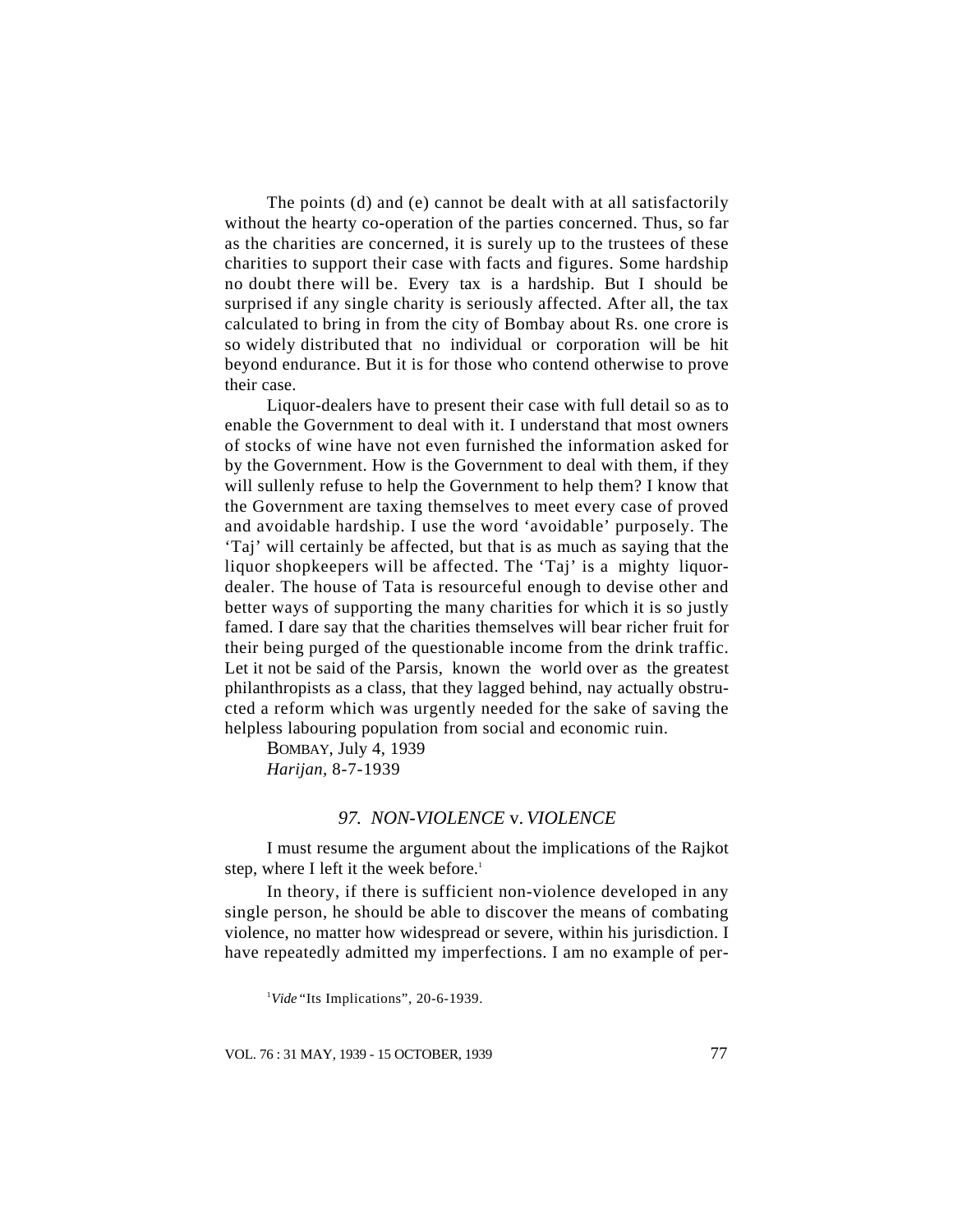fect ahimsa. I am evolving. Such ahimsa as has been developed in me has been found enough to cope with situations that have hitherto arisen. But today I feel helpless in the face of the surrounding violence. There was a penetrating article in *The statesman* on my Rajkot statement. The editor had therein contended that the English had never taken our movement to be true satyagraha, but being practical people they had allowed the myth to continue though they had known it to be a violent revolt. It was none the less so because the rebels had no arms. I have quoted the substance from memory. When I read the article, I felt the force of the argument. Though I had intended the movement to be pure non-violent resistance, as I look back upon the happenings of those days, there was undoubtedly violence among the resisters. I must own that had I been perfectly tuned to the music of ahimsa, I would have sensed the slightest departure from it and my sensitiveness would have rebelled against any discord in it.

It seems to me that the united action of the Hindus and the Muslims blinded me to the violence that was lurking in the breasts of many. The English who are trained diplomats and administrators are accustomed to the line of least resistance, and when they found that it was more profitable to conciliate a big organization than to crush it by extensive frightfulness, they yielded to the extent that they thought was necessary. It is, however, my conviction that our resistance was predominantly non-violent in action and will be accepted as such by the

 future historian. As a seeker of truth and non-violence, however, I must not be satisfied with mere action if it is not from the heart. I must declare from the house-tops that the non-violence of those days fell far short of the non-violence as I have so often defined.

Non-violent action without the co-operation of the heart and the head cannot produce the intended result. The failure of our imperfect ahimsa is visible to the naked eye. Look at the feud that is going on between Hindus and Muslims. Each is arming for the fight with the other. The violence that we had harboured in our breasts during the non-co-operation days is now recoiling upon ourselves. The violent energy that was generated among the masses, but was kept under check in the pursuit of a common objective, has now been let loose and is being used among and against ourselves.

The same phenomenon is discernible, though in a less crude manner, in the dissension among Congressmen themselves and the use of forcible methods that the Congress Ministers are obliged to adopt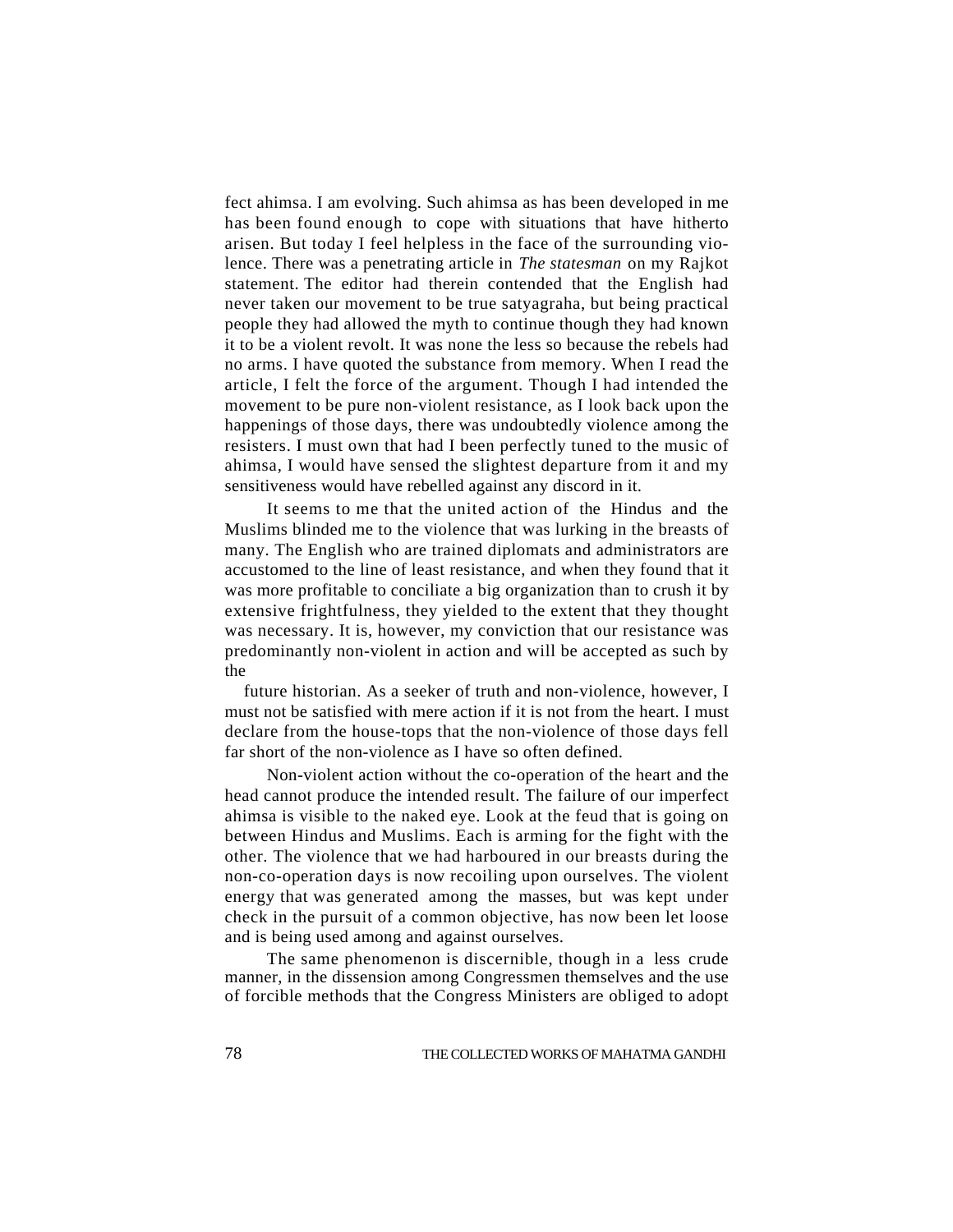in running the administrations under their charge.

This narrative clearly shows that the atmosphere is surcharged with violence. I hope it also shows that non-violent mass movement is an impossibility unless the atmosphere is radically changed. To blind one's eyes to the events happening around us is to court disaster. It has been suggested to me that I should declare mass civil disobedience and all internal strife will cease, Hindus and Muslims will compose their differences, Congressmen will forget mutual jealousies and fights for power. My reading of the situation is wholly different. If any mass movement is undertaken at the present moment in the name of nonviolence, it will resolve itself into violence largely unorganized and organized in some cases. It will bring discredit on the Congress, spell disaster for the Congress struggle for independence and bring ruin to many a home. This may be a wholly untrue picture born of my weakness. If so, unless I shed that weakness, I cannot lead a movement which requires great strength and resolution.

But if I cannot find an effective, purely non-violent method, outbreak of violence seems to be a certainty. The people demand selfexpression. They are not satisfied with the constructive programme prescribed by me and accepted almost unanimously by the Congress. As I have said before, the imperfect response to the constructive programme is itself proof positive of the skin-deep nature of the nonviolence of Congressmen.

But if there is an outbreak of violence, it would not be without cause. We are yet far from the independence of our dream. The irresponsibility of the Centre, which eats up 80 percent of the revenue, grinds down the people and thwarts their aspirations, is daily proving more and more intolerable.

There is a growing consciousness of the terrible autocracy of the majority of the States. I admit my responsibility for the suspension of civil resistance in several States. This has resulted in demoralization both among the people and the Princes. The people have lost nerve and feel that all is lost. The demoralization among the Princes consists in their thinking that now they have nothing to fear from their people, nothing substantial to grant. Both are wrong. The result does not dismay me. In fact I had foretold the possibility of these results when I was discussing with the Jaipur workers the advisability of suspending the movement, even though it was well circumscribed with rules and restrictions. The demoralization among the people shows that there was not non-violence in thought and word, and therefore when the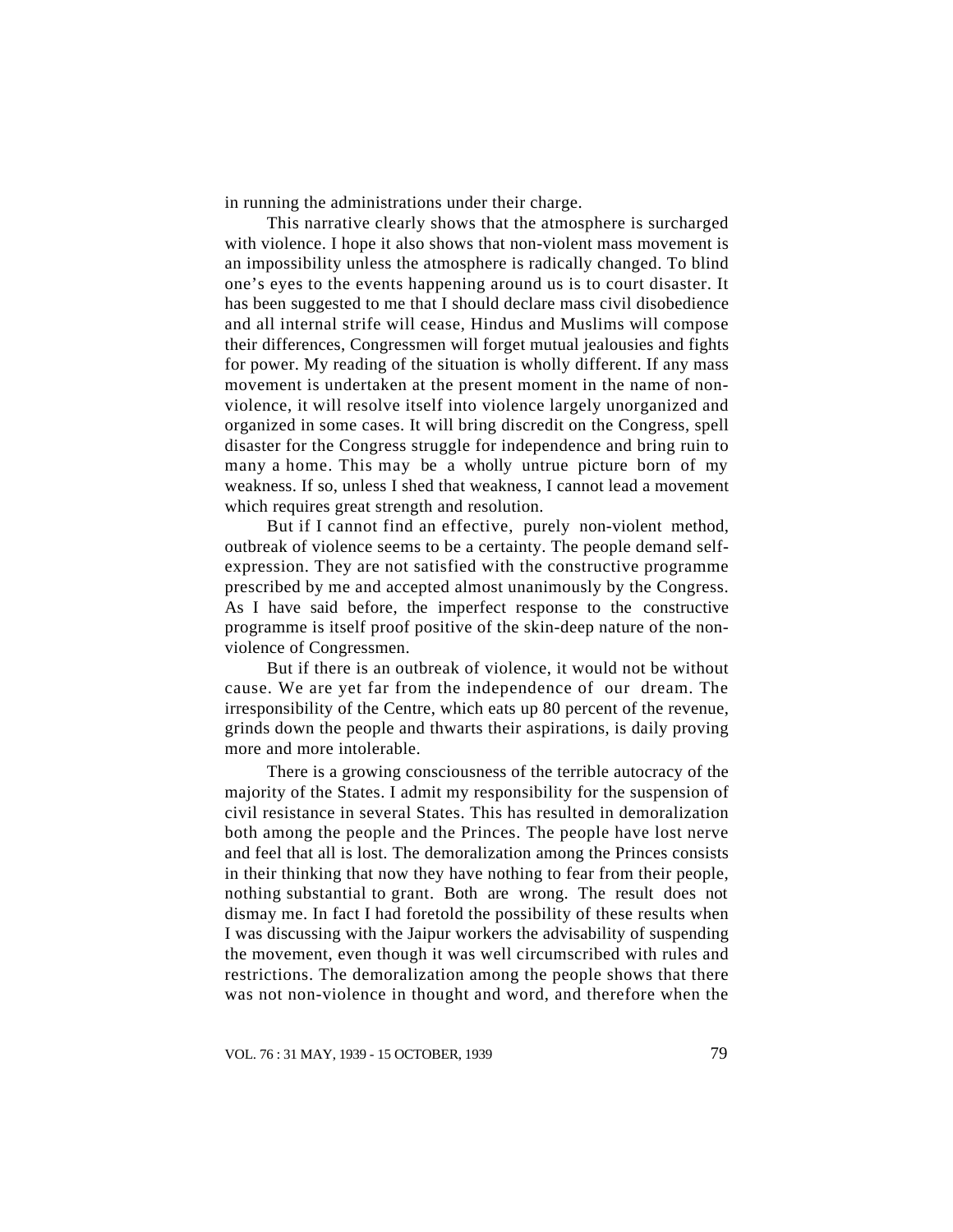intoxication and excitement of jail-going and the accompanying demonstrations ceased they thought that the struggle was over. The Princes came to the hasty conclusion that they could safely consolidate their autocracy by adopting summary measures against the resisters and placating the docile element by granting eye-wash reforms.

Both the people and the Princes might have reacted in the right manner—the people by recognizing the correctness of my advice and calmly generating strength and energy by quiet and determined constructive effort, and the Princes by seizing the opportunity afforded by suspension, of doing justice for the sake of justice and granting reforms that would satisfy the reasonable but advanced section among their people. This could only happen, if they recognized the timespirit. It is neither too late for the people nor the Princes.

In this connection I may not omit the Paramount Power. There are signs of the Paramount Power repenting of the recent declarations about the freedom to the Princes to grant such reforms to their people as they chose. There are audible whispers that the Princes may not take those declarations literally. It is an open secret that the Princes dare not do anything that they guess is likely to displease the Paramount Power. They may not even meet persons whom the Paramount Power may not like them to meet. When there is this tremendous influence exercised over the Princes, it is but natural to hold the Paramount Power responsible for the unadulterated autocracy that reigns supreme in many States.

 So if violence breaks out in this unfortunate land, the responsibility will have to be shared by the Paramount Power, the Princes, and above all by Congressmen. The first two have never claimed to be non-violent. Their power is frankly derived from and based on the use of violence. But the Congress has since 1920 adopted non-violence as its settled policy and has undoubtedly striven to act up to it. But as Congressmen never had non-violence in their hearts, they must reap the fruit of the defect, however unintentional it was. At the crucial moment the defect has come to the surface and the defective method does not seem to meet the situation. Non-violence is never a method of coercion, it is one of conversion. We have failed to convert the Princes, we have failed to convert the English administrators. It is no use saying that it is impossible to persuade persons willingly to part with their power. I have claimed that satyagraha is a new experiment. It will be time to pronounce it a failure when Congressmen have given it a genuine trial. Even a policy, if it is honestly pursued, has to be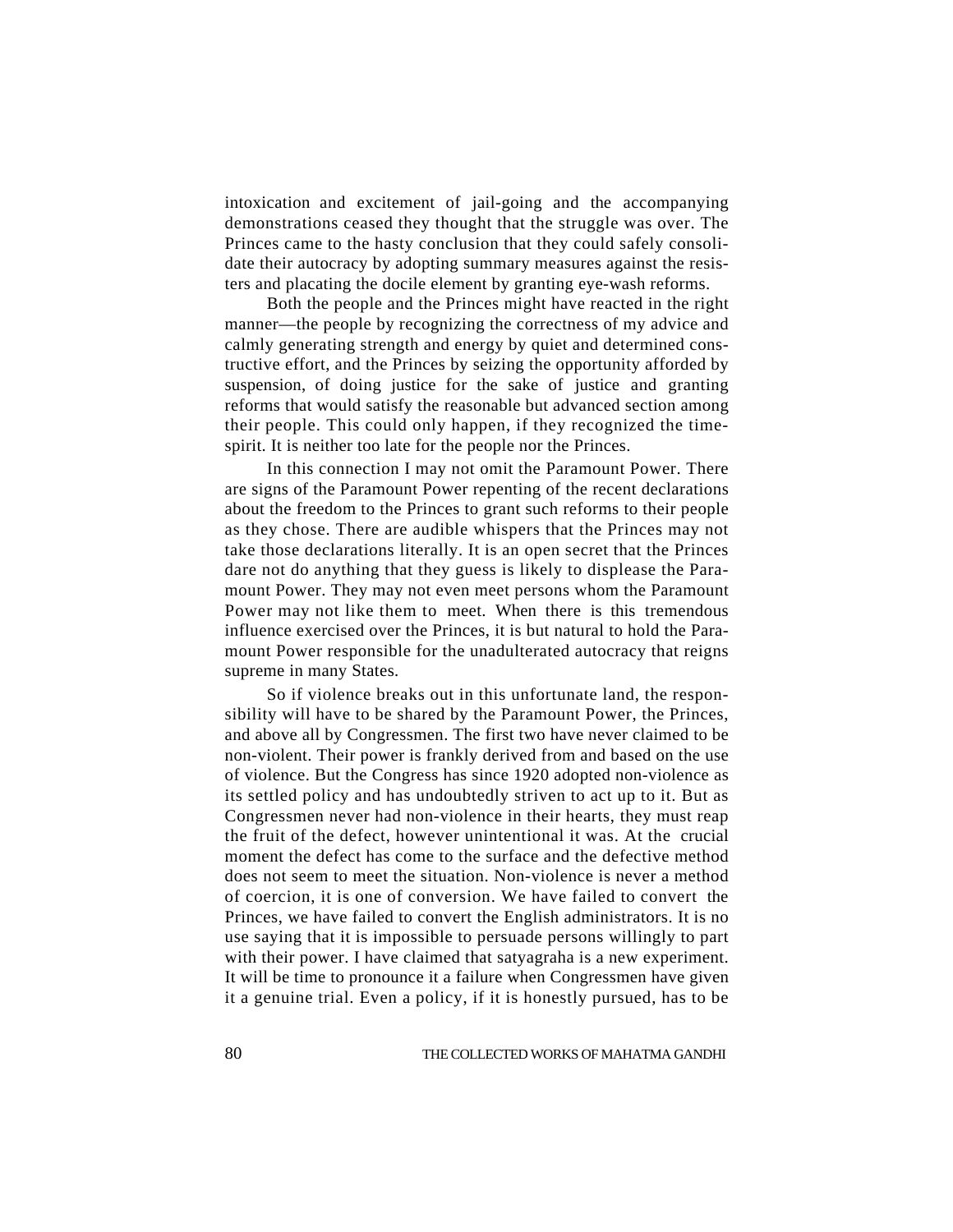pursued with all one's heart. We have not done so. Hence Congressmen have to convert themselves before the Paramount Power and the Princes can be expected to act justly.

But if the Congressmen can or will go no further than they have done in the direction of non-violence, and if the Paramount Power and the Princes do not voluntarily and selfishly do the right thing, the country must be prepared for violence, unless the new technique yields a new mode of non-violent action which will become an effective substitute for violence as a way of securing redress of wrongs. The fact that violence must fail will not prevent its outbreak. Mere constitutional agitation will not do.

BOMBAY, July 4, 1939 *Harijan,* 8-7-1939

#### *98. LETTER TO F. MARY BARR*

BOMBAY, *July 4, 1939*

CHI. MARY,

I wrote a few words<sup>1</sup> on Mira's letter to you. I have a few minutes to write more fully. If you feel the call to go and serve your father, you will answer it without hesitation. You will do what is possible for the continuity of work begun in Central Provinces. I know you will give a good account of yourself wherever you are. It will be risky to bring out Father to India. He won't stand the climate of this country.

Your letter to Narandas is interesting. If you are not to go, you will be safe in taking up the rural reconstruction committee. I hope to leave for the Frontier Province tomorrow. Ba is likely to go with me. She is quite well.

Love.

**BAPU** 

From a photostat: G. N. 6077. Also C. W. 3407. Courtesy: F. Mary Barr. Also *Bapu—Conversations and Correspondence,* p. 178

<sup>1</sup>*Vide* letter to the addressee, 30-6-1939.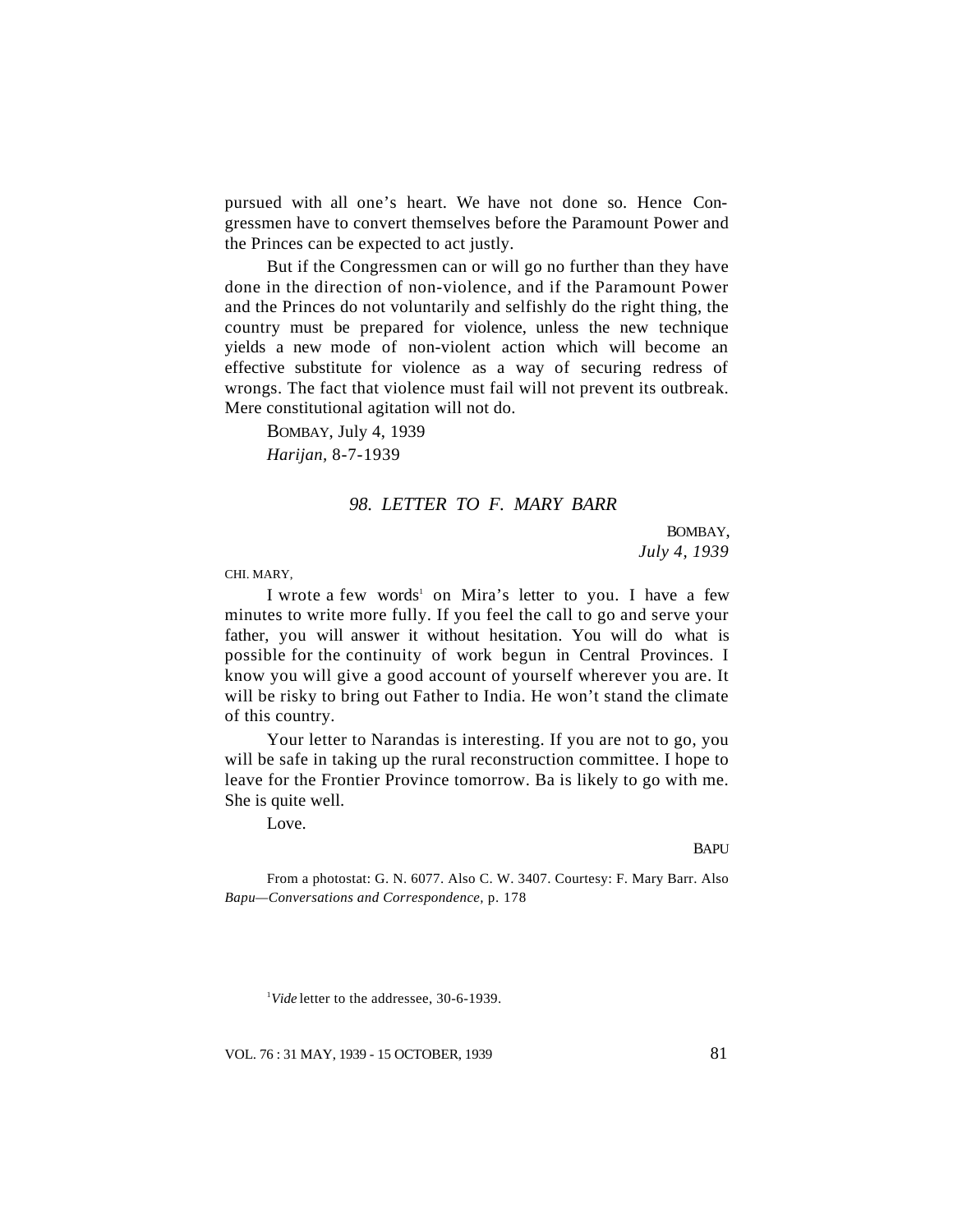## *99. LETTER TO NARANDAS GANDHI*

BIRLA HOUSE, MOUNT PLEASANT ROAD, BOMBAY, *July 4, 1939*

CHI. NARANDAS,

I got your letter. I am writing to Mary Barr.

The note you gave me about khadi is still lying with me. I shall dispose of it at leisure. Is anything special going on there?

A letter from Manju is enclosed.

*Blessings from* BAPU

#### $[PS.]$

We are leaving for the Frontier Province tomorrow. Ba will probably accompany me.

From a microfilm of the Gujarati: M.M.U./II. Also C. W. 8557. Courtesy: Narandas Gandhi

#### *100. ENTRY IN VISITORS' BOOK<sup>1</sup>*

*July 4, 1939*

I was delighted to visit the Indian enterprise. *The Bombay Chronicle,* 5-7-1939

## *101. FOREWORD TO "THE LATEST FAD*"

I have gone through these pages from beginning to end. The booklet will supply a felt want. It is an attempt to answer the many doubts that have assailed inquiry about what has been called my 'latest fad' and that too in the domain of education ! Acharya Kripalani who has spent many years as an educationist has tried to show that this 'fad' has a sound bottom to it.

M. K. GANDHI

ON THE TRAIN, July 6, 1939 *The Latest Fad*

<sup>1</sup> The source reported that "Gandhiji, accompanied by Vallabhbhai Patel, Devdas Gandhi and Dr. Sushila Nayyar, paid a visit to the Chemical and Industrial and Pharmaceutical Laboratories (CIPLA) Ltd.", Bombay, in the afternoon.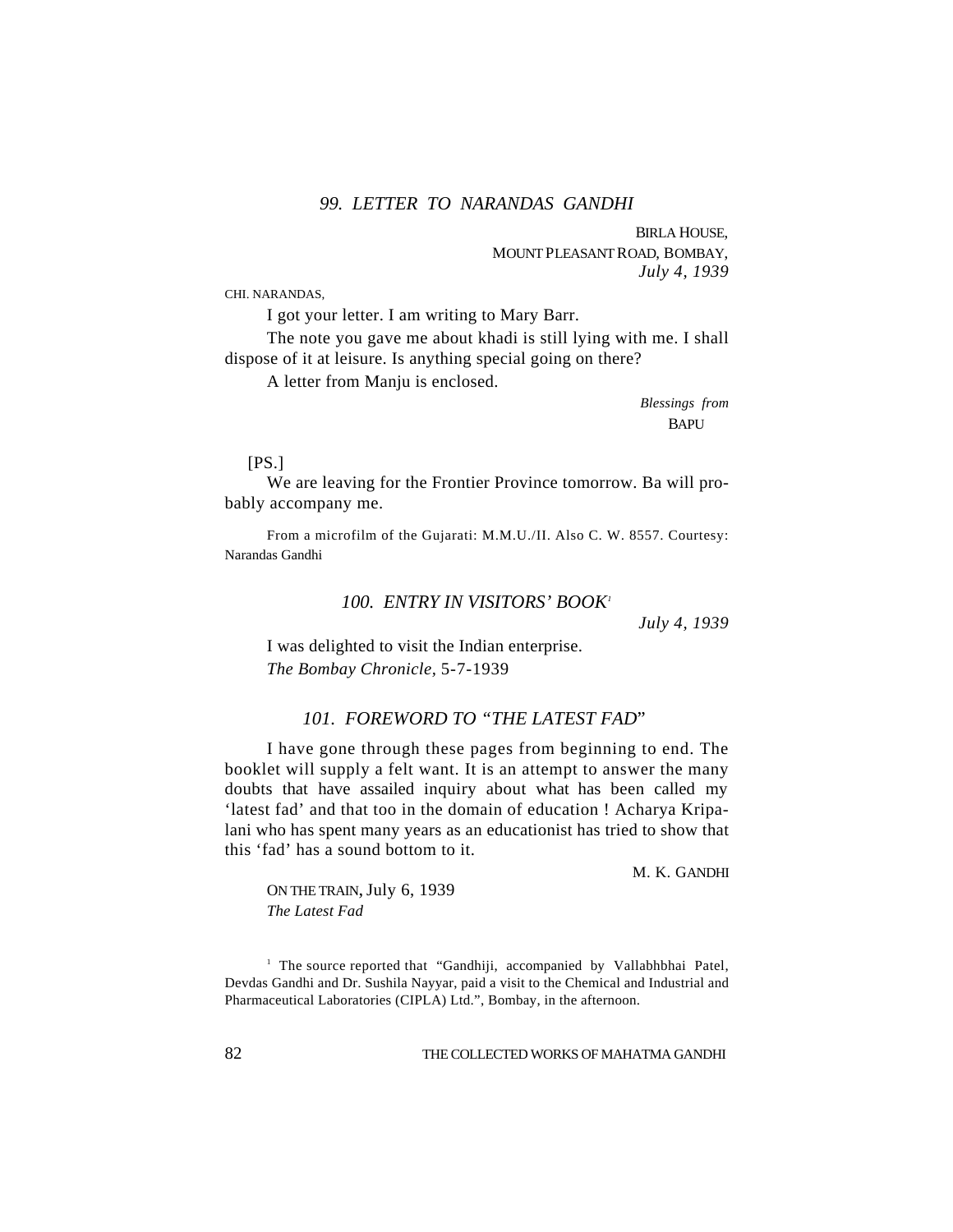## *102. LETTER TO AMRIT KAUR*

ON THE TRAIN, *July 6, 1939*

#### MY DEAR DECEIVER

I have simply not been able to write to you as regularly as I had liked. Even the 'library' claimed other work. You tell me you asked me a question about non-violence. I have forgotten all about it. Please repeat. I have assumed that Mahadev deals with the questions he can, for your letters are given to him as soon as I have done with them. If you permit me to retain them with the note at the top 'Not to be read' and trust that then they will not be, I would be better able to cope with your questions.

I hope all the patients are better if not well and that your flu was a passing affair.

I am writing to Datar Singh. I should have written earlier. But as you were protecting me, I did not hurry.

You should have sent me copy of your letter to Jawaharlal.<sup>1</sup>

I do not like your repeating you are dead. You are not dead. You have to give me much work. Any time I might have to send you to Travancore or some such place. As it is you are doing khadi and Harijan work there. Your contribution to the Education Board is quite effective. And if you have better perception of things and do not feel any conscious injustice on my part, surely there is no occasion for this deadness !

We are only four travelling—Mahadev, Bablo<sup>2</sup>, Kanu and I. Pyarelal had a little throat operation which will detain him for three or four days. Ba won't come without Sushila and the latter could not come leaving Pyarelal to his fate. They three will follow later if I find that my stay in Frontier Province will be prolonged.

Nothing is certain about my movement. Ordinarily I should return to Segaon when you will join me. Nothing is certain about Talcher.<sup>3</sup> The latest from the Viceroy<sup>4</sup> means cutting off all contact with me. Mahadev should send you a copy of his letter and of my reply<sup>5</sup>, if I draft it today.

<sup>1</sup> *Vide* also "Letter to Amrit Kaur", 29-6-1939.

<sup>2</sup> Narayan Desai, son of Mahadev Desai

<sup>3</sup> *Vide* "The Tragedy of Talcher", 18-4-1939 and "Talcher", 16-5-1939.

<sup>4</sup> *Vide* Appendix- "Letter from Lord Linlithgow", 1-7-1939.

 $<sup>5</sup>$  Gandhiji sent a brief reply on July 12, 1939.</sup>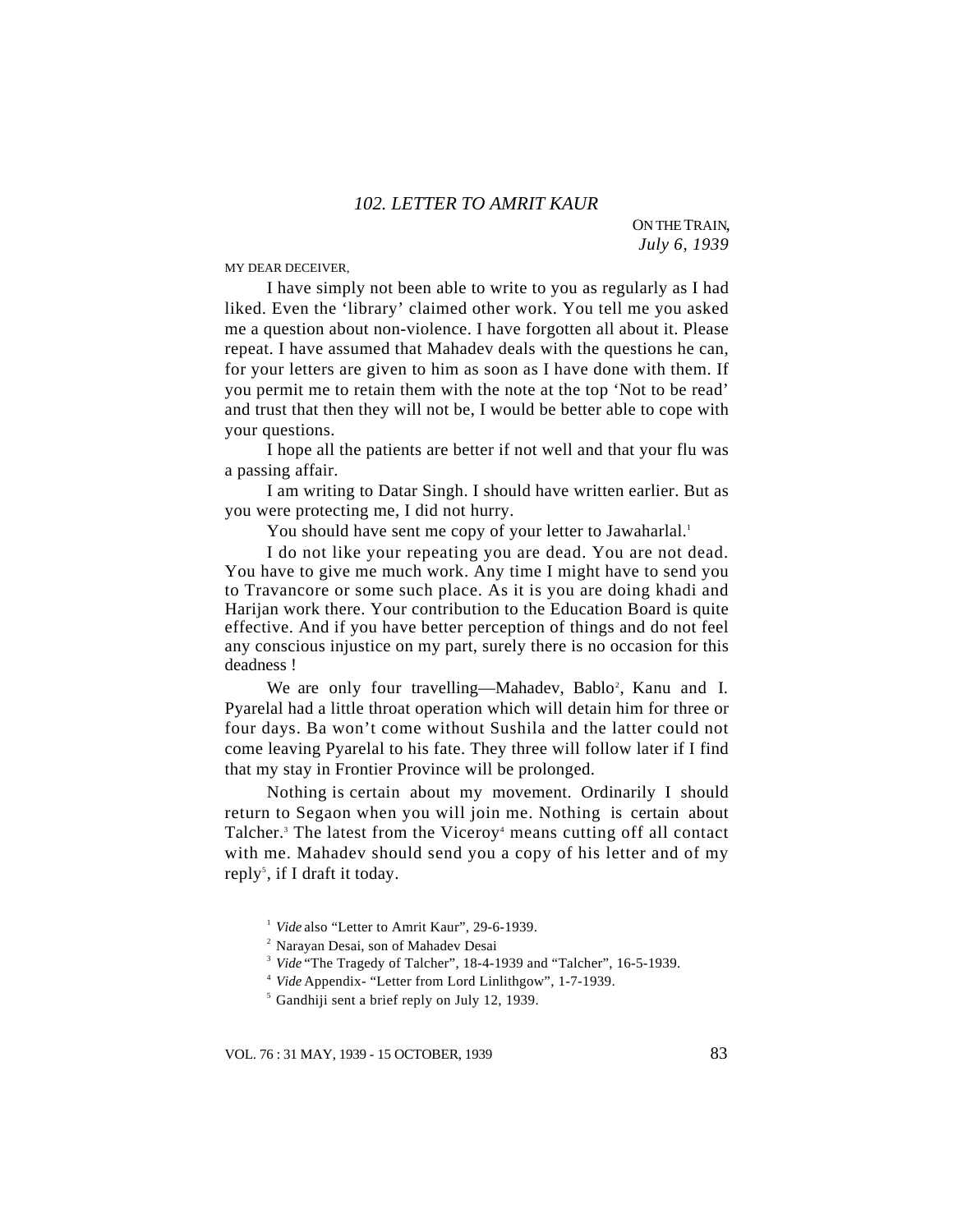The question of my retirement has been exploded for the time being at any rate.

Love.

TYRANT

From the original: C. W. 3923. Courtesy: Amrit Kaur. Also G. N. 7232

#### *103. LETTER TO S. K. BOLE*

ON THE TRAIN, *July 6, 1939*

DEAR RAO BAHADUR,

I have read your letter to the Prime Minister with great care.<sup>1</sup> I think that if you will help the Ministry you will find that no tapper need give up his tapping and there need be no unemployment. The whole of the *nira* can be turned into *gur.* Those who are used to alcoholics won't be statisfied with non-alcoholic *nira.*

I am sorry for the threat issued in your last paragraph. Request for help and threat go ill together. $2$ 

> *Yours sincerely.* M. K. GANDHI

From a photostat: C. W. 4879

#### *104. LETTER TO KANCHAN M. SHAH*

ON THE TRAIN, *July 6, 1939*

CHI. KANCHAN,

Though I do not write to you I do think of you. I hope you remember what I told you. I hope you are calm. Study well. Take full advantage of the quiet you have got just now and improve your knowledge. Who conducts the prayers at present? What prayers are sung in the morning and in the evening?

*Blessings from*

BAPU

From a photostat of the Gujarati: G. N. 8292. Also C. W. 7051. Courtesy: Munnalal G. Shah

 $<sup>1</sup>$  A group of forty Bhandaris, led by the addressee, met Gandhiji on July 5 at</sup> Bombay Central and gave him a copy of their petition addressed to the Premier of Bombay; *vide* also "Bhandaris and Prohibition", 7-7-1939.

<sup>2</sup> The addressee subseqently sent an explanation; *vide* "An Explanation", 7-8-1939.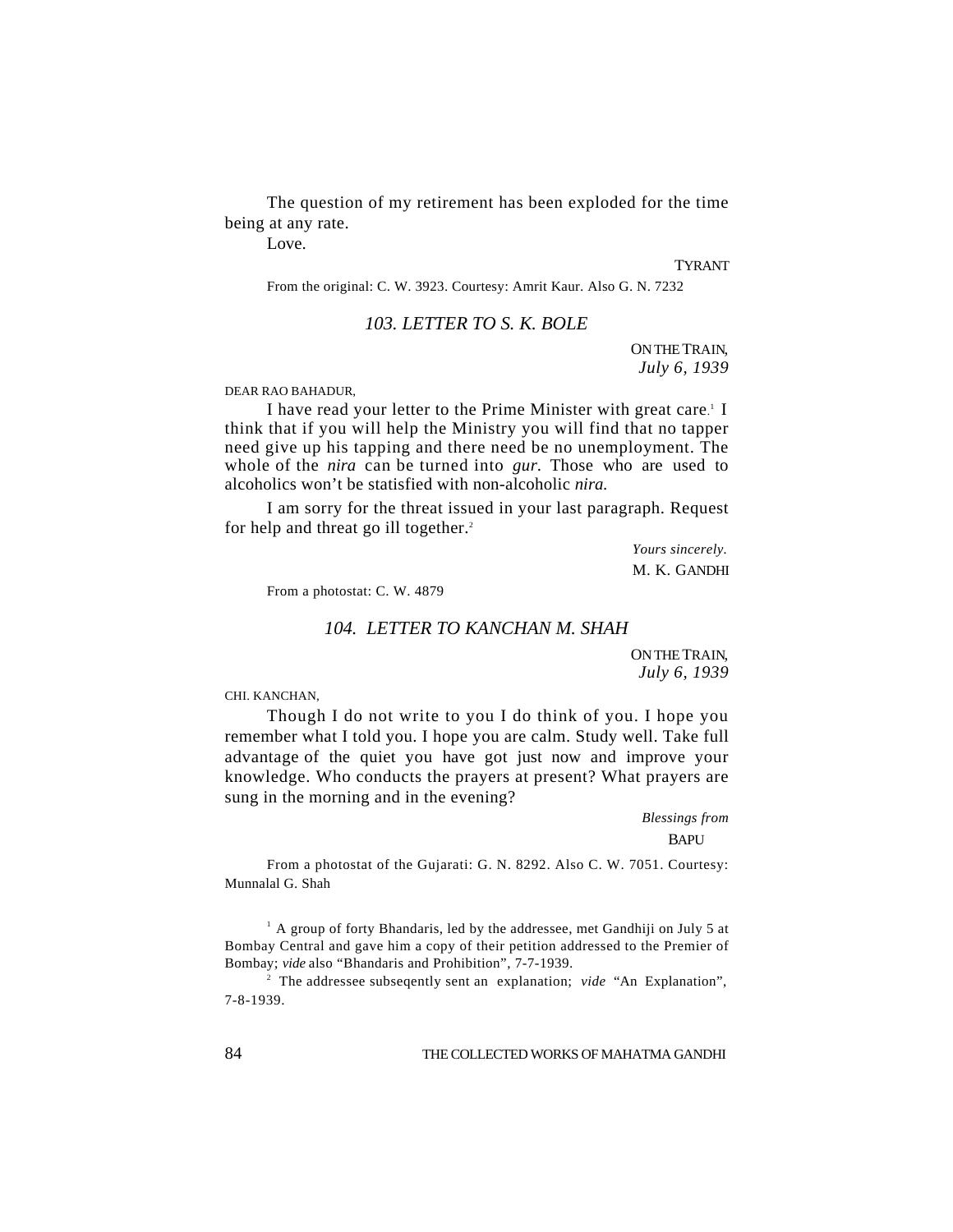## *105. LETTER TO MRIDULA SARABHAI*

ON THE TRAIN, *July 6, 1939*

CHI. MRIDULA,

I have spoken to Amtussalaam. For the present, I shall let Lakshmidas have Rs. 2,000 for khadi work. That work should be carried on under the name of the Jyoti Sangh or under any other name, but under the supervision of Lakshmidas. I would advise you only to collect the yarn till you are able to train a woman worker. The yarn should be tested by Lakshmidas. This he will have to do.

Sardar will speak to you about the work of training. Right now I have advised him to give you Rs. 1,000. This he will probably do. I have not had time to speak to him at length. Write to me whatever you want. Come and stay with me when you can. Do not do anything in haste.

*Blessings from*

**BAPU** 

From the Gujarati original: C.W. 11208. Courtesy: Sarabhai Foundation

#### *106. LETTER TO PYARELAL*

ON THE TRAIN, *July 6, 1939*

CHI. PYARELAL,

I shall wait till your next letter. Get the thing corrected by Doctor. If you quit writing for *Harijan*, Mahadev and I will be crushed under the burden. And of course you are going to shoulder the burden of the correspondence. Otherwise, Mahadev or, maybe, both of us, will have a break-down. Leave the dream state. Whatever, He wills will be; why grieve over anything? Things will happen at the appointed hour as He desires. Why should we devise schemes, nurse dreams or worry?

Sushila should give the accompanying letter to Lilavati and also comfort her.

*Blessings from*

**BAPU** 

From the Gujarati original: Pyarelal Papers. Nehru Memorial Museum and Library. Courtesy: Beladevi Nayyar and Dr. Sushila Nayyar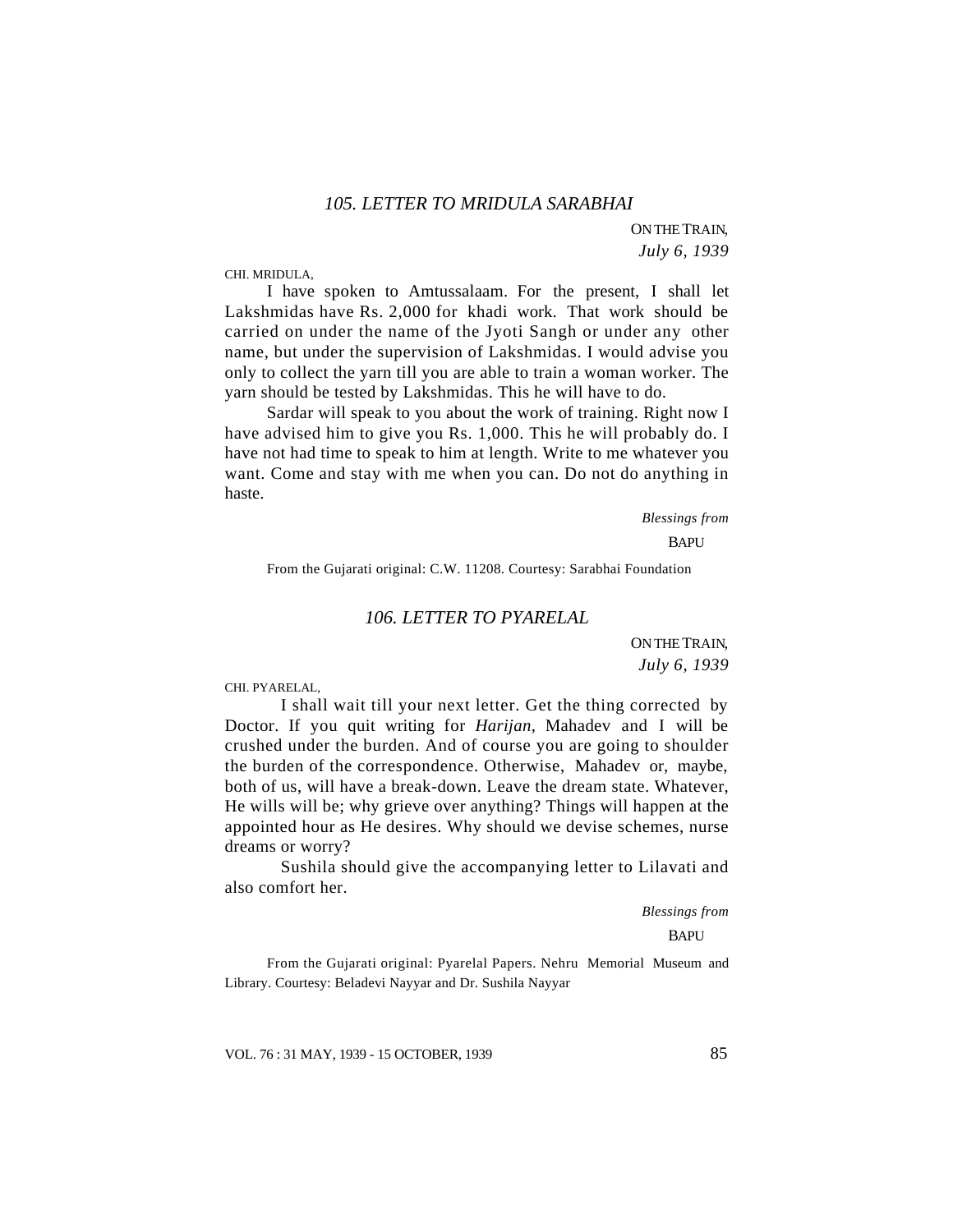## *107. LETTER TO LILAVATI ASAR*

ON THE TRAIN, *July 6, 1939*

CHI. LILA,

What weakness you are displaying! It is now that you are being tested in your life. Matriculation is only an excuse God has provided. You have been sent to Vanita Vishram on that pretext. If you fail there, your ashram life will have gone in vain and my hopes will have been destroyed. Why should you be defeated by minor inconveniences? Even if you help the lady who is looking after things there, you will be doing admirable work and satisfying your needs also in the right way. But you must have that much love within you; you must have patience and courage. Bear it in mind that your  $[matriculation]$ <sup>1</sup> is in Vanita Vishram, not in New Era<sup>2</sup>.

*Blessings from*

BAPU

From the Gujarati original: Pyarelal Papers. Nehru Memorial Museum and Library. Courtesy: Beladevi Nayyar and Dr. Sushila Nayyar

#### *108. LETTER TO AMTUSSALAAM*

ON THE TRAIN, *July 6, 1939*

DEAR DAUGHTER.<sup>3</sup>

You have only to place the spinning work at Ahmedabad on a sound footing. Do whatever Lakshmidasbhai suggests in this connection. Do not spend more than Rs. 2,000 this time. Help Mridulabehn in every possible way. Do not bribe anyone into doing work. You have to do the work while preserving your health.

> *Blessings from* **BAPU**

From a photostat of the Hindi: G. N. 422

 $<sup>1</sup>$  The source is demaged here.</sup>

<sup>&</sup>lt;sup>2</sup> New Era High School, Bombay, which the addressee had joined for studies

 $3$  The superscription is in Urdu.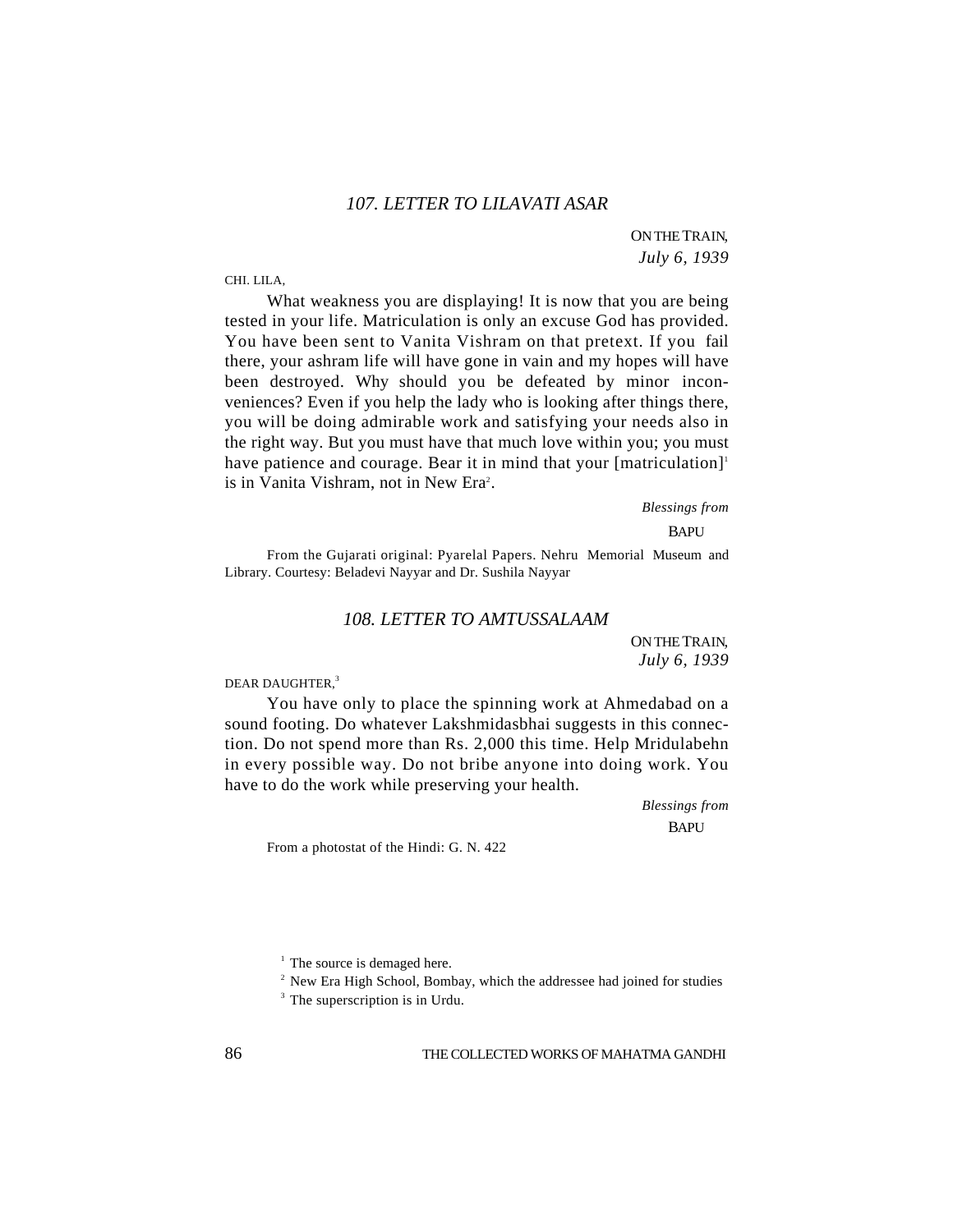[Before *July 7, 1939*] 1

#### STUPID DAUGHTER,

Stupid is an apt adjective for you. And how stupid? It was nothing yesterday. Do you think there was any malice in what Devdas said? If there was any it was directed towards me. And whatever he says is for the good of all of us. Where was then any place in it for anger? How you cried—and for no reason! You must shed the habit. Why so much touchiness? Send me a telegram that you have calmed down. Abandon this stupidity. Ask Devdas's forgiveness. This does not mean that you should do everything that Devdas says. Do only what you think proper. Persuade him patiently. I want a letter from you every day. I shall send you a telegram from Abbottabad to say what you should do. Keep writing to Vijaya and others.

*Blessings from*

BAPU

From the Hindi original: Pyarelal Papers. Nehru Memorial Museum and Library. Courtesy: Dr. Sushila Nayyar

#### *110. BHANDARIS AND PROHIBITION*

As the train taking me to the Frontier Province was steaming out of the station, Rao Bahadur Bole handed me a copy of the petition of the Bhandaris of Bombay addressed to the Prime Minister. He pressed me to read it and send him my reply. I read the petition after resting my tired limbs and sent him my reply.<sup>2</sup>

The petition is an interesting document and deserves public notice. According to it the Bhandaris got the concession to tap trees as early as 1672 as a mark of favour for military services rendered to the then British Power. Then they lost the concession. But they were able to continue their occupation, and to the present that is the occupation of about 8,000 people.

The petitioners say they are not against prohibition but they plead for gradualness extending to a few years.

<sup>&</sup>lt;sup>1</sup>The date has been inferred from the sentence "I shall send you a telegram from Abbottabad". Gandhiji was in Abbottabad from July 7 to 26, 1939.

<sup>2</sup>*Vide* "Letter to S. K. Bole", 6-7-1939.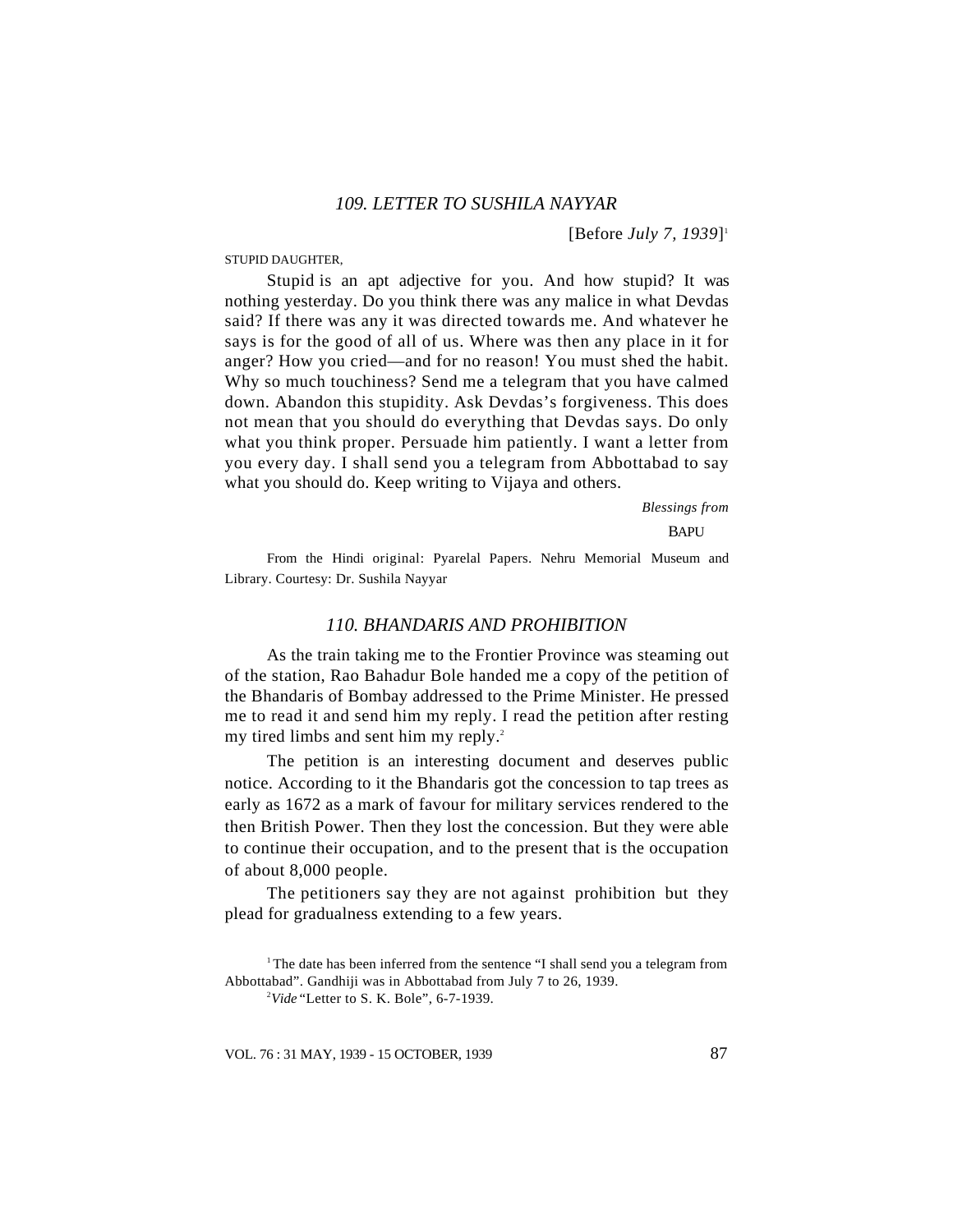Then comes the sting at the very tail end. It runs :

If the Government fail to pay heed to all these entreaties and leave the Bhandaris to their fate as it falls upon them, we do not know what course these poorly educated and uneducated people may follow in their sheer disappointment. We are afraid they may even go to the length of adopting not only Congress methods of seeking relief but adopting more drastic measures in their frenzy.

The threat, in my opinion, vitiates a good case and raises grave doubts about the *bona fides* of the signatories. Are the Government to yield to cold reason or to the cold steel?

If the Bhandaris have a good case, why do they not rely upon its commanding public sympathy? Let me inform the public that the Ministers are trying their best, in spite of threats, to remove every kind of injustice. In these days of the growing violence of the mind, threats must be regarded as the ordinary lot of Ministers elected under the extensive democratic franchise. They may not be deterred even at the cost of their offices or lives from doing what they hold to be their duty, nor can they afford to be angry and refuse to do justice because as in the case under consideration, the petition for justice ends by issuing an ugly threat. I have, therefore, pleasure in informing the public that the Ministers are applying themselves to the task of keeping every tapper employed at the very work to which he has been used. Only the tappers have got to help the Ministers to apply the remedy. It consists in the tappers tapping *nira* during the *nira* season and turning it into *gur.* This requires honest care and attention. The pots have to be treated as has been pointed out in these columns. The *nira* need not be drunk. Pure *nira* cannot take the place of toddy which contains a certain percentage of alcohol and which therefore changes in quality. Pure *nira* is food even as sugar is. Toddy, even sweet, is not in the same sense and to the same extent as *nira*. Hence *nira* will be turned into *gur* which can compete with the ordinary *gur* which is often dirty, adulterated, full of grit. Palm *gur* is any day more tasty than sugarcane *gur.* It can be eaten raw whereas sugarcane *gur* being much sweeter does not admit of being eaten raw. And palm *gur,* when it is manufactured under State supervision, will always carry with it the guarantee of being pure. Many sweets can be manufactured out of palm *gur.* But in order to accomplish this great task wholehearted co-operation of the Bhandaris is necessary. If they are in earnest, they will help the Government and help themselves. What to do during the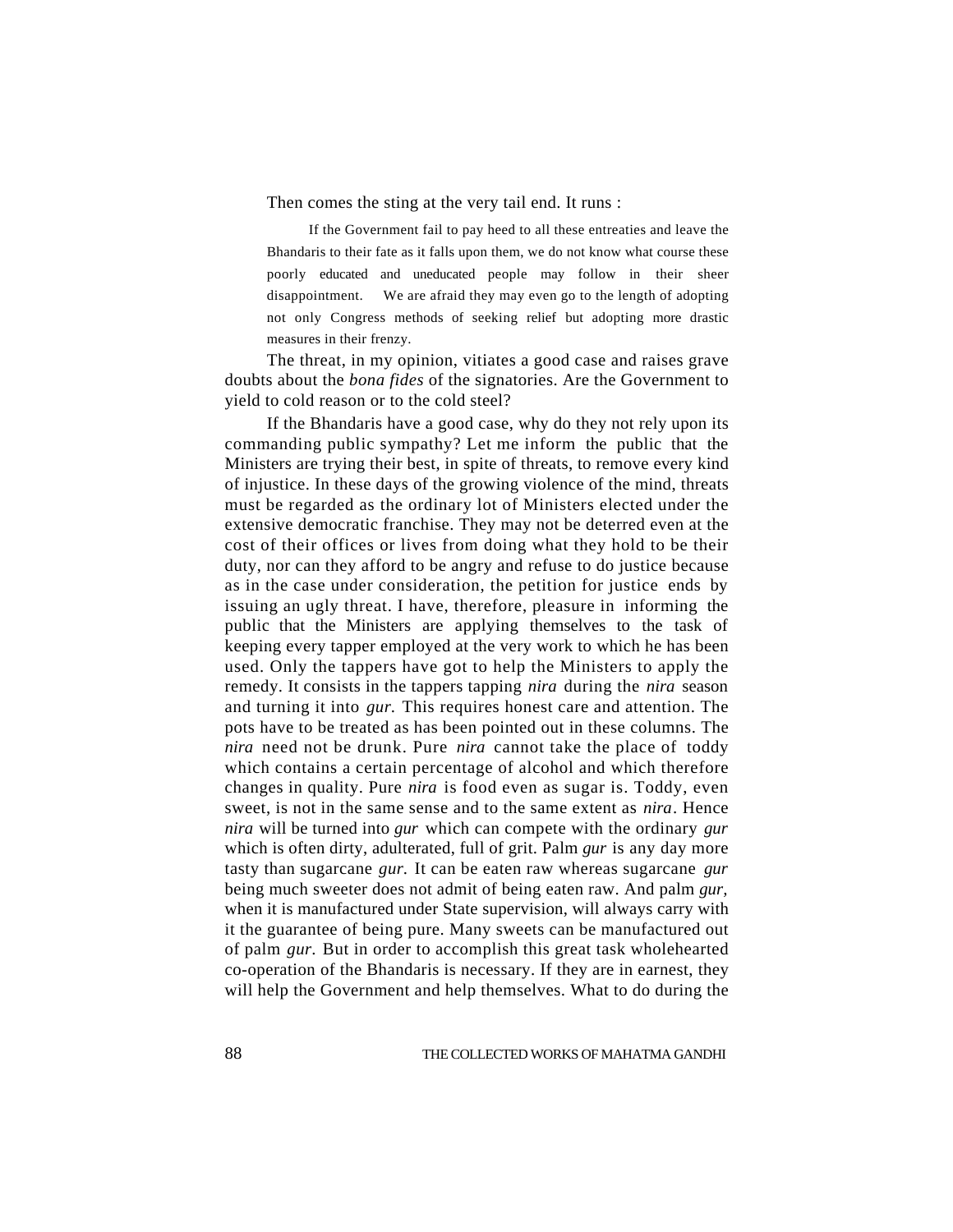off-season will be a question. I have not been able to study the condition under which toddy is drawn. But this is a matter of detail and adjustment.

ON THE WAY TO PESHAWAR, July 7, 1939 *Harijan,* 15-7-1939

#### *111. CABLE TO GENERAL J. C. SMUTS*<sup>1</sup>

ABBOTTABAD, [On or after *July 7, 1939*] 2 WHY IS AGREEMENT OF 1914 BEING VIOLATED WITH YOU AS WITNESS? IS THERE NO HELP FOR INDIANS EXCEPT TO PASS THROUGH FIRE  $?$ <sup>3</sup>

From a copy: Pyarelal Papers. Courtesy: Pyarelal

#### *112. WAR SPURS INVENTION OF NEW MACHINE*

The invention of a revolutionary type of spinning machine that will raise the daily output of the individual Chinese spinner from its present standard of one pound of yarn a day to an average of between twenty and thirty pounds, by Mr. Kanya Nieh, of the Ministry of Economic Affairs and a graduate of Cornell University and the Massachussetts Institute of Technology, was announced in Chingkiang on May 26. The invention, stimulated and hastened by the demands of China's war-time economy, represents the fruit of six years of research and experimentation, during the last twenty-two months of which the inventor was constantly moving about the country as he followed the National Government in its transfer to the interior of the province. . . .

Mr. Nieh's new frames are based somewhat remotely on the old native spinning methods of China. He studied and analysed according to modern principles all the motions that go into the process of spinning until he had reduced each one to its essential scientific function—then he constructed a machine which utilized and intensified all the useful motions in the old process of spinning, and which discarded the useless motions which serve

<sup>1</sup> Jan Christiaan Smuts (1870-1950); South African soldier and statesman; Prime Minister, 1919-24 and 1939-48

 $2$  Gandhiji reached Abbottabad on July 7, 1939.

<sup>3</sup> *Vide* also "A Letter", 7-4-1939, "Message to Indians in South Africa", 23-5-1939 and "A.I.C.C. Resolutions", 23-6-1939.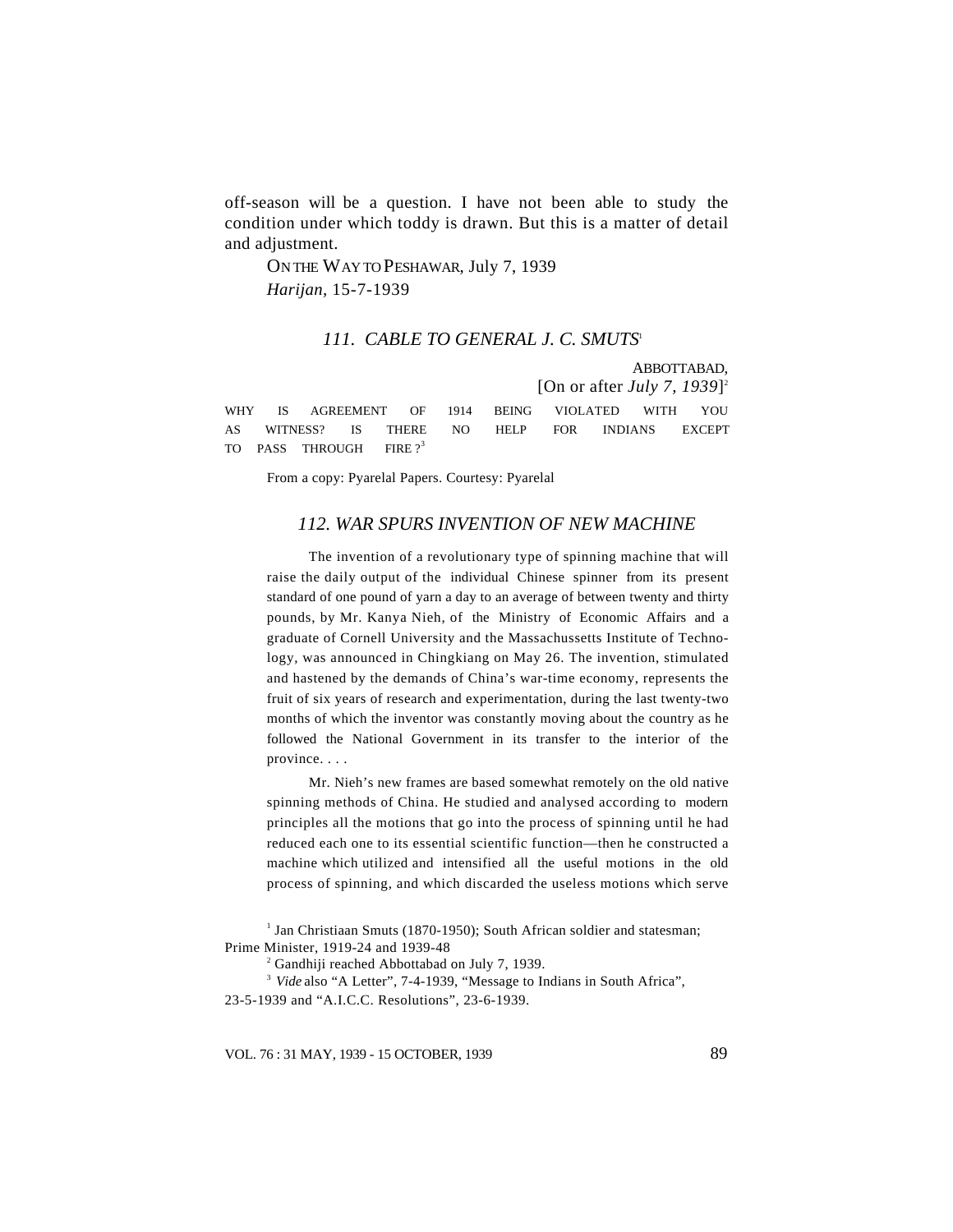only to waste the individual's energy and time. The machines that Mr. Nieh has built according to these principles of scientific analysis are strong, sturdy machines that are at the same time extremely cheap. They are built basically of wood, with copper used as the chief metal. Iron and steel are used only at a few key parts, while the cogs are made of hard wood. The new machine is so made that it works almost automatically with a minimum of exertion on the part of the operator. The energy to operate the machine is supplied by a foot treadle which the operator keeps in motion. . . .

The actual introduction of the new machine to the people will fall to the lot of the Chinese Industrial Co-operatives and several private concerns. The Chinese Industrial Co-operatives plan to establish in the coming year over 10,000 co-operatives, of which at least thirty percent will be textile cooperatives. It is the belief of the Co-operatives that of the normal consuming capacity of Free China of 10,000,000 bolts of cloth a year, at least, 3,000,000 will be produced by its co-operatives within the next twelve months. In the production of these textiles, the new spinning frames will play an important part. It is planned to introduce the new machine to its users at the rate of two machines per family. Cotton yarn, now selling in the interior at 2.30 dollars per pound, will be reduced to a fraction of its former cost.

The foregoing<sup>1</sup> was received by Shri Aryanayakam<sup>2</sup> from a friend in China. I wish I could give more details about this invention. For me its merit lies in China finding it necessary to introduce village, in the place of town, production.

*Harijan,* 8-7-1939

#### *113. JAIPUR*

Those who are interested in Jaipur affairs have been living in suspense for they had learnt that some talks were taking place between the Prime Minister<sup>3</sup> of the State and Sheth Jamnalalji. I regret to have to inform them that nothing worth has come out of the talks. Therefore the struggle continues. Even civil disobedience continues in a way though it is suspended in regard to further formation of *jathas*<sup>4</sup> for courting arrest. Those who courted arrests remain in the State prisons. They have not sought release. They will come out in due

<sup>&</sup>lt;sup>1</sup> Only extracts are reproduced here.

 $2$  E. W. Aryanayakam, Secretary, Hindustani Talimi Sang.

<sup>&</sup>lt;sup>3</sup> Sir Beauchamp St. John

<sup>4</sup> Batches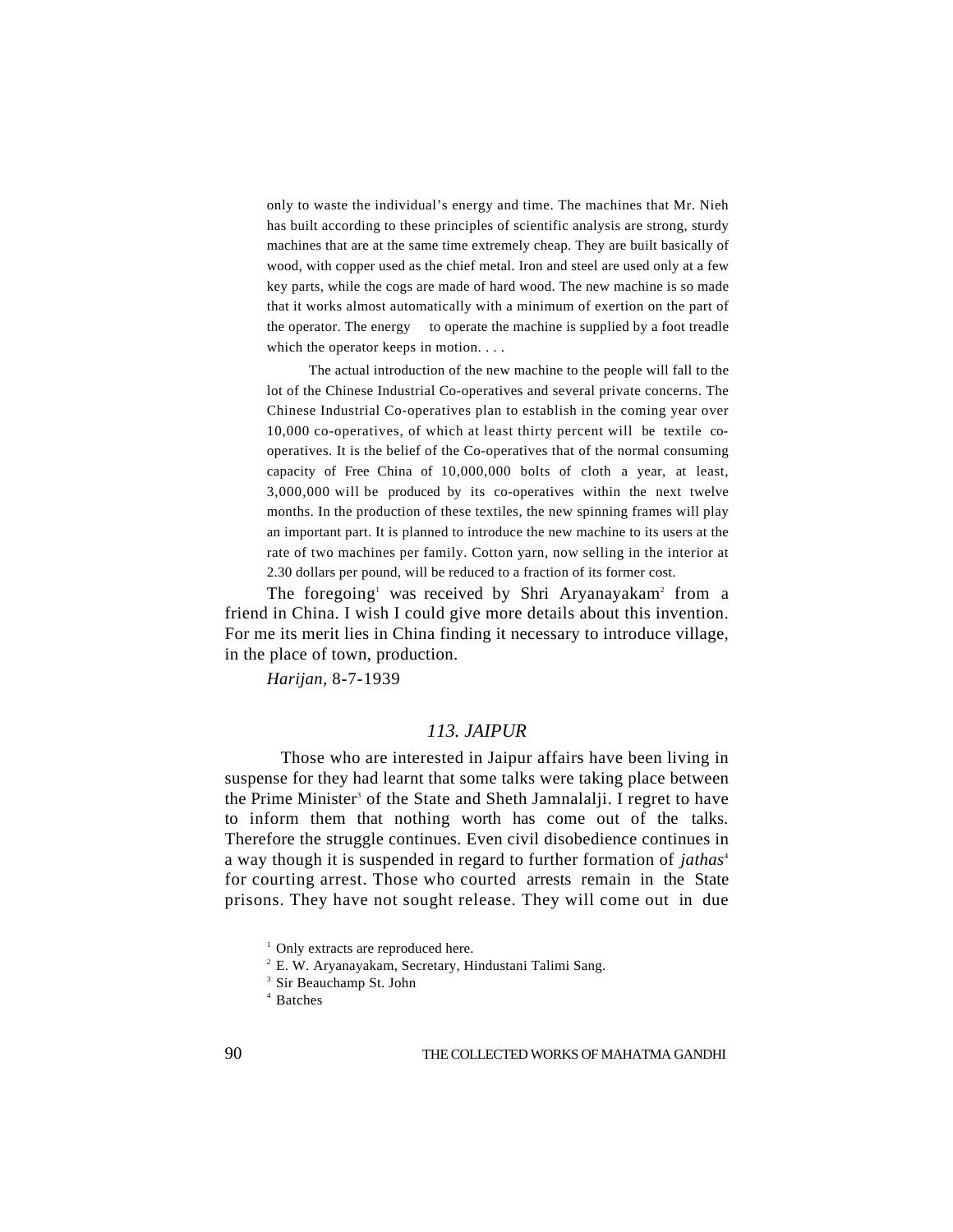course on the termination of their sentences. Shethji's detention<sup>1</sup> is indefinite. And he will not come out by undertaking to leave the State on release, and the authorities will not permit him to remain in Jaipur as a free man in spite of the fact that further courting of arrests has stopped. Thus they will not allow Shethji even to do constructive work among the people. They know that they have no fear of any secret propaganda or his part on his saying one thing and doing the contrary. His reputation for [the] strictest honesty is too well established to admit of any doubt.

Some complication has arisen because Shethji is suffering from pains in the knees. The State Medical Officer advises Shethji to go to Europe or at least to the seaside for treatment. He is himself doing all he can, but he is of opinion that change of place is indicated. Shethji whilst he is under detention would not go out of Jaipur even for the sake of getting well. He thinks that self-respect requires unconditional release. He will not think of a change so long as he is under a ban for which he feels there is no justification. Since civil disobedience is suspended there is no warrant whatsoever for detain-ing Jamnalalji in custody. Why won't the authorities release him and arrest him when he commits an offence against the laws of the State? To say the least there is something uncanny about the treatment of Sheth Jamnalalji. It is the duty of the Jaipur authorities either to justify the indefinite detention or to release him unconditionally.

The Jaipurians have been asking me how long the embargo on their civil resistance will last. I can only answer, as long as the atmosphere demands suspension. Meanwhile let them carry out the constructive programme. I retain the opinion that no one is fit for offering civil disobedience who has not satisfied the conditions I have laid down. And there is always a saving clause about all my advice. No one need follow it unless it appeals to his head and heart. No one who has honestly the inner call need be deterred from obeying it because of my advice. In other words, it applies only to those who are not conscious of any inner call and who have faith in my riper experience and soundness of my judgment.

Though the talks have broken down, the authorities are not absolved from the duty of finding a solution for the impasse. Absence of civil disobedience does not mean cessation of agitation in some

<sup>&</sup>lt;sup>1</sup> In Jaipur jail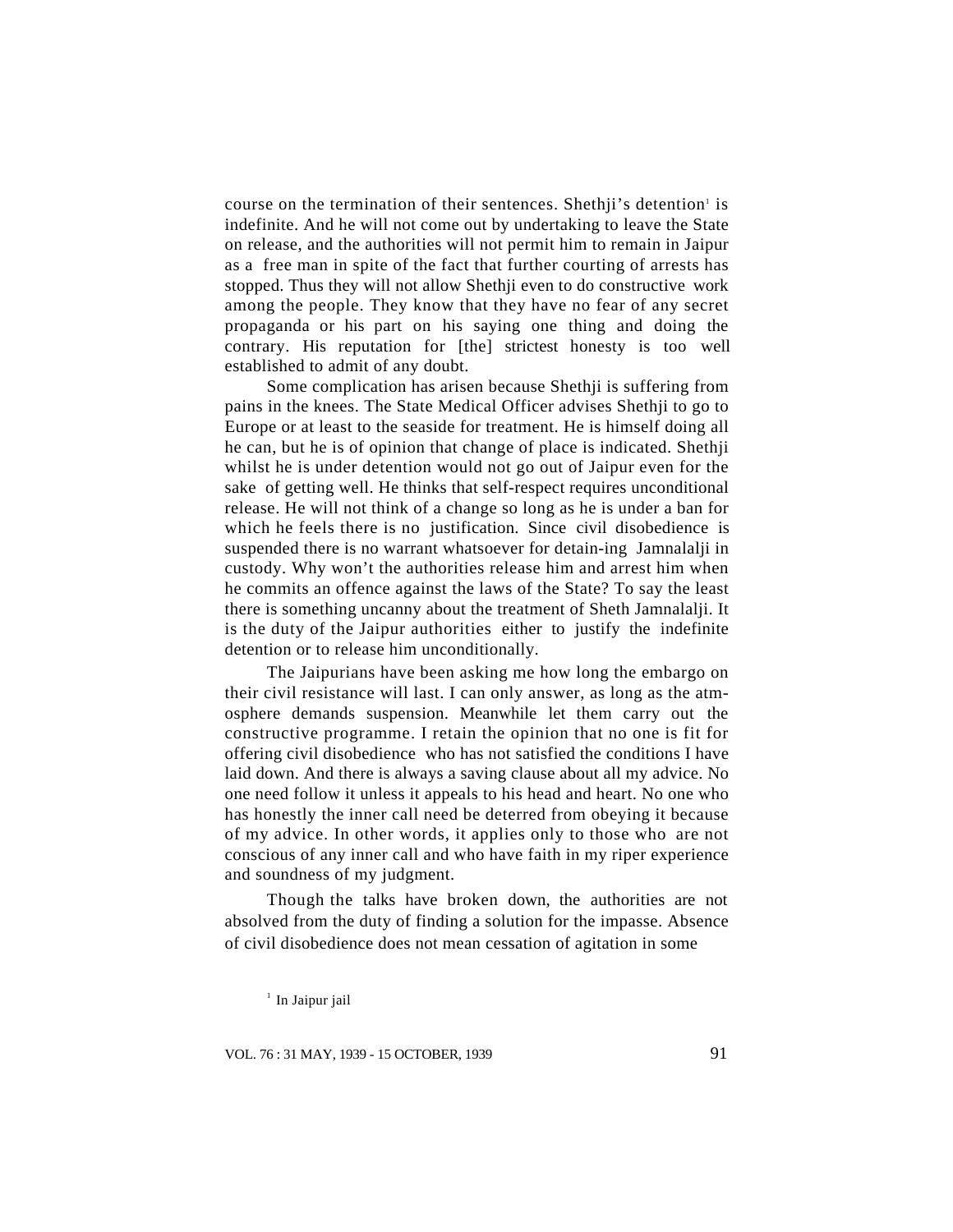form or other for securing the rudiments of freedom for which the fight was undertaken. Public opinion will give the authorities no rest. Let the Jaipurians, therefore, know that so long as they have the will they have the power. And it increases with every effort to keep it under check. Every power is not meant to be immediately used. Garnering it often makes it far more effective than if it is used the moment it is generated.

ABBOTTABAD, July 8, 1939. *Harijan,* 15-7-1939

#### *114. TO THE PRINCES*

Several persons interested in the States have asked me what in my opinion is the minimum that all States should guarantee in order to come in line with the enlightened opinion in what is called British India. I cannot vouch for what the Congress would say if it had to give any such opinion. Perhaps it would be wrong for the Congress to have or to give such opinion. A democratic body can only pronounce opinion on events as they happen. Be that as it may, the opinion I am about to give is only my own and binds no one but me.

The minimum then that all States great and small can give is :

1. Full civil liberty, so long as it is not used to promote violence directly or indirectly. This includes freedom of the Press and freedom to receive newspapers which do not promote violence.

2. Freedom to the people of the States to form associations and educate public opinion in favour of establishing responsible government in their own States.

3. Freedom for Indians outside particular States to enter them without let or hindrance so long as their activities are not directed towards the destruction of the States in question.

4. The privy purse should be limited so as not to exceed onetenth of the income where it ranges between Rs. 10 to 15 lakhs per year, and in no case should the purse exceed Rs. 3 lakhs per year, and should include all the private expenses of the Ruler (e. g., palace expenses, cars, stables, the Ruler's guests) except those which have reference to performance of public duty which should be clearly defined.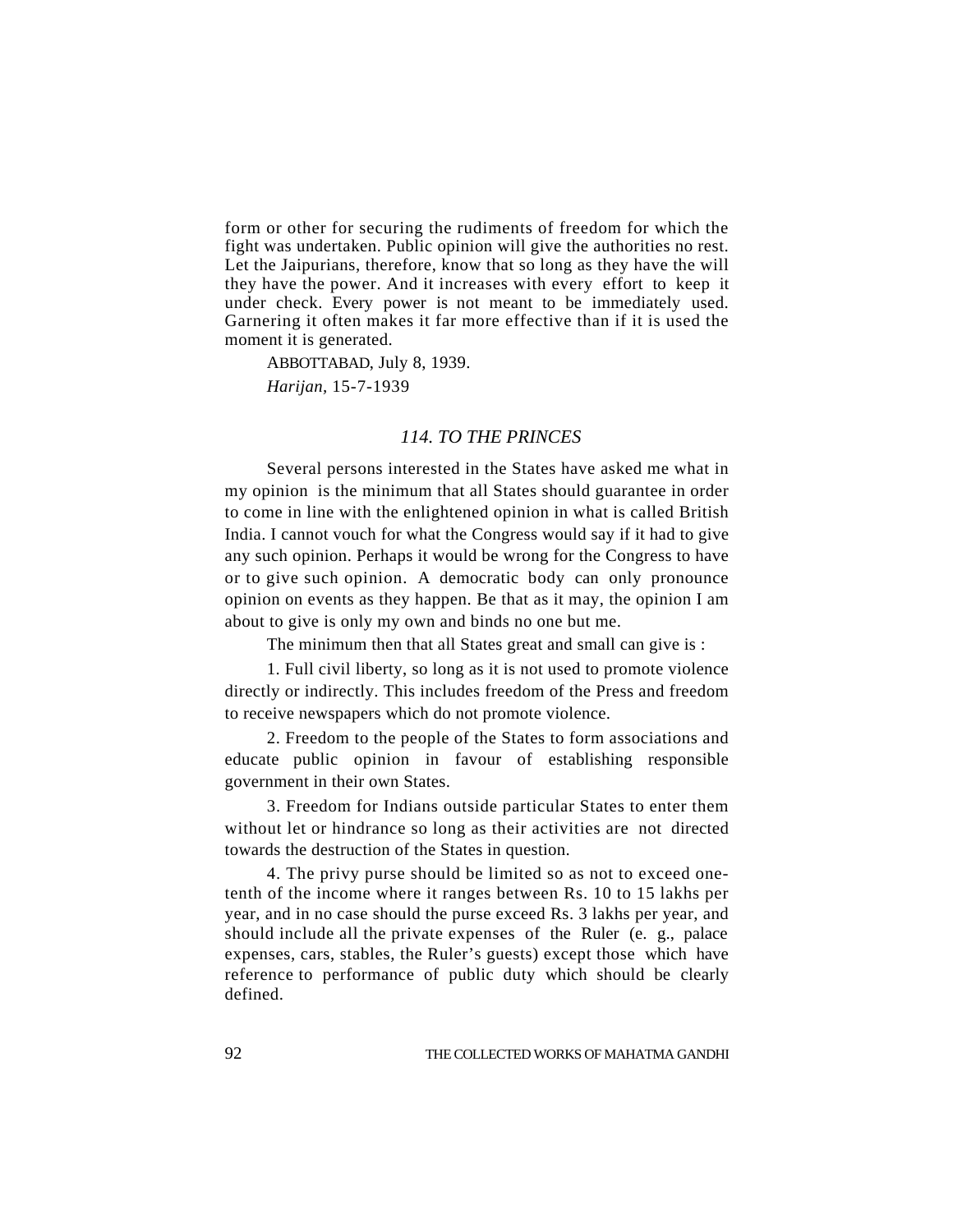5. Judiciary to be independent and permanent and free of all interference. In order to ensure uniformity of practice and strict impartiality, there should be an appeal to the High Court of the Province within which the State in question is situated. This may not be possible without a change in the law governing the High Courts. It can, I imagine, be easily altered if the States agree.

I have purposely avoided reference to constitutional reform. This will depend upon the situation as it exists in every State. I should assume that where local public opinion demands it, the Ruler is bound to respond.

The most contentious part of my minimum is perhaps the right of appeal to the High Courts. And yet unless some such arrangement is made, pure justice cannot be guaranteed in the States whatever may be said to the contrary. This is one institution which the British have built up with patient care. No doubt the High Court procedure is expensive and far from expeditious. The poor of the land cannot reach it. The processes are cumbersome. Often the unscrupulous win. With all their faults, however, and except where high politics have come in, the decisions of High Courts have been just and fearless. I can think of no easy and ready-made check save that of the High Courts on the vagaries, and sometimes subservience to the executive, of the judiciary in the States. But I am not wedded to my solution. If something else equally effective can be devised, I should have no objection.

One thing seems to me to be clear. If the transfer of power from the Princes to the people is to take place without violence, and if the Princes are to live as such, they will have to adapt themselves to the changed circumstances. Very few people have faith in my plan, viz., the plan of Princes voluntarily parting with power and becoming real trustees.The critics say it is Utopian and against human nature. I must advocate it so long as I believe in its practical possibility. The world is inevitably moving to self-destruction or to a non-violent solution of all its ailments, moral, social, economic and political. The threatened world war will bring us nearer the desirable solution if a respectable part of it survives the impending catastrophe. Whoever recognizes that the only escape from the impending fate is a non-violent solution will, therefore, apply it to his own problems, whether they are domestic, communal or any other. Non-violence is a universal law acting under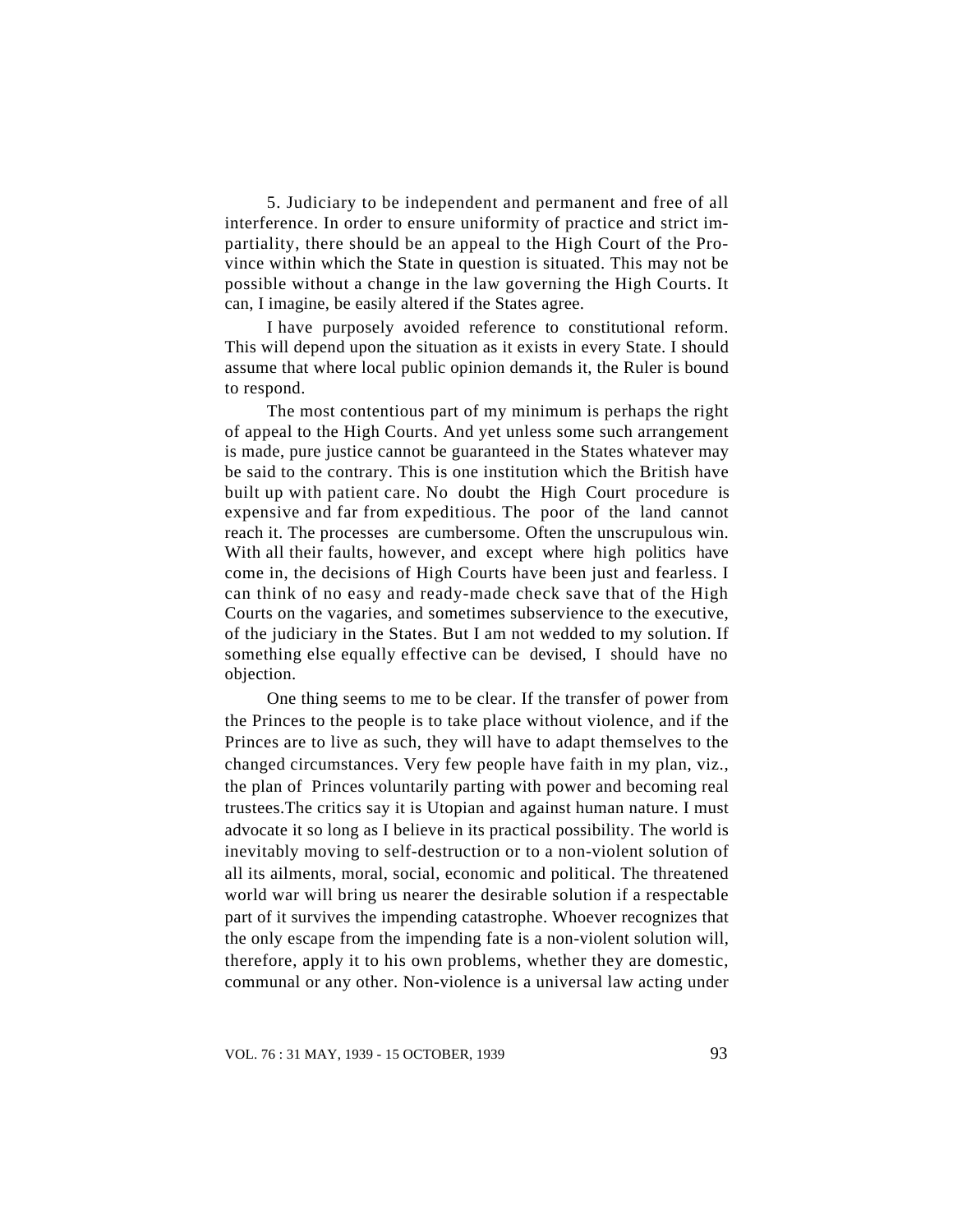all circumstances. Disregard of it is the surest way to des-truction. It is only a question of time.

The Princes would not solve the riddle by the proposed combination with Garasias, Muslims, Scheduled Classes, and their own subjects who are too cowed down to resist. It is a combination that is bound to break under its own weight. It is itself an inflammable mixture. And a combination against whom? The Congress which seeks to represent all these not excluding the Princes themselves? The Congress will die a natural death when it ceases to be national in every sense of the term. It has that unbroken tradi-tion for the past fifty years. Whatever transformation it under-goes, it is the only institution<sup>1</sup> that will succeed British Imperialism whose days as imperialism are numbered. British politicians realize this. They would not resist, do not want to resist, its transformation or destruction. The imperialism is increasingly becoming a dead weight if only because it is based on highly organized violence. The Princes may ignore the Congress for a time. But they cannot for all time. Some are reported to have said that after all it was composed of Banias who would show the white feather on a few knock-out blows on the head by the strong combination pictured above. I would like respectfully to point out that the Congress is not composed of Banias who can be counted on one's fingertips. The millions who took part in the civil disobedience fights were not Banias. I do not thereby mean to imply that they were desirous of giving blow for a blow. Many could. But they had forsworn violence. Many Congress heads were broken by something severer than knockout blows. All I wish to imply is that the Congress is not composed of mere cowards. Non-violence and cowardice go ill together. I can imagine a fully armed man to be at heart a coward. Possession of arms implies an element of fear, if not cowardice. But true non-violence is an impossibility without the possession of unadulterated fearlessness.

I beseech the Princes not to underrate the Congress as a force in the country. Its policy still remains non-violent. I admit it is fast tending towards violence. I and a few of my companions are putting forth every effort in favour of non-violence. I ask the Princes,for their own sakes and for the sake of the country that has given them birth, to throw in their weight in favour of non-violence. It seems to be touchand-go with the Congress. It will either become growingly non-violent or will presently become a violent organization, not necessarily doing

 $<sup>1</sup>$  The source, however, has "constitution".</sup>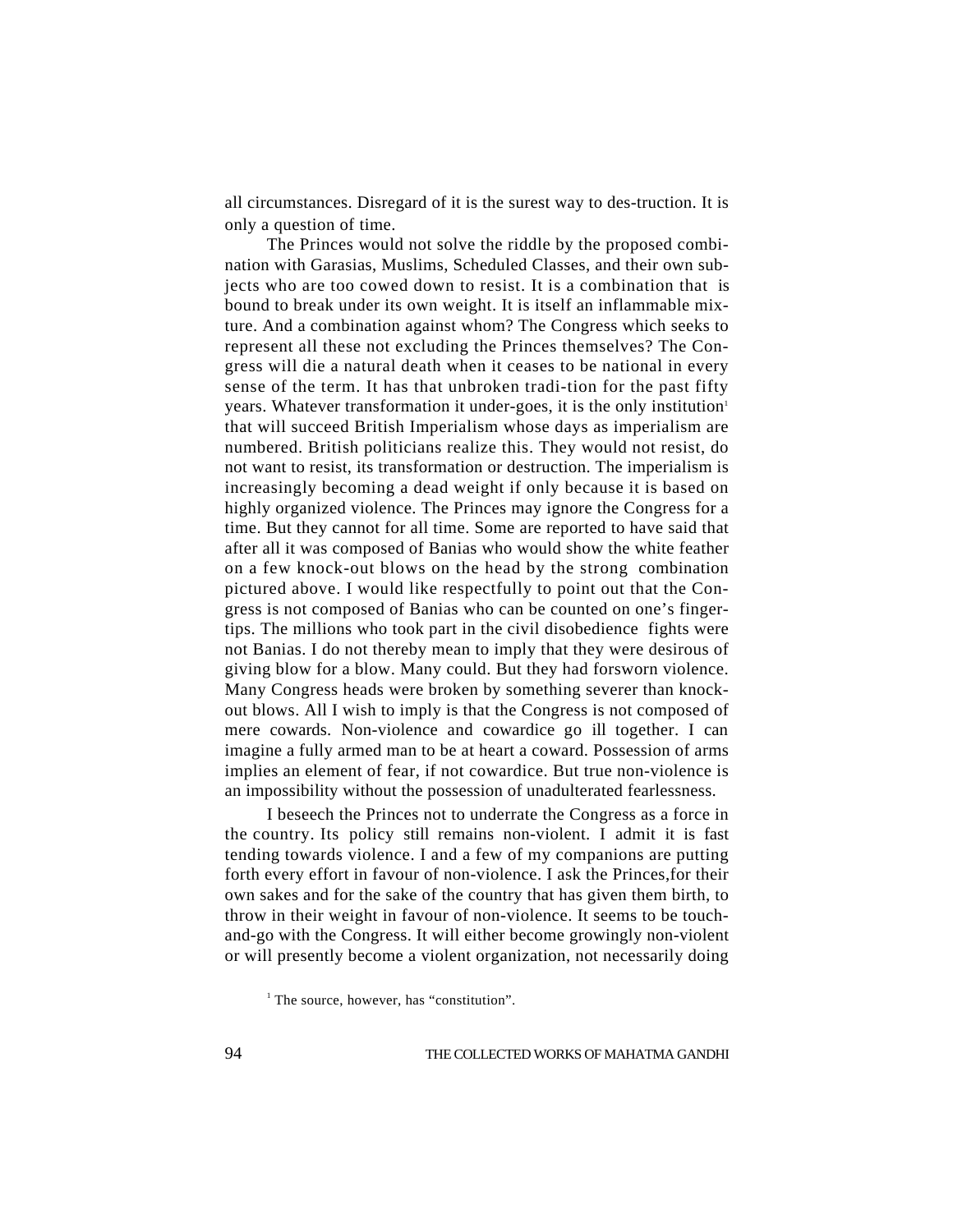immediate deeds of violence but preparing itself for ultimate violence. It would not harbour cowards. If it does, it will cease to be the power it has become. Every Indian, high or low, (there is no high and no low for the Congress) has to make his choice.

ABBOTTABAD, July 8, 1939. *Harijan,* 15-7-1939

#### *115. TELEGRAM TO AMRIT KAUR*

ABBOTTABAD, *July 8, 1939*

#### RAJKUMARI AMRIT KAUR MANORVILLE, SIMLA WEST

ARRIVED LAST EVENING. ALL GOOD CONDITION. WEATHER MODERATE. LOVE.

BAPU

From the original: C. W. 3924. Courtesy: Amrit Kaur. Also G. N. 7233

#### *116. LETTER TO AMRIT KAUR*

ABBOTTABAD, *July 8, 1939*

MY DEAR DECEIVER,

I sent you a wire today as letter would have taken long. I hope you had my letter<sup>1</sup> written on the way. I met Balvantsinha in Delhi. He will follow the instructions. Let us hope the experiment<sup>2</sup> will be a success. Lilavati's<sup>3</sup> may not be. She is not happy in the place where she is boarding. She is not able to put up with any inconvenience. However, I have spoken to her and implored her not to give in without an effort.

The weather here is ideal for us all. During the day a punka becomes necessary. I sit bare-bodied, nothing but a thin woollen blanket was needed during the night.

<sup>1</sup> *Vide* "Letter to Amrit Kaur", 6-7-1939.

<sup>2</sup> Balvantsinha was to join Datar Singh's dairy near Lahore; *vide* letter to the addressee, "Letter to Amrit Kaur", 15-6-1939.

<sup>3</sup> She went to Bombay for her matriculation.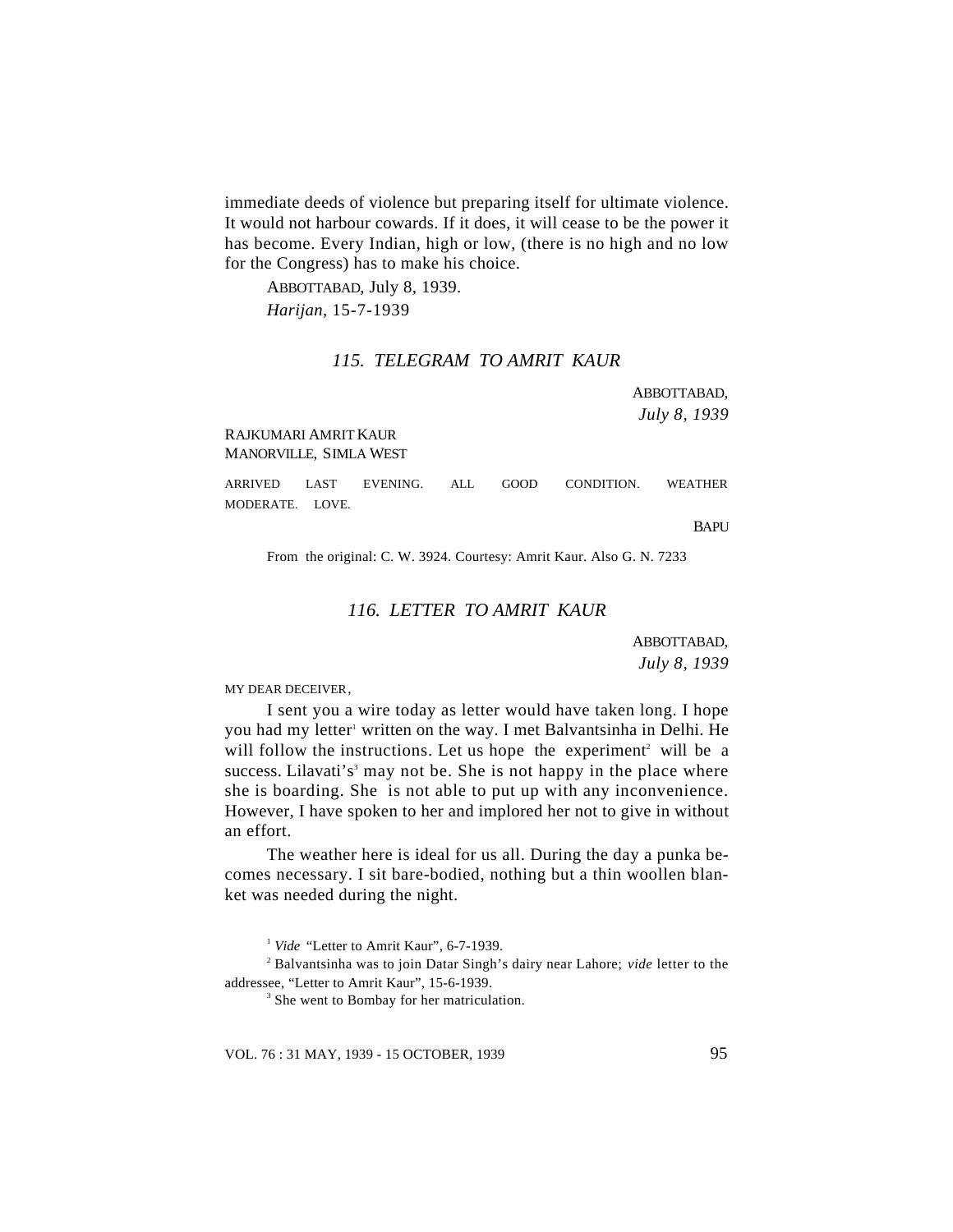I had a long letter from Haksar<sup>1</sup> pressing me to go to Kashmir while he is there. I have not yet acknowledged it. I hope to, tomorrow. I shall send it<sup>2</sup> to you when I have done with it.

 I hope you have got rid of your flu and that the other patients are also doing well.

Love.

Tyrant

From the original: C. W. 3925. Courtesy: Amrit Kaur. Also G. N. 7234

#### *117. LETTER TO PRABHAVATI*

ABBOTTABAD, *July 8, 1939*

CHI. PRABHA,

I have your letter. We arrived here yesterday. Mahadev, Bablo and Kanu are with me. Pyarelal has had to have an incision made under his tongue and has had to stay on in Bombay. And so Ba and Sushila also have stayed back. All the three of them will come over here when Pyarelal is discharged. Mirabehn must have reached Patna. She will work there for the present. You will of course see her. She is likely to attend the Congress meeting. We shall probably be here for a month. Sushila is all right now. Amtul Salaam will do khadi work in Ahmedabad. Jayaprakash had met me. He will probably come to see me here also. We had talked about you. He says you are to be the leader of women volunteers. But in that case your study will suffer. But that will not matter. Do the duty that comes to you unsought. The other things discussed were about our reunion. But he will not accept khadi. And I am not likely to give it up. That makes our working together difficult. Ba is keeping well. I am of course all right. There is no change in the diet. I keep fairly good strength. The weather here is not so cold. It is not too hot either. Give the enclosure to Mirabehn.

*Blessings from*

**BAPU** 

From a photostat of the Gujarati: G. N. 3533

<sup>1</sup> *Vide* 2nd footnote of "Letter to Amrit Kaur", 13-6-1939.

<sup>2</sup> *Vide* "Letter to Amrit Kaur", 9-7-1939.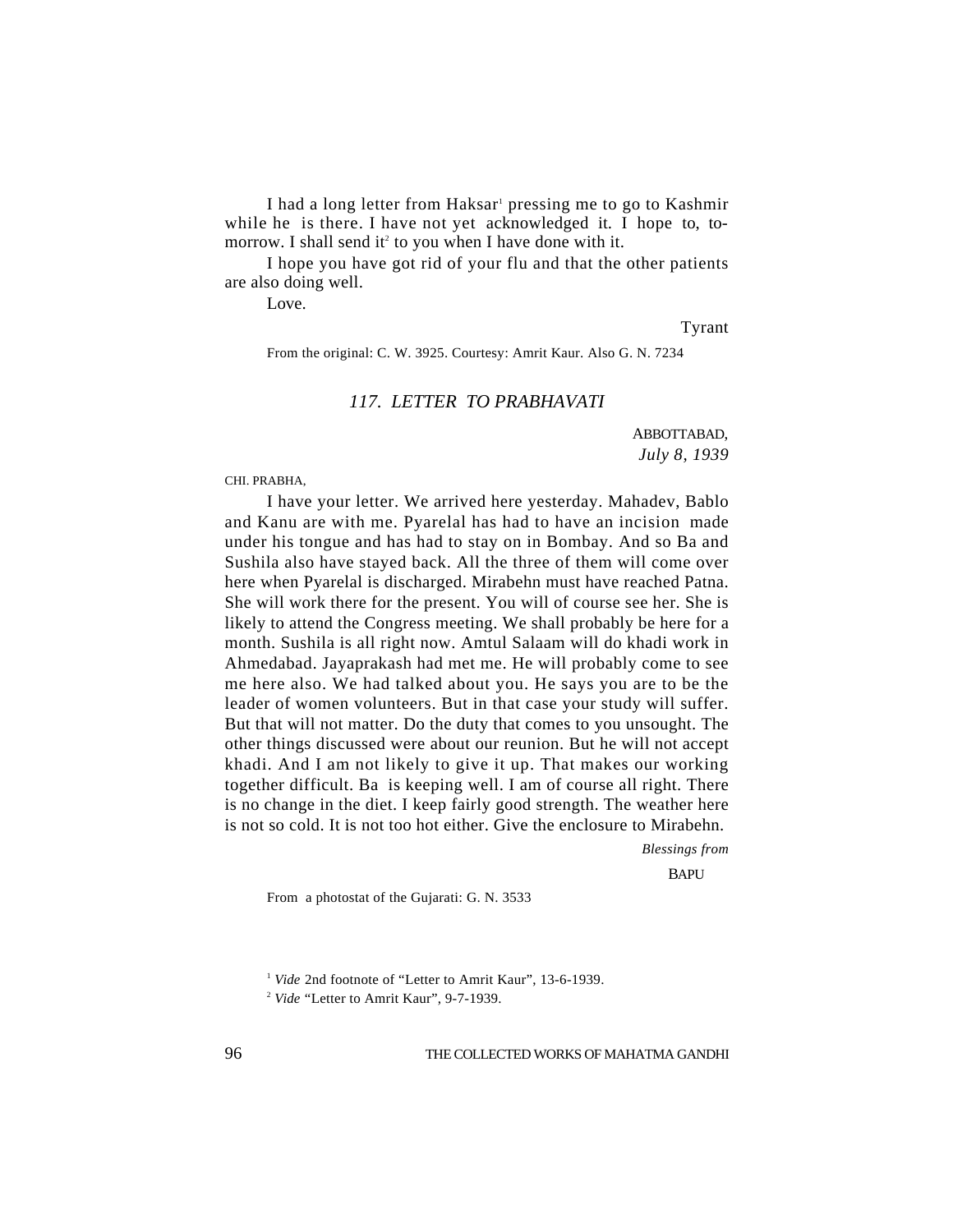*July 8, 1939*

CHI. AMTUL SALAAM,

I have only a few minutes today. You must have received the letter<sup>1</sup> which I wrote on the way. We are all well. There is no cold here. It is quite warm. But no hot breeze.

*Blessings from*

BAPU

From a photostat of the Hindi: G. N. 423

## *119. STATEMENT TO THE PRESS<sup>2</sup>*

ABBOTTABAD, *July 8, 1939*

I observe that political prisoners of Bengal in Dumdum and Alipore jails are determined upon hunger-strike for their unconditional release. I would urge them strongly not to take to hunger-strike. I am sure Sarat Babu, who is handling the case, thinks likewise. I would ask the prisoners to be guided by Sarat Babu.<sup>3</sup>

*Harijan,* 15-7-1939; also *The Hindu* , 9-7-1939

#### *120. STATEMENT TO THE PRESS <sup>4</sup>*

ABBOTTABAD, *July 8, 1939*

I have carefully read Sir Raza Ali's condemnation of my advice<sup>5</sup> to Indians in South Africa not to embark upon a non-European front. My advice may be bad on merits but does not become bad because I have been absent from South Africa for a quarter of a

<sup>1</sup> *Vide* "Letter to Amtussalaam", 6-7-1939.

<sup>2</sup> In *Harijan*, this appeared under the title "Bengal Political Prisoners".

<sup>3</sup> Vide also "Statement to the Press", 14-6-1939, and "Telegram to Secretary, Political Prisoners' Release Sub-Committee", on or before 9-7-1939

4 This is extracted from "Notes" in *Harijan*. According to *The Hindu,* Gandhiji made this statement "on being shown Sir Raza Ali's statement on A. I. C. C. resolution regarding South Africa"; *vide* "A.I.C.C. Resolutions", 23-6-1939.

<sup>5</sup> *Vide* "South Africa Resolution", "26-6-1939.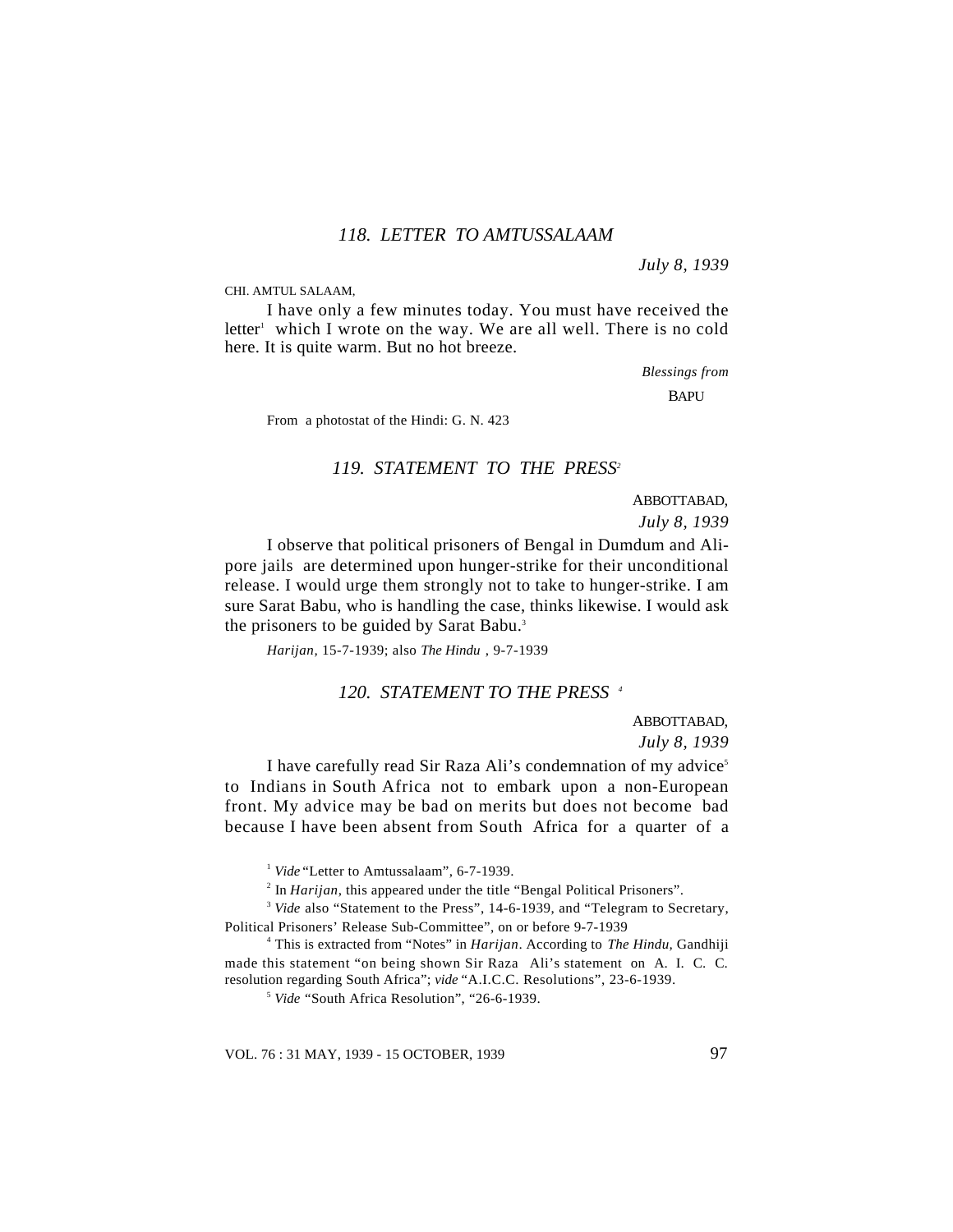century. I have no doubt about the soundness of my advice. However much one may sympathize with the Bantus, Indians cannot make common cause with them. I doubt if the Bantus themselves will as a class countenance any such move. They can only damage and complicate their cause by mixing it up with the Indian, as Indians would damage theirs by such mixture. But neither the A. I. C. C. resolution nor my advice need deter the Indians from forming a non-European front if they are sure thereby of winning their freedom. Indeed, had they thought it beneficial or possible, they would have formed it long ago.

*Harijan*, 15-7-1939; also *The Hindu*, 9-7-1939

#### *121. MESSAGE TO RAMESHWARI NEHRU*

[On or after *July 8, 1939*] 1

Congratulations on the opening of the Meenakshi Temple for Harijans.<sup>2</sup> Hope you are well.

Love.

**BAPU** 

*The Hindu,* 11-7-1939.

## *122. TELEGRAM TO SECRETARY, POLITICAL PRISONERS' RELEASE SUB-COMMITTEE <sup>3</sup>*

ABBOTTABAD,

[ On or before *July 9, 1939*] 4

BE GUIDED BY SARAT BABU. HUNGER-STRIKE, I CONSIDER, IS BAD AND INADVISABLE IN ANY CASE.<sup>5</sup>

*The Hindu,* 9-7-1939

<sup>1</sup> From the reference to Meenakshi Temple, which was thrown open to Harijans on July 8

- <sup>2</sup> *Vide* also "Meenakshi Temple Open", 12-7-1939.
- <sup>3</sup> Of the Bengal Provincial Congress Committee
- <sup>4</sup> The telegram was reported under the date-line "Calcutta, July 9".
- <sup>5</sup> *Vide* also "Statement to the Press", 8-7-1939.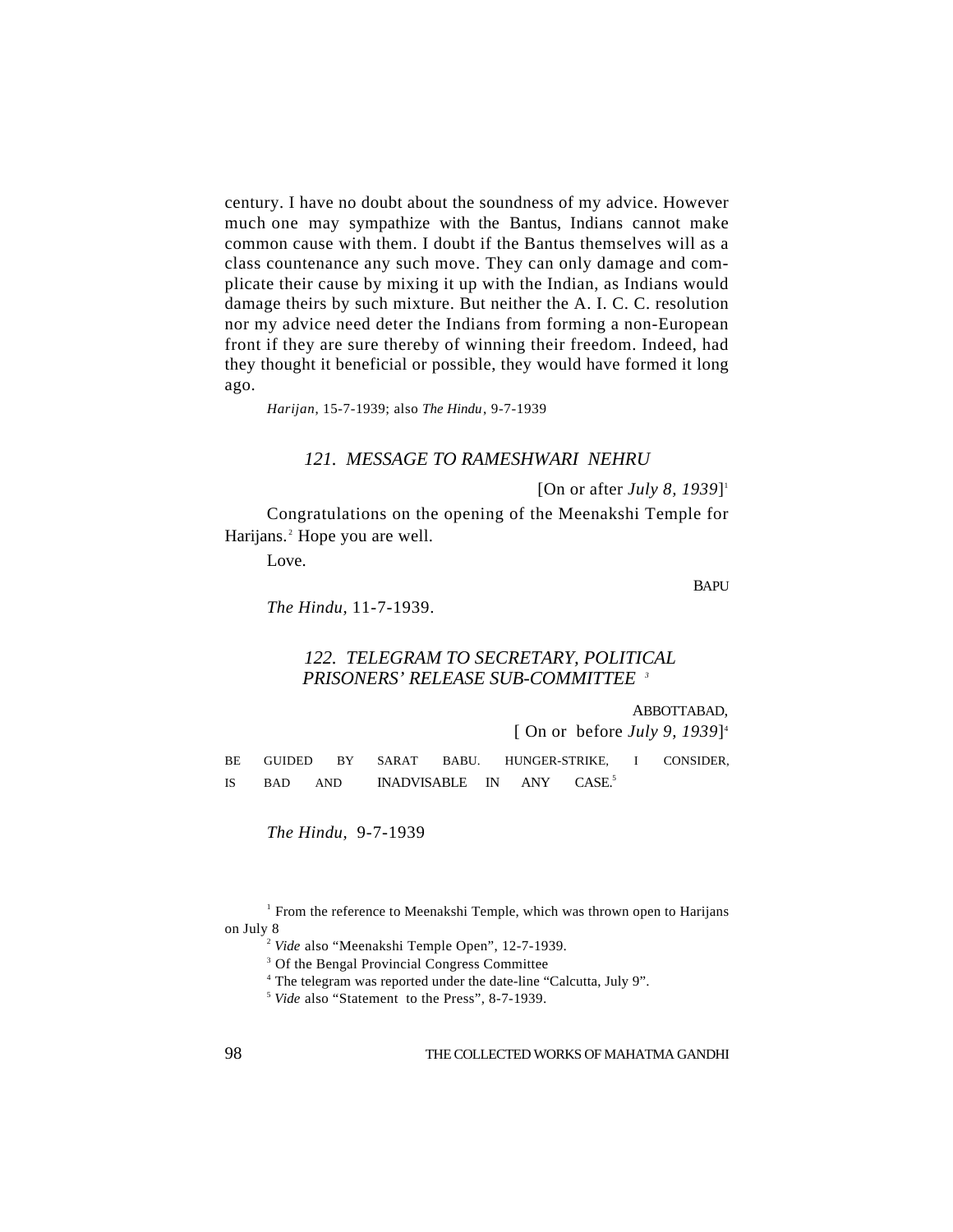## *123. LETTER TO SIKANDAR HYAT KHAN*

ABBOTTABAD, *July 9, 1939*

DEAR SIR SIKANDAR $^{\rm 1}$  ,

Parsi friends told me with glee that you had described the prohibition programme of the Bombay Ministry as a 'madcap scheme'. Can this be true? If so, why do you consider it to be such?

I have been receiving letters telling me that you contemplate introducing separate electorates for Harijans at Municipal elections! I wonder if there is truth in this information.

I observe that your scheme<sup>2</sup> is already before the public. I have not had a moment to give to its study. I hope early next week to take it up and the papers you were good enough to leave with me.

I hope your backache has subsided. I would strongly recommend nature cure as a permanent remedy. It consists in strict diet, vapour baths and cold hip-baths. Abdominal mud bandages help considerably. Rajkumari Amrit Kaur has some experience of this treatment. She has tried it herself off and on. She is your neighbour. Do discuss it with her.

*Yours sincerely,*

From a copy: Pyarelal Papers. Courtesy: Pyarelal

#### *124. LETTER TO AMRIT KAUR*

ABBOTTABAD, *July 9, 1939*

MY DEAR DECEIVER,

I wrote yesterday. But the post has not gone yet. So this will be in the packet.

J. L.'s letter is good. I hope you will give him your opinion of *Hind Swaraj.* The deadness must go. Eczema, laryngitis are your two enemies. You must drive them out. You have to be in Segaon, the

<sup>1</sup> Premier of the Punjab

<sup>2</sup> Alternative scheme for Federation, which was finally published on July 30; *vide*, "Letter to Sikandar Hyat Khan", 17-7-1939.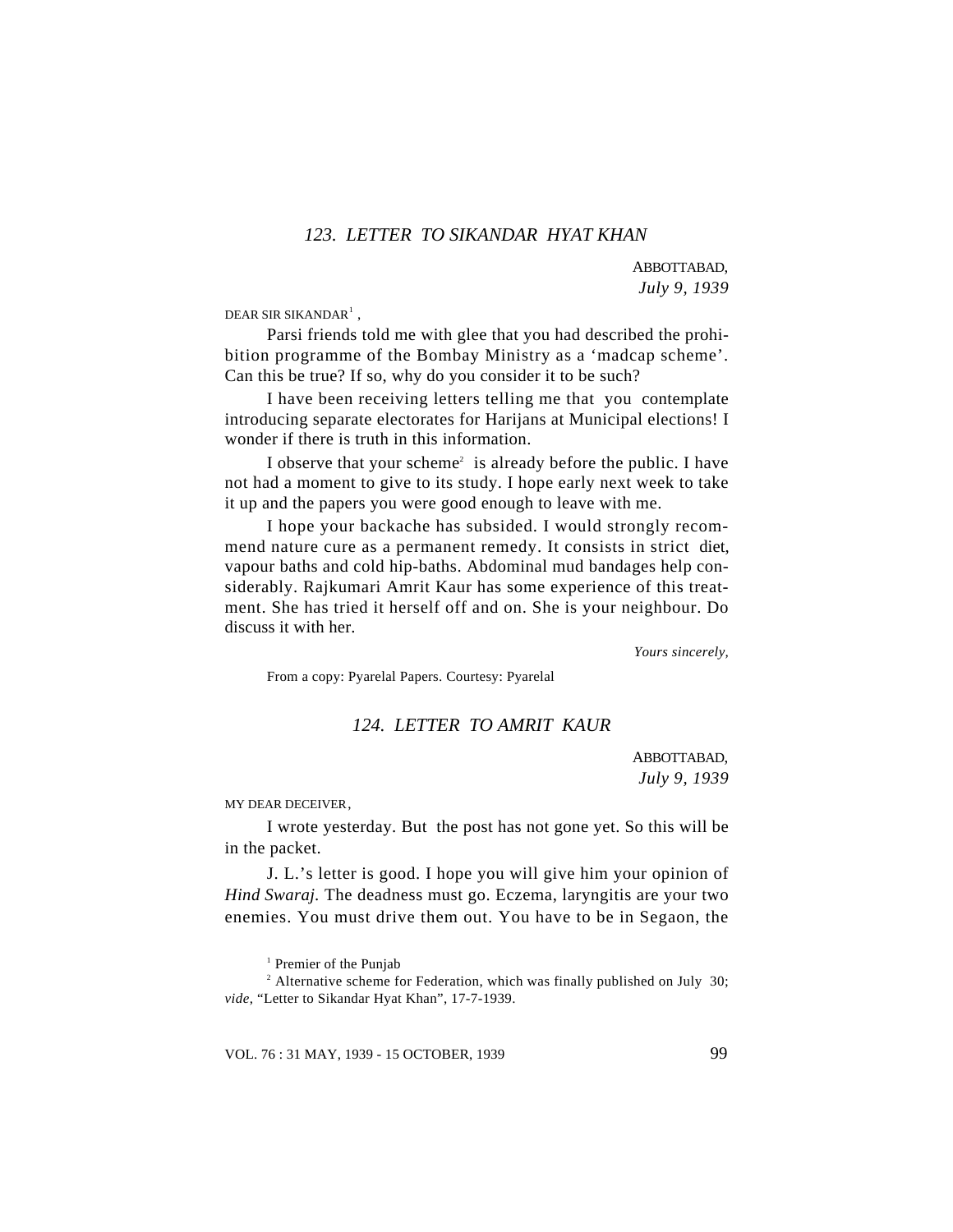moment I reach there. Both the maladies can be brought under control in Segaon. Nothing is certain about Talcher. I am hoping that I won't have to go there. J. L.'s letter herewith. Haksar's also. I am telling him I would try to go to Kashmir.<sup>1</sup> His letter is good though difficult to understand.

Nothing can be done by you about the Viceregal letter. Things should be allowed to take their own course. I do not yet know when Ba will come. There is no reply to my wire. Mira has gone to Patna on Rajen Babu's wire. She will be happy there. She has made several friends among Englishmen and Indians. It is a pity she could not hit it off with Khan Saheb and could not stand any altitude. However she might come back in October. I leave these parts by 5th August.

Love.

TYRANT

From the original: C. W. 3926. Courtesy: Amrit Kaur. Also G. N. 7235

## *125. LETTER TO SHARDABEHN G. CHOKHAWALA*

ABBOTTABAD, *July 9, 1939*

CHI. BABUDI,

I am glad that you are keeping good health.

We are likely to spend at the most one month in this district.

As a small incision was made under Pyarelal's tongue, he had to stay behind. Hence Ba and Sushila also stayed on. They are likely to return in about three days. Ba is not going to Sabarmati. I am in excellent health.

*Blessings from*

**BAPU** 

From the Gujarati original: C. W. 10013. Courtesy: Shardabehn G. Chokhawala

<sup>1</sup>Vide also Letter to Amrit Kaur", 8-7-1939.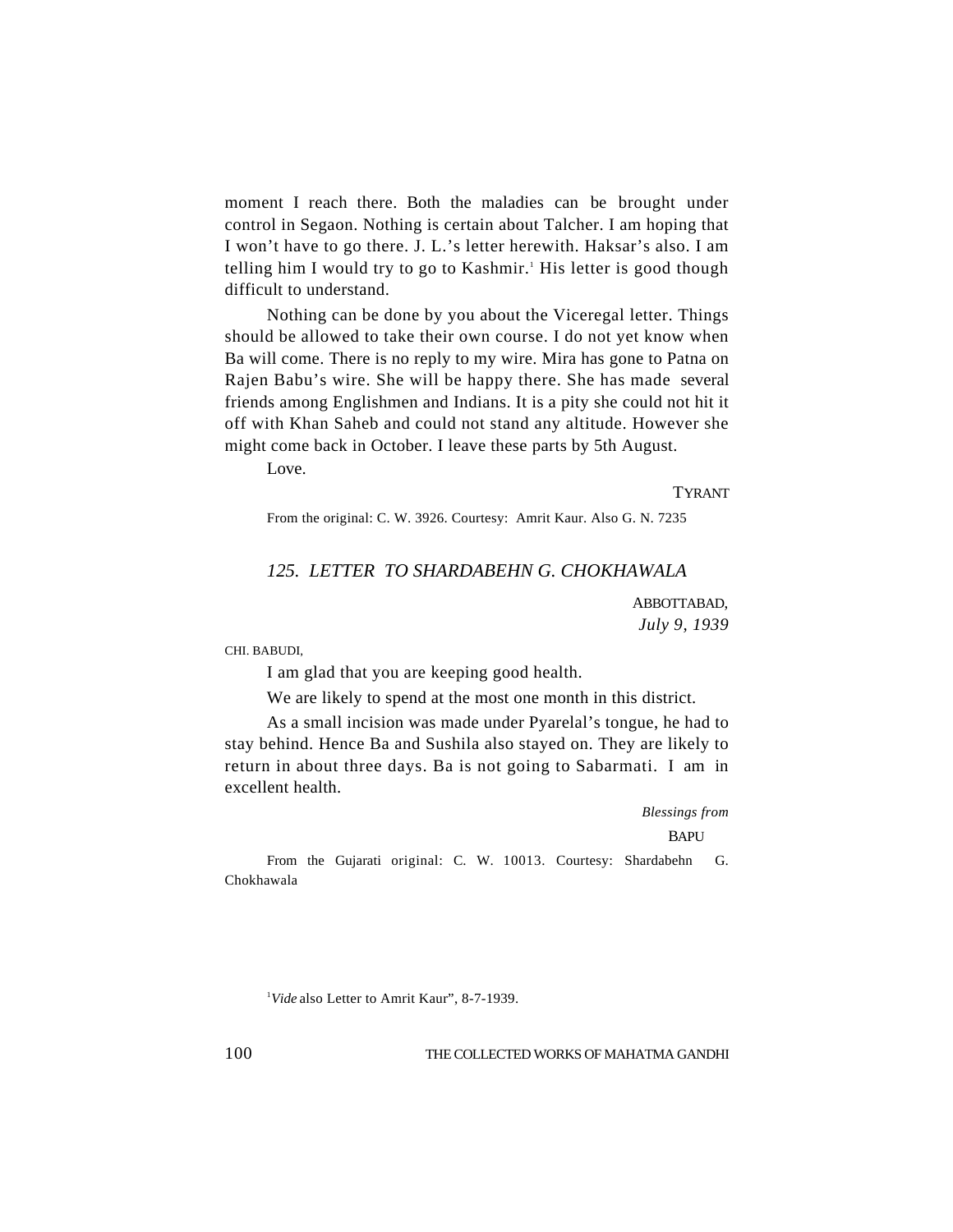## *126. LETTER TO CHIMANLAL N. SHAH*

ABBOTTABAD, *July 9, 1939*

CHI. CHIMANLAL,

I read here today your letter of the 4th. Your complaint is justified. It is strange that there is no letter from Sushila. Shakaribehn is bound to feel hurt. If I were in your place I also would feel hurt. A calamity like this is an example of my mismanagement. I hold myself responsible for the mismanagement among those around me. Shankaran had a narrow escape. He is better. He will perhaps take a month to get well. If Sushila did not write about the old man's dressing, it was a serious lapse on her part. I think she would not commit a mistake like that. I hope you will continue to hear from her. Lilavati's address is: New Era High School, Bombay. She is staying in Vanita Vishram but she is not happy there. Let us see what happens. Amtul Salaam is at Sabarmati Harijan Ashram. She seems likely to prove a good worker.

As an incision has been made under Pyarelal's tongue, Ba, Pyarelal and Sushila are expected to come after about four or five days. The weather here is better than at Segaon. It is neither too cold nor too hot.

*Blessings from*

BAPU

From a photostat of the Gujarati: G. N. 8353. Also C. W. 7052. Courtesy: Chimanlal N. Shah

#### *127. LETTER TO BALVANTSINHA*

ABBOTTABAD, *July 9, 1939*

CHI. BALVANTSINHA,

I hope you reached the dairy farm today on time. About your expenses there, I have written to Sardar Saheb that I shall be responsible for whatever expenses are incurred.

It is hot here too; but no hot breeze. I sit bare-bodied.

*Blessings from*

BAPU

From a photostat of the Hindi: G. N. 1922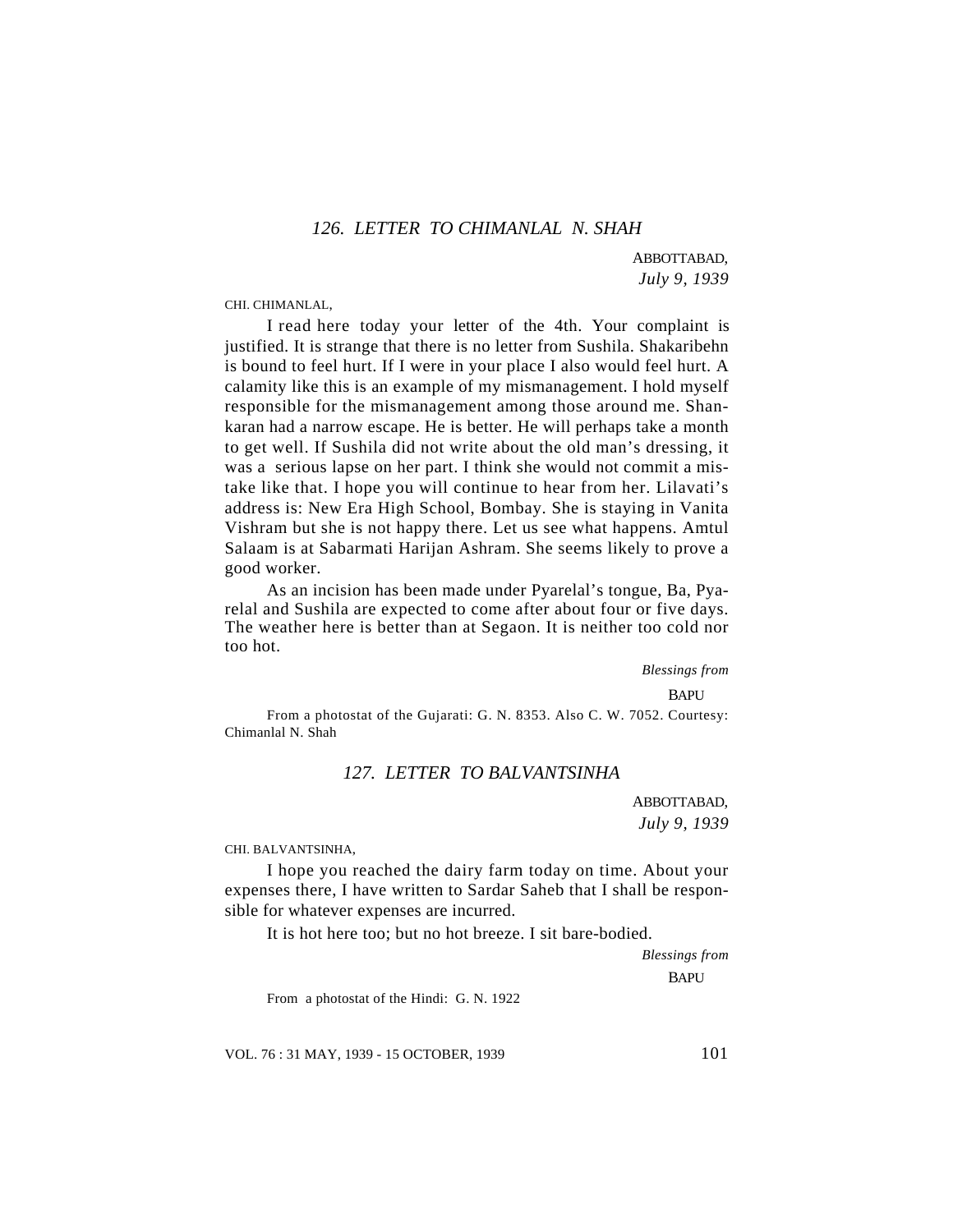## *128. INTERVIEW TO L. W. JARDINE*<sup>1</sup>

ABBOTTABAD, [*July 9, 1939*] *2*

GANDHIJI: That is the only correct position, and no other is possible. If you have followed my writings, you know that I have declared that no one is competent to offer satyagraha unless he has a living faith in God. I had formerly not the courage to say so bluntly to my co-workers. I knew it was difficult to get a heart-response to this thing. For there are many who say they have living faith and yet are not godfearing, and others who scoff at the idea of believing in God and yet are at heart godfearing. But I said it did not matter how difficult it was, I must put it forward as I know it.

[JARDINE: ] You came only recently to the conclusion that you must insist on the condition?

 <sup>G</sup>. Yes. I felt I must make it an indispensable condition. I knew it, I practised it, but had not declared it for acceptance by all. I knew some resented this and even imputed to me motives of excluding them from the chosen circle. But I said I must take even the risk of being misunderstood, but must declare the truth at all cost. How to reduce the whole thing to practice I do not know.

J. That is simply terrific. To hear you say that it is difficult is tremendous, for it is an encouragement to me. There is a kind of hero-worship that attributes to you superhuman powers. It is something to hear that you have difficulties and are human, and thus to feel kinship with you.

Then there is another thing that has come home to me. You must not think of taking but always of giving something.

<sup>G</sup>. That is right in a sense, but you can't give without taking, and to go on saying that you will always give would be humbug.

<sup>1</sup> Revenue Commissioner, Frontier Province; President, Oxford Movement. The interview is extracted from "The Oxford Group and Moral Rearmament" by Mahadev Desai, who explains : "We have found them refreshingly frank . . . On some of the basic principles we found ourselves in complete agreement . . . The friend who met Gandhiji described the object of the movement as the 'eradication of fear by bringing people under the guidance of God'."

<sup>2</sup> *Vide* the following item.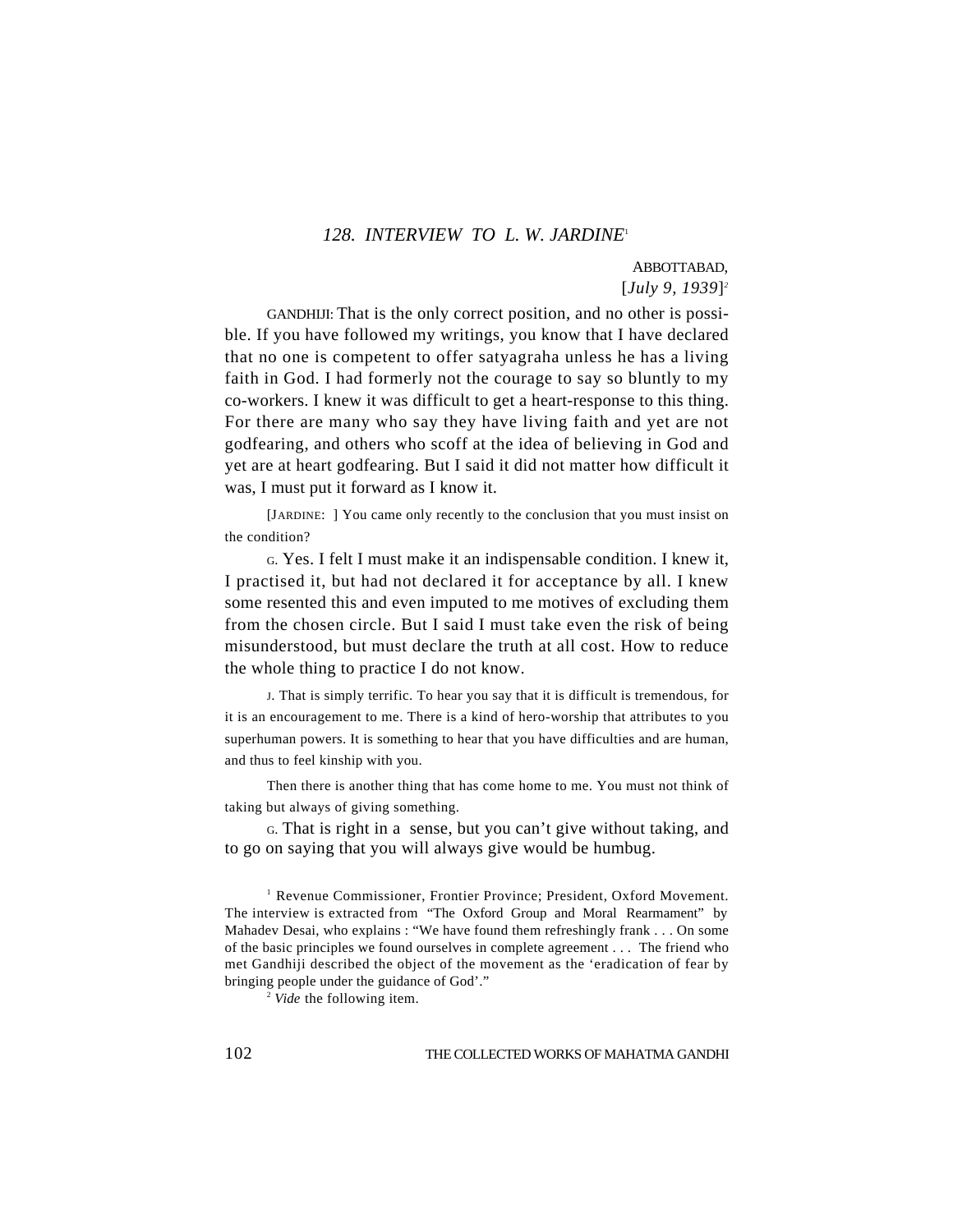Honesty, purity, unselfishness and love are their fourfold principles, and the friend said that whilst the first two would come under the heading 'truth', the other two would come under the heading 'non-violence or bravery'. . . . Gandhiji asked:

How is a civilian who is trained not to establish any human contact with the ruled to fare under this rule? Perhaps you will not admit that they are so trained ?

J. No

<sup>G</sup>. Well, you will by and by. I do not make a charge of it. It was worldly wisdom that dictated the course to those who organized the Service. How could they allow them to live on terms of familiarity with those over whom they had to rule, especially when the rulers were only a handful?And yet if you accept the creed of the Oxford Group, you have to establish human contact with me. And if you do it with me, you must do it with others. You will have to contact the whole of India through me, and I with all Englishmen through you. That at any rate is what the Oxford Group must stand for, otherwise it would be like many other similar movements.

J. You are right, and that is why I kept out of freemasonry. We have to meet under God, and we shall not make demands from another which are inconsistent with the guidance of God.

<sup>G</sup>. Anyway, I have expressed my difficulty.

 <sup>J</sup>. A programme of moral rearmament for the world cannot fail to lessen the dangers of armed conflict. Such moral rearmament must receive support on a worldwide basis.

Gandhiji was invited to put his signature to a "response" to President Roosevelt's message.<sup>1</sup>

<sup>1</sup> Mahadev Desai explains: ". . . President Roosevelt advocated, before four thousand persons assembled in Constitution Hall in America, moral rearmament as a means of maintaining world peace. . . . Two of the paragraphs in it read thus:

'MRA means first of all a change of heart. It means admission of our responsibility for the past, a frank acceptance by nations as by individuals of the standards of honesty, purity, unselfishness and love daily listening and daily obedience to God's direction.

'At this fateful hour we pledge ourselves to give the last full measure of our devotion—the service of heart, mind, will—to the Moral and Spiritual Rearmament of our nation—to building the world of tomorrow, the world of new men, new nations, where every resource of human genius is liberated under God's leadership to enrich the heritage of all mankind.' "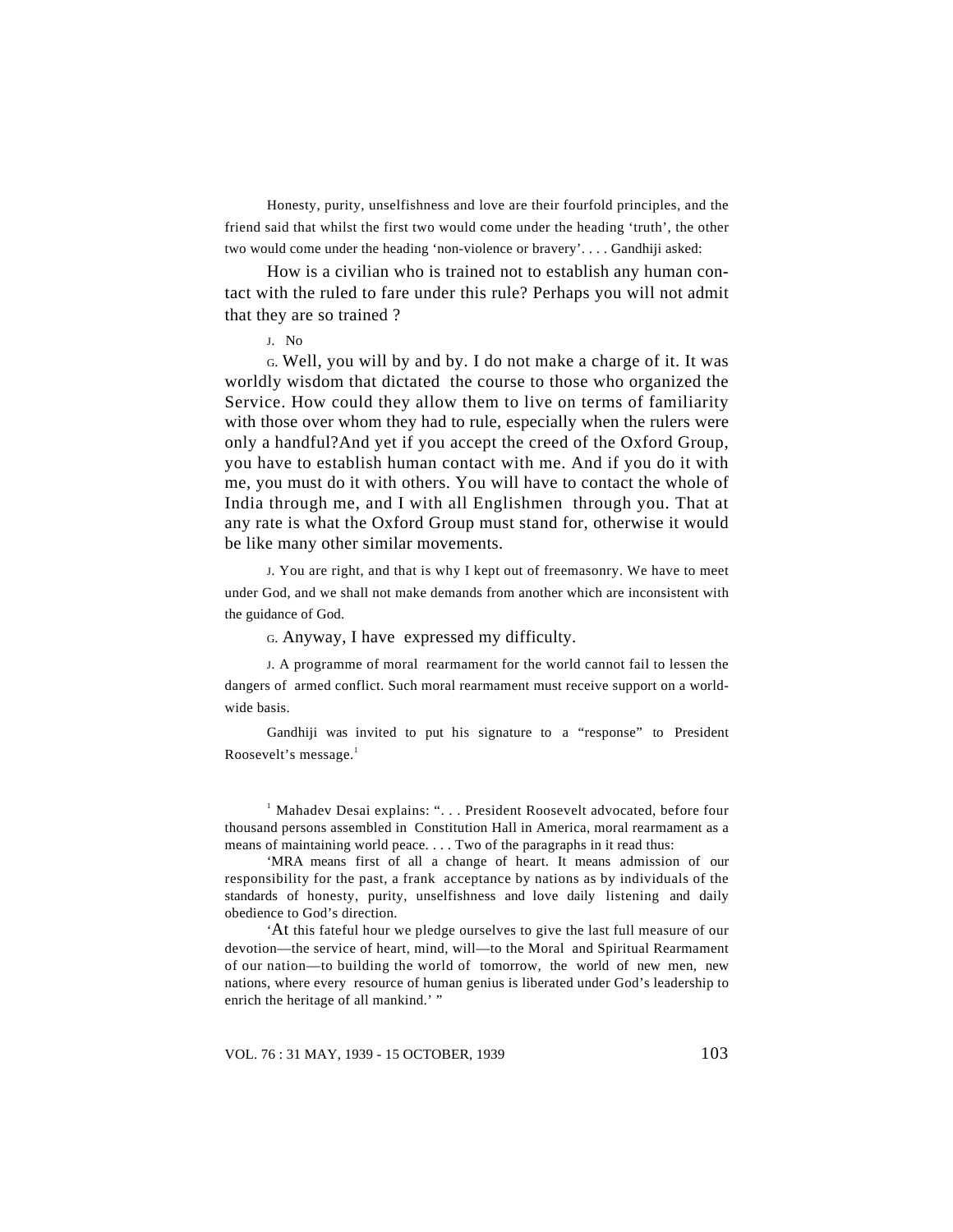With all deference to those in India who had signed this "response" Gandhiji said he could not in all conscience sign this. He could not endorse a falsehood. How can India accept responsibility for the past?

All this has no application to me. The whole paragraph applies to exploiting nations, whereas India is an exploited nation. The second paragraph too applies to nations of the West and not to us. The whole appeal is so unreal. I can think of moral rearmament, but that would be in a different setting. I can think of communal unity through moral rearmament. As a member of an exploited nation I can have a different moral rearmament programme, and I may invite China to it, but how can I invite the West or Japan? And just as it would be unreal for me to invite the West, it would to that extent be unreal for the West to invite India. Let them shed their exploitation policy and their immoral gains first.<sup>2</sup>

*Harijan,* 12-8-1939.

#### *129. TELEGRAM TO PYARELAL*

ABBOTTABAD, *July 10, 1939*

PYARELAL BIRLA HOUSE MOUNT PLEASANT ROAD BOMBAY

IF YOU ARE WELL START INSTANTLY.<sup>1</sup> WIRE

**BAPU** 

From a photostat: Pyarelal Papers. Nehru Memorial Museum and Library. Courtesy: Beladevi Nayyar and Dr. 8ushila Nayyar

<sup>1</sup> The Bombay Chronicle, 13-7-1939, reported: "Jardine had a further interview with Gandhiji" on July 12.

<sup>2</sup>The addressee who had had a small incision made under his tongue, could not accompany Gandhiji when he left Bombay on July 5 for the Frontier Province.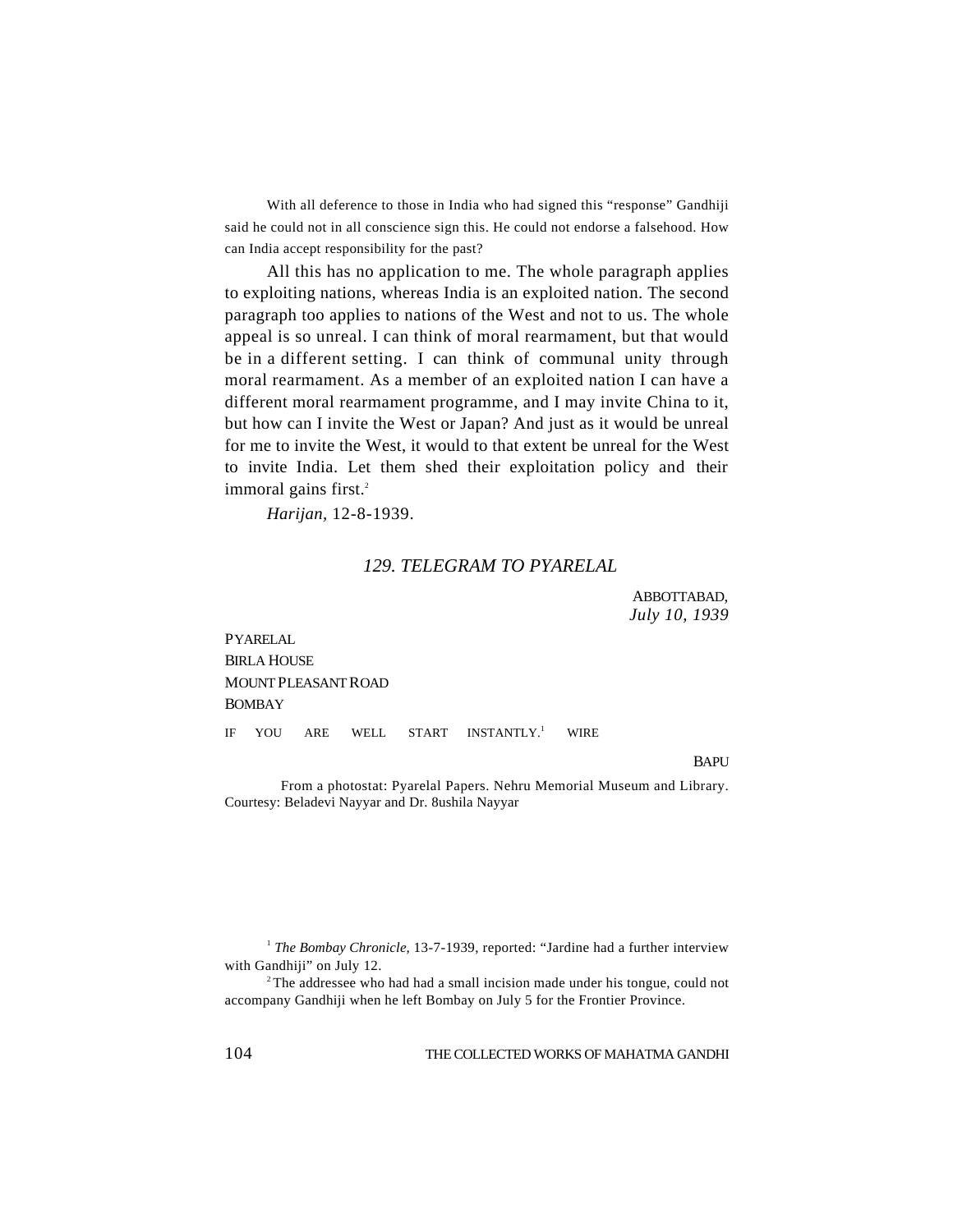#### *130. LETTER TO MAURICE FRYDMAN*

ABBOTTABAD, *July 10, 1939*

#### MY DEAR FRYDMAN,

I am only today able to deal with your letter of 18th May. You say there should be no self-torture, self-compulsion, self-violence in the practice of non-violence. This is a profound error. There is no salvation without the cross. Self-torture is only so called. The right word is self-purification. The flesh must be subdued. The flesh has gained such mastery over us that it has to be dislodged. We are born slaves of the flesh. Freedom from that bondage is mastery over the flesh, the self. All *tapasya* is self-torture. All restraint is self-tourture. It is a surgical operation which has got to be performed. The fleshly mantle divides you from me. I must destroy it if I love you, i. e., if I want to be one with you. Its destruction in this life means its complete subjection. Is this not quite clear? Love to you and Appu.

**BAPU** 

From a copy: C. W. 11330

#### *131. LETTER TO MIRABEHN*

ABBOTTABAD, *July 10, 1939*

CHI. MIRA,

I have your second letter. I gave Jardine yesterday one hour. He was quite satisfied. He said he would come again if he felt the call. He spoke very nicely of you. Your host here whom Mahadev has met adores you. Kazi Saheb wanted to know why you had left and why you had not returned. I told him about the climate and the altitude.<sup>1</sup> I told him too that if you were needed you would return in October. Badshah Khan was present during the conversation. So far as I can fathom him, he does not want to lose you.

Kisenchand Bhatia came in today (Monday). The talks begin tomorrow. Badshah Khan is away keeping an appointment. He remains as lovable as before to me. But that is nothing. What you feel is the only right [thing] for you.

<sup>1</sup> *Vide* also "Letter to Amrit Kaur" 15-6-1939 and 9-7-1939.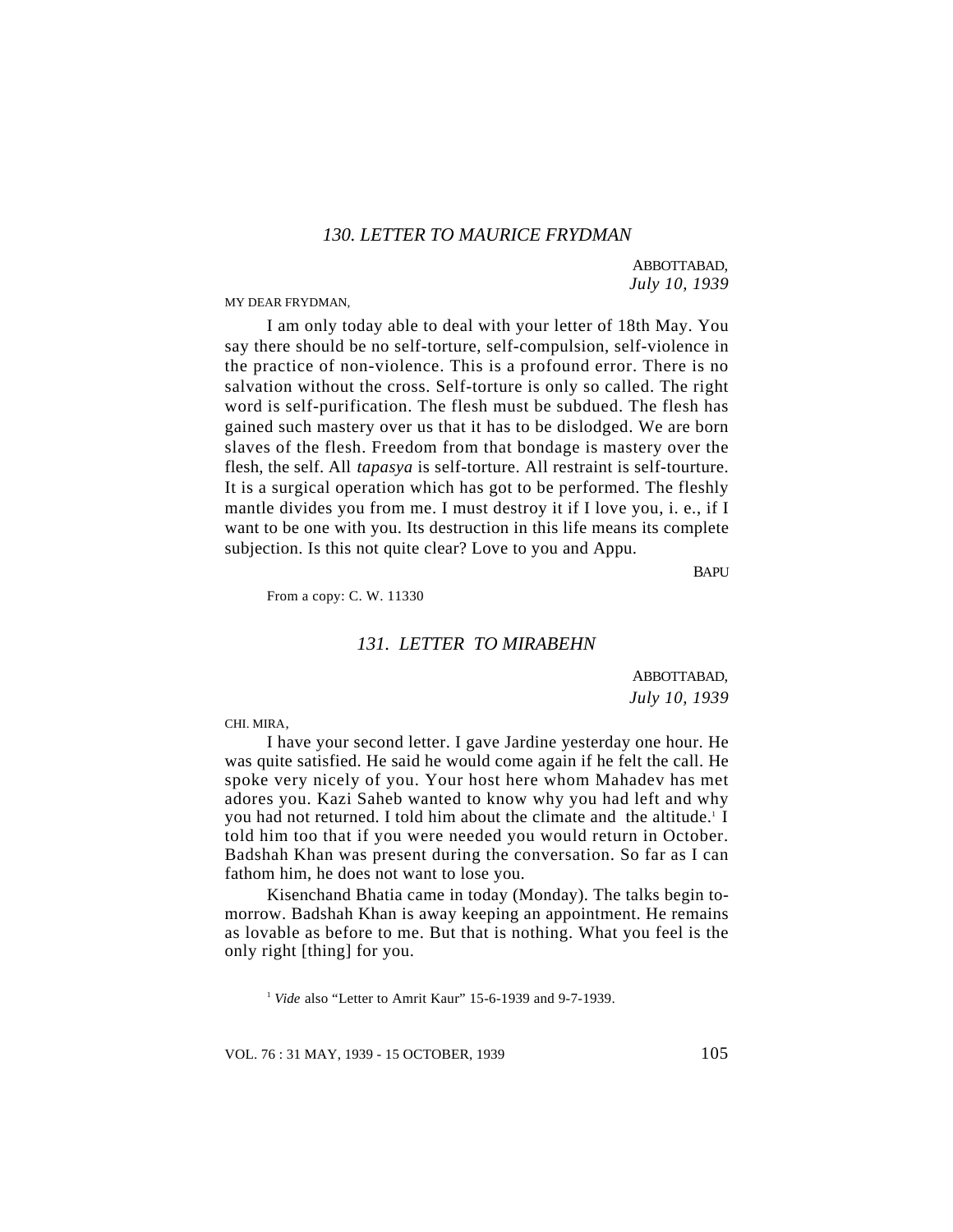Mahadev Desai has gone to inspect Nathiagali. The hostess<sup>1</sup> here is anxious for me to go there. I am not anxious to change. This place is good enough and cool enough for me.

There is no news from Pyarelal as to when they are coming.

I am still keeping well. You can easily imagine from my having to use the left hand how much writing the right must have done. Jayaprakash came in today.

Love.

**BAPU** 

From the original: C. W. 6445. Courtesy: Mirabehn. Also G. N. 10040

## *132. LETTER TO VALLABHRAM VAIDYA*

ABBOTTABAD, *July 10, 1939*

BHAI VALLABHRAM,

I got your letter when I was very busy. I could not, therefore, call for Ambashankar Vaidya. I do not know if he had come of his own accord.

 Ba was to have gone to Sabarmati, but the plan was changed at the last minute. She is not with me, either, but she will soon join me. I will not trouble you at present on her account.

I am very happy that Chandanbehn is improving, because it was I who had insisted on putting her under your treatment. You may now keep her as long as necessary and send her back after she is completely cured.

Vijaya doesn't seem to have completely recovered. That responsibility, therefore, still remains with you.

*Blessings from*

**BAPU** 

From Gujarati: C.W. 2906. Courtesy: Vallabhram Vaidya

<sup>1</sup> Mrs. Parmanand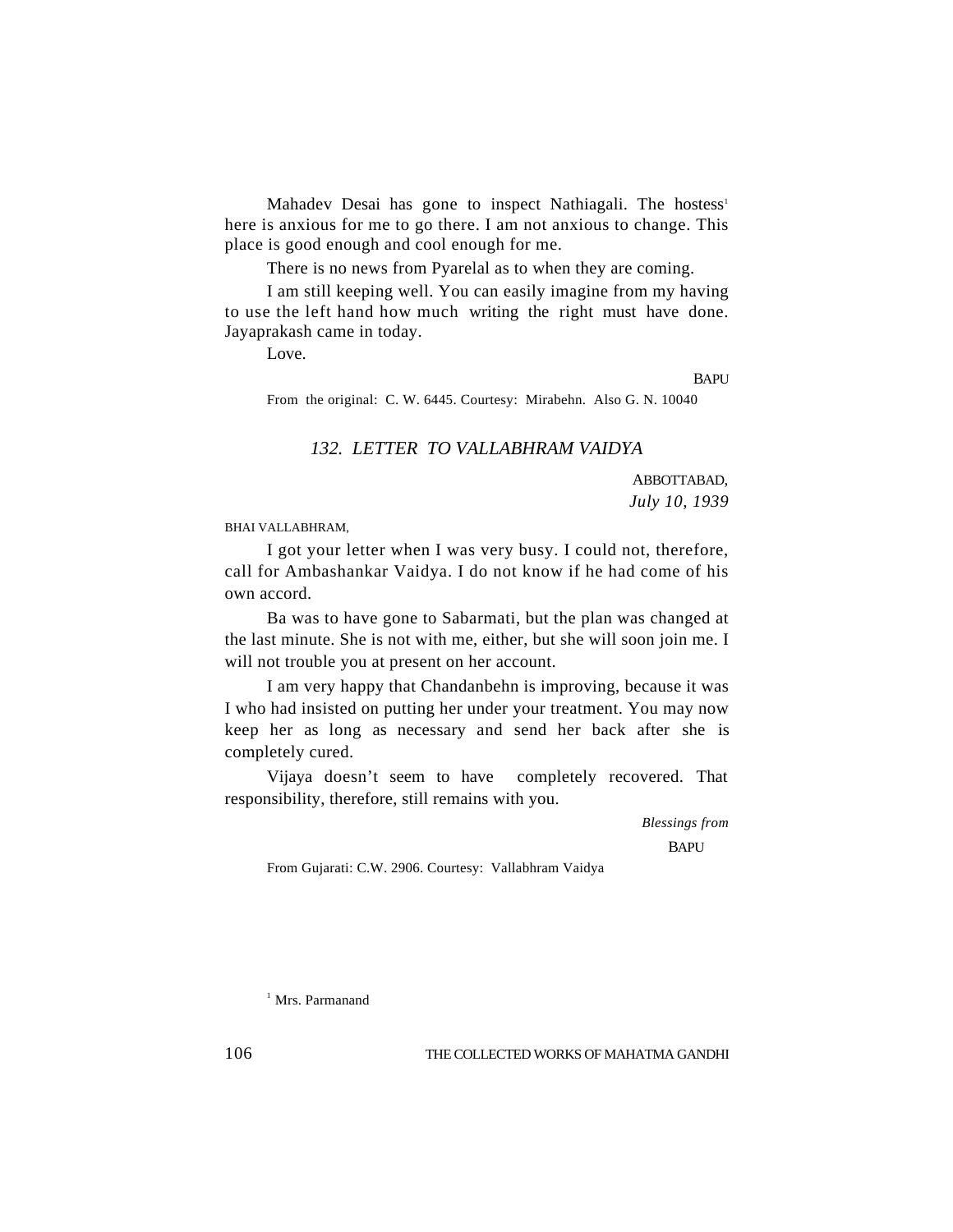## *133. LETTER TO AMRITLAL T. NANAVATI*

ABBOTTABAD, *July 10, 1939*

CHI. AMRITLAL,

I hope Chandan is improving. I have had a letter from her. Shankar was improving rapidly. Aren't they both, Shankar and Chandan, fortunate? Shankar should be arriving there soon now.

You had asked for Kaka's opinion, but he has left the decision to me. If Chandan does not require your presence now and you also feel the same, please return to Wardha.

Ba has fully recovered. But, as a small incision was made under Pyarelal's tongue, Sushila and Ba had to stay back. They will be leaving in a day or two.

*Blessings from*

**BAPU** 

From a photostat of the Gujarati: G. N. 10789

#### *134. LETTER TO KRISHNACHANDRA*

ABBOTTABAD, *July 10, 1939*

CHI. KRISHNACHANDRA,

I am worried for there has been no news from you since Wednesday. If you have not written anything by the time you get this letter, send a telegram. I hope Balkrishna is well, and your worry has ended. At the moment your duty is to stay put. We shall see what can be done when I come down.

Sushila, Pyarelal, Ba are still in Bombay.

I hope you have found a good help.

*Blessings from*

**BAPU** 

From a photostat of the Hindi: G. N. 4322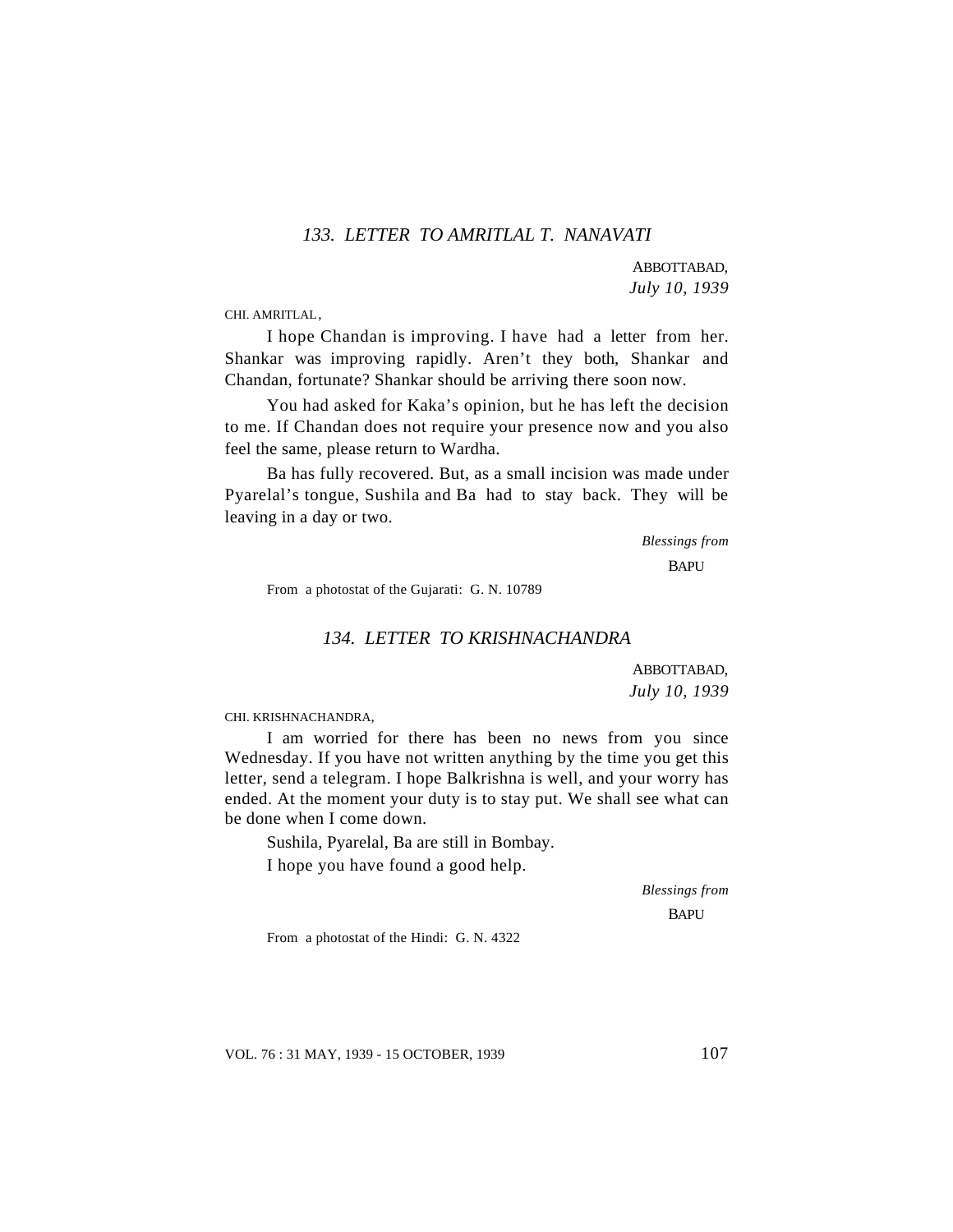#### *135. LETTER TO AMTUSSALAAM*

ABBOTTABAD, *July 10, 193* [*9* ] 1

#### CHI. AMTUL SALAAM,

I have been writing regularly. How about you? I hope your health is all right. We are all well.

Ba and others have not arrived yet. A telegram intimating their departure is expected today or tomorrow.

*Blessings from*

**BAPU** 

From a photostat of the Hindi: G. N. 237

#### *136. LETTER TO MIRABEHN*<sup>2</sup>

ABBOTTABAD, *July 11, 1939*

MIRABEHN C/O KHADI BHANDAR MADHUBANI YOU CAN REMAIN IF HEALTH CONTINUES GOOD. **BAPU** 

From the original: C. W. 6446. Courtesy: Mirabehn. Also G. N. 10041

<sup>1</sup> The original, in Gandhiji's hand reads "1930"; but Gandhiji was not at Abbottabad in that year.

2 In *Bapu's Letters to Mira,* Mirabehn explains: "The long delay in Bapu's coming to the Frontier had told severely on my health and at last I returned to Sevagram. Knowing that Bapu wanted me to work independently, I mustered up courage and went on to Bihar. In the mean time, Bapu's long-postponed visit to the Frontier materialized, and the sorrow in my heart became further accentuated."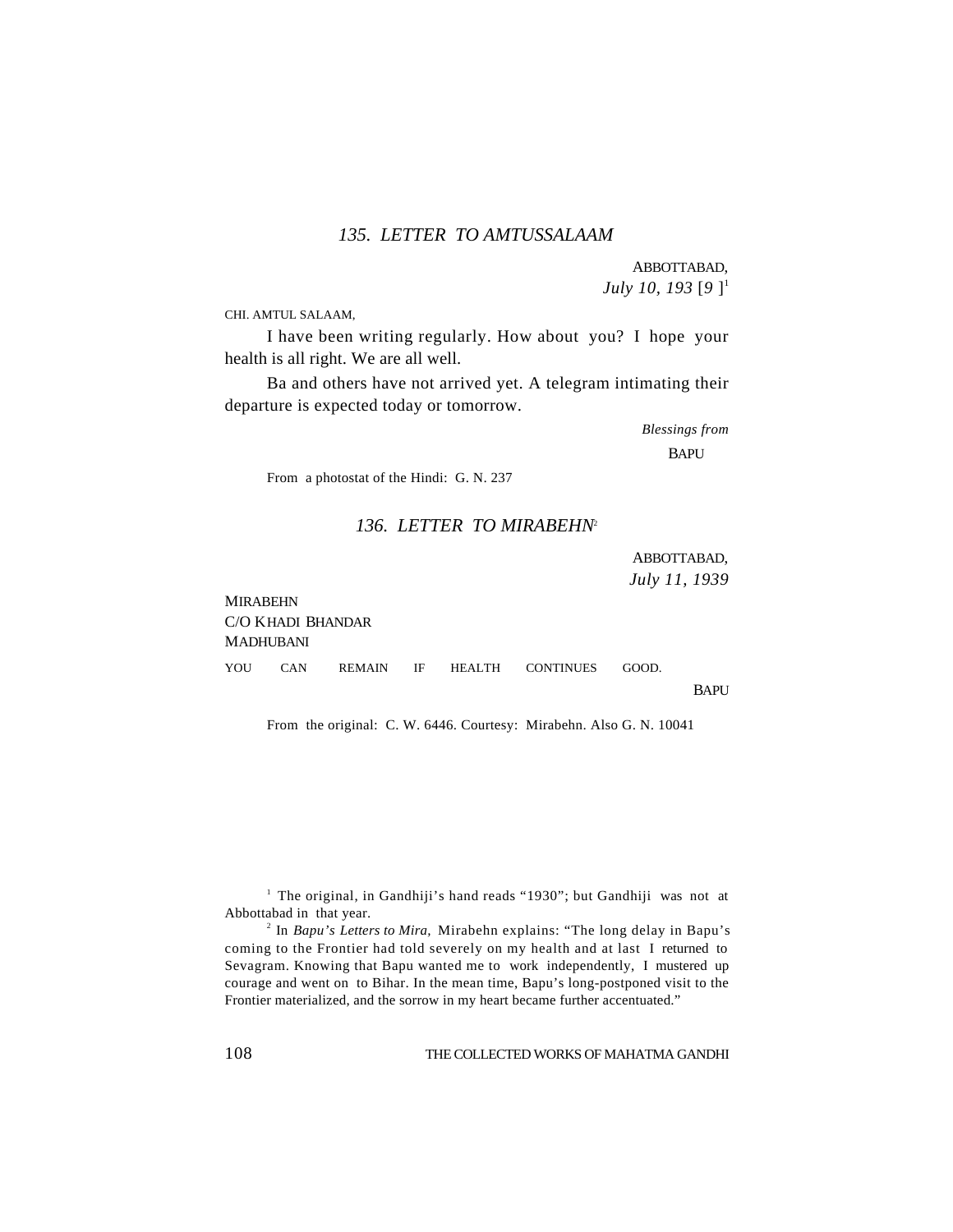### *137. LETTER TO SHAMLAL*

ABBOTTABAD, *July 11, 1939*

DEAR LALA SHAMLAL,

I kept your letter of 6th April till today. I was glad you were able to make up your mind. I hope the vow is being kept and that keeping of it is doing you good.<sup>1</sup>

> *Yours,* **BAPU**

LALA SHAMLAL, M. L. A. (CENTRAL)

From a photostat: G. N. 1288

### *138. LETTER TO VIDYAVATI*

ABBOTTABAD, *July 11, 1939*

CHI. VIDYA,

I had your letter of June 13. I could not reply earlier.

My health is now all right. Do come over when I reach Segaon.

Tell me all about the conditions there. If you write to Rajendra Babu and others, they will all listen to you.

Where is Lakshmi these days? What does she do? Have you fully recovered? I shall be here till the end of this month, if not longer.

> *Blessings from* BAPU

From the Hindi original: Rani Vidyavati File. Courtesy: Gandhi National Museum and Library

<sup>1</sup> Acknowledging the addressee's reply dated July 13, Pyarelal wrote (G. N. 1289): "Bapu was very glad that you had taken to spinning regularly and were feeling attached to it. He would like you to learn spinning on the *takli.*"

VOL. 76 : 31 MAY, 1939 - 15 OCTOBER, 1939 109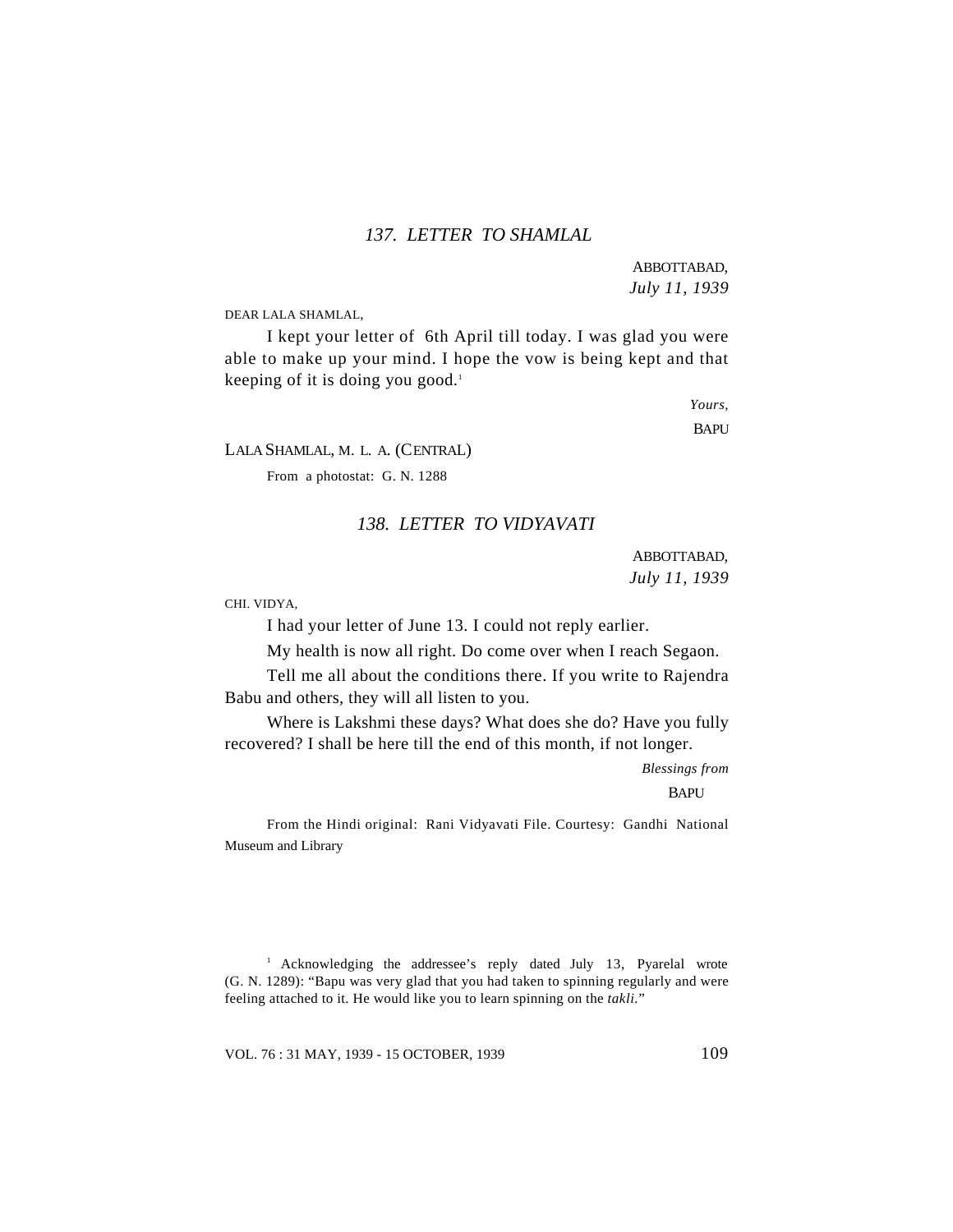### *139. NOTES*

#### A REPUDIATION

Janab Yusuf Meherally, President, Cutch Prajakiya Parishad, writes:

In a recent issue of the *Harijan*, under the caption "Leaders Must Lead"<sup>1</sup>, you have made reference to Cutch which raises one or two points that need to be cleared up. The note has it that a Cutch worker informed you that "some leaders in Cutch are telling the people there that but for your stopping civil disobedience they would today be enjoying responsible government or something near it."

We were not a little surprised to read this, for to the best of my knowledge none of our responsible workers in Cutch has said this. Since the suspension of the satyagraha by us under your advice on April 1, I alone must have addressed over 200 meetings all over Cutch. My other colleagues in Cutch have similarly done a great deal of touring. But nowhere have our leading workers given expression to such sentiments. In fact, at a public meeting in the capital town of Bhuj, which is our headquarters, I asked the large gathering present if any among them had heard these or similar words. The unanimous reply was in the negative. I asked again if there were any person in the audience who had recollection of hearing anything that even resembled this. Not one such person was there. I do not wish to labour the point any further. But we could not help feeling hurt that you should have lent the weight of your name to a statement which on further enquiry you would have found to be incorrect.

I gladly publish this repudiation. But I must say that there was no occasion for the President to feel hurt. Had I mentioned names, I would certainly have referred to him before writing the note. But when a responsible worker asked me if I had stopped civil disobedience in Cutch and wanted a public declaration from me, I could not wait for confirmation before giving my answer. Nor does the present repudiation take the matter any further than where it was left by my note except that Janab Meherally and those whom he asked did not make the statement alluded to. The proper procedure is to challenge my informant to produce the names of those whom he knew had made the statement imputed to them or unreservedly to withdraw his

<sup>1</sup> *Vide* "Notes", 7-6-1939.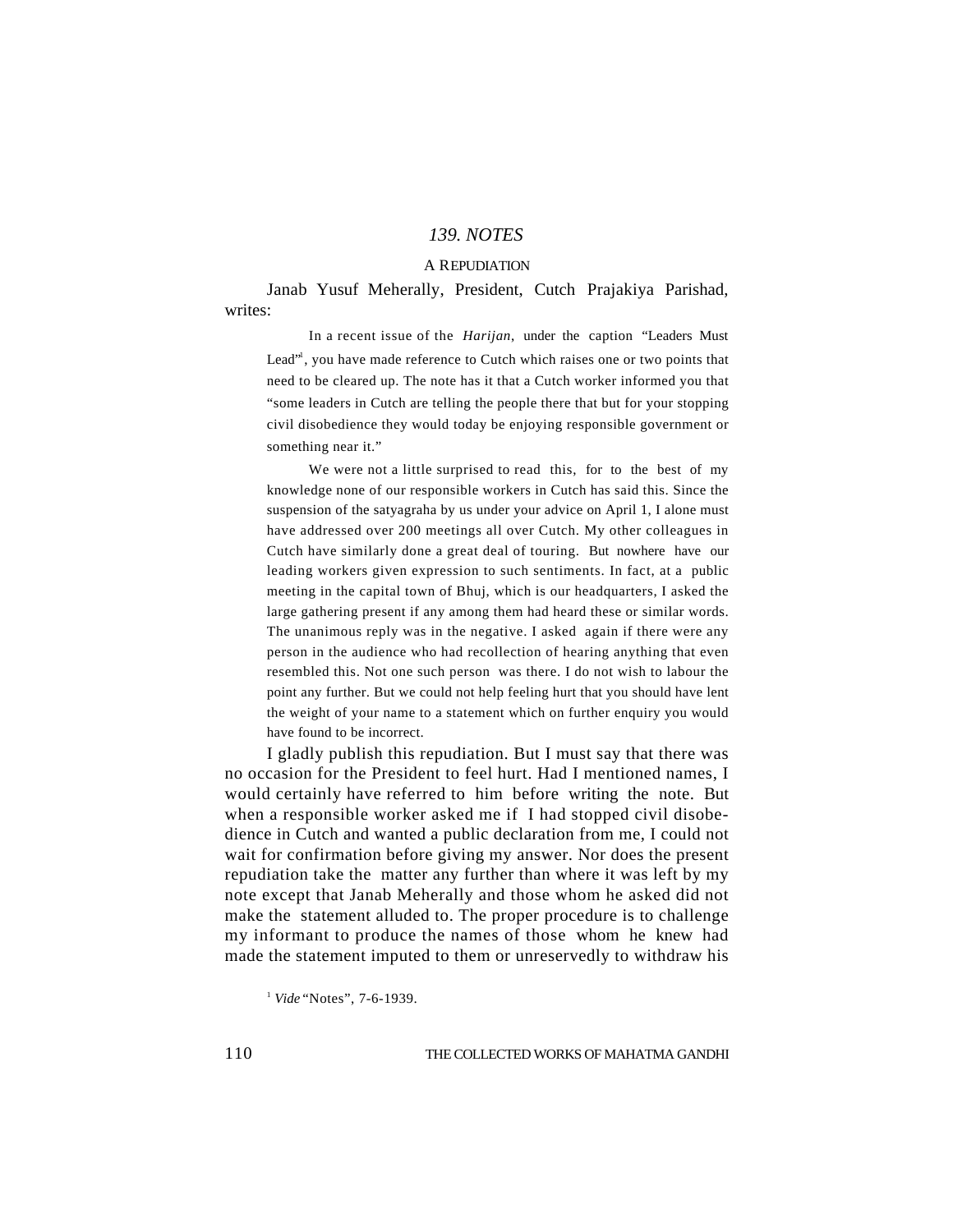allegation. I may inform the reader that I have adopted the procedure myself and asked my informant to produce the names or to withdraw his allegation. Meanwhile my note has served a very useful purpose in the other States if not in Cutch. The leaders have a greater sense of responsibility and realize that my opinion should have no weight with them except to the extent that it appeals to their heads and hearts. They are solely responsible for any action they take. And naturally. They alone know the situation at first hand within their own spheres of action.

## THE WAY TO DO IT

Narandas Gandhi is khadi-mad. He is a good teacher after my style and an able accountant, but has been for years a staunch believer in the gospel of khadi. He devotes about four hours daily to spinning. His output gives him khadi enough for his house-hold. Five years ago he conceived the idea of popularizing khadi and raising funds for public services by dedicating as many days as my years at the time of my birthday. He began with my 66th year. I attach the greatest importance to my service of the poor through khadi. I do not regard it as a mad man's mad idea. It cannot be so mad when it is remembered that it has put into the pockets of Hindu and Muslim spinners and weavers nearly five crores of rupees. Though, therefore, Narandas Gandhi's enterprise is connected with my name, I do not hesitate to advertise it year after year. His ambition rises as years roll by. And it has been always hitherto more than fulfilled. He began by asking co-workers to contribute in all 66,000 yards of yarn and collecting 66 coins from those who would care to give them. Collection of yarn was made from all over India. Collection of coin was naturally confined to Rajkot for it was matter of door-to-door begging. This time Narandas Gandhi hopes to receive, instead of seventy thousand, 70 lakhs of yards of yarn. Is there anything which the determination of the good cannot achieve?<sup>1</sup> It should not be difficult of fulfilment if 100<sup>2</sup> volunteers spin 1,000 yards of yarn daily from 2nd August for seventy days. The programme commences on 2nd August and finishes on 10th October. A fast spinner would do 1,000 yards in three hours. But an average spinner would easily do it in four hours. If Narandas secures the co-

<sup>&</sup>lt;sup>1</sup> This sentence is from the Gujarati leaflet, "Note on *Rentia Baras*", written by Narandas Gandhi (C. W. 8566).

<sup>2</sup> The source has "700" and "7,000" a misprint; *vide* also "Notes", 6-8-1939.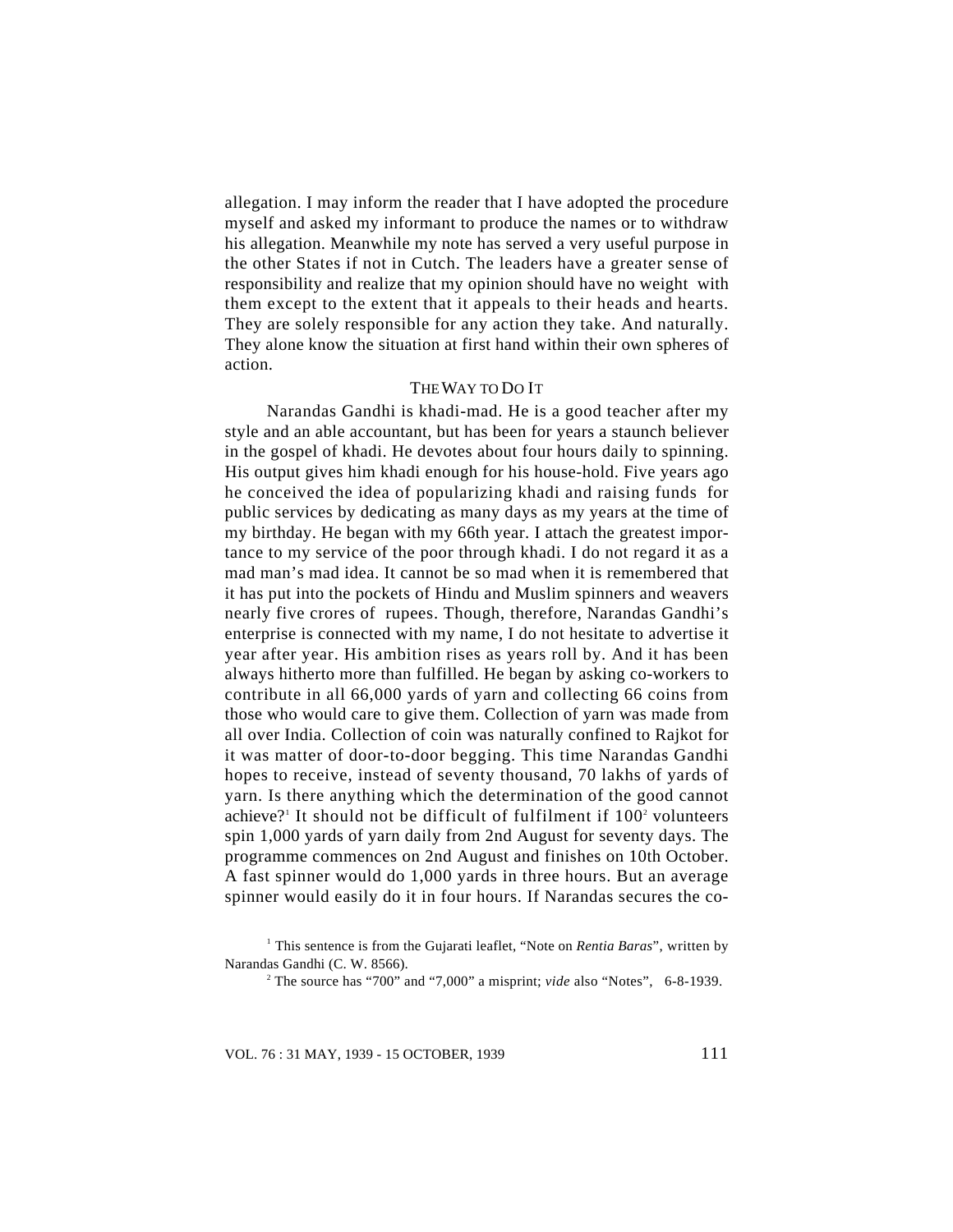operation of  $1,000<sup>1</sup>$  volunteers, the output need not be more than  $100$ yards per day. That means giving less than thirty minutes daily. And of course merit lies in an increasing number of volunteers responding every year. The virtue of khadi lies in bringing the distribution of the work of spinning as near the individual use of khadi as possible. The spinning provides the best and the easiest method of voluntary and useful co-operation. India has man-power in crores and that is why it does not require giant soul-less machines.<sup>2</sup> Given the co-operation of crores of people, it would be child's play for them to produce cloth for their own use. That would save the drain of crores of rupees to foreign countries and the wealth would automatically be distributed among crores of people. Let me hope Narandas Gandhi will secure the association of many volunteers in his enterprise. They should send their names and addresses to him as early as possible. The money contributions and the proceeds from the sale of yarn or khadi as the case may be, though they will be nominally presented to me, will be returned by me to be equally divided in three parts for Harijan and khadi work in Kathiawar and the Rajkot Rashtriyashala.

ABBOTTABAD, July 12, 1939. *Harijan,* 22-7-1939

### *140. MEENAKSHI TEMPLE OPEN*

I have before me Rameshwari Devi's address to the Tamilnad Provincial Harijan Temple-entry Conference held at Madura on 13th June last. I had a letter from her describing how successful her tour seemed to have been from the numbers who attended her meetings and the enthusiasm they showed. She had also expressed the hope that the famous Meenakshi temple was likely soon to be opened to Harijans. Little did I then know that the temple was to be opened so soon. But the wonderful event happened on the 8th instant.

It is a great event in the campaign against untouchability and the movement for the opening of temples to Harijan. The Proclamation opening the State temples of Travancore was no doubt a very big step. But it was the prerogative of the Maharaja. He had in his Dewan a wise adviser. The Maharaja, the Maharani and the Dewan brought about

<sup>&</sup>lt;sup>1</sup> The source has "700" and "7,000" a misprint; *vide* also "Notes", 6-8-1939.

<sup>&</sup>lt;sup>2</sup> This and the following two sentences are from the Gujarati.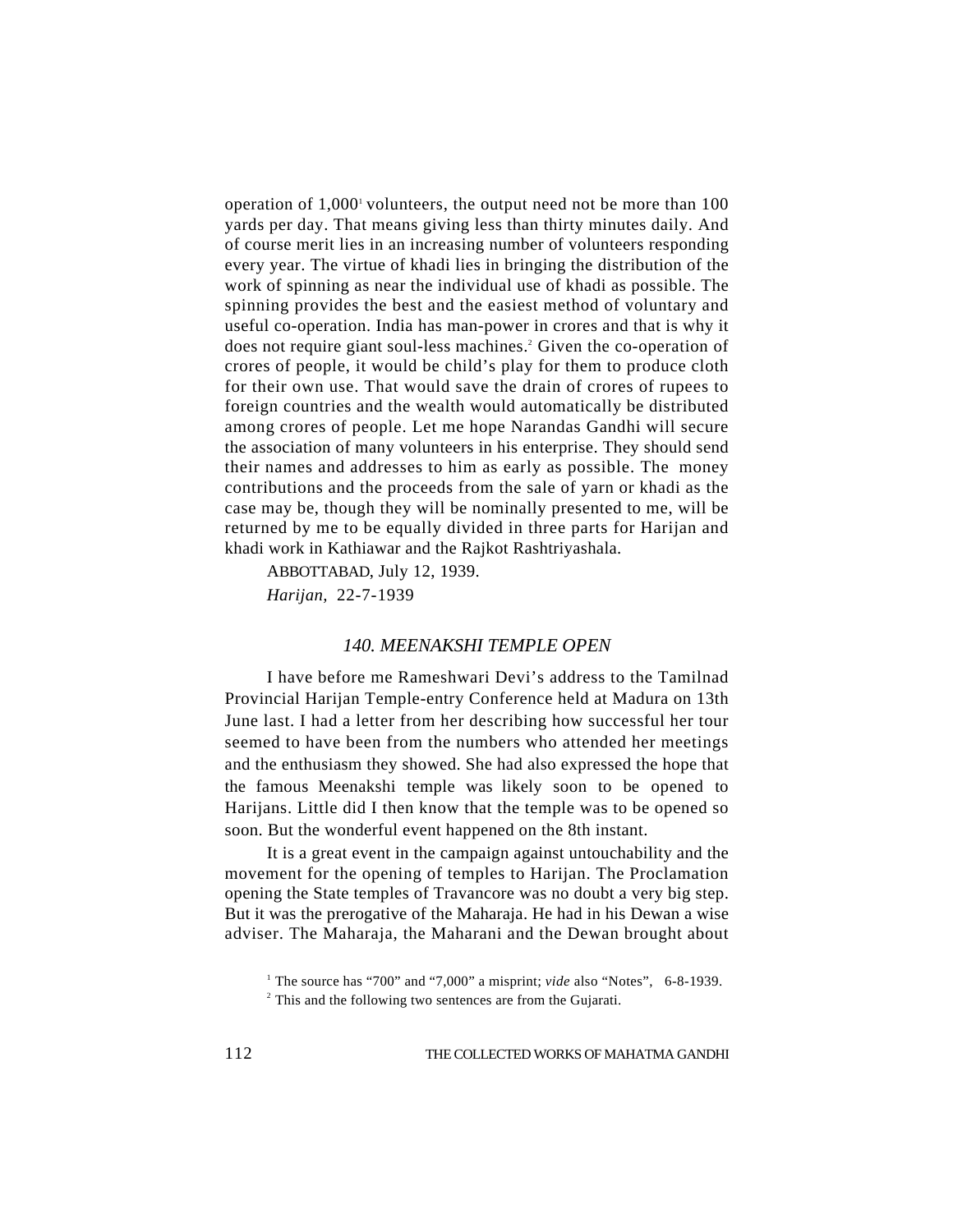the transformation. But the opening of the celebrated temple of Madura is a greater event in that it is the popular will that has brought about the happy consummation. It reflects a decided conversion of the temple-goers of the Meenakshi temple. Shri Vaidyanatha Aiyar and his co-workers deserve all the praise for the ceaseless effort that they have put forth in educating public opinion.

Let us hope that this opening will be followed up by the opening of the other great temples of the South. There should be no hurry, no hustling of the public. The opinion of the temple-goers is of the greatest value. Theirs should be the deciding voice. The workers will consolidate every gain so as to prevent any set-back. Every opening of a temple to Harijans should mark greater purification inside and outside the temple opened. The sanctity of such temples should on no account be marred. No political capital should be made out of what is, and is intended to be, a purely religious act.

Harijans too should be taught to understand the religious significance of the opening of temples for them.

There were fifteen useful resolutions taken at the Conference. Of these the following three attract special attention:

1. This Conference notes with deep regret the recent action of the Mysore Government in having withdrawn their order permitting Harijans into the Sravana Belagola temple even up to the limits where non-Hindus are allowed.

2. This Conference resolves that the Provincial Boards of the Harijan Sevak Sangh should take up the organization of a Provincial Sevak Service with the following objects:

(a) There should be a whole-time worker in charge of every institution run by the Harijan Sevak Sangh, as schools, hostels, etc.

(b) The sevaks should undertake to serve for at least five years.

(c) They should be paid an allowance ranging from Rs. 15 to Rs. 30 according to the needs of the individual and the circumstances of the locality.

(d) The sevak shall be attached to any one of the centres allotted to him by the Provincial Board.

(e) The qualifications of the sevak and the pledge to be given by him shall be the same as that of the Central Board sevaks, with this additional qualification that he should have passed at least the third form and must have been for at least three years in Harijan work, and should possess full faith and confidence in th ideals set forth by Mahatmaji and the Harijan Sevak Sangh.

(f) The Provincial Board, though solely responsible for the salary of the sevaks, the institution to which he is attached will also undertake to pay at least half his allowance.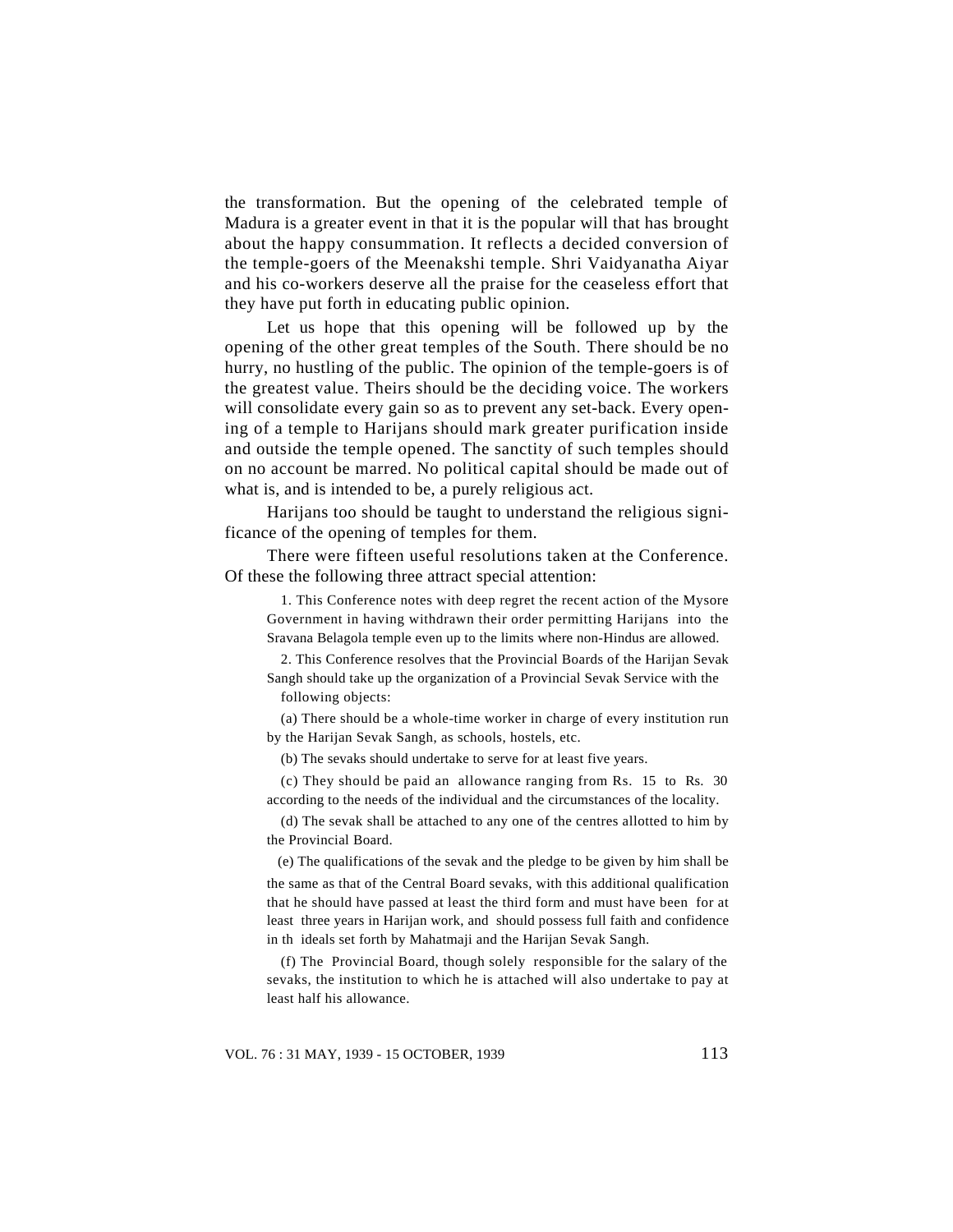(g) The Provincial Board in consulation with the district or local committees shall select the sevaks under the scheme who will abide by the conditions laid down by the Provincial Board from time to time.

(h) The sevaks attached to each Provincial Board shall meet at least once a year.

3. Resolved that a short workers' training camp extending about a month be organized by the respective Provincial Boards in any of the following centres, viz., the Ramakrishna Vidyalaya of Coimbatore, the Vinayashram in Guntur and the Kengeri Gurukul in Mysore. Shri Avinasilingam, Ramachandran, Bapineedu and Gopalaswamy be requested to draft a scheme for their training and circulate the same to all the Provincial Boards.

The first is surprising and demands an answer from the Mysore authorities. I hope that there is some misunderstanding somewhere. A concession once given is not withdrawn lightly.

The second resolution is very important. The Conference has thereby taken a big step. The third is also a substantial resolution. Let us hope that whatever has been undertaken by the Conference will be duly carried out. Our resolutions often begin and end with being printed and advertised in the Press. They have value only if they are reduced to practice.

ABBOTTABAD, July 12, 1939. *Harijan,* 22-7-1939

# *141. TELEGRAM TO PYARELAL*

ABBOTTABAD, *July 12, 1939*

PYARELAL BIRLA HOUSE **BOMBAY** 

 $MAY$  LEAVE KANAM<sup>1</sup>.

**BAPU** 

From a photostat: Pyarelal Papers. Nehru Memorial Museum and Library. Courtesy: Beladevi Nayyar and Dr. Sushila Nayyar

<sup>1</sup> Kano, son of Nirmala and Ramdas Gandhi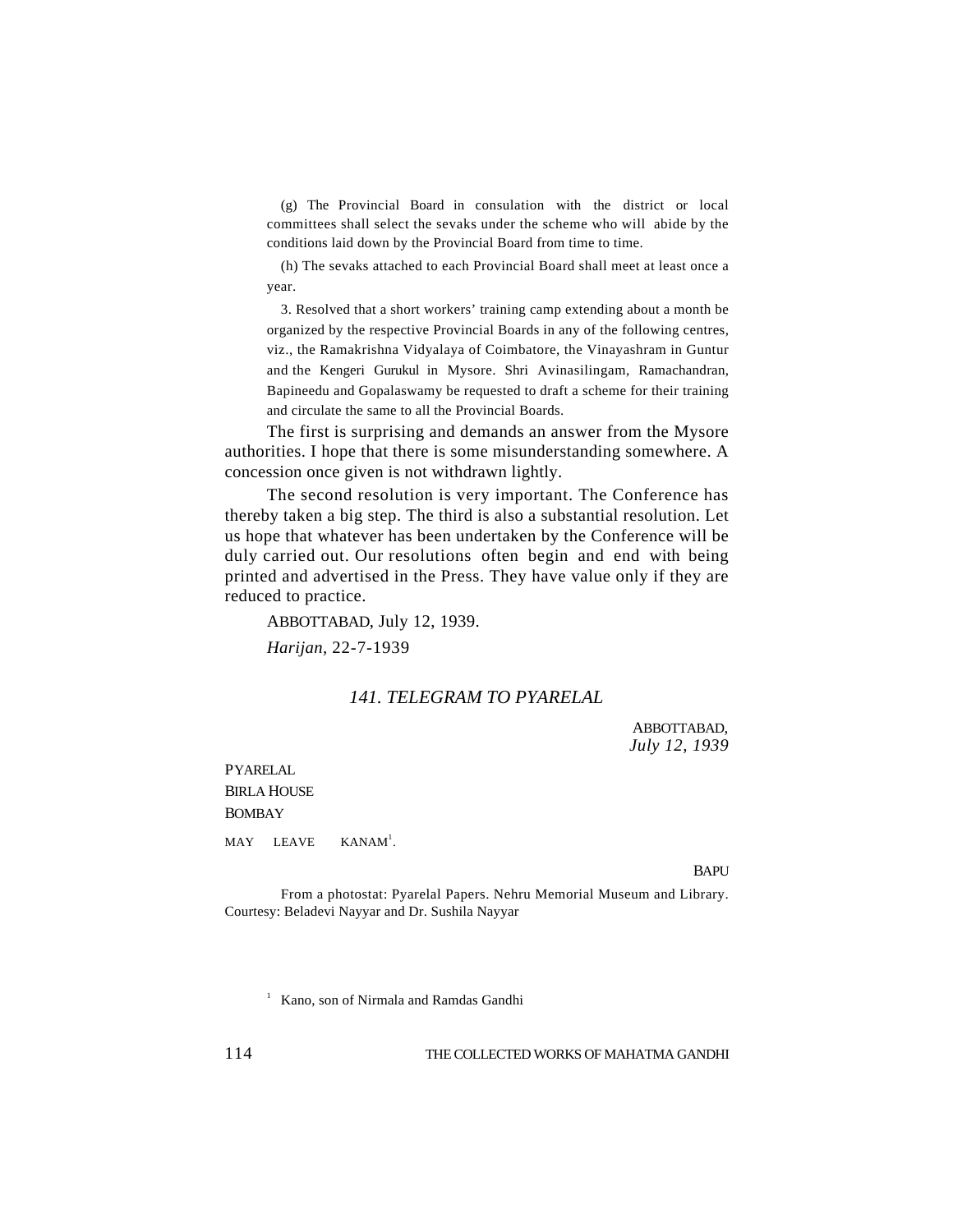## *142. LETTER TO LORD LINLITHGOW*

ABBOTTABAD, *July 12, 1939*

#### DEAR LORD LINLITHGOW,

I am much obliged to you for your letter<sup>1</sup> of 1st instant and the wires about Talcher.

I thank you, too, for your inquiry about my health. It continues to be good.

*I am,*

*Yours sincerely,*

M. K. GANDHI

From a microfilm: Lord Linlithgow Papers. Courtesy: National Archives of India

### *143. LETTER TO BALVANTSINHA*

ABBOTTABAD, *July 12, 1939*

CHI. BALVANTSINHA,

Your letter is very good. Everything is plain. This is what a letter ought to be. You will learn something but teach much more. In a few days, your way will become clear. Only today I have a letter from Sardar Saheb<sup>2</sup>. He wishes to send you to his bigger farm also. Keep cow's milk separate for removing butter. Conversion into curds hastens the process. With patience, everything will be all right.

I shall send your letter to Rajkumari who will send it to Ashram whence it will reach Surendra. I am not writing anything to Sardar Saheb. Ba, Pyarelal and Sushila will entrain from there on Friday. This letter will reach you after that.

*Blessings from*

**BAPU** 

<sup>1</sup> *Vide* Appendix - "Letter from Lord Linlithgow", 1-7-1939.

<sup>2</sup> Datar Singh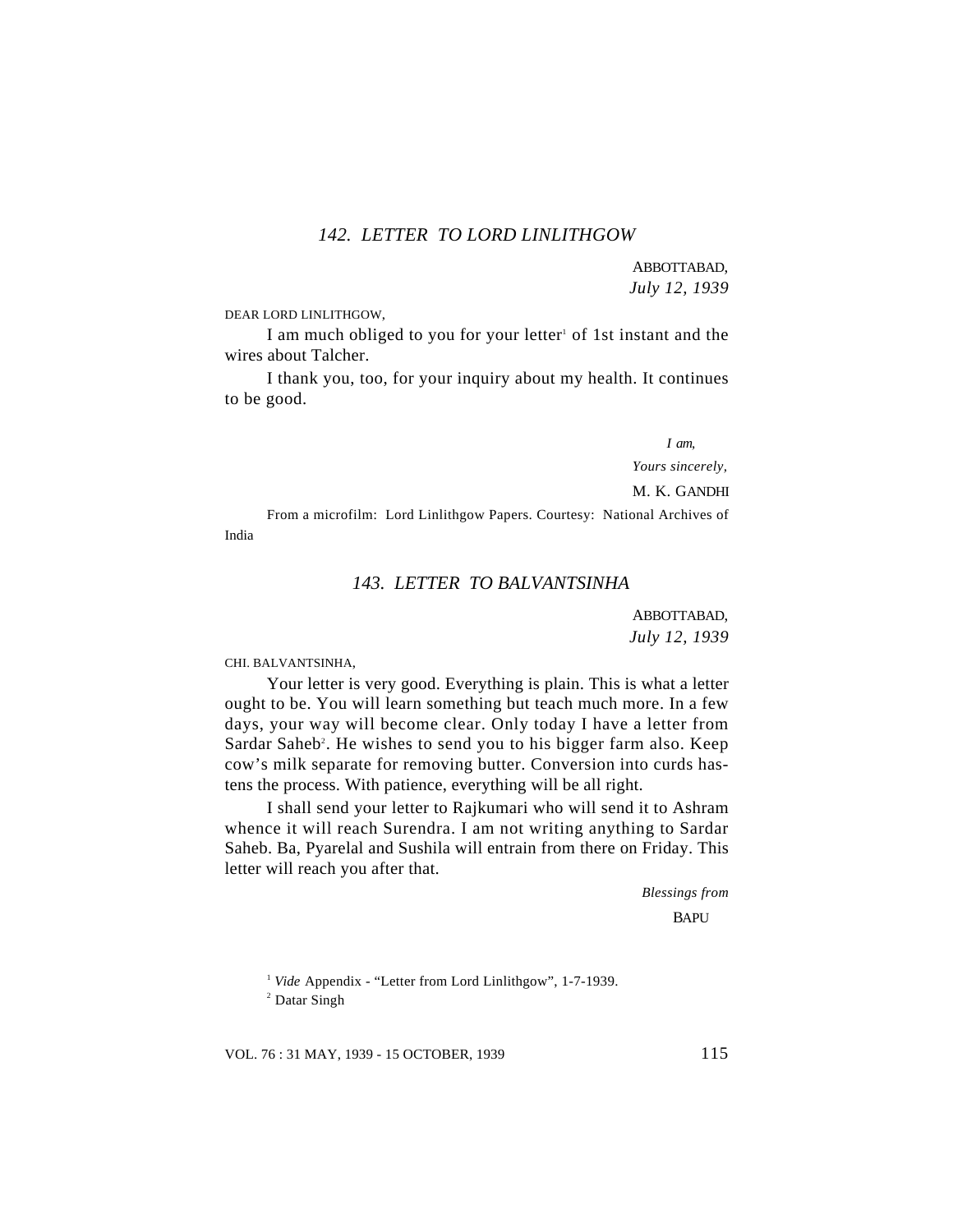[PS.]

According to Sardar Saheb's estimate, you will need  $2\frac{1}{2}$  months there. Let us wait and see.

From a photostat of the Hindi: G. N. 1923

## *144. LETTER TO AMRIT KAUR*

ABBOTTABAD, *July 12, 1939*

MY DEAR IDIOT,

Strange to have no letter from you for three days on end. I hope you are keeping well.

Here is a letter from Balvantsinha. Read it at leisure. It shows that all is not gold that glitters. But of course he might have to revise his first impressions. It cannot be quite as bad as he paints it. Of course I don't want you to say anything to Sardar Saheb. He has sent a sweet letter. I have written in reply. After all they did not meet at the station. Balvantsinha did not go by the Frontier Mail as it had no third class.

Mira has already reached Patna. She contemplates staying till the Congress is over.

Ba and company are expected to reach here on Friday. Everything is in order here. Mahadev has found an able dentist here, probably better than the expert in Bombay.

Love.

TYRANT

[PS.]

Please forward Balvantsinha's letter after use to Segaon.

From the original: C. W. 3927. Courtesy: Amrit Kaur. Also G. N. 7236

### *145. LETTER TO CHIMANLAL N. SHAH*

ABBOTTABAD, *July 12, 1939*

CHI. CHIMANLAL,

See that the place where we take our meals is paved. Shankaran is improving. There has been no news at all of Balkrishna. Ba, Pyarelal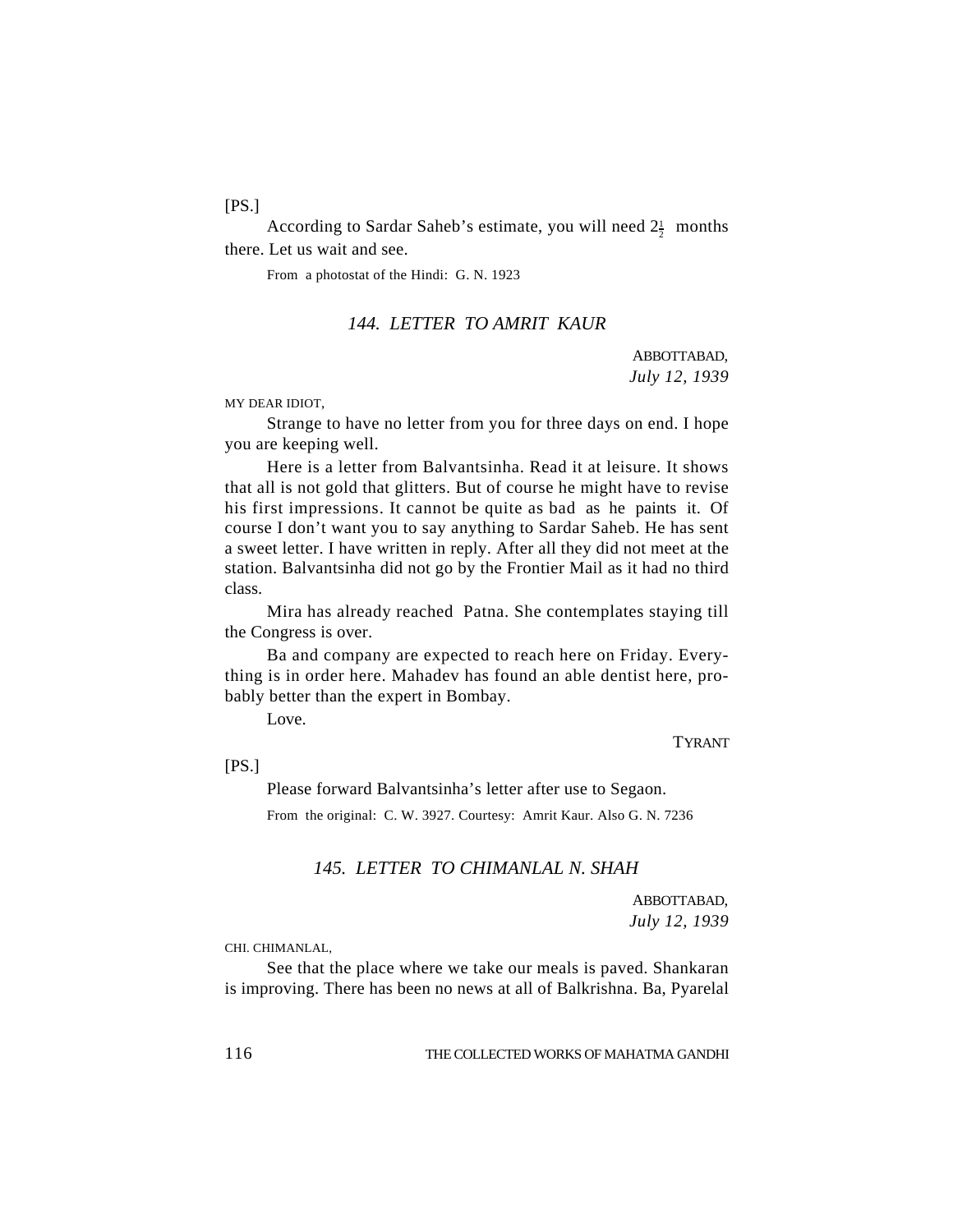and Sushila will reach here the day after tomorrow. They will start today.

I got Munnalal's letter. I am not worrying. Tell Bhansalibhai not to eat more than one *tola* of garlic. The dose is only one ounce.

*Blessings from*

**BAPU** 

SHRI CHIMANLAL BHAI SEGAON ASHRAM SEGAON, WARDHA

From a photostat of the Gujarati: G. N. 10599

### *146. LETTER TO LILAVATI ASAR*

ABBOTTABAD, *July 12, 1939*

CHI. LILA

I have your letter. By and by everything will be all right. Win over the girls through love. Persuade them gently not to be boisterous. They will certainly listen to you. Show this to them. Do not be impatient in your study. Take interest in it. The knowledge you gain will not go in vain. Passing the examination is only an excuse.. The main aim is that you should acquire knowledge, though examinations also are necessary for progress. Keep calm and go on studying. Never mind whether or not you pass.

*Blessings from*

**BAPU** 

From a photostat of the Gujarati: G. N. 9591. Also C. W. 6563. Courtesy: Lilavati Asar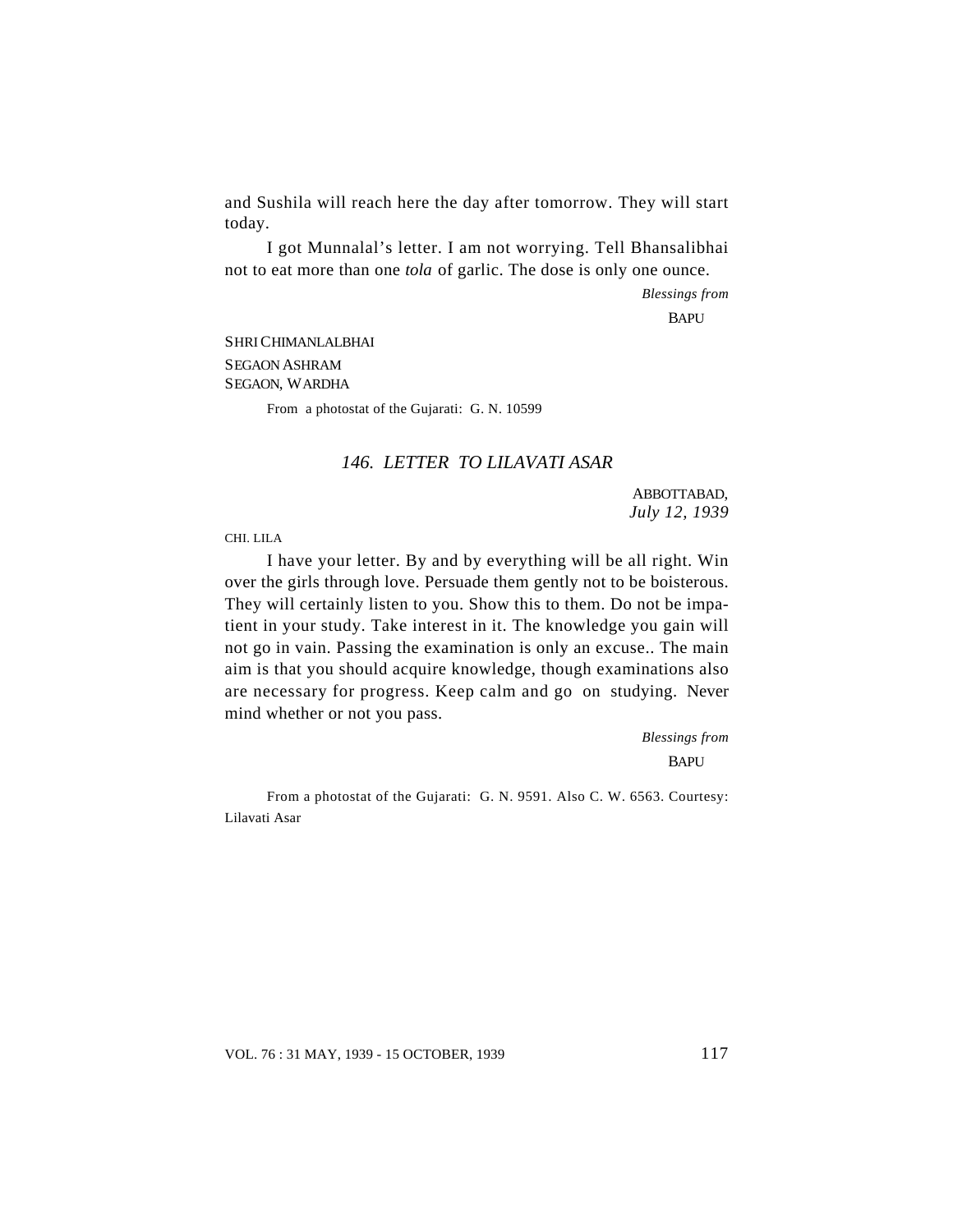### *147. LETTER TO AMTUSSALAAM*

ABBOTTABAD, *July 12, 1939*

#### DAUGHTER AMTUL SALAAM,

I got your letter. You never take care of your health. This is no good. If you wish to be treated by Vijaya's vaid<sup>1</sup>, do so. You have to get well for the sake of your work.

Ba and others will arrive day after tomorrow.

*Blessings from*

**BAPU** 

From a photostat of the Hindi: G.N. 424

### *148. LETTER TO RADHAKRISHNA BAJAJ*

ABBOTTABAD, *July 12, 1939*

#### CHI. RADHAKRISHNA,

I have your letter. Prison does not seem to agree with Jamnalal. But let things take their own course. He has to recover there and nowhere else. It would be all right if they release him on their own. You will see my article<sup>2</sup>. I have nothing much to say about diet. He should take as much milk and fruits as he can easily digest and very little starch. He may add soda to as many things as he can. He can take as much as 60 grammes.

I have understood [what you say] about the Muslims.

*Blessings from*

**BAPU** 

From a photostat of the Hindi: G. N. 9126

<sup>1</sup> Vallabhram Vaidya

<sup>2</sup> *Vide* "Jaipur", 8-7-1939.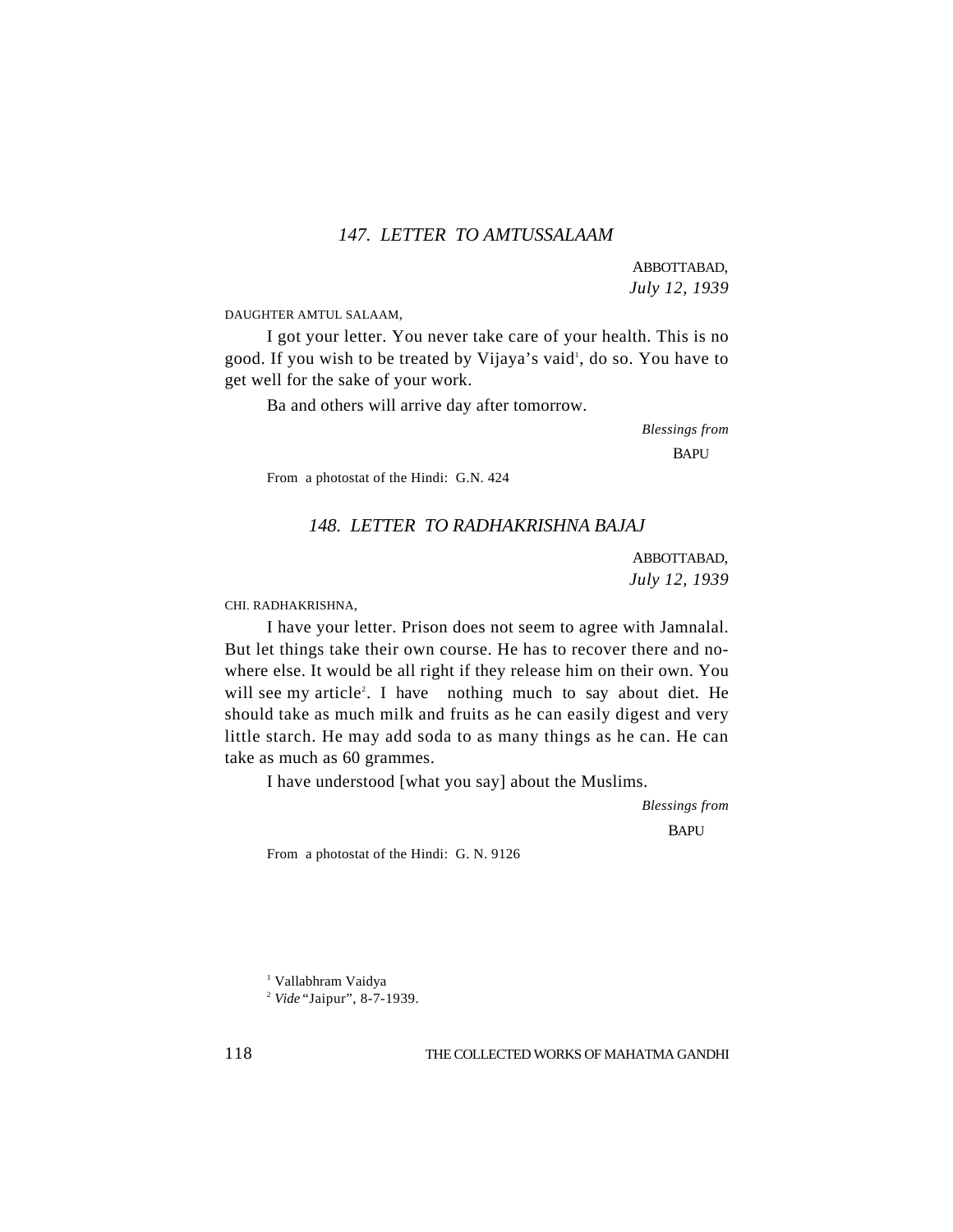### *149. LETTER TO SHAMLAL*

ABBOTTABAD, *July 12, 1939*

#### BHAI SHAMLAL,

I have started action in respect of Lala Mohanlal's letter. If such a Bill is introduced we will be forced to oppose it.

**BAPU** 

From a photostat of the Hindi: G. N. 1180

### *150. A GOOD SAMARITAN*

As will appear from the following letter received by me from Shri A.S. Wadia of Poona, he has been truly a good samaritan to the poor people who eke out a bare living by heaving up to the Mahabaleshwar Hill loads of wood from the plains below for the use of the summer visitors. Here is the extract from Shri Wadia's letter:  $\frac{1}{1}$ 

I went to Mahabaleshwar to get that isolation and quiet I wanted to write my new book on Southern Rhodesia. But while there my mind and energies were unexpectedly diverted to looking into a grievance of the village people who came up to Mahabaleshwar from the valleys below with heavy loads of hay and firewood and sold them for a mere pittance in our bazaar. . . . Whenever I happened to talk to them, they invariably complained of the awful condition of the tracks by which they came up, as the pointed stones cut their toes and blistered their feet. . . . On inquiry I found that the tracks came to be made by constant use and were never touched by the hand of man ever since Mahabaleshwar was discovered by General Lodnick a hundred years ago.

 Realizing that the grievance of the village people was just and needed immediate attention, I put away the writing of my Rhodesia and engaged a gang of coolies and systematically took to the smoothening and broadening of the tracks, breaking up obstructive stones and lopping off branches which came in the way of their long loads of firewood. Off and on the work was continued for eight weeks, during the course of which I must have employed altogether about a thousand coolies. Counting small and big, a dozen tracks must have been made, re-made and in some cases re-aligned. . . .

<sup>1</sup> Only excerpts are reproduced here.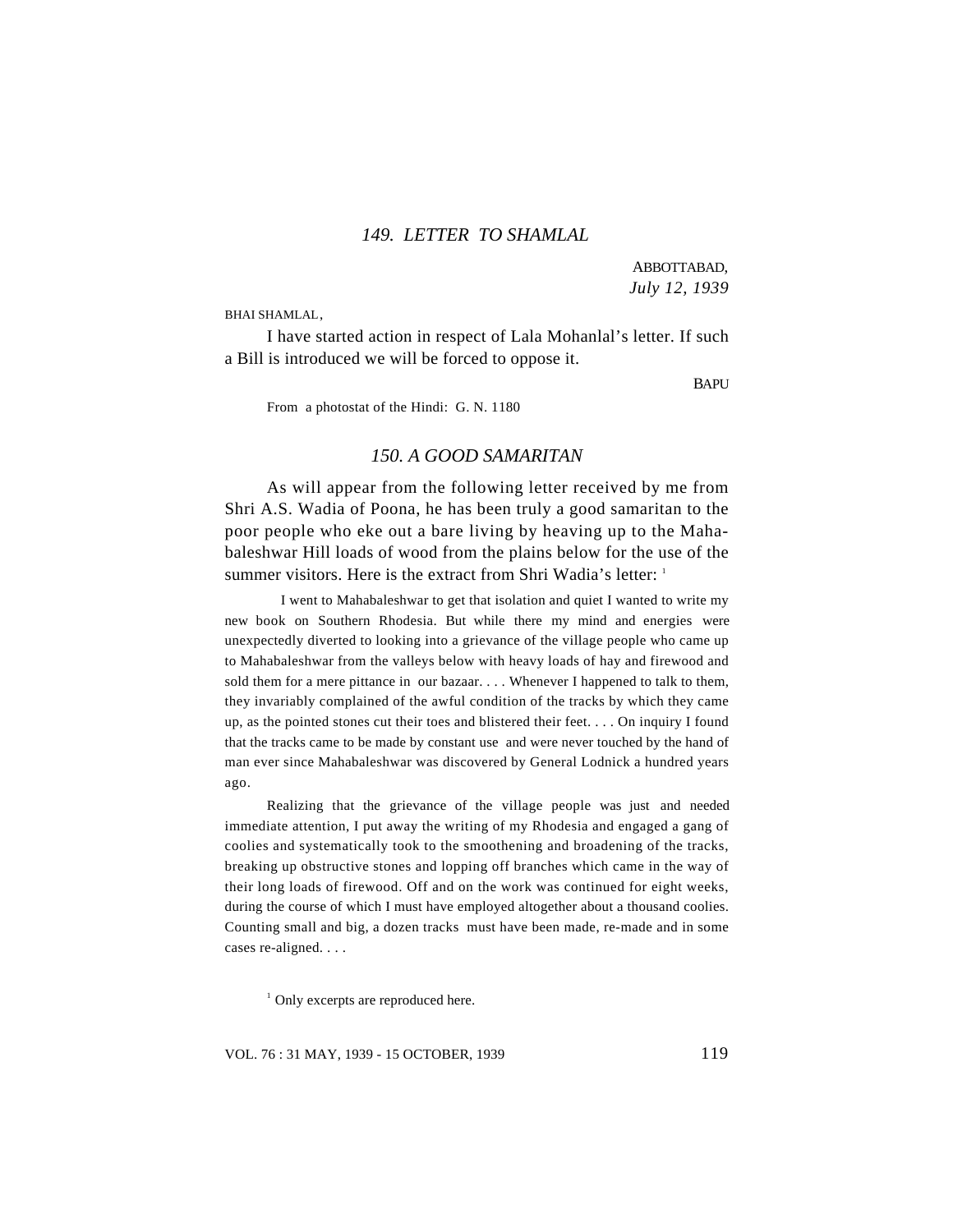Now I come to the main purpose of my writing you these notes. It is to ask you if Government is not bound to keep in good condition these tracks that I have made for the use of the villagers just as much as they are bound to maintain in good condition the roads for vehicular traffic. . . .

While conversing with the villagers I gathered a few more facts which might interest you:

1. They all complained that the soil of their cultivated fields was deteriorating year after year so that their crops came to about half of what they used to have ten years ago.

2. The Congress Government, they said, had again imposed on them a tax of four annas on each head of cattle after exempting them from the tax for the last two years.

3. The waste lands round the villages should be given them for cultivation and small areas of forest reserve should be opened for grazing their cattle.

I wish you, Mahatmaji, would do something to help the 'Adijans', as I call these poor villagers of the valleys round Mahabaleshwar, in whose welfare and wellbeing I am personally interested.

I forwarded the letter to the Bombay Ministers, and I am happy to be able to inform the reader that the matter has been taken up by them. The Bombay Government will keep in good repair the footpaths so considerately smoothed down and made safer than they were before by Shri Wadia. They will also attend to the other matters referred to by my correspondent. I wrote to him asking for further particulars of his enterprise. It appears that he laboured with the labourers himself and constituted himself their road engineer. He paid from his own pocket over Rs. 200 which were supplemented by two friends to the extent of Rs. 125. I am quite sure that Shri Wadia has lost nothing by suspending the writing of his book which it is highly probable will now bear the impress of his very practical philanthropy. It is fashionable to give something to charities out of one's superfluous cash. But not many give their labour as well as money. Those who do, ensure the best use possible of their donations. It is to be hoped that the other hill-goers will copy Shri Wadia's good example by studying and ameliorating the condition of the poor who uncomplainingly labour for them often on starvation wages.

ABBOTTABAD, July 13, 1939. *Harijan,* 22-7-1939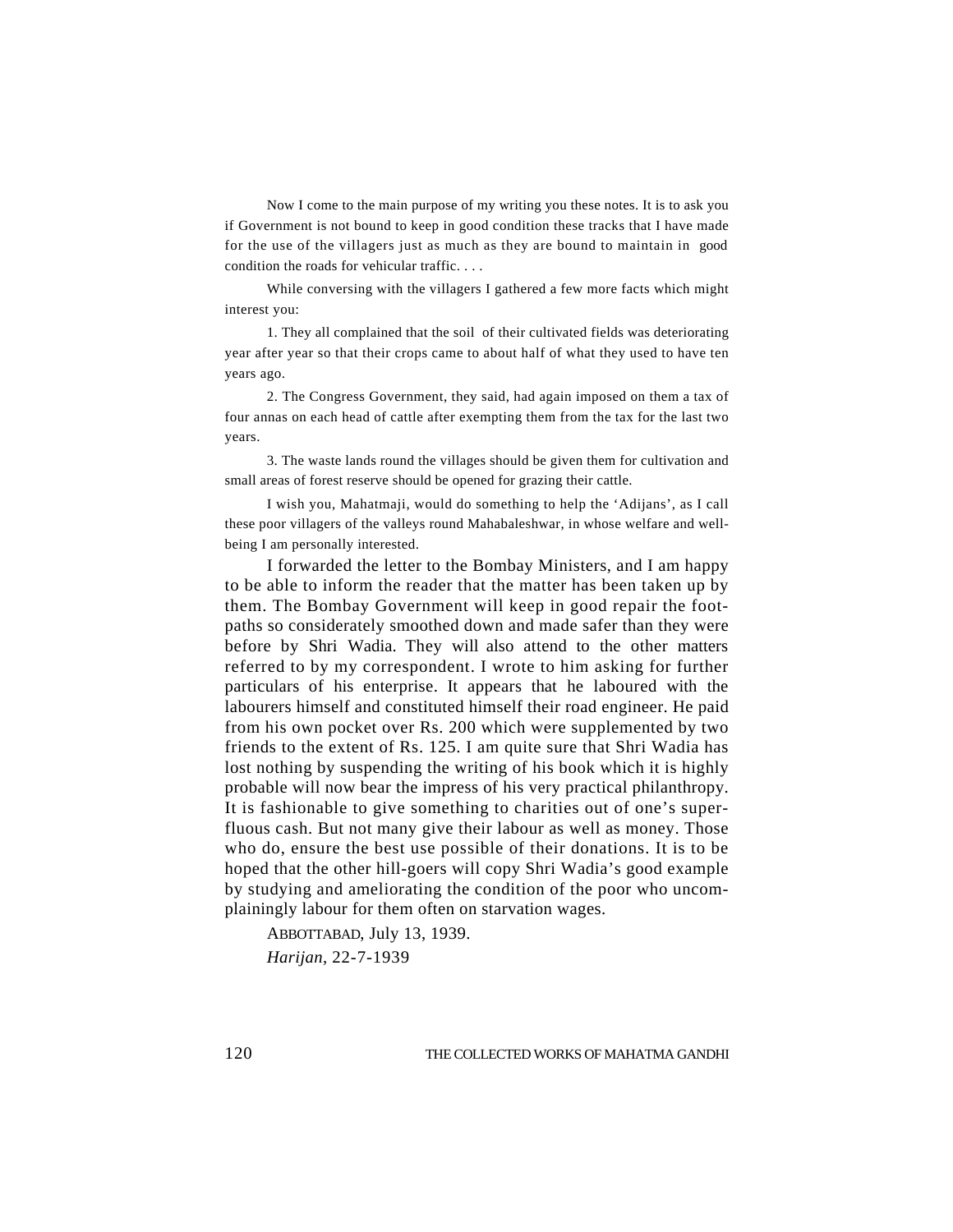### *151. STATEMENT TO THE PRESS*<sup>1</sup>

ABBOTTABAD, *July 13, 1939*

I have read Subhas Babu's statement<sup>2</sup> on the Bombay prohibition with pain and sorrow. He had discussed the question with me when I was in Bombay. I had told him to confer with the Bombay Ministers. I do not know whether he did so. But I was unprepared for his public statement. He has used the arguments of the opponents of prohibition. He was President of the Congress last year, and having been duly elected for the second year he chose to resign<sup>3</sup> owing to differences with his colleagues. He is still head of the Bengal Congress Executive. He is identified with the prohibition policy of the Congress. His responsibility has not ceased because he is no longer in the Working Committee. Had he been a member, he could not have spoken as he has done. His statement because of his position is calculated to discredit the Bombay Ministry in a manner the avowed opponents of prohibition could never hope to do. I can only hope that in this matter Subhas Babu does not reflect the opinion of any other responsible Congressman, and that the general public will con-tinue to support the Bombay ministerial policy with as much enthusiasm as hitherto.

The Ministers' duty is plain. They have to pursue their programme undeterred by any opposition, if they have faith in it. Prohibition is the greatest moral reform in the Congress programme. Previous Governments too had given their lip assent to it, but having been irresponsible they had neither the courage nor the will to carry it out. They were not willing to forgo revenue which they could get without effort. They did not stay to examine its tainted source. The Congress Governments have the backing of public opinion. The Working Committee after very careful deliberation issued its mandate on prohibition. The Ministers have all over taken it up to the best of their ability. The manner of execution was naturally left to the respective

 $<sup>1</sup>$  This appeared under the title "A Dangerous Game". The statement was also</sup> published in *The Hindu*, 13-7-1939, and *The Hindustan Times*, 14-7-1939.

<sup>&</sup>lt;sup>2</sup> Of July 10; for extracts, *vide* Appendix - "Statement By Subhas Chandra Bose", 11-7-1939.

<sup>&</sup>lt;sup>3</sup> On April 30, 1939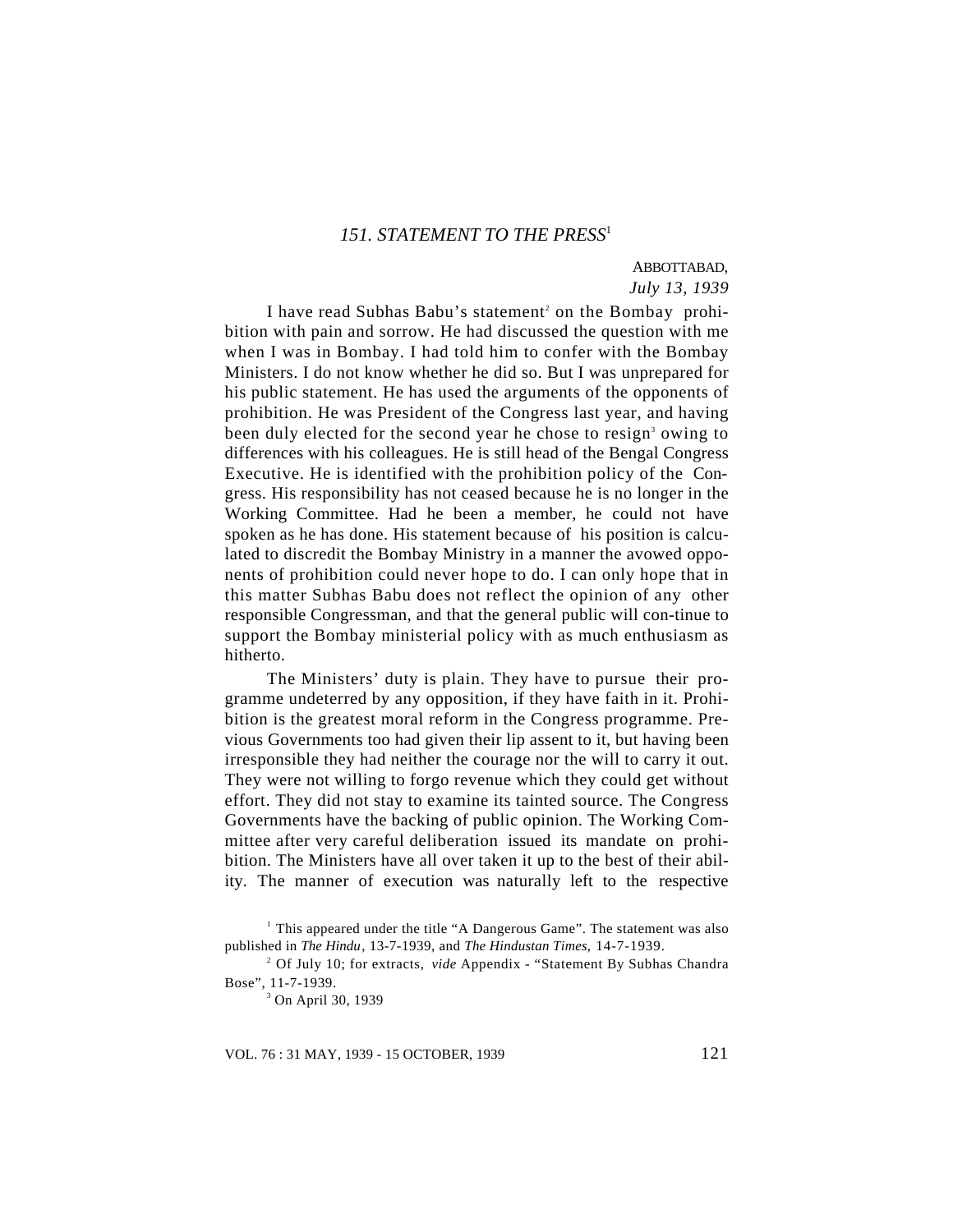Ministries. The Bombay Ministers have been courageously pursuing their programme with every prospect of success. Theirs is a difficult position. They were bound to tackle Bombay some day or other. They would be faced with the same opposition as today from the interests directly affected by the prohibition policy. It is not open to any Congressman to embarrass the Ministers as Subhas Babu has done.

The communal question does not arise at all. Subhas Babu has rendered a great disservice to the Congress by raising the communal cry and the cry of minorities. Independence of India is impossible if causes great or small are to be discredited and ruined on the altar of the minority cry. Subhas Babu has played a most dangerous game by mixing up the communal question with such a purely moral reform as prohibition. It is as much the concern of a Muslim or a Parsi or a Christian as of a Hindu to look after his less fortunate countryman who happens to be a labourer and falls a victim to drink. The Bombay property-owners will pay one crore rupees as additional tax not because they are Parsis or Muslims but because they are propertyowners. It is altogether misleading to suggest that the tax-payer, himself a non-drinker, will pay the tax for saving the drunkard. He will pay the tax for the education of his children whereas hitherto the drinker has been made by him to pay for that education. The additional tax will be a tardy but very small reparation for the wrong done by monied men to the poor. And the poor have no class. They irrespective of their caste and creed make by themselves a downtrodden class. Their enforced creed is wretched poverty.

Parsis are philanthropists of the world. Why should they be behindh and in this the greatest philanthropy? And if theirs is the greatest contribution, it is but in accordance with their best tradition. And they will be thrice blessed. Many of them will be weaned from a trade which corrupts the morals of their countrymen less fortunately placed than they. They will themselves be weaned from the drink habit. However mild it may be for them, I know, from having lived in intimate contact with them, that the drink does leave an indelible mark on them. Thirdly, monied men amongst them will have paid for the long-delayed reform. The cry of minorities is a calumny. It is a Parsi Minister to whose lot has fallen the privilege of introducing prohibition. Dr. Gilder's is a job which brings him no money and it brings him drudgery and loss of a princely medical practice. Another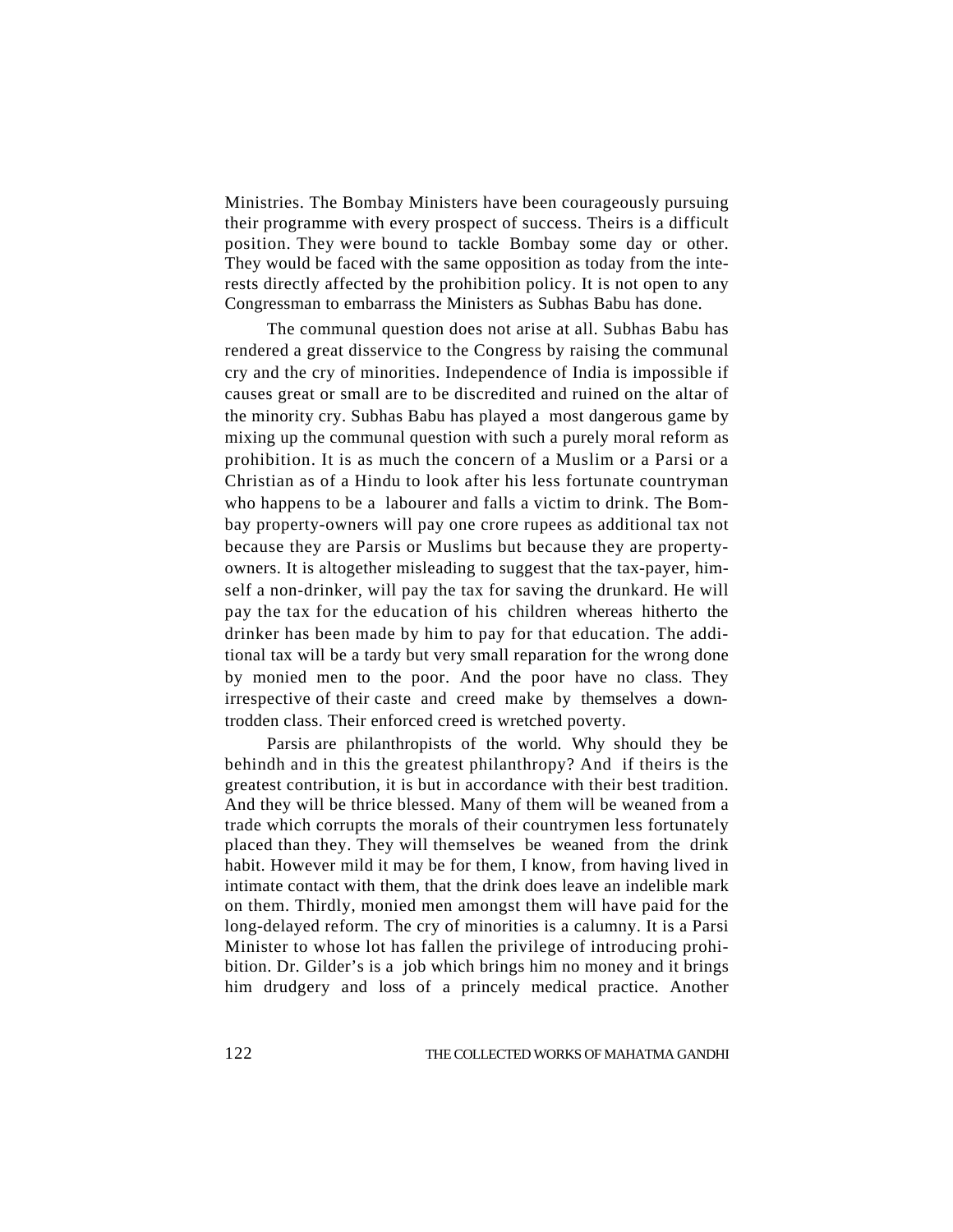equally disinterested physician<sup>1</sup> is the Sheriff of Bombay. A third learned Parsi is Vice-Chancellor<sup>2</sup> of the University, and a fourth businesman is the Mayor<sup>3</sup> of Bombay. I do not know that there has been such a happy conjunction before in the history of Bombay. If the Congressmen and the Congress Ministry of Bombay were communally minded and were indifferent to the minorities, this unique event would not have taken place.

And I suggest that without the willing co-operation of the Muslim population of Bombay the movement in Bombay could not have been introduced. I am quite sure that the best Muslim mind in all India is with the Congress in this Bombay project.

The piecemeal solution flung by Subhas Babu would not work. For one thing it would lack the psychological background. I therefore invite Subhas Babu to retrace his steps and join me in making an appeal to the great Parsi community and those others who may oppose the reform to help it to become the success which it deserves to be. It is his duty as Rajen Babu's immediate predecessor to help the Bombay Ministry which is bravely pursuing the policy laid down for it by the Congress.

*Harijan*, 22-7-1939.

### *152. LETTER TO C. A. TULPULE*

ABBOTTABAD, *July 13, 1939*

DEAR TULPULE,

You have raised a very important question. My mind whirls when I try to find a solution. But it will come in its own time. Meanwhile let us hold ourselves in patience.

> *Yours sincerely,* M. K. GANDHI

SHRI C. A. TULPULE TILAK ROAD, POONA

From a photostat: C. W. 2900. Courtesy: C. A. Tulpule

<sup>1</sup> Dr. Pheroze C. Bharucha.

 $2 R$ . P. Masani.

<sup>3</sup> Behram Naorosji Karanjia.

VOL. 76 : 31 MAY, 1939 - 15 OCTOBER, 1939 123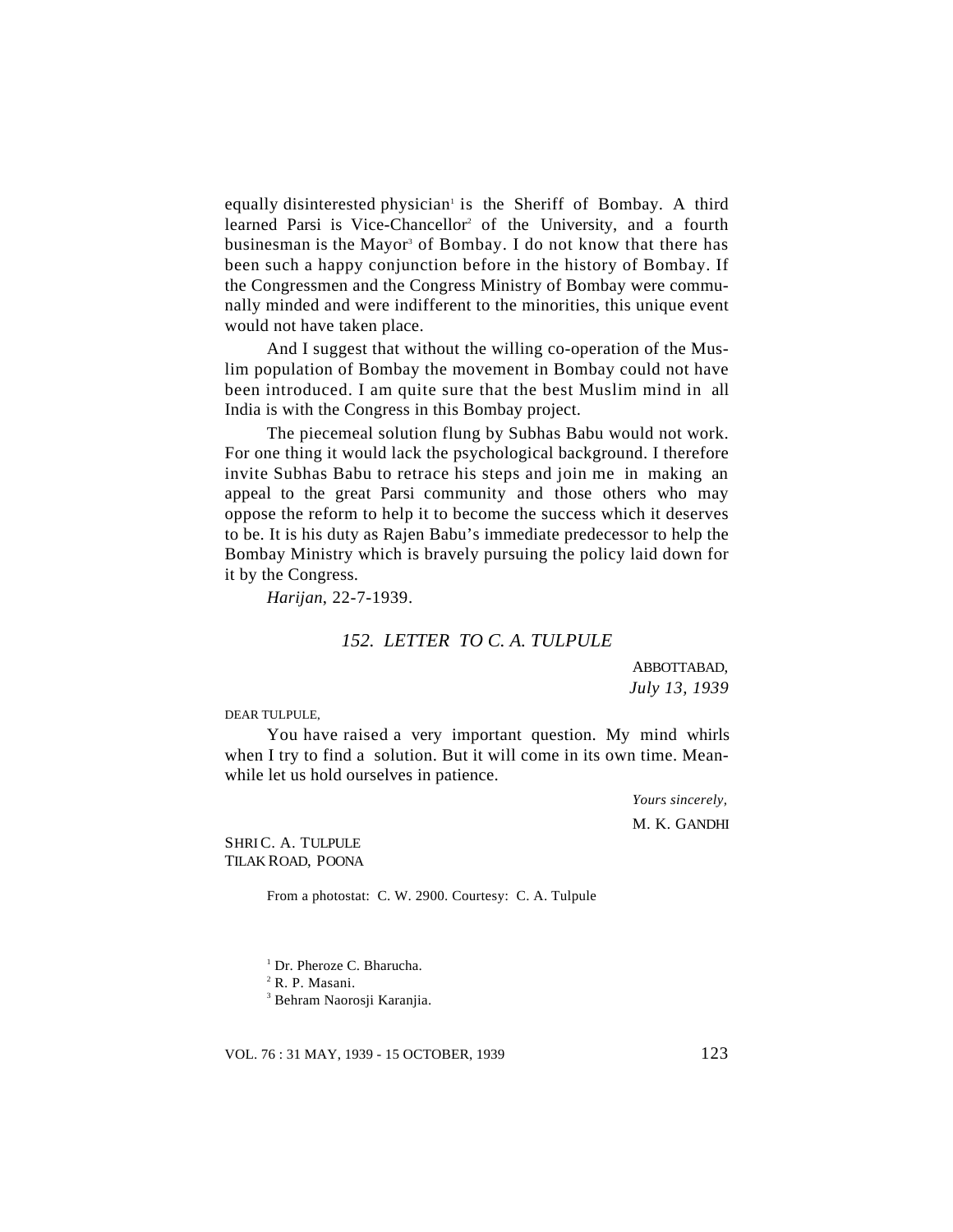## *153. LETTER TO AMRIT KAUR*

**ABBOTTABAD** *July 13, 1939*

MY DEAR IDIOT,

If your letter had not been received today, I would have wired. I was impatient to know the cause of the long silence—long for you. I am glad Dalip is on the mend. You will have to come to Segaon to get strong. I hope from here my way will be to Segaon without a break.

I do wish you will firmly cancel Sangli<sup>1</sup> no matter how insistent Tai is. You must tell her you are under treatment which must not be interrupted. You must give the doctor a chance.

Yes, you may go to Jaipur on your way to Segaon. That may be considered when my movement is fixed. Except Talcher there is nothing on the horizon to keep me from Segaon.

We wish systems to die, not their authors or victims. We must hope whilst there is life. If I suddenly lost my head, you won't wish for me to die but you will pray that I may regain my sanity and live. Does this answer your question? Recall what I said about Dyer.

The information you give me about the States and Travancore is interesting and instructive.

I sent you yesterday Balvantsinha's letter.<sup>2</sup> I have heard again from the Sardar Bahadur in reply to my own letter. He says the very fact of my sending Balvantsinha would [be] sufficient charge for his board and lodging. Is this Punjabi courtesy or Sikh courtesy or personal to him? This was in reply to my offer of payment.

Ba and company are due tomorrow. Ba was impatient to come. She was detained only because I would not bring out Sushila, leaving Pyarelal alone. And Ba could not be brought along without Sushila. I could not attend to her personally and she does need medical adjustment every now and then and she has taken to Sushila. Ba is not bringing Kanam this time. He will be left with his maternal uncle. Nirmala is likely to go to Wardha soon. In that case of course Kanam will join here. Now comes an interruption.

Love.

TYRANT

From the original: C. W. 3928. Courtesy: Amrit Kaur. Also G. N. 7237

<sup>1</sup> Where the All-India Women's Conference was to be held on July 29

<sup>2</sup> *Vide* "Letter to Balvantsinha", 12-7-1939.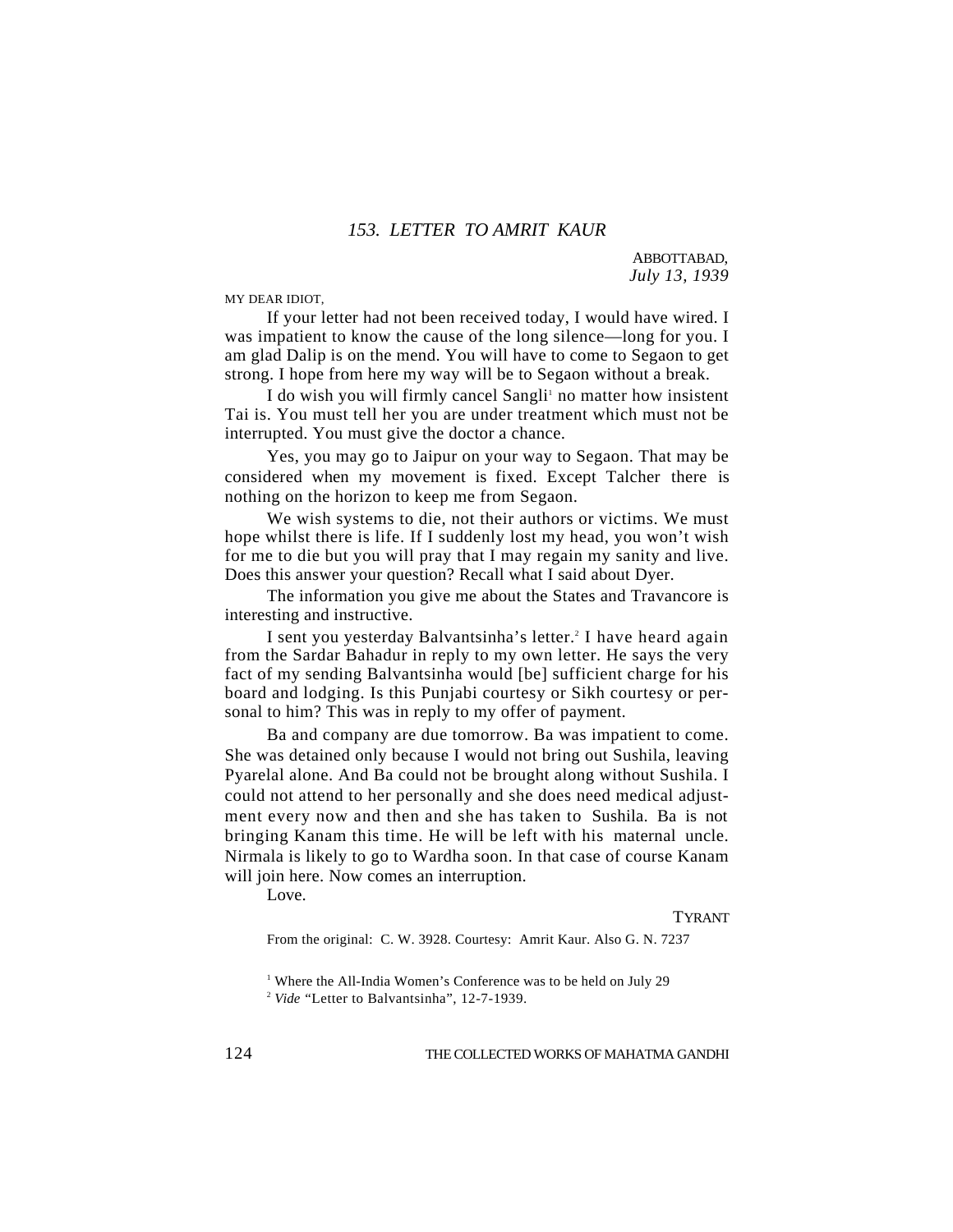### *154. LETTER TO C. F. ANDREWS*

ABBOTTABAD, *July 13, 1939*

MY DEAR CHARLIE,

I must write for the sake of writing to you. Sometimes I must give myself this relaxation.

For Ceylon I instinctively thought of sending a Congressman and my mind at once rested on Jawaharlal Nehru. But South Africa is not Ceylon. Sarojini can't do the thing. You are perhaps the only person to do the thing if you can draw Mott and others. It is the Boer mind that has to be touched. You can be spared just now. Perhaps the voyage will do you good. And you might be able to bring the warring<sup>1</sup> Indians together. But you must not go, if you do not feel the inner call or if your health won't stand the strain.<sup>2</sup>

All this has come when I took up the pen, it was to be only a love letter. Mahadev is with me. Pyarelal and Sushila and Ba come tomorrow.

 *Yours,*

**MOHAN** 

From a photostat: G. N. 1298

### *155. LETTER TO P. G. MATHEW*

ABBOTTABAD, *July 13, 1939*

MY DEAR MATHEW,

I am sorry your recovery is not so rapid as you had expected. Let this sickness teach you patience. I am here till the end of the month at least.

 $\overline{L}$  ove.

*Yours*

**BAPU** 

<sup>1</sup> *Vide* "Message to Indians in South Africa", 23-5-1939.

 $2$  A handwritten note by the addressee at the bottom of the letter reads : "This clearly means I must go as soon as the monsoon is over."

VOL. 76 : 31 MAY, 1939 - 15 OCTOBER, 1939 125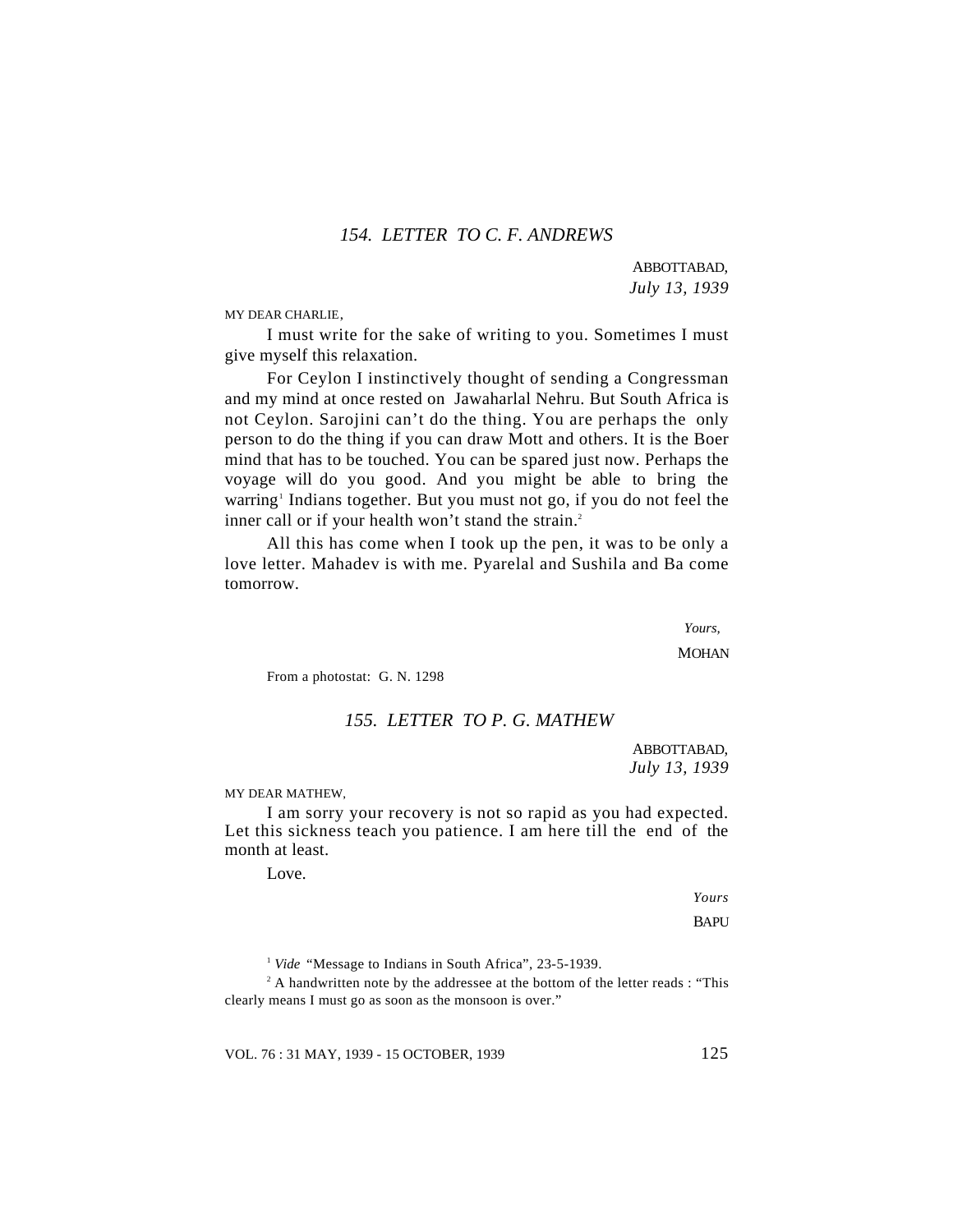[PS.]

Pyarelal, Ba and Sushila join me here tomorrow.

SHRIP. G. MATHEW

# GRAM UDYOG LODGE

# NATH MAHAL, NAGPUR

From a photostat: G. N. 1541

# *156. NOTES*

### VANDEMATARAM

Some students in Hyderabad complain that my note<sup>1</sup> on *Vandemataram* has created confusion in their minds. They read an extract from it in some local papers from which the words "at a mixed gathering" were omitted so as to leave the impression that it was not to be sung even in gatherings of their own, though such an interpretation was absurd. I was being quoted in support of the con-tention that the students should not be allowed to sing *Vandemataram* in their own rooms or the prayer hall set apart for their section who had not only no objection but who regarded it as part of their prayer to sing it. My note is quite plain. If at any mixed gathering any person objected to the singing of *Vandemataram* even with the Congress expurgations, the singing should be dropped. But it was never intended to apply to gatherings in which there was no objection raised. Such an objection would amount to interference, unlawful and intolerant. If objections could be carried to such lengths, even the performance of religious worship would become impossible. And I know that for many patriots the singing of *Vandemataram* amounts to a religious duty.

### THAT OBSTINATE DISEASE

Thus writes Shri Tatachar who is an ardent lover of Harijans:

Some time ago there was a riot at Nallathur Cheri. Caste men attacked the Adi-dravida *bhajanai* and inflicted injuries on several members of the party. In this riot caste men received a few injuries. Adi-dravidas complained of the riot to the police. The police took no notice of their complaint. Caste men filed private complaints in court against five Adi-dravidas. These five Adi-dravidas

<sup>1</sup> *Vide* "The National Flag", 27-6-1939.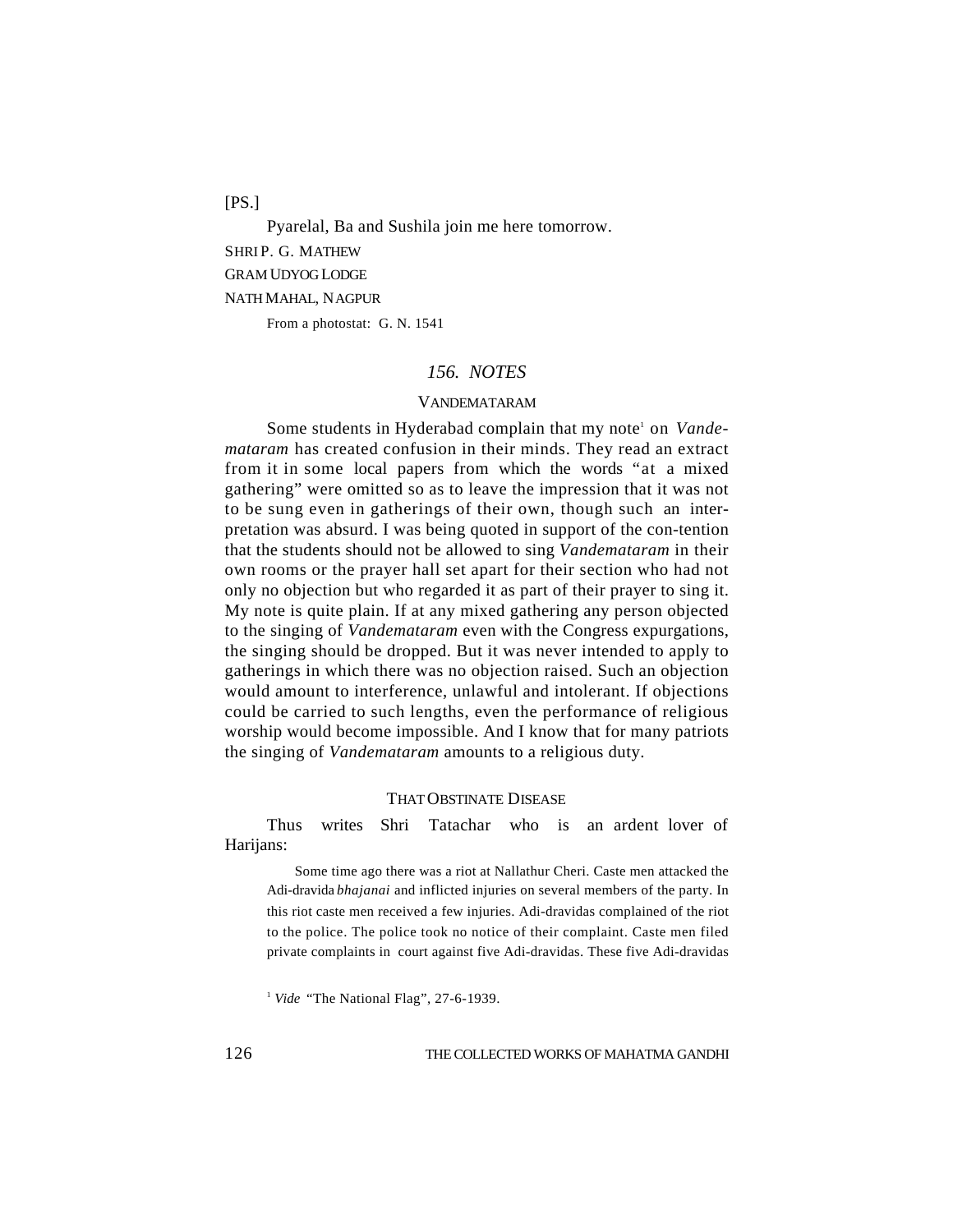were convicted and fined Rs. 25 each and one month's rigorous imprisonment in default. Appeals were filed and heard on May 26, 1939. Judgment was reserved and was pronounced today in favour of the appellant accused. In accordance with the directions of the appellate court, the appellants asked the trying court on May 27, 1939, to postpone the recovery of the fines, until judgments were pronounced in the appeals. The lower court refused to grant them time and sent them to jail. . . . This grave act of injustice must satisfy you that the problem of the removal of untouchability is not going to solve itself.

He has sent me also copious notes which I have read with painful interest. The letter from which I have quoted bare facts is filled with biting strictures of the police and the first court which is reported to have refused to stay execution although appeal was admitted and the appellate court is said to have recommended stay of execution.

I have asked Shri Tatachar for further particulars. Allegations that the police refused to register the complaints of the Harijans while private complaints against them were readily entertained and that the trying magistrate refused to suspend execution of sentences, are serious enough to warrant a departmental enquiry. There is no doubt that if the virus of untouchability is to be eradicated, ceaseless vigilance by the central authority is necessary.

ABBOTTABAD, July 14, 1939. *Harijan,* 22-7-1939

### *157. PROVINCIAL AUTONOMY OR PROVINCIAL JEALOUSY*

Shri Jamshedji Mehta writes:

After the introduction of provincial autonomy one is pained to observe the growth of provincial exclusiveness and jealousies in matters big or trivial. I often wonder if provincial autonomy has not come upon us as a curse rather than a blessing. Instead of the nationalistic spirit having increased, provincial exclusiveness seems to have flourished. Before autonomy 'my country' used to mean India. Now it means 'my province'. Will you not warn the country against the danger before it becomes too deep-rooted to be dealt with?

The letter is naturally in Gujarati. I have given a very free rendering of the thought and the grief running through the original.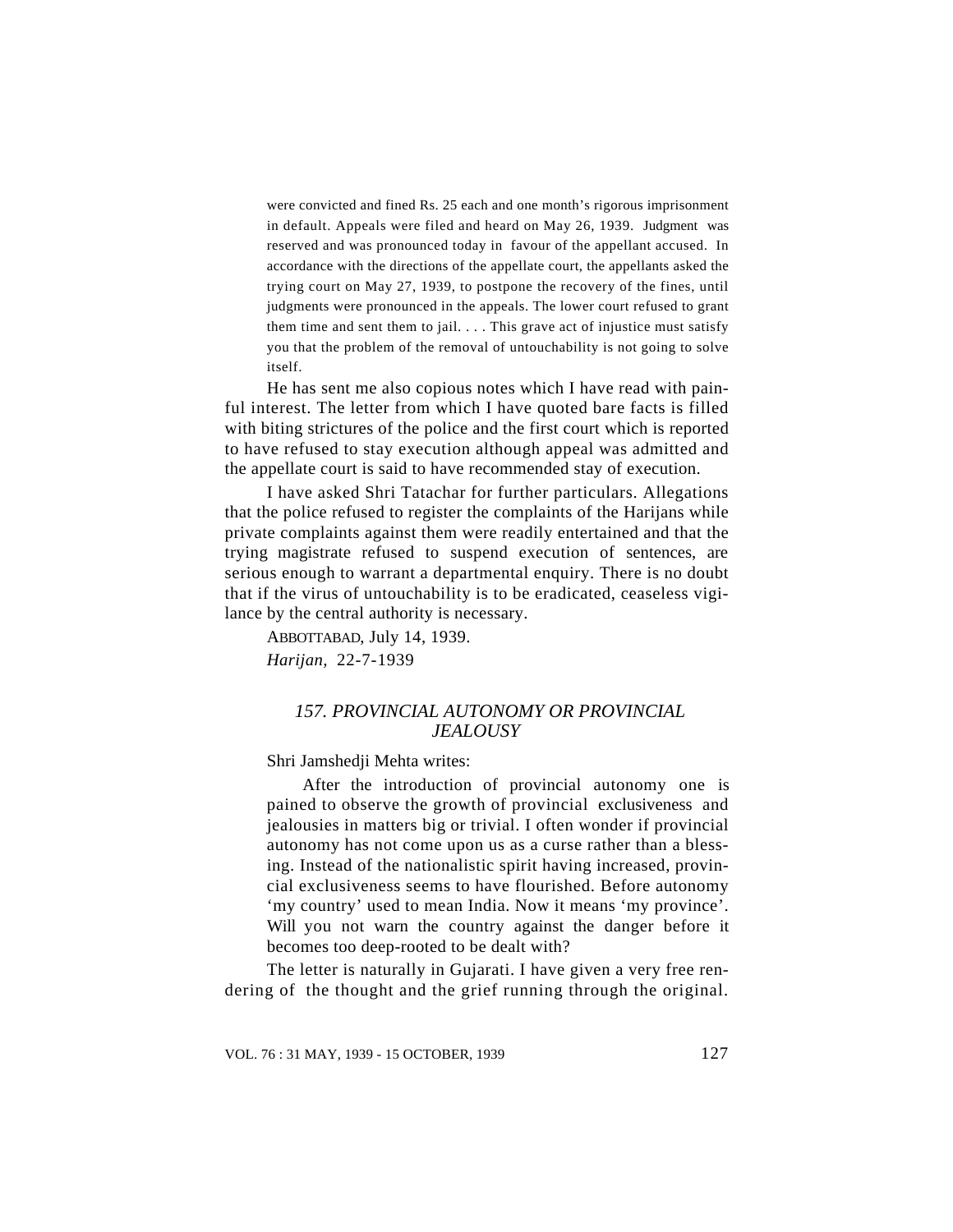Shri Jamshedji's complaint has justification for it. Provincialism of a healthy type there is, and always will be. There is no meaning in having separate provinces, if there were no differences, though healthy, between them. But our provincialism must never be narrow or exclusive. It should be conducive to the interest of the whole country of which the provinces are but parts. They may be likened to tributaries of a mighty river. The tributaries promote its mightiness. Their strength and purity will be reflected in the majestic stream. It must be thus with the provinces. Everything that the provinces do must be for the glory of the whole. If the great contribution of Rabindranath glorifies Bengal, it glorifies also India. Does not his influence pervade the whole of India? Dadabhai lived not merely for the Parsis, not merely for Bombay, but for the whole of India. There is no room for exclusiveness or jealousy between province and province, unless India is to be dismembered into warring countries each living for itself and if possible at the expense of the rest. The Congress will have lived in vain if such a calamity descends upon the country. Every attempt at dividing India into watertight compartments must be resisted. India's destiny is to become a strong, independent nation making her unique contribution to the world's progress. Our patriotism is at no stage exclusive. We do not desire prosperity at the expense of the other nations of the earth. A time must come when we will be able to say, 'We are no less citizens of the world than we are citizens of India'. But the time will never come unless we know the art of being citizens of an independent India. We cannot learn the art if we develop poisonous provincialisms. The right national life has to begin with the individual. I wish to be strong and free so that not only I but my neighbour also may benefit by my strength and freedom. We as individuals or provinces must bring our best fruit to the altar of the motherland.

ABBOTTABAD, July 14, 1939. *Harijan,* 22-7-1939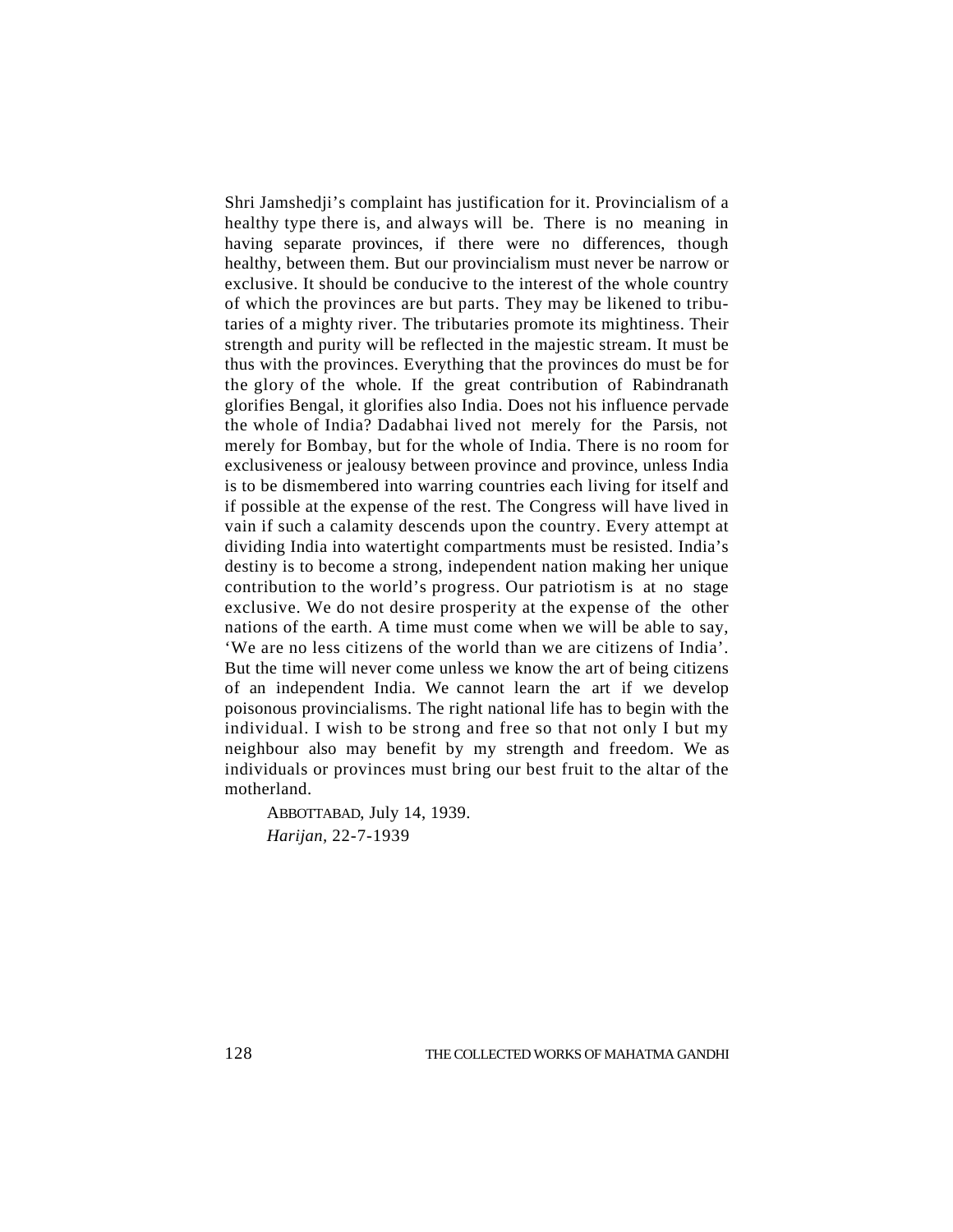### *158. TELEGRAM TO A. VAIDHYANATHA IYER*

ABBOTTABAD, *July 14, 1939*

# VAIDHYANATHA IYER HARIJAN SEVAK SANGH **MADURA** RECEIVED HARROWING WIRE FROM NATESIER OF VARNA-SHRAMA SANGH. WIRE HOW MATTERS STAND.<sup>1</sup> From a copy: Pyarelal Papers. Courtesy: Pyarelal

### *159. TELEGRAM TO NATESA IYER*

ABBOTTABAD, *July 14, 1939*

PRESIDENT, VARNASHRAMA SANGH MADURA

YOUR WIRE UNBELIEVABLE. HAVE UNHAPPY EXPERIENCES OF VARNASHRAMA SANGH'S PREVIOUS EXAGGERATED UNPROV-ABLE CHARGES. HINDU PUBLIC OPINION SEEMS WHOLLY FAVOUR TEMPLE-ENTRY BY HARIJANS.<sup>2</sup> ASK YOU NOT IMPEDE LONG OVERDUE REFORM. <sup>3</sup>

From a copy: Pyarelal Papers. Courtesy: Pyarelal

<sup>1</sup> *Vide* also the following item.

<sup>2</sup> The reference is to the Meenakshi Temple in Madurai; *vide* "Meenakshi Temple Open", 12-7-1939.

<sup>3</sup> In his telegraphic reply dated July 15, the addressee asserted that every word of his wire was true and that Gandhiji could make enquiries from Minister Ramanathan and others; *vide* "Telegram to Ramanathan", 15-7-1939.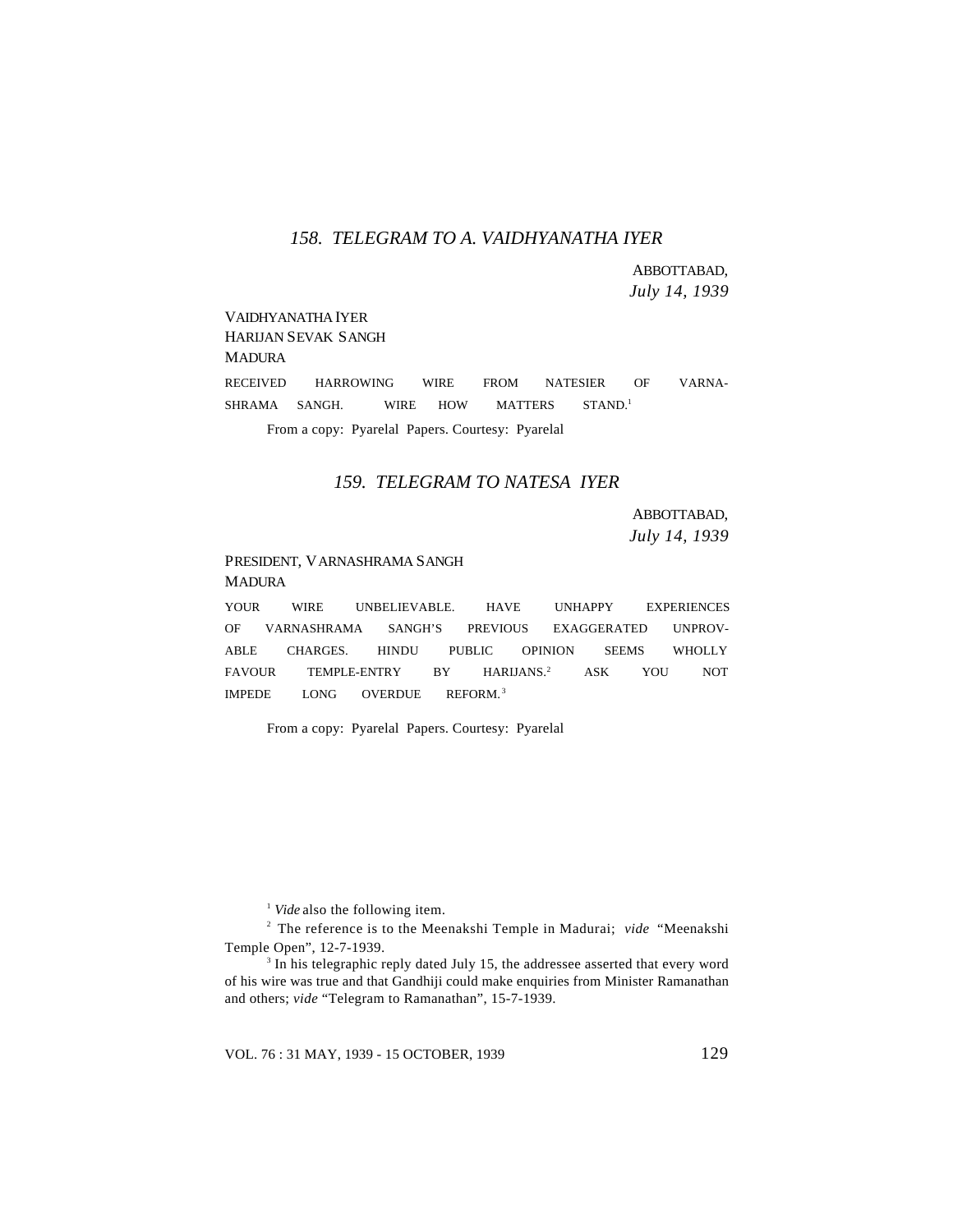## *160. LETTER TO AMRIT KAUR*

ABBOTTABAD, *July 14, 1939*

MY DEAR IDIOT,

I forgot to answer one question yesterday.<sup>1</sup> Yes, your Hindi is very good. The letters are perfectly formed. Why don't you continue? If you don't care to write wholly in Hindi, do it half and half.

The reply from Sir Mirza is an utter disappointment. However we must continue to appeal to the best in him. There is no doubt that the State Congress people have not behaved well with the Dewan.

The other letter is characteristic. I have not yet studied Sir S[ikandar Hyat Khan]'s scheme.<sup>2</sup> No time left after dealing with the day's work. I shall have to make time.

Rest from Mahadev.

Love.

TYRANT

 $[PS.]$ 

Sir Gokul Chand just waiting to come in. I go to the 'library' and then see him. Herewith Sardar Datar Singh's letter for you to read and keep for me.

From the original: C. W. 3929. Courtesy: Amrit Kaur. Also G. N. 7238

### *161. LETTER TO UMA DEVI*

ABBOTTABAD, *July 14, 1939*

MY DEAR UMA,

You can come here whenever you like. You won't be a burden on anybody. But it is fairly hot here. And my stay is uncertain. I am likely to come to Kashmir after 23rd if not earlier.<sup>3</sup> Now do as you like.

<sup>1</sup> *Vide* "Letter to Amrit Kaur", 13-7-1939.

<sup>2</sup> *Vide*"Letter to Sikandar Hyat Khan", 17-7-1939.

<sup>3</sup> The visit was, however, "cancelled; *vide* "Statement to the Press",

22-7-1939.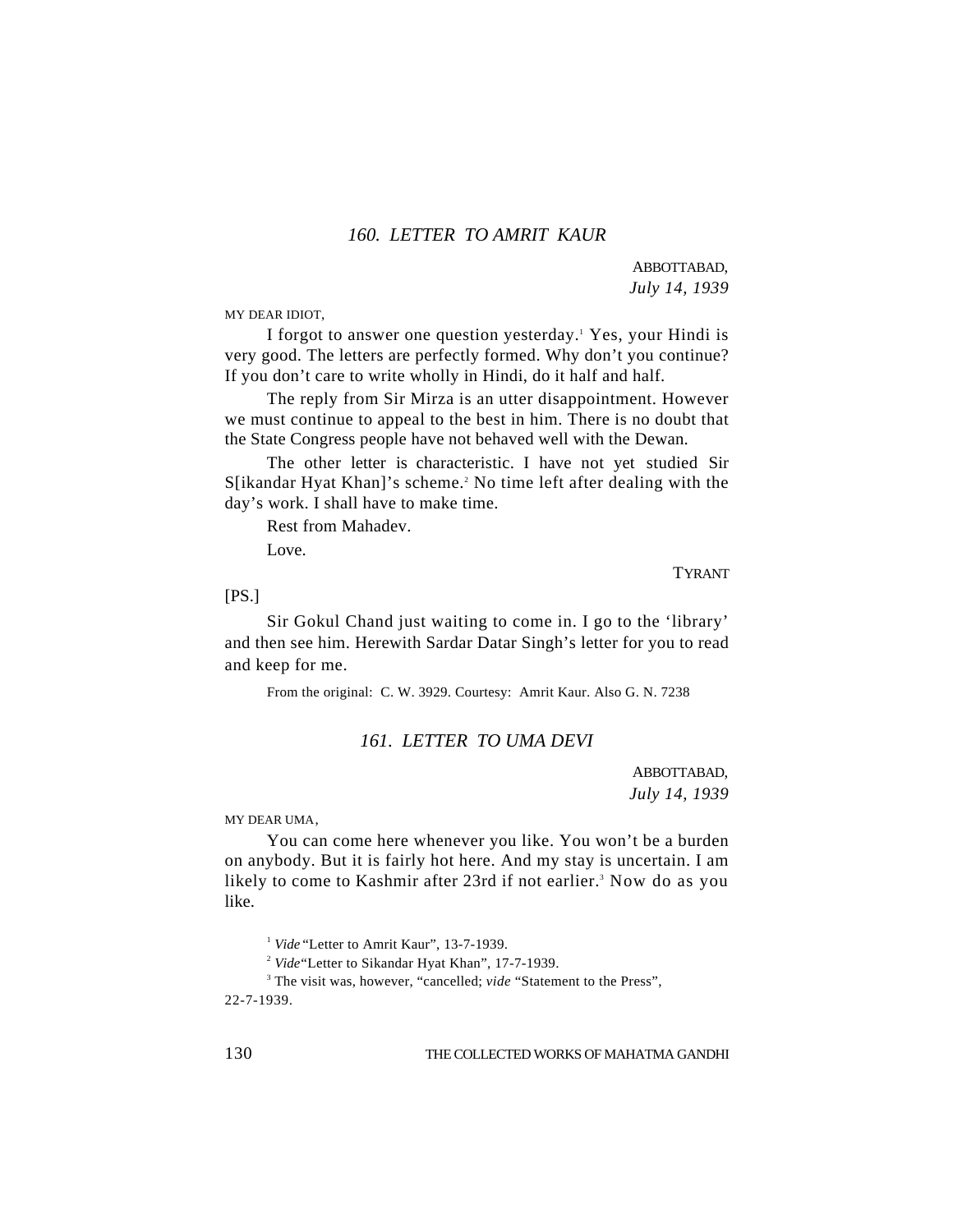You need not go to Poland. Security can be given regarding your mother by transferring your cash to me. Other ways also may be devised. These will be thought out when we meet.

Love.

**BAPU** 

From a photostat: G. N. 1202 and 8056. Also C. W. 5097 Courtesy: Uma Devi

# *162. LETTER TO GLADYS OWEN*

ABBOTTABAD, *July 14, 1939*

### MY DEAR GLADYS,

You have taken long to get rid of your disease. Of course you are welcome to Segaon whenever you wish to come. I am not sure, however, whether the life there will satisfy your ambition. But you have a vast field. You will stay where you find greatest self-expression.

You will send your letter to Wardha. I hope to leave this part of India in the beginning of August.

Love to you and all the others.

[PS.]

Mahadev is with me quite restored.

From a photostat: G. N. 6195

BAPU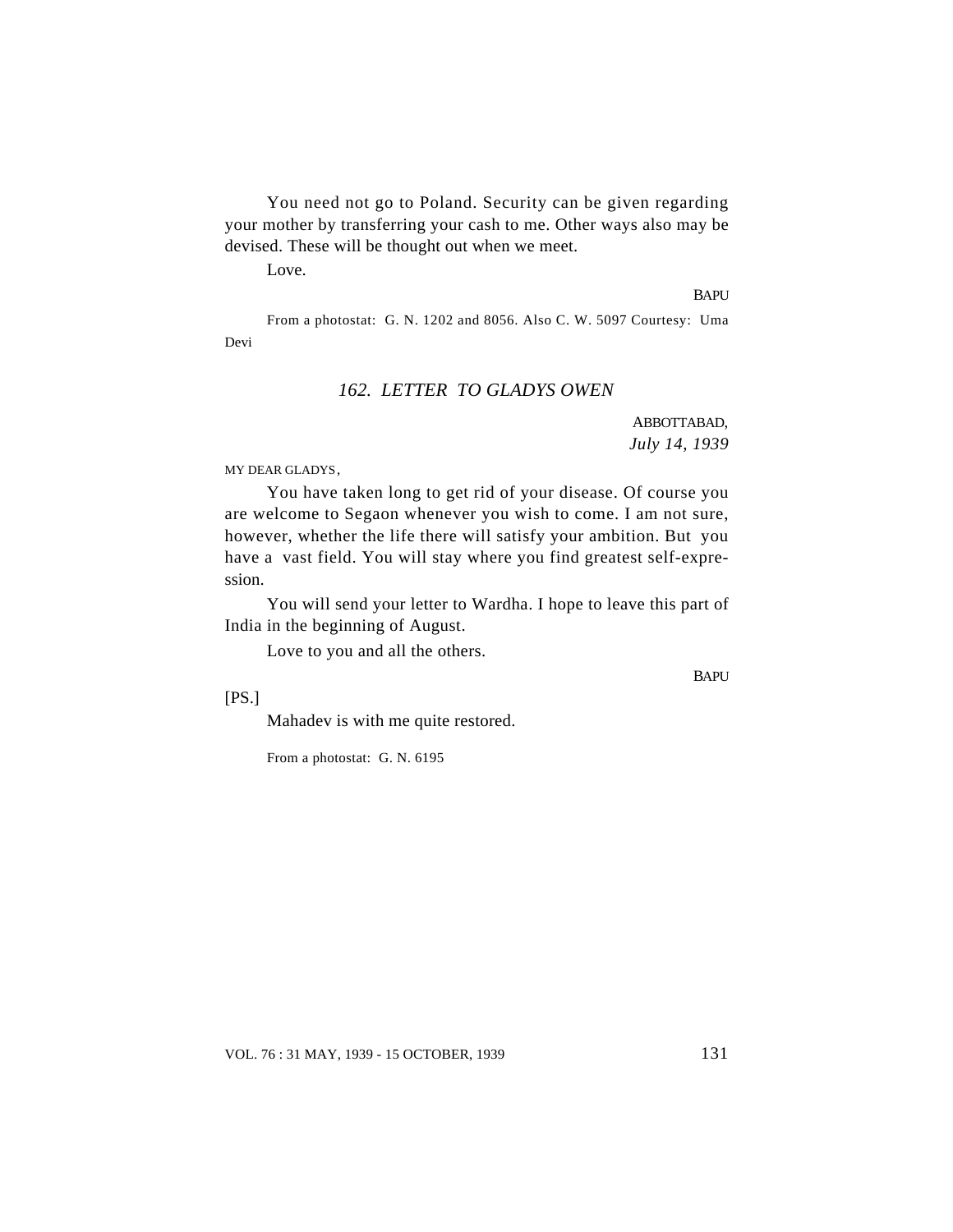### 132 THE COLLECTED WORKS OF MAHATMA GANDHI

## *163. LETTER TO G. V. GURJALE*

ABBOTTABAD, *July 14, 1939*

DEAR GURJALE,

I was glad to hear from you. You must not give in. If the medical work progresses, well and good. Otherwise you must live on what the goodness of neighbours brings you. Have no hedge and no gardening. Let the people know that you do not resent their depredations.

> *Yours,* **BAPU**

SWAMI NIRMALANANDA BHIKSHU GANDHIKUPPAM TIRUVENANALLUR P. O., INDIA

From a photostat: G. N. 1387

### *164. LETTER TO DR. GOPICHAND BHARGAVA*

ABBOTTABAD, *July 14, 1939*

DEAR DR. GOPICHAND,

I have your letter. I should say let well alone. Do the best you can.

> *Yours,* **BAPU**

DR. GOPICHAND, M. L. A. PUNJAB LAHORE

From the original: Dr. Gopichand Bhargava Papers. Courtesy: Nehru Memorial Museum and Library

### *165. NOTES ON NIRA*

Shri I. S. Amin, Chief Chemist and Technical Superintendent of the Alembic Chemical Works of Baroda, has made important observations during the past two years and arrived at certain conclusions in the experiments on the collection and preservation of *nira*. He has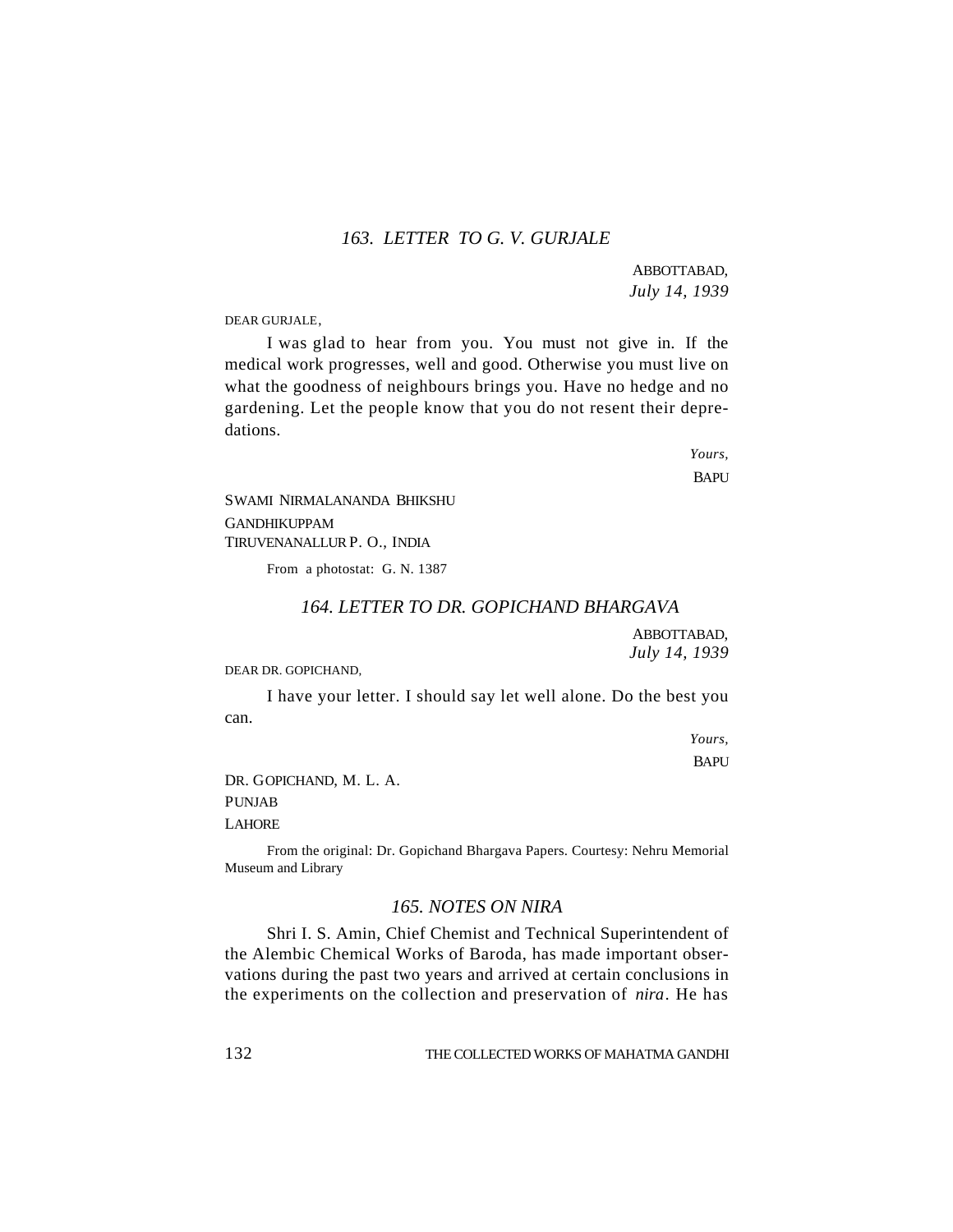now furnished me with the results which are too technical for the reader. He has appended useful notes to the results which are given  $helow<sup>1</sup>$ 

*Harijan,* 15-7-1939.

### *166. STATEMENT TO THE PRESS* <sup>2</sup>

ABBOTTABAD, *July 15, 1939*

Some women are inundating me with wires and letters about the hunger-striking prisoners in Bengal. One telegram peremptorily asks me to discharge my responsibility by myself joining the hungerstrike. Another lays the whole burden on my shoulders of leading the agitation on the ground that the prisoners had suspended their hunger-strike on my assurance. I have returned suitable replies where necessary, but the matter is too important to be disposed of by personal replies. I fear my fair correspondents are damaging the cause they represent by expecting me to do what I cannot do. They are damaging it also by encouraging hunger-strikers. I have no doubt that the hunger-strike is wrong. No person should free himself from prison by refusing to take food. The women who are corresponding with me, and others who are agitating for their release, should persuade the hunger-strikers to give up their fast. The exercise of pressure of public opinion is a legitimate method and if it is wisely applied, it will become quite effective. No government nowadays can afford to be indifferent to popular opinion. Therefore, I implore those who are organizing public opinion to persuade the hunger-strikers to give up the hunger-strike, and not to mislead the public by expecting me to do the impossible.

At the same time I would urge the Bengal Government to put an end to this particular agitation by releasing the prisoners although, as I have admitted, the prisoners have put themselves in the wrong by resorting to hunger-strike. The release is long overdue. Rightly or wrongly, and I think rightly, the public had expected their release on the transfer of power to a responsible legislature. That expectation should have been fulfilled long ago. The Government will lose

 $<sup>1</sup>$  The notes are not reproduced here.</sup>

<sup>&</sup>lt;sup>2</sup> This is extracted from "Notes". The statement also appeared in *The Hindu*, 16-7-1939.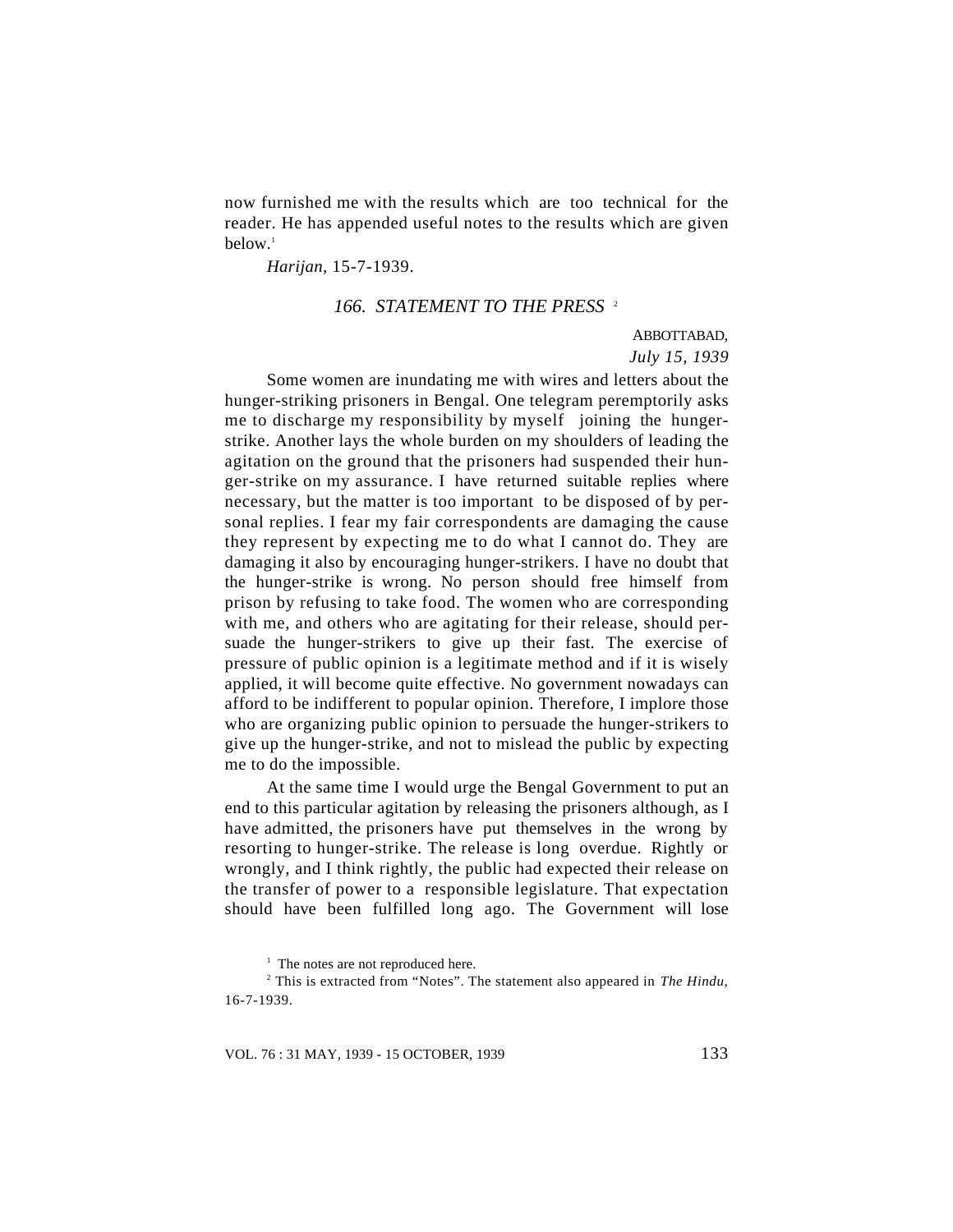nothing and will certainly gain much by yielding to popular pressure in this matter of release of political prisoners.<sup>1</sup>

*Harijan,* 22-7-1939

### *167. TELEGRAM TO RAMANATHAN*

ABBOTTABAD, *July 15, 1939*

#### RAMANATHAN, MINISTER

SECRETARIAT

MADRAS

 $NATESIER$   $MADURA$   $SAYS<sup>2</sup>$   $YOU$   $WILL$   $CONFIRM$   $HIS$ CHARGE MEENAKSHI TEMPLE ENTERED STEALTHILY AND SAYS OPENING WAS IN DEFIANCE PUBLIC OPINION. WIRE CORRECT POSITION.<sup>3</sup>

From a copy: Pyarelal Papers. Courtesy: Pyarelal

### *168. LETTER TO LILAVATI ASAR*

ABBOTTABAD, *July 15, 1939*

CHI. LILA,

I got all the news about you. Without getting nervous try and overcome your difficulties. You should study only as much as you can digest. You should take proper rest. Take part in the girls' games. See that you don't get brain-fag. It is good that you go to school walking.

*Blessings from*

**BAPU** 

From a photostat of the Gujarati: G. N. 9592. Also C. W. 6564. Courtesy: Lilavati Asar

<sup>1</sup>Vide also "Telegram to Secretary, Political Prisoners release Sub-Committee", on or before 9-7-1939.

<sup>2</sup> *Vide* 2nd footnote of "Telegram to Natesa Iyer", 14-7-1939.

<sup>3</sup> In his reply, the Minister denied the charge; *vide* "Telegram to Natesa Iyer", 17-7-1939.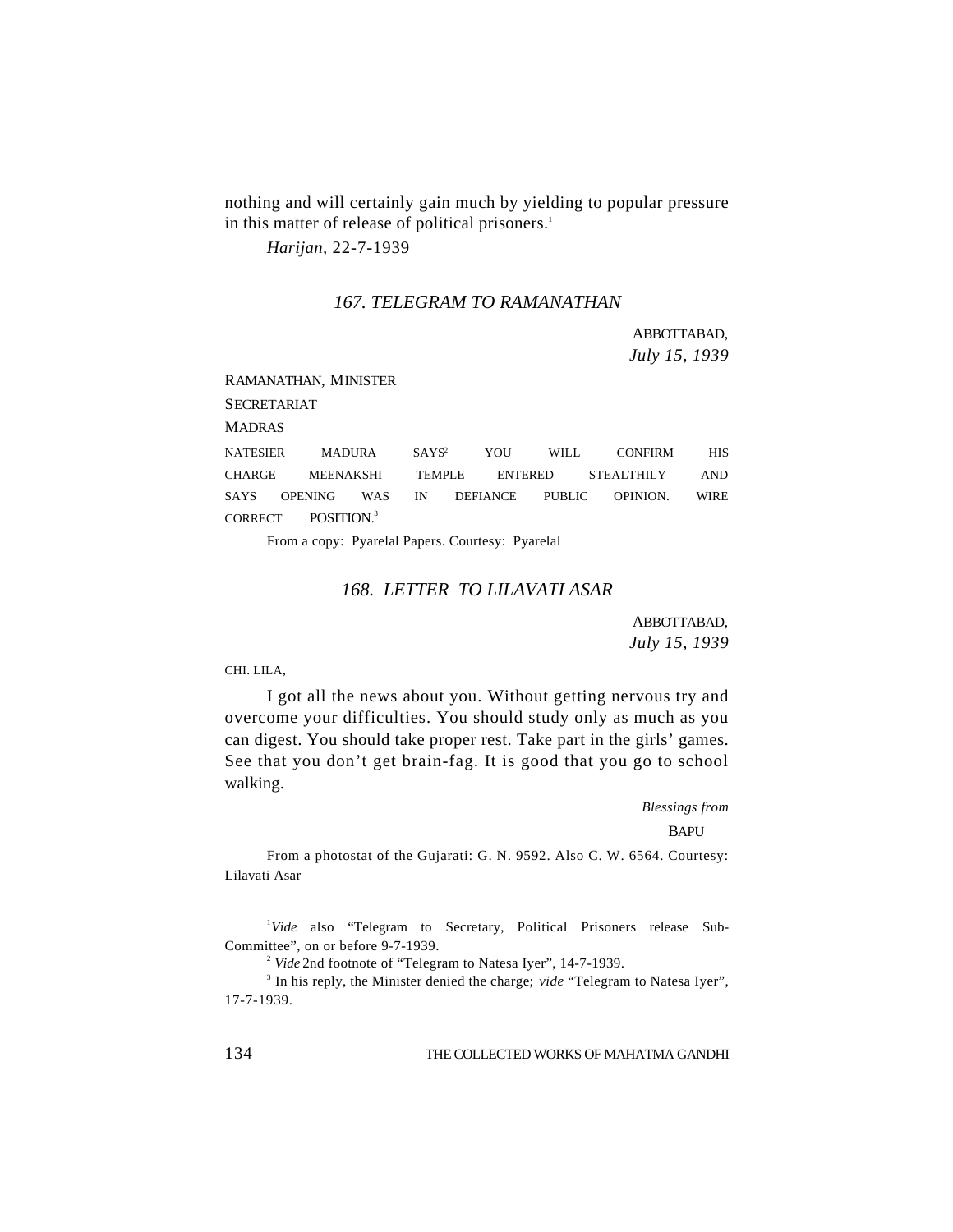### *169. TELEGRAM TO RAJENDRA PRASAD* <sup>1</sup>

ABBOTTABAD,  *July 16, 1939*

### RASHTRAPATI RAJENDRA PRASAD RANCHI

SEE MY STATEMENT<sup>2</sup>. WE MUST SAY UNEQUIVOCALLY FASTING FOR FREEDOM FROM IMPRISONMENT INDEFENSIBLE. MATTER REQUIRES SERIOUS CONSIDERATION. IF MY OPINION ACCEPTABLE GUIDE CORRESPONDENT ACCORDINGLY.<sup>3</sup>

**BAPU** 

From the original: Rajendra Prasad Papers. Courtesy: National Archives of India.

### *170. CABLE TO GENERAL J. C. SMUTS <sup>4</sup>*

ABBOTABAD, *July 16, 1939*

IMPLORE YOU PREVENT INDIAN TRAGEDY BY REFRAINING FROM NEEDLESS WOUNDING OF THEIR SELF-RESPECT. IT TAKES VERY LITTLE TO PLACATE THEM. YOU HAVE GREAT POWER. MUST YOU USE IT AGAINST A HANDFUL. WHO HAVE DONE UNION NO INJURY.

**GANDHI** 

*South Africa's Freedom Struggle,* p. 299

<sup>1</sup> This was in reply to the addressee's telegram which read: " $\dots$  ninety hungerstriking political prisoners Bengal appealed to me as President for help. Much feeling their favour. Unable find any effective steps. Shall appreciate advice."

<sup>2</sup> Of July 15; *vide* "Statement to the Press", 15-7-1939*Vide* also "Statement to the Press", 19-7-1939.

 $3$  The Prisoners agreed on August 3 to suspend their fast for two months in response to Subhas Chandra Bose's appeal; *vide* "Statement to the Press", 6-8-1939.

<sup>4</sup> Gen. Smuts' cable in reply dated July 19, 1939, read:"...Government has whole question under careful consideration and will communicate in due course with Indian Government. I hope our proposal will remove causes of existing friction."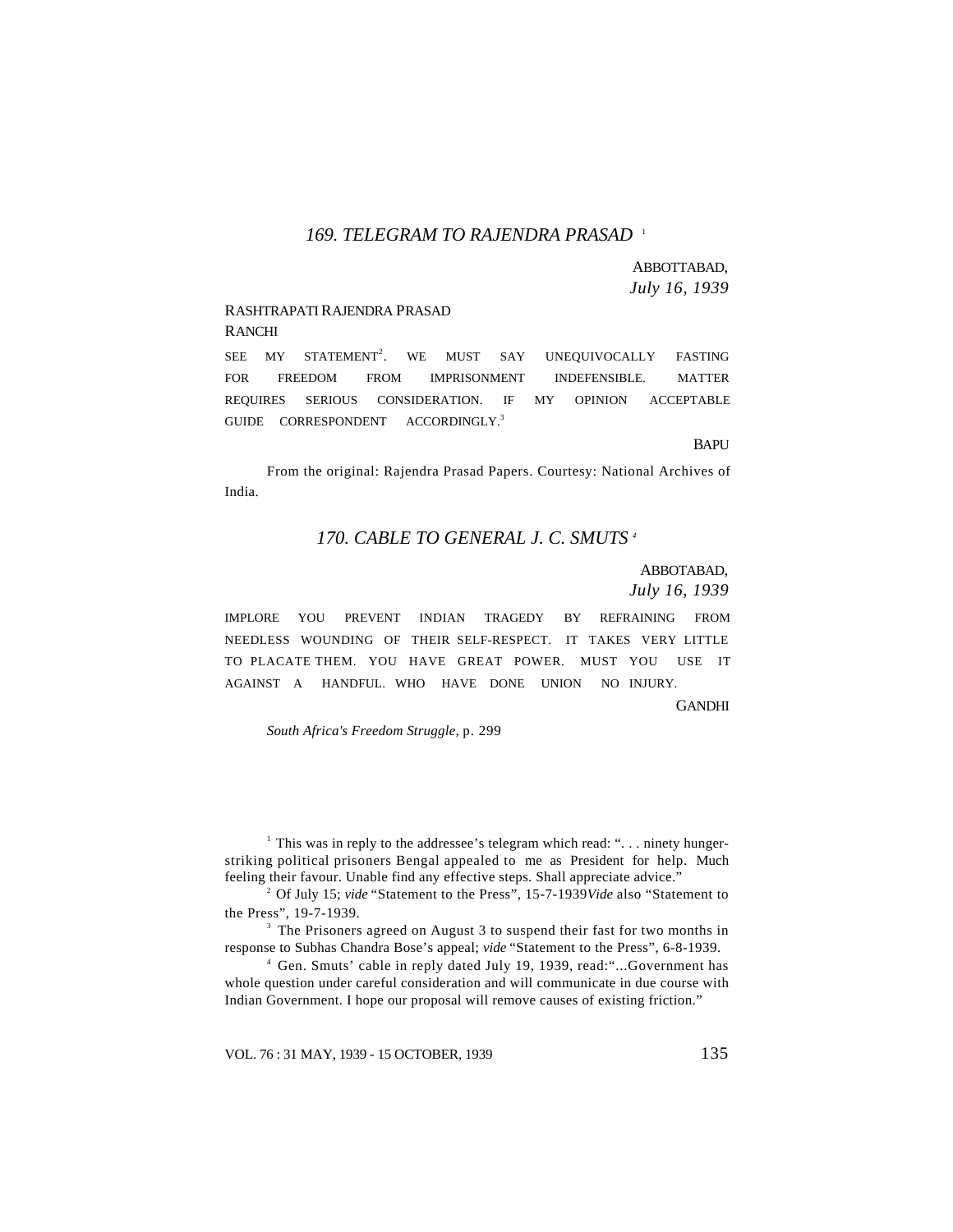## *171. LETTER TO CHIMANLAL N. SHAH*

ABBOTTABAD, *July 16, 1939*

CHI. CHIMANLAL,

I got your letter and the estimates of expenditure given by Bhai Sukhabhai<sup>1</sup>. I see no profit at present from the investment of Rs. 1,645. The estimate does not mention either how much khadi is likely to be produced. Nevertheless we will let him try for this one year. The expenditure may be treated as part of the Ashram expenses. Get a *hund<sup>2</sup>* from Mahadev.

I hope the man who had lost his leg is all right now. Why does Parnerkar<sup>3</sup> fall ill so often? He has not learnt the art of preserving his health. How much rain have you had there? What is the condition of the road? Is the temporary bridge ready? It is a matter for serious concern that the water of the well has not yet become pure.

You must be hearing from Sharda<sup>4</sup>. Does Lilavati<sup>5</sup> write to you? Doesn't Bhansali<sup>6</sup> show any effect, good or bad, of the garlic?

> *Blessings from* **BAPU**

From a photostat of the Gujarati: G. N. 10600

### *172. TELEGRAM TO RAJARAM*

ABBOTTABAD, *July 17, 1939*

### RAJARAM RAJAH SAHEB<sup>7</sup> TANJORE

CONGRATULATIONS ON BIG TEMPLE BEING OPENED TO HARIJANS. 8

From a copy: Pyarelal Papers. Courtesy: Pyarelal

<sup>1</sup> Sukhabhau Chaudhari of the Charkha Sangh

<sup>2</sup> Bill of exchange

<sup>3</sup> Yeshwant Mahadev Parnerkar

<sup>4</sup> Addressee's daughter, Shardabehn G. Chokhawala

<sup>5</sup> Lilavati Asar

6 Jaikrishna P. Bhansali

 $^7$  A "senior Prince and hereditary trustee of the Tanjore palace Devasthanams"; *vide* also "Notes", sub–title, "More Temples Thrown Open", 29-7-1939.

<sup>8</sup> The Brihadiswara Temple in Tanjore was thrown open to Harijans on July 16, 1939.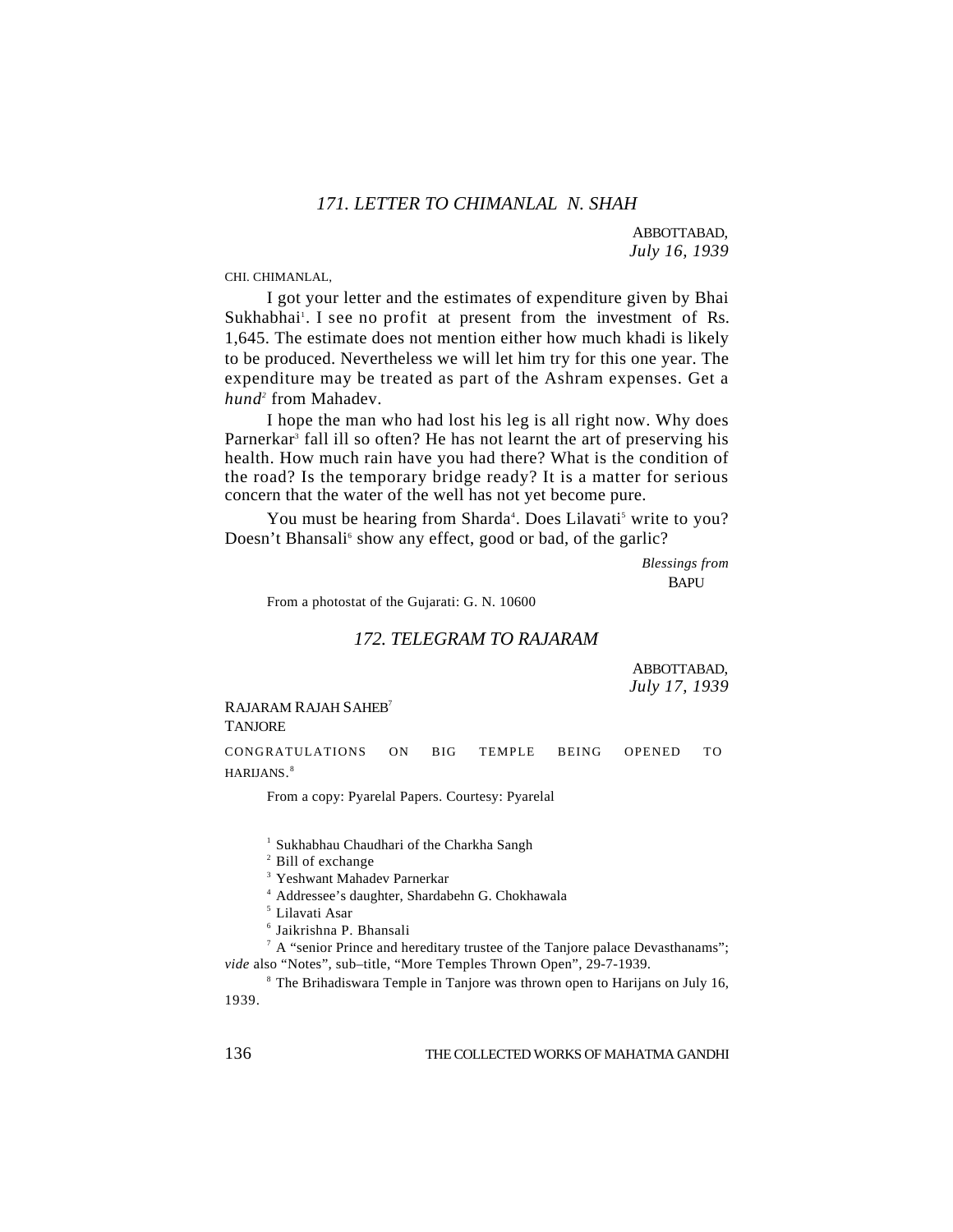### *173. TELEGRAM TO NATESA IYER*

ABBOTTABAD, *July 17, 1939*

**NATESIER** VARNASHRAM SANGH **MADURA** MINISTER RAMANATHAN CATEGORICALLY DENIES YOUR CHARGES<sup>1</sup> SAYING ALL CLASSES INCLUDING HARIJANS VISIT TEMPLE.

From a copy: Pyarelal Papers. Courtesy: Pyarelal

### *174. TELEGRAM TO PRESIDENT, KARACHI DISTRICT CONGRESS COMMITTEE*

ABBOTTABAD, *July 17, 1939*

PRESIDENT CONGRESS COMMITTEE KARACHI WISH SUCCESS PROHIBITION PROGRAMME.<sup>2</sup> HOPE PICKETING PURELY EDUCATIVE PEACEFUL.

From a copy: Pyarelal Papers. Courtesy: Pyarelal

### *175. TELEGRAM TO PATTOM THANU PILLAI*

ABBOTTABAD, *July 17, 1939*

THANU PILLAI STATE CONGRESS **TRIVANDRUM** YOUR REPLY PERFECT.<sup>3</sup>

From a copy: Pyarelal Papers. Courtesy: Pyarelal

<sup>1</sup> *Vide* "Telegram to Ramanathan", 15-7-1939.

<sup>2</sup> The Karachi District Congress Committee had begun its prohibition campaign by holding meetings to urge the Sind Government to introduce prohibition.

<sup>3</sup> The addressee, President, Travancore State Congress, had a discussion with Gandhiji on Travancore Satyagraha; *vide* "Discussion with Travancore State Congress Deputation", 1-6-1939.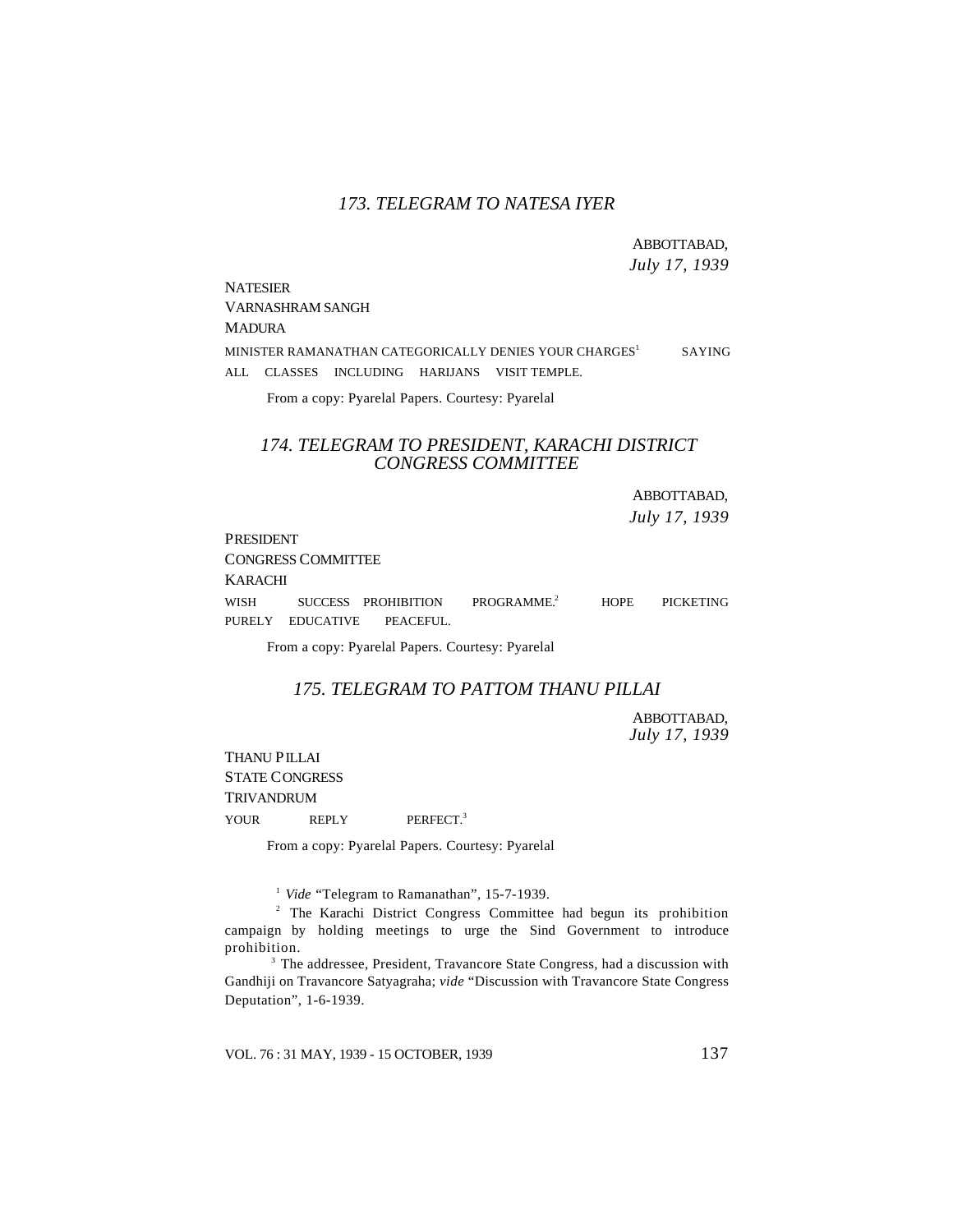### *176. CABLE TO GENERAL J. C. SMUTS* <sup>1</sup>

ABBOTABAD, July 17, 1939

### GENERAL SMUTS

CAPETOWN (SOUTH AFRICA)

WHY IS AGREEMENTOF 1914 BEING VIOLATED WITH YOU AS WITNESS? IS THERE NO HELP FOR INDIANS EXCEPT TO PASS THROUGH FIRE ?

**GANDHI** 

From a photostat: C. W. 11354. Courtesy: E. S. Reddy; also *South Africa's Freedom Struggle,* p. 299

### *177. LETTER TO SIKANDAR HYAT KHAN*

ABBOTTABAD, *July 17, 1939*

DEAR SIR SIKANDAR,

Many thanks for your letter of 12th instant. You have forgotten to answer my question about separate electorates<sup>2</sup> for Harijans.

I have now carefully gone through your scheme and your remarks upon my draft<sup>3</sup> about Hindu-Muslim unity.

The scheme is too complicated for me to form an opinion. I must own to you that I never studied the Government of India Act in the manner required for a proper evaluation of your scheme which I see is designed, so far as the Federal structure is concerned, to replace the Act.

I see that you contemplate zonal legislatures in between the provincial ones and the Federal legislature. The Government of India scheme itself is much too expensive and complicated for me. Yours seems to add to the expense and the complication.

Then you suggest that the composition of the army should not be disturbed except under the contingency mentioned therein. For an

<sup>&</sup>lt;sup>1</sup> Who cabled his reply on July 19 thus: "... situation is being carefully examined and there is no intention to violate 1914 agreement. . ."

 $2$  This and other points raised by Gandhiji were met by the addressee in his letter dated July 20; *vide* Appendix- "Letter from Sikandar Hyat Khan", 20-7-1939.

<sup>&</sup>lt;sup>3</sup> The Congress Working Committee which met at Bardoli on January 11, 1939, had discussed Gandhiji's new draft on the minorities question.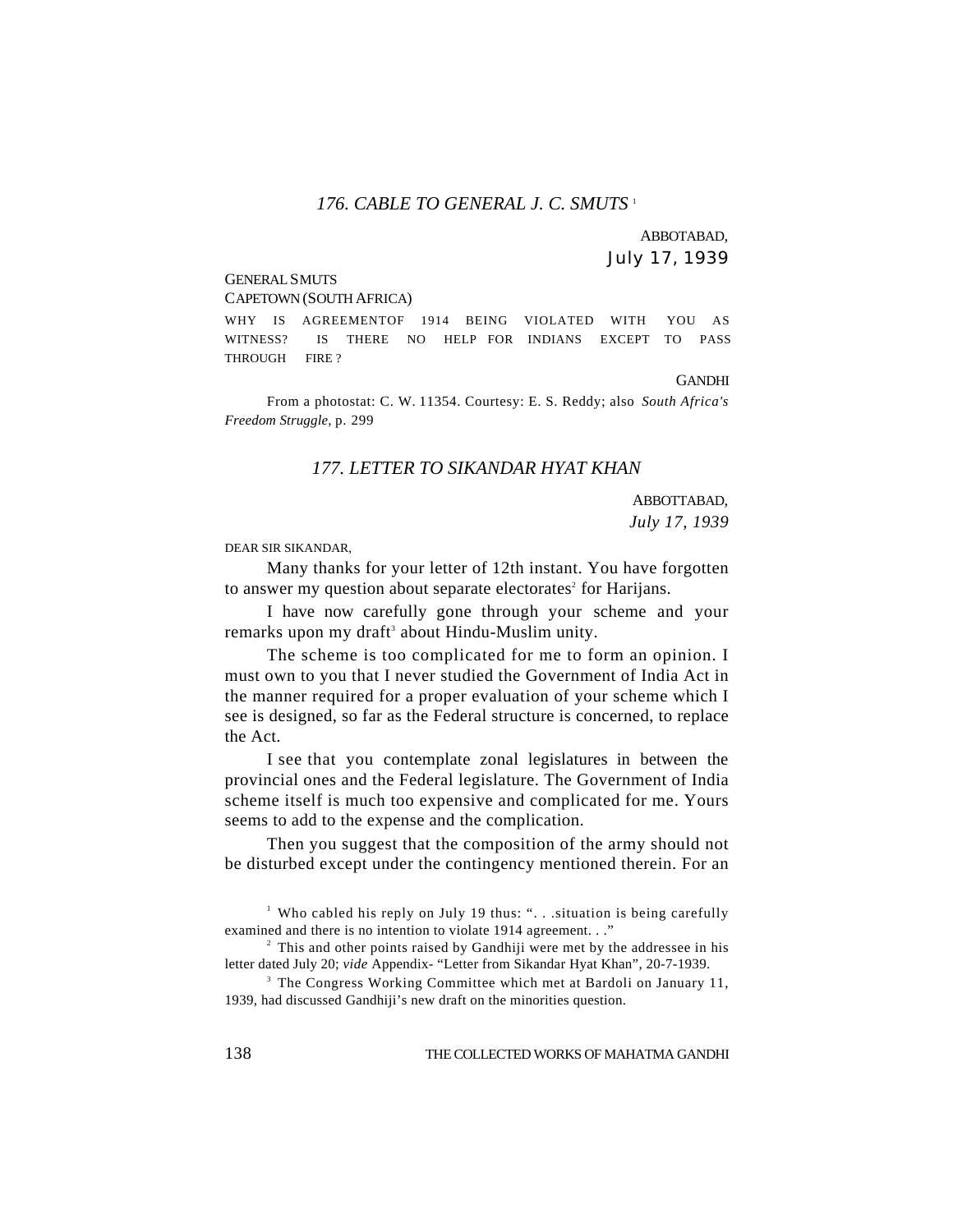out and out believer in non-violence like me, I would disband the army altogether. An army and non-violence go ill together. But I am painfully conscious that in this extreme view of non-violence I have no partner. How far those who believe in the necessity of the country having an army even after it has come to its own will accept your proposition is more than I can say.

Then you have enunciated Dominion Status as an accepted fact. It is a bitter pill for Congressmen to swallow.

But I see that your solution of the communal tangle is your scheme including the proposal about the army. Yours is the only proposal of a constructive character on behalf of the league. I congratulate you on the great pains you have bestowed upon it. I am glad that you have decided to publish it in full.<sup>1</sup> I must thank you for having taken me into your confidence and asked me to give you my opinion upon it.

As to my draft solution, as I have already told you, it is in no sense adopted by the Working Committee. But it does still represent my views. I prize your criticism upon it. And if it ever formed a basis for the solution of our difficulties, I should adopt many of your suggestions.

Your solution for representation of minorities on services causes difficulty. What are the minorities? Is there a final list? I am therefore very uneasy about communal representation in the services. If we make much of the minorities question in the services, we shall not only endanger efficiency but we shall endanger purity and impartiality in the administration of affairs of the country. But I heartily endorse your suggestion that all the backward members of the nation should be levelled up to the forward ones.

I do not want to burden this letter with the other points arising out of your criticism. They are easy of adjustment, If we all make up our minds to meet with the determination not to part without reaching a settlement.

*Yours sincerely,*

## SIR SIKANDAR HYAT KHAN PRIME MINISTER LAHORE

Gandhi–Nehru Papers, 1939. Courtesy: Nehru Memorial Museum and Library

 $<sup>1</sup>$  It was published on July 30, 1939.</sup>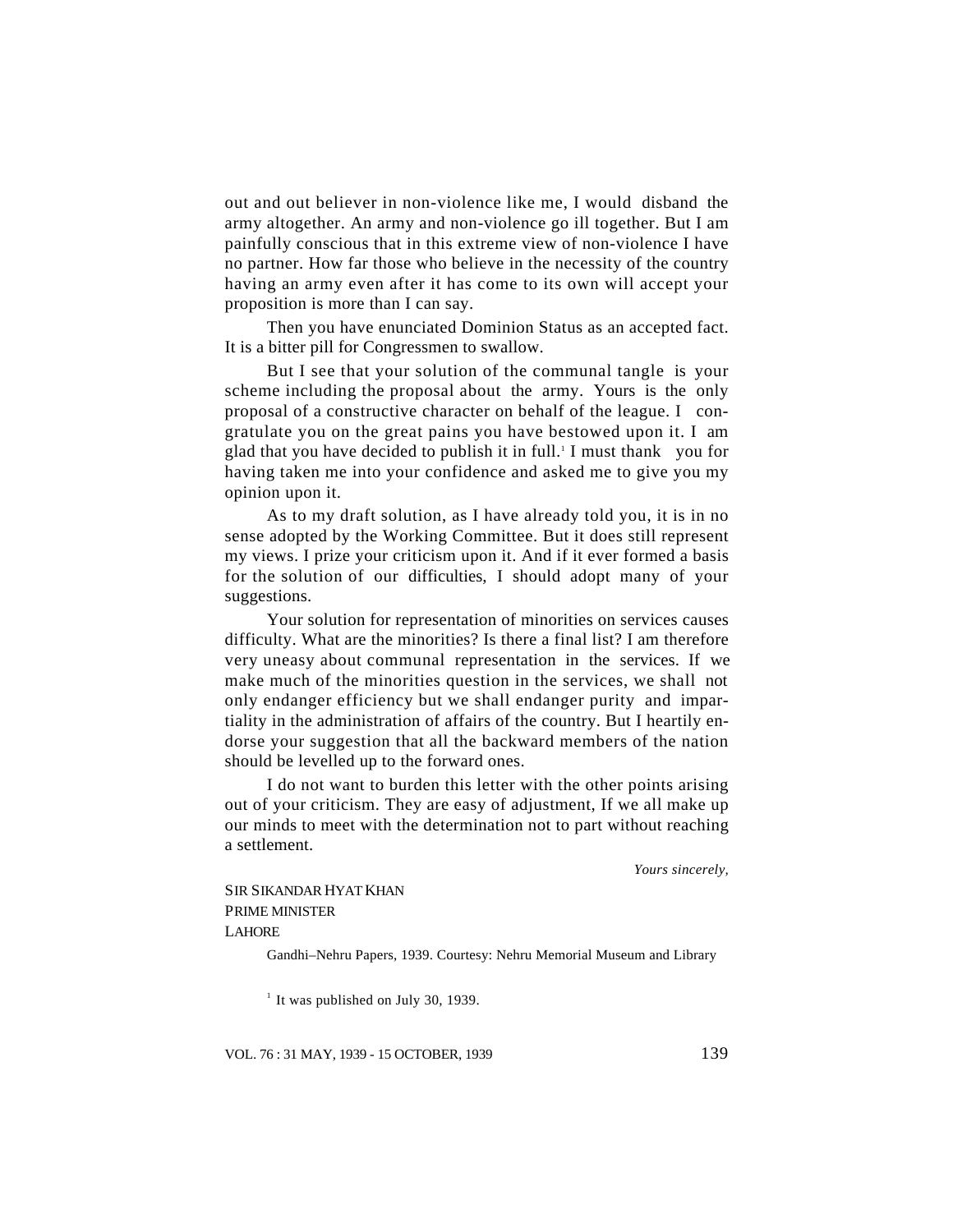## *178. LETTER TO AMRIT KAUR*

ABBOTTABAD, *July 17, 1939*

MY DEAR IDIOT,

Of course you can come to Kashmir as Sir Kailash's<sup>1</sup> guest as I should also be his guest. Therefore you will naturally stay with me. The incongruity will be in my carting you from place to place. From your remembering the word I see that you do not see eye to eye with me in this matter.

I have heard today from Sir Kailash. I enclose his letter herewith. You will see he mentions your name. We leave here on 25th for Kashmir for a week's stay at the outside.<sup>2</sup> You will pick us up some-where on the route, I suppose, unless you go there in advance and receive the party. I am wiring to Sir Kailash just now.

I do hope you will cancel Sangli.<sup>3</sup>

Yes, we are Mrs. Parmanand's guests or fellow-inmates.

I do not want you to mention Balvantsinha's experiences to Datar Singh because it would be wrong to do so. I am sure things have righted themselves by now. It would be ungrateful to mention such things. I would not even have thought of the thing. Probably he has not even seen the house in which he was put.

Love.

TYRANT

Enclosure 1.

From the original: C. W. 3930. Courtesy: Amrit Kaur. Also G.N. 7239

#### *179. LETTER TO MIRABEHN*

*July 17, 1939*

CHI. MIRA,

I have your booklet<sup>4</sup> full of news. Of course the Biharis are lovable. I would not remove you from them if you will keep your health.

<sup>4</sup> In *Bapu's Letters to Mira*, the addressee explains this as "long letter".

<sup>&</sup>lt;sup>1</sup> Kailash Narain Haksar, Personal Adviser to the Maharaja of Jammu and Kashmir.

<sup>2</sup> The visit was, however, cancelled; *vide* "Letter to Amrit Kaur", 21-7-1939.

<sup>&</sup>lt;sup>3</sup> Where the All-India Women's Conference was to be held on July 29.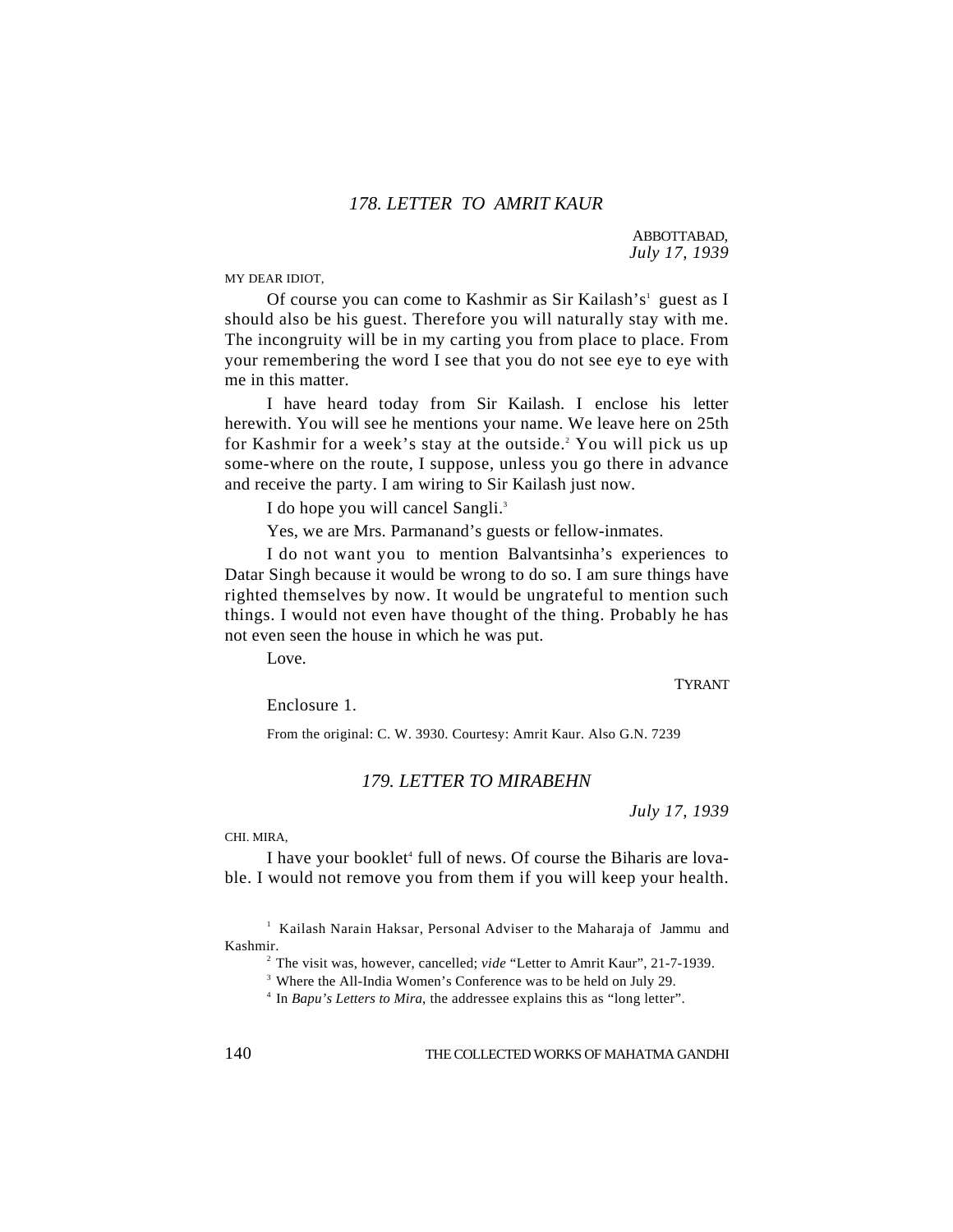Don't deceive yourself that you are well when you are not. Watch yourself and do whatever comes your way.

Don't be hasty in your judgments. You jump to conclusions without enough data.

We leave for Kashmir on 25th and stay there seven days at the outside.

Love.

**BAPU** 

From the original: C. W. 6447. Courtesy: Mirabehn. Also G. N. 10042.

## *180. LETTER TO SHAMLAL*

ABBOTTABAD, July 17, 1939

DEAR SHAMLALJI,

Bapu has asked me to convey to you his remarks, on your letter of 13th inst. He was very glad that you had taken to spinning regularly and were feeling attached to it. He would like you to learn spinning on the takli. Once you become an expert, takli-spinning affords you pleasure which even the spinning-wheel cannot equal. Moreover you won't need to interrupt your spinning when you have mastered your takli and it is no exaggeration to say that takli is your best friend and helper when you are faced with the prospect of a long and tiresome argument. I wonder whether you know that at Nalwadi under Vinoba's supervision no youngster, after a month's training only, spins less than 100 rounds in half an hour on the takli. The maximum speed is over 350 rounds in half an hour and the average does not fall below 160 rounds.

Bapu's health is fair in spite of all the handicaps. We are here at least till the 25th instant, when we may go to Kashmir. But this is not for publication.

> Yours sincerely, PYARELAL

From a photostat: G. N. 1289

### *181. LETTER TO SHARDABEHN G. CHOKHAWALA*

ABBOTTABAD, *July 17, 1939*

CHI. BABUDI,

What shall I write to you? Are you not going to take care of your health so long as you are away from me? Does it mean I should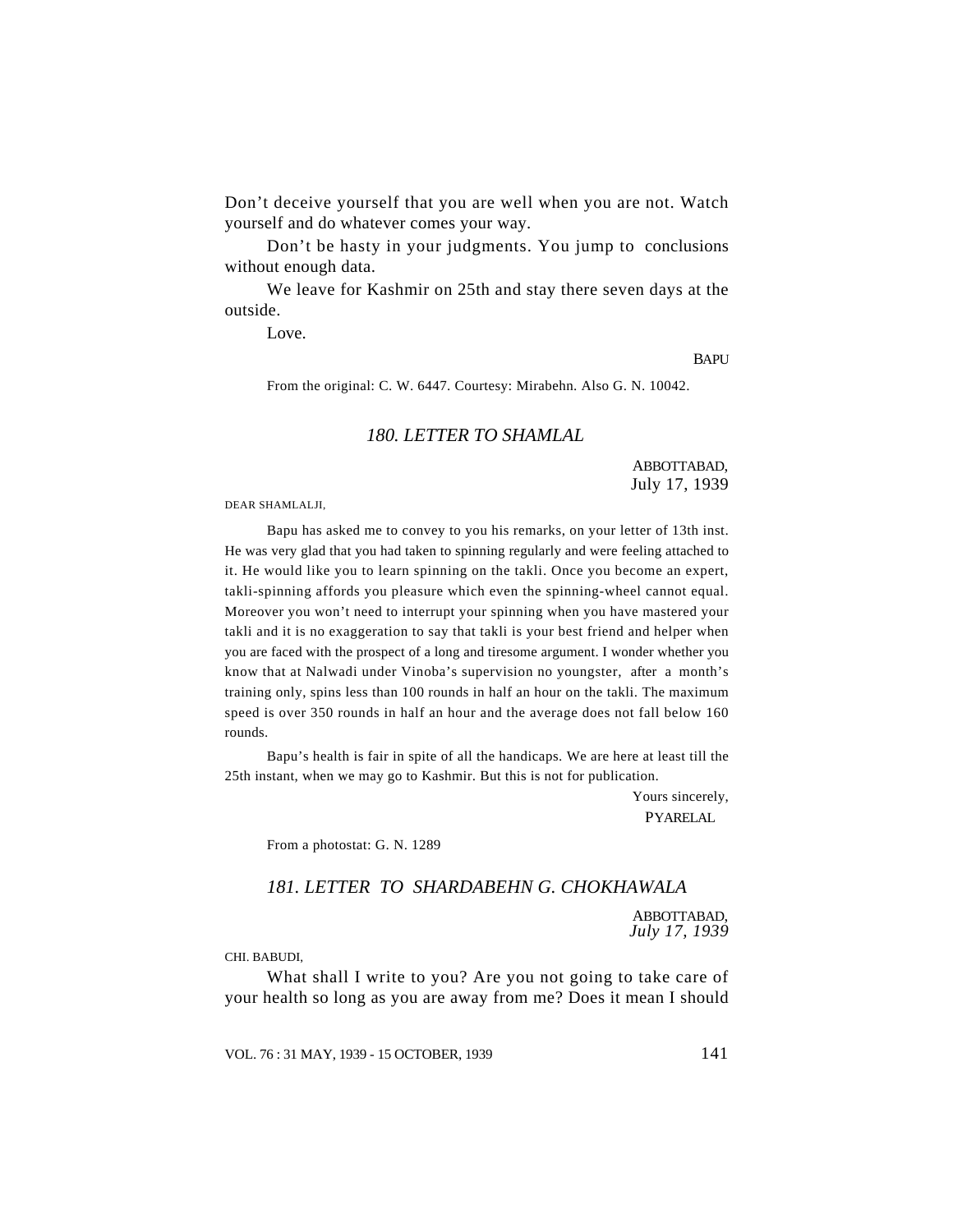keep both of you with me or that you should take a divorce? It will not do for you to fall ill so often. Has there been any change in your diet?

> *Blessings from* **BAPU**

From the Gujarati original: C. W. 10014. Courtesy: Shardabehn G. Chokhawala.

## *182. TELEGRAM TO RAJENDRA PRASAD*

ABBOTTABAD, *July 18, 1939*

#### RASHTRAPATI RAJENDRA PRASAD

RANCHI

IF MEETING<sup>1</sup> NOT IN WARDHA MAY BE PATNA OR ALLAHABAD WHATEVER SUITS BETTER. AM GOING KASHMIR TWENTY-FIFTH. AFTER WEEK'S STAY RETURN WHERE REQUIRED.

**BAPU** 

From the original: Rajendra Prasad Papers. Courtesy: National Archives of India.

# *183. LETTER TO AMRITLAL T. NANAVATI*

ABBOTTABAD, *July 18, 1939*

CHI. AMRITLAL,

Your years are flying like the wind. I cannot imagine that you have now entered the thirty fourth year. You look the same that you did when I saw you first. That also is good. May you keep young and go on doing service. It does not matter if Chandan's<sup>2</sup> improvement is slow. It is enough if ultimately she is completely cured. Vijaya<sup>3</sup> must write to me in detail. Did she come away because she fell ill or for some other reason?

I do not understand the cause of Kakasaheb's despondency.

*Blessings from*

**BAPU** 

 $1$  The Congress Working Committee met at Wardha from August 9 to 12.

<sup>2</sup> Wife of Satish D. Kalelkar

<sup>3</sup> Vijayabehn M. Pancholi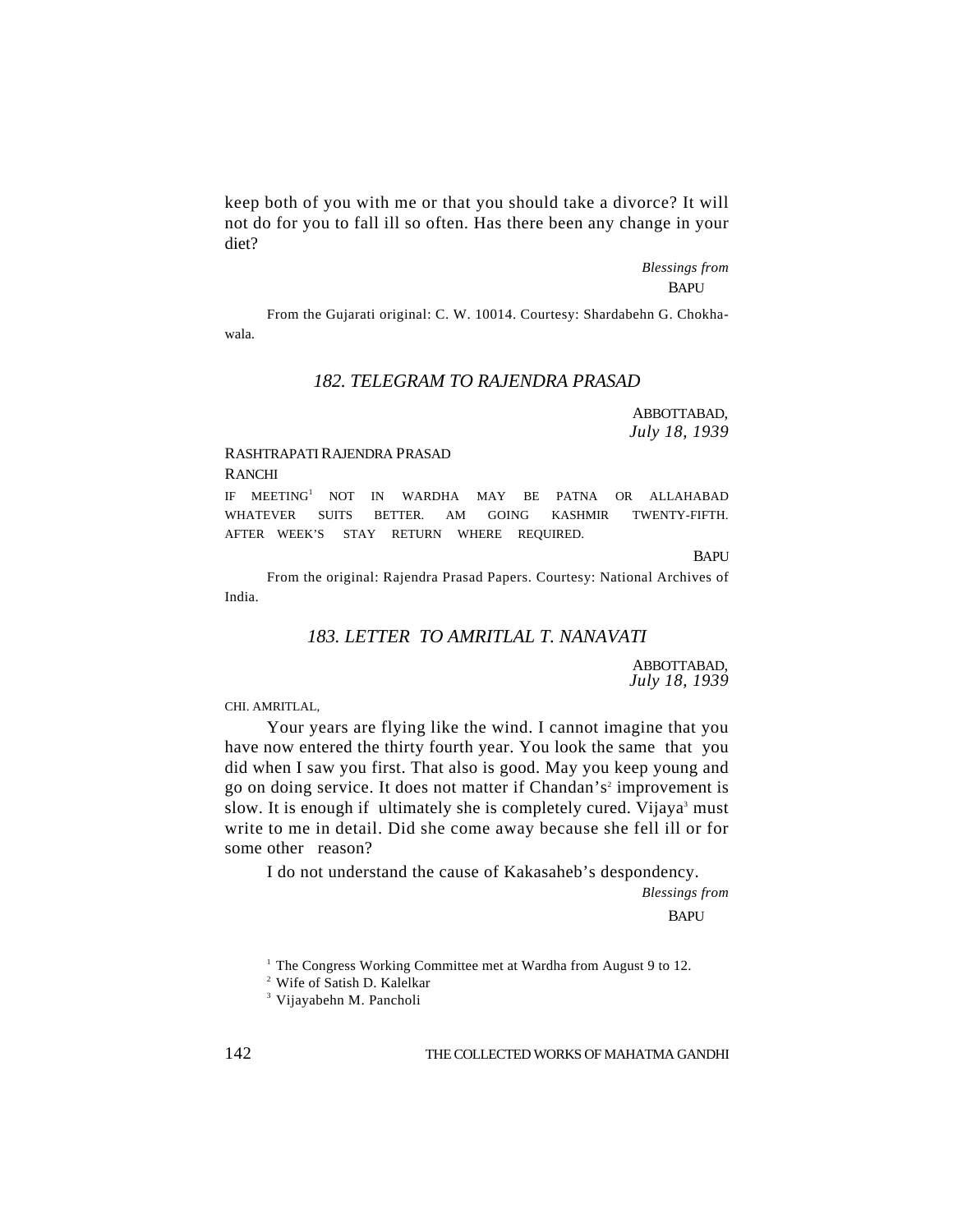$[PS.]$ 

We are going to Kashmir on the 25th. We shall stay there for seven days at the most and then return. Where we shall go thereafter is not yet decided.

*Blessings from*

BAPU

From a photostat of the Gujarati: G. N. 10790

### *184. LETTER TO NIRMALA GANDHI*

ABBOTTABAD, *July 18, 1939*

CHI. NIMU,

I have your letter written in Urdu. You should improve your handwriting further. Write to Amtussalaam in Urdu. Her Urdu characters are excellent. Reading good handwriting helps one to improve one's own handwriting . . .<sup>1</sup> Kanam's letter is enclosed. He is not likely just now to come away from here  $\dots$ <sup>2</sup> He is dancing about. You may take charge of him when you come. It will certainly cost you more by way of fare to come to Wardha *via* Bombay. But that expense may be justifiable in your case. When will you be free from there?

> *Blessings from* **BAPU**

From the Gujarati original: Mrs. Sumitra Kulkarni Papers. Courtesy: Nehru Memorial Museum and Library

### *185. LETTER TO AMTUSSALAAM*

*July 18, 1939*

CHI. AMTUL SALAAM,

I have read your entire letter. What can I do if you do not get your post? I am writing regularly these days. It is difficult to find room in Harijan Ashram for those who come forward to work. Why insist on the Lal Bungalow<sup>3</sup>? There are other buildings too

<sup>1</sup> A few words at the two places are illegible in the source.

2 *ibid*

<sup>3</sup> Of Dr. Pranjivandas Mehta, near the Harijan Ashram, Sabarmati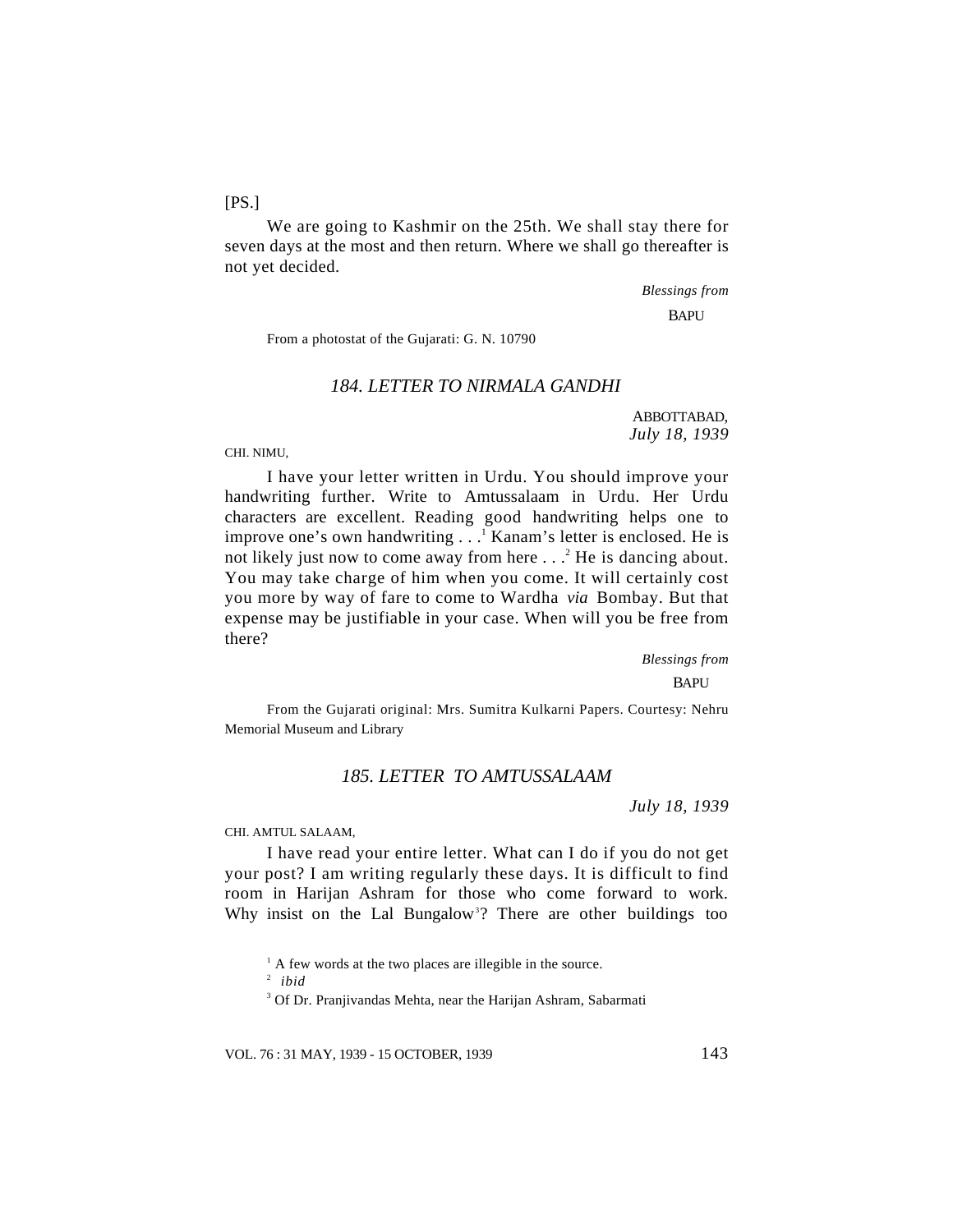nearby. If the work grows, we can build houses. But what could we do if you keep falling ill? You are the cause of your illness. Ba is all right.

*Blessings from*

BAPU

# SHRI AMTUL SALAAMBEHN<sup>1</sup> HARIJAN ASHRAM<sup>2</sup> SABARMATI<sup>3</sup>

From a photostat of the Hindi: G. N. 425

# *186. NOT GUILTY*

Dr. Lohia has sent me a long, well-reasoned letter on the current controversy on the Congress resolution<sup>4</sup> on Satyagraha. There is a portion in it which demands public discussion. Here it is:

You will not permit the slightest separation of the principle of Satyagraha from your own specific programme. Is it not possible to universalize the principles of Satyagraha, to make it the bed-rock of programmes other than your own? Perhaps, it is not; but I have this argument against you that you have not permitted and encouraged any such experiment. The people today do not regard your own programme of ministerial action and constructive activities as wholly adequate; they are experimenting with such programmes as those of peasant action. These newer programmes entail an amount of local and isolated action even during such times when there is no general satyagraha. Will you stop these little satyagrahas till you have found the formula for a general satyagraha? In such a course of action there is the danger of anarchy that arises out of suppression. Non-violent collective action is among the rarest and most precious gifts received by mankind in all history; we may not, however, know how to treasure it and continue it.

Not only have I not prohibited separation of the principle of Satyagraha from my own specific programme, I have often invited new programmes. But hitherto I have not known a single case of any new programme. I have never suggested that there can never be any departure from or addition to my programme. What, however, I have

 $<sup>1</sup>$  The source has these in Gujarati.</sup>

<sup>2</sup> *ibid*

<sup>&</sup>lt;sup>3</sup> The source has this in English.

<sup>4</sup> *Vide* "A.I.C.C. Resolutions", 23-6-1939.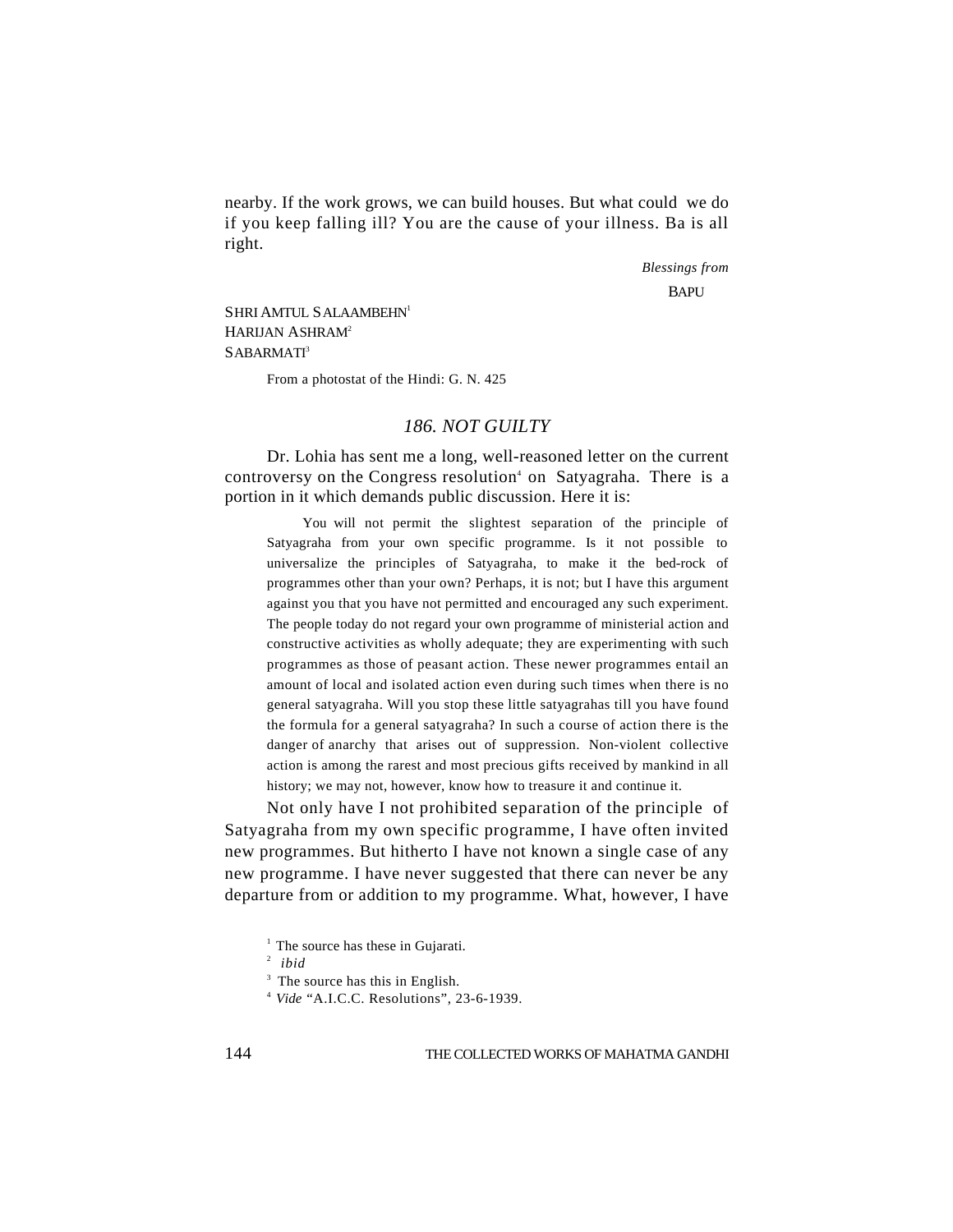said and would like to repeat here is that I cannot bless or encourage a new programme that makes no appeal to me. My programme, I claim, is a deduction from the satyagraha of my conception. It is, therefore, likely that if there was any such vital activity favouring the growth of satyagraha, it would not escape me.

I am painfully conscious of the fact that my programme has not made a general appeal to the Congress intelligentsia. I have already pointed out that the reason for the apathy of Congressmen is not to be sought in any inherent defect in the programme, but that it is due to the want of a living faith in ahimsa. What can be more patent than that we should have complete communal harmony, eradication of untouchability, sacrifice of the drink revenue by the closing of liquor-shops and the replacement of mill-cloth by khadi? I suggest that non-violent Swaraj is impossible if Hindus, Muslims and others do not shed their mutual distrust and do not live as blood brothers, if Hindus do not purify themselves by removing the curse of untouchability and thus establish intimate contact with those whom they have for ages put beyond the pale of society, if the wealthy men and women of India will not tax themselves so that the poor who are helpless victims of the drink and drug habit may have the temptation removed from them by the closing of drink and drug shops, and, lastly, if we all will not identify ourselves with the semi-starved millions by giving up the taste for mill-cloth and revert to khadi produced by the many million hands in the cottages of India. In all that has been written against the constructive programme, I have not come across a single convincing argument against either its intrinsic merit or its merit in terms of nonviolent Swaraj. I make bold to say that if all Congressmen concentrate themselves on this constructive programme, we shall soon have the requisite non-violent atmosphere throughout the length and breadth of the land for cent-per-cent satyagraha.

Take the peasant action suggested by Dr. Lohia as a possible new programme. I regret to have to say that in most cases the peasants are not being educated for non-violent action. They are being kept in a state of perpetual excitement and made to entertain hopes which can never be fulfilled without a violent conflict. The same may safely be said about labour. My own experience tells me that both the peasantry and labour can be organized for effective non-violent action, if Congressmen honestly work for it. But they cannot, if they have no faith in the ultimate success of non-violent action. All that is required is the proper education of the peasantry and labour. They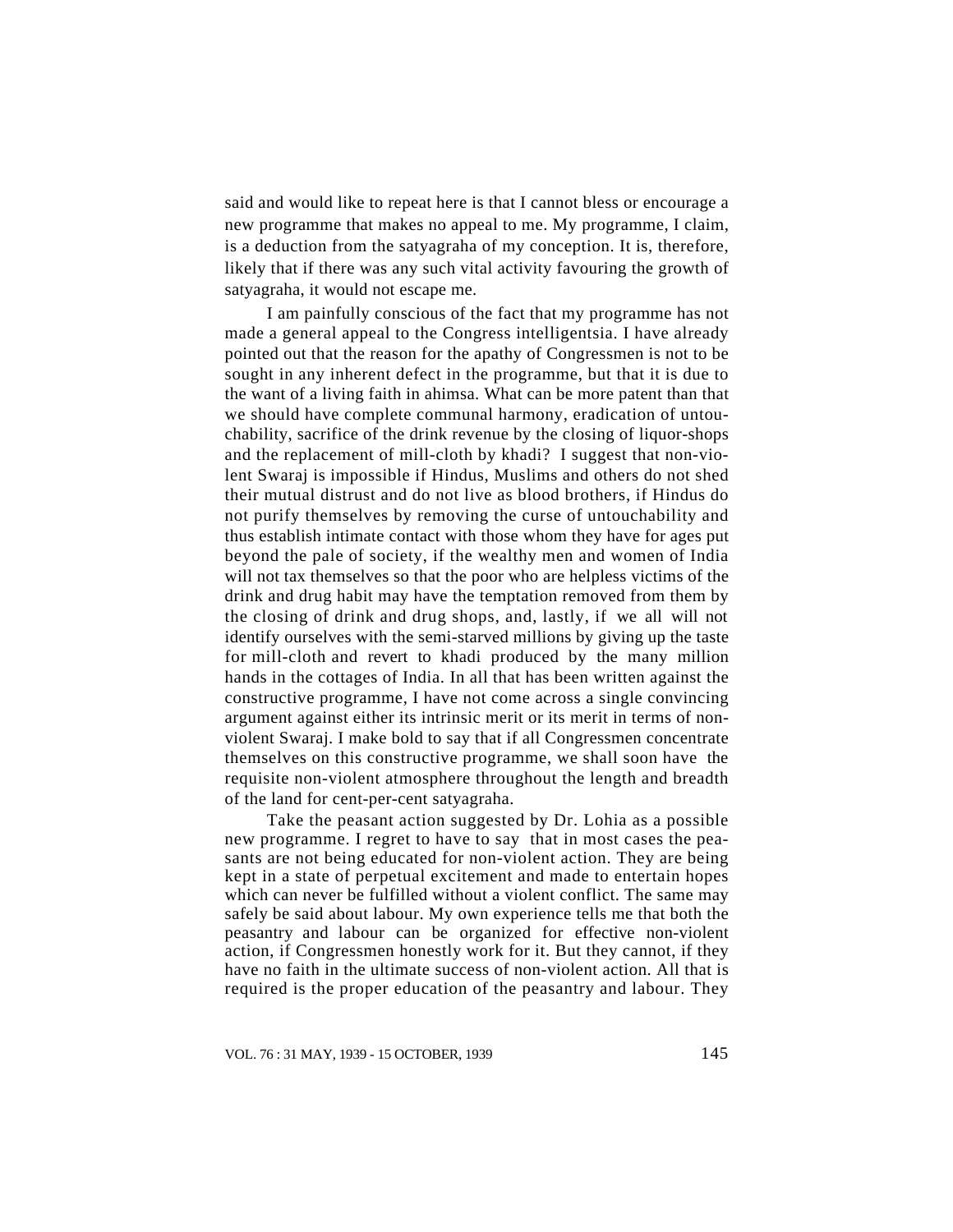need to be informed that if they are properly organized they have more wealth and resources through their labour than the capitalists through their money. Only capitalists have control over the money market, labour has not over its labour market, although if labour had been well served by its chosen leaders it would have become conscious of the irresistible power that comes from proper instruction in nonviolence. Instead, labour in many cases is being taught to rely on coercive methods to compel compliance with its demands. The kind of training that labour generally receives today leaves it in ignorance, and relies upon violence as the ultimate sanction. Thus it is not possible for me to regard the present peasant or labour activity as a new programme for the preparation of Satyagraha.

Indeed what I see around me is not preparation for a non-violent campaign but for an outbreak of violence, however unconscious or unintended it may be. If I was invited to hold myself responsible for this ending to the past twenty years' effort, I should have no hesitation in pleading guilty. Have I not said as much already in these columns? But my admission will not take us anywhere, unless it results in the retracing of our steps, the undoing of the wrong already done. This means having a reasoned faith in the non-violent method as the only means of gaining complete independence. When we have that faith, all bickerings within the Congress will cease, there will be no longer an ungainly scramble for power, and there will be mutual help instead of mutual mud-flinging. But it may be that Congressmen have come to believe that non-violence of my definition is played out or is not possible of attainment. In that case there should be a conference, formal or informal between all Congress groups or a special meeting of the A. I. C. C. to consider the question whether time has not come to revise the policy of non-violence and the consequent constructive programme, and to find out and frame a programme in consonance with and answering the present temper of Congressmen. It is up to every Congressman to carry on a fierce search inward and deal with this central problem. It is not safe or dignified for the Congress to follow the policy of drift. I would like such a meeting to forget that the members belong to different groups and to remember that they are first and last servants of the nation pledged to fight the nation's battle of freedom with one mind. The Congress today is a house divided against itself. It must not be.

ABBOTTABAD, *July 19, 1939 Harijan,* 29-7-1939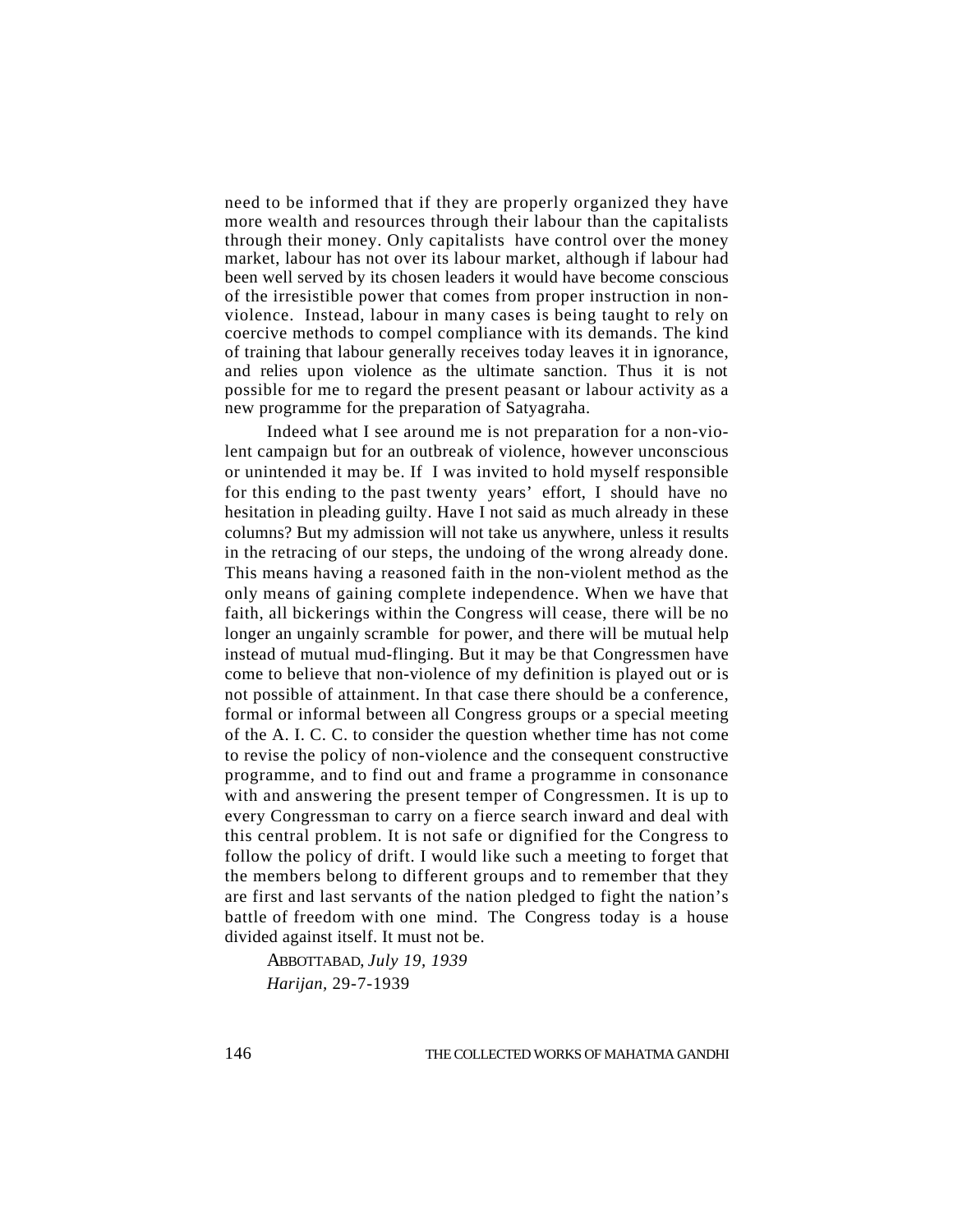## *187. STATEMENT TO THE PRESS* <sup>1</sup>

ABBOTTABAD, *July 19, 1939*

I observe from the Press that the hunger-striking prisoners<sup>2</sup> have sent me a letter and also made a public appeal. There is no doubt that they have public opinion solidly behind them. I would beseech them to be satisfied with this backing and to give up the hunger-strike. They are brave. I suggest to them that their hunger-strike is misplaced and is no part of their bravery. Let them bravely suffer till public opinion makes the Government release them. They may rely upon my doing all I can to secure their release in an honourable manner.

*Harijan,* 22-7-1939

### *188. CABLE TO Y. M. DADOO*

*July 19, 1939*

DR. DADOO

POSTPONE PASSIVE RESISTANCE TILL FURTHER **INSTRUCTIONS**.<sup>3</sup> **GANDHI** 

From the original: C. W. 11355. Courtesy: E. S. Reddy; also *South Africa's Freedom Struggle,* p. 300

### *189. CABLE TO MANILAL GANDHI*

*July 19, 1939*

[MANILAL] GANDHI INDIAN OPINION PHOENIX (NATAL) SOUTH AFRICA POSTPONE PASSIVE RESISTANCE TILL FURTHER INSTRUCTIONS. CABLED DADOO.

BAPU

From the original: C. W. 11356. Courtesy: E. S. Reddy; also *South Africa's Freedom Struggle, p. 300*

<sup>1</sup> The statement appeared under "Notes", sub-title, "Give up Hunger-strike". It was also published in *The Hindu*, 20-7-1939.

<sup>2</sup> In Bengal; *vide* "Telegram to Rajendra Prasad", 16-7-1939.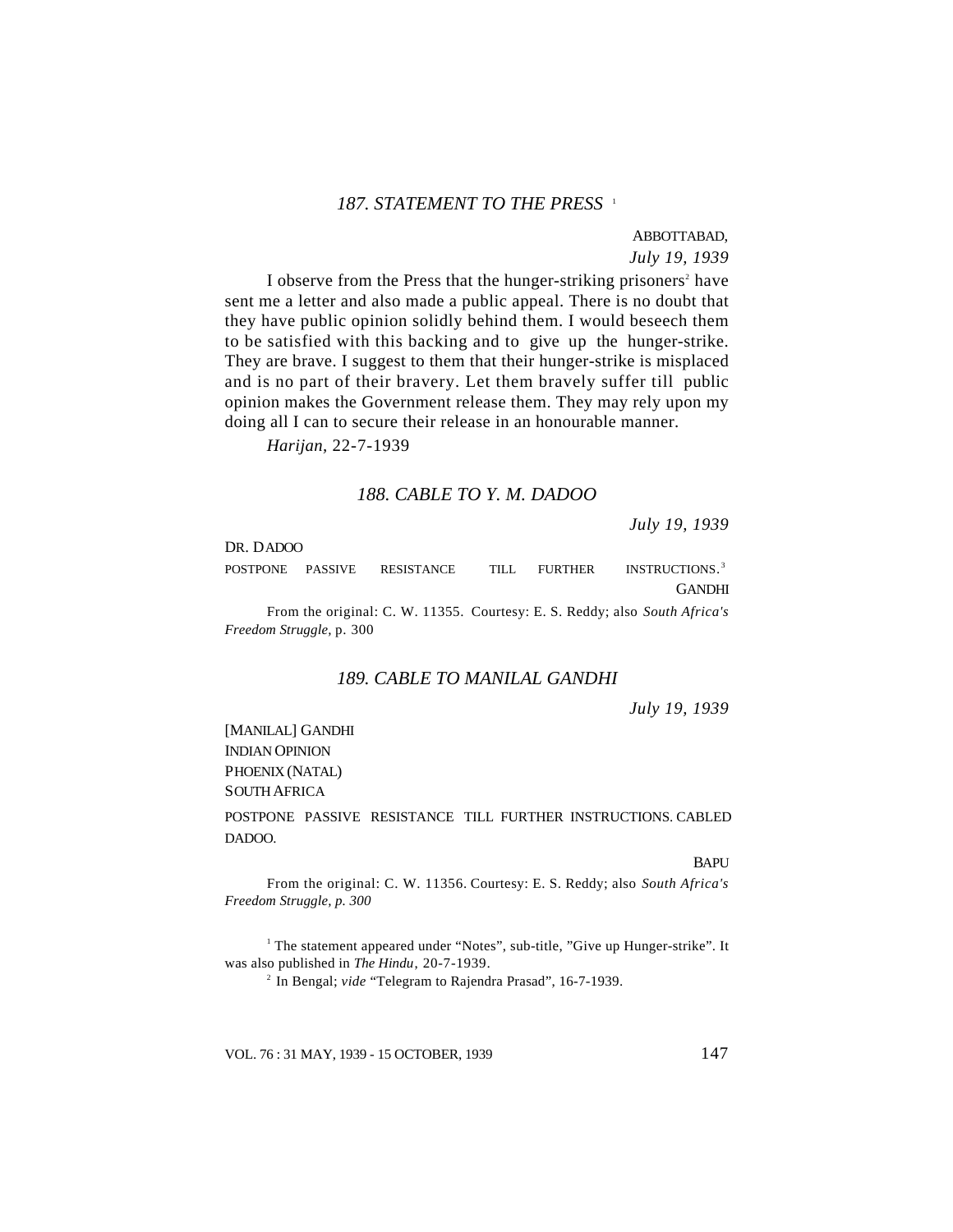# *190. LETTER TO AMRIT KAUR*

ABBOTTABAD, *July 20, 1939*

MY DEAR IDIOT,

Your Hindi continues to be good.

I await your further letter about Dhami'. How I wish you could find out the truth about this affair ! It is bad in every way.

I am sorry to have to tell you that I had to withdraw acceptance of state hospitality in Kashmir. The people won't tolerate any such thing. This is unfortunate. But I did not want to create bitterness. I therefore yielded. So I shall be the people's guest, whatever that may mean. Your programme need not suffer any alteration. You will be Haksar's guest though you will stay with me. Only I would like you to precede me if only by a day. All this, of course, if Dhami can spare you. That affair must occupy the first place with you.

Nirmala<sup>2</sup> Kanam's mother, comes here today to fetch Kanam.

Here is another letter from Balvantsinha. So you will see he is getting on. I am glad Sardarsaheb has taken everything in good part. You will send the letter as before to Segaon with instructions to pass on to Kishorelal and Surendra.

The weather continues to be hot although we had a good shower.

 $\overline{L}$  ove.

TYRANT

From the original: C. W. 3931. Courtesy: Amrit Kaur. Also G.N. 7240

<sup>3</sup> *Vide* "Statement to the Press", 29-7-1939.

 $<sup>1</sup>$  A hill State, 22 kilometres from Simla, where, on July 17, police had opened</sup> fire on a crowd that attempted to march into the Palace of Rana Saheb to present a petition seeking redress of their grievances. *Vide* also "Minority Administration", "Minority Administration", 22-7-1939, and "Lesson of Dhami", 30-7-1939.

<sup>2</sup> Ramdas Gandhi's wife; also called Nimu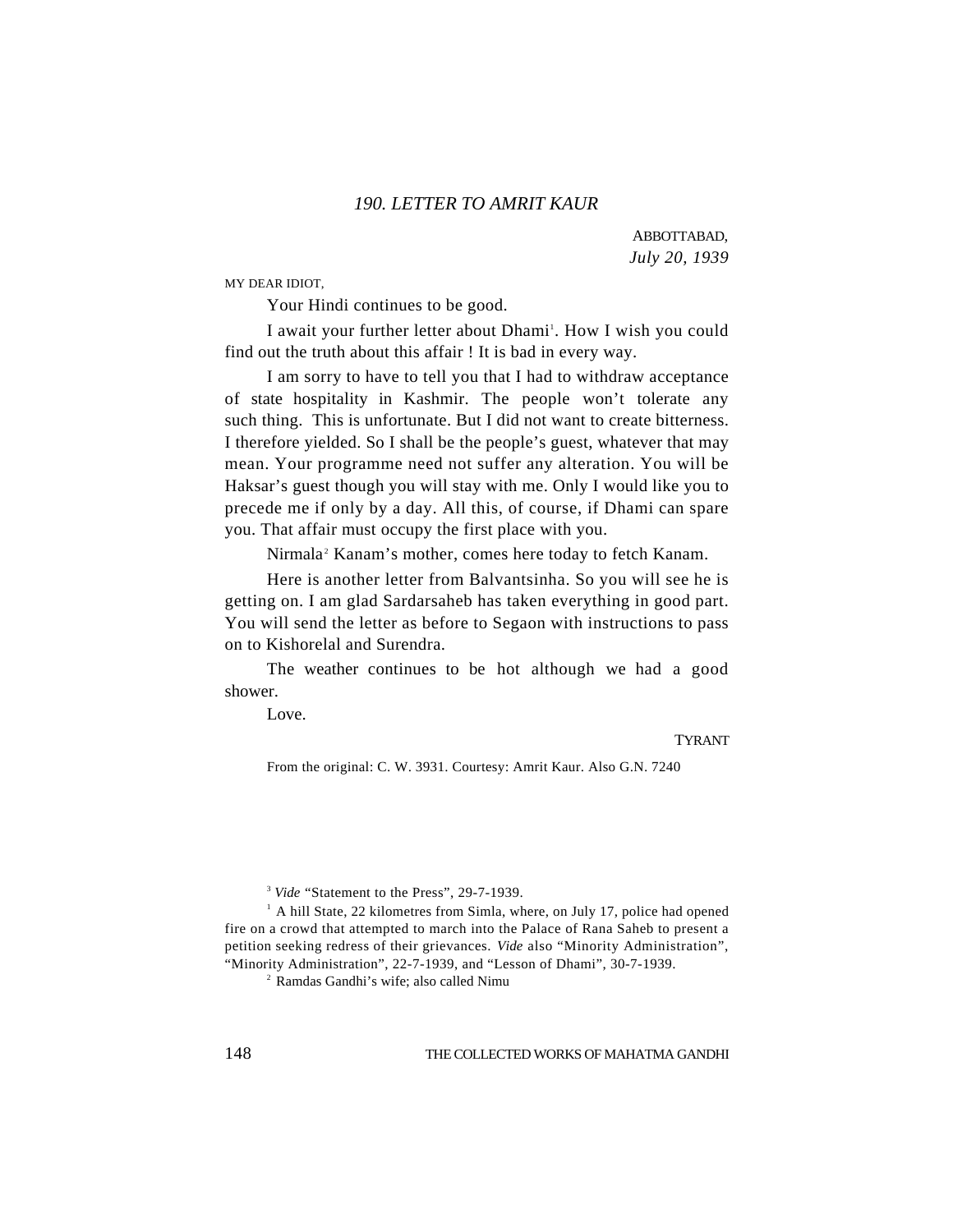## *191. LETTER TO DUNICHAND*

ABBOTTABAD, *July 20, 1939*

 $DEAR$  LALA DUNICHAND<sup>1</sup>,

It is no want of time that prevents me from going to the Punjab. But I feel utterly powerless to do any good. In other words, it is lack of confidence that keeps me.

> *Yours sincerely,* M. K. GANDHI

From a photostat: G. N. 5585

# *192. LETTER TO AMRIT KAUR*

ABBOTTABAD, *July 21, 1939*

MY DEAR IDIOT,

I don't like this persistent sadness about you. It is so inconsistent with faith in God, faith in human nature, faith in unbreakable friendship. However, enough of argument. The sadness will go in time.

 The visit to Kashmir stands cancelled. I am not sorry. I hope to leave here on 26th for Wardha. The Working Committee will meet there. Hence I am likely to be a fixture in Segaon for some time at least, I hope till the Congress time. Will you join the party or join me in August early?

Dhami is a bad thing. I hope you will reach the truth. Why not see the Rana yourself? Study and pursue this case to the end. I am writing on it. You will have a typed copy.

Love.

TYRANT

From the original: C. W. 3932. Courtesy: Amrit Kaur. Also G.N. 7241

 $<sup>1</sup>$  Member, Punjab Legislative Assembly</sup>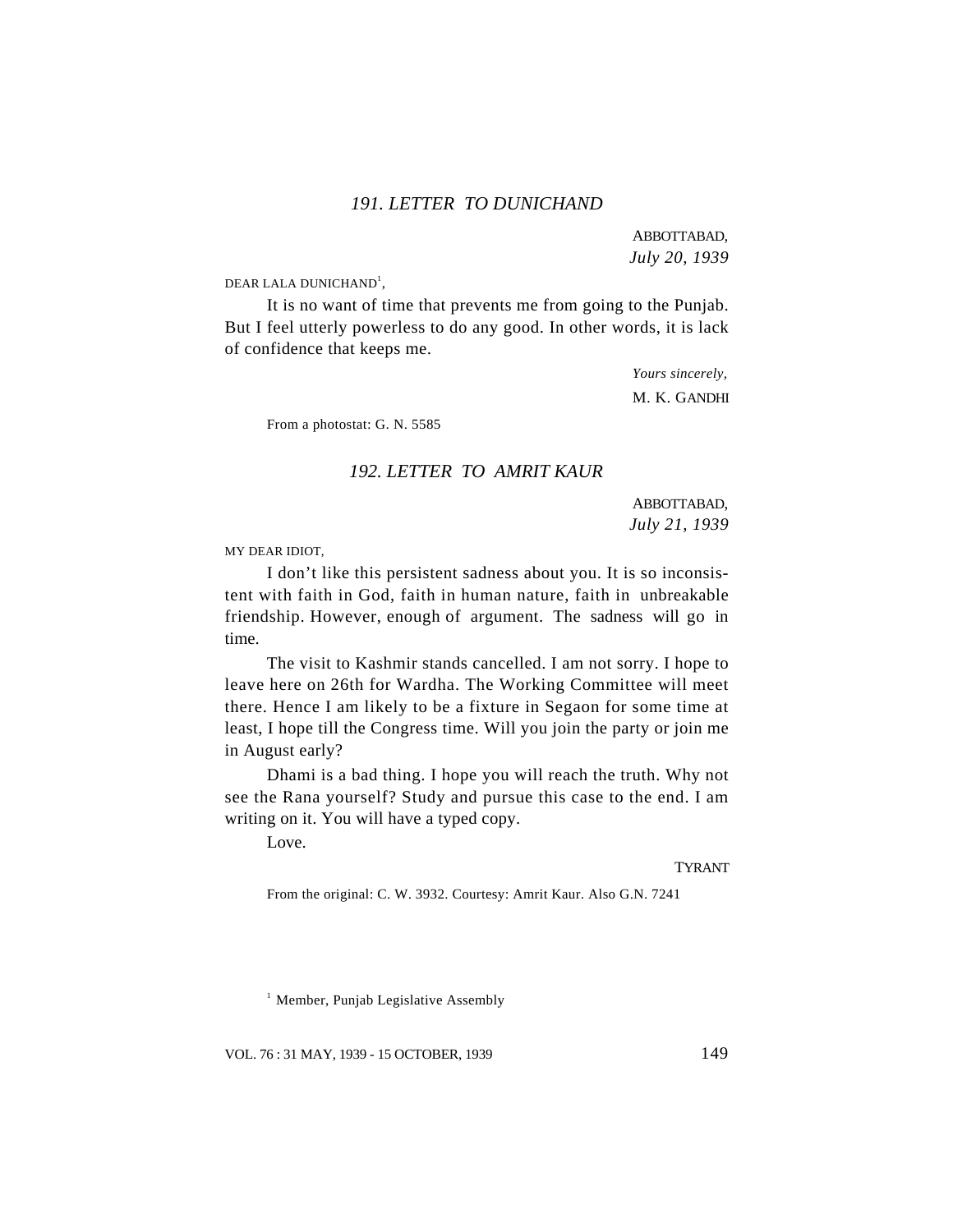# *193. MINORITY ADMINISTRATION*

The Chief of Chamba is a minor. The State is therefore under direct British administration. And the administrator acts virtually as the Chief and exercises all his powers. A correspondent from Chamba writes :

Ours is a minority-administered State being directly under the control of

Paramount Power. We have been pressing for the repeal of the libertypenalizing laws which have been enforced during the minority administration, and we do wish that popular element be introduced in the temporary administrative council at least during the minority of the Raja  $\dots$ . <sup>1</sup> In a case like ours the Paramount Power cannot say that it can't intervene. If it has to safeguard the rights of the Ruler, has it not any liability towards the people ?. . . <sup>2</sup>Will you throw some light on the question?

The question is pertinent. There is no reason whatsoever why the people of administered States should not enjoy all the liberty that those in British India enjoy. Indeed a wise and liberal-minded administrator of a State has within his jurisdiction greater opportunity for doing good than one in British India proper. A State administrator has much greater latitude than an official working under the routine of a Province. The latter is subject to a series of superiors and has only limited powers. An administrator of a State is much more than a Governor in his own little State. He is subject only to general supervision of the Resident of the Agency to which his State belongs. Therefore there is no excuse whatsoever for any misrule or failure of justice in administered States, if the Paramount Power's policy is declared in unambiguous terms and followed in its entirety. But if the administration is not all it should be, it shows that there is no welldefined policy of the Paramount Power so far as the people of the States are concerned. There is no insistence on the right being done by the States towards their people. There should be no such thing as policy of non-interference by the Paramount Power in so far as the elementary rights of the people are concerned. The policy of noninterference can remain unchallenged only so long as the States people are ignorant of their strength. But there is nowadays too much consciousness among the people of the States to permit of the policy

2  *Ibdi*

the

 $1$  Omissions as in the source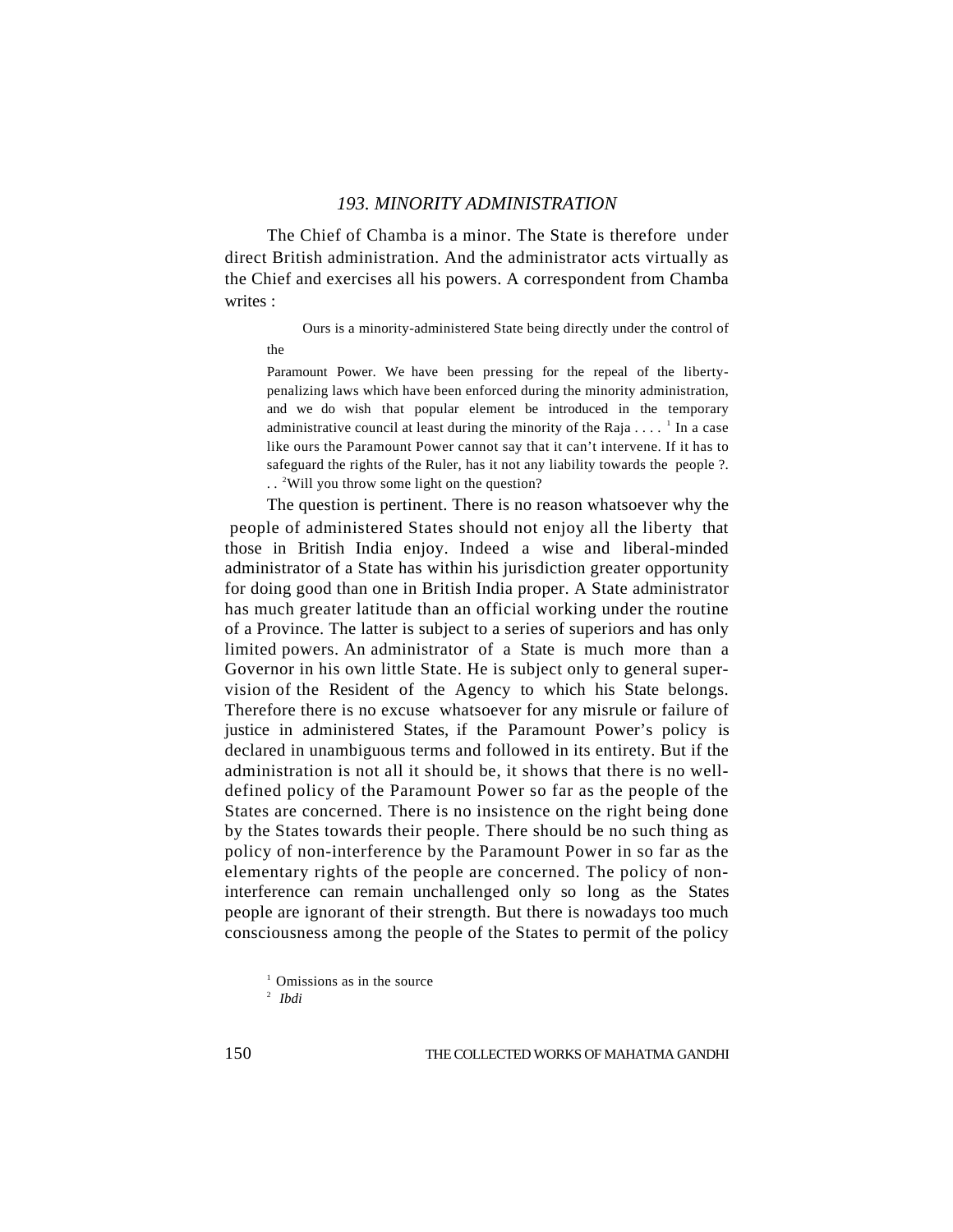of non-interference being successful any longer. Denial of justice in administered States should be unthinkable. Let the people of Chamba publish unvarnished facts about the state of things there. I have little doubt that if there is any unjustice done there, force of public opinion will secure the needed redress.

Absence of declared policy by the Paramount Power about the rights of the people of the States is perhaps glaringly demonstrated by the happenings in the little hill State of Dhami. The shooting that took place there would have been impossible if the policy of the Paramount Power was known. The communique issued by the Political Agent should not be the last word on the tragedy. He had no material before him to enable him to form a correct judgment. Every such firing should be followed up by an open, quick, judicial inquiry. The Chiefs who get easily frightened and resort to firing ought not to possess the power they have today over the lives of their subjects. But the public who have to form an opinion do not have a fair chance of doing so. They cannot set up an authoritative inquiry. And a Political Agent's communique is no true guide. Take the Dhami communique. I need not challenge the statements made in it. For aught I know every word in it may be true. But it cannot command implicit confidence. In its very nature, it is a one-sided document. The Political Agent can produce no legal proof in support of his statements. He does not give the sources of his information. To inspire confidence there should be a judicial enquiry carrying necessary consequences for the wrongdoer or doers whether the wrong done is on the part of the State or the people. Thus, if the people sought to overwhelm the Rana, it was undoubtedly wrong as it was if there was defiance of the order against Shri Bhagmal. It was wrong too if outsiders joined the alleged demonstration. The lightning ultimatum, if it was that, was a preposterous thing deserving severe condemnation. Responsible government is made of sterner stuff. If the principality consists of only 5,000 persons and the revenue is Rs. 30,000, responsible government is a meaningless term. If people in every principality will take the law into their own hands, they will do irreparable damage to the cause. The All-India States Conference is there to guide them. Every Praja Mandal should put itself under its guidance in order to enable it to frame its case for freedom. There seems to be little doubt that there has been undue haste on the people's side.

But what about the Rana? Has he been dealing justly by his people? Was he really in danger of his life to warrant firing in self-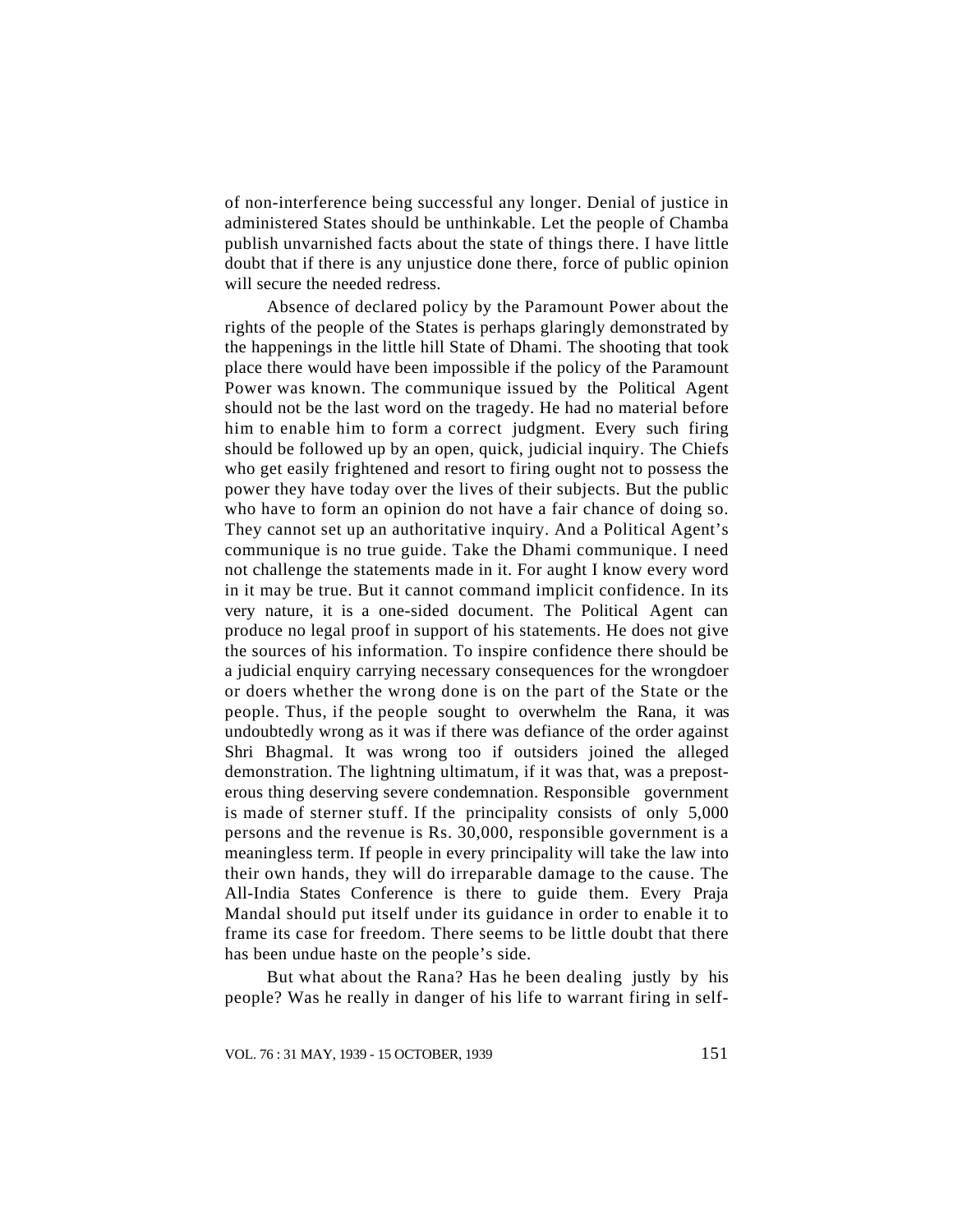defence? Every crowd is not necessarily a hostile crowd. Firing ought not to be treated lightly. Human life should have the same value in a State as in British India. Every firing should be followed by the closest scrutiny and by suitable action both of a punitive and of a preventive character. It is the duty of the Paramount Power to deprive Chiefs of powers of which they do not know judicious use. The whole question regarding the place of the States in Greater India requires overhauling.

A new epoch has come replacing the old. With the change of the times there must be a change in the manners of all parties—the Paramount Power, the Princes, their people, and last but not least the Congress if it survives the internal crisis that has overtaken it. It will be a mistake for the Paramount Power or the Princes to ignore the Congress, a body under whose shadow the people of the States from the commencement have been accustomed to grow and flourish. The Congress must guide them. Any resenting by the Princes or the Paramount Power of guidance of the people by the Congress must result in an inevitable but wholly unnecessary clash. How can people who are one in blood and bound together by the closest social and economic ties be artificially kept apart for any length of time? Instead of suspecting or fearing the Congress, surely the proper thing for all concerned is to welcome the Congress aid whenever it is available for the common good of both the Princes and the people.

No doubt the Congress will have to recognize its own limitations. It can hope to work with effect only if its work is of a friendly and peaceful nature. It has to hold the scales evenly between parties. It must avoid all show of force or coercion. Thus the reported participation by non-Dhami-ites in the demonstration should have been impossible under the Congress aegis. The Congress influence can be effectively exercised only if it retains its non-violence. Its only capital is its moral authority. Any other position must lead to internecine feud and bloodshed. Dhami has a lesson which Congressmen have to take to heart. This I say quite apart from the admitted fact that we do not yet know exactly what happened and where the blame actually lay. In the absence of a proper judicial inquiry, right action becomes impossible.

ABBOTTABAD, July 20, 1939 *Harijan,* 29-7-1939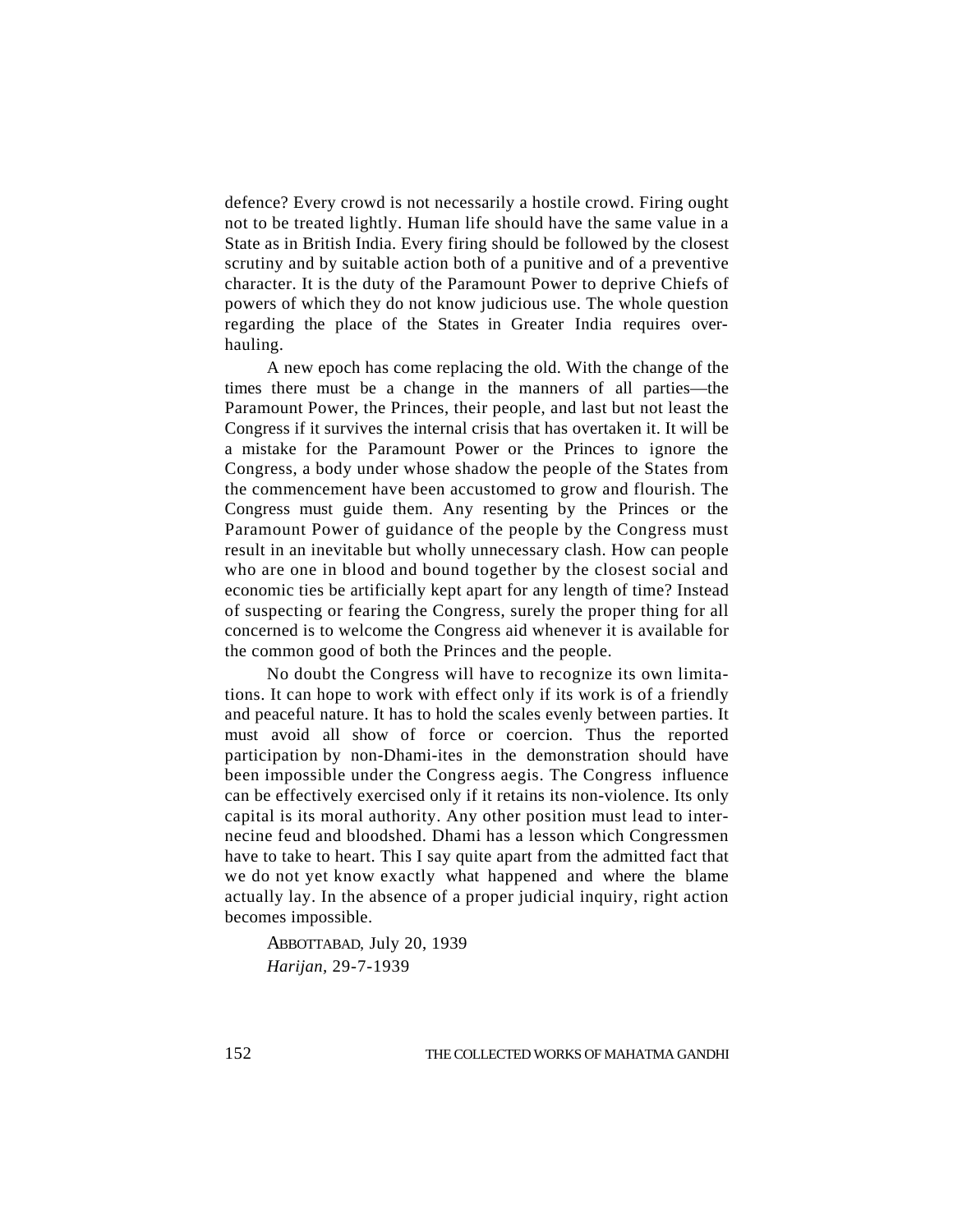### *194. STATEMENT TO THE PRESS*

ABBOTTABAD, *July 22, 1939*

I regret to say that for unavoidable reasons I have been obliged to cancel my Kashmir visit. I must apologize to those who were led to expect my visit to India's fairyland.<sup>1</sup>

*The Hindu,* 22-7-1939

## *195. LETTER TO PRABHAVATI*

ABBOTTABAD, *July 22, 1939*

#### CHI. PRABHA,

Your letter arrived here yesterday *via* Peshawar. It is all right that you wrote to Rajen Babu, but you must improve your health. Otherwise you will not be of any use at all. Why do you keep worrying? We are leaving this place on the 26th and shall reach Segaon on the 28th. Could you not come to Segaon by that time?

Rajkumari is in Simla. Her address is: Manorville, Simla. She will perhaps come to Segaon when I go there. Amtul Salaam is at Sabarmati. Lilavati has joined New Era School, Bombay. Balkoba<sup>2</sup> is in Vadilal Sarabhai Sanatorium, Panchgani, and Krishnachandra is there with him. Sushila will stay on in Delhi and gain more experience in her old hospital for a month. After that she will go to Segaon. Nimu came here two days ago. She will return to Dehra Dun tomorrow with Kanam. After that she too will go over to Segaon. Balvantsinha is getting experience in a dairy near Lahore.

*Blessings from*

**BAPU** 

From a photostat of the Gujarati: G. N. 3534

<sup>1</sup> Vide also "Letter to Jawaharlal Nehru", 29-7-1939.

<sup>2</sup> Balkrishna Bhave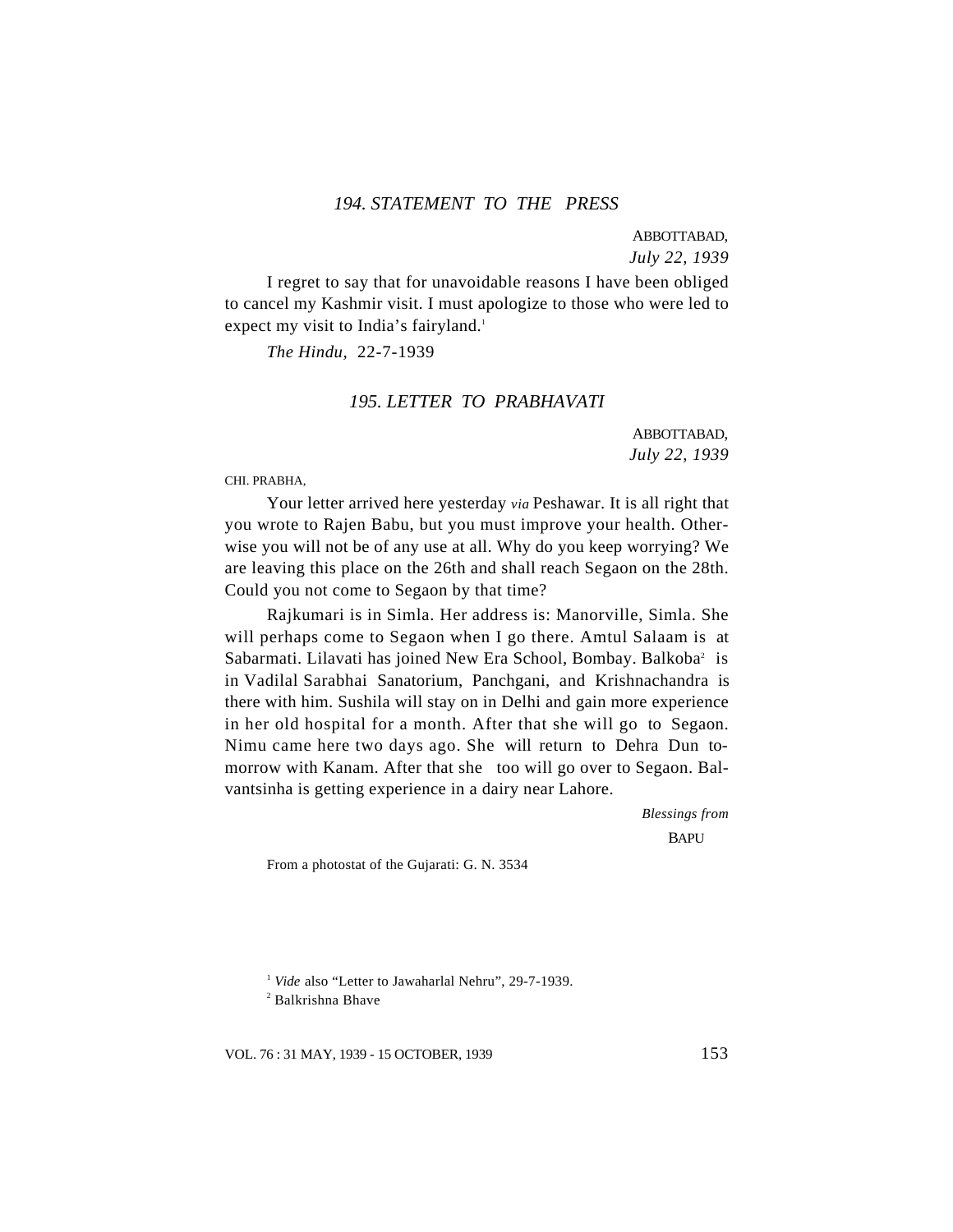# *196. MY NOTES*

#### HOW TO ATTAIN TRUTH

# *Lab Bibando, Chashma Bando, Gosh Band Gar Nabini Sirre Haq, Bar Ma Bikhand*

Keep your lips, eyes and ears closed and laugh at me then if you do not reach the heart of Truth.

This is a couplet by Maulana Rumi. Off and on Chaman Kavi of Kutch sends me such valuable verses. When I was at Rajkot, he sent me the above verse along with its meaning. I liked it so much that I wanted to place it before the readers of *Harijanbandhu.* At times when we talk nonsense, listen to falsehood or filth and look at objectionable things, this couplet ought to pierce our heart like a pointed arrow. The quest for Truth demands a heavy price. We may not actually close our lips, ears and eyes although we would lose nothing by closing them. We can, however, certainly do this much. Instead of uttering false or bitter words or hearing defamatory or useless things or watching lustful scenes, we may speak the truth at all costs, chant the name of God, hear His songs, observe the magic of His creation, have *darshan* of the saints and hear only such things as will help our progress. It is only he who does this that will attain the Truth. He alone can be a true satyagrahi and through his *tapascharya* we can get a glimpse of peaceful Swaraj. The rest is all in vain.

[From Gujarati] *Harijanbandhu,* 23-7-1939

# *197. MESSAGE TO BOMBAY GOVERNMENT PROHIBITION BOARD*<sup>1</sup>

ABBOTTABAD, *July 23, 1939*

I hope that good sense for which Bombay is famous will ultimately prevail and all will combine to make the brave reform under-

<sup>1</sup> This is extracted from "Notes" in *Harijan*, which reported that the message was "in connection with the introduction of prohibition in Bombay on August 1".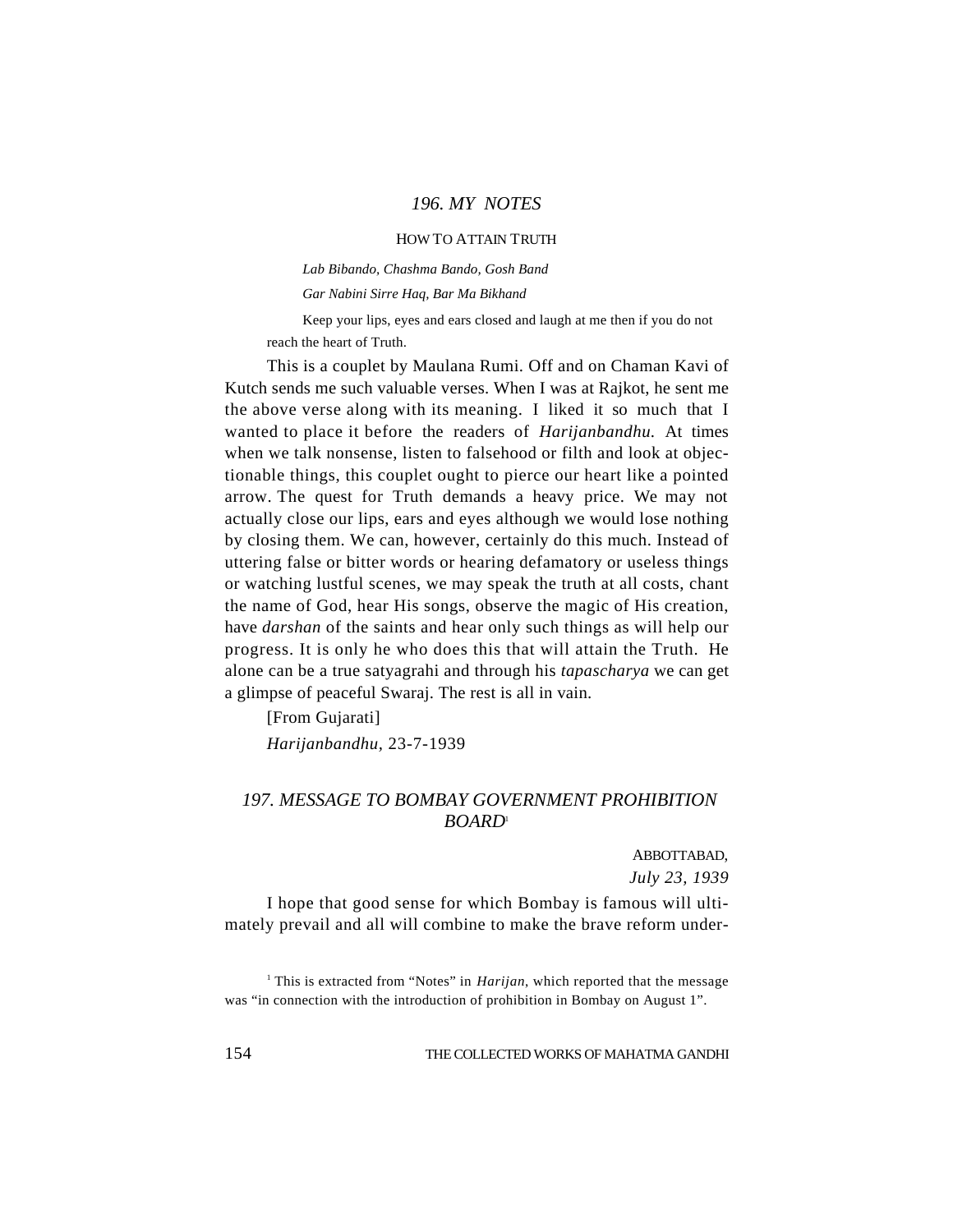taken by the Bombay Ministry the success it deserves to be. I am quite sure that the removal of the curse of intoxicating drinks and drugs will confer lasting benefit on the country.

M. K. GANDHI

*Harijan*, 5-8-1939; also *The Bombay Chronicle*, 31-7-1939.

# *198. LETTER TO S. K. BOLE*

ABBOTTABAD, *July 23, 1939*

#### DEAR RAO BAHADUR,

I thank you for your letter of 20th instant. I understand your explanation. I had to deal with the memorial<sup>1</sup> as it was drawn up. The last paragraph was incapable of any other meaning. In the circumstances I imagine it is unnecessary to say anything further on my article. But if you think otherwise, I shall insert any explanation<sup>2</sup> you may think fit to send. It should be brief and to the point.

> *Yours sincerely,* M. K. GANDHI

From a photostat: C. W. 4880

<sup>1</sup> The reference is to the Bhandaris' petition to the Bombay Premier; *vide* "Bhandaris and Prohibition", 7-7-1939.

<sup>2</sup> *Vide* "An Explanation", 7-8-1939.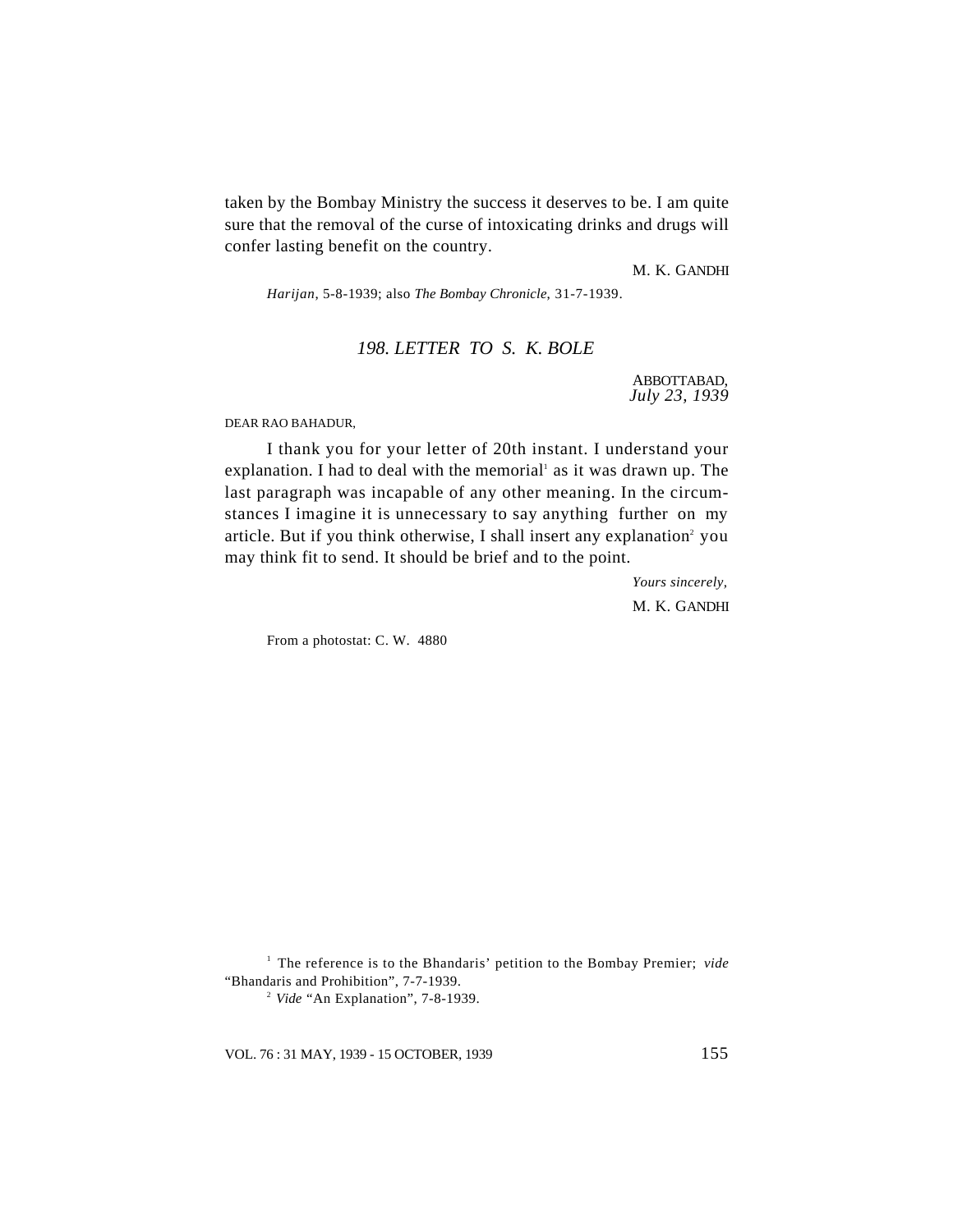ABBOTTABAD, *July 23, 1939*

DEAR DR. MOONJE $^1$ ,

I like your frank letter.<sup>2</sup> But I cannot make the response you desire, for our ways are so hopelessly different.

> *Yours sincerely,* M. K. GANDHI

### DR. B. S. MOONJE 19 ORTHODOX QUARTER CARD ROAD, SIMLA

B. S. Moonje papers. File No. 24/1939. Courtesy: Nehru Memorial Museum and Library.

### *200. LETTER TO ADOLF HITLER<sup>3</sup>*

AS AT WARDHA, C. P., INDIA, *July 23, 1939*

DEAR FRIEND,

Friends have been urging me to write to you for the sake of humanity. But I have resisted their request, because of the feeling that any letter from me would be an impertinence. Something tells me that I must not calculate and that I must make my appeal for whatever it may be worth.

It is quite clear that you are today the one person in the world who can prevent a war which may reduce humanity to the savage state.

<sup>1</sup> Of the Hindu Maha Sabha

<sup>2</sup> Dated July 20, which read: "... owing to corruption and rise of violence in the Congress and the country generally and particularly owing to non-achievement of Hindu-Muslim unity, you do not feel justified in advising the Congress to start mass civil disobedience for exercising pressure on the Government to modify the present Federation according to your wishes . . . . and yet the Congress is not prepared to accept this Federation. The Government on the other hand not being pressed or coerced to modify the Federation according to your wishes will remain indifferent in the matter, though it may be tempted to modify it to suit the conveniences of the Muslim League. The result will be that the Muslim communalism will be still further strengthened and the hope for Hindu-Muslim unity will disappear for ever . . . Will it not be wise to accept the present Federation in spite of all its defects and use it as a jumping-ground for further quarrels and gains ?. . . "

The Government did not permit this letter to go.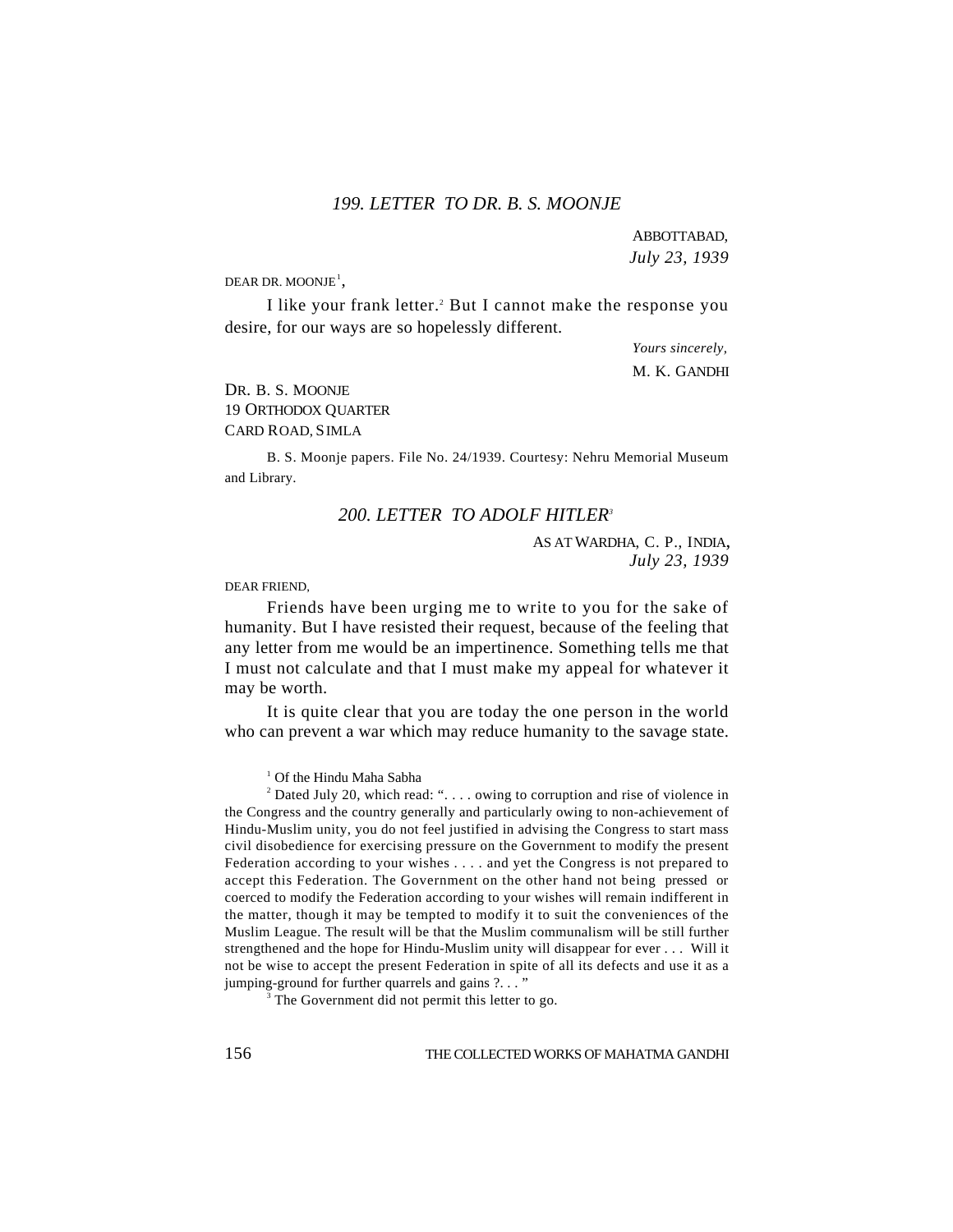Must you pay that price for an object however worthy it may appear to you to be? Will you listen to the appeal of one who has deliberately shunned the method of war not without considerable success? Anyway I anticipate your forgiveness, if I have erred in writing to you.<sup>1</sup>

> *I remain, Your sincere friend,*

HERR HITLER **BERLIN GERMANY** 

From a photostat: G. N. 1510

## *201. LETTER TO AGATHA HARRISON*

ABBOTTABAD, *July 23, 1939*

MY DEAR AGATHA,

Further contacts with Lord Linlithgow will come in their own time. I must hold myself in readiness but must not force the pace. There is nothing wrong with or in his letter. Only he thinks, he has gone as far as he could in the matters in which I am interested. I must not therefore tax him any longer on those matters. I am now trying to educate public opinion and showing all the parties how the new technique can work.

About Federation the position is absolutely clear so far as I am concerned. It is perfectly true that if my conditions were fulfilled, I would accept Federation and so would the Congress, I feel sure. But there is no atmosphere for the fulfilment of those conditions. There is no strength behind my 'demands'. And the British Government cannot give what cannot be taken and held by the grantee. I want you to believe that everything will come right in its own time. Herewith copy of my letter<sup>2</sup> to Hitler just going.

Love.

**BAPU** 

From a photostat: G. N. 1509

<sup>1</sup> *Vide* also "Statement to the Press", 5-9-1939.

<sup>2</sup> *Vide* the preceding item.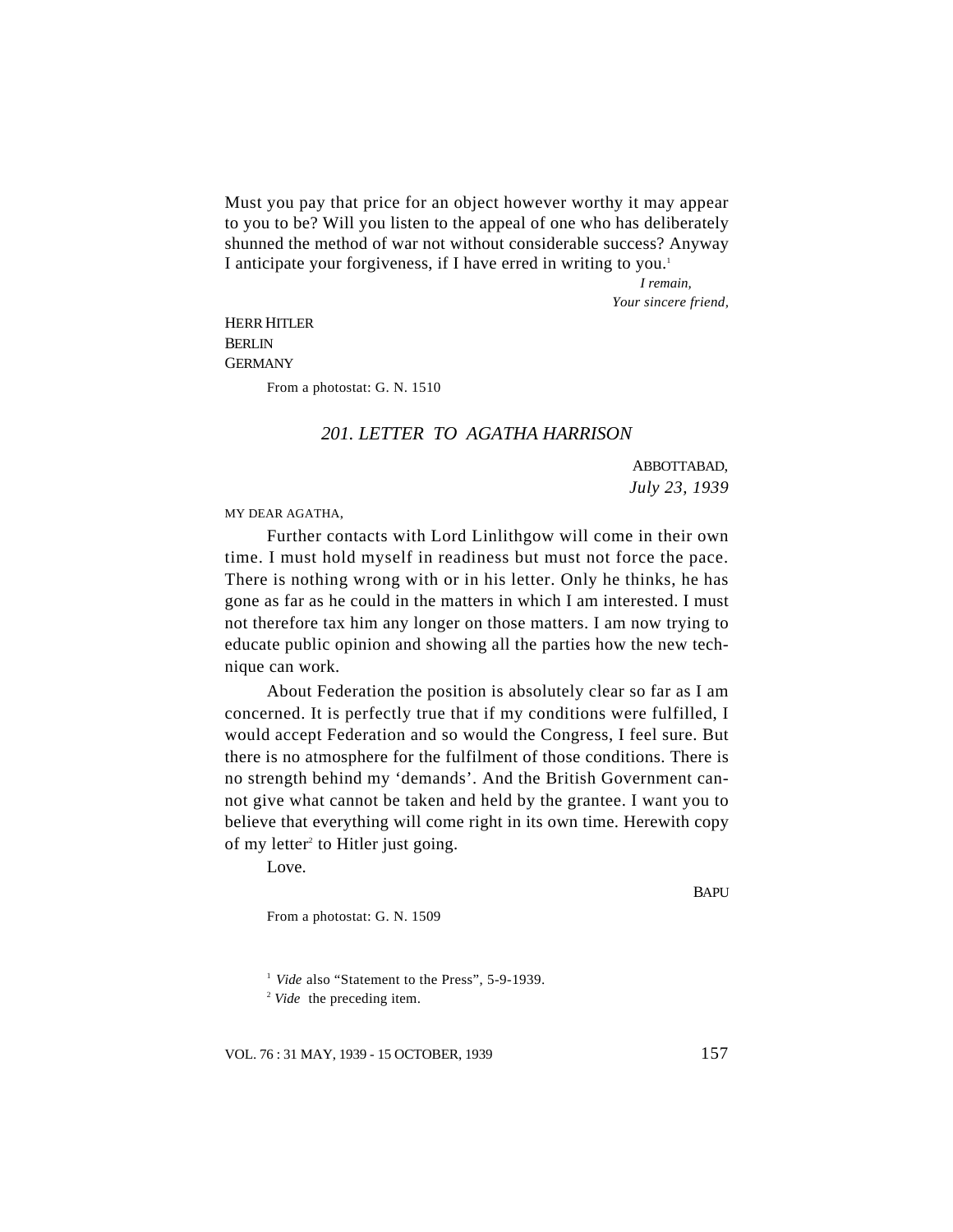# *202. LETTER TO NIRMALA GANDHI*

ABBOTTABAD, *July 23, 1939*

CHI. NIMU,

You left and I got this wire in today's mail. So there is no cause to worry about Ramdas any more. I was not happy that you felt vexed here. But such things will happen. You should put up with them and not feel hurt. You should not in the least take them to heart. Kanam must be doing well. I had a comrade in him. I take it that you will meet me in Delhi.

> *Blessings from* **BAPU**

From the Gujarati original: Mrs. Sumitra Kulkarni Papers. Courtesy: Nehru Memorial Museum and Library

### *203. SPEECH AT ABBOTTABAD*

[*July 23, 1939*] 1

I hardly thought, when I came here, that you would present me with an address even this time too, on my third<sup>2</sup> visit to your province. I had thought I had sufficiently identified myself with your province to be entitled to be regarded as one of you and therefore above the need of such formalities as the presentation of an address. Should I suppose that I have still to win my spurs? Last time you gave me an address *and* a purse. But this time you have given me only an address and *no purse.* May I inquire how I have merited this 'fall from grace'?

I have more than once heard the complaint that the establishment of Hindu-Muslim unity is being delayed owing to lack of sufficient effort in its behalf on my part, that if only I would concentrate myself on it exclusively it could be realized today. May I assure you that if I do not *seem* to be doing that today, it is not because my passion for Hindu-Muslim unity has grown less. But I have realized, as I had never done before, my own imperfection as an instrument for this high mission and the inadequacy of mere external means for the attainment of big objects. I have learnt more and more to resign myself utterly to His grace.

<sup>&</sup>lt;sup>1</sup> From *The Hindustan Times. Harijan*, however, has July 24.

 $2$ <sup>2</sup> The two earlier visits were in May and October-November, 1938.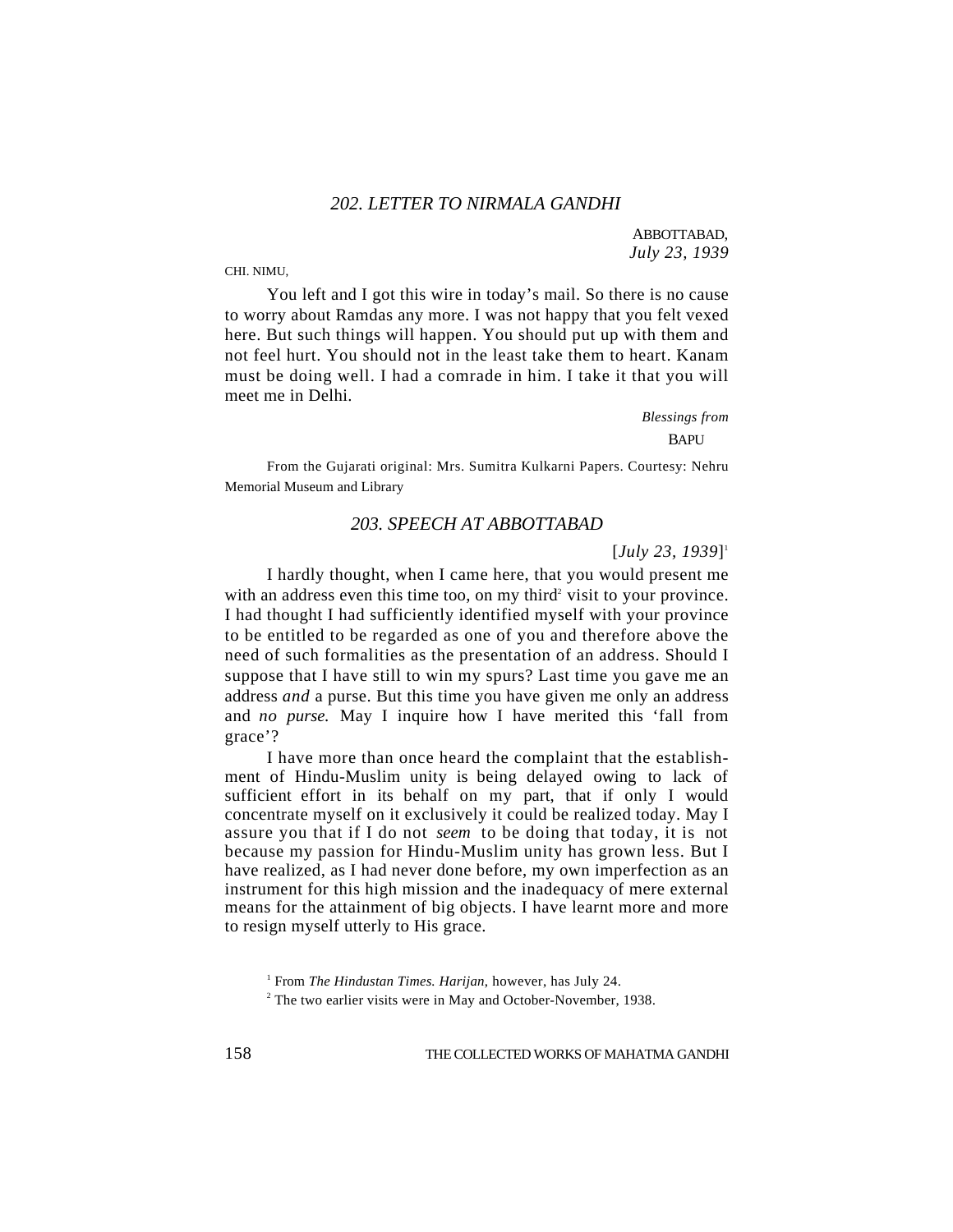If you could dissect my heart, you would find that the prayer and spiritual striving for the attainment of Hindu-Muslim unity goes on there unceasingly all the twenty-four hours without even a moment's interruption, whether I am awake or asleep. I want Hindu-Muslim unity if only because I know that without it there can be no Swaraj. Let no one imagine that because the Hindus constitute the majority community they can win Swaraj for India or even for themselves by organizing civil disobedience without the backing or support of the other communities. Civil disobedience of the purest type, as I have often repeated, can be effective even if it is confined to a few. But then these few must represent in their persons the united will and strength of the whole nation. Is it not the same in armed warfare? The fighting forces need the backing and co-operation of the entire civil population. Without it they would be crippled. I must be impatient for Hindu-Muslim unity because I am impatient for Swaraj. And I have full faith that true and lasting heart-unity between the Hindus and Mussalmans, not a merely patched-up political compromise, will come sooner or later, sooner perhaps than later. That dream has filled my being since my earliest childhood. I have the vividest recollection of my father's days, how the Hindus and Mussalmans of Rajkot used to mix together and participate in one another's domestic functions and ceremonies like blood brothers. I believe that those days will dawn once again over this country. The present bickerings and petty recriminations between the communities are an unnatural aberration. They cannot last for ever.

The greatest of things in this world are accomplished not through unaided human effort. They come in their own good time. God has his own way of choosing his instruments. Who knows, in spite of my incessant heart-prayer I may not be found worthy for this great work. We must all keep our loins girt and our lamps well trimmed; we do not know when or on whom his choice may fall. You may not shirk your responsibility by shoving it all on me. Pray for me that my dream may be fulfilled in my lifetime. We must never give way to despair or pessimism. God's ways are more than man's arithmetic.

It has grieved me to find that internal squabbles have begun to fill the Congress ranks in this province too. Yesterday I was closeted for over an hour with the members of your Provincial Congress Committee. They asked me to show them a way out. I suggest to you that the solution lies in your own hands. You have adopted Khan Saheb Abdul Ghaffar Khan as your uncrowned chieftain. You have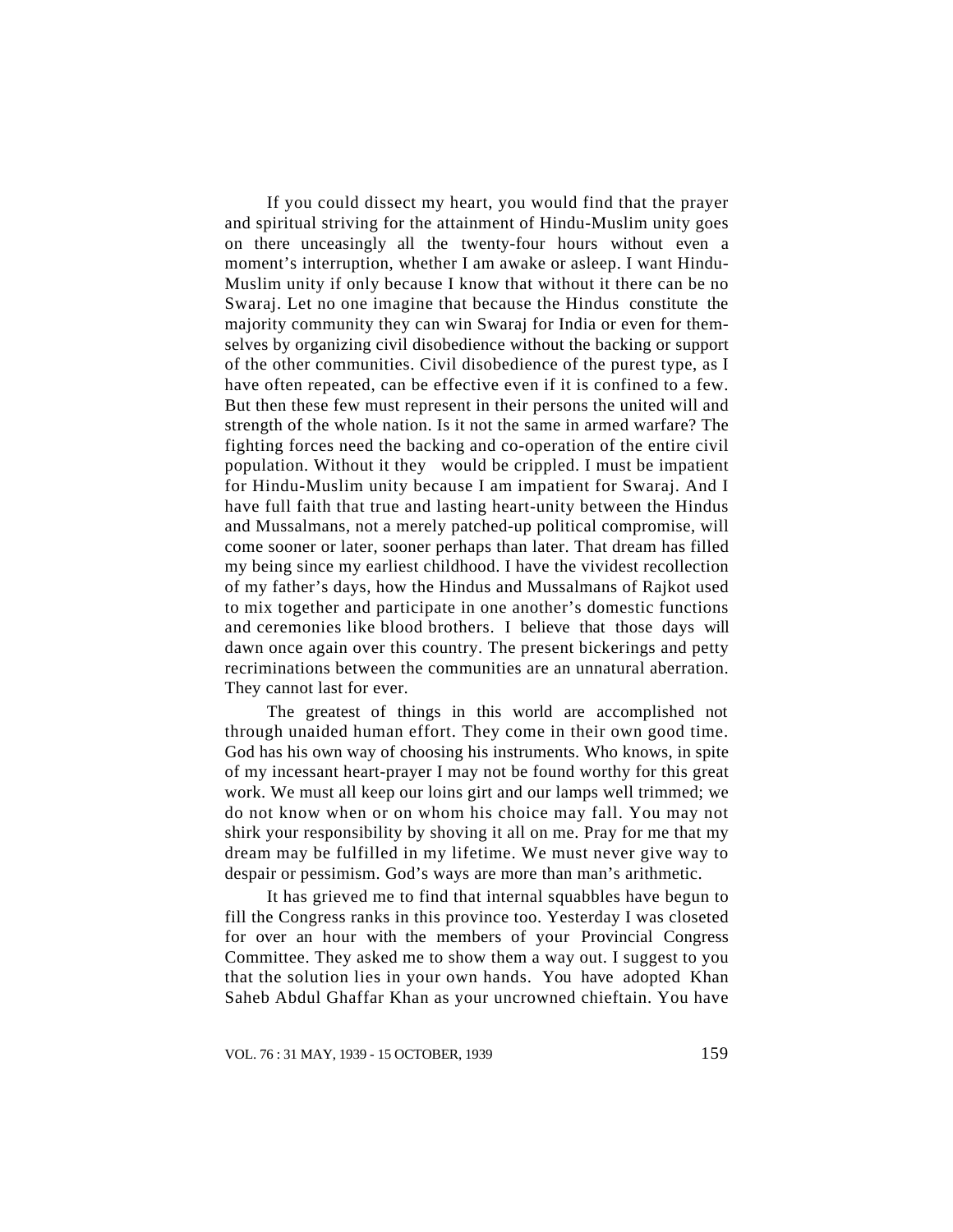given him the proud titles of 'Badshah Khan' and 'Fakhr-e-Afghan'. Let his word be law to you as it was before. He does not believe in argument. He speaks from his heart. You must learn to sink your individual differences and work together like a team under him if the titles that you have bestowed upon him are to be vindicated, and not remain as mere lip compliments.

Then there is the question of poverty among the Frontier masses. I am told that many of them hardly get enough to eat. It is a humiliating reflection that a sturdy race like the Pathans should be in that plight. But here again the remedy lies largely with you. You must teach the people to work with their hands and realize the dignity of labour. The Ministry can and will, of course, provide facilities. But the spade-work will have to be done by volunteers.

May God show you the right way. I know that even when we quarrel amongst ourselves it is only to hasten the advent of independence in the fond hope that independence will prove a solvent of all our ills. May our passion for independence prove a uniting bond stronger than all the differences that divide us.

*Harijan*, 5-8-1939; also *The Hindustan Times*, 24-7-1939

### *204. TELEGRAM TO AMRIT KAUR*

ABBOTTABAD, *July 24, 1939*

### RAJKUMARI AMRIT KAUR SIMLA WEST

CAN YOU JOIN ME DELHI TWENTY-SEVENTH WAY WARDHA? TELL HIMALAYAN PRAJA MANDAL<sup>1</sup> I CAN SEE THEM DELHI TWENTY-SEVENTH. LOVE.

**BAPU** 

From the original: C. W. 3933. Courtesy: Amrit Kaur. Also G.N. 7242

<sup>1</sup> Of Dhami; *vide* also letter to the addressee, "Letter to Amrit Kaur", 20-7-1939 and 21-7-1939.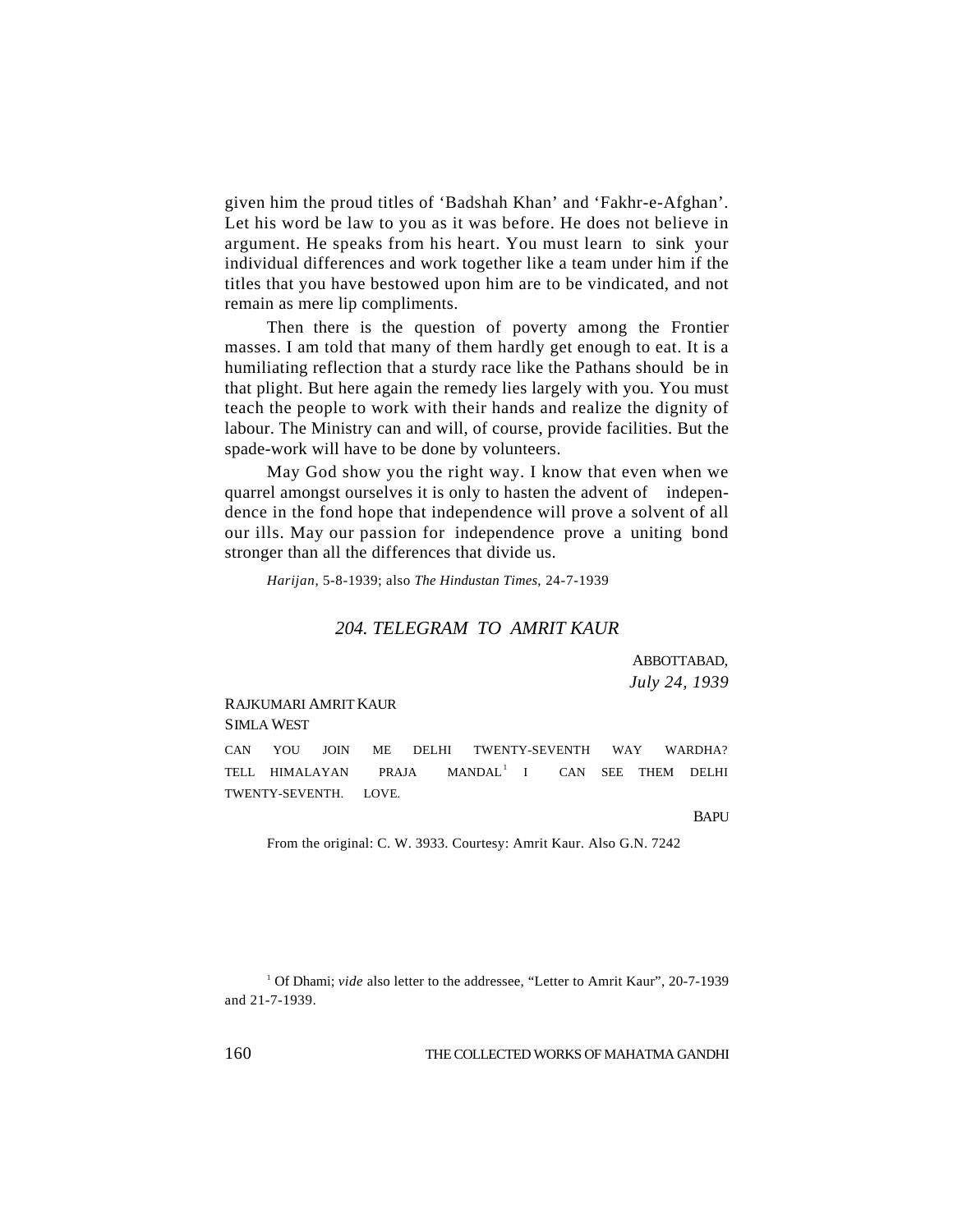## *205. TELEGRAM TO DR. D. D. GILDER*

ABBOTTABAD, *July 24, 1939*

DR. GILDER EXCISE MINISTER BOMBAY MATTER REGARDING SABBATH WAS FORGOTTEN. WIRING<sup>1</sup> JEWISH TRIBUNE" TODAY. REGARDING DOLES YOU ARE RIGHT.

From a copy: Pyarelal Papers. Courtesy: Pyarelal

### *206. LETTER TO N. S. HARDIKAR*

ABBOTTABAD, *July 24, 1939*

DEAR DR. HARDIKAR<sup>2</sup>

I am quite clear in my mind that we need a strong volunteer organization. But I know that I cannot tackle the problem. You should consult Jawaharlal. He is the man to guide. I retain the opinion that before we can have a central body, we should have provincial bodies. We can't create a centre out of nothing. The tragedy is that we have not in any single province an organization that can be a pattern for the rest.

You must become well.

*Yours sincerely,* M. K. GANDHI

From the original: N. S.Hardikar Papers. Courtesy: Nehru Memorial Museum and Library. Also Pyarelal Papers. Courtesy: Pyarelal

<sup>1</sup> The telegram sent by Mahadev Desai read: "Kindly supply Dr. Gilder, Excise Minister, religious directions about Sabbath use of wine by Jews with authorities." *Vide* also "Notes", 10-9-1939, sub-title, "Intoxicating Wines and Judaism."

<sup>2</sup> Organizing Secretary, Hindustani Seva Dal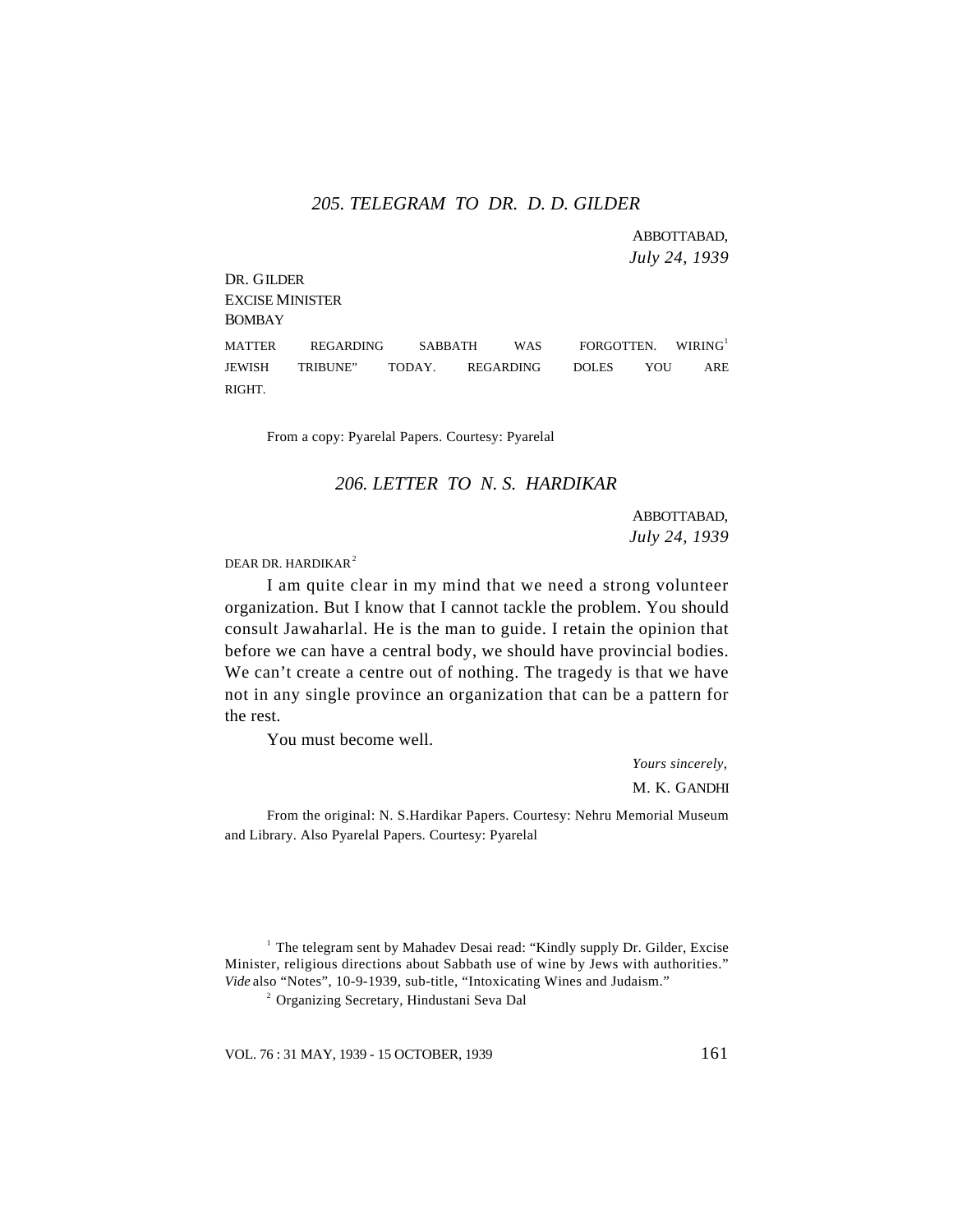# *207. LETTER TO HANNA LAZAR*

[AS AT] WARDHA, *July 24, 1939*

MY DEAR HANNA,

I was delighted to have your letter after so many months. I have gone through your old letter of which you have sent me a copy. Just at present you need no guidance. Your story is incomplete. But you will soon complete it. Whatever may be the story, the remedy is the same. As in the body so in the spirit though the diseases are various the cause is one and so is the remedy one, so in the spirit world, the cause of distemper is one and therefore the remedy also is one. Every spiritual distemper is a fleeing away from God. The surest remedy therefore is to seek the presence of God so much so that we see Him face to face. In the presence of God, there can be no sin, no sorrow, no anger, no malice, no falsehood. In His presence there is no fear, no external affliction can put us out. If this lesson of lessons is learnt there is no question, no doubt left. Love.

**BAPU** 

From the original: Gandhi-Kallenbach Correspondence. Courtesy: National Archives of India

### *208. TELEGRAM TO AMRIT KAUR*

ABBOTTABAD, *July 25, 1939*

RAJKUMARI AMRIT KAUR MANORVILLE SIMLA WEST STAYING WITH ZOHRA ANSARI NEAR HARIJAN COLONY. PRAJA MANDAL MAY MEET TWO. LOVE.

**BAPU** 

From the original: C. W. 3934. Courtesy: Amrit Kaur. Also G.N. 7243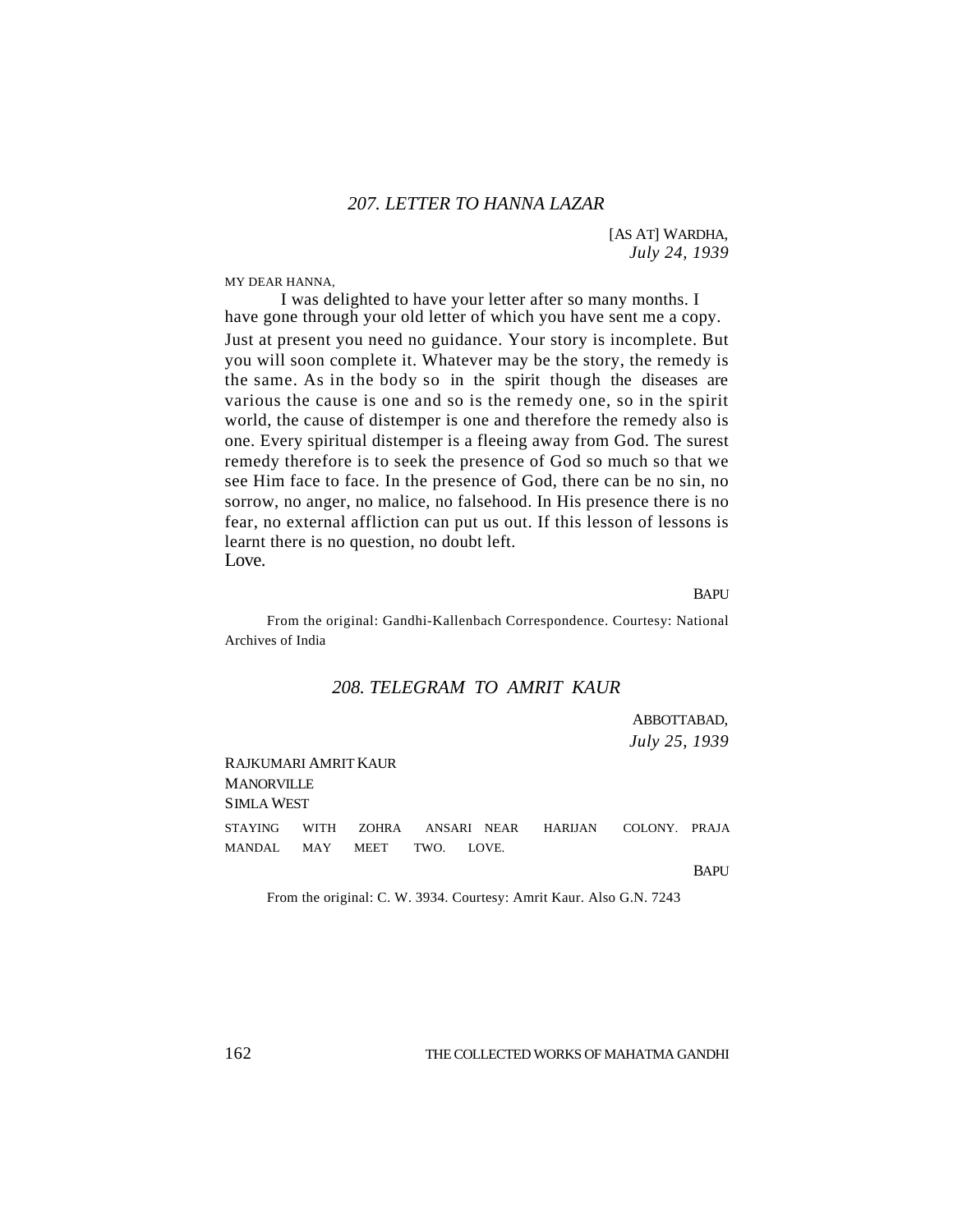### *209. TELEGRAM TO DR. GOPICHAND BHARGAVA*

ABBOTTABAD, *July 25, 1939*

### DR. GOPICHAND BHARGAVA LAHORE

LEAVING TWENTYSIXTH FRONTIER MAIL. JOIN US JHELUM.

GANDHI

From the original: Dr. Gopichand Bhargava Papers. Courtesy: Nehru Memorial Museum and Library

#### *210. CABLE TO Y. M. DADOO* <sup>1</sup>

*July 25, 1939*

DADOO 47 ENDSTREET

JOHANNESBURG ( S. AFRICA)

POSTPONEMENT ADVISED BECAUSE DELICATE NEGOTIATIONS PROCEEDING. RESULT EXPECTED SOON. ANNOUNCE POSTPONEMENT DUE MY ADVICE IF PEOPLE IN EARNEST. NOTHING LOST BY SHORT POSTPONEMENT. TREAT THIS CONFIDENTIAL.

BAPU

From a photostat: C. W. 11357. Courtesy: E. S. Reddy; also *South Africa's Freedom Struggle,* p. 301

## *211. LETTER TO SIKANDAR HYAT KHAN*

ABBOTTABAD, *July 25, 1939*

DEAR SIR SIKANDAR,

Pray accept my thanks for your very clear letter<sup>2</sup> of 20th instant. I accept your suggestion that I may consult the Working Committee and give you its opinion. The Committee is likely to meet on the 9th

 $1$  This was in reply to a cable from Y. M. Dadoo and Manilal Gandhi, dated July 22, 1939, saying that unless there were "sound reasons for postponement our position with people will be precarious". They had further requested Gandhiji to give them full details of his reasons for postponement of the passive resistance campaign

<sup>2</sup> *Vide* Appendix-"Letter from Sikandar Hyat Khan", 20-7-1939.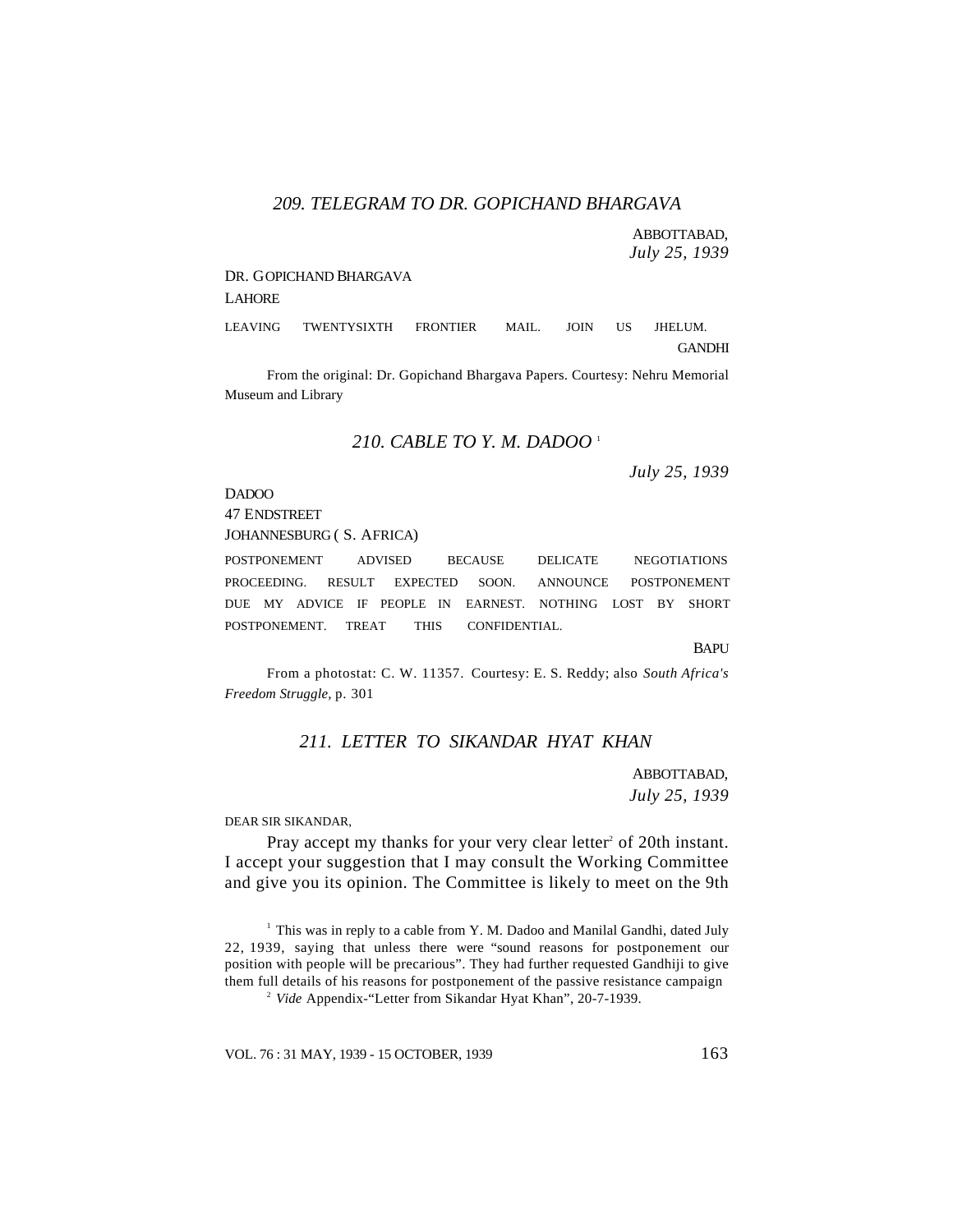proximo.

As to the Harijan electorates, I do hope that separate electorates will not be countenanced. It is one thing to have separate electorates for Muslims, but wholly different to have such divisions among the same community.

*Yours sincerely,*

#### SIR SIKANDAR HYAT KHAN

Gandhi-Nehru Papers, 1939. Courtesy: Nehru Memorial Museum and Library.

## *212. LETTER TO LILAVATI ASAR*

ABBOTTABAD, *July 25, 1939*

#### CHI. LILA,

I have your letter. You are unnecessarily making yourself miserable. Mend the situation in which you are placed. You may as well spend your time in improving the living conditions of girls. I have told you that under the pretext of matriculation God is shaping you. Vyas<sup>1</sup> has been praising you no end. While you are there, do the work which the matron is not doing or is unable to do. Whenever you find the atmosphere dirty, try to change it. Clean up the filth with your own hands. Others will automatically follow you. Think that you are yourself the matron. Think that I have sent you there for reforming Vanita Vishram, and it is for that that you are going to get your certificate. In the same process, you will also pass your examination. Do not worry. Study only as much as you can. Everything will come out right. Let this conviction lighten your burden. Balwantsinha has passed through a similar condition. Now he is happy. He was put in charge of a place where even an animal would not have stayed. But having learnt to bear hardships, he has improved.

*Blessings from*

**BAPU** 

From the Gujarati original: Pyarelal Papers. Nehru Memorial Museum and Library. Courtesy: Beladevi Nayyar and Dr. Sushila Nayyar

<sup>1</sup> M. T. Vyas, Acharya of New Era High School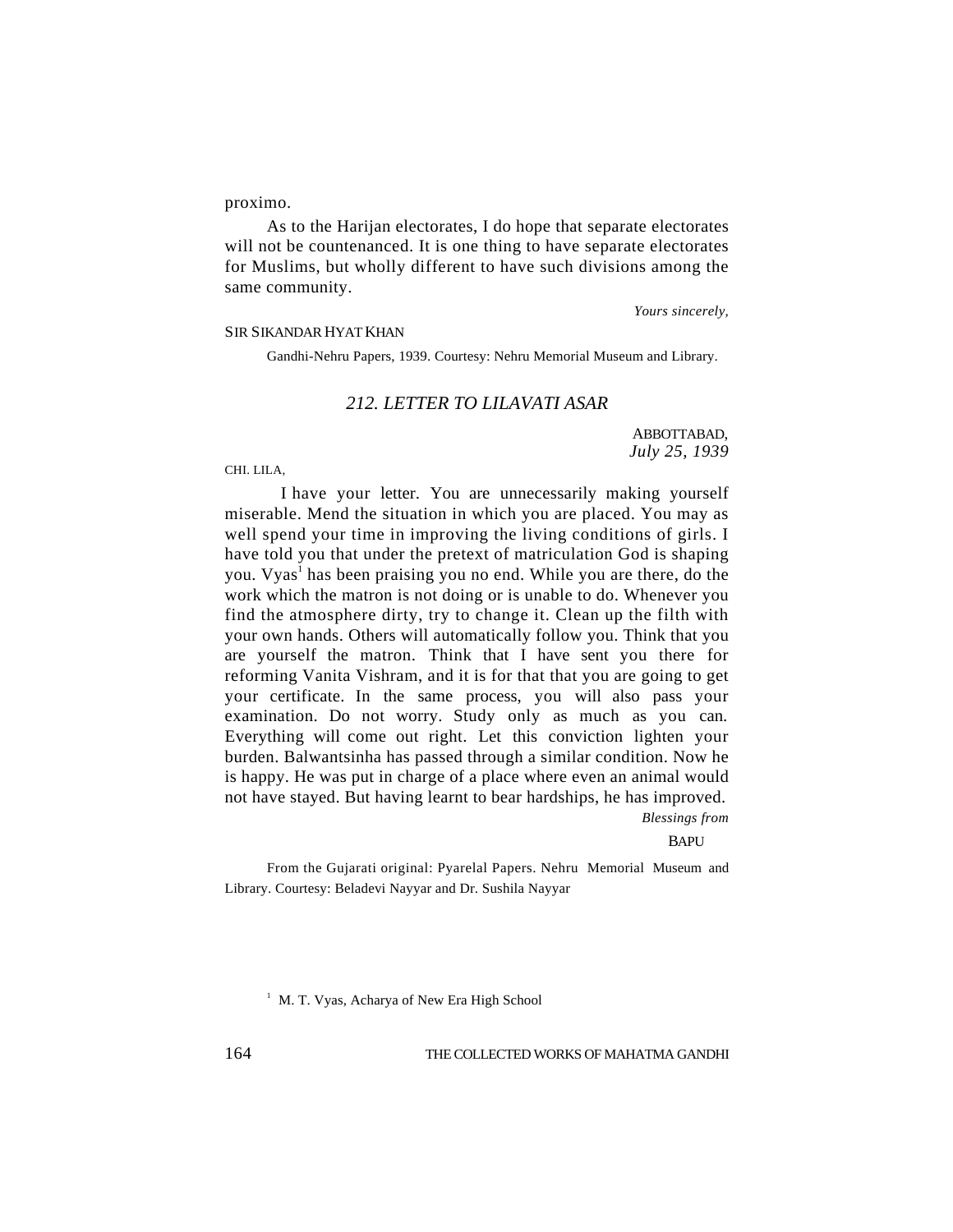# *213. DISCUSSION WITH CHARLES FABRI <sup>1</sup>*

ABBOTTABAD, [On or before *July 26, 1939*] 2

GANDHIJI: It is a difficult thing to explain fully what I do when I pray. But I must try to answer your question. The Divine Mind is un-changeable, but that Divinity is in everyone and everything animate and inanimate. The meaning of prayer is that I want to evoke that Divinity within me. Now I may have that intellectual conviction, but not a living touch. And so when I pray for Swaraj or independence for India I pray or wish for adequate power to gain that Swaraj or to make the largest contribution I can towards winning it, and I maintain that I can get that power in answer to prayer.

FABRI: Then you are not justified in calling it prayer. To pray means to beg or demand.

Yes, indeed. You may say I beg it of myself, of my Higher Self, the Real Self with which I have not yet achieved complete identification. You may therefore describe it as a continual longing to lose oneself in the Divinity which comprises all.

And you use an old form to evoke this?

I do. The habit of a lifetime persists, and I would allow it to be said that I pray to an outside Power. I am part of that Infinite, and yet such an infinitesimal part that I feel outside it. Though I give you the intellectual explanation, I feel, without identification with the Divinity, so small that I am nothing. Immediately I begin to say I do this thing and that thing, I begin to feel my unworthiness and nothingness, and feel that someone else, some Higher Power, has to help me.

Tolstoy says the same thing. Prayer really is complete meditation and melting into the Higher Self, though one occasionally does lapse in imploration like that of a child to his father.

<sup>1</sup> This appeared under the title "A Dialogue with a Buddhist" by Mahadev Desai, who explains: ". . . .an archaeologist. . . Dr. Fabri . . . has been in India for many years. He was a pupil of Prof. Sylvain Levi and came out as assistant to the famous archaeologist, Sir Aurel Stein . . . He is a Hungarian and had in the past corresponded with Gandhiji and even sympathetically fasted with him. He had come to Abbottabad specially to see Gandhiji . . . . He was particulary exercised about the form and content of prayer and would very much like to know what kind of prayer Gandhiji said. Could the Divine Mind be changed by prayer? Could one find it out by prayer?"

<sup>2</sup> Gandhiji left Abbottabad on July 26, 1939.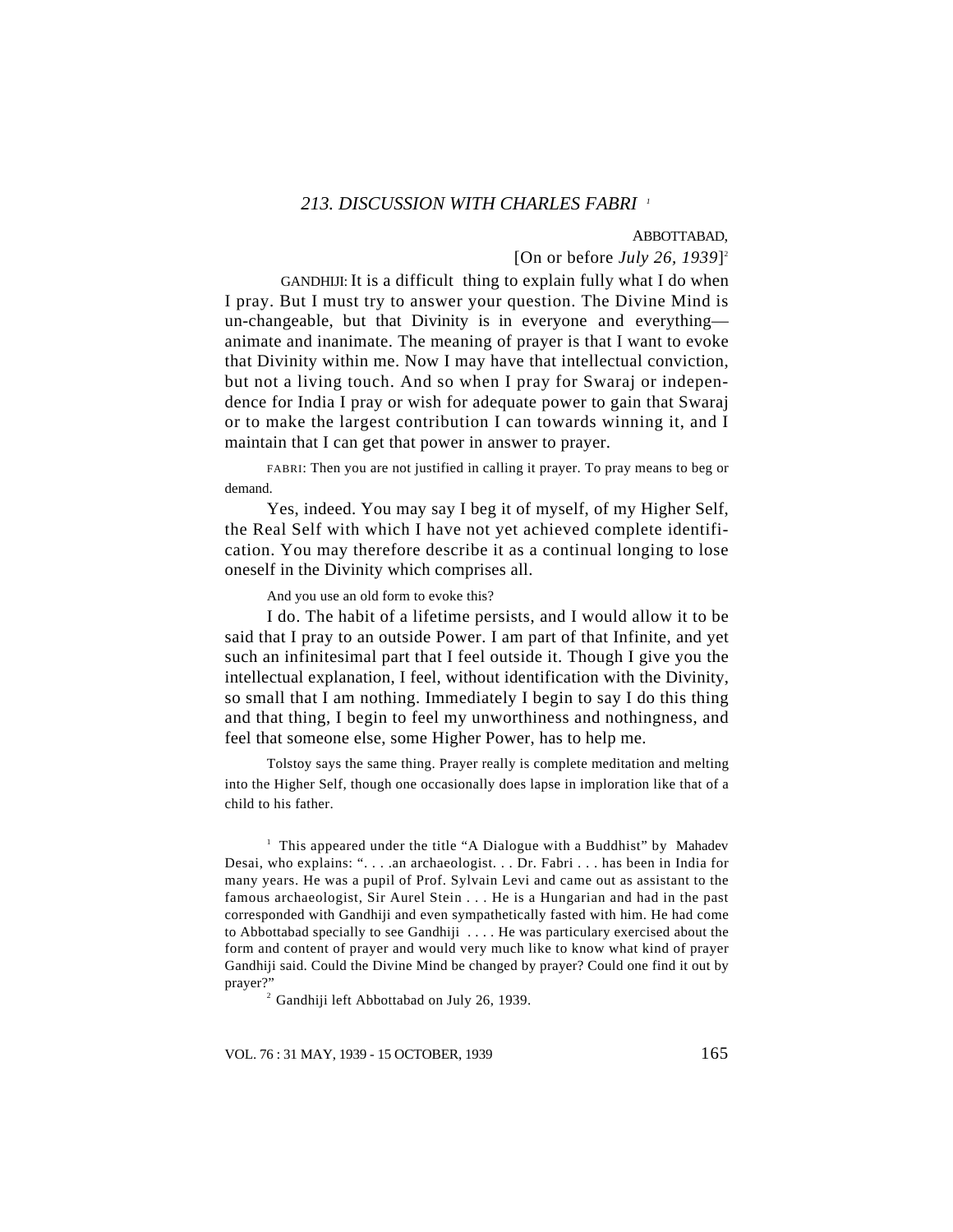Pardon me, I would not call it a lapse. It is more in the fitness of things to say that I pray to God who exists somewhere up in the clouds, and the more distant He is, the greater is my longing for Him and [I] find myself in His presence in thought. And thought as you know has a greater velocity than light. Therefore the distance between me and Him, though so incalculably great, is obliterated. He is so far and yet so near.

It becomes a matter of belief, but some people like me are cursed with an acute critical faculty. For me there is nothing higher than what Buddha taught, and no great master. For Buddha alone among the teachers of the world said: 'Don't believe implicitly what I say. Don't accept any dogma or any book as infallible.' There is for me no infallible book in the world, inasmuch as all were made by men, however inspired they may have been. I cannot hence believe in a personal idea of God, a Maharaja sitting on the Great White Throne listening to our prayers. I am glad that your prayer is on different level.

Let me remind you that you are again only *partially* true when you say my prayer is on a different level. I told you that the intellectual conviction that I gave you is not eternally present with me. What is present is the intensity of faith whereby I lose myself in an Invisible Power. And so it is far truer to say that God has done a thing for me than that I did it. So many things have happened in my life for which I had intense longing, but which I could never have achieved myself. And I have always said to my co-workers it was in answer to my prayer. I did not say to them it was in answer to my intellectual effort to lose myself in the Divinity in me! The easiest and the correct thing for me was to say, 'God has seen me through my difficulty.'

But that you deserved by your karma. God is Justice and not Mercy. You are a good man and good things happen to you.

No fear. I am not good enough for things to happen like that. If I went about with that philosophical conception of karma, I should often come a cropper. My karma would not come to my help. Although I believe in the inexorable law of karma I am striving to do so many things; every moment of my life is a strenuous endeavour which is an attempt to build up more karma, to undo the past and add to the present. It is therefore wrong to say that because my past is good, good is happening at present. The past would be soon exhausted, and I have to build up the future with prayer. I tell you karma alone is powerless. 'Ignite this match,' I say to myself, and yet I cannot if there is no co-operation from without. Before I strike the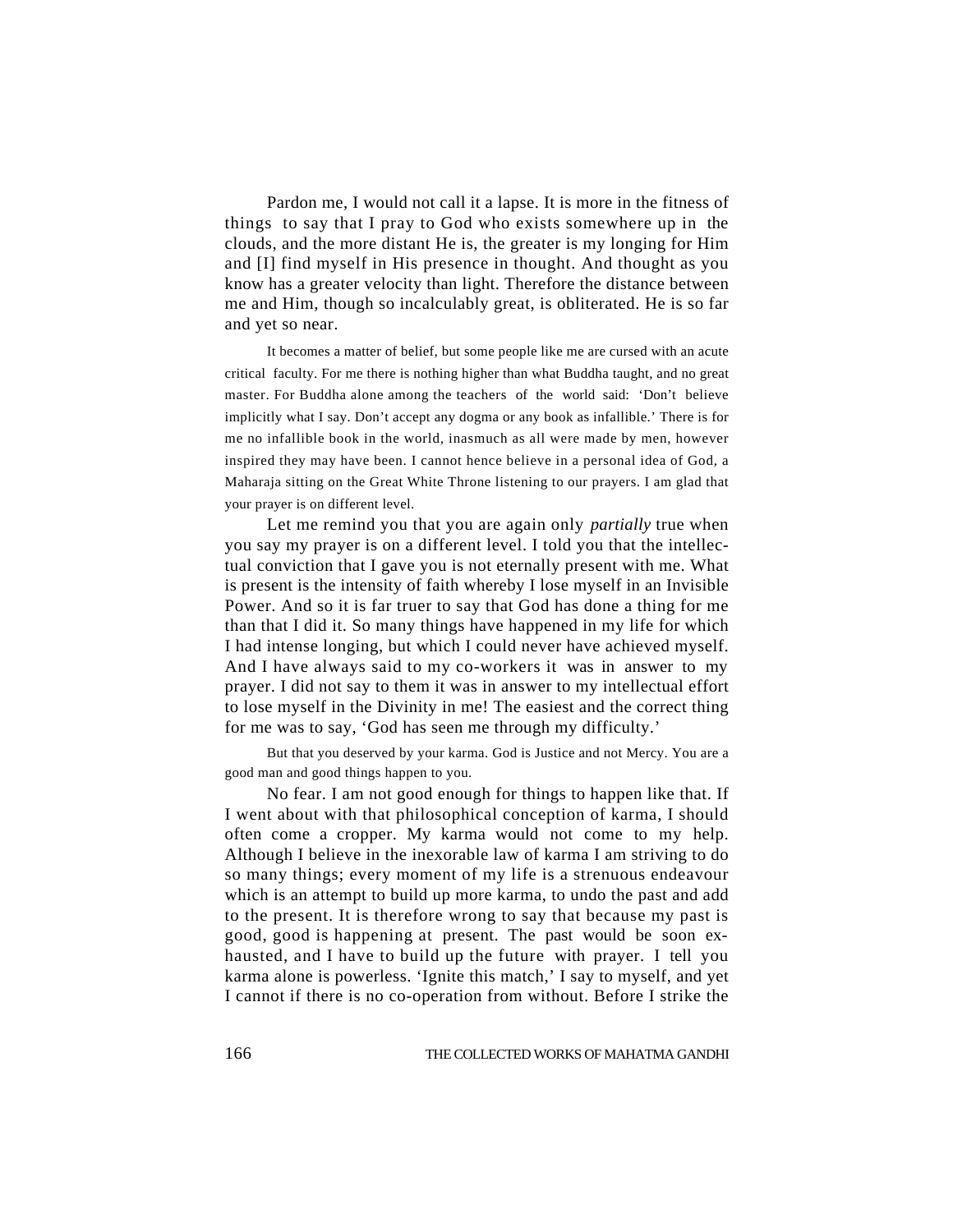match my hand is paralysed or I have only one match and the wind blows it off. Is it an accident or God or Higher Power? Well, I prefer to use the language of my ancestors or of children. I am no better than a child. We may try to talk learnedly and of books, but when it comes to brass tacks—when we are face to face with a calamity—we behave like children and begin to cry and pray and our intellectual belief gives no satisfaction!

I know, very highly developed men to whom belief in God gives incredible comfort and help in the building of character. But there, are some great spirits that can do without it. That is what Buddhism has taught me.

But Buddhism is one long prayer.

Buddha asked everyone to find salvation from himself. He never prayed, he meditated.

Call it by whatever name you like, it is the same thing. Look at his statues.

But they are not true to life. They are 400 years later than his death. Well, give me your own history of Buddha as you may have discovered it. I will prove that he was a praying Buddha. The intellectual conception does not satisfy me. I have not given you a perfect and full definition as you cannot describe your own thought. The very effort to describe is a limitation. It defies analysis and you have nothing but scepticism as the residue.

What about the people who cannot pray?

'Be humble,' I would say to them,'and do not limit even the real Buddha by your own conception of Buddha.' He could not have ruled the lives of millions of men that he did and does today if he was not humble enough to pray. There is something infinitely higher than intellect that rules us and even the sceptics. Their scepticism and philosophy does not help them in critical periods of their lives. They need something better, something outside them that can sustain them. And so if someone puts a conundrum before me, I say to him,'You are not going to know the meaning of God or prayer unless you reduce yourself to a cipher. You must be humble enough to see that in spite of your greatness and gigantic intellect you are but a speck in the universe. A merely intellectual conception of the things of life is not enough. It is the spiritual conception which eludes the intellect, and which alone can give one satisfaction. Even monied men have critical periods in their lives; though they are surrounded by everything that money can buy and affection can give, they find at certain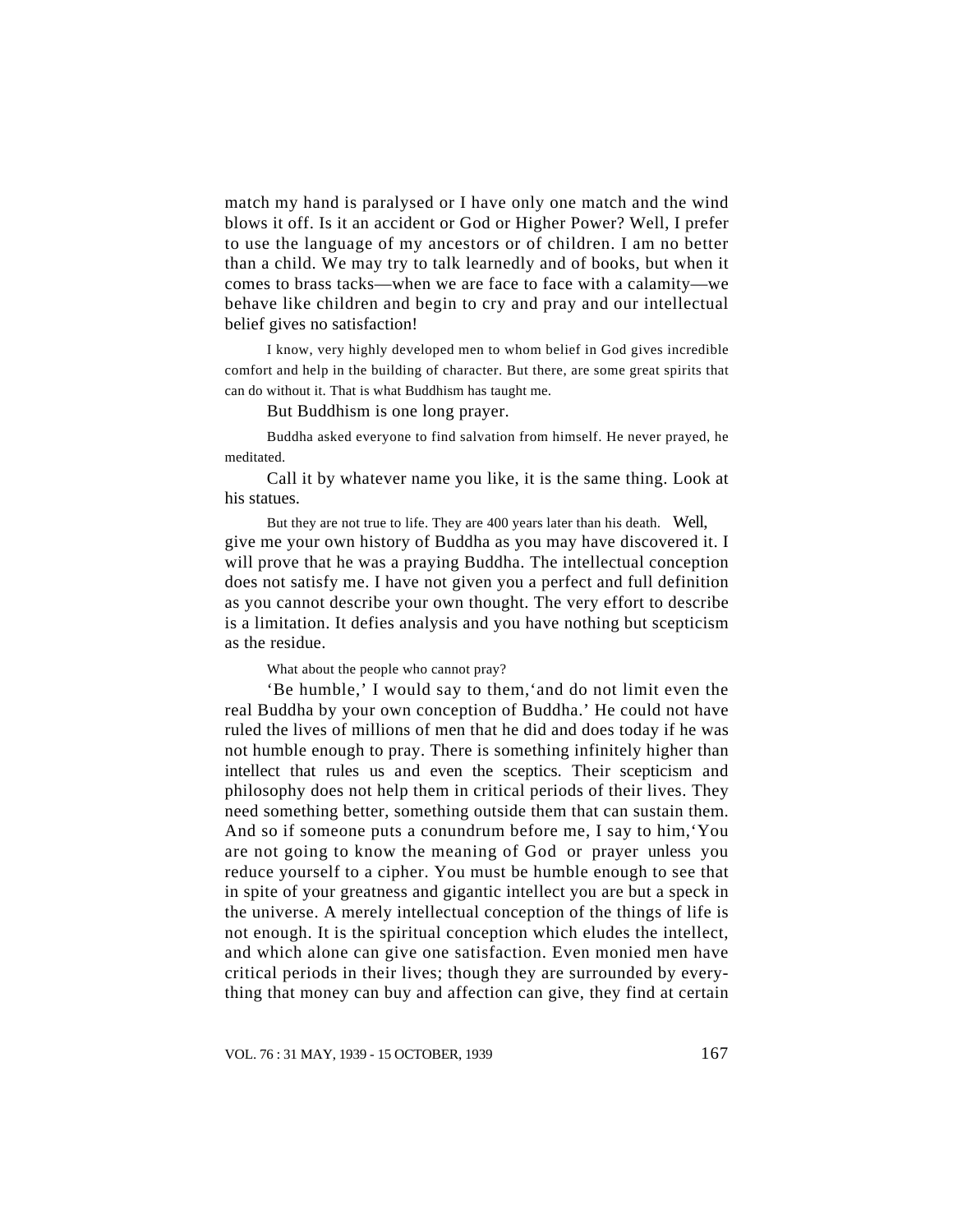moments in their lives utterly distracted. It is in these moments that we have a glimpse of God, a vision of Him who is guiding every one of our steps in life. It is prayer.'

You mean what we might call a true religious experience which is stronger than intellectual conception. Twice in life I had that experience, but I have since lost it. But I now find great comfort in one or two sayings of Buddha: 'Selfishness is the cause of sorrow.' 'Remember, monks, everything is fleeting.' To think of these takes almost the place of belief.

That is prayer.

What would you say to the right of man to dispose of his life? Life as life I hold of very little importance.

I think that man has a perfect right to dispose of his life under certain circumstances. A co-worker<sup>1</sup>, suffering from leprosy, knowing that his life was as much an agony for those who had to serve him as it was for him, recently decided to end his life abstaining from food and water. I blessed the idea. I said to him: 'If you really think you can stand the trial you may do so.' I said this to him for I knew how different it is to die by inches from, say, suddenly killing oneself by drowning or poisoning. And my warning was fully justified, for someone tempted him with the hope that there was one who could cure leprosy, and I now hear that he has resumed eating and put himself under his treatment!

The criticism seems to me to be that if one's mind is completely obscured by pain, the best thing for him would be to seek *nirvana*. A man may not be ill but he may be tired of the struggle.

No, no. My mind rejects this suicide. The criterion is not that one is tired of life, but that one feels that one has become a burden on others and therefore wants to leave the world. One does not want to fly from pain but from having to become an utter burden on others. Otherwise one suffers greater pain in a violent effort to end one's agony. But supposing I have a cancer, and it is only a question of time for me to pass away, I would even ask my doctor to give me a sleeping draught and thereby have the sleep that knows no waking  $\dots$ .

Now according to you I should have no business to stay if I feel I have finished my task. And I do think I have finished mine!

<sup>1</sup> Parachure Shastri

<sup>&</sup>lt;sup>2</sup> Here, Mahadev Desai explains: "Dr. Fabri got up to go with the parting wish that there may be many more years of helpful activity left for Gandhiji."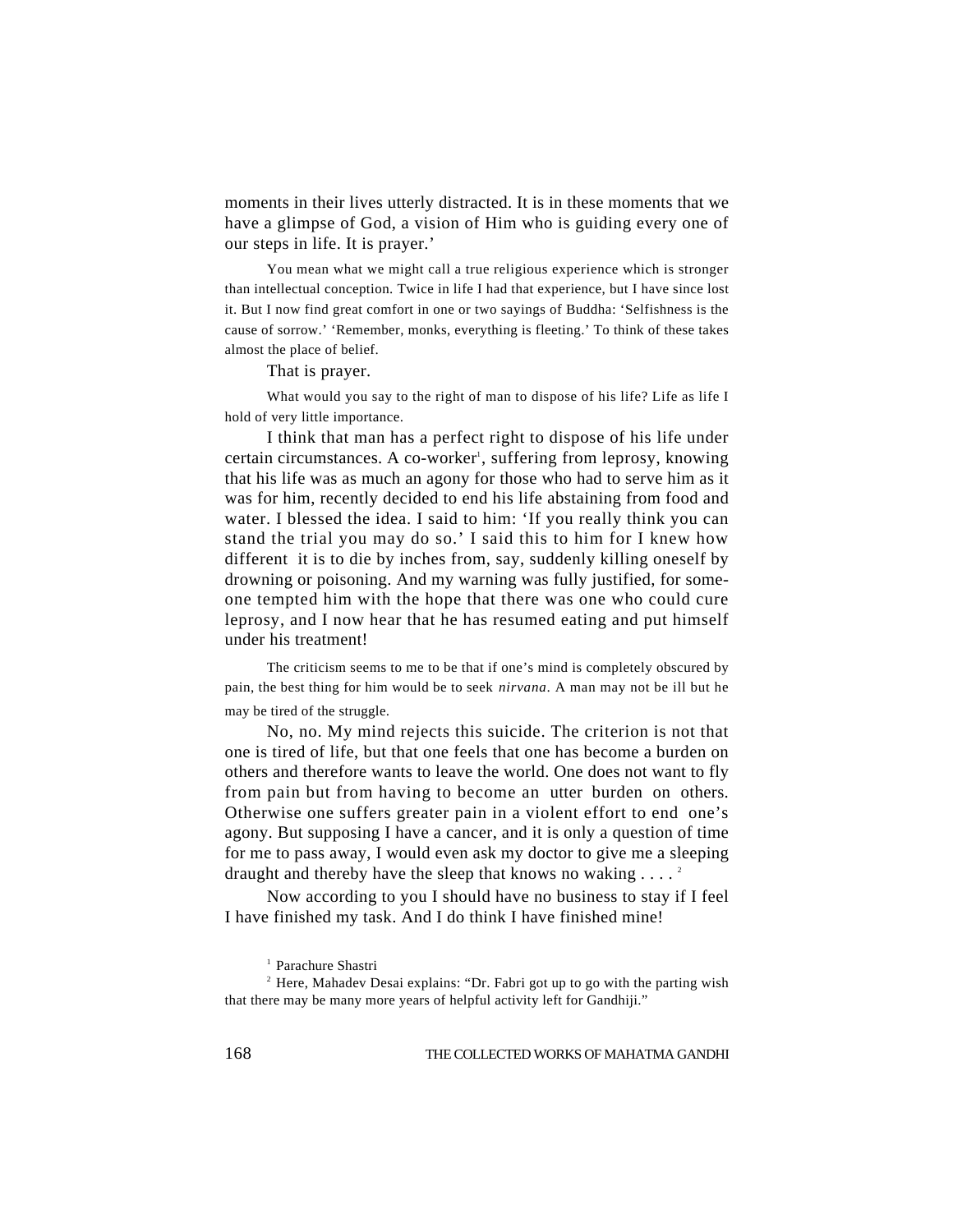No. I am convinced that you can serve humanity for many years. Millions are praying for your life. And though I can neither pray nor desire anything—

Yes, the English language is so elastic that you can find another word to say the same thing.

Yes, I can unselfishly opine that you have many years before you.

Well, that's it. You have found the word! Here too let me tell you there is the purely intellectual conception of a man being unable to live. If he has not the desire to live, the body will perish for the mere absence of the desire to live.

*Harijan,* 19-8-1939

## *214. LETTER TO SAMPURNANAND*

ON THE TRAIN, *July 26, 1939*

BHAI SAMPURNANANDJI<sup>1</sup>

I got your wire last night. The decision to open 2,000 schools for basic education is indeed glorious. I feel that your effort will be crowned with success. I congratulate you on this enterprise.

*Yours ,*

M. K. GANDHI

From Hindi: C. W. 10259. Courtesy: Kashi Vidyapeeth

# *215. TELEGRAM TO JAWAHARLAL NEHRU*

DELHI, *July 27, 1939*

JAWAHARLAL NEHRU CARE CONGRESS G[IRGAUM], B[OMBA]Y YOU HAVE DONE BRAVELY AND SPIRITEDLY.<sup>2</sup>

**BAPU** 

Gandhi-Nehru Papers, 1939. Courtesy: Nehru Memorial Museum and Library

<sup>1</sup> Education Minister, United Provinces

2 The addressee had just returned from his Ceylon tour. *Vide* also "Letter to Jawaharlal Nehru", 29-7-1939.

VOL. 76 : 31 MAY, 1939 - 15 OCTOBER, 1939 169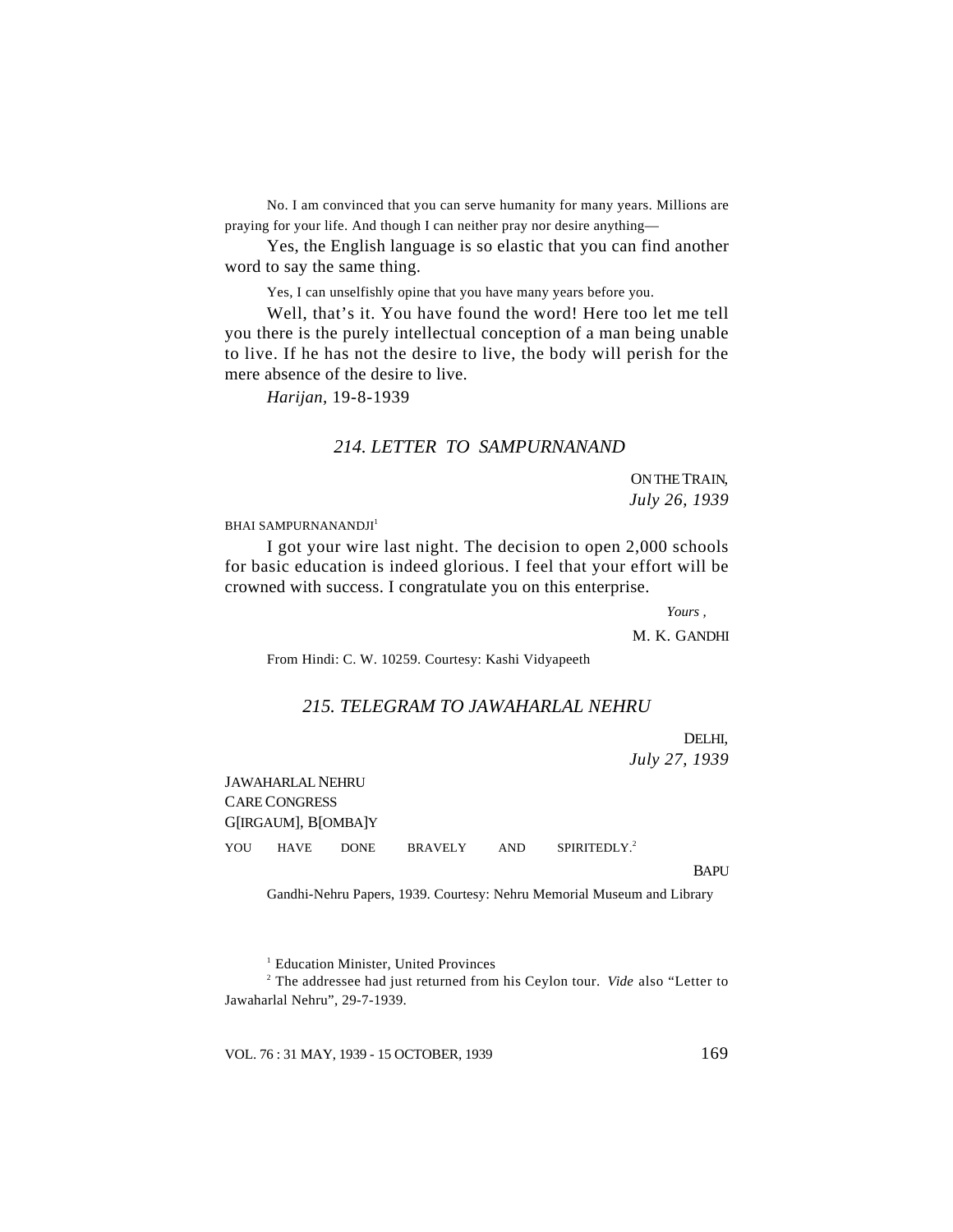# *216. LETTER TO SUSHILA NAYYAR*

ON THE TRAIN, *July 27, 1939*

#### CHI. SUSHILA, STUPID GIRL,

I shall be counting days. You will devote yourself to the work there with a steady mind. Devdas was asking me if you would talk to him. I said you certainly would. Now it would be nice if you took the initiative yourself. Listen calmly to all that he says and satisfy him. There must be no anger shown.

Do not worry about Pyarelal. 1 shall see about him. You must stay there cheerfully. You will not quarrel with Mother. You will write regularly to Vijaya, Prabha, Lilavati, A. S., etc.

*Blessings from*

BAPU

From the Hindi original: Pyarelal Papers. Nehru Memorial Museum and Library. Courtesy: Dr. Sushila Nayyar

#### *217. SPEECH AT HARIJAN INDUSTRIAL SCHOOL, DELHI*<sup>1</sup>

#### *July 27, 1939*

I congratulate myself that I am here to give away the certificates to the first batch of students leaving the school which was established in 1936. But the fact that they have won the certificates throws a good deal of responsibility on their as well as my shoulders—mine because my blessings, which are being given from the depth of my heart, must bear fruit. That only time can show. Shri Viyogi Hari will have to maintain contact with the boys who are going out today. It will have to be a contact as close as that between parents and children. The parents' interest in the children is all the more when the children go away from them for work in distant places. He will keep me informed of your progress.

<sup>1</sup> This appeared under the title "Among Harijan Boys" by Mahadev Desai, who explains that Gandhiji presided over the first convocation of the school which imparted a system of education-cum-manual training comprising carpentry, tailoring, leather work and paper-making. *The Hindustan Times,* 28-7-1939, reported that Viyogi Hari, Superintendent of the school, read out the report, and that Gandhiji, before his speech, gave away certificates to all the 21 students and then presented some spinning-wheels made by the institution to those who had distinguished themselves in spinning.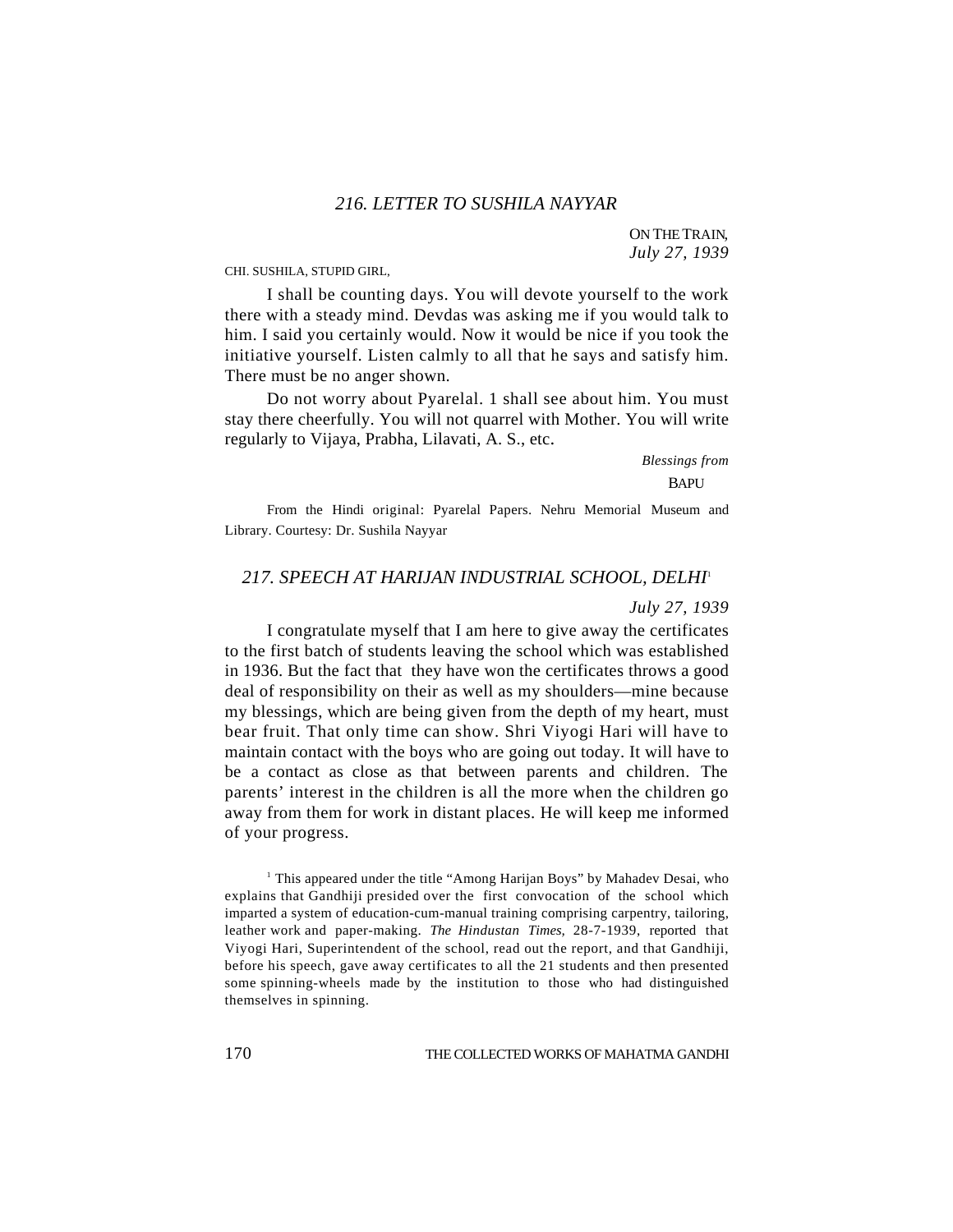The responsibility will be no less yours to be worthy of the training you have received, of the clean life you have lived, and of the uplifting contacts you have formed here. My blessings will be no use if you will not fulfil your trust. Your responsibility is enhanced by the fact that you will go out as representatives of Harijans and you will have to reflect in your life there the life you have lived here. Your contribution to the destruction of untouchability will be in proportion to the cleanness and purity of the life you live and the service you will render to your community. Hinduism, you will remember, cannot live if untouchability remains, and you will have to make yourselves volunteer workers in the sacred cause.

Shri Viyogi Hari said that it was difficult to make the tailoring department self-supporting. There must then be something wrong with the training given. Every craft is being taught, or ought to be taught, on a self-supporting basis. You students ought to ascertain from time to time from Viyogiji whether the work you turn out is paying enough and if not where in lies the defect. Only then will you be able to make your school an ideal industrial school. If you pay for your training through your work, you will never have difficulty in after life in earning your bread.

Those who leave the institution ought to get work wherever they go; and if those who are fully qualified fail to get work, it is the duty of the industrial school to find work for them. Let no one think that they get here an inferior kind of training fit only for the poorest people. The training they receive is in my opinion superior to what the most well-to-do boys receive elsewhere. It will depend on you to show by the work you do that it is in no way inferior to similar training imparted by any other institution. It is my firm opinion that useful as the other activities of the Harijan Sevak Sangh are, its educational activity in a home like this is the most useful. For if this institution throws up even a few boys of sterling worth who would give themselves to the service of the Harijans, they will solve the problem of untouchability in a most substantial manner.

May you live straight and clean lives, and thus be the representatives not only of the Harijans but of the millions of non-Harijans who want to serve the Harijans.

*Harijan,* 5-8-1939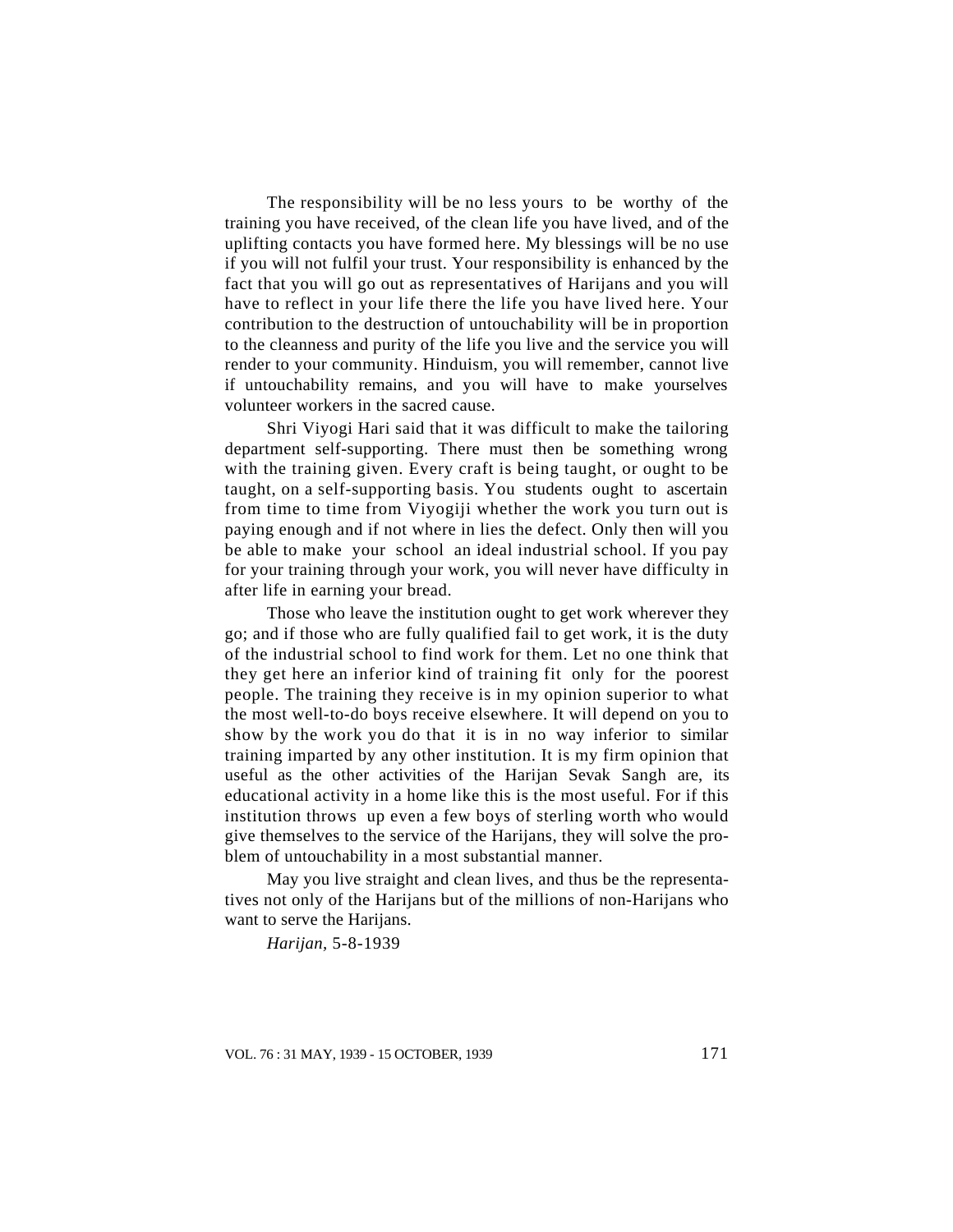# *218. LETTER TO RADHAKRISHNA BAJAJ*

ON THE TRAIN, *July 27, 1939*

CHI. RADHAKISAN<sup>1</sup>,

I shall reach Wardha tomorrow. Write all details to that address.

Is it necessary to send Mahadev for a meeting with Jamnalal? Shankerlal<sup>2</sup> has sent a telegram. Mahadev has been sent to Calcutta in connection with the prisoners.<sup>3</sup> On his return I can send him if necessary. How is Jamnalal's health now ?

*Blessings from*

**BAPU** 

From a photostat of the Hindi: G. N. 9127

## *219. LETTER TO SUSHILA NAYYAR*

ON THE TRAIN, AFTER ITARSI, *July 28, 1939*

CHI. SUSHILA,

At Mathura yesterday I posted you a letter. You will have received it. I asked you to meet Devdas. You should not worry about anything. Keep writing to me. There have been many visitors every night.

*Blessings from*

**BAPU** 

From the Hindi original: Pyarelal Papers. Nehru Memorial Museum and Library. Courtesy: Dr. Sushila Nayyar

1 Son of Jamnalal Bajaj's brother

2 Shankerlal Banker

<sup>3</sup> *Vide* also "Statement to the Press", 19-7-1939.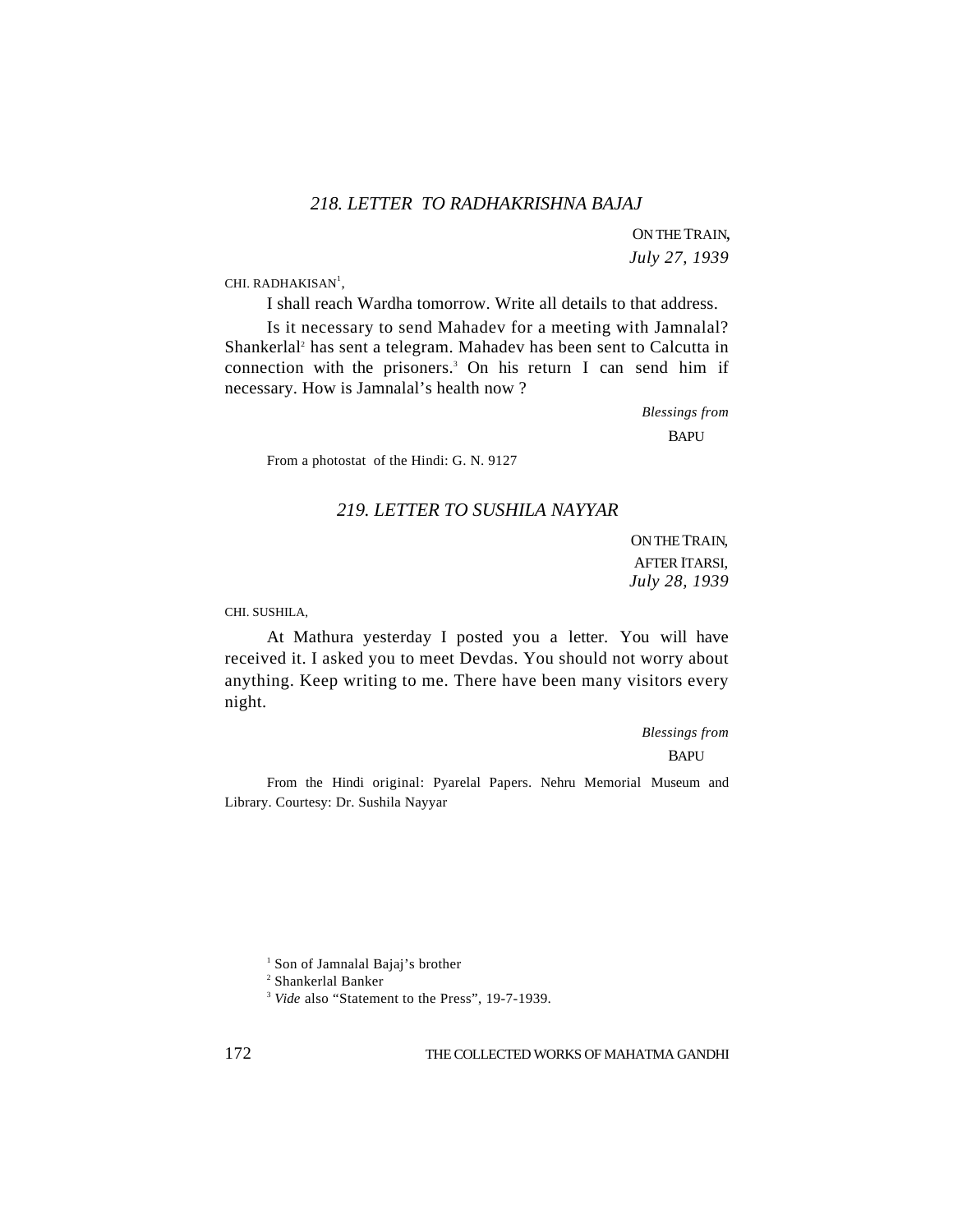## *220. SUMMARY OF INDUSTRIAL SURVEY COMMITTEE REPORT*<sup>1</sup>

An Industrial Survey Committee was appointed by the Central Provinces Government on 15th December last on the following terms :

1. To review the work done in the province by the Department of Industries since its establishment.

2. To supervise the collection of data relating to large, small and especially cottage industries from previous publications and reports by an officer appointed for the purpose.

3. To advise the officer-in-charge as regards the lines on which the industrial survey of the province should be undertaken and to review its progress from time to time.

4. To visit typical villages, study their economic condition and examine the possibility of reviving cottage industries, and in doing so to take the advice and guidance of the All-India Spinners' Association and the All-India Village Industries Association.

5. To report on the industrial possibilities of the raw materials available in the province, with special reference to the forest and mineral resources.

6. To report on the measures which Government can undertake to promote industrial development within the province, especially of cottage industries in the villages, and to suggest methods for financing the same or otherwise promoting them.

The Committee consists of the following ten members :

Chairman: Shri J. C. Kumarappa, Wardha.

Members: Shri Chaturbhujbhai Jasani, M. L. A, Gondia; Shri V. V. Subhedar, M. L. A., Saugar; Shri K. P. Ghaira, General Manager, Central Provinces Syndicate, Limited, Nagpur; Shri R. N. Jha, Secretary, Berar Chamber of Commerce, Akola; Shri K. P. Sagreiya, I. F. S., Sylviculturist, Central Provinces and Berar; Dr. A. N. Kapanna, Demonstrator of Chemistry, College of Science, Nagpur; Shri Walter Dutt, Bar-at-Law, Nagpur; the Director of Industries, Central Provinces and Berar; Dr. R. S. Thakur, Officer on Special Duty in connectio with Laxminarayan Institute of Technology, Nagpur University, Nagpur. He will also act as Secretary to the Committee.

The Committee is empowered to appoint sub-committees and to co-opt

<sup>1</sup> This appeared under the title "An Original Report" in six instalments. The item is placed here under the date of publication of the last instalment in the series. Only relevant portions from the extracts summarizing the report are reproduced here.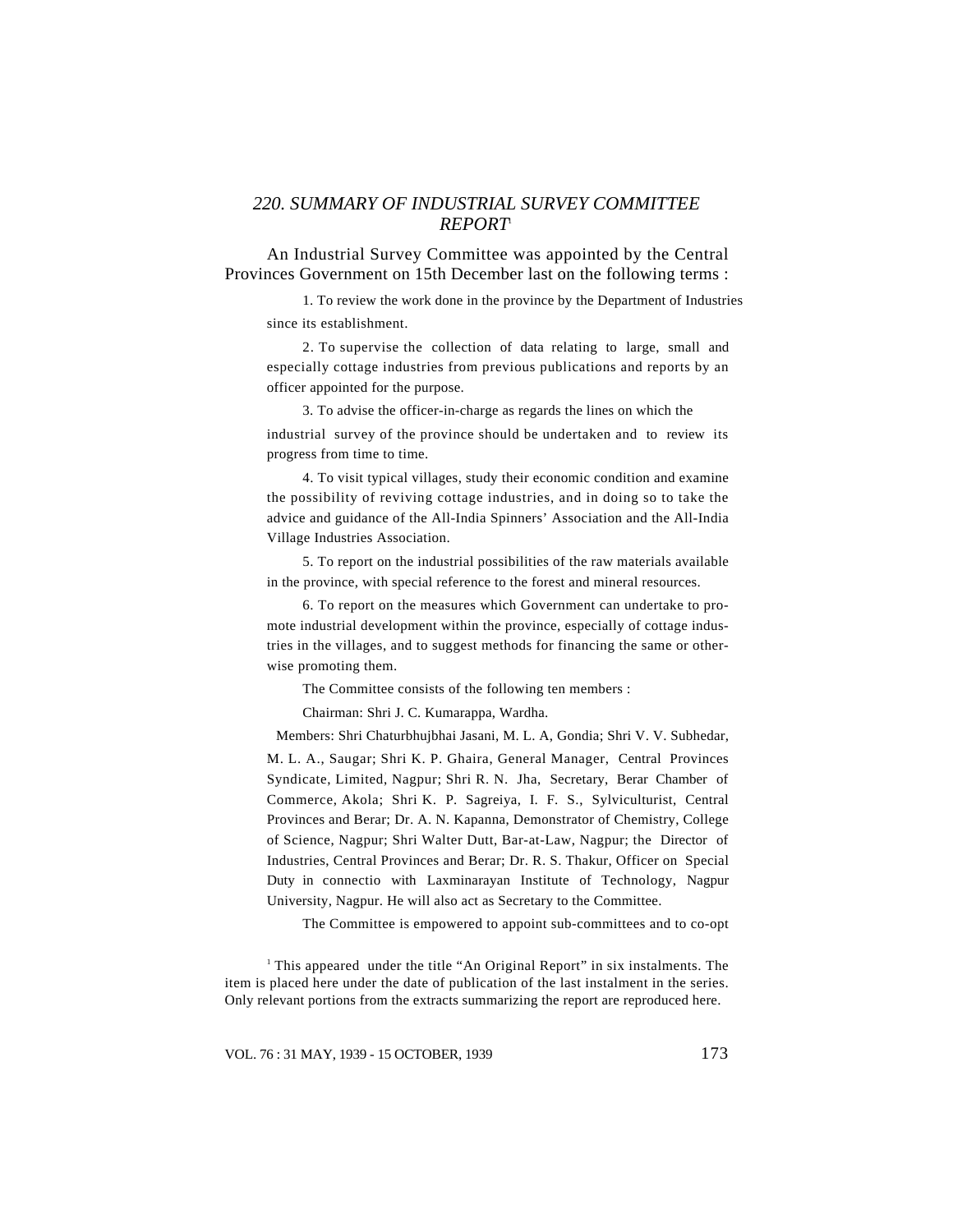members for specific purposes.

To this number the following two more were added under the *Gazette* Notification of Resolution No. 175-89-A-VII, dated the 12th January, 1939:

Shrimati Sarahamma Ittyerah, M. A. Wardha (late Professor of Economics, Lahore); Shri E. R. Mahajani, Managing Director, Shri Laxmi Oil Mills Company, Limited, Akola.

The Proceedings of the Committee were inaugurated on 15th January last. The survey began on 21st January and was finished on 6th February. 207 students including eight women volunteered their services. 14 persons were co-opted to lead the survey party. The party was divided into groups of 10 students each. It surveyed 606 villages covering a population of 15 lakhs paying an annual revenue of over 11 lakhs. The survey cost was Rs. 3,000 in round numbers, i.e., Rs. 5 per village. The whole expense amounted to one tenth of the estimates.

The report covers 46 pages of hand-made paper, foolscap size.

The party travelled third class, but when some members saw during their survey that old women were picking grass seeds for food they declined to draw even the third-class fare. The party satisfied itself with such lodgings and food as the villagers had. Nothing was specially prepared for them.

Prof. Kumarappa says to me in a covering note :

1. Ours is not an academic survey where mathematical accuracy is the one goal.

2. Neither is it a propagandic survey to gather 'evidence' to prove preconceived theories.

3. Nor is it a clinical survey to further the knowledge of the science of economics.

4. It is a diagnostic survey done in a short time with the set purpose of saving the patient's life by a suitable prescription, and this is national planning—not planning for a whole country as such, but planning the economic activity of each individual in relation to the raw material available within the field of our operations.

One member of the staff, an M. A. in economics, argued that without detailed statistics it would be impossible to prove whether the villagers are poor and are getting poorer. I took him with me into the villages, showed him the houses in disrepair and one three-storeyed house, half fallen down, and the goldsmiths sitting idle.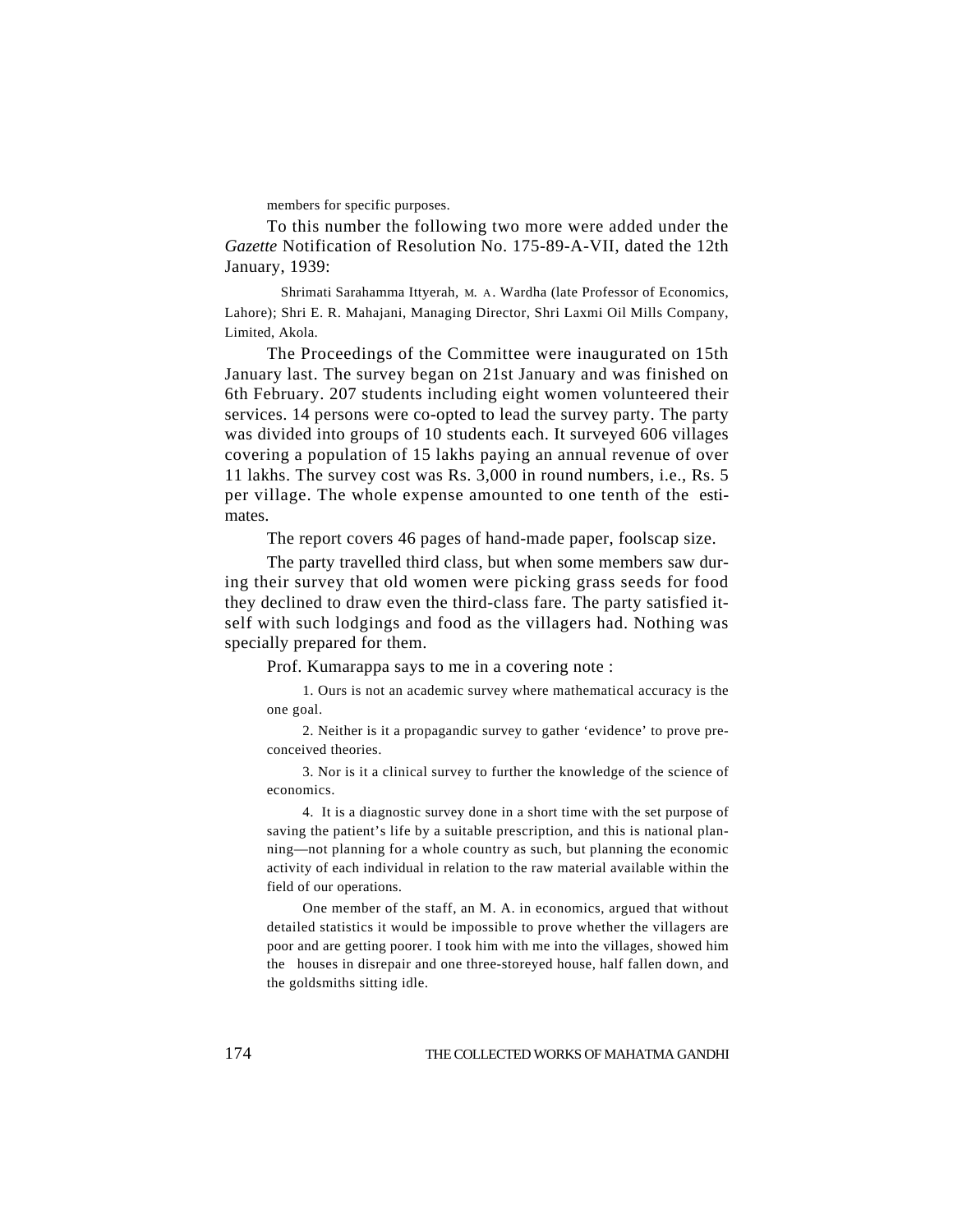This is no doubt a rough and ready argument. But if most of our villages contain ruins of well-built houses and artisans without occupation, surely the evidence of poverty is more complete and convincing than cold statistics which may prove everything or nothing.

The report which is Part I of Vol. 1 (Vol. 2 and Part II are to follow) contains six chapters and three short dissenting notes by Drs. Thakur and Kapanna and Shri Sagreiya. The dissenters chiefly emphasize the necessity of industrialization though they acknowledge that village industries need the help recommended by the main report.

Chapter two dealing with "General Considerations" stamps the report as an original document and shows that it is not to be pigeonholed as most such reports are but should be given effect to without delay. The only way to do so is, as pointed out in the report, to invite the A. I. S. A. and the A. I. V. I. A. to help the Government to carry out the recommendations.

I give below a full summary<sup>1</sup> of the chapter on "General Considerations". . . .

The reader might have thought that my examination of the Kumarappa Committee's report on the Industrial Survey of the Central provinces was concluded. The fact is that constant travelling and preoccupations disabled me from pursuing the examination with the regularity I had intended. The long journey to the Frontier Province has provided the opportunity to continue and finish the examination.

The last instalment brought up the examination to the chap-ter two. The third is no less important. The survey of 606 villages revealed to the Committee the painful fact that the average income of the villager per head was no more than Rs. 12. This need not startle the arm-chair scientist who relies for his figures on books, and who has been taught to believe that it is anything between Rs. 60 to Rs. 80. Both are right from their own standpoints and data. The figure of 65 to 80 is an all-India average which includes the income of millionaires, middlemen and zamindars. The figure has a purpose of its own. But for the Kumarappa Committee the figure 65 would be wholly

<sup>&</sup>lt;sup>1</sup> This appeared under eight sub-headings: "Functions of the State", "Taxes and Expenditure", "Capital and Labour Wealth", "Mercy and Barter Economics", "Barter and Government Funds", "Raw Materials, Production and Profit", "Administrative or Creative Efficiency" and "Impediment to Production".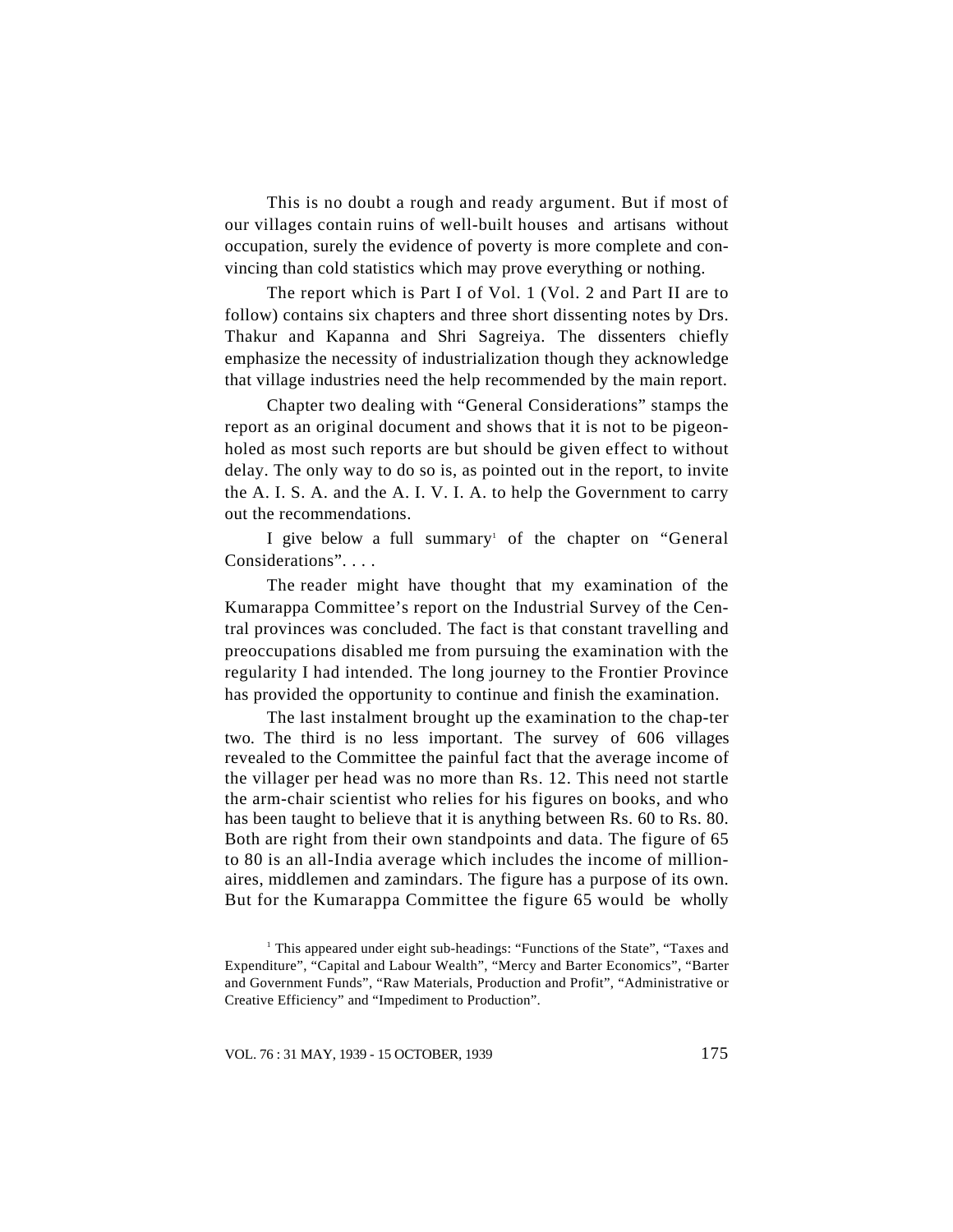false. The figure 12 is accurate and truly scientific. That Committee was concerned with the average income of the villagers only. The Committee says :

Our survey showed that most of the industries are tottering. There are hardly any which can be said to be even in a normal state. The taxable capacity of the people is rapidly going down and if the matter is not taken in hand immediately, the time is fast approaching when the Government will get nothing from the people . . . .

The meagreness of the income shows itself in the diet of the people. Thus the report says.

. . . Their food is largely rice or some other grain, sometimes taken as gruel to fill themselves up with water, but the tragedy of the situation is that even this little amount of rice that is available to them is polished rice making their diet even worse. They hardly get the chaff. This makes its incumbent on the Government to see that at least the rice is given to the poor people has all its nutritive elements left in it...

There are other valuable hints on the subject of diet for which I must refer the reader to the original.

There is a brief reference to agriculture. Here is an excerpt from it :

. . . We have, in a way, already touched upon the question of payment of revenues. In addition to this, the land tenure appears to us to require careful examination. . . . . A great deal of harm has been done and is being done because of the unscientific dues taken without careful planning. During our survey we found that very little attention is being paid to renew the fertility of the soil. . . . . It is time that the Agricultural Department took this function of re-fertilizing the soil on its own shoulders and supplied to the farmers manure from various depots in the villages at the proper season, getting back their return at the time of their harvest. Manufacture of artificial fertilizers should form a key industry. Seeds also may be given out . . . .

On the methods of production the Committee says:

. . . large-scale organized industries are rendered various services and are granted concessions by the Government which enable them to produce cheaply, while village and cottage units hardly get even the recognition of their existence, not to mention services and concessions. . . Cottage and village industries, as long as their natural tendency is to distribute wealth, have a definite unchallengeable place in the economy of a nation and more especially in that of our country. A careful examination will reveal that any cheapness in production in large-scale industries or any economies that may be effected are not necessarily inherent in the method of production. It is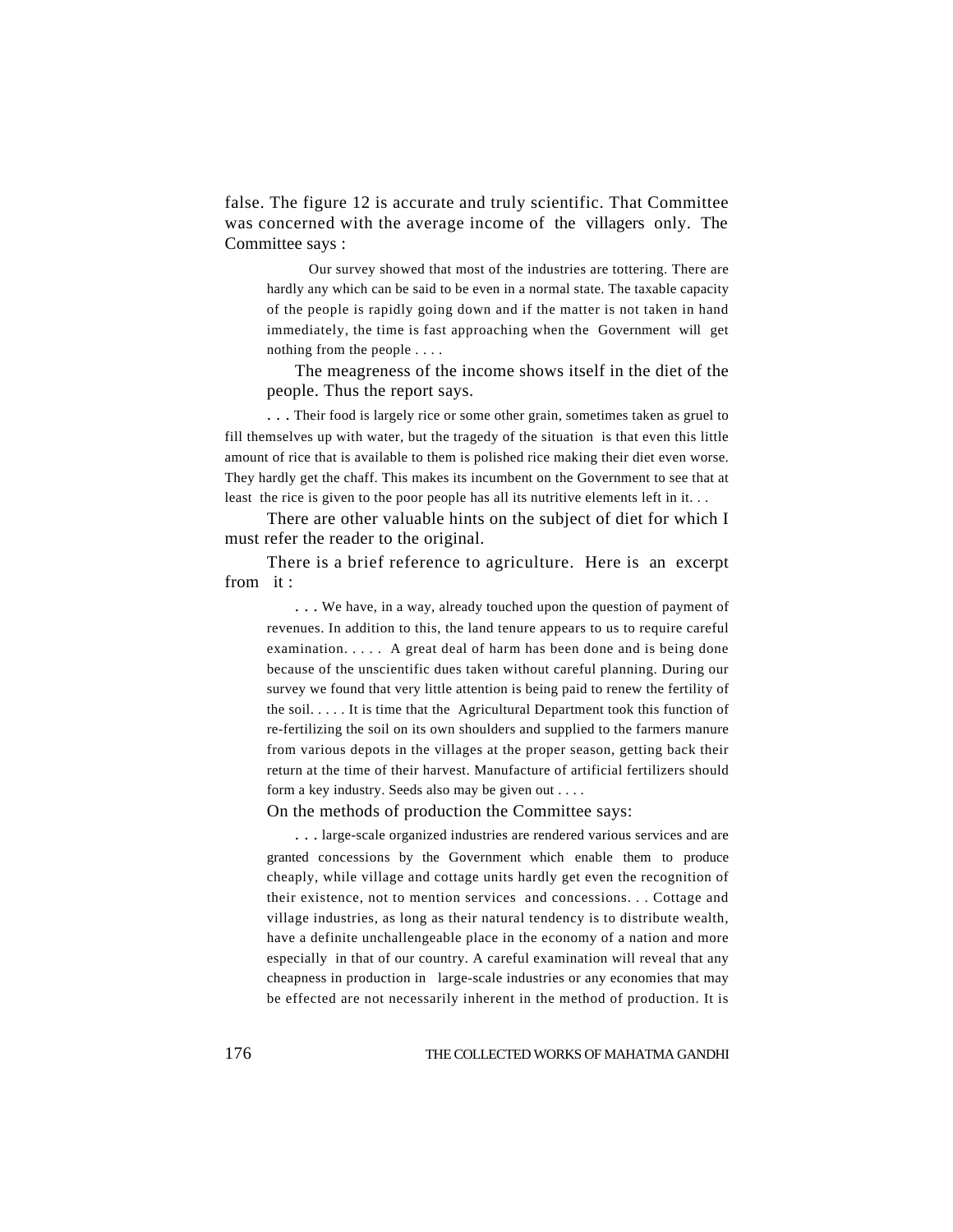largely due to expenditure which should be debited to this method of production being spread over the whole country.

Chapter four deals with the Department of Industries. The report has some trenchant remarks on it. Here is a summary :

... As it is organized today, the department is not equipped to direct industries, it is nothing but a glorified inspectorate. . . . The organization of a department of this kind should be such that every villager will turn to it naturally for help and advice. . . . This department should be the pivot round which the production of the masses should revolve. It should provide direct help in every way—scientific, financial and technical . . . .

The suggestion that has been made here is on the lines on which the All-India Village Industries Association and the All-India Spinners' Association are already working successfully. At the headquarters of the All-India Village Industries Association at Maganwadi, Wardha, various types of village industries are being carried on. Students are trained in the industries and for village work. A certain amount of scientific research is made. The goods produced are marketed in a shop organized by the Association. There is attached to it the Magan Sangrahalaya which is a museum of the type that is described herein after. The Spinners' Association has emphasized all these points and, in addition, has organized the village producers, and built up a network of shops all over the country to find outlets for the products of the organization in the villages . . . .

It is worthy of note that the Director of Industries who is a member of the Committee, has endorsed these remarks about his department. He deserves congratulation for his detached and impartial outlook.

The following instructive analysis of the distribution of expenditure deserves more than a passing attention :

| Education                            |    | $0 - 3 - 5 \frac{1}{2}$ |
|--------------------------------------|----|-------------------------|
| General Administration               |    | $0 - 3 - 0$             |
| Collection of Revenues               |    | $0 - 3 - 0$             |
| Police and Jails                     |    | $0 - 3 - 0$             |
| Justice                              |    | $0 - 1 - 3$             |
| Medical and Public Health            |    | $0 - 1 - 0$             |
| Agriculture, Veterinary, Civil Works |    | $0 - 1 - 1$             |
| Co-operative Credit                  |    | $0-0-1$                 |
| Industries                           |    | $0-0-1\frac{1}{2}$      |
|                                      | Re | $1-()-()$               |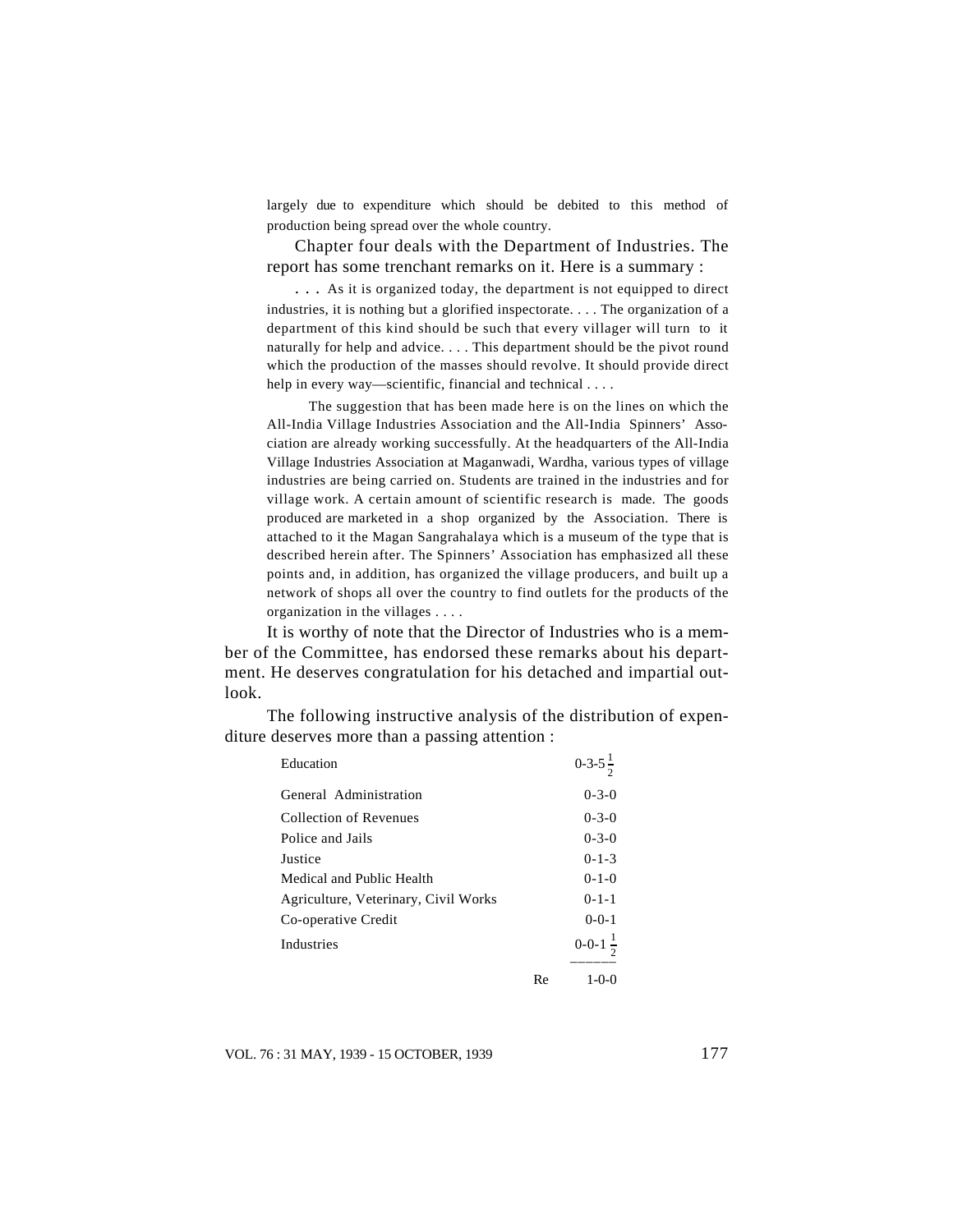Where industries, i. e., village economy takes only  $1\frac{1}{2}$  pies there is surely something rotten in the State of Denmark. And, as the Committee has truly observed, this money is spent largely on mere administrative work. If this department was run as it should be, the villages will be prosperous, and to that extent they would add to the prosperity of the State. It is wrong for the State to absorb three annas out of 16 for general administration and police and jails respectively.

The fifth chapter which deals with the survey is really introductory to the sixth and last which describes the village industries in detail. The condition of the villages is thus described :

. . . The primary needs of the people suggest that sanitary surroundings and fresh and wholesome water-supply must form a first charge on the revenues of the villages as it affects the health of the people. Unfortunately, watersupply has been neglected, especially the supply of water to the Harijan families. Whatever may be said against social customs, we cannot wait until these have been reformed to enable these downtrodden communities to get water. . . .

The report has the following remarks on the condition of the industries in the villages :

. . . In our survey we noticed everywhere all manner of industries interposed without any policy or plan. The result of it all is that today we find the villages disintegrating . . . .

This shows that the villages have been criminally neglected in the past. If the Congress Governments will carry out the professed intention of the Congress, they will reconstruct the lives of the villagers and make them utilize their time so as to supply most of their own wants. As the report points out, the Governments have to do two things: (1) to prevent interference with the village economy by preventing foreign goods from entering the villages, and by preventing our own merchants from introducing milled flour, rice, oil, etc. These impose idleness on the villagers, and the polished, devitalized food products undermine their health. Secondly and side by side with these preventive measures must go improvement in the methods of conducting the existing industries so as to make them more paying, and introduction of new industries in accordance with the condition of particular villages in regard to raw material. And if the venture is to succeed, the planning will have to include the taking up by the State of the goods produced by the villagers not for self-consumption but for sale outside the villages of production.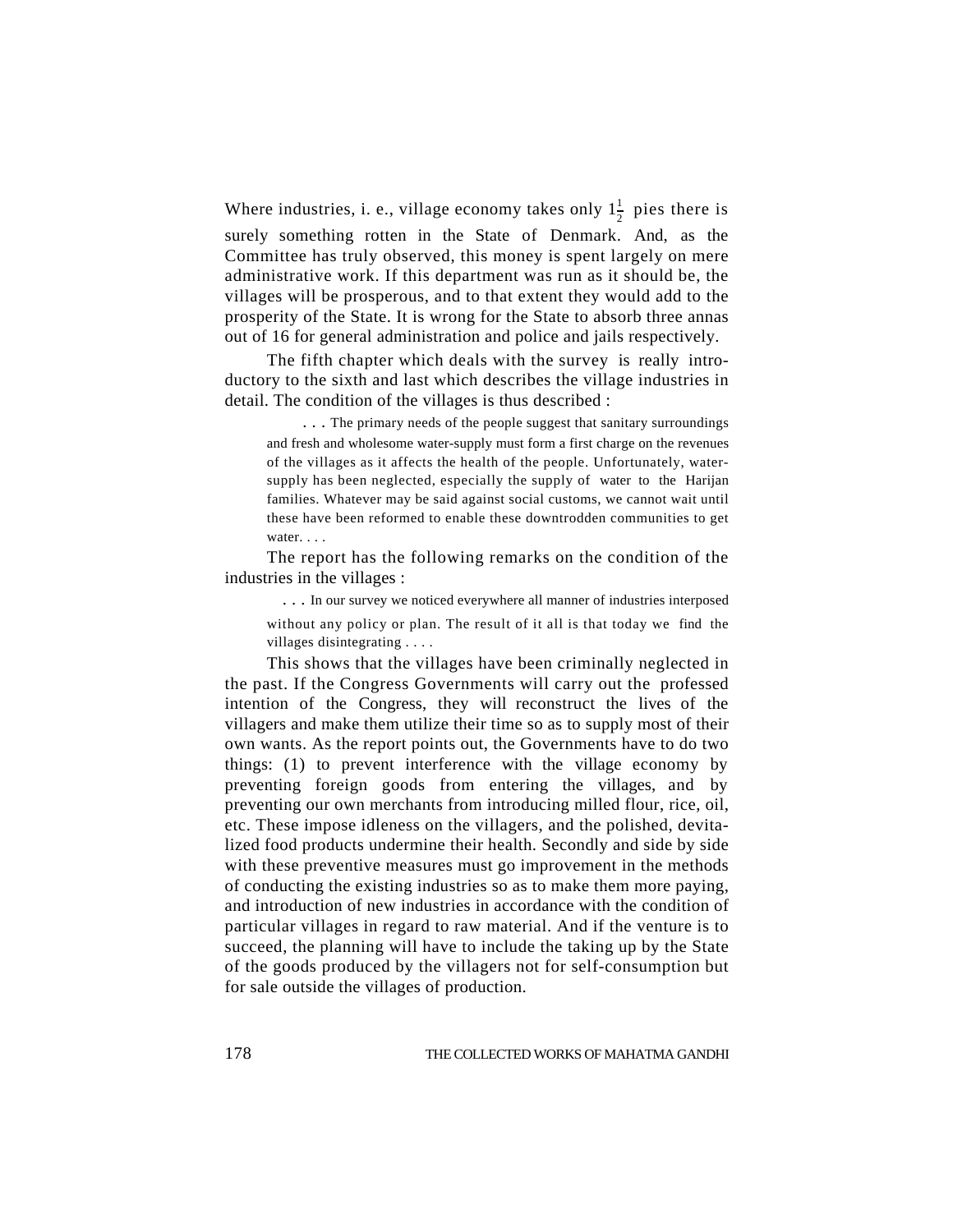Among the village industries noted by the Committee are paddy-husking, flour-grinding, oil-pressing, *gur*-making, sugar manufacture, bee-keeping, pottery, glass-work, soap-making, cotton processes (i.e., picking, ginning, carding, spinning, weaving), washing, dyeing, wool-spinning, weaving, sheep-breeding, carpentry, smithy, sericulture, mat-weaving, rope-making, tanning, disposal of carcasses, pisciculture, poultry-breeding, dairy-farming, shoe-making, brass and metal wares, toy-making, goldsmithy, paper-making, transport, lac industry, bamboo, match manufacture, etc. Among the industries is *bidi*-making. This is what the Committee has to say on this industry :

*Bidi* manufacture is a very lucrative but a harmful industry in this province . . .

. Naturally, as other industries are not available to those who are willing to work this industry attracts labour at very low rates considering the subsistence level of wages. At all events they are able to make two and a half annas to three annas a day which, as wages go in the villages today, is high. . . .

The Committee has made practical suggestions on all the industries. No summary can do justice to the hints given under each heading. The curious must procure the report and study it. The Government should issue a cheap and handy edition, and have a translation in Hindustani at least. The report is useful for other pro-vinces also. The Government in the other provinces should therefore procure copies and instruct their Directors to study and act in the spirit of the report. I hope that the Central Provinces Government will carry out in full the recommendations made by the Committee.

*Harijan,* 20-5-1939,3-6-1939,15-7-1939, 22-7-1939 and 29-7-1939

## *221. NOTES*

## MORE TEMPLES THROWN OPEN

Raja Shri Rajaram Raja Saheb is the senior Prince and hereditary trustee of Tanjore Palace Devasthanams. He has 90 temples under his charge including the famous temple called Shri Brihadishwara. He has thrown open all these temples to Harijans as a purely voluntary act of reparation to Harijans and thus hastened the process of purification that Hinduism is going through. It is a great and good thing that the Raja Saheb has done. He deserves the congratulations of all those who believe that untouchability is a blot on Hinduism. The accounts I have received from Shrimati Rameshwari Nehru of the enthusiasm she has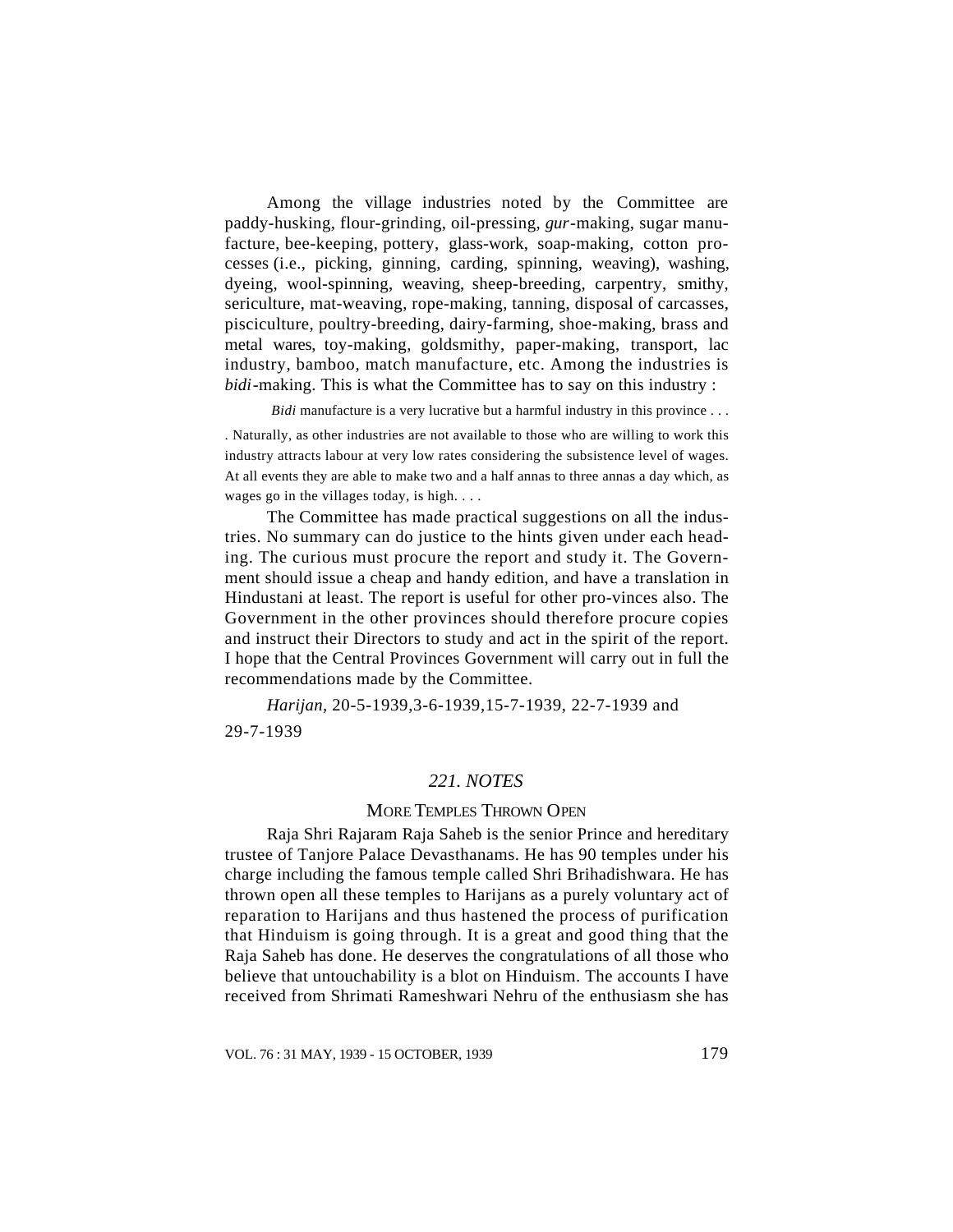witnessed in the South in favour of opening temples to Harijans, show that the reform is genuine and is going to be lasting. She is a very careful observer. She says her meetings are attended by thousands of persons who follow every word of what she has to say. This is done through able interpretation. And she says that her listeners gladly endorse her sentiments. All this is a distinct improvement upon the past. Thus, though much has been done, much more remains to be done before Hindu reformers can rest on their oars. Temple reform has to go side by side with temple-entry. If the reform is not superficial but is an index of the desire for purification of Hinduism and Hindus, it must be accompanied by purification of the temples in every respect. Their sanctity and popularity should increase. The admission of Harijans to the temples should mean an automatic uplift in their lives. These things will not happen unless Harijan sevaks increase their vigilance, redouble their zeal and feel themselves uplifted by the reform they have helped to bring about. Reforms like the throwing open of temples to Harijans should bring with them a general levelling up in the lives of those who are engaged in and affected by them.<sup>1</sup>

SEGAON, July 29, 1939 *Harijan*, 5-8-1939

# *222. TELEGRAM TO SIKANDAR HYAT KHAN*

SEGAON, *July 29, 1939*

#### SIR SIKANDAR HYAT KHAN SIMLA

THANKS WIRE<sup>2</sup> NO NEED APOLOGY SUCH THINGS COMMON LOT OF PUBLIC MEN.

From a copy: Pyarelal Papers. Courtesy: Pyarelal

<sup>1</sup> *Vide* also "Meenakshi Temple Open", 12-7-1939

 $2$  In this, dated July 27, the addressee expressed apology for the unseemly demonstration by the Shias at Lahore Railway Station on July 26.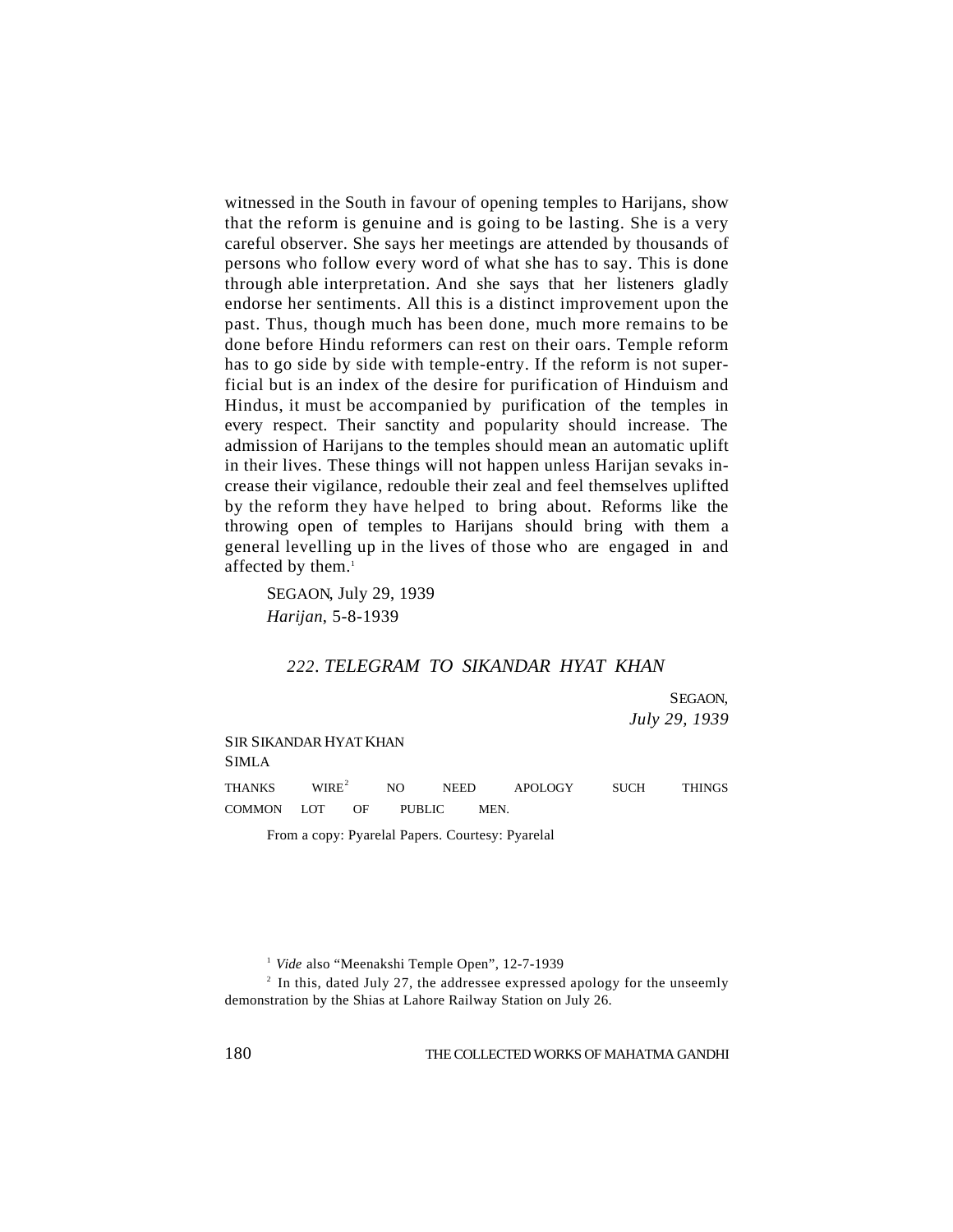## *223. LETTER TO JAWAHARLAL NEHRU*

SEGAON, WARDHA *July 29, 1939*

MY DEAR JAWAHARLAL,

Instead of guiding the Dhami people I have passed them on to you.<sup>1</sup> I feel that you should discharge this burden without any interference from me. The idea in the States seems to be to isolate and ignore the Congress and hence the States Conference. I have already suggested<sup>2</sup> in *Harijan* that no State Association or Mandal should act on its own without reference to your committee<sup>3</sup>. I should act, if at all, through you; i.e., when you refer to me, I should give my opinion as I do in respect of the Working Committee. I told the Gwalior people also likewise yesterday. You will have to reorganize your committee a bit, if it is to function properly.

After all I could not go to Kashmir. Sheikh Abdullah and his friends won't tolerate the idea of my being State guest. Banking on my past experience, I had accepted State offer in anticipation of Sheikh Abdullah's approval. But I saw that I was mistaken. I therefore cancelled the acceptance of the State hospitality and accepted the Sheikh's. This embarrassed the State. So I cancelled the visit altogether. I was guilty of double stupidity—in daring to think of going there without you and in not getting Sheikh's permission before accepting the State offer. I had thought that I would serve the people by accepting the State offer. I must confess that I was not pleased with my contact [with] the Sheikh and his friends. They seemed to all of us to be most unreasonable. Khan Saheb reasoned with them. But it was to no purpose.

Your visit to Ceylon was glorious. I don't mind what the immediate outcome is. Saleh Tyabji asks me to send you to Burma and Andrews thinks of you in connection with South Africa. For Ceylon the idea of a Congress deputation came to me spontaneously, not so

 $<sup>1</sup>$  A deputation on behalf of the Himalayan States People's Conference met</sup> Gandhiji at Delhi on July 27, and apprised him of the firing in Dhami.

<sup>2</sup> *Vide* "Minority Administration", 22-7-1939.

<sup>&</sup>lt;sup>3</sup> Standing Committee of All-India States Peoples's Conference, of which Jawaharlal Nehru was President.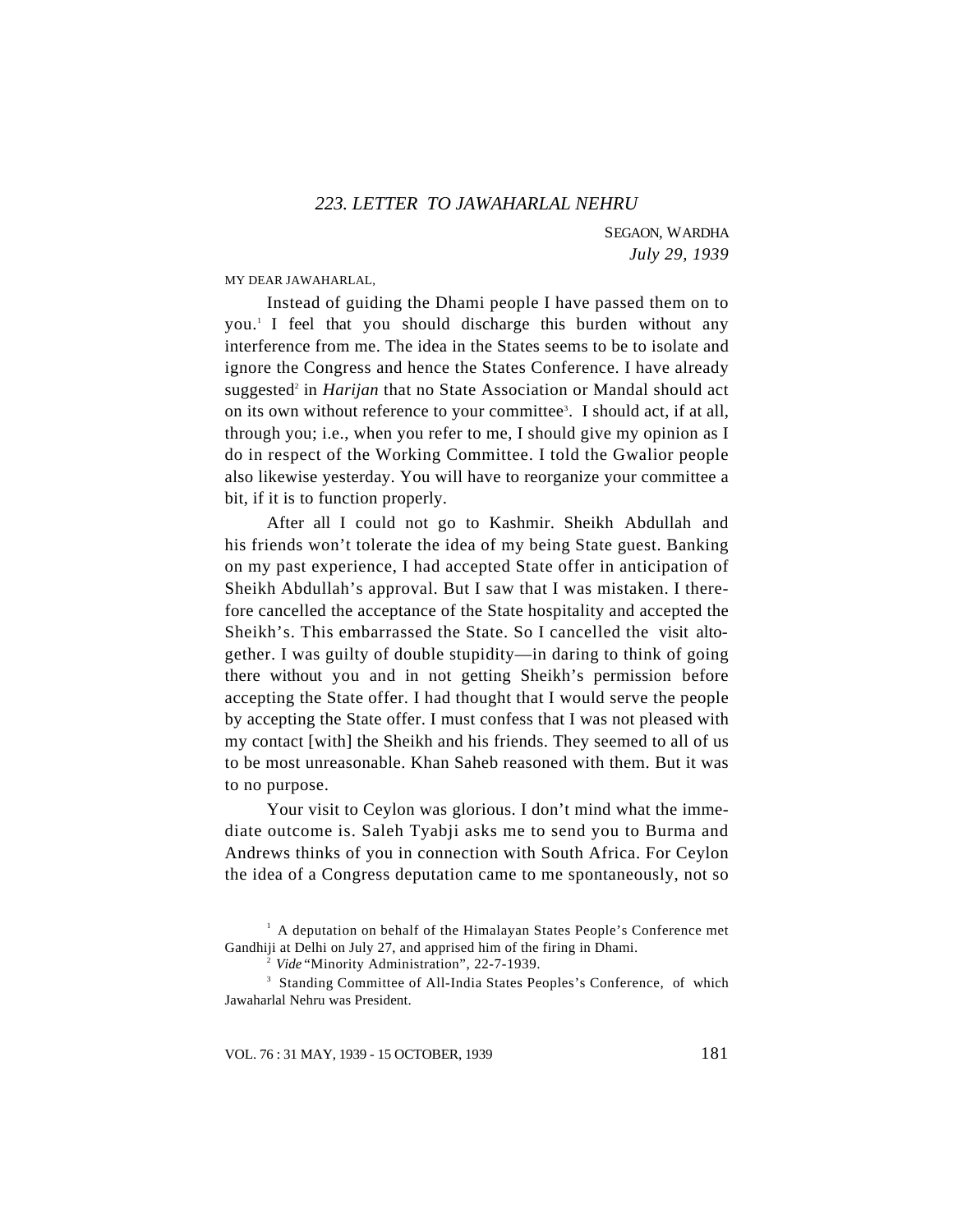these two even after the promptings. But of these when we meet. I hope you are fresh and that Krishna<sup>1</sup> is enjoying herself.

Love.

**BAPU** 

Gandhi-Nehru Papers, 1939. Courtesy: Nehru Memorial Museum and Library. Also *A Bunch of Old Letters,* pp. 377-8.

## *224. LETTER TO SUSHILA NAYYAR*

SEGAON, *July 29, 1939*

STUPID GIRL,

I wrote to you twice during the train journey. Shankaran is well. He is not allowed to go up and down. He eats well. Mathew<sup>2</sup> is at Balkrishna's<sup>3</sup> place. He appears well. He came walking all the way here.

 You will have met Devdas. I am getting on well. Kanu gave me massage and I dozed off. It is difficult to stop Ba from working. You were able to stop her. Ba also was free from care, Now she has to tend me. Let us see what happens. There is no rain here. People are distressed.

*Blessings from*

BAPU

From the Hindi original: Pyarelal Papers. Nehru Memorial Museum and Library. Courtesy: Dr. Sushila Nayyar

#### *225. LETTER TO AMTUSSALAAM*

SEGAON, *July 29, 1939*

CHI. AMTUL SALAAM,

You hurt me and I hurt you. This is a good bargain, isn't it? A letter was dispatched to you every day. Yes, I used to show your letters to Sushila. It was my mistake. Please forgive me. Henceforth I shall destroy them as soon as I get them. But then how would I be able to reply?

<sup>1</sup> Krishna Hutheesing, addressee's sister

2 P. G. Mathew

 $3$  Balkrishna Bhave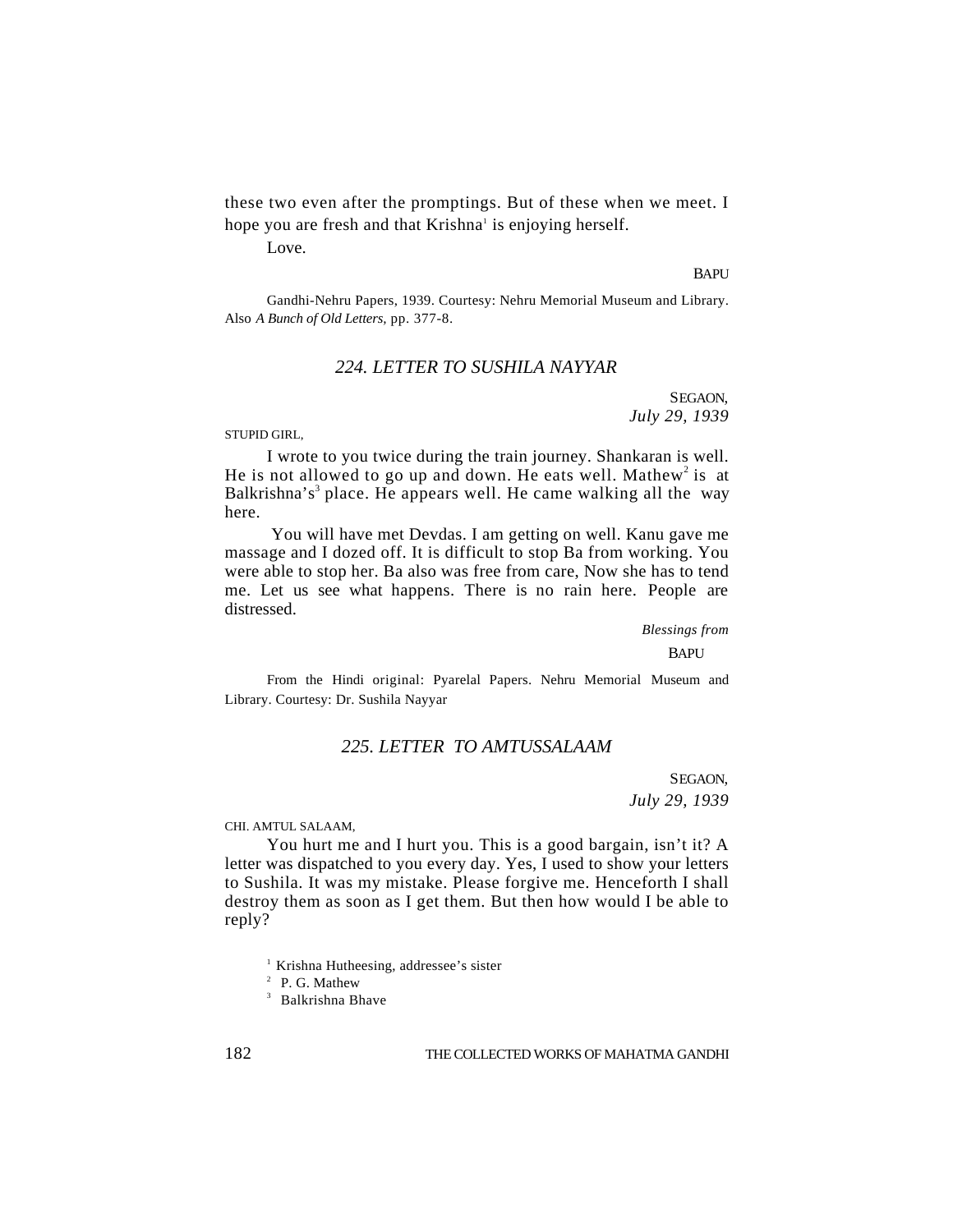Yes, it will indeed be good if you visit Ramana Maharshi.

When you are free in August, will you go to Patiala or to Bombay?

I would probably stay here throughout August. But then God alone knows. Sushila has stayed back in Delhi and will remain there for a month.

> *Blessings from* **BAPU**

From the photostat of the Hindi: G.N. 426

#### *226. STATEMENT TO THE PRESS*<sup>1</sup>

SEGAON, *July 29, 1939*

I have been in telegraphic correspondence with Dr. Dadoo, leader of the Passive Resistance Committee in South Africa. I have no hesitation in asking the Passive Resistance Committee to postpone, for a time, the proposed launching of the struggle<sup>2</sup> on 1st August. I do so because I have some hope of an honourable settlement. I know that the Government of India as well as the British Government are trying to obtain relief. I have put myself in touch with the Ministers. In the circumstances I think a brief postponement of the struggle to be necessary. I am fully aware of the enthusiasm of the resisters. They have proved their mettle before, and they will do so again if it becomes necessary. But it is a code with passive resisters to seize every opportunity of avoiding resistance, if it can be done honourably. Every cessation in search of peace adds strength to real fighters. Let them remember that the Cape Town Settlement of 1914 was the outcome of a cessation of struggle for the sake of peace. I hope that the proposed cessation will lead to a similar result. Should it unfortunately prove otherwise and should the struggle begin, let Dr. Dadoo and his fellow-resisters know that the whole of India will be at their back.

*Harijan*, 5-8-1939

<sup>1</sup> This appeared under "Notes", sub-title, "Postpone the Struggle". The statement was also published in *The Hindustan Times*, 30-7-1939.

 $2$ <sup>2</sup> The movement was proposed as a protest against the Asiatic (Transvaal) Land and Trading Act, 1939, which aimed at virtual economic extinction of the Indian community in the Transvaal. *Vide* also Vol. "A Letter", 7-4-1939. According to *The Bombay Chronicle,* 31-7-1939, Dadoo had issued a statement acceding to Gandhiji's appeal to postpone the Passive Resistance movement, pending further advice from him.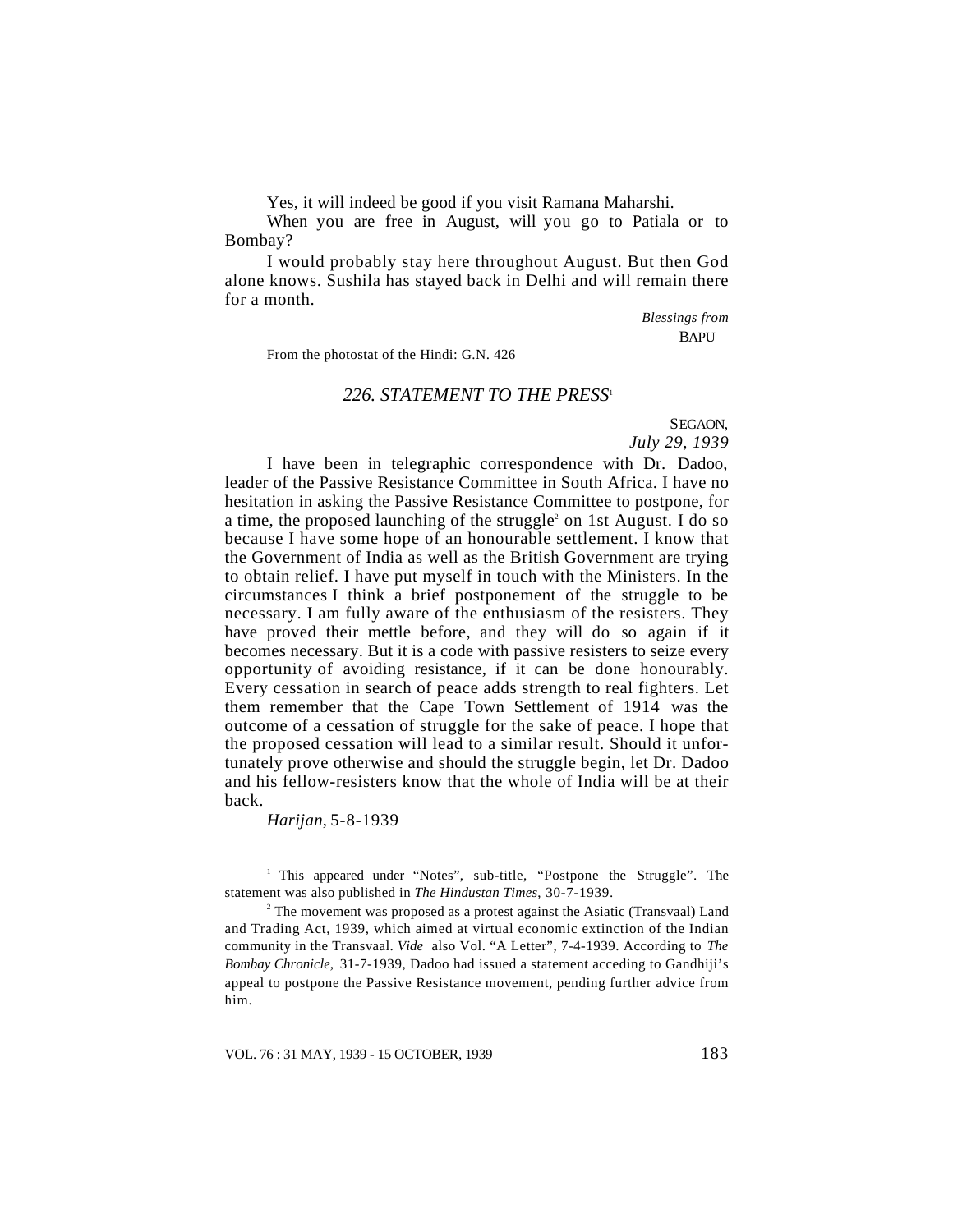## *227. LESSON OF DHAMI*

We have not heard the last of Dhami. The truth is not yet out. The necessarily one-sided version of the Political Agent has been challenged by the Himalayan States Praja Mandal. Their statement shows how absolutely necessary it is to have an open judicial inquiry into the events that led to firing by the Rana of Dhami.

Some members of the Himalayan Mandal came to see me during my brief stay in Delhi. Dhami had made me think furiously. Was nothing possible to prevent such tragedy? I had much to say about it to the deputation, but I felt it would be wrong on my part to shoulder the burden of guiding the Himalayan States Praja Mandal. The responsibility was great. The issues at stake were equally great. I therefore felt that the matter should be handled not by me but by the Standing Committee of the All-India States People's Conference. The question of the States is daily assuming bigger and bigger proportions. The ruling Chiefs are becoming free with their rifles. They feel that they are safe so far as the Paramount Power is concerned. The Congress has not much prestige with them. Many of them are now evolving measures to crush the growing spirit of their people and make it impossible, if they can, for the Congress to give effective guidance to them, let alone to interfere. Nevertheless the Congress has a duty to perform. I do not exactly know the constitution of the Conference, but I presume that in some shape or other it is connected with the Congress. Anyway it is the only body which is specially designed for guiding the States people. It would be wrong for the States to resent such guidance. They should also realize that any resentment would be futile. The Congress cannot give up its duty of guiding the States people in the hour of their need. Time was when the Congress was guiding and protecting the rights of the States as against the Paramount Power. If the Congress friendship was desired and welcomed by the States in need, it hardly becomes them to demur at their people seeking Congress advice, guidance and protection. That the Congress may not always be able to give the people effective assistance is unfortunately too true. The Congress has to forge the necessary sanction by putting the organization on a firmer footing and by wise restraint to acquire credit for impartiality and strictest justice. If the Congress is to discharge its function in a becoming manner, it will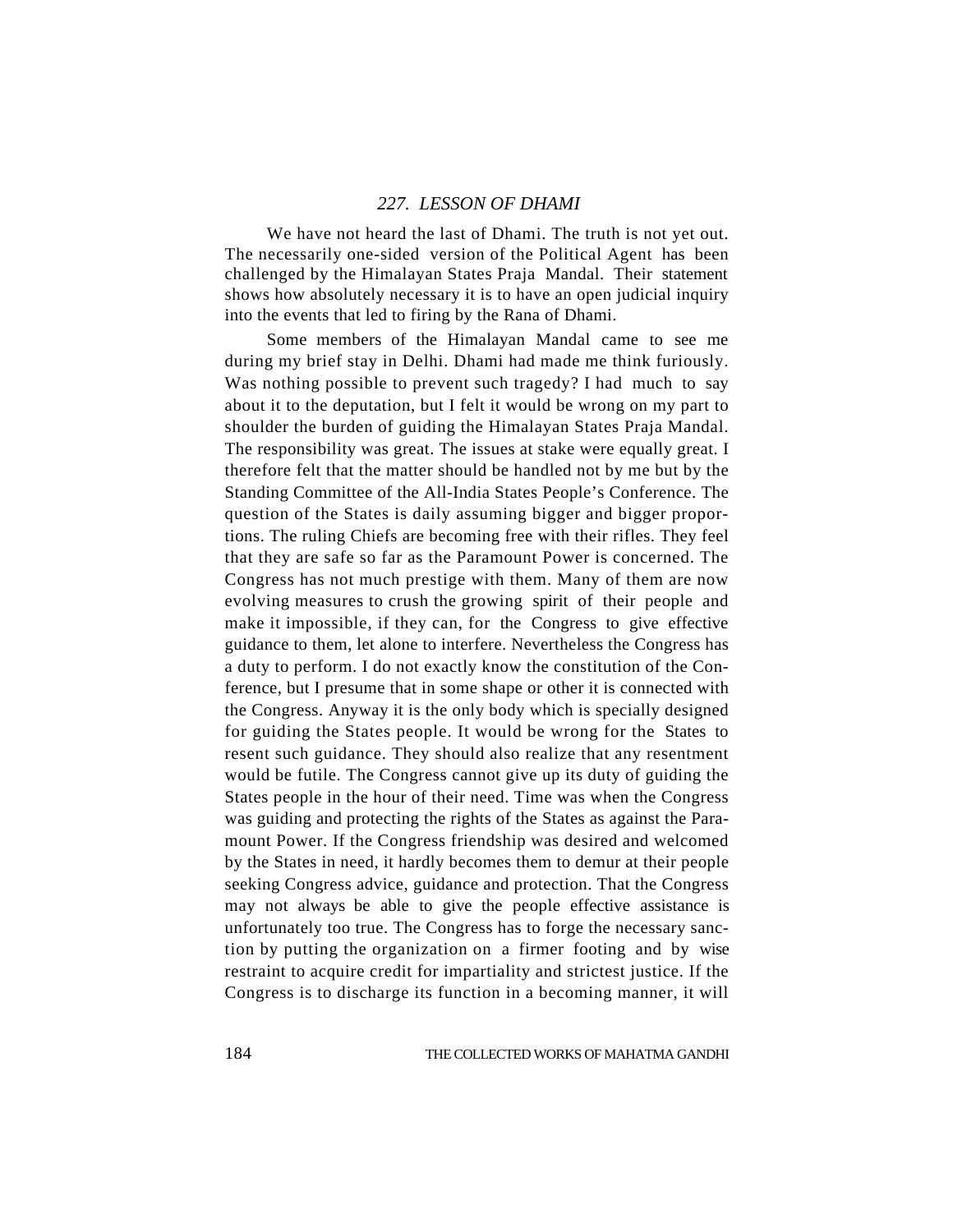have to insist upon the workers learning to be more accurate than they have been hitherto in preparing their cases. In order to ensure accuracy, the Standing Committee will have to subject to strict scrutiny everything coming to it. If unchallengeable accounts of the doings in the States where even simple justice is denied are published, they will afford a foundation for action.

I have merely indicated a line of approach. The Standing Committee will no doubt lay down its own policy and method of dealing with problems as they arise from time to time. My object in writing these lines is to warn workers in the States against coming to me and expecting me to advise them. They should approach the Standing Committee. Even as I do not guide Congressmen on general matters falling within the function of the Working Committee but hold myself at the disposal of that body, so shall I henceforth act in respect of new State problems. I may not give up guiding those with whom I am already directly concerned. I need hardly add that I shall continue to do what my special aptitude in matters affecting States may enable me to do without being involved in the general direction of popular movements in them. I would ask workers in the States not to take up any forward movement without previous reference to any sanction of the Standing Committee. It must be the duty of the Congress acting through the States People's Conference to avoid, if at all possible, a quarrel with the States.

SEGAON, July 30, 1939 *Harijan,* 5-8-1939

# *228. NOTES*

#### ONE SCRIPT FOR DAUGHTERS OF SANSKRIT

The question of having one script for the Indian languages which are daughters of Sanskrit by birth or adoption has been before the public for a number of years. Yet in these days of aggressive provincialism, perhaps, any plea for one script will be regarded as an impertinence. But the literacy campaigns raging all over the country should compel a hearing for the advocates of one script. I have been one such for years. I remember having even adopted in South Africa Devanagari script for my Indian correspondence with Gujaratis in select cases. Inter-provincial intercourse will be much facilitated by such adoption, and the learning of the various provincial languages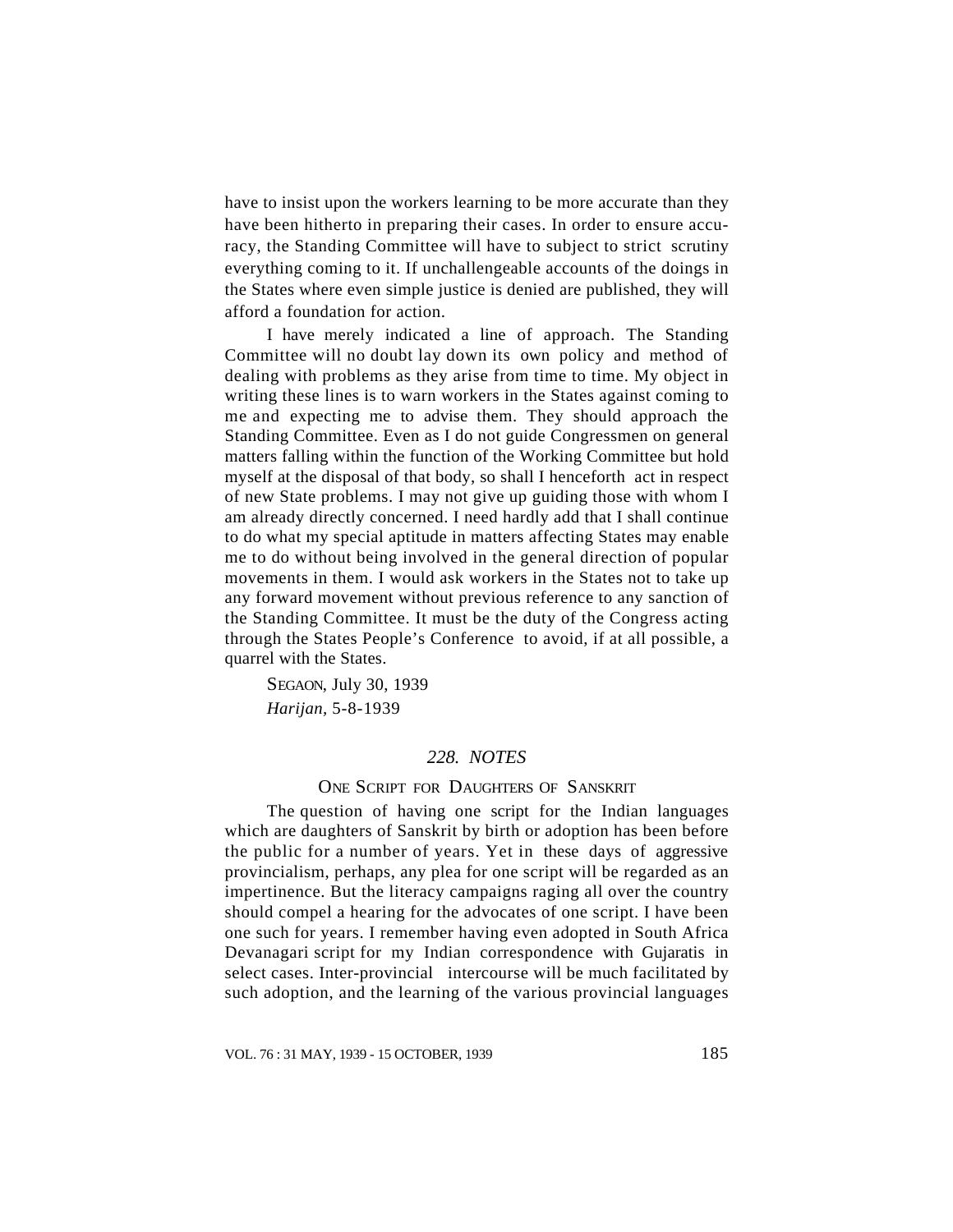will be made infinitely easier than it is today. If the educated people of the land were to put their heads together and decide upon one script, its universal adoption should be an easy thing. To the millions who are illiterate it is a matter of indifference what script is prescribed to them. If the happy consummation comes to pass, there will be only two scripts in India—Devanagari and Urdu, and every nationalist will deem it his duty to master the two scripts. I am a lover of all Indian languages. I have tried to learn as many scripts as possible. And if only I had the time, even at the age of seventy I have energy enough to learn more Indian languages. That would be a recreation for me. But in spite of all my love for the languages I must confess that I have not learnt all the scripts. But if the sister languages were written in one script, I should pick up a workable knowledge of the principal languages of the provinces in very little time. And Devanagari has nothing to be ashamed of in point of symmetry or beauty. I hope that those who are engaged in the literacy campaigns will give a passing thought to my suggestion. If they will adopt Devanagari script, they will save for the future generations tons of labour and time and earn their blessings.

SEGAON, July 30, 1939 *Harijan,* 5-8-1939

# *229. A HARIJAN SEVAKS' CONFERENCE*

There was held on 4th to 7th June last at Poona a conference of Western and Central India Harijan sevaks. Shrimati Rameshwari Nehru, the Vice-President of the All-India Sangh, presided at the Conference. I am sorry that it was not possible to notice before now some of the important resolutions of the Conference. But they bear publication even though they were passed nearly two months ago. Here are the most important of them $\cdot$ :

It is to be hoped that the resolutions addressed to the Indore and Gwalior States will bear fruit. I have omitted similar ones about Devas and Kathiawar States in order to avoid repetition. Indeed if the Princes will do their duty by the despised portion of India's humanity, they should not need any reminder from the Sangh. They do not, like the sanatanists, defend untouchability. With

<sup>&</sup>lt;sup>1</sup> Vide Appendix-"Harijan Sevaks' Conference Resolutions", 4/7-6-1939.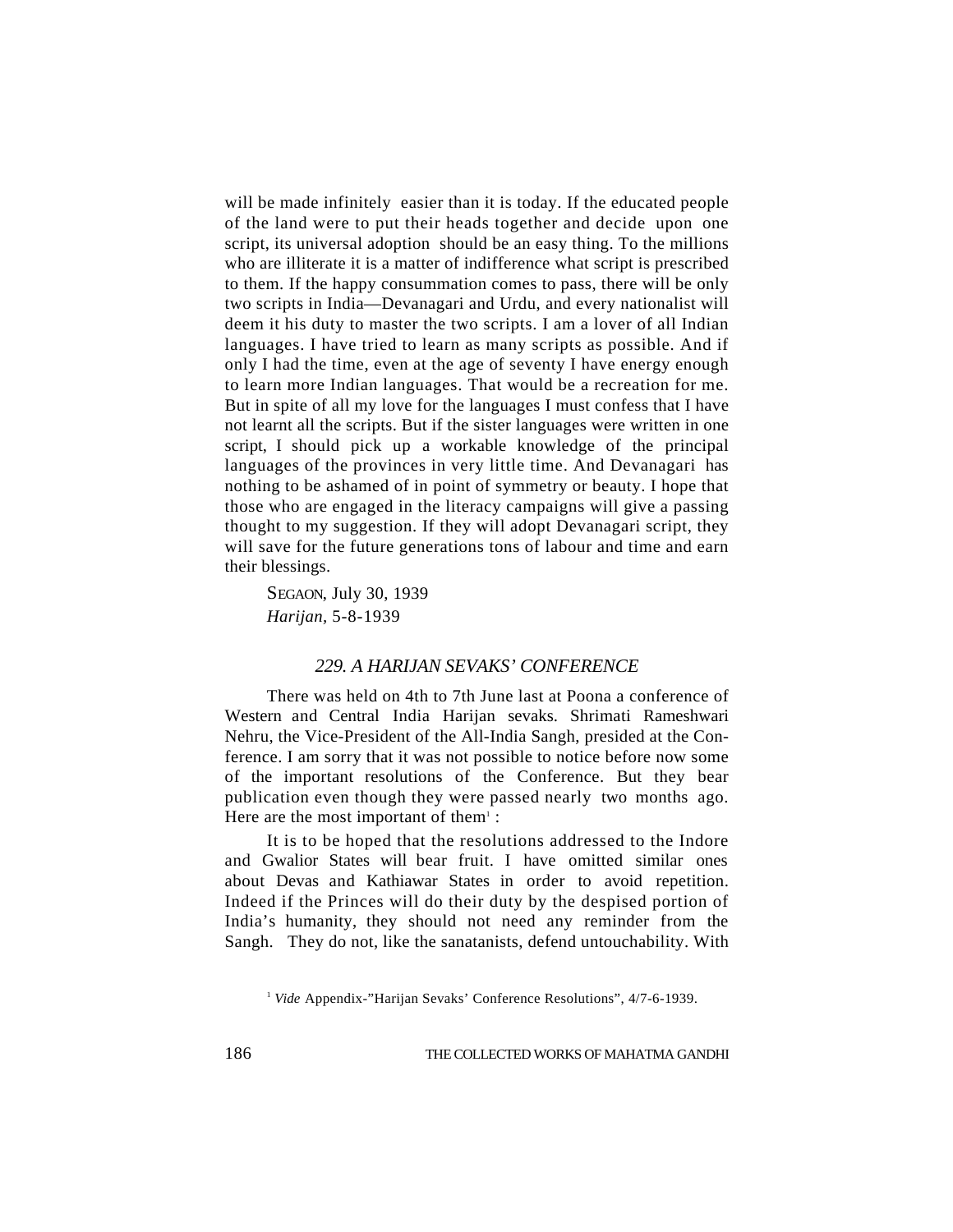them the neglect to make provision for Harijans can only be ascribed to indifference. Let us hope that the appeal made by the Conference will not fall on deaf ears.

SEGAON, July 30, 1939 *Harijan,* 5-8-1939

#### *230. LETTER TO D. B. KALELKAR*

SEGAON,  *July 30, 1939*

CHI. KAKA,

A letter for Maganbhai<sup>1</sup> is enclosed. If you like it, send it on along with your comments.

I send herewith an article<sup>2</sup> about a single script. If you wish to suggest any changes in it, send your suggestions as soon as possible. If you do not like the article, I am ready to cancel it.

*Blessings from*

**BAPU** 

From a photostat of the Gujarati: G. N. 10923

#### *231. LETTER TO AMTUSSALAAM*

*July 30, 1939*

CHI. AMTUL SALAAM,

I have your letter. What should I say? If you can break your vow, then do what you like. I shall not give the money to anyone else. I cannot keep Akbar<sup>3</sup> here without you and how will you come here without breaking the vow? Meet and talk to Shankerlalbhai and do what seems proper.

*Blessings from*

**BAPU** 

From a photostat of the Hindi: G. N. 427

<sup>1</sup> Maganbhai Prabhudas Desai

<sup>2</sup> *Vide* "Notes", 30-7-1939.

<sup>3</sup> Akbarbhai Chawda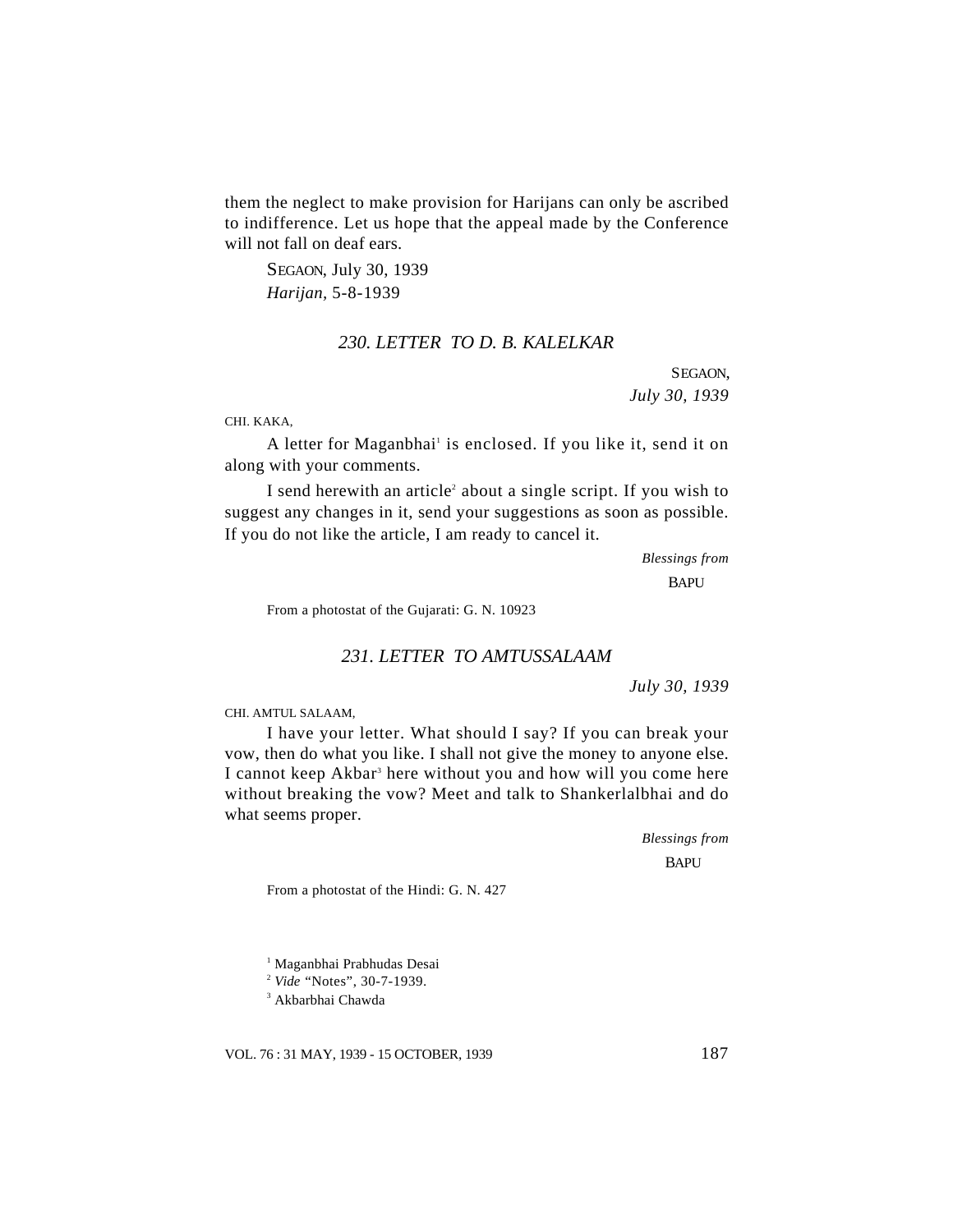SEGAON, WARDHA *July 31, 1939*

MY DEAR IDIOT,

I had no time to write earlier. I was immersed in Harijan work. The heap of correspondence still lies before me.

We had and exacting journey—crowds unusual everywhere. There was no rest till reaching Gwalior, i.e., 2 a. m. I have not got at the bottom of this sudden manifestation.

Mahadev is still in Calcutta.

Mira came in yesterday without notice. I knew that she was to return but did not know when. The place is filling up.

Aryasamajists occupy much of my attention.<sup>1</sup>

We are all keeping well. Mira has a bad cough and constipation. Love.

TYRANT

From the original: C. W. 3935. Courtesy: Amrit Kaur. Also G.N. 7244

#### *233. LETTER TO JAISUKHLAL GANDHI*

SEGAON, WARDHA *July 31, 1939*

CHI.. JAISUKHLAL,

I have your letter, and also Sanyukta's<sup>2</sup>. I am not writing separately to her. By God's grace Kasumba<sup>3</sup> is improving. I cannot think of anything for you. You may write to Jamnalaji if you wish. Cases like yours deserve to be carefully considered. I do know what your

<sup>1</sup> The reference is to the 'Arya Satyagraha' against the anti-Hindu policy of the Nizam Government, which ultimately announced a scheme of reforms that conceded in substance their religious demands. *The Hindustan Times,* 28-7-1939, reported: "On July 27, a deputation consisting of Mr. Ghanshyamsingh Gupta, Speaker of Central Provinces Assembly, Mr. Vinayak Rao and Mr. Deshabandhu Gupta met Gandhiji and placed before him the correspondence which passed between Mr. Ghanshyamsingh Gupta and Sir Akbar Hydari, Prime Minister of Hyderabad State, regarding the doubts expressed by the Aryasamajists on Hyderabad reforms." *Vide* also "Notes", sub-title, "The Arya Samaj", 14-8-1939.

2 Addressee's daugher <sup>3</sup> Addressee's wife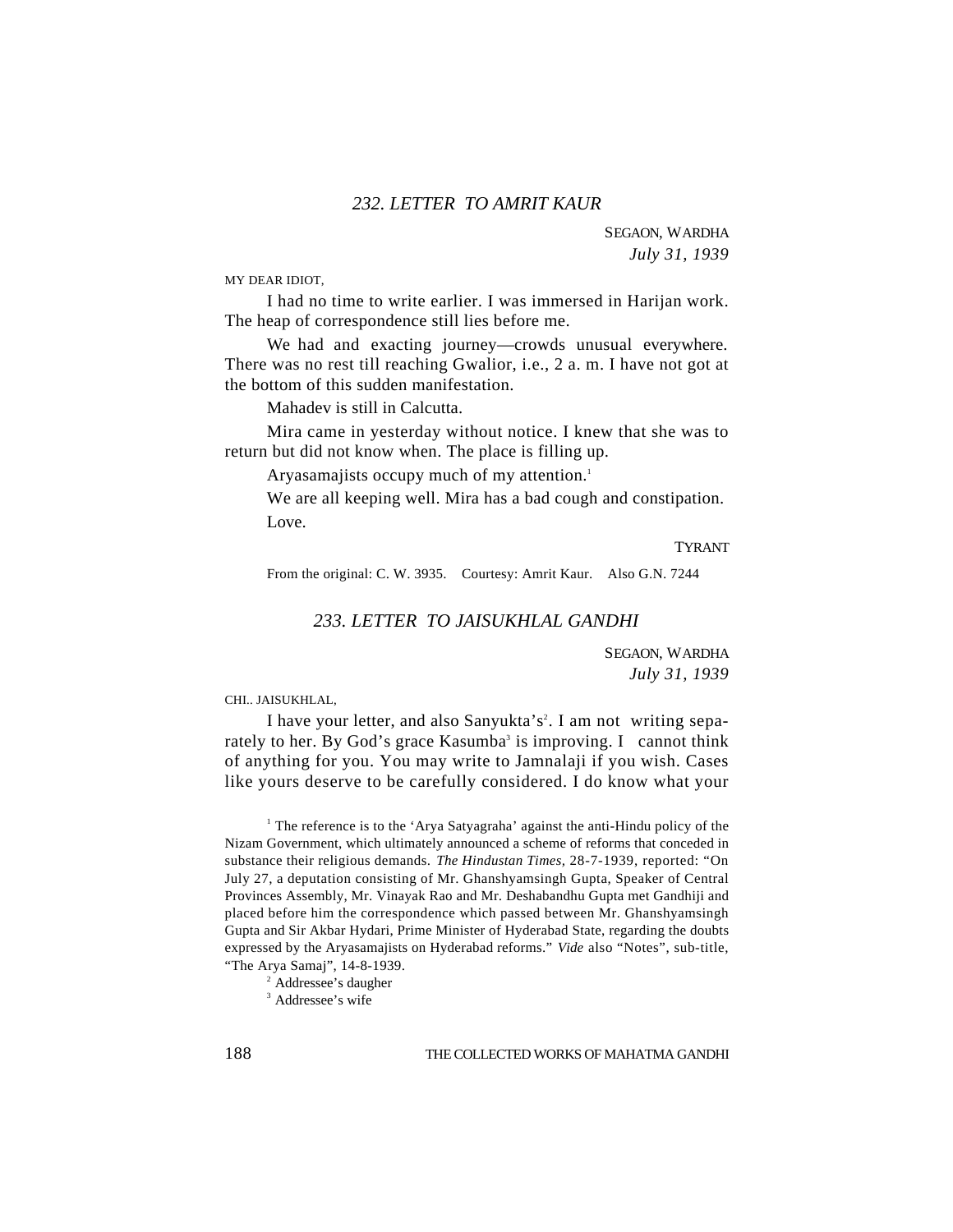dharma is and it will always seem difficult to practise. So you may try all means of earning whatever you can there. Contact Vithaldas. Don't insist on a particular sum as salary. Think further about the matter after Kasumba has recovered.

> *Blessings from* **BAPU**

# SHRI JAISUKHLAL GANDHI SIR HARKISONDAS HOSPITAL NEW CHARNI ROAD, BOMBAY

Form a microfilm of the Gujarati: M.M.U./III

#### *234. LETTER TO NARANDAS GANDHI*

SEGAON, WARDHA *July 31, 1939*

CHI. NARANDAS,

I got both your letters. You will see in *Harijanbandhu* that I have acted upon your suggestion.<sup>1</sup> I have also made the correction<sup>2</sup> suggested by you. I am apt to commit such arithmetical errors. It could have been avoided if I had made the calculation on a sheet of paper. Mahadev had checked the figures, but he too failed to detect the error. He of course had some suspicion which was later on removed.

That statement<sup>3</sup> about the resolve of a good man is correct. Your own resolve would work; my blessings in this regard are out of place. The resolution about seventy lakh [yards of yarn] is yours and there is strength of character in that resolution itself.

I do hope to supply you 700 yards at least. Ba also will give the same quantity.

> *Blessings from* **BAPU**

<sup>1</sup> *Vide* "Threat of Famine", 2-8-1939.

<sup>2</sup> *Vide* "Notes", 6-8-1939.

<sup>3</sup> *Vide* "Meenakshi Temple Open", 12-7-1939.

VOL. 76 : 31 MAY, 1939 - 15 OCTOBER, 1939 1899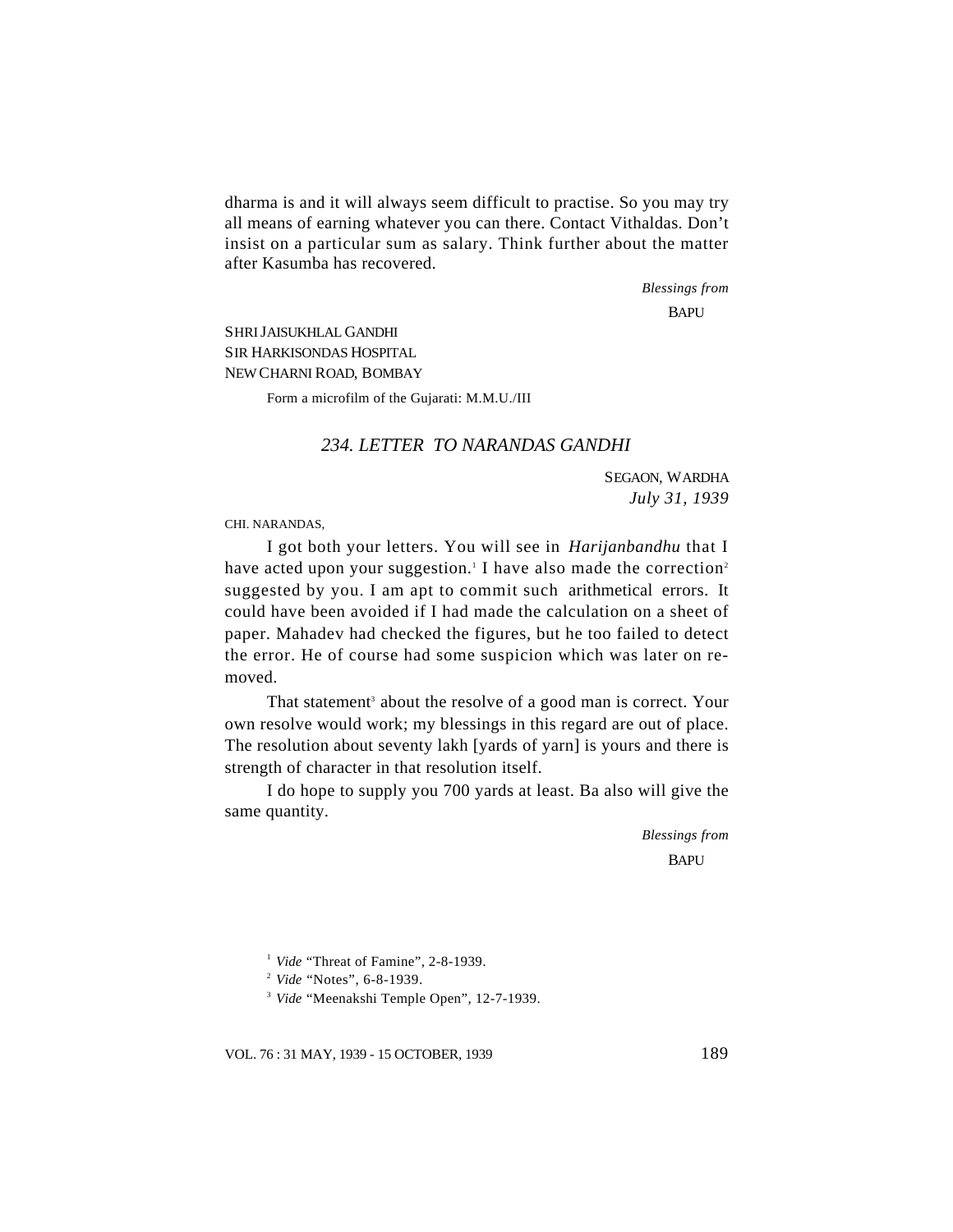$[PS.]$ 

Bhagwanji's case is rather delicate. I think we shall have to pay him more. I will explain further if I get time. For the present make the payment.

**BAPU** 

From a microfilm of the Gujarati: M.M.U./II. Also C.W. 8558. Courtesy: Narandas Gandhi

# *235. LETTER TO DEVADAS GANDHI*

SEGAON, WARDHA, *July 31, 1939*

CHI. DEVDAS,

I have your letter. It did not upset me. The fact that a difference of opinion has arisen between us does pain me, but I hope that it will disappear in the course of time. You may take as much of my time as you wish. I meant well in asking you to get the opinion of Sardar and of others. Their opinions may perhaps have some effect on me. Do not forget one thing. You and I don't see eye to eye. You believe that my treatment kills the patient. I believe it keeps him alive. Now what shall we do about this difference of opinion? It is because of this that I am waiting patiently. One day one of us will be able to see who was in the wrong.

Meet Sushila and talk with her lovingly. I have of course told her the same thing.

> *Blessings from* **BAPU**

From a photostat of the Gujarati: G. N. 2049

## *236. LETTER TO JIVANJI D. DESAI*

SEGAON, WARDHA, *July 31, 1939*

CHI. JIVANJI,

When is the Devanagari edition of the *Autobiography* likely to be published?

*Blessings from*

**BAPU** 

From a photostat of the Gujarati: G. N. 9944. Also C. W. 6919. Courtesy: Jivanji D. Desai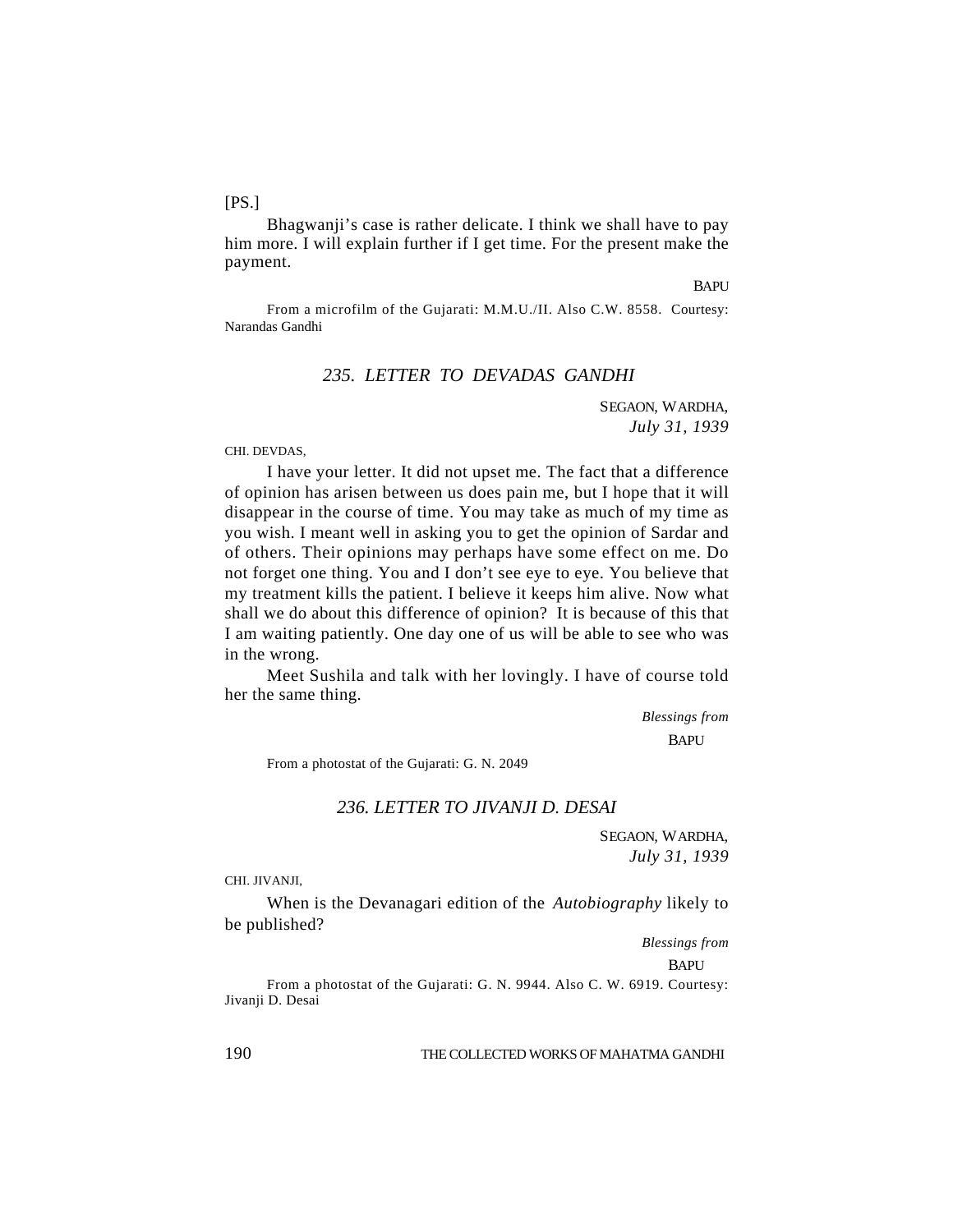*July 31, 1939*

CHI. PYARELAL,

You have not done the correct thing if you have not eaten today. What adjective should be used for you for your not replying to Ba at all? It would be good if you ate even now.

*Blessings from*

BAPU

From the Gujarati original: Pyarelal Papers. Nehru Memorial Museum and Library. Courtesy: Beladevi Nayyar and Dr. Sushila Nayyar

#### *238. LETTER TO SUSHILA NAYYAR*

SEGAON, *July 31, 1939*

CHI. SUSHILA,

I have written you three letters. I could not write yesterday. I have received your letter. It does not acknowledge receipt of my letters. I wrote from Mathura, Betul and Segaon. You must stay there and give your whole heart to the work. It is good that you are finding some novelty in the atmosphere there. Kanu gives me massage every day. I also bathe regularly. The blood-pressure is not checked every day. Today Mahodaya checked it. The reading was 155/90.

*Blessings from*

**BAPU** 

From the Hindi original: Pyarelal Papers: Nehru Memorial Museum and Library. Courtesy: Dr. Sushila Nayyar

#### *239. LETTER TO KRISHNACHANDRA*

SEGAON, *July 31, 1939*

CHI. KRISHNACHANDRA,

I have received your letters. It is time for the post. I shall not write much today. I am thinking about you. There have been no rains here. People are anxious.

> *Blessings from* **BAPU**

From a photostat of the Hindi: G. N. 4323.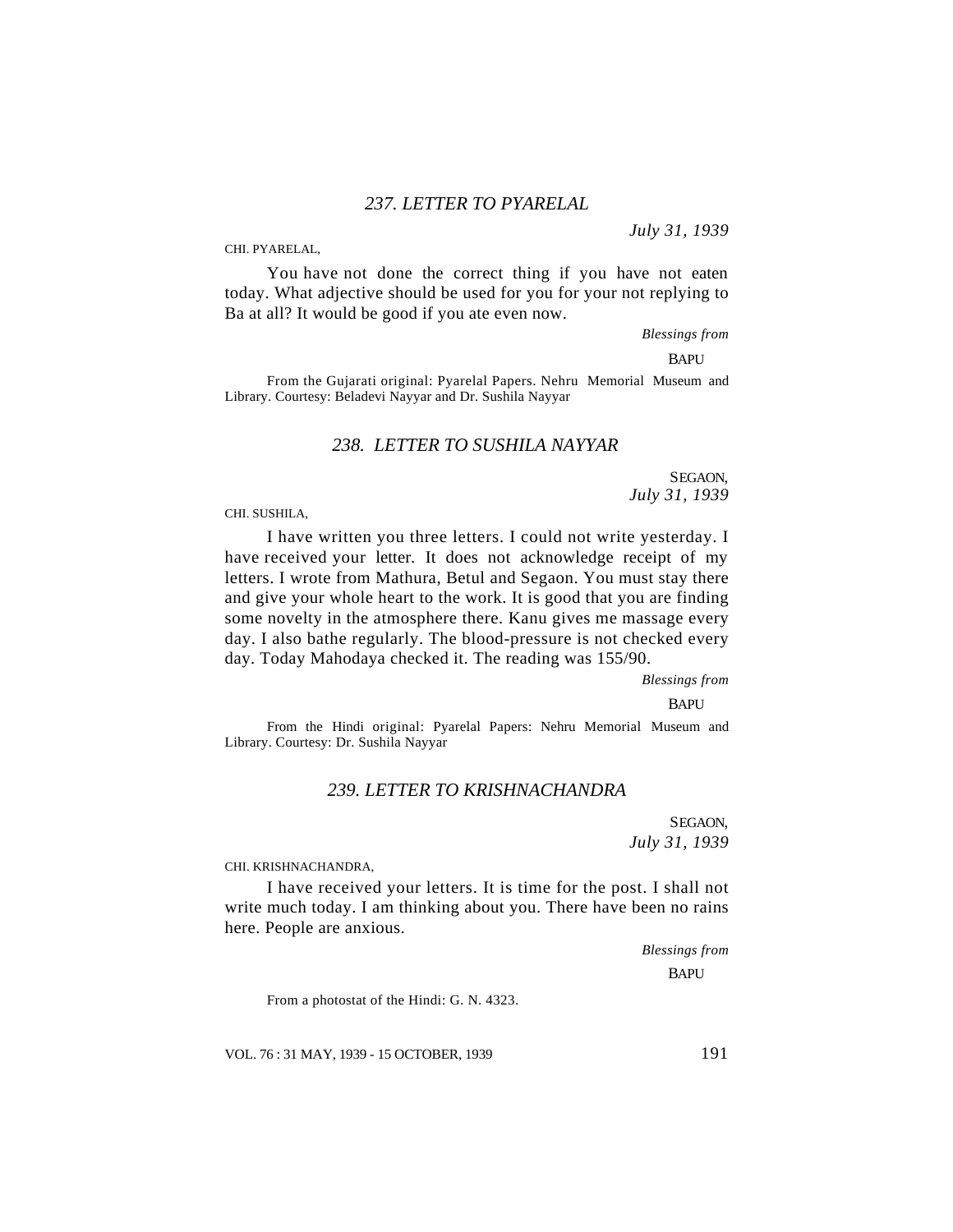## *240. TELEGRAM TO LORD LINLITHGOW*  1

WARDHA, *August 1, 1939*

# HIS EXCELLENCY VICEROY

VICEROY'S CAMP

EXCEEDINGLY SORRY CANNOT REACH DELHI FIFTH INSTANT ESPECIALLY AS THERE IS NO PARTICULAR PURPOSE FOR MEETING. URGENT WORK DEMANDS. EXHAUSTING JOURNEY FROM FRONTIER PROVINCE. ANY DATE AFTER TWENTIETH INSTANT WILL SUIT.<sup>2</sup>

From a copy : C.W. 7830 a. Courtesy : G. D. Birla

#### *241. TELEGRAM TO NARANDAS GANDHI*

WARDHA, *August 1, 1939*

# NARANDAS GANDHI

RASHITRIYASHALA

#### RAJKOT

HOPE INAUGURATION RENTIA YAGNA<sup>3</sup> SUCCESSFUL. IF DROUGHT CONTINUES SEVENTY PER CENT SHOULD BE DEVOTED FAMINE RELIEF. THEREFORE THERE SHOULD BE SPECIALLY EXTENSIVE RESPONSE IN MONEY AND YARN.

#### BAPU

From a microfilm: M.M.U./II. Also C. W. 8559. Courtesy: Narandas Gandhi

<sup>1</sup> This was in reply to the addressee's letter dated July 28, which, *inter alia*, read : "I write to say that it would give me very great pleasure to see you again if it was by any chance convenient for you to be in Delhi on Saturday, the 5th August. . . . There is no special subject which I want to raise with you but it is now some months since we have met and I would welcome an opportunity of seeing you again."

<sup>2</sup> For the addressee's reply, *vide* Appendix-"Letter from Lord Linlithgow", 2-8-1939.

<sup>3</sup> Initiated by the addressee in honour of Gandhiji's birthday, also known as *Rentia Baras,* observed with non-stop sacrificial spinning from *Bhadarua Vad* 12 (Gandhiji's date of birth according to Vikram calendar, usually falling in the second half of September) to October 2; *vide* also "Notes", 10-9-1939, sub-title, "Surplus Khadi"; and "Meenakshi Temple Open", 12-7-1939.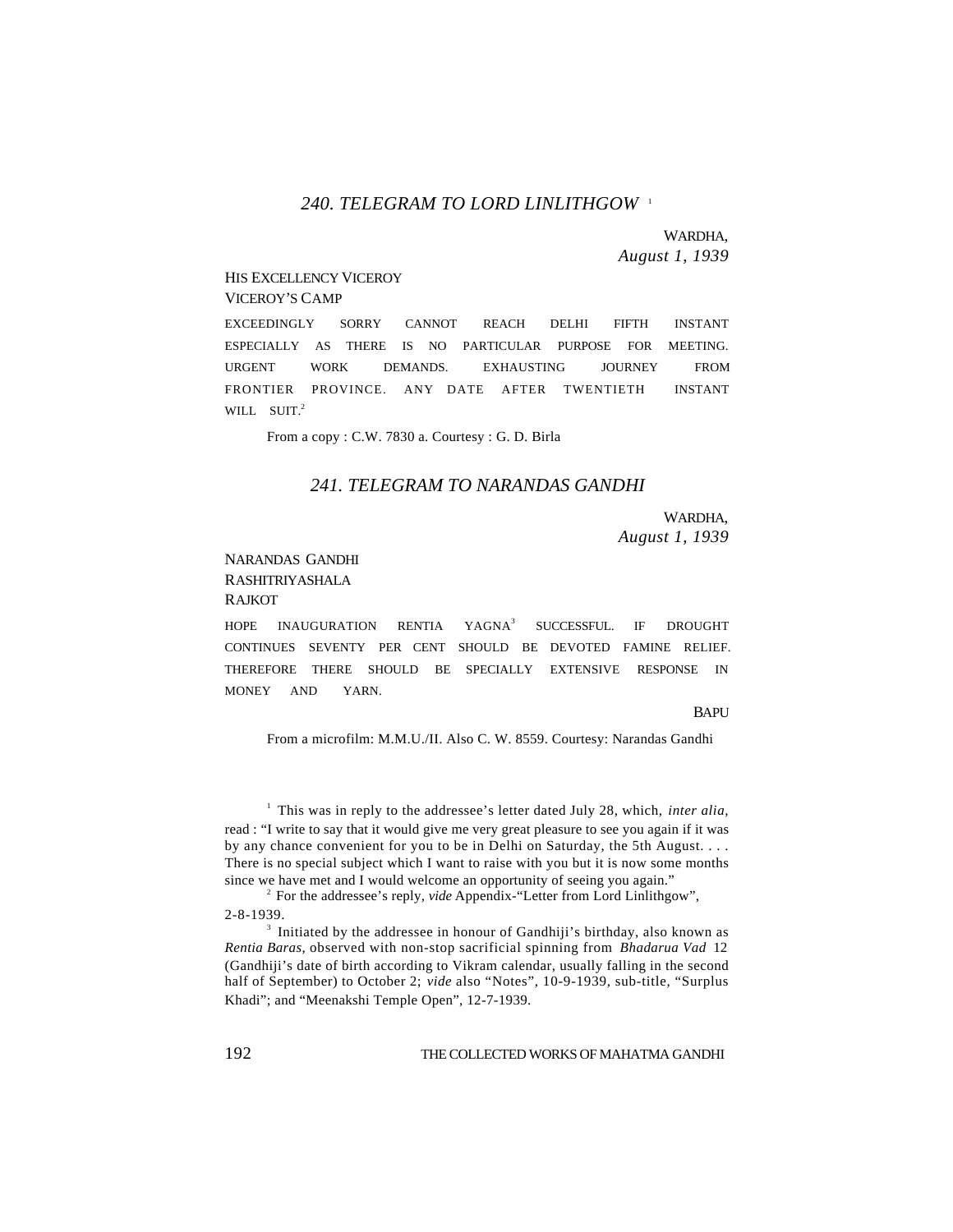#### *242. LETTER TO KRISHNACHANDRA*

SEGAON, *August 1, 1939*

CHI. KRISHNACHANDRA,

I am trying to send Shakaribehn or Kanchanbehn. Balkrishna should never be left alone. Today also I have no time for more.

> *Blessings from* BAPU

From a photostat of the Hindi: G. N. 4324.

#### *243. LETTER TO AMTUSSALAAM*

SEGAON, WARDHA, *August 1, 1939*

CHI. AMTUL SALAAM,

There was no letter from you yesterday. Your present address is not known, hence I am sending this letter with Lakshmidasbhai<sup>1</sup>. I did not expect such behaviour from you. It only shows that no responsibility can be entrusted to you. Well, His will be done. This will teach a new lesson. I hope you will stay there till Mridulabehn<sup>2</sup> returns.

All are well here.

*Blessings from* **BAPU** 

From a photostat of the Hindi: G. N. 428

#### *244. THREAT OF FAMINE*

There have been no rains yet at many places in Kathiawar. Shri Chhaganlal Joshi writes.<sup>3</sup>

This news is alarming. We do hope that Kathiawar will escape this calamity; but if it does not, my second hope is that those who have foodgrains and fodder, or can manage them, will not take advantage of the situation and make profit, and will sell them at cost

1 Lakshmidas Asar

2 Mridula Sarabhai

<sup>3</sup> The letter is not translated here. It described how people and cattle were starving. Chhaganlal Joshi along with Narandas Gandhi thought that 70 percent of the amount collected during Gandhi Jayanti week should be spent on relief work.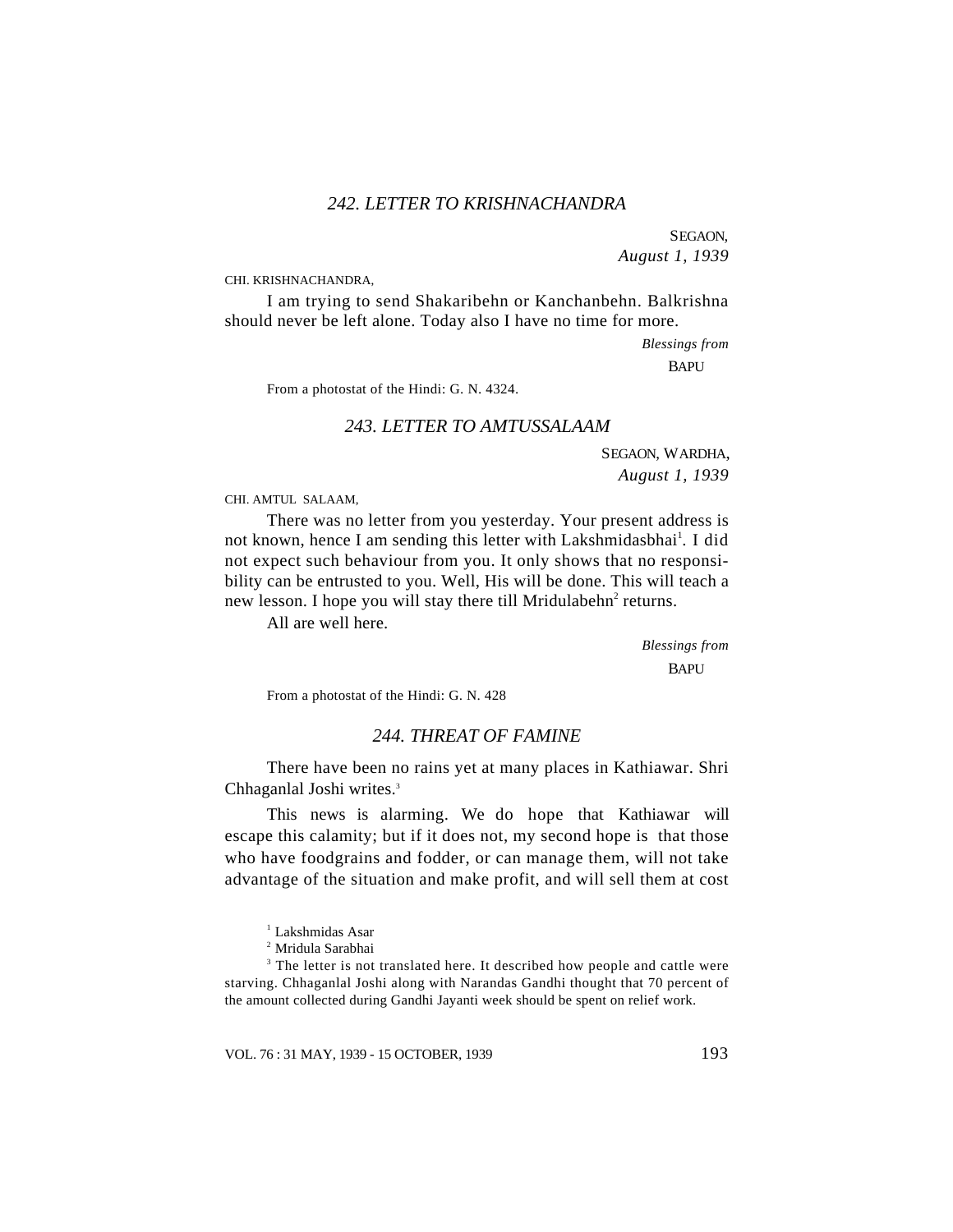price. My third hope is that the Rulers will fulfil their duty by rendering the people as much help as possible, and the fourth hope is that the volunteers will rush out to offer help at various places. The spinning *yajna* will be observed for seventy days with effect from 2nd August, under the auspices of the Rajkot Rashtriyashala. It has been suggested that during the *yajna* workers should increase their speed of spinning and from the produce 70 percent should be used for helping the famine-stricken people. In the meanwhile, if it rains and Kathiawar escapes the danger, the yarn may be utilized for its original objective<sup>1</sup>. The main idea at this moment is to raise production. It can be raised by collecting funds and spinning more cotton. It is expected that those who did not normally participate in the spinning *yajna* would do so this time. If the atmosphere for spinning is created it will be easier to give the work to the famine-stricken. Thereby proper help will be given to them and their self-respect will also be preserved. In order to procure adequate help, the spinning work will have to be taken up on a large scale and for that the formation of a committee of right persons is essential.

My fifth and the last desire is that the khadi produced through the spinning *yajna* performed by the famine-stricken people will be disposed of easily. If the khadi is not sold immediately, the calamity cannot be met and overcome by the spinning-wheel.

SEGAON, August 2, 1939

[From Gujarati] *Harijanbandhu,* 6-8-1939

<sup>&</sup>lt;sup>1</sup> That is, to use it equally for Kathiawar Harijan work, khadi work and Rajkot Rashtriyashala; *vide* "Meenakshi Temple Open", 12-7-1939.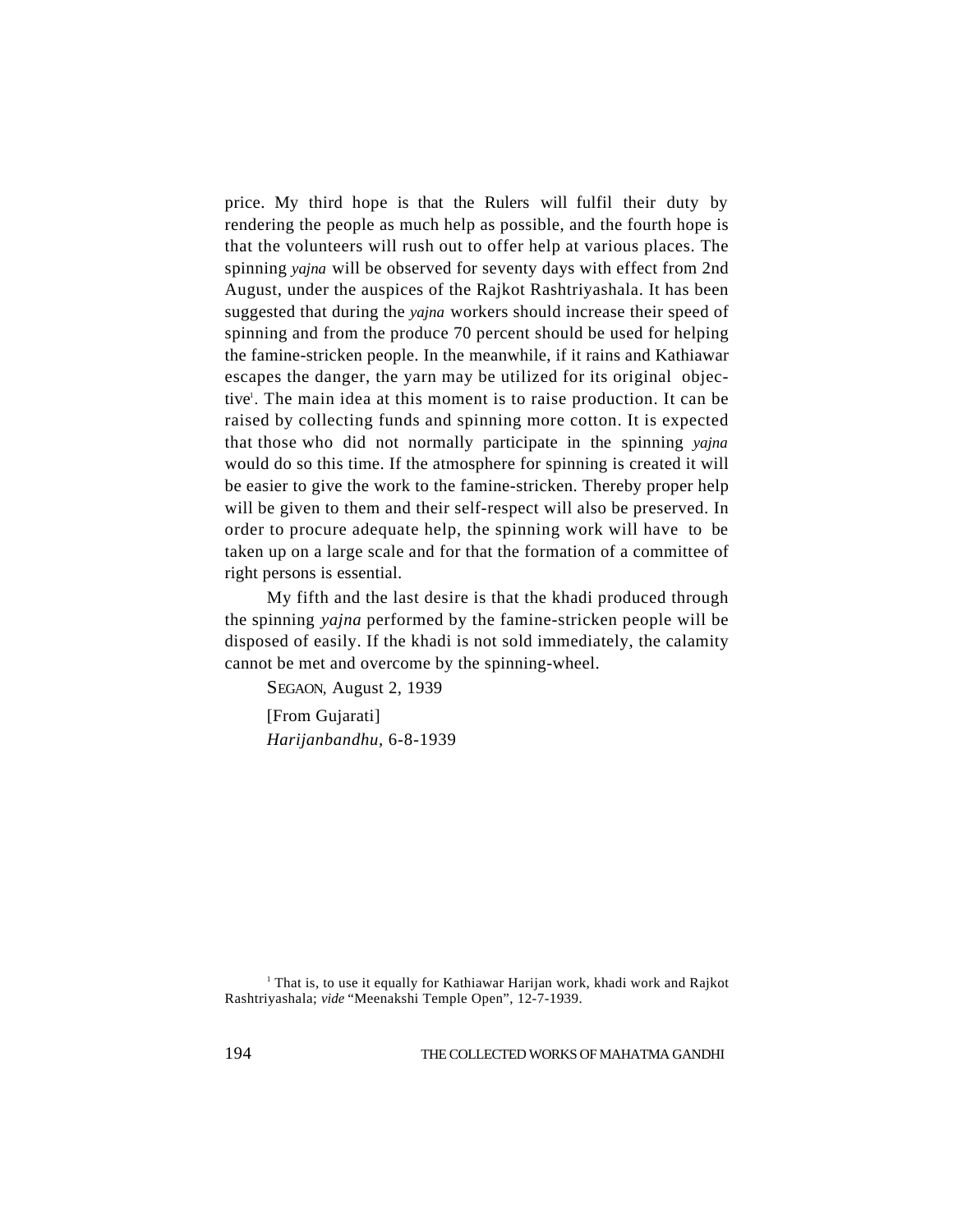SEGAON, WARDHA, *August 2, 1939*

CHI. SUSHILA,

I received your two letters together. At least you received all my letters. I am keeping well. I have good sleep. I go to bed at 9.30 p. m. You must put on still more weight.

I am thinking about your hospital.

*Blessings from*

**BAPU** 

From the Hindi original: Pyarelal Papers. Nehru Memorial Museum and Library. Courtesy: Dr. Sushila Nayyar

#### *246. STATEMENT TO THE PRESS* <sup>1</sup>

The hunger-striking prisoners of Dum Dum Jail have sent me some questions through Shri Mahadev Desai. It will serve the cause better if I give a public answer. I am sorry that I can fix no date for their release nor give any other undertaking. I would if I had the power. The only power I have is to plead their cause with all the force at my command. But they give me no chance whatever by continuing their hunger-strike. In so far as it was intended to rouse public attention it has served its purpose. Any prolongation of the fast will now defeat that purpose. There are many who would work actively for their release if the strike is given up. I do feel very strongly that this fast is not justified. The strikers are giving a bad lead to those who are similarly situated. Such hunger-strikers, if they are largely copied, will break all discipline to pieces and make orderly government impossible. The prisoners' cause is essentially just, but they are weake-ning it by their persistence. I would ask them to live and listen to the advice of one who claims to be an expert in fasting and who claims also to know the science of political prisonership. Let them not hamper one whom they consider to be their best advocate. I make bold to say that had the fates not been against them and me, they would certainly have been discharged before 13th April last. But I do not propose to go into the past. Suffice it to add that their refusal to give up the strike

<sup>&</sup>lt;sup>1</sup> This appeared under the title "To Bengal Prisoners". The statement was also published in *The Hindu,* 2-8-1939, and *The Hindustan Times,* 3-8-1939.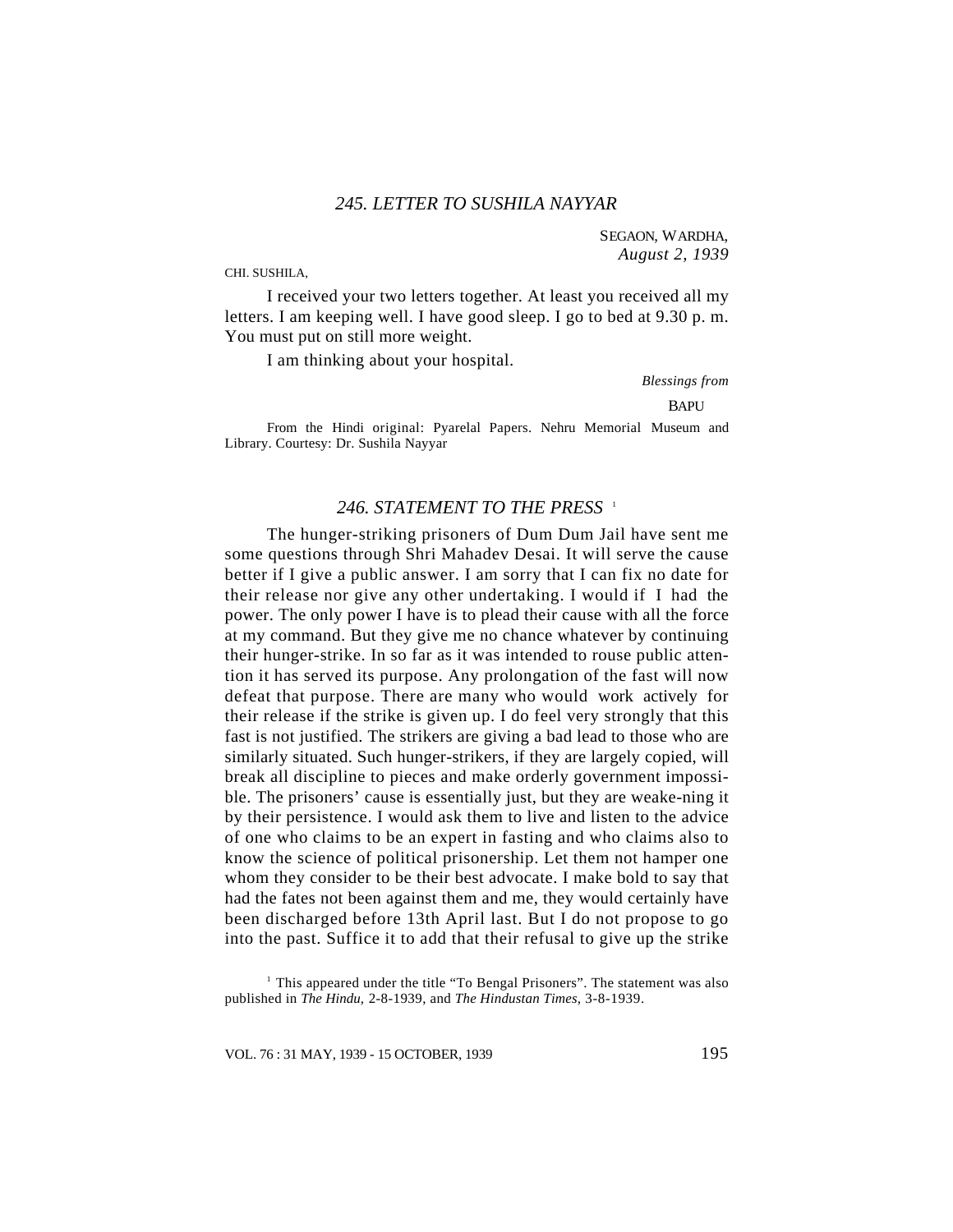will embarrass the Working Committee in whatever effort it might wish to make to secure their release.

SEGAON, August 2, 1939 *Harijan,* 5-8-1939

## *247. LETTER TO AMRIT KAUR*

SEGAON, WARDHA, *August 3, 1939*

MY DEAR IDIOT,

I have not had a moment for writing to you. I gave you a wire<sup>1</sup> about Dhami. Jawaharlal is already on the war path.

Of course, you will bring the cooker and everything else you may need. But why cooker? You are going to take your meals with me as before. The delay is unfortunate. It is not only the work for which you are coming. However don't delay any longer.

Love.

TYRANT

From the original: C. W. 3936. Courtesy: Amrit Kaur. Also G. N. 7245

## *248. LETTER TO POTTI SRIRAMULU CHETTY*

SEGAON, WARDHA, *August 3, 1939*

MY DEAR SHRIRAMULU $^2$ ,

I have your letter.

I must not write to Rajaji. You should go to the Kodambakkam Ashram<sup>3</sup> and offer your services as a volunteer. They will accept you if you are a steady worker.

> *Yours sincerely,* **BAPU**

From a photostat: G. N. 112

<sup>1</sup> Vide "Telegram to Amrit Kaur", 24-7-1939.

 $2^2$  A Congressman of Nellore who fasted to death in 1953 for the formation of a separate Andhra State

<sup>3</sup> Harijan Ashram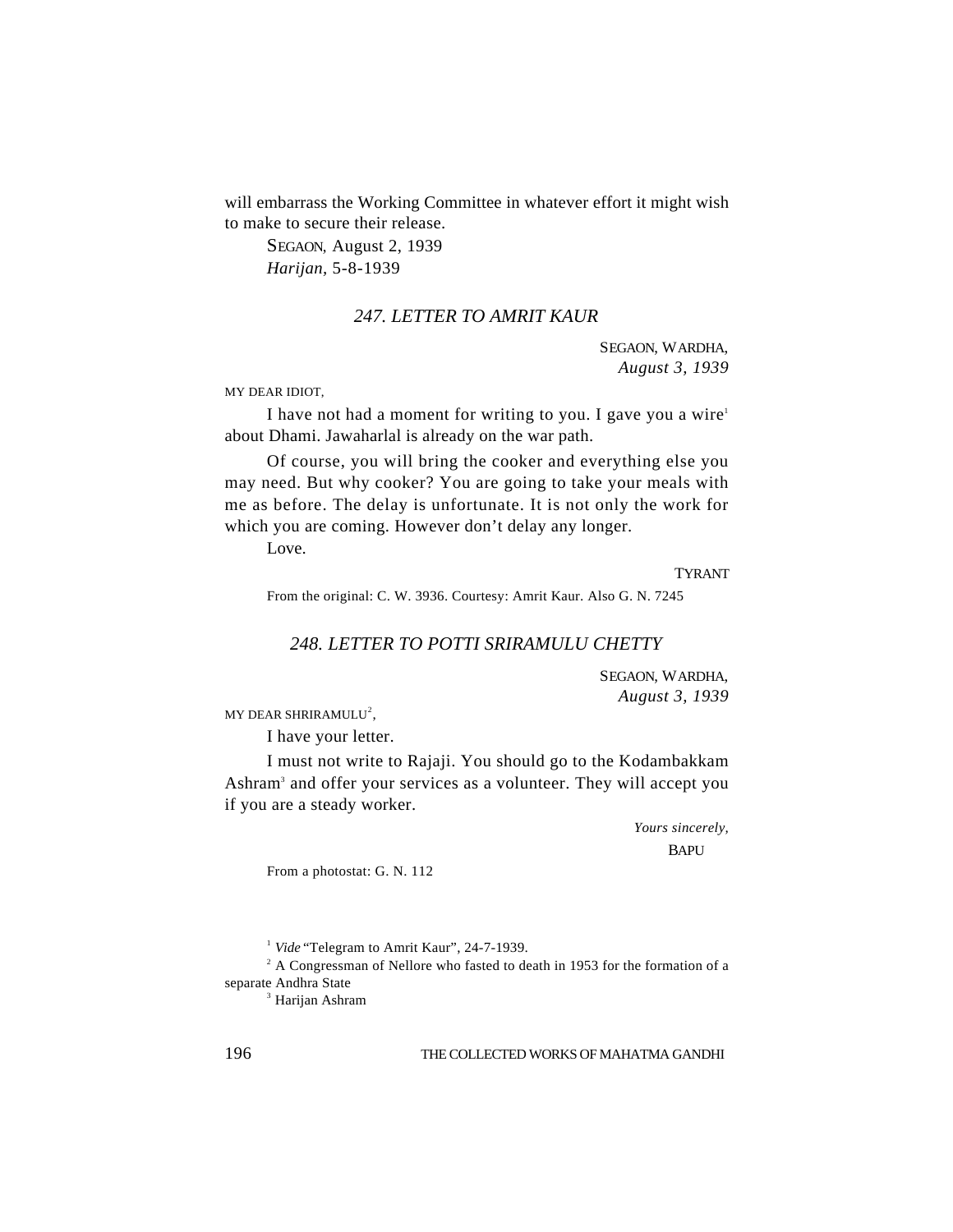*August 3, 1939*

CHI KAKA

The letter for Maganbhai was posted promptly.

Come over at 3 o'clock today for giving me your report about Meher Ashram.

A bill for a fairly large sum has been sent by Wanless [Sanatorium] regarding that gentleman. Ask for it from me.

I have written<sup>1</sup> to Jivanji inquiring about the *Autobiography*.

*Blessings from*

**BAPU** 

From a photostat of the Gujarati: G. N. 7971

#### *250. LETTER TO PRABHAVATI*

SEGAON, WARDHA, *August 3, 1939*

CHI. PRABHA,

I have your letter. Since Rajendra Babu is so keen, take up the responsibility and do whatever you can. God will give you the needed strength. Sushila's address is: Dr. Sushila Nayyar, Lady Hardinge Hospital, New Delhi.

You can write to Uncle: Sheth Jamnalalji Bajaj, State Prisoner, Jaipur.

There is no cause for worry about Vidyavati<sup>2</sup> if there is no bleeding. The remedies for her are: mud packs, hip-bath, bland un-spiced food without oil, and plenty of greens like *bhaji,* cucumber, *turiya,* etc., also oranges, *mosambi,* pomegranates, grapes, etc. Fried things should be avoided. Very little rice. She may eat *khakhara* but no food at night. She should drink plenty of water.

I am here for the present.

*Blessings from* **BAPU** 

 $2$  Addressee's sister, the eldest daughter-in-law of Rajendra Prasad

<sup>&</sup>lt;sup>1</sup>Vide "Letter to Jivanji D. Desai", 31-7-1939.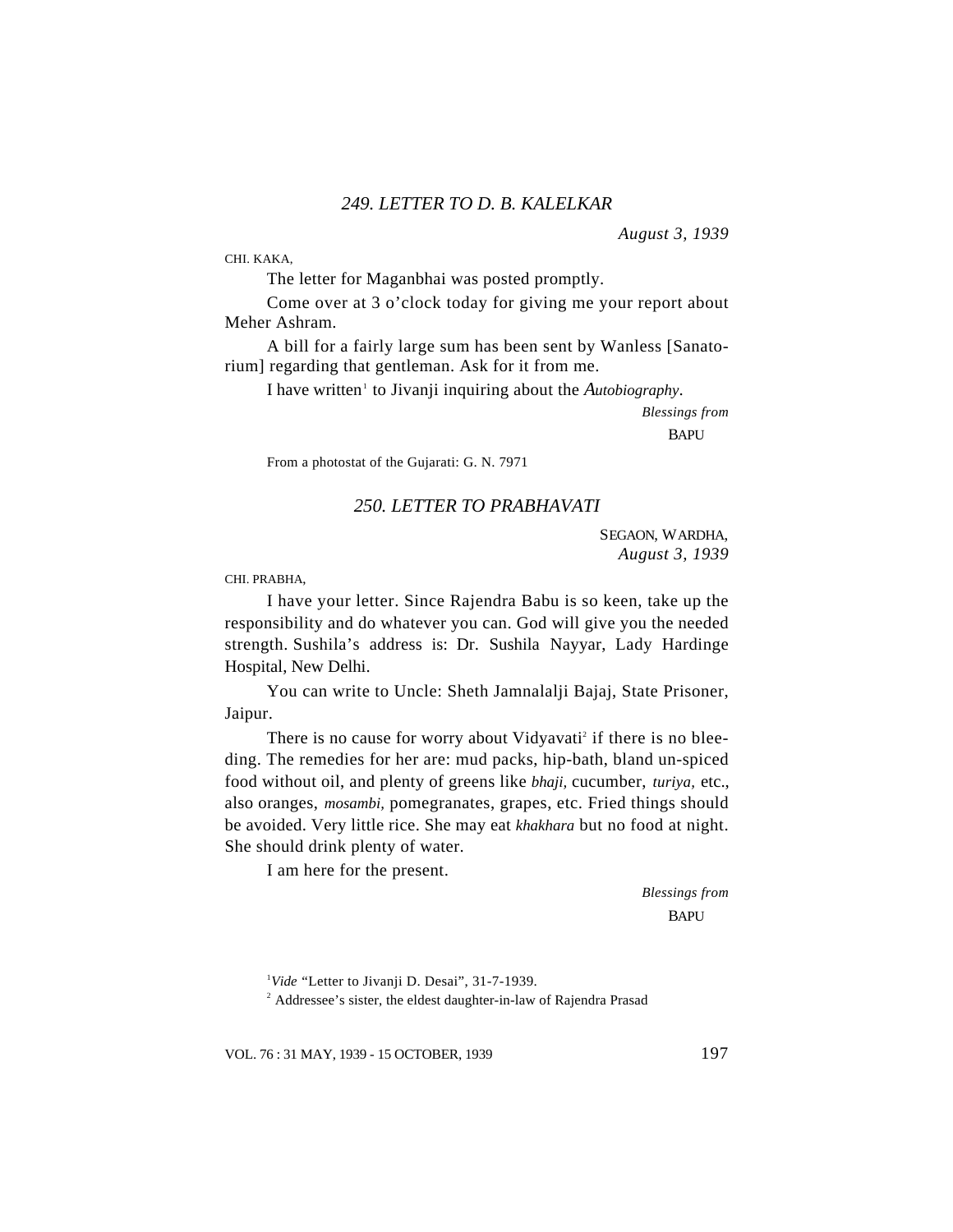[PS.]

Give this letter to Sumangal' after reading it.

From a photopstat of the Gujarati: G. N. 3535

# *251. LETTER TO ANASUYABEHN SARABHAI*

SEGAON, WARDHA, *August 3, 1939*

CHI. ANASUYABEHN,

Shankerlal tells me that you are not keeping well. You are suffering from indigestion and blood impurity. These can certainly be cured by hip-bath, mud treatment and change in the diet. If this regimen is not possible there then stay in Wardha. I would like to keep you in Segaon but here I shouldn't be able to provide the amenities you would want. Everything will be done for you in Wardha and at the same time you will be under my care. You cannot but get well.

Pass on the enclosed letter to Gulzarilal. I hope Bhabhi is all right and is not fretting about the tumour.

> *Blessings from* **BAPU**

From the Gujarati original: S.N. 32819

## *252. LETTER TO SUMANGAL PRAKASH*

SEGAON, WARDHA, *August 3, 1939*

CHI. SUMANGAL,

Would you like to marry Maitri, the daughter of Dal Bahadur Giri? She is a good girl. Prabha knows her. You have also seen her.

*Blessings from*

**BAPU** 

From a photostat of the Hindi: Sumangal Prakash Papers. Courtesy: Nehru Memorial Museum and Library

1 Sumangal Prakash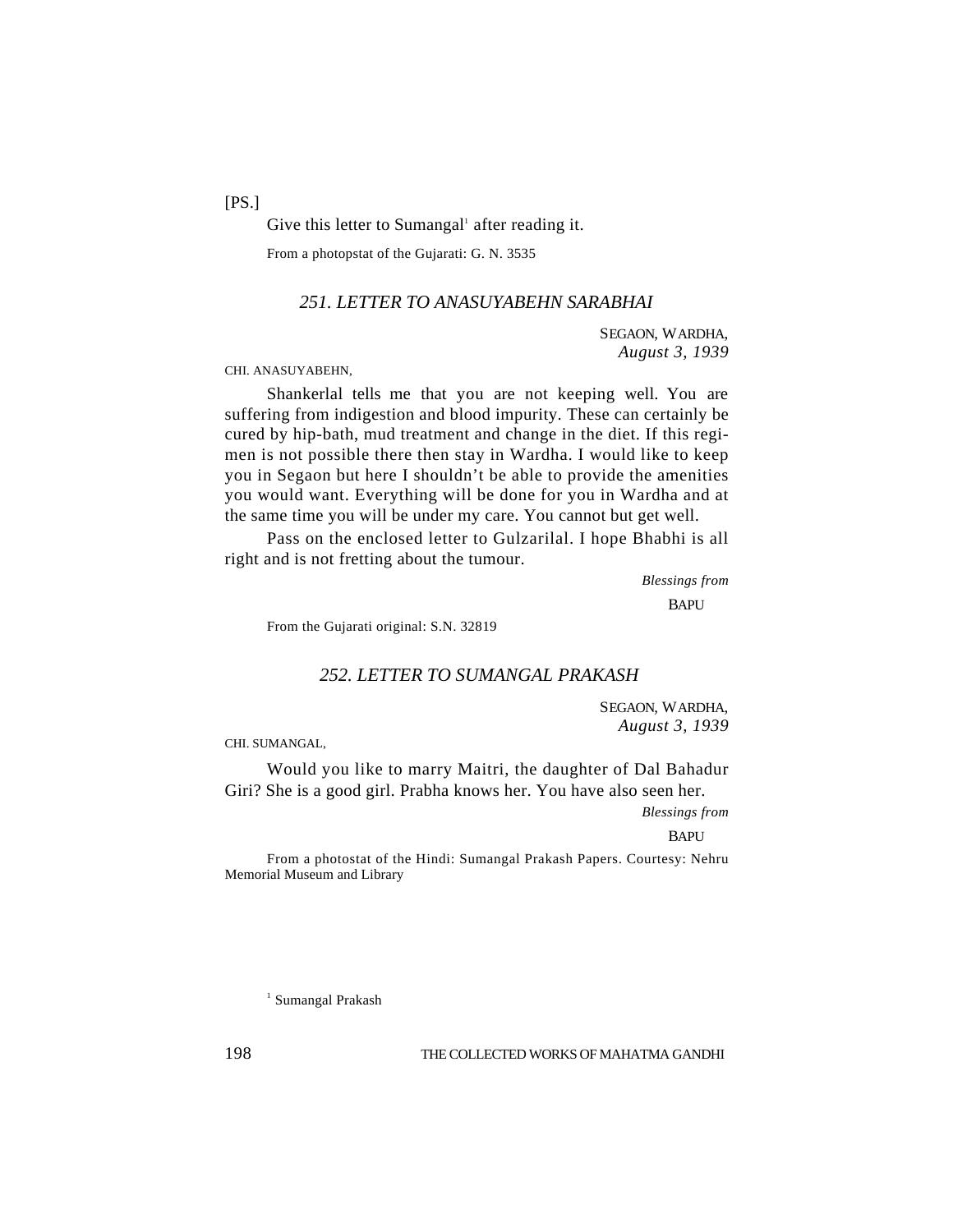[Before *August 4, 1939*] 2

DEAR FRIEND,

I have sufficient papers in front of me to enable me to formulate a tentative opinion upon the Shia and Sunni controversy. I have a long letter from Pantji<sup>3</sup> and printed papers giving me what purports to be an unbiased version.

This much seems to stand out clearly. Whereas the *Madhe Saheba* is to praise the elected Caliphs, the *Tabarra* is a curse pronounced upon the first three Caliphs. Whilst one can understand the right of publicly praising people, is there such a thing as right of pronouncing a curse on dead men? The right of *Tabarra* cannot be derived from the holy Koran for the simple reason that the Caliphate came into being only after the death of the holy Prophet. I would like you, therefore, to enlighten me on the religious duty of saying the *Tabarra.*

I would also readily grant that there can be no religious duty in praising the Caliphs specially in public places and in the presence of those whom the recital is known to offend. Therefore, subject to what you might say to the contrary, I would advise you, for the sake of peace, to withdraw the civil resistance<sup>4</sup> and stop the public recital of *Tabarra* unconditionally, leaving it to the good sense of the Sunnis so to act as not to wound the susceptibilities of their Shia brethren.

I have not written this letter for publication. You have been good enough to ask me to give my candid opinion and I have given it tentatively. If it helps you in announcing your decision in accordance with my advice, you are at liberty to publish this letter.I am not sending a copy of this opinion to anyone. It is simply meant for you and friends who accompanied you and on whose behalf you had come.

*The Hindu,* 5-8-1939

 $1$  The source reported that a deputation of Tanzeem-ul-Mominin "recently waited on Gandhiji to seek his advice regarding the Shia-Sunni dispute" on the right to recite, in public, *Madhe Saheba* by Sunnis and *Tabarra* by Shias. The agitation had started as early as March. *Vide* "Telegram to Tanzeem-Ul-Mominin", on or after 19-5-1939 and "A Letter", 23-5-1939.

 $2$  The letter was reported under the date-line "Lucknow, August 4".

<sup>3</sup> Govind Ballabh Pant, Premier and Minister of Home Affairs and Finance of the United Provinces

4 Started by the Shias in early June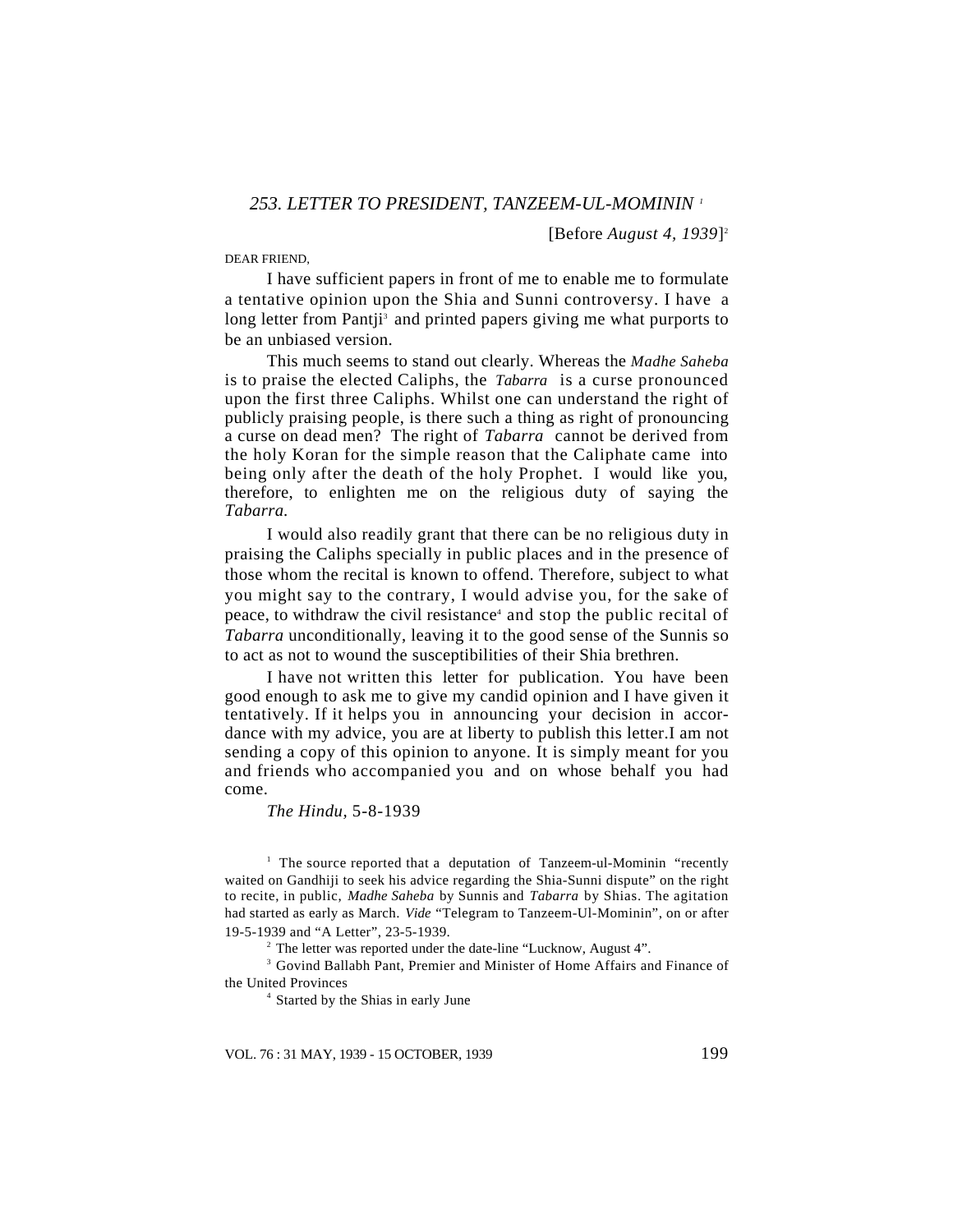## *254. INTERVIEW TO GOVERDHANLAL SHUKLA*

## [On or before *August 4, 1939*] 1

Gandhiji told Mr. Shukla<sup>2</sup> that he was not treating the question of the release of political prisoners, both of the Punjab and Bengal, lightly. He pointed out that the hunger-strike by the political prisoners in Bengal jails had been causing difficulties in finding a solution.

Gandhiji declared that the problem of the political prisoners was coming up before the Congress Working Committee.

Gandhiji pointed out that, with a solution found for the problem of political prisoners in Bengal, the question relating to the Punjab prisoners would be solved immediately and automatically.

Gandhiji, it is stated, then asked Mr. Shukla to furnish him with particulars about the prisoners belonging to the Punjab, and the attempts made for their release, on receipt of which he would do what lay in his power.

*The Hindu,* 5-8-1939

#### *255. WELL DONE BOMBAY!*

From all the accounts I have received it seems that Bombay surpassed itself on the 1st of August, the day of the inauguration of prohibition. An eye-witness of the demonstration tells me that the procession that took the mortal remains of the immortal Lokamanya to the Chowpaty sands, huge as it was, was far outdone by the crowds that gathered together on the Azad Maidan. He tells me that all Bombay was present there. The labourers, who were the chief persons to benefit by the measure and who were at the same time the most affected by prohibition, attended in their thousands with their wives. They rejoiced in the deliverance from the devil from whose grip they could not disengage themselves without external assistance. Had they gone to express their gratefulness to the Ministers for their courage in persisting in their benevolent measure in the teeth of the opposition of vested interests?

It was not a mere labour demonstration. All classes took part in it. At that huge meeting there was not a jarring note. Men and women had turned up in their thousands to take part in thanks-giving to God for the successful inauguration of prohibition.

The great Parsi community deserves congratulations for the

<sup>&</sup>lt;sup>1</sup> The interview was reported under the date-line "Wardha, August 4".

<sup>&</sup>lt;sup>2</sup> Of Kanpur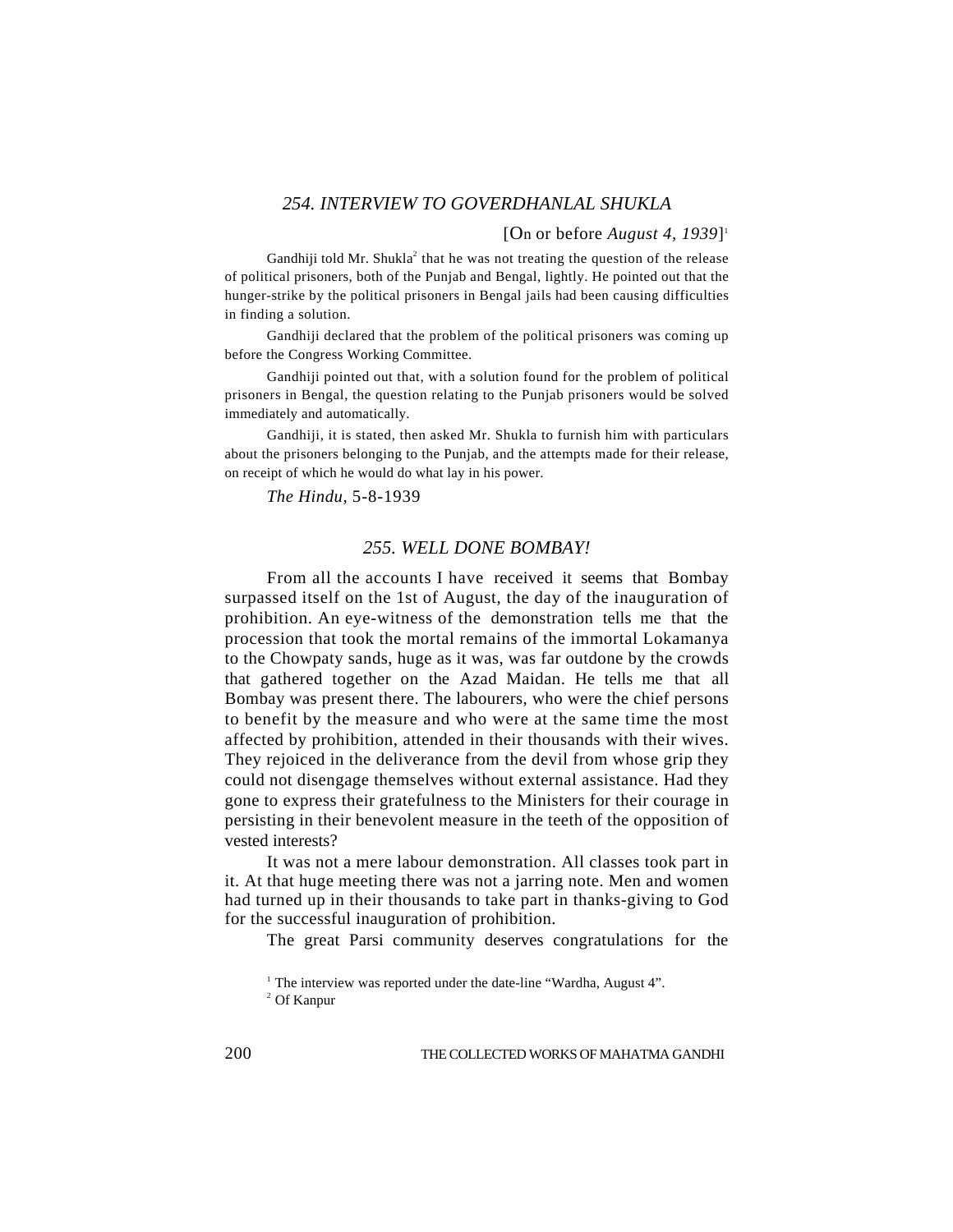restraint it observed in spite of its bitter opposition to the measure. Evidently wiser counsel prevailed and no hostile demonstration appears to have been staged by them. My hope that Parsi philanthropy will get the better of the opposition, appears to have been justified. Is it too much to expect whole-hearted support from the Parsis in making the measure a complete success? Let them remember, the glory of the effort in Bombay will be reflected not only throughout the province but it will be reflected all over India. I make bold to say that although they feel that they have been unjustly dealt with, the future generation of Parsis will bless Dr. Gilder as their true represent-ative and benefactor. Surely Parsis should be proud, as India is proud, that they have produced in Dr. Gilder a man who has stood firm as a rock in the midst of fiercest opposition including threats of boycott and worse.

Indeed the whole of the Ministry deserves hearty congratulations on the steadfastness with which they have pursued this great moral reform. The demonstration of 1st August shows that they had and have practically the whole of Bombay behind them. No constructive measure promoted by the Congress has had such enthusiastic support as this great moral reform.

It is a matter of regret that a Muslim procession of protest, not against the measure but against the property tax, was organized the same day and resulted in a clash with the police. But it only enhanced the value of the public meeting, for the procession had no effect whatsoever on the great and irresistible demonstration. Bombay had one mind at the Azad Maidan.

Let us hope the brilliant beginning has momentum enough in it to lead to a brilliant end. Much constructive effort will be required in order to consolidate the advantage gained by the closing of liquorshops. It removes the temptation from the drinker but not the craving for drink. His mind has to be directed into the right channel. He must have healthy refreshment at a place where he can rest his tired mind and limbs. Workers among the labourers should deem it their duty to study their lives and help them to conquer the craving for drink. The Government alone won't be able to cope with this consolidation work. They could close the liquor-shops with a measure of popular goodwill. But they will need the active co-operation of a band of volunteer workers to supplement the official effort to help the drinker to lose his craving for drink.

SEGAON, August 4, 1939 *Harijan,* 12-8-1939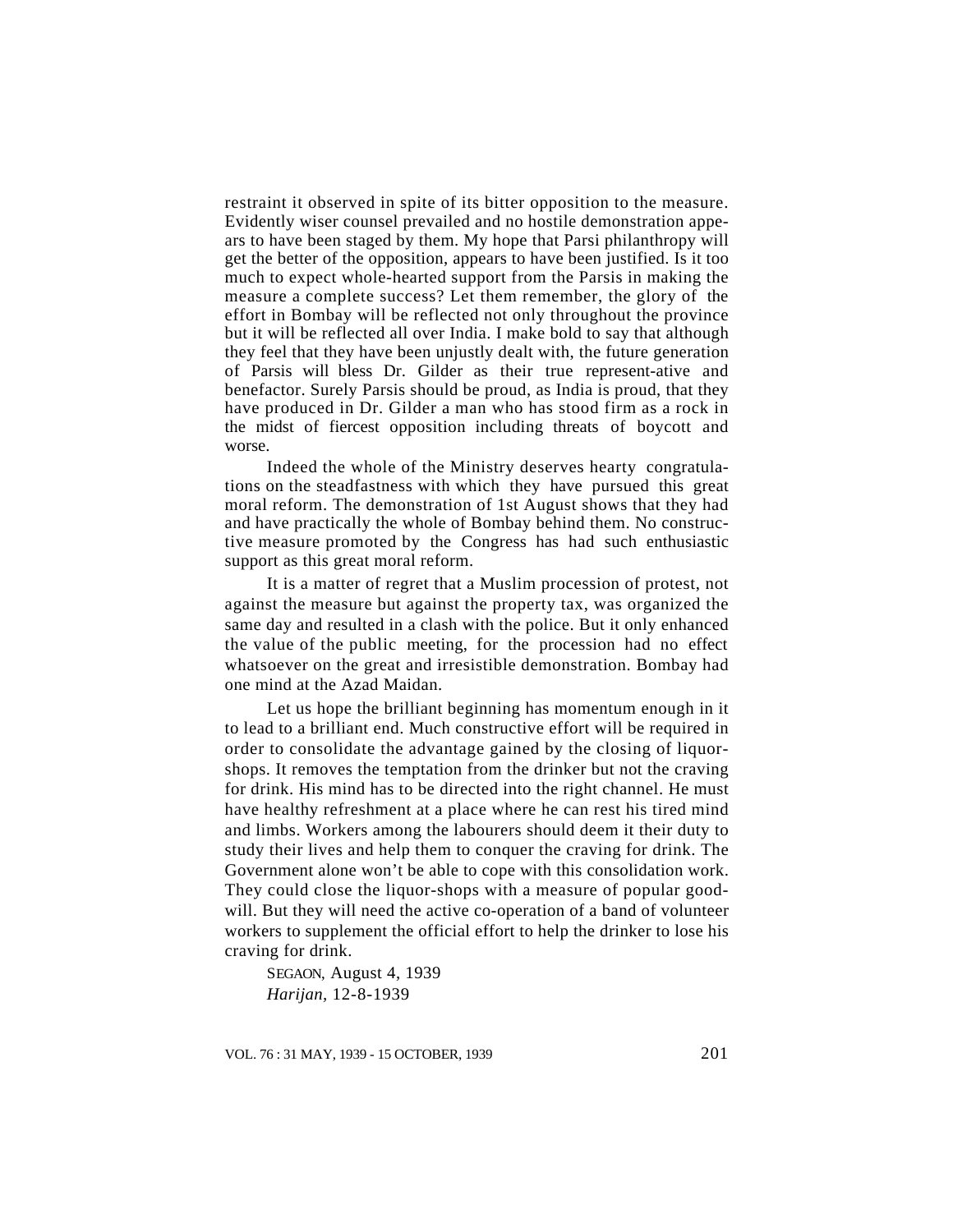## *256. LETTER TO AMTUSSALAAM*

SEGAON, WARDHA, *August 4, 1939*

CHI. AMTUL SALAAM,

I am not sending you a telegram. What could I say? If you are determined to come, you will come. How could you do a job which you are unable to do? You had vowed that you would return when Mridula and Lakshmidasbhai let you go. Now Shankerbhai is there. Meet him and do what appears proper. I have, of course, written to Lakshmidasbhai about Akbar. I don't have the courage to keep him here. A Muslim lady doctor arrived here yesterday. She belongs to Central Provinces. Her father is also a doctor. She will stay for a month. She seems to be a good person. She is doing Sushila's work.

Nimu is of course here.

*Blessings from*

**BAPU** 

From a photostat of the Hindi: G. N. 429

#### *257. LETTER TO SUSHILA NAYYAR*

SEGAON, WARDHA, *August 4, 1939*

FOOLISH GIRL,

Your two letters have arrived together. I do write to you every alternate day. Shirin arrived here yesterday. She seems to be a good girl. It was she who checked my blood-pressure today. It was 135-88. Pyarelal's reading was the same. Then there is now a prisoner from Bengal. Nimu is there of course. I go to bed after 9.00 p. m. Right now it is 3.00 p. m. I am Iying with a mud-pack on my stomach. I have been taking dates for the past three days. They are very nice. I remember you. People here are anxious because it has not rained. Do not worry about me.

*Blessings from*

BAPU

From the Hindi original: Pyarelal Papers. Nehru Memorial Museum and Library. Courtesy: Dr. Sushila Nayyar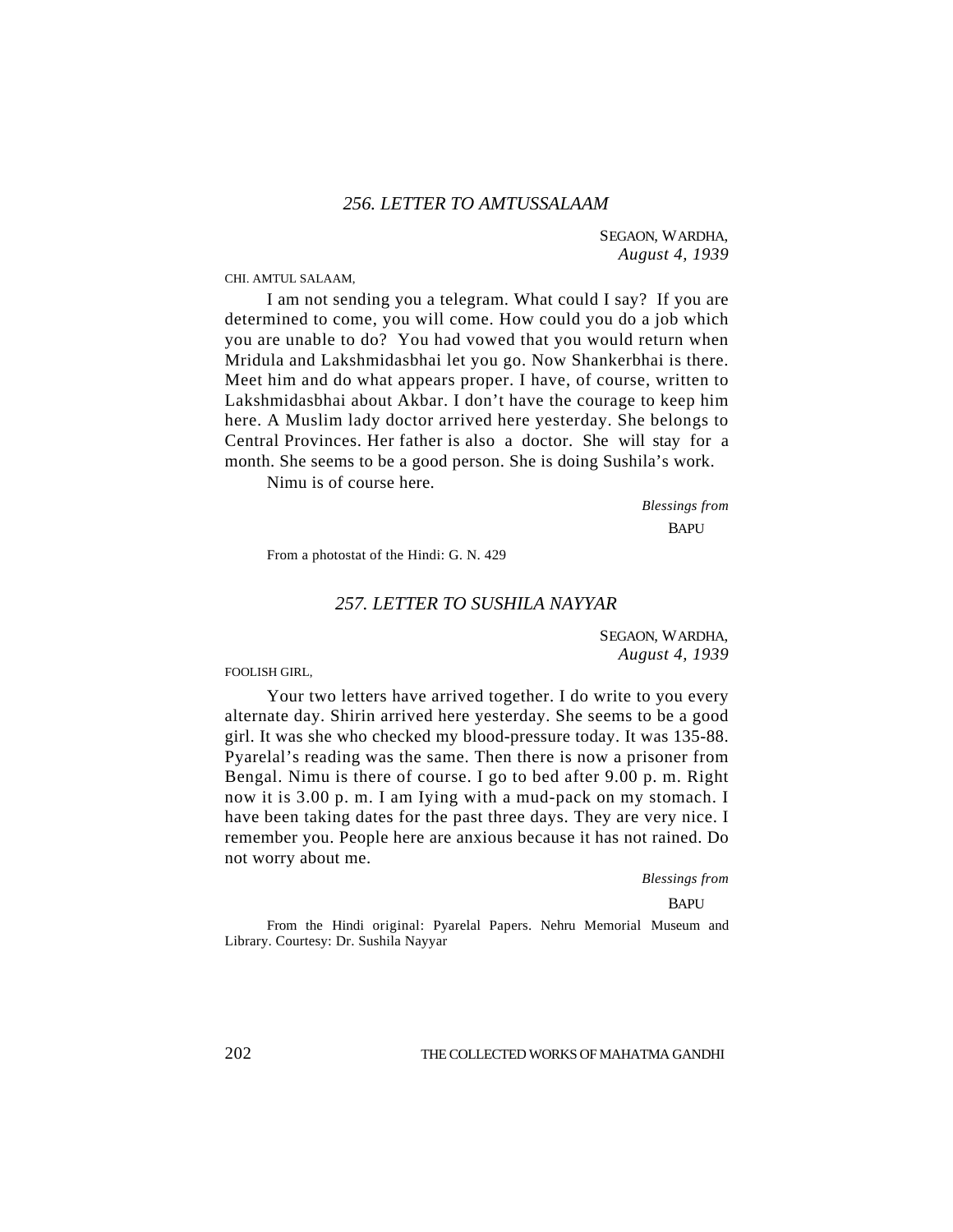## *258. DISCUSSION WITH V. V. SATHE* <sup>1</sup>

SEGAON, *August 5, 1939*

GANDHIJI : If you are a satyagrahi, I too am a satyagrahi, and as I have been told by many friends that you are a reasonable man and a man of restraint, I shall show you that you are wrong.

Well then, you ought to have exhausted all the constitutional means. You must remember that the Bombay Congress Ministry is under four Congress Committees—Gujarat, Maharashtra, Karnataka and Bombay. You should have lodged your complaint before them. Failing satisfaction you should have gone to the Working Committee, failing there to the A.I.C.C., and then to the open session of the Congress. And if you accept my authority as an expert in satyagraha, then you should have come to me, but not with a decision to fast.

SATHE: I do not accept you as the final authority, but I would certainly take your advice. But let me ask you one question. Whether all these Congress Committees give an opinion in my favour or not, what if the Ministers say they have violated the Congress principles?

Do they say so?

Yes. But they will not resign, they say, unless they are asked to resign. But they have broken the promises given in election manifestos.

There is no rigidity about the manifestos. You may say many things but you may not be able to carry them all out.

My own Sadashiv Peth, which is one of the constituencies, did resolve that the Ministry had not fulfilled the promises.

Well then, let that committee approach the A.I.C.C. But why this fast? You must exhaust all the natural steps.

The natural steps take years. It is a cumbersome machinery.

Not years, but it may take a year. That should not matter.

<sup>1</sup> The discussion appeared under the title "A Satyagrahi *v*. A Satyagrahi" by Mahadev Desai, who explains: "Shri V. V. Sathe is a seasoned faster and a Congressman. He fasted in jail for the right of cooking his own food. . . remained without clothes. . . because he would not be allowed to wear khadi. He is a downright honest man but often it would seem his logic gets the better of his common sense. . . He came to Segaon on the morning of the 5th, determined to go on a fourteen-day fast. . . . He feels that the Bombay Ministry grievously erred in certain things, e.g., orders about processions, security demanded from Presses, and firing. He had come determined to fast in Gandhiji's presence because he said, Gandhiji was 'the God of the Congress' and had the resignations of the Congress Ministries in his pocket. . .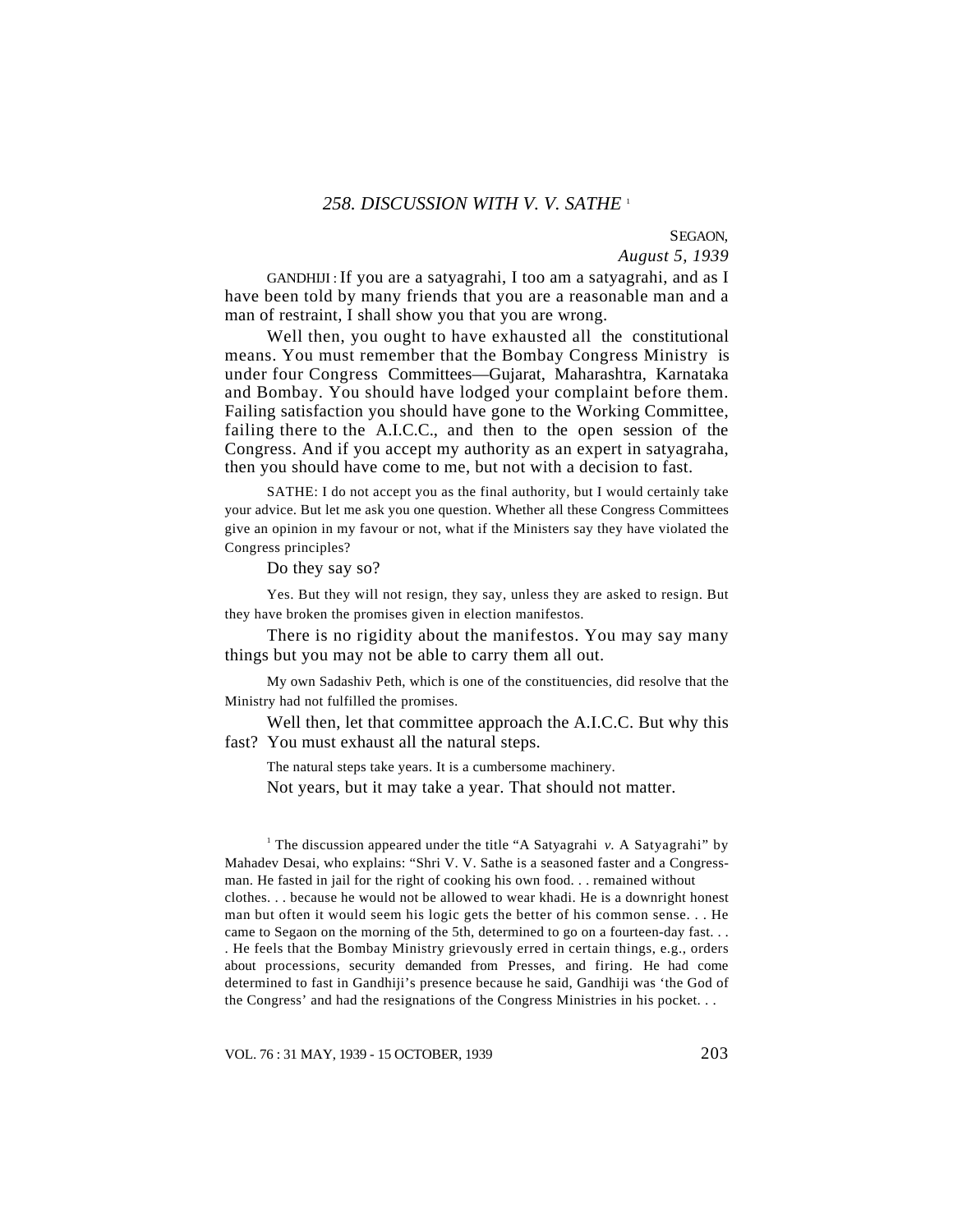I do propose to go to the open Congress, for the Congress is an authority above you.

I am no authority. I have a certain amount of moral influence.

But you do not exercise it.

How do you know? You must place all the facts before me and convince me that I have not done all in my power. $<sup>1</sup>$ </sup>

 But you do not expect me to express my judgment on these matters? I do.

How can I? Your reading out the texts of orders to me and placing all the facts in your possession before me does not take me further. I must hear the Ministers also.

But that you can easily do. You are the High Command.

How am I the High Command?

You have said that the Ministers' resignations are in your pocket.

When did I say so? Produce my statements.<sup>2</sup>

No, seriously, if I made any such preposterous statement, it would be bravado. You do not find my name mentioned anywhere in the constitution. I can exercise my moral authority certainly, but that only when I see that there is something which ought to be done (morally) by the Working Committee or the Ministry.

Then you will study the case while I go on with my fast.

How can you, when you have yet to convince me of the justifiability of your fast?

I am fasting only to arrest your attention.

You will if you do not fast. The moment you begin your fast you distract my attention, you paralyse my capacity for unbiased judgment. I could not enjoy my meals if I knew that someone was fasting without cause. And then you must know that this is a colony of fasters. There is Bhansali, the greatest faster I have known, Vinoba had fasted, and so has Kakasaheb. You had better see them, talk to them, and see if they approve of your going on fast.<sup>3</sup>

<sup>1</sup> Mahadev Desai says: "Shri Sathe now proceeded to give the details of his grievances on the three scores. . . the details of the orders about the processions and how people dodge them, and so on."

<sup>2</sup> Sathe laughed in reply.

<sup>3</sup> Mahadev Desai explains: "Shri Sathe now turned to the second of his counts—the demand of security from the papers. The British Government may have done it, but for the Congress Government to do so was the height of injustice. Why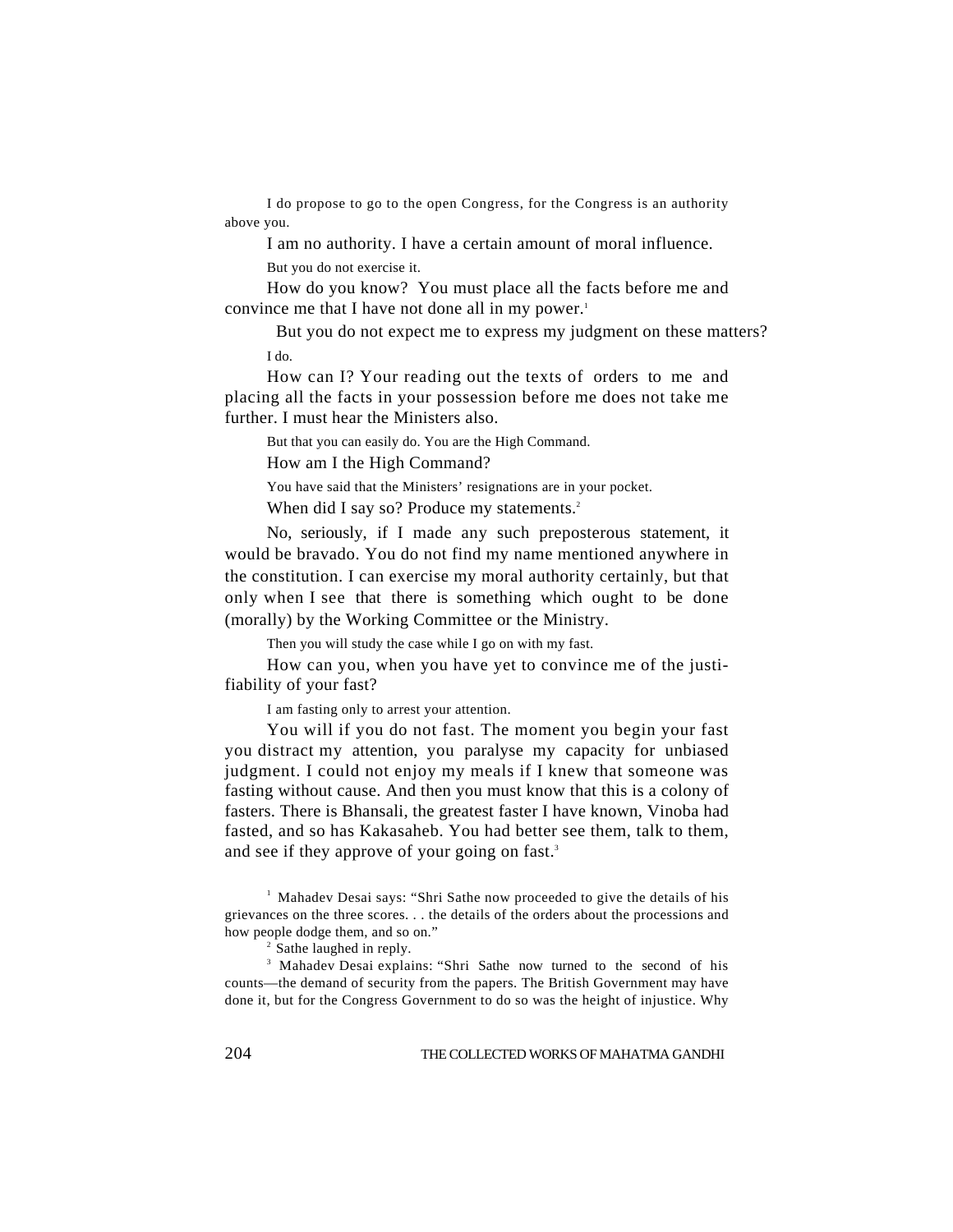I do not take your view. If we have a national government, and we have papers that simply thrive on prosecutions, what are we to do? But that only means that there are fundamental differences between us. We have got to examine everything. If you want me to use my moral authority, I must have certain conviction that the Ministers have gravely erred in all the three matters you have mentioned. And if the conviction goes home, I would certainly like to speak to the Ministers and the Working Committee. But to do all this I must examine your allegation at leisure. And you may be sure that though I have very little time I would study the papers you send me, just for your sake.

But in the mean while I may fast.

No. You can place the whole case before the Working Committee if you like.

What right have I?

Everyone has a right. The Working Committee is there to listen to every Congressman and non-Congressman with a grievance. But now that you have asked me to study the case perhaps you may not want to put it before the Working Committee. After I have given my decision, you may reason with me, plead with me, and then if you find me obstinate, you can fast against me.

You are a student of the *Gita?*

I am.

Well then, I tell you your fast would be the third kind of *tapas* described in the seventeenth chapter<sup>1</sup>—*tamasa tapas* born of ignorance and perverseness.

So I may fast a month hence, if I am not satisfied? Yes, but if I want more time, you will give me. Certainly. $2$ *Harijan,* 12-8-1939

should the editors not be prosecuted? No security should be demanded without prosecution."

<sup>&</sup>lt;sup>1</sup> Verse 19

<sup>&</sup>lt;sup>2</sup> Mahadev Desai adds: "Shri Sathe is a man of simplest habits and very few wants. He was a head master of a national school for some time, and Gandhiji tried to persuade him to stay on here, study the various activities and give his time to whatever activity appealed to him. His few wants could be easily met here. But he was not to be so easily fished. He preferred to go back to Poona."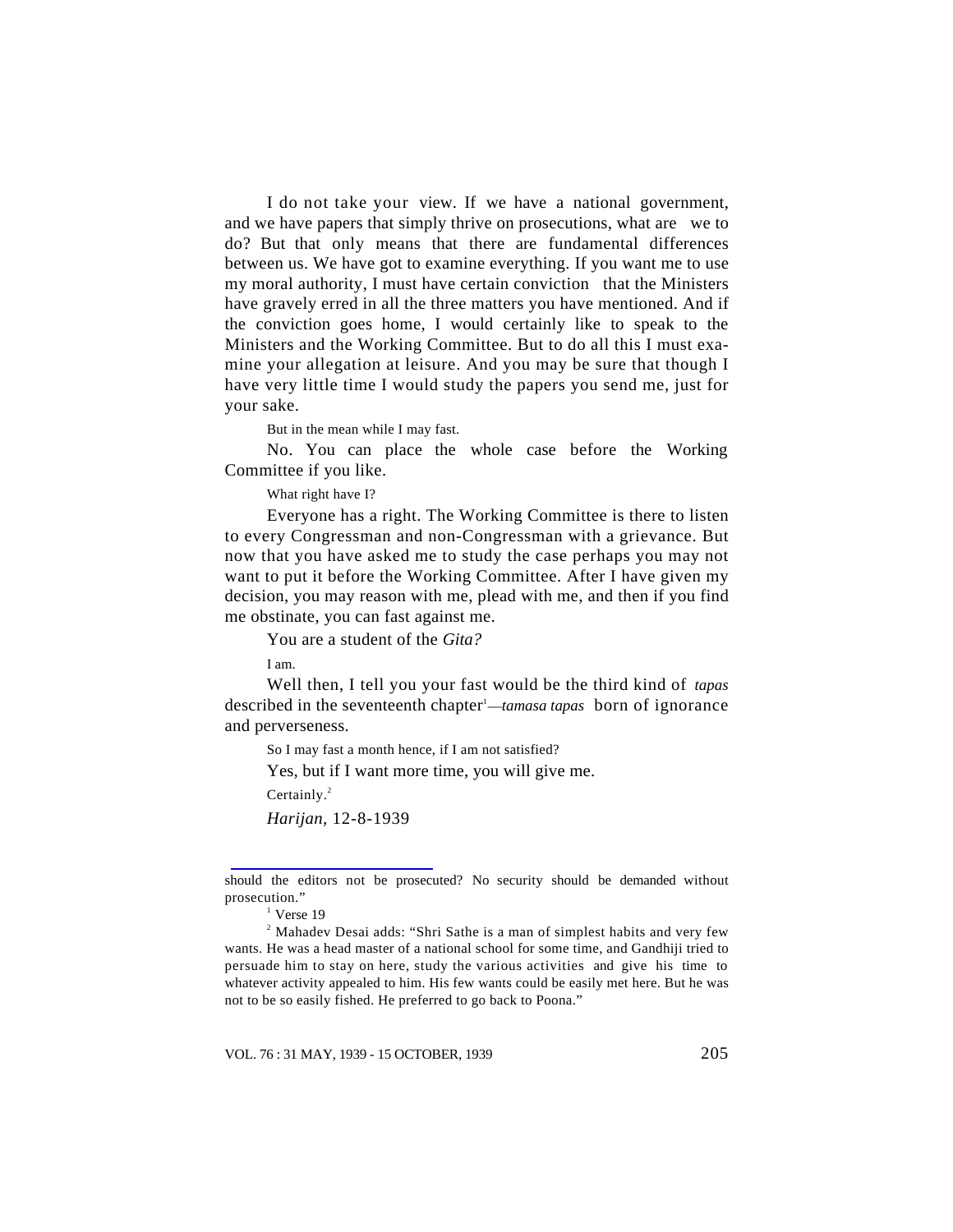## *259. LETTER TO RAKHAL*

SEGAON, WARDHA, *August 5, 1939*

BHAI RAKHAL,

I was happy that you came to Segaon and stayed here for some days. I wish that the faith in truth and ahimsa, which has grown in you, may also grow in the hearts of all revolutionary brothers and sisters. Those whom I met gave me this assurance. I know that we will never be able to achieve independence without truth, ahimsa and so on.

> *Blessings from* BAPU

From a photostat of the Hindi : G. N. 4667

#### *260. AM I ALL-POWERFUL?*

Two Congressmen came to me during the week. One of them said :

We in the Central Provinces think that you can do everything you want. You can remove the Ministry at will and you can make them do what you like. The other said :

You are the Working Committee. Every Congressman therefore blames you for the present corruption. You showed us that moral authority was the supreme authority. You taught us to think that the existing system was Satanic. You taught us that when the Congress reigned there would be no devilry, there would be purity in every walk of life. But we find today quite the reverse. The Congress reigns in many provinces and yet corruption is rampant. Congressmen quarrel among themselves. There is marked deterioration. Devilry is not gone. You do not rely upon numbers. You have often said that even a few true and good Congressman can, by their moral worth, represent the whole nation and real democracy can be evolved. But instead of quality the cry everywhere is for quantity. The amendments recently made are of no use. They won't remove the growing corruption nor reduce the unmanageable size of the Congress. If you say that you cannot have your way with the Working Committee, let us know it. As it is we believe you to be allpowerful and are therefore filled with wonder that you allow things to go from bad to worse. Look at your Khadi Clause. It is responsible for extensive hypocrisy in the Congress. Very few believe in Khadi and therefore use it only for show. Khadi therefore stands for falsehood and worse. You who brought the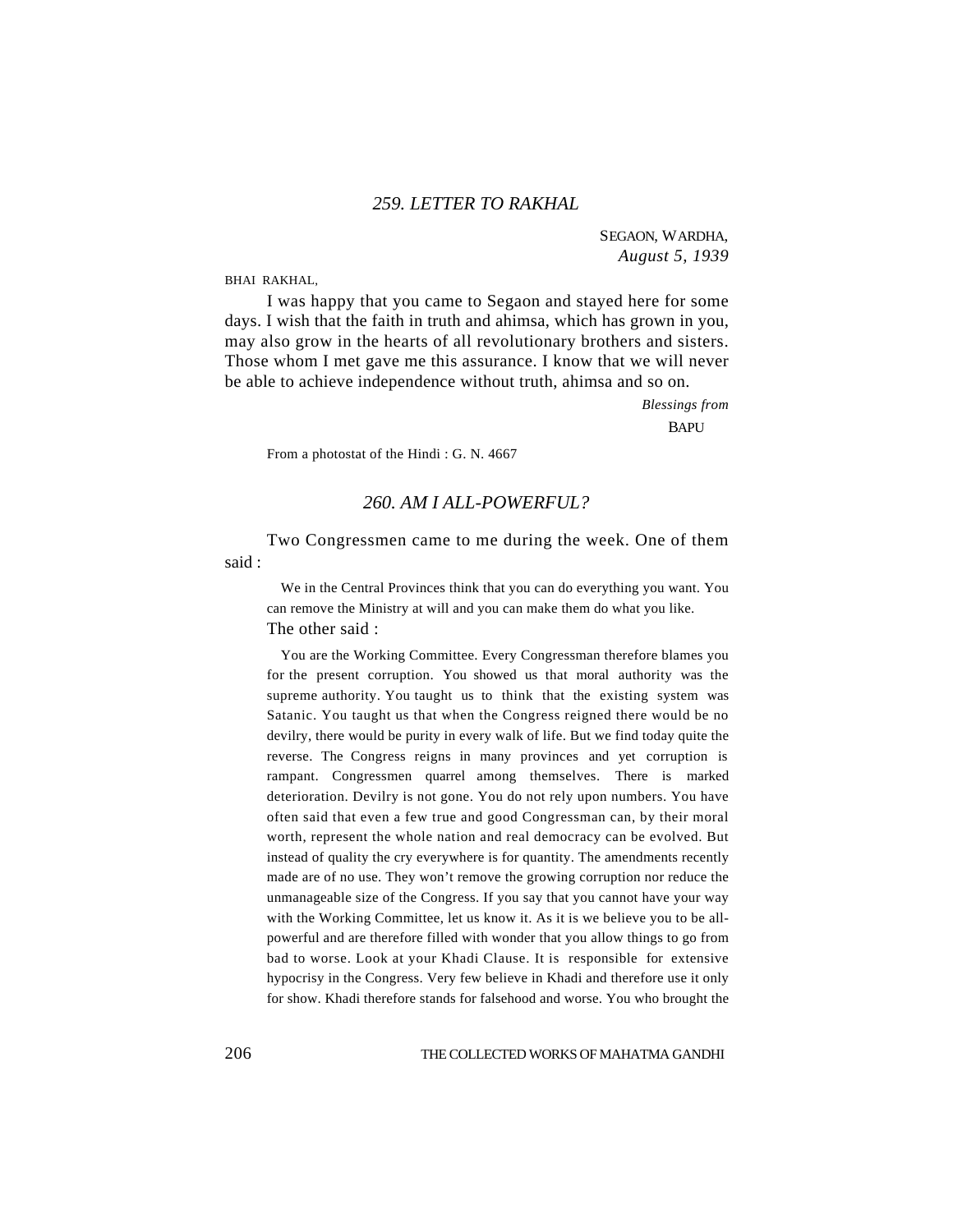country to a moral height are now bringing it down. Presently the Congress will become the laughing-stock of the country, if things go as they are doing. If you cannot mend the Congress, why don't you leave it alone?

This second critic is a well-known Congressman and organizer. He spoke feelingly. I promised to reproduce in these columns the substance of the answer I gave him.

I am not all-powerful whether with the Central Provinces Ministers or with the Working Committee. I know very little of the doings of the Ministers. I never interfere with their work. I have never regarded that as my function. Occasionally I have to correspond with them on matters such as the village industries, basic education or the like precisely as any citizen would do. I have invariably refused to interfere with their work. I would not have the time for it even if I had the wish. It would mean usurpation of the function of the Parliamentary Sub-committee of the Working Committee.

So far as the Working Committee is concerned, I do attend its meetings whenever I am required to do so. I do influence its decisions in the matters that may be referred to me and never in any others. Many sittings of the Committee I do not attend at all. Of many of its resolutions I have no knowledge except after they are passed and that through the Press. This was the arrangement when I first severed<sup>1</sup> my legal connection with the Congress. What hold I have on the Committee is purely moral. My opinion prevails only to the extent that I carry conviction. Let me give out the secret that often my advice makes no appeal to the members. For instance, if I had my way, the Congress would be reduced to the smallest compass possible. It would consist of a few chosen servants removable at the will of the nation but getting the willing co-operation of the millions in the programme they may put before the nation. But this is too drastic and too undemocratic for Congressmen.

I admit that the Khadi Clause has led to much falsehood and hypocrisy. If I had my way, it would have gone long ago. I sought to have the clause removed<sup>2</sup> even when I seceded from the Congress. I have repeated the attempt more than once but with no success. The argument has been that the Congressmen in general will not listen to the removal of the clause.

<sup>&</sup>lt;sup>1</sup> In 1934; *vide* "Statement to the Press", 30-10-1934.

<sup>&</sup>lt;sup>2</sup> *Vide* "Statement to the Press", 17-9-1934.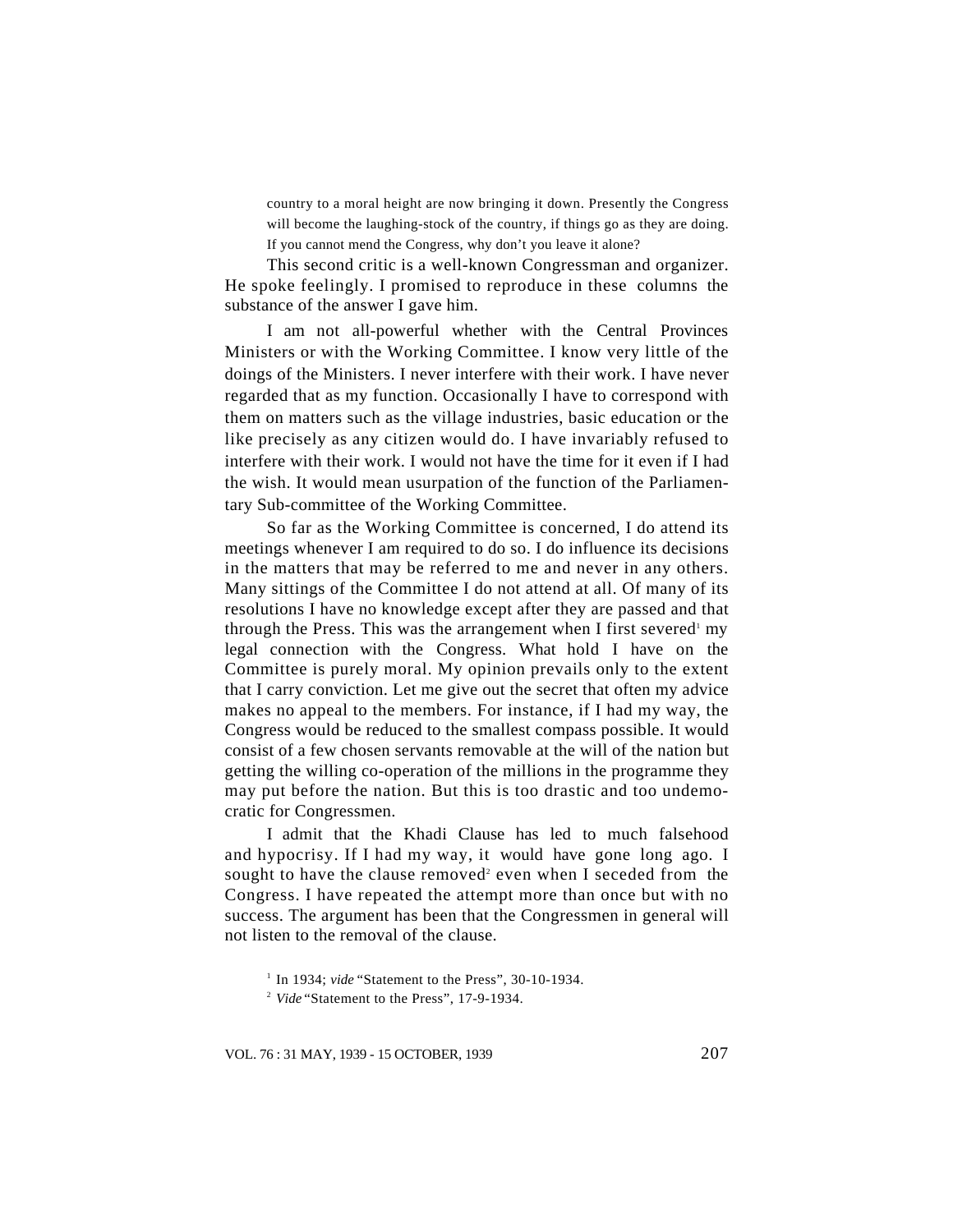Similarly I have endeavoured<sup>1</sup> to have the words 'peaceful and legitimate' removed from the Constitution but again without success. I can multiply instances in which I have failed to carry the Working Committee with me. I do not mention these failures by way of complaint against the Working Committee. The members had weighty reasons for not listening to me. I have not felt called upon to sever the moral tie with the old colleagues. I do not arrogate to myself any superiority over them. It has been a privilege to work with them. They are as good and faithful servants of the nation as I claim to be myself. I cling to them because I have the hope that one day they will be converted to my point of view or that I shall be converted to theirs.

Nor do I subscribe to the charge that the old regime was purer than the present. Whilst I admit that much corruption has crept into the Congress organization, that there are many self-seekers in it, it is my conviction that the Congress administration is comparatively purer than the old one. It is also my conviction that the Congress administration is responsible for several measures for the amelioration of the condition of the masses. I regard prohibition as the greatest of them all. But there is no doubt that a vast deal still remains to be done. I hug the hope that some day the Augean stables of the Congress will be swept clean and that the fears of the second critic of the Congress will be dispelled. It is not to be denied that he has grounds for his fears. Being an irrepressible optimist, things do not dismay me to the extent that they dismay him. They are serious enough to rouse every Congressman to a sense of his duty. The Congress will surely be undone if it does not stand exclusively on the solid rock of its moral worth.

SEGAON, August 6, 1939 *Harijan,* 12-8-1939

#### *261. NOTES*

## SHETH JAMNALALJI

Sheth Jamnalalji is an extraordinary prisoner. He believes that as a prisoner he has not to care about his body beyond what the doctors provided for him do. And so I have only now come to know the true state of his health. Shri Shankerlal Banker, who happened to go to Jaipur to see Jamnalalji, got concerned about his health and told me how bad it was.

<sup>1</sup> *Vide* "Statement to the Press", 17-9-1934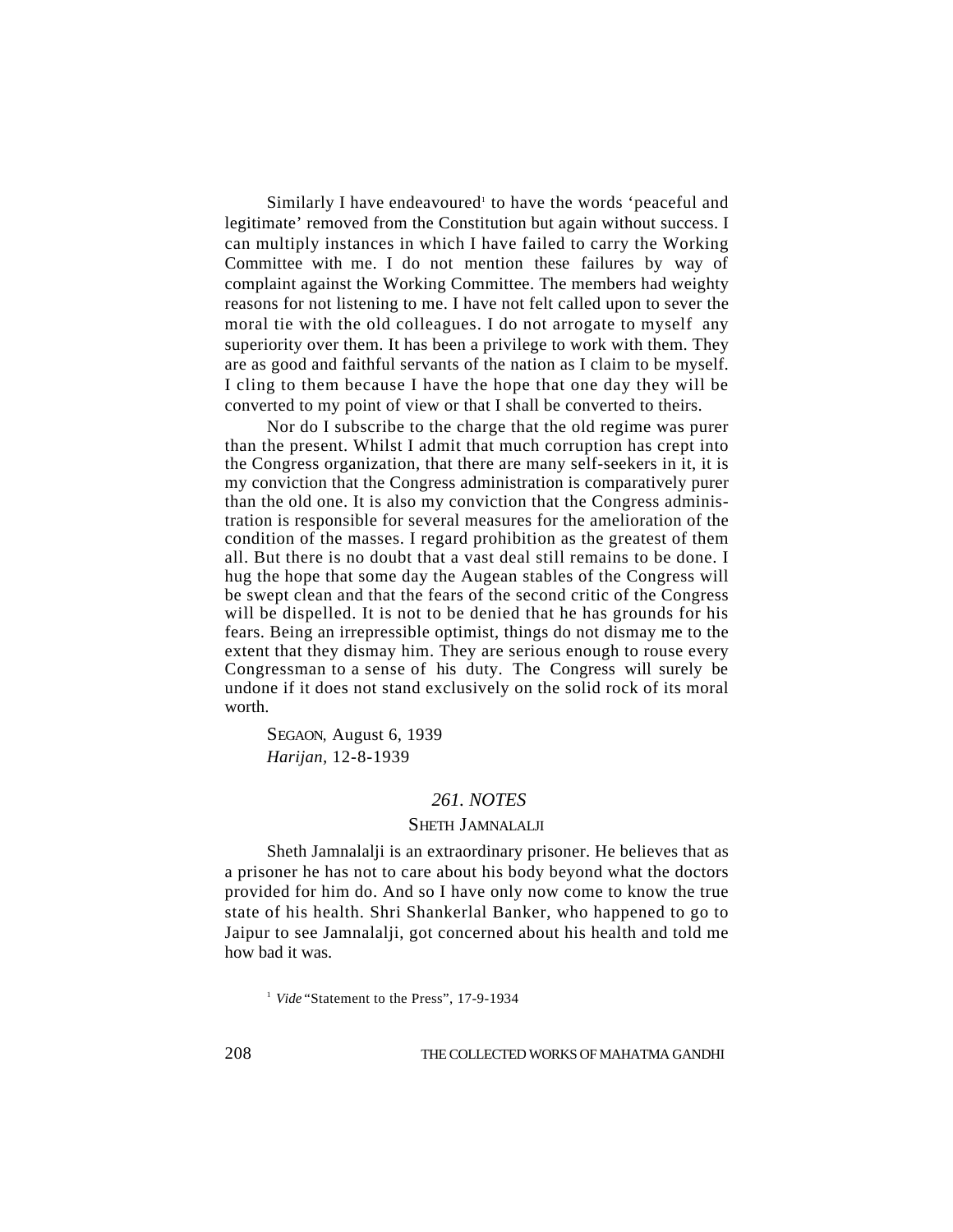For the moment I refrain from publishing the correspondence which has come into my hands. According to the Jaipur Civil Surgeon his is a case for special treatment. If it is, the onus is on the State to release him unconditionally, leaving it to Jamnalalji whether he will take special treatment within the State or without. It is futile to suggest to Jamnalalji that he should undertake to leave Jaipur if he is discharged. He will rather die in prison than be free under the very condition for the breach of which he has courted imprisonment. As I have already pointed out,<sup>1</sup> there is no fear of Jamnalalji promoting civil disobedience in the State. For it stands indefinitely suspended. The authorities know that Jamnalalji is essentially a non-violent man. They also know him to be a man of his word. To me his detention is a mystery and, in the present state of his health, a crime.

The public generally do not know that though the place where he is detained is good and accessible, it is a haunt of ferocious animals. Under what appear to me to be barbarous shikar laws of Jaipur State, these animals are protected under pain of heavy fines being inflicted on the persons killing them. Tigers and their brood, it is said, eat men and animals with impunity. My purpose here, however, is not to deal with these shikar laws, inhuman as they appear to me to be. My purpose is to protest against Jamnalalji being kept in a tigerinfested place. I understand that even his keepers are not very happy over their job. There is no fear of Jamnalalji running away. If he must be kept in prison, why should he not be kept in an unobjectionable place where medical and other assistance is easily available?

There is also another point which calls for notice. Though repeated requests have been made, he has not yet been permitted to keep a companion. He has been given no nurse. Instances are on record when he was badly in need of night attendance. That he himself has made no complaint is no reason for the authorities' negligence in not providing necessary attendance. Their attention has been drawn to the matter more than once by Shethji's secretary.<sup>2</sup>

#### IN IMITATION OF KATHIAWAR

Shri Sitaram Sastri, having read about the spinning programme<sup>3</sup> of seventy days set up by Shri Narandas Gandhi of Rajkot Rashtriyashala, has decided to imitate him and he has begun his pro-

<sup>1</sup> *Vide* "Jaipur", 8-7-1939.

<sup>2</sup> Jamnalal Bajaj was released on August 9.

<sup>3</sup> *Vide* "Meenakshi Temple Open", 12-7-1939.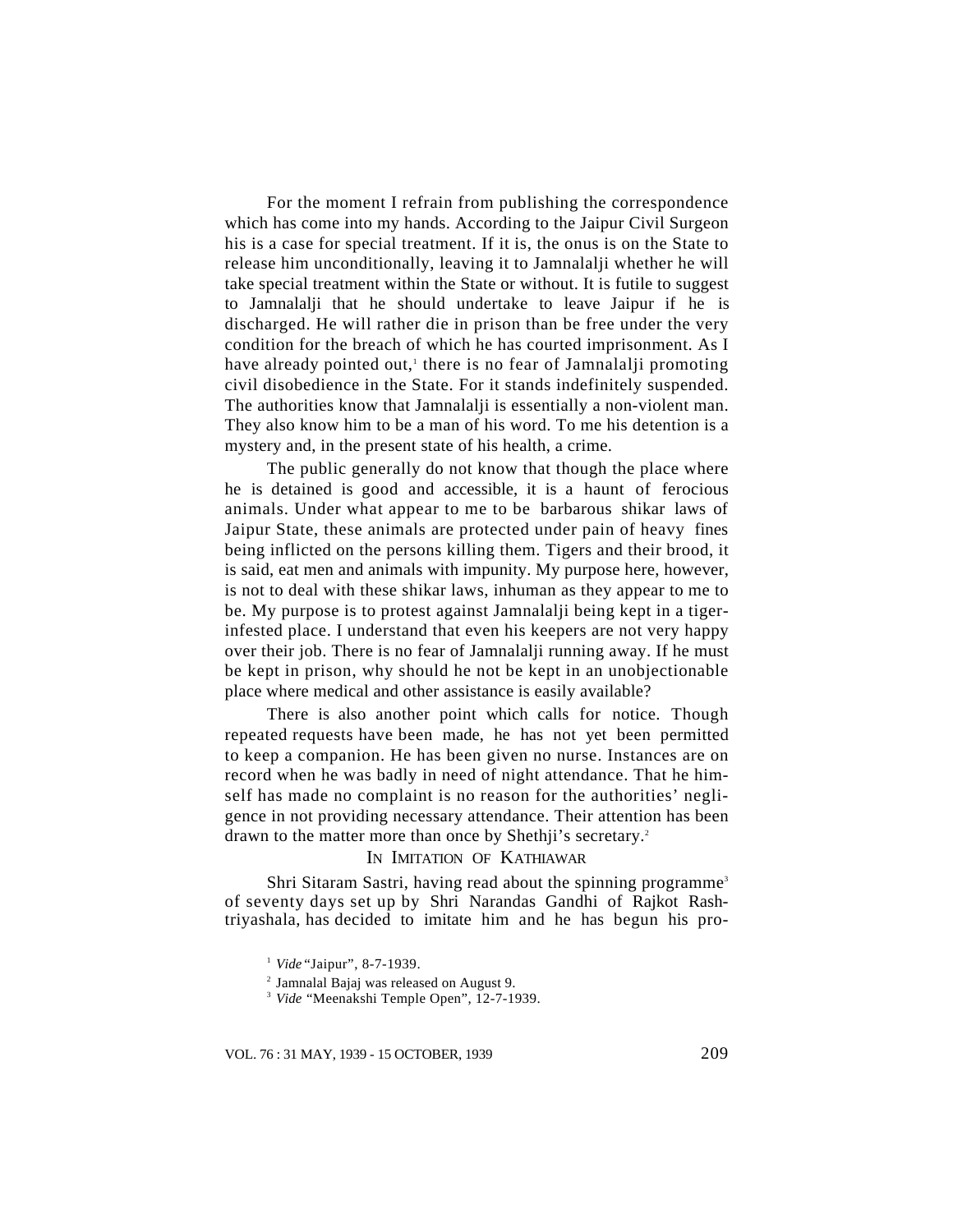gramme of having from co-workers twenty-five lacs yards of yarn by the 2nd of October next. I wish him every success. Its secret lies in having previously the names of spinners and the quantity they would spin and having weekly reports of the work done. Naturally the spinners, being volunteers, will be expected to spin as strong, even and fine a yarn as they can with minimum waste. The idea behind all such effort should be that they will prove experts in their own localities and be an example to their neighbours.

#### A CORRECTION

Shri Sitaram Sastri points out an error that crept into my note<sup>1</sup>on the Kathiawar spinning programme. In it I mentioned that 700 spinners spinning 1,000 yards per day would be required to spin 70 lacs of yards in 70 days, and 7,000 spinners if they spun 100 yards per day. '700' should read 100, and '7,000' should read 1,000. Whilst I gladly correct the error, I may say that no harm will be done if 700 or 7,000 spinners take part in the sacrificial spinning. The more the better.

SEGAON, August 6, 1939 *Harijan,* 12-8-1939

#### *262. LETTER TO VALJI G. DESAI*

*August 6, 1939*

CHI. VALJI,

I got your letter yesterday. But I did not have time to reply immediately. I am of course writing to Chitre, but will he do your work? I am writing to Ramachandran<sup>2</sup> at the same address. You will get this letter before Chitre leaves. If, therefore, you approve of what I write, send a wire to Chitre to stay on. This is only a suggestion. You know Chitre much better. As he is greatly devoted to you, he may prove useful. How did your health break down? Have you been careless about your diet? I hope you will return after getting com-pletely cured.

> *Blessings from* BAPU

PROF. V. DESAI **SANATORIUM** P. O. VANIVILAS MOHALLA, MYSORE

From a photostat of the Gujarati: C. W. 7485. Courtesy: Valji G. Desai

<sup>1</sup> *Vide* "Meenakshi Temple Open", 12-7-1939

<sup>2</sup> G. Ramachandran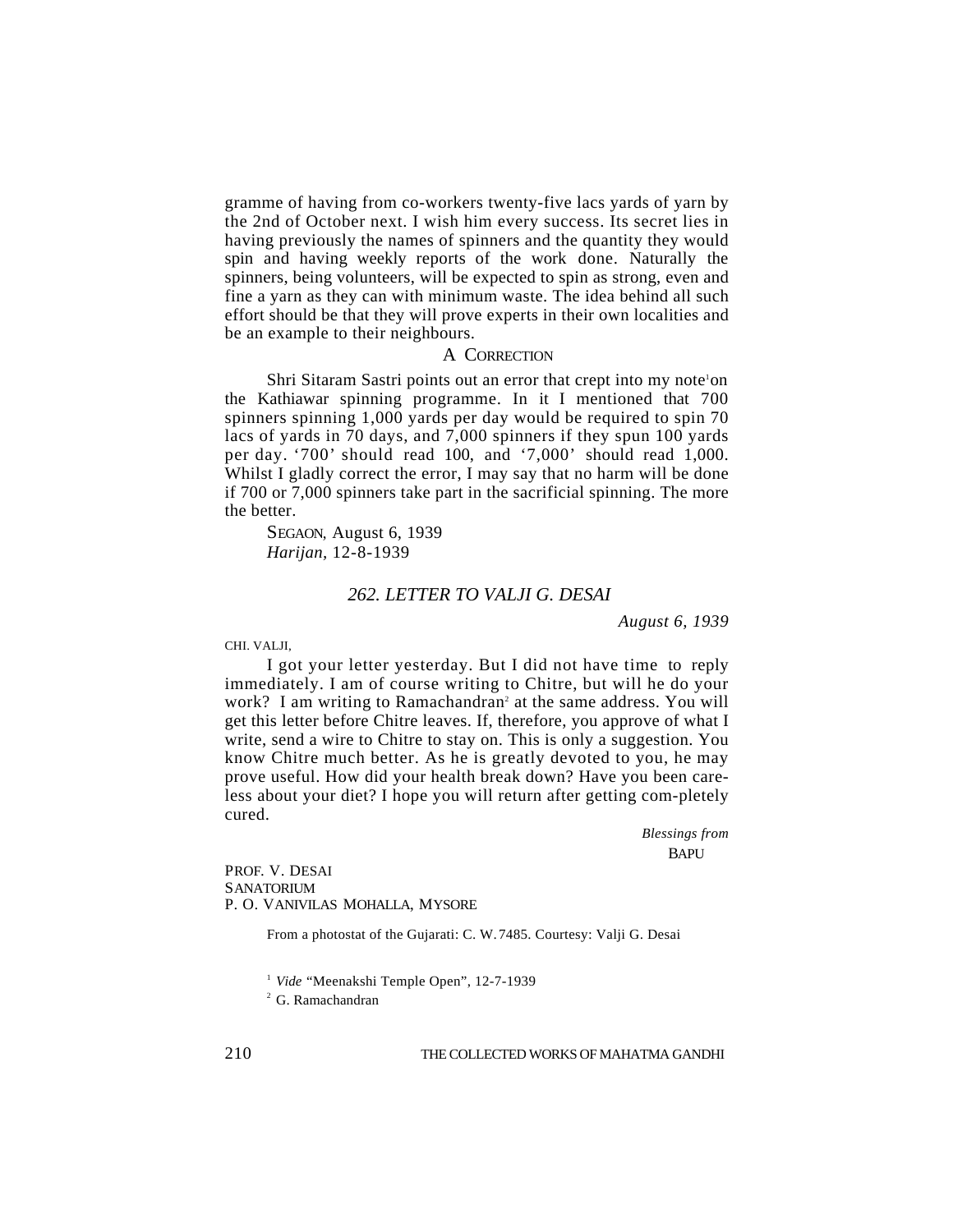## *263. LETTER TO MANILAL AND SUSHILA GANDHI*

SEGAON, WARDHA, *August 6, 1939*

CHI. MANILAL AND SUSHILA,

I have your long letter full of news. It will be of help to me.

Here the work is going on at full speed. There has been some delay as your Prime Minister is away. I will keep you informed if there are any special developments. But what counts and will count is your strength. I had a cable from Nana saying that I did a good thing in advising postponement. I have not replied to the cable. Can't the differences there be patched up? Who are the persons behind the threat of murder? How did the matter reach that stage? $1$ 

 What makes you think it would be to your advantage if there was no Agent-General at all? It would be easy to withdraw him. However, as it will not be possible to post one again, we should decide after careful thinking.

I must be kept informed about developments there.

A letter from Ba is enclosed.

*Blessings from* **BAPU** 

From a photostat of the Gujarati: G. N. 4900

#### *264. LETTER TO AMRITLAL T. NANAVATI*

*August 6, 1939*

CHI. AMRITLAL,

You will be pleased to read the accompanying<sup>2</sup>.

*Blessings from*

**BAPU** 

From a photostat of the Gujarati: G. N. 10791

<sup>1</sup> *Vide* also "Letter to Manilal Gandhi", 25-6-1939.

 $2^2$  A letter from Chandanbehn Parekh to Gandhiji thanking him for sending a kind and patient man like the addressee to take care of her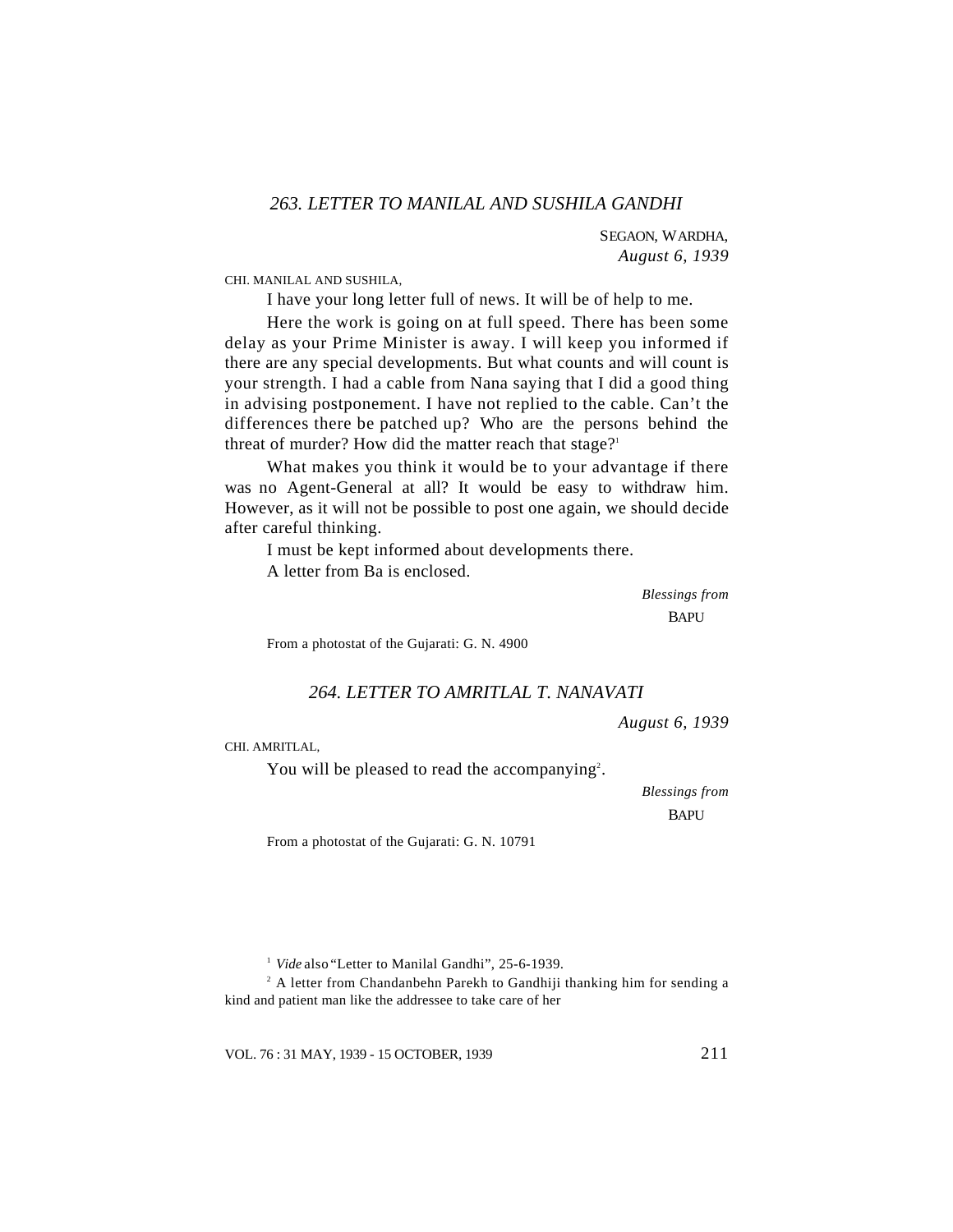# *265. LETTER TO AMTUSSALAAM*

**SEGAON** *August 6, 1939*

CHI. AMTUL SALAAM $^1$ ,

I got your two letters together. I have already written to you to do what you please. If you wish to come over here, do so. Discuss the matter with Shankerlalbhai.

> *Blessings from* **BAPU**

From a photostat of the Hindi: G. N. 430

#### *266. LETTER TO KRISHNACHANDRA*

SEGAON, WARDHA, *August 6, 1939*

CHI. KRISHNACHANDRA,

I got your letter. Shakaribehn<sup>2</sup> had agreed but still she is a bit hesitant. I have therefore postponed sending her. I am on the look-out for some other person. I am making as much haste as possible. Why has the mattress been placed in that manner? The cot does not belong to [the sanatorium]. Give the enclosed letter to Bachharajbhai<sup>3</sup>. I hope [Balkrishna's] ear is properly cleaned. Give all details to Sushilabehn. Her address is : Lady Hardinge College Hospital, New Delhi. Balkrishna must get completely cured there.

*Blessings from*

**BAPU** 

From a photostat of the Hindi: G. N. 4325

 $<sup>1</sup>$  The superscription is in Gujarati.</sup>

<sup>2</sup> Wife of Chimanlal N. Shah

<sup>3</sup> Bachharaj Seth, who had adopted Jamnalal Bajaj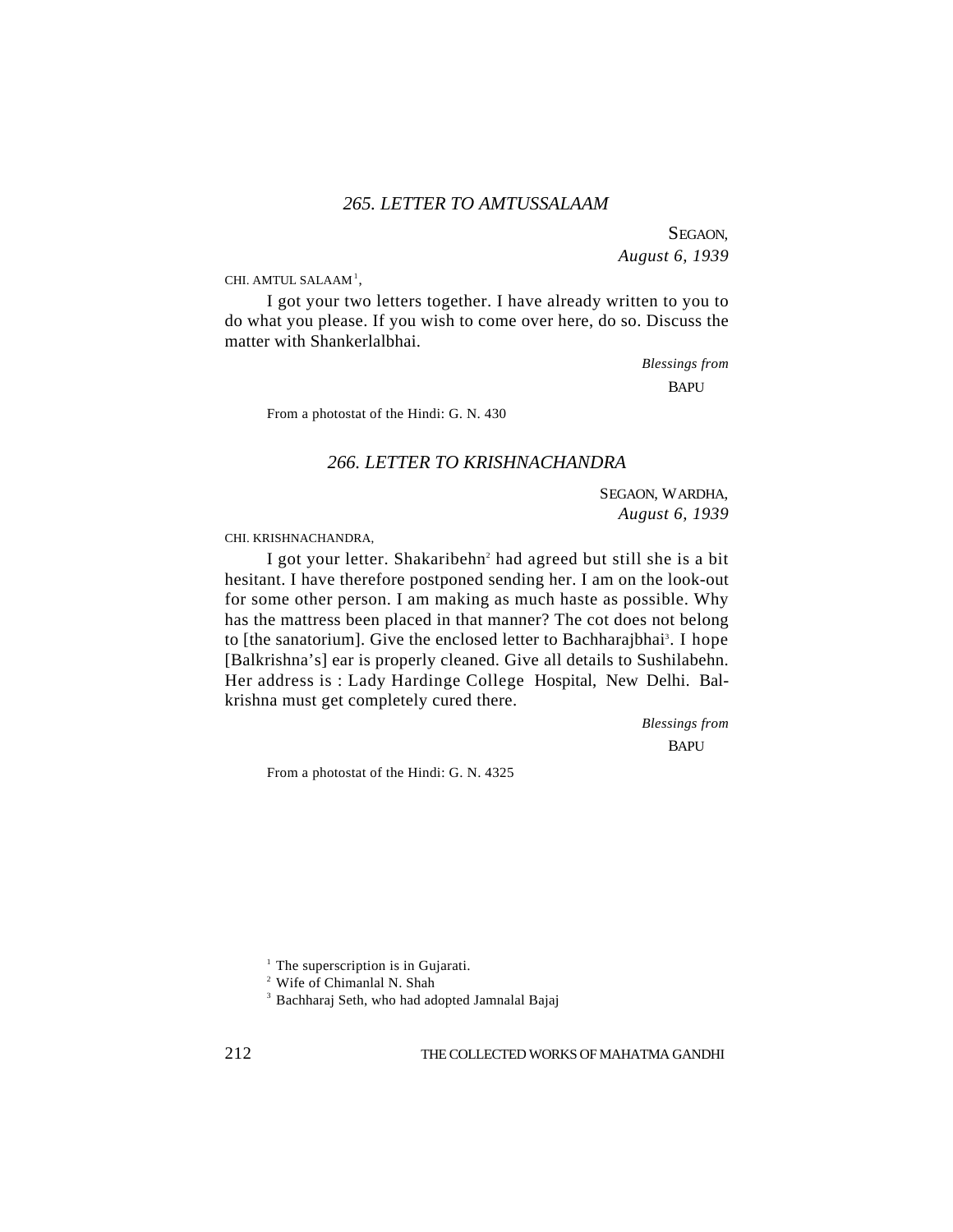SEGAON, WARDHA, *August 6, 1939*

CHI. SUSHILA,

I have your letter. I have given to Ba your letter to her. Shirin checks my blood-pressure quite frequently. It is going a little high. It was 160/99 this afternoon. She herself must be writing. My weight is 103\_ lb. It seems to have gone down a bit. I feel full of energy. I get good sleep.

Shankaran has been taken ill. He has fever. It was 102° yesterday. Shirin is looking after him. She is doing all the work with keen interest. She is even learning to spin.

I hope you are being careful about your food. Do you have to work at night?

*Blessings from,*

**BAPU** 

From the Hindi original: Pyarelal Papers. Nehru Memorial Museum and Library. Courtesy: Dr. Sushila Nayyar

#### *268. LETTER TO SUSHILA NAYYAR*

SEGAON, WARDHA *August 7, 1939*

CHI. SUSHILA,

No doubt I want to build you a hospital. But it will be for the patients. I cannot have the hospital functioning without you. By your being here it may be possible to help the people in the neighbourhood and we may acquire some knowledge whereby we can provide cheap medicines to the villagers. It is with this idea in mind that I am thinking of building a hospital.

I am sending by book-post Shankaran's letter for you to read. He has no fever today. He was not given anything to eat. He was given only orange juice. Shirin of course gave him quinine.

 There is a letter about Valjibhai. I am enclosing it. You can write to him direct. What has happened? You must also write to the doctor of the Sanatorium.<sup>1</sup>

<sup>1</sup> The T. B. Sanatorium at Mysore where Valji G. Desai was being treated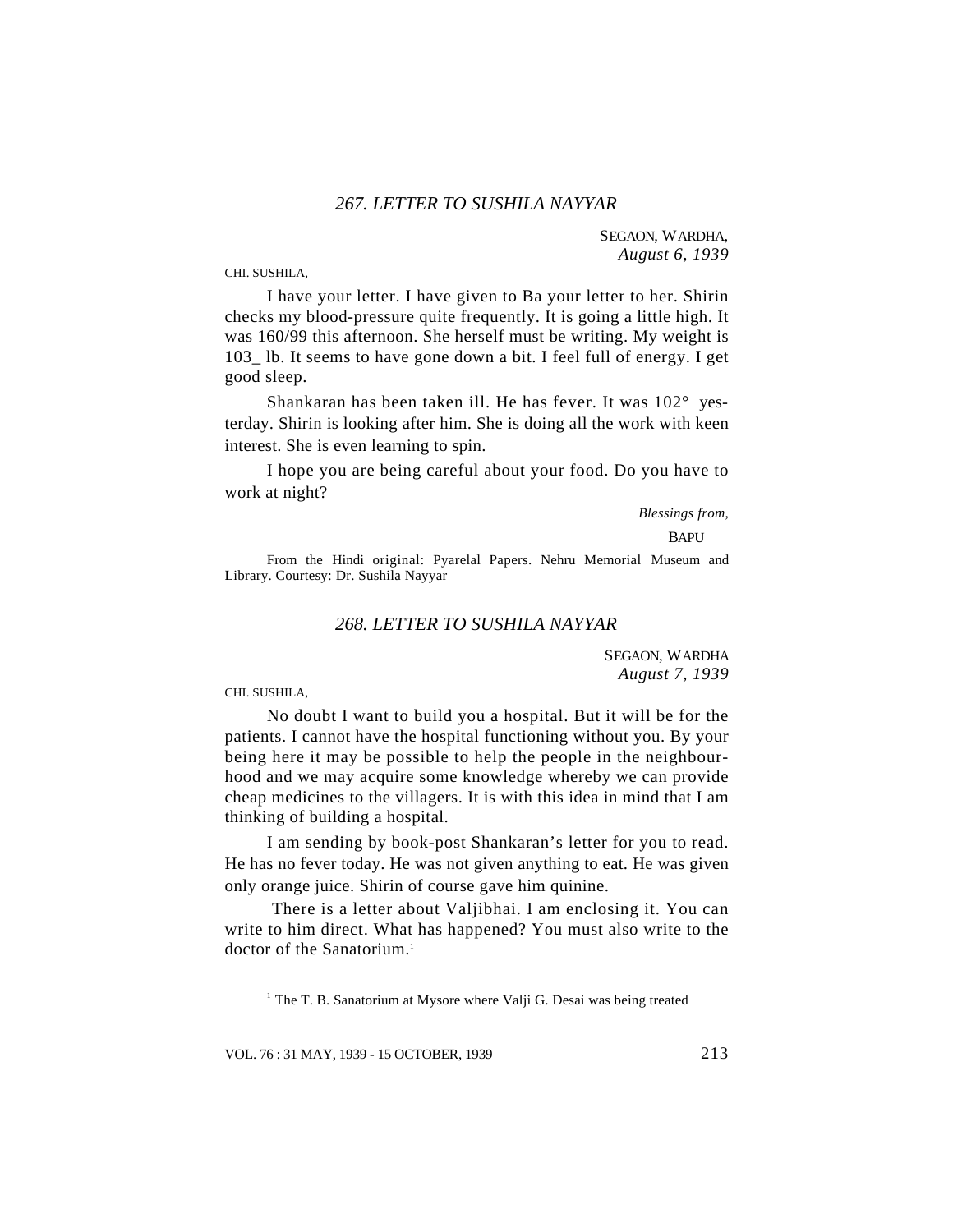You are all well educated. Then do you think Shakuntala will remain uneducated? Who values Hindi?

I am having sufficient sleep. There is only a difference of half an hour.

*Blessings from*

BAPU

From the Hindi original: Pyarelal Papers. Nehru Memorial Museum and Library. Courtesy: Dr. Sushila Nayyar

## *269. STATEMENT TO THE PRESS<sup>1</sup>*

SEGAON, *August 6, 1939*

I congratulate Shri Subhas Babu on having succeeded in persuading the hunger-strikers to suspend their fast even for two months and on having undertaken to move the B.P.C.C. to take the necessary action for the release of the prisoners. I have also a wire from the prisoners in Alipore Jail informing me of the suspension and asking me to resume my effort. I need hardly assure them that what little I can do will be done to secure their release. I can say that the suspension gives me some hope that my effort will produce some effect. I hope too that the Bengal Government will use the occasion for a generous gesture and end the agony.

*Harijan,* 12-8-1939

## *270. MESSAGE ON INAUGURATION OF BASIC EDUCATION<sup>2</sup>*

[On or before *August 7, 1939*] 3

The decision to open 1,700 schools for the new system of education is a great undertaking. I hope this will be successful in every respect. My congratulations on this bold step.

*The Hindu,* 7-8-1939

 $<sup>1</sup>$  This appeared under the title "Bengal Prisoners". The statement was also</sup> published in *The Hindustan Times* and *The Hindu* on August 7.

<sup>2</sup> The message was reported under the date-line "Allahabad, August 7" with the following note: "A big educational experiment will begin in the United Provinces tomorrow with the inauguration of the basic scheme of education by the Premier, Pandit G. B. Pant. . . . "

3 *Ibid*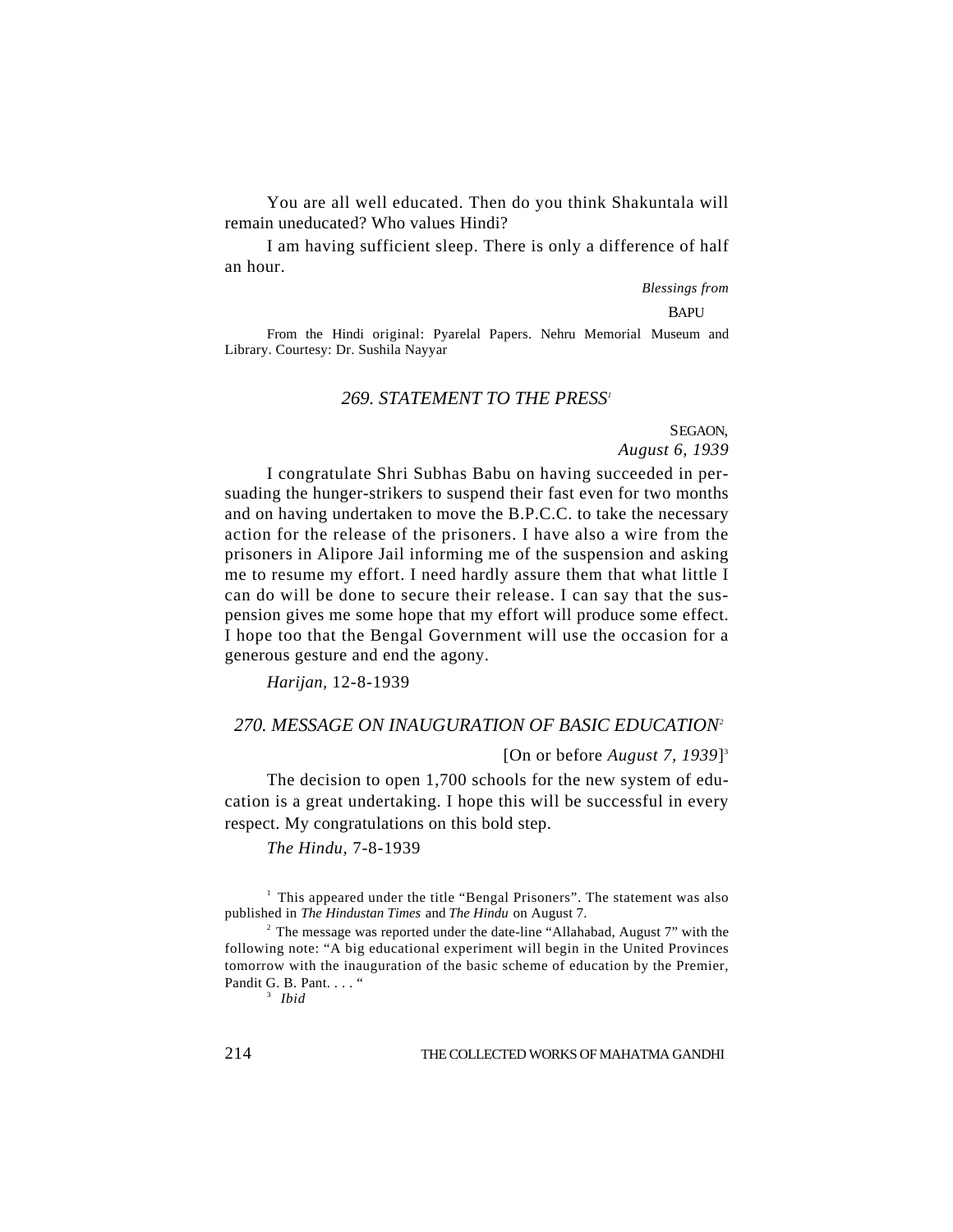## *271. AN EXPLANATION*

I gladly publish the foregoing letter' and accept the explanation. Without it the concluding paragraph of the petition could only be interpreted as a threat. Better than the explanation, however, will be the help the Bhandaris could render in the prosecution of the prohibition programme. Let them be true soldiers of the Congress Government and the nation as they were of the East India Company, who were foreigners come to exploit the country. If they will heartily assist the Government in their arduous task, they will find that they will also assist themselves in a manner they never otherwise could have done.

SEGAON, August 7, 1939 *Harijan,* 12-8-1939

#### *272. MILLS V. CHARKHA*

The A.I.V.I.A. has been issuing for some time a monthly bulletin called *Gram Udyog Patrika* at Maganwadi, Wardha, for the annual subscription of 12 annas. The July number contains an interesting article on national planning. I must refer the curious to the *Patrika.* I wish here only to draw attention to the following<sup>2</sup> striking figures:

. . .we would need Rs. 300 crores of capital employing 33 lakhs of people if we supplied all our requirements by mill production, while we would require about Rs. 72 crores of investment employing 800 lakhs of people if our supply were to come from cottage units. The two methods have their undoubted advantages. . . . We are poor but we have an ocean of labour wealth. Therefore an intelligent plan will find the cottage method fit into the scheme for our country. . . . Any planning in our country that ignores the absorption of labour wealth will be misplaced. Our analysis has shown that centralized method of production, whatever may be its capacity to produce, is incapable of

<sup>1</sup> This was dated "Bombay, July 31, 1939" from S. K. Bole, who *inter alia,* said: "The signatories to that memorial acted *bona fide* and they never intended to offer any threat to the Bombay Ministry. The last paragraph of the said memorial was a frank expression of the Bhandari Committee of its apprehensions about the probabilities that might ensue from the enforcement of the prohibition policy under the circumstances then prevailing." *Vide* "Message to Bombay Government Prohibition Board", 23-7-1939.

<sup>2</sup> Only excerpts are reproduced here.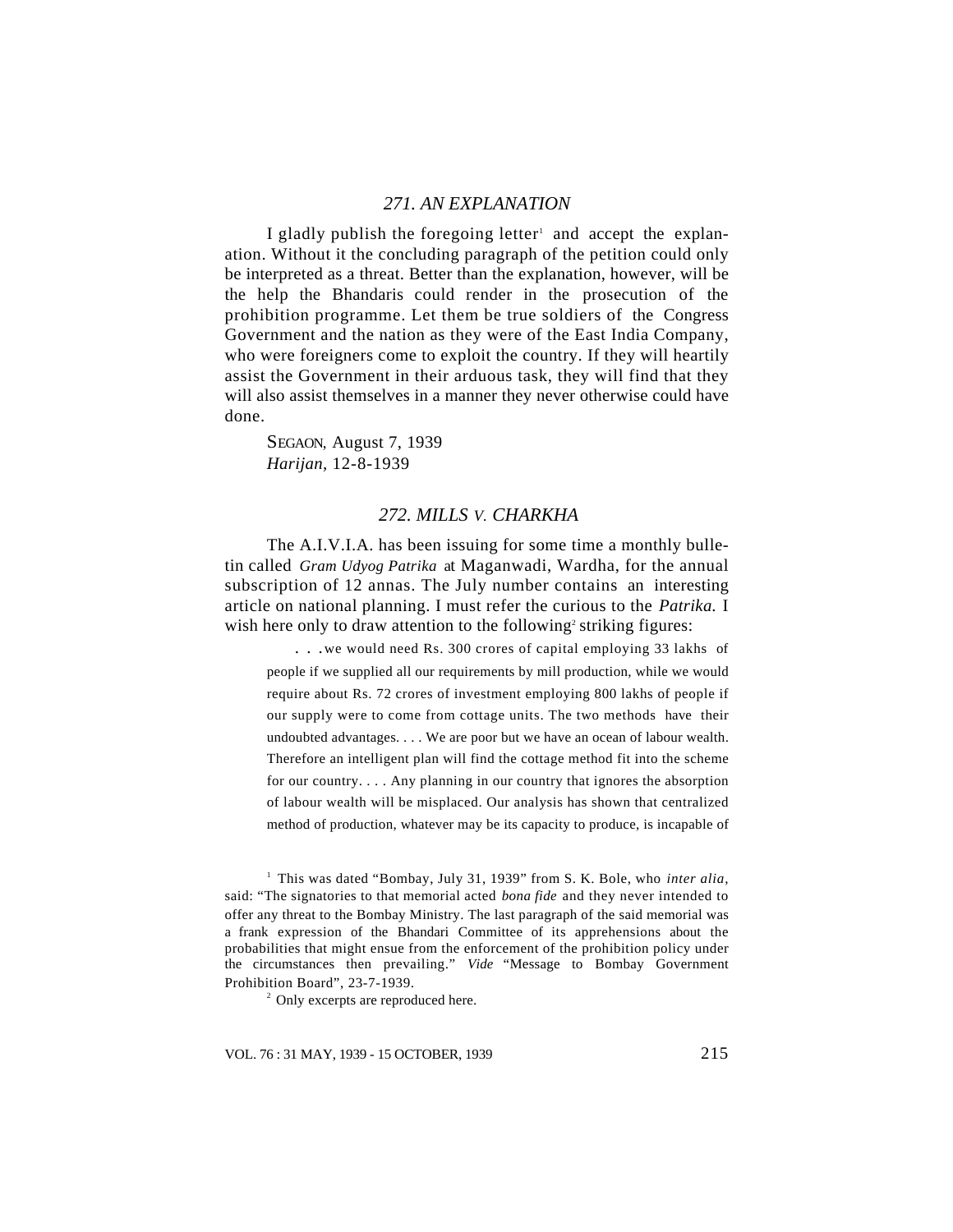finding employment for as large a number of persons as we have to provide for. Therefore it stands condemned in this country.

The figures need no comment. If they cannot be challenged, they make an overwhelming case for the charkha and, by parity of reasoning, perhaps, for village production as against factory production. But I invite experts to examine the figures and challenge them if they can seriously do so.

SEGAON, August 7, 1939 *Harijan,* 12-8-1939

## *273. ANOTHER TEMPLE OPENED TO HARIJANS*

The Secretary, Harijan Sevak Sangh, Ilanji, informs me that the Courtallam Temple was thrown open to Harijans by the manager of 26th ultimo. He is to be congratulated on his having done his duty. The President of the local Sangh was responsible for indu-cing the manager to open the temple. I hope that the worshippers at the *mandir* had no objection to the opening.

SEGAON, August 7, 1939 *Harijan,* 12-8-1939

## *274. LETTER TO TOTARAM HINGORANI*

SEGAON, WARDHA, *August 7, 1939*

MY DEAR HINGORANI,

It gives me great joy to find that you are reconciled to Anand<sup>1</sup> and Vidya<sup>2</sup> and that they are near you to render you such filial service as you may need.

> *Yours sincerely,* M. K. GANDHI

#### SHRI TOTARAM HINGORANI KARACHI

From a microfilm. Courtesy: National Archives of India, and Anand T. Hingorani.

<sup>1</sup> Addressee's son and daughter-in-law 2 *ibid*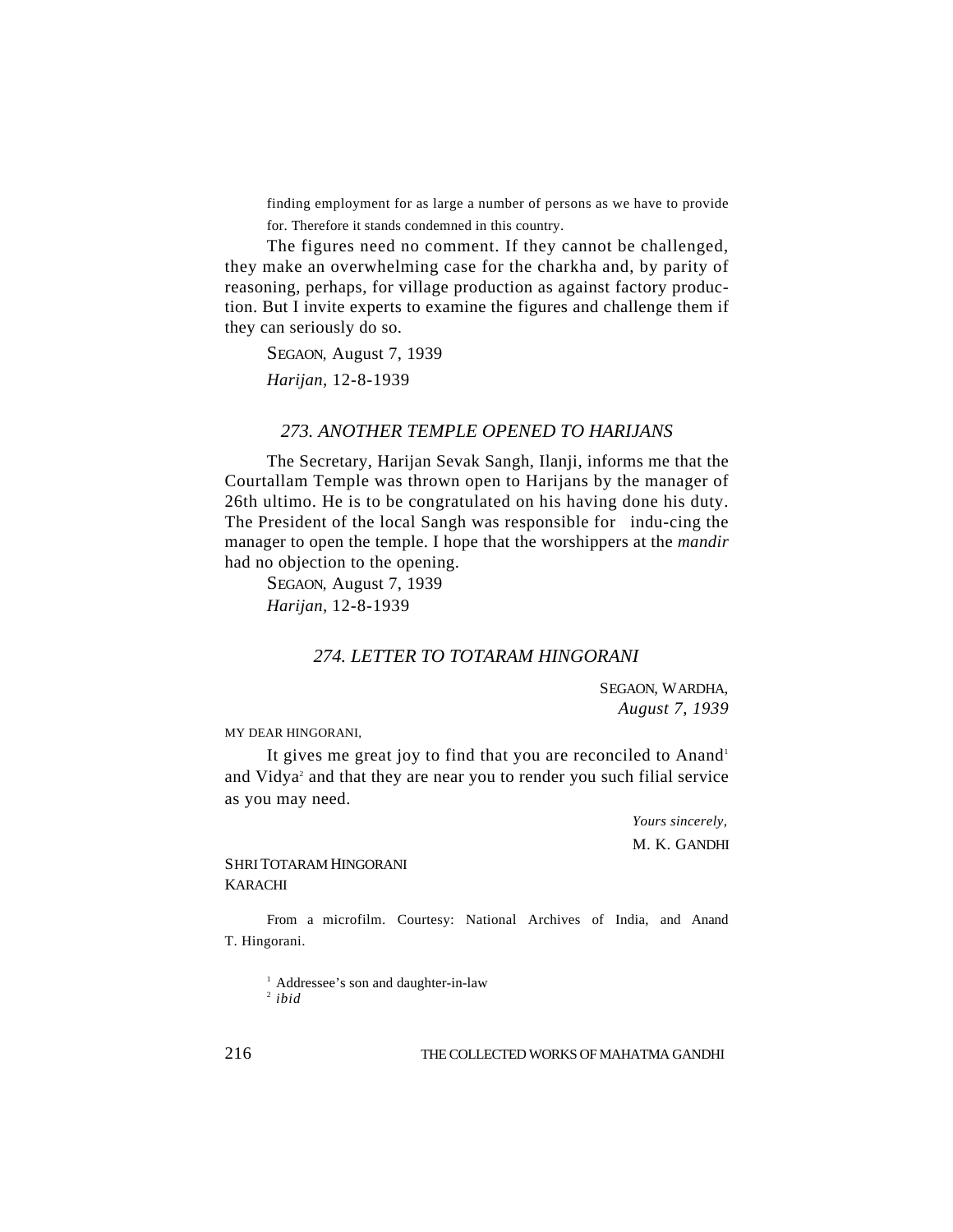# *275. LETTER TO ANAND T. HINGORANI*

SEGAON, WARDHA, *August, 7, 1939*

CHI. ANAND,

I like your decision. It is not at all bad to do business to earn one's living. It is the duty of a son to fulfil the desire of his father unless it is impure. Father's desire that you do some business and stand on your own feet is proper. I believe that a person who earns his living and supports his family by honest means also renders service to the nation. Therefore I want you to do your business with interest. Make Father happy and while doing your business render service to Harijans as far as possible.

Whatever money you send to me I will digest. But if you are unable to send any, I shall not starve. Do as it suits you.

Give the enclosed to Father.

*Blessings from* **BAPU** 

From a microfilm of the Hindi. Courtesy: National Archives of India, and Anand T. Hingorani

# *276. LETTER TO PRABHAVATI*

SEGAON, WARDHA, *August 7, 1939*

CHI. PRABHA,

If you can relieve your tutor, you had better do so. If not, then complete one month and start working after that. Do only as much work as you can. Get yourself released from the work, if Rajendra Babu agrees, and continue your study. Who is the tutor, what does he teach and for how long?

> *Blessings from* **BAPU**

From a photostat of the Gujarati: G. N. 3527

<sup>1</sup> *Vide* the preceding item.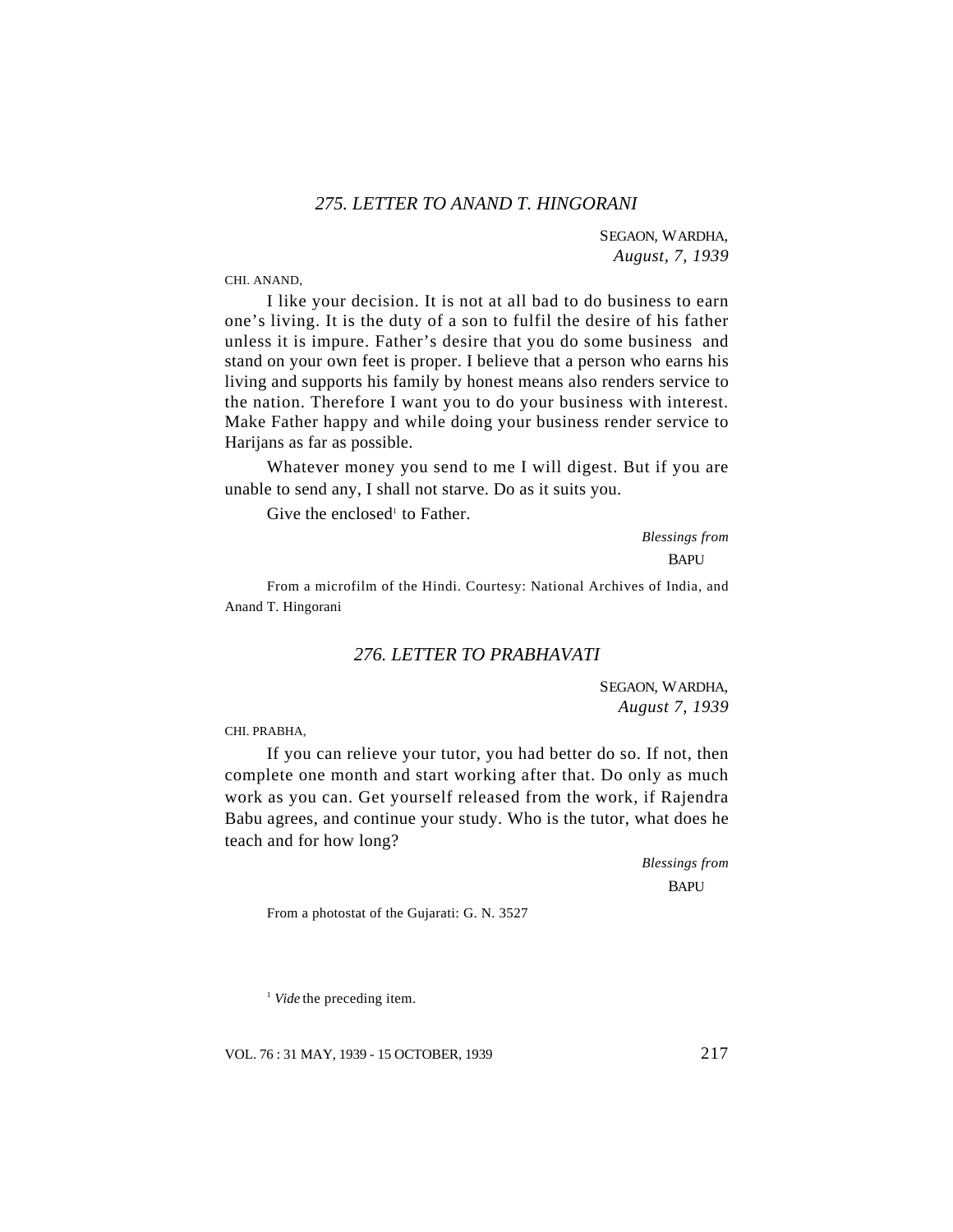# *277. LETTER TO AMTUSSALAAM*

SEGAON, WARDHA, *August 7, 1939*

CHI. AMTUL SALAAM,

I got your complaint. I have been writing regularly. You should complain to the postmaster. I have already written to you saying that you can do as you wish. Consult Shankerlalbhai. That is why I am not sending a telegram.

> *Blessings from* **BAPU**

From a photostat of the Hindi: G. N. 431

#### *278. LETTER TO VASUMATI PANDIT*

**SEGAON** *August 7, 1939*

CHI. VASUMATI,

I have your letter. Tell Vanu' what a timid girl she is! Doesn't Amtul Salaam stay with you?<sup>2</sup> Ba is all right though she is weak. There has been no rain here.

> *Blessings from* **BAPU**

From a photostat of the Gujarati: G. N. 431

#### *279. STATEMENT TO THE PRESS*<sup>3</sup>

SEGAON, WARDHA, *August 7, 1939*

My attention has been drawn to the A. P. I. message purporting to report the conversations between Dr. Khan Saheb4 and Qazi Ataulla

1 Vanamala N. Parikh

2 Gandhiji had written this letter after writing to Amtussalaam; *vide* the preceding item.

<sup>3</sup> This appeared under the title "A Denial". The statement was also published in *The Hindu,* 8-8-1939.

4 The Premier and the Minister of Education in the North-West Frontier Province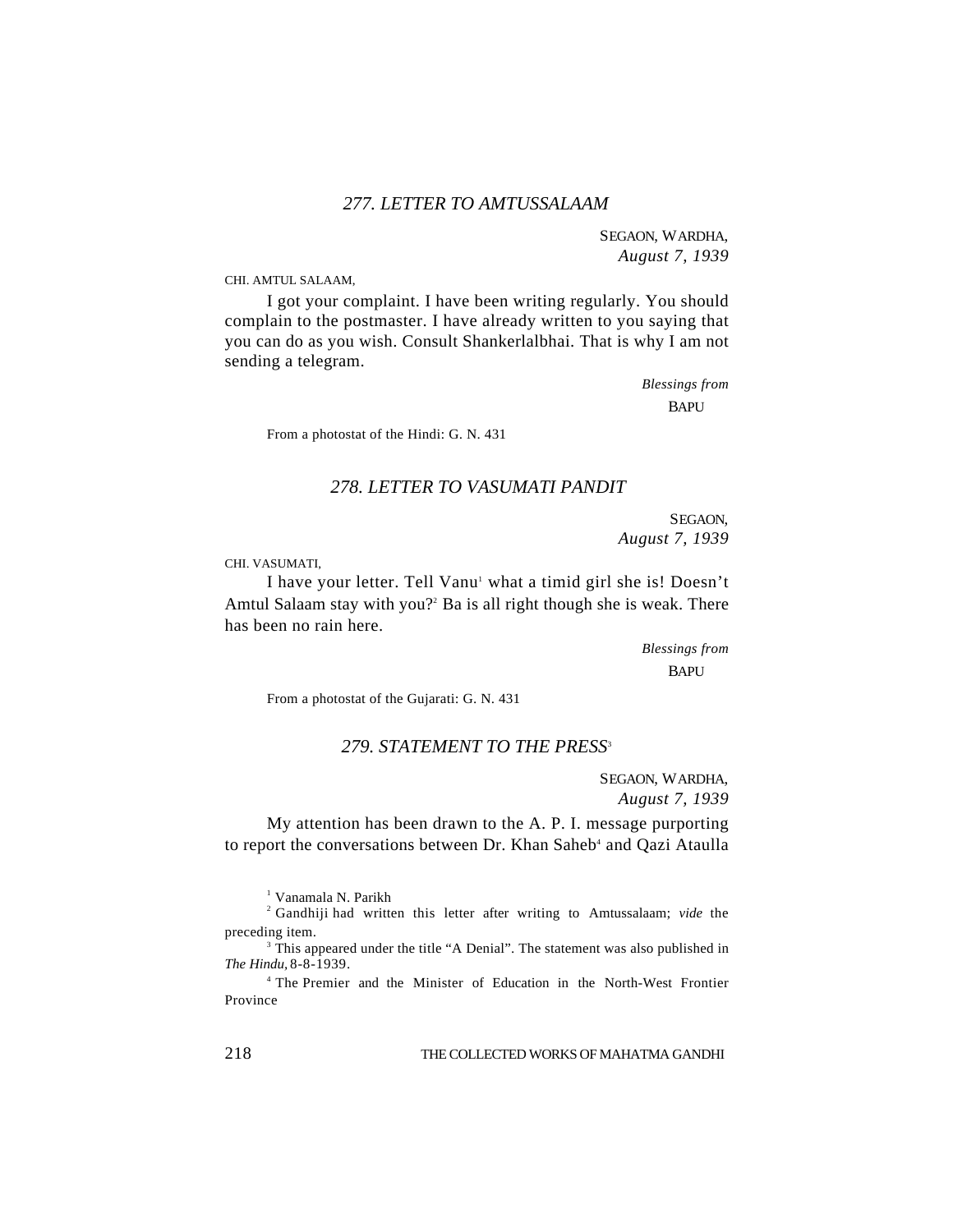Saheb<sup>1</sup> whilst I was in Abbottabad. The conversations were confidential. I have no recollection whatsoever of Dr. Khan Saheb having complained of any conspiracy of Hindu members or of my having agreed about their expulsion. The thing is on the face of it impossible, for I could not endorse such a proposition without first seeing those against whom such serious complaints are made. Nor would Dr. Khan Saheb expect me to do such a dishonourable thing, nor have I any recollection of the Qazi Saheb having any discussion with me on the question of services. How I wish the newspaper reporters would have weighty matters confirmed by the parties concerned before giving them for publication. I understand that the Hindus of the Frontier Province are much perturbed over this report.

*Harijan,* 19-8-1939

## *280. LETTER TO SHARDABEHN G. CHOKHAWALA*

SEGAON, WARDHA, *August 8, 1939*

CHI. BABUDI,

I have your letter. It is good news that you are restored. Is any mark left behind? Here all the rooms are getting full. Durgabehn<sup>2</sup> arrived today. Dhebarbhai<sup>3</sup> has come. Nanavati also is here today. Two more have come from Sojitra. They want to stay for some time. Bhansalibhai is at present busy teaching. Mathewji lives in Balkoba's hut. In place of Sushila, another lady doctor of the same college has come. She is a very good person. Nimu and others are of course here. Haven't I filled the letter with enough news now? I am quite well. Ba is all right.

*Blessings to you both from*

**BAPU** 

From the Gujarati original: C. W. 10015. Courtesy: Shardabehn G. Chokhawala

 $1$  The Premier and the Minister of Education in the North-West Frontier Province

<sup>2</sup> Wife of Mahadev Desai

 $3$  II N. Dhehar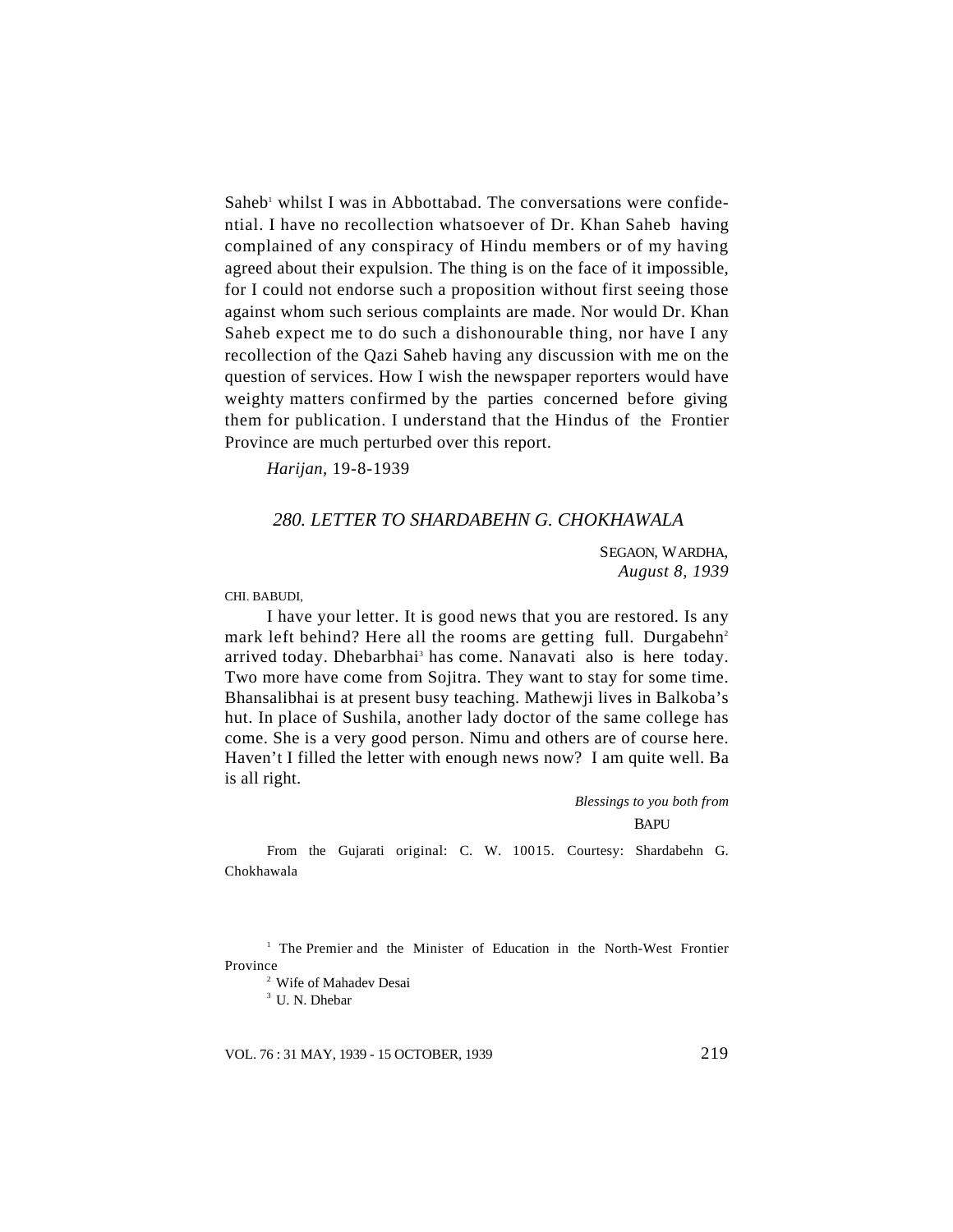# *281. LETTER TO MANILAL GANDHI*

SEGAON, WARDHA, *August 8, 1939*

CHI. MANILAL,

I have your letter. Now you will hear from me regularly.

It would only be a needless waste of time to file a suit against the Congress workers and it would also create bitterness. If, instead, all of you go on doing your work, your strength willincrease and the Congress also will help you indirectly. Even if it does not help, it will not matter. You may not remember, but Christopher probably will, that I had deliberately kept the Congress and the British Indian Association separate. I established the Passi Resistance Association and it got the help of the Congress and the other bodies from time to time. The workers did not court im-prisonment, they did not sacrifice their incomes and at the same time helped me with funds. The Agent will recognize your Association and respect it.

I may perhaps write<sup>1</sup> in *Harijan* about this. The enclosed will be useful to you.

> *Blessings from* **BAPU**

 $[PS.]$ 

There are two letters<sup>2</sup> on the reverse.

From a photostat of the Gujarati: G. N. 4901

# *282. LETTER TO SITA GANDHI*

SEGAON, *August 8, 1939*

CHI. SITA,

I got your note. If you too go to jail, who will run the *Indian Opinion*!

> *Blessings from* **BAPU**

From a photostat of the Gujarati: G. N. 4901

<sup>1</sup> *Vide* "Notes", sub-title, "Indian Struggle in South Africa", 14-8-1939.

<sup>2</sup> *Vide* the two following items.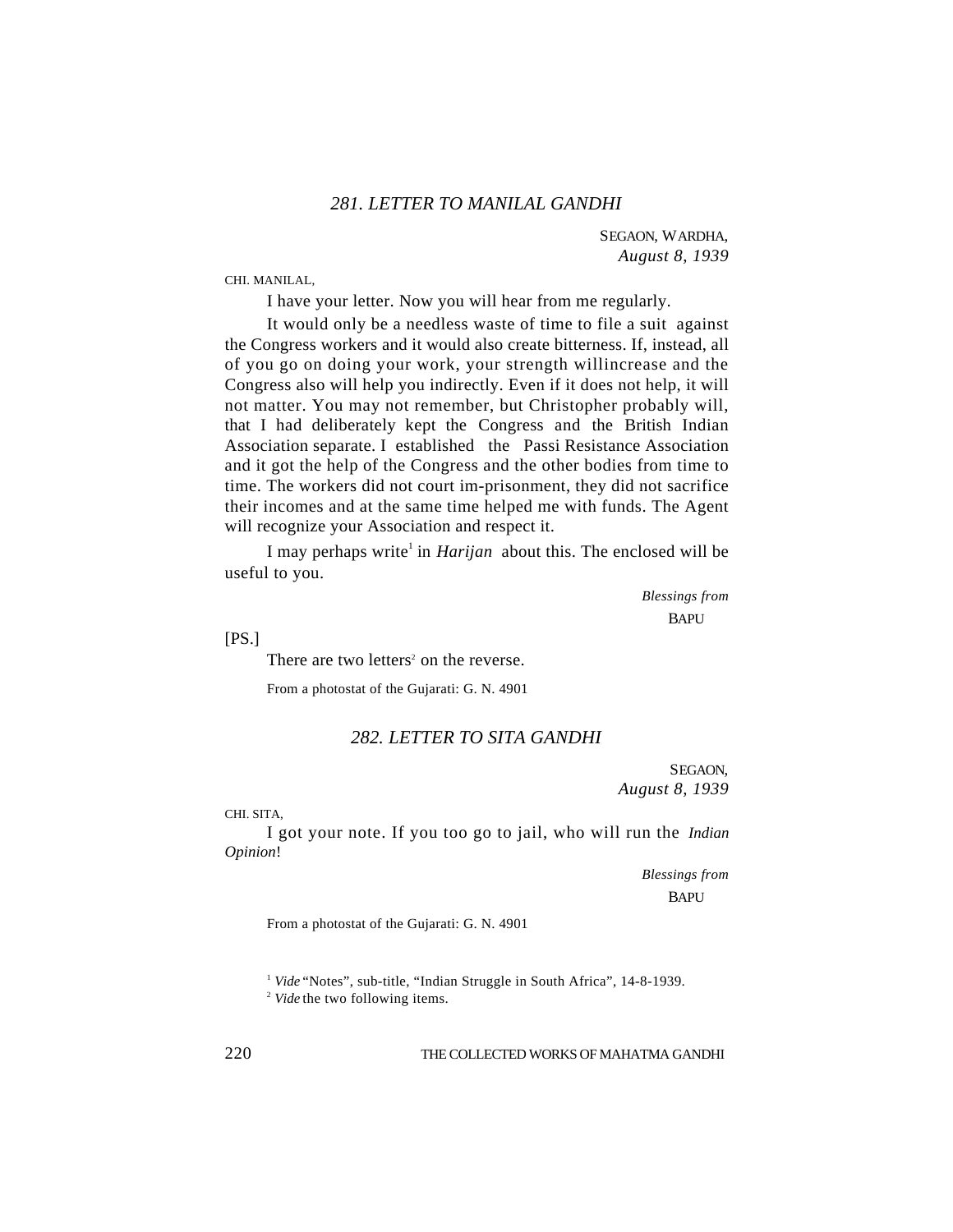# *283. LETTER TO SUSHILA GANDHI*

SEGAON, *August 8, 1939*

CHI. SUSHILA,

Medh<sup>1</sup> writes and informs me that you also have decided to go to jail. But what if there is a settlement? Will you see that you keep fit enough to go to jail?

> *Blessings from* **BAPU**

From a photostat of the Gujarati: G. N. 4901

#### *284. LETTER TO DILKHUSH B. DIWANJI*

SEGAON, WARDHA, *August 8, 1939*

BHAI DILKHUSH,

I have your letter. If you wish to borrow, when will you return the amount? What is the minimum you require? What will you do with the khadi produced? Is there enough demand? It would be fine if none of the women spinners were turned back. They must observe our rules. All the yarn you get spun there must also be woven there.

*Blessings form*

**BAPU** 

 $[PS.]$ 

If the weavers are too few, we can train some more.

DILKHUSH DIWANJI GANDHI KUTIR KARADI, *via* JALALPUR

From a photostat of the Gujarati: G. N. 2642

<sup>1</sup> Surendra Medh

VOL. 76 : 31 MAY, 1939 - 15 OCTOBER, 1939 221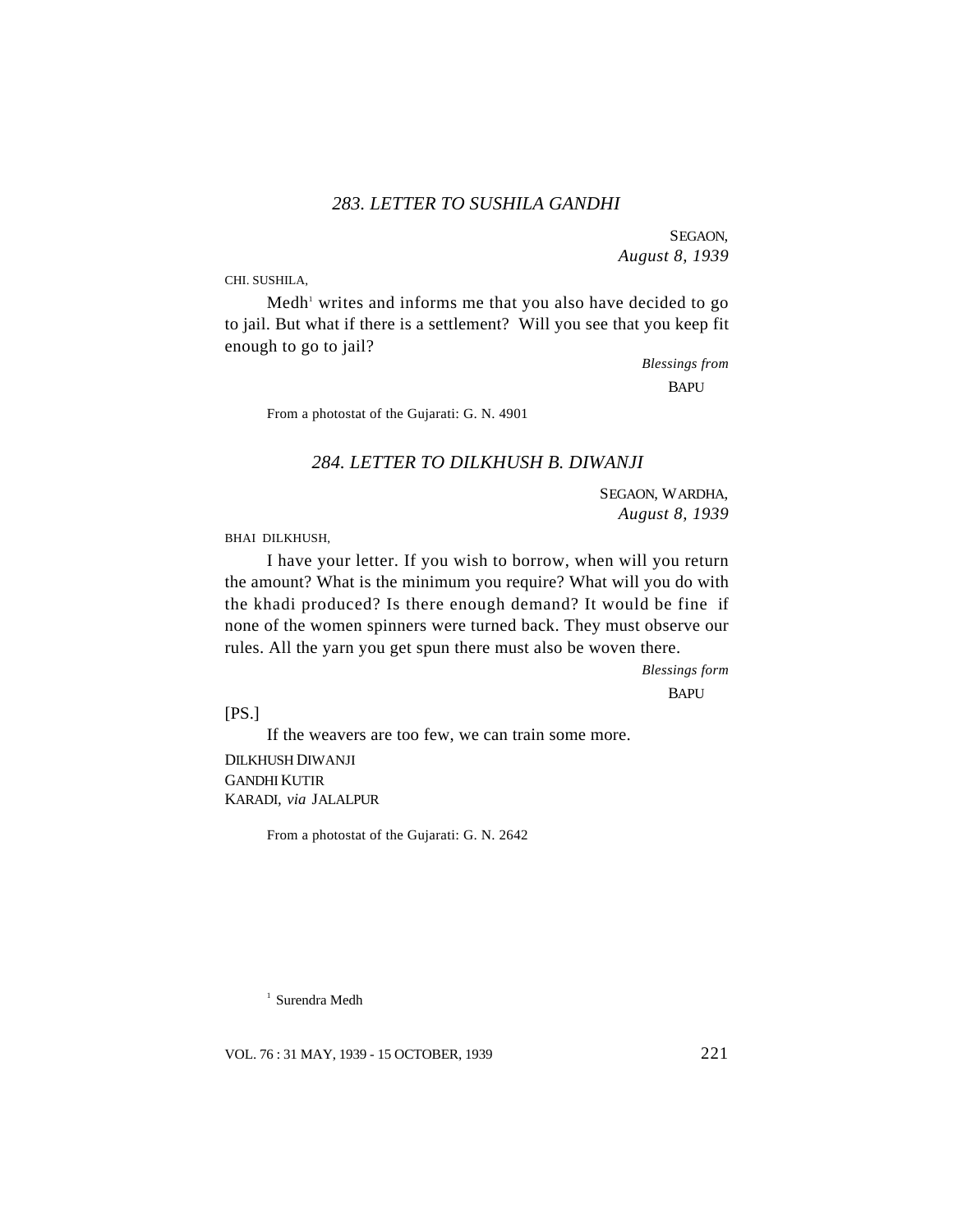# *285. LETTER TO RADHAKRISHANA BAJAJ*

SEGAON, WARDHA, *August 8, 1939*

CHI. RADHAKRISAN,

I have your letter. Please read my article<sup>1</sup>. Kamalnayan has given me some papers. They contain a fragment of a description of ferocious animals<sup>2</sup>. The other part is missing. I want the whole story. How is Jamnalal's health now?

Kamalnayan<sup>3</sup> has gone to Calcutta as Savitri's<sup>4</sup> confinement is expected soon.

> *Blessings from* BAPU

From a photostat of the Hindi: G. N. 9128

### *286. LETTER TO GOPABANDHU CHAUDHARI*

SEGAON, WARDHA, *August 8, 1939*

 $B$ HAI GOPABABU $^5$ ,

Read the enclosed letter<sup>6</sup>. Can something be done about it? Were you indisposed?

> *Blessings from* **BAPU**

From a photostat of the Hindi: G. N. 2793

<sup>1</sup> *Vide* "Jaipur", 8-7-1939.

<sup>2</sup> *Vide* "Notes", 6-8-1939.

<sup>3</sup> Son and daugther-in-law of Jamnalal Bajaj

4 *Ibid*

5 President, Utkal Provincial Congress Committee

<sup>6</sup> Dated August 4, 1939, from Mukunda Prasad Das, Speaker, Orissa Legislative Assembly. It read: "The quarrels amongst Congressmen of Orissa should be made up. . . . Can you write to Shri Gopabandhu Chaudhari to intervene? He has the confidence of all groups."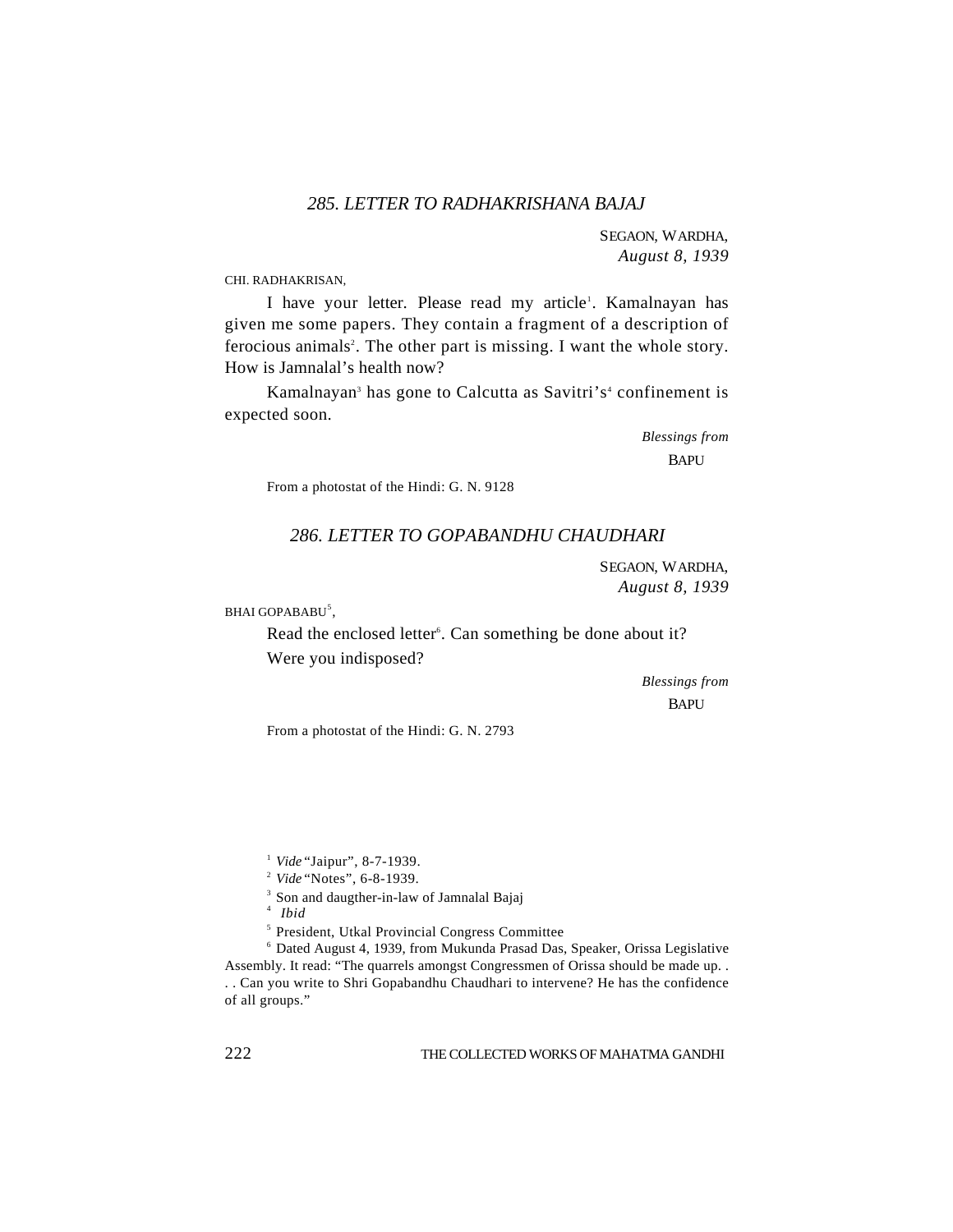# *287. LETTER TO DR. JIVRAJ N. MEHTA*

SEGAON, WARDHA, *August 9, 1939*

BHAI JIVRAJ,

I wanted to write to you just at the time when you had a talk with Sushila<sup>1</sup> at Bardoli but it could not materialize because of the continuous rush of work and then I allowed the matter to drop. I am prompted to write this because of the criticism from you in Lilavati's presence. Your criticism has pained her. She ought to have promptly expressed her feelings and asked for clarification.<sup>2</sup> What is the use of fretting and fuming? I do believe that you are the guardian of my right conduct as well as of my bodily health. You would be pained if I were to commit something I ought not to. Also it is your duty to bring it to my notice. Hence if you have found anything in my conduct which deserves criticism or censure, please let me know, without hesitation. I will look upon it as true friendship. I know, these days the newspapers carry a lot of abusive references to me. I don't read them; I come to hear about them. All this abuse is not going to affect me in any way, although I should really want to know if anything weighs on the minds of friends like you. My life is an open book. I have never had any secrets, so you can ask me about anything you wish to. I hope to take a lot of work from friends like you which I might not be able to do if my life were veiled in secrecy.

> *Vandemataram from* **MOHANDAS**

From the Gujarati original: Jivraj Mehta Papers. Courtesy: Nehru Memorial Museum and Library

<sup>&</sup>lt;sup>1</sup> Dr. Sushila Navyar

<sup>&</sup>lt;sup>2</sup> *Vide* also the following item, and letter to the addressee, "Letter to Dr. Jivraj N. Mehta", 15-8-1939.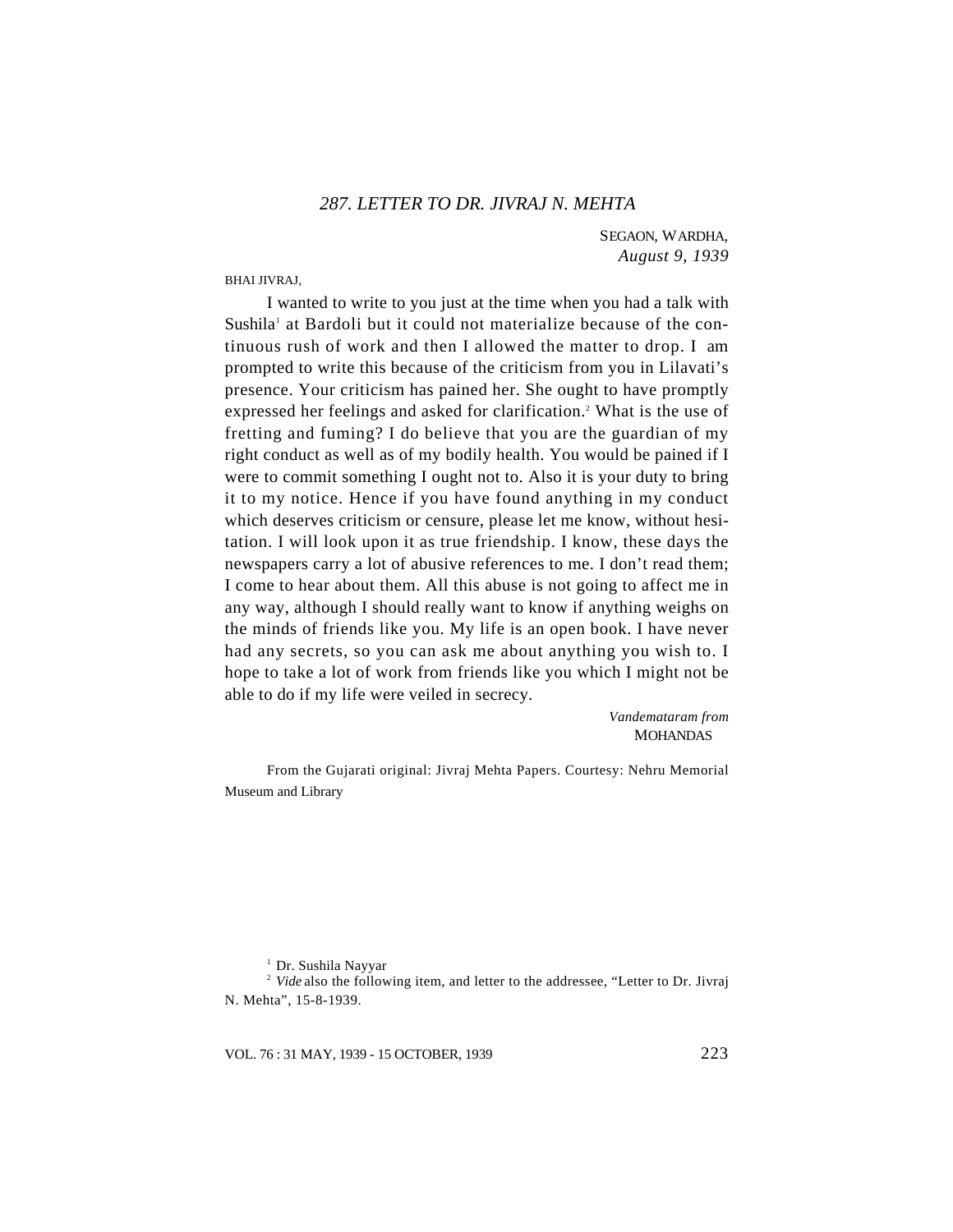SEGAON, WARDHA, *August 9, 1939*

CHI. LILA,

I have your letter. I see no need for girls to go begging on the Balev<sup>1</sup> Day or on any other occasion. Their services should not be used in this manner. Collecting money is the work of the management.

Keep yourself fully absorbed in your study. Do not be restless. Do your best and be content with the outcome.

Why did you take quietly what Dr. Mehta told you? Suppose he had been only joking? If there was any sting in it, you could have removed it.<sup>2</sup> You could have asked whether a daughter sleeping by the side of her father and a girl in an institution lying on top of another were the same thing. I think your keeping quiet itself implies your admission of some guilt. Your previous letter, however, suggests some feeling of shame about what is happening. In that case you would of course not be able to say anything. How can you, then, blame Dr. Jivraj? Even if somebody makes an offensive remark about me, it produces no effect on me whatever. But if I ever do something blameworthy, I would shrink into myself with shame even if nobody criticized me.

*Blessings from*

From a copy of the Gujarati: C.W. 10091. Courtesy: Lilavati Asar

# *289. LETTER TO TARA JASANI*

MAGANWADI, WARDHA, *August 9, 1939*

CHI. TARA,

I don't feel like going for walks without all my [walking-] sticks. Kanu<sup>3</sup>, Bablo<sup>4</sup> are busy, and so they do not come out with me.

<sup>&</sup>lt;sup>1</sup> Also known as *Rakshabandhan* celebrated on the full-moon day of *Shravana,* when a girl ties a string called *rakhi, rakhadi,* or *raksha* round the wrist of her brother and receives from him some gift as a token of his promise to protect her

<sup>&</sup>lt;sup>2</sup> *Vide* also the preceding item.

<sup>3</sup> Son of Narandas Gandhi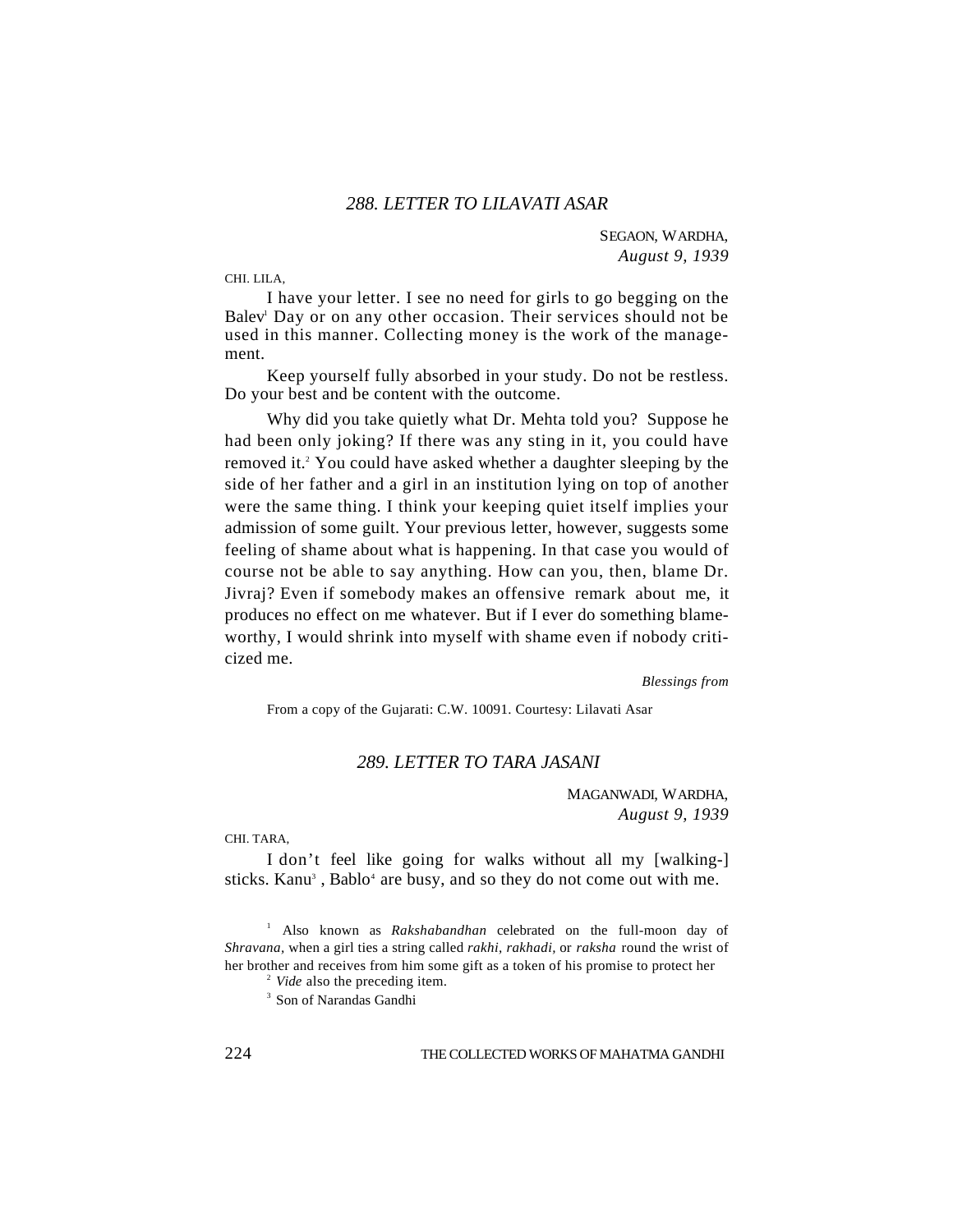Instead of my giving you a description of the mountains, you may see them with your own eyes some day.

What work will you do if there is a drought? How much will you contribute to spinning *yajna*?

It is good that you attend Kanji Muni's<sup>1</sup> discourses. Your revered parents always used to listen to him with rapt attention.

*Blessings from*

**BAPU** 

From a photostat of the Gujarati: C.W. 9834, Courtesy: Tarabehn Pratap

# *290. LETTER TO R. L. HANDA*

SEGAON, *August 10, 1939*

DEAR FRIEND,

I have seen your letter<sup>2</sup> and the accompanying articles<sup>3</sup> on Kathiawar States. Both are welcome. While your letter to me is appearing in the next issue of the *Harijan,* the articles will be published at a later date as soon as space is available. Your approach to the problem of States I consider, on the whole, as rational and workable.<sup>4</sup>

> *Yours sincerely,* M. K. GANDHI

*Leaves from a Diary*, p. 77

# *291. LETTER TO SURENDRA B. MASHRUWALA*

SEGAON, WARDHA, *August 10, 1939*

CHI. SURENDRA,

Isn't my writing to Manu the same as writing to you? I assume that you two are as warp and woof to each other that there is no need for me to write anything to cheer you both. Hence though you are

<sup>4</sup> Narayan Desai, son of Mahadev Desai

<sup>1</sup> A Shvetambar Jain *muni*

<sup>&</sup>lt;sup>2</sup> *Vide* "Confederation of Small States", 14-8-1939.

<sup>&</sup>lt;sup>3</sup> For extracts, *vide* Appendix-"Kathiawar States", 30-9-1939.

<sup>4</sup> *Vide* also "Kathiawar States", 11-9-1939.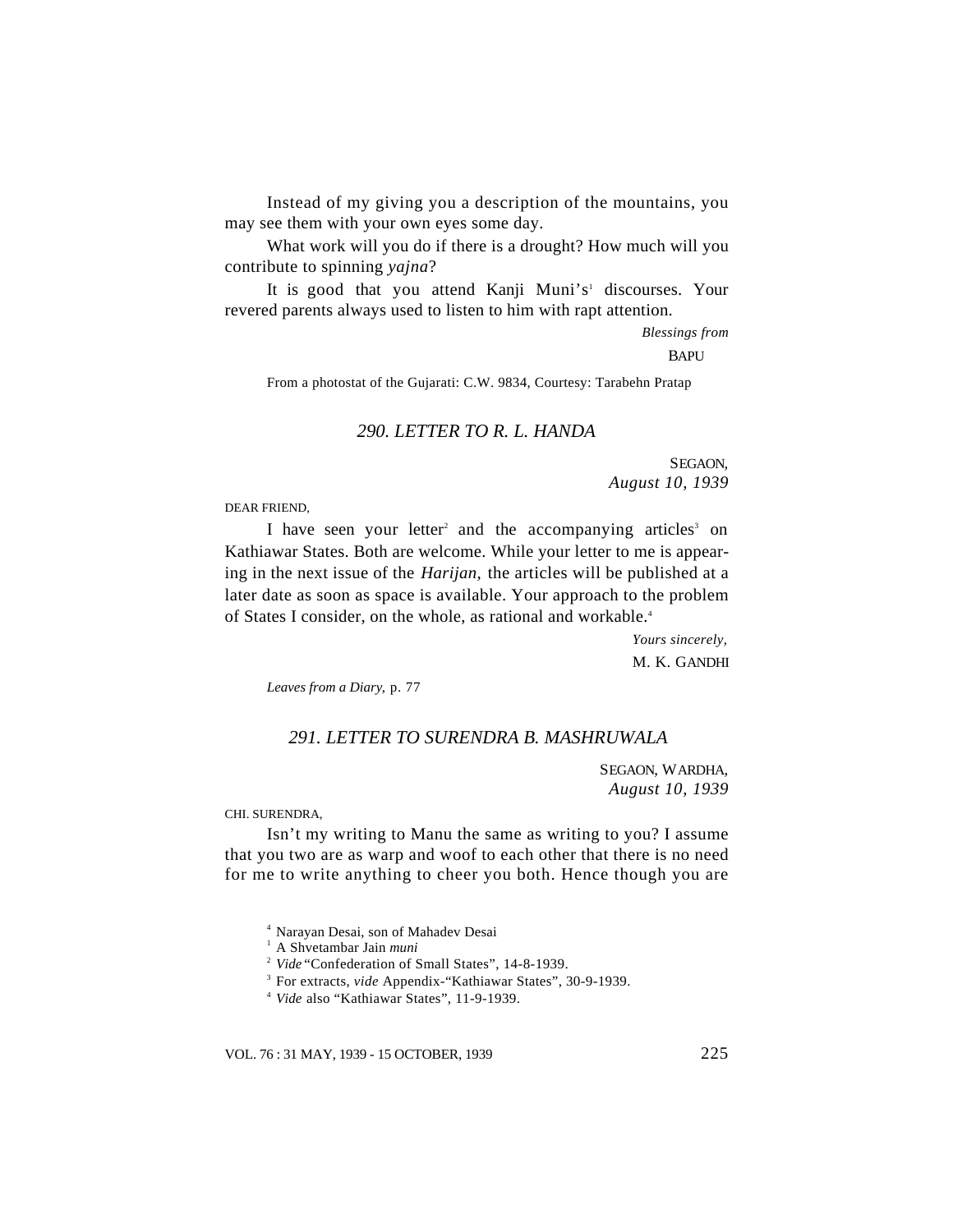constantly in my thoughts, I save my time by not writing to you. As Manudi has stayed with me for a long time, she naturally expects letters from me and I, therefore, write to her and assume that it is as good as writing to you.

Manu told me that your work was progressing well. I hope you are keeping good health.

*Blessings from*

**BAPU** 

From a photostat of the Gujarati: C.W. 5049. Courtesy: Manubehn S. Mashruwala

## *292. CONGRESS WORKING COMMITTEE RESOLUTION* <sup>1</sup>

#### [*August 11, 1939*] 2

The Working Committee has given the most anxious consideration to the action of Shri Subhas Chandra Bose<sup>3</sup> the erstwhile President of the National Congress, in connection with two resolutions<sup>4</sup> of the last meeting of the A. I. C. C. known as "Satyagraha in Provinces" and "Congress Ministries and the P. C. C.s". The Working Committee has also considered the long letter<sup>5</sup> of Shri Subhas Babu, appended hereto. The Working Committee with great sorrow and reluctance has come to the conclusion that Subhas Babu has wholly missed the main point raised by the President of the even though he differed from the ruling of the President. It was open to him, if he felt aggrieved by the ruling, to appeal to the Working Committee or the A. I. C. C. But he was bound, so long as the Presi-dent's instructions stood, to carry them out faithfully. This is the first condition of the proper functioning of any organization, much more so of a vast organization like the National Congress which is engaged in a life and death struggle with the world. If, what seems to be Subhas Babu's contention in his letter, that every member is free to interpret the Congress Constitution as he likes, prevails, there will be perfect anarchy in the Congress and it must break to pieces in no time.

<sup>1</sup> Drafted by Gandhiji; *vide* "Statement to the Press", 23-8-1939.

<sup>5</sup> Addressed to the Congress President; *vide* Appendix-"Letter from Subhas Chandra Bose to Congress President", 7-8-1939.

<sup>2</sup> From *Gandhi—1915-1948: A Detailed Chronology*

 $3$  He had asked the people to observe July 9, 1939, as 'Protest Day'.

<sup>4</sup> *Vide* "A.I.C.C. Resolutions", 23-6-1939.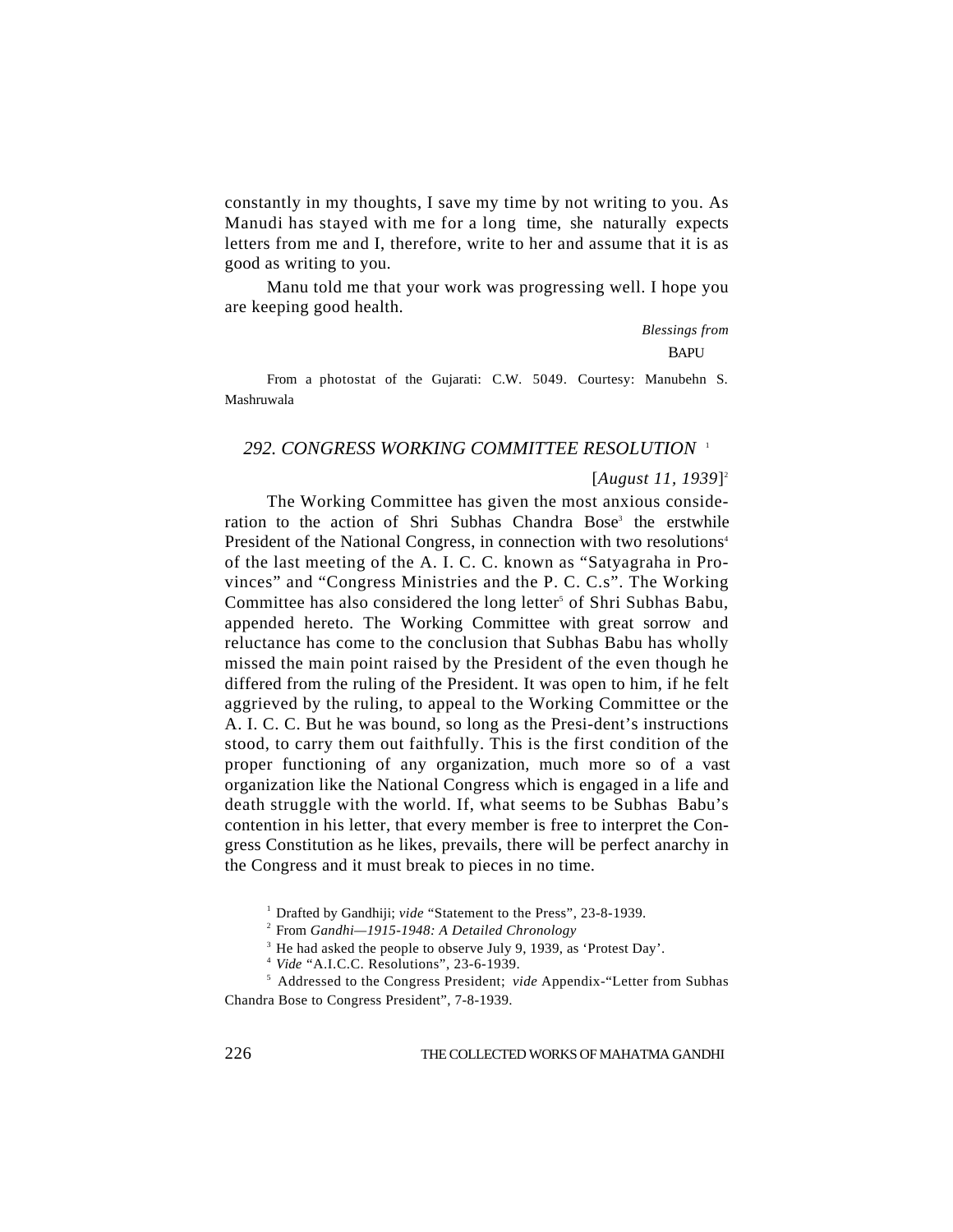The Working Committee has come to the painful conclusion that it will fail in its duty if it condones the deliberate and flagrant breach of discipline by Subhas Babu. The Working Committee therefore resolves that for his grave act of indiscipline Shri Subhas Babu is declared disqualified as President of the Bengal Provincial Congress Committee for three years as from August 1939. The Working Committee trusts that Shri Subhas Babu will see the error of his ways and loyally submit to this disciplinary action.

The Working Committee has taken note of the indiscipline of many other Congressmen including responsible officials. But it has refrained from taking any action as the members acted under the inspiration of Shri Subhas Babu. The Working Committee, however, leaves it open to Provincial Organizations to take action if they think it necessary for the proper observance of discipline and especially if the offending members do not express regret for their indiscipline.

The Committee further empowers the President to take disciplinary action against such members who, instead of expressing regret by their speech or conduct for the indiscipline, persist in it.

*The Indian Annual Register, 1939,* Vol. II, pp. 212-3

#### *293. TELEGRAM TO DR. DADOO* <sup>1</sup>

*August 11, 1939*

PENDING FINAL DIRECTION RATHER DELICATE NEGOTIATIONS STILL GOING. PLEAD FOR PATIENCE. WE MUST LOSE NO CHANCE SETTLEMENT. WILL NOT WASTE TIME.

**GANDHI** 

*South Africa's Freedom Struggle,* pp. 303-4

 $1$ <sup>1</sup> This was in reply to a cable dated August 9, 1939 from the addressee, which *inter alia read* : ".... Handful Indian anti-passive resisters misconstruing object postponement struggle. Desirable pray cable in detail, precise nature and basis negotiations and fix time limit for postponement. We are not informed what negotiations transpiring".

VOL. 76 : 31 MAY, 1939 - 15 OCTOBER, 1939 227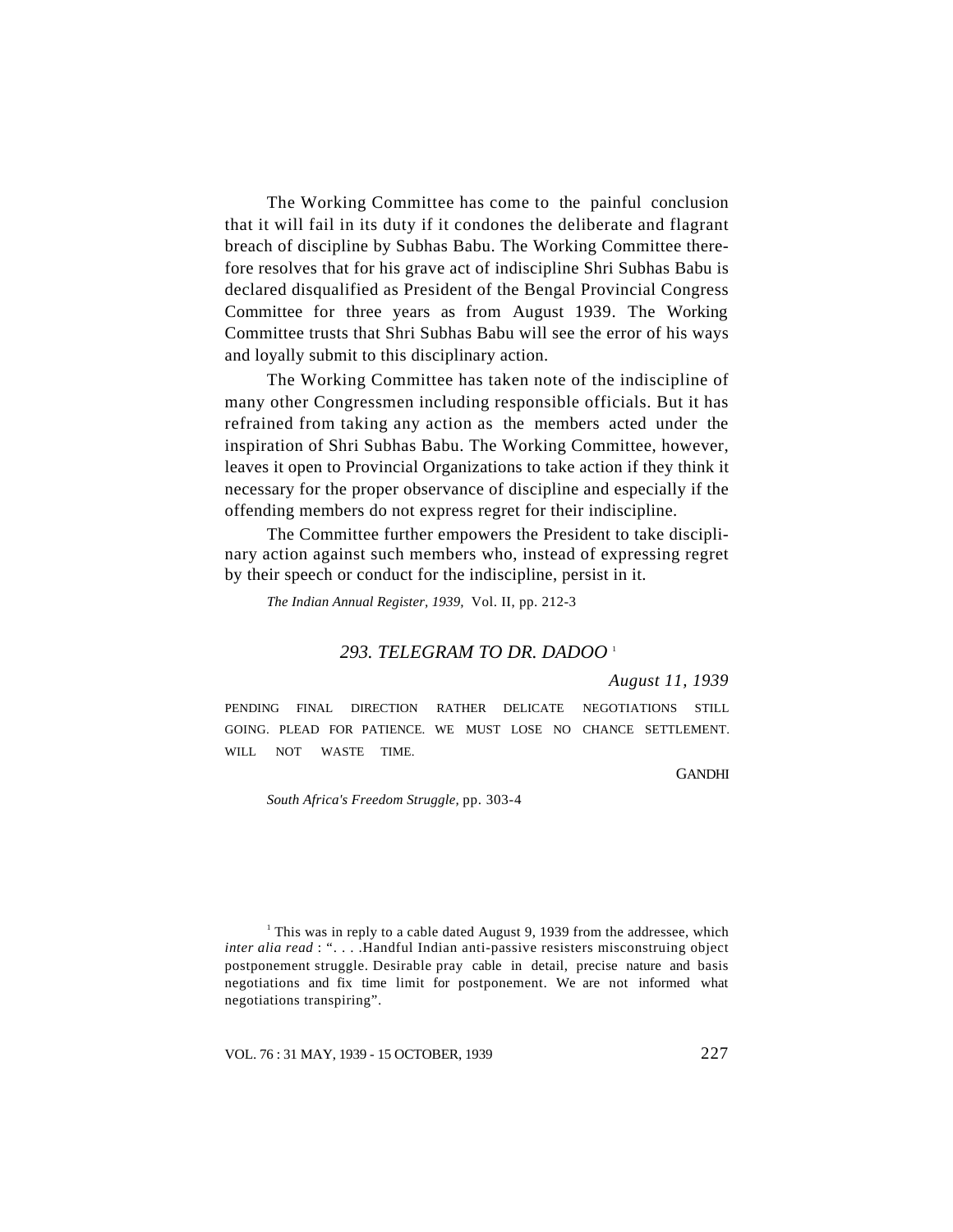# *294. LETTER TO JAWAHARLAL NEHRU*

SEGAON, WARDHA, *August 11, 1939*

MY DEAR JAWAHARLAL,

I was half inclined to talk to you in the presence of the Working Committee (for want of other time) about the Planning Committee.<sup>1</sup> Shankerlal came this morning after his chat with you bringing with him copy of a letter written by him to Kripalani<sup>2</sup> in the matter. I sympathized with him in his objection. I have never been able to understand or appreciate the labours of the Committee. I do not know that it is working within the four corners of the resolution creating the Committee. I do not know that the Working Committee is being kept informed of its doings. I have not understood the purpose of the numerous sub-committees. It has appeared to me that much money and labour are being wasted on an effort which will bring forth little or no fruit. These are my doubts. I seek light. I know your mind is in China.<sup>3</sup> If you think Shah<sup>4</sup> can express your mind, I shall try to learn from him. Or I shall wait till you return from your great mission. May God protect you and bring you safe to the motherland.

Love.

**BAPU** 

Gandhi-Nehru Papers, 1939. Courtesy: Nehru Memorial Museum and Library. Also *A Bunch of Old Letters,* pp. 378-9

#### *295. LETTER TO GHULAM RASUL QURESHI*

SEGAON, *August 11, 1939*

CHI. QURESHI $^1$ ,

I have your letter. I take it that the instalment of Rs. 100 has started. I am glad you got out of *Sugandhi.*

> *Blessings from* BAPU

<sup>1</sup> *Vide* also "Letter to Amrit Kaur", 19-6-1939.

 $4 K$ . T. Shah

<sup>1</sup> Also spelt Koreishi

<sup>&</sup>lt;sup>2</sup> J. B. Kripalani, General Secretary, A. I. C. C.

<sup>&</sup>lt;sup>3</sup> Jawaharlal Nehru was to go to China; he actually left on August 20.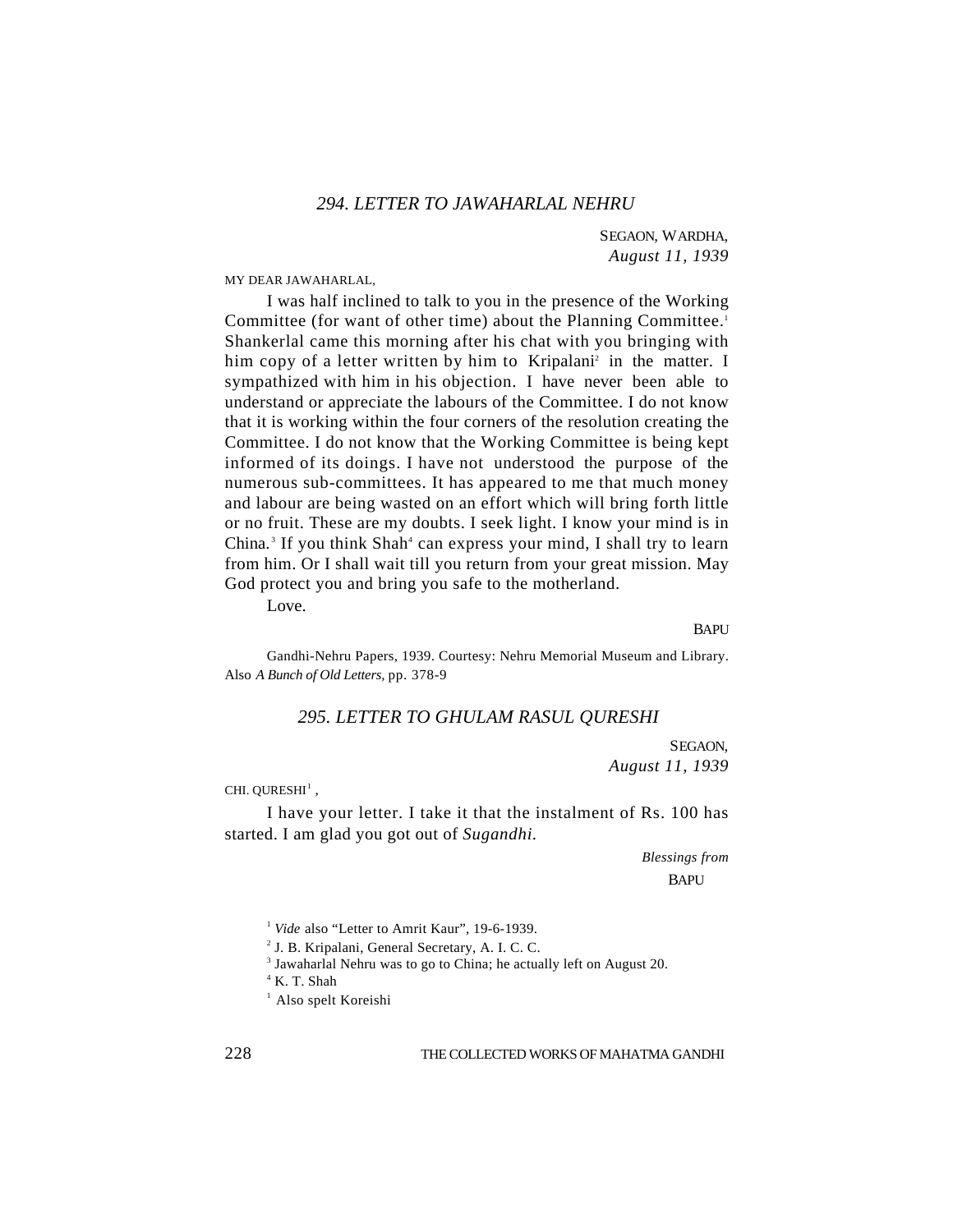$[PS.]$ 

If Amtul Salaam is still there, tell her that I have not written to her thinking she must have left.

From a photostat of the Gujarati: C.W. 10773. Courtesy: Ghulam Rasul Qureshi

## *296. LETTER TO SUSHILA NAYYAR*

WARDHA, *August 11, 1939*

CHI. SUSHILA,

I could not write to you for two days, Shirin may be going. She has to reach there on the 16th. She may come back if she gets a job here. I am doing well.

*Blessings from*

**BAPU** 

DR. SUSHILA NAYYAR LADY HARDINGE COLLEGE HOSPITAL NEW DELHI

From the Hindi original: Pyarelal Papers. Nehru Memorial Museum and Library. Courtesy: Dr. Sushila Nayyar

#### *297. HUNGER-STRIKE*

Hunger-strike has positively become a plague. On the slightest pretext some people want to resort to hunger-strikes. It is well, therefore, that the Working Committee<sup>1</sup> has condemned the practice in unequivocal terms, so far at least as hunger-strike for discharge from imprisonment is concerned. The Committee should have gone further and condemned also the practice of forcible feeding. I regard forcible feeding as an undue liberty with the human body which is too sacred to be trifled with, even though it belongs to a prisoner. No doubt the State has control over the bodies of its prisoners but never to the extent of killing their soul. That control has well-defined limits. If a prisoner decides to starve himself to death, he should, in my opinion, be allowed to do so. A hunger-strike loses its force and dignity, when it has any, if the striker is forcibly fed. It becomes a mockery if

 $<sup>1</sup>$  At its meeting held from August 9 to 12</sup>

VOL. 76 : 31 MAY, 1939 - 15 OCTOBER, 1939 229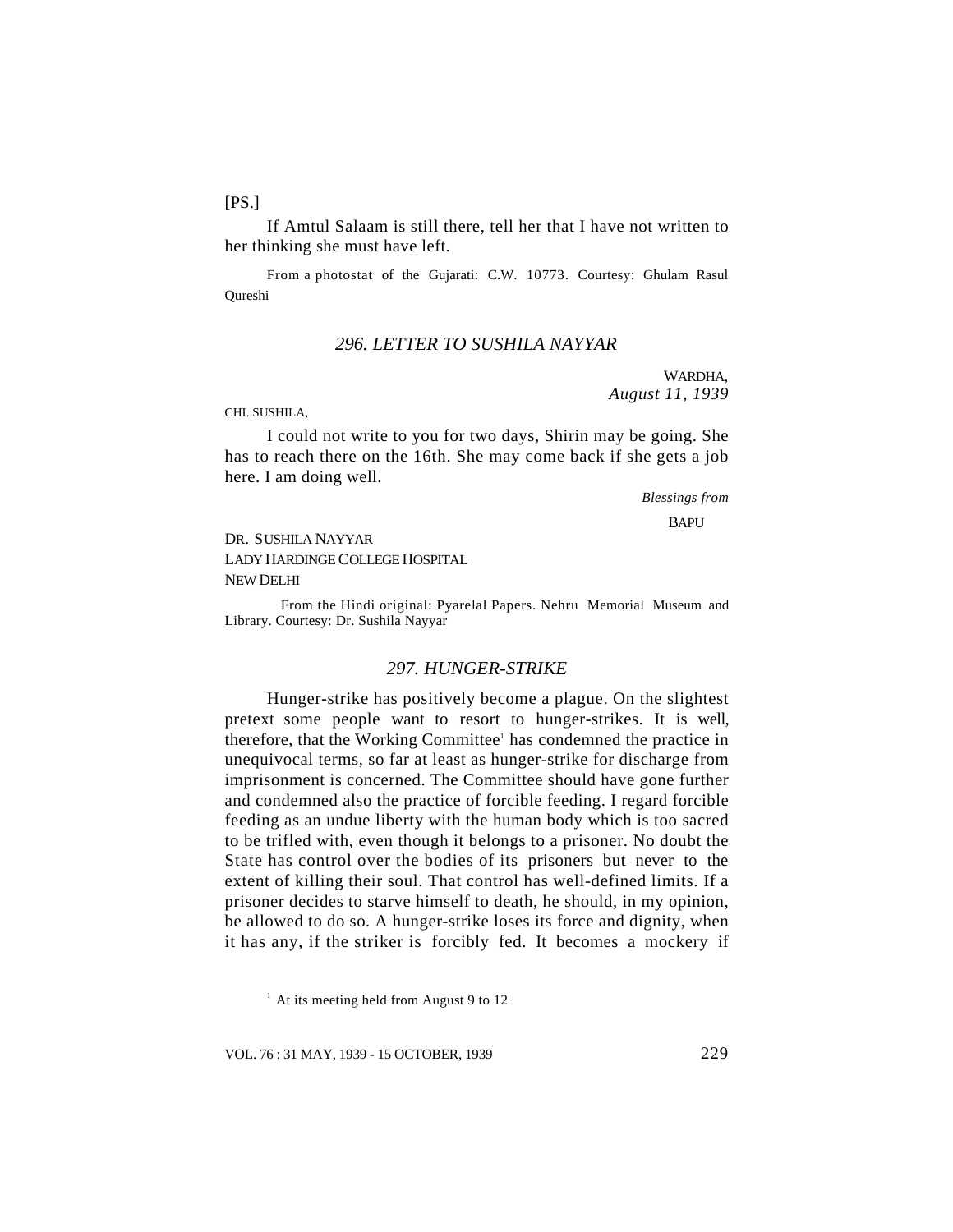somehow or other sufficient nourishment is poured down the throat, whether through the mouth or the nose. Of course, the mind instinctively revolts against feeding through the nose. But I under-stand that after a few day's practice the process ceases to offend the subject himself. Where a prisoner offers violent resistance, the matter becomes difficult. But cases of such resistance are rare. It is not possible to keep up effective resistance for any length of time. A determined resister will of course die at the very first attempt and thus frustrate it. But such resistance requires great daring and reckless defiance of death. In any case it is my firm conviction that the method of forcible feeding should be abandoned as a relic of barbarism. I know that some prisoners welcome forcible feeding for the empty glory of being regarded as hunger-strikers. Jailors have often told me that such prisoners would deplore stoppage of forcible feeding. I am told that under the existing law jail authorities are bound to resort to forcible feeding if reasoning fails. I would recommend amendment of such legislation if any.

It is also worthy of consideration whether a rule should not be passed by the Working Committee making a public and political hunger-strike without permission a breach of discipline. I do not like restraint on the liberty of the individual except for his own good and that of the society of which he is a member. Hunger-strike has, however, become such a nuisance that it will be as well for the Work-ing Committee to adopt measures to check it before it assumes dangerous proportions. A Working Committee resolution in such matters means expression of considered public opinion and is likely to prove a deterrent against an abuse of the practice. It may never need to be enforced.

SEGAON, August 14, 1939 *Harijan,* 19-8-1939

# *298. CONFEDERATION OF SMALL STATES*

May I take the liberty of writing to you with a view to draw your attention to the problem of Kathiawar States? A close study of the States comprising the Western India Agency will convince anyone that the real problem of Kathiawar is not that of responsible government in individual States. That, in fact, is a demand very much beyond the ken of economic possibility. None of these States, with the exception of five or six, can afford to be genuine, separate, self-government units. Economic considerations apart, their geographical contiguity, and cultural and linguistic unity positively point towards the desirability of grouping them all adminis-tratively. A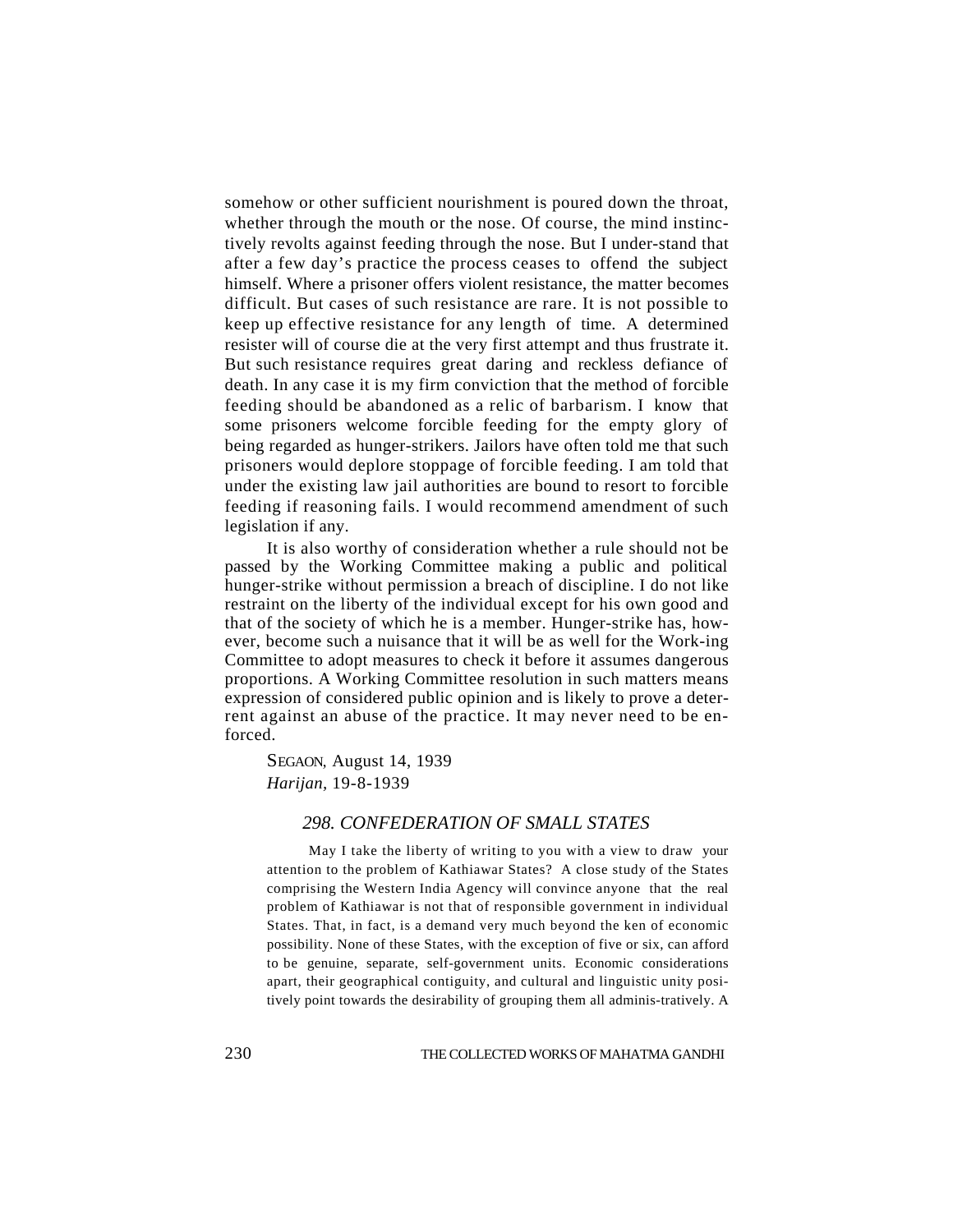confederation of these States alone can bring their people on a par with the people of Bombay Province or, for that matter, any other province in British India.

As to the fear that the Princes might strongly dislike such a move, it might be said that one cannot hope to go through any scheme of reform emboding real transference of power to the people without being confronted by the most dogged opposition from those quarters. And when at all events a fight (of course a non-violent one) has got to be waged against that opposition, it is only prudent and politic on our part to fight on an issue which should be our main and ultimate demand. Whatever our immediate and minimum demands, the final objective must not be lost sight of. And may I suggest in the case of Kathiawar, as also some three-fourths of the States in India, the final goal of all political reformers must be a confederation on the lines roughly foreshadowed in the appended printed articles?

I hope you will see that this idea, though by no means new or original, deserves to be popularized. For, collective agitation by a group or cluster of States in favour of confederation has certain obvious advantages which agitation for reform in a single State cannot have. How much I wish you had worked for the propagation of this idea while you were actively engaged in the Rajkot struggle. Even now one word of support from you—of course, only if you generally agree with this view—will place this idea on a sound footing.

This important letter<sup>1</sup> was received by me in Abbottabad. The articles<sup>2</sup> appended are cuttings from *The Tribune* of Lahore specially dealing with the problem. The articles contain an interesting analysis of the Kathiawar States and corroborative quotations from the Butler Committee's Report<sup>3</sup> and a recent pronouncement<sup>4</sup> by the Viceroy. For the moment I must content myself with heartily supporting the proposal. I do not share the fear of my correspondent about much opposition from the smaller States if they are sympathetically approached. They will soon realize that their safety lies in some kind of confederation and sharing of power with the people. The chief thing is a dispassionate representation of the problem and creation of public opinion that cannot be answered or opposed.

SEGAON, WARDHA, August 14, 1939 *Harijan,* 19-8-1939

<sup>1</sup> From R. L. Handa, *vide* "Letter from R. L. Handa", 10-8-1939

2 For extracts, *vide* Appendix-"Kathiawar States", 30-9-1939.

<sup>3</sup> According to *India's Struggle for Freedom*, Vol. I, p. 459, the committee, under the chairmanship of Harcourt Butler, "recommended the setting up of special tribunals for adjusting a number of important matters which affect the Indian States and British India alike".

<sup>4</sup> The reference, presumably, is to the Viceroy's address at the annual session of Chamber of Princes in New Delhi on March 13, 1939.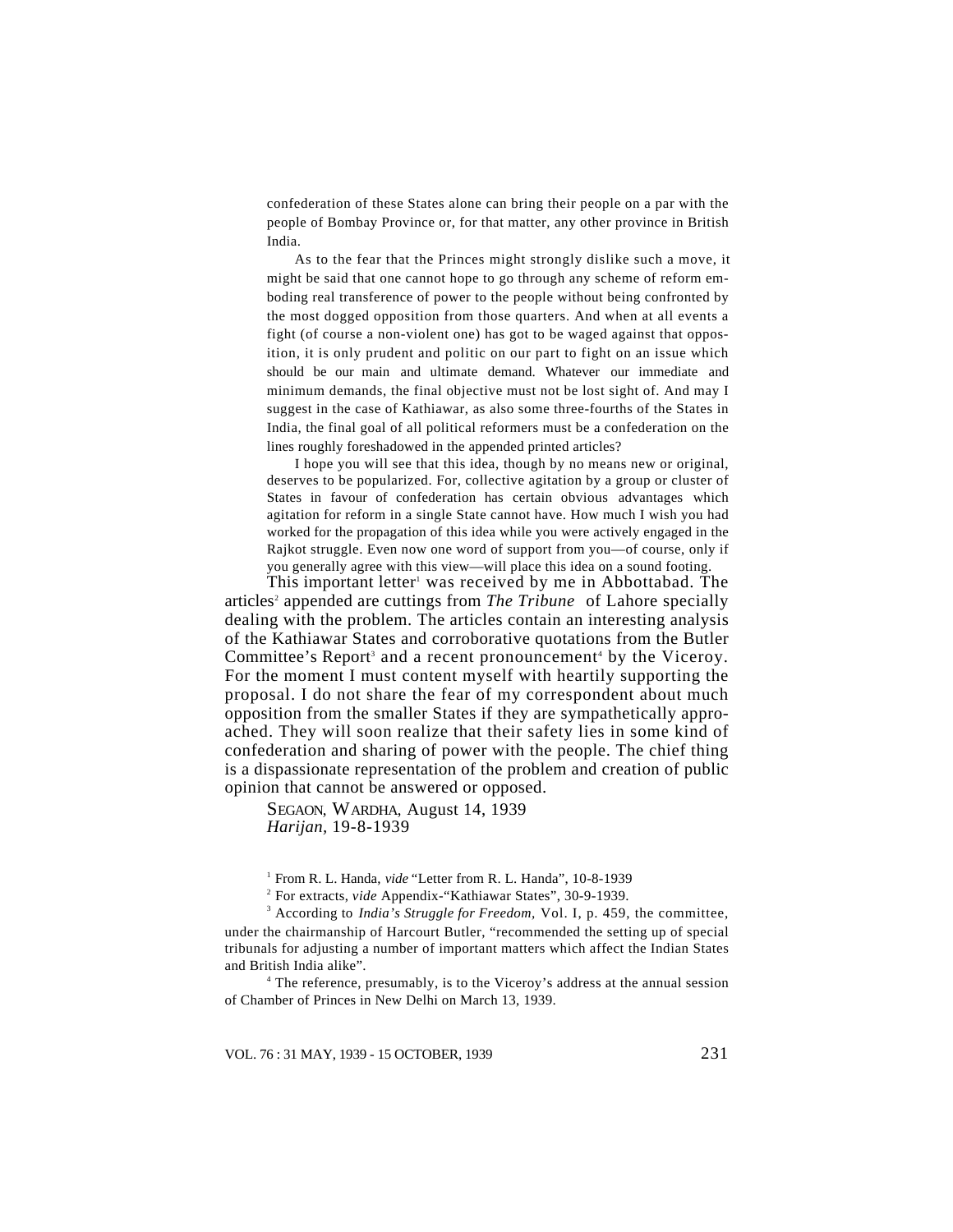# *299. NOTES*

#### THE ARYA SAMAJ

It was a happy ending<sup>1</sup> to the Arya Satyagraha. I have hitherto not written a word about this struggle. The matter seemed too delicate for public treatment by me. The country knows that I have a special way of dealing with things public or private. Some even call it quixotic. Thus my public silence over the Arya Satyagraha did not mean that I was not deeply interested in the struggle. I was keeping myself in touch<sup>2</sup> with both the Arya Samaj leaders and the Muslim friends who could have any thing to do with Hyderabad affairs. Of course I was acting in concert with Maulana Abul Kalam Azad. My sympathies were with the Aryas so far as their demands were con-cerned. They seemed to me to be so simple and so elementary. But I was averse to their Satyagraha from my own standpoint which I had explained to them. I was, however, nonplussed when they suggested that it was no worse if it was no better than the satyagraha I had led. They must not be expected, they added, to appreciate and follow my new method or requirements. I saw that I had no right to put any pressure upon them beyond that of reason. Then I was anxious not to embarrass H. E. H. the Nizam's Government as long as I could help it. It is, therefore, a matter of great joy to me personally that the Arya struggle has ended in a friendly manner. Both the Nizam Government and the Arya Samaj<sup>3</sup> deserve congratulations. Let me hope that the dignified statement issued by Shri Ghanshyamsingh Gupta will receive from the Aryas the response it deserves. There is no doubt that much bitterness has been engendered during the struggle. If the Aryas act in the spirit of Shri Gupta's appeal and the Nizam's Government in the spirit of their own communique<sup>4</sup>, the bitterness will die out and there never will be any occasion for resumption of the struggle so far as simple religious and cultural freedom is concerned.

<sup>1</sup> On August 8

<sup>2</sup> *Vide* "Letter to Amrit Kaur", 31-7-1939.

<sup>3</sup> "Sabha" in the source

<sup>4</sup> According to *The Indian Annual Register, 1939,* Vol. II. p. 14, the communique contained "clarification of certain points in the official communique of July 17, 1939, in which the Government's attitude regarding the religious liberties in the State was set out as well as of the points raised by the, *Government Gazette* Extraordinary on July 19, 1939, announcing the reforms."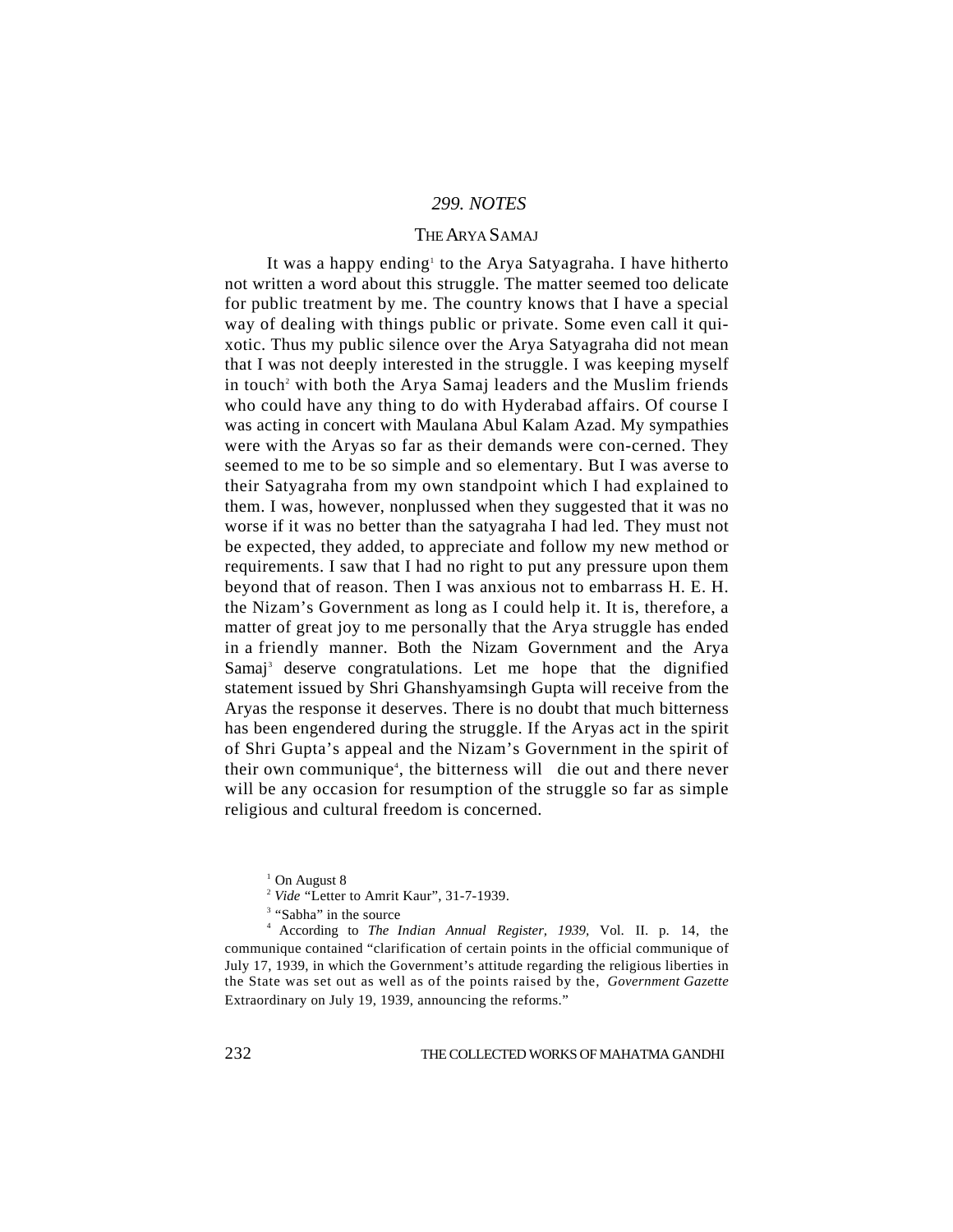# THE PUNJAB CONGRESS

Dr. Satyapal<sup>1</sup> has needlessly quoted me in order to go out of public life. If it is an inner urge, the decision is sound. If it is due to my innocent postcard<sup>2</sup> to Lala Dunichand, the doctor is hopelessly wrong. In the first place the postcard has to do with the whole Congress atmosphere in the Punjab which has resulted in a distrust not of this or that individual but of myself. A critic may call it cowardice if he likes. But whether it is cowardice or want of self-confidence, I am useless as a mediator so long as my malady persists. So, when Sardar Mangal Singh and other friends from Ludhiana came to Wardha armed with authority from Dr. Satyapal, I told them that I was useless, but that Rajendra Babu as the head of the Congress organization was the proper person to go to the Punjab. He has consented to go as soon as his health and other engagements permit. But I have suggested to these friends that there is no help equal to self-help. They must, by their own exertion, put their house in order. If Dr. Satyapal has not gone out in obedience to the inner urge, he will not be able to keep himself out for any length of time. His nature will revolt against the artificial self-suppression. I therefore suggest a better course. Let him cease to be a party man. Let him forget old quarrels and let him be intent on producing real solidarity in the Punjab. I cannot say how this can be done. I have not even the data for laying down a plan of action. He must devise it himself. All I can say is that if he really wills it, he can do the thing. Everybody knows that he has a following in the Punjab, that he is an indefatigable worker and has sacrifice to his credit. If, therefore, anybody can bring about peace among Congressmen in the Punjab, it is certainly Dr. Satyapal. But whether it is he or anybody else, that one will have to efface himself and put the people's cause, which is the Congress cause, before his own or his party's. Behind my diffidence must be read an intense wish that the Congressmen in the Punjab should unite without mental reservations and act as one man.

#### INDIAN STRUGGLE IN SOUTH AFRICA

Whether our countrymen in South Africa have to take up passive resistance or not, there is no doubt that they will not be able to vindicate their position if they cannot close their ranks and act as one man and act unselfishly. Their corporate existence cannot be main-

<sup>&</sup>lt;sup>1</sup> Member of the Punjab Legislative Assembly

<sup>2</sup> *Vide* "Letter to Dunichand", 20-7-1939.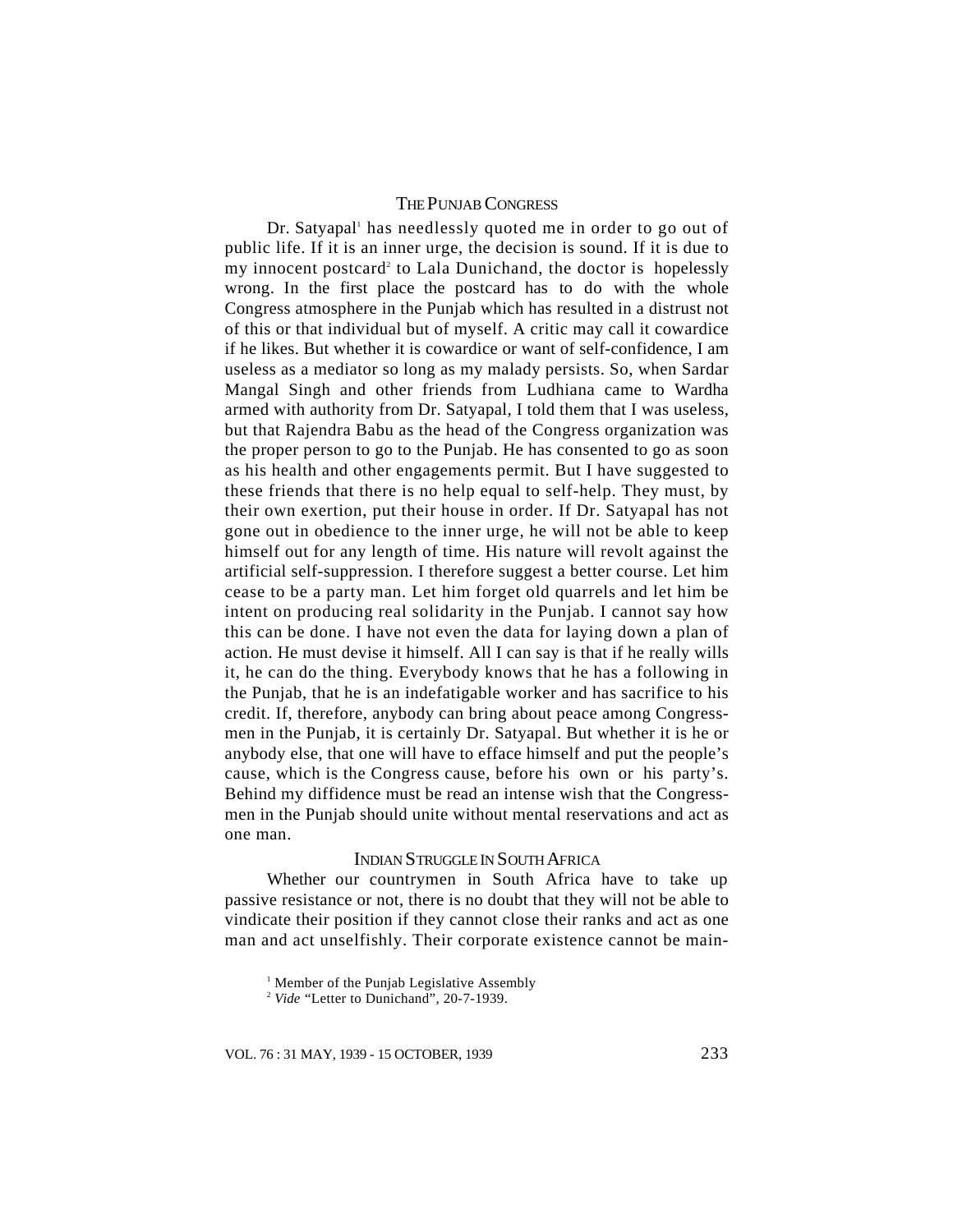tained with honour, if individuals in order to serve their selfish ends compromise the community's interest and honour. There is, at the time of writing these lines, a cleavage between the local Congress and the passive resisters. The resisters seem to have the bulk of the Indian population with them. But the name and prestige of the South African Congress is with the non-resisters. Now there is a prospect of a lawsuit over the possession of the Congress books, funds and offices. I would warn the resisters against falling into the legal trap. Let them follow my example. The equivalent to the Congress in my days was the British Indian Association. From the very commencement of passive resistance, I recognized that all Indians would not and could not join the struggle although all might be, as they actually were, in sympathy with it. Although it was open to me, being secretary, to utilize the name and prestige of the Association, I founded a separate organization<sup>1</sup> leaving the British Indian Association free to act as it might within constitutional limits. It was possible by this arrangement to protect the non-resisters from harm, retain their sympathy and save the resisters from the embarrassment that would undoubtedly be caused by non-resisters if they were members of the same body. Let the present passive resisters work along their own lines and rely upon getting more than prestige by their strength, sacrifice and capacity for suffering. A passive resister should have a generous heart and represent not only his own companions but even his opponents. Whatever rights he secures, he will secure for all. He is a friend of all and enemy of none. That is the first condition of successful passive or civil resistance.

# KHADI AS FAMINE INSURANCE AND MEDIUM OF INSTRUCTION

There has been a full discussion among the khadi workers at the meeting of the A. I. S. A. held at Wardha on the 12th instant and thereafter. It has been claimed for khadi that it has at least three definite functions. It provides a supplementary occupation to the semi-starved and semi-employed millions of India on a scale unequalled by any other occupation. It provides, with the least possible loss, work in famine areas; and it is the best medium of instruction for the boys and girls of India in the primary stage.

But there is one definite condition for the success of khadi as famine insurance or medium of instruction in the primary stage.

<sup>&</sup>lt;sup>1</sup> The Natal Indian Congress; vide Vol. I.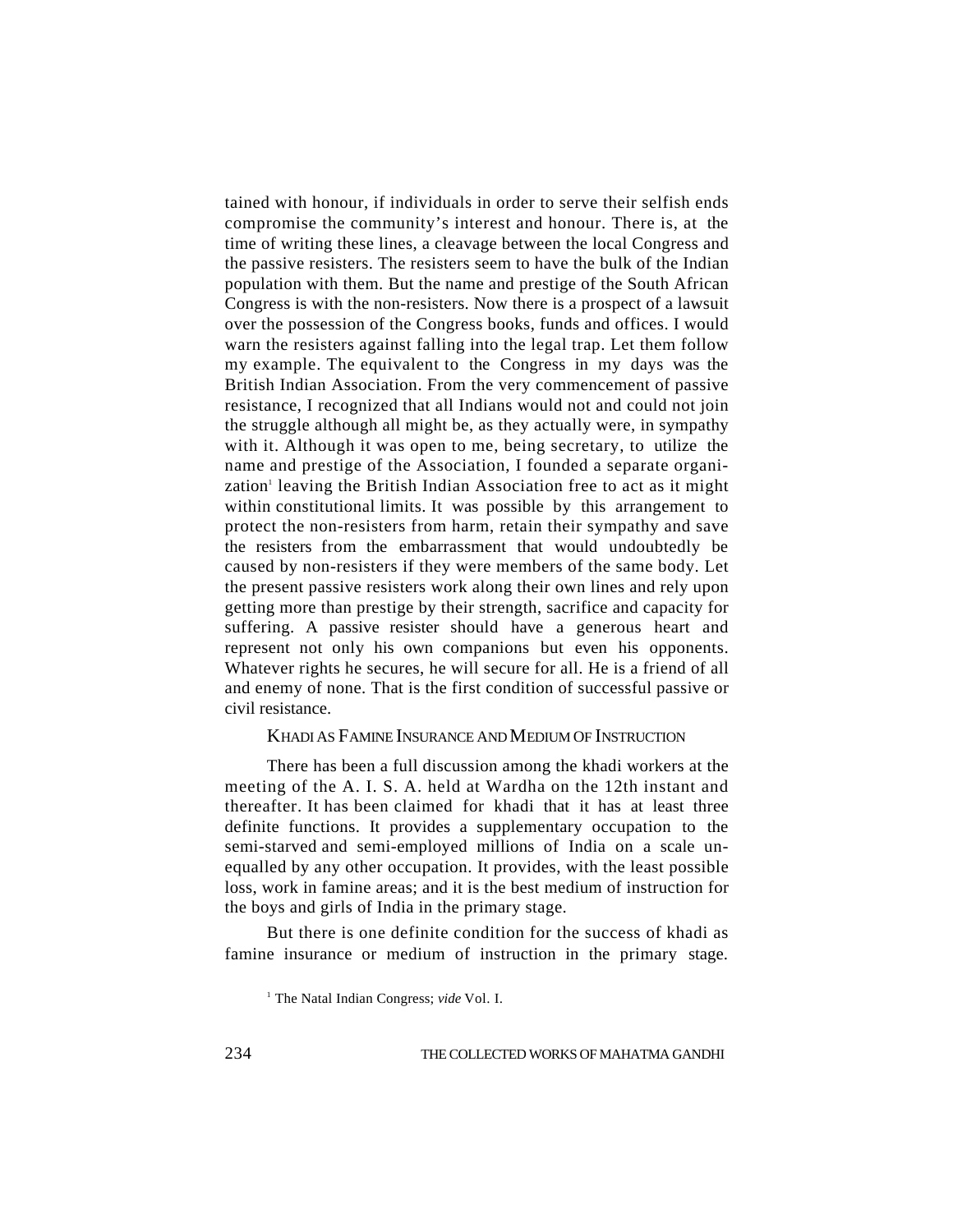What is to be done with the khadi produced in famine areas and in the schools? If khadi cannot be sold, it is as useless as the stones broken in many parts of India during famine time. I have suggested often enough in these columns that all the khadi produced under the last two heads must be taken up by the State. This can be most easily done through the A. I. S. A., if the State guarantees the losses as it guarantees today railway dividends and many other things. Considering price, khadi is undoubtedly dearer than mill-cloth. Therefore it commands a market only among patriots and philanth-ropists. But those who have no spare cash will not be easily actuated by philanthropy or patriotism. They will go to the cheapest market. It is therefore the business of the State to shut out or tax heavily enough such goods as compete with those which, for the general good, should command a market. I think it can be taken as proved that khadi comes under such goods. The administration of eight provinces is virtually in Congress hands to an extent enough to protect khadi and the like. There is no reason why the other provinces should not follow the Congress provinces in matters like protection of khadi on which there is no difference of opinion. Hindu-Muslim unity may not come as early as many of us wish. But even as we breathe common air and drink the common water supplied by the rivers, wells or waterworks, surely we might agree on a common policy regarding other necessaries of life, without in any way interfering with our differences, if we must unfortunately hug these and use them for warring against one another. But whether the other provinces fall in line or not, it is necessary for the Congress provinces to confer with the A. I. S. A. and the A. I. V. I. A. and evolve a line of action whereby the difficulty I have pointed out can be solved without delay.

SEGAON, WARDHA, August 14, 1939 *Harijan,* 19-8-1939

# *300. LETTER TO JIVANJI D. DESAI*

SEGAON, WARDHA, *August 14, 1939*

BHAI JIVANJI,

What sort of an article do you expect from me? Hadn't you better leave me out? You should give me a reward even if I am able to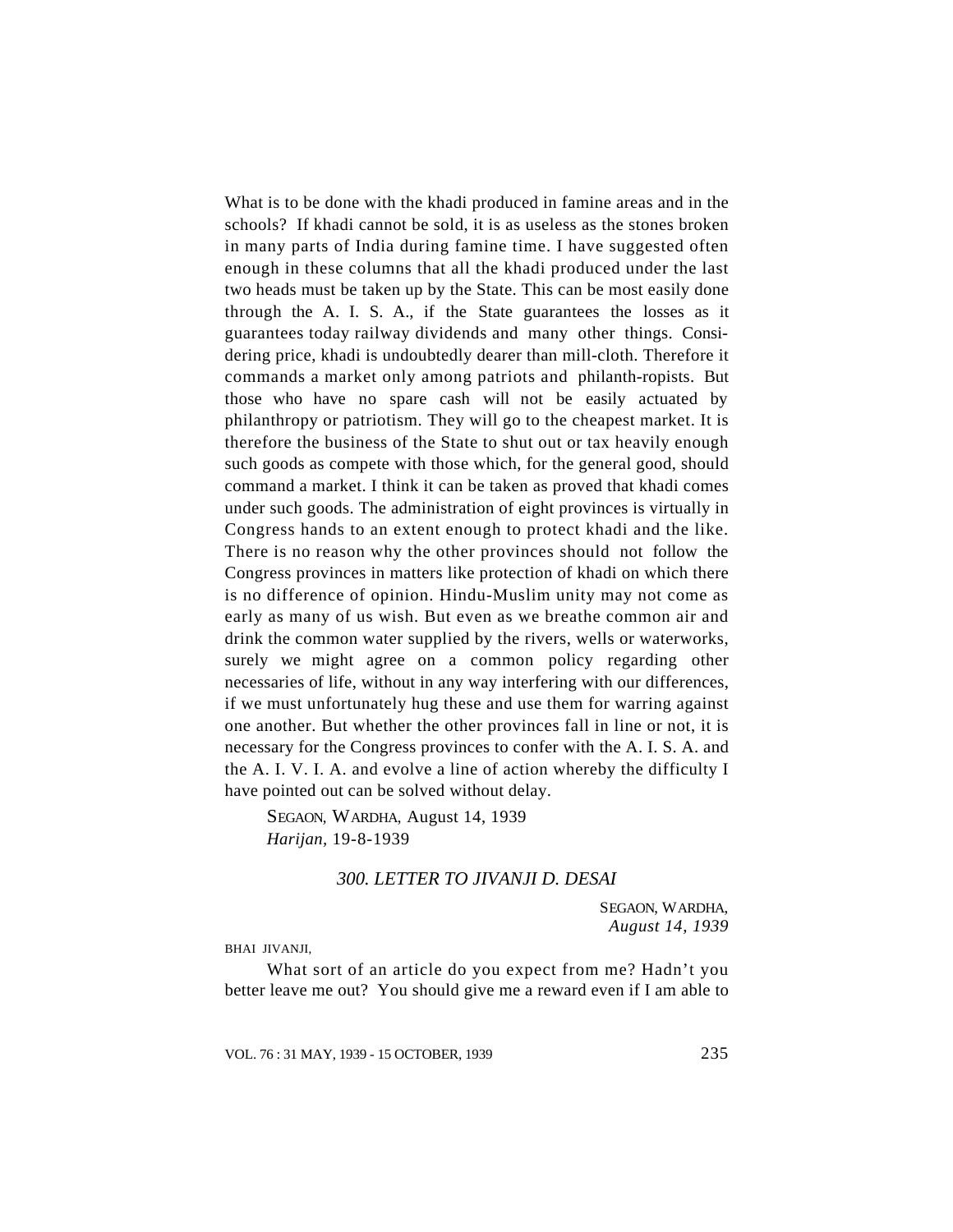do all the other work you have given.

I understand about the *Autobiography*<sup>1</sup> .

*Blessings from*

**BAPU** 

BHAIJIVANJI,

P. O. BOX 105, AHMEDABAD

From a photostat of the Gujarati: G. N. 9947. Also C. W. 6921. Courtesy: Jivanji D. Desai.

# *301. LETTER TO RAVI SHANKAR SHUKLA*<sup>2</sup>

*August 14, 1939*

#### BHAI SHUKLAJI,

To this I have replied thus:<sup>3</sup> "I have your ultimatum. Please know that your proper course is to ask the Prime Minister or the Parliamentary Board."

Do you have anything to say?

From a copy of the Hindi: Pyarelal papers. Courtesy: Pyarelal

#### *302. LETTER TO SUSHILA NAYYAR*

SEGAON, WARDHA, *August 14, 1939*

STUPID GIRL,

You are really stupid. You sit there and are afraid. You even forget that time is doing its work. And why should you be scared when someone attributes to you a failing you do not have? Why do you not learn this much from me that we should not allow ourselves to be affected however much we may be criticised or condemned? May be when you come here, you will face neither criticism nor condemnation.

The reply to Dr. Young is enclosed, He used to accompany me to the Working Committee meetings. Once Pyarelal and Shirin came along.

<sup>1</sup> *Vide* "Letter to Jivanji D. Desai", 31-7-1939.

 $2$  This was in reply to a letter from the addressee, Premier, Central Provinces, who had forwarded to Gandhiji a telegram from H. J. Khandekar, M. L. A., Secretary, Depressed Classes Satyagraha Committee, Nagpur. Khandekar had threatened to resume "Segaon Satyagraha" unless demand for a Harijan Minister in Central Provinces Ministry was conceded within a fortnight. *Vide* also Letter to H. J. Khandekar", 7-8-1938 and "Discussion with Harijan Satyagrahis", 27-8-1939.

<sup>3</sup> In the source the following two sentences are in English.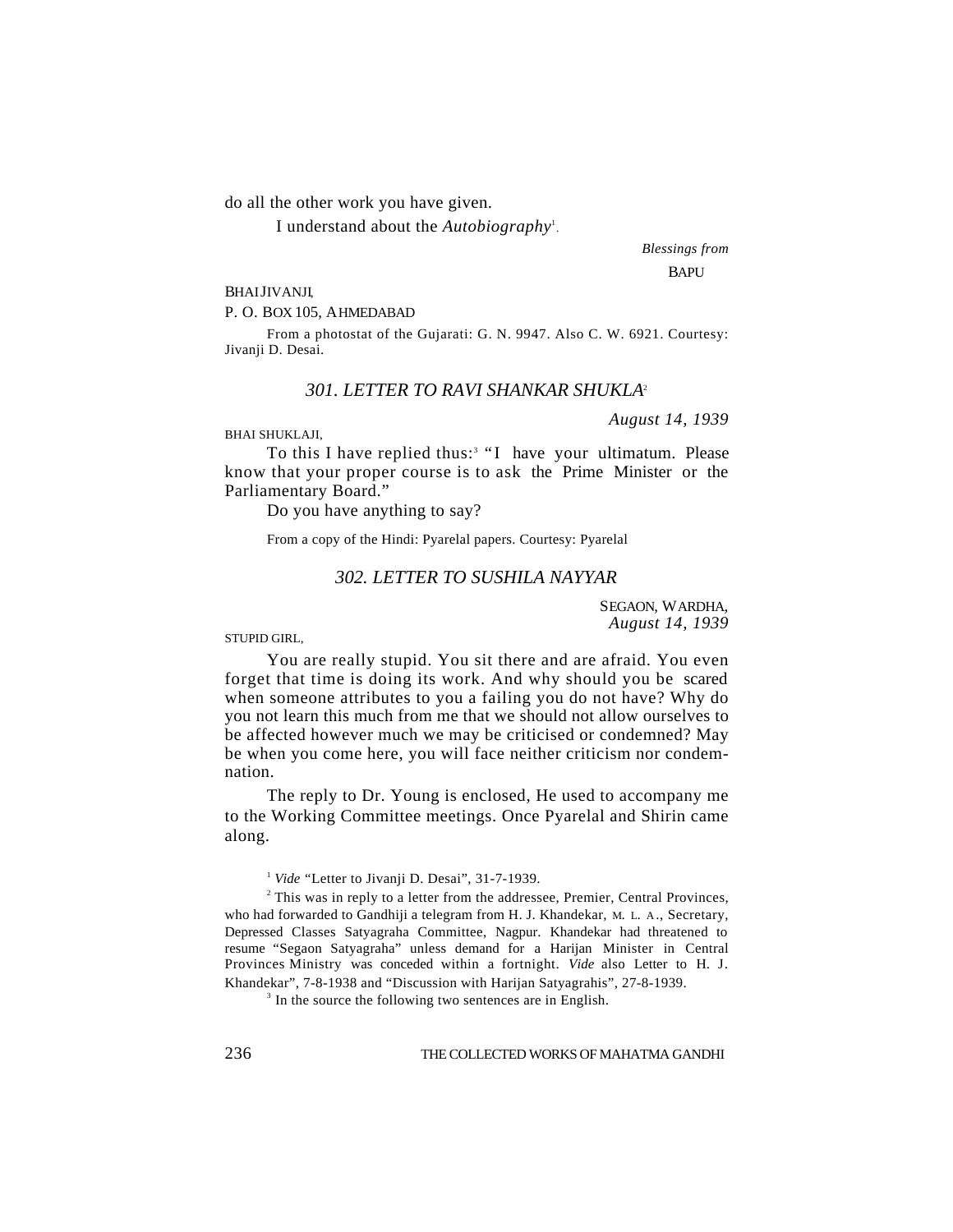It will not do to be careless about food and sleep. It would be good if you did not spoil your eyes by falling to the lure of films. But if the craving is too strong, go and see them.

Nimu left for Bombay yesterday Krishnachandra will be coming in a day or two. Kundar<sup>1</sup> has gone to Ba.

*Blessings from*

**BAPU** 

From the Hindi original: Pyarelal Papers. Nehru Memorial Museum and Library. Courtesy: Dr. Sushila Nayyar

## *303. LETTER TO LAKSHMISWAR SINHA*

SEGAON, WARDHA, *August 15, 1939*

MY DEAR LAKSHMISWAR<sup>2</sup>,

I hope you will not take the final step without consultation with Aryanayakam<sup>3</sup> . I would like to see you with him, if that is at all possible.

> *Yours sincerely,* M. K. GANDHI

From the original: C. W. 1473. Courtesy: A. K. Sen

# *304. LETTER TO DR. JIVRAJ N. MEHTA*

SEGAON, WARDHA, *August 15, 1939*

BHAI JIVRAJ,

I got your frank letter only today. I am immensely pleased. I had not expected anything different. I understand what you say. Maybe, I might not fully implement your advice. Would you object even if I had a massage in the nude at the hands of a man? Do you believe that it is injurious to health if people slept side by side even in the open air? Please examine this question independently of the

<sup>1</sup> Kundar Diwan

<sup>2</sup> Author of *Teachers' Handbook of Basic Education through Cardboard Mode-ling.* Sinha was working at the Basic Teachers' Training Centre, Wardha, and had requested Gandhiji to allow him to quit the Centre.

<sup>3</sup> E. W. Aryanayakam, Secretary, Hindustani Talimi Sangh. At Gandhiji's instance, he had invited the addressee to draft a syllabus in respect of basic crafts to be included in the Zakir Husain Committee's report.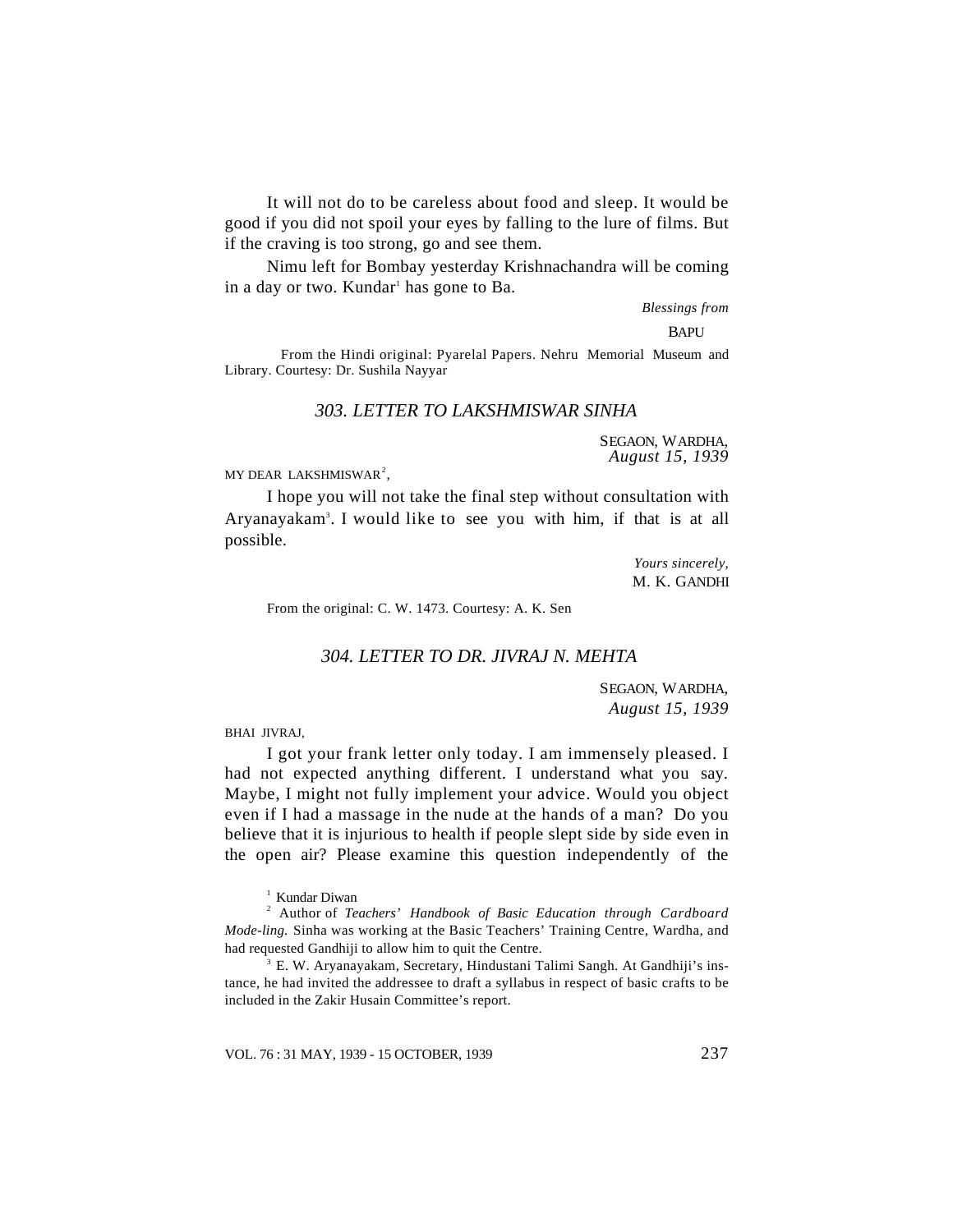supposed inpropriety of a woman sleeping by the side of a man.<sup>1</sup>

I have developed the habit of reading, etc., in the latrine since many years ago. You can look upon it as a kind of addiction. It is a pitiable condition that my bowels move freely only if I have some worth-while reading material with me and that in its absence I am constipated. But I am only taking advantage of the fact that I have to rush along. It would be just as well if you could frighten me out of this bad habit.

> *Vandemataram from* M. K. GANDHI

From the Gujarati original: Jivraj Mehta Papers. Courtesy: Nehru Memorial Museum and Library

## *305. LETTER TO ARORA SINGH*

*August 16, 1939*

I have come to know that what you fear about Hon'ble M. Y. Nurie is groundless.<sup>2</sup>

From a copy: Pyarelal Papers. Courtesy: Pyarelal

# *306. LETTER TO LILAVATI ASAR*

*August 16, 1939*

CHI. LILA,

You will see that the doctor's letter is very clear. He is not blaming me in any way. You had, therefore, no cause to be unhappy. Isn't his report of his conversation with you correct? How I shall tackle the problem<sup>3</sup> is a different question. You need not worry about that.

*Blessings from*

**BAPU** 

From a photostat of the Gujarati: G. N. 9593. Also C. W. 6565. Courtesy: Lilavati Asar

<sup>1</sup> *Vide* also letter to the addressee, "Letter to Dr. Jivraj N. Mehta", 9-8-1939.

 $2$  The addressee had complained that Nurie, a Congress Minister, had amassed too much wealth.

<sup>3</sup> *Vide* "Letter to Lilavati Asar", 9-8-1939.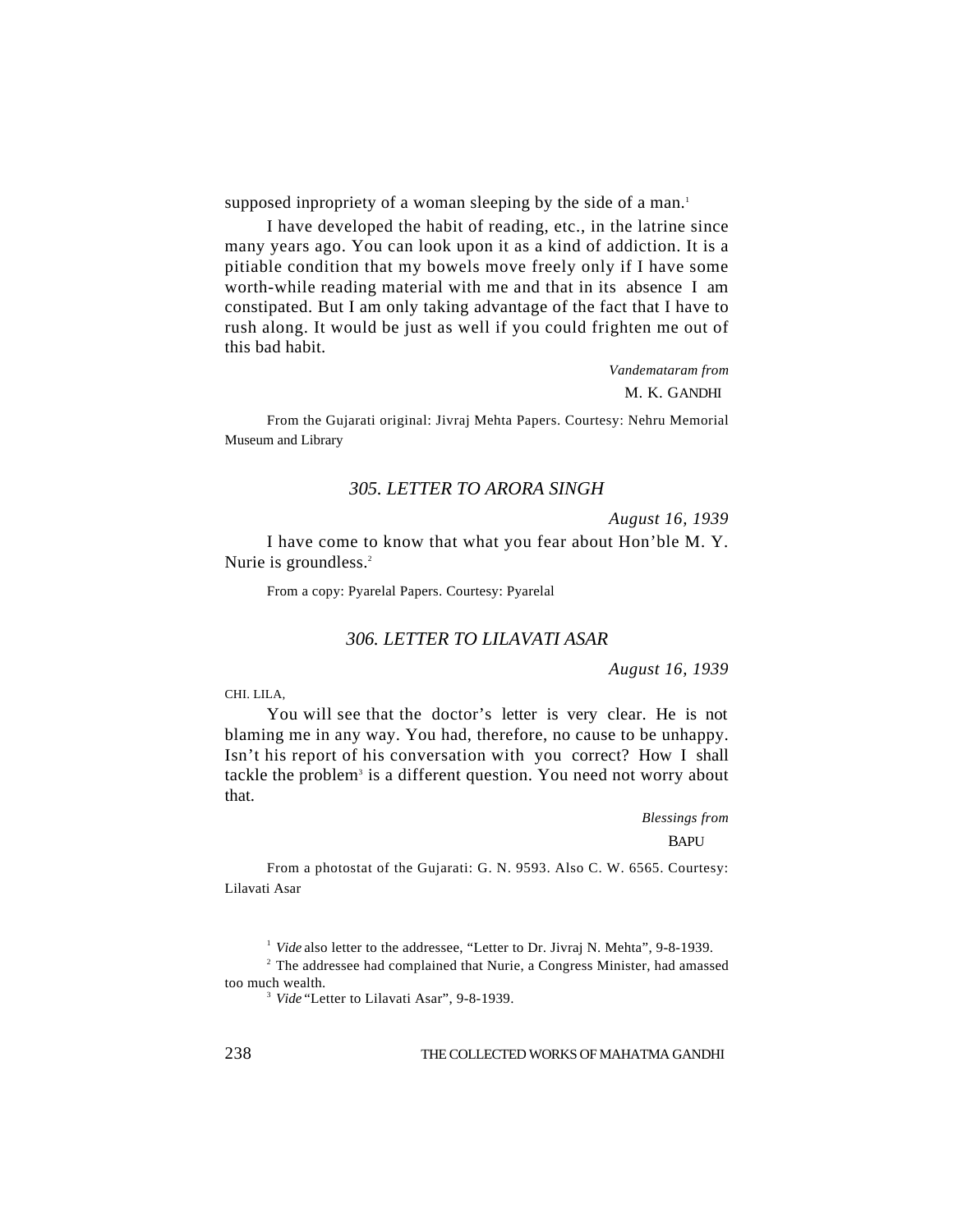*August 16, 1939*

CHI. KRISHNACHANDRA,

Sit down for an hour and spin; join me on the walks. Then do whatever job falls to your lot. Anyone, including Tarabehn, may learn Hindi from you to their heart's content.

**BAPU** 

From a photostat of the Hindi: G. N. 4326

# *308. TELEGRAM TO JAWAHARLAL NEHRU*

WARDHA GANJ, *August 18, 1939*

#### JAWAHARLAL NEHRU ANAND BHAVAN ALLAHABAD

MAY YOUR CHINESE MISSION BE CROWNED WITH SUCCESS. MAY GOD BE WITH YOU AND BRING YOU SAFE HOME. REGRET SRI PRAKASA. HE SHOULD SUSPEND ACTION TILL AFTER YOUR  $\mathsf{RETURN}^{1}$  PROPOSE ISSUING A STATEMENT $^{2}$  ON CRISIS AND WAR RESOLUTION UNLESS YOU WISH OTHERWISE. SEND YOUR CHINESE ADDRESS. LOVE. **BAPU** 

From the original: Gandhi-Nehru Papers, 1939. Courtesy: Nehru Memorial Museum and Library

#### *309. DRAFT TELEGRAM TO MULKRAJ*<sup>3</sup>

*August 18, 1939*

| <b>TRANSFER</b> | <b>FUND</b> | <b>BANK</b> | ΩF | <b>NAGPUR</b> | WARDHA | <b>THROUGH</b> |
|-----------------|-------------|-------------|----|---------------|--------|----------------|
| <b>IMPERIAL</b> | <b>BANK</b> | WARDHA.     |    |               |        |                |

From the original: Pyarelal Papers. Courtesy: Pyarelal

<sup>1</sup> Sri Prakasa wanted to resign from the Congress. *Vide* also "Telegram to Sri Prakasa", 26-8-1939.

<sup>2</sup> *Vide* "A Statement", 20-9-1939.

3 Secretary, Jallianwala Bagh Memorial Fund Committee; *vide* "Letter to Mulkraj", 5-4-1939; "Telegram to Mulkraj", 18-4-1939 and 22-4-1939.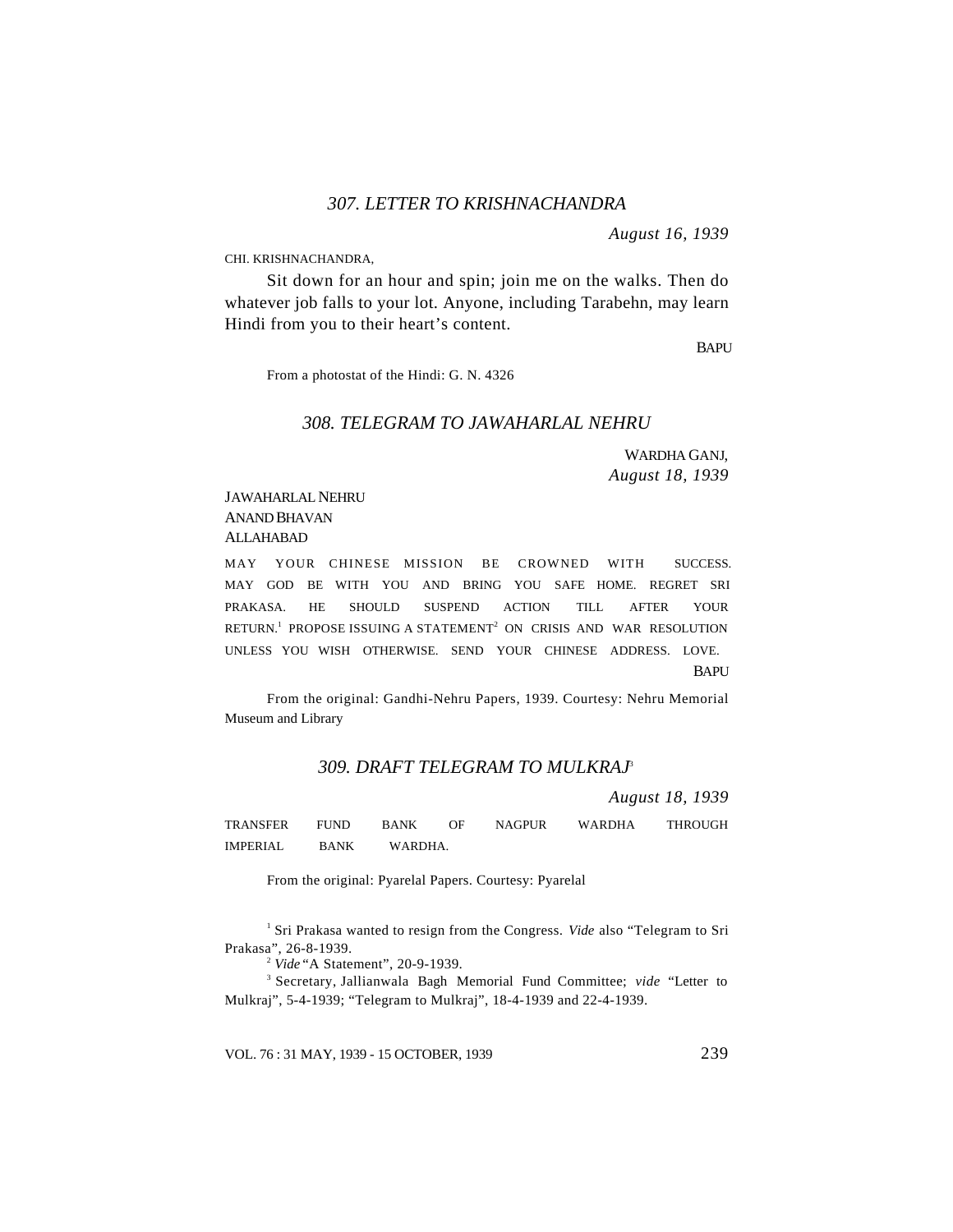# *310. LETTER TO C. RAJAGOPALACHARI*

SEGAON, WARDHA, *August 18, 1939*

MY DEAR C. R.,

What a sad letter to Mahadev Desai! What does it matter, what Srinivasa Iyengar says, when you have a clear conscience?<sup>1</sup> It is one and the same thing whether you are in or out. You have to labour in either case.

I hope Laxmi<sup>2</sup> and the children are doing well.

Mahadev is in Simla for the Punjab prisoners. Love.

**BAPU** 

From a photostat: G. N. 2075

# *311. LETTER TO NARANDAS GANDHI*

SEGAON, WARDHA, *August 18, 1939*

CHI. NARANDAS,

I have your letter. I will write more if I get time. Tell Chhaganlal<sup>3</sup> that I have not been able to write to him. I shall arrange to send somebody if the drought<sup>4</sup> continues. Whom should I send on the *Rentia Baras* Day? How about Mirabehn?

> *Blessings from* **BAPU**

From a microfilm of the Gujarati: M.M.U./II. Also C. W. 8560. Courtesy: Narandas Gandhi

 $1$  On August 7, Rajagopalachari introduced in the Madras Legislative Council "The Temple-entry Authorization and Indemnity Bill" as passed by the Assembly. T. C. Srinivasa Iyengar, who expressed the view that it should not be left to the trustee to gauge public opinion, suggested that a representative commission might be set up to ascertain public opinion by means other than the ballot box.

<sup>2</sup> Addressee's daughter

<sup>3</sup> Chhaganlal Joshi

4 In various parts of Kathiawar; *vide* also "Threat of Famine", 2-8-1939.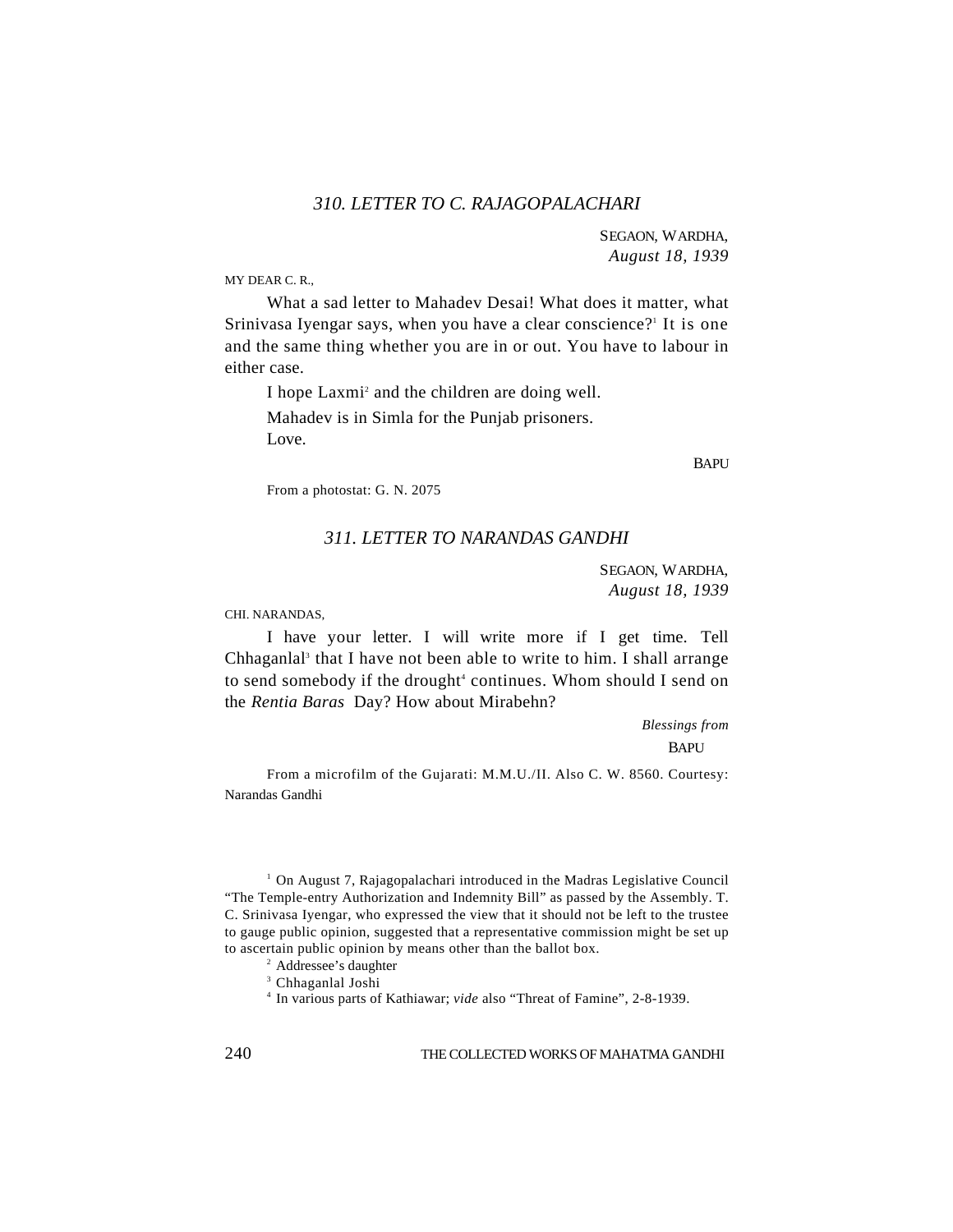*312. MESSAGE TO DEPRESSED CLASSES CONFERENCE* <sup>1</sup>

[On or before *August 19, 1939*] 2

I received the invitation to attend the Conference. I wish it all success.

*The Hindu,* 24-8-1939

# *313. LETTER TO N. S. HARDIKAR*

SEGAON, WARDHA, *August 19, 1939*

DEAR DR. HARDIKAR,

You are having unnecessary trouble. We have landed on evil times. But, if we keep straight, the clouds will pass. I adhere to the statement signed by me. I am sorry for the distortions in the extracts sent by you. My advice is not to retort. You should contradict falsehoods where necessary and insist upon truth even though for the time being you have to incur unpopularity.

*Yours Sincerely,*

From a copy: N. S. Hardikar Papers. Courtesy: Nehru Memorial Museum and Library

#### *314. LETTER TO ISWAR SARAN*

SEGAON, WARDHA, *August 19, 1939*

DEAR MUNSHIJI,

Your letter is very interesting. I am glad you are making rapid progress.

*Yours sincerely,*

M. K. GANDHI

Form the original: C. W. 10200. Courtesy: Municipal Museum, Allahabad

 $1$  According to the source, the message was read out at the All-India Depressed Classes National League Conference, held in Delhi on August 19, with Karan Singh Kane, Parliamentary Secretary to the Education Minister, United Provinces, in the chair.

2 *Ibid*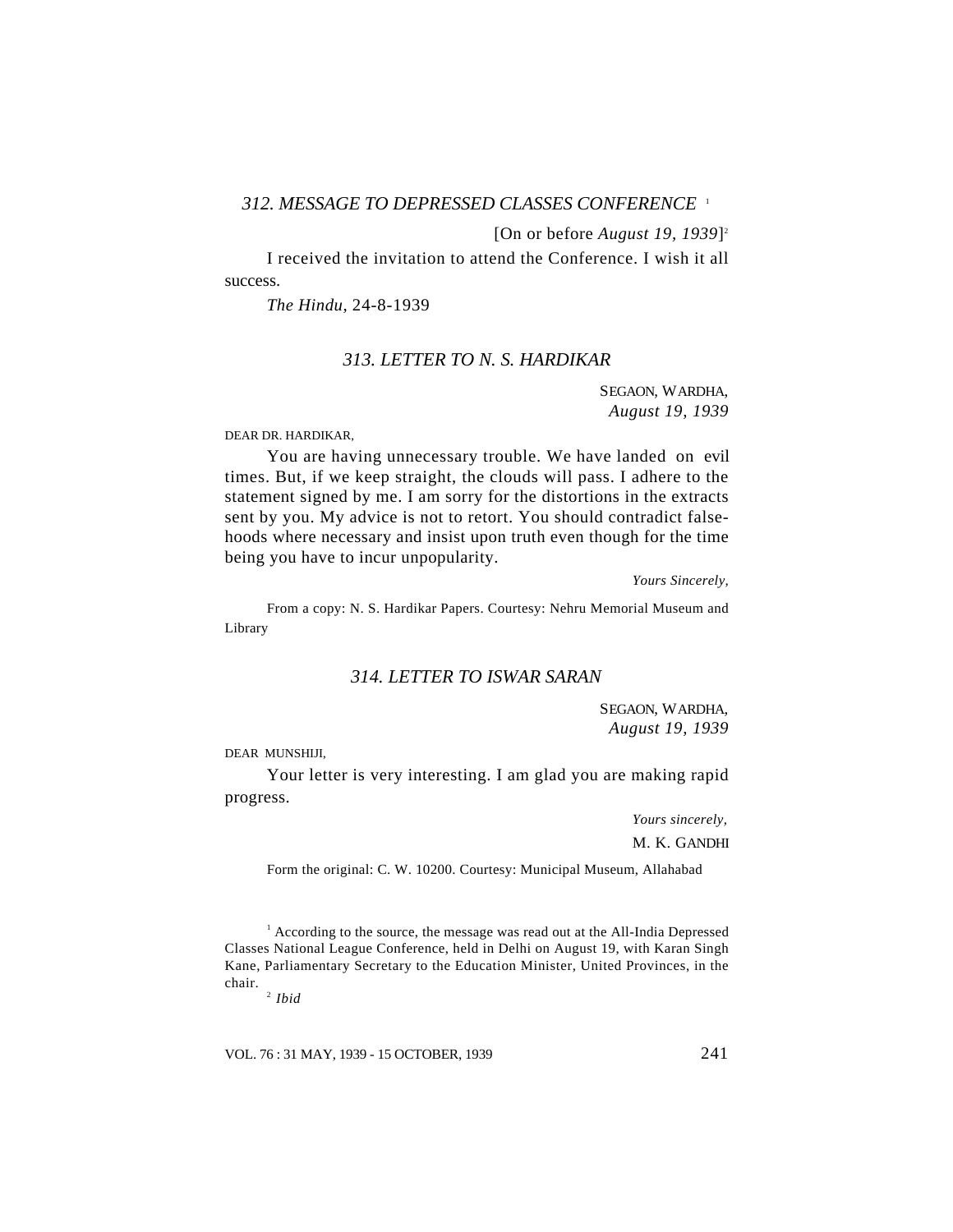SEGAON, WARDHA, *August 19, 1939*

DEAR FRIEND<sup>1</sup>,

The portion you object to is inoffensive in terms of non-violence of the type the Congress has reached. Moreover Congress Governments have to represent both Congressmen and non Congressmen.

*Yours sincerely,*

M. K. GANDHI

From a photostat: C.W. 10973. Courtesy: N.S. Venkatakrishnan

#### *316. LETTER TO Y. M. DADOO*

SEGAON, WARDHA, *August 19, 1939*

MY DEAR DADOO,

It has stirred me to find you leading the Satyagraha band. Manilal and Medh have together given me a good account of you. It makes me glad to know that you are son of a valued client<sup>2</sup> of mine.

You know that I am watching your movements as closely as I can. You have done well in sending me the relevant literature. There is just a ray of hope that we shall reach a settlement. But you will not expect anything heroic nor will you promose great things. If you have to fight it will be a fight for honour. You won't get anything very substantial. Too much has already been surrendered during these years. You are engaged in a very hard struggle. And if as a result of the present effort, a handful of you make the mission of your life to serve the cause there, you will gradually build up a prestige that will stand you in good stead.

*Yours sincerely,*

M. K. GANDHI

From a photostat: C. W. 11346. Courtesy: E. S. Reddy; also *South Africa's Freedom Struggle,* p. 305

<sup>1</sup>A Congress worker who had objected to the last paragraph of the Congress Working Committee's War Resolution of August, 1939, on the ground that it breathed violence and was repugnant to the non-violent creed of the Congress: *vide* Appendix-"Congress Working Committee Resolution", after 18-7-1939

<sup>2</sup> Mahomed Mamuji Dadoo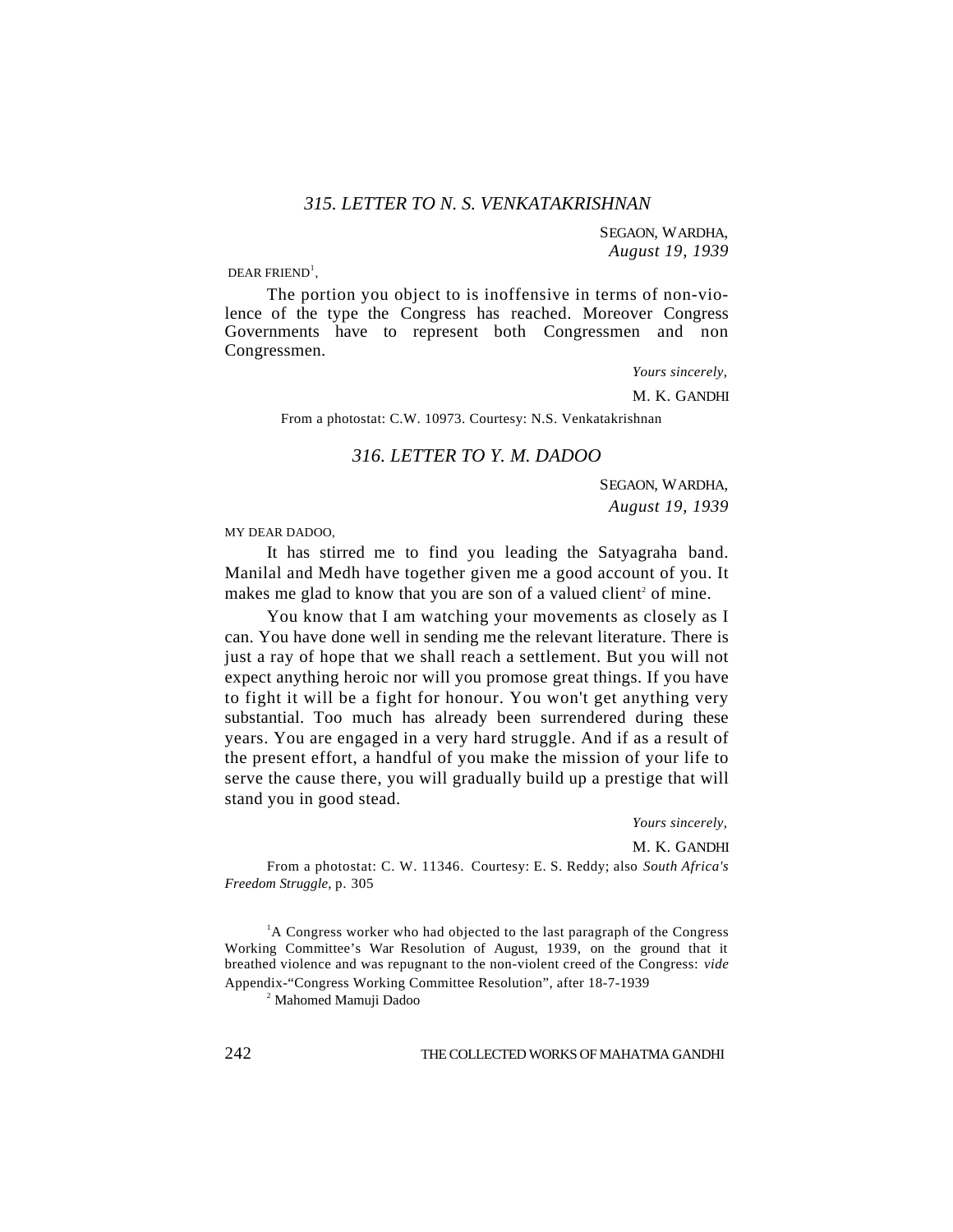# *317. LETTER TO VALLABHRAM VAIDYA*

SEGAON, WARDHA, *August 19, 1939*

BHAI VALLABHRAM,

I have your letter. It will make me very happy indeed if Chandan-behn<sup>1</sup> is completely cured. If you have the courage to treat Vijaya's<sup>2</sup> father<sup>3</sup>, go and visit him even without being sent for and examine him. Vijaya should be in Varad. There has been no letter from her for some time.

> *Blessings from* BAPU

# SHRI VALLABHRAM VAIDYA MANDVINI POLE, DEVNI SHERI AHMEDABAD

From a copy of the Gujarati: C. W. 2907. Courtesy: Vallabhram Vaidya

# *318. LETTER TO AMRITLAL T. NANAVATI*

*August 19, 1939*

CHI. AMRITLAL,

I have your letter. I think Vijaya is still in Varad. Again there has been no letter. I am forwarding the vaid's letter to Varad.<sup>4</sup>

She had not gone to Bombay at all. Naranbhai had gone to Bombay before she left.

> *Blessings from* **BAPU**

From a photostat of the Gujarati: G. N. 10793

<sup>1</sup> Chandan Parekh who married Satish Kalelkar

<sup>2</sup> Vijayabehn Pancholi and Naranbhai Patel

3 *Ibid*

<sup>4</sup> *Vide* also the preceding item.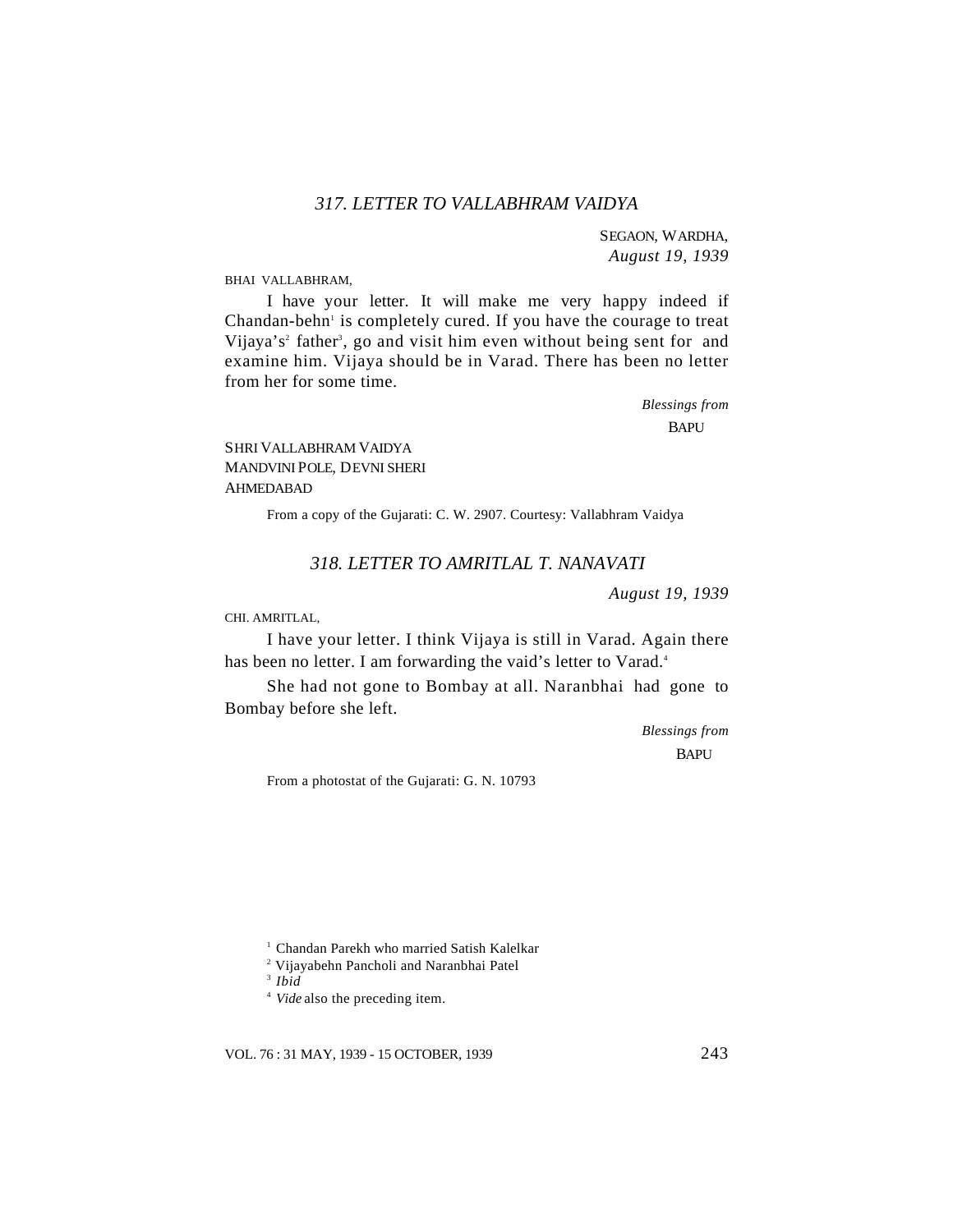# *319. LETTER TO SARALADEVI SARABHAI*

SEGAON, WARDHA, *August 19, 1939*

DEAR SISTER,

I have already given you the blessing that your operation may be successful. I satisfy myself by seeking news of you from anyone who comes and knows you. You know how much I respect you. But this letter is to convey my good wishes to Ambalalbhai. Your operation will certainly go off without any trouble. I am even praying that both of you should always be happy and go on doing public service. There is no need to answer this letter.

*Blessings from*

**BAPU** 

From the Gujarati original: C.W. 11148. Courtesy: Sarabhai Foundation

## *320. SPINNERS' WAGES*

The following is the translation of the resolution adopted by the A. I. S. A. at its meeting on the 15th instant at Wardha:

The A. I. S. A. has for the past four years recognized the duty of making a progressive rise in the wages payable to the spinners. In the performance of this duty, the Maharashtra Branch of the Sangh has paid the highest rate of all the branches. But the result of this experiment of the Branch has been that khadi has proved unable to bear the burden and the sales have considerably gone down. The rise in wages should not result in a diminution in the capacity of khadi to provide work for the unemployed. It seems that in view of the existing circumstances it is necessary to postpone the insistence on giving the spinners more than three annas for eight hours' spinning. There is much unemployment. There is a sufficient number of spinners eager to work for less than one anna for eight hours' spinning. Other people are ready to give them work at such low wages to the detriment of the principle laid down by the Sangh. Apart from the Sangh providing them also with work, there seems to be no other way of combating the evil. Thus there are two duties before the Sangh: one that of raising the spinners' wages to eight annas for an eight-hour day, and the other of finding work for the unemployed sisters. There comes an interim period before reaching the simultaneous performance of the two duties.

Moreover there is a danger of famine overtaking some parts of the country. The spinning-wheel is being proved to be of the greatest help at such times. But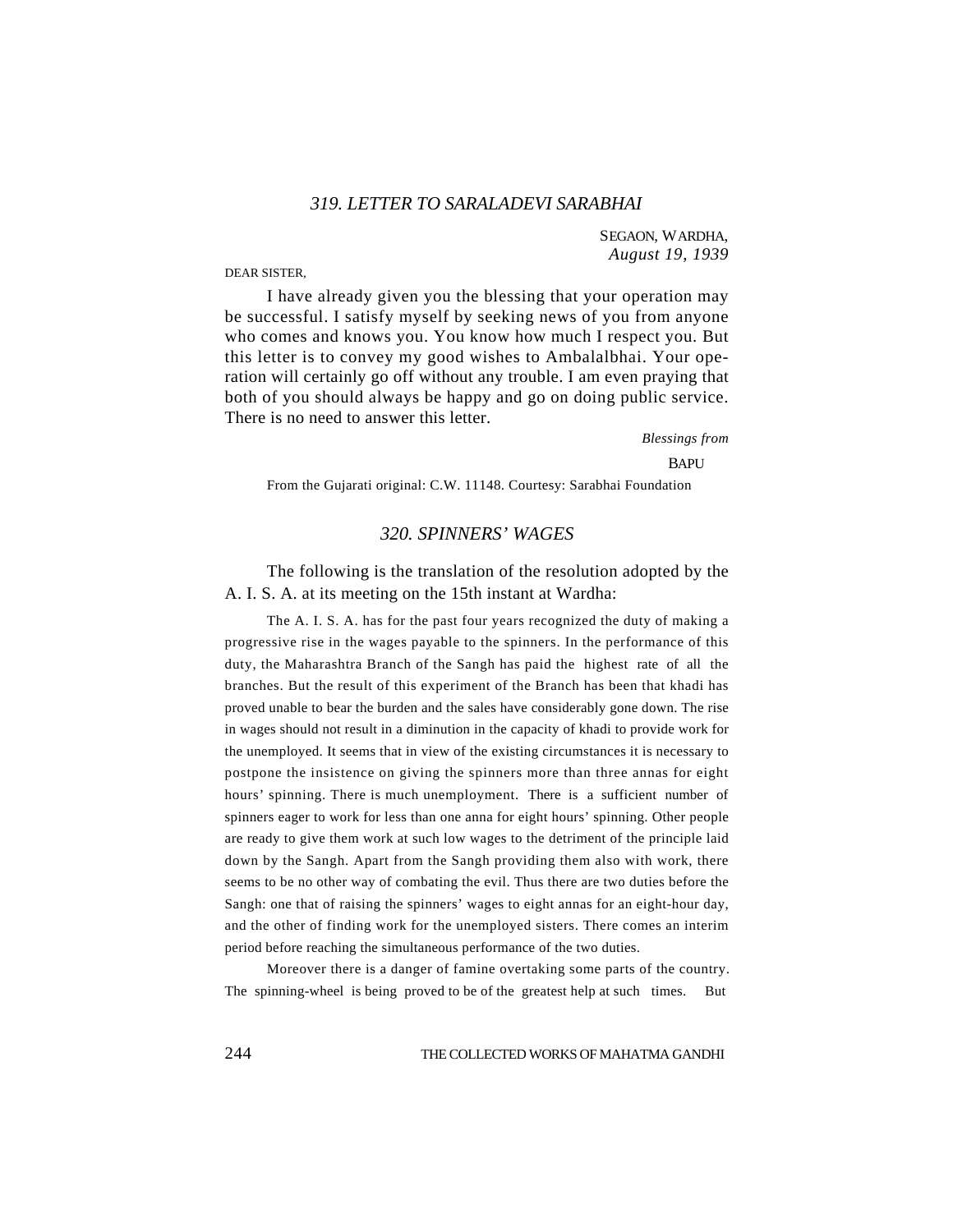question arises whether it is necessary to make the scale of wages lower than even three annas. A third problem arises from the fact of the production of yarn in the schools conducted according to the Wardha scheme of education.

Taking all these things into consideration the Sangh has come to the following conclusion :

Generally the scale of three annas for eight hours' work of the fixed standard be not touched for the time being. But it should be open to any branch to rise higher than the scale, provided that it takes over the responsibility of sustaining its sales under the higher scale. In the event of the necessity being felt of lowering the wages of artisans in the famine areas, the decrease may be made with the previous permission of the Secretary. The Sangh should take over from the respective Governments the sales of khadi prepared in famine areas and in schools conducted under the Wardha scheme of education, provided that these Governments bear the losses sustained in the disposal of such khadi.

This is an important resolution. It marks a slowing down of the speed with which I was goading the Sangh to rise to eight annas wages for an eight-hour day for the spinners. I knew that the goal was not to be reached in one jump. I had, however, nursed the hope that every few months would show a progressive increase in the wages. But reports from the different branches and the partial failure of the ex-periment carried on under my nose by Shri Jajuji' under the guidance of Shri Vinoba with high hopes of going forward with the rise, have opened my eyes to the stern and grim reality that this country is so terribly poor that it cannot afford to pay a wage of eight annas per day of eight hours to millions of women. Generally nowhere in rural areas do village labourers or artisans earn eight annas for eight hours' work. Spinners could not earn eight annas without all the other classes doing likewise. And the purchasing classes simply have not the money to pay an allround wage of eight annas per day unless conditions are radically altered. The crushing and unproductive military burden drains the country dry. Add to this the inordinately high salaries and correspondingly high pensions paid, and spent abroad. There are other internal causes also for this gnawing poverty. But I must not stray from the purpose of this article.

Be the cause or causes what they may, the painful fact has been brought home by khadi workers that in spite of all the will in the world the middle-class khadi buyer simply has not the money to buy khadi at the increased price necessitated by the rise in wages beyond the point

<sup>1</sup> Shri Krishnadas Jaju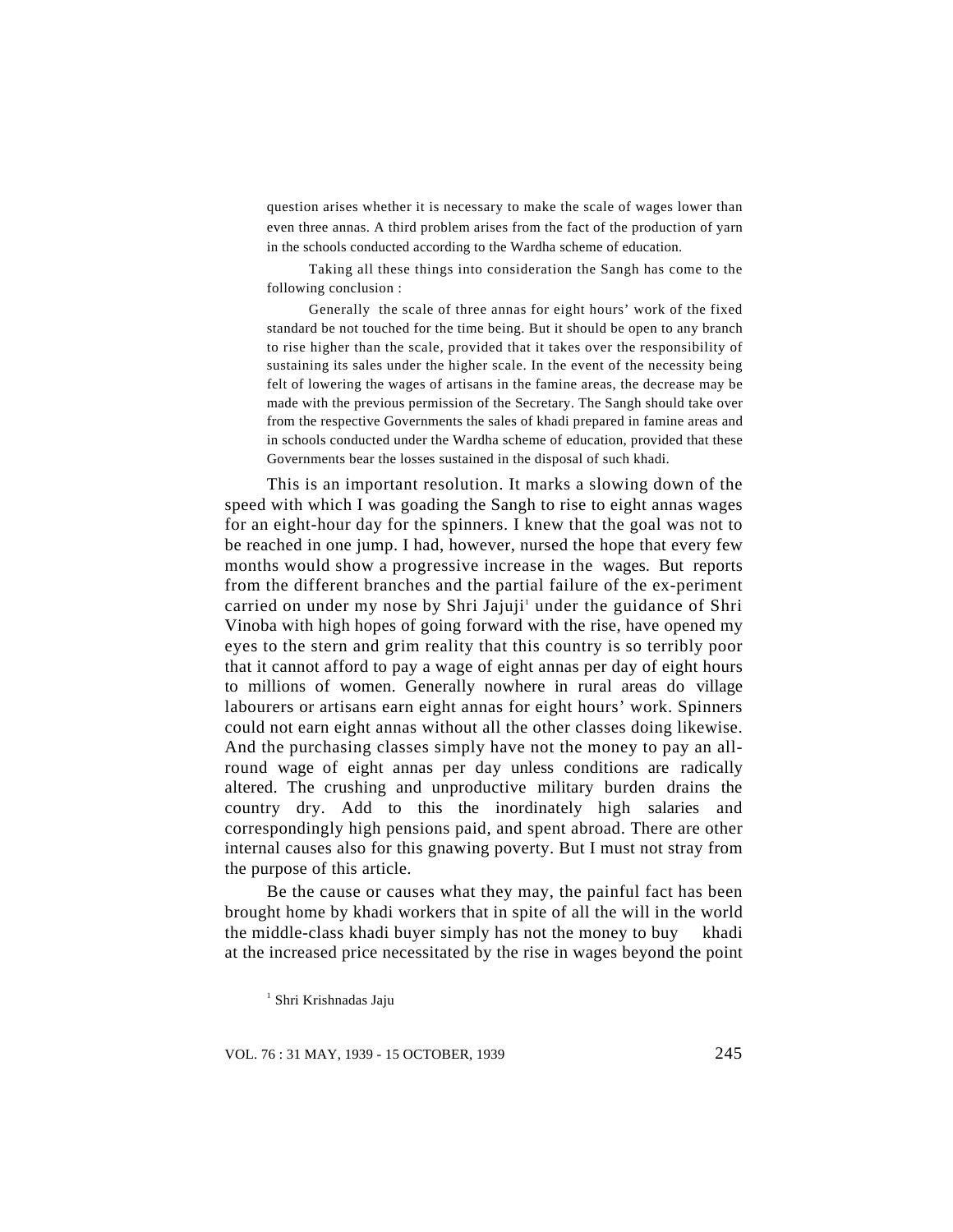of three annas. They report that for the time being at any rate that is the saturation point. The resolution is a recognition of this painful fact.

But even the scale of three annas cannot be sustained if the Provincial Governments do not come to the rescue. They can do so both through legislative and administrative effort. This they will only do if they will use the A.I.S.A., the A.I.V.I.A. and the Hindustani Talimi Sangh as their own expert, voluntary and honorary agencies. I present them with the prospect of putting several lakhs of rupees into the pockets of the famishing villagers by providing them with employ-ment during leisure hours. But no progress can be made if the manu-factures of the villagers do not become current coin.

SEGAON, August 20, 1939 *Harijan,* 26-8-1939

## *321. NOTES*

# AMONG 'CRIMINAL TRIBES'

Shri H. S. Kaujalgi of the Karnataka Branch of the A.I.S.A. sends me beautiful slivers and equally good yarn prepared and spun by the women in the'criminal tribes' settlement near Bijapur and writes :

The women are not criminals themselves, but they are the immediate dependants of the habitual criminals that are placed under certain restrictions in the settlement. The manager of the settlement asked the A.I.S.A. Karnataka Branch to try to introduce spinning in the settlement. As spinning was unknown to these women, they had no prejudices for any particular kind of spinningwheels or carding process. So we thought it in the best interest of the spinners to introduce Andhra methods of spinning and carding. We began on the 19th of July. Five women are attending the class. They belong to the Bhat, Corvi and Waders communities. They are paid one anna and six pies per day as stipend during the course of spinning. They can now spin 500 yards in three hours. The cotton used is Jayawant and the yarn spun is between 30 and 40 counts. We are continuing the class till the end of August, after which time we shall be providing them with cotton and purchasing yarn from them. If the experiment succeeds, we are introducing spinning in other criminal settlements also. Shri Dhruva, the Backward Class Officer, Poona, is enthusiastic about it.

 Towards the end of August we are holding a competition in spinning. We are giving a sari as a present to all those who spin more than three hundred yards of 30 counts yarn in one hour. As the women are quick and intelligent it is possible that every one of the five spinners will get a sari.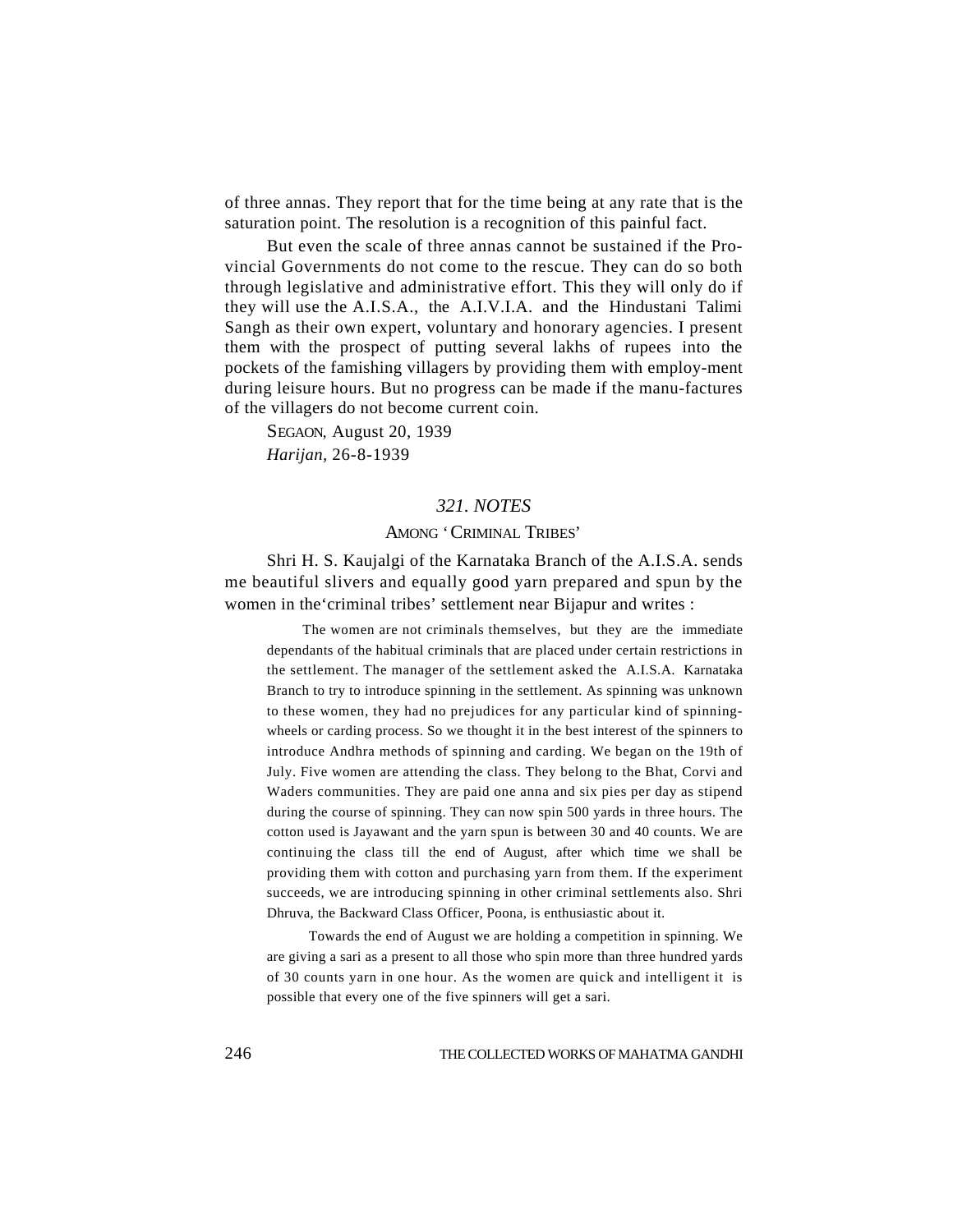This is a good beginning. If the Provincial Governments will take the fullest advantage of the three expert constructive bodies, viz., A.I.S.A., A.I.V.I.A. and Hindustani Talimi Sangh, they will find the maximum amount of productive work with the minimum expen-diture of money and energy. But of course they have to face the problem of the sale of goods manufactured through the activities of these three bodies. Such a question arises only in this unfortunate land. In other countries the State sees to it that the people use the goods that are manufactured by or under State supervision. The Pro-vincial Governments have the opportunity, though to a limited extent, of putting things right.

SEGAON, August 20, 1939 *Harijan*, 26-8-1939

# *322. LETTER TO VIJAYABHEN M. PANCHOLI*

WARDHA, *August 20, 1939*

CHI. VIJAYA,

It is very unkind of you not to write to me these days. I hope you received the letter sent yesterday.

*Blessings from*

BAPU

From a photostat of the Gujarati: G.N. 7112. Also C.W. 4604. Courtesy: Vijayabehn M. Pancholi

#### *323. WANTED PURCHASERS*

The following is taken from a letter from the Gandhi Ashram, Meerut :

The A.I.S.A. is giving work today to more than three lakhs of people. Its operations extend to 13,000 villages. 2,571 workers are engaged in this great nation-building activity. The quota of the United Provinces is no mean one. We have more than 40,000 spinners on our registers. The number of other artisans, weavers, washermen, carders, etc., is 4,780. Nearly 3,043 villages are covered by our activities, and 600 workers carry the message of khadi to different parts of the province. It brings all the creative forces of the nation into play. We learn to combine, plan, co-ordinate and build. Pandit Jawaharlal Nehru has been reported to have said in the Working Committee that the spinning-wheel cannot fulfil all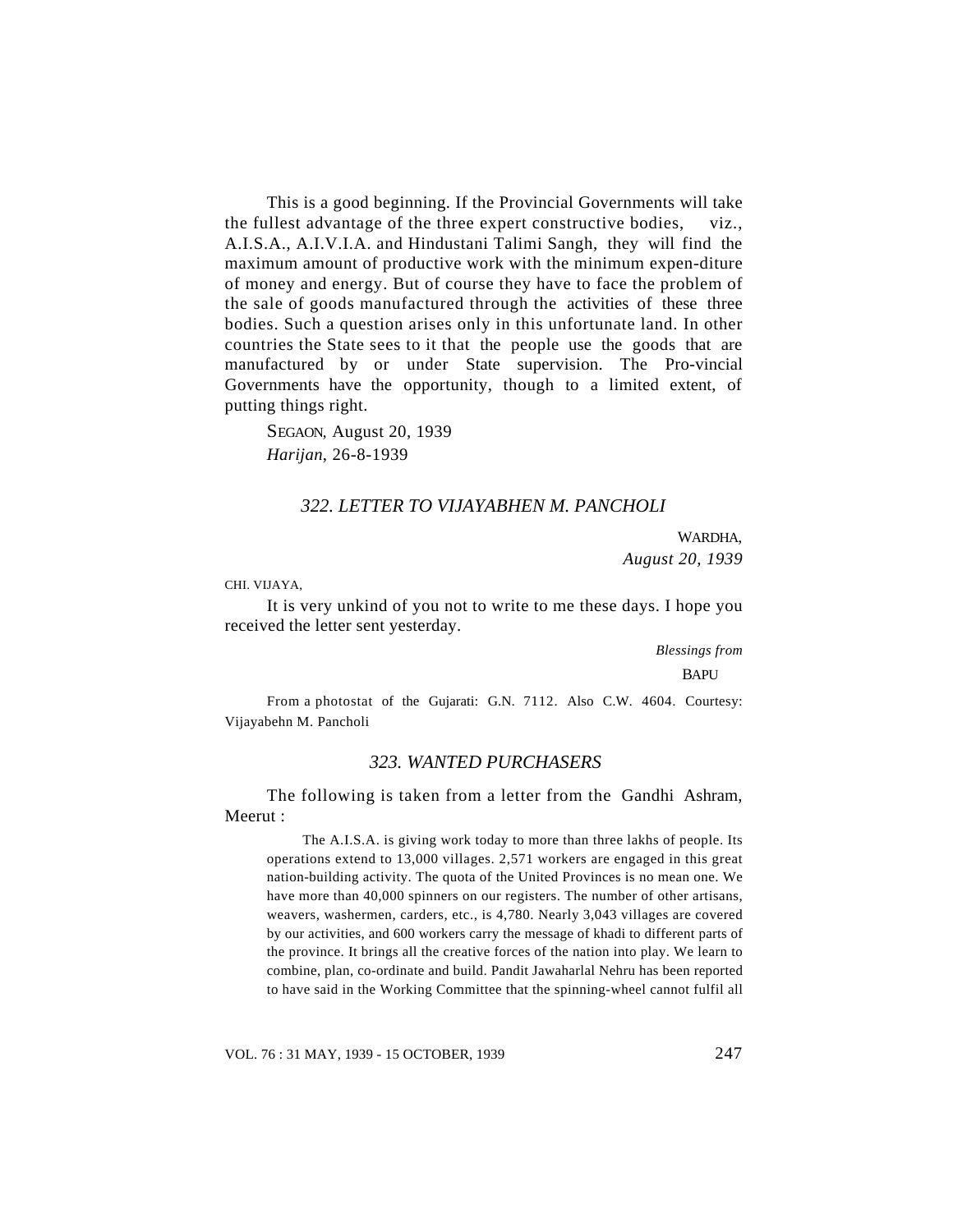our needs of cloth today. I feel this statement underrates the possibility of the spinning-wheel. I can say from our experience that we have not been able to touch even the fringe of the problem. Production can be multiplied a thousand times within a very short period provided we have a ready market for the khadi we manufacture.

I have omitted the portion containing an appeal for sales. I hope that their effort will meet with the success it deserves. But what I wish to consider here is the reason for the sales not keeping pace with the production. Propaganda undoubtedly has its place. But more than propaganda is wanted scientific research. There is no doubt that our people use on an average 15 yards of cloth per head per year. There is is no doubt that this cloth costs the country a figure approaching 100 crores of rupees, meaning less than three rupees per head, coun-ting India's population at 35 crores. It is easy enough to say that the sales can be effected if the State protects khadi. That khadi deserves protection is in my opinion a self-proved proposition.<sup>1</sup> But have the khadi workers who have the qualifications found out whether we have done all we could to command sales even without protection? There are two obstacles. Mill-made cloth is said to be much cheaper than khadi, and has a variety of colour, design and finish which khadi does not possess. The second has been largely overcome, but more is perhaps required to be done. There must be a limit beyond which probably khadi cannot go. If there is, we must frankly confess it. But my fear is that sufficient research has not been made as to the prices. Professor Kumarappa has put forth a startling claim for the spinning-wheel. He has produced figures in support of it.<sup>2</sup> But the man in the street asks the questions: 'Then why is khadi dearer than mill-cloth?' This question has to be satisfactorily answered. The obvious answers I would not consider to be satisfactory. The answers themselves have to be thoroughly examined and the way to overcome the difficulties discovered and pursued till khadi comes to occupy its natural supremacy.

 It is a shame that we who grow more cotton than we need should have to send it abroad for being turned into cloth for us. It is equally a shame for us that we who have in our villages unlimited unused labour, and can easily supply ourselves with village instru-ments of

<sup>&</sup>lt;sup>1</sup> Vide also "Notes", sub-title, "Khadi as Famine Insurance and Medium of Instruction", "Letter to Jivanji D. Desai", 14-8-1939.

<sup>2</sup> *Vide* "Mills v. Charkha", 7-8-1939.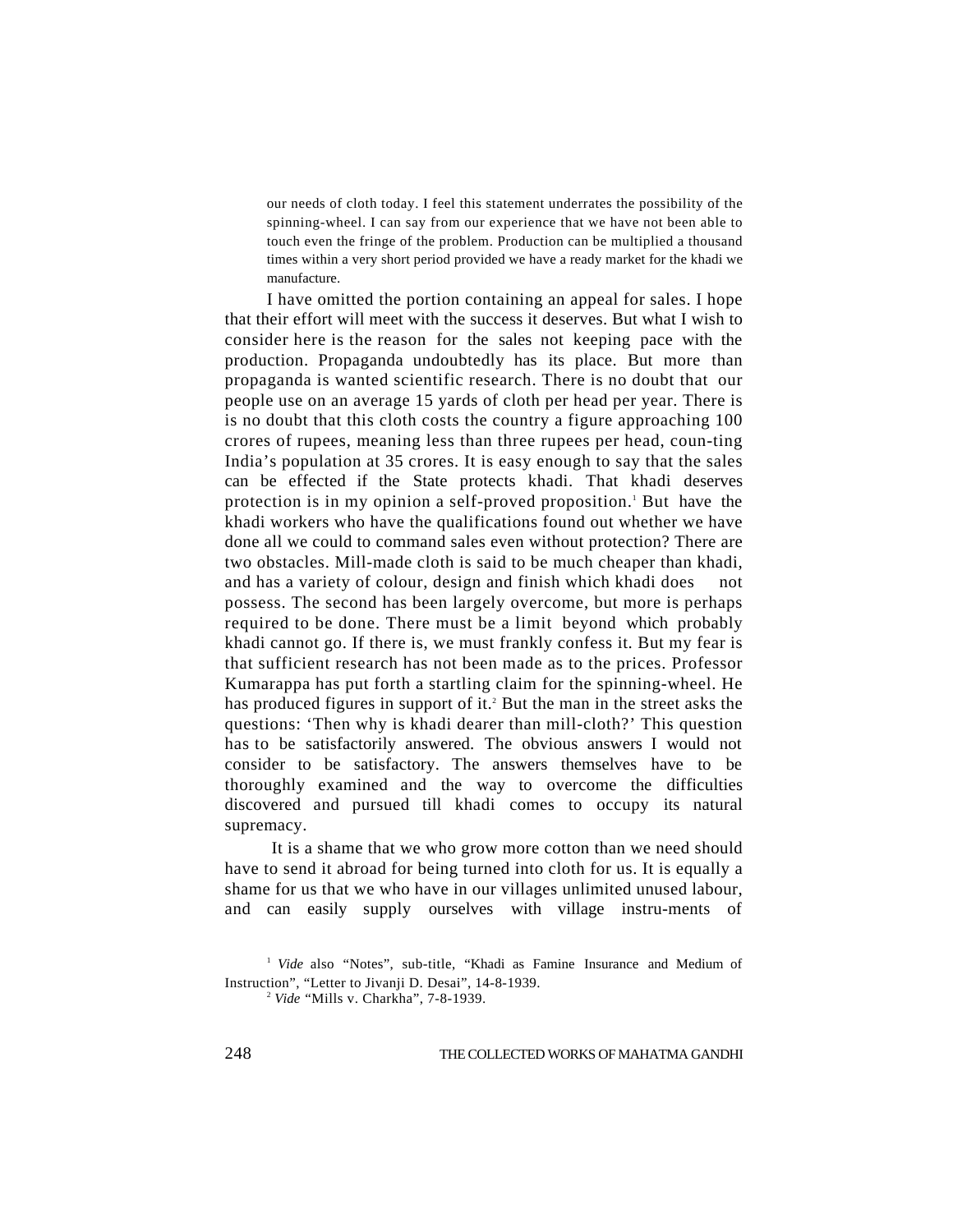manufacture, should send our cotton to the mills of our cities for it to be manufactured into cloth for our use. We know the history of the shame. But we have not yet discovered the sure way to deal with the double shame beyond a patriotic appeal to the public. The latter have returned an encouraging response. But the recent resolution seems to show that we have reached the limit of the patronage. We may not be satisfied until khadi becomes an article of universal wear. It may be that in the prosecution of our search we may find, as some suggest we shall, that khadi can never become an economic pro-position. We should then have no hesitation in making the admission, however it may hurt our pride and demolish the proposition we have hitherto advanced with so much confidence. But the admission cannot be made till we have made every search that is possible for a human being to make so as to yield an unequivocal answer to the questions propounded by me.

SEGAON, August 21, 1939 *Harijan,* 26-8-1939

# *324. NOTES*

#### WHY ONLY PROHIBITION?

A correspondent thus twits me:

It was all very well for you to have insisted on prohibition. Do you suppose that the *'satta'* in the share market, the *'ank farak',* the dens of gambling, the races and the cinemas do less damage to the morals and the pockets of the people than the drink evil? I hear you have never gone to the cinema. Do go, if only once, and you will see things on the stage and among the spectators that will set you athinking. I assure you that the institutions I have mentioned demand your attention as much as the drink monster.

This is the substance of a fairly long indictment in Gujarati. There are other things packed into the letter. But I have given in my own words the relevant portions.

I have no difficulty in agreeing with the correspondent that the evils named by him are serious and should be dealt with. But who will bell the cat? If I could have, I should have dealt with the lady long ago. I have my limitations. I have only recently shown<sup>1</sup> that I am not so

<sup>1</sup> *Vide* "Am I All-Powerful", 6-8-1939.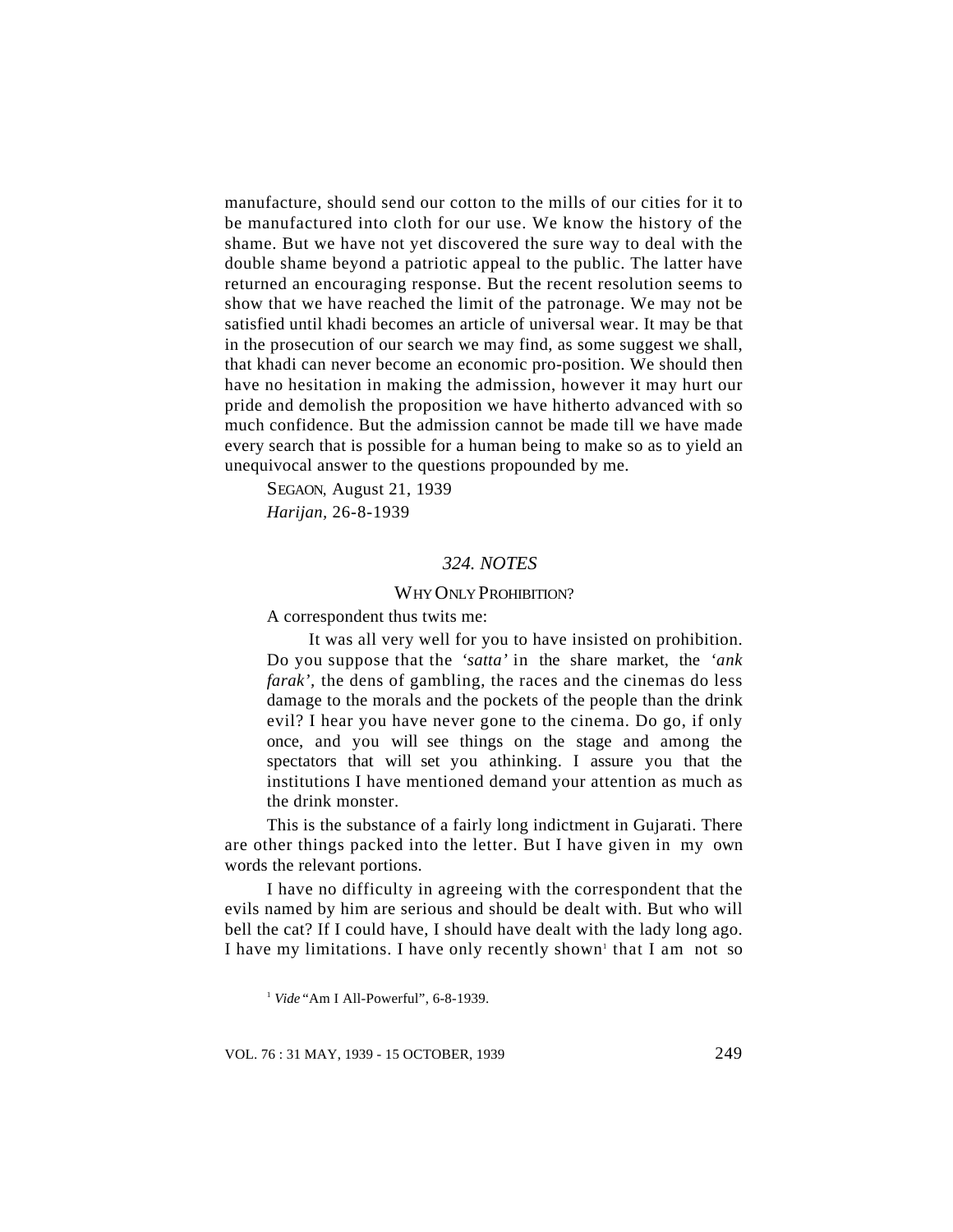powerful as some people imagine. The drink evil has been recog-nized as such by the people of this land. But the other evils are more or less fashionable. If I led an agitation against the share gambling, I should be in danger of losing some of my willing and regular donors. If I incited people against the races and the infernal gamble that goes on there, all the high personages from the Viceroy downward would be up in arms against me. And those who patronize the race specials? If I led a raging compaign against the cinemas, I should lose caste among educationists and reformers. They have often sought to con-vert me by pleading that cinemas are a fine medium of education and that churches and reformers in the West give them their patronage in an ever-increasing measure. Therefore if I treated these evils as I have treated the drink evil and if I began to organize picketing in respect of them, I should lose caste, lose my mahatmaship, and even lose my head which of course has very little value at this time of my life. But as I do not wish to suffer the triple loss, I must allow my corres-pondent and others like him to think that I am shirking an obvious duty. I know the evils. I hope that greater reformers than I will deal with them. For me one step is enough.

#### A FRAUD ON KHADI

# The Secretary, A.I.S.A., Punjab Branch, writes:

I am sending per separate parcel an advertisement of Butala khadi. They were our certified centre till the end of 1937. Some suspicion then arose regarding the purity of yarn used by them. The matter was investigated and the Ahmedabad Office decided that they must keep an A.I.S.A. inspector for their centre to watch that no mill-yarn was used. They refused to abide by that decision, on which their certificate was cancelled. They are now exploiting our certificate that was given to them while they were working as a certified centre. They do not say that their certificate has been cancelled since, but quote the old certificate giving a false impression to the public that they have still got the patronage of Mahatma Gandhi, Shri Jamnalal Bajaj and other leaders of esteem. I feel something might be done to remove this impression.

I have omitted the advertisement. The action complained of in the letter is obviously a fraud on khadi. It is probably an actionable wrong. Though the A.I.S.A. has followed the policy of relying upon public opinion to protect khadi against fraud, the wrong-doers should know that the A.I.S.A. has taken no vow not to seek legal protection if it became necessary. I hope that the party making use of a cancelled certificate will wisely give up the practice, return the certificate to the Association, and refrain from dealing in khadi in contravention of the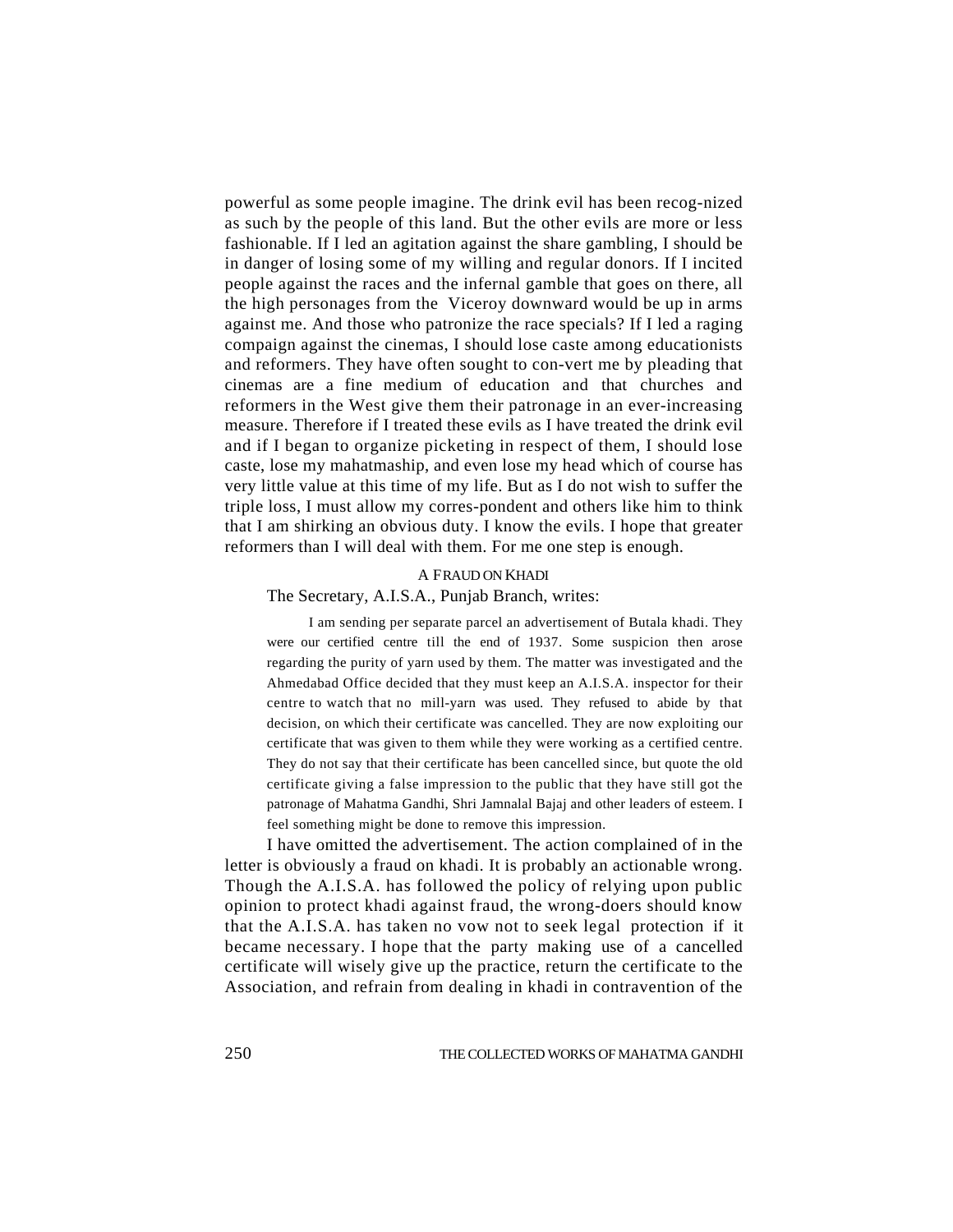rules of the A.I.S.A. The Secretary of the Branch should warn the wrong-doer against the wrongful use of the cancelled certificate and report the result to the Central Office.

SEGAON, August 21, 1939 *Harijan*, 26-8-1939

## *325. LETTER TO M. MUJEEB*

SEGAON, WARDHA, *August, 21, 1939*

MY DEAR MUJEEB,

Have you read the pamphlet issued by the Jamiat-ul-Ulema? They sent a copy to the Working Committee. Rajen Babu read extracts from it. One of them attacked the Wardha Scheme by saying that it was wrong to say that non-violence was an integral part of Islam and that Islam taught equal respect for the known religions—it taught toleration. Another suggested that Hindustani was merely another word for Urdu.

If you have not seen the pamphlet please procure it and if you have it, please send me your reaction to these extracts which I have quoted in my own words. I have not the original before me.

What about your finances? How are you otherwise doing? Is there any effect being produced on the attendance at the Jamia? How is Zakir<sup>1</sup> progressing?

Love.

From the original: C.W. 1465

**BAPU** 

<sup>1</sup> Zakir Husain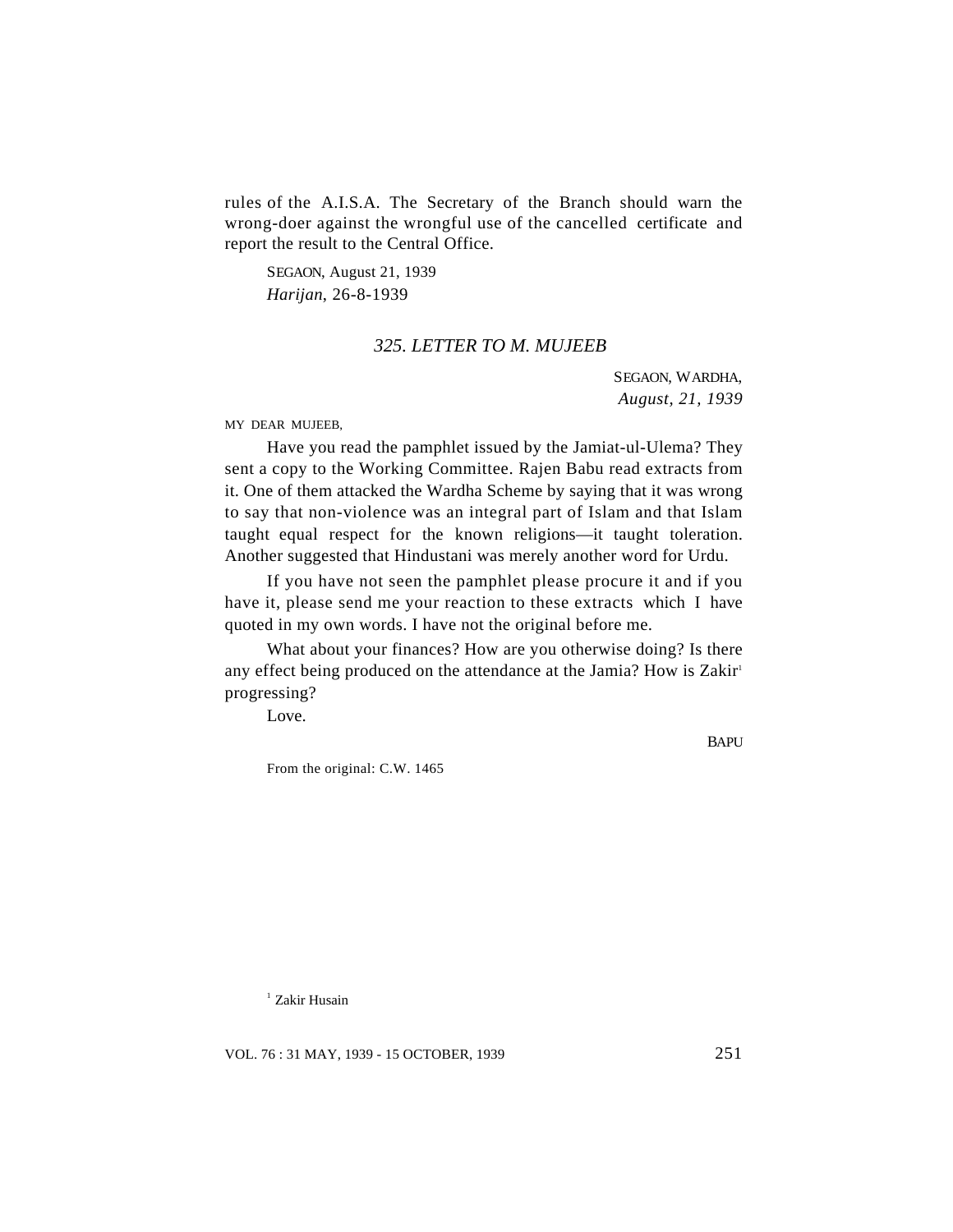SEGAON, WARDHA, *August 21, 1939*

#### DEAR SIR JAGDISH,

I know you have been putting up a good fight on behalf of the Indians in S. A. I have been staying their hand. But they are getting restive. They won't be satisfied with any patch-work settlement. I know, too, that nothing brave is to be expected from here. It is therefore doubly necessary not to prolong the agony. If you can, you should tell Rama Rau<sup>2</sup> to keep himself in touch with the Passive Resisters. As you know there are two parties there. He should take the P. R. s into his confidence. They complain that he does not even recognize them. I can hardly believe this of Rama Rau. I am making inquiry. But I thought you should know what I am getting from S.A.

*Yours sincerely,*

M. K. GANDHI

From a copy: Pyarelal Papers. Courtesy: National Archives of India

# *327. LETTER TO AMRITLAL T. NANAVATI*

SEGAON, WARDHA, *August 21, 1939*

CHI. AMRITLAL,

Kaka's letter is enclosed. Bear your burden well. Personally I am of the opinion that he should stop travelling. I can stop him only by ordering him, but you can reason and plead with him. What he writes is perfectly true. The only amendment needed is that he has always been like a child and has not become childish through senility. You should write to Vijaya as you have been doing. She had suggested that you should write the full name of Naranbhai. There has been no letter from her. This suggests that she is in a fix. But she will be able to manage. I

<sup>1</sup> Sir Jagdish Prasad wrote to Gandhiji on July 13 and 21, 1939. In the first letter, he suggested that the move by some Indians in South Africa to embark on passive resistance would be a grave mistake. In the second letter, he expressed gratitude to Gandhiji for asking Transvaal Indians to postpone passive resistance.

<sup>2</sup> Sir Benegal Rama Rau, Agent-General of India in South Africa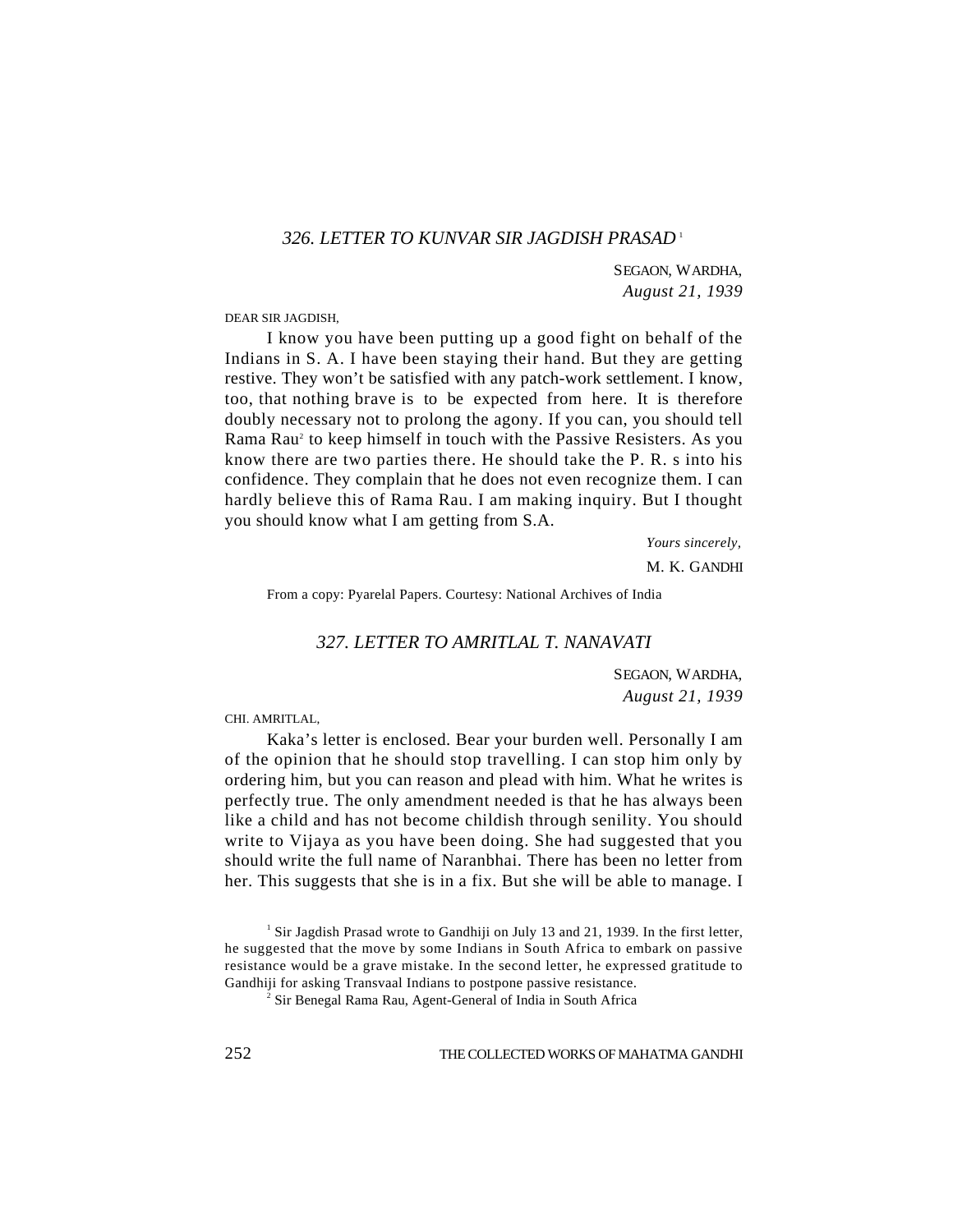am sure I shall get a letter from her in a day or two.

*Blessings from*

**BAPU** 

From a photostat of the Gujarati: G.N. 10794

## *328. LETTER TO SANYUKTA GANDHI*

SEGAON, WARDHA, *August 21, 1939*

CHI. SANYUKTA,

Why should I write to you? Are you not included in Jaisukhlal? Very well then; I won't include Jaisukhlal in you. You will certainly benefit from all the service you are rendering. Kasumba is getting a new lease of life. Let us see what other exploits you claim now.

Jaisukhlal should try to do only what he can there and rest  $content<sup>1</sup>$ 

*Blessings from*

**BAPU** 

From a microfilm of the Gujarati: M.M.U./III

#### *329. LETTER TO MANILAL AND SUSHILA GANDHI*

SEGAON, WARDHA, *August 21, 1939*

#### CHI. MANILAL AND SUSHILA,

Now you will have no occasion to complain about the absence of letters from me. But that will be because of the struggle. Remember that both of you have to sacrifice your all there. Once the struggle starts it won't end soon. What will you do about the children? You must have thought about every contingency. If you cannot keep them there, then Sushila will perhaps have to keep out of the struggle and bring over the children here. Or, if she has the ability, she may single-handed run *Indian Opinion.* Thus think out your plans beforehand.

Here everything is all right. And, besides, what time can you get now to wonder about what is happening here?

*Blessings from*

BAPU

From a photostat of the Gujarati: G.N. 4902

<sup>1</sup> *Vide* also "Letter to Jaisukhlal Gandhi", 31-7-1939.

VOL. 76 : 31 MAY, 1939 - 15 OCTOBER, 1939 253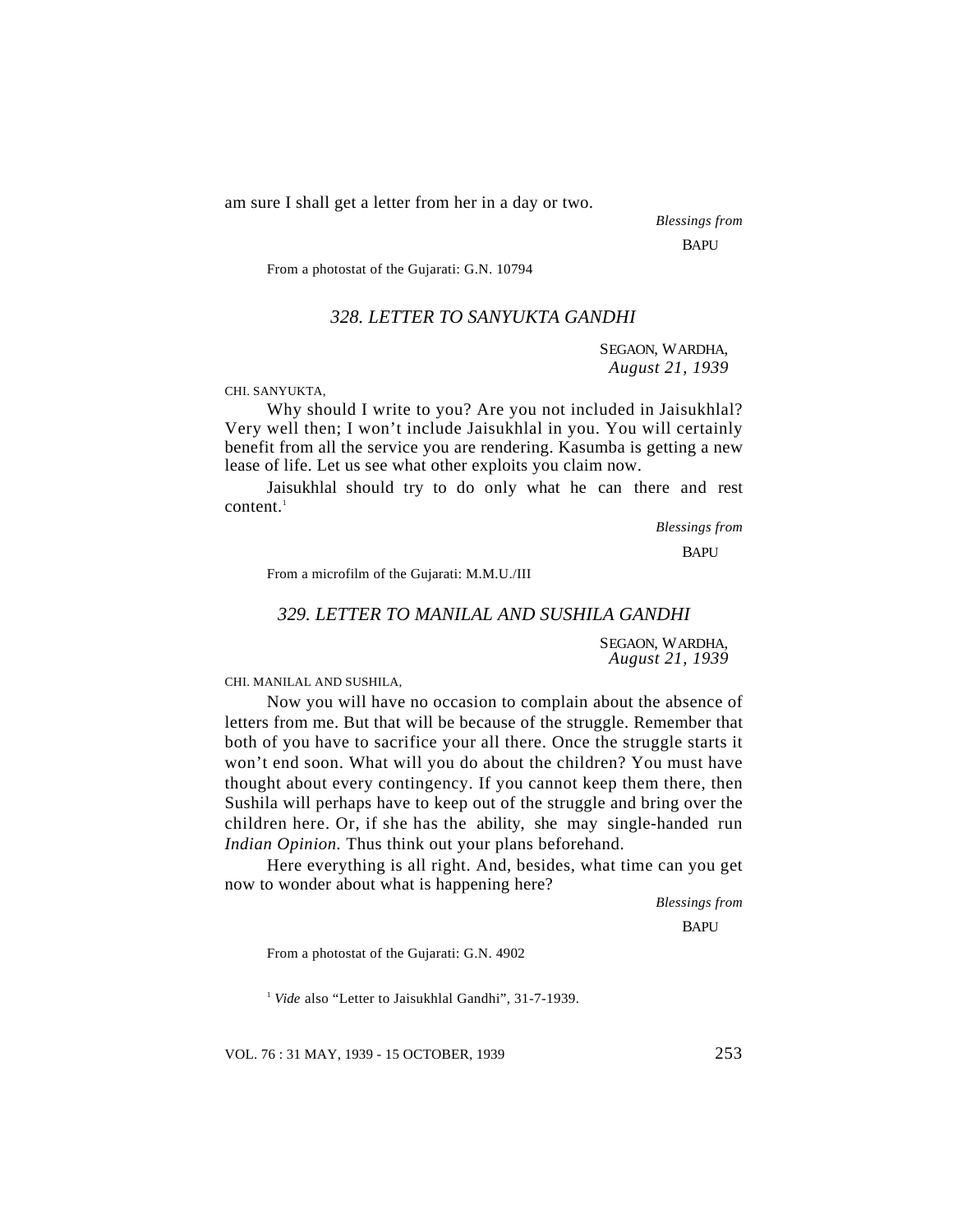# *330. LETTER TO JAMNALAL BAJAJ*

SEGAON, *August 21, 1939*

CHI. JAMNALAL,

What is to be done about what you say regarding the Punjab National Bank? I have already sent over the information regarding Nagpur [Bank]. $<sup>1</sup>$ </sup>

**BAPU** 

From the Gujarati original: Pyarelal Papers. Courtesy: Pyarelal

### *331. LETTER TO KISHORELAL G. MASHRUWALA*

*August 21, 1939*

CHI. KISHORELAL,

Do you know anything about this?<sup>2</sup> What is this talk about printing the Vedas? And what contributions is he<sup>3</sup> talking about?

I hope you got my note of yesterday.

*Blessing from* **BAPU** 

 $[PS.]$ 

Please credit the enclosed cheque to my account. As for particulars, you can mention that it is from Magan Jerajani towards famine [relief] or some such cause.

**BAPU** 

#### SHRI KISHORELALBHAI

From the Gujarati original: Gandhi Nidhi File. Courtesy: Gandhi National Museum and Library

<sup>1</sup> From Bapu Smaran; vide also "Draft Telegram to Mulkraj", 18-8-1939.

 $2$  The reference is to a quarterly work report, dated August 20, 1939, from Tummala Basavayya, a member of the Gandhi Seva Sangh, stating, *inter alia,* that he had spent eight days outside Vinayashram (where he lived) in order to collect funds for the publication of the Vedas. The letter is written at the back of the report.

3  *Ibid*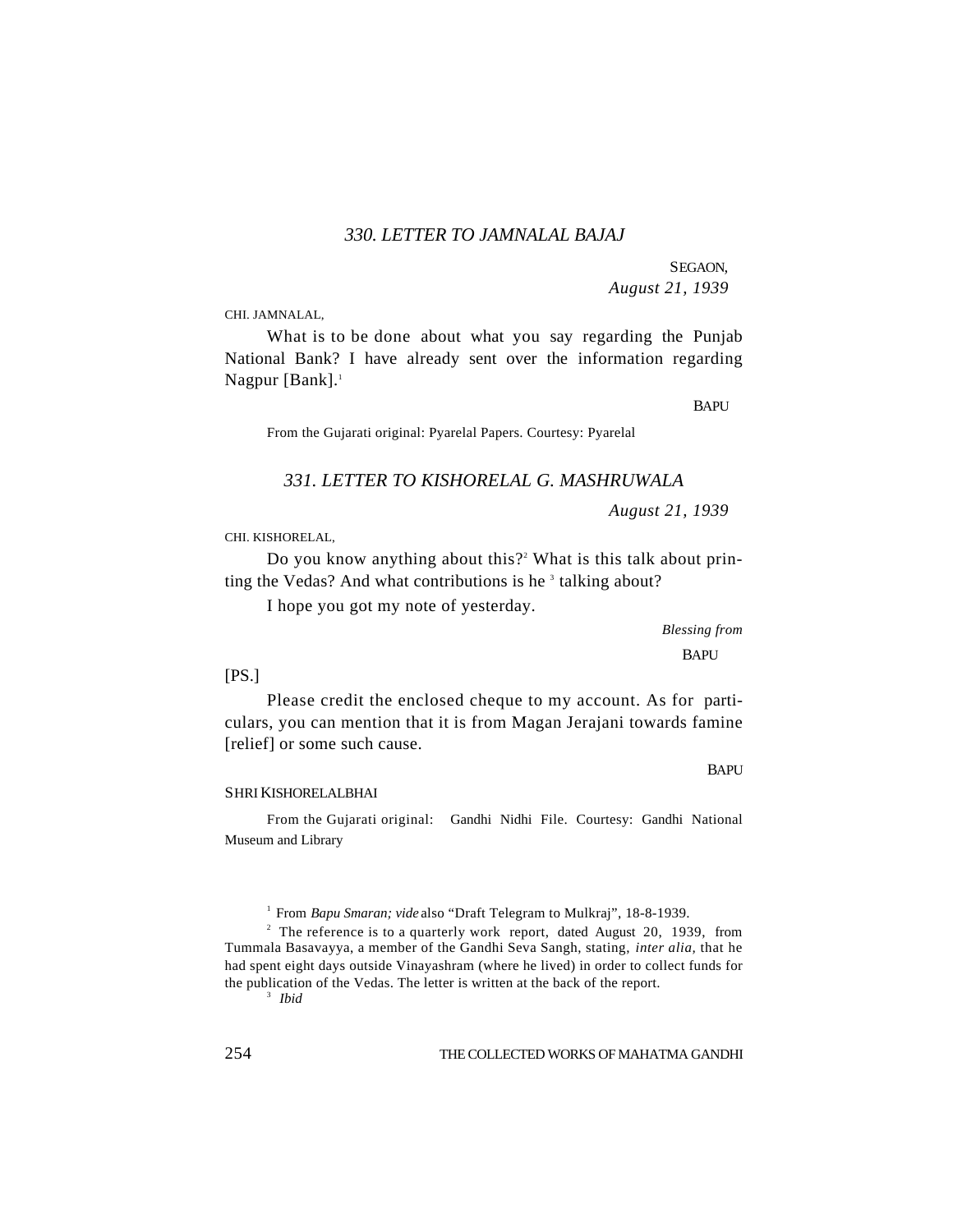#### *332. LETTER TO PYARELAL*

*August 21, 1939*

CHI. PYARELAL,

Every day I want to have a talk with you, but I have not been able to do so. There must be some hidden fear behind it. Otherwise the wish would be fulfilled somehow. I cannot bear your fasting at all. It does disturb my work. You may be endowed with indefatigable energy, but the very knowledge that you are fasting prevents me from freely taking work from you. How nice it would he if you would forget about fasts, etc., and give greater importance to your duty towards me! The adjectives Devdas employs may be inapt but there is some justification in what he says. I am tolerating your philosophy but I do not understand it and I burn within. You can quench the fire if you so wish. That would bring peace to me. It would bring peace to Sushila and it would be good for her. Write a brief letter to Devdas.

*Blessings from*

**BAPU** 

From the Gujarati original: Pyarelal Papers. Nehru Memorial Museum and Library. Courtesy: Beladevi Nayyar and Dr. Sushila Nayyar

## *333. LETTER TO SUSHILA NAYYAR*

SEGAON, WARDHA, *August 21, 1939*

STUPID GIRL,

I have been wanting to write to you every day but can find no time. Today I have sat down to write this after my morning meal though it is *Harijan* day. I did not like your last two letters. They were hysterical. Why are you so restless? Why are you so much afraid of Devdas and the people here? Why should you tremble at the thought of coming here? What has happened to your knowledge of the *Gita* and all the talks we have had? On the one hand you are proclaiming to the world what you plan to do here and on the other you have doubts about your continuing to stay here. What stupidity! Free your-self of it. Why are you dying before your death?

Your description of your talk with Devdas is good. your answers were also good. This dialogue has certainly done good. I hope you did not show any anger during the talk. The misunder-standing will be further cleared with more talks.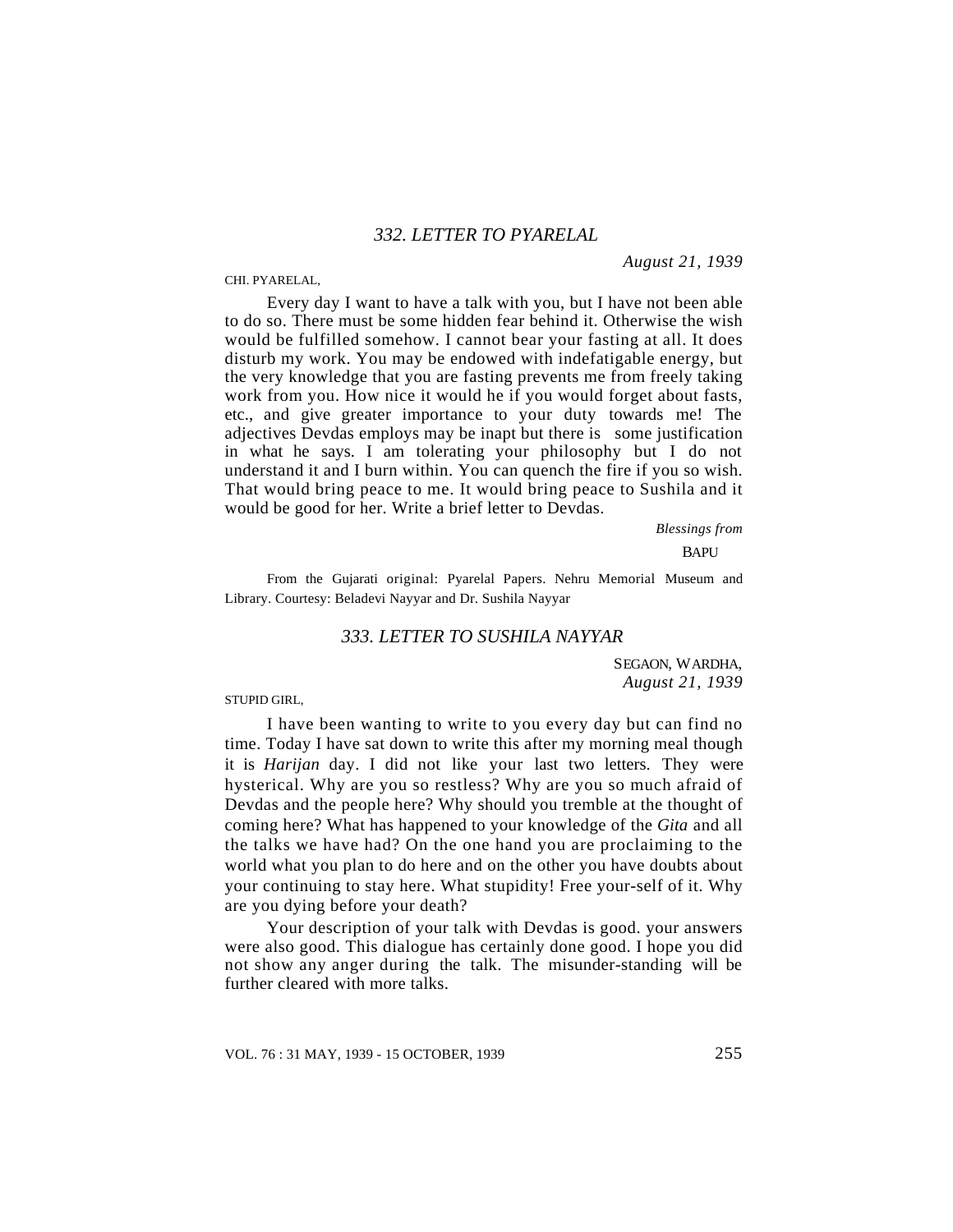There is an Agrawal Eye Hospital at Daryaganj. Go and see it. I hope you are well and you observe rules in the matter of food.

There is always trouble from Pyarelal in the shape of fasts and so on. You are mischievous. Young wrote to me only because you gave him the occasion. If you had said you could not wait till after August, he surely would not have written? When the needs of the patients there are mentioned, how can I refuse? You yourself could not have refused. Now l am waiting for the 16th. What should I do? We shall see about your hospital after your arrival here. Shirin has not come.

*Blessings from*

**BAPU** 

From the Hindi original: Pyarelal Papers. Nehru Memorial Museum and Library. Courtesy: Dr. Sushila Nayyar

## *334. NOTE TO JAMNALAL BAJAJ*

[Before *August 22, 1939*] 1

You must of course go. Seeing the ways of Om I can only advise that she should be married off as quickly as possible. She is not old enough in years but physically and mentally she is quite mature. I doubt very much if she can restrain herself any more. Of course you must consider well before settling the marriage. You must then leave it to her. In the end she will do as her fate dictates. If a suitable young man comes along do not wait too long. Consult Om again and again. Tell her of my distrust of her. Take her a letter from me if you wish.

From a photostat of the Gujarati: C.W. 10990. Courtesy: Ramakrishna Bajaj

<sup>1</sup> From the reference to Om who was betrothed on August 22, 1939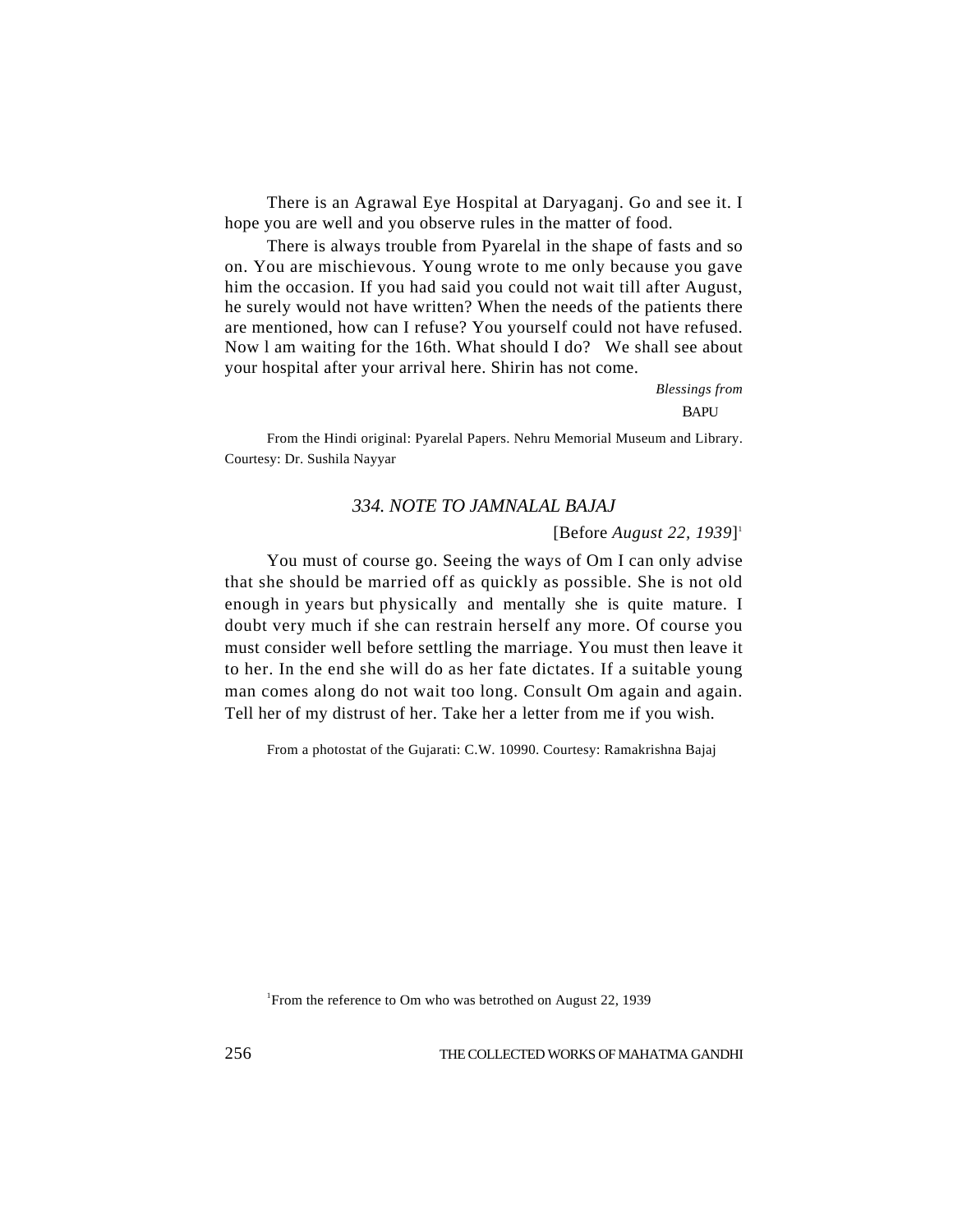## *335. LETTER TO POPATLAL CHUDGAR*

SEGAON, WARDHA, *August 22, 1939*

CHI. CHUDGAR $^1$ ,

Sardar is in sole charge of everything. I will approve of whatever he decides, if at all my approval is necessary.

> *Blessings from* **BAPU**

SHRI POPATLAL CHUDGAR BARRISTER RAJKOT CITY KATHIAWAR

From a photostat of the Gujarati: C.W. 9831. Courtesy: Popatlal Chudgar

## *336. LETTER TO KISHORELAL G. MASHRUWALA*

*August 22, 1939*

CHI. KISHORELAL,

I am writing to Lakshmidas. . . . 2 Do not enter [anything] concerning Jamnalal in the account books. Leave it for the present.

As I have not been able to digest what you say about forgive-ness, try to convince me. If not now, whenever you have the time. I shall understand even if you write a few words.

**BAPU** 

From the Gujarati original: Gandhi Nidhi File. Courtesy: Gandhi National Museum and Library

<sup>&</sup>lt;sup>1</sup> Barrister; legal adviser of the Rao Rana of Sikar

<sup>&</sup>lt;sup>2</sup> Illegible in the source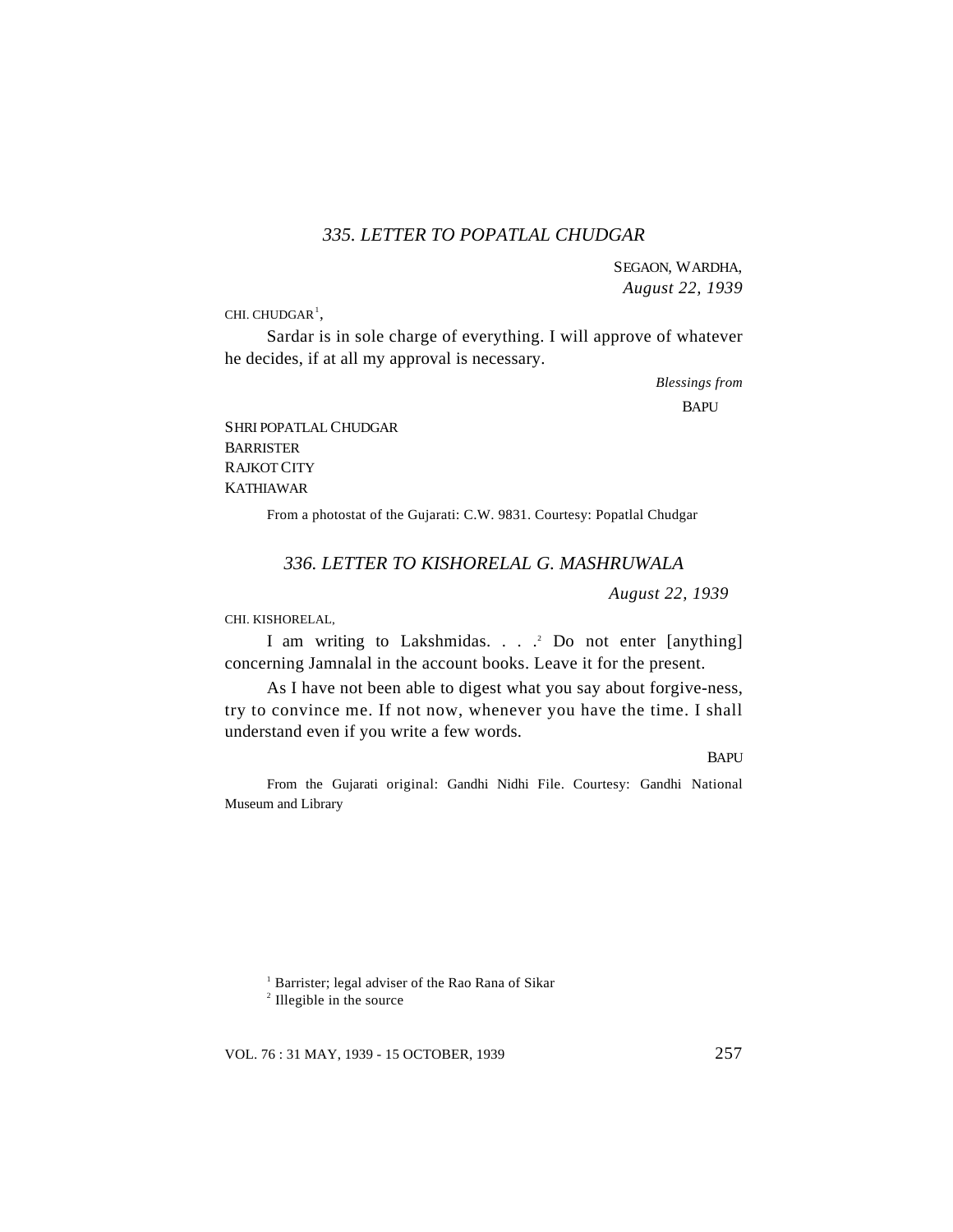#### *337. STATEMENT TO THE PRESS*<sup>1</sup>

SEGAON, *August 23, 1939*

I continue to receive letters, mostly abusive, about what may be called the Subhas Babu resolution<sup>2</sup> of the Working Committee. I also saw a letter addressed to Rajendra Babu, which can hardly be sur-passed in the use of filthy language. I have seen some criticisms about the war resolution<sup>3</sup>.

I owe it to the public to make my position clear about both these resolutions. I must confess that the Subhas Babu resolution was drafted by me. I can say that the members of the Working Committee would have shirked the duty of taking action if they could have. They knew that there would be a storm of opposition against their action. It was easier for them to have a colourless resolution than to have one which was no respecter of persons. Not to take some action would have amounted to abdication of their primary function of preserving discipline among Congressmen. Subhas Babu had invited action. He had gallantly suggested that if any action was to be taken it should be taken against him as the prime mover. In my opinion the action taken by the Working Committee was the mildest possible. There was no desire to be vindictive. Surely the word vindictiveness loses all force and meaning when the position of Subhas Babu is considered. He knew that he could not be hurt by the Working Committee. His popularity had put him above being affected by any action that the Working Committee might take. He had pitted himself against the Working Committee, if not the Congress organization. The members of the Working Committee, therefore, had to perform their duty and leave the Congressmen and the public to judge between themselves and Subhas Babu. It has been suggested that Subhas Babu has done what I would have done under similar circumstances. I cannot recall a single instance in my life of having done what Subhas Babu has done, i.e., defied an organization to which I owed allegiance. I could understand rebellion after secession from such an organization. That was the meaning and secret of the non-

<sup>&</sup>lt;sup>1</sup> This appeared under the title "The Two Resolutions". The statement was also published in *The Hindu,* 23-8-1939, and *The Hindustan Times,* 24-8-1939.

<sup>&</sup>lt;sup>2</sup> *Vide* "Congress Working Committee Resolution", 11-8-1939.

<sup>3</sup> *Vide* Appendix-"Congress Working Committee Resolution", after 18-7-1939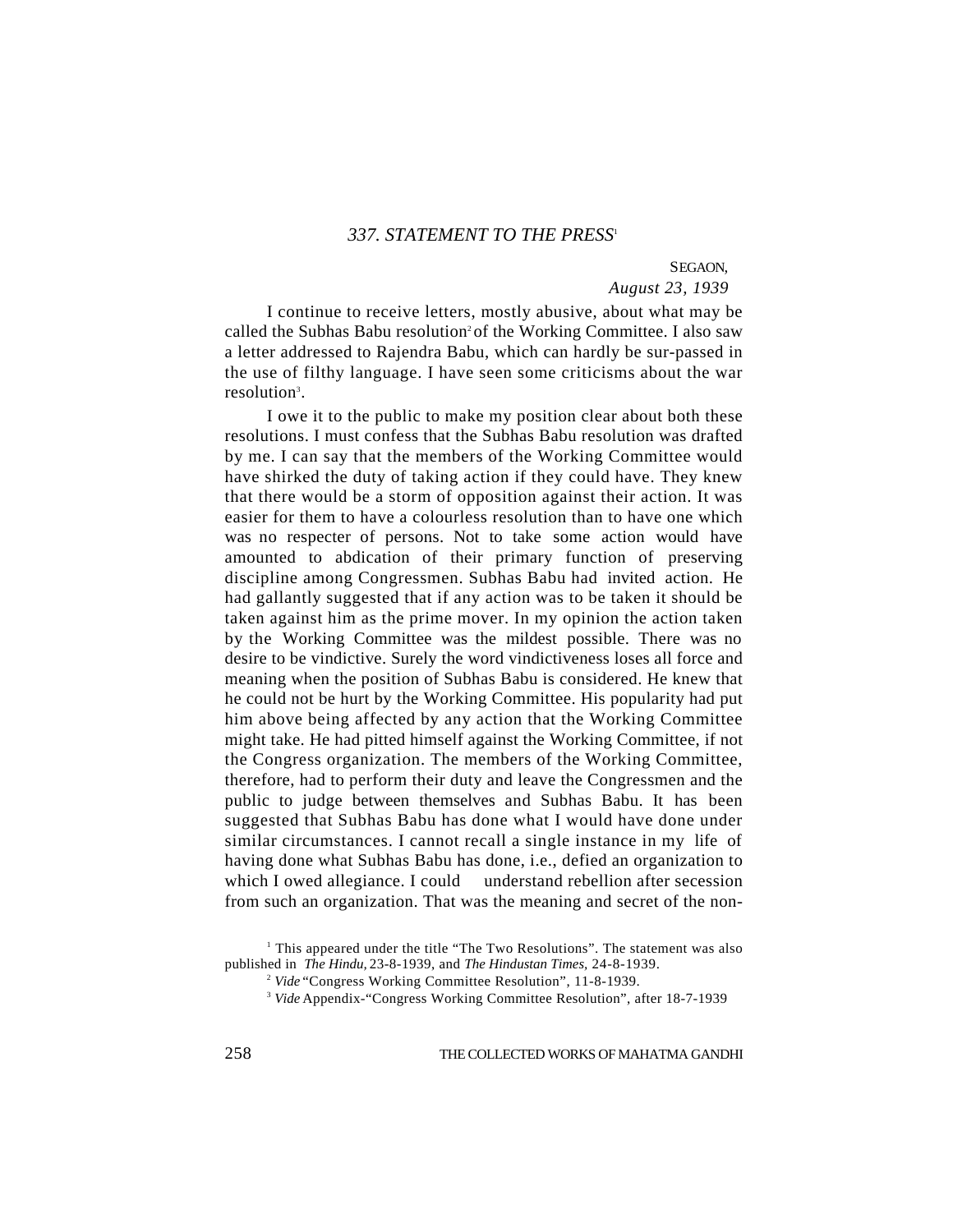violent non-co-operation of 1920.

But I am not penning these lines so much to justify the action of the Working Committee as to appeal to Subhas Babu and his suppor-ters to take the decision of the Working Committee in the right spirit and submit to it while it lasts. He has every right to appeal to the A.I.C.C. against the decision. If he fails there, he can take the matter before the annual session of the Congress. All this can be done with-out bitterness and without imputing motives of the worst type to the members of the Working Committee. Why not be satisfied with the belief that the members have committed an error of judgement? I fancy that if a majority of the A.I.C.C. members signify in writing their disapproval of the action of the Working Committee, the latter will gladly resign. By imputing motives whenever there are differences of opinion, Congressmen pull down the structure that has been built up by the patient labour of half a century. Indeed, even if a bad motive is suspected, it is better to refrain from imputing it, unless it can be proved beyond doubt. It is necessary for the sake of healthy public education that leaders of public opinion should judge events and decisions on their merits.

On the war resolution I had a conclusive defeat. I was invited to draft a resolution, and so was Pandit Jawaharlal Nehru. I was proud of my draft, but my pride went before destruction. I saw that I could not carry my resolution unless I argued and pressed for it. But I had no such desire. We then listened to Jawaharlal's. And I at once admitted that it represented more truly than mine the country's opinion and even the Working Committee's as a whole. Mine was based upon out-and-out non-violence. If the Congress heartily believed in non-violence in its fullness even as a policy, this was its testing time. But Congressmen, barring individual exceptions, do not believe in such non-violence. Those who do, believe that it is the right thing only for a fight against the Government for wresting power. But the Congress has no nonviolent message for the world. I would fain believe that the Congress had such a message. The conclusion to both the resolutions need not have been radically different. But the motive power being different the same conclusion would bear a different meaning in a different setting. In the face of the violence going on in India itself and in the face of the fact that Congress Governments have been obliged to fall back upon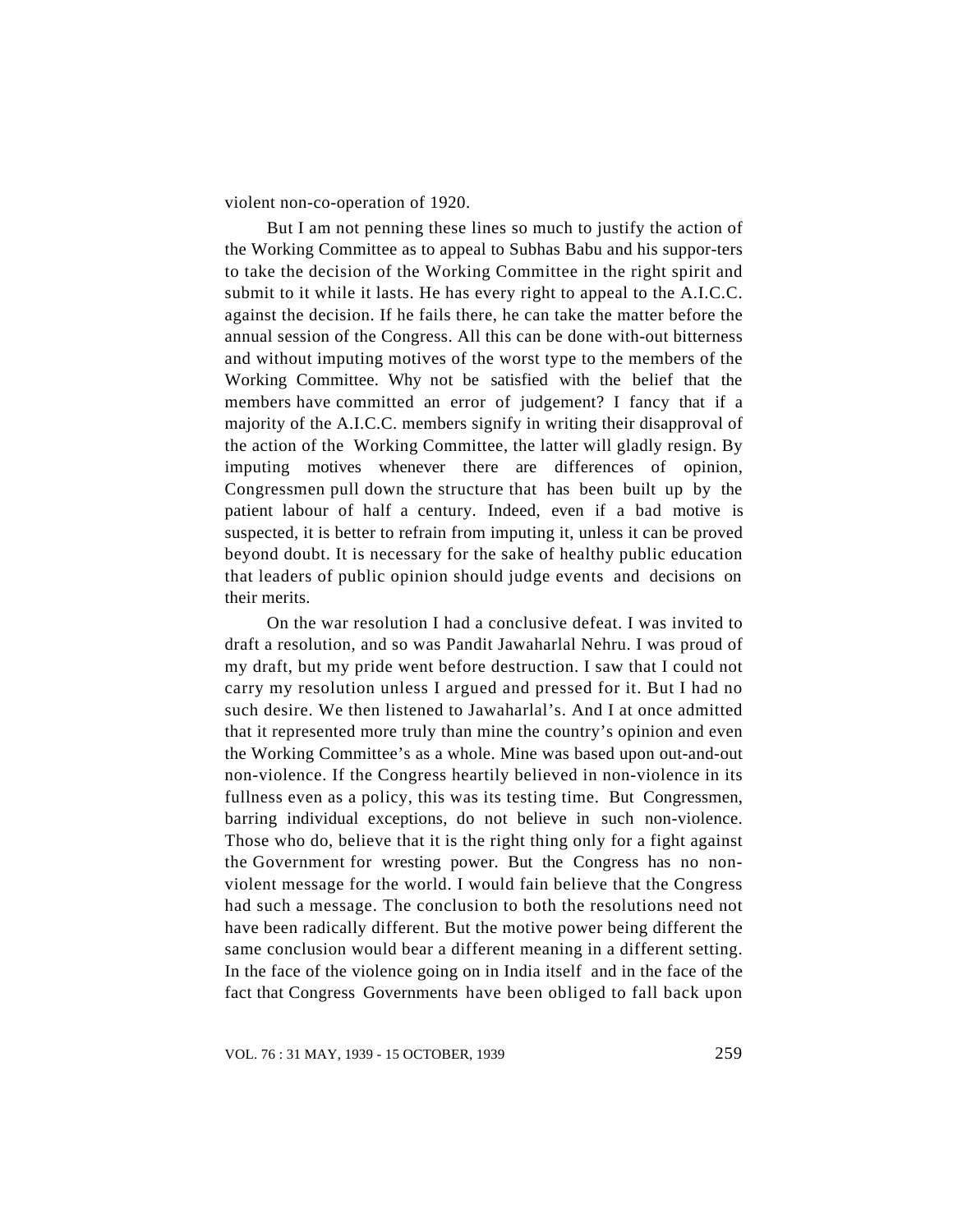military and police assitance, a declaration to the world of non-violence would have seemed a mockery. It would have carried no weight in India or with the world. Yet, to be true to myself, I could not draft any other resolution than I did.

The fate, to which I was party, of my resolution proved the wisdom of my withdrawal of official connection with the Congress. I attend the Working Committee meetings not to identify myself with its resolutions or even its general policy. I attend in the pursuit of my mission of non-violence. So long as they want my attendance I go there to emphasize non-violence in their acts and through them in those of Congressmen. We pursue the same goal. They all of them would go the whole length with me if they could, but they want to be true to themselves and to the country which they represent for the time being, even as I want to be true to myself. I know that the progress of nonviolence is seemingly a terribly slow process.<sup>1</sup> But experience has taught me that it is the surest way to the common goal. There is deliverance neither for India nor for the world through clash of arms. Violence, even for vindication of justice, is almost played out. With that belief I am content to plough a lonely furrow, if it is to be my lot that I have no co-sharer in the out-and-out belief in non-violence.

*Harijan,* 26-8-1939

## *338. LETTER TO NARAHARI D. PARIKH*

SEGAON, WARDHA, *August 24, 1939*

CHI. NARAHARI,

I understand that Amtul Salaam's Hanif<sup>2</sup> is under your charge and that he is learning carding. If the man is promising, then it is our duty to turn him into a fine craftsman. It will be a fine thing if he becomes a good craftsman and an expert. I should like him to be trained to learn all processes up to weaving. We have with us very few who are experts in all the processes. A lot of work can be done if we can give such training to one or two Muslims. Just as in Godhra I wanted that a cobbler or carpenter should take the chair, similarly I do

<sup>&</sup>lt;sup>1</sup> The source, however, has "progress".

<sup>&</sup>lt;sup>2</sup> A khadi worker of the Punjab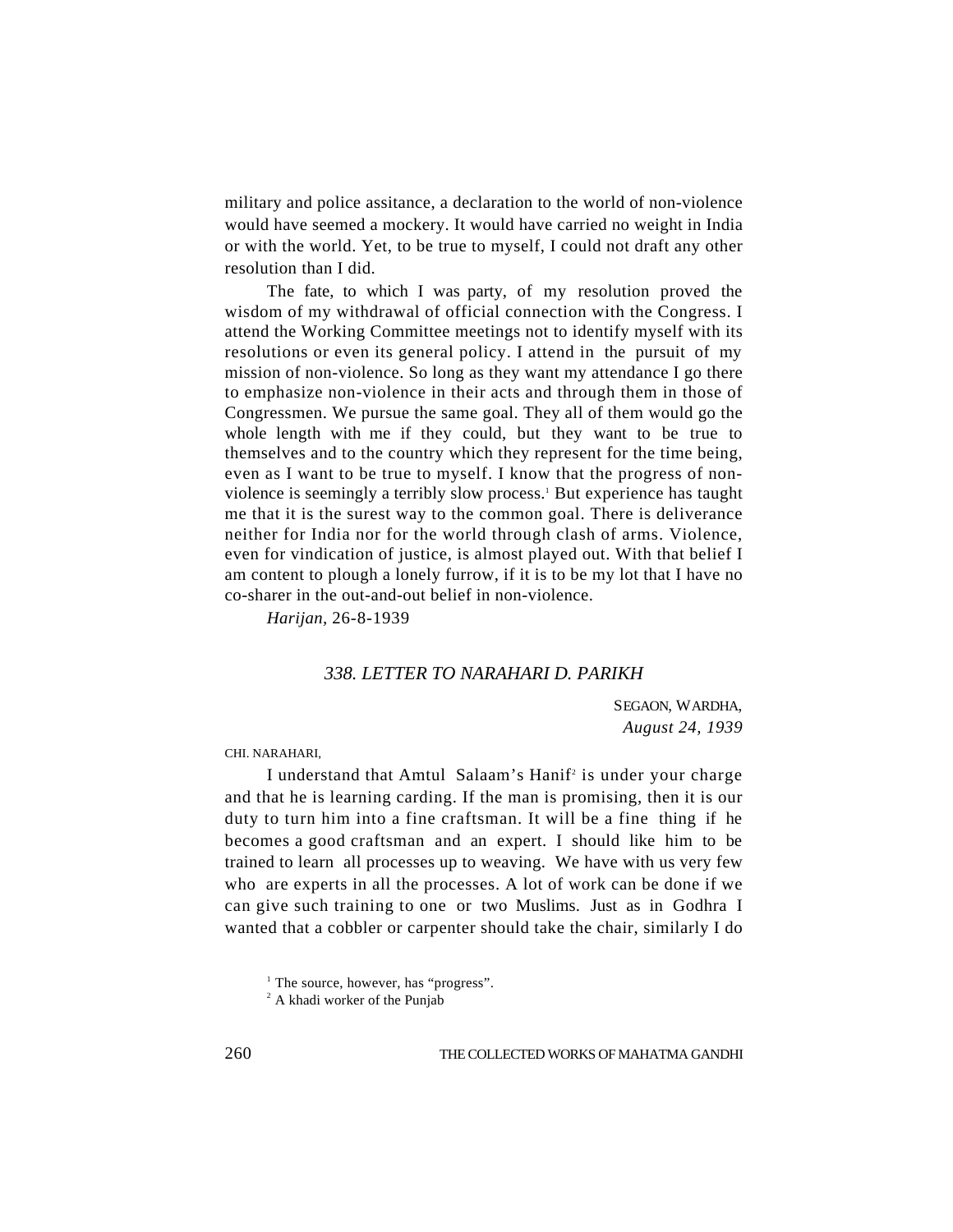believe that Hindu-Muslim unity can be achieved through ordinary Muslims. I would, therefore, be happy if persons like Hanif and Akbar also chance to come our way. However, you should be guided by your own experience and ability.

> *Blessings from* BAPU

From a photostat of the Gujarati: S.N. 9115

# *339. LETTER TO AZAM ABED*

SEGAON, WARDHA, *August 24, 1939* BHAI AZAM ABED,

I have your letter. I got the cuttings, including the one about the late Nawab Khan. I don't think anything can be done from here about Nawab Khan. I was sorry to read the news about him.

> *Vandemataram from* M. K. GANDHI

From a photostat of the Gujarati: G.N. 815

# *340. LETTER TO RAOJIBHAI N. PATEL*

SEGAON, WARDHA, *August 24, 1939*

CHI. RAOJIBHAI,

I see that your *yajna* is becoming a very great one. We will be able to solve the problem of disposing of khadi only if we go deep into the matter and study it carefully. This will require collection of figures.

*Blessings from*

BAPU

From a photostat of the Gujarati: G. N. 9010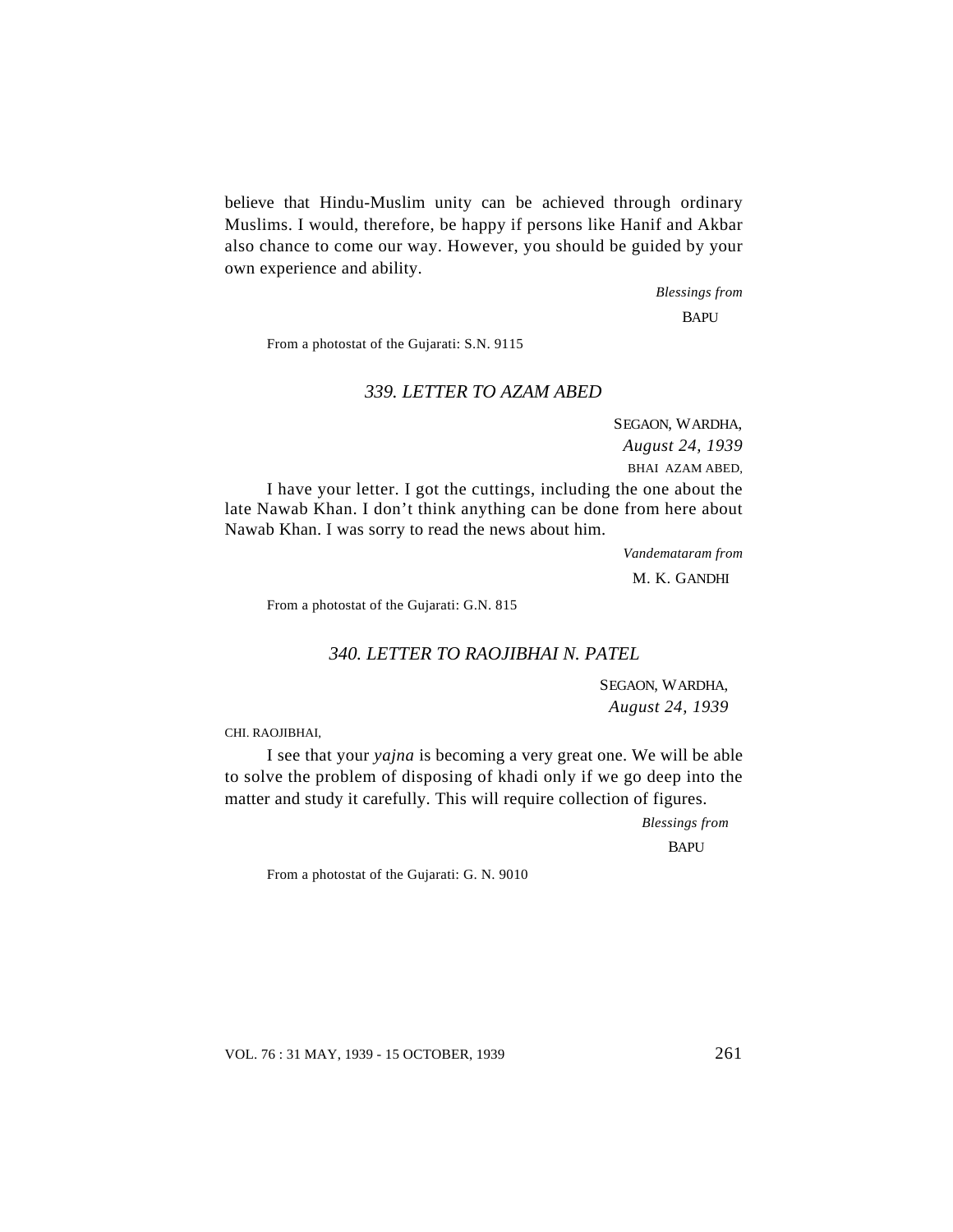# *341. LETTER TO SUSHILA NAYYAR*

SEGAON, WARDHA, *August 24, 1939*

STUPID GIRL,

Pyarelal has gone to Nagpur with Krishnadas to visit David. Prakash arrived yesterday. He has taken her also with him to show her the clinic, etc. I have got two patients here—Durga and Asha Devi—for whose sake I do feel the need of your presence. Durga is afraid she may have appendicitis and Asha Devi has been suffering from fever for the past two months. But what can you do about this? However, I am so perturbed that twice in my dreams I spoke to you about it, telling you that you had neglected your duty by staying on there—had there not been work enough here? When I woke up I said to myself'after all what could you have done?' Young compelled you and you passed the responsibility on to me! I could take only one decision. The dream was the expression of my anxiety. Why so much anxiety? That shows inadequate practice of the *Gita*! You must be free of all worry and complete your work.

> *Blessings from* BAPU

From the Hindi original: Pyarelal Papers. Nehru Memorial Museum and Library. Courtesy: Dr. Sushila Nayyar

# *342. LETTER TO AMRITLAL T. NANAVATI*

[Before *August 25, 1939*] 1

CHI. AMRITLAL,

I have your letter. You may come over whenever you can. There has again been no letter from Vijaya but I think she is in Varad. I enclose a postcard for her. There is some blank space in it. Utilize that for writing. I have forgotten the name of Naran Patel's father. Send it. If the father's name is not written, the letter miscarries.

*Blessings from*

**BAPU** 

<sup>1</sup> From the reference to absence of any "letter from Vijaya", and the enclosed "postcard for her" which had crossed her letter to Gandhiji; *vide* "Letter to Vijayabehn M. Pancholi", 25-8-1939.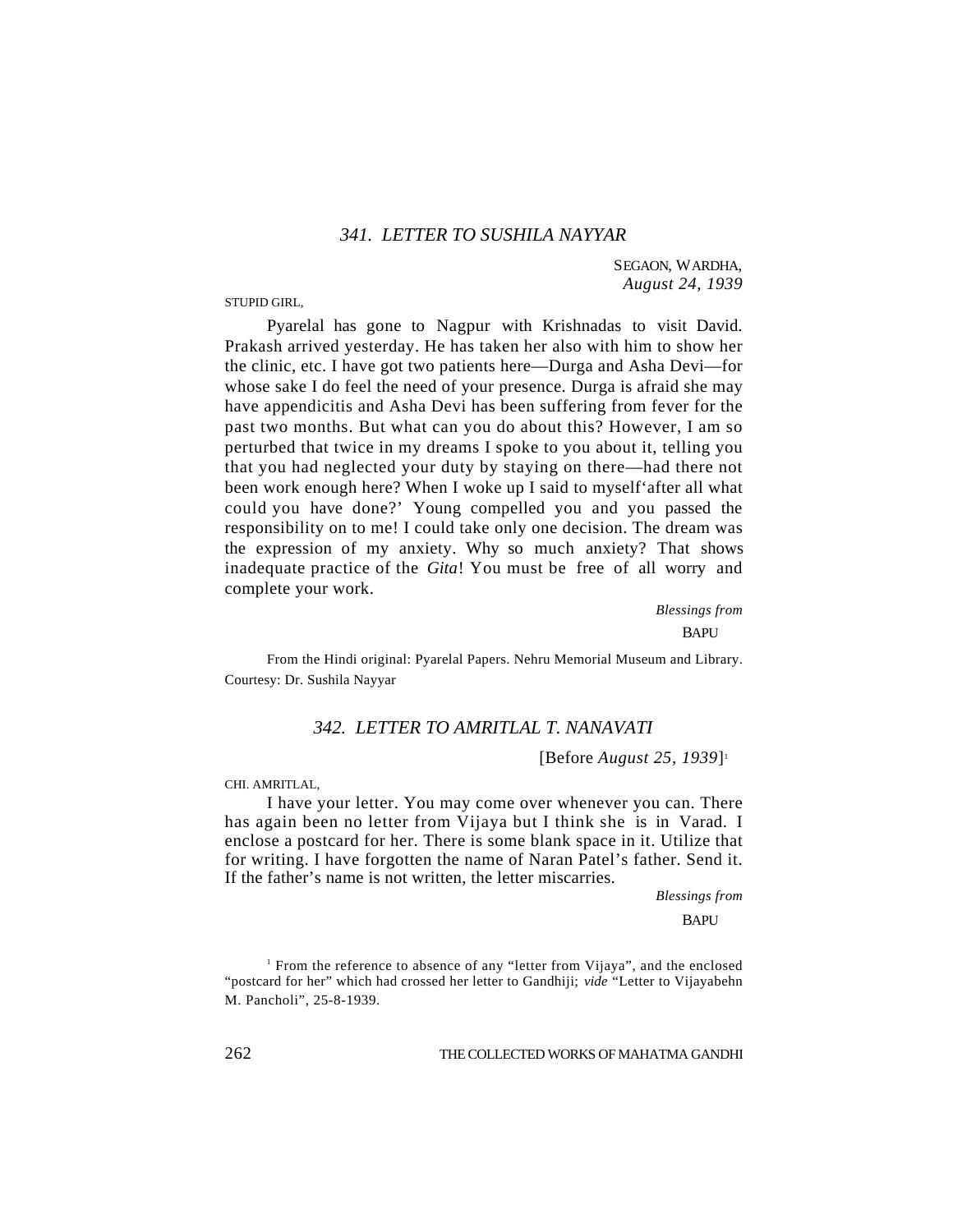$[PS.]$ 

Post the accompanying postcard after entering the complete address on it.

From a photostat of the Gujarati: G.N. 10792

## *343. PLEA FOR VOLUNTARY FEDERATION*

Imposed federation is likely to divide India more than it is today. It would be a great step if the British Government were to declare that they would not impose their federal structure on India. The Viceroy seems to be acting in that fashion if he is not saying so. If my surmise is correct, I suggest that a clear declaration will add grace to his action and will probably pave the way for real federation and therefore real unity. That federation can naturally never be of the Government of India Act brand. Whatever it is, it must be a product of the free choice of all India.

But before that political and legalized federation of free choice comes, there should be voluntary federation of parts, to begin with, if not of the whole. This reflection arises from famine conditions today in parts of lesser Gujarat and the whole of Kathiawar. I have received angry protests from correspondents drawing my attention to what they have termed the heartless policy of the Bombay Government in prohibiting the movement of fodder and grain. I could not believe my correspondents. I knew that the Sardar was moving heaven and earth to cope with the distress both in Gujarat and Kathiawar. But in order to make assurance doubly sure, I wired to the Prime Minister. Immediately on the same day came the following answer :

Removal of fodder from six districts not permitted without the permision of Collector as the necessities of our Province must be first considered. Excess will be permitted to be removed.

The wire was followed by a letter enclosing a copy of the Bill about to be introduced in the Bombay Assembly. It simply controls the movement and prices of grain and fodder during times of famine or scarcity. This is no policy of prohibition but it is one of control over and regulation of the movement of fodder and grain so as to prevent hoarding in speculators' hands or disposal to the extent of starving the places where it is grown and stored. The Premier's letter contemplates collection of grain andfodderfrom available sources outside the Province and its distribution in famine areas including Kathiawar. The Bombay measure I consider not only to be necessary but conducive to the interest as well of the whole of the States part of the Province as of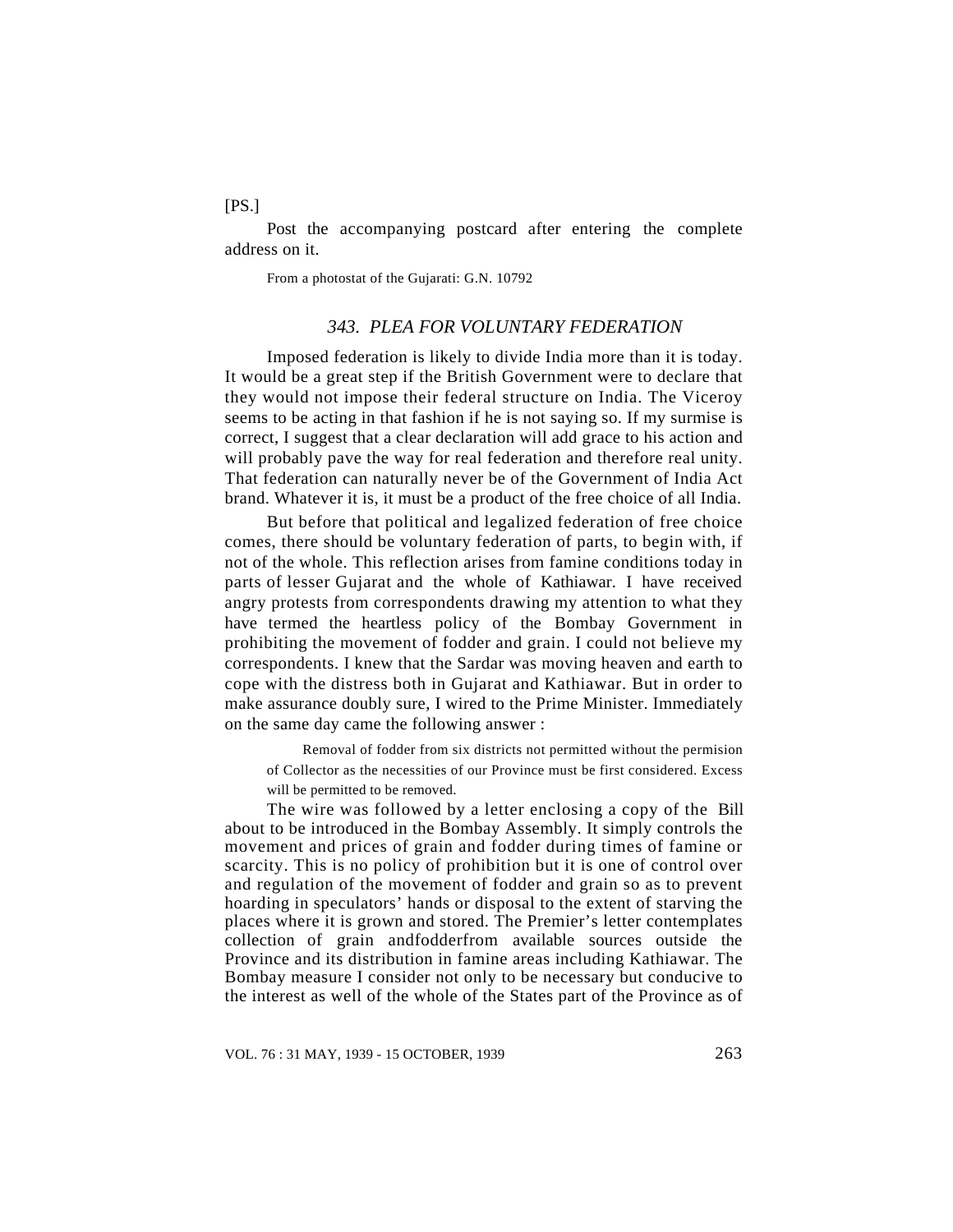the British part. I call it an act of voluntary fede-ration. The reader must not quarrel with the stretch of the mean-ing of the word.

This little act introduces the reader to what can become a big act of voluntary federation. I reproduced<sup>1</sup> the other day a letter from a correspondent suggesting a federation of the Kathiawar States in many matters of common interest. The correspondent's ultimate aim was political federation. What I contemplate has nothing to do with politics. My present and ultimate aim here is purely humanitarian.

If the Kathiawar States would voluntarily federate, say, for water, forests and roads, purely for saving life, there would be no danger of a water famine such as threatens the cluster of States. There are States rich enough who can provide water for the whole of Kathiawar. I know it cannot be done in a day. But the dog-in-the manger policy followed in Kathiawar has made impossible any scheme of big waterworks. Kathiwar has fairly good rivers and hills. There is no limit to the possibility of artesian wells. If only all the States will combine and the rich ones will use their riches for the common good, they will be saved the awful prospect of people and cattle having to die of thirst. I have faith that it is possible for Kathiawar to ensure a proper supply of water even in dry years. But no common waterworks will answer the purpose for all time unless there is a long-view scheme of afforestation. There are practically no forests in Kathiawar. The Princes and the people have to combine to plant trees on an extensive scale. This cannot be done unless the States and the people regard the whole of Kathiawar as their joint and common land and have wisdom enough to desire to live on their land without the perpetual dread of having to die of thirst when the god of rain stops supplies.

SEGAON, August 25, 1939 *Harijan,* 2-9-1939

# *344. MOTOR* V*. CART*

*Gram Udyog Patrika* for August examines the respective merits of motor-vans and carts for village propaganda. Those who will read the whole argument should send for the *Patrika.* I give below the most

<sup>1</sup> *Vide*"Confederation of Small States", 14-8-1939.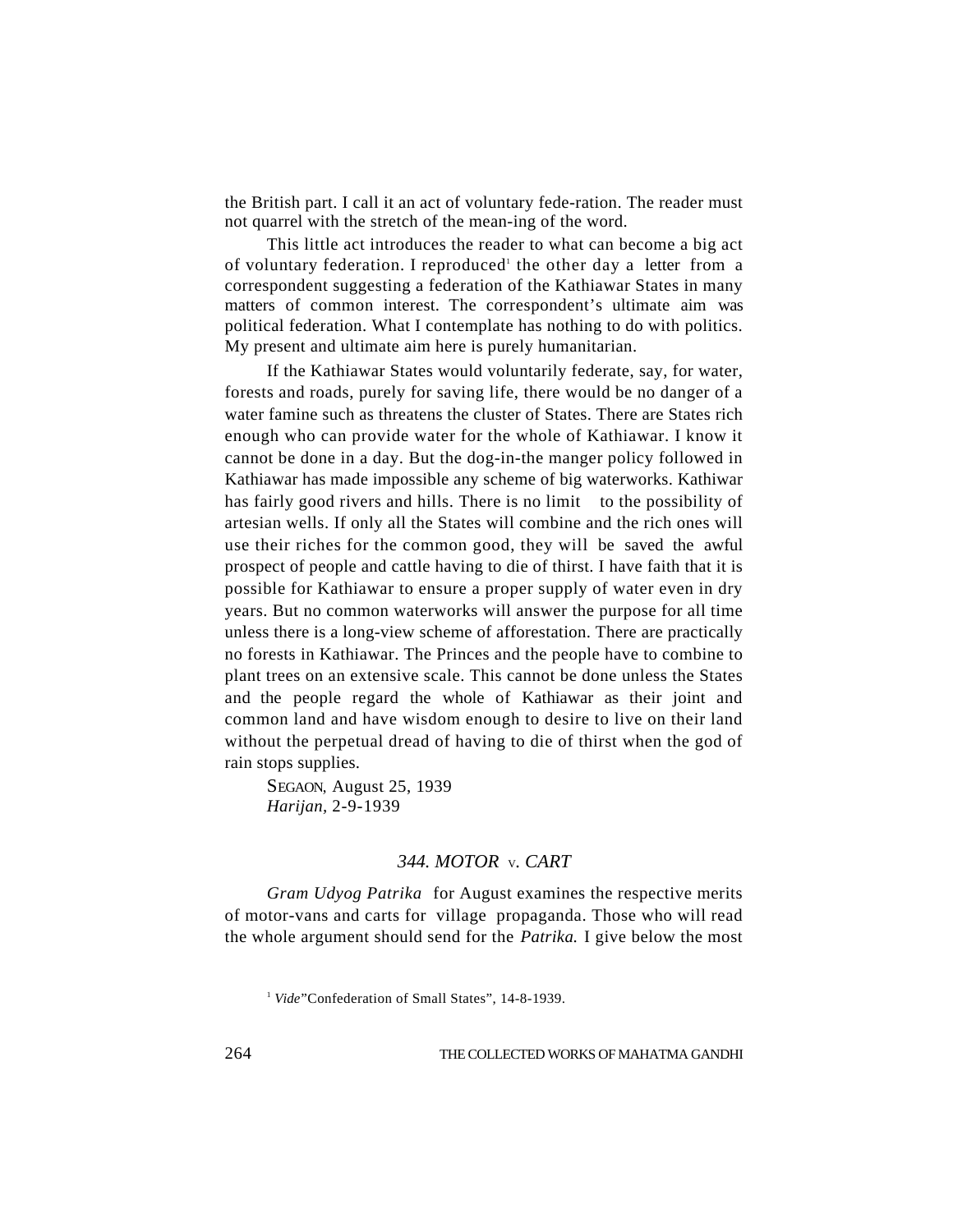#### important part of the argument.<sup>1</sup>

We have been asked whether District Boards and such other local bodies. who wish to set apart a certain amount of money for village work, will do well to invest in motor-vans for propaganda work of various kinds in villages. . . .The question is whether speeding up matters by the use of motor-vans which can visit more than one village in a night will suit the purpose.

In all our expenditure, especially when that expenditure is undertaken expressly for the benefit of the village people, it is necessary to see that the money spent goes back to the villager. District and local Boards obtain their money from the people, and their purchases must be such as will help to circulate money among the people. . . .

What the villager needs above all is profitable employment. We steadily deprive him of employment by buying imported articles, and by way of compensation give him lectures, magic-lantern shows and tinned music all at his expense, and pat ourselves on the back that we are working for his welfare. Can anything be more absurd?

 Compare with this what happens if in the place of the motor-van the much despised bullock-cart were used. . . . It can reach the most remote villages which a motor-lorry cannot do. It costs only a fraction of the money required for a van, so that many bullock-carts can be bought, if necessary, to serve groups of villages in the district. The money spent on them goes to the village carpenter, blacksmith and cart-driver. Not a pie of it need go out of the district....

Rural work and motor-vans appear, therefore, to go ill together. What is required is steady, constructive effort, not lightning speed and empty show. We would commend to local Boards and public institutions genuinely interested in village welfare to start by using only village-made goods, to study the conditions which are steadily producing poverty in the villages, and concentrate on removing them one by one. When every side of village life needs intensive, well-considered effort, it seems a waste of public money to throw it away on methods which attempt to bring about village uplift overnight.

It is to be hoped that those who interest themselves in village welfare will take to heart the obvious argument advanced in favour of the cart. It will be cruel to destroy the village economy through the very agency designed for village welfare.

SEGAON, August 25, 1939 *Harijan,* 16-9-1939

<sup>1</sup> Only excerpts are reproduced here.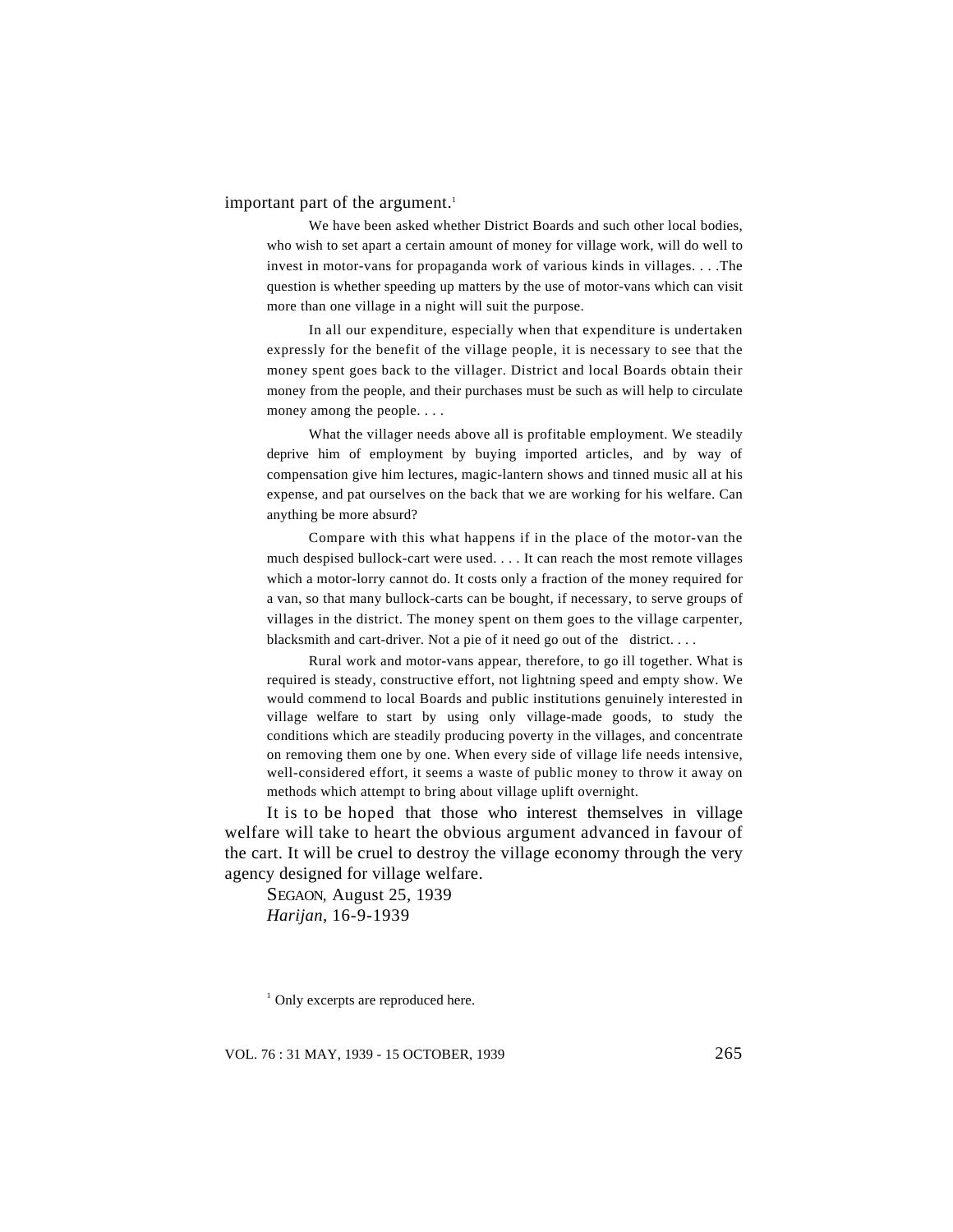## *345. LETTER TO SHIVJI DEVSHANKAR*

SEGAON, WARDHA, *August 25, 1939*

BHAI SHIVJI,

I got your letter. Since people attach excessive importance to my words, I write only what is absolutely necessary. Despite that if once in a while a mistake remains, should not people overlook it?

*Blessings from*

BAPU

From a microfilm of the Gujarati: M.M.U./III

## *346. LETTER TO VIJAYABEHN M. PANCHOLI*

SEGAON, WARDHA, *August 25, 1939*

CHI. VIJAYA,

You must have received the letter I wrote to you before I got yours. I am here for the present. If, therefore, you can free yourself from there, come over immediately. I hope you are keeping good health. Naranbhai must be improving.

Here owing to the rains everything is fine. The fear of drought has disappeared. I hope everything is all right there too.

*Blessings from*

**BAPU** 

SHRI VIJAYABEHN C/O NARANBHAI VALLABHBHAI PATEL VARAD

From a photostat of the Gujarati: G. N. 7113. Also C.W. 4605. Courtesy: Vijayabehn M. Pancholi

### *347. MACHINE OIL AND "GHANI" OIL*

The village *ghani,* the village *chakki,* the village loom and charkha, and the village sugar-cane-crusher were once inseparable parts of the village. The A.I.S.A. and the A.I.V.I.A. are trying to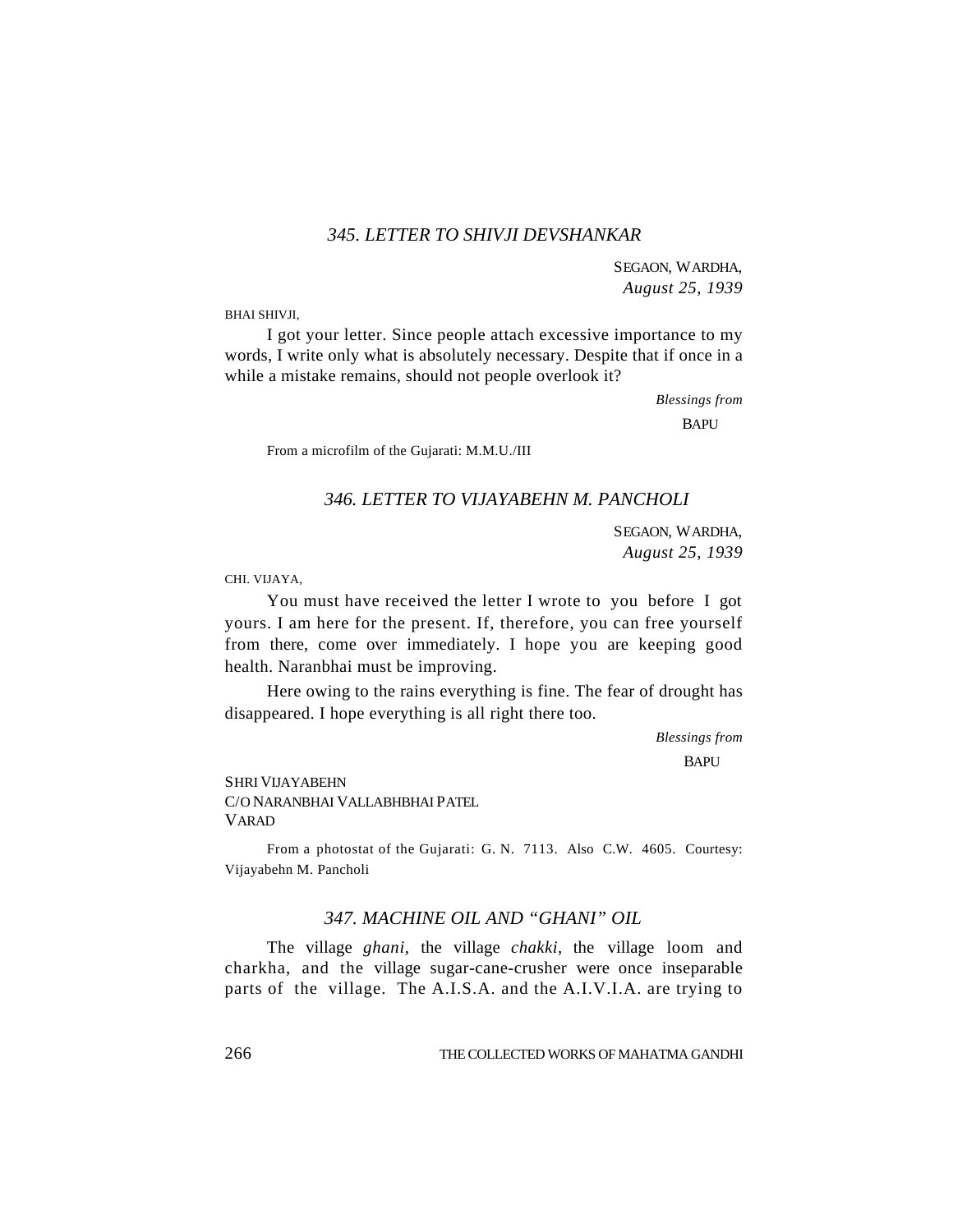revive some of them. We know fairly well how the loom and the charkha can be revived. Khadi has become a science to be mastered in all its aspects. Maganlal Gandhi laid the foundation of that science. The village *chakki* and the village sugar-cane-crusher have yet to discover their science men. But the *ghani* has. Shri Jhaverbhai Patel of Maganwadi is studying the *ghani* in all its aspects with the zeal and precision of a scientist. He has made improvements which he claims have lessened the labour of both men and animals who work at the *ghani* and have at the same time increased the output of oil. He has studied the oil market and the movement of seeds. The result is that he is today able to sell his oil at almost the bazaar rates and therefore commands a ready market. His oil is superior to the machine product which is, as a rule, adulterated and never fresh. But Shri Jhaverbhai is not satisfied merely because he competes successfuly with the local market in Wardha. He has found out why the machine oil is at all cheaper than the *ghani* oil. He gives three reasons, two of which are unavoidable. They are capital and the ability of the machine to extract the last drop of oil and that too in a shorter time than the *ghani.* These advantages are neutralized by the commission. The owner of the mill has to pay to the middleman. But Shri Jhaverbhai cannot cope with the third reason, adulteration, unless he also takes to it. This naturally he will not do. He therefore suggests that adulteration should be dealt with by law. This can be done by enforcing the Anti-adulteration Act if there is one or by enacting it and by licensing oil mills.

Shri Jhaverbhai has also examined the cause of the decline of the village *ghani.* The most potent cause is the inability of the oilman to command a regular supply of seeds. The villages are practically denuded of seeds after the season. The oilman has no money to store the seeds, much less to buy them in the cities. Therefore he has disappeared or is fast disappearing. Lakhs of *ghanis* are today lying idle causing a tremendous waste of the country's resources. Surely it is the function of the State to resuscitate the existing *ghanis* by conserving seeds in the places of their origin and making them available to the village oilman at reasonable rates. The Government loses nothing by giving this aid. It can be given,so Shri Jhaverbhai contends, through co-operative societies or panchayats. If this is done, Shri Jhaverbhai is of opinion, based on research, that *ghani* oil can compete with the machine product and the villager can be spared the infliction of the adulterated oil he gets today. It should be borne in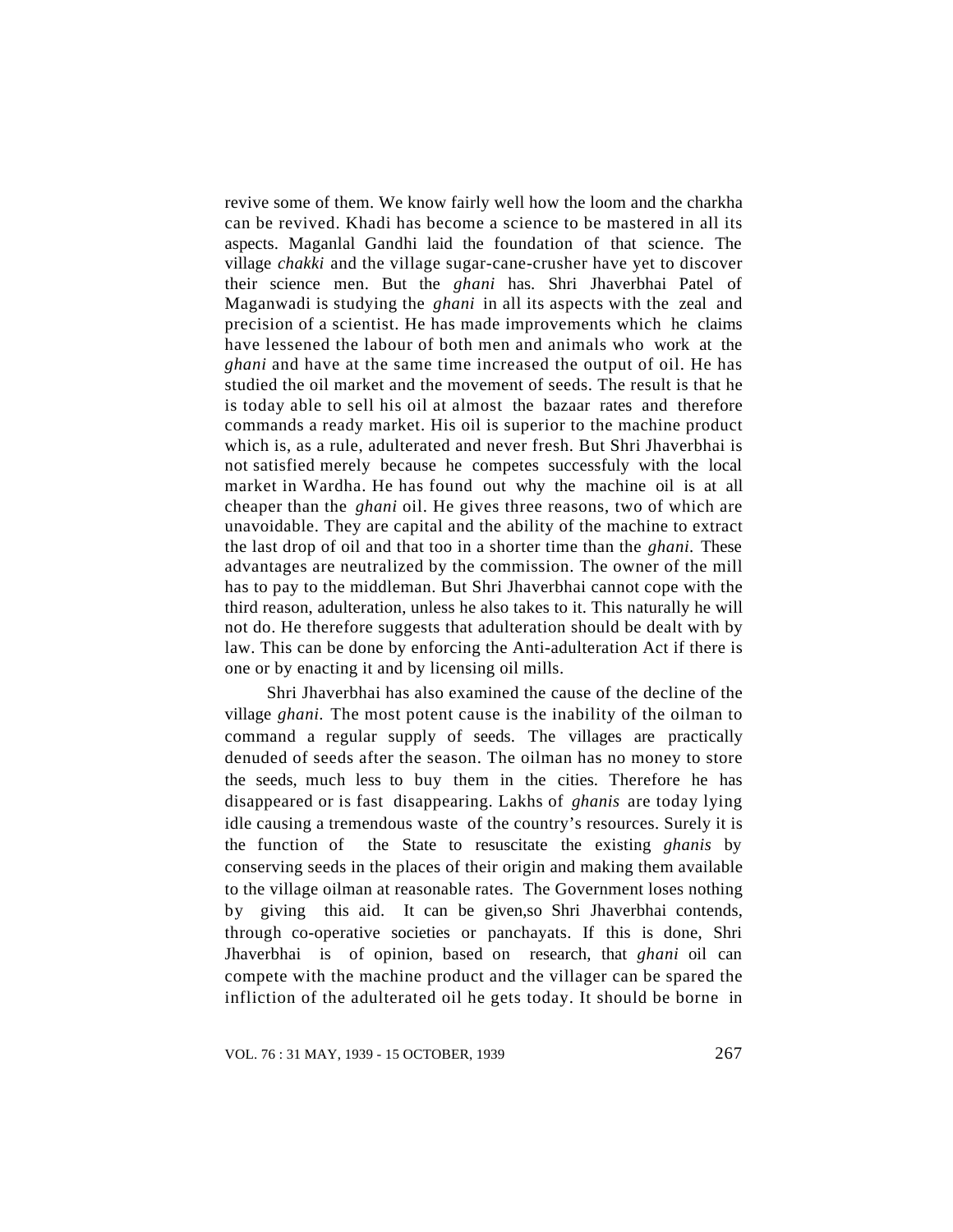mind that the only fat the villager gets, when he gets any, is what the oil can give him. To ghee he is generally a stranger.

SEGAON, August 26, 1939 *Harijan,* 2-9-1939

## *348. A MAHARJA'S THREAT*

I received some weeks ago an important letter from Patiala. It contained such grave statements attributed to the Maharaja Saheb of Patiala that I referred them to him for confirmation or otherwise. It is now more than three weeks since I wrote to him. But I have no reply.<sup>1</sup> I therefore presume that the statements reported by my correspondent are substantially true. Here is the main part of the letter :

The Patiala State Praja Mandal launched satyagraha against the *Hidayat* of  $1988<sup>2</sup>$ , a lawless law curtailing the civil liberties of the people. On our advice the satyagraha was suspended unconditionally. The Publicity Officer, Patiala, on behalf of H.H.'s Government, stated in a Press communique dated 15th April that the Government would repeal or withdraw the aforesaid *Hidayat* within three to four weeks, and further stated that the Government had constituted a Committee to go into its provisions and submit an early report. But the announcement has remained up till now a dead letter. And instead, H.H. has by *Ijlas khas* orders dated 25th May ordered the strict enforcement of the *Hidayat* for a period of another six months. In view of this, no propaganda of any kind can be carried on by the Praja Mandal workers, the provisions of the *Hidayat* being very wide and sweeping. The workers arrested in connection with this agitation are still in jail and others are being tried. Apart from this there is at present another movement going on within the State, i.e., between landlords and tenants.

Some of the Praja Mandal workers were allowed an interview with H. H. on the 18th instant. During the interview H. H. addressed them as follows :

"My ancestors have won the State by the sword and I mean to keep it by the sword. I do not recognize any organization to represent my people or to speak on their behalf. I am their sole and only representative. No such organization such as Praja Mandal can be allowed to exist within the State. If

<sup>&</sup>lt;sup>1</sup> For the Maharaja's reply, which was received subsequently and which appeared along with this, *vide* Appendix-"Letter from Yadavindra Singh", 9-9-1939. Also for Gandhiji's note appended to these, *vide* "Remarks on 'A Maharaja's Threat'", 12-9- 1939.

<sup>&</sup>lt;sup>2</sup> Of Vikram calendar, corresponding to 1932 A.D.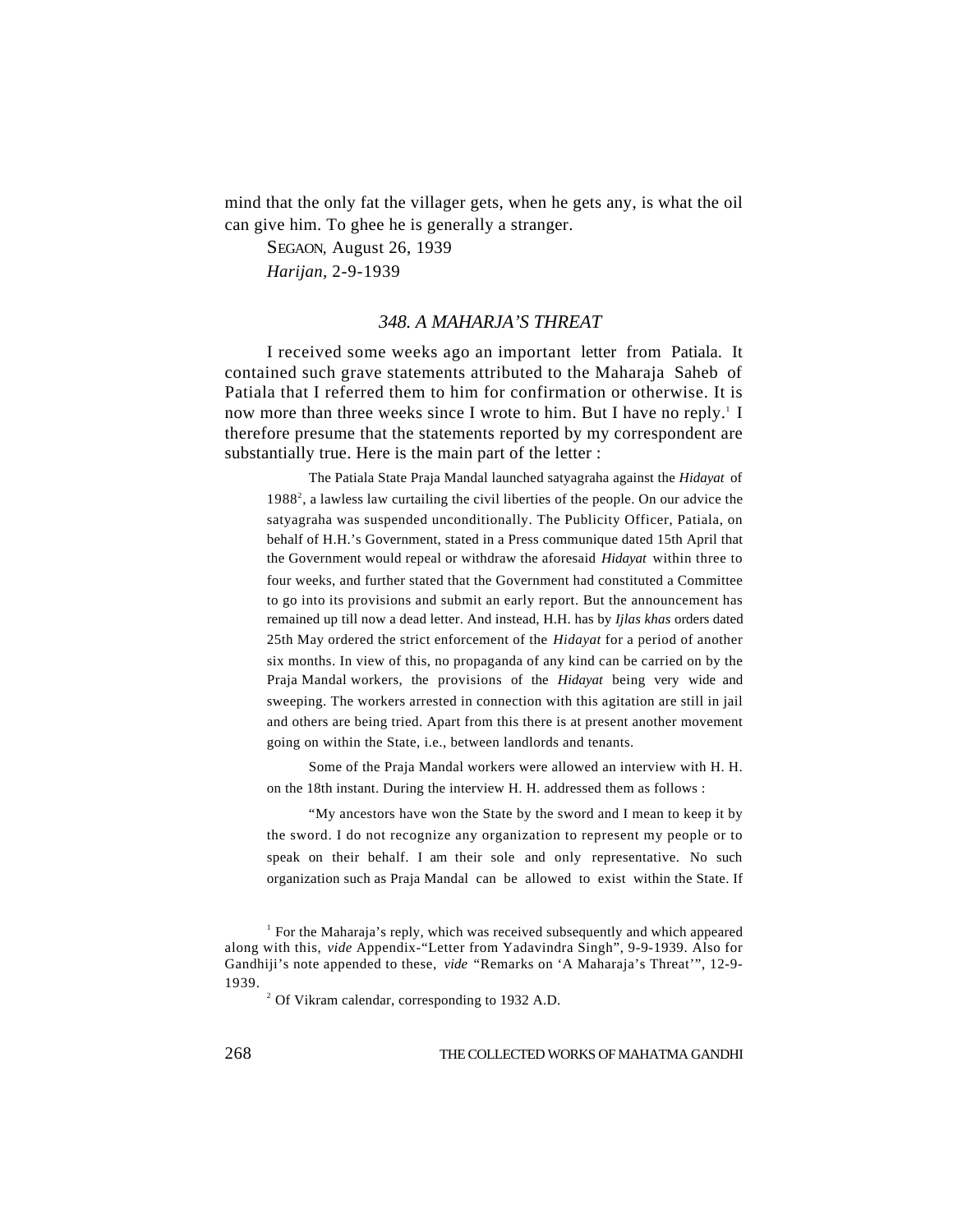you want to do Congress work, get out of the State. The Congress can terrify the British Government, but if it ever tries to interfere in my State it will find me a terrible resister. I cannot tolerate any flag other than my own to be flown within my boundaries. You stop your Praja Mandal activities, otherwise I shall resort to such repression that your generations to come will not forget it. When I see some of my dear subjects drifting away into another fold, it touches the very core of my heart. I advise you to get out of the Mandal and stop all kind of agitation; or else remember I am a military man; my talk is blunt and my bullet straight."

It may be that my letter never reached the Maharaja Saheb, and that if it had, he would have disputed the correctness of my correspondent's letter. If any repudiation is received by me, I shall gladly publish it. But I must say that my correspondent is a respon-sible person.

Assuming then that the Maharaja did make the remarks quoted, it is a serious thing for any Prince, no matter how powerful he is, to use the threats the Maharaja is reported to have done. With due respect to him, I suggest that there is too much awakening among the people throughout India to be suppressed by threats and even corresponding action. The days of unadulterated autocracy are gone for ever. It is possible perhaps by intense frightfulness to suppress the rising spirit of the people for some time. But I am quite sure that it cannot be suppressed for all time.

I have no desire to eliminate the Princes. Friends have complained to me that Pandit Jawaharlal Nehru has, however, made such a statement although the Congress has enunciated no such policy. I have not had the opportunity of asking him about the alleged remark. But assuming that he did make the statement, it can only mean that some Princes are so acting as to bring about their own elimination. It is wrong to judge him by newspaper reports. His considered opinion is to be gathered from his statement on behalf of the Standing Committee of the All-India States People's Conference. Therein he has even warned people against hasty action. He is much too loyal a Congressman to contemplate any action in advance of known Con-gress policy. Therefore the fear and hatred of the Congress on the part of some Princes are misplaced and are calculated to injure rath er than help them. The Congress is not seeking to interfere directly in the affairs of any State. But the Congress does guide the States people. They are part of the Congress organization. They derive strength and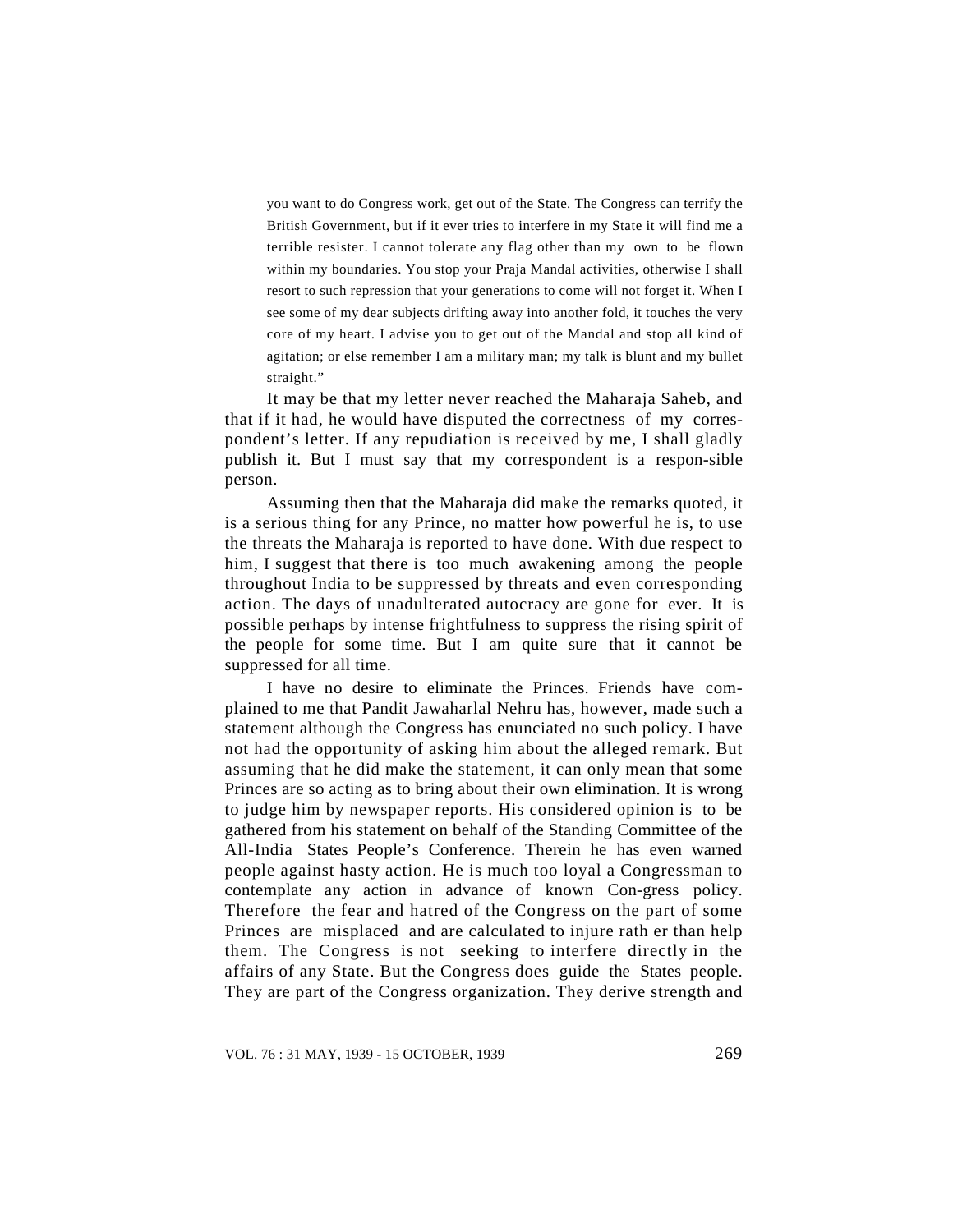inspiration from their connection with the Congress. I do not know how this organic relationship can be avoided. To wish its termination is like an attempt to make children disown their parents. For better or for worse it is well to recognize the fact that

 just as the vast mass of people of British India look up more to the Congress than to the Government for the removal of their woes, even so do the people of the States look to the Congress for their delive-rance. It is under the Congress advice and inspiration that the people of the States say that they want to grow to their full height under the aegis of their respective Princes. I hope, therefore, that the Maharaja Saheb of Patiala and those Princes who hold the opinion attributed to him will revise their views and welcome the movement of their people for liberty to grow to their full height and not regard the reformers in their States as their enemies. It will be well if they will seek Congress aid in the settlement of their people's demands. But they need not do so, if they distrust Congress friendship. It is enough if they will placate the advanced section of their people by granting substantial reforms.

What is worse in my opinion, however, than the alleged threat of the Maharaja is the breach of the promise referred to in my correspondent's letter. There is no doubt so far as I can see that the promise of withdrawal of the *Hidayat* of 1988 was made; there is equally no doubt that the promise has been broken. It is a dangerous thing even for a rich and powerful Prince to break his plighted word. Breach of a promise is no less an act of insolvency than a refusal to pay one's debt. I plead with the Maharaja Saheb to redeem the promise and hope that his counsellors will advise him to do so.

SEGAON, August 26, 1939 *Harijan,* 16-9-1939

## *349. TELEGRAM TO SRI PRAKASA*

SEGAON, *August 26, 1939*

DELIGHTED. JUST LIKE YOU.<sup>1</sup> AWAITING YOUR LETTER.

From a copy: Pyarelal Papers. Courtesy: Pyarelal

<sup>1</sup> The addressee had withdrawn his resignation from the Congress; vide also "Telegram to Jawaharlal Nehru", 18-8-1939.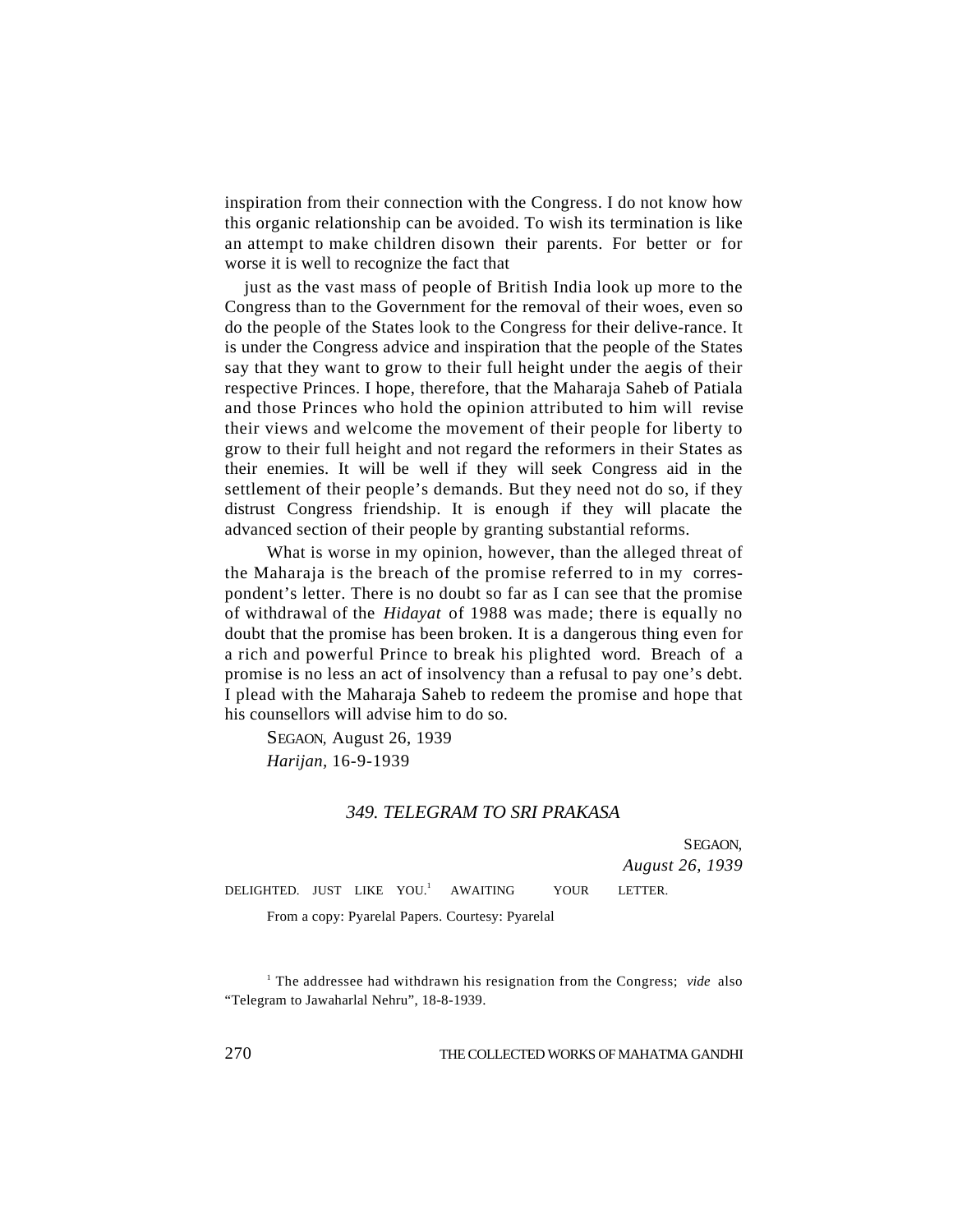## *350. LETTER TO MULKRAJ*

SEGAON, WARDHA, *August 26, 1939*

#### DEAR LALA MULKRAJ,

I had a wire from Shri Mookerjee about Punjab National. I have not replied as I have sent you the papers about the Nagpur Bank. There is now no question of banking the money elsewhere. I hope therefore that you have given effect to my instructions.<sup>1</sup>

*Yours sincerely,*

From a copy: Pyarelal Papers. Courtesy: Pyarelal

## *351. LETTER TO SUSHILA NAYYAR*

SEGAON, WARDHA, *August 26, 1939*

CHI. SUSHILA,

Your letter is dated the 22nd. I wrote to you on the 24th. You must have received the letter. I am greatly rushed, of course I find comfort in the thought that Pyarelal writes to you every day.

My health of course is all right. Prakash and Pyarelal came from Nagpur yesterday. What Krishnadas has is not T.B. but pyorrhoea.

Prakash gave me news of Mother. Since you were with Mother, has something been done about her teeth? What is the diagnosis? Does is mean additional responsibility for you? Should I also give it a thought?

Mahadev reached here at 3 o'clock

*Blessings from*

BAPU

From the Hindi original: Pyarelal Papers. Nehru Memorial Museum and Library. Courtesy: Dr. Sushila Nayyar

<sup>1</sup> *Vide* "Draft of Telegram to Mulkraj", 18-8-1939.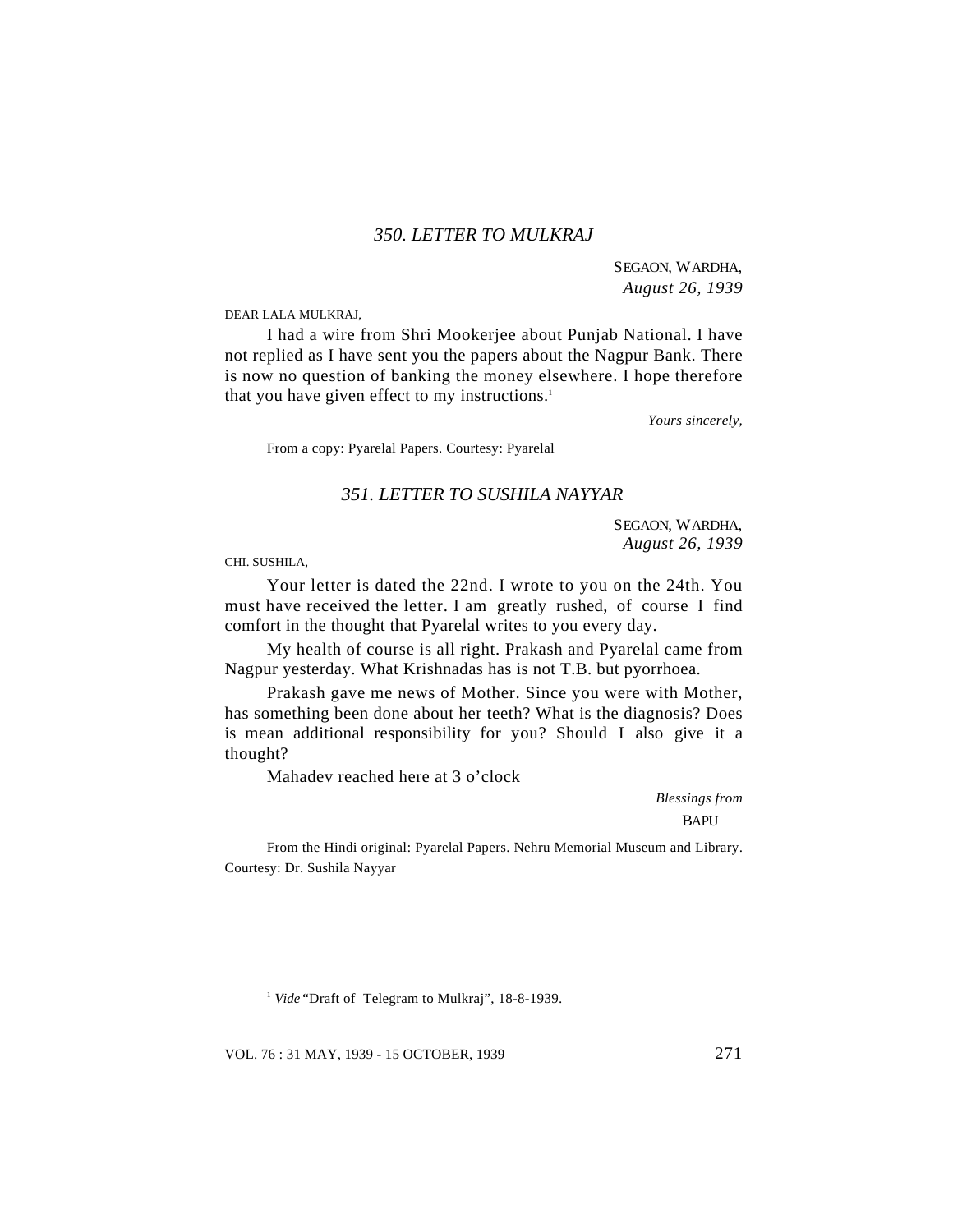# *352. NOTES*

#### BOMBAY CORPORATION AND HARIJANS

The following important resolutions were carried by the Bom-bay Municipal Corporation on 17th and 18th August respectively:

That the attention of the Commissioner be invited to the absence of bathing and washing facilities for the Municipal Labour Staff, particularly the Health Department sweepers and Drainage Department cleaners, after they finish their work on the streets, and he be requested to report as to whether it would not be desirable to construct a number of special bathrooms and washing places near their centre of work so that they can wash and clean themselves after finishing their day's duties and return home tidy and refreshed.

That the attention of the Commissioner be invited to the fact that the dress used by the municipal sweepers and similar other menial staff gets extremely dirty as a result of their condition of work, and that the continuous use of such dress by this class of employees even during off-duty hours presents a very shabby appearance and is harmful to their health, and he be requested to report whether it would not be desirable to provide these employees with working suits which they may put on just before starting their work and take out at the end of their duty.

The resolutions should have been carried long ago. Both the points covered by the resolutions are important as well for the employees as the citizens. Sanitation of a big city like Bombay is dependent largely upon the efficiency of the those who are employed to attend to it. And yet all over India they are the least looked after. I needed a Congress majority in the Corporation to pass these necessary resolutions. Let us hope that the Commissioner will report favourably without delay. There can be no objection to the reforms in principle. The objection so as I can see can only be on the score of finance. But in matters such as the sanitary welfare of the city, financial objection can have little weight. Assuming that the report is favourable and not delayed, there will still be another stage to be gone through before the reforms become accomplished facts, for the necessary sanction of the Corporation will be required. I hope the mover and the seconder of the resolutions will, therefore, not rest till they see washing places and working dresses provided for the sweepers, cleaners and the other members of the labour staff.

SEGAON, August 27, 1939 *Harijan,* 9-9-1939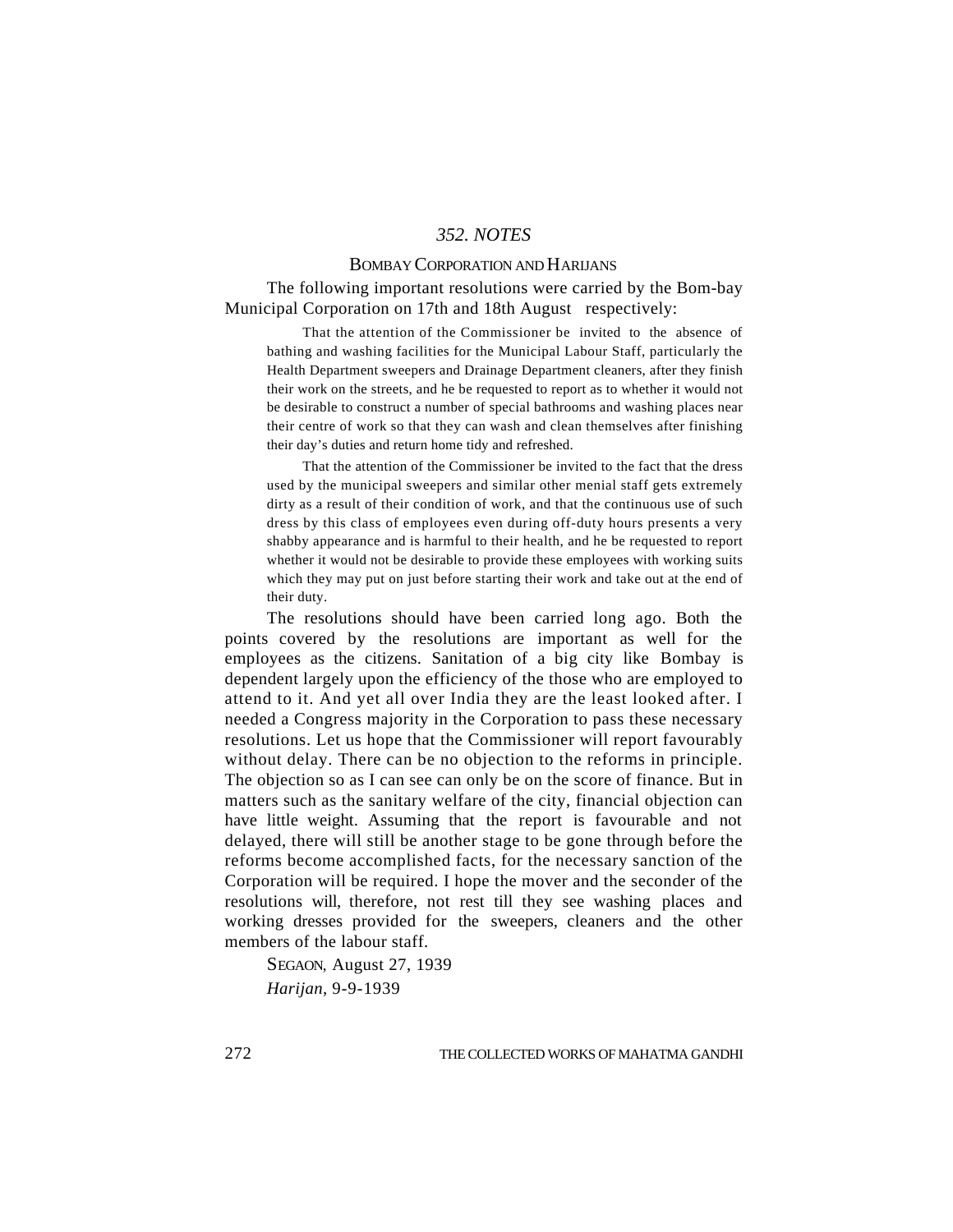#### *353. STATEMENT TO THE PRESS*<sup>1</sup>

**SEGAON** [*August 27, 1939*] 2

A sister from London wired on the 24th instant :

Please act. World awaiting lead.

Another wire from another sister in London received today says:

Urge you consider immediate expression of your unshakable faith in reason not force to rulers and all peoples.

I have been hesitating to say anything on the impending world crisis which affects the welfare not of a few nations but of the whole of mankind. I have felt that my word can have no effect on those on whom depends the decision whether there is to be war or peace. I know that many in the West believe that my word does carry weight. I wish I shared their belief. Not having such belief I have been praying in secret that God may spare us the calamity of war. But I have no hesitation in redeclaring my faith in reason, which is another word for non-violence, rather than the arbitrament of war for the settlement of disputes or redress of wrongs. I cannot emphasize my belief more forcibly than by saying that I personally would not purchase my own country's freedom by violence even if such a thing were a possibility. My faith in the wise saying that what is gained by the sword will also be lost by the sword is imperishable. How I wish Herr Hitler would respond to the appeal of the President of the United Sates and allow his claim to be investigated by arbitrators in whose choice he will have as effective a voice as the disputants.

*Harijan,* 2-9-1939

<sup>1</sup> This appeared under "Notes", sub-title, "The Impending Crisis". The statement was also published in *The Hindu,* 29-8-1939.

<sup>2</sup> Vide the following item. The source, however, has "August 28"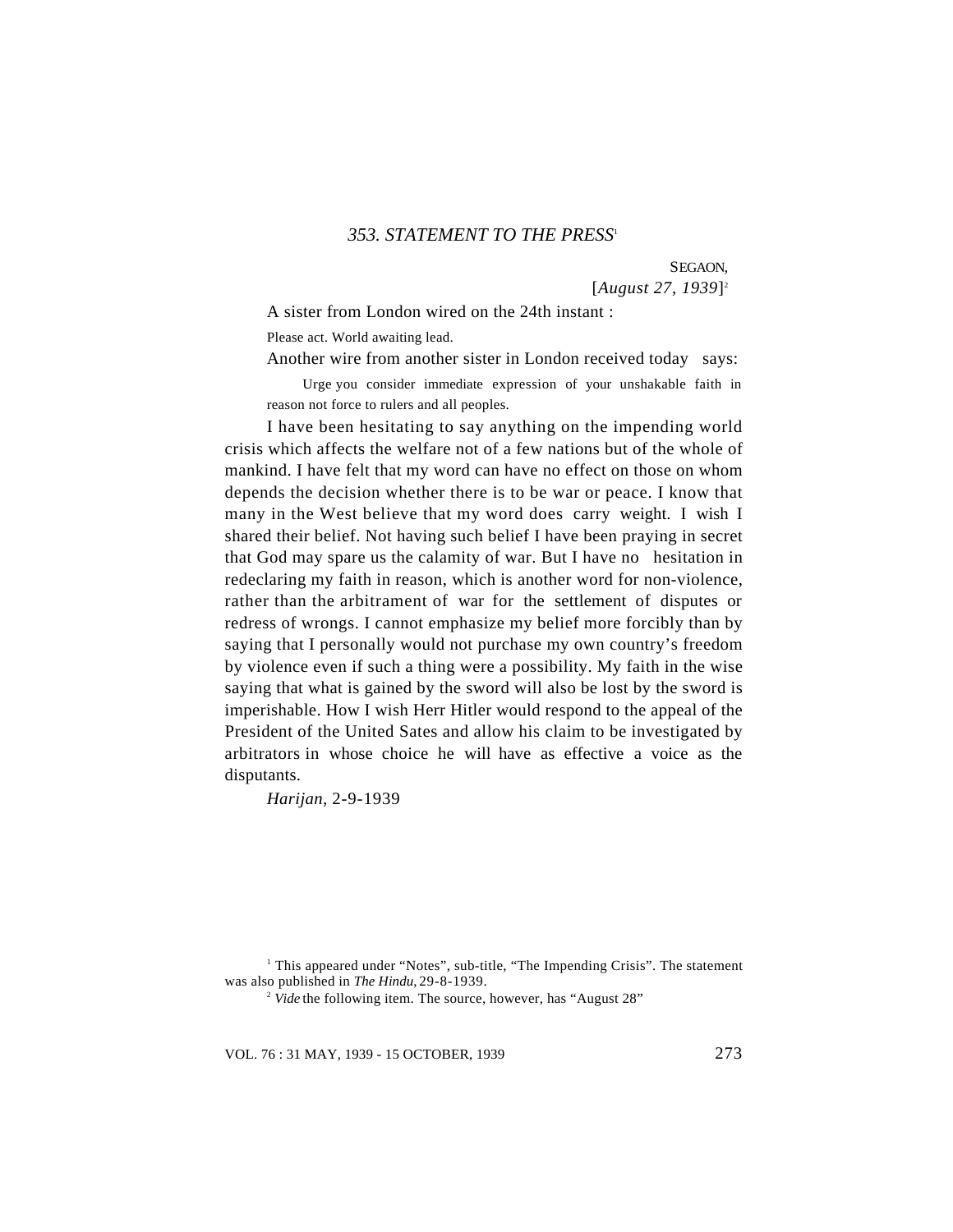SEAGON, WARDHA, *August 27, 1939*

MY DEAR CHARLIE,

Your illness disturbs me. I think this—the latest attack—is a warning from God that the South African visit should be given up altogether. The very fact of your brooding over it will retard your recovery. It really amounts to this that you should confine yourself to India, going to England for health's sake whenever necessary.

Dorothy Hogg and now Agatha have sent me cables<sup>1</sup> for a word on the situation. Here is a copy of what I am sending to the Press. Please thank Jesudasan for his letter. I am not writing to him sepa-rately.

Love.

**MOHAN** 

From a photostat: G.N. 1299

#### *355. A LETTER* <sup>2</sup>

SEGAON, WARDHA, *August 27, 1939*

DEAR SISTER,

I have your letter. You are hasty in your judgments. How can you identify the Ministers with what appears in the *Nagpur Times* even though it is a ministerial organ? Those who care to render public service have got to put up with criticism, both fair and unfair. Much of the writing you have sent me is simple banter.

I do not know what impropriety Shri Bhulabhai Desai committed. I undersand that his appointment<sup>3</sup> was welcomed by the leaders of the

<sup>1</sup> *Vide* the preceding item.

<sup>2</sup> The addressee, presumably, was Anasuyabai Kale, Deputy Speaker, Central Provinces Legislative Assembly.

<sup>3</sup> According to *The Indian Annual Register, 1939, Vol. II, pp. 215-6, Bhulabhai* Desai was appointed by the Congress Working Comittee to investigate into certain allegations made by some M.L.A.s against D. P. Mishra, Minister of Local Self-Government, Central Provinces. The enquiry had hardly lasted for two days when the complainant's representatives T. J. Kedar and others sought withdrawal from the enquiry "on the grounds that Bhulabhai Desai (1) shut out some evidence to which they attached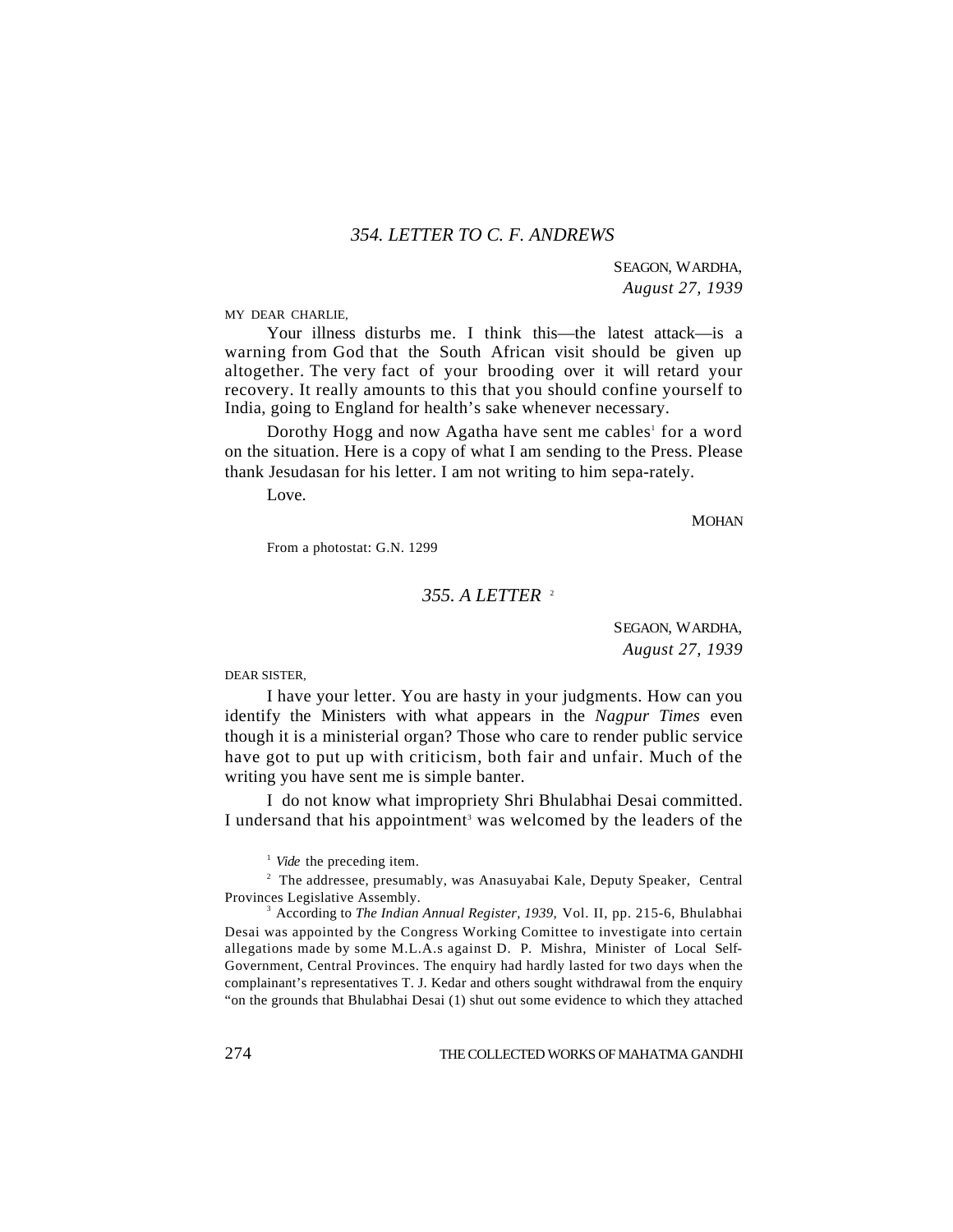complaining group. But you must not expect me to interest myself in such matters which are for the Working Committee to deal with.

I know nothing about Dr. Sonak and you will not expect me to enquire into what is after all a purely private affair. If I were to undertake such a mission I should be of no public use. What little energy is left in me must be reserved for dealing with questions which have become my life-work. My withdrawal from the Congress was deliberate act to save myself, among other things, from attention to administrative details. All the three things you mention are matters of administrative detail.

> *Yours sincerely,* M. K. GANDHI

From a photostat: C. W. 6902

## *356. LETTER TO INDU N. PAREKH*

SEGAON, WARDHA, *August 27, 1939*

CHI. INDU,

 $\overline{a}$ 

Is there no limit to your foolishness? If you would listen to me, get out of all this entanglement and plunge yourself in whatever little service you can do. This is the only way to come up. Your brothers will look after themselves. Tell Bapasaheb about the shortage. Of course you will certainly speak to the Sardar. Personally I should like you to free yourself at the earliest.

> *Blessings from* **BAPU**

From a photostat of the Gujarati: G.N. 6257

importance, and (2) did not admit official documents under the plea of the Official Secrets Act. . . .B. Desai reasoned. . . .as to the groundlessness of their apprehensions and urged them to proceed with the inquiry. . . . They, however, declined to do so. . . . Thereupon the inquiry was suspended."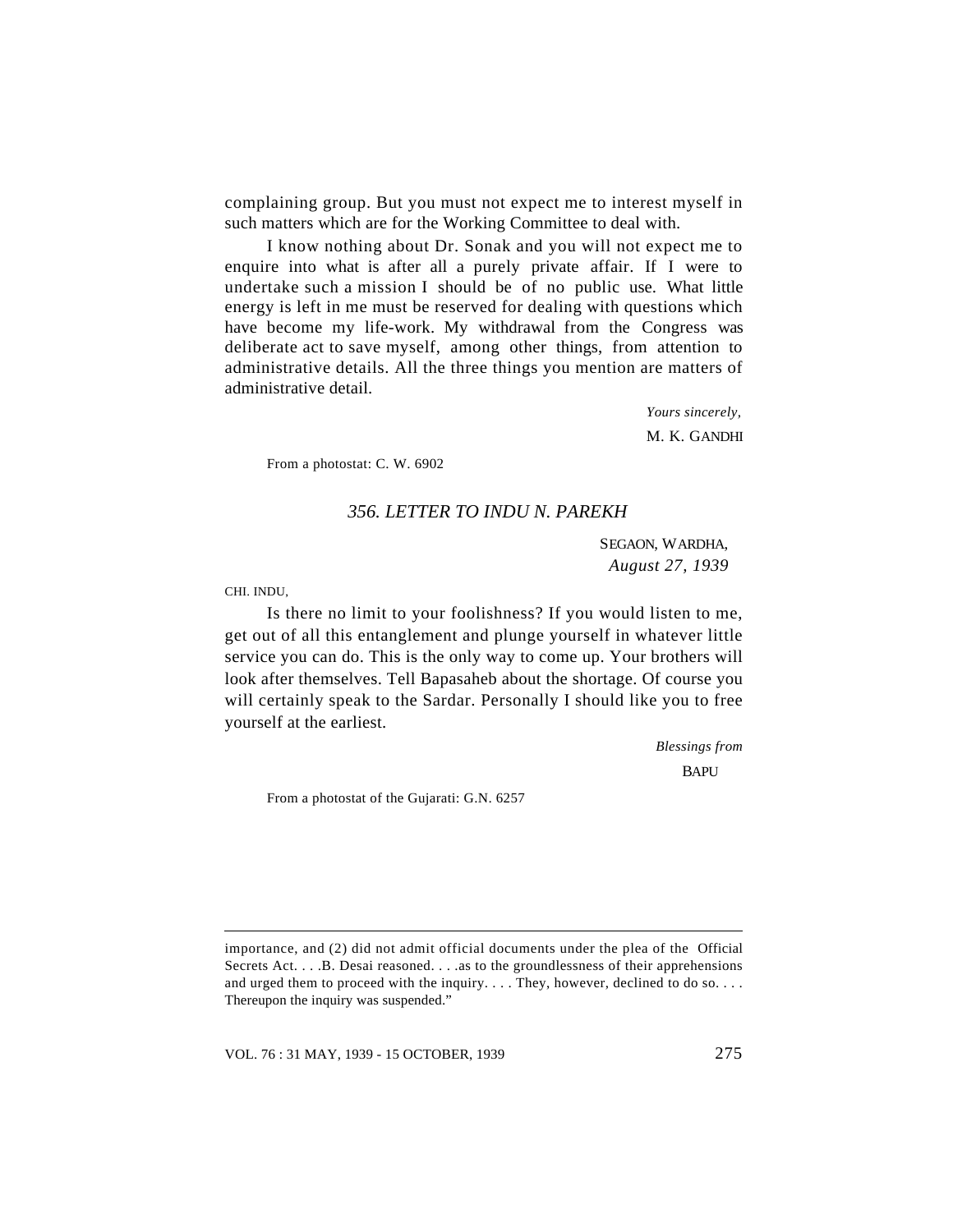SEGAON, WARDHA, *August 27, 1939*

CHI. VIJAYA,

I will respect your wishes regarding the *rakhadi,* even though it is of silver. Even if you apply a mud-pack on the throat, you will be able to take the steam through the mouth as Rajkumari used to do. For food, take only fruit juices. But you will not be able to do all this by yourself. If the vaidya takes the responsibility, follow his advice. Otherwise follow Bhaskar's<sup>1</sup>. To get your ears pulled for getting angry come here as soon as you can. But so long as it is your duty to stay there, I don't want you to do anything else.

*Blessing from*

**BAPU** 

From a photostat of the Gujarati: G.N. 7114. Also C.W. 4606. Courtesy: Vijayabehn M. Pancholi.

# *358. LETTER TO NIRMALA GANDHI*

SEGAON, WARDHA, *August 27, 1939*

CHI. NIMU,

I got your letter after a long wait. I for one like your idea about Bhavnagar. It would be proper for you to settle down there only and let Ramdas return at his convenience. He will not willingly let you come here. He will be thinking of you all the time. And if he does let you come here, you will be able to profit by your stay only if he lets you remain for a year. If you can manage that, you may depend upon me to make the necessary arrangements for your stay. But surely you must agree to stay for at least a year, shouldn't you? It is possible Ramdas may not agree to such a long period.

Krishnadas has returned. He is being examined. He has no trace at all of consumption but he feels extremely weak. He is staying at the Mahila Ashram.

*Blessings from*

**BAPU** 

From the Gujarati original: Mrs. Sumitra Kulkarni Papers. Courtesy: Nehru Memorial Museum and Library

<sup>1</sup> Dr. Bhaskar Patel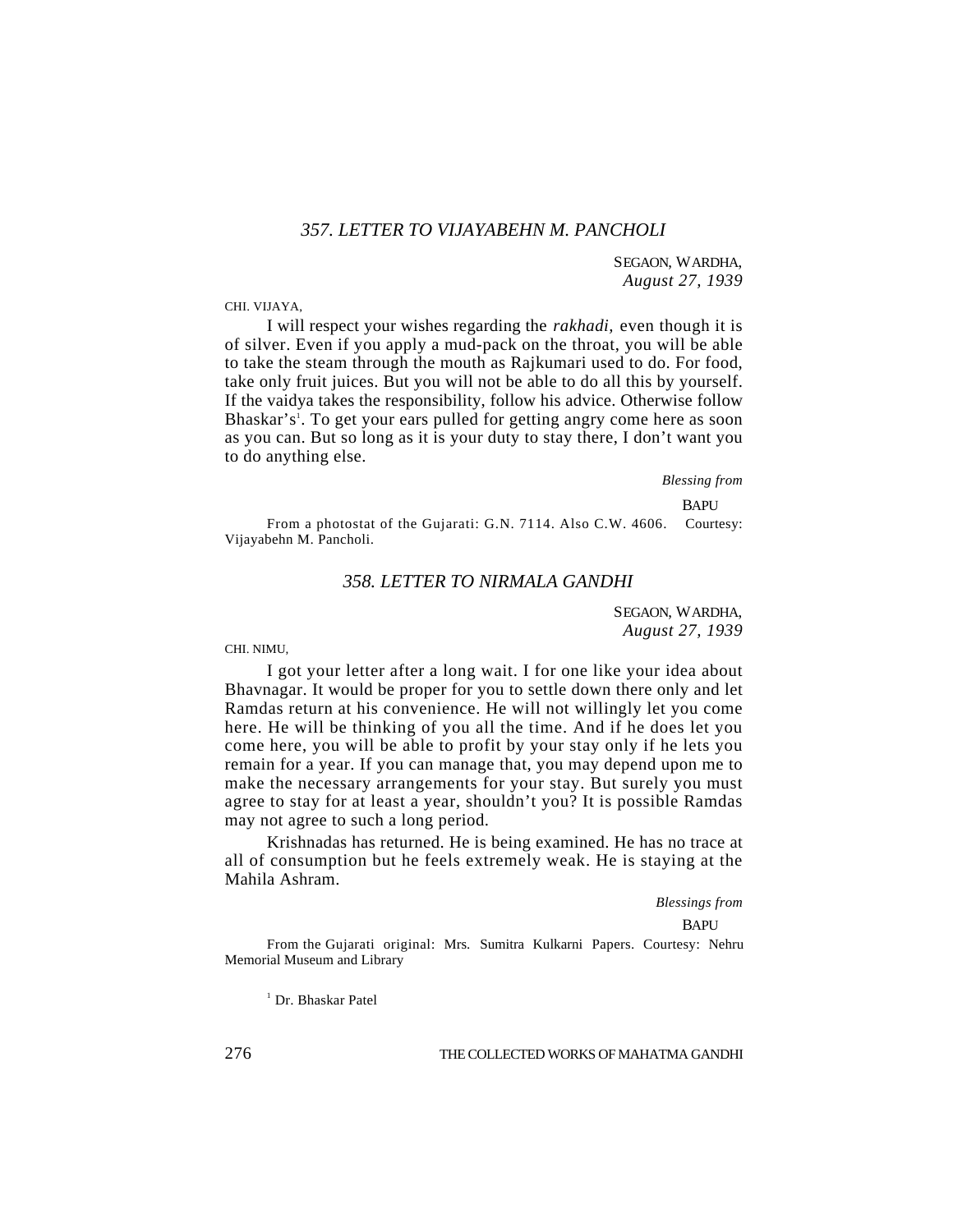#### *359. KHADI IN TAMIL NADU*

The extracts from the half-yearly report of khadi work in Tamil Nadu ending 30th June, published elsewhere in this issue, should be read with interest. The report was followed up by a personal letter from Shri Aiyamuthu, the indefatigable secretary of the Tamil Nadu Branch of the A.I.S.A. Relevant extracts from the letter being very instructive are given below:

Three years have passed since the first attempt was made for determining a minimum living wage for the spinners. The second step has also been taken since the Ist of this month. There has been a definite increase in the earnings of spinners, though it is not exactly the same as we aim at. A lot of spade-work has been done towards improving the spinning and carding efficiency of the spinner. Use of machine-ginned lint has been given up and *kapas* has been made the basis of all spinning. Improved implements have been distributed. The age-old village charkha has been rejuvenated by the addition of a transformer. The time has now come to pause and consider all the changes that have resulted from this step.

You have always visualized khadi only as part of the home economics of the villager. Our ancients gave us the small wheel and the spindle as their heritage for all posterity. In this their idea was that each home should spin enough for its own immediate requirements. They viewed production only from the viewpoint of the natural consumer, that is, the producer and his family or at the most the village. May be the village weaver took a few cloths to the shandy<sup>1</sup>. But the commercial aspect of utilizing the spinning-wheel for catering to the needs of distant consumers never occured to them.

Till 1935, when the first step towards increasing the wages of spinners was taken, the Association had been looking more to the interest of the consumer than to that of the spinner. The Association always aimed at bringing down the price of khadi, thereby enabling more and more people to purchase it. It acted as a check against individuals entering the field and trying to exploit the consumer. Very few persons were willing to take to khadi business and the few who entered the field fell back as soon as they found that khadi did not pay them up to their expectations.

 The spinner till 1935 was able to earn on an average only four annas per lb. as spinning wages. Spinners who spun yarn above the average quality

1 Market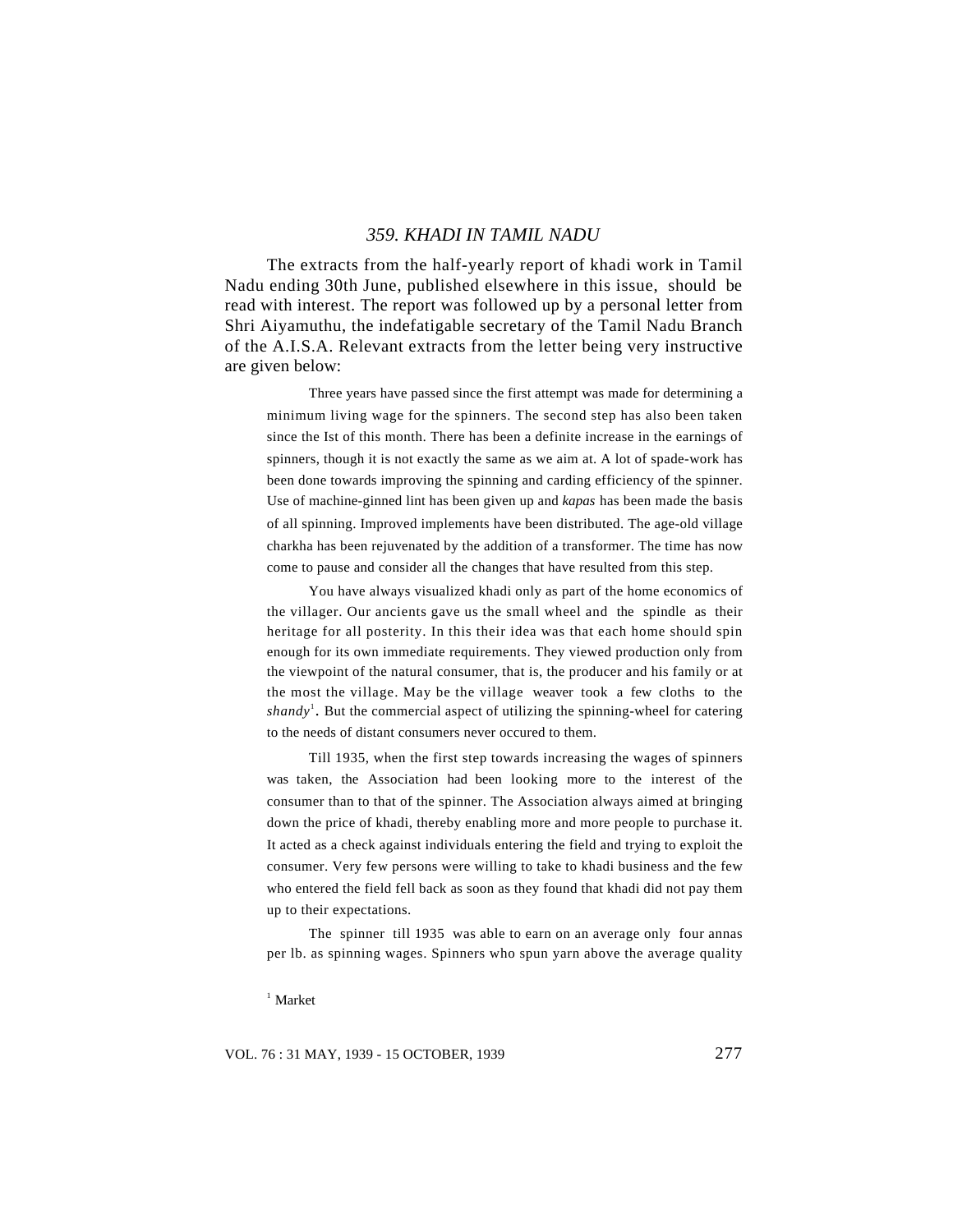were paid a little more, the maximum being six annas per lb. In those days when a spinner was fined a mere pice she felt the loss so keenly that sometimes she burst into tears. In the same way, the addition of a copper or two to her expectations brought forth a ray of smile on her face. A copper more or less made all the difference in her outlook. It appeared so big.

In 1936, without her asking for it, the spinning wage has been increased far beyond her wildest expectations. While in 1935 the average spinning wage per lb. of yarn was only four annas, in 1938 it is Re. 0-12-3, i e., her wage has been increased by 200 per cent. This should naturally have resulted in inducing her to spin better, to spin more twisted and even yarn. But this has not been the case. The only reaction to our efforts at improving the standard of living of the spinner has been that in a vague way she feels that she is being paid more, vastly more, than is due to her labour. So much so that when she is penalized for spinning yarn of an inferior quality she does not feel it at all. We pay the full wages only for yarn that meets all our rigid tests. The spinner feels it is not a loss to her to be paid ten annas per lb. She is not sorry if she is paid only eight annas. She does not care even if it is only six annas since it is a 50-per-cent increase on her own estimate of her labour and there is always a man who is willing to purchase it at that price. He does not use the rigid tests of the Association. He is always glad to purchase it at that value. It is the uncertified dealer, who pays 50 per cent of the wages paid by us and markets the cloth produced of that yarn at 75 to 80 per cent of our standard rates. Since 1936 we have interested ourselves more in the spinner than in the consumer. We have aimed at getting the maximum out of the consumer and paying it to the spinner. And the uncertified dealer (his number is increasing day by day) is given a free hand to exploit both the spinner and the consumer. The result is that in spite of an increase in wages and that without her asking for it, we are not able to show a corresponding improvement in the quality.

The increase in spinning wages has resulted also in more women registering themselves as spinners. Till 1935 spinning wages were not attractive enough to make the spinner sit at the wheel as a full-time worker. But with the increase of wages she has found spinning a profitble whole-time work. The value of our production has risen from Rs. 6 lakhs in 1936 to Rs. 16 lakhs in 1938. With the capital resources we have, it is not possible to purchase all the yarn that is produced. Nor have the sales increased in corresponding degree. We are forced to reject yarn from many who naturally sell their yarn to the uncertified dealer on his own terms, thus enabling him to undersell us.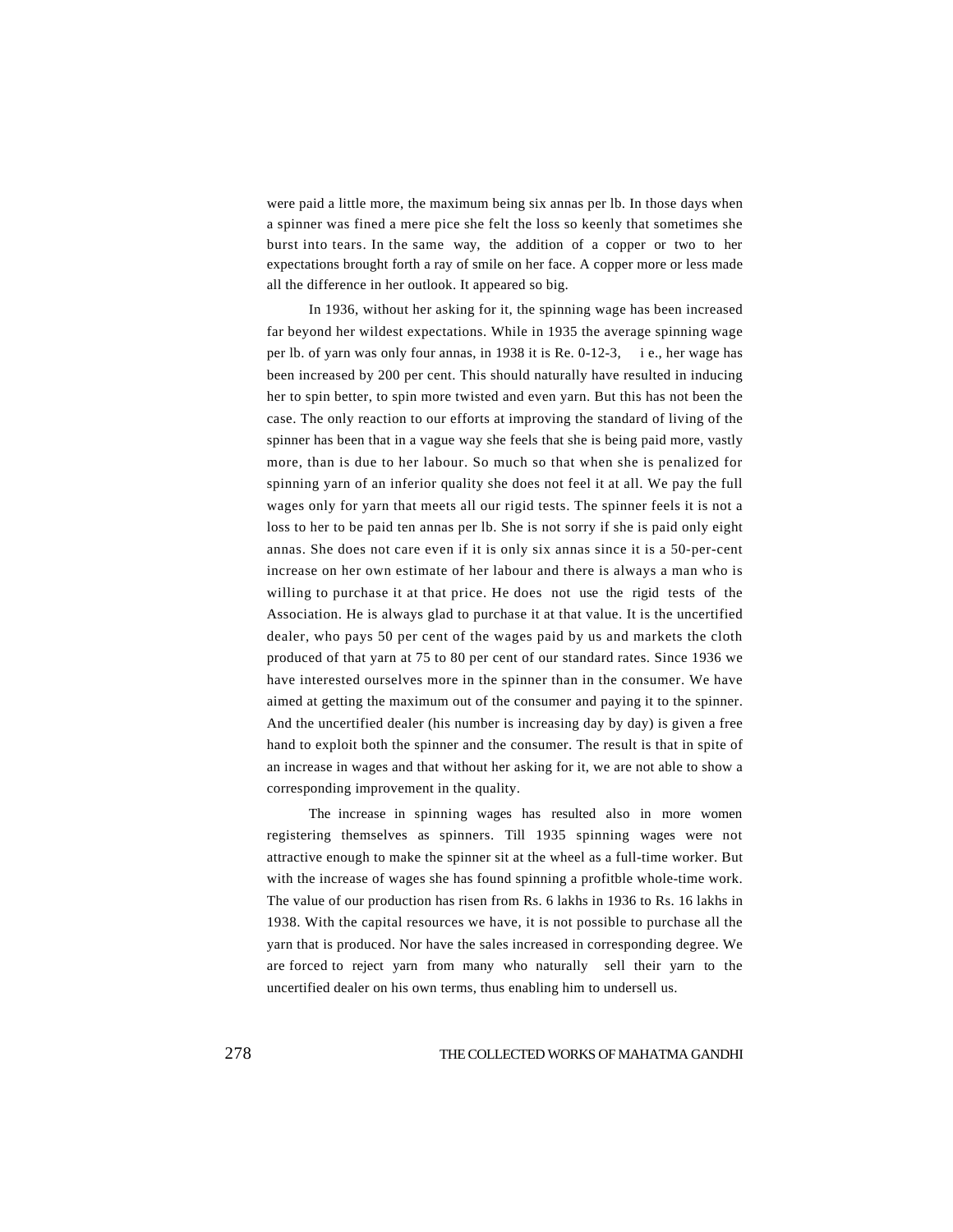Since 1936 we have always held the view that the producer should be the prime consumer, and that what is produced in excess of the producers' needs should alone be marketed. With this end in view the spinners have been asked to deposit with us a portion of their output for their own use and the balance alone is being purchased. This deposit has increased from 13 per cent of the total production in 1936 to 31 per cent in 1938. This percentage can be raised to any limit but for the trouble with the uncertified dealer. Perhaps his activities are at its worst in this case. He is not above purchasing the cloth thus distributed by us at a low price and selling the same elsewhere at a profit. In this instance he is doing more harm than even the vendor of mill-cloth.

The remedy for all this lies perhaps in localizing khadi. Khadi must not be made a commercial product, produced in villages to be sold in distant towns. As at present the spinner thinks she is spinning not so much for her own requirements and that of her family as for selling the yarn for an unknown destination. As such she does not understand, nor does she want to, what quality of yarn she has to spin. We are not able to control the count of the yarn to suit our requirements. If we are to produce khadi only for sale, we are bound to study the requirements of the consumer. We have to study what is required and how much to produce and in what quality. In the case of an organized industry like the mill, it is possible to so regulate the production that only what is wanted is produced. The entire spinning is done in a limited space and the spindles are inanimate things working to a definite motion and spinning what is wanted. In the case of khadi it is not so. The spinner and her spindle are different entities. She lives and thinks independently of us. But if she is induced to spin only for her own immediate wants, she will understand what she needs, what quality of yarn to spin and how much of it to spin. And if there is any surplus, it can be collected by a central organization which will find a market for it. It may be that the village panchayat can be authorized to hold in deposit the surplus yarn produced in the village and to sell it at the price which will ensure the spinner a standard wage for the hours of work she has put in producing the same.

A workers' conference was held at Tirupur on 27th June when Shri Shankerlal Banker addressed the workers. The question of a further increase in spinning wages was raised. Of the 93 workers who had assembled only two were for an enhancement. The rest were opposed to it, not because they were averse to giving the spinner something more but becuase such enhancement does not bring the desired result. The increased wage does not improve the quality of production. Not only that. That uncertified dealer is given greater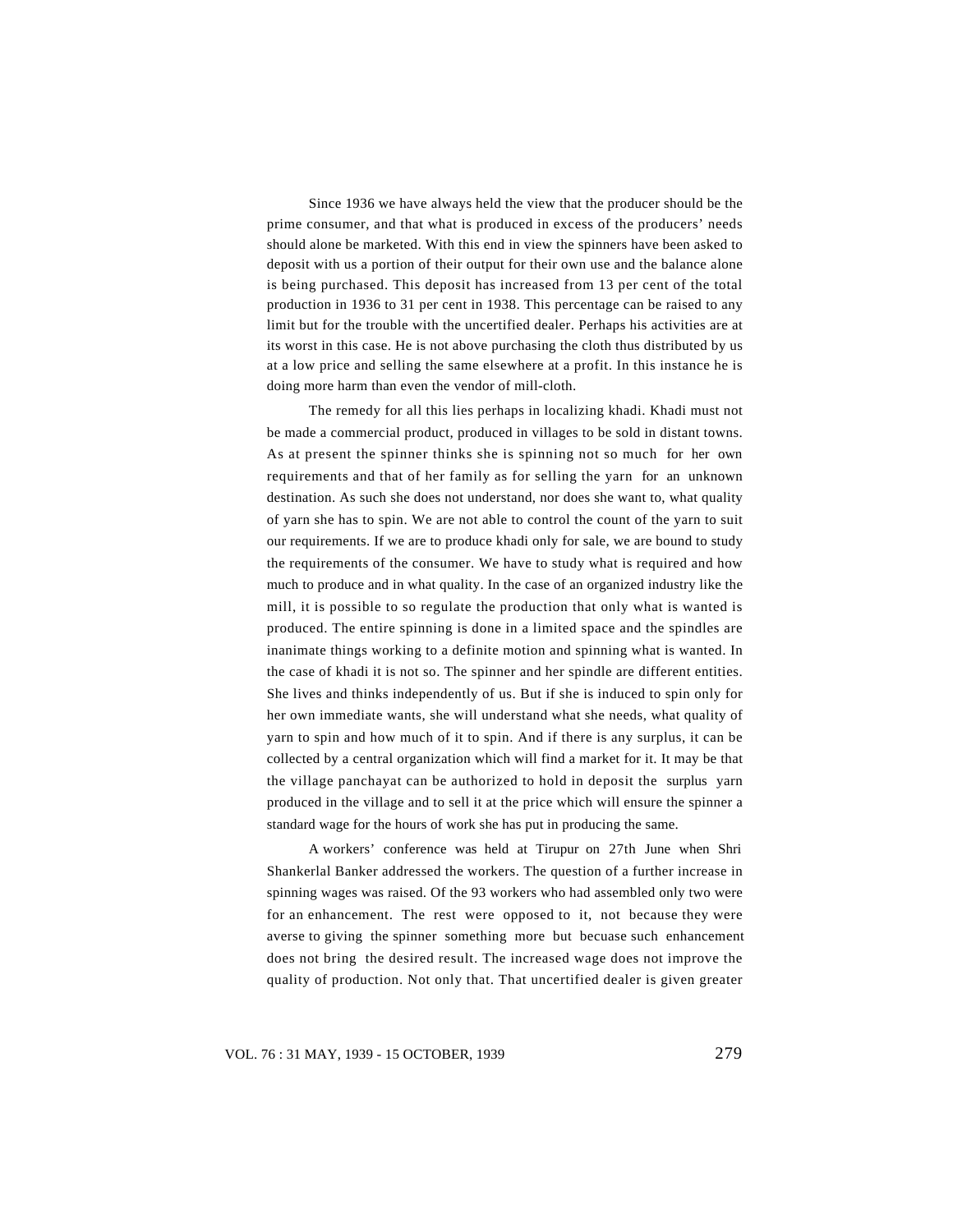scope to exploit both the spinner and the consumer. We feel helpless, not being able to control nefarious activities of the uncertified dealer. We were not able to clarify our position well to Shri Shankerlalji. We are not sure that we have fared any better now. We would only request you to view the problem from our point of view and realize our difficulties.

Perhaps the only remedy for this is for the Government to step in and give the spinner the protection that is her due. She must be saved in spite of herself. It may be that the price of hand-spun yarn should be determined by an act of legislation and it be made an offence against the State to purchase yarn at a lower rate. It may also be made an offence for anybody to purchase yarn from a spinner, when the spinner herself is in need of the same for her clothings. The village panchayat or on its behalf the A.I.S.A. may be authorised to hold in deposit the surplus yarn in the village for sale at the scheduled rates. With the Congress Ministries at the helm of affairs in the different provinces it is not impossible to bring in this piece of protective legislation. We only pray that you give the matter your consideration and advise the different Ministries to bring suitable legislation.

The secretary is an impatient enthusiast. Both enthusiasm and impatience are good up to a point in any great venture. Khadi is the greatest I have been able to conceive inasmuch as it conserves the simultaneous good of millions of human beings without regard to status or religion. It can therefore take in as many impatient enthu-siasts as will come to it provided that they are honest, pure, incorrup-tible and unselfish. And impatient enthusiasts will have to remember that in the end only coolness, patience and tireless research will win.

Let me now examine Shri Aiyamuthu's difficulties.

1. Uncertified dealers are a curse; they are enemies of their own sisters which the spinners are; they are enemies of progress and ultimately of themselves. But the royal road to neutralize their mis-chievous activities is to buy all the yarn that the spinners produce. This is a matter of pure arithmetic. Shri Aiyamuthu is the sole con-troller of higher prices. He can pay even eight annas per day to the choicest spinners. They are useful for his laboratory work. He will regulate their number. He will buy up all the other yarn at the price lower, than under the increased scale, if the spinners are willing to sell their yarn. He will thus automatically eliminate the uncertified dealer, so far as yarn is concerned. I know that is a dangerous experiment, if the experimenter is not always, in all that he is doing, thinking solely of the spinners and the ideal wage he is anxious to pay to each one of them. If he fulfils this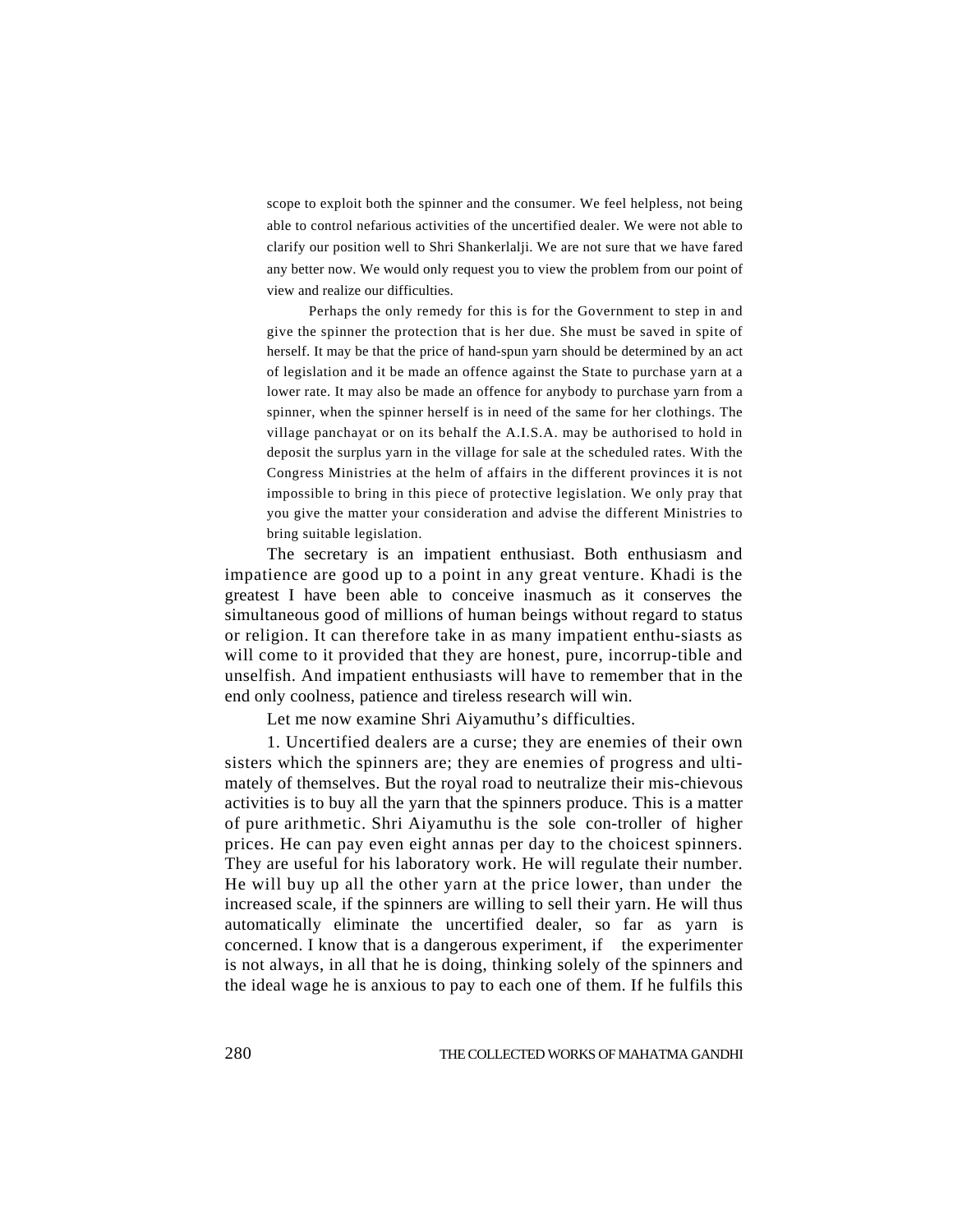condition, having got hold of every spinner and eliminated the uncertified dealer, he will educate the former in the art of getting a better wage for her work. In the end she will know with whom she should deal and she will be a willing pupil. Then the secret sale of khadi meant for the spinners' use will automatically stop.

2. I wholly endorse the proposition that khadi should be decentralized to the extent that each village produces its own cotton and manufactures its own cloth. If there is a surplus, it should be sold where it is wanted, e.g., in the cities or places where cotton is not grown and where it will be cheaper to take khadi from the nearest khadi centre. This deal will only be reached when each branch selects one village and attempts to carry out the experiment which will require the best expert. I settled in Segaon in order to carry out this among other ideals, but I must confess that I seem to be as far from it as when I came here three years ago. They need not expect miracles to take place immediately they go to villages; and they should take heart from the fact that if I could show little or nothing after three years of stay in a village, they need not despair nor be ashamed if after *due* effort they cannot *show* results.

3. It will induce lethargy among workers if they expect Congress Governments to work wonders.

Unscrupulous men will run a coach and four through any legislation. Congress Governments have their limitations. At the same time some help is possible through legislation. I have already pointed out the direction in which legislation can help. Dealing in khadi by uncertified vendors should be penalized. Khadi can have protection through subsidy as was done in the case of the Tatas, and the subsidy can be raised by taxing the sales of mill manufactures. The fines collected from uncertified dealers may also, subject to deduction for expenses, be paid to the A.I.SA.

4. The question of sales is undoubtedly a problem. I have discussed this question in a previous article<sup>1</sup>. But there is no doubt that Congressmen should make all their purchases of cloth from khadi bhandars. By properly handling the whole question, Government— Congress and non-Congress—can help khadi and thus themselves in

<sup>&</sup>lt;sup>1</sup> *Vide* "Wanted Purchasers", 21-8-1939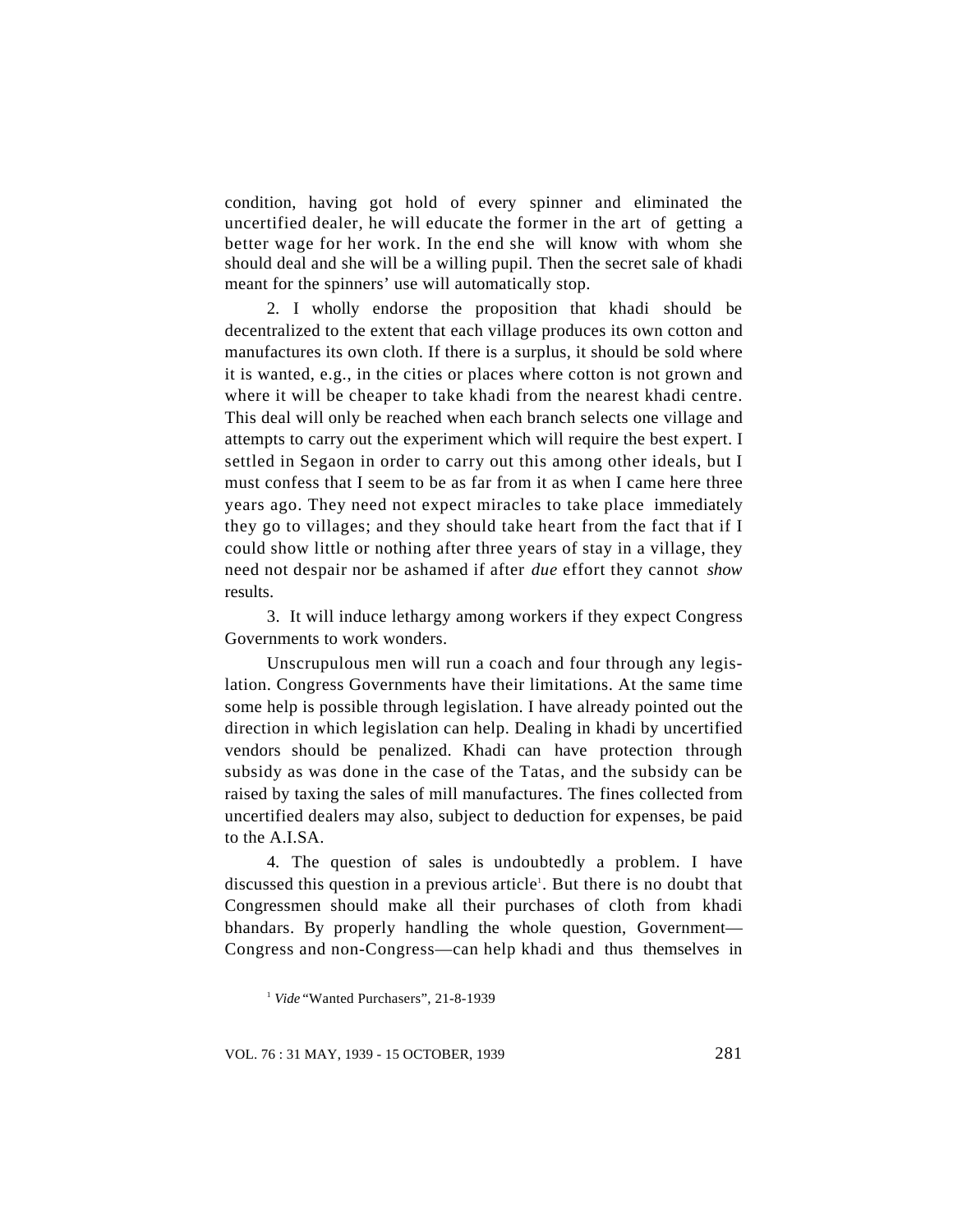the shape of giving employment to the unemployed with the mini-mum of expenditure.

SEGAON, August 28, 1939 *Harijan,* 2-9-1939

## *360. NOTES*

#### WILL THEY LEARN?

Hirdaynath Baijal was a medical student in Agra. Whenever I pass through big stations after a lapse of time there are as a rule wild demonstrations. For causes I have not been able to divine, there were wilder demonstrations during my recent journey to the Frontier Province and wilder still on return from there. Such a demonstration took place at Agra on the 27th ultimo. My ears cannot cope with the noises however affectionate they may be. Plugging with cotton wool does not answer. I have to plug them with my fingers as hard as I can in order to deaden the noise. The demonstrators are themselves so lost in their frenzy that they do not listen to the piteous appeals I and my companions make to them. It is not their fault. They do not know what is being said to them. And they cannot understand why persons in whose honour demonstrations are made should resent them. They make no distinction between night and day. This Agra demonstration took place at night. Among the demonstration was Hirdaynath. He boarded the train in order to reach me and get my autograph. Before he could come near my compartment he slipped and fell. The train moved and ran over him, and he had to lose his legs.

A correspondent suggests that the railway authorities could have or should have managed the crowd, that the train should have been stopped in time, and that first aid was not provided as it should have been. Be that as it may, the fact of the injury to Hirdaynath remains. Kind correspondents kept themselves in touch with me after the accident. Hirdaynath's father too wrote to me. I was thus able to write a word of cheer to the young man and give such consolation as I could to his father and his friends. Unfortunately in spite of the best treatment he breathed his last on the 22nd instant. My heart goes out to the deceased's father and his friends. The reason why I pen these lines is to warn the public against these demonstrations in which no order is kept. If demonstrations there must be, and I suppose there will be, they must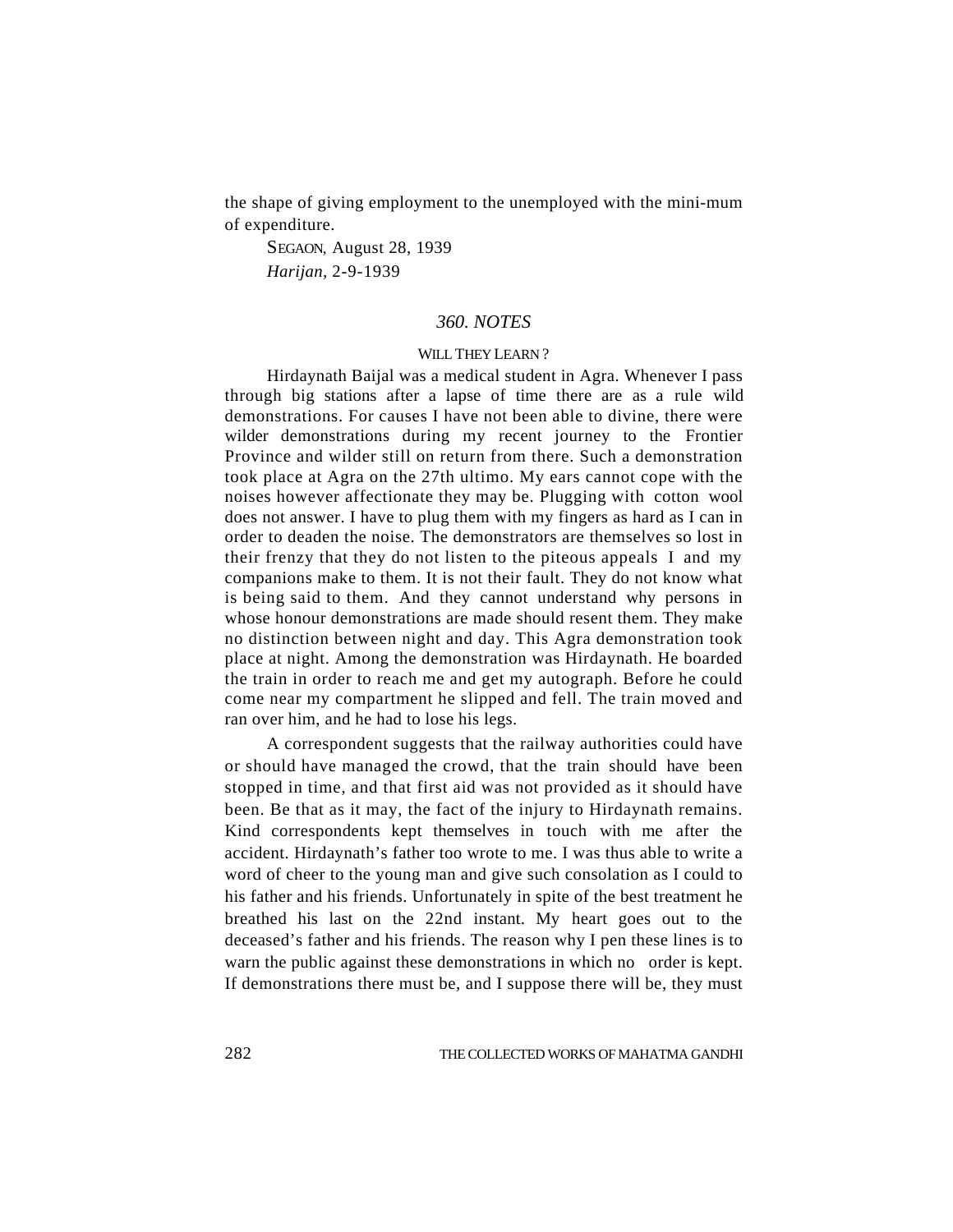be regulated either by the demonstrators themselves or the police. This is the second accident within the past few months. One took place on my return from Brindaban<sup>1</sup>. There also the injured party was a student. Fortunately he has lived, though without a leg. Hirdaynath seems to have been a student of exceptional qualities and a great favourite with the students. I suggest to the students that the very best way in which they can treasure the memory of their dear comrade is by organizing a discipline brigade whose mission would be to introduce order in demonstrations, meetings and other crowds. With ever-increasing mass awakening we need to know the laws governing the conduct and movement of crowds so as to enable vast masses to gather together without fuss, noise or disturbance.

SEGAON, August 28, 1939 *Harijan,* 2-9-1939

## *361. TELEGRAM TO RAJENDRA PRASAD*

WARDHAGANJ, *August 28, 1939*

RASHTRAPATI RAJENDRA PRASAD RAMGARH (HAZARIBAGH) MOST INCONVENIENT LEAVE WARDHA BUT WILL GO ANYWHERE FOR YOUR HEALTH. WARDHA PERHAPS BEST FOR YOU BUT LET DOCTORS DECIDE

#### **BAPU**

From the original: Rajendra Prasad Papers. Courtesy: National Archives of India.

<sup>1</sup> Where Gandhiji attended the Gandhi Seva Sangh conference in May 1939.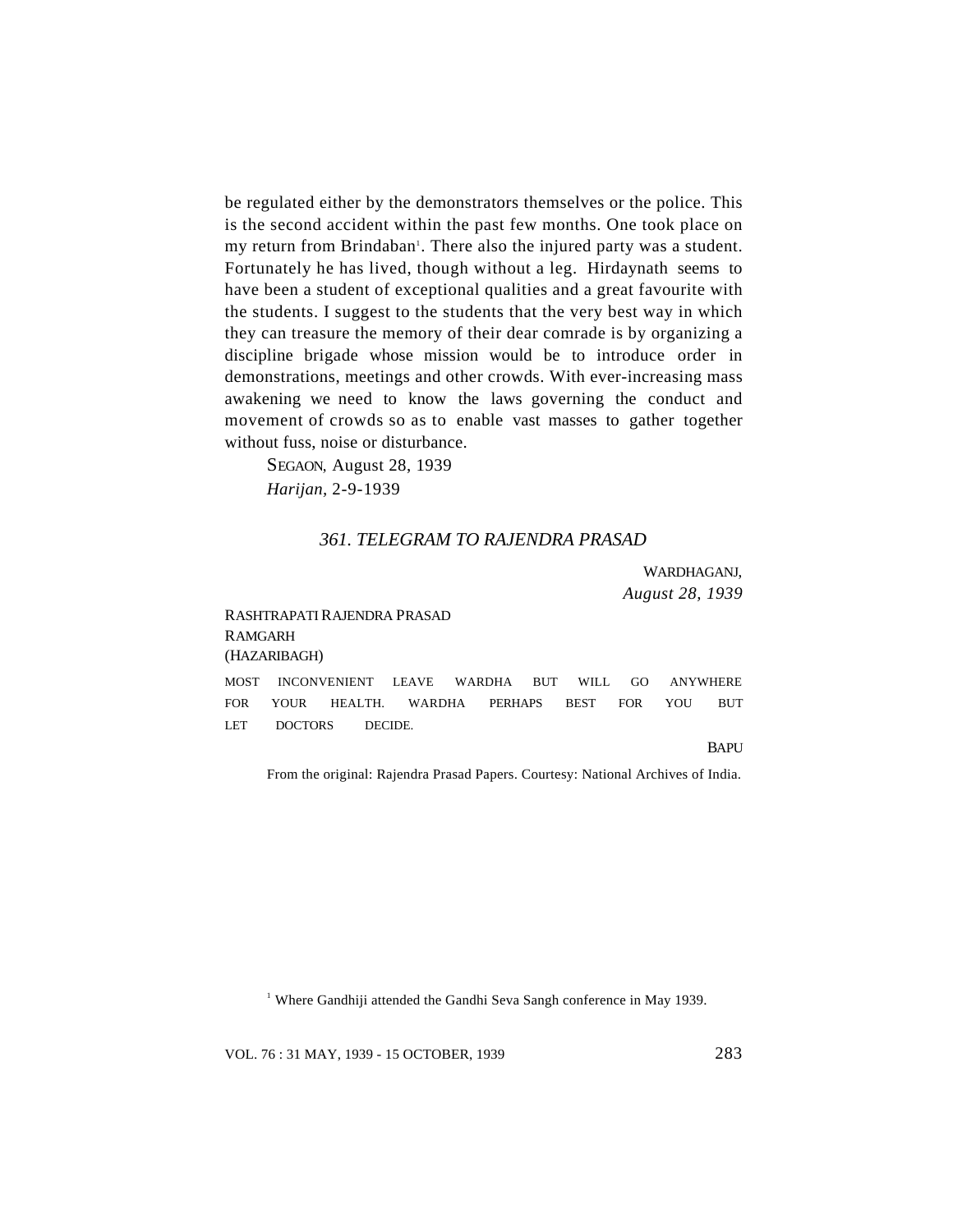### *362. CABLE TO Y. M. DADOO* <sup>1</sup>

*August 28, 1939*

MAKING EFFORT. HAVE INFORMATION SAYING UNION GOVERNMENT WILL CONCILIATE INDIAN OPINION. NOTHING RELIABLE. WILL SOON GIVE DEFINITE NEWS.

**GANDHI** 

From a photostat: C. W. 11351. Courtesy: E. S. Reddy; also *South Africa's Freedom Struggle,* p. 307

#### *363. LETTER TO JUGLAL CHOWDHARY*

SEGAON, WARDHA, *August 28, 1939*

MY DEAR JUGLAL,

I have a copy of your letter to Kripalani. Three years is the limit. If Ministers can bring about prohibition in a year, they are expected to do so. Conversely, if in spite of great effort they cannot finish the programme within the prescribed period, they will not be blamed. Three years should be counted from the date of the Congress resolution. But of course the President's ruling should be your guide.

*Yours sincerely,*

HON. JUGLAL CHOWDHARY **MINISTER** PATNA

From a copy: Pyarelal Papers. Courtesy: Pyarelal

<sup>1</sup> In reply to the addressee's cable received on August 27 which read: "Reliable information that Union Government rejected Indian Government offer for Round Table Conference. Union Government intimated that advance copy contemplated legislation shall be forwarded to Indian Government. Appeal negotiations proceeding on future legislation. Concerned no mention Act 1939 on which we pledged struggle. Pray inform progress".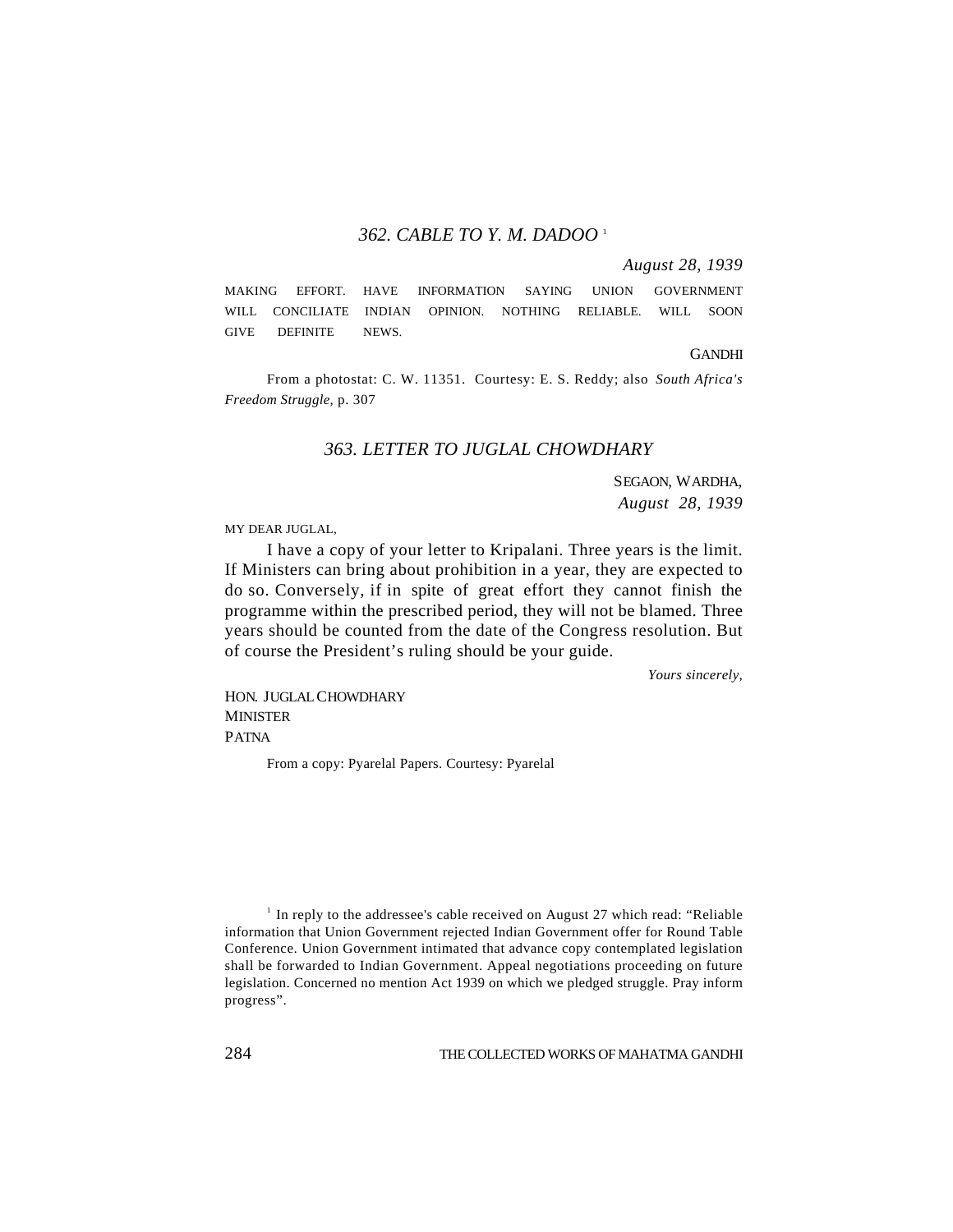*August 28, 1939*

#### CHI. PYARELAL,

I do not interpret it the way you do. Here, what Devdas said had nothing to do with Sushila. He only referred to the fact that you were causing worry to everyone. If you have any doubt about it, you must ask Devdas. However wrong his ideas may be, his letter is frank. Even I agree with his comment about the fast. Ba said that even Prakash was crying today over your fast. It irks me that you seem to derive some pleasure in making people cry like that. You have not even replied to my letter. To whom should I reveal my pain? Should I cry like Sushila and Prakash? What would I gain by crying? Who can measure the pain you are causing through this fast? I long for a solution to this affair. I am daily praying to God for it.

*Blessings from*

**BAPU** 

From the Gujarati original: Pyarelal Papers. Nehru Memorial Museum and Library. Courtesy: Beladevi Nayyar and Dr. Sushila Nayyar

## *365. LETTER TO PYARELAL*

[After *August 28, 1939*] 1

CHI. PYARELAL,

What you have written about Sushila is not correct. If it is not her duty to remain in Delhi on account of Mother, she has to pass her test here. In that alone lies her good. Devdas says that there is no need to think about him. Ba is pining for her. That is sufficient for Sushila. She is asking me every now and then when Sushila will be coming. My saying that you find pleasure in making a person cry is to be understood in terms of popular expression. When we make someone cry through our action, it is said, and rightly, that we find pleasure in making them cry. Should it not be said that at Abbottabad I derived pleasure from making Sushila cry?<sup>2</sup> No matter how much I myself may have cried at heart.

*Blessings from*

**BAPU** 

From the Gujarati original: Pyarelal Papers. Nehru memorial Museum and Library. Courtesy: Beladevi Nayyar and Dr. Sushila Nayyar

<sup>&</sup>lt;sup>1</sup> From the contents; *vide* preceding item

 $2\degree$  Gandhiji was in Abbottabad from July 7 to 26, 1939.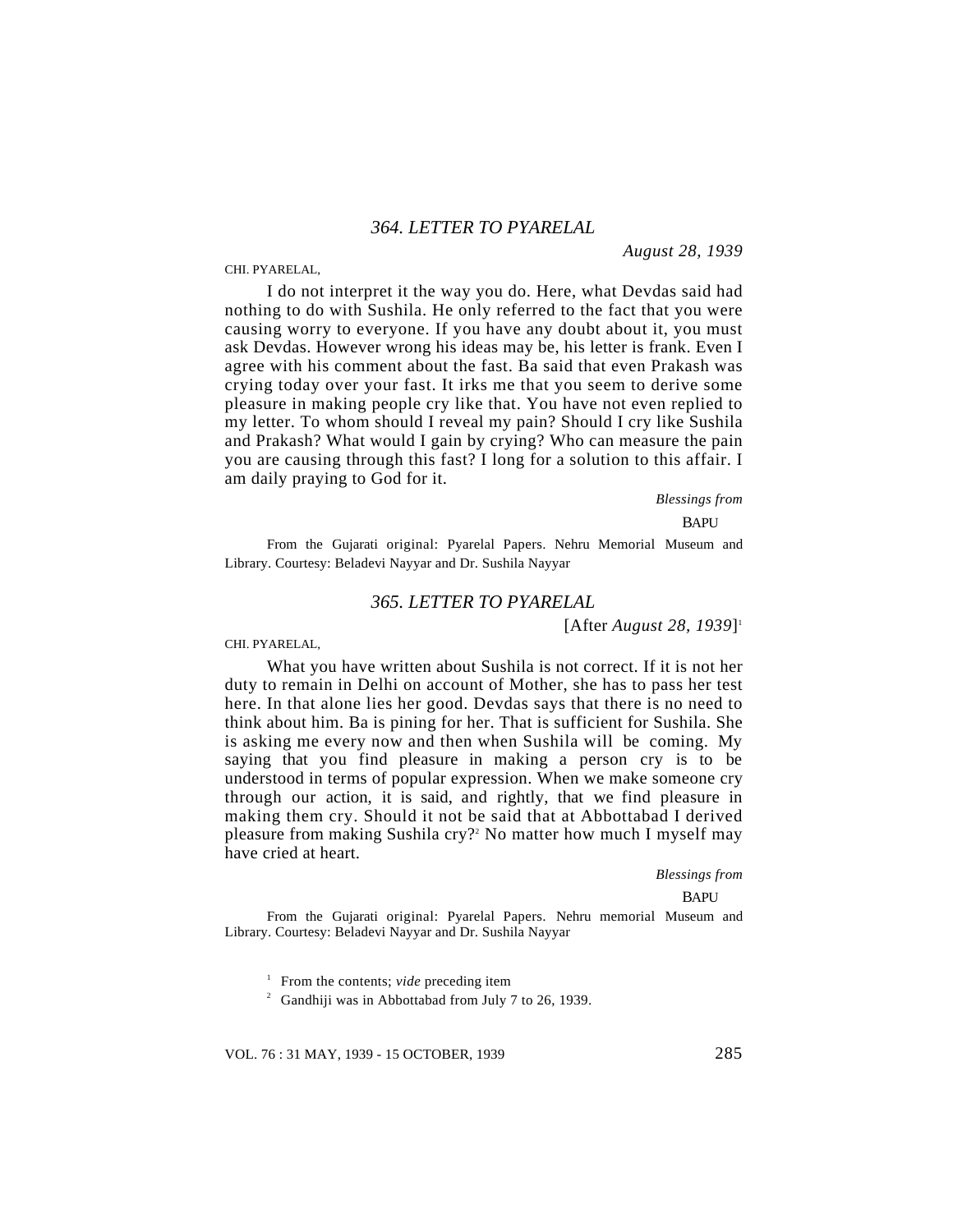## *366. LETTER TO LORD LINLITHGOW*

*August 29, 1939*

DEAR LORD LINLITHGOW,

I thank you for your letter<sup>1</sup> of 26th instant. I reciprocate your wish that the world will be spared the calamity of war. But if it comes and you think my presence necessary in Simla, of course I shall come.

> *I am, Yours sincerely,*

M. K. GANDHI From a microfilm: Lord Linlithgow Papers. Courtesy: National Archives of India.

#### *367. LETTER TO A. GUPTA*

SEGAON, WARDHA, *August 29, 1939*

DEAR FRIEND,

I thank you for your letter. I am entirely at one with you that imputation of motives is a frailty common to all. If you will re-read my statement<sup>2</sup> you will find that it is of a general character. I have just read in today's paper that there was a black-flag demonstration against Subhas Babu at Patna. I was sorry to learn of it.

*Yours sincerely,*

SHRI A. GUPTA BENGALI ASSOCIATION DINAPORE, BIHAR

From a copy: Pyarelal Papers, Courtesy: Pyarelal

<sup>1</sup> Which, *inter alia*, said: "... though I have no justification for thinking war inevitable, you will agree with me that international situation is very ominous and should war by any chance break out it has been in my mind to invite you to come to see me at once. . . . should wiser counsels not prevail and should we find ourselves in war, I hope that you will not misunderstand it if I send you a telegram . . . to come to see me."

<sup>2</sup> Which, *inter alia*, said: "... though I have no justification for thinking war inevitable, you will agree with me that international situation is very ominous and should war by any chance break out it has been in my mind to invite you to come to see me at once. . . . should wiser counsels not prevail and should we find ourselves in war, I hope that you will not misunderstand it if I send you a telegram . . . to come to see me."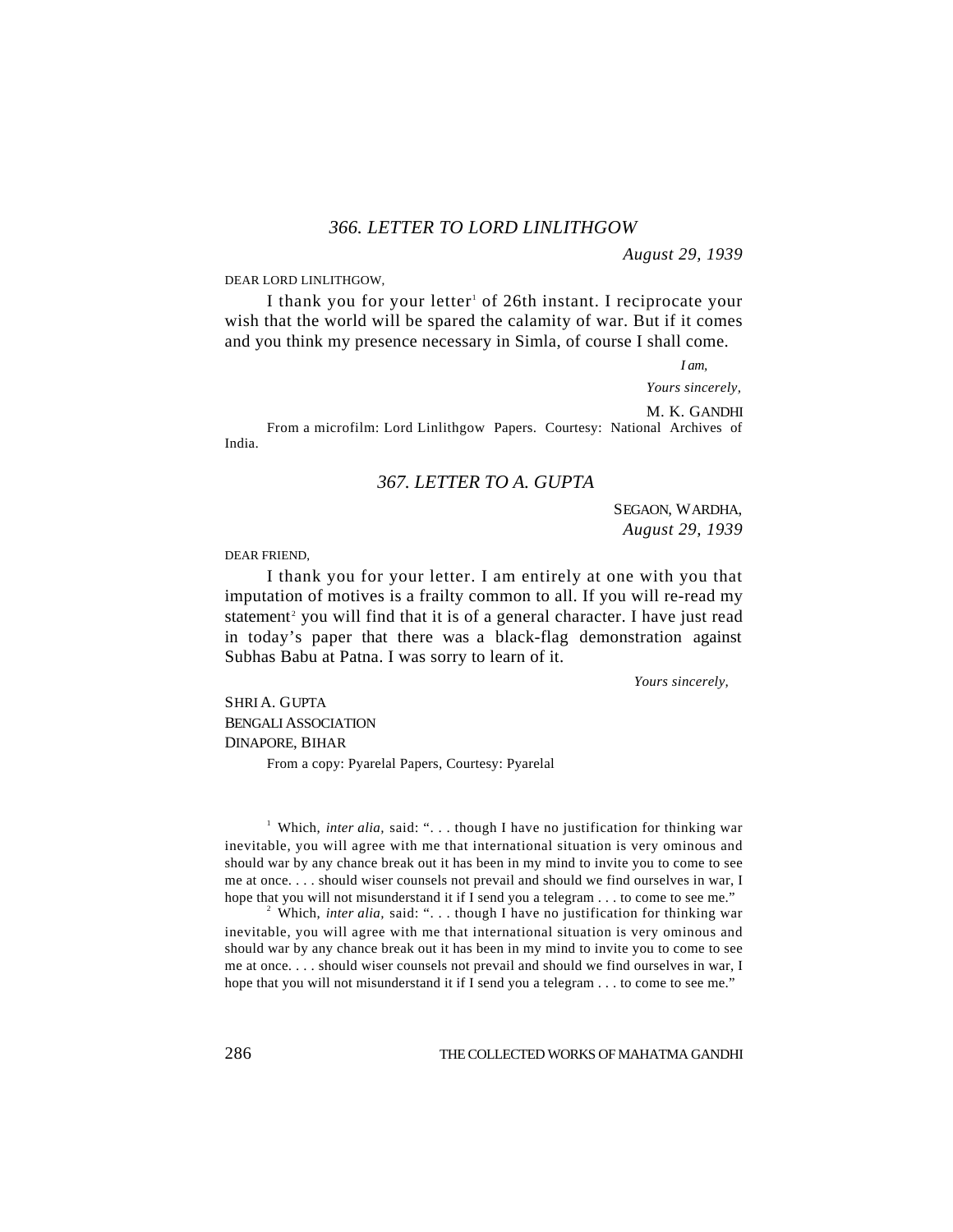SEGAON, WARDHA, *August 29, 1939*

CHI. PREMA,

I got your letter only today. The *rakhadi* was tied by Amtul Salaam and now I am writing this letter.

First your question. Why don't you hand over the sum of Rs. 125 to Deo<sup>1</sup>? There should be no objection to accepting anything which somebody might give for the book<sup>2</sup>. You may hand over to Deo whatever you receive or a part of it.

I fully agree with Deo's argument, that his expenses should be met by Maharashtra itself. If Maharastra does not bear them, it means the province does not want his services.

Patwardhan<sup>3</sup> may come and stay with me whenever he wants. It is always crowded here, of course.

Come over for a visit whenever you can. There is no question of overcrowding in your case. Rest assured that if you come over here you will get well. Yes, there is one risk, or course, that meanwhile I may have to go out. But what even if I have to? You will immediately know if that happens.

Kelkar<sup>4</sup> and I alone know what efforts I have made to win him over. It was I who got him appointed on the Working Committee, the sole reason being that he was regarded as Lokamanya's heir. I thought it my duty to accommodate him as much as I could and do my best to win him over. I still think so. Despite my differences with Lokamanya, I regard myself as his devotee. I had the highest regard for his learning, patriotism and courage.

There is no truth at all in Swami Satyadev's statement. I could never say such a thing. If I did, my truth and ahimsa would stand disgraced. I do believe, of course, that he would resort to untruth and violence for the sake of the country. He himself told me so. We had some correspondence too about the matter. He had advocated *shatham prati shaathvam*<sup>5</sup> *,* against which I had asserted *shatham prat-yapi* satyam<sup>6</sup>. Didn't you know this?

1 Shankarrao Deo

<sup>2</sup> *Kama ane Kamini,* a novel written by the addressee

<sup>3</sup> P. H. Patwardhan

<sup>4</sup> N. C. Kelkar

5 'Roguery against a rogue' and 'Truth even against a rogue'; *vide* also "Speech on Satyagraha Movement", Trichinopoly", 25-3-1939.

6 *Ibid*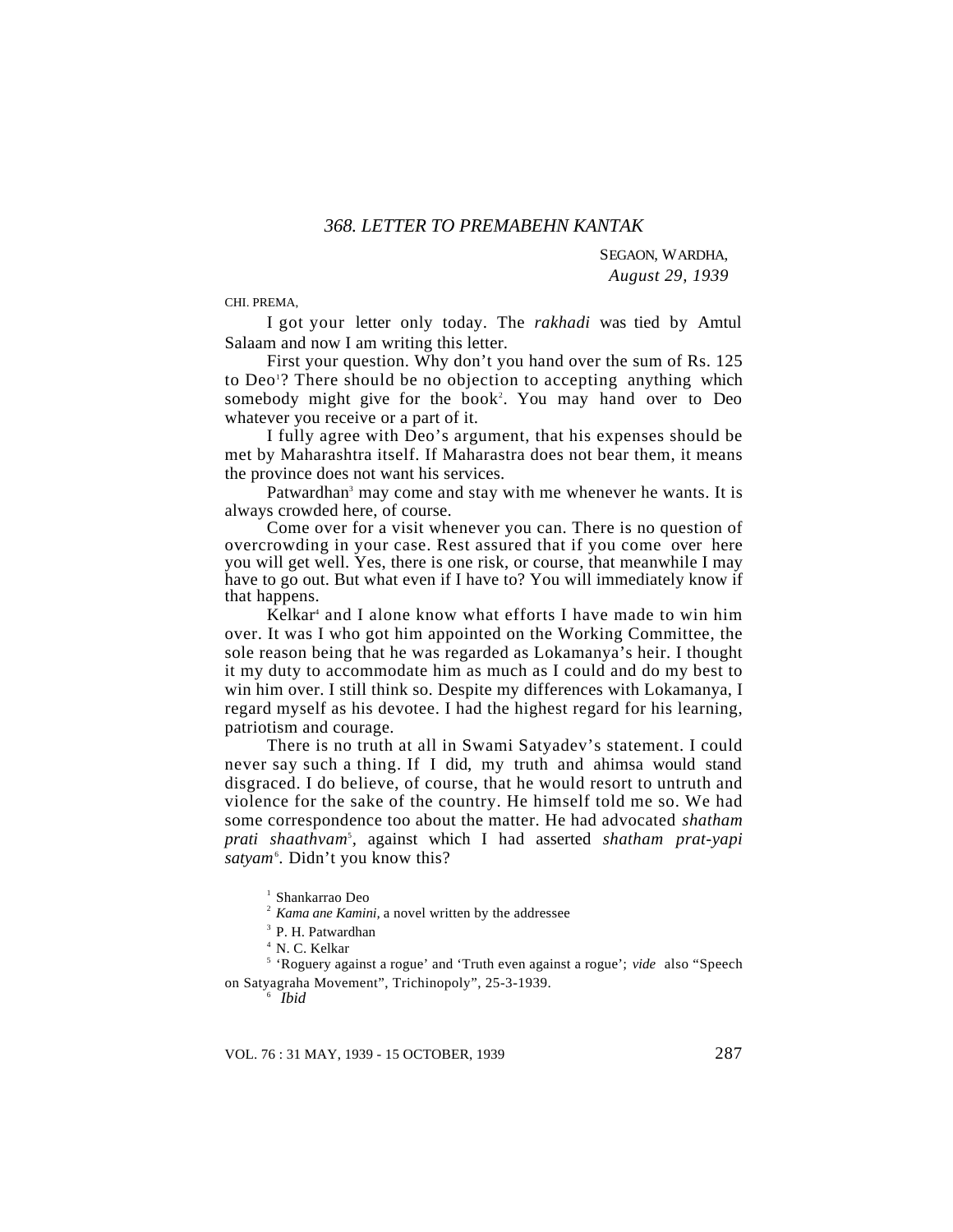I think I have answered all your questions.

I was eagerly waiting for your letter. I have no comments to make on your activities which you have described. I don't believe that you should consult me in everything you do. What even if you make a mistake? I am confident that you bear in mind, and will always bear in mind, the Ashram vows in all that you do.

Yes, Rajen Babu did ask about you.<sup>1</sup> I told him that you were certainly capable of shouldering the responsibility and that if you agreed to do so I would not oppose. It would, I said take a heavy load off his shoulders, but I added that I would not press you and suggested that he should address the request for you to Deo, as you are working under him. Are you satisfied now?

The letter from Sushila is enclosed. I will use the dhoti<sup>2</sup> when I get it, no matter of what quality it is.

*Blessings from*

BAPU

From a photostat of the Gujarati: G. N. 10401. Also C.W. 6840. Courtesy: Premabehn Kantak

## *369. LETTER TO PRABHAVATI*

SEGAON, WARDHA, *August 29, 1939*

CHI. PRABHA,

I got your letter. I am asking Kanu to send you Rs. 50. I had a talk with Rajen Babu. He said that he did not insist as you were ill. The choice has fallen on Prema from among all the names considered. It has been decided that you will help Prema as much as you can. There was a letter from Prema today saying that she would go there in October<sup>3</sup>. Kanti is studying in Mysore. He does not write to me. Nor does Saraswatis. She is expecting. It is nearly five months now and she must have gone to her father's place. He is studying in the Medical College at

<sup>&</sup>lt;sup>1</sup> It was about sending the addressee to Ramgarh, Bihar, to organize the women volunteers; *vide* also the following item.

<sup>&</sup>lt;sup>2</sup> The addressee had resolved to send two hand-spun dhotis to Gandhiji every year specially on his birthday. She sent them in 1939 for the first time and kept her resolve till the end.

<sup>&</sup>lt;sup>3</sup> *Vide* also the preceding item.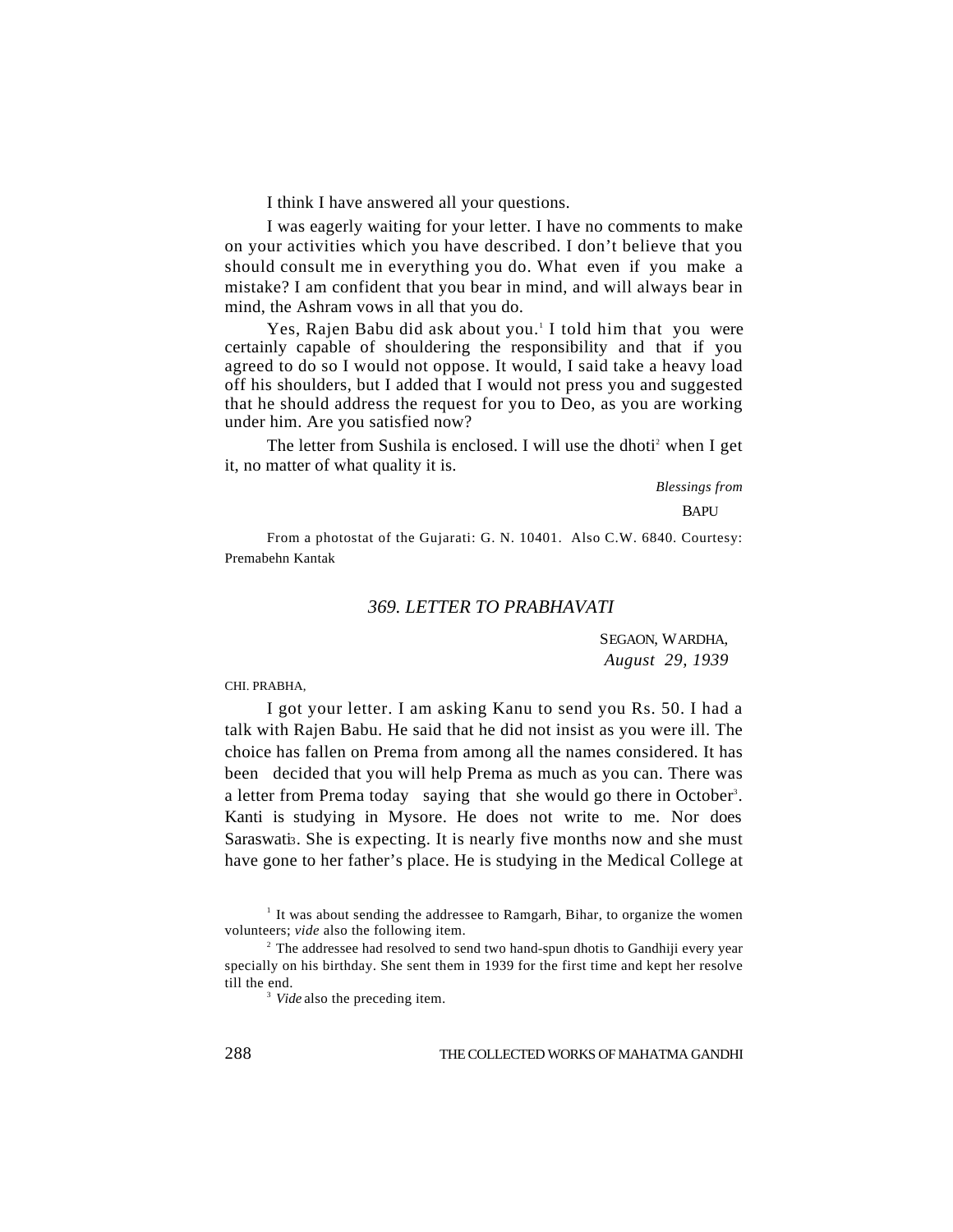Mysore. In my view he has fallen to a great extent. May God bless him. Sushila is in Delhi. The present arrangement is that she will stay there up to the 15th of September. Her address is: Lady Hardinge Medical College, New Delhi. Amtul Salaam and Rajkumari are here. Krishnadas<sup>1</sup> and Manojna<sup>2</sup> have come here to stay for some time. Krishnadas is ill. I am fairly well. Ba also is all right. The Ashram is full. Amtul Salaam has brought a Muslim girl also.

Take proper care of your health. Send me a specimen lesson. Carry on study for the present. See that your brain is not overburdened.

> *Blessings from* **BAPU**

From a photostat of the Gujarati: G.N. 3531

#### *370. LETTER TO VIJAYABHEN M. PANCHOLI*

SEGAON, WARDHA, *August 29, 1939*

CHI. VIJAYA,

It is not right on your part not to write to me regularly. What did you decide to do finally? Don't you wish to call in Vallabhram? I have written to him that, if he has the courage, he may go to Varad even uninvited and examine you. I am not particularly enthusiastic about your going to Patna, but if Father or you are, it would be your duty to go. I hope you are not worried [about Father].<sup>3</sup>

> *Blessings from* **BAPU**

From a photostat of the Gujarati: G.N. 7115. Also C.W. 4607. Courtesy: Vijayabehn M. Pancholi

<sup>1</sup> Younger son of Chhaganlal Gandhi, and his wife

2  *Ibid*

<sup>3</sup> *Vide* also "Letter to Vijayabehn M. Pancholi', 11-9-1939.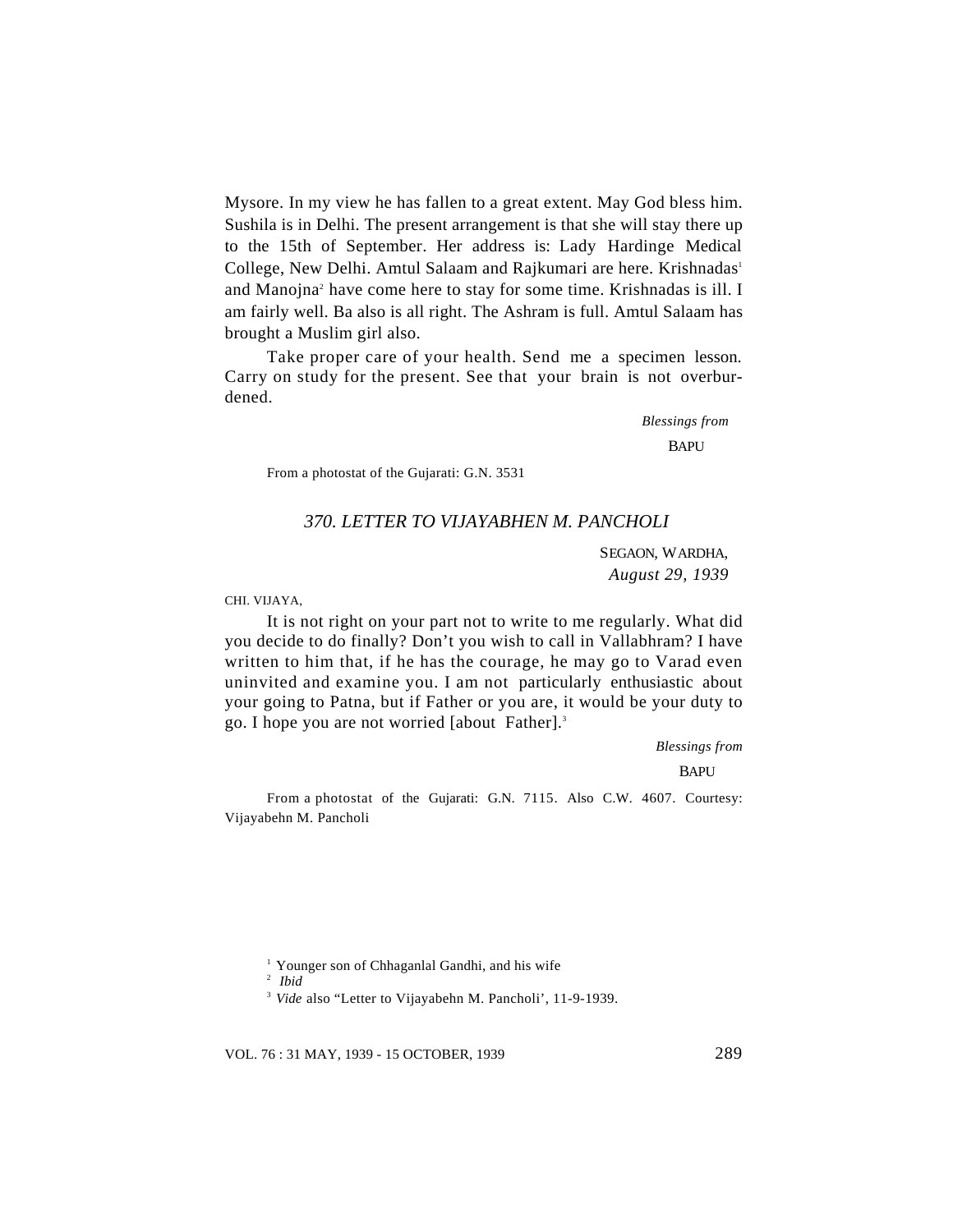# *371. MESSAGE TO THE POLES*

[Before *August 30, 1939*] 1

TO ALL THOSE IN POLAND WHO BELIEVE THAT ONLY TRUTH AND LOVE CAN BE FOUNDATIONS OF BETTER DAYS FOR HUMANIT AND WHO ARE DOING THEIR BEST TO SERVE THOSE IDEALS WITH THEIR LIFE I SEND MY GOOD WISHES AND BLESSINGS. M. K. GANDHI

*The Bombay Chronicle,* 31-8-1939

# *372. LETTER TO A. VAIDYANATHA IYER*

SEGAON, WARDHA, *August 30, 1939*

DEAR VAIDYANATHA IYER

Under separate cover I send you the papers received from Shri Prasada Rao. I would like you to give me your reply to his allegations. He seems to be a seasoned co-worker. Why is it difficult to win him over if his allegations are untrue? If they are true, there is something wrong about the whole affair. Have the Brahmins and the orthodox non-Brahmins boycotted the temple<sup>2</sup>?

*Yours,*

From a copy: Pyarelal Papers. Courtesy: Pyarelal

## *373. LETTER TO V. M. PRASADA RAO*

SEGAON, WARDHA, *August 30, 1939*

DEAR FRIEND,

I have carefully read all the voluminous papers you have sent me. You won't expect me to express an opinion without knowing what those have to say against whom you have brought serious charges. I am

 $1$  The message was reported by the London correspondent on August 30, as "appearing in tonight's issue of *Wiodomosci Literackie,* a Polish newspaper from Warsaw". *Vide* also "Cable to Paderewski", 8-9-1939.

 $2$  The reference is to the Meenakshi Temple, Madura, which was thrown open to Harijans on July 8.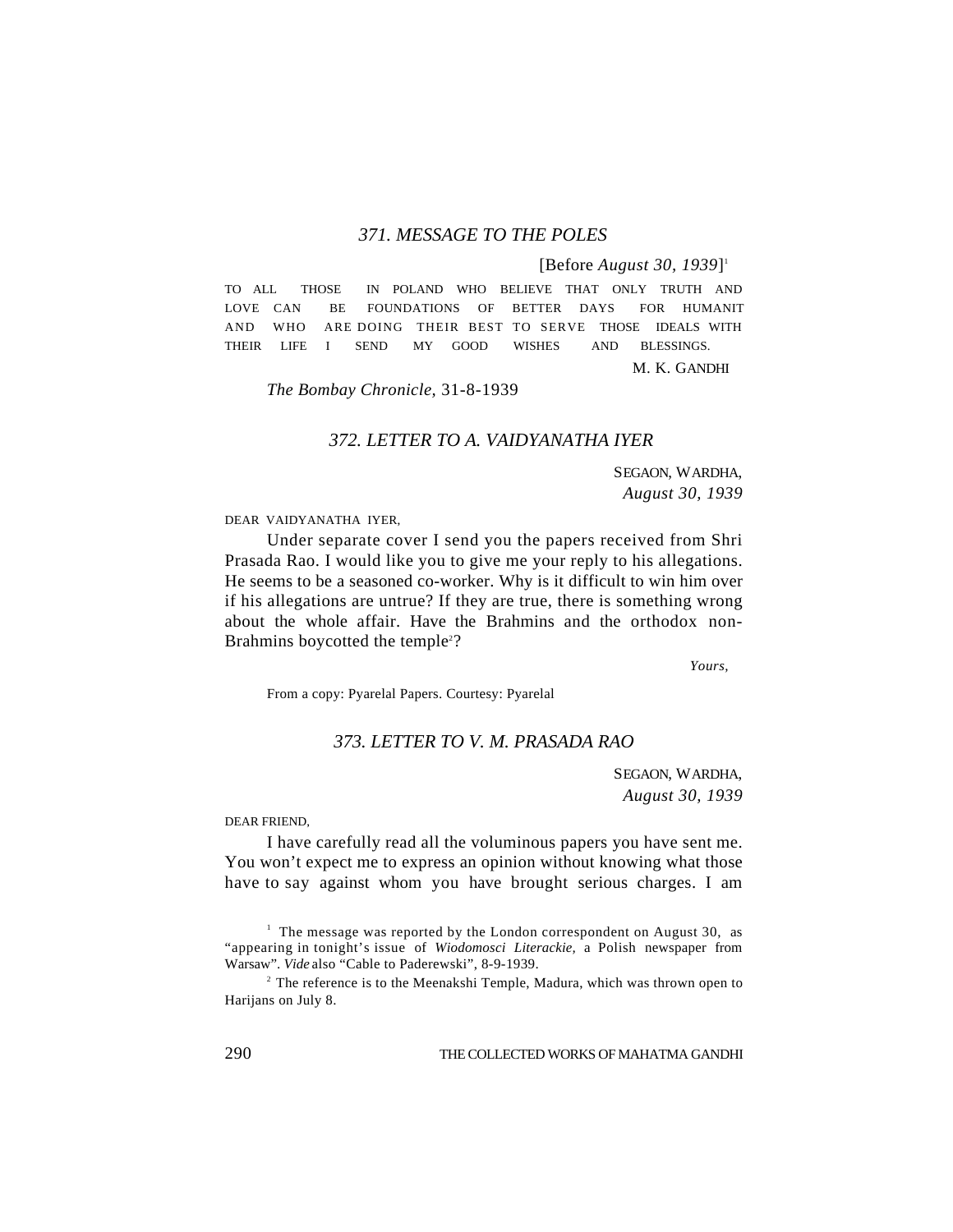therefore sending the papers in the first instance to Shri Vaidyanatha Iyer.<sup>1</sup> But I observe that you have been a co-worker with all those against whom you feel aggrieved. I suggest, therefore, that it is your duty to see their viewpoint and discover a basis for common service. You can still adopt this course.

As for the Rao Bahadur, I asked the very parties to whom he had referred me and they point-blank repudiated his statements.

I took him at his word and naturally believed his referees.

*Yours sincerely,*

# SHRI. V. M. PRASADA RAO WEST AVANI MOOLA STREET **MADURA**

From a copy: Pyarelal Papers. Courtesy: Pyarelal

# *374. LETTER TO PADMAJA NAIDU*

MAGANWADI, WARDHA (C.P.), *August 30, 1939*

MY DEAR LOTUS-BORN,

You are a brick! I shall make wise use of your labours. You will, I know, continue to do the needful in the difficult times there. Keep well. And how about the old lady?

Love

#### PLAYMATE

### SHRI PADMAJA NAIDU ZAHEER MUNZIL, RED HILLS HYDERABAD, DECCAN

From the original: Padmaja Naidu Papers. Courtesy: Nehru Memorial Museum and Library

<sup>1</sup> *Vide* the preceding item.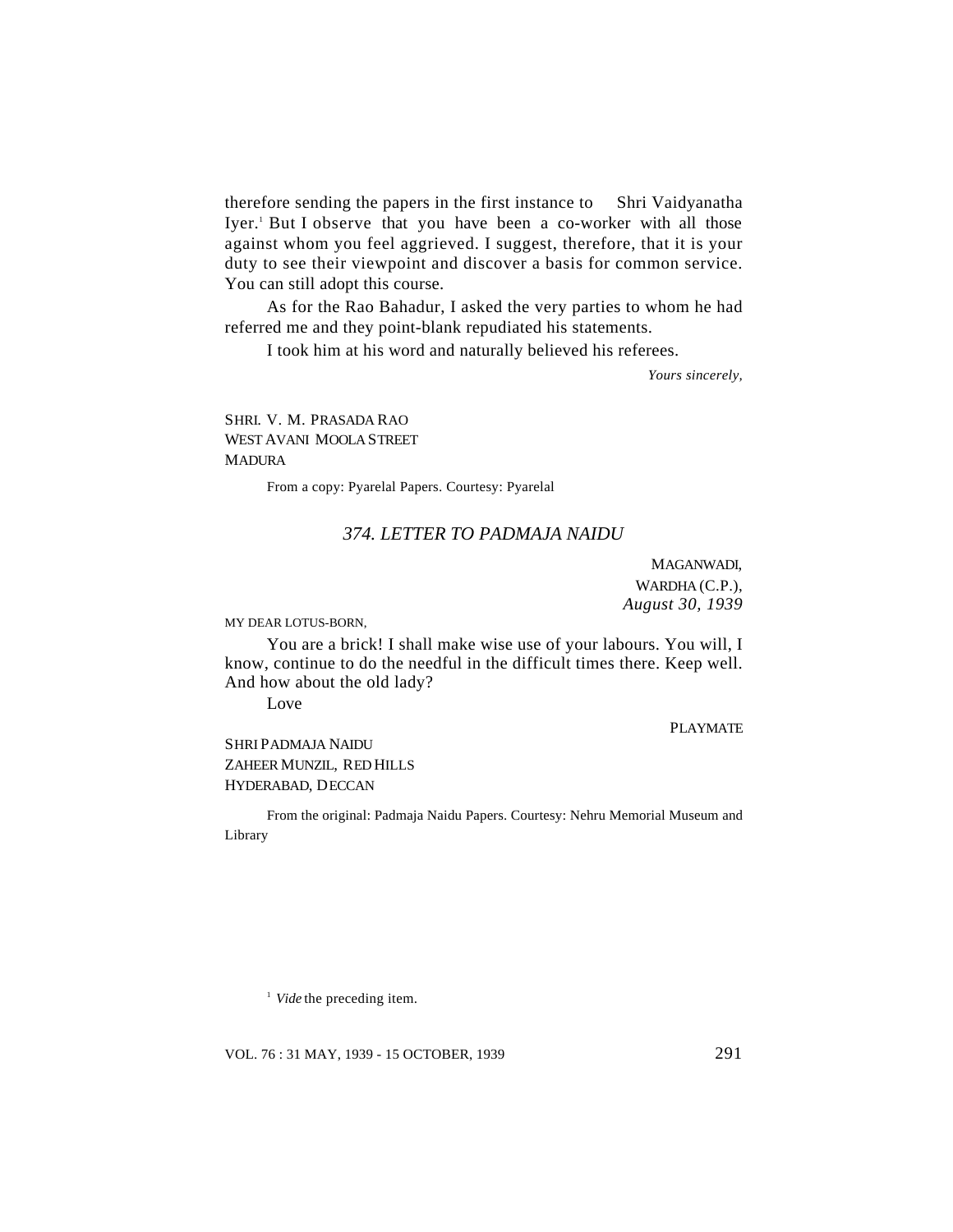### *375. LETTER TO ANASUYABEHN SARABHAI*

SEGAON, *August 30, 1939*

CHI. ANASUYABEHN,

I received your gift. It is not good that you are not getting well. Write to me what Dr. Erulkar says. Bhabhi's fever should abate now. Is that doctor still there?

> *Blessings from* **BAPU**

# SHRI ANASUYABEHN MOUNT PLEASANT ROAD **BOMBAY** [PS.]

If Shankerlal is there, tell him that I have sent a message for Tirpur paper.

From a photostat of the Gujarati: S. N. 3282

# *376. LETTER TO VALJI G. DESAI*

SEGAON, WARDHA, *August 30, 1939*

CHI. VALJI,

If you feel heavy after a meal, certainly reduce the amount. The doctor will not object. The patient should eat only as much as he can digest. Sometimes you may take only milk and fruit and see how you feel. I see some point in what Chitre says. Don't be careless about your health. The easiest remedy for stone is to get it removed. I feel there is nothing wrong if the sanatorium bears Chitre's expenses as regards food. If the sanatorium does not and if you can easily bear them, you may do so, but not at the cost of any hardship to yourself. I am not writing separately to Chitre.

> *Blessings from* **BAPU**

PROF. V. DESAI **SANATORIUM** P. O. VANI VILAS MOHALLA **MYSORE** 

From a photostat of the Gujarati: C. W. 7486. Courtesy: Valji G. Desai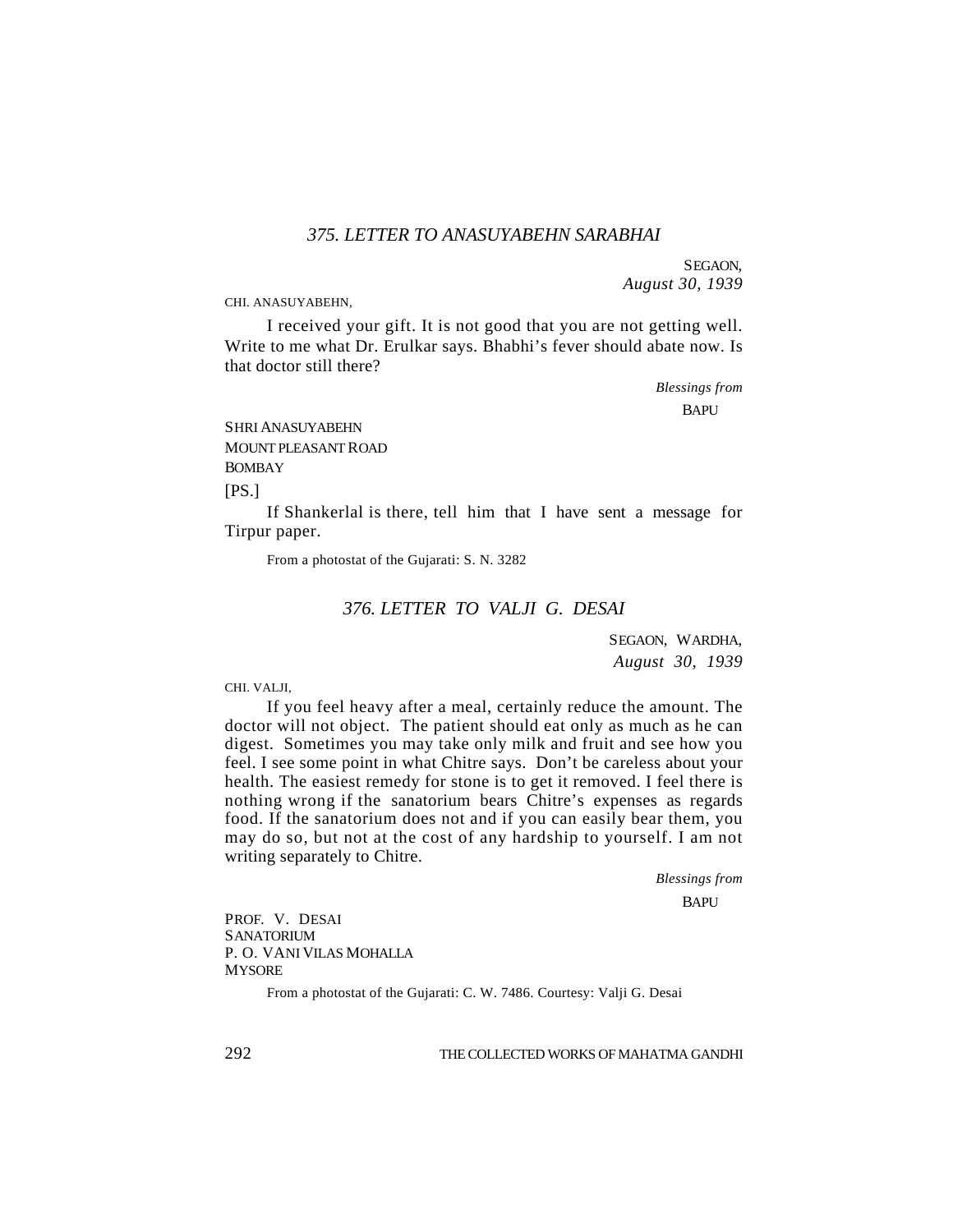#### *377. LETTER TO SUSHILA NAYYAR*

SEGAON ASHRAM, *August 30, 1939*

#### CHI. SUSHILA,

I read your long letter last night. The scene at Abbottabad rose before my eyes when I had scolded you and you had cried. I cannot forget your face as it looked then. Now when I think of my heartlessness my heart cries. Your answer to D. was correct.

You are faced with three questions: coming to me, fear as to what would happen if you came and your duty towards Mother. Your fear is meaningless. If you can learn to be tolerant, what do you have to fear and why? Can you not be content with serving me, and looking after the sick and working in the mess?' The problem concerning Mother is very important. It is your duty as well as mine to thin about it independently. But I do not have anything on which to base a decision. Pyarelal can be of little help in the matter. You alone should think calmly over it. You must also assess your own strength. My feeling is that Mother will have to come here and be with you. Not now. Let your dispensary be ready; let me have a room built for you. Then, too, there will be the question whether Mother can leave Mohanlal. You have to carry a great burden. You can decide the matter even after coming here on the 16th. Do not be afraid. God will be your guide. You do not have to get away before the 15th. Com-plete what you have undertaken.

> *Blessings from* **BAPU**

 $[PS.]$ 

Why are you not writing to Ba? She is yearning for you.

From the Hindi original: Pyarelal Papers. Nehru Memorial Museum and Library. Courtesy: Dr. Sushila Nayyar

#### *378. NOTES*

#### RURAL *v.* URBAN

An educationist writes ·

If you do not take care, you will find that basic education in urban areas will take a different form from the rural areas. For instance English will be introduced to the injury of the mother tongue and a kind of superiority complex developed.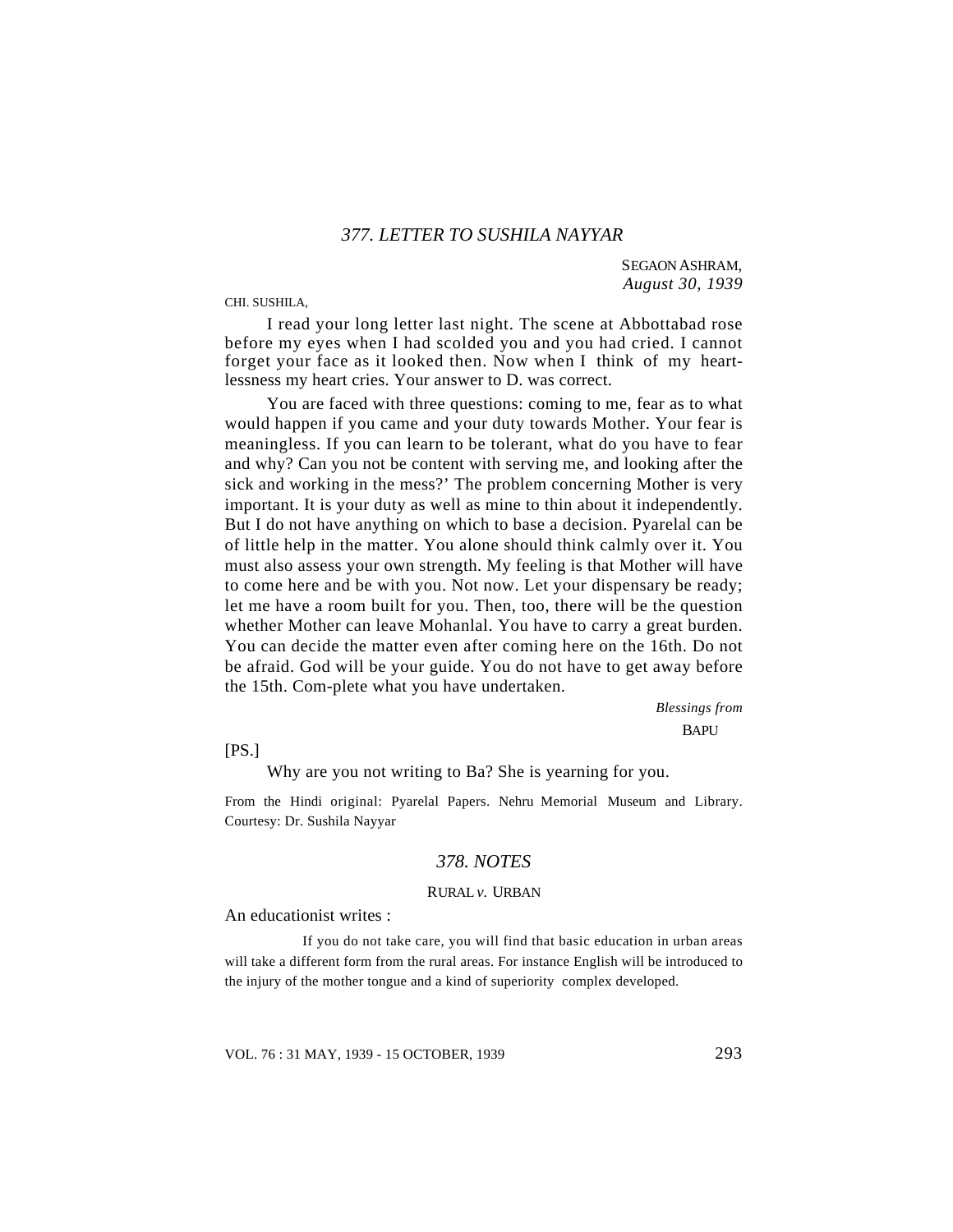I must confess that my scheme was conceived in terms of the villages, and when I was developing it I did say that some variation will be necessary in applying the scheme to the cities. This had reference to the industries to be used as media of instruction. I never thought that English could ever find place in the primary stage. And the scheme has so far concerned itself only with the primary stage. No doubt the primary stage is made equivalent to the matriculation, less English. To inflict English on children is to stunt their natural growth and perhaps to kill originality in them. Learning of a language is primarily a training in developing memory. Learning of English from the beginning is an unnecessary tax on a child. He can only learn it at the expense of the mother tongue. I hold it to be as necessary for the urban child as for the rural to have the foundation of his development laid on the solid rock of the mother tongue. It is only in unfortunate India that such an obvious proposition needs to be proved.

SEGAON, August 31, 1939 *Harijan,* 9-9-1939

#### *379. LIMBDI*

Though I have had protracted correspondence with the Limbdi people, I have refrained for a long time from saying anything about their woes. My silence was due to the hope that those who were trying to bring about peace between the Ruler and the people would succeed. But it was a vain hope. Much has happened since the beginning stages of that struggle. Perhaps nowhere has the policy of ruthlessness been pursued with so much precision and persistence as in Limbdi. If the reports received by me are to be believed, and I have no reason to disbelieve them, the peasants have been hunted out of their homes. The heaviest blow has been aimed at the hated Bania who was at one time the State's friend, favourite and main supporter. But he was to be crushed because he dared to think and talk of responsible govern-ment, dared to go amongst the peasantry and tell them what was due to them and how they could get it. The shops and houses of these merchants who have performed *hijrat*1 are practically looted. I cannot use any other term. There has not even been, so far as I know, any legal formality observed. The will of the administrator of the policy of ruthlessness is the supreme law.The idea is to terrorize the people into

<sup>&</sup>lt;sup>1</sup> That is, those who have migrated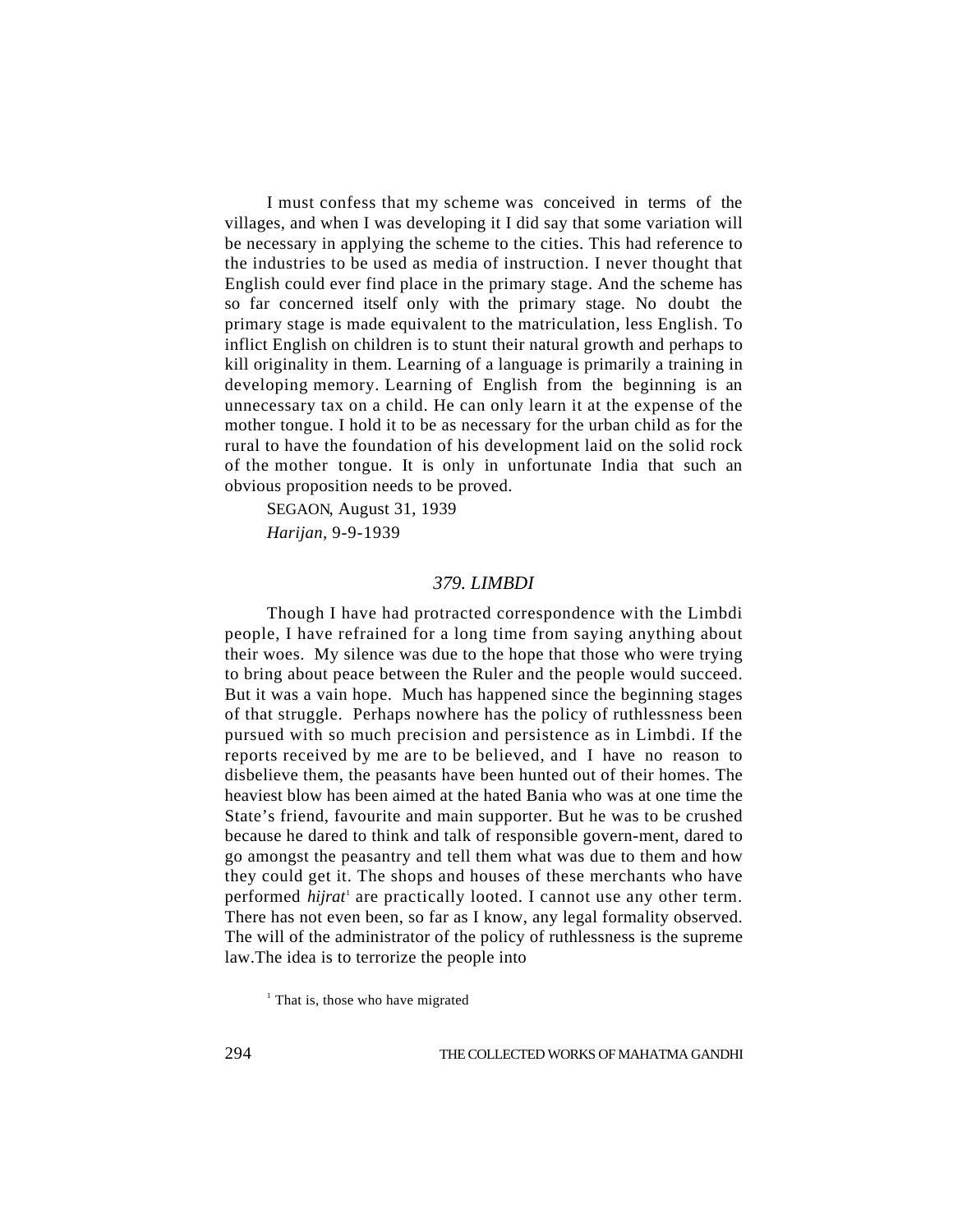subjection. No wonder some have weakened. I would advise those who are in charge of the movement not to try to keep them from surrendering. Of course they should be told what is in store for them. But there are people who prize possessions before honour. They can only be a burden on a freedom movement. Free-dom is always won by a few brave self-sacrificing souls who will stake everything for the sake of honour. Those who understand the value and the necessity of sacri-fice, whether they are few or many, should feel glad that their posse-ssions in Limbdi have been taken away. They should not live in sus-pense nor entertain any hope of immediate settlement. They should engage in healthy pursuits outside the State, always in the firm faith that a day must come when the people of Limbdi will come into their own. When that day comes, as it must, it will have come because of the sacrifice and the bravery of those who will have refused to bend before repression, however severe. Let them remember Thoreau's immortal words that possession is a vice and poverty a virtue in a tyrannical State.

So much on reliable evidence before me. But should Limbdi be a tyrannical State? If there is exaggeration in the statements made to me, let the State authorities send me a contradiction. I would gladly publish it. Better still will be an impartial judicial inquiry into the allegations made, if they are disputed. I wish to make a public appeal to the Thakore Saheb of Limbdi. I have the privilege of knowing him. I have enjoyed his hospitality. He has the reputation of being a pious, Godfearing man. It is not right that there should be this estrangement between him and his people, some of whom are well-known people with a reputation to lose and a stake in Limbdi. It would be wrong to regard them all as a discontented lot. They have no axes to grind. They have not earthly gain to make by ranging themselves against the State. They have incurred much material loss by becoming exiles from their own home. A wise ruler will think fifty times before facing the discontent of such people. He will conclude from it that there must be misrule and injustice on the part of his officials. He will summon the discontented people, listen to their complaints and pacify them. The Thakore Saheb has not adopted that course. It is not too late for him to do so even now.

SEGAON, August 31, 1939 *Harijan,* 9-9-1939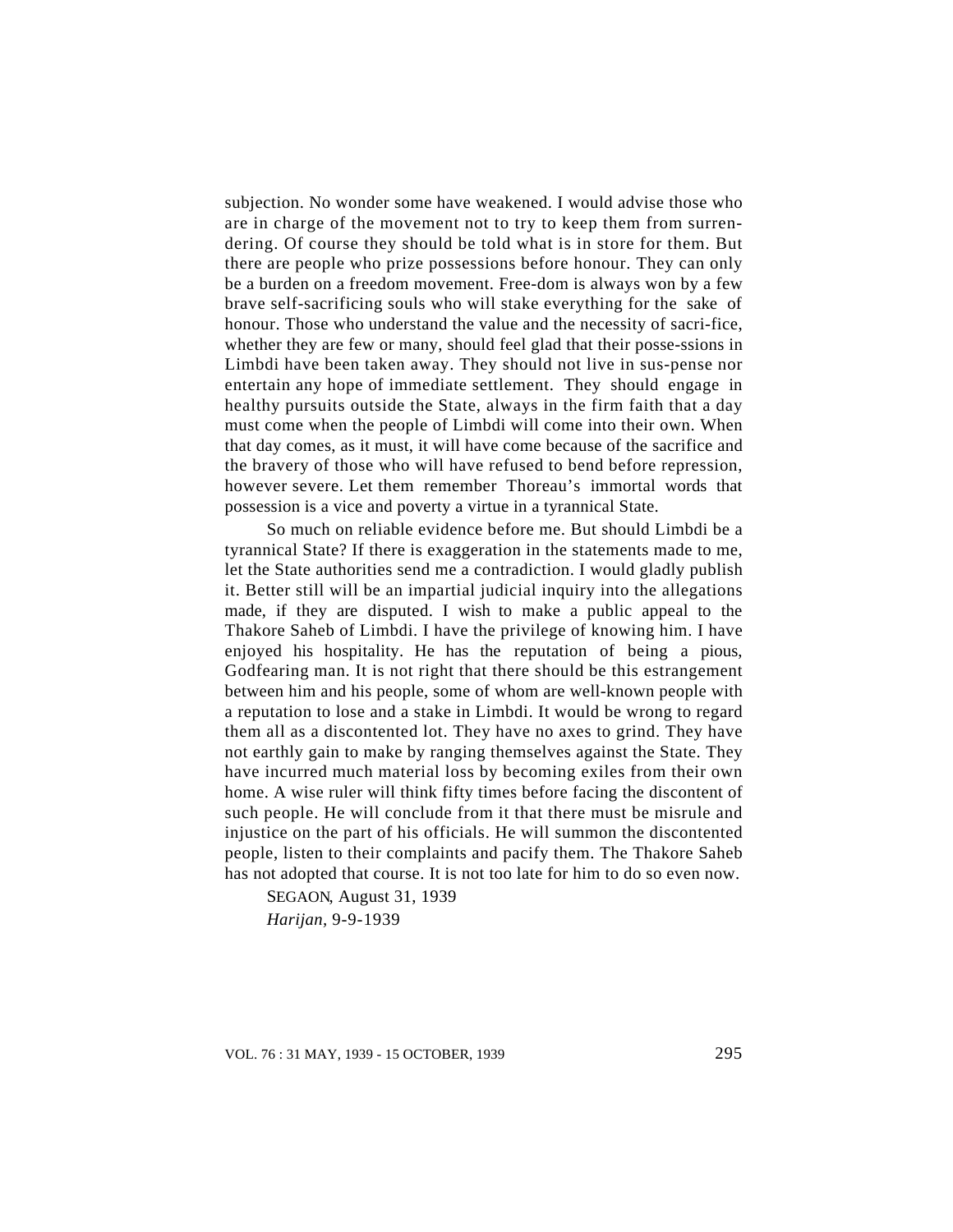## *380. TELEGRAM TO G. D. BIRLA*

*August 31, 1939*

GHANSHYAMDAS **LUCKY** CALCUTTA

MY FIRM ADVICE IS COMMERICAL COMMUNITY<sup>1</sup> SHOULD REMAIN SILENT TILL ACTUAL RESULT IS KNOWN.

From a copy: C.W. 7833. Courtesy: G.D. Birla

#### *381. TELEGRAM TO MULKRAJ*<sup>2</sup>

*August 31, 1939*

| IF               | TRUSTEE'S      | <b>PERMISSION</b> |                   | <b>NECESSARY</b> | <b>FOR</b>   | TRANSFER. |
|------------------|----------------|-------------------|-------------------|------------------|--------------|-----------|
| <b>CIRCULATE</b> |                | <b>MEMORANDUM</b> | <b>CONTAINING</b> |                  | JAMNALALJI'S | AND       |
| MY               | <b>OPINION</b> | <b>NAGPUR</b>     | BANK.             |                  |              |           |

From a copy: Pyarelal Papers. Courtesy: Pyarelal

<sup>1</sup> In his letter dated August 26 to Mahadev Desai, G.D. Birla said: "I am enclosing herewith a manifesto which may be issued under the signature of various businessmen, in case war breaks out. I should like to know immediately, if necessary by wire, if Bapu has got any comments to make on the same. The contents of the manifesto express our own independent views, and our own feeling is that it is not incompatible with the attitude taken up by the Congress. However, we would not like to do anything in case Bapu thinks otherwise. . ." G. D. Birla made the same request in a telegram dated August 30 to Mahadev Desai.

 $2$  This is extracted from a letter of even date from Amrit Kaur to the addressee which read: "I am desired by Gandhiji to acknowledge your letter of the 27th instant. He wishes to tell you that all the points raised by you were duly considered." *Vide* also "Draft Telegram to Mulkraj", 18-8-1939 and "Letter to Mulkraj", 26-8-1939.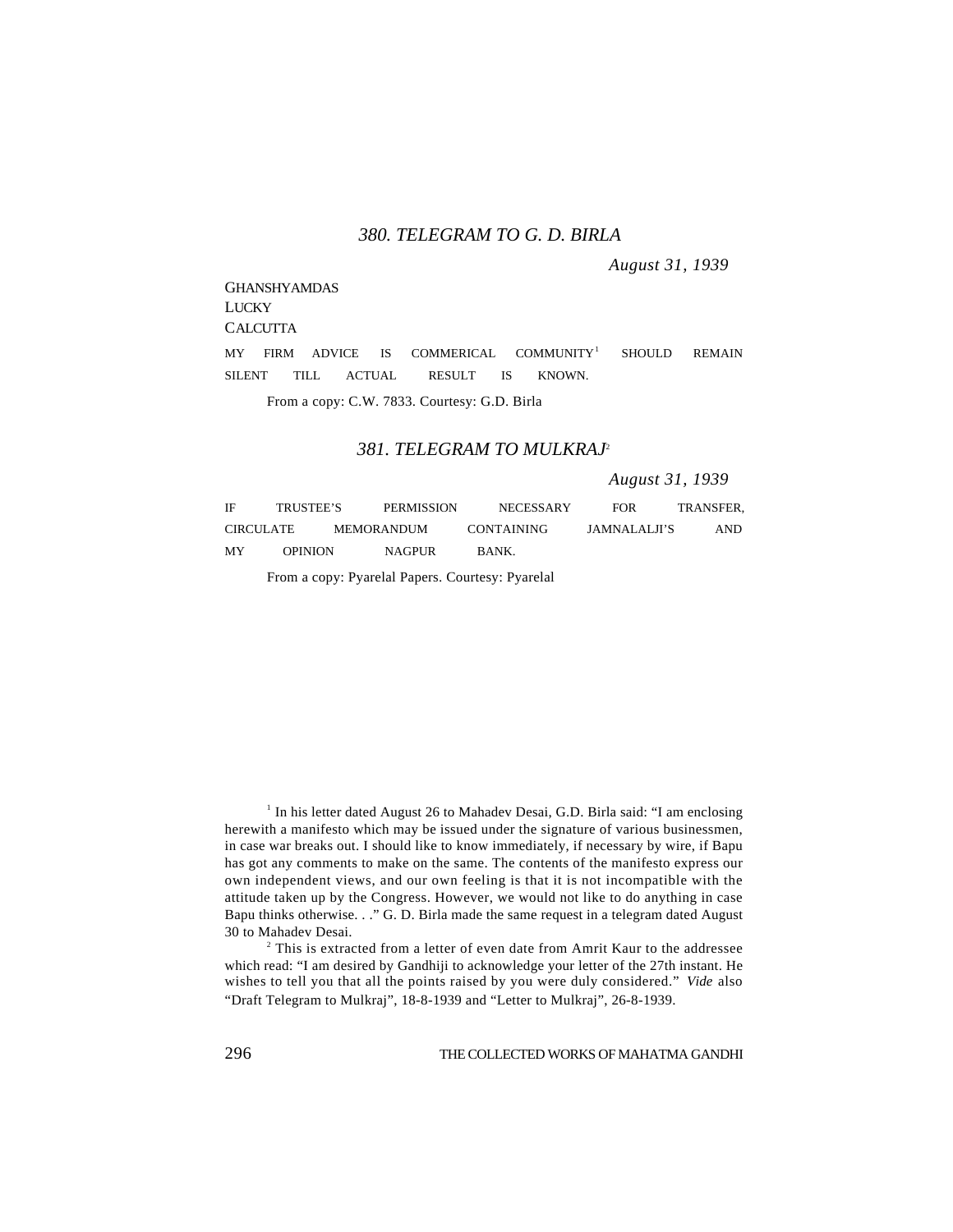### *382. LETTER TO V. A. SUNDARAM*

SEGAON ASHRAM, WARDHA, *August 31, 1939*

MY DEAR SUNDARAM,

It is a great thing that Sir Radhakrishnan has become Vice-Chancellor<sup>1</sup>. I hope you all will insist on Malaviyaji taking rest.<sup>2</sup>

Love to you both.

**BAPU** 

From a photostat: G.N. 3185

## *383. LETTER TO PATTOM THANU PILLAI*

SEGAON, WARDHA, *August 31, 1939*

MY DEAR THANU PILLAI,

I wish you had given me more time but I suppose you could not.

I do not like the Dewan's reply. I think that you should make your own position clear. You should see that the State Congress does not propose to do anything in secret. Whilst, therefore, its decisions will be its own and it will not bring any outsider inside the State, it will, whenever necessary, seek the advice and guidance of persons outside Travancore. You would also make it clear that whilst any scheme that might be hammered into shape by mutual consultation will be loyally worked by the Congress, the end in view in working the scheme will always be to make an advance, even through the scheme, towards responsible government.

If these two positions are in any way left in doubt negotiations should be dropped and you should do such work, constructive and other, as is possible to do.

In all your talks and writings offensive and highflown language should be scrupulously eschewed. And in season and out of season

<sup>2</sup> Madan Mohan Malaviya resigned from the Vice-Chancellorship on August 29, on health grounds.

<sup>&</sup>lt;sup>1</sup> Of the Banaras Hindu University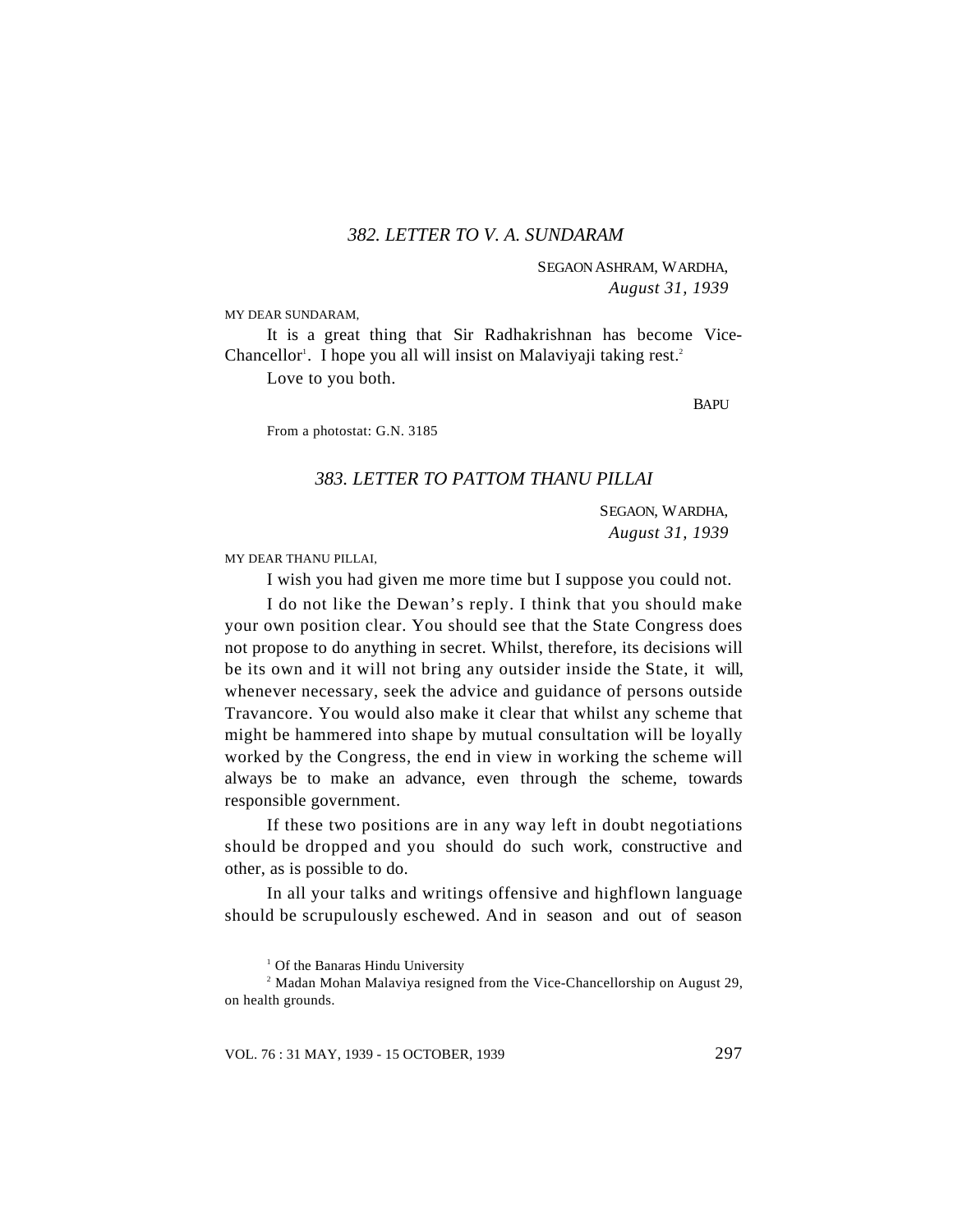you should reiterate the two conditions above made. They should be held good for all time.

You should cease to think of the prisoners. The fact of their being in jail is their unique contribution, provided that they appreciate the fact that being in jail as model prisoners is part of their struggle.

I hope the forthcoming meeting will be successful and that those who gather together at Kayankulam will more and more appreciate the efficacy of self-imposed restraint and quiet, silent, persistent constructive work, however small it may appear to be.<sup>1</sup>

*Yours,*

**BAPU** 

From a photostat: C.W. 10201. Courtesy: Government of Kerala. Also Pattom Thanu Pillai Papers. Courtesy: Nehru Memorial Museum and Library

# *384. LETTER TO MANUBEHN S. MASHRUWALA*

SEGAON ASHRAM, WARDHA, *August 31, 1939*

CHI. MANUDI,

Your time for delivery is nearing. Where do you intend to go? What about Rajkot? Write to me and give me all details. Do you keep good health? What do you eat?

Ba is sitting by my side. She sends her blessing to you all.

*Blessings from*

**BAPU** 

From a photostat of the Gujarati: C.W. 2671. Courtesy: Manubehn S. Mashruwala

<sup>1</sup> This paragraph was published in *The Hindu*, 7-9-1939.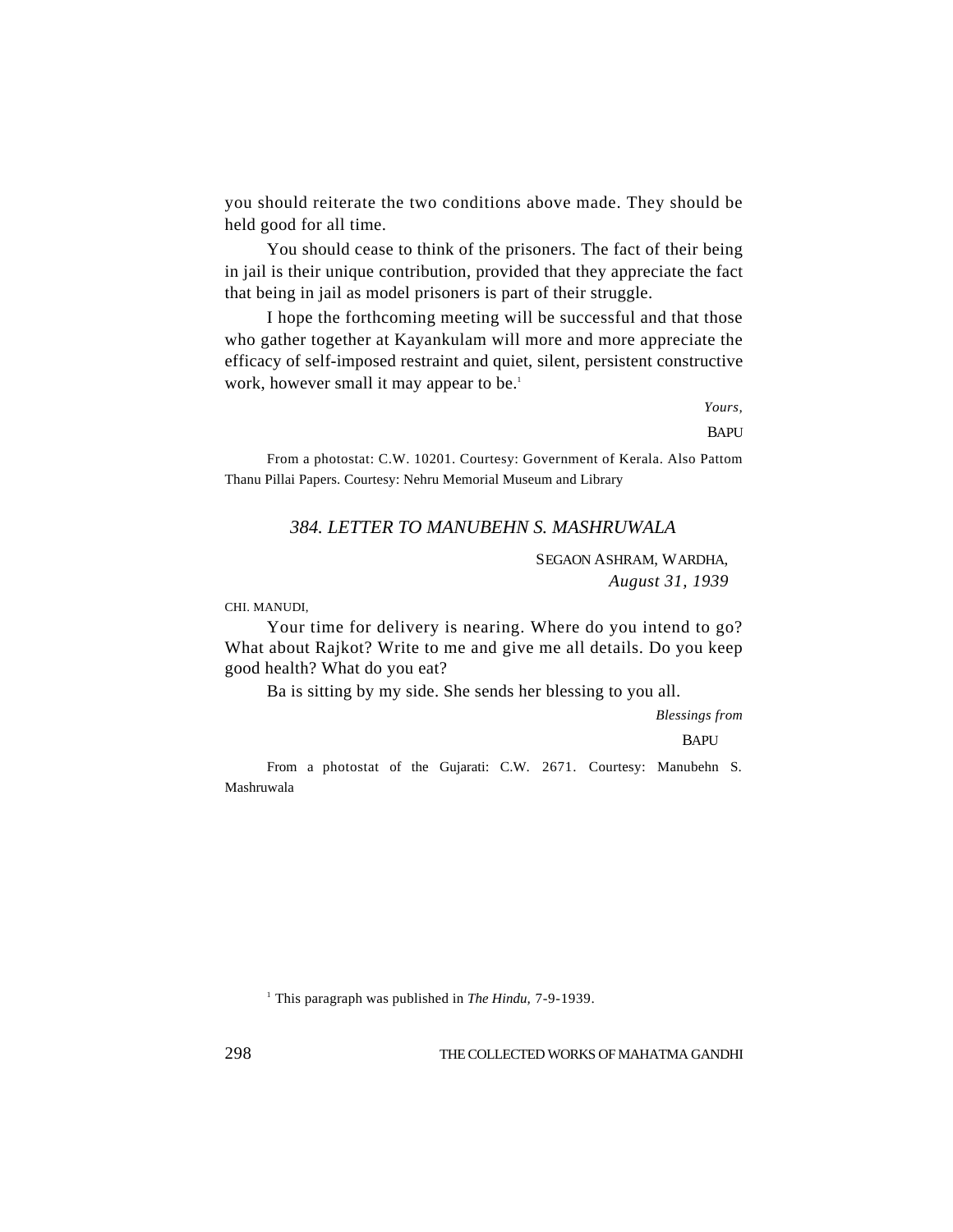# *385. LETTER TO PURSHOTTAMDAS A. PATADIA*

SEGAON ASHRAM, WARDHA, *August 31, 1939*

#### BHAI PURSHOTTAMDAS,

I got your letter. You must have received the wire I sent you. Sardar also has made some arrangement. You must have got the required fodder. I don't think you need any more.

> *Vandemataram from* M. K. GANDHI

# DR. PURSHOTTAMDAS AMERSHI PATADIA WADHWAN CAMP KATHIAWAR

From the Gujarati original: C.W. 2687. Courtesy: Dr. P. A. Patadia

# *386. LETTER TO AMRITLAL V. THAKKAR*

SEGAON ASHRAM, WARDHA, *August 31, 1939*

BAPA,

Before you write to me about your doings, I mostly get to know about them. Whatever may be the case with others, we have benefited by the Congress Raj. Harijan work has progressed fairly well. If they mean to, they can do a lot more. Shantilal has sent me Barve's letter. Instead of writing in *Harijan*, I am directly dealing with Kher<sup>1</sup> in order that the work may be done more expeditiously. Barve will meet me on the 7th. Won't you take some rest?

**BAPU** 

From a photostat of the Gujarati: G.N. 1184

<sup>1</sup> B. G. Kher, Premier of Bombay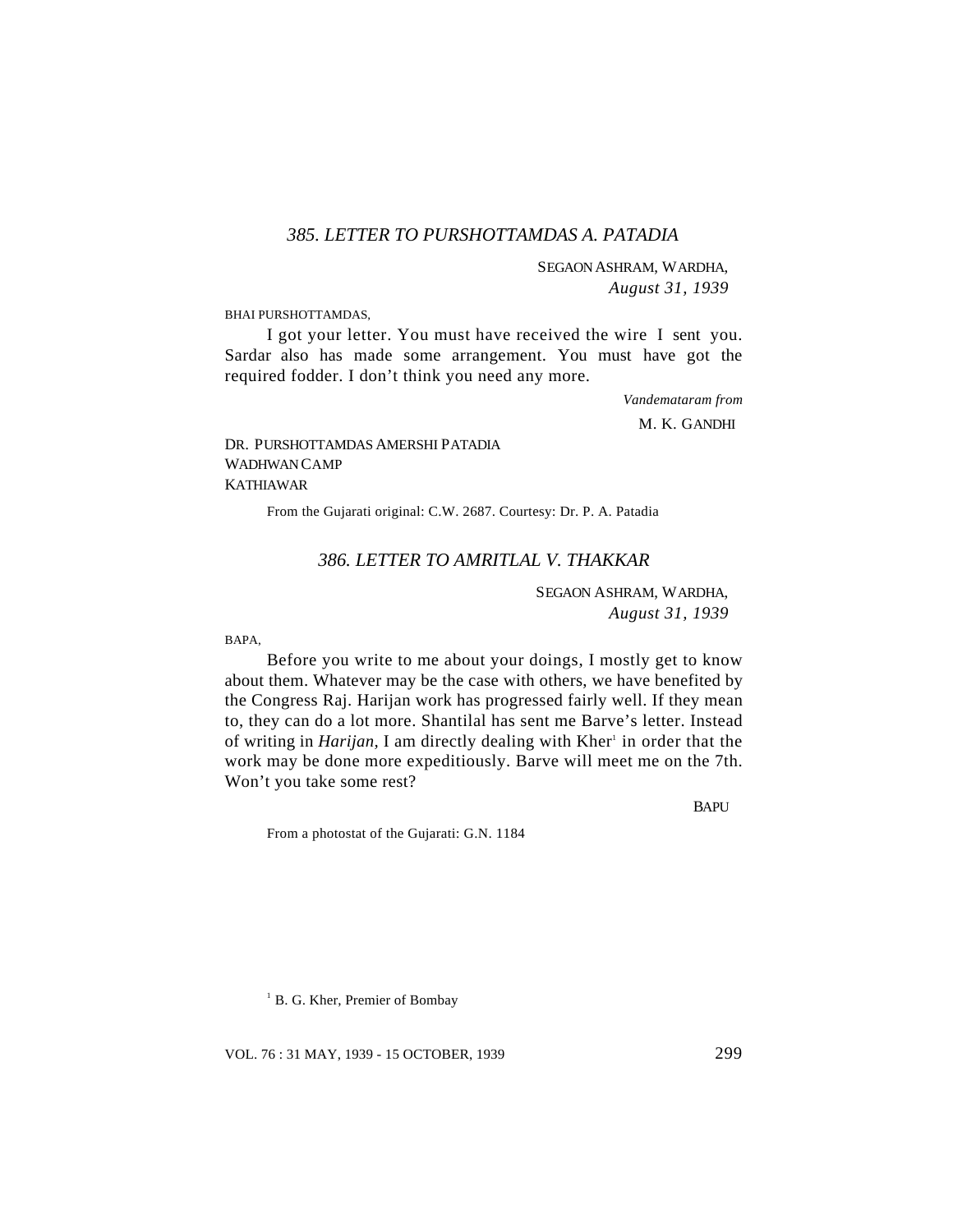# *387. LETTER TO JAISUKHLAL GANDHI*

SEGAON, WARDHA, *September 1, 1939*

CHI. JAISUKHLAL,

I got your wire. It was a deliverance for Kasumba. Even if she had lived on, she would have remained ill all the time. Thanks to the doctor's hard efforts, she lived a little longer. She took from you what you owed her and went her way. None of the girls should weep.

*Blessings from*

**BAPU** 

From a microfilm of the Gujarati: M.M.U./III

#### *388. LETTER TO MATHURADAS TRIKUMJI*

SEGAON ASHRAM **WARDHA** *September 1, 1939*

CHI. MATHURADAS,

Give my condolences to the relatives of the late Lakshmidas Tairsi. I only have sweet memories of his company. I had once written to him. I had also received a reply.

> *Blessings from* **BAPU**

### SHETH MATHURADAS TRIKUMJI 74 WALKESHWAR ROAD BOMBAY

From the Gujarati original: Payarelal Papers. Nehru Memorial Museum and Library. Courtesy: Beladevi Nayyar and Dr. Sushila Nayyar

#### *389. THAT UNBECOMING DEMONSTRATION*

The first I heard of the black-flag demonstration against Subhas Babu on his visit to Patna was through a courteous letter received from the Secretary of the Bengali Association of Bankipore.<sup>1</sup> I then saw a

<sup>1</sup> *Vide* "Letter to A. Gupta", 29-8-1939.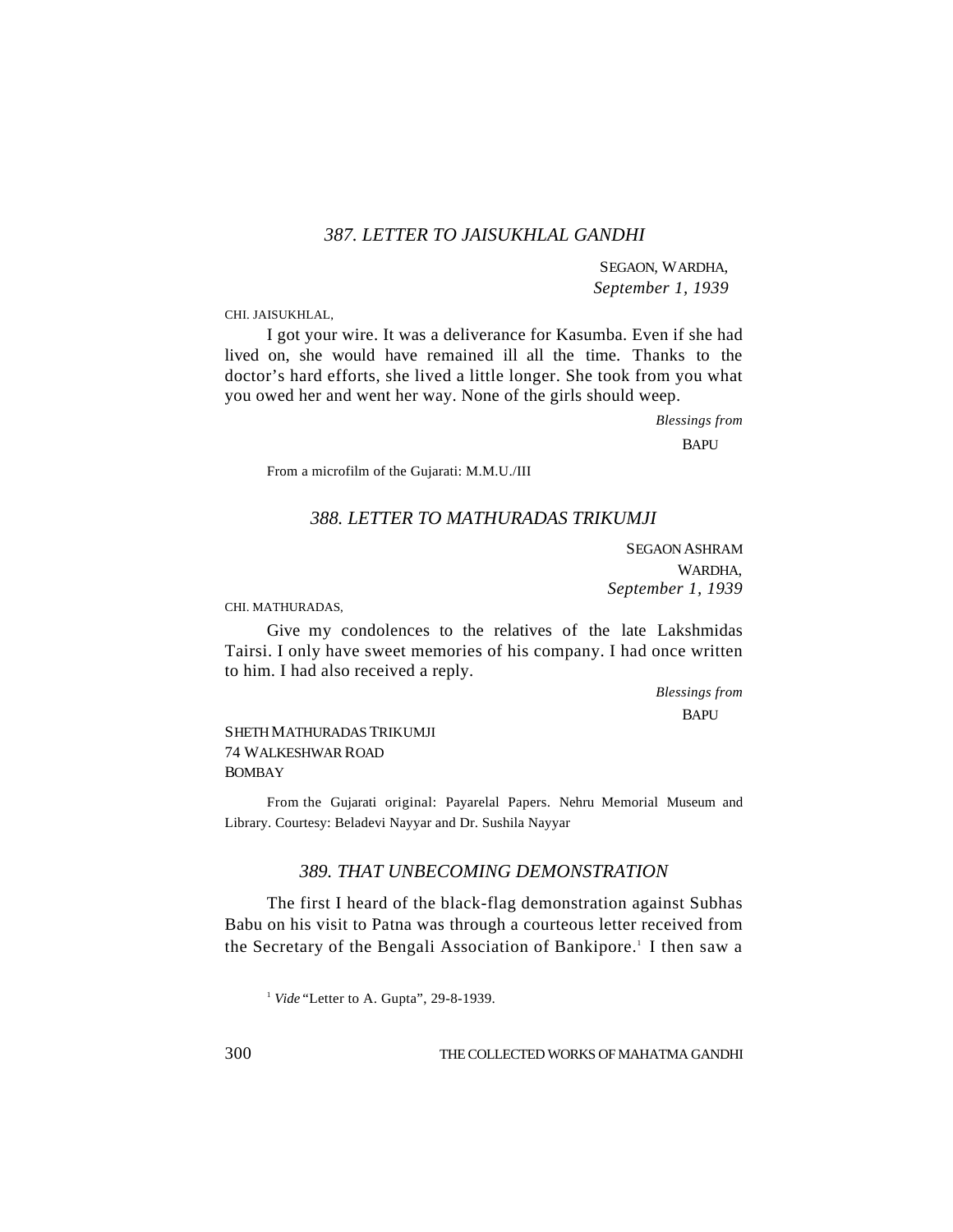notice of it in the Press. To make myself sure of what had happened I wired to Shri P. R. Das for an authentic and up-to-date account. He replied from Dhanbad saying he was away from the scene and knew nothing. The newspapers reported that there was stone-throwing and hurling of shoes resulting in injuries to Swami Sahajanand and others.

Allowing for exaggeration, if any, there seems to be little doubt that there was a hostile demonstration of an unseemly nature which brought no credit to the Congress.

I have read Rajendra Babu's eloquent statement on the unhappy incident. It is so true and so heart-stirring that it admits of no addition or embellishment. I endorse every word of that noble pronouncement. It is reproduced below this article.<sup>1</sup>

The demonstrators showed an unworthy intolerance. Subhas Babu has a perfect right to agitate against the action<sup>2</sup> of the Working

Committee and canvass public opinion against it. The disciplinary action frees him from any liability for restraint save what every Congressman, pledged to the credal article of the Constitution, is bound to put on himself. That action should save him from any further demonstration of public displeasure. And those who disapprove of the action of the Working Committee are certainly entitled to join any demonstration in favour of Subhas Babu. Unless this simple rule is observed we shall never evolve democracy. In my opinion the blackflag demonstrators have rendered a disservice to the cause of freedom. It is to be hoped that the Patna demonstration will prove to be the last of such acts by Congressmen. The question may be asked, 'How are those who endorse the action of the Working Committee and dis-approve of Subhas Babu's propaganda to show their disapproval?' Certainly not through black flags and disturbing of meetings in honour of Subhas Babu. They can express their dis-approval by holding counter meetings, not at the same time as the others but either before or after them. These meetings, both for and against, should be regarded as a means of educating public opinion. Such education re-quires calm surroundings. Black flags, noisy slo-gans, and hurling of stones and shoes have no place in educative and instructive propa-ganda.

<sup>&</sup>lt;sup>1</sup> The statement is not reproduced here

<sup>2</sup> *Vide* "Congress Working Committee Resolution", 11-8-1939.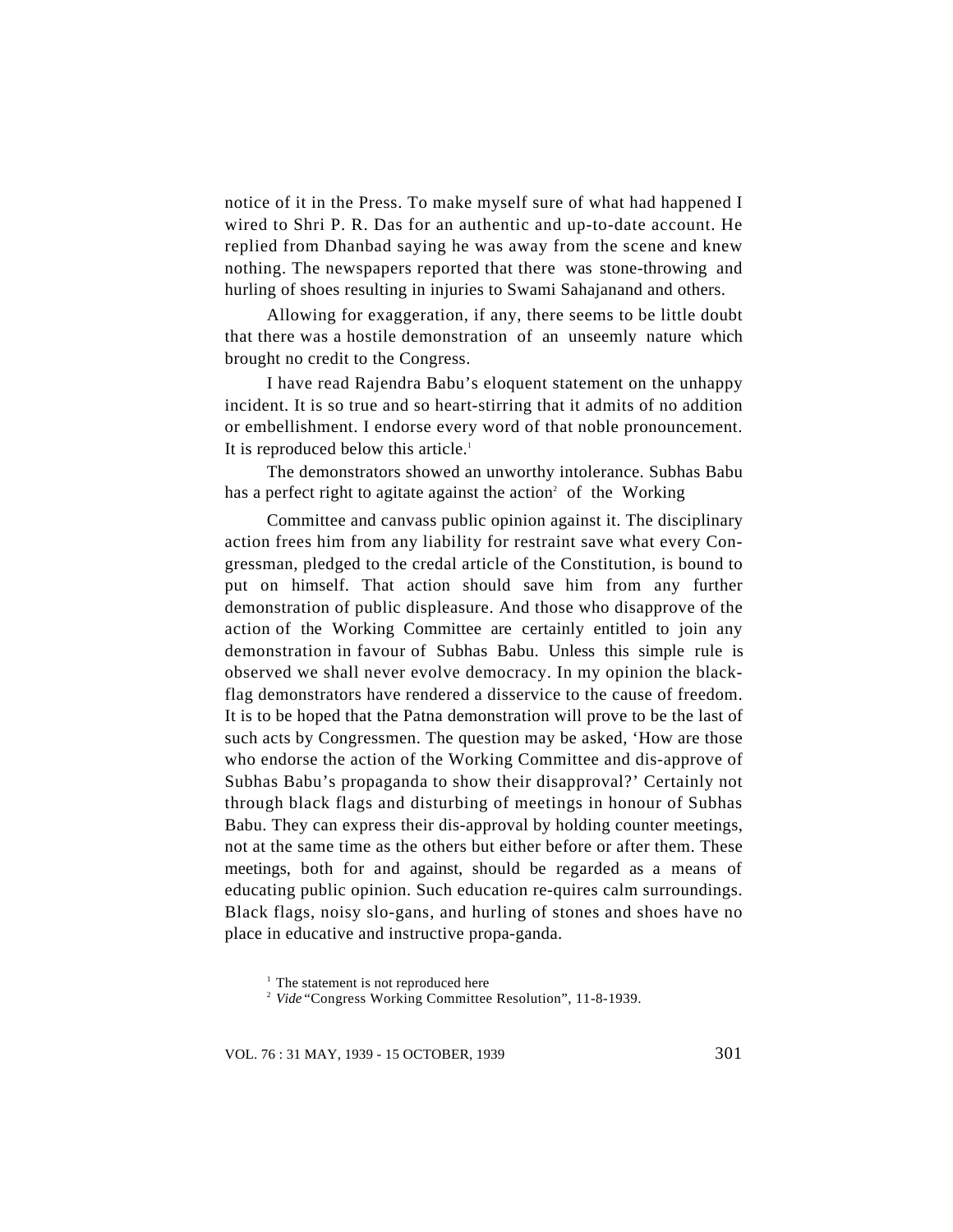Apropos of the ugly demonstration I must refer to a complaint I have received that some Congress Committees have threatened action against those Congressmen who may take part in receptions to Subhas Babu. I hope that the complaint has no foundation in fact. Such action will betray intolerance and may even be a sign of vindictiveness. Congressmen who dislike the Working Committee's action are bound to take part in receptions to Subhas Babu. It is im-possible to gag them by threats of disciplinary measures. Such action loses its value if it is resorted to on the slightest pretext. If it is true, as it is true, that no organization can do without such powers, it is equally true that no organization that makes free use of such powers has any right to exist. It cannot. It has then obviously lost the public backing.

SEGAON, SEPTEMBER 2, 1939 *Harijan,* 9-9-1939

# *390. TELEGRAM TO RAJENDRA PRASAD*

WARDHAGANJ, *September 2, 1939*

RAJENDRA PRASAD RAMGARH (HAZARIBAGH)

YOUR WIRE. LEAVING FOR SIMLA TONIGHT VICEROY'S INVITATION. PERHAPS BETTER HOLD MEETING<sup>1</sup> AFTER HEARING FROM ME FROM SIMLA. VENUE ACCORDING YOUR HEALTH.

**BAPU** 

From the original: Rajendra Prasad Papers. Courtesy: National Archives of India

<sup>1</sup> The reference is to an emergency meeting of the Congress Working Committee. It was ultimately held at Wardha from September 8 to 15.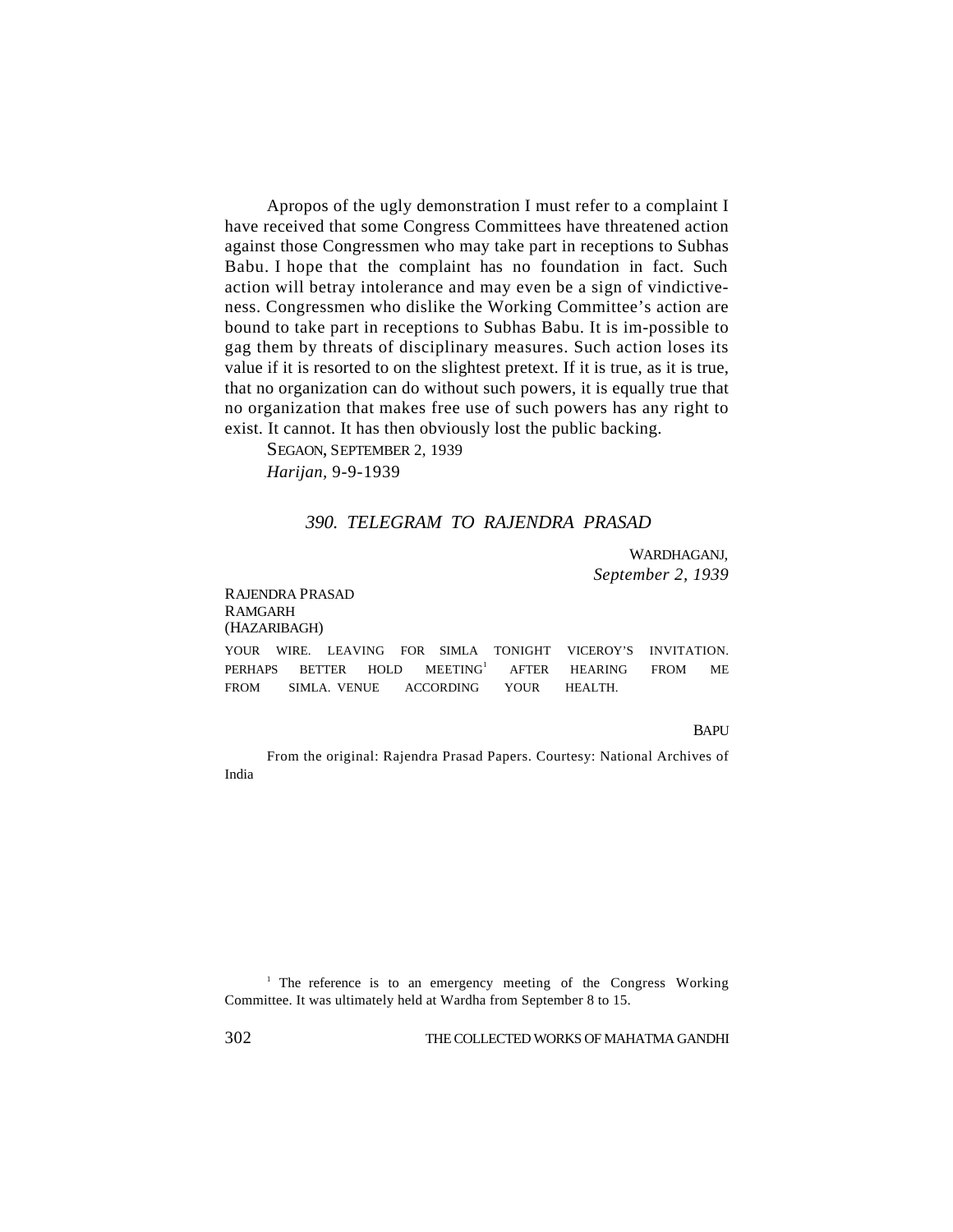## *391. TELEGRAM TO LORD LINLITHGOW*

WARDHAGANJ, *September 2, 1939*

SORRY TERRIBLE NEWS.<sup>2</sup> TAKING EARLIEST TRAIN. ARRIVING SIMLA FOURTH MORNING.

From a microfilm: Lord Linlithgow Papers. Courtesy: National Archives of India

#### *392. NOTES*

#### TEXT BOOKS

The craze for ever-changing text books is hardly a healthy sign from the educational standpoint. If text books are treated as a vehicle for education, the living word of the teacher has very little value. A teacher who teaches from text books does not impart originality to his pupils. He himself becomes a slave of text books and has no opportunity or occasion to be original. It, therefore, seems that, the less text books there are the better it is for the teacher and his pupils. Text books seem to have become an article of commerce. Authors and publishers who make writing and publishing a means of making money are interested in frequent change of text books. In many cases teachers and examiners are themselves authors of text books. It is naturally to their interest to have their books sold. The selection board is again naturally composed of such people. And so the vicious circle becomes complete. And it becomes very difficult for parents to find money for new books every year. It is a pathetic sight to see boys and girls going to school loaded with books which they are ill able to carry. The whole system requires to be thoroughly examined. The commercial spirit needs to be entirely eliminated and the question approached solely in the interest of the scholars. It will then probably be found that 75 percent of the text books will have to be consigned to the scrap-heap. If I had my way, I would have books largely as aids to teachers rather than for the scholars. Such text books as are found to be absolutely necessary for the scholars should circulate among them for a number of years so that the cost can be easily

<sup>&</sup>lt;sup>2</sup> Germany invaded Poland on September 1 and war was consequently declared by England and France on September 3.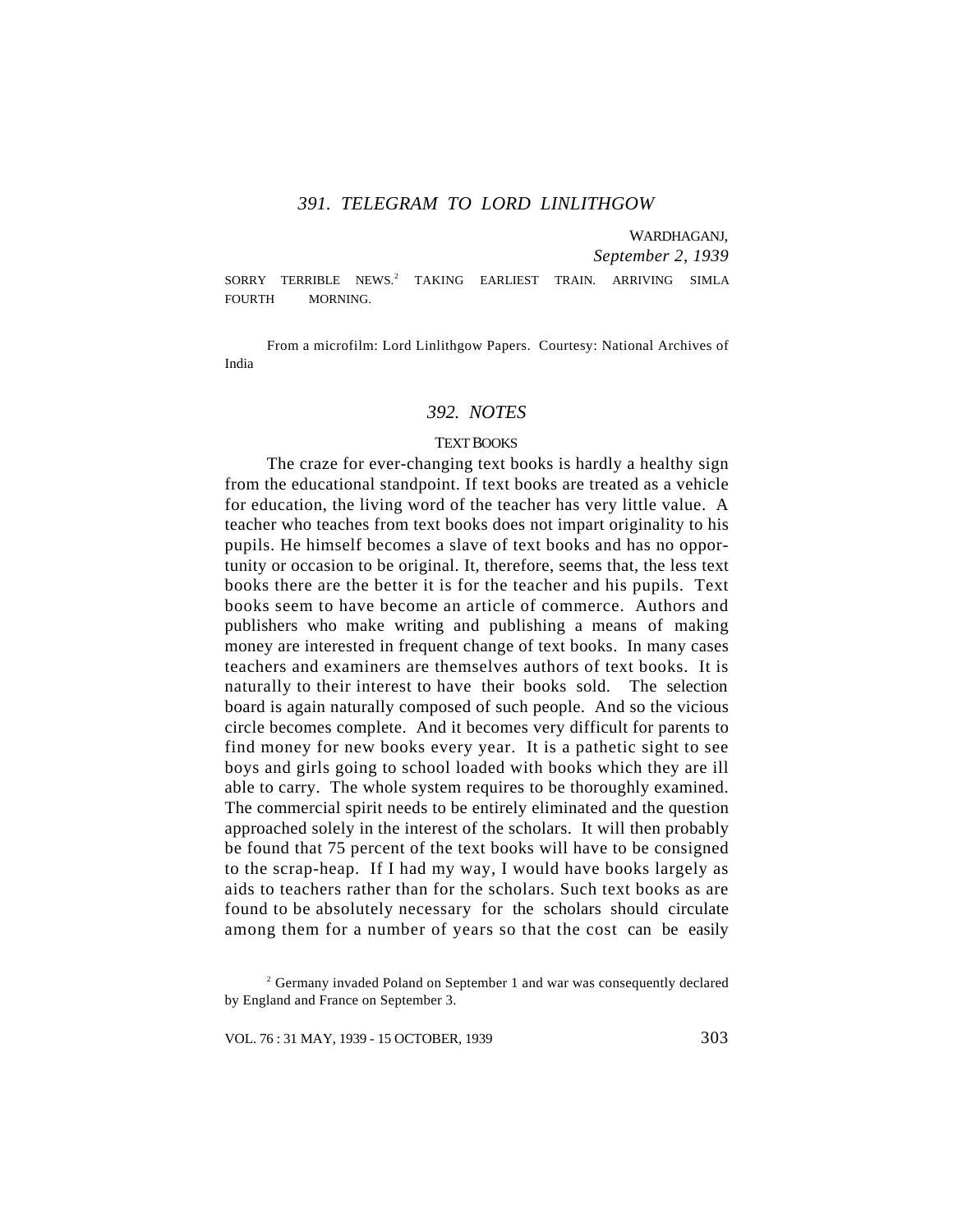borne by middle-class families. The first step in this direction is perhaps for the State to own and organize the printing and publishing of text books. This will act as an automatic check on their unnecessary multiplication.

#### DIVIDED LOYALTY?

Shri Appa Patwardhan writes :

The Bombay Government spend a large sum in helping weavers. They have appointed a marketing officer and salesmen. They give loans. Yet the weavers cannot compete with mills and in my opinion the expenses incurred do not bear fruit. Moreover the weavers use foreign yarn as well. Side by side with this fruitless help the Government render some help to khadi also. I do not know how far this divided loyalty is justified.

I have always held the opinion that help to the weavers who use foreign or Indian mill-yarn is a waste of money and effort. Experience has not changed the view. Nor does it change because in certain provinces the Congress rules. I hold this view because the disappearance of the weaver of mill-yarn is a question of time only. In the nature of things it cannot be otherwise. The weavers' only hope lies in a universal revival of hand-spinning. Hand-spinning and hand-weaving are interde-pendent, never hand-weaving and mill-spinning. I have, therefore, suggested that if hand-spinning cannot immediately supply the weavers' requirements, they should be induced to introduce hand-spinning, carding, etc., in their own families if they will not become spinners themselves. Now that in several provinces the Congress rules, the saving of the weaver becomes casier. Thus the Government can encourage spinning on a wide scale, guarantee the loss in khadi sales as the State guarantees the foreign railway companies. It is the primary duty of the State to guarantee employment of his choice to everyone in need of it. This includes the weavers also. If during the transition stage it is found impossible to guarantee weaving for every weaver, the State has to find him some other employment, profitable alike to the State and the individual. It should be borne in mind that the possibilities of hand-spinning have not yet been explored by any Government. I am of opinion that such investigation will yield startlingly encouraging results. My argument undoubtedly assumes the elimination of all mills from conside-ration. No industry, indigenous or foreign, can be allowed to increase un- employment and thus harm the true interest of the community as a whole.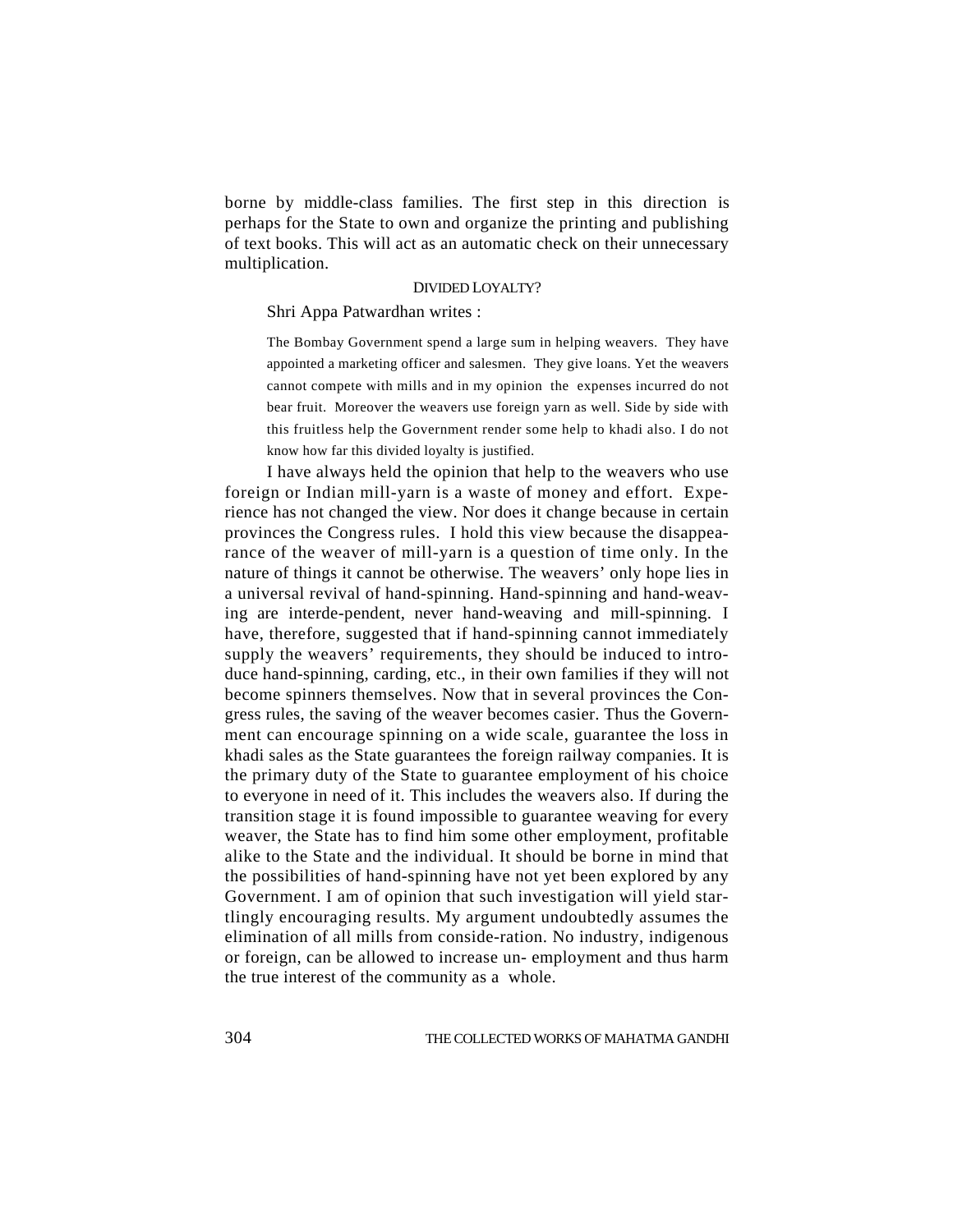Though the most terrible distress that was feared has been averted by the falling of rains, however belated, some distress is bound to continue for a few months, and it will be unwise for relief agencies to go to sleep. What is more, time is now more propitious for devising measures for making permanent provisions for preventing distress caused by scarcity of water. I have already made some cardinal suggestions in this direction. The Secretary of the Saurashtra Seva Samiti sends me a business-like report of the elaborate steps taken by that body for enlisting helpers and providing relief. I need not detain the reader over them. He also suggests preventive methods. As these are still seasonable I give below the substance, the original being in Gujarati:

1. The States should refrain from auctioning their stock of grass but they should store it as a precaution against dry year. The store should be replaced when fresh store becomes available. There is nowadays danger of the stacks being destroyed by incendiaries. The States should have no difficulty in protecting them. They may even allow private collectors to deposit their stores in such areas.

2. The existing banks should be renovated and flood water should be banked.

3. In the places where cattle are moved during famine times, measures should be taken to ensure proper water supply for the cattle.

4. There should be control over the cultivation of money crops to the detriment of food crops. Thus people nowadays sow ground-nuts in the place of most valuable fodder and food crops, i.e., *jawari* and *bajri.*

5. Existing forests should be preserved, indiscriminate cutting of trees should be made punishable, and people should be encouraged to plant trees according to plan.

6. The management of pinjrapoles should be put on a sound basis and they should become efficient famine insurance agencies for cattle. They should become castration depots.

7. The State should encourage khadi as a famine insurance measure.

All these suggestions seem to be sound and deserve the collective consideration of the States and the people of Kathiawar. In this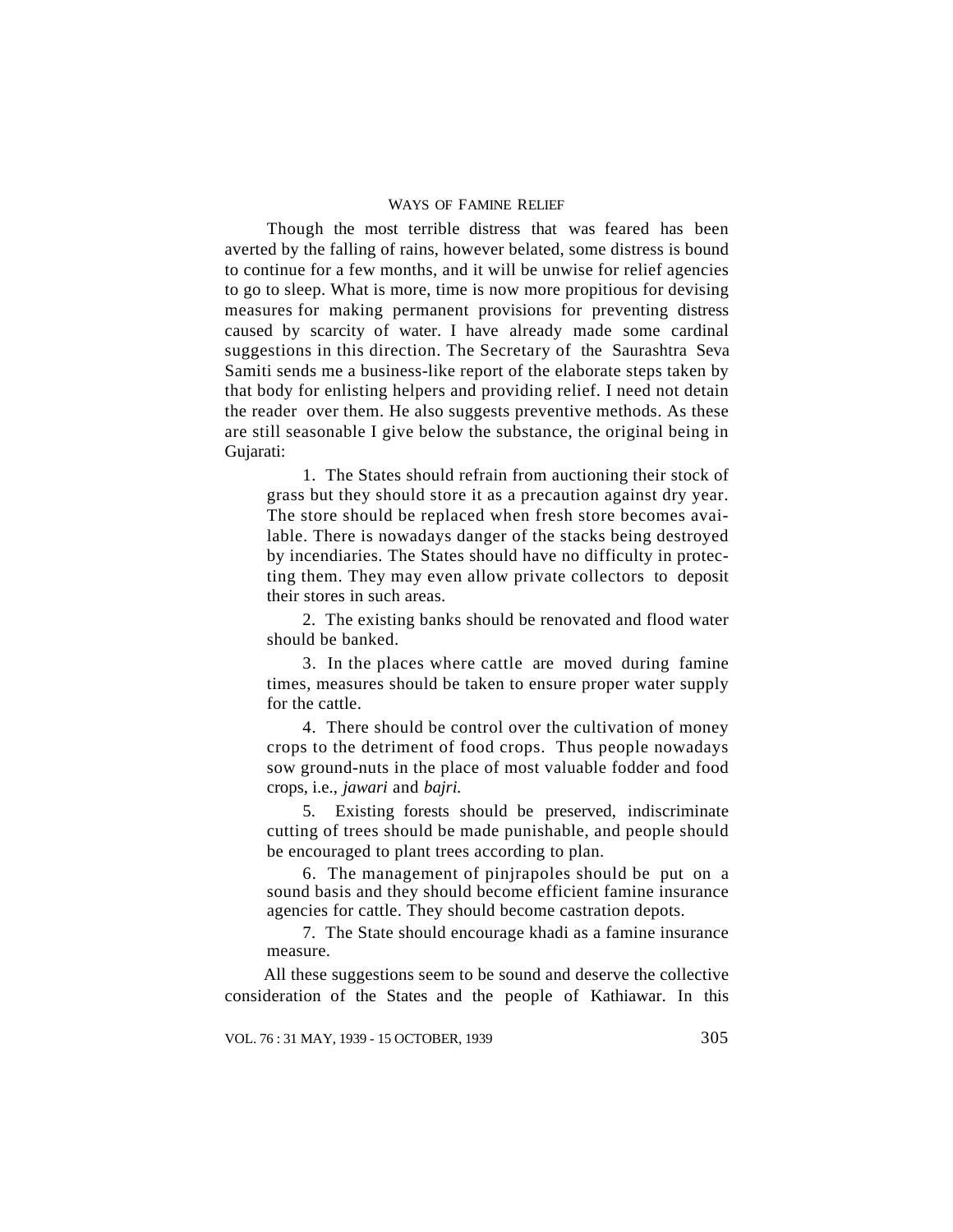humantarian project all can and should combine in spite of political differences and struggles.

#### SACRIFICIAL SPINNING IN ANDHRA

Shri Shankerlal Banker sends me a letter he has received from the Andhra Branch of the A.I.S.A. I take the following from it :

On seeing Mahatmaji's note in *Harijan* dated July 22, 1939,<sup>1</sup> we concieved the idea of performing sacrificial spinning (*sutra yajna*) on the lines followed by Sjt. Narandas Gandhi of Rajkot Rashtriyashala. Accordingly we sent an appeal on July 29, 1939, to the local *Krishna Patrika*<sup>2</sup> and the *Andhra Patrika*<sup>3</sup> for publication, calling for applications from khadi lovers who would participate in the *sutra yajna* performed under the auspices of the Andhra Branch in connection with the ensuing Gandhi Jayanti. All participants are requested to offer  $14,000$  (70  $\times$  200) yards of self-spun yarn or 70 coppers (Rs. 1-1-6) in terms of his present age. We find a ready response to our call. Till now we have received 500 applications. Many applicants offer 14,000 yards of yarn or Rs. 1-1-6 in cash. But some poor spinners offer only 7,000 yards of yarn and we accept their offer in consideration of their poverty, though they fall short of the minimum fixed in our appeal. Now we are going to issue a special appeal to the spinners in the Andhra Desh to contribute 7,000 yards (nearly one warp) as a birthday gift to Mahatmaji on his 71st birthday. In our appeal all A.I.S.A. workers were requested to give yarn contributions only. In our central stores and central office sacrificial spinning has been going on for the last 15 days since August 2, 1939. Some have been spinning on the *takli* and some others on the improved charkha. The workers are asked to improve and note the quality and quantity of their yarn. We have requested the Andhra Povincial Congress Committee to help us in enlisting volunteers for *sutra yajna* and see that all members of Congress committees participate in it. In compliance with our request they issued a circular to all Congress members to enrol themselves as volunters for *sutra yajna* and help the khadi movement to the best of their ability. We hope to enlist at least 1,000 volunteers before Gandhi Jayanti.

I have letters from other quarters also showing that Shri Narandas Gandhi's example has caught on. I hope that the organizers are carrying out strictest economy in organizing sacrificial spinning. They may not, for instance, move the yarn spun from place to place resulting in the cost of postage being incurred. Yarn should be collected by appointed agents so that there can be hand to hand

<sup>1</sup> *Vide* "Notes", 12-7-1939.

<sup>&</sup>lt;sup>2</sup> Telugu weekly published from Masulipatam

<sup>&</sup>lt;sup>3</sup> Telugu daily founded by K. Nageswara Rao and published from Madras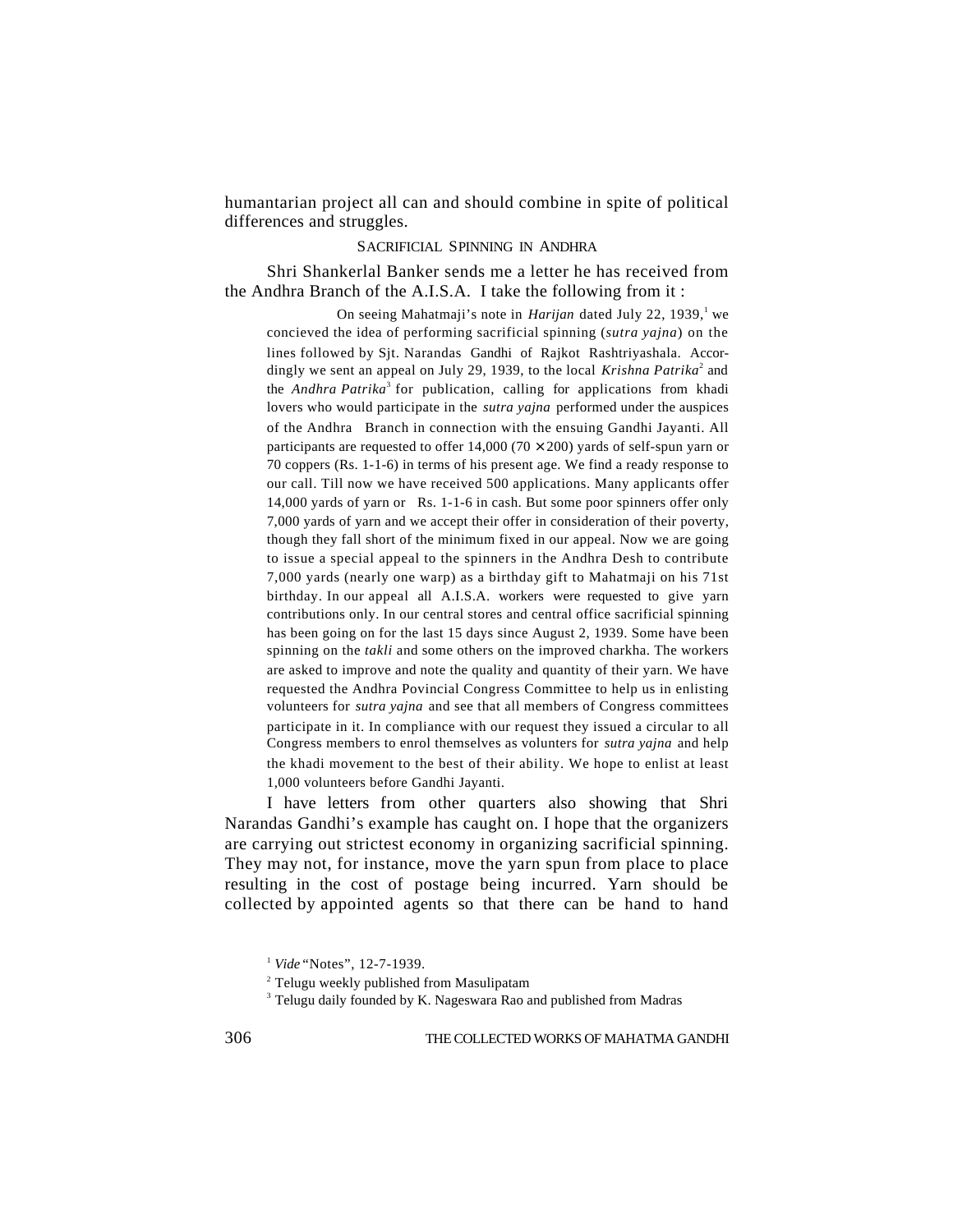delivery. If an authentic account is kept and published, it should be accepted as completion of the *yajna.* Those who intend to account to Narandas Gandhi for their spinning need only send him certificates of their spinning. I suggest too that as far as possible yarn should be locally woven. It is against the spirit of the khadi movement to concentrate weaving in fixed places. As spinning has to be universal in every home, weaving should be universal in every village.

ON THE TRAIN TO SIMLA, September 3, 1939 *Harijan,* 9-9-1939

## *393. CASE FOR INQUIRY*

I published some time ago facts relating to Nallathur Harijans.<sup>1</sup> Shri K. Tatachar sent me some time ago the notes from his diary of the no less serious ill-treatment of the Harijans of Tenpatnam Cheri. I publish them<sup>2</sup> below in full.

This seems to be a case of gross failure of justice and the matter, though comparatively old, requires investigation. There has been no remissness on the part of the people or their friends to secure redress. But if Shri Tatachar's recital is accurate, justice was denied to the Harijans because they were Harijans. The police belonging to the lowest grade should be taught that they have to serve Harijans equally with the others. Harijans ought to be able to feel that during the Congress regime at least they can get justice.

ON THE TRAIN TO SIMLA, September 3, 1939 *Harijan,* 9-9-1939

## *394. NOTES*

#### THE RICH ARE TRUSTEES

A friend writes :

You will be glad to know that your view about the trusteeship of the rich was anticipated 1,300 years ago. The following verse occurs in the sacred *Hadis* :

Whatever is possessed by people is my property, the poor are my family, the wealthy are the trustees of the riches they possess. Therefore the wealthy

<sup>2</sup> Not reproduced here

<sup>&</sup>lt;sup>1</sup> *Vide* "Notes", 14-7-1939.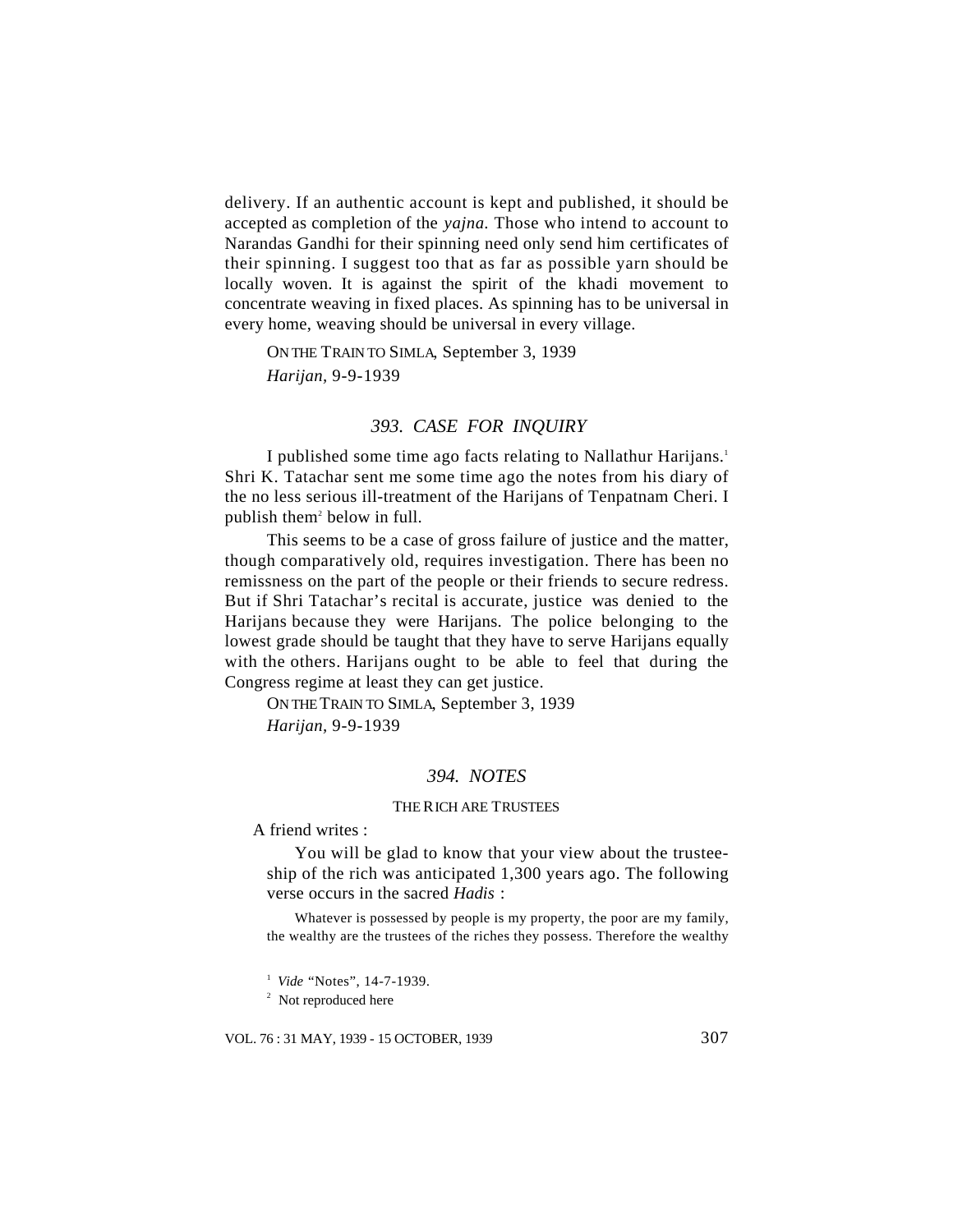persons who will not spend on behalf of my poor children, will go to *Hadis.* And I will not worry about them.

My correspondent's letter which is in Gujarati gives in Gujarati script the whole verse with its translation in Gujarati contained in a newspaper whose name he has not given. Here is the original text in Devanagari :

> अल मालू माली वल फकराओ अयाली वल अग्नियाओ वक्लाई फमन बखलाब माली अला अयाली उदखलुहून्नार वला उबाली

The curious reader will observe that twenty-five per cent of the words are easily understood by a Gujarati reader. In other words, they have become current in the language.

September 3, 1939 *Harijian,* 23-9-1939

# *395. LETTER TO MIRABEHN*

DELHI, *September 3, 1939*

CHI. MIRA,

Just a line to send love to you all.

**BAPU** 

#### SHRI MIRABEHN SEGAON, WARDHA

From the original: C.W. 6448. Courtesy: Mirabehn. Also G.N. 10043

### *396. REPLY TO MEMBERS OF OXFORD GROUP <sup>1</sup>*

[After *September 3, 1939*] 2

It is no use dragging the Metropolitan to Wardha, but youths may come; for, for them I have no mercy.

*Harijan,* 7-10-1939

<sup>1</sup> This is extracted from "A Word to the Oxford Groupers" by Mahadev Desai, who explains: "As soon as the war broke out, a wire was received by Gandhiji asking for an interview with him by several members headed by the very Rev. the Metropolitan Bishop of Calcutta." *Vide* also "Discussion with Members of Oxford Group", "Discussion with Members of Oxford Group", 23/24-9-1939.

2 *Ibid*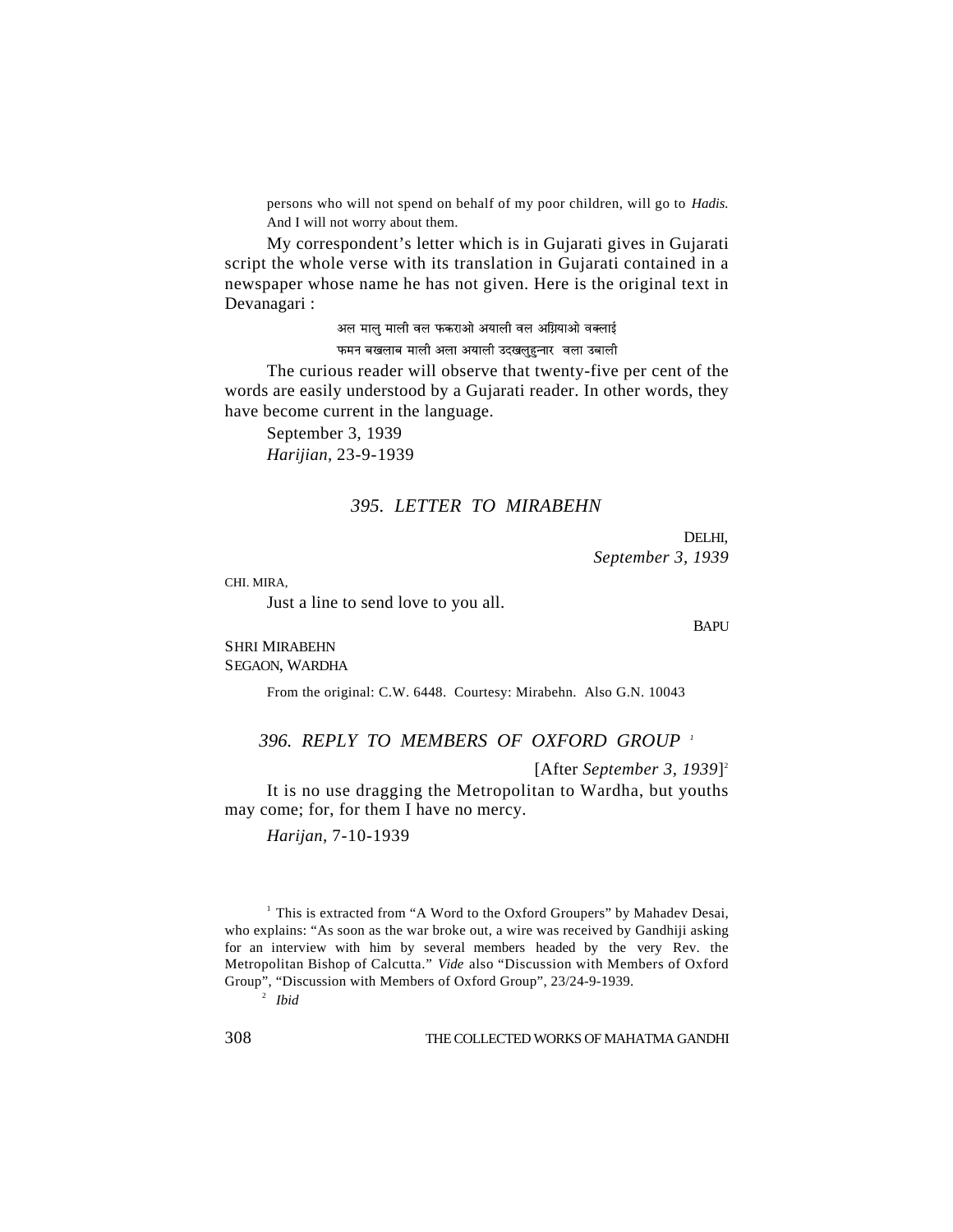*September 5, 1939*

#### SIR RAMASWAMI TRIVANDRUM

RECEIVED STARTLING TELEGRAM SAYING YOU HAVE PROHIBITED ALL MEETINGS PROCESSIONS AS PRECAUTIONARY WAR MEASURE.<sup>1</sup> I UNDERSTAND PROJECTED STATES PEOPLES' CONFERENCE BEING HELD WITH KNOWLEDGE AND YOUR PERMISSION. DO HOPE CONFERENCE WILL BE EXCEPTED FROM BAN.<sup>2</sup>

From a copy: Pyarelal Papers. Courtesy: Pyarelal. Also *The Hindu,* 7-9-1939

<sup>1</sup> *The Hindu* reported: "It is officially stated, on September 4, the Travancore Government have called upon the organizers of the Karunagappalli Conference and other similar bodies to postpone, if not stop, all assemblages at the present juncture in view of the preparations that are reported to have been made for processions and demonstrations."

<sup>2</sup> According to *The Hindu* a "gist of the reply to Gandhiji" read: "Sorry, you are misinformed again. Meetings, processions not prohibited. No ban imposed. Suggestion made to leaders of the State Congress not to have processions, demonstrations and controversial resolutions especially as there is a strong local party antagonistic to the local organizers of the Conference. In the above circumstances and the possibility of controversial resolutions and possible disturbances, suggestion was made for postponing the Conference for the time being. Surprised that, in such a matter, you should be appealed to on inaccurate information and misleading data. Have issued a communique deprecating any occasion for giving room to public excitement in view of the present international situation." *Vide* also "Telegram to Pattom Thanu Pillai", 8-9-1939.

VOL. 76 : 31 MAY, 1939 - 15 OCTOBER, 1939 309 309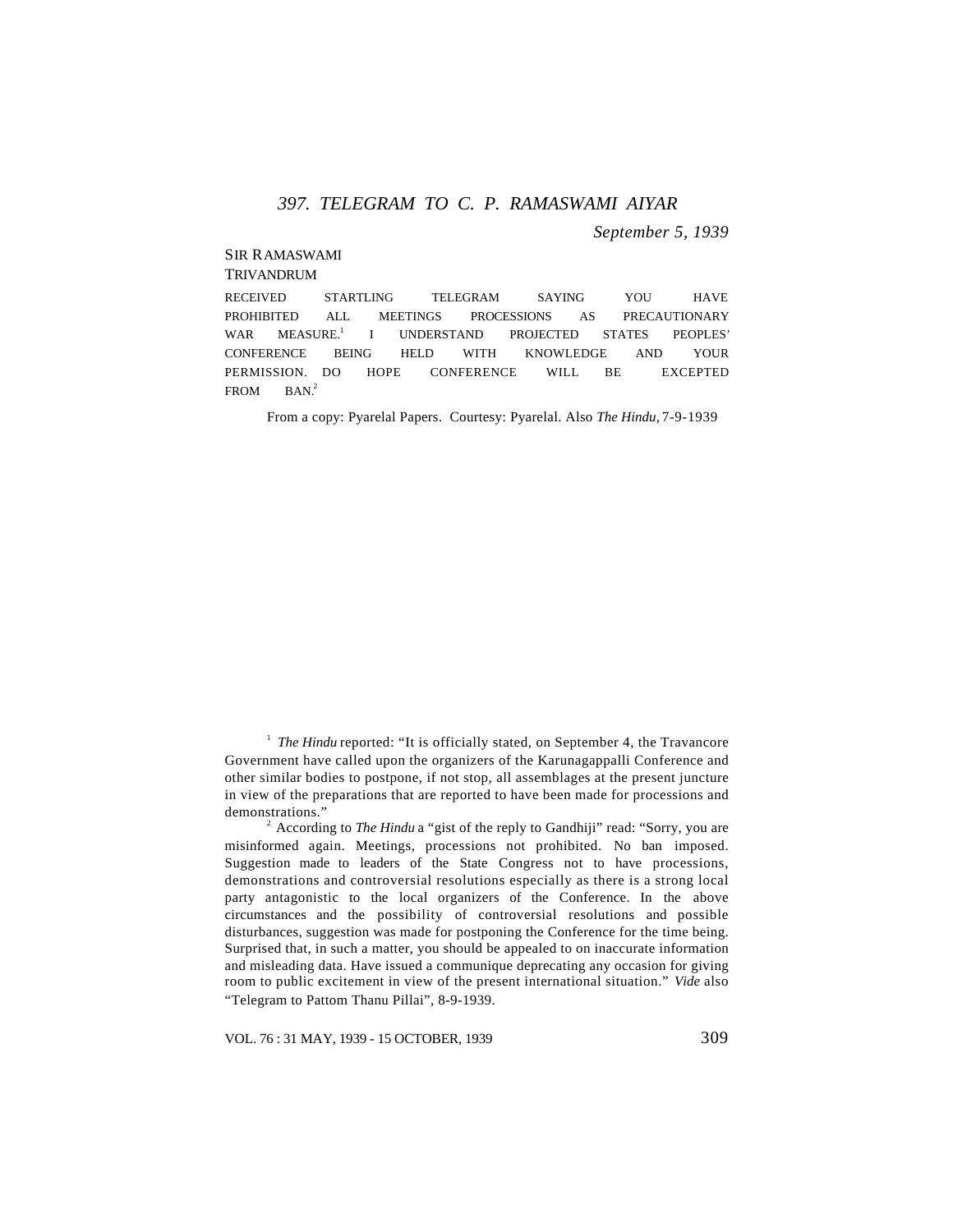## *398. TELEGRAM TO JAMNALAL BAJAJ<sup>1</sup>*

[*September 5, 1939*] 2

IF EASILY POSSIBLE YOU SHOULD ATTEND MEETING WARDHA  $\overline{E}$  EIGHTH  $^3$ 

BAPU

BAPU

*Panchven Putrako Bapuke Ashirvad,* p. 222

#### *399. LETTER TO DR. JIVRAJ N. MEHTA*

SIMLA, *September 5, 1939*

#### BHAI JIVRAJ,

You are keeping good watch over my health from all that distance. Ramjibhai<sup>4</sup> showed me your telegram. I was aware that I should not climb any heights and had therefore intended to swallow the bitter draught of riding in a rickshaw. Your wire put the seal on it.

[PS.]

I am returning to Segaon today. DR. JIVRAJ MEHTA KHAMBHATTA HALL ALTAMOUNT ROAD BOMBAY

From the Gujarati original: Jivraj Mehta Papers. Courtesy: Nehru Memorial Museum and Library

 $1$  In the source, quoting this in his "confidential" Hindi letter dated "Jaipur, September 5, 1939", the addressee says: "Today I tried to contact Simla through trunk call but was unable to get Rajkumaribehn's number. . . .So I have sent an express telegram: 'Arrange Mahadevbhai or Rajkumari phone tonight Jaipur 67 personal. Urge Viceroy if possible for Indian Minister for Jaipur. Inform programme phone number.'. . .I met Shri Maharaja Saheb twice. I will be seeing him again at 12.30 p. m. tomorrow. I hope the ban on the Praja Mandal will be lifted. It is likely that the question of releasing the *kisan* prisoners and removal of the ban on newspapers would also be settled tomorrow. If that is so, I will try and come over. Otherwise, there are good chances of settlement of many of the problems because of the mutual faith and love between us. Perhaps, my absence at this stage may cause some disturbance. So I feel that I should stay put. The help that I want from you for Jaipur is that if you are able to convince the Viceroy that an Indian Dewan should be appointed, then most of the problems can be solved by co-operating with him. . . ." *Vide* also "Jaipur Satyagraha", 17-9-1939.

 $2^2$  The telegram was received by the addressee on this date at 8.45 p.m.

<sup>3</sup> *Vide* also "Letter to Jamnalal Bajaj", 6-9-1939.

4 The source, however, has "Ramibhai".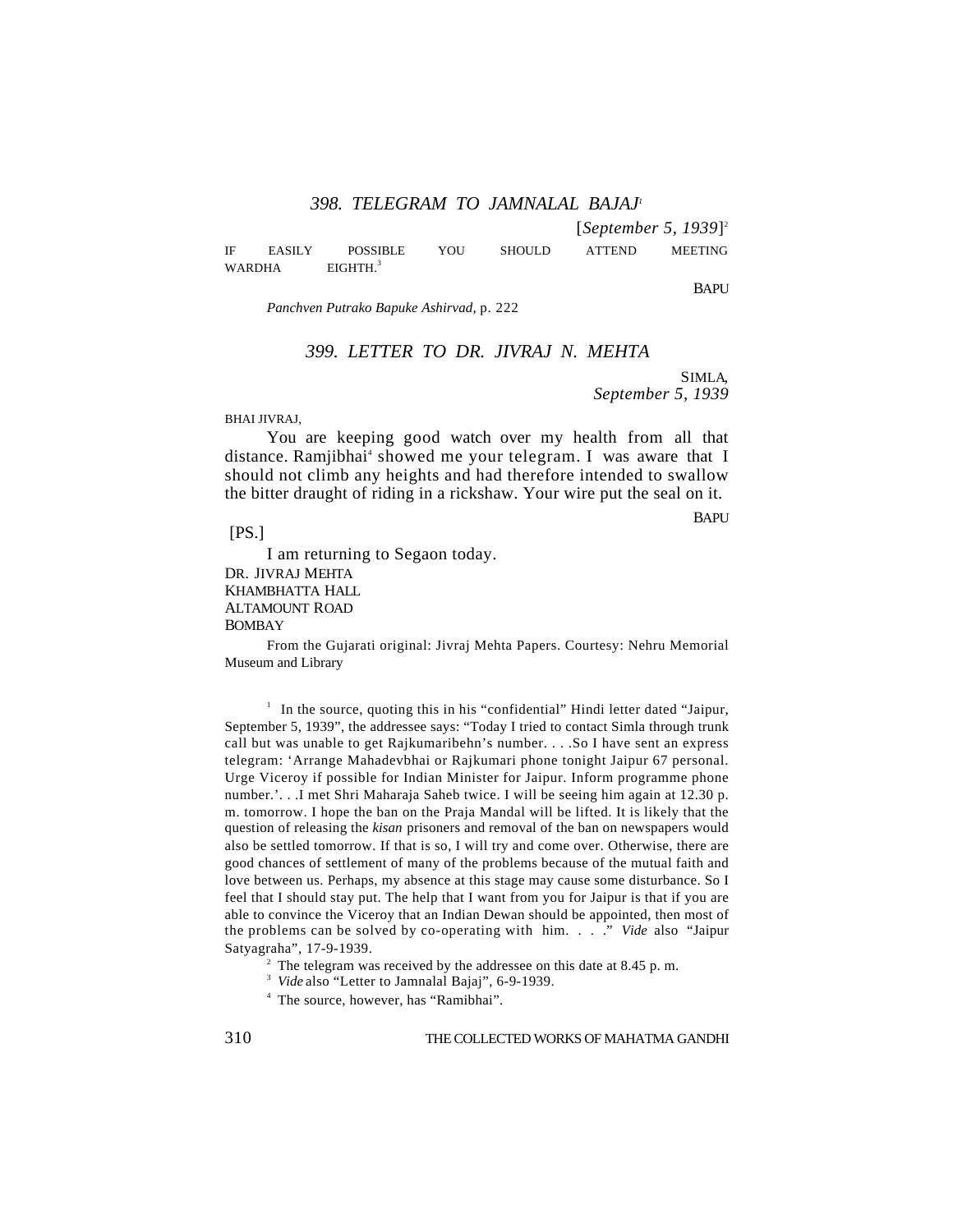SIMLA, *September 5, 1939*

At Delhi, as I was entraining for Kalka, a big crowd sang in perfect good humour, to the worn-out refrain of "*Mahatma Gandhiki jai*" *.* "We do not want any understanding". I had then my weekly silence. Therefore I merely smiled. And those who were standing on the footboard returned the smile with their smile, whilst they were admonishing me not to have any understanding with the Viceroy. I had also a letter from a Congress Committee giving me similar warning. Neither of these counsellors knew me. I did not need the warning to know my limitations. Apart from the Delhi demonstration and a Congress Committee's warning, it is my duty to tell the public what happened at the interview<sup>2</sup> with H. E. the Viceroy.

I knew that I had no authority to speak for any person except myself.<sup>3</sup> I knew that I had no instructions whatsoever from the Working Committee in the matter. I had answered a telegraphic invitation and taken the first train I could catch. And what is more, with my irrepressible and out-and-out non-violence, I knew that I could not represent the national mind and I should cut a sorry figure if I tried to do so. I told His Excellency as much. Therefore there could be no question of any understanding or negotiation with me. Nor, I saw, had he sent for me to negotiate. I have returned from the Viceregal Lodge empty-handed and without any understanding, open or secret. If there is to be any understanding,<sup>4</sup> it would be between the Congress and the Government.

Having, therefore, made my position vis-a-vis the Congress quite clear, I told His Excellency that my own sympathies were with England and France from the purely humanitarian standpoint. I told him that I could not contemplate without being stirred to the very depth the destruction of London which had hitherto been regarded as impregnable. And as I was picturing before him the Houses of Parliament and the Westminster Abbey and their possible destruction, I

<sup>1</sup> This appeared under the title "The Simla Visit". An A.P.I. report of the statement was also published in *The Hindu,* 5-9-1939, and *The Hindustan Times,* 6-9-1939, as released by Gandhiji in the "afternoon prior to his departure" from Simla.

 $2$  On September 4, 1939

<sup>3</sup> This sentence is from *The Hindustan Times.*

<sup>&</sup>lt;sup>4</sup> With reference to the war, which broke out on September 3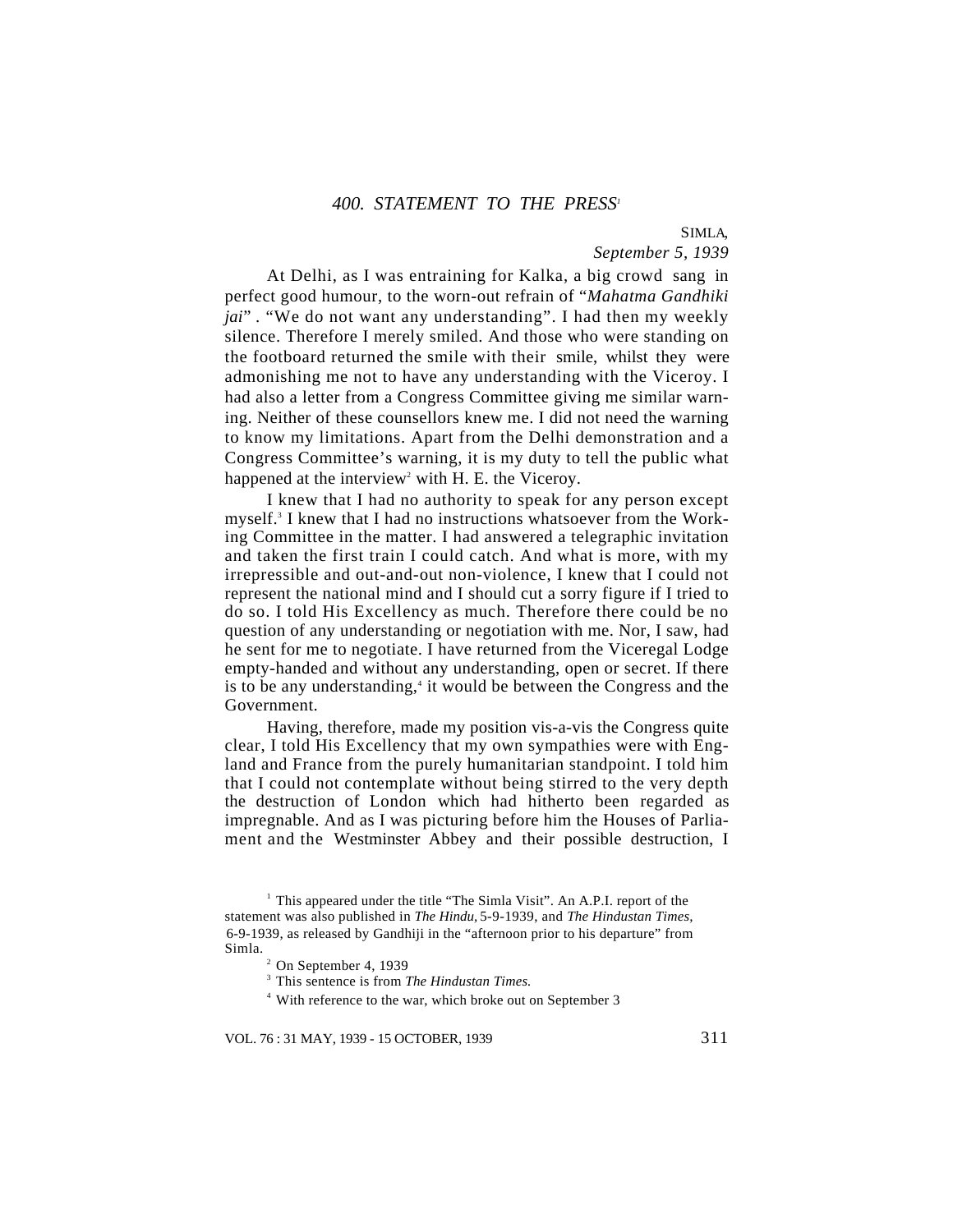broke down. I have become disconsolate. In the secret of my heart I am in perpetual quarrel with God that He should allow such things to go on. My non-violence seems almost impotent. But the answer comes at the end of the daily quarrel that neither God nor non-violence is impotent. Impotence is in men. I must try on without losing faith even though I may break in the attempt.

And so, as though in anticipation of the agony that was awaiting me, I sent on the 23rd July from Abbottabad the following letter<sup>1</sup> to Herr Hitler.

How I wish that even now he would listen to reason and the appeal from almost the whole of thinking mankind, not excluding the German people themselves. I must refuse to believe that Germans contemplate with equanimity the evacuation of big cities like London for fear of destruction to be wrought by man's inhuman ingenuity. They cannot contemplate with equanimity such destruction of themselves and their own monuments. I am not therefore just now thinking of India's deliverance. It will come, but what will it be worth if England and France fall, or if they come out victorious over Germany ruined and humbled ?

Yet it almost seems as if Herr Hitler knows no God but brute force and, as Mr. Chamberlain says, he will listen to nothing else. It is in the midst of this catastrophe without parallel that Congressmen and all other responsible Indians individually and collectively have to decide what part India is to play in this terrible drama.<sup>2</sup>

*Harijan,* 9-9-1939

<sup>&</sup>lt;sup>1</sup> *Vide* "Letter to Adolf Hitler", 23-7-1939.

<sup>2</sup> *Vide* also "Source of My Sympathy", 11-9-1939.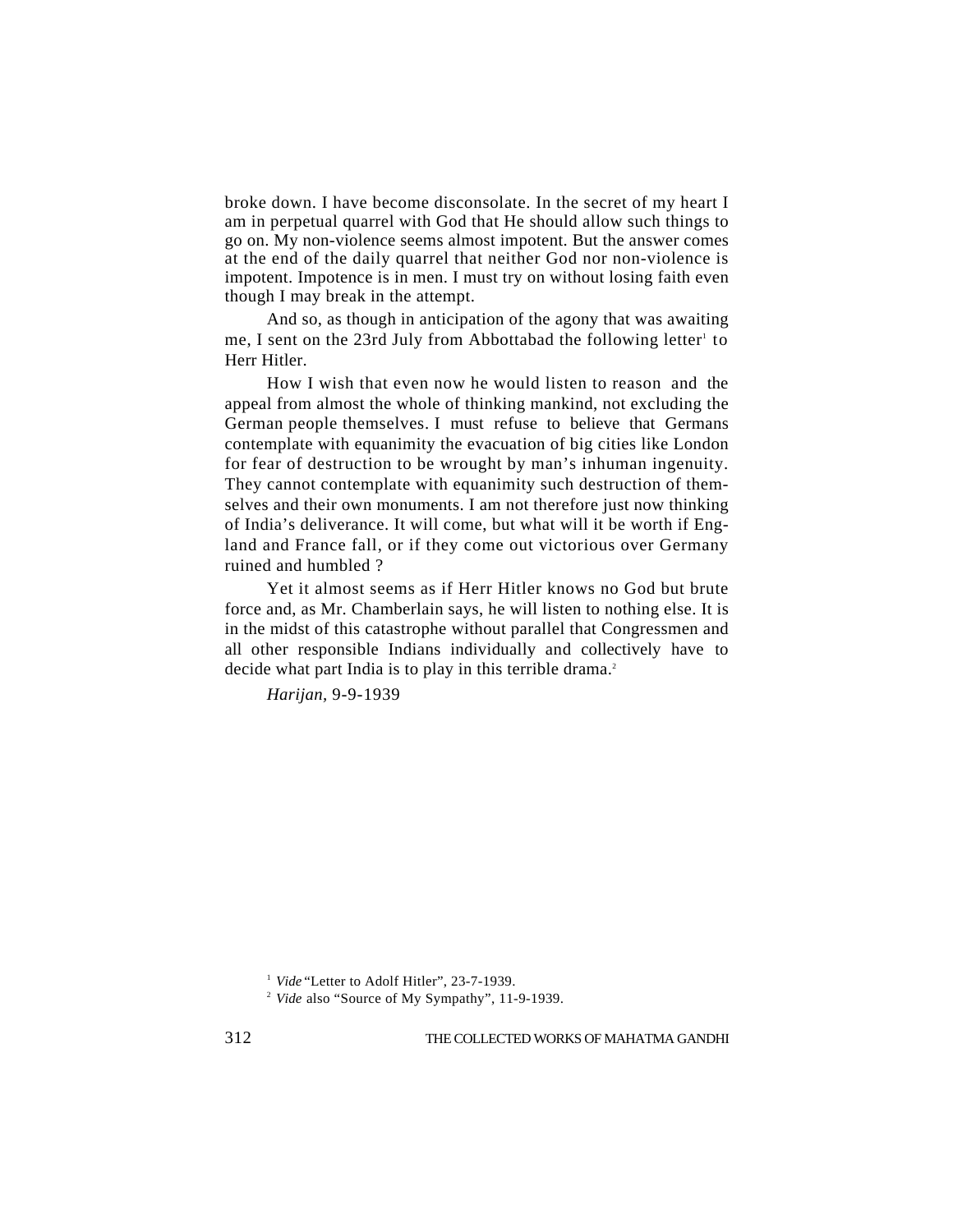# *401. LETTER TO JAMNALAL BAJAJ*

DELHI, *September 6, 1939*

CHI. JAMNALAL,

The Dewan affair is a little difficult. The matter was not mentioned at all in Simla. If you think that your stay there will prove more beneficial, do stay there. Come if you conveniently can.<sup>1</sup>

*Blessings from*

**BAPU** 

From a photostat of the Hindi: G. N. 3004

### *402. LETTER TO SUSHILA NAYYAR*

SEGAON, *September 7, 1939*

What you said yesterday was not right. You have to understand your duty. You have to understand what Mother says. You must come only after pacifying her. I hope you are in good health. It pains me that you are unnecessarily making yourself unhappy. May God grant you peace.

*Blessings from*

BAPU

From the Hindi original: Pyarelal Papers. Nehru Memorial Museum and Library. Courtesy: Dr. Sushila Nayyar

#### *403. TELEGRAM TO PATTOM THANU PILLAI*

SEGAON, *September 8, 1939*

RECEIVED LONG WIRE.<sup>2</sup> DEWAN SAYING NO PROHIBITORY ORDER ISSUED ONLY ADVICE GIVEN. POSTING TEXT.

From a copy: Pyarelal Papers. Courtesy: Pyarelal

<sup>1</sup> Vide also "Telegram to Jamnalal Bajaj", 5-9-1939 and "Jaipur Satyagraha", pp17-9-1939.

<sup>2</sup> Vide 2nd footnote of "Telgram to C. P. Ramaswami Aiyar", 5-9-1939.

VOL. 76 : 31 MAY, 1939 - 15 OCTOBER, 1939 313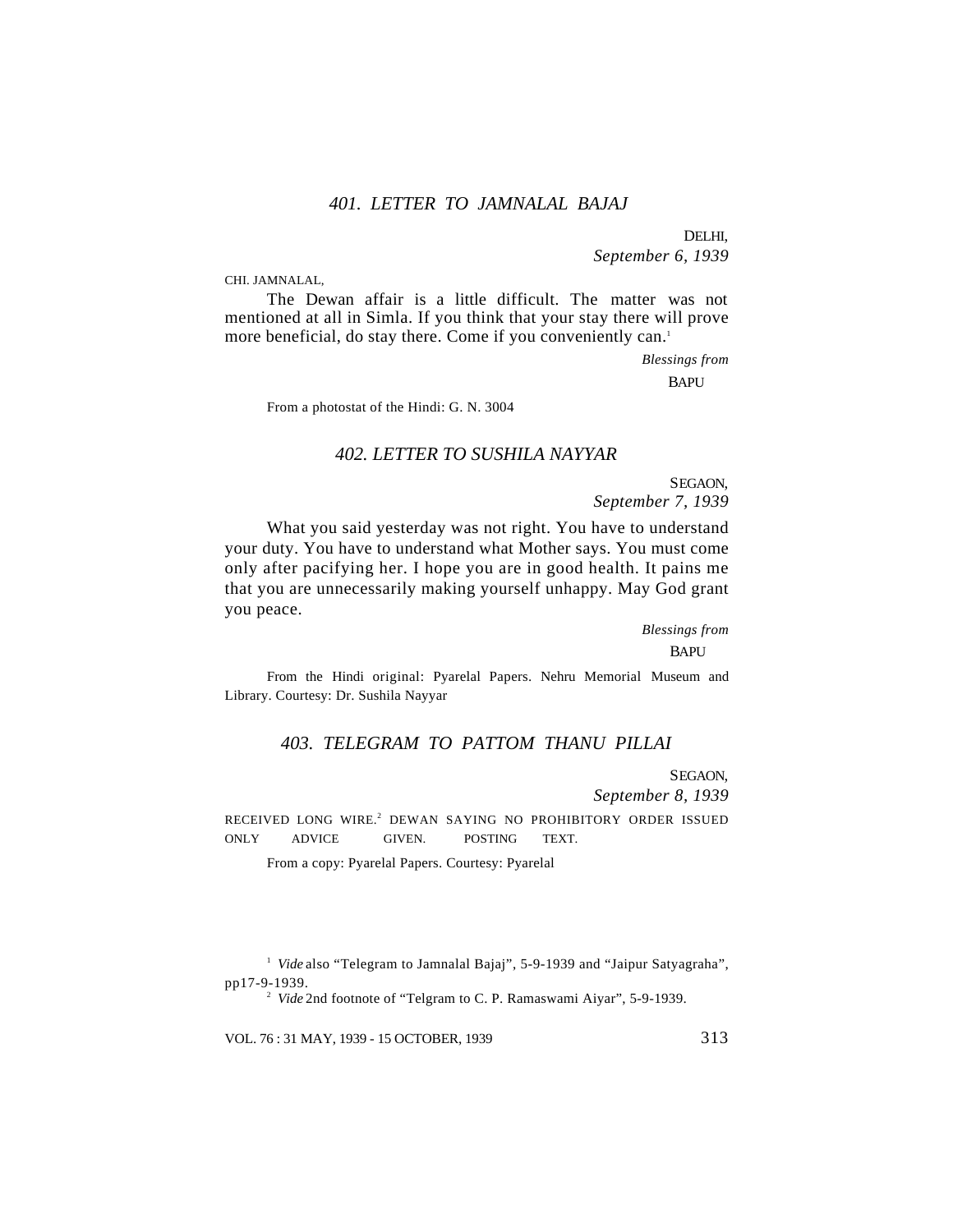# *404. CABLE TO PADEREWSKI<sup>1</sup>*

SEGAON, *September 8, 1939*

OF COURSE MY WHOLE HEART IS WITH THE POLES IN THE UNEQUAL STRUGGLE IN WHICH THEY ARE ENGAGED FOR THE SAKE OF SAVING THEIR FREEDOM. BUT I AM PAINFULLY CONSCIOUS OF THE FACT THAT MY WORD CARRIES NO POWER WITH IT. I WISH I HAD THE POWER TO STOP THIS MAD DESTRUCTION THAT IS GOING ON IN EUROPE. I BELONG TO A COUNTRY THAT HAS LOST ITS INDEPENDENCE AND IS STRUGGLING TO BE FREE FROM THE YOKE OF THE GREATEST IMPERIALIST POWER ON EARTH. IT HAS ADOPTED THE UNIQUE METHOD OF NON-VIOLENCE TO REGAIN ITS LOST FREEDOM. THOUGH THE METHOD HAS PROVED ITS EFFICACY TO AN EXTENT, THE GOAL SEEMS FAR OFF. ALL THAT I CAN THEREFORE SEND TO THE BRAVE POLES IS MY HEARTFELT PRAYER FOR THE EARLY TERMINATION OF THEIR FEARFUL TRIAL AND FOR THE GRANT OF THE REQUIRED STRENGTH TO BEAR THE SUFFERING WHOSE VERY CONTEMPLATION MAKES ONE SHUDDER. THEIR CAUSE IS JUST AND THEIR VICTORY CERTAIN. FOR GOD IS ALWAYS THE UPHOLDER OF JUSTICE..

*Harijan,* 16-9-1939

### *405. LETTER TO LILAVATI ASAR*

SEGAON, *September 8, 1939*

CHI. LILA,

I have your letter. You seem to have formed the habit of

<sup>1</sup> This appeared under the title "To the Brave Poles", as Gandhiji's reply to a "cable from Morges (Switzerland) from Paderewski, the aged ex-President of the Polish Republic and celebrated pianist", which read: "On behalf of a nation who is today defending the sacred right to remain free against a cruel and nameless tyranny, I appeal to you as one of the greatest moral authorities of the world to use your noble influence with your countrymen to gain for Poland their sympathy and friendship. Throughout the thousand years of its history, the Polish nation has always stood for the highest ideals of humanity, for faith, for justice, and peace. In this terrible hour when innumerable innocent women and children are massacred daily, a word of sympathy and encourag-ement from you, great teacher of your own nation, would profoundly move the heart of every Pole." *Vide* also "Message to the Poles", 30-8- 1939.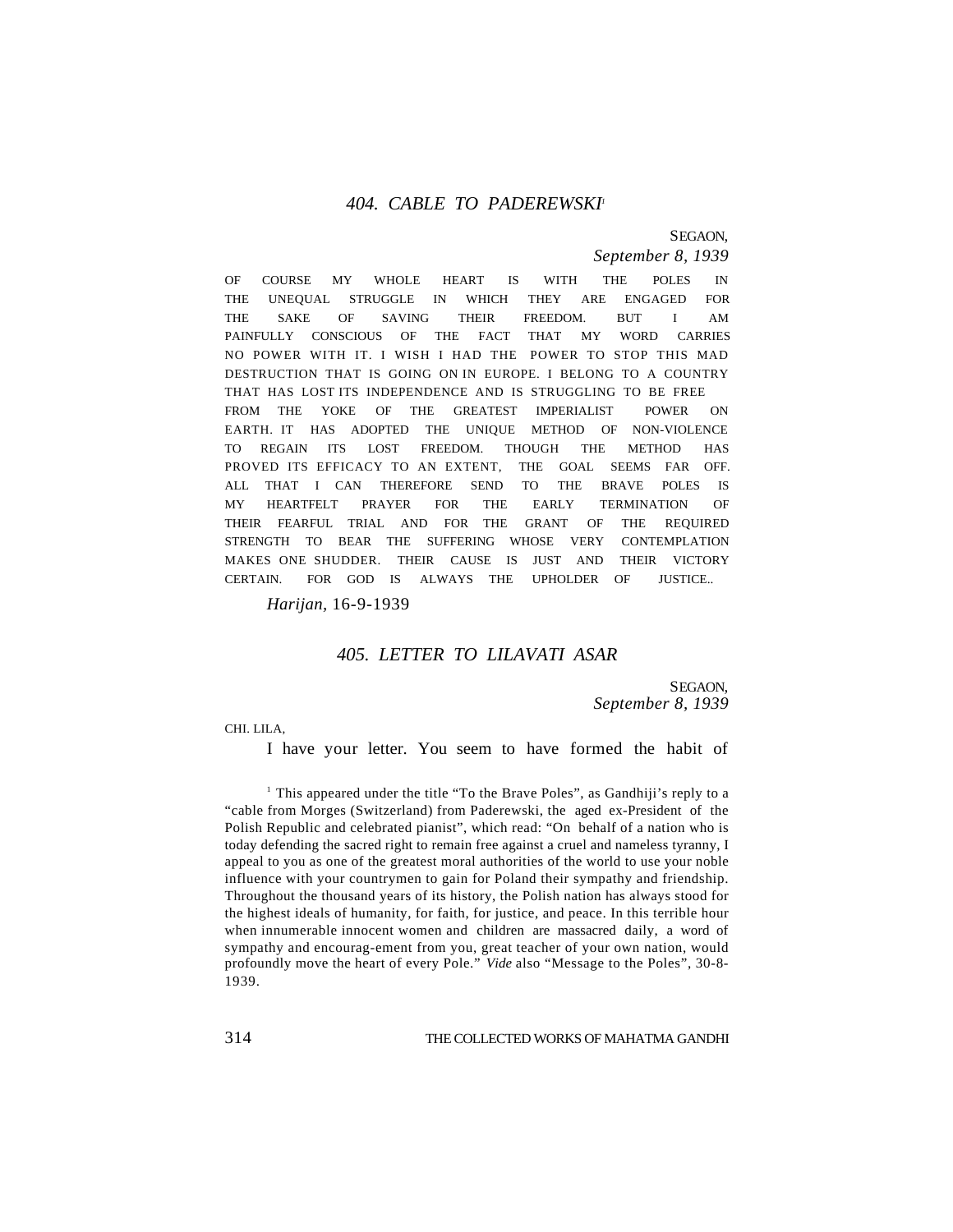whining and complaining. I was relieved after Mahadev had told me the facts about you. You have no difficulty even in Vanita Vishram. Overcrowding, etc., have got to be put up with. You have all the facilities for studying, the teachers take good care of you and you have plenty of scope for working hard. Despite all this, if you still remain unhappy, there is nothing for you and me to do but endure it. Never mind if you could not come. Come during the long vacation. Give the benefit of the short vacation to your brother and sister-in-law and spend the time in studying.

> *Blessings from* **BAPU**

[PS.]

Mahadev has been sent to Ranchi. He is expected back tomorrow.

SHRI LILAVATIBEHN ASAR C/O SHRI ACHARYA [M. T.] VYAS NEW ERA SCHOOL HUGHES ROAD, BOMBAY

From a photostat of the Gujarati: C. W. 10092. Courtesy: Lilavati Asar

#### *406. LETTER TO BALVANTSINHA*

SEGAON, WARDHA, *September 8, 1939*

CHI. BALVANTSINHA,

You must have got my letter. You can go to the Delhi dairy in October. Ishwardas has written to me. If you want to try him for ten days or longer, please do so. He is a capable man. I met Sardarji<sup>1</sup> at Simla. Mahadev has gone to Ranchi to see Rajendra Babu. He may come here tomorrow. We are all well.

> *Blessings from* BAPU

From a photostat of the Hindi: G. N. 1924

<sup>1</sup> Datar Singh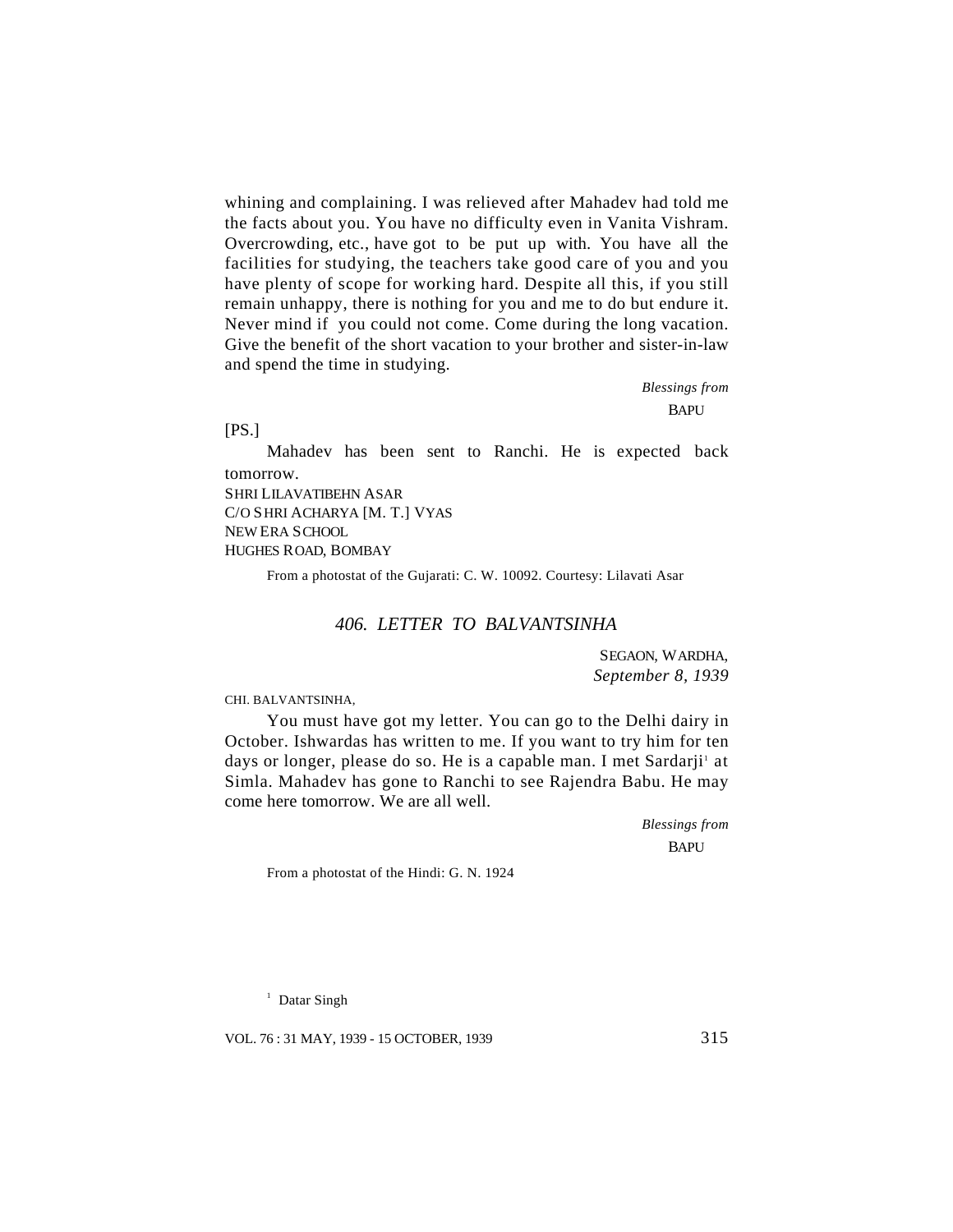## *407. LETTER TO R. R. DIWAKAR*

SEGAON ASHRAM, 1 *September 9, 1939*

MY DEAR DIWAKAR,

Of course ahimsa can be organized. But the method of organizing ahimsa is wholly different from that of organizing *himsa.* That I have failed badly shows my own unworthiness. My sadhana<sup>2</sup> is incomplete. This does not cause despair in me. I must have and do have infinite patience. Faith without patience is an empty thing.

What our conduct in terms of non-violence should be you will see developed in *Harijan.*

> *Yours,* **BAPU**

From a facsimile: *Mahatma*, Vol. V, between pp. 200 and 201

#### *408. LETTER TO SUSHILA NAYYAR*

SEGAON ASHRAM, *September 9, 1939*

STUPID GIRL,

I got up by 3.30 a. m. Then I could not sleep. Though invisible, you have been before me ever since we met in Delhi. You will have received my letter. Ba's first question was: Hasn't Sushila come? Last night she asked when you would come. Babudi Sharada writes to ask: Hasn't Sushilabehn come? When will she come? Lila asks the same thing in her letters. All this from this side. As for myself what shall I say? But you are not to concern yourself with thoughts of me or of this place. You must consider independently what your duty is. You will come only with Mother's blessings, not after quarrelling with her. It is your duty to please Mohanlal. I must not do anything to make you neglect their happiness on my account. Your first duty is towards them. The second point concerns your letter to Pyarelal. You have mentioned your doing M. D. You have praised the life there. There is nothing wrong in it. It is only natural. You are free to do M. D. Even if you want to take up the study today, you should not think of me. If your coming here does not give you contentment, you should not

<sup>&</sup>lt;sup>1</sup> The source has this in Hindi.

 $2$  Effort, spiritual striving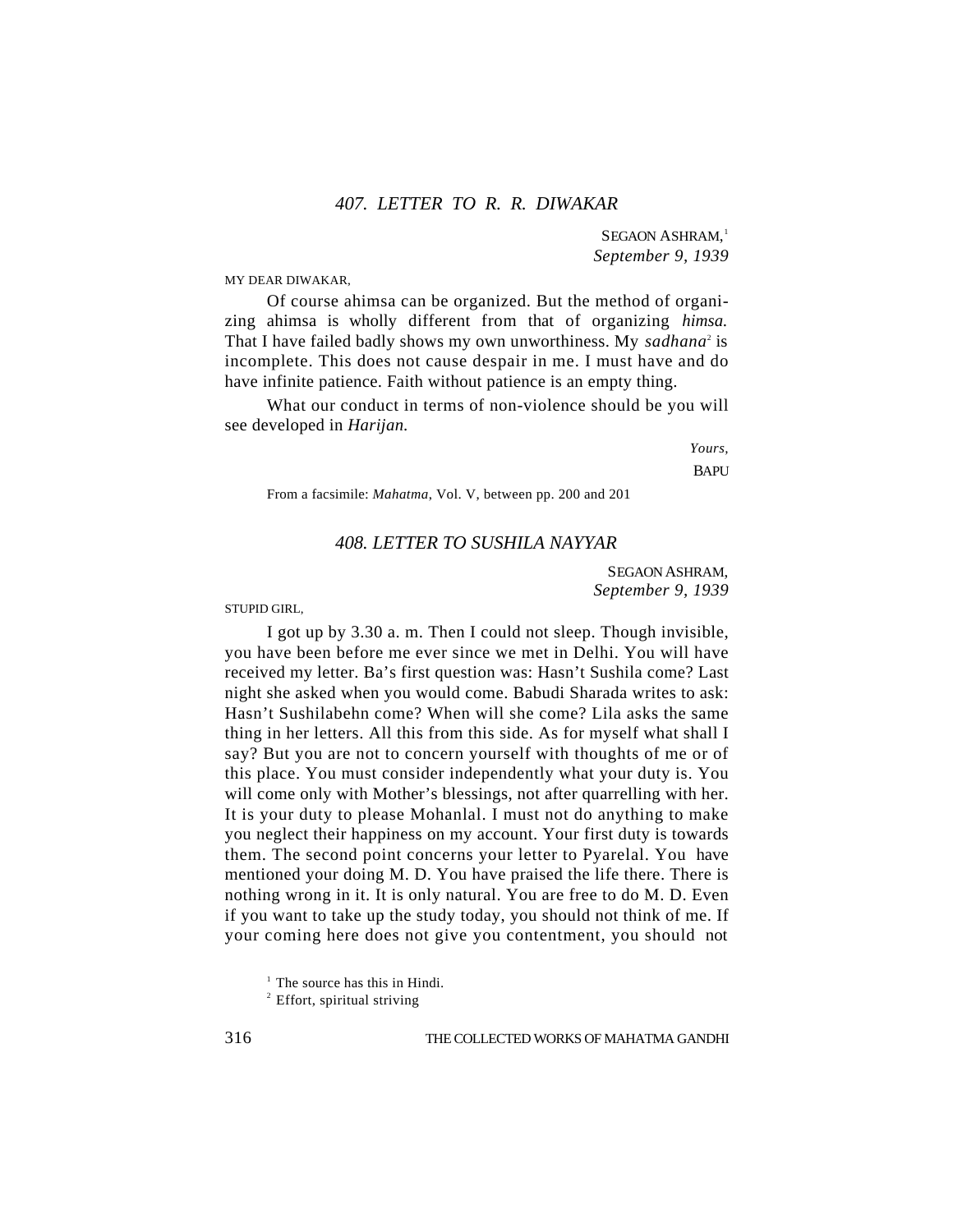come. It would be proper to come here when your duty compels you to do so. If you come I shall be very happy. If you cannot come, I shall understand that your duty is to be there, not here. It would be a shame if you got scared of the atmosphere here. Now it is prayer time. *Blessings from*

**BAPU** 

From the Hindi original: Pyarelal Papers. Nehru Memorial Museum and Library. Courtesy: Dr. Sushila Nayyar

### *409. NOTES*

#### $S$ URPLUS KHADI $1$

Under the impulse of the phenomenal rise in the spinners' wages, voluntarily made by the A. I. S. A., there has been a great output of yarn. It has been difficult everywhere to cope with the khadi thus produced. In Tamil Nadu alone khadi production shot up to nearly 15 lakhs from about five and a half lakhs and the sales increased to only 11 lakhs from nearly nine lakhs. I have already dealt with the difficulty in the U.  $P^2$ . These are only typical instances. The difficulty is almost universal. I have suggested that khadi experts should study this aspect of it in a scientific manner and discover the remedy. This research work, like all other research work, will take time. Meanwhile the surplus stock must be cleared. It is up to the patriotic public to come to the assistance. I have no love for the celebration of my birthday. Any other day is as good or as bad as a birthday. My parents, so far as I recollect, never celebrated the birthdays of their children. I remember the date of my birthday only because I had to take the birth certificate for the London examination. But I never thought of the date until after the rebirth of khadi. Khadi-lovers made the date of my birth an occasion for pushing khadi sales. I did not mind such exploitation of my birthday but tried with more or less success to give it the name of *Rentia Jayanti* so far as the Gujarati-speaking public was concerned. For it was they who first set the vogue for celebrating the date. Ever since, the Khadi Week has been celebrated in many parts of India for popularizing khadi and

<sup>&</sup>lt;sup>1</sup> In *The Hindustan Times,* 29-9-1939, this appeared as Gandhiji's "appeal", reported by the Assistant Secretary, A. I. S. A., "on the occasion of Gandhiji's 71st birthday".

<sup>2</sup> *Vide* "Wanted Purchasers", 21-8-1939.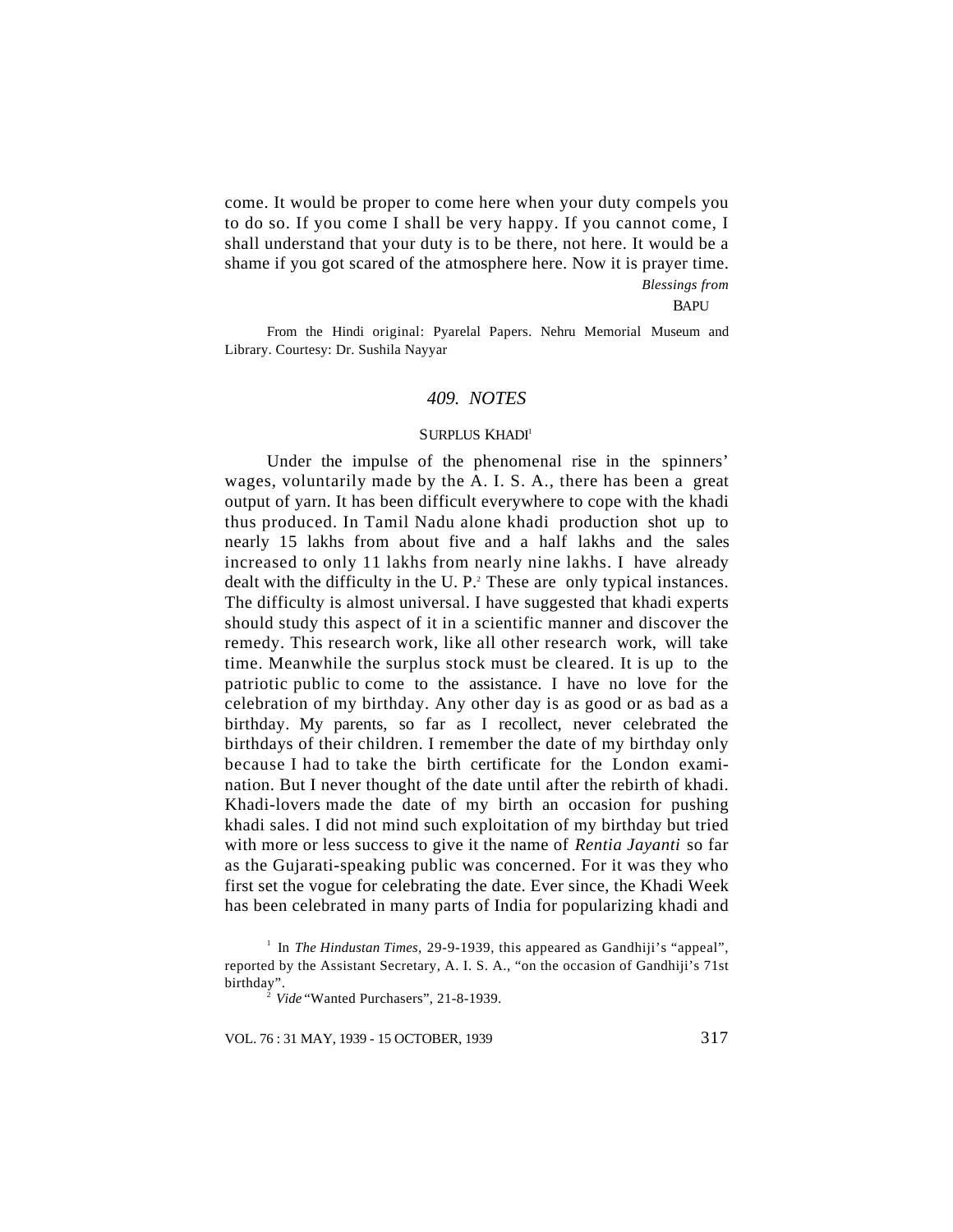village products. Khadi-lovers are setting much store by the forthcoming 2nd October according to the Christian calendar and the 10th October according to the Vikram Samvat. U. P., Tamil Nadu and other provinces have issued khadi *hundis* for which they expect a heavy demand in expectation of the coming celebration. Special fuss is being made because I shall have completed seventy years on those dates, assuming of course that I shall survive till then. But whether I do or not the dates will come unfailingly. And if it is of any value to the public to know it, let them know that my spirit, whether embodied or disembodied, will certainly rejoice to think that there are sufficient men and women in India who will combine always to take up, for the sake of *Daridranarayana*, all the khadi that can be produced by the semi-starved villagers. Let no one plead the war as an excuse for not buying khadi. War or no war, so long as there is life in us, we shall need to feed and clothe ourselves. What can be better than that we cover ourselves with cloth produced through the labours of the needy sisters and brothers of the villages?

#### PLEA FOR SELF-DENIAL

Shri Banker writes to say that the prices of foreign dyes have considerably gone up owing to the war. In order to make khadi attractive, the A. I. S. A. have allowed the use of foreign dyes for colouring khadi cloth. Now if the use of foreign dyes is continued, there will have to be an increase in the price of khadi. The best way of avoiding the increase is for khadi depots to drop the use of foreign dyes and restrict themselves to the use of indigenous dyes and be satisfied with such colours as can be produced therefrom. But this can be done only if the public will, by simplifying their taste, encourage the A. I. S. A. in the experiment. If they will, it is just possible that necessity will be the mother once more of many inventions in the matter of producing beautiful colours from indigenous dyes.

#### NOT AUTHORITATIVE

The Secretary of the A. I. S. A. draws my attention to my article "Spinners' Wages"<sup>1</sup> in *Harijan* of August 26th regarding the purchase of underpriced yarn of quality below standard. He says in effect:

Many people take your word as authoritative, more so in matters of khadi since you are President of the A. I. S. A. Will

<sup>&</sup>lt;sup>1</sup> Vide "Spinners Wages", 20-8-1939.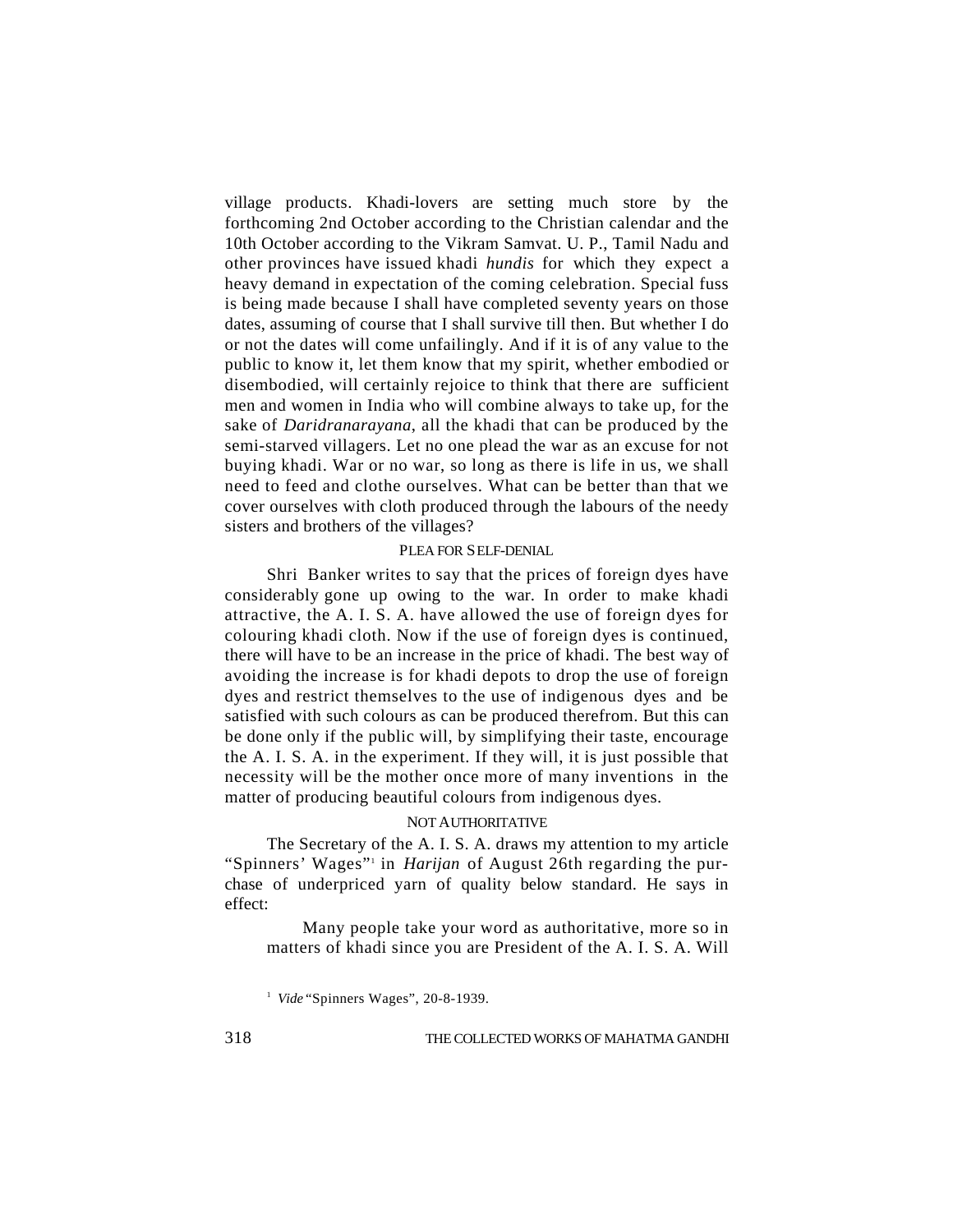you not therefore state clearly that your opinion, expressed in *Harijan,* does not in any way affect or alter the resolutions of the A. I. S. A., and that those who have occasion to take up your advice have to do so subject to the previous permisson of the Secretary in accordance with the recent resolution of the A. I. S. A. on the subject of prices of yarn?

I need hardly say that I endorse every word of what is said by the Secretary. Whatever I write in *Harijan* has as much authority as any editorial writing has and no more. It must be treated as an individual opinion, always subject to the resolutions passed by competent authority on the subject in question.

#### INTOXICATING WINES IN JUDAISM

When I saw that a claim was registered, and accepted by Dr. Gilder,<sup>1</sup> for the use of spirituous liquors on behalf of Jews, I was much disturbed. For my experience of Jews among whom I had many friends in Johannesburg was wholly against the claim made in Bombay. I therefore wrote to my friend Herr H. Kallenbach to send me an authoritative opinion from the Chief Rabbi in Johannesburg. Here is Dr. Landau's opinion :

I beg to state that the orthodox Jew may use only specially prepared (*kasher*) wine for the sanctification of the Sabbath or holidays in the Synagogue after Divine Service and at home before meals, and on the two eves of the Passover Festival.

The wine need not be fermented.

I may state that the use of wine is not a law but a tradition which the orthodox Jew cherishes, as it is referred to both in the Talmud and in Jewish Codes of Law.

If the Jews of Bombay accept this opinion as authoritative, they should withdraw their claim and be satisfied with the juice of fresh grapes which I understand is the original meaning of the word wine. It is worthy of note, too, that even this use has the authority, not of the Jewish scriptures but of tradition only.

SEGAON, September 10, 1939 *Harijan,* 16-9-1939

<sup>&</sup>lt;sup>1</sup> *Vide* "Telegram to Dr. D. D. Gilder", 24-7-1939.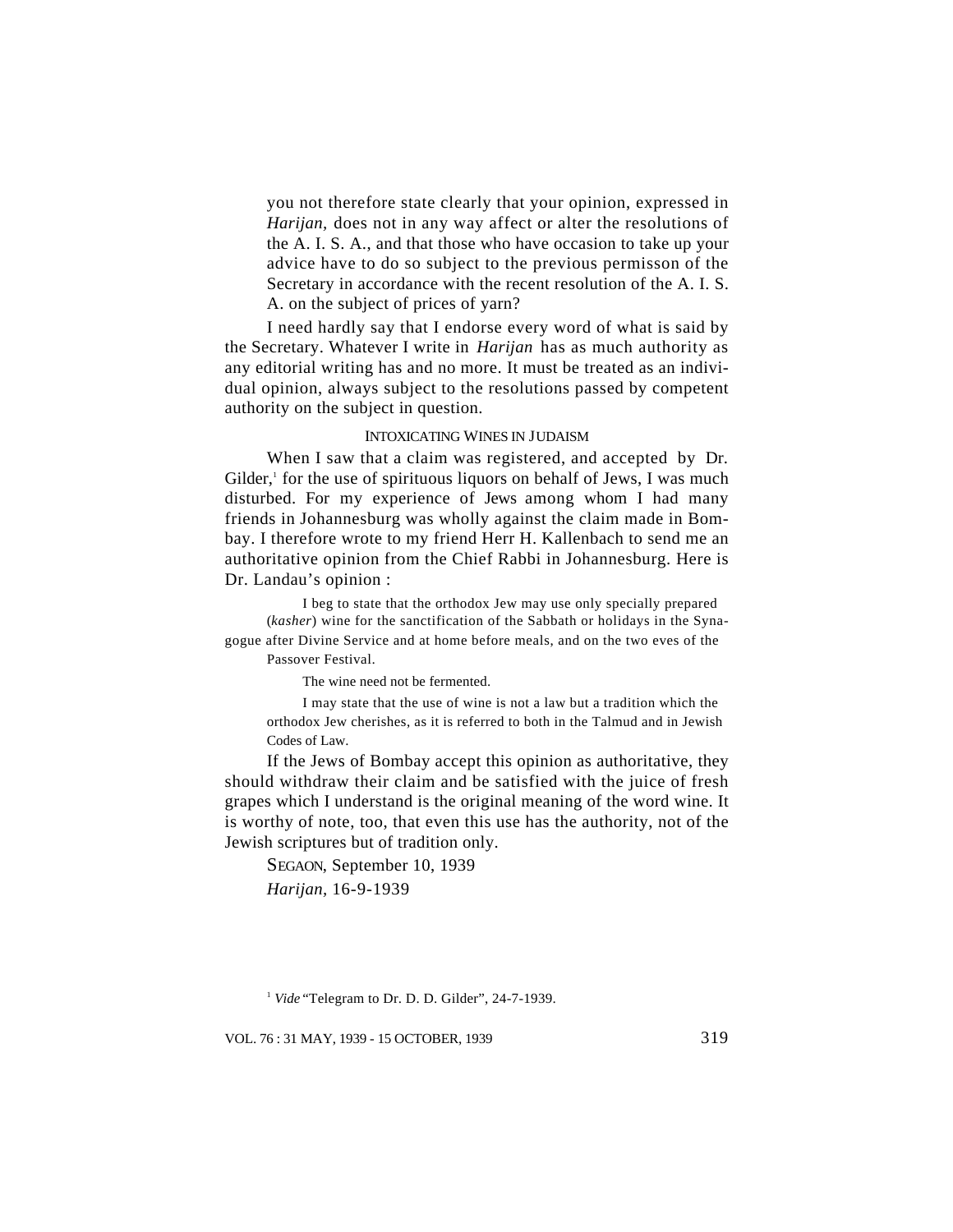# *410. LETTER TO HARIVANSH SINGH*

SEGAON, WARDHA, *September 10, 1939*

SIR,

I have your letter. I do not find anything alarming in the magazines that you have sent. I am trying my level best to see that there is no harassment by the *kisans.* But the landlords should be prepared to render full justice. I shall try to write on this in *Harijan.*

*Yours,*

M. K. GANDHI

#### SHRI HARIVANSH SINGH TIRWA

From a copy of the Hindi: Pyarelal Papers. Courtesy: Pyarelal

# *411. SOURCE OF MY SYMPATHY*

The statement<sup>1</sup> made by me just after my interview with H. E. the Viceroy has had a mixed reception. It has been described as sentimental twaddle by one critic and as a statesman-like pronouncement by another. There are variations between the two extremes. I suppose all the critics are right from their own standpoint and all are wrong from the absolute standpoint which in this instance is that of the author. He wrote for no-body's satisfaction but his own. I abide by every word I have said in it. It has no political value, except what every humanitarian opinion may possess. Interrelation of ideas cannot be prevented.

I have a spirited protest from a correspondent. It calls for a reply. I do not reproduce the letter as parts of it I do not understand myself. But there is no difficulty in catching its drift. The main argument is this :

If you shed tears over the possible destruction of the English Houses of Parliament and Westminster Abbey, have you no tears for the possible destruction of the monuments of Germany? And why do you sympathize with England and France and not with Germany? Is not Hitler an answer to the ravishing of Germany by the Allied Powers during the last war? If you were

<sup>1</sup> Vide "statement to the Press", 5-9-1939.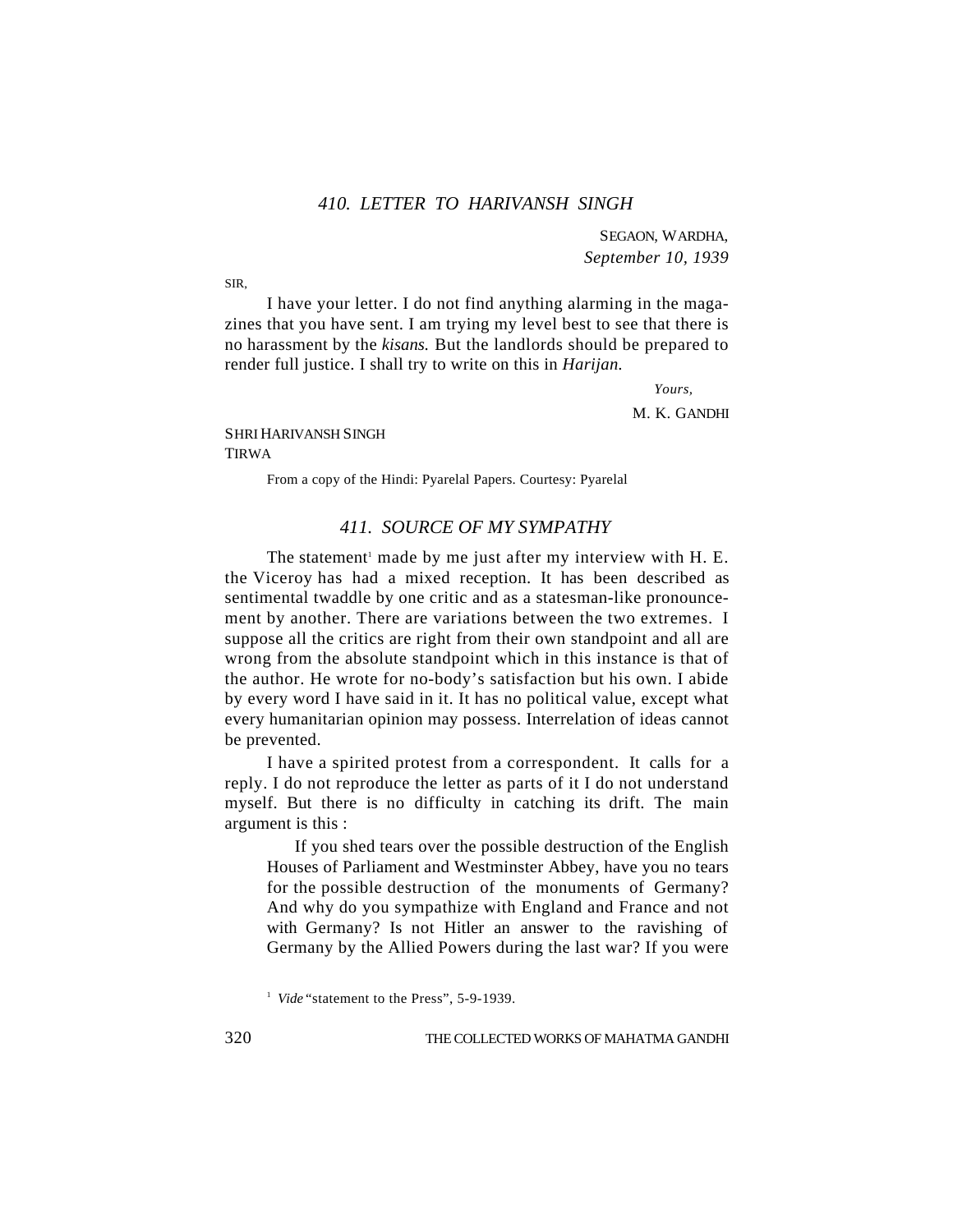a German, had the resourcefulness of Hitler and were a believer in the doctrine of retaliation as the whole world is, you would have done what Hitler is doing. Nazism may be bad. We do not know what it really is. The literature we get is one-sided. But I suggest to you that there is no difference between Chamberlain and Hitler. In Hitler's place Chamberlain would not have acted otherwise. You have done an injustice to Hitler by comparing him with Chamberlain, to the former's disadvantage. Is England's record in India any better than Hitler's in another part of the world in similar circumstances? Hitler is but an infant pupil of the old imperialist England and France. I fancy that your emotion at the Viceregal Lodge had the better of your judgment.

No one perhaps has described English misdeeds more forcibly, subject to truth, than I have. No one has resisted England more effectively, perhaps, than I have. And my desire for and power of resistance remain unabated. But there are seasons for speech and action, as there are seasons for silence and inaction.

In the dictionary of satyagraha there is no enemy. But as I have no desire to prepare a new dictionary for satyagrahis, I use the old words giving them a new meaning. A satyagrahi loves his so-called enemy even as his friend. He owns no enemy. As a satyagrahi, i.e., votary of ahimsa, I must wish well to England. My wishes regarding Germany were, and they still are, irrelevant for the moment. But I have said in a few words in my statement that I would not care to erect the freedom of my country on the remains of despoiled Germany, I should be as much moved by a contemplation of the possible destruction of Germany's monuments. Herr Hitler stands in no need of my sympathy. In assessing the present merits, the past misdeeds of England and the good deeds of Germany are irrelevant. Rightly or wrongly, and irrespective of what the other Powers have done before under similar circumstances, I have come to the conclusion that Herr Hitler is responsible for the war. I do not judge his claim. It is highly probable that his right to incorporate Danzig in Germany is beyond question, if the Danzig Germans desire to give up their independent status. It may be that his claim to appropriate the Polish Corridor is a just claim. My complaint is that he will not let the claim be examined by an independent tribunal. It is no answer to the rejection of the appeal for submission to arbitration that it came from interested quarters. Even a thief may conceivably make a correct appeal to his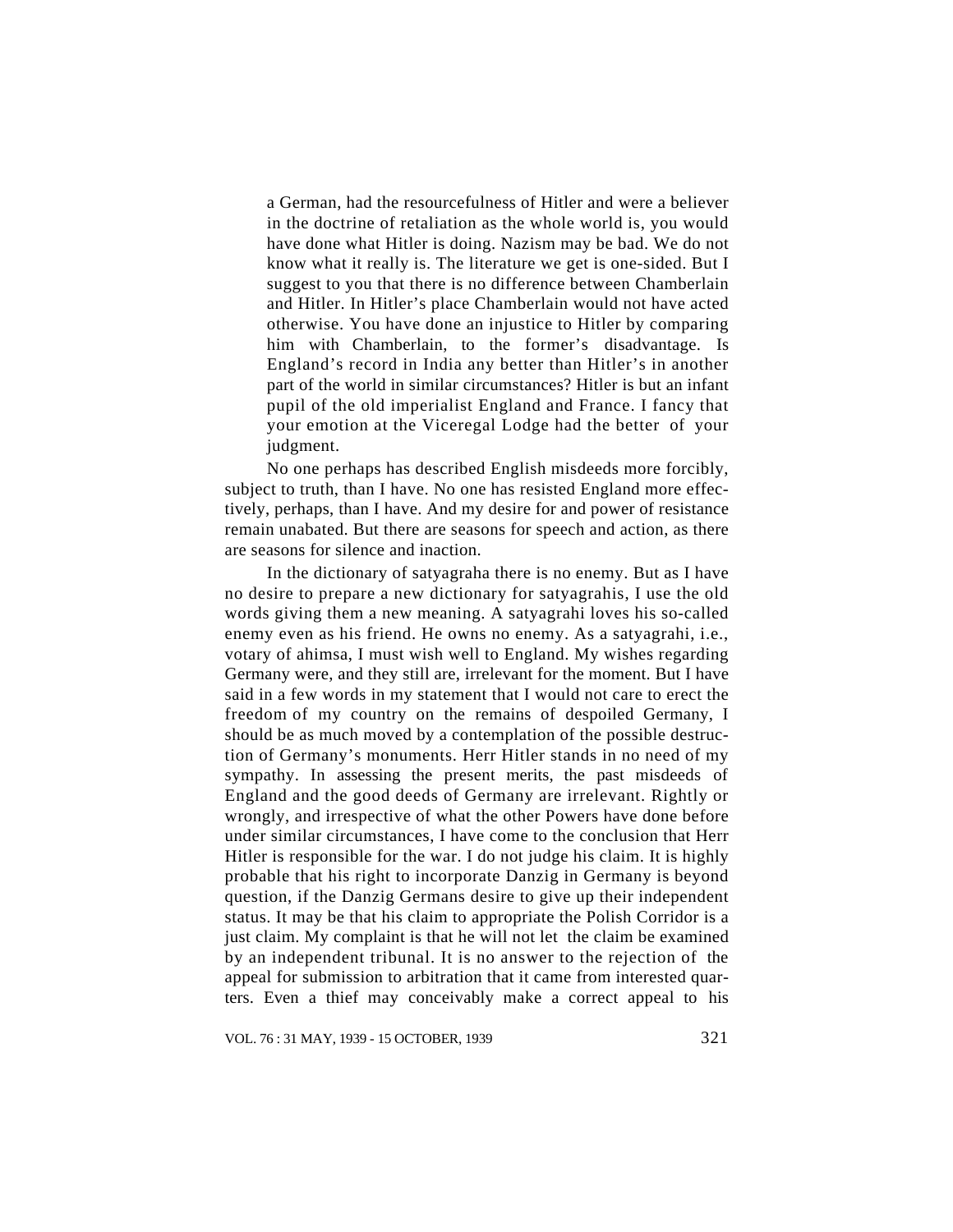fellow-thief. I think I am right in saying that the whole world was anxious that Herr Hitler should allow his demand to be examined by an impartial tribunal. If he succeeds in his design, his success will be no proof of the justness of his claim. It will be proof that the Law of the Jungle is still a great force in human affairs. It will be one more proof that though we humans have changed the form we have not changed the manners of the beast.

I hope it is now clear to my critics that my sympathy for England and France is not a result of momentary emotion or, in cruder language, of hysteria. It is derived from the never-drying foun-tain of non-violence which my breast has nursed for fifty years. I claim no infallibility for my judgment. All I claim is that my sympathy for England and France is reasoned. I invite those who accept the premises on which my sympathy is based to join me. What shape it should take is another matter. Alone I can but pray. And so I told His Excellency that my sympathy had no concrete value in the face of the concrete destruction that is facing those who are directly engaged in the war.

SEGAON, September 11, 1939 *Harijan,* 16-9-1939

# *412. KATHIAWAR STATES*

The other day I referred<sup>1</sup> to the series of articles in *The Tribune* suggesting a scheme of confederation of States with special reference to Kathiawar. I had kept the cuttings containing the articles by R. L. H.<sup>2</sup> for the purpose of giving, when the pressure on *Harijan* columns admitted it, a reproduction of the most important extracts from the articles which appeared in *The Tribune* dated 5th and 7th July. The extracts<sup>3</sup>, published elsewhere in this issue, should interest both the Princes and the people of Kathiawar. The writer is evidently a friend of the States. He desires reform, not destruction. His scheme is worthy of serious consideration by all who are interested in the question of the administration of the States.

SEGAON, September 11, 1939 *Harijan,* 30-9-1939

<sup>&</sup>lt;sup>1</sup> Vide "Confederation of Small States", 14-8-1939.

<sup>2</sup> R. L. Handa, *vide* 10-8-1939.

<sup>3</sup> *Vide* Appendix "Kathiawar States", 30-9-1939.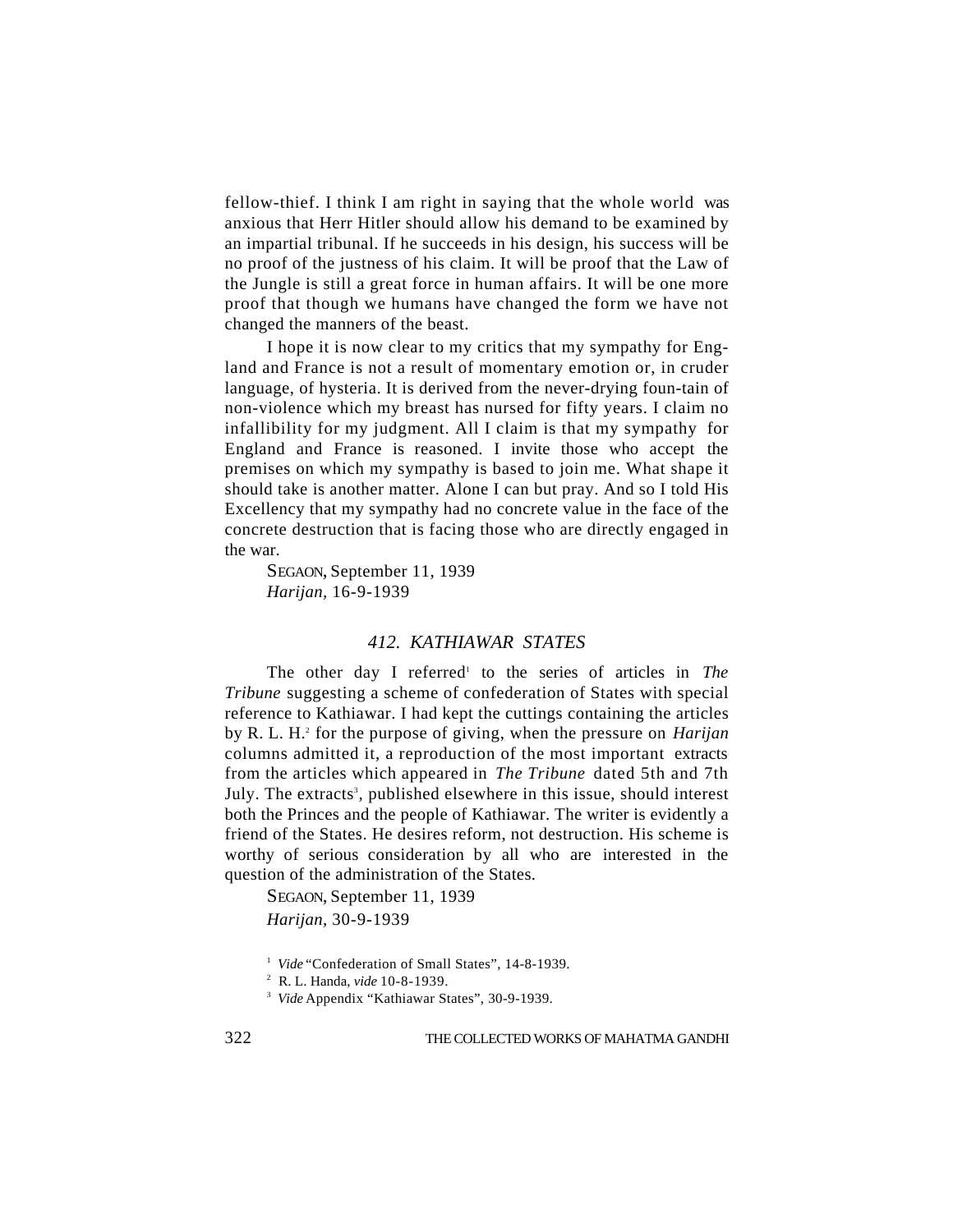## *413. LETTER TO G. N. KANITKAR*

SEGAON, WARDHA, *September 11, 1939*

 $DEAR$   $BALUKAKA<sup>1</sup>$ ,

I excuse you for sending me your long letter and you should excuse me for my inability to follow you. Show the public some tangible result and you will have success. In the days of yore you were doing something even though it was  $\dots$ <sup>2</sup> Now you are propounding schemes and delivering lectures.

What a fall !

*Yours sincerely,* M. K. GANDHI

SHRI BALUKAKA KANITKAR HIND MATA MANDIR 341 SADASHIV, POONA 2

From a photostat: C. W. 968. Courtesy: G. N. Kanitkar

# *414. LETTER TO NARANDAS GANDHI*

SEGAON, WARDHA, *September 11, 1939*

CHI. NARANDAS,

I note what you say regarding your birthday. Give the enclosed letters to the persons concerned.

Soon you will have come to the end of your *vanavasa3*Time is flying. Since you keep an account of every moment of your time and are spending it well, you have no problem how to pass it. You still have a lot of work to do. God will grant you a long life for that.

It is enough that you have followed my point about the *Praveshika*<sup>4</sup> . I am in no great hurry about it.

<sup>1</sup> Also known as Sevananda

 $2$  A word is illegible here.

<sup>3</sup> Literally, 'life in the forest'; here, being away from Gandhiji and doing his duty sincerely.

<sup>4</sup> The reference seems to be to a booklet on the science of khadi which Gandhiji had asked the addressee to write; *vide* "Letter to Narandas Gandhi", 10-8- 1939.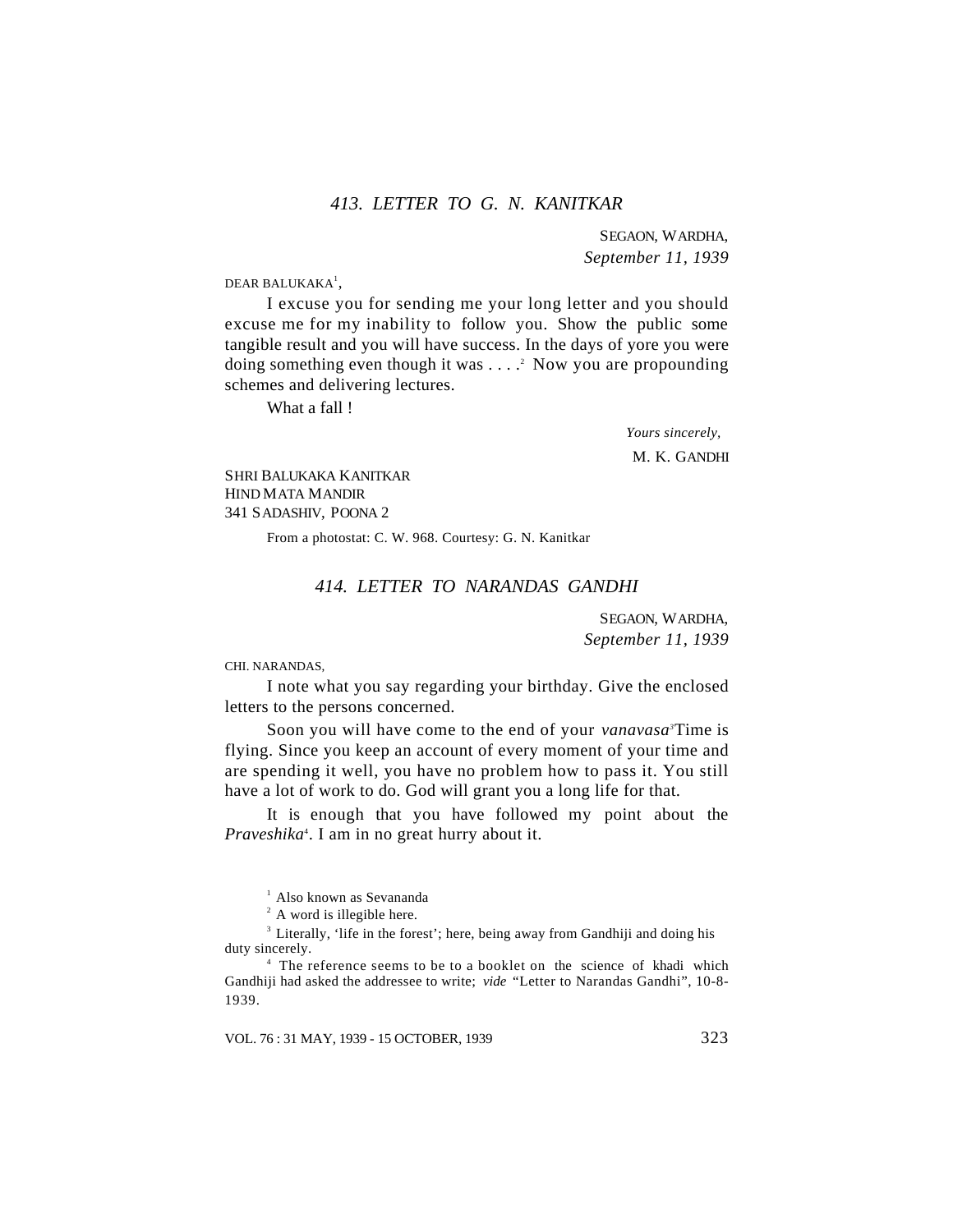Kanaiya' is really keeping good health. He is always engrossed in some work or other. Pyarelal also entrusts a good deal of work to him.

*Blessings from*

BAPU

From a microfilm of the Gujarati: M. M. U./II. Also C. W. 8561. Courtesy: Narandas Gandhi

# *415. LETTER TO VIJAYABEHN M. PANCHOLI*

SEGAON, WARDHA, *September 11, 1939*

CHI. VIJAYA,

I got your letter. Now our only wish should be that Father should be released from his suffering. My advice is that he should be given no food. Let him drink as much water as he can. If he likes, he may take *mosambi* juice, but not milk. This will reduce his suffering to the minimum. See that he sleeps in a properly ventilated room. Encourage him to keep repeating Ramanama. You should sing *bhajans* to him. Persuade Mother to be patient. If you do not lose courage, the others will automatically gain courage. Keep up a smiling face till the end. He who has faith in God never cries. Ba and I are all right. I had been waiting for you. But now I give up that hope.

*Blessings from*

**BAPU** 

SHRI VIJAYABEHN OF SEGAON C/O NARANBHAI VALLABHBHAI PATEL VARAD

From a photostat of the Gujarati: G. N. 7116. Also C. W. 4608. Courtesy: Vijayabehn M. Pancholi

### *416. REMARKS ON 'A MAHARAJA'S THREAT <sup>2</sup>*

As doubt was raised whether my letter to His Highness the Maharajadhiraja was received or not, I sent a telegram to inquire

<sup>&</sup>lt;sup>1</sup> Addressee's son, Kanu

<sup>2</sup> *Vide* "A Maharaja's Threat", 26-8-1939.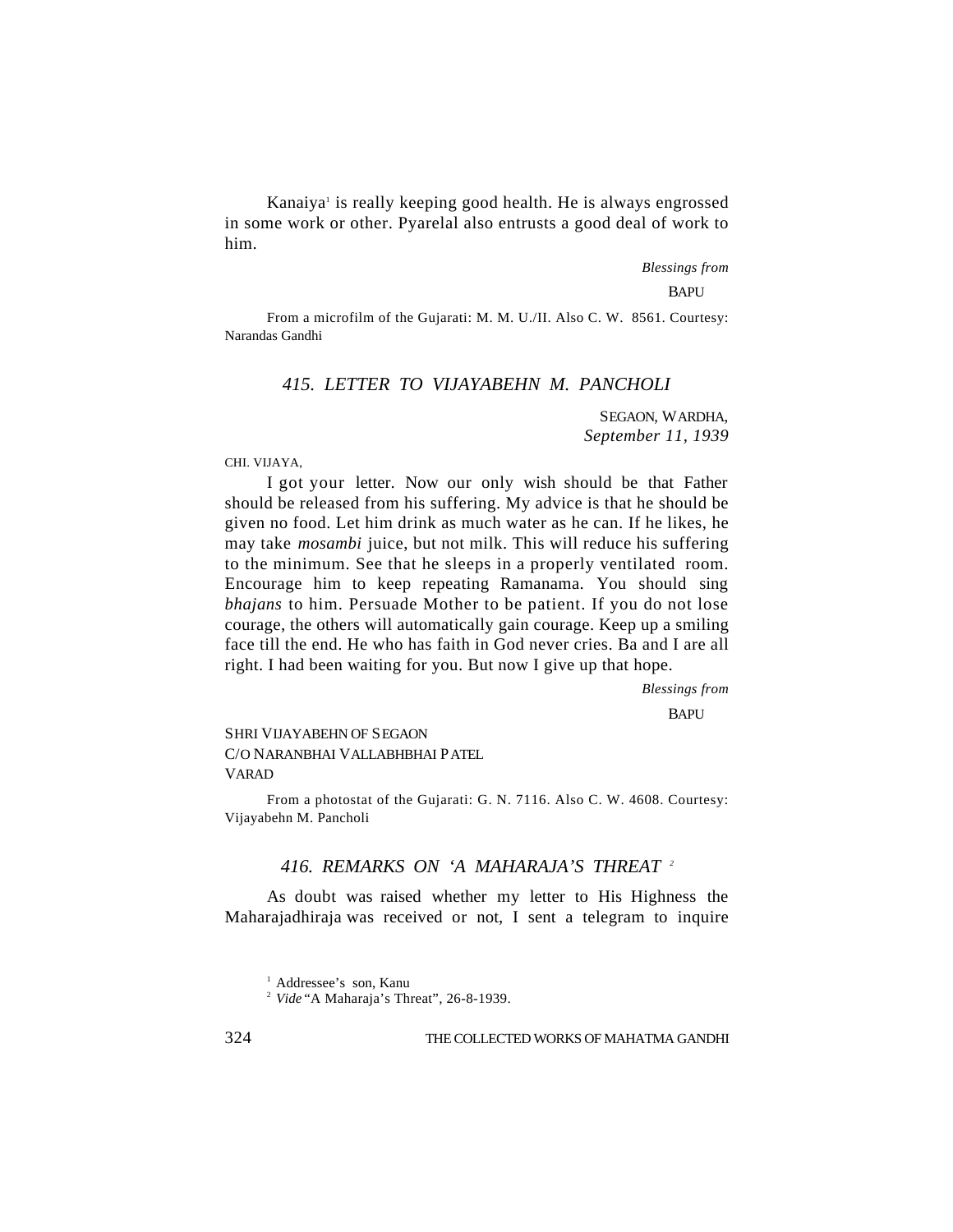whether it was received. As the reply $\iota$  came saying that the letter was not received, I recalled the foregoing article which had already been sent to the manager of *Harijan.* Owing to great pressure under which all who are assisting me are working, the article sent for *Harijan Sevak* (Hindustani) was not recalled. Hence I thought that the ends of truth would be served by publishing both my English article and His Highness's reply to my letter. The reply speaks for itself. It substantially confirms what my correspondent said about the *Hidayat* of 1932. It is to be hoped that the *Hidayat* will be repealed at an early date. When the very war which is going on is claimed to be fought for democracy, it ill becomes any prince to curtail the liberty of the people without just cause.

SEGAON, September 12, 1939 *Harijan,* 16-9-1939

# *417. LETTER TO VIJAYABEHN M. PANCHOLI*

SEGAON, WARDHA, *September 13, 1939*

CHI. VIJAYA,

What a silly girl you are! You must have received my letter<sup>2</sup> and stopped crying. If you lose heart, then all the others in the family will keep crying and there will be no peace in the house. Thus it depends entirely on you whether or not peace prevails. You have faith in God. For such a person, to die, to live or to be born, all these things are the same. All the three things are momentary. If you understand this much, you will dance with joy all the time. As for Father I have sent a wire. You must have received it. Tell him not to lose courage and to prove himself worthy of the name he bears. Let him return Home with Narayana's—Rama's—name on his lips. Whatever state he attains after death he will have nothing but peace. Ask him not to worry in the least about those whom he would be leaving behind. Water is the food for him and Ramanama the best medicine. For the present write to me daily.

*Blessings from*

BAPU

From a photostat of the Gujarati: G. N. 7117. Also C. W. 4609. Courtesy: Vijayabehn M. Pancholi

<sup>1</sup> *Vide* Appendix "Letter from Yadavindra Singh", 9-9-1939.

<sup>2</sup> *Vide* "Letter to Vijayabehn M. Pancholi", 11-9-1939.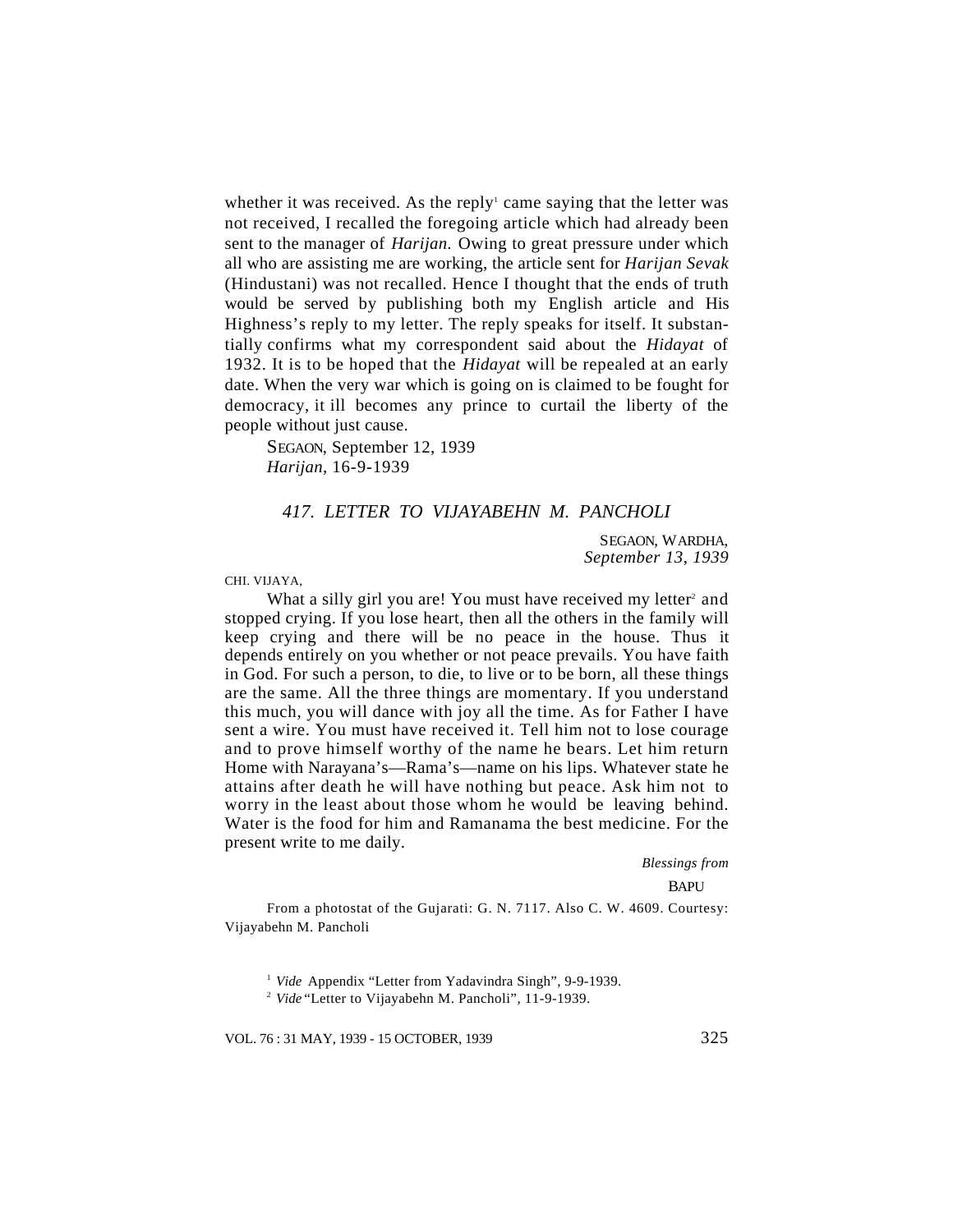SEGAON, WARDHA, *September 13, 1939*

CHI. SUSHILA,

Ba is becoming impatient. Everybody is asking: "Is Sushilabehn coming on the 16th?" I therefore advise you to come within the stipulated time, But if Mother feels unhappy you should do what you consider to be your duty. Maybe you can make your final decision after coming here. l have great need of you for Krishnadas.

> *Blessings from* **BAPU**

From the Hindi original: Pyarelal Papers. Nehru Memorial Museum and Library. Courtesy: Dr. Sushila Nayyar

# *419. STATEMENT TO THE PRESS*<sup>1</sup>

SEGAON,

*September 15, 1939*

The Working Committee's statement on the world crisis took four days<sup>2</sup> before it received final shape. Every member expressed his opinion freely on the draft that was, at the Committee's invitation, prepared by Pandit Jawaharlal Nehru. I was sorry to find myself alone in thinking that whatever support was to be given to the British should be given unconditionally. This could only be done on a purely nonviolent basis. But the Committee had a tremendous responsibility to discharge. It could not take the purely non-violent attitude. It felt that the nation had not imbibed the non-violent spirit requisite for the possession of the strength which disdains to take advantage of the

<sup>1</sup> This appeared under the title "Gandhiji's Comment on the Manifesto". The *Hindu,* 16-9-1939, reported: "When the *Hindu* representative and other Pressmen approached Gandhiji for his views on the Working Committee's statement, Gandhiji agreed to make a statement and invited them to Segaon for the purpose. Sitting down soon after evening prayers, Gandhiji began drafting his statement. . . .After an hour the statement was ready and as Mr. Mahadev Desai began reading it out, a little party gathered round the hurricane lantern. Gandhiji also joined and, as Mr. Desai proceeded, touched up and corrected the language of the statement here and there. . . .When Mr. Desai had finished reading, one of the Pressmen asked, 'Is that all ?' 'Is that not enough? replied Gandhiji with a smile and retired." For the text of the Manifesto, *vide* Appendix "Working Committee's Manifesto", 23-9-1939.

<sup>2</sup> From September 10 to 14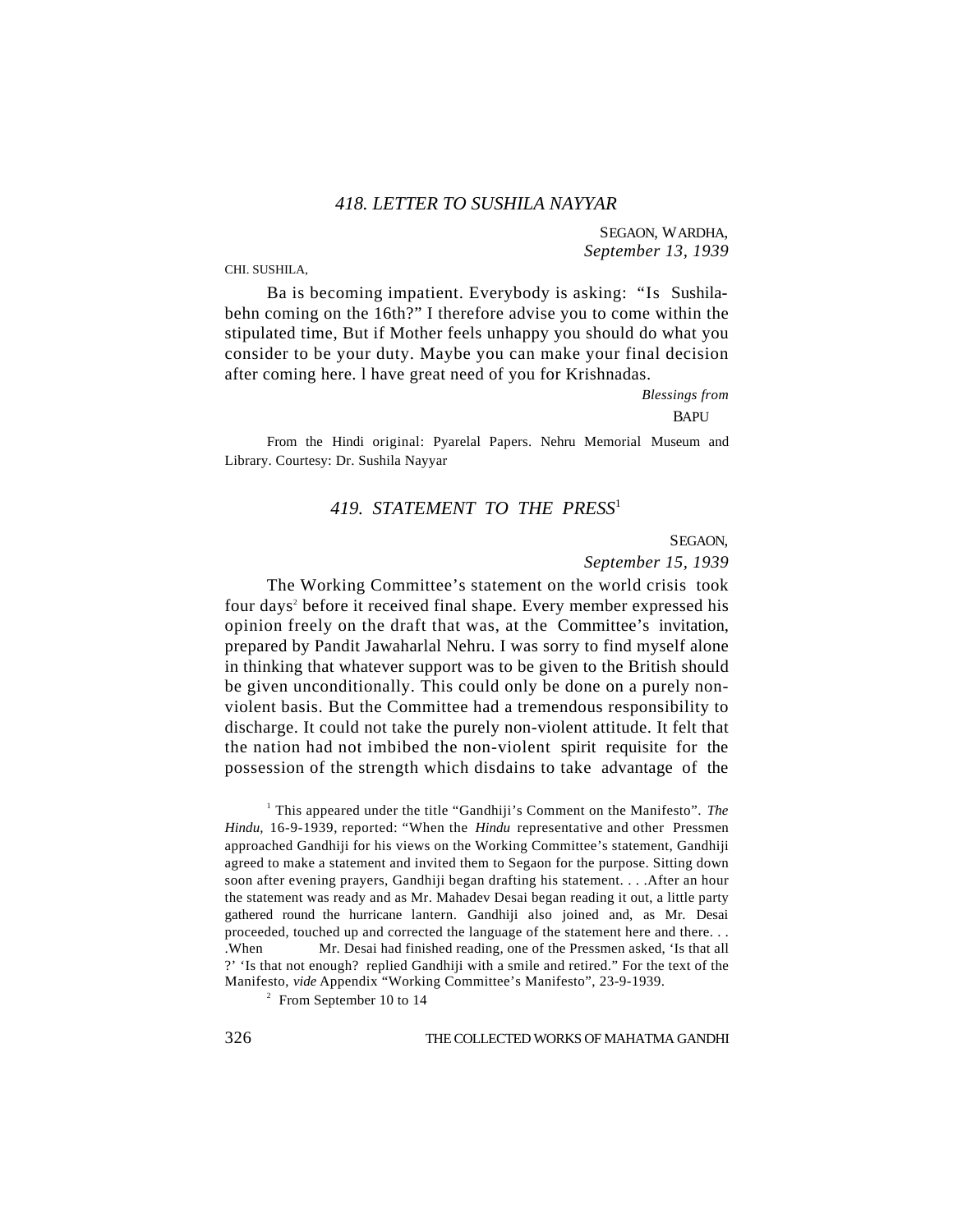difficulty of the opponent. But in stating the reasons for its conclusion the Committee desired to show the greatest consideration for the English.

The author of the statement is an artist. Though he cannot be surpassed in his implacable opposition to imperialism in any shape or form, he is a friend of the English people. Indeed he is more English than Indian in his thoughts and make-up. He is often more at home with Englishmen than with his own countrymen. And he is a humanitarian in the sense that he reacts to every wrong, no matter where perpetrated.<sup>1</sup> Though, therefore, he is an ardent nationalist his nationalism is enriched by his fine internationalism. Hence the statement is a manifesto addressed not only to his own countrymen, not only to the British Government and the British people, but it is addressed also to the nations of the world including those that are exploited like India. He has compelled India, through the Working Committee, to think not merely of her own freedom, but of the freedom of all the exploited nations of the world.

The same time that the Committee passed the statement, it appointed a Board<sup>2</sup> of his choice with himself as Chairman to deal with the situation as it may develop from time to time.

I hope that the statement will receive the unanimous support of all the parties among Congressmen. The strongest among them will not find any lack of strength in it. And at this supreme hour in the history of the nation the Congress should believe that there will be no lack of strength in action, if action becomes necessary. It will be a pity if Congressmen engage in petty squabbles and party strife. If anything big or worthy is to come out of the Committee's action, the undivided and unquestioned loyalty of every Congressman is absolutely necessary. I hope too that all other political parties and all communities will join the Committee's demand for a clear declaration of their policy from the British Government with such corresponding action as is possible amidst martial conditions. Recognition of India, and for that matter of all those who are under the British Crown, as free and independent nations seems to me to be the natural corollary of British professions about democracy. If the war means anything less, the co-operation of dependent nations can never be honestly voluntary, unless it were based on non-violence.

 $<sup>1</sup>$  The source, however, has "perpetuated".</sup>

<sup>2</sup> With Abul Kalam Azad and Vallabhbhai Patel as members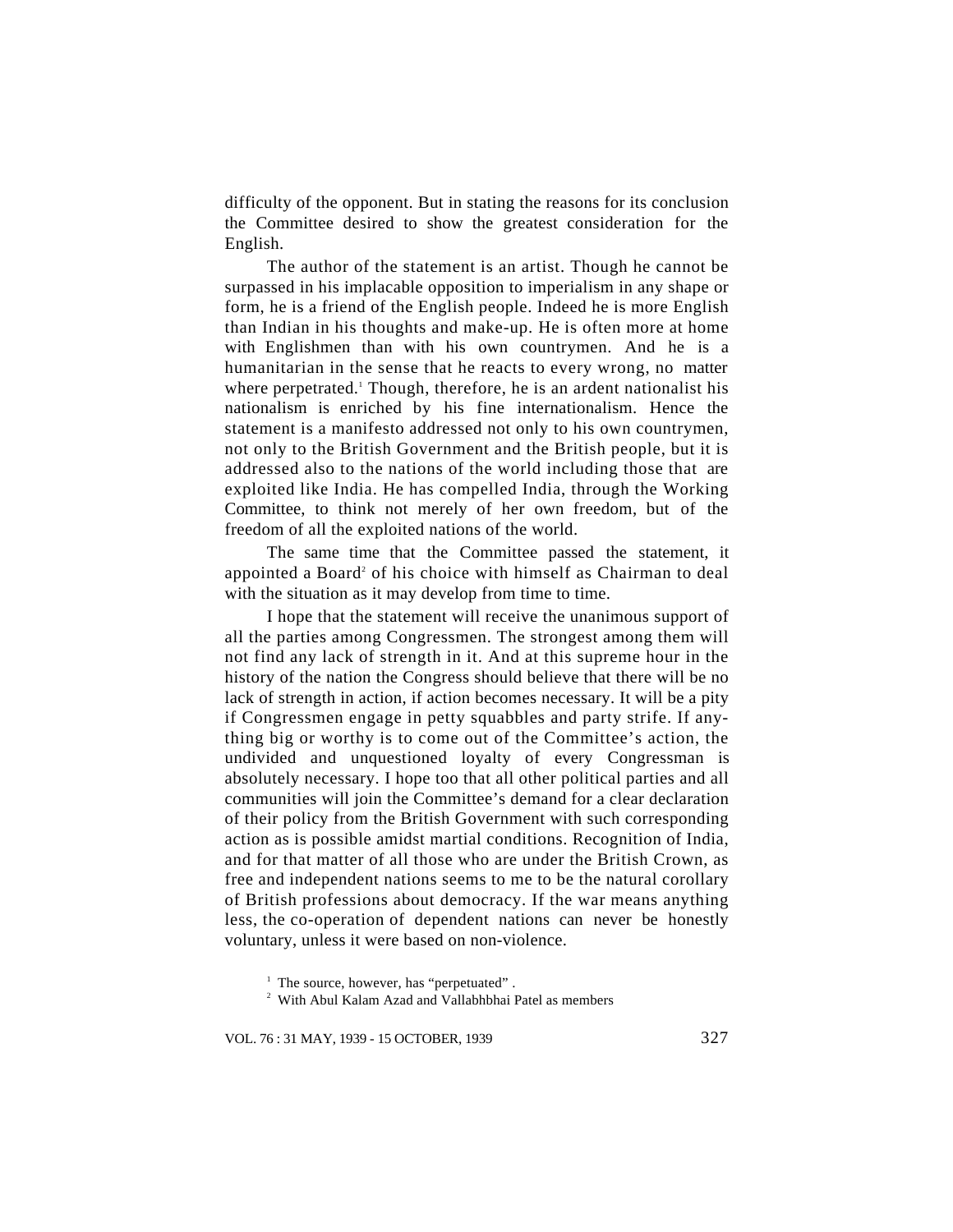All that is required is a mental revolution on the part of British statesmen. To put it still more plainly, all that is required is honest action to implement the declaration of faith in democracy made on the eve of the war, and still being repeated from British platforms. Will Great Britain have an unwilling India dragged into the war or a willing ally co-operating with her in the prosecution of a defence of true democracy? The Congress support will mean the greatest moral asset in favour of England and France. For the Congress has no soldiers to offer. The Congress fights not with violent but with non-violent means, however imperfect, however crude the non-violence may be.

*Harijan,* 23-9-1939

# *420. LETTER TO DUDABHAI DAFDA*

SEGAON, WARDHA, *September 16, 1939*

BHAI DUDABHAI,

I got your letter. I was pained to hear that you married a woman who had already been married once. Try to do whatever you can from there. I am helpless.

> *Blessings from* **BAPU**

From a photostat of the Gujarati: G. N. 3246

# *421. LETTER TO PYARELAL*

*September 16, 1939*

CHI. PYARELAL,

I was distressed to read your letter. You say that it was not part of your duty to send for the medicines, that you only had to instruct Krishnadas ! If it was not your duty why did you not entrust the task to me? Why did you not ask me who should fetch the medicine or have it fetched? Why did you not immediately entrust it to Mahadev? Why did you wait for three days? Other people accusing you is one thing; what I myself observe is something else. You may as well say that you are neither willing nor able to undertake any responsible job. If this was made clear, then I would consider my wrath out of place. I would consider it proper to say that I should never get angry under any circumstances at all. But it is impossible to stop being angry with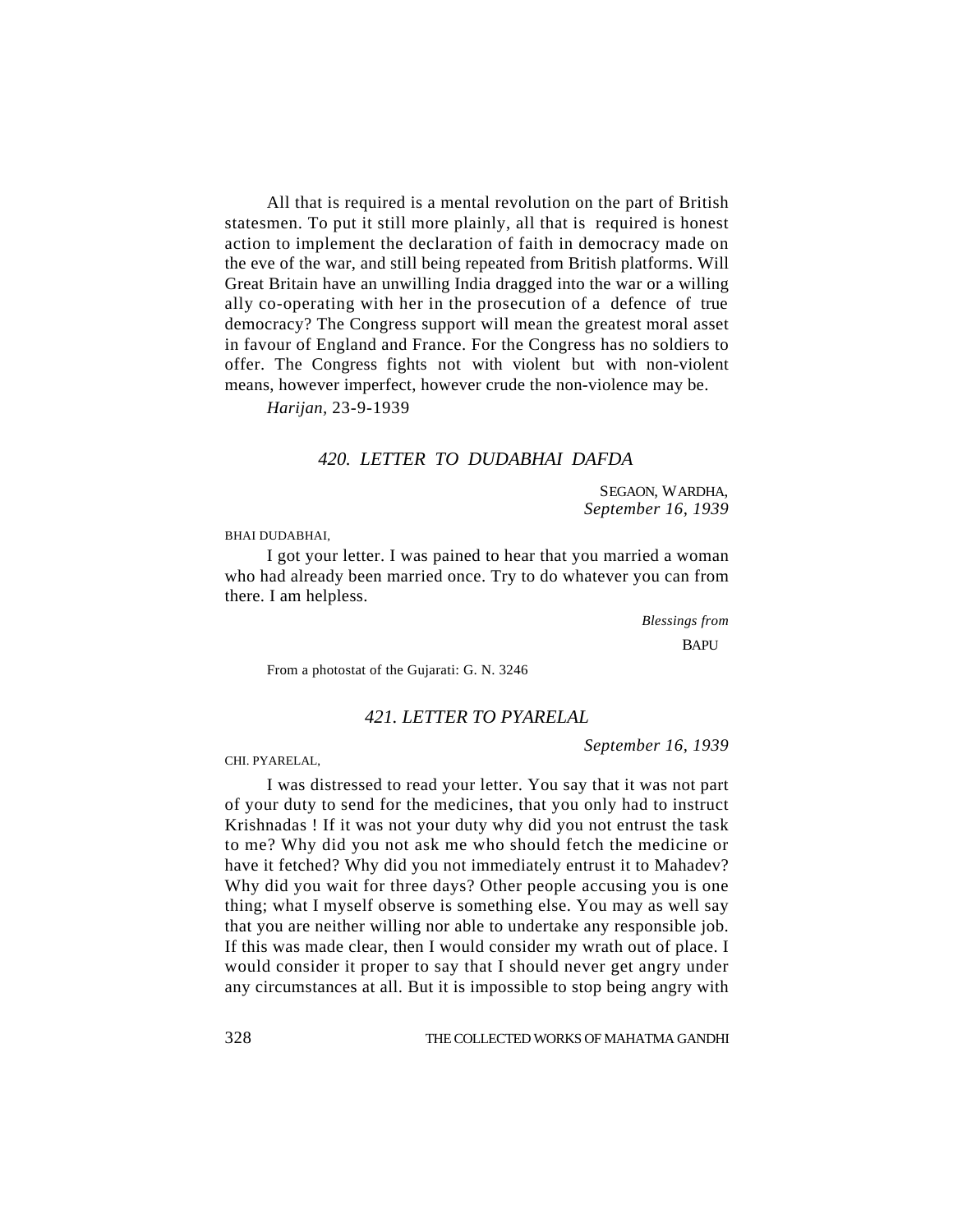one's dear ones. Thus the images of people who provoke my anger are always present before me. Let us see when this can be remedied. I accept, the implied meaning of your letter that I am facing the consequences of my own unfair actions. Hence I am just watching much of it and I know I have to go through it. On occasion I lose in a moment whatever I have gained.

> *Blessings from* **BAPU**

From the Gujarati original: Pyarelal Papers. Nehru Memorial Museum and Library. Courtesy: Beladevi Nayyar and Dr. Sushila Nayyar

## *422. JAIPUR SATYAGRAHA*

Jaipur satyagraha has ended satisfactorily as announced in Sheth Jamnalalji's public statement. He had had several interviews with the Maharaja Saheb. The result has been that the regulation regarding public meetings and processions has been withdrawn. So has the ban on newspapers. Amelioration in several other matters has been assured.<sup>1</sup> For this happy result both the Maharaja and Sheth Jamnalalji deserve to be congratulated—the Maharaja for his just-mindedness and Shethji for his wisdom and moderation in conducting the negotiations on behalf of the Jaipur Praja Mandal. It is a happy ending to a struggle which was conducted with great restraint and calmness. It is a triumph of non- violence. From the very beginning the demands were restricted to the barest minimum necessary for self-expression and political education. The goal of responsible govern-ment has been always kept in view, but it has never been offensively or aggressively advanced as if the insistence was on an immediate grant of full responsibility. The Praja Mandal has wisely recognized its own limitations and the backward state of the people. Practically no political education has been hitherto allowed in many of the Rajputana States. It will be solid gain if civil liberty in its real sense is assured to the people of Jaipur. For this, as much will depend upon the wisdom with which it is used by the people as upon the restraint of the Jaipur authorities.

<sup>1</sup> According to *The Indian Annual Register, 1939*, Vol. II, pp. 229-30, the main terms of the settlement were: (1) the release of political prisoners, (2) the lifting of the ban on all newspapers, and (3) satisfactory amendment of the Public Societies Act so as to render unnecessary for a society to get itself registered.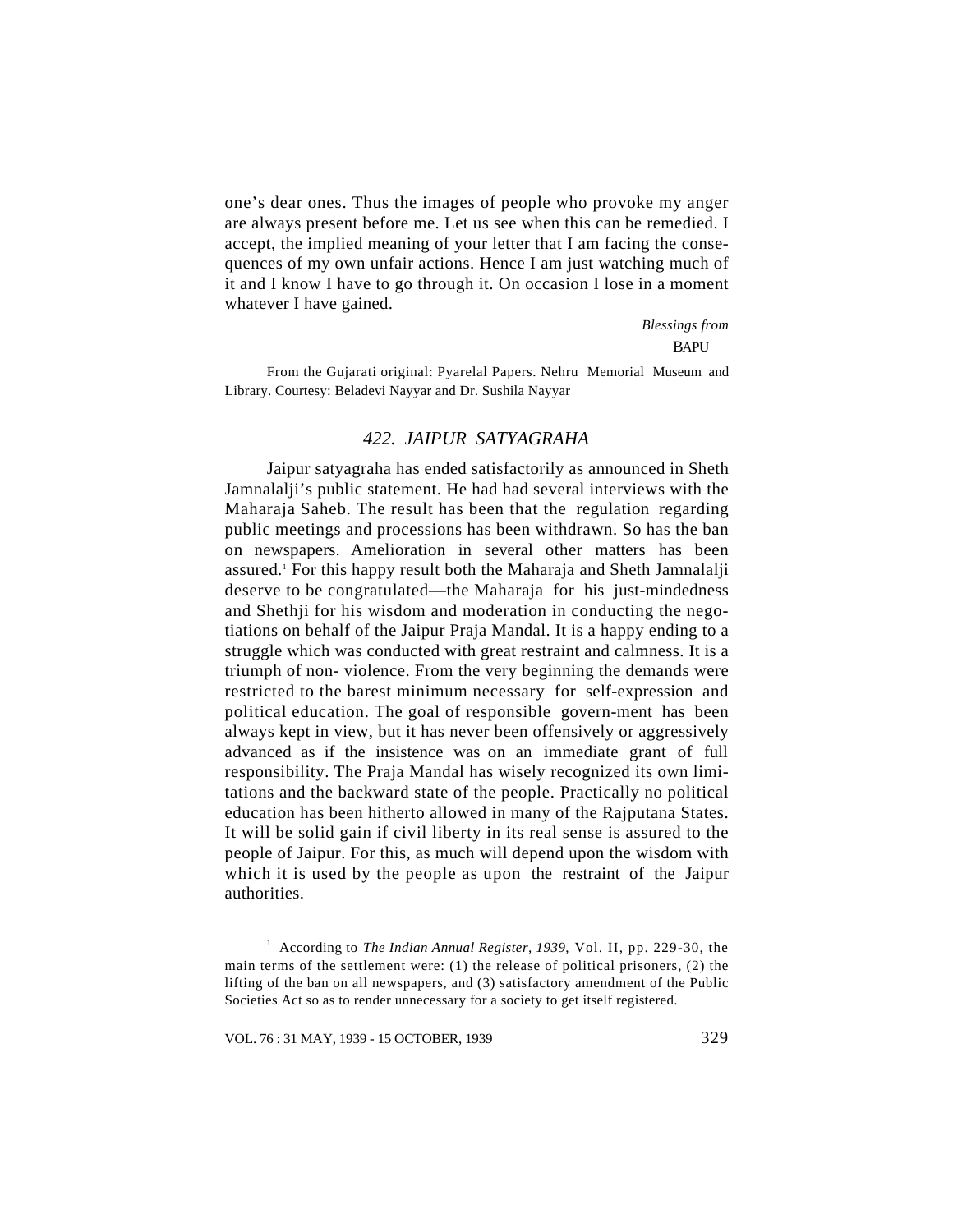In this connection Sheth Jamnalalji has raised a most important question. He insists that no European should be appointed Dewan. I have had to perform the painful duty of criticizing the administration of the State by one of its English Dewans<sup>1</sup>. I have no doubt that an English Dewan is any day a misfit in an Indian State. He has to serve an Indian Chief. But retired English officials from whom Dewans are chosen are not by habit used to take orders from Indian Chiefs. They cannot understand the caprices of Indian Princes and will not accommodate themselves to them. The Chiefs themselves never feel at home with English Dewans. Moreover no matter how conscientious they are, Englishmen can never understand the people of the States or have patience with them. And the people can never take the same liberty with them that they can and will with men who are drawn from among themselves. Thus an English Dewan is a double handicap in an Indian State and robs it of what little scope there is left in it for indigenous development. Add to this the fact that the appointment of English Dewans in States is a cruel encroachment upon the very narrow field left for the expression of Indian administrative talent. Supposing Dewanships had been a preserve of retired English officials, we would have missed Sir T. Madhao Rao or Sir Salar Jung, to mention only two among the well-known Dewans of Indian States.

It is to be hoped, therefore, that if H. H. the Maharaja has really a free choice, he will select an Indian known for his integrity, ability and sympathy for popular aspirations. It is to be hoped further that if the choice has to be made by the British Government, they will not impose a European Dewan on the Maharaja.

SEGAON, September 17, 1939 *Harijan,* 23-9-1939

# *423. LETTER TO PURUSHOTTAM K. JERAJANI*

SEGAON, WARDHA, *September 17, 1939*

#### BHAI KAKUBHAI,

I have read through the correspondence between you and Bhai Lakshmidas Naye Gandhi<sup>2</sup>. It seems you have not replied to him. Do

<sup>&</sup>lt;sup>1</sup> <sup>=</sup>Sir W. Beauchamp St. John.

<sup>2</sup> In *Bapuna Patro–7: Shri Chhaganlal Joshine,* p. 399, Lakshmidas Gandhi, a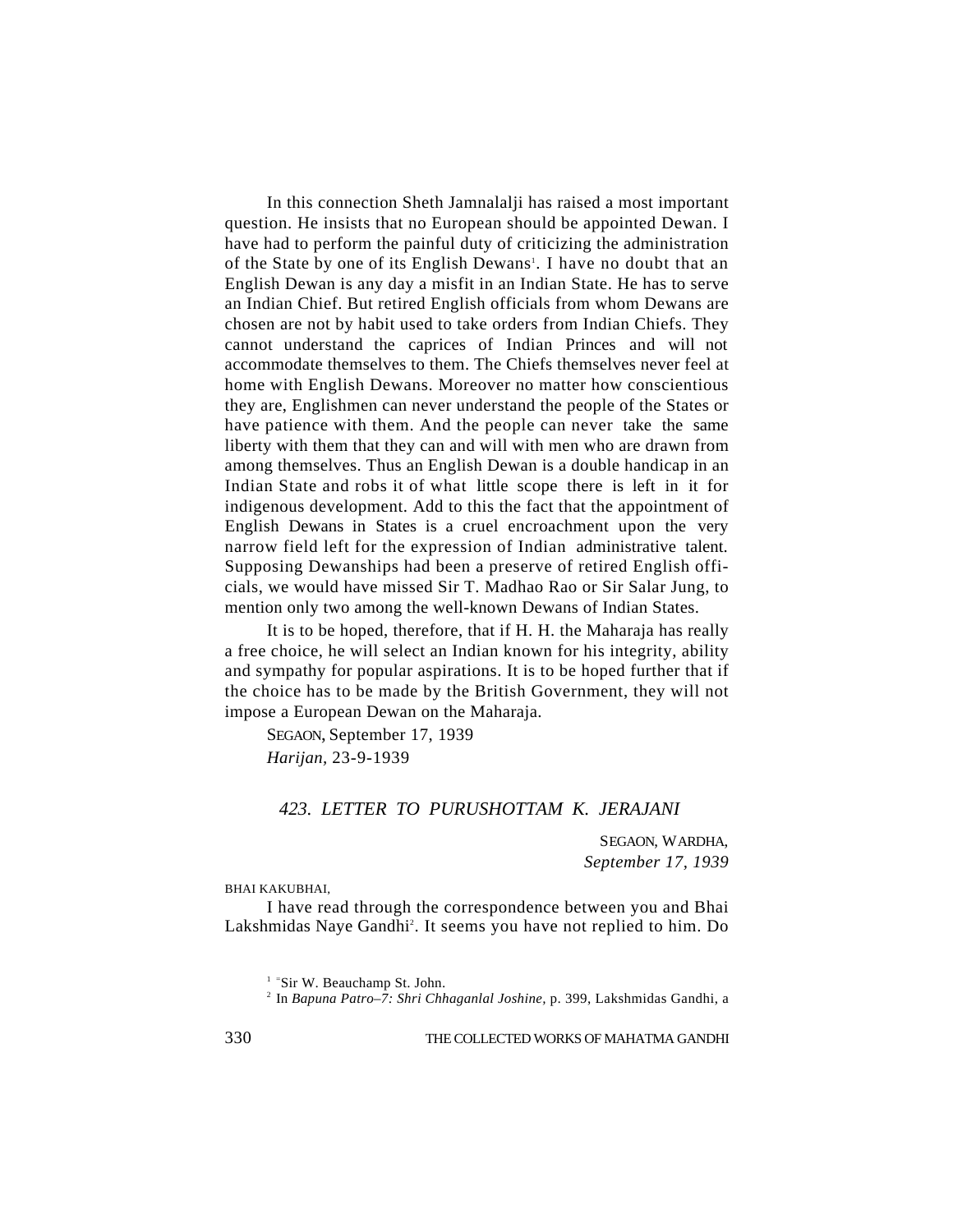send your reply if you can. Why did the person who copied it write only on one side? That involves wastage of paper and additional postage.

*Blessings from*

#### BAPU

From a photostat of the Gujarati: C. W. 10857. Courtesy: Purushottam K. Jerajani

## *424. NOTES*

#### **SIROHI**

Sirohi is a Rajputana State with a population of 1,86,639 and revenue of Rs. 9,70,000. It has figured in the Press for its lathi charge said to be wholly unprovoked. I have authentic information of the event from Shri Gokulbhai Bhatt who belongs to Sirohi. He has gained a reputation as an efficient teacher and a devoted Congress worker. He is saturated with the spirit of non-violence. He has been recently staying in Sirohi attempting to gain elementary rights for the people. He thus writes about the lathi charge to Shri Kishorelal Mashruwala :

The events of the 8th instant in Sirohi make it a memorable day for its people. The police swooped down upon a meeting all of a sudden, began to pull down the Praja Mandal flag and delivered a lathi charge. This was not the national flag. When the Hon. Resident, Mr. Lothian, was in Sirohi last February he suggested that we could use the Praja Mandal flag in our office, in our processions and at our meetings. And we were acting accordingly.

On the 3rd instant the Dewan Saheb prohibited its use in our processions. In order to avoid a breach of the order, we discontinued the procession. There was no prohibition against its use at meetings, so we had it at our meeting. Suddenly appeared the police in great style and, without warning, without any order, began to pull down the flag. Some of the workers held on to it. They could not, however, keep their hold for long against the superior police force. They were separated. I had

 $\overline{a}$ 

co-inmate of Chhaganlal Joshi in Thana Jail, has been described as "a satyagrahi of Bombay known as 'Naye Gandhi".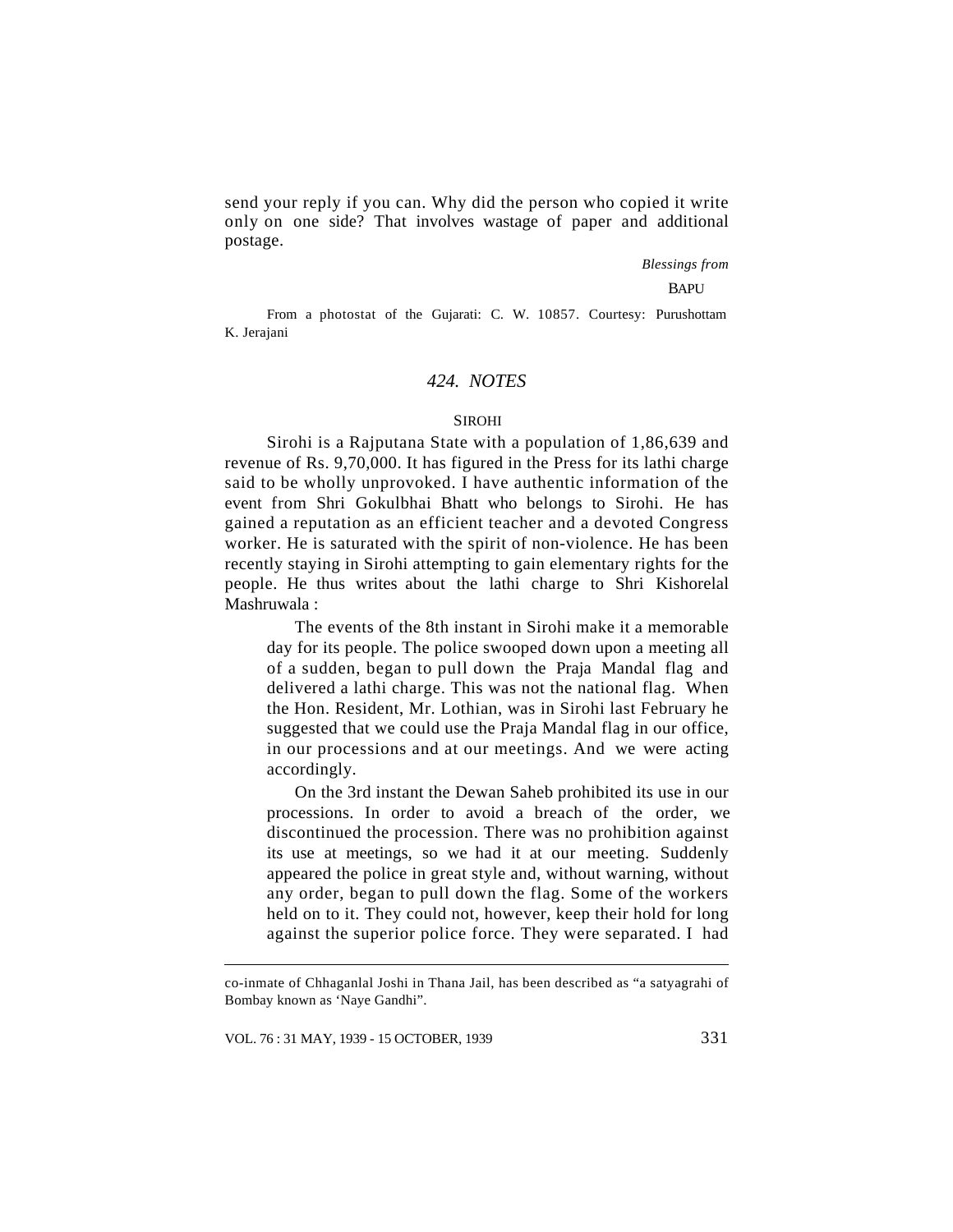somehow retained my hold. So they dragged me with the flag. They caught me by the neck and beat me. Then began an indiscriminate lathi charge on the audience. Some notabilities are said to have been inciting the police not to spare the people who said, "You may beat us as much as you like. We will not leave the meeting." Women were also bravely taking part in this struggle. The charge must have lasted about seven minutes. The meeting continued to the end. The event has not demoralized the people. It has put heart into them.

Knowing Shri Gokulbhai as I do, I have no reason to disbelieve his account which is in Gujarati. It reflects no credit upon the Sirohi authorities. I have before me a long list of the grievances of the people. They are trying, in a perfectly constitutional manner, to seek redress. But instead of granting redress the authorities are evidently trying to crush their spirit. If, however, the people have imbibed the right spirit of non-violent resistance, they are bound to gain their end, lathi charges notwithstanding.

#### A POLISH SISTER'S <sup>1</sup> AGONY

 In spite of all I am going to try to reach Poland, sailing tonight to Basra in Iraq, then through Turkey and Rumania. The inner call is irresistible. It may seem madness from the ordinary human point of view. Now I am not going for my mother's sake nor for my dearest friends who are now on the battle-fields ready to die at any moment—it is for Poland itself. I believe countries have also souls. Souls of nations are a reality, not a theory, for me. If I reach the soil of Poland I will feel satisfied, even if I do not find those whom I love. It is the soul (and body) of the nation itself that is in its supreme hour of martyrdom. I believe Poland bleeds and struggles not only for her own rights but for the right, the just, the true; for the freedom of all nations, India including. I feel Hindu to the bottom of my heart; Indian as much as Pole, both Motherlands are to be in my soul to the last day of my life. But I could not live if I would not do what is humanly possible to reach the feet of the Mother who is now bleeding in agony of pain. I shall write from the way, but not when I reach the war zone; I shall only think often about you and send mental messages as well as I can. Bapuji, do pray in all fervour of your great loving heart for those thousands of innocent people who suffer incredible pain and misery in Poland. It is these that need most sympathy and blessings and tender thoughts.

<sup>1</sup> Wanda Dynowska, also known as Uma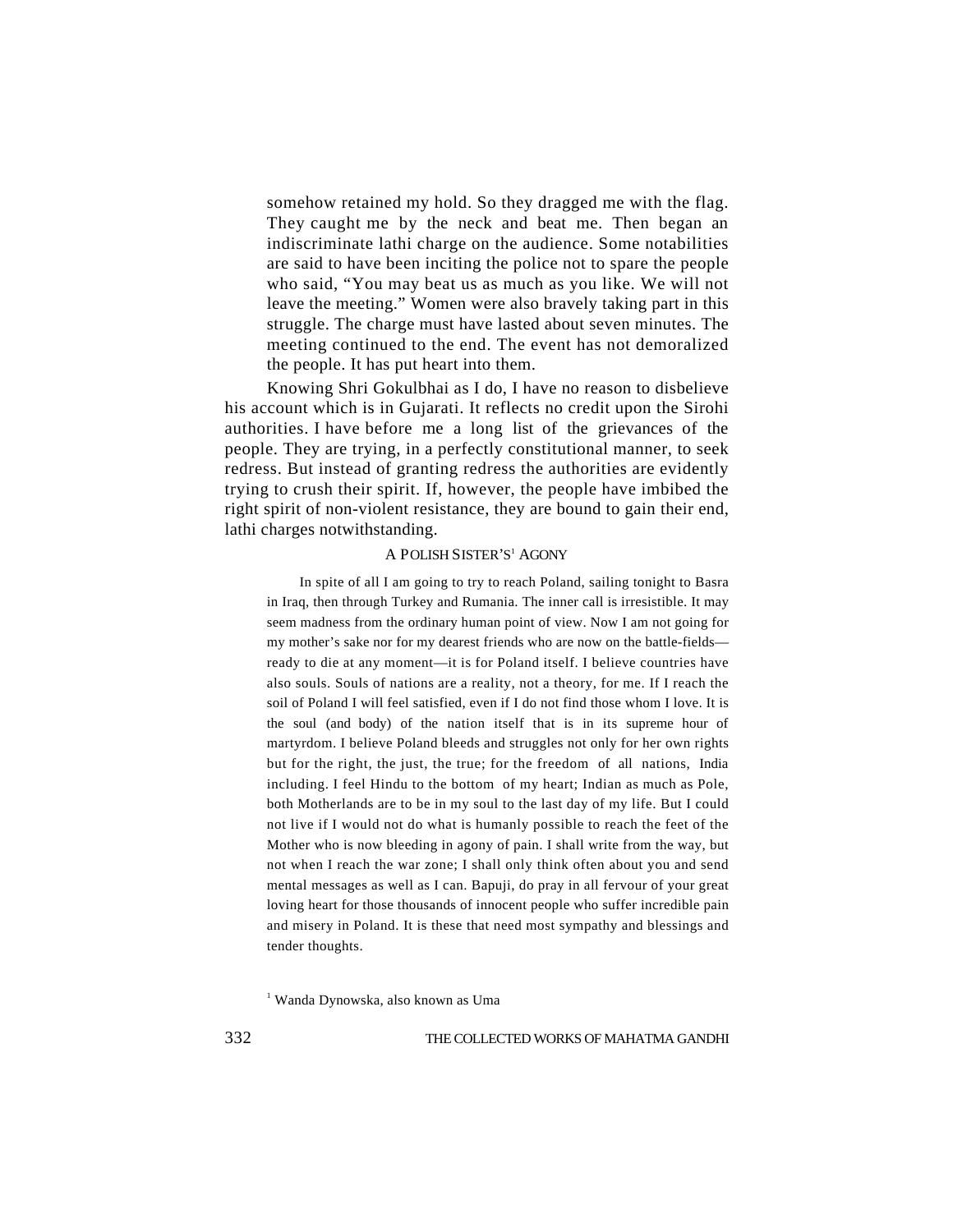This is the letter a Polish sister wrote from Bombay harbour. I have known her for some years. She has become as much Indian as she is Polish. She had decided to work at Maganwadi in the Magan Museum.<sup>1</sup> But the rumours of war upset her. She has an aged mother in Poland whom she could not bring out owing to passport difficulties. When the war actually broke out, she calmed down so far as her mother was concerned. But her highly strung nature would not let her rest whilst her nearest and dearest were in peril of their lives for no offence of theirs. She is herself a believer through and through in non-violence. But her very non-violence made her restless. Her whole soul has rebelled against the wrong, as she thinks, that is being perpetrated against her motherland. So she has gone to find the Poland of her imagination fighting to the last ditch, not for merely preserving her own freedom but for the freedom of all those nations who have lost it. And in this she naturally includes her second love, India. May her dream prove true. If Poland has that measure of uttermost bravery and an equal measure of selflessness, history will forget that she defended herself with violence. Her violence will be counted almost as non-violence.

SEGAON, September 18, 1939 *Harijan,* 23-9-1939

#### *425. TEMPLE-ENTRY*

I had a complaint from a sanatanist in Madura regarding the manner in which the celebrated Meenakshi temple was opened. I had forwarded the complaint to Shri Vaidyanatha Aiyar and sent it to another friend too. I got a categorical refutation from the latter.<sup>2</sup> He added in his letter that Shri Vaidyanatha Aiyar was so persecuted by the sanatanists that his nerves were shattered. Thereupon I sent him a long wire urging him not to take to heart what his persecutors may say or do, and that as a religious reformer he had to work with perfect detachment keeping himself unruffled in the midst of persecution and worse. To my wire he sent the following consoling reply :

 $<sup>1</sup>$  The Magan Museum of khadi and other village crafts was opened by Gandhiji</sup> on December 30, 1938, in memory of Maganlal Gandhi. Besides khadi, there were *gur-*making, paper-making, soap-making, oil-pressing and tanning sections in the museum.

<sup>2</sup> *Vide* "Letter to V. M. Prasada Rao", 30-8-1939.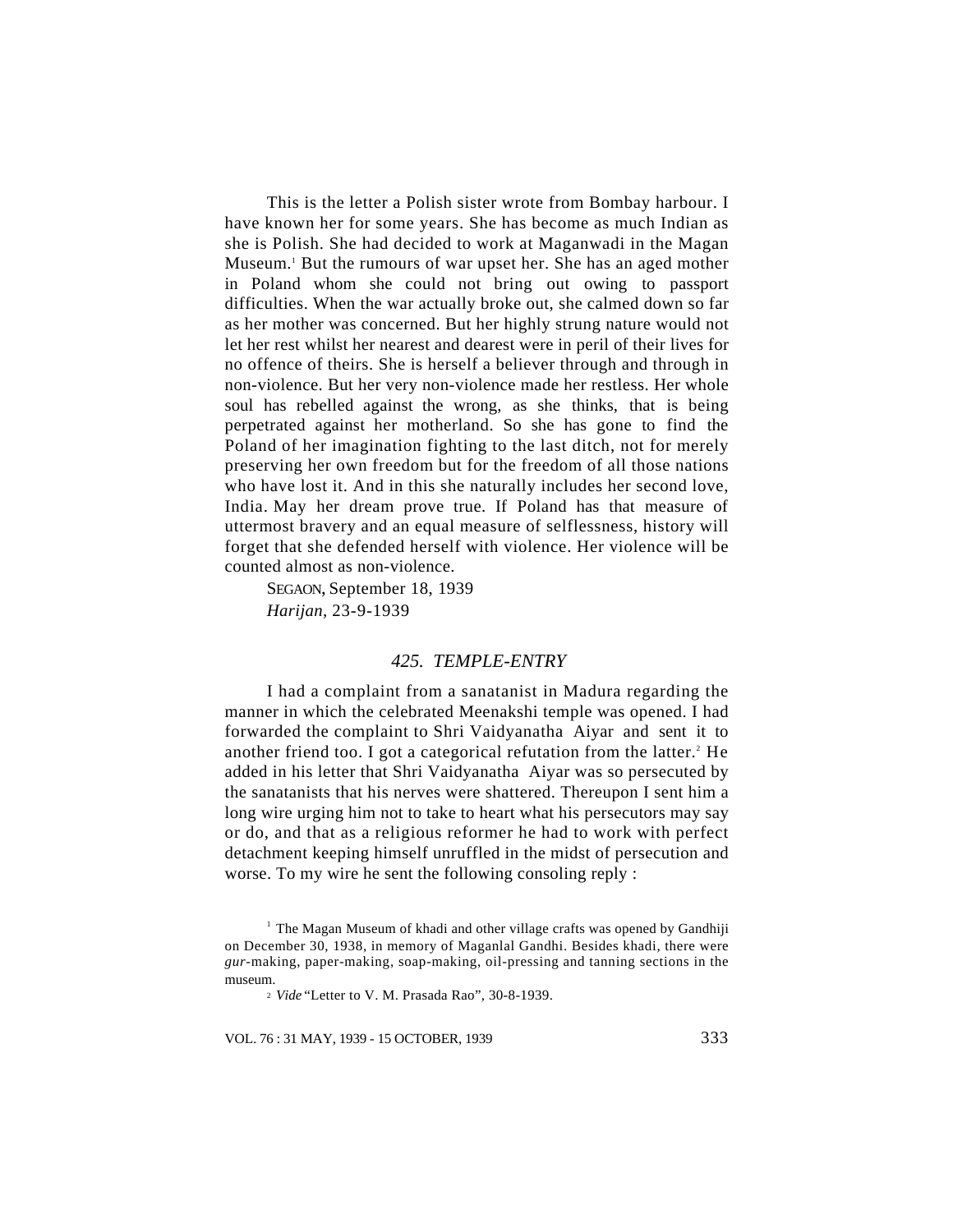With Shri Meenakshi's grace and your blessings acquired usual calmness. Continuing work. Expecting other big temples will follow shortly. Your love and blessings my strongest support.

The reply is characteristic of this great reformer. He is one of the humblest and the most silent among the workers in the cause of removal of untouchability. He is a godfearing man. This is what Shri Brijkrishna Chandiwala of Delhi, who had gone on a pilgrimage to the South, writes of his experience in Madura :

 I stopped seven days in Pondicherry, five in Ramanashram and went as far as Rameshwar. I had a great desire to visit the temples of the South. But I would not enter those that were closed to Harijans. I did, however, see the temples in Madura and Tanjore. The others I contemplated from without. I tarried awhile in front of many of them—and for the first time I realized what the bar sinister must mean to the tens of thousands of Harijans who, though eager for *darshan*<sup>1</sup> could never cross the precincts of the great temples. We who have the right to visit them never think of entering. But this time I was overwhelmed. I felt a longing to visit them and prayed from the depth of my heart that God might move the sanatanists to open the other temples to Harijans so that I too could visit them. I saw, too, at Shri Vaidyanatha Aiyar's house, what temple-entry costs reformers like him. Had I not seen with my own eyes what has been happening to Shri Vaidyanatha Aiyar, I could never have believed that human nature could descend so low as I discovered in Madura. The conduct of the sanatanists towards him has been most unseemly. One of the ways adopted by them is to spread lies about Shri Vaidyanatha Aiyar. But both he and his wife are bearing this persecution bravely.

Only four days ago I had a letter from some ladies of Kumbakonam complaining of the treatment meted out to them by reformers. They asked for an appointment. In the midst of my work I sent them an early appointment, warning them of my views on untouchability. They repented of their wire and said that since I had taken no notice of their complaint, they did not propose to come. I have since read the report in *The Hindu* of the happenings in Shrirangam. Dr. Rajan has given a graphic account of the disgraceful behaviour of the so-called sanatanists there. I have no reason to doubt Dr. Rajan's account. It is a shame that innocent women are being exploited for supporting a wrong. I have a vivid recollection of what used to happen to me during my Harijan tour. No lie was too bad to be spread about me or

<sup>1</sup> Sight of a person or thing considered to be holy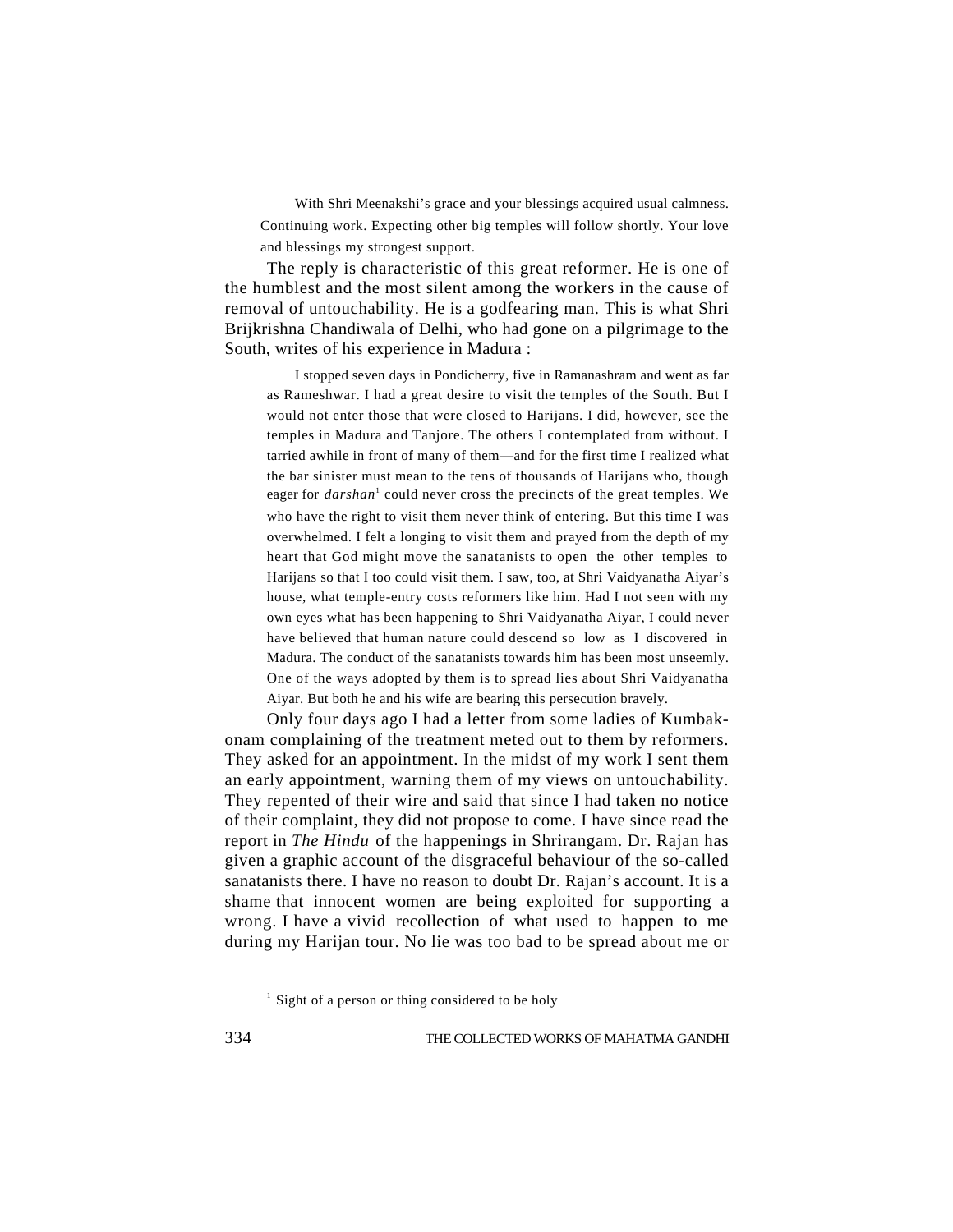my tour. So far as I could see, the opposition was confined to a handful only. I never opened a temple until I was satisfied that there was no opposition worth the name from the temple-goers. But the organizers of the opposition resented the very propaganda I was conducting. No doubt their opposition proved fruitless. My point, however, is that it was unscrupulous and violent. If I survived the year's tour, it was no fault of theirs; it was God's grace. Sixty-four charges were recorded against me. Not one of them was true. I am therefore loath to believe the complaints now made about the campaign in the South. I have not found any of them substantiated. Untouchability is itself a lie. Lies are not known to have been supported by truth, even as truth cannot be supported by lies. If it is, it becomes itself a lie. There is no wonder, therefore, that from everywhere evidence continues to pour in that the sanatanist opposi--tion is confined to a few and that the few do not hesitate to resort to any method, however unscrupulous it may be.

Nevertheless the case against untouchability is not to be sustained by the weaknesses of opponents. It has to be supported by purity of character, industry and strictest honesty of reformers and a limitless capacity for sacrifice. For I should not wonder if the wrath of the opponents takes a heavy toll of the lives of reformers. No sacrifice, however great, will deter the reformers from pursuing the God-given mission of ridding Hinduism of the curse of untouchability. For I must repeat for the thousandth time that Hinduism dies, as it will deserve to die, if untouchability lives. Only let the reformers know that impatience will be fatal to success. They must not open a single temple where a clear majority of temple-goers to a particular temple are demonstrably opposed to its opening. Untouchability will not be removed by the force even of law. It can only be removed when the majority of Hindus realize that it is a crime against God and man and are ashamed of it. In other words, it is a process of conversion, i. e., purification of the Hindu heart. The aid of law has to be invoked when it hinders or interferes with the progress of the reform as when, in spite of the willingness of the trustees and the temple-going public, the law prohibits the opening of a particular temple.

SEGAON, September 18, 1939 *Harijan,* 23-9-1939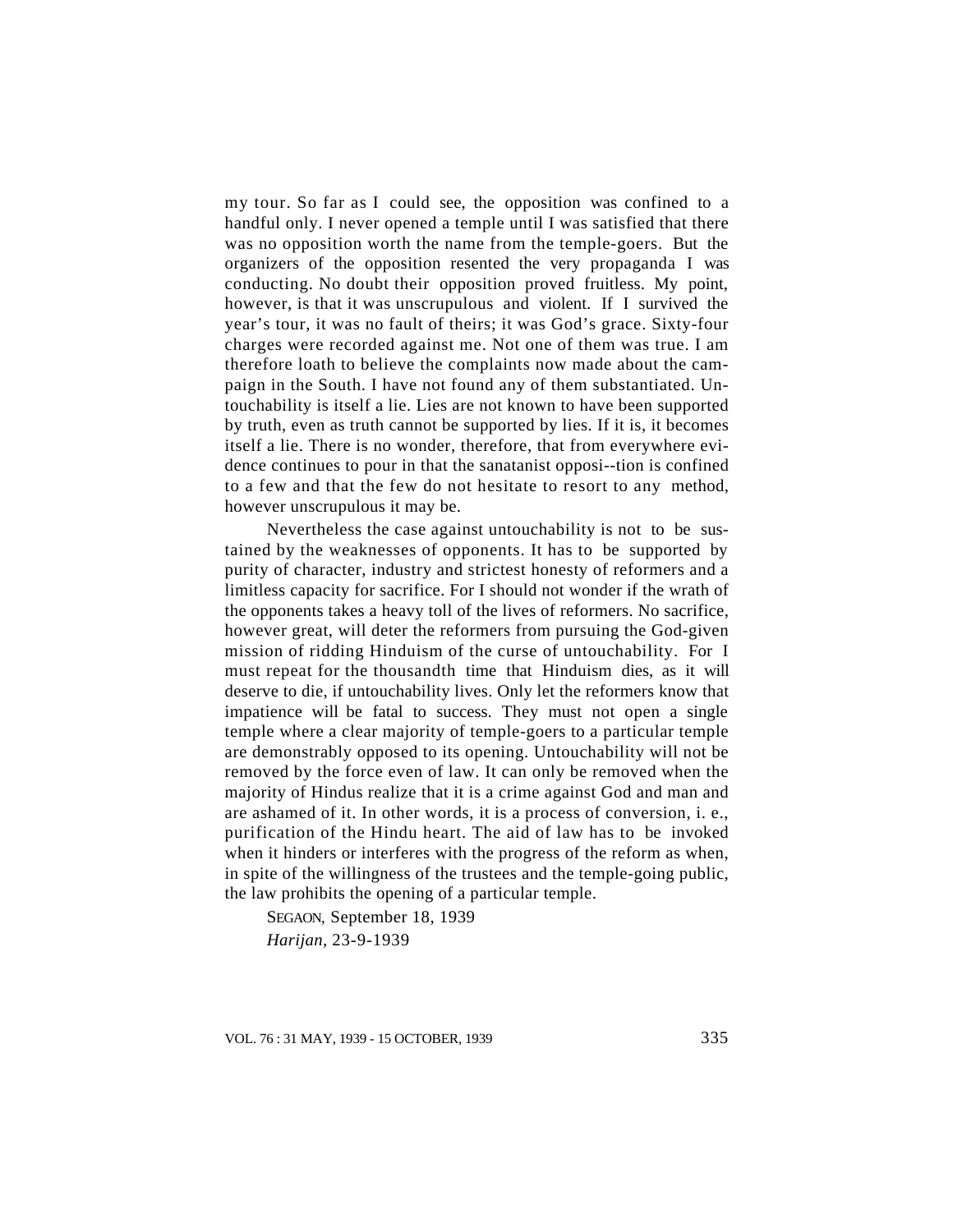# *426. TELEGRAM TO ABUL KALAM AZAD*

SEGAON, WARDHA, *September 18, 1939*

# MAULANA ABUL KALAM AZAD C/O MINISTER HAFIZ IBRAHIM LUCKNOW

HOPE BY GOD'S GRACE AND YOUR EFFORT SHIA-SUNNI QUARREL WILL BE AMICABLY SETTLED.<sup>1</sup>

From a copy: Pyarelal Papers. Courtesy: Pyarelal

# *427. LETTER TO JAWAHARLAL NEHRU*

SEGAON, WARDHA, *September 18, 1939*

#### MY DEAR JAWAHARLAL,

Here is my letter to Chiang Kai-shek. The letter became longer than I had wanted it to be. Perhaps it will be well to send a typed copy with the original.

Mahadev went to Madras yesterday. Love.

#### **BAPU**

Gandhi-Nehru Papers, 1939. Courtesy: Nehru Memorial Museum and Library. Also A *Bunch of Old Letters,* p. 380

<sup>1</sup> *Vide* also "Letter to President, Tanzeem-ul-Mominin", 4-8-1939.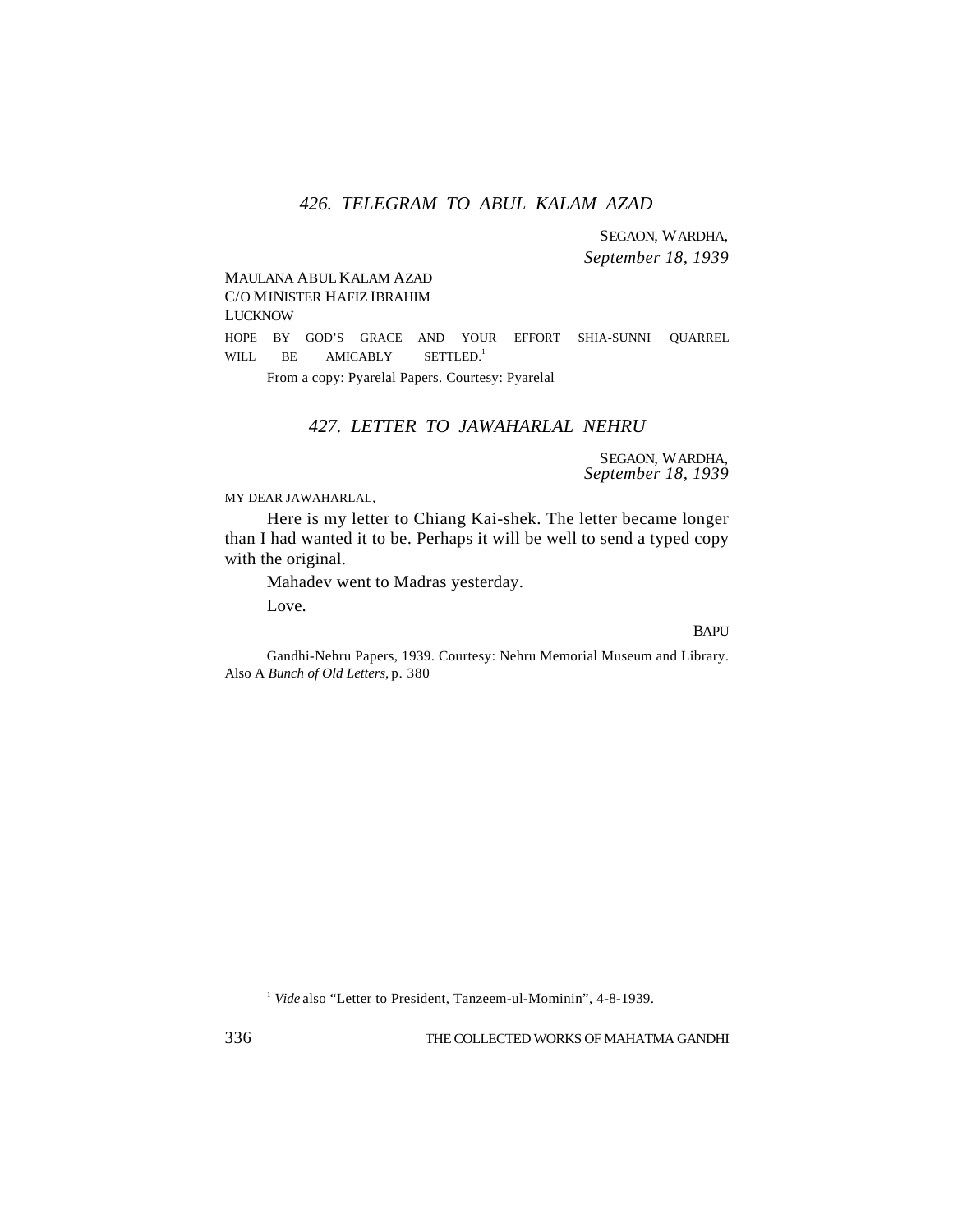# *428. LETTER TO RAMAKRISHNA DHOOT*

SEGAON, WARDHA, *September 18, 1939*

MY DEAR RAMAKRISHNA,

The analysis is not what I wanted. It is argumentative. I want an unvarnished examination showing categorically on one sheet of paper what is bad. Your analysis does not absolve me from having to read the original ponderous papers. But need anything be done now? Will not everything be hung up during the war?

> *Yours,* **BAPU**

SHRI RAMKISHEN DHOOT HYDERABAD STATE CONGRESS SULTAN BAZAR HYDERABAD DECCAN

From the original: C. W. 10155

## *429. LETTER TO JAIRAMDAS DOULATRAM*

SEGAON, *September 18, 1939*

MY DEAR JAIRAMDAS,

Please see that I get a car for Gosibehn at the latest at 1.30 p. m. She has to transact business at Maganwadi and then entrain for Bombay. I hope Devi and Premi have arrived safe and sound. Love.

**BAPU** 

From the original: C.W. 11046. courtesy: Arjun Jairamdas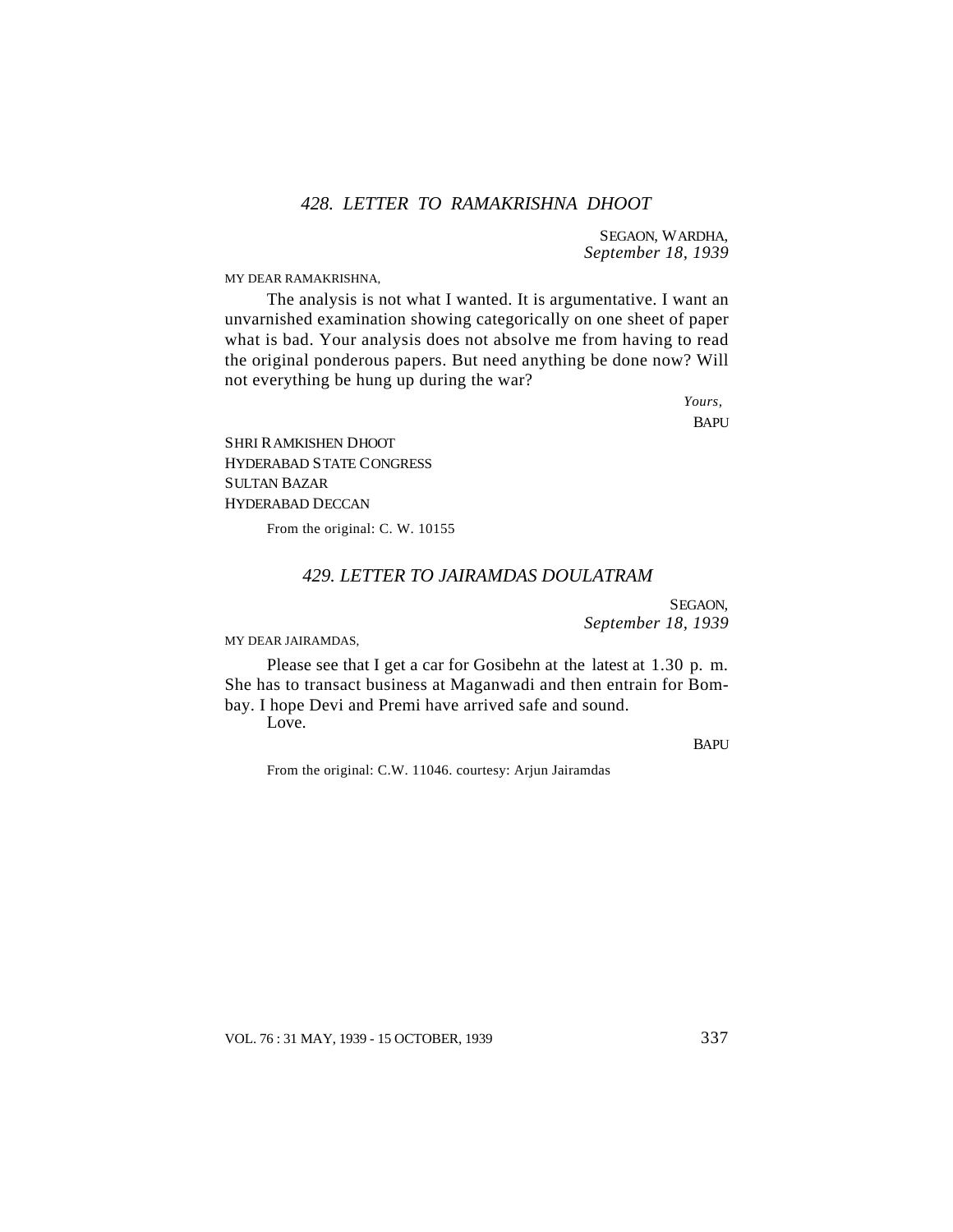# *430. LETTER TO PADMAJA NAIDU*

MAGANWADI, WARDHA (C. P.), *September 18, 1939*

DEAR LOTUS-BORN,

I have your beautiful letter in font of me unanswered. Well, you are playing the game. But don't overwork yourself nor be overstrung. Take things calmly. Don't take them to the breaking point.

Love.

PLAYMATE

SHRI PADMAJA NAIDU ZAHEER MUNZIL RED HILLS HYDERABAD, DECCAN

From the original: Padmaja Naidu Papers. Courtesy: Nehru Memorial Museum and Library

## *431. LETTER TO AMRITLAL T. NANAVATI*

*September 18, 1939*

CHI. AMRITLAL,

You must have got Vijaya's and Uttamchand's letters which I sent with Shriman<sup>1</sup> yesterday.

It is time for Sushila to arrive but one cannot say when she will come. There is no news from her.

Bisen<sup>2</sup> should take hip-baths as also sun-baths. He is sure to benefit from them. I would certainly try and see how far they are helpful to him if he comes here some time.

*Blessings from*

**BAPU** 

From a photostat of the Gujarati: G. N. 10795

1 Shriman Narayan

<sup>2</sup> Shiv Balak Bisen, who later became Gandhiji's private secretary for some time.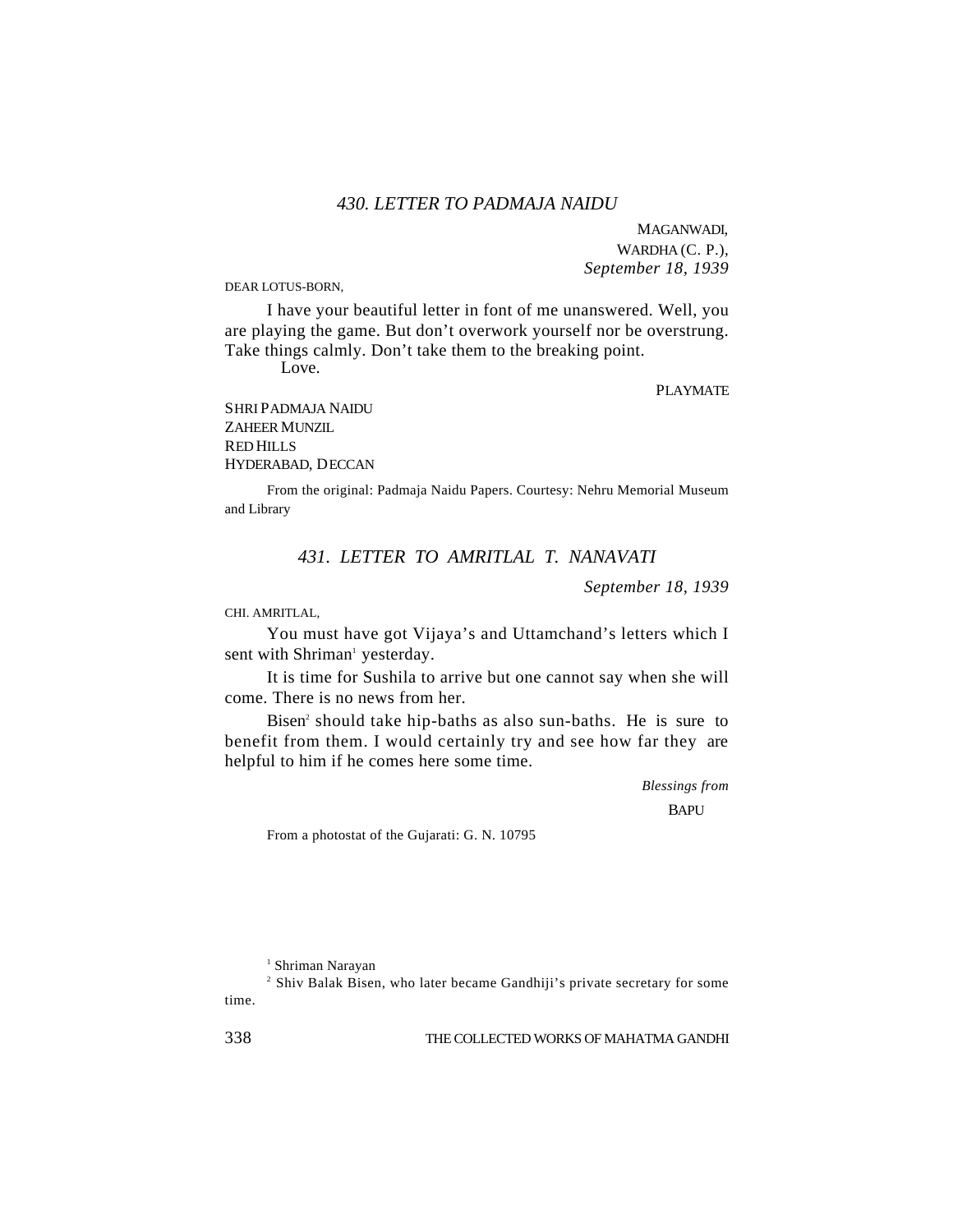## *432. LETTER TO BRIJKRISHNA CHANDIWALA*

SEGAON, WARDHA, *September 18, 1939*

CHI. BRIJKRISHNA,

I have your letter. I hope to be here for the present. I cannot say when and where I may be required to go.

I understand what you say about Brother<sup>1</sup>.

*Blessings from*

BAPU

From a photostat of the Hindi: G. N. 2473

#### *433. LETTER TO Y. M. DADOO*

SEGAON, *September 19, 1939*

MY DEAR DADOO,

I was glad to have your reply. Of course there is no absolute reason why passive resistance should be stopped because war has broken out in Europe. But wisdom may dictate that course. Of this you should be the best judges. I am trying my best to have the enforcement of the obnoxious law postponed. As the letters are delayed, you will use the cable when necessary.<sup>2</sup>

*Yours,*

**BAPU** 

From a photostat: G. N. 4903. Also C. W. 1316. Courtesy: Sushilabehn Gandhi

 $<sup>1</sup>$  Addressee's brother, who was ailing</sup>

<sup>2</sup> *Vide* also "Statement to the Press", 29-7-1939.

VOL. 76 : 31 MAY, 1939 - 15 OCTOBER, 1939 339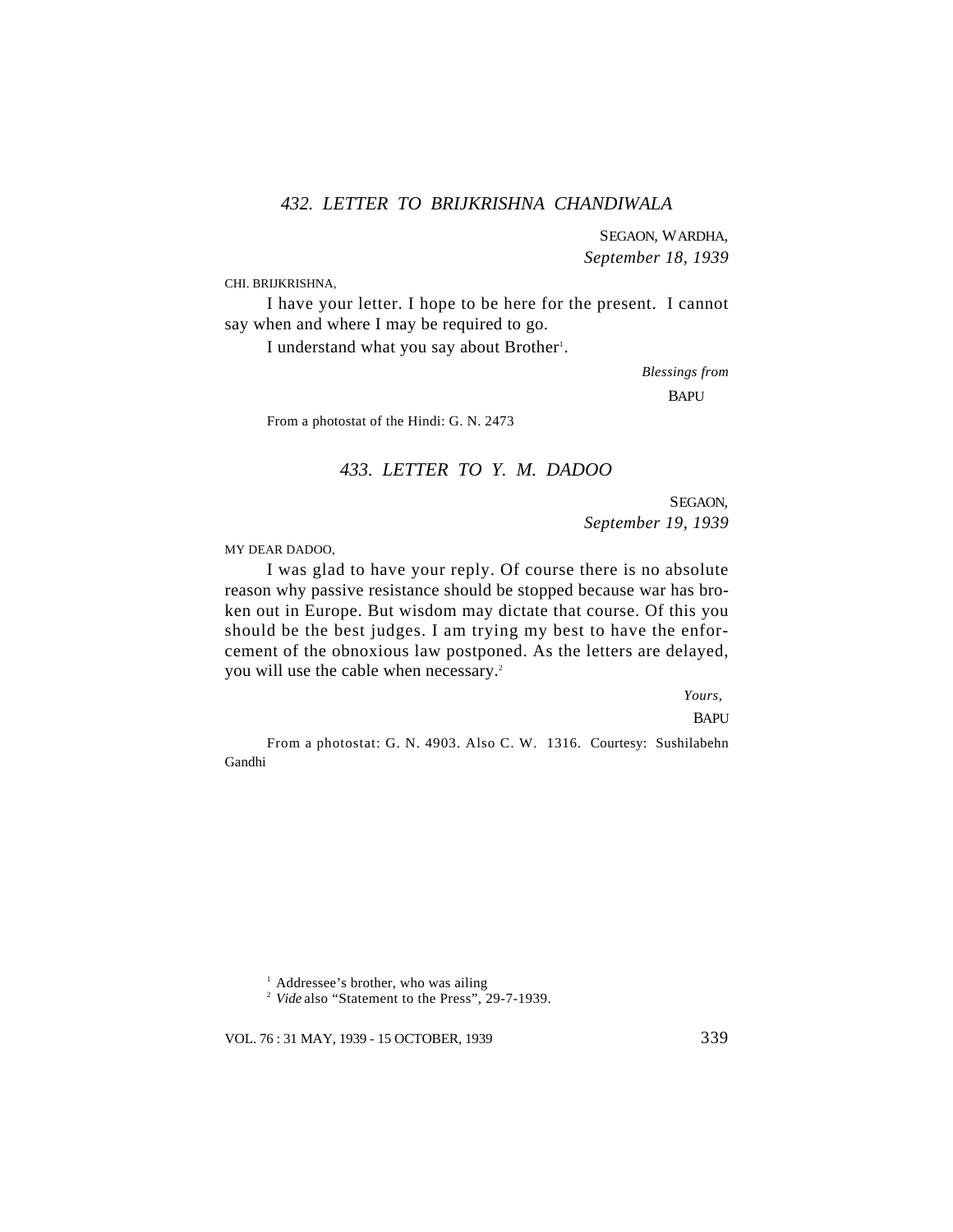# *434. LETTER TO NARANDAS GANDHI*

SEGAON, *September 19, 1939*

CHI. NARANDAS,

My blessings on your birthday. You seem to be making fairly rapid progress. The girls also seem to be doing good work. If, however, the people are tempted to pay money only by the sight of the girls, you should consider how far it is desirable to send them out. You can know more by asking the girls themselves. This is only for you. Satish Babu will certainly come. But not Ba. I will think about Mirabehn. Rajkumari is not enthusiastic. I shall consider how the money should be used<sup>1</sup>.

*Blessings from*

**BAPU** 

[PS.]

Is Shambhu Shankar still in prison? What did he do? What is the state of affairs in Palitana? Dhebarbhai may be able to tell you.

From a microfilm of the Gujarati: M.M.U./II. Also C. W. 8562. Courtesy: Narandas Gandhi

# *435. LETTER TO RAMASINHA*

SEGAON, WARDHA, *September 19, 1939*

BHAI RAMASINHAJI,

Only today I could reach your letter of August 28. The letter is excellent. If the Garasia brethren really take up the work which you

<sup>1</sup> *Vide* also "Notes", 12-7-1939.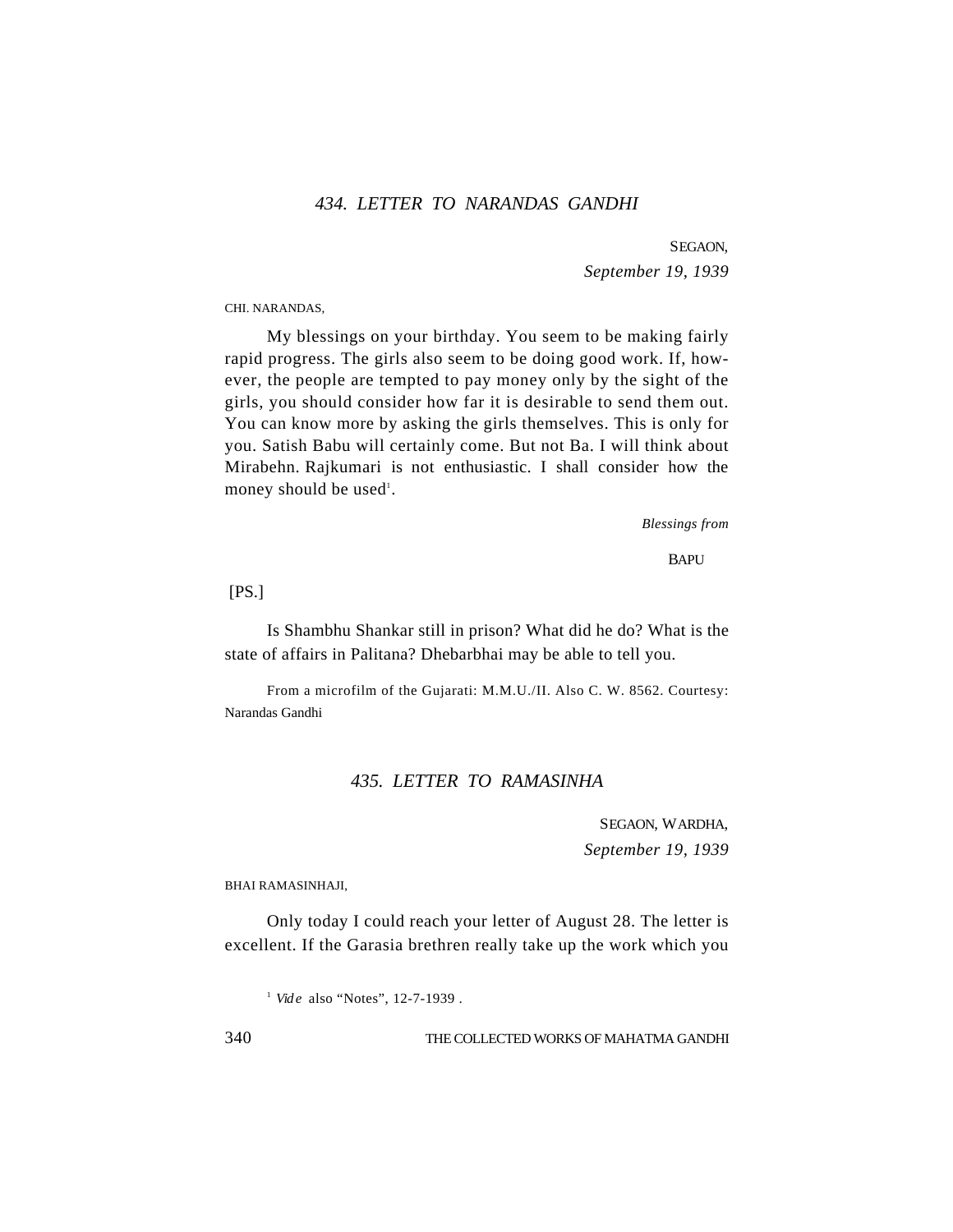have described, both they and Kathiawar would forge ahead.

*Vandemataram from* M. K. GANDHI

From a photostat of the Gujarati: G. N. 5228

#### *436. LETTER TO SURENDRA B. MEDH*

SEGAON, *September 19, 1939*

CHI. MEDH,

I have your letter. You will see [for yourself] from the letter $1$  to Bhai Dadoo that I understand what you say. I am doing all that I can. Manilal must be getting these letters, so I won't be particular in writing to him. What is this about somebody in Boksberg having been killed? There seems to have been some report to that effect in *The Rand Daily Mail.* It seems there too a terrorist gang has come into existence.

> *Blessings from* BAPU

From a photostat of the Gujarati: G. N. 4904

<sup>1</sup> *Vide* Letter to Y. M. Dadoo", 19-9-1939.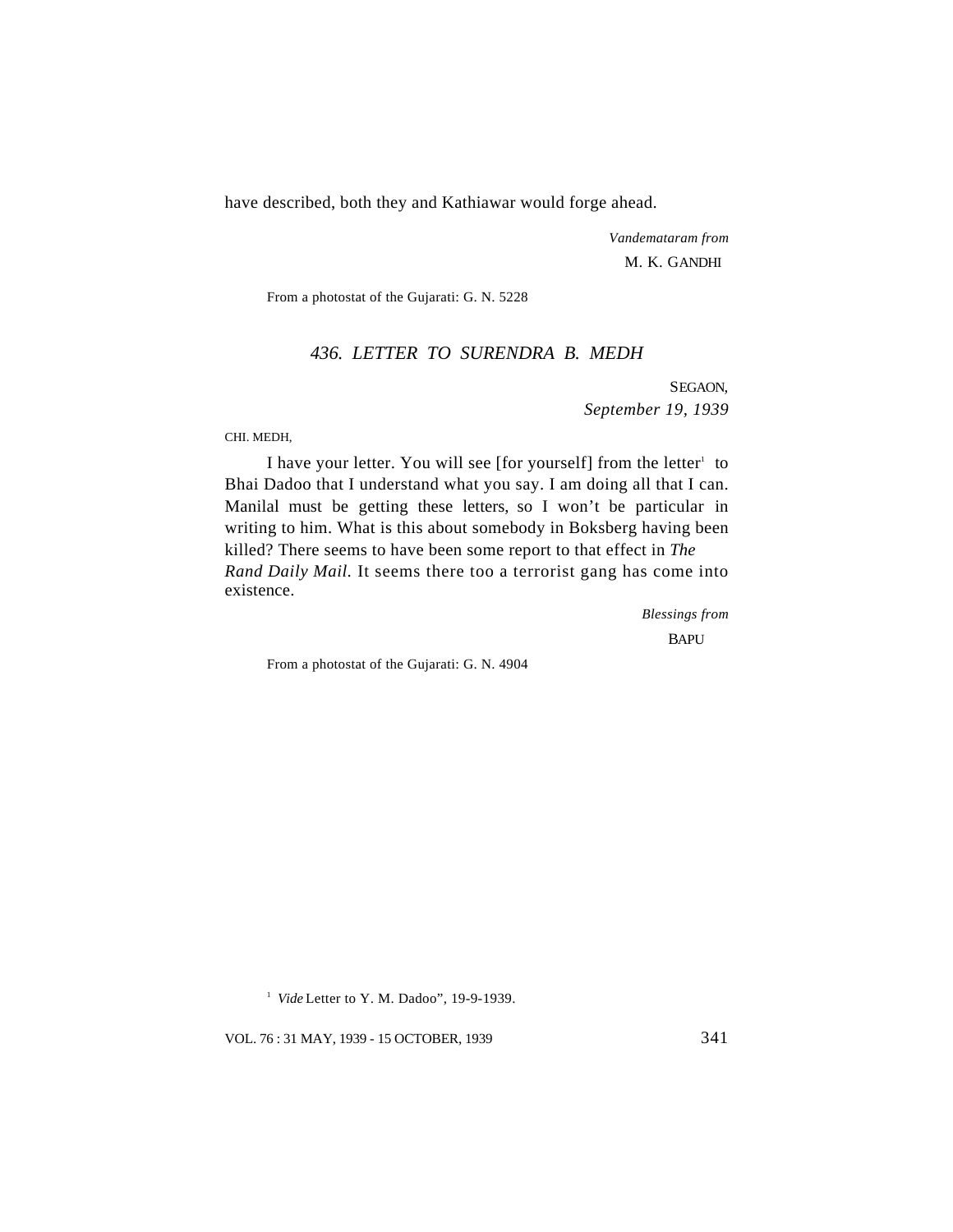## *437. DRAFT RESOLUTION FOR PROVINCIAL LEGISLATURES* <sup>1</sup>

[*September 20, 1939*] 2 This Assembly regrets that the British Government have

 $<sup>1</sup>$  K. M. Munshi explains: "With the declaration of war, Central encroac-hment</sup> on Provincial autonomy was inevitable. Sardar Patel, therefore, issued a circular letter to all the Congress Prime Ministers advising them on the attitude they should adopt, pending a decision by the A. I. C. C. or the Working Committee. . . . The Working Committee met on September 9 and continued their deliberations till September 15. . . . Gandhiji, at first, was for supporting the British unconditionally, but ultimately he yielded to Jawaharlal Nehru. . . . The Congress Ministries in the Provinces simply could not continue in office for a long period during which they were bound to accept the direction of a Central Government with which they felt no sense of identity. . . . During the time. . . my relations with Sir Roger Lumley, the Governor, had become friendly. . . I tried to prevail upon Sir Roger Lumley to convey to Lord Linlithgow that there should not be any difficulty in meeting the Congress demands, viz., (1) clarification of war aims, (2) assurance as to India's future, and (3) the immediate steps to ensure Congress participation at the Centre. . . . The outlook became gloomy when, on September 18, Kher, like other Congress premiers, received a letter from Sardar Patel intimating that the Working Committee's statement [Appendix X] should be taken as the background for the time being; that the Ministries should do nothing inconsistent with it and, in particular, should not allow their responsibility as Provincial Governments to be overridden. . . . The more important part of the letter was a directive: Provincial legislatures, or, in default of legislatures, Provincial Governments, should as early as possible pass a resolution, a draft of which was appended. . . . Sir Roger realized the grave implications of the resolution and told me that a resolution of this character would create the impression that the Congress had given up the intention to co-operate in the war. He, therefore, strongly urged that I should point out to Sardar the implication of the course advocated in the letter. I gave Sir Roger's message to Sardar Patel. He, however, told me that the letter had been drawn up by the Congress War Sub-committee and that he could not cancel it without the consent of the other members of the Sub-committee, namely, Nehru and Maulana Azad. He, therefore, advised me to go at once to Wardha and see Gandhiji and Rajendra Prasad who was still there. I left for Wardha the same evening and returned on September 21. Gandhiji gave me a patient hearing, spinning the charkha all the time. I remember to have argued the case at length. When I finished, he told me: 'Munshi, you have presented your case well, but the country will not accept the course of action recommended by you'. He was, however, prepared to modify the peremptory attitude reflected in the resolution. He gave me a statement defining his views on the situation. . . Gandhiji also gave me a draft of the resolution which be passed by the Provincial legislatures if a satisfactory solution on the lines indicated was not acceptable to the British Government. . . .As a result of my inteview with Gandhiji on September 20 . . . instructions were issued to the Congress Ministries postponing action on the proposed resolution for a week."

2 *Ibid*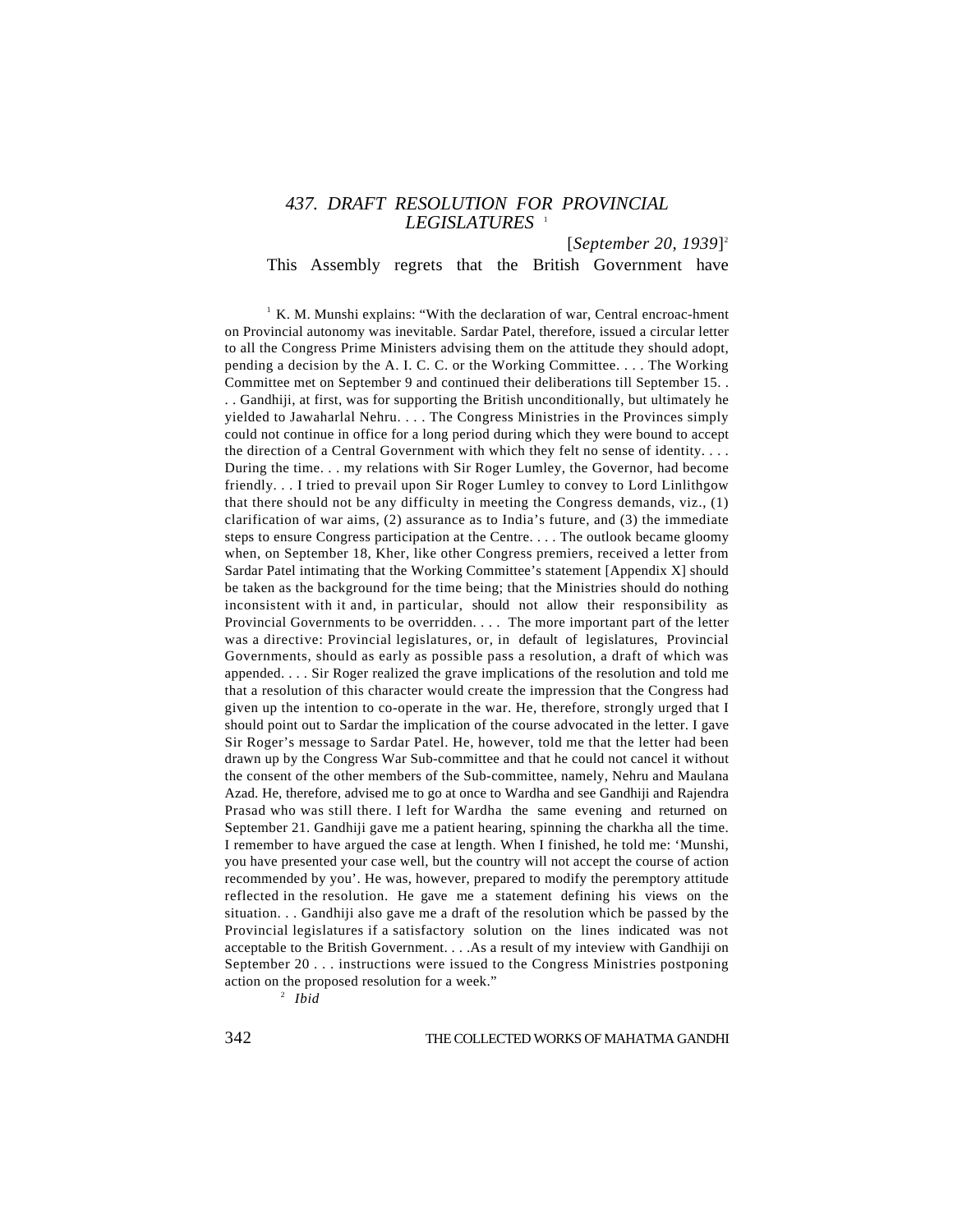declared India as a participant in the war between Great Britain and Germany, without the consent of the Indian people and without consulting this Assembly. The Assembly considers this declaration, made in complete disregard of the opposition from Indian opinion, a contravention of the spirit of Provincial autonomy, as also further measures adopted and laws passed in England and India limiting the powers and activities of Provincial Governments.

The British Government have stated that the war is for the preservation of democracy, but their policy in India militates against this profession. While this Assembly has the fullest sympathy for the cause of democracy and freedom, and condemns the aggression of the Nazi Government on Poland, it cannot offer co-operation in the war, unless the principles of democracy are applied to India and her policy is guided by her people. The Assembly invites the British Government to make a clear declaration that they have decided to regard India as an independent nation entitled to frame her own Charter of Freedom, and to accompany this declaration by suitable action, in so far as this is possible, even in the prevailing war conditions. The Assembly is further of opinion that no war measure or other activity should be undertaken in this Province except with the consent and through the medium of the Provincial Government.

*Pilgrimage to Freedom (1902-1950),* p. 58

#### *438. A STATEMENT <sup>1</sup>*

[*September 20, 1939*] 2

1. I (Gandhi) know that my views in regard to unconditional co-operation are not shared by the country. The resolution of the Working Committee reflects the Congress opinion properly.

2. Since the Congress is unable, owing to past experience, to give unconditional co-operation, it can only co-operate if it is able to convince the country that it has in substance achieved its purpose and that therefore there is a complete understanding about it between the British Government and the Congress.

3. If there is a real understanding between the British Government and the Congress, it follows that there must be corresponding action even during the war. Thus Ministries must not be mere regis-

<sup>&</sup>lt;sup>1</sup> Foot note no. 1 of draft resolution for provincial legislatures, 20-9-1939. 2 *Ibid*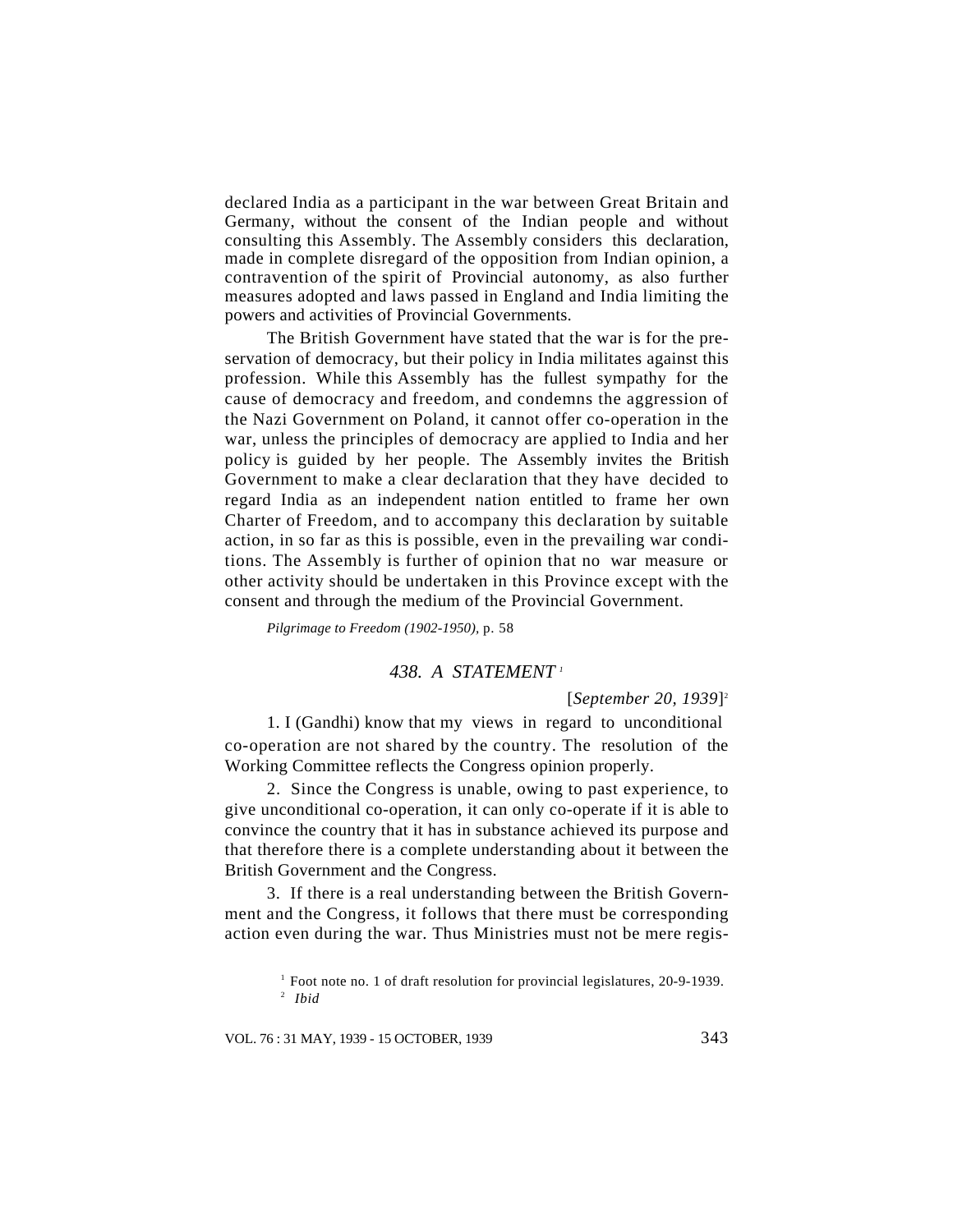tering agencies of the measures coming from the Centre. Hence there must be some method at the Centre of having a Congress representation sufficient to give it a majority.

4. The only constitutional way in which the Ministries can declare their position is to obtain the necessary authority of their respective legislatures by getting them to adopt this resolution<sup>1</sup>, unless in the mean time they can convince their legislatures that circumstances in terms of 2 and 3 have come into existence which render such resolution unnecessary.

5. If the British Government are serious in their profession that they are fighting for democracy, they cannot marshal the moral opinion of the world in their favour except by declaring that India will be a free and democratic country at the end of the war and that in the mean time it has taken steps to implement the assurances so far as it is practicable under martial conditions.

6. If for some reason, the British Government takes a different view, the Ministries will find it impossible to function.

7. The resolution may be kept back for a week if the members of the War Sub-committee agree. But it must be clearly understood that before the A. I. C. C. meets, the Working Committee which meets on the 4th (October) must have definite material to enable it to give the lead to the A. I. C. C. and the country.

*Pilgrimage to Freedom (1902-1905),* p. 57

# *439. LETTER TO C. P. RAMASWAMI AIYAR*

WARDHA, *September 20, 1939*

DEAR FRIEND,

A friend unconnected with politics writes to me to say that the labouring population living near the sea and the back-waters are suffering great privations due to want of employment. The writer thinks that if I drew your attention to the matter, relief was likely to be given to these people.

*Yours sincerely,*

#### SIR C. P. TRIVANDRUM

From a copy: Pyarelal Papers. Courtesy: Pyarelal

<sup>1</sup> *Vide* the preceding item.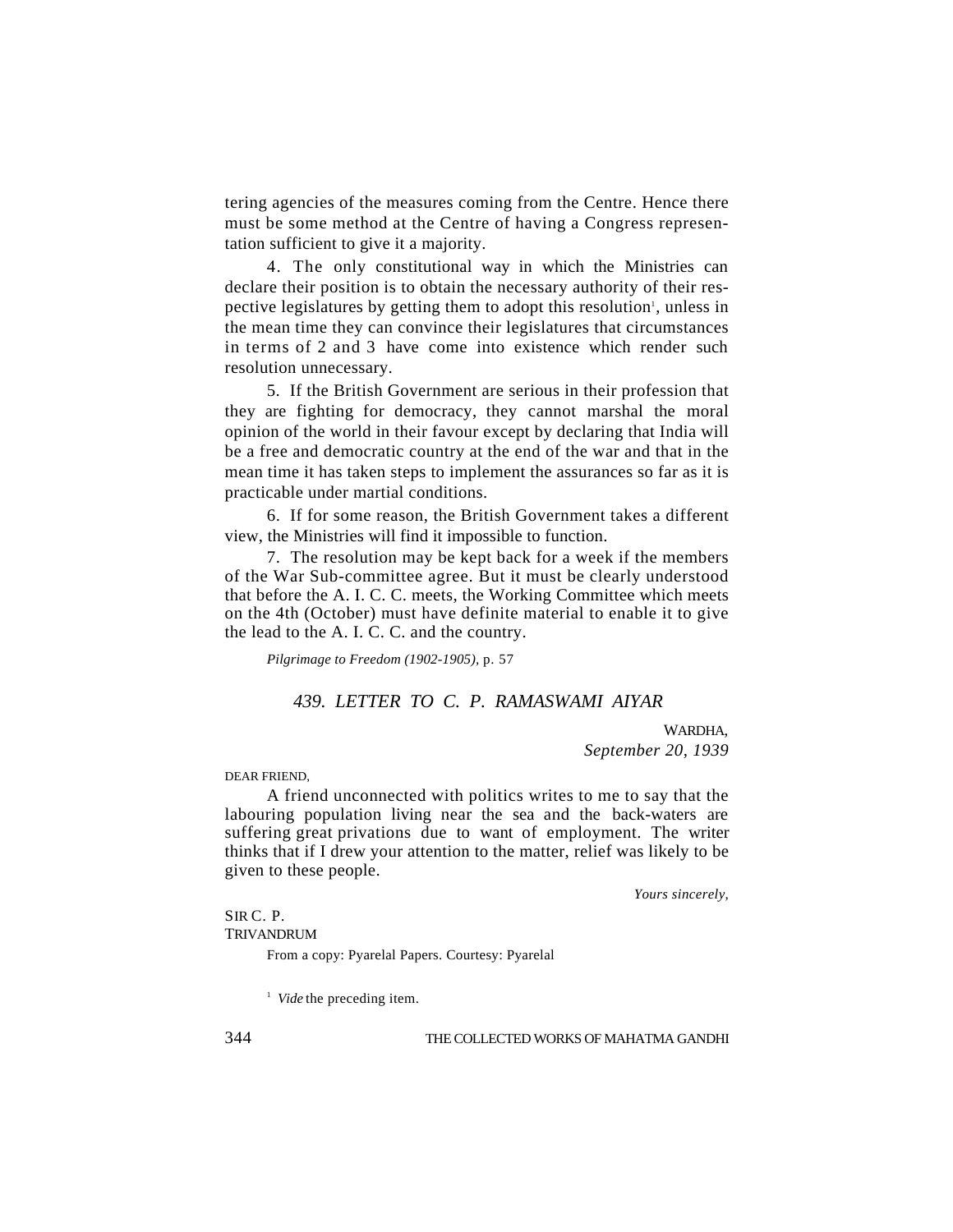## *440. LETTER TO AKBAR HYDARI*

WARDHA, *September 20, 1939*

DEAR SIR AKBAR,

There is Krishna Sharma of the State Congress under a ban. Should not the ban be now removed? He is suffering distress.

*Yours sincerely,*

#### SIR AKBAR HYDARI HYDERABAD

From a copy: Pyarelal Papers. Courtesy: Pyarelal

## *441. LETTER TO PATTOM THANU PILLAI*

SEGAON, WARDHA, *September 20, 1939*

MY DEAR THANU,

I drop 'Pillay' a bit for brevity. I have gone through all your papers. I am filled with admiration and amazement. You are keeping calm in the midst of the gravest provocation. It is all to the good. It is the most solid progress towards the goal. Therefore go on as you are doing. Make sure that you have no dross in your gold. It does not matter if you are only a few. Rely only on quality. You will quicken the pace of progress. Keep me informed.

*Yours,*

**BAPU** 

From a photostat: C. W. 10202. Courtesy: Government of Kerala. Also Pattom Thanu Pillai Papers. Courtesy: Nehru Memorial Museum and Library

#### *442. LETTER TO MRIDULA SARABHAI*

SEGAON, *September 20, 1939*

CHI. MRIDU,

I have your letter. Come whenever you want. I was under the impression that I had explained the situation to you. I have no money. Amtussalaam was to collect the money but she was to use it in my name. Rs. 600/- belonging to her was lying with me. Now that she has

VOL. 76 : 31 MAY, 1939 - 15 OCTOBER, 1939 345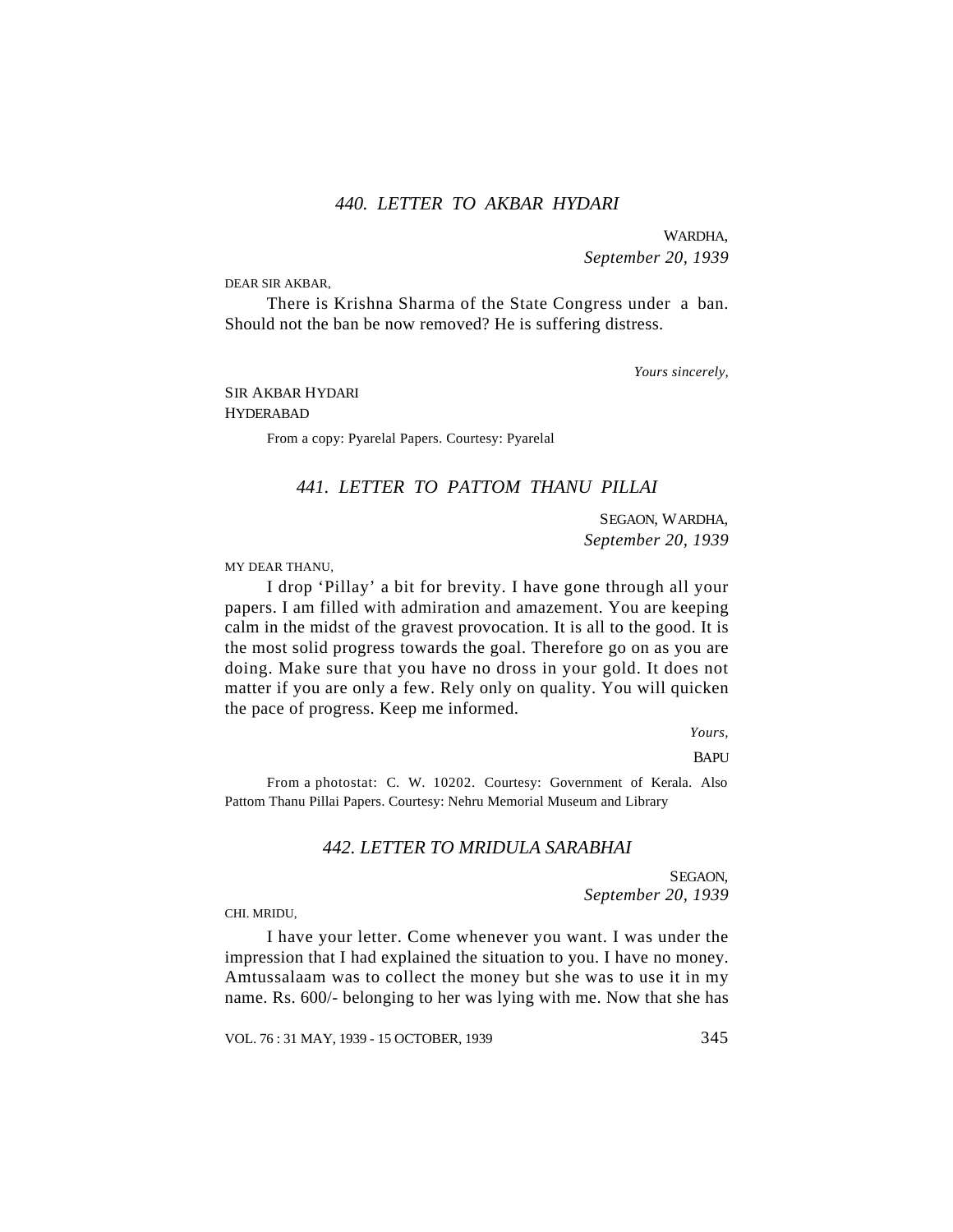abandoned the work, she has also lost the ability to collect funds. Now tell me what I should do. Surely, it was not as though I trusted A S. and did not trust you or Lakshmidas? How could that be? But you should not give up the work you have undertaken. Shankerlal is here. I will consult him. I will discuss the matter with you if you come. I was very happy to read about Mummy.

> *Blessings from* **BAPU**

From the Gujarati original: C.W. 11210. Courtesy: Sarabhai Foundation

## *443. LETTER TO VIJAYABEHN M. PANCHOLI*

SEGAON, WARDHA, *September 21, 1939*

CHI. VIJAYA,

I get your letters regularly. You must be growing calmer day by day. Think and realize that birth and death are one and the same thing. This is the normal thing. Death follows birth—birth follows death. In this manner the two ever keep changing places. Why then should we rejoice at one and grieve over the other? The coming of night is the death of day, but we know that day comes after night and so we are not surprised by the way it goes on. Our grief, therefore, is only on account of the separation. But separation is only one member of a pair. Union and separation—separation and union, go hand in hand. This is only an intellectual statement. But it is worth understanding. It will strengthen your faith. What I want to say, is that your presence there should have this effect, and no one should grieve and Father should leave with a smile on his face. He had better take only water. I hope Manubhai<sup>1</sup> will not be permitted to come there. Nanabhai<sup>2</sup> cannot spare him even for a second. What will he do even if he comes?

*Blessings from*

**BAPU** 

From a photostat of the Gujarati: G. N. 7118. Also C. W. 4610. Courtesy: Vijayabehn M. Pancholi

<sup>&</sup>lt;sup>1</sup> Manubhai Pancholi, the addressee's husband who was himself ill <sup>2</sup> Nrisinhprasad Kalidas Bhatt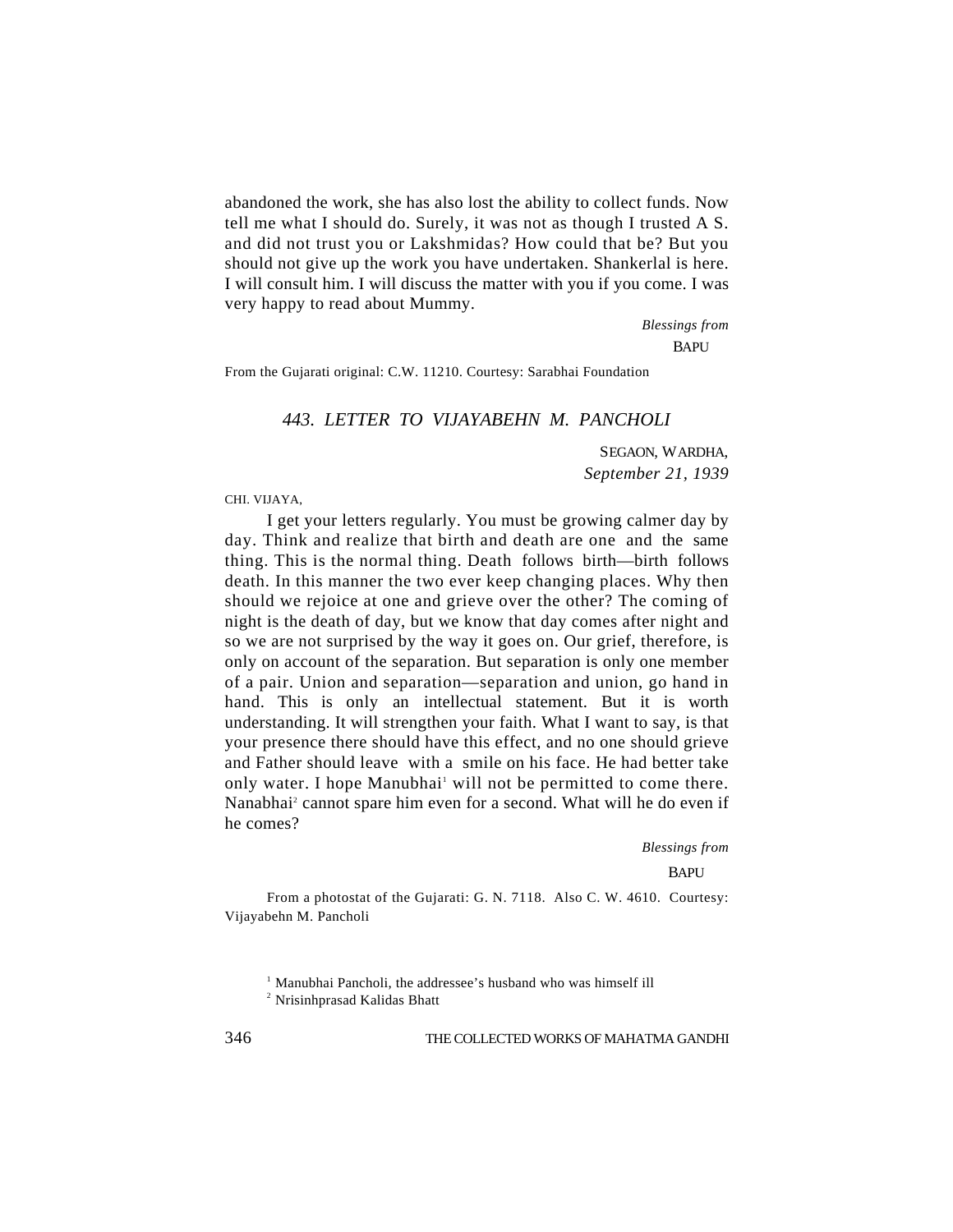# *444. LETTER TO VALLABHBHAI PATEL*

WARDHA, *September 22, 1939*

BHAI VALLABHBHAI,

See the telegram about Rajkot. Please forward it. I think you should stay here, so that your burden may be lightened and we may be able to meet every day and exchange views.

*Blessings from*

**BAPU** 

SARDAR VALLABHBHAI PATEL BIRLA HOUSE 5 ALBUQUERQUE ROAD, NEW DELHI [From Gujarati]

*Bapuna Patro–2: Sardar Vallabhbhaine,* p. 235

# *445. LETTER TO RAMAKRISHNA BAJAJ*

SEGAON, *September 22, 1939*

#### CHI. RAMAKRISHNA,

May you live long and bring credit to Father's' name.

*Blessings from*

BAPU

From a photostat of the Hindi: G. N. 3063

<sup>1</sup> Jamnalal Bajaj

VOL. 76 : 31 MAY, 1939 - 15 OCTOBER, 1939 347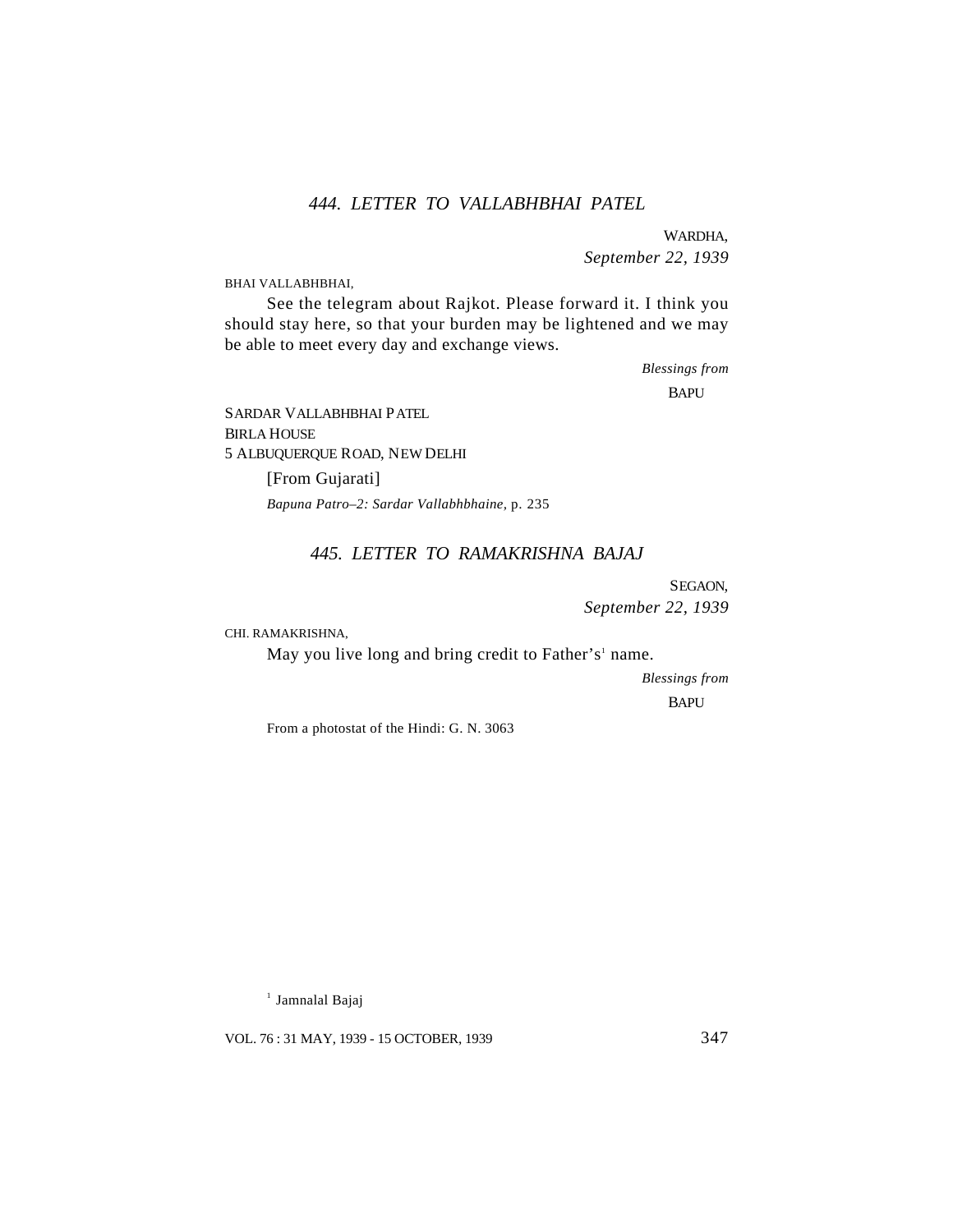# SEGAON, WARDHA, *September 23/24, 1939*

How I wish I had the same enthusiasm that fires you. Of course I have the experience of listening<sup>2</sup> not merely of trying to listen. The more I listen, the more I discover that I am still far away from God. While I can lay down rules, the observance of which is essential for proper listening, the reality still escapes me. When we say we are listening to God and getting answers, though we say it truthfully, there is every possibility there of self-deception. I do not know that I am myself altogether free from self-deception. People sometimes ask me if I may not be mistaken, and I say to them, 'Yes, very likely, what I say may be just a picture of my elongated self before you."

And then see how one may claim to be God-guided in taking a particular course of action, and another may make the same claim in taking an opposite course of action. I will give you a good illustration. Rajaji, whom you know, at any rate whose name you have heard, is I think unsurpassed in godliness or God-mindedness. Now when I took the 21 days' purificatory fast in the Yeravda Jail in 1933<sup>3</sup> and proclaimed that it was in answer to a call from God, Rajagopalachari came all the way from Madras to dissuade me. He felt sure that I was deluding myself and that I should probably die and, if I did not, I should certainly be demented. Well, you see that I am still alive and of

<sup>1</sup> This is extracted from "A Word to the Oxford Groupers"; *vide* footnotes 1 and 2 of " Reply to Members of Oxford Group", 3-9-1939. Mahadev Desai explains: ". . . six friends came to Wardha on the 23rd of last month. These included a barrister and his wife, an American journalist, a European who was a railway official, and a gifted lady, daughter of a one-time army officer. . . ."

<sup>2</sup> The word 'listening' had special meaning in the language of the Oxford Group. Mahadev Desai says: "Their mission may be described in common parlance as one of thinking aloud and, in their language, of 'spiritual sharing'. 'There is good somewhere in all', said one of the members, 'and there are different ways of finding that out. For us it is by sharing. . . .' Another member said: 'You have always been listening to God. We feel that the solution of those problems for which you have worked would be reached if all the millions of India would start listening to God. We feel we have a place in this plan and have therefore come to you in joy.' Some of the members described their experiences of changes having come over the lives of men and women by this 'listening in'.... 'Whereas people of old used to use the word 'prayer'. 'listening in' is the modern word.... There was a discussion and 'prayer', 'listening in' is the modern Gandhiji spoke out his mind to them."

<sup>3</sup> *Vide* 23-41933 to 21-8-1933.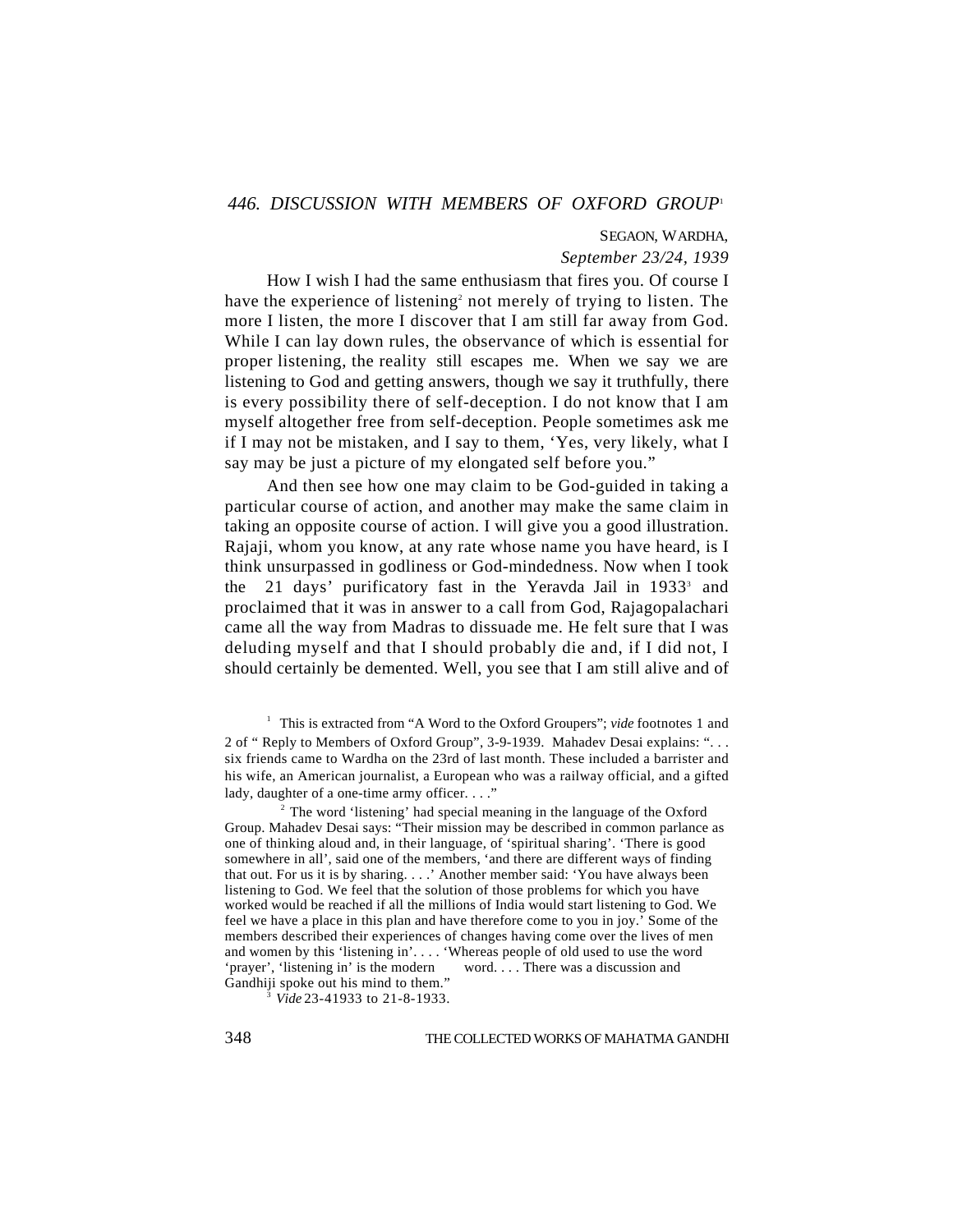a sound mind. And yet perhaps Rajaji still thinks I was deluded and it was by an accident that I was saved, and I continue to think that I fasted in answer to the still small voice within.

I say this in order to warn you how unwise it may be to believe that you are always listening to God. I am not at all against the endeavour, but I warn you against thinking that this is a kind of 'open sesame' which has just to be shown to the millions. No one will contradict me when I say I have tried my very best to make India listen to the way of God. I have had some success but I am still far away from the goal. When I listen to the testimonies you have given I become cautious and even suspicious. In South Africa a preacher came who after his sermon got people to sign their names under a pledge, which was published in a book, binding them not to drink. Well, I have been witness to numerous of these promises being broken. It was no fault of these people. They signed the pledge under the temporary influence of the preacher's moving eloquence.

This I know that all that glitters is not gold, and also that if a man has really heard the voice of God, there is no sliding back, just as there is no forgetting it by one who has learnt to swim. The listening in must make people's lives daily richer and richer.

Let me not appear to damp your enthusiasm; but if it is to be built on solid rock, it is better that listening in is also based on solid rock.

This listening in presupposes the fitness to listen, and the fitness is acquired after constant and patient striving and waiting on God. Shanka-racharya has likened the process to the attempt to empty the sea by means of a drainer small as the point of a blade of grass. This process thus necessarily is endless being carried through birth after birth.

And yet the effort has to be as natural as breathing or the winking of the eyes, which processes happen without our knowing them. The effort coincides with the process of living. I commend to you this process of eternal striving which alone can take us face to face with God<sup>1</sup>.

What is India as a nation to do at this juncture? What would you want her to do? How is she to repent? India may say she has committed many sins for which she is suffering and would pray to be

<sup>&</sup>lt;sup>1</sup> According to Mahadev Desai, the members of the Oxford group returned the next day and "produced another word begging the same rigorous definition and spiritual striving as 'listening in', viz., 'repentance'."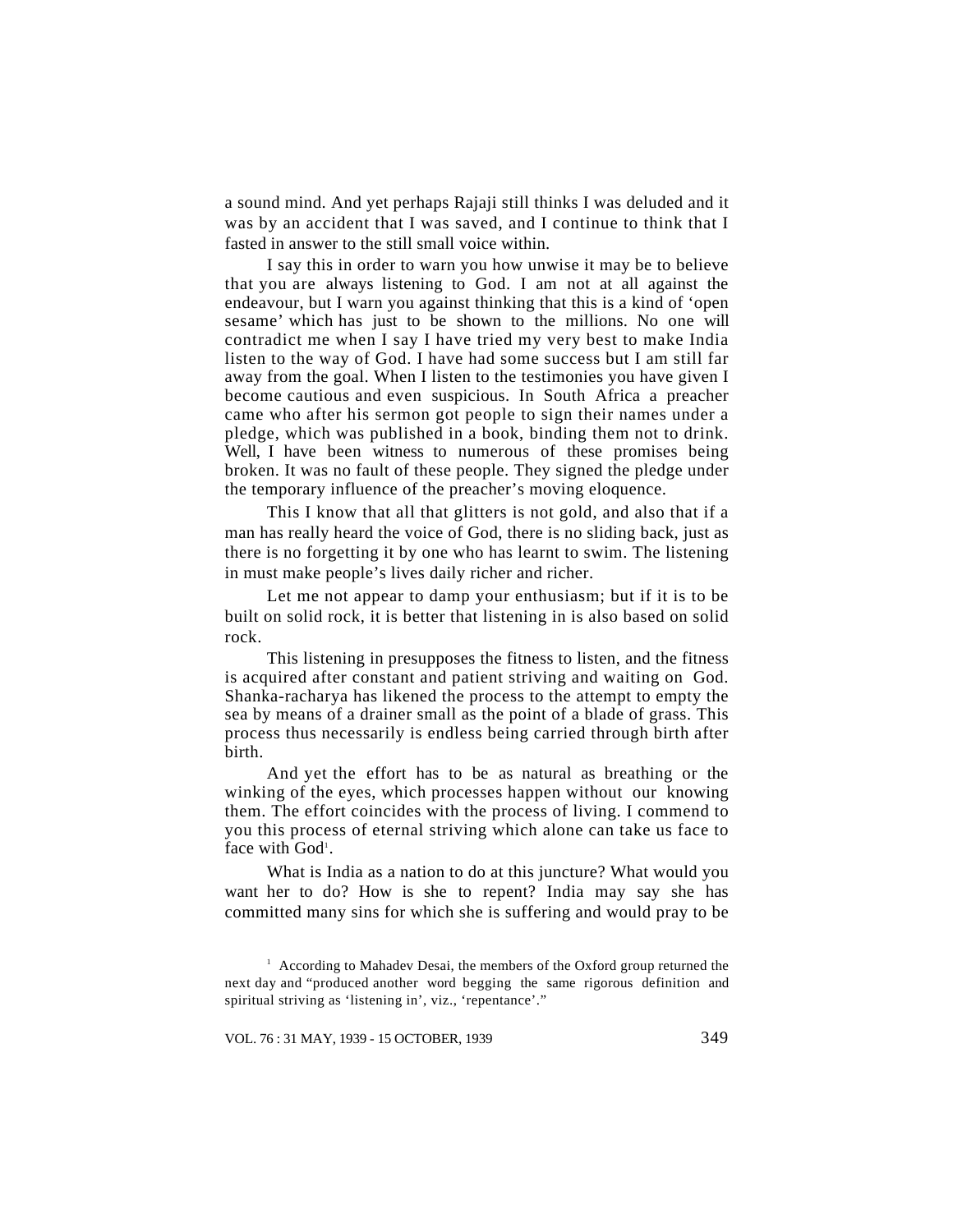given the strength to wipe them out. Or is there anything else at the back of your minds?<sup>1</sup>

*Harijan,* 7-10-1939

#### *447. HORIZONTAL v. VERTICAL*

Prof. J. C. Kumarappa has contributed a thought-provoking article to the *Gram Udyog Patrika* for September. I take from it the following extracts<sup>2</sup> with slight unimportant alterations.

According to the conception of the economic organization on which the A. I. V. I. A. is based, the villager is taken as the centre around whom the universe revolves. What contributes to his welfare is primary and everything else is secondary. Whatever the merits of a plan may be, if it fails to give employment and thereby direct a due share of the wealth produced towards the villager, it will stand condemned. The result or end of economic activity is wealth production for consumption by the producers. Wealth is usually produced by the intelligent use of the means of production and the application or employment of human talent or power. Planning, in the first instance, consists in the rational coordination of these three factors. We may express this mathematically thus:  $W = E + M$ .

Here W stands for wealth, E for employment of human talent and M for means in the shape of tools, equipment or capital. In this equation, keeping W constant, if M is large, E will have to be small, and *vice versa*, that is, E and M vary inversely. Therefore, in planning, our first step will have to be the ascertaining of the availability of  $E$  and  $M$ ...

When we look around our country we find E in abundance while M is very scarce and, therefore, if our planning is to be effective, we have to lay our foundation-stone on labour and not on capital. . . .

Most people seem to think that all will be well as long as we produce large quantities of standardized goods. They cannot see that the method of large-scale production can only be employed as a hand-maiden of the cottage and village industries, the former supplying the basic needs of the latter on a service basis...

Properly conceived, the State should serve the citizen. The citizen may work for his profit but not so the State. Similarly, the decentralized units may work for profit but not so the centralized units. . . .

<sup>1</sup> Mahadev Desai adds: "There was no satisfactory reply. 'We should begin listening to God as a whole,' was their reply . . ."

 $2^{\circ}$  Only excerpts are reproduced here.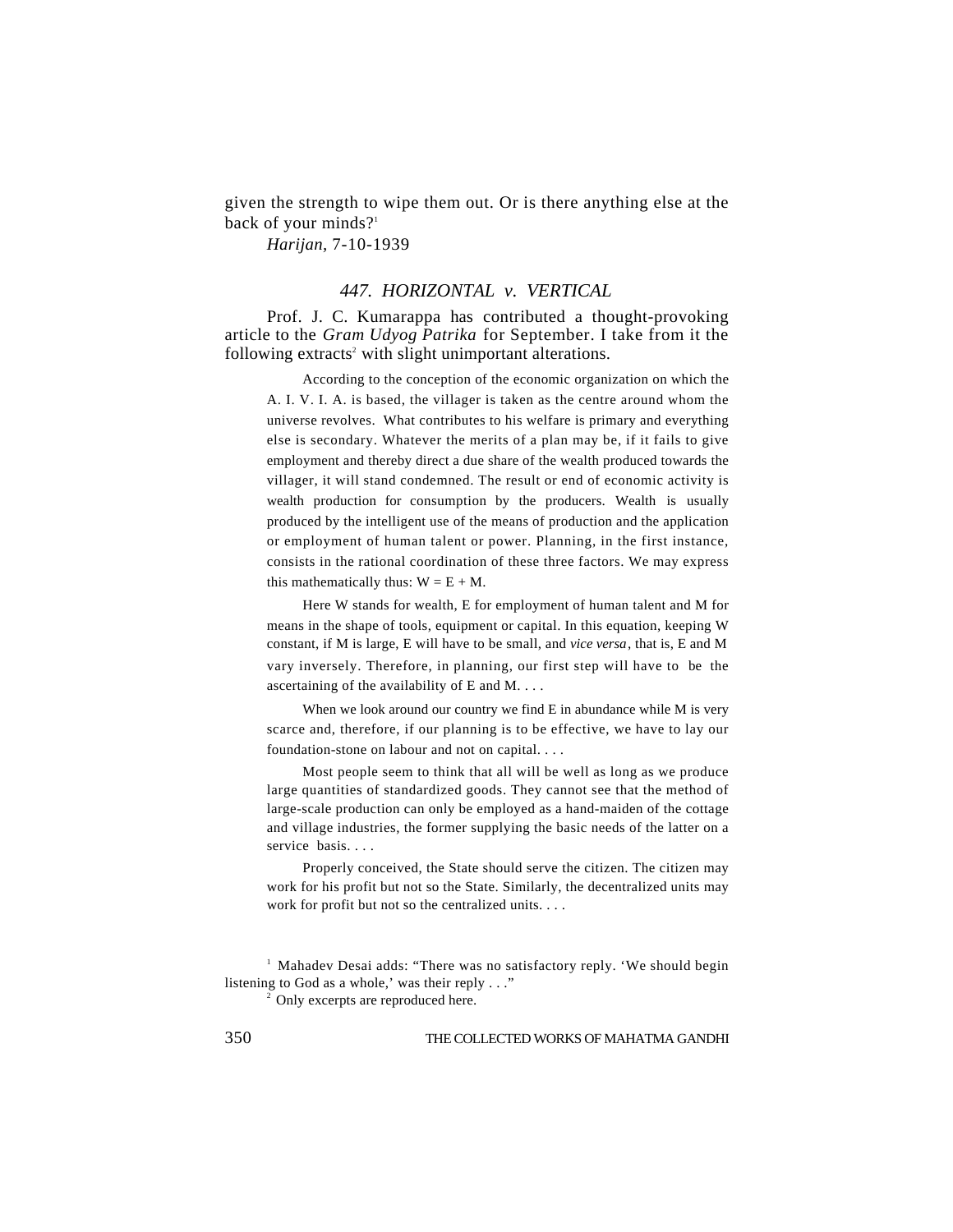It does not do to plan vertically, i. e., emphasizing the functions and thus making them into separate industries, e. g., banking, insurance, etc., which is the way of capitalism. The other way is to take the industries horizontally and study their processes and apply the functional aid at suitable points. The plan of work of the All-India Spinners' Association is a good example of a horizontal system of planning, while a spinning mill is an example of vertical planning. There can be no compromise between these two methods.. . . .

ON THE TRAIN TO SIMLA, September 24, 1939 *Harijan,* 18-11-1939

## *448. AN INTERESTING STUDY*

#### Shri Shankerlal Banker has sent me the following figures :

DAILY PRODUCTION 38,400 SQ. YDS., ABOUT 11,000 LB.

| <b>MILL</b>                         |  |                  | <b>KHADI</b>                   |       |         |                   |
|-------------------------------------|--|------------------|--------------------------------|-------|---------|-------------------|
| Cost at 8.5 as, Per Ib.             |  |                  | Cost at 30 as. per lb.         |       |         |                   |
| $(3\frac{1}{2}$ sq. yds.)           |  | Rs. 5,843        | $(3\frac{1}{2}$ sq. yds.)      |       |         | Rs. $20,625^1$    |
| Note. Cotton including              |  |                  | Note. Cotton                   |       |         | 4 as.             |
| 16% wastage                         |  | $4$ as.          | Spinning and carding           |       |         |                   |
| All-inclusive charges :<br>spinning |  |                  | wages                          |       |         | $15$ as.<br>8 as. |
| All-inclusive charges:              |  | 2 as.            | Weaving wages<br>Washing, etc. |       |         | 1 a.              |
| weaving                             |  | 2.5 as.          | Establishment charges          |       |         | 2 as.             |
|                                     |  |                  |                                |       |         |                   |
| Total                               |  | 8.5 as.          |                                | Total |         | 30 as.            |
|                                     |  | DETAILS RE. COST |                                |       |         |                   |
| Cotton including                    |  |                  | Cotton                         |       | Rs.     | 2,750             |
| 16% wastage                         |  | Rs. 2,750        | Spinning and carding           |       |         |                   |
| All-inclusive charges :             |  |                  | wages                          |       |         | Rs. 10,313        |
| spinning Rs. 1,375                  |  |                  | Weaving wages                  |       |         | Rs. 5,500         |
| All-inclusive charges :             |  |                  | Washing wages, etc.            |       | Rs.     | 687               |
| weaving                             |  | Rs. 1,718        | Establishment charges          |       |         | Rs. 1,375         |
|                                     |  |                  |                                |       |         |                   |
|                                     |  | Rs. 5,843        |                                |       |         | $Rs.20,625^2$     |
| Wage at 2 as. per lb. Rs. $1,375$   |  |                  | Wages                          |       |         | Rs. 16,500        |
| Interest on Rs. 23.1                |  |                  | Interest on Rs. 13.5           |       |         |                   |
| lacs at 3% for one day Rs. 190      |  |                  | lacs                           |       | Rs. 111 |                   |
|                                     |  |                  |                                |       |         |                   |

<sup>1</sup> The source, however, has "20,575". 2 *ibid*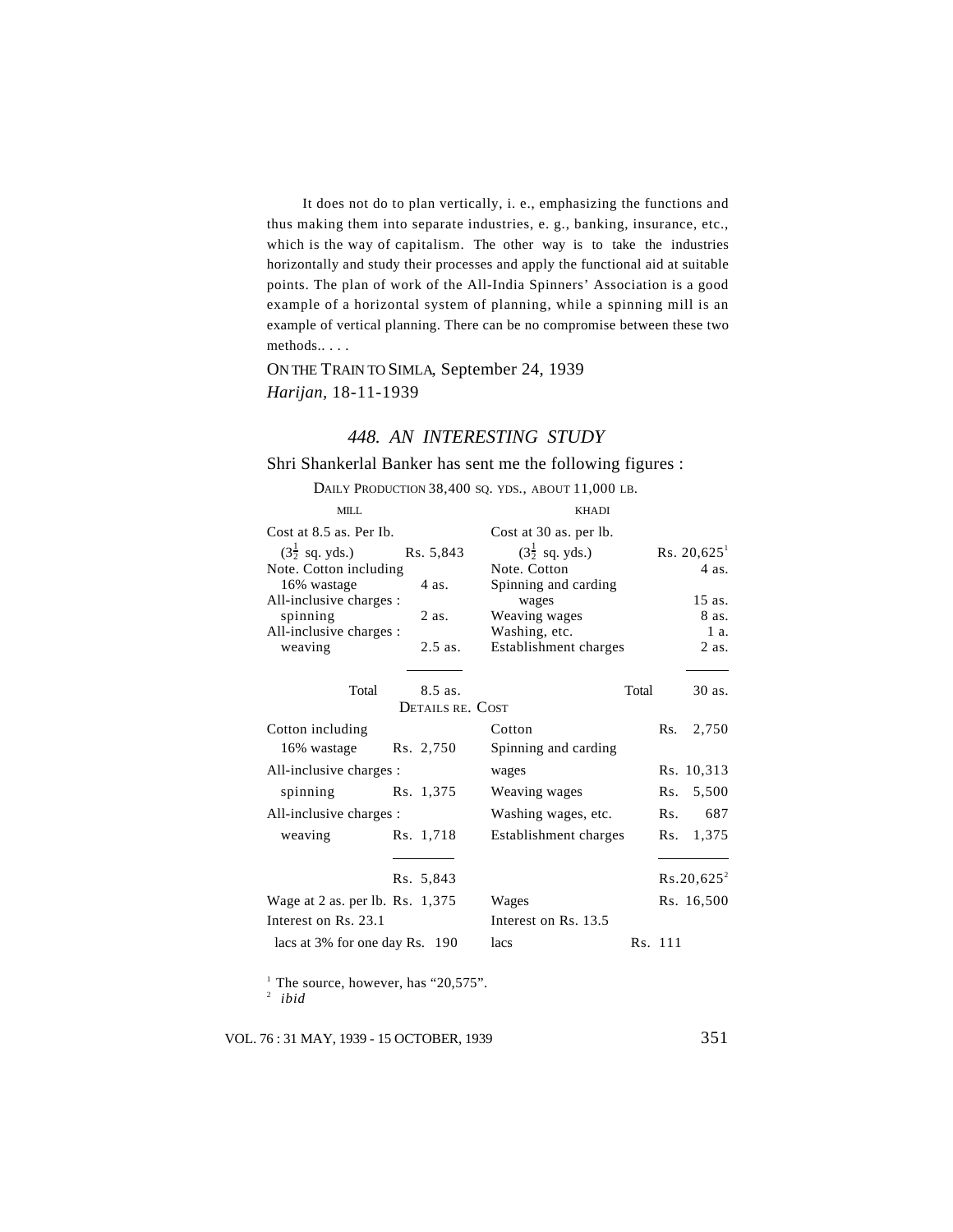Ratio in the case of wages  $=$   $\frac{K \cdot 16,500}{M \cdot 1,375} = 12 K: 1 M$ Ratio in the case of interest  $=$   $\frac{M 190}{K 111} = 1 K: 1.7 M$ 

This is a most revealing study. The cost of converting one lb. of cotton into calico in a mill is 8.5 as. whereas that of converting it into khadi is 30 as. In the one case the spinner and the weaver get between them 4.5 as.; in the other, i. e., khadi, they get 24 as. Which is better to buy—khadi though it seems dear, or the calico though it seems cheap?

ON THE TRAIN TO SIMLA, September 24, 1939 *Harijan,* 2-12-1939

# *449. LETTER TO JAWAHARLAL NEHRU*

SEGAON, WARDHA, *September 24, 1939*

MY DEAR JAWAHARLAL,

The enclosed wire for you to dispose of. It is your special department.

I am off to Simla again.<sup>1</sup> I go only to act as intermediary. You will send me instructions if any. I do hope you will be ready to answer invitation, if it comes.

Love.

**BAPU** 

Gandhi-Nehru Papers, 1939. Courtesy: Nehru Memorial Museum and Library

*450. LETTER TO PURUSHOTTAM K. JERAJANI*

SEGAON, WARDHA, *September 24, 1939*

BHAI KAKUBHAI,

My blessings are always there for as many khadi bhandars as are opened and for as much khadi as is sold. Moreover Sardar is opening your bhandar. So it is bound to be a success.

*Blessings from*

**BAPU** 

From a photostat of Gujarati: C. W. 10842. Courtesy: Purushottam K. Jerajani

 $<sup>1</sup>$  The Viceroy had invited Gandhiji for a second round of talks.</sup>

352 THE COLLECTED WORKS OF MAHATMA GANDHI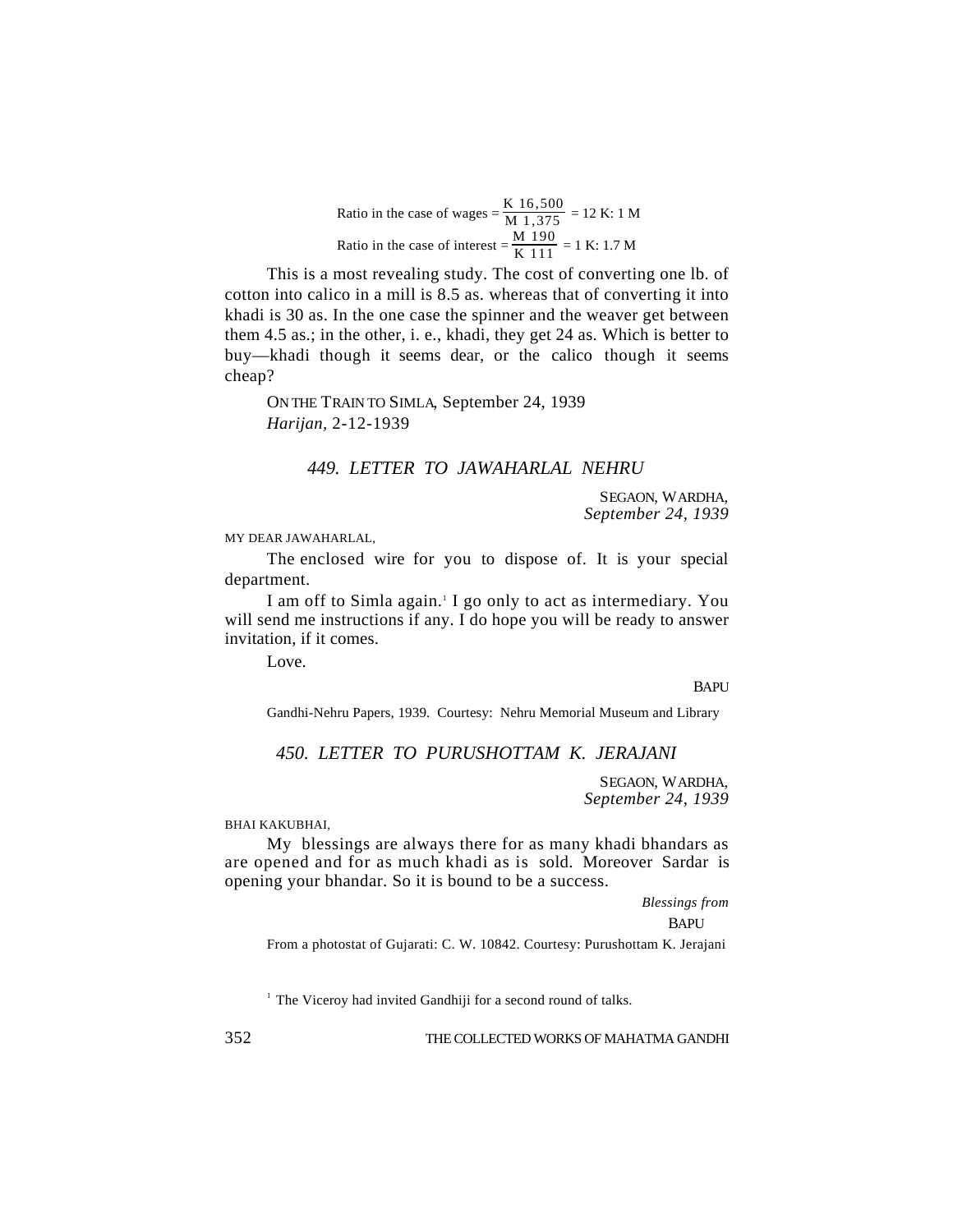# *451. LETTER TO PYARELAL*

MAGANWADI, NAGPUR, WARDHA, *September 24, 1939*

CHI. PYARELAL,

1 was considerably disturbed to leave you behind. I could not decide whether 1 should leave you or take you along. I am not at all happy about your mental condition. But what can I do? It seems I am suffering the consequences of my own actions. What request can I make to you? Do I have the right to request you any more? May God grant you peace. It would suffice even if He inspires you to think about Sushila. Look after Ba, Krishnadas, Prithvisingh.

*Blessings from*

BAPU

From the Gujarati original: Pyarelal Papers. Nehru Memorial Museum and Library. courtesy: Beladevi Nayyar and Dr. Sushila Nayyar

#### *452. LETTER TO VALLABHBHAI PATEL*

NAGPUR, *September 24, 1939*

BHAI VALLABHBHAI,

Don't ask Lilavati<sup>1</sup> or Hansabehn<sup>2</sup> yet about Rajkot.<sup>3</sup> I have written to Perinbehn<sup>4</sup> and asked her to go. I felt I must write to her. Wadia has not refused so far. I have written to Perinbehn that if Wadia refuses I should like her to go. I will write to you and let you know after I hear from her. I have asked for a telegram at Simla.

*Blessings from*

**BAPU** 

[From Gujarati]

*Bapuna Patro–2:Sardar Vallabhbhaine,* p. 235

<sup>1</sup> Lilavati Munshi

<sup>2</sup> Hansabehn Mehta

<sup>3</sup> To go to Rajkot Rashtriyashala during *Rentia Baras*

4 Perinbehn Captain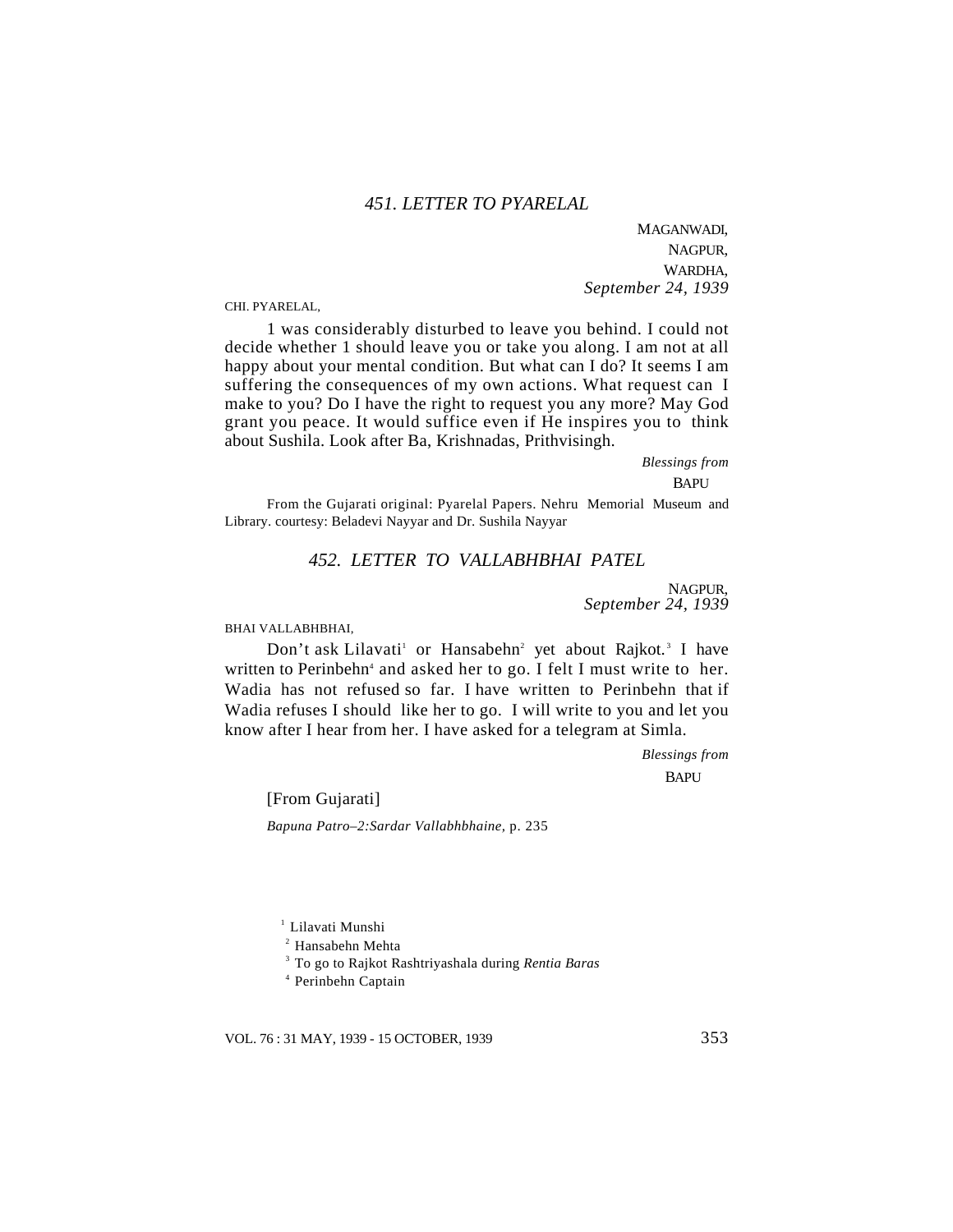# *453. IS INDIA A MILITARY COUNTRY?*

In the interesting broadcast delivered by the Commander-in-Chief of the Defence Forces in India on the 5th instant there occurs this passage :

India is a military country and I am a soldier. It will, therefore, perhaps not be amiss if I give you some personal impressions of what the effect of modernization will be on the personnel of the future army in India. They are not just guess-work but based on what has already been done. With new scientific weapons and with modern vehicles, there will inevitably come new ideas and a new outlook. Modernization is likely to give increased impetus to the already high rate of education in the Indian Army; and when nearly every solider on discharge returns to his home with a knowledge of motor-cars and machinery, there may well be a perceptible effect upon the age-old methods of agriculture and ways of living. Modernization in the army may therefore have a considerable indirect effect upon the life of India. Many of those who hear me will regret the passing of the horse. No one regrets it more than myself. But as a soldier who knows the fate which awaits the horse in modern warfare, I rejoice for its sake, that one of the greatest and best of friends of man is in future to be spared the horrors of war.

I must wholly, though respectfully, dissent from the view that India is a military country. And I thank God that it is not. It may be that the Commander-in-Chief has a special meaning for the term which I do not know. Or is it that his India is composed of only the Defence Forces under his command? For me the Defence Forces are of the least importance in the make-up of the nation. I need not be reminded that life would be in constant peril if the forces were withdrawn. The forces notwithstanding, life is not free from peril. There are riots, there are murders, there are dacoities, there are raids. The Defence Forces avail little in all these perils. They generally act after the mischief is done. But the gallant Commander-in-Chief looks at things as a soldier. I and, with me the millions are untouched by the military spirit. From ages past India has had a military caste in numbers wholly insignificant. That caste has had little to do with the millions. This, however, is not the occasion for examining its contribution to the making of India. All I want to state, with the utmost emphasis at my command, is that the description of India as a military country is wrong. Of all the countries in the world India is the least military. Though I have failed with the Working Committee in persuading them, at this supreme moment, to declare their undying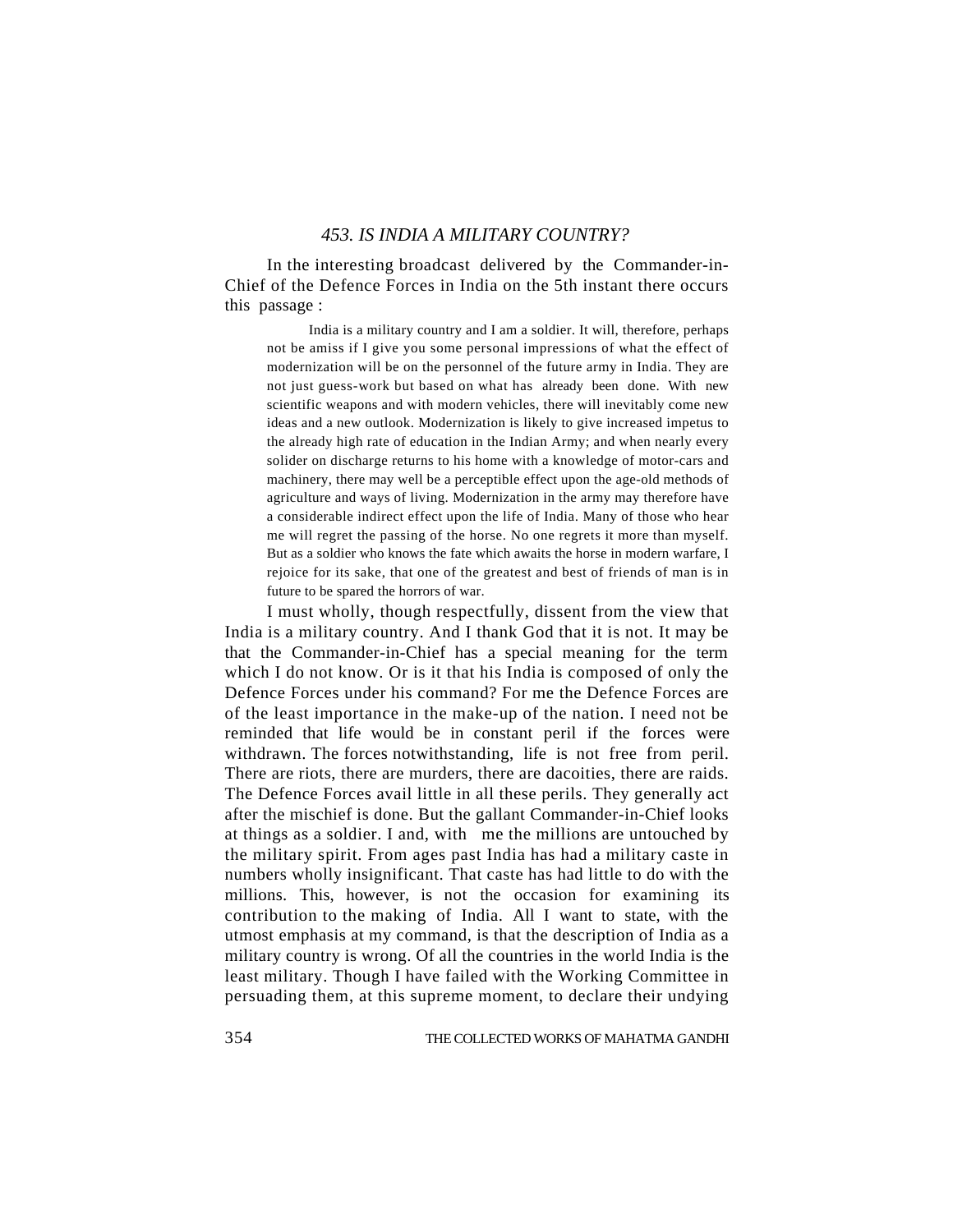faith in non-violence as the only sovereign remedy for saving mankind from destruction, I have not lost the hope that the masses will refuse to bow to the Moloch of war but will rely upon their capacity for suffering to save the country's honour. How has the undoubted military valour of Poland served her against the superior forces of Germany and Russia? Would Poland unarmed have fared worse if she had met the challenge of these combined forces with the resolution to face death without retaliation? Would the invading forces have taken a heavier toll from an infinitely more valorous Poland? It is highly probable that their essential nature would have made them desist from a wholesale slaughter of innocents.

Of all the organizations of the world the Congress is the best fitted to show it the better way, indeed the only way, to the true life. Its non-violent experiment will have been in vain if, when India wakes up from the present fear, she does not show to the world the way of deliverance from the blood-bath. The criminal waste of life and wealth that is now going on will not be the last if India does not play her natural part by showing that human dignity is best preserved not by developing the capacity to deal destruction but by refusing to retaliate. I have no manner of doubt that if it is possible to train millions in the black art of violence which is the law of the beast, it is more possible to train them in the white art of non-violence which is the law of regenerate man. Anyway if the Commander-in-Chief will look beyond the Defence Forces, he will discover that the real India is not military but peace-loving.

Nor do I contemplate without uneasiness the prospect of Indian soldiers, trained after the modern manner, taking the motor spirit to their homes. Speed is not the end of life. Man sees more and lives more truly by walking to his duty.

ON THE TRAIN TO SIMLA, September 25, 1939 *Harijan,* 30-9-1939

# *454. CONUNDRUMS*

Thus asks a well-known Congressman :

1. What is your personal attitude towards this war consistent with nonviolence?

2. Is it the same as or different from your attitude during the last war?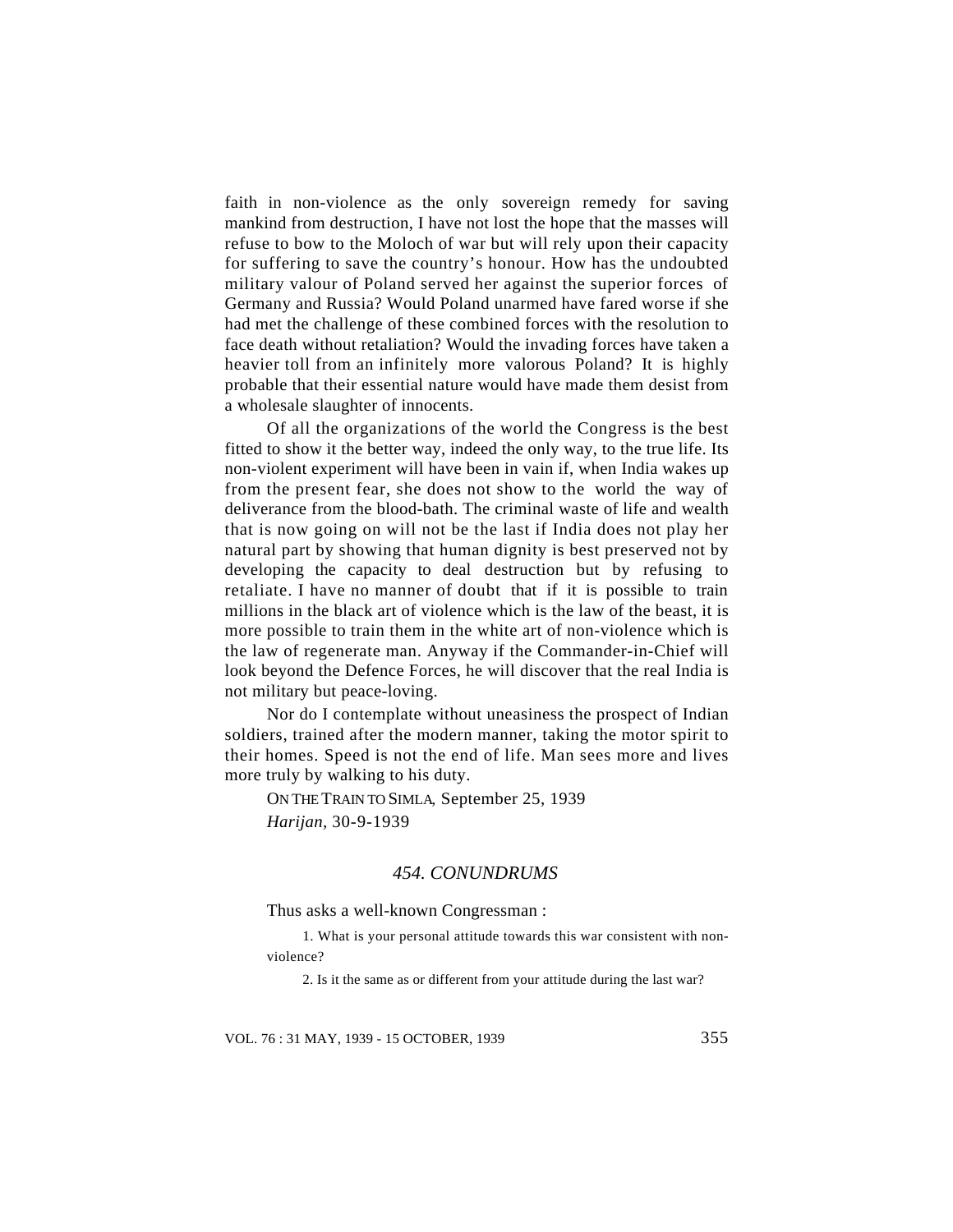3. How could you with your non-violence actively associate with and help the Congress whose policy is based on violence in the present crisis?

4. What is your concrete plan based on non-violence to oppose or prevent this war?

The questions conclude a long friendly complaint about my seeming inconsistencies or my inscrutability. Both are old complaints, perfectly justified from the standpoint of the complainants, wholly unjustifed from my own. Therefore my complainants and I must agree to differ. Only this let me say. At the time of writing I never think of what I have said before. My aim is not to be consistent with my previous statements on a given question, but to be consistent with truth as it may present itself to me at a given moment. The result has been that I have grown from truth to truth; I have saved my memory an undue strain; and what is more, whenever I have been obliged to compare my writing even of fifty years ago with the latest, I have discovered no inconsistency between the two. But friends who observe inconsistency will do well to take the meaning that my latest writing may yield unless, of course, they prefer the old. But before making the choice they should try to see if there is not an underlying and abiding consistency between the two seeming inconsistencies.

So far as my inscrutability is concerned, friends should take my assurance that there is never any attempt on my part to suppress my thought when it is relevant. Sometimes it arises from my desire to be brief. And sometimes it must be due to my own ignorance of the subject on which I may be called upon to give an opinion.

To give a typical instance, a friend between whom and me there never is any mental reservation, thus writes<sup>2</sup> in anguish rather than anger :

 In the not-improbable event of India being a theatre of war, is Gandhiji prepared to advise his countrymen to bare their breasts to the enemy's sword? A little while ago I would have pledged my word he would do so, but I am not confident any more.

I can only assure him that, notwithstanding my recent writings, he can retain his confidence that I would give the same advice as he expects I would have given before, or as I gave to the Czechs<sup>3</sup> or the

<sup>&</sup>lt;sup>1</sup> V. S. Srinivasa Sastri

<sup>&</sup>lt;sup>2</sup> In a letter dated September 22, addressed to Mahadev Desai

<sup>3</sup> *Vide* "If I were a Czech", 6-10-1938.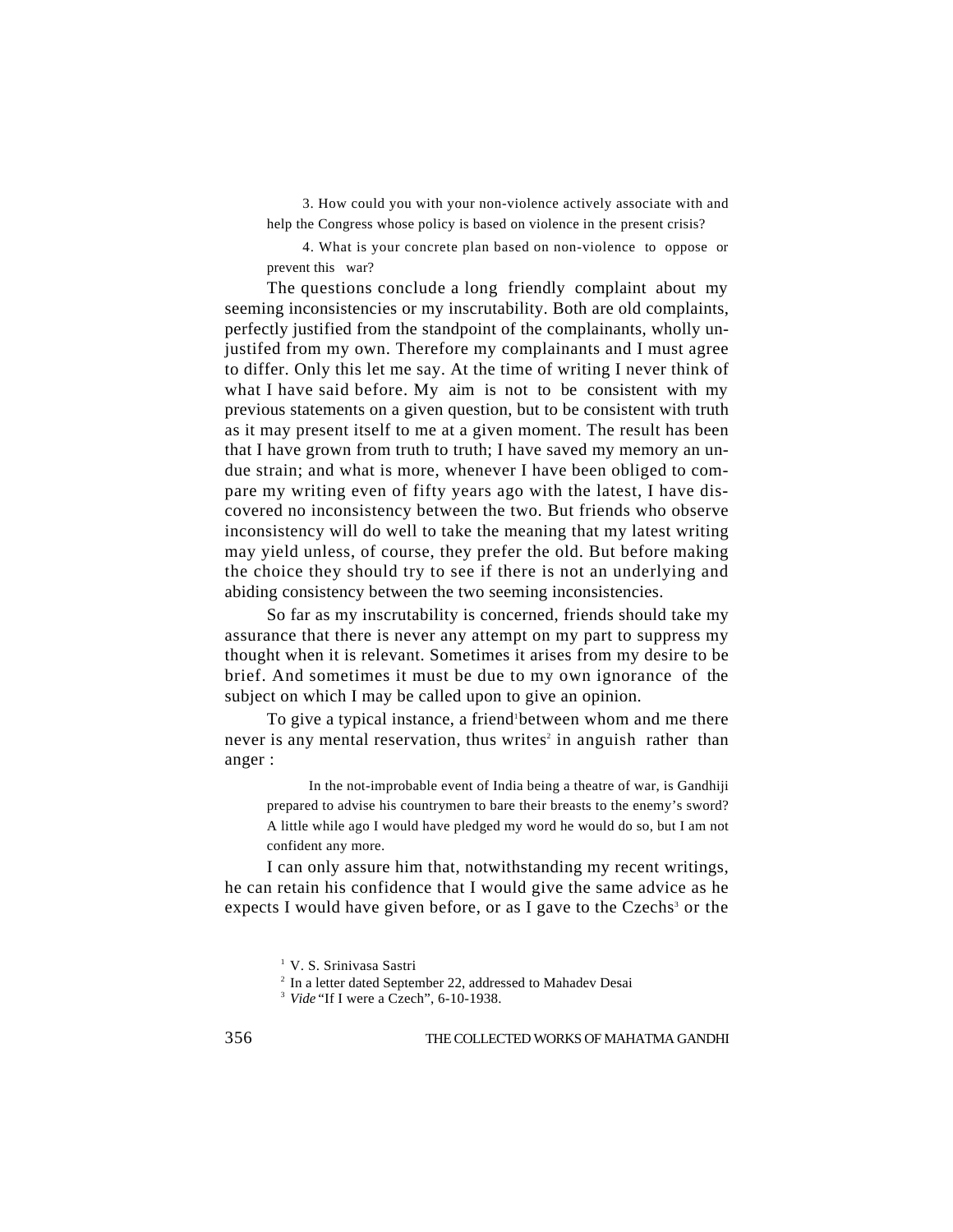Abyssinians<sup>1</sup>. My non-violence is made of stern stuff. It is firmer than the firmest metal known to the scientists. Yet, alas, I am painfully conscious of the fact that it has still not attained its native firmness. If it had, God would have shown me the way to deal with the many local cases of violence that I helplessly witness daily. This is said not in arrogance but in the certain knowledge of the power of perfect nonviolence. I will not have the power of non-violence to be underestimated in order to cover my limitations or weaknesses.

Now for a few lines in answer to the questions :

1. My personal reaction towards this war is one of greater horror than ever before. I was not so disconsolate before as I am today. But the greater horror would prevent me today from becoming the selfappointed recruiting sergeant that I had become during the last war. And yet, strange as it may appear, my symapthies are wholly with the Allies. Willy-nilly this war is resolving itself into one between such democracy as the West has evolved and totalitarianism as it is typified in Herr Hitler. Though the part that Russia is playing is painful, let us hope that the unnatural combination will result in a happy though unintended fusion whose shape no one can foretell. Unless the Allies suffer demoralization, of which there is not the slightest indication, this war may be used to end all wars, at any rate of the virulent type that we see today. I have the hope that India, distraught though it is with internal dissensions, will play an effective part in ensuring the desired end and the spread of cleaner democracy than hitherto. This will undoubtedly depend upon how the Working Committee will ultimately act in the real tragedy that is being played on the world stage. We are both actors in and spectators of the drama. My line is cast. Whether I act as a humble guide of the Working Committee or, if I may use the same expression, without offence, of the Government, my guidance will be for the deliberate purpose of taking either or both along the path of non-violence, be the step ever so imperceptible. It is plain that I cannot force the pace either way. I can only use such power as God may endow my head or heart with for the moment.

2. I think I have covered the second question in answering the first.

3. There are degrees of violence as of non-violence. The

<sup>1</sup>Vide "Message on Italo-Abyssinian Crisis", on or before 1-8-1935; "Statement on Italo-Abyssinian Crisis", on or before 1-8-1935.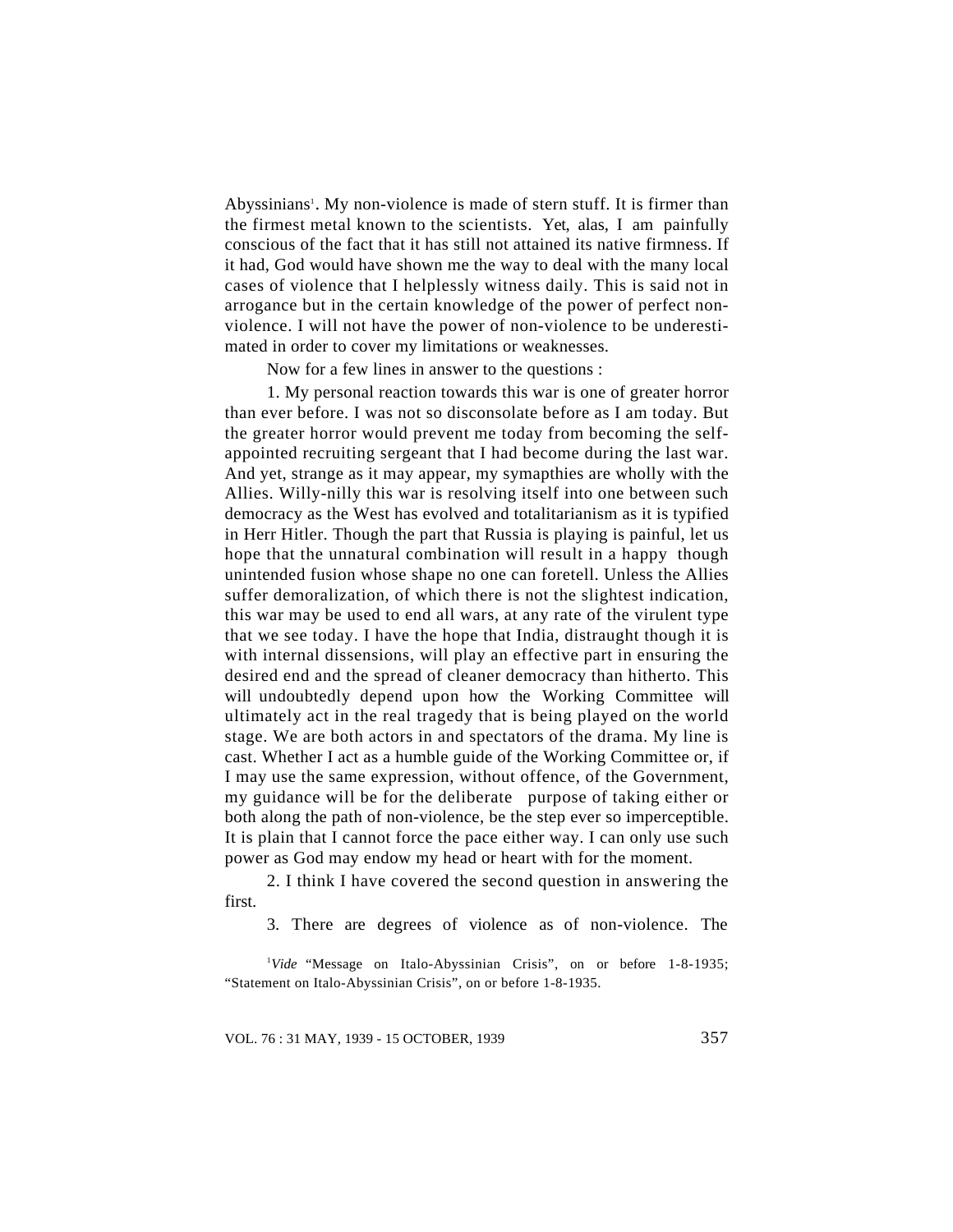Working Committee has not wilfully departed from the policy of nonviolence. It could not honestly accept the real implications of nonviolence. I felt that the vast mass of Congressmen had never clearly understood that in the event of danger from without they were to defend the country by non-violent means. All that they had learnt truly was that they could put up a successful fight, on the whole nonviolent, against the British Government. Congressmen have had no training in the use of non-violence in other fields. Thus, for example, they had not yet discovered a sure method of dealing successfully in a non-violent manner with communal riots or goondaism. The argument is final inasmuch as it is based on actual experience.

I would not serve the cause of non-violence, if I deserted my best co-workers because they could not follow me in an extended application of non-violence. I therefore remain with them in the faith that their departure from the non-violent method will be confined to the narrowest field and will be temporary.

4. I have no ready-made concrete plan. For me too this is a new field. Only I have no choice as to the means. It must always be purely non-violent, whether I am closeted with the members of the Working Committee or with the Viceroy. Therefore what I am doing is itself part of the concrete plan. More will be revealed to me from day to day, as all my plans always have been. The famous non-co-operation resolution<sup>1</sup> came to me within less than 24 hours of the meeting of the A.I.C.C. at which it was moved in Calcutta in 1920; and so did practically the Dandi March.<sup>2</sup> The foundation of the first civil resistance under the then known name of passive resistance was laid by accident at a meeting of Indians in Johannesburg in 1906<sup>3</sup> con-vened for the purpose of finding the means of combating the anti-Asiatic measure of those days. I had gone to the meeting with no preconceived resolution. It was born at the meeting. The creation is still expanding. But assuming that God had endowed me with full powers (which He never does), I would at once ask the English to lay down arms, free all their vassals, take pride in being called "Little Englanders" and defy all the totalitarians of the world to do their worst. Englishmen will then die unresistingly and go down to history as heroes of non-violence. I would further invite Indians to co-operate with Englishmen in this

<sup>&</sup>lt;sup>1</sup> *Vide* "The Non-Co-Operation Resolution", 5-9-1920.

<sup>2</sup> On March 12, 1930.

<sup>3</sup> *Vide* "The Mass Meeting", 11-9-1906.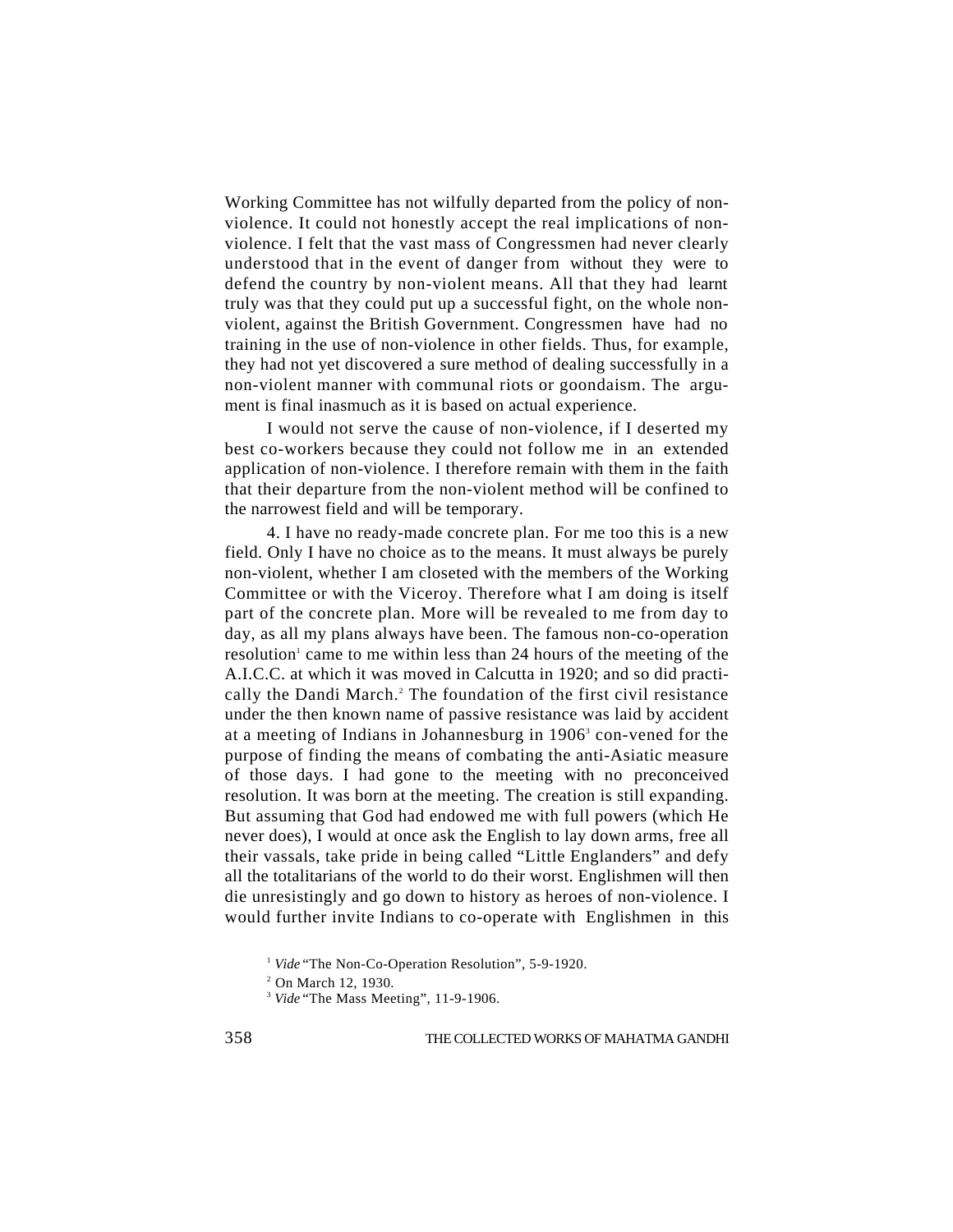godly martyrdom. It will be an indissoluble partnership drawn up in letters of the blood of their own bodies, not of their so-called enemies. But I have no such general power. Non-violence is a plant of slow growth. It grows imperceptibly but surely. And even at the risk of being misunderstood, I must act in obedience to *"the still small voice"*

ON THE TRAIN TO SIMLA, September 25, 1939 *Harijan,* 30-9-1939

# *455. THE OLD REVOLUTIONARY*

Readers of *Harijan* know that after twenty-five years, part of which was spent in jail and sixteen in hiding as an absconder, Sardar Prithvi Singh finds himself a free man. He cannot call a life of freedom those sixteen years of dodging the C. I. D., assuming new names and new dresses as circumstances demanded. The reader will recall that Prithvi Singh made up his mind to discover himself to me last year when I was convalescing in Juhu, to confess his past sins and regulate his future under my guidance. I advised him to surrender himself to the police and purge his past by becoming a prisoner amenable to prison discipline by choice. I had told him that though I would try to secure his discharge, he must not bank upon my success but should be content, if necessary, to pass the rest of his life in prison. Quite cheerfully and light-heartedly he showed his preparedness to face life imprisonment. With sincere conviction he accepted the truth that voluntary imprisonment might be as good service of the country as life outside.

I am glad to be able to say that he was true to his word. The readers know from Mahadev Desai's description of him after his visit to the Sardar in Rawalpindi prison that he was a cent percent model prisoner. He endeared himself to his jailors who never found misplaced the trust that they had reposed in him. He learnt woolspinning and cotton-spinning and worked at the first so assiduously that even his powerfully built body had to take relaxation from strenuous labour. First Pyarelal's and then Mahadev Desai's enthusiastic testimony in favour of Sardar Prithvi Singh's exemplary conduct in the jail decided me. Mahadev Desai felt confident that he could plead the cause successfully before Sir Sikandar Hyat Khan. I let him go. Sir Sikander made a generous response. He was impressed with the truth of Mahadev's description, fortified as it was by the uniformly good reports from the officials in charge of Sardar Prithvi Singh. Mahadev knocked also at the Viceregal gates. The result was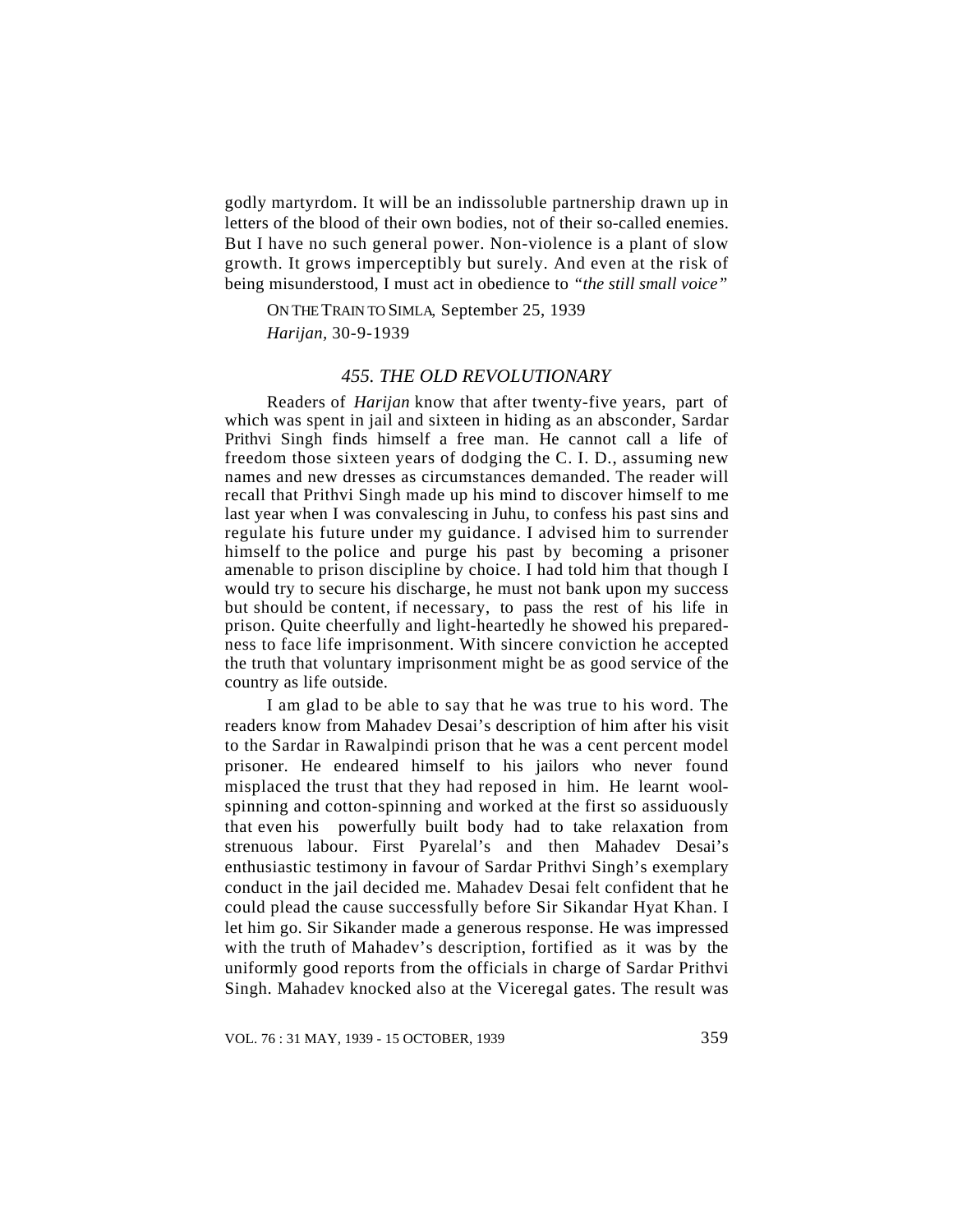that Sardar Prithvi Singh was delivered to me by the authorities on the 22nd instant.

I greeted him with the remark that he had transferred himself from one jail to another and harder. He smiled a hearty assent. He knows that he is on his trial. He has been a staunch believer in violence as the only way to the deliverance of his country. He has to his credit examples of daring which may be equalled by some but surpassed by no revolutionary. His life is rich in romance. But by patient introspection he discovered that fundamentally his was a life of falsity, and that true deliverance could never come out of falsity. In spite of the glamour that surrounded his life of hiding and the adoration of his companions who marvelled at his exploits, he had wearied of the false life and the hiding. The gymnastic lessons he gave to hundreds of young men had given him no satisfaction. Fortunately he had companions like Nanabhai of Dakshinamurti. They guided his footsteps towards me. I have told him I will not be satisfied unless he becomes a better example of ahimsa in action than I could ever be. I was never full of *himsa* in action except the *himsa* of a coward. He was *himsa* in action personfied. If now he has assimilated ahimsa, his nonviolence should be infinitely richer in romance than his past violence. He should by God's grace be a modern exemplar of the proverb: "The greater the sinner the greater the saint." He has shown me authenticated leaves from his diary in which he describes his first night as a voluntary prisoner as death. I pick up the following striking passage from it:

Today is the day of my surrender when under divine guidance I surrender everything I can call my own. For a period of 25 years I had faced all perils and worked hard to acquire the light which could guide me in the field of service. As a revolutionary of good experience I used to look upon my achievements with pride. 19th May is an eventful day in my life—the day when I realized that by treading the trodden path I would not enrich my nation nor make any contribution to the uplift of humanity. This 19th May is the day of the greatest adventure of my life. The present life has no charm, no meaning for me. I must have a new life. How can I have it without embracing death? But to embrace death is not the objective. A new life is the objective. But how could I come to it except through death? There was not much room for reason. It was faith which led me to make my choice.

May the freedom the Sardar now enjoys prove that his notes were no creation of a heated imagination but were an expression of a yearning soul.

ON THE TRAIN TO SIMLA, September 25, 1939 *Harijan,* 30-9-1939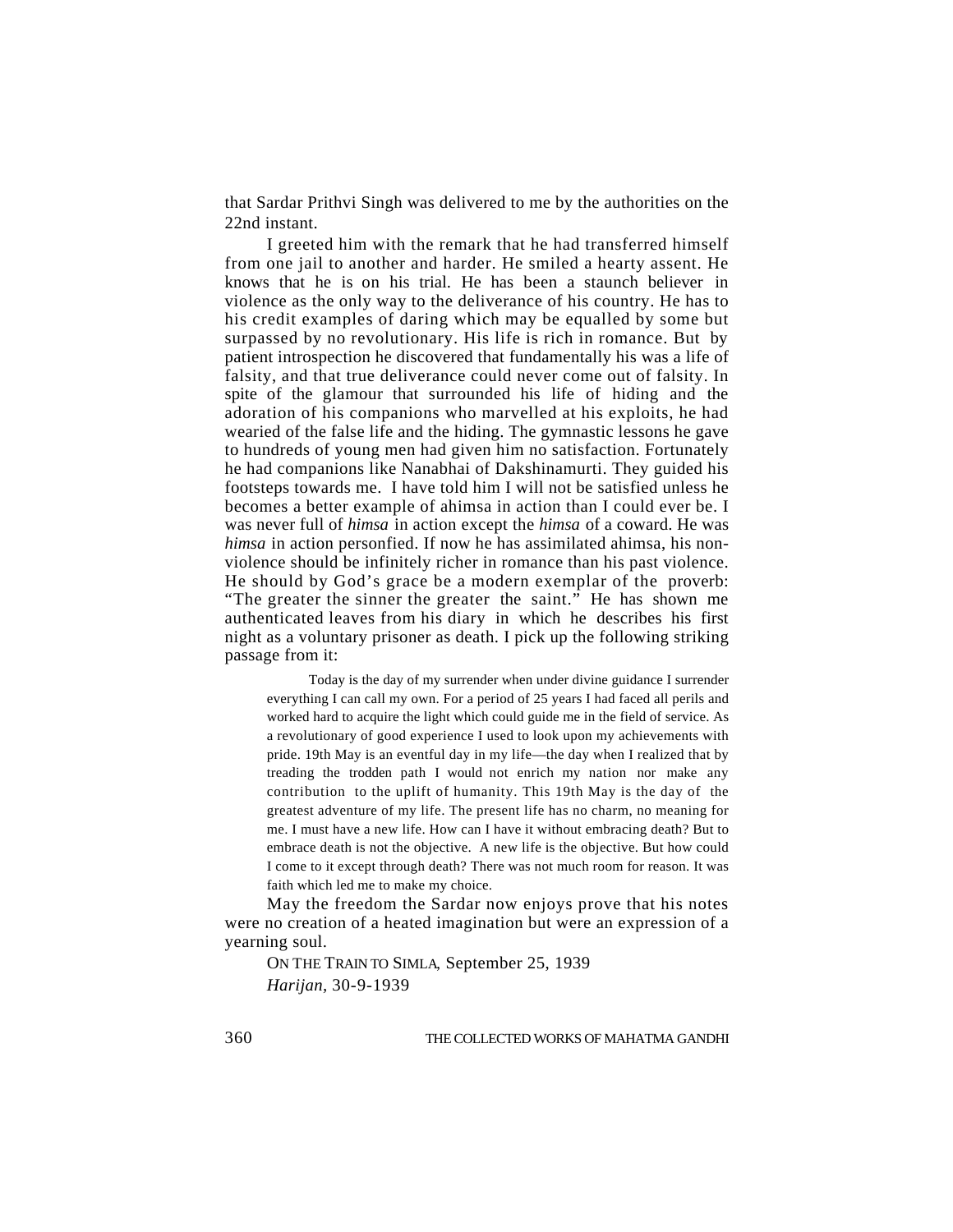*Unrevised* ON THE TRAIN, *September 25, 1939*

MY DEAR SATYAMURTI,

I reach your letter of 31st ultimo only today.

Much of your argument perhaps now needs no reply.

You are unnecessarily perturbed about Jawaharlal. In spite of his limitations he is as good as gold. Have we all not our own limitations? You do not know how much members of the Working Committee need him. I cannot impose myself on anyone. My services are ungrudgingly given when they are needed.

I am with you for the most part in the matter of the Parliamentary programmes. But there are great difficulties. Let us see.

I hope you are steadily improving.

Love to Lakshmi<sup>1</sup>.

*Yours,* M. K. GANDHI<sup>2</sup>

CHI. LAKSHMI,

Hope you are well.

*Blessings from*

**BAPU** 

From the original: S. Satyamurti Papers. Courtesy: Nehru Memorial Museum and Library

<sup>1</sup> Satyamurti's daughter

2 What follows is in Hindi.

VOL. 76 : 31 MAY, 1939 - 15 OCTOBER, 1939 361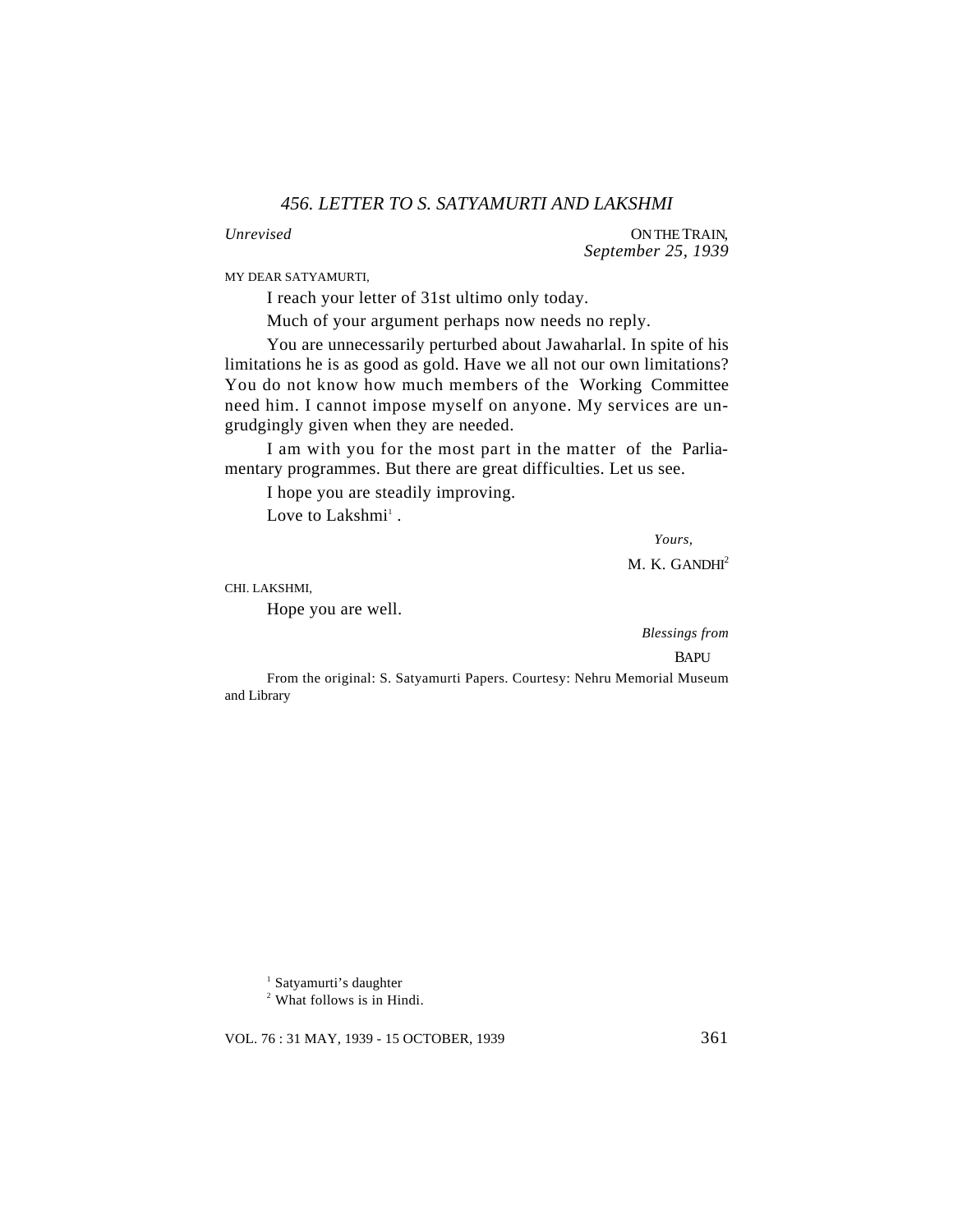# *457. LETTER TO P. KODANDA RAO*

ON THE TRAIN, *September 25, 1939*

MY DEAR KODANDA RAO,

I have your and your partner's letters of good wishes. I know you too well to underrate your affection. I treasure it. About nonviolence, I work in faith and I hope with the detachment prescribed in *Gita.*

My love to you both.

*Yours,* M. K. GANDHI

SHRI KODANDA RAO SERVANTS OF INDIA SOCIETY POONA 4

From a photostat: G.N. 6285

# *458. LETTER TO D. B. KALELKAR*

ON THE TRAIN, *September 25, 1939*

CHI. KAKA,

I have read the accompanying. We should get help. I have assured Margarete.<sup>1</sup> You should write in detail. Remind me when we meet. Shankar must have met you. Wake up Chandan.

*Blessings from*

**BAPU** 

From a photostat of the Gujarati: G.N. 7970

## *459. LETTER TO PYARELAL*

ON THE TRAIN, *September 25, 1939*

CHI. PYARELAL,

You will have received the letter I wrote you from Nagpur. This is another. I find your absence irksome. Why am I afraid of you? Why this fear of writing or saying anything? Do you know the

<sup>1</sup> Margarete Spiegel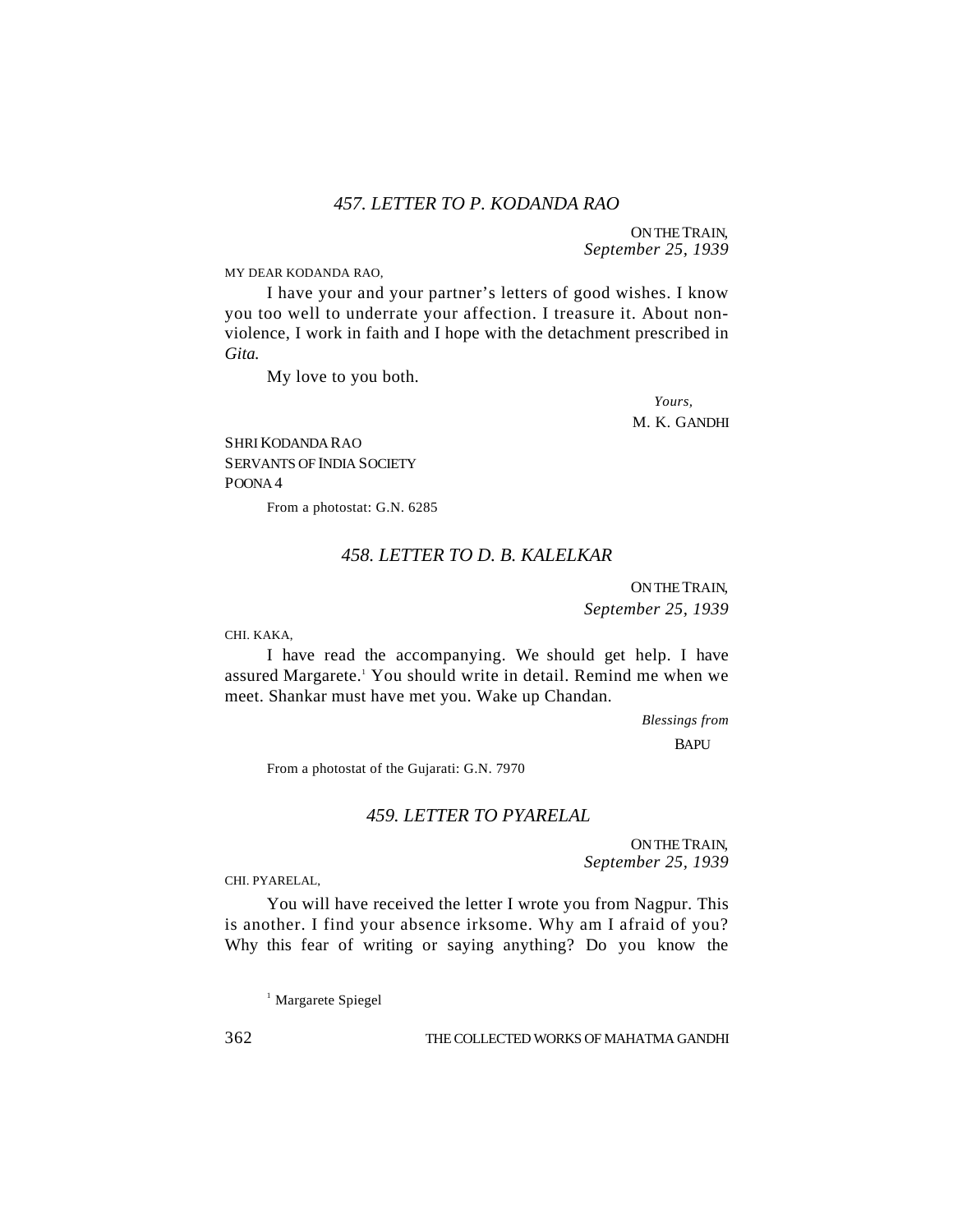reason? I think I know it. Having frightened you many times I have myself become frightened. Perhaps I have no remedy for this fear. Is it that you too do not have the remedy? In that case the situation is doubly tragic. What has happened to my non-violence? What can non-violence have to do with fear? Think about it and send me a telegram if you can calm down and are able to forget my remarks.

> *Blessings from* **BAPU**

From the Gujarati original: Pyarelal Papers. Nehru Memorial Museum and Library. Courtesy: Beladevi Nayyar and Dr. Sushila Nayyar

#### *460. LETTER TO AMTUSSALAAM*

ON THE TRAIN, *September 25, 1939*

DAUGHTER AMTUL SALAAM,

Hope you are calm. Keep cheerful and take care of your health.

*Blessings from*

**BAPU** 

From a photostat of the Gujarati: G.N. 678

## *461. LETTER TO SHARDABEHN G. CHOKHAWALA*

ON THE TRAIN, *September 25, 1939*

CHI. BABUDI,

I didn't like going away from you. I will try to return soon. Let God's will be done. Keep cheerful. Serve everyone.

*Blessings from*

**BAPU** 

From the Gujarati original: C.W. 10016. Courtesy: Shardabehn G. Chokhawala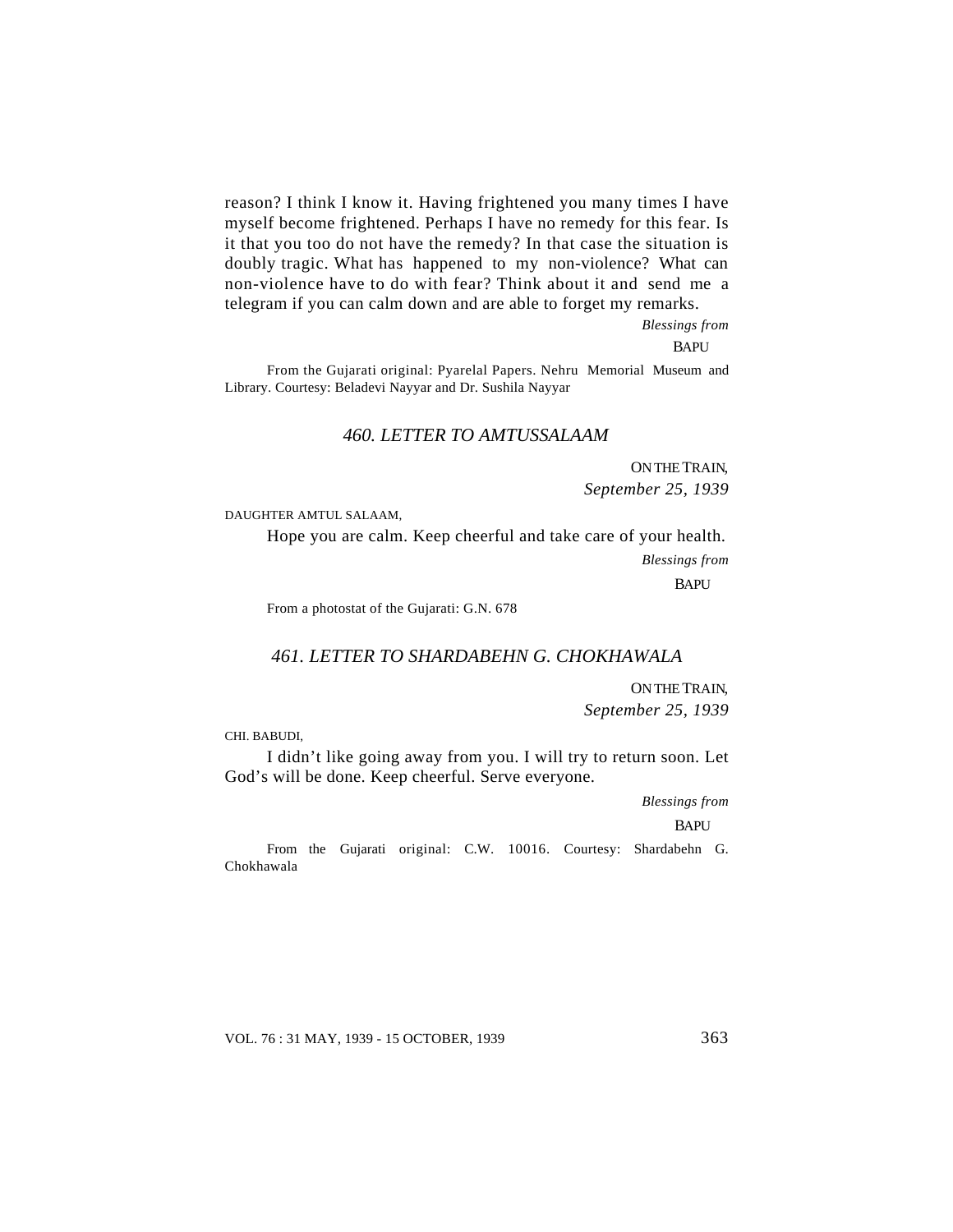## *462. LETTER TO KANCHANBEHN M. SHAH*

ON THE TRAIN, *September 25, 1939*

CHI. KANCHAN,

I am sorry that I was not able to talk with you. After I return I will find time at the first opportunity. Try to befriend Amtul Salaam. I hope Munnalal is calm.

*Blessings from*

**BAPU** 

From a photostat of the Gujarati: G.N. 8291. Also C.W. 7055. Courtesy: Munnalal G. Shah

## *463. LETTER TO BALVANTSINHA*

ON THE TRAIN, *September 25, 1939*

CHI. BALVANTSINHA,

I got your letter. It is good. Sardarji has also written. We shall talk when we meet. The story of the Muslim brothers is interesting. By the time you return from Asafpur, you will know about [the] Delhi [dairy]. You will return home only after finishing the job. I am going to Simla. I shall be there for two or three days. I hope Ishwardas is doing good work.

*Blessings from*

BAPU

From a photostat of the Hindi: G.N. 1925

#### *464. LETTER TO Y. M. DADOO*

ON THE TRAIN [TO WARDHA], *September 27, 1939*

MY DEAR DADOO,

Haji Ismail Bhabha writes complaining that satyagrahis are acting violently, that they had gone to the June meeting taking lethal weapons with them, that they were exploiting Muslim women, etc. I have written to him saying that I am writing to you. I suggest your seeing him. Our duty is to see even the opponent's viewpoint and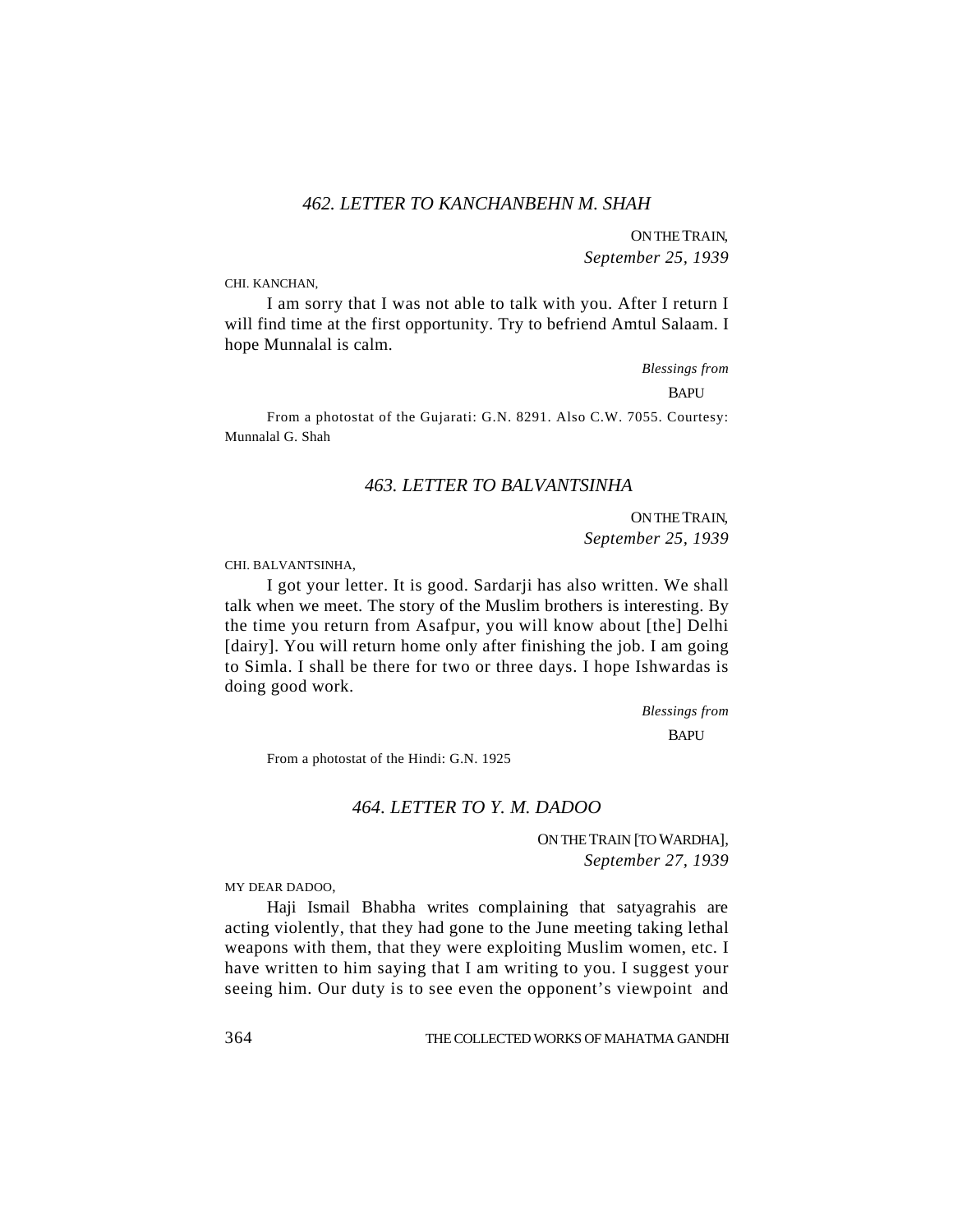meet him wherever we can.

I hope things are shaping and proceeding well there.

*Yours,*

BAPU

From a photostat: G.N. 4905. Also C.W. 1318. Courtesy: Sushilabehn Gandhi

## *465. LETTER TO LADY RAZA ALI*

[AS AT] SEGAON, *September 27, 1939*

MY DEAR POORVI,

I am writing this on a moving train. Sir Raza<sup>1</sup> told me that you were ailing. I promised to write to you and in order that I may not forget I am writing this now. I hope this will find you fully restored.

Love to you all.

BAPU

LADY RAZA ALI 78 JONES STREET KIMBERLEY, S. AFRICA From a photostat: G.N. 7749

## *466. LETTER TO SUSHILA NAYYAR*

*September 27, 1939*

CHI. SUSHILA,

I arrived this morning. I am leaving for Wardha this evening. You will come, won't you? The car is coming to take you. Come with your luggage. You can keep the car waiting for a while. You will have the opportunity to see Mother and others, won't you?

> *Blessings from* **BAPU**

From the Hindi original: Pyarelal Papers. Nehru Memorial Museum and Library. Courtesy: Dr. Sushila Nayyar

<sup>1</sup> Syed Raza Ali, who was the Agent of the Government of India in South Africa, 1935-38; Member, Central Legislative Assembly, since 1939

VOL. 76 : 31 MAY, 1939 - 15 OCTOBER, 1939 365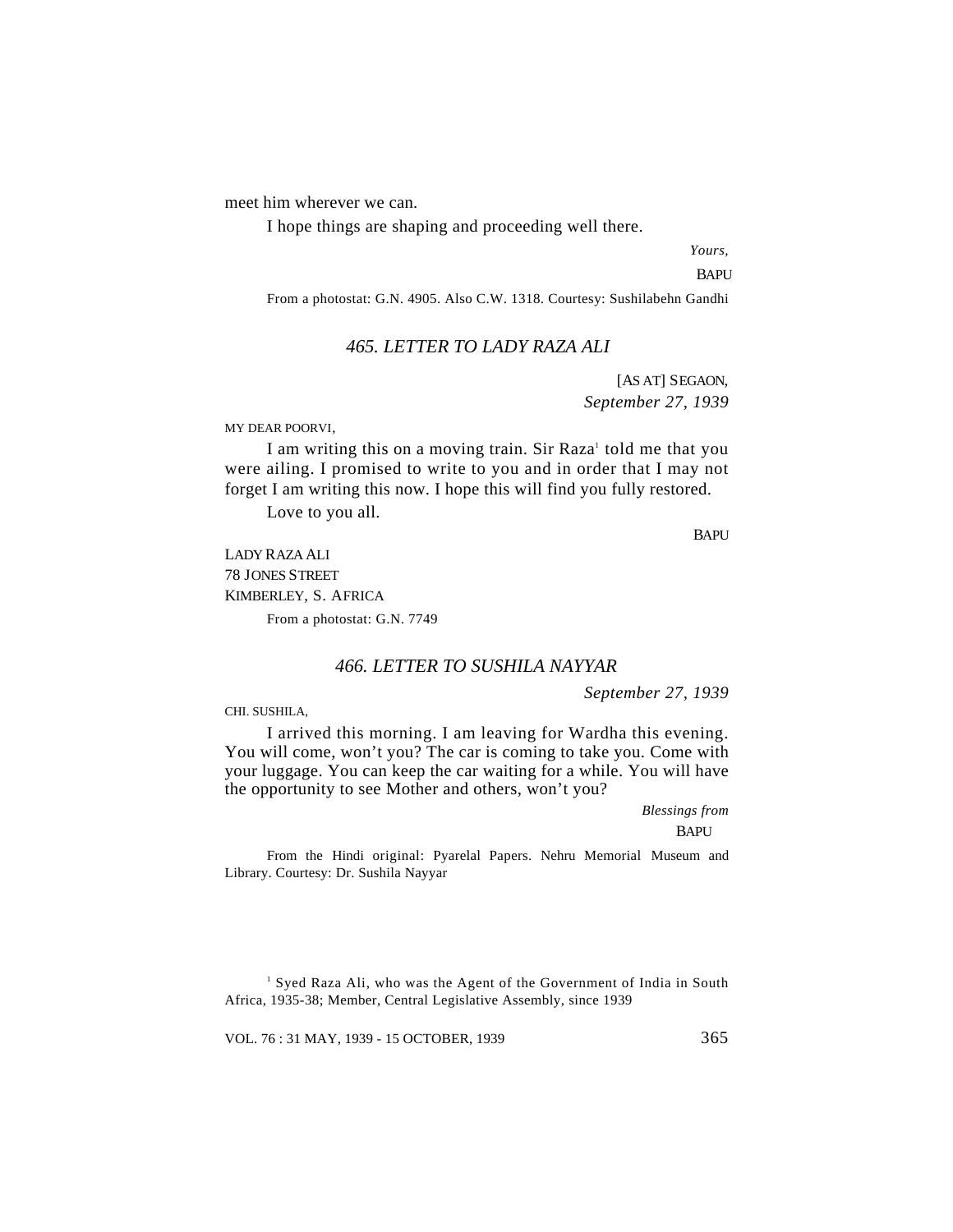## *467. HINDU-MUSLIM UNITY*

During my last journey to Simla my attention was drawn to the bitterness with which, it was alleged, the Muslim League and its doings were being criticized in some Congress organs. I have not seen any such criticism for the simple reason that I do not see the papers except for a few moments daily. But if there is any ground for such complaint, it should certainly be removed. The Muslim League is a great organization. Its President was at one time an ardent Congressman. He was the rising hope of the Congress. His battles with Lord Willingdon cannot be forgotten. The Jinnah Hall of the Bombay Congress is a standing monument of the President's labours for the Congress and a mark of Congressmen's generous appreciation of his services. The League contains many members who were wholeheartedly with the Congress during the memorable Khilafat days. I refuse to think that these erstwhile comrades can be as bitter in their hearts towards their fellow-workers of yesterday as their speeches and writings of today will show. It is, therefore, wrong of Congressmen and Congress organs if they are bitter against the League or its individual members. The Congress policy of non-violence should put an easy restraint upon the speech, writings and actions of Congressmen in their dealings with the League and its members. They must resolutely believe and hope that sooner or later, and sooner rather than later, there is to be communal unity, not superficial but real and lasting.

Zahid, the late Big Brother's<sup>1</sup> son, who met me in Simla said, "We must not quarrel. Blood is thicker than water. We are of the same blood. You must work for unity." Other Muslim friends who met me during the journey said: "You must bring about unity. You alone can do it. Heaven help us if unity is not achieved in your lifetime." I have a similar message from a great Muslim.

All this may flatter my vanity. But I know that it does humble me. I wish God had given me the power to realize the hope genuinely expressed by so many Muslim friends. I assure them that not a day passes but I think of and pray for the unity. It is neither for want of will nor effort that I have to be a helpless witness of so much bitterness and quarrelling between the two. I have not lost hope that I shall live to see real unity established between not only Hindus and Muslims but

<sup>1</sup> Shaukat Ali, who died on November 27, 1938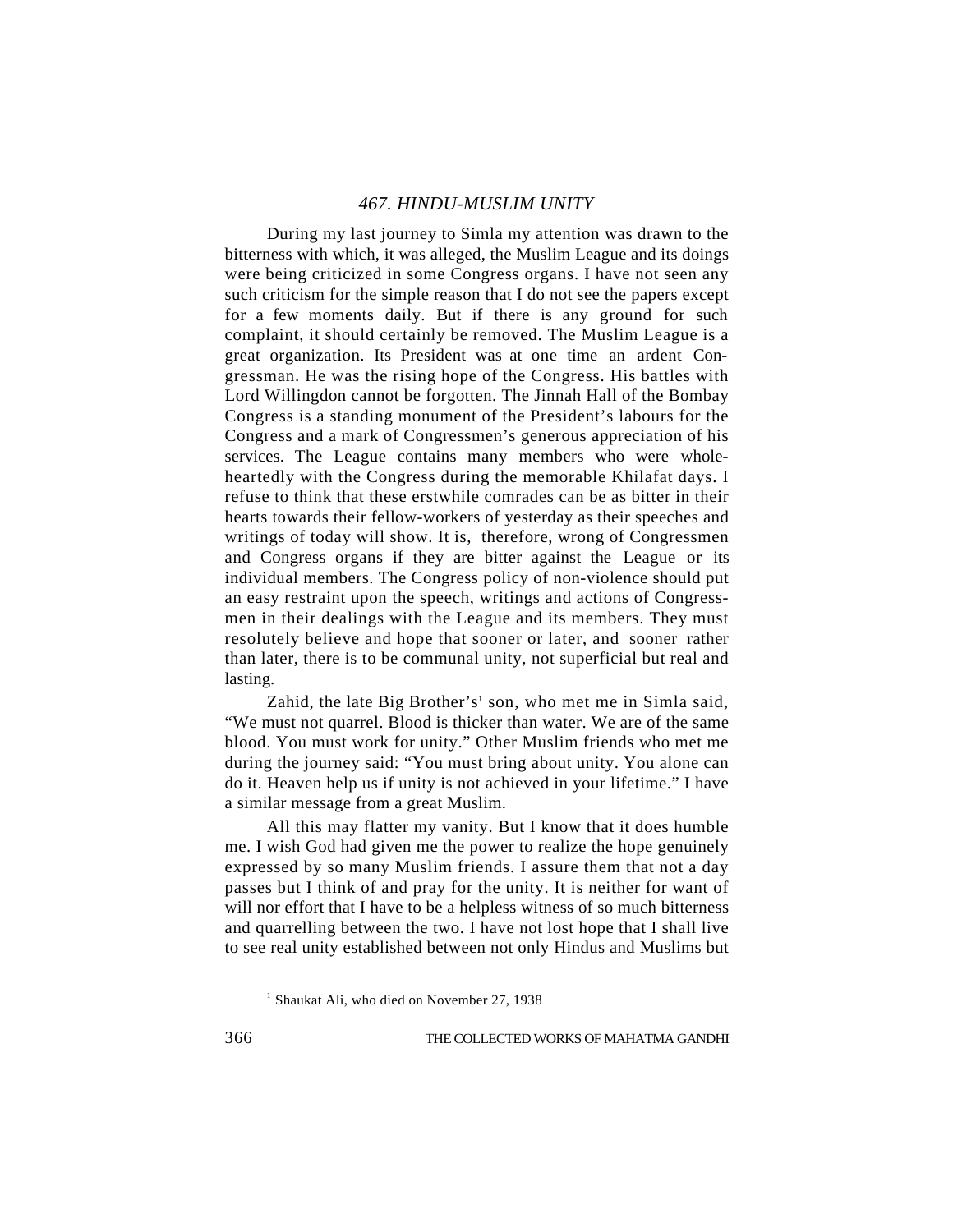all the communities that make India a nation. If I knew the way to achieve it today, I know that I have the will and the strength to take it, however difficult or thorny it may be. I know too that the shortest and the surest way lies through non-violence. Some Muslim friends tell me that Muslims will never subscribe to unadulterated non-violence. With them, they say, violence is as lawful and necessary as non-violence. The use of either depends upon circumstances. It does not need Koranic authority to justify the lawfulness of both. That is the wellknown path the world has traversed through the ages. There is no such thing as unadulterated violence in the world. But I have heard it from many Muslim friends that the Koran teaches the use of non-violence.

It regards forbearance as superior to vengeance. The very word Islam means peace, which is non-violence. Badshah Kha1 a staunch Muslim who never misses his *namaz* and Ramzan, has accepted outand-out non-violence as his creed. It would be no answer to say that he does not live up to his creed, even as I know to my shame that I do not. If there is difference in our actions, the difference is not one of kind, it is of degree. But argument about non-violence in the holy Koran is an interpolation, not necessary for my thesis.

I hold that for the full play of non-violence only one party need believe in it. Indeed if both believe in it and live up to it, there is no appreciation or demonstration of it. To live at peace with one another is the most natural thing to do. But neither party gains the merit that the exercise of non-violence carries with it. Unfortunately, at the present moment, those Hindus who do not know the use of violence, though they have it in their hearts, are sorry for their incapacity and would fain learn the trick—I won't call it the art—of violence, so as to be able to match what they describe as Muslim violence. And if peace is to be brought about by both parties being equally matched in the use of violence both offensive and defensive, I know that peace will not come in my lifetime and, if it came, I should not care to be witness of it. It will be an armed peace to be broken at any moment. Such has been the peace in Europe. Is not the present war enough to make one sick of such peace?

Muslim friends who hope much from me will perhaps now recognize my agony for the unattainment of peace in spite of the travail that I have gone through and am still going through. They

<sup>&</sup>lt;sup>1</sup> Khan Abdul Ghaffar Khan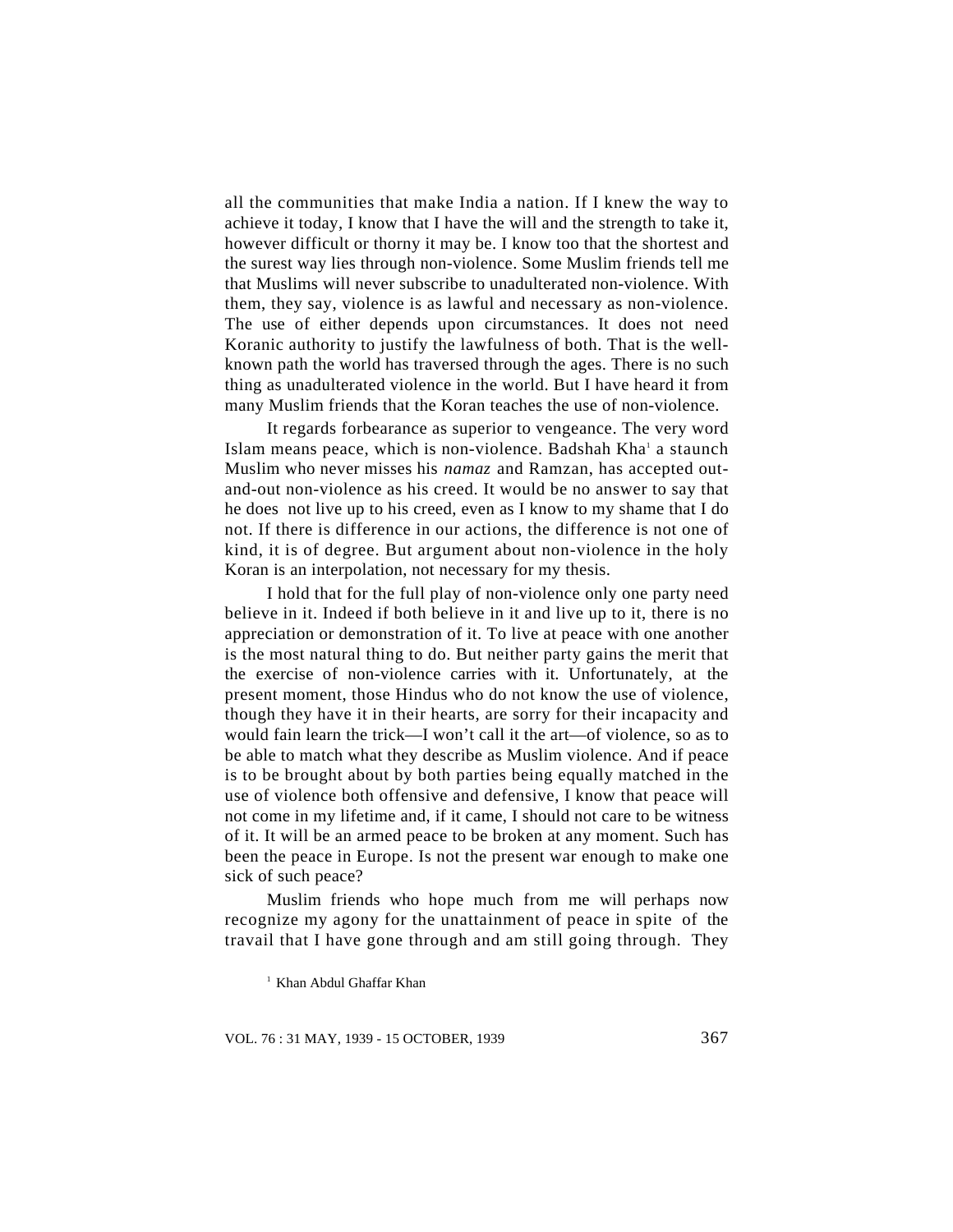should also see that my principal work lies through teaching at least the Hindus to learn the art of non-violence unless I can bring the Muslims to the position the Ali Brothers and their associates took up during the Khilafat days. They used to say: "Even if our Hindu brethren cut us to pieces, yet will we love them. They are our kith and kin." The late Maulana Abdul Bari used to say: "Muslims of India will never forget the ungrudging and unconditional support that Hindus have given to us at this critical period of our history." I am sure that both Hindus and Muslims of those days are the same today that they were then. But times have changed and with them have changed our manners. I have no shadow of a doubt that our hearts will meet some day. What seems impossible today for us God will make possible tomorrow. For that day I work, live and pray.

ON THE TRAIN TO WARDHA, September 28, 1939 *Harijan*, 7-10-1939

## *468. NOTES*

#### A STRIKING THOUGHT

A Pathan friend who met me during the journey, talking about violent deeds, said: "You know the Government is strong enough to put down any violence however organized it may be in our country, but your non-violence is uncanny. You have given our country a wonderful weapon. No Government in the world can put down nonviolence." I complimented my visitor on the striking thought he gave me. In one sentence he presented the matchless beauty of nonviolence. If only India can understand the full implications of the remark so naturally, so effortlessly made by the Pathan friend, she will become unconquerable in the face of any combination of invaders. Ten to one there will be no raid on a people trained in non-violence. Indeed the weakest State can render itself immune from attack if it learns the art of non-violence. But a small State, no matter how powerfully armed it is, cannot exist in the midst of a powerful combination of well-armed States. It has to be absorbed by or be under the protection of one of the members of such a combination. Well does Badshah Khan say, as reported by Pyarelal during my last tour in his province :

We would have fared ill if we had not learnt the lesson of non-violence. We have taken it up quite selfishly. We are born fighters and we keep up the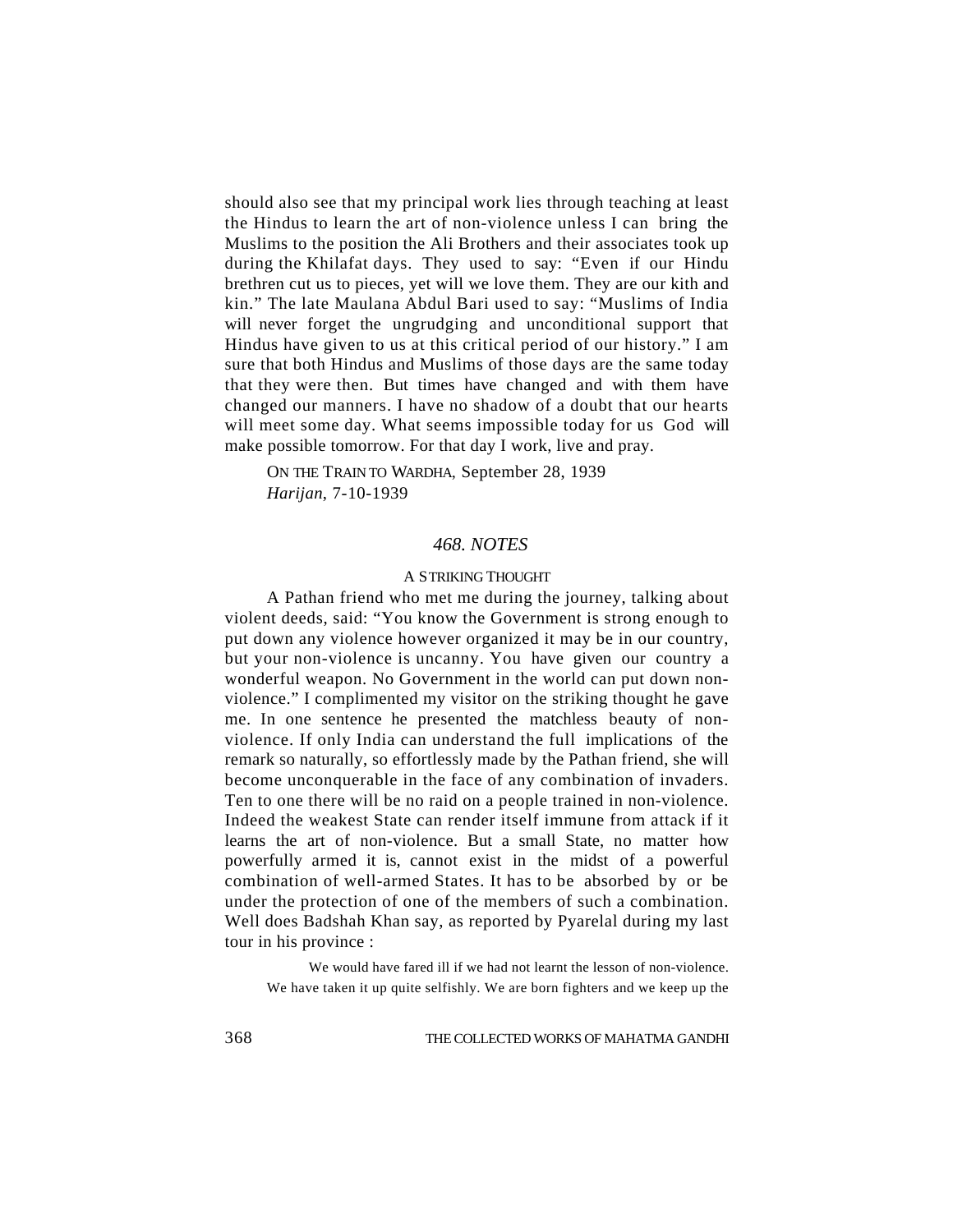tradition by fighting amongst ourselves. Once a murder takes place in a family or a clan it becomes a point of honour to avenge it. There is no such thing generally as forgiveness among us. And so there is avenging and re-avenging and re-re-avenging. And thus the vicious circle never ends. This non-violence has come to us as a positive deliverence.

What is true of the Frontier Provice is true of all of us. Without knowing it we move in the vicious circle of violence. A little reflection and corresponding practice should enable us to get out of the circle.

#### **NARSINGHGARH**

The reader knows that at the invitation of the Dewan of Narsinghgarh and with the consent of the Secretary of the Central India States Conference I had sent Rajkumari Amrit Kaur to inquire into certain allegations made against the State. The Rajkumari was given every facility by the State to make what inquiry she liked. Shri Kanhaiyalal Vaidya was present during the enquiry. The Rajkumari's way was made easy by the State giving her every facility. The immediate cause of complaint was soon settled to the satisfaction of all concerned. The Maharaja has given cautious assurances of civil liberty. The people of these States have hitherto been strangers to civil liberty and all it means. I hope the Maharaja and his advisers will remember that civil liberty means the fullest liberty, consistent with non-violence, to speak, write and do what the people like, even though it may mean strong criticism of the acts of the State. He has, however given full permission to Shri Vaidya to do khadi, Harijan and other constructive work. He has also requested the Rajkumari to send Shri Shankerlal Banker or a representative of the A.I.S.A. to the State in order to explore the possibilities of khadi work in the State which grows plenty of cotton. He has also shown interest in other village industries and basic education. I hope that the beginning so well made will continue uninterrupted, and that the people of Narsinghgarh will show political, economic, social and moral progress on an ever-increasing scale. From the correspondence I had with the Dewan, I have reason to hope for the best. Much will depend upon the sym-pathy of the Maharaja and his advisers towards all-round progress and the restrained manner in which the workers use the liberty given by the State. I must congratulate the Maharaja and the Dewan on having shown wisdom and courage in calling in the Congress aid (for my aid is virtually Congress aid) for settling their domestic difficulty. This is perhaps the second instance of its kind.

ON THE TRAIN TO WARDHA, September 28, 1939 *Harijan,* 7-10-1939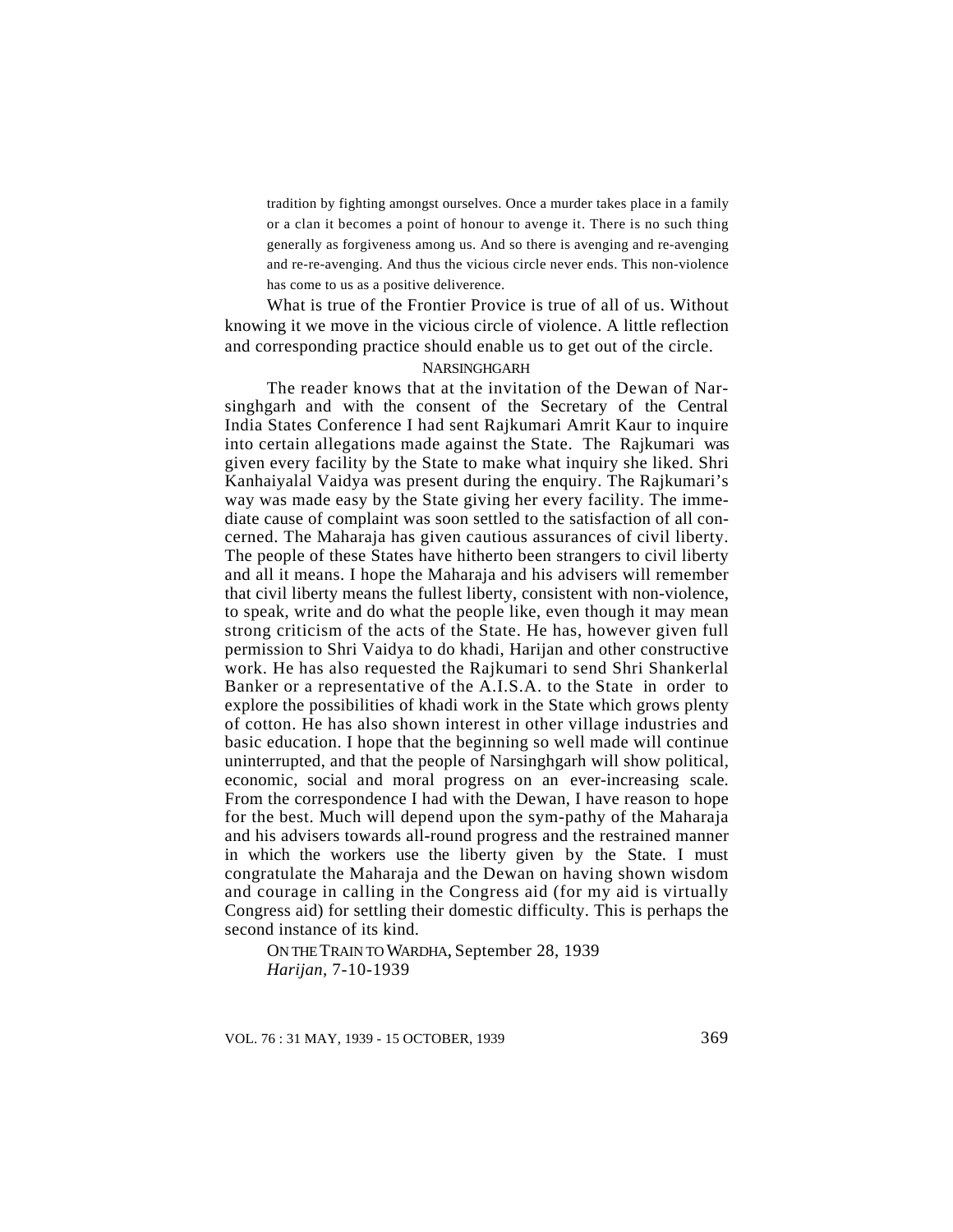#### *469. ANSWER TO QUESTION*<sup>1</sup>

*September 28, 1939*

I am an optimist, I have pinned my faith in hope. The world lives on hope and so do I.

I am sure that I shall get something. *The Bombay Chronicle,* 29-9-1939

## *470. STATEMENT TO THE PRESS* <sup>2</sup>

SEGAON, *September 28, 1939*

An advance copy of Reuter's summary of the Lords' debate on Indian affairs has been shown to me. Perhaps silence on my part at this juncture would be a distinct disservice both to India and England. I was unprepared for the old familiar flavour in the debate in the shape of drawing comparisons unflattering to the Congress. I maintain that the Congress is an all-inclusive body. Without offence to anybody it can be said of it that it is the one body that has represented for over half a century, without a rival, the vast masses of India irrespective of class or creed. It has not a single interest opposed to that of the Mussalmans or that of the people of the States. Recent years have shown unmistakably that the Congress represents beyond doubt the interests of the people of the States. It is that organization which has asked<sup>3</sup> for a clear definition of the British intentions. If the British are fighting for the freedom of all, then their representatives have to state in the clearest possible terms that the freedom of India is necessarily included in the war aim. The content of such freedom can only be decided by Indians and them alone. Surely it is wrong for Lord Zetland to complain as he does, though in gentle terms, that the Congress should, at this juncture when Britain is engaged in a lifeand-death struggle, ask for a clear declaration of British intentions. I suggest that the Congress has done nothing strange or less than

<sup>&</sup>lt;sup>1</sup> The source reported that "when Gandhiji passed through Nagpur *en route* to Wardha", he was asked by some people "about his interview with H.E. the Viceroy".

<sup>&</sup>lt;sup>2</sup> This appeared under the title "Open a New Chapter". The statement was also published by the *The Bombay Chronicle* and *The Hindu* on September 29.

<sup>3</sup> *Vide* Appendices "Congress Working Committee Resolution", after 18-7- 1939; "Working Committee's Manifesto", 14-9-1939; and "A.I.C.C. Resolution", 14-10-1939.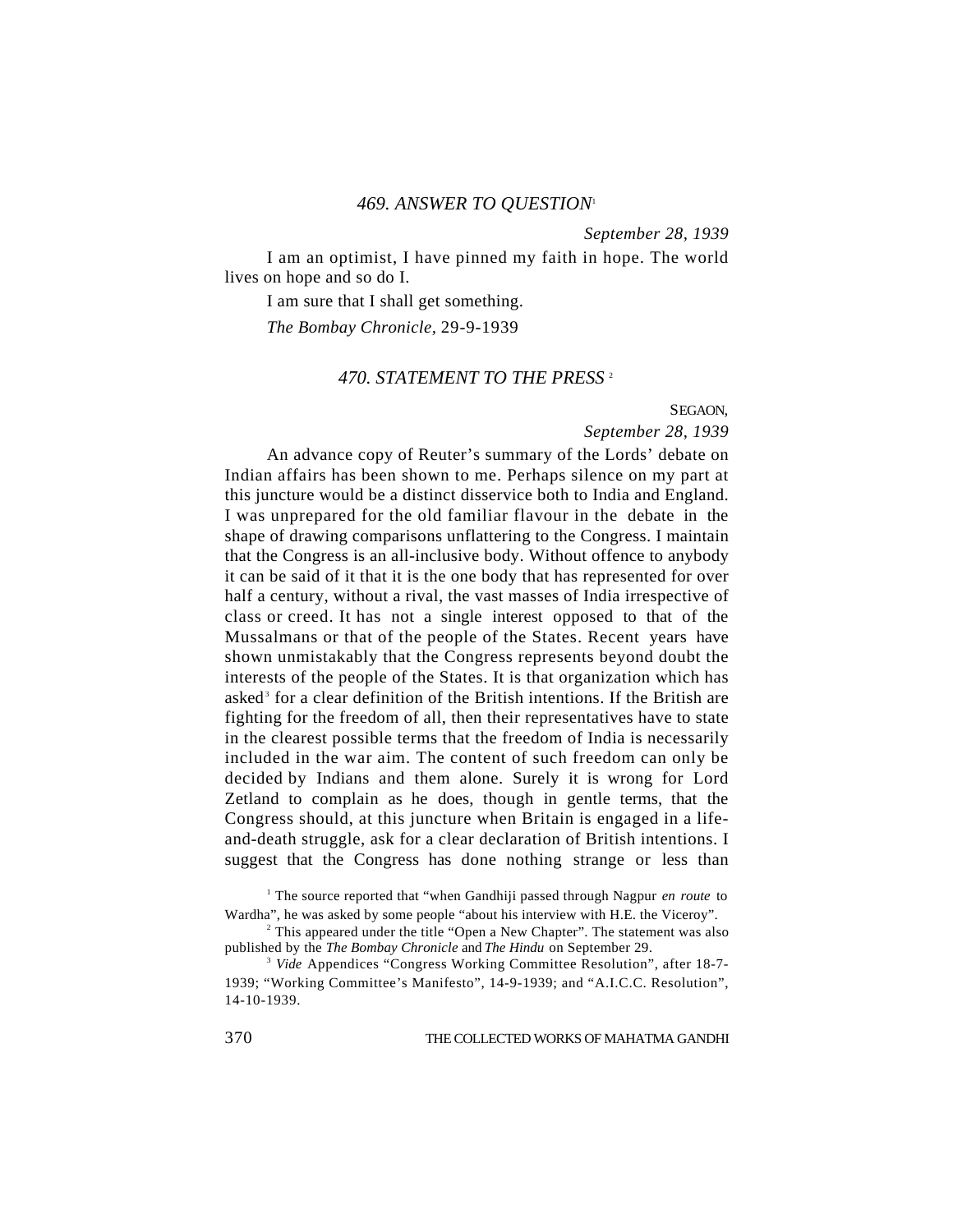honourable in asking for such a declaration. Only a free India's help is of value. And the Congress has every right to know that it can go to the people and tell them that at the end of the war India's status as an independent country is as much assured as that of Great Britain. As a friend of the British I, therefore, appeal to English statesmen that they will forget the old language of imperialists and open a new chapter for all those who have been held under imperial bondage.

*Harijan,* 7-10-1939

## *471. LETTER TO NARANDAS GANDHI*

SEGAON, *September 29, 1939*

#### CHI. NARANDAS,

I got your letter after I had sent you the wire. However, I intend to send Rajkumari as I informed you in the wire. She will certainly be of some use. She will see Mr. Gibson and Virawala Saheb, do the work which I have suggested from a humanitarian point of view and such other things. She will visit other places if she likes. Please arrange about her stay, etc. She will not like to run about very much, and, therefore, don't make her do that. Arrange to send her back on the 10th or the 11th.

> *Blessings from* **BAPU**

## [PS.]

I got Chhaganlal's letter. I will make arrangements for the money only after consulting you. I will send with Rajkumari whatever yarn I have spun. The rest with anybody who happens go to that side later.

**BAPU** 

From a microfilm of the Gujarati: M.M.U./II. Also C.W. 8563. Courtesy: Narandas Gandhi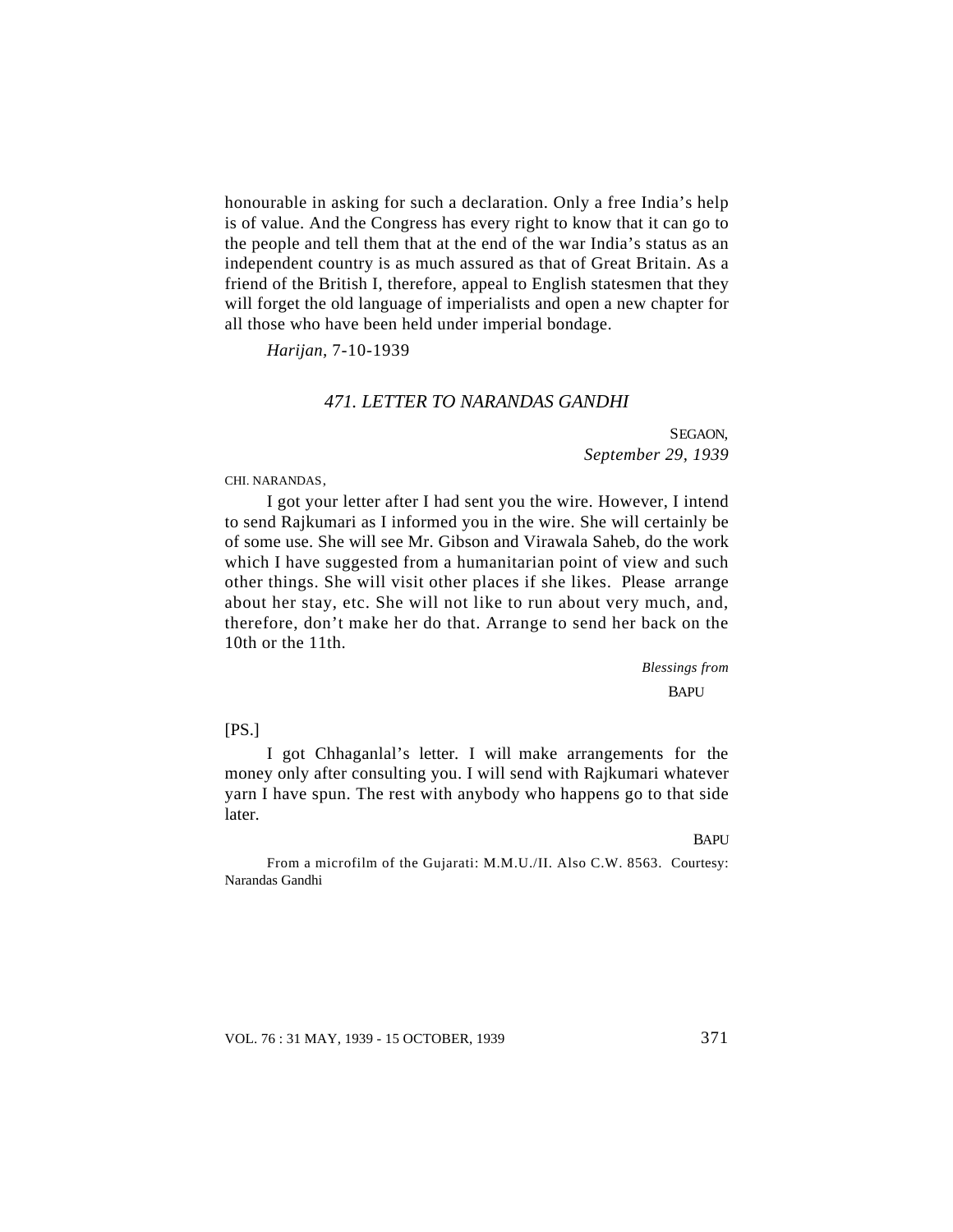# *472. LETTER TO KUNVARJI K. PAREKH*

SEGAON, *September 29, 1939*

CHI. KUNVARJI $^1$ ,

How are you? I had made inquiries regarding Dharampur. Nobody recommends it. The climate of Dharampur is certainly good, but the sanatorium is not reputed to be good. It would be difficult to get accommodation at Almora. It is reserved only for patients from the United Provinces. If you don't feel comfortable there, we can arrange something in Nagpur. Show this to Jugatram<sup>2</sup> and then write to me.

*Blessings from*

**BAPU** 

From a photostat of the Gujarati: S.N. 9728

# *473. LETTER TO MANUBEHN AND SURENDRA MASHRUWALA*

SEGAON, WARDHA, *September 29, 1939*

CHI. MANUDI, SURENDRA,

Ba gave me the news about Surendra's illness. How is he now? I could not reply to your letter. I am enclosing a letter<sup>1</sup> to Kunvarji. You will forward it to him, won't you? I will be going again to Delhi.

*Blessings from*

**BAPU** 

From a photostat of the Gujarati: C.W. 1575. Courtesy: Manubehn S. Mashruwala

<sup>1</sup> Husband of Rami, Harilal Gandhi's daughter

2 Jugatram Vaidya

<sup>1</sup> *Vide* the preceding item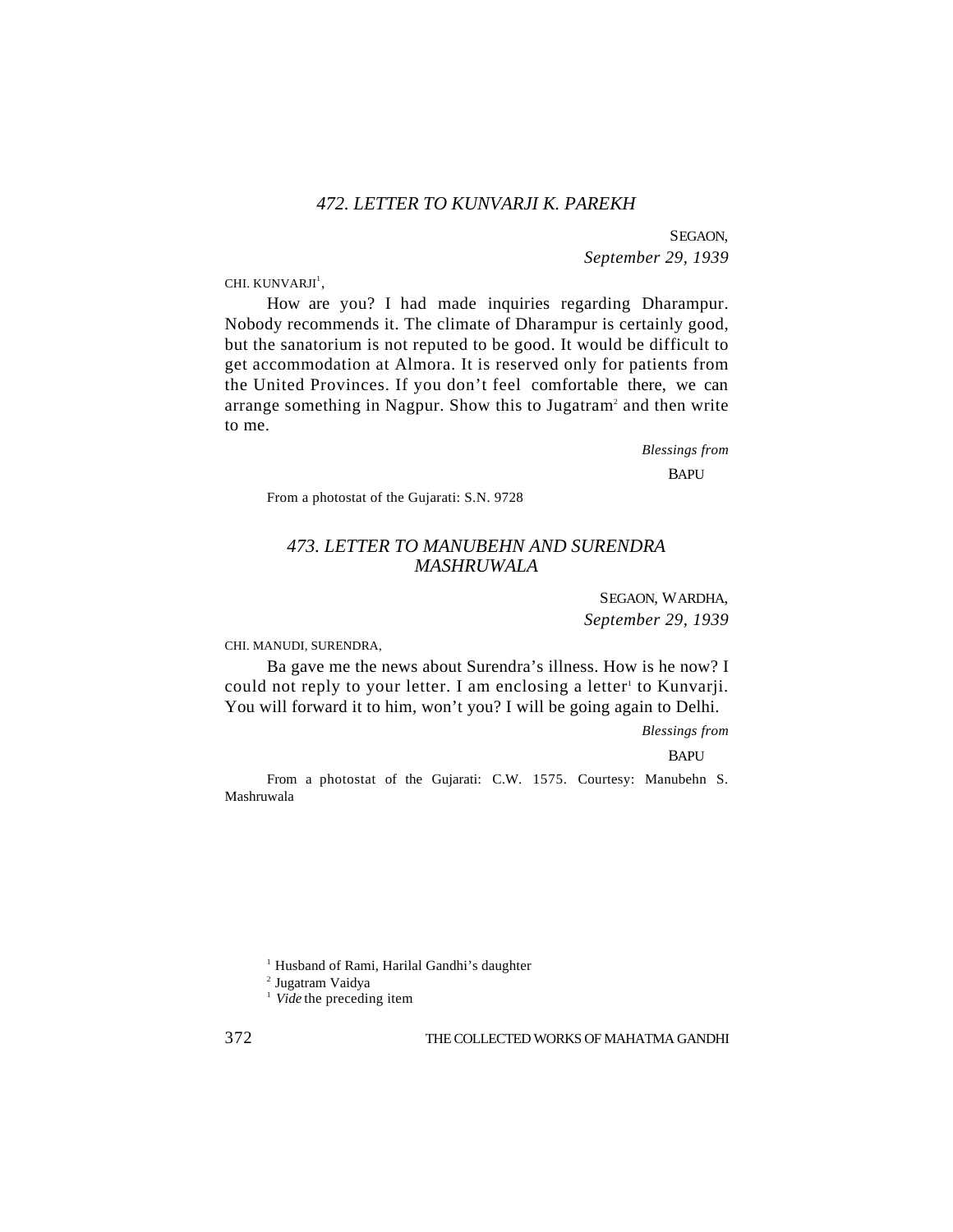*September 29, 1939*

CHI. AMRITLAL,

There can be no post from Simla today. I therefore, do now know what the position is. There is no letter fromVijaya. Shankar was to come. Why didn't he? Let him have his meal here tomorrow. I will talk with him at 11.

*Blessings from*

**BAPU** 

From a photostat of the Gujarati: G.N. 10796

#### *475. LETTER TO NIRMALA GANDHI*

SEGAON, *September 29, 1939*

CHI. NIMU,

I get no time to write to you. Ramdevji came to see me. He could not speak and broke down. Vidyavati too was present. All of them asked after you. I arrived here yesterday. I will be going to Delhi again on Sunday. Are the children all right? Ba told me that you had fallen ill. You ought to use a mosquito-net—you, Ramdas and the children, all of you. Mosquito-nets manufactured by the Calico Mills are good. Have you taken away the Gujarati 'General Knowledge about Health'? If you have, return it to me. I have made some changes in it. If you want another copy, I will send it on.

I am not writing separately to Ramdas. Take this letter to be for both of you. Write to me. Ramdas also should write. How are things with you ?

> *Blessings from* **BAPU**

From the Gujarati original : Mrs. Sumitra Kulkarni Papers. Courtesy : Nehru Memorial Museum and Library

## *476. LETTER TO MUNNALAL G. SHAH*

*September 30, 1939*

CHI. MUNNALAL,

There may or may not be any sin in touch, but violation of a pledge is a very great sin indeed. If, however, the pledge is violated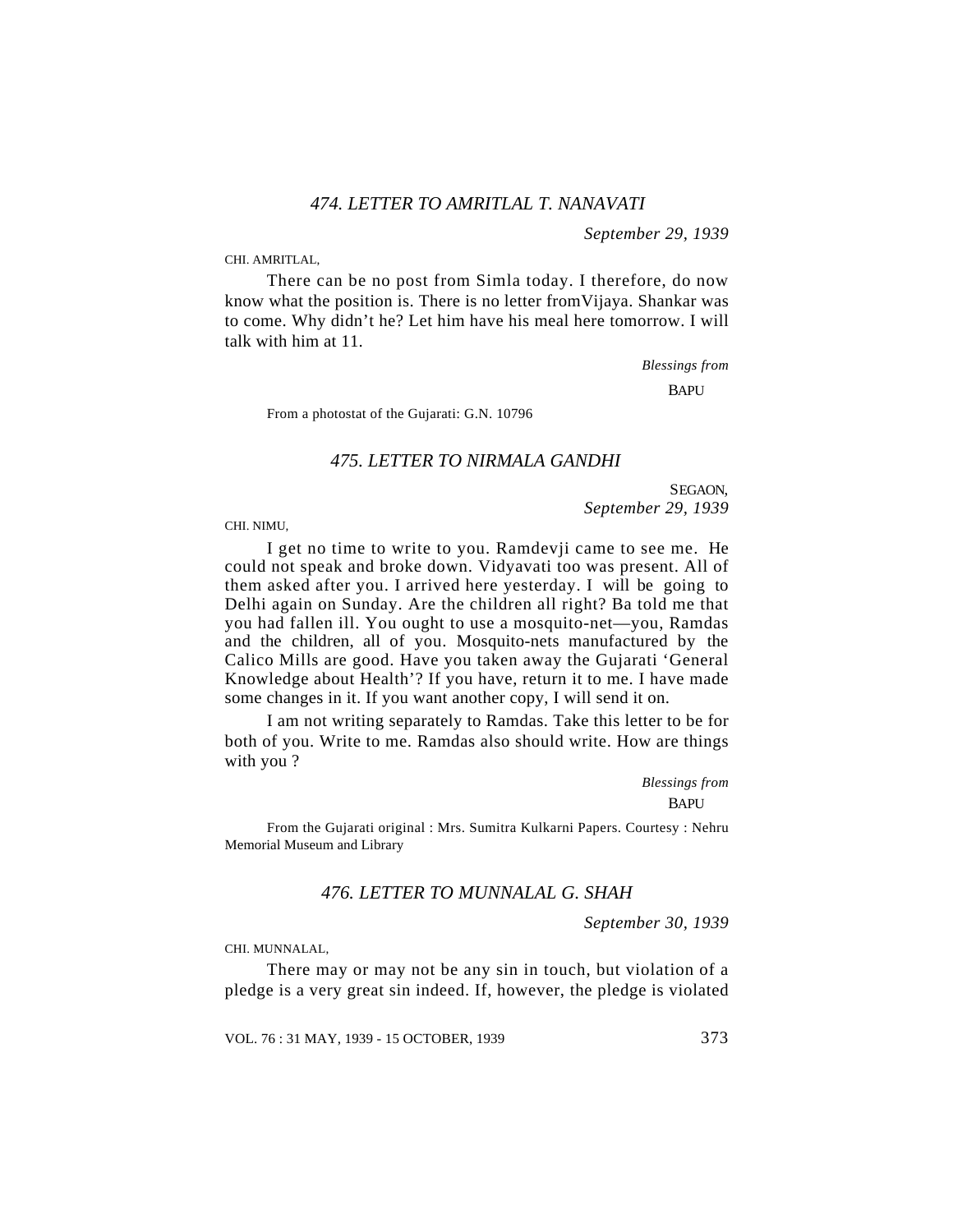again, you and Kanchan should quietly leave the Ashram. To enable you to keep the vow, you should not talk with each other, nor work together or take service from each other. I would advise you to go away for some time to Ramana Maharshi's Ashram. If you think that the self-control suggested above is beyond your capacity, you should give up ambition to cultivate it.

*Blessings from*

**BAPU** 

From a photostat of the Gujarati: G.N. 8560. Also C.W. 7054. Courtesy: Munnalal G. Shah

## *477. NOTE TO PYARELAL*

*September 30, 1939*

You cannot write an article without knowing anything about the kind of paper for which you intend to write. You can write one thing for the *Modern Review*, another thing for the *Chronicle* and yet another for the *Harijan*. You do not even know where the paper is. Is it some obscure print-out or a reputed paper? The article in question can only be for a paper like the *Statesman*. It is good as an article. But it is not accurate. It is only in praise of the experiment at Segaon. Mentally I decry it every day. I will not support what you write. There is exaggeration in the article and, in avoiding the mention of the shortcomings of the people living at Segaon, it has become wholly false. Anyone coming here with the impression gathered from that article would go back disappointed. Hence, so long as the other side too is not presented it would he mere untruth.

BAPU

From the Gujarati original: Pyarelal Papers. Nehru Memorial Museum and Library. Courtesy: Beladevi Nayyar and Dr. Sushila Nayyar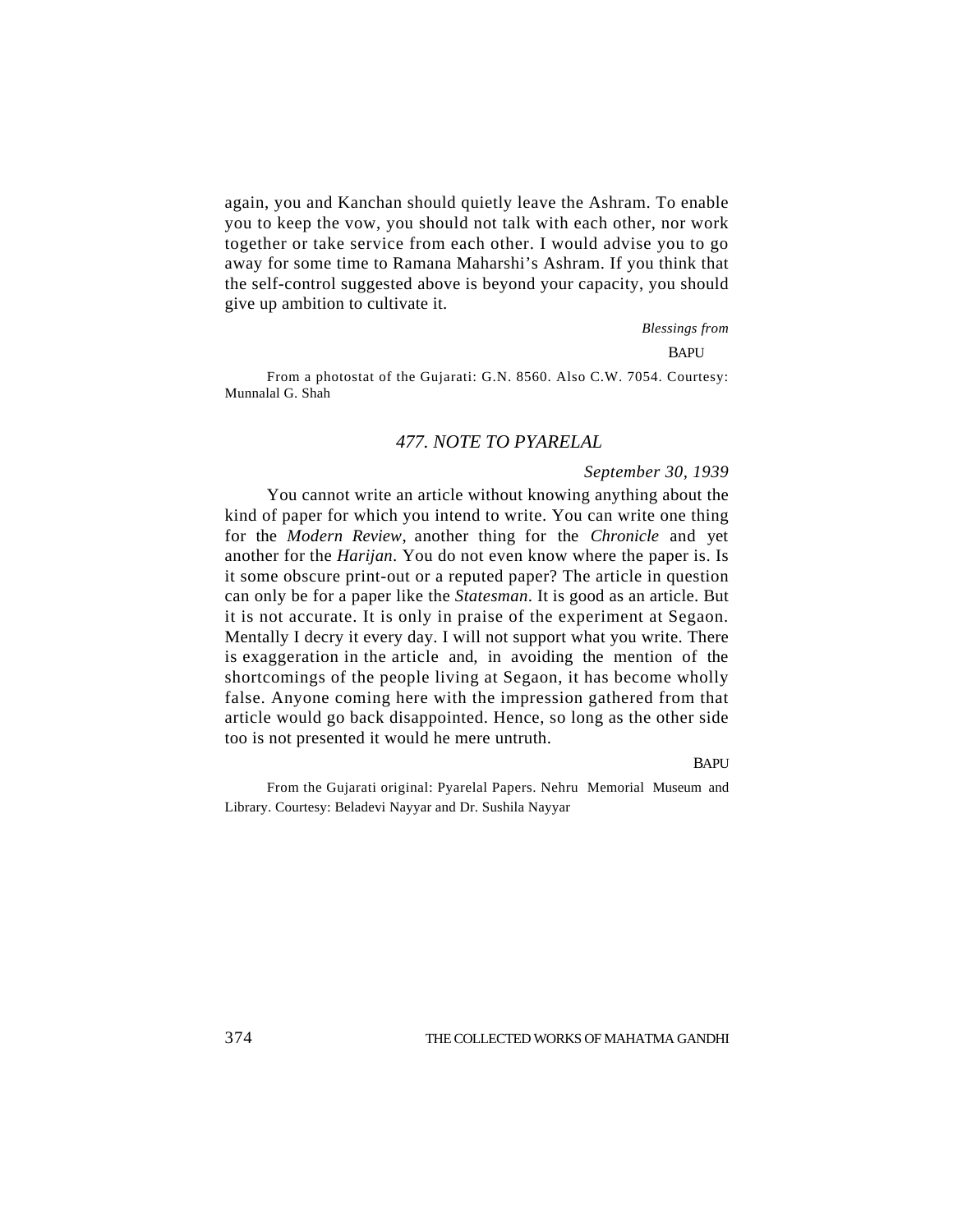## *478. TELEGRAM TO G. V. GURJALE*<sup>1</sup>

[*September 1939*] 2

# RECEIVED LETTER, WIRE. NO RIGHT INTERFERE YOUR RESOLVE.<sup>3</sup> MAY GOD GUIDE YOU KEEP YOUR HEART FREE FROM ANGER.

From a copy: Pyarelal Papers. Courtesy: Pyarelal

## *479. NOTES*

#### **THANKS**

Sir Sarvepalli Radhakrishnan has made much of my seventyfirst birthday. He has sent me his book<sup>4</sup> of praises from friends, known and unknown to me. With it he has been good enough to send also a covering letter of further appreciation. I do not know when I shall have the time to go through all the tributes collected in the volume. I can only pray that God may give me the capacity to live up to the contributors' picture of me whatever it may be. To Sir Sarvepalli and all those who have sent me their blessings and greetings, I return my thanks hereby. It is impossible for me to send personal acknowledgements.

One warning I should like to issue to my admirers. Some would like to erect my statues in public places, some others would have portraits, yet others would proclaim my birthday as a public holiday. C. Rajagopalachari knows me well and so he has wisely vetoed the proposal to declare my birthday a public holiday. These are days of dissensions and discord. I should feel deeply humiliated if my name became in any way an occasion for accentuating them. Avoidance of such opportunity is a real service to the country and me. Statues, photographs and the like have no place today. The only praise I would like and treasure is promotion of the activities to which my life is dedicated. He or she who does a single act to produce communal harmony or to destroy the demon of untouchability or to advance the cause of the villages, brings me real joy and peace. Workers are

1 Also known as Bhikshu Nirmalananda

<sup>2</sup> In the source the telegram is kept among the September 1939 items; *vide also* "Letter to G. V. Gurjale", 18-10-1939.

<sup>&</sup>lt;sup>3</sup> According to Pyarelal, the addressee had decided to go on an indefinite fast unless the trustees of the Sri Kripapuriswarar temple allowed Harijans to enter the temple in accordance with the public wish.

<sup>4</sup> *Mahatma Gandhi—Essays and Reflections on Mahatma Gandhi*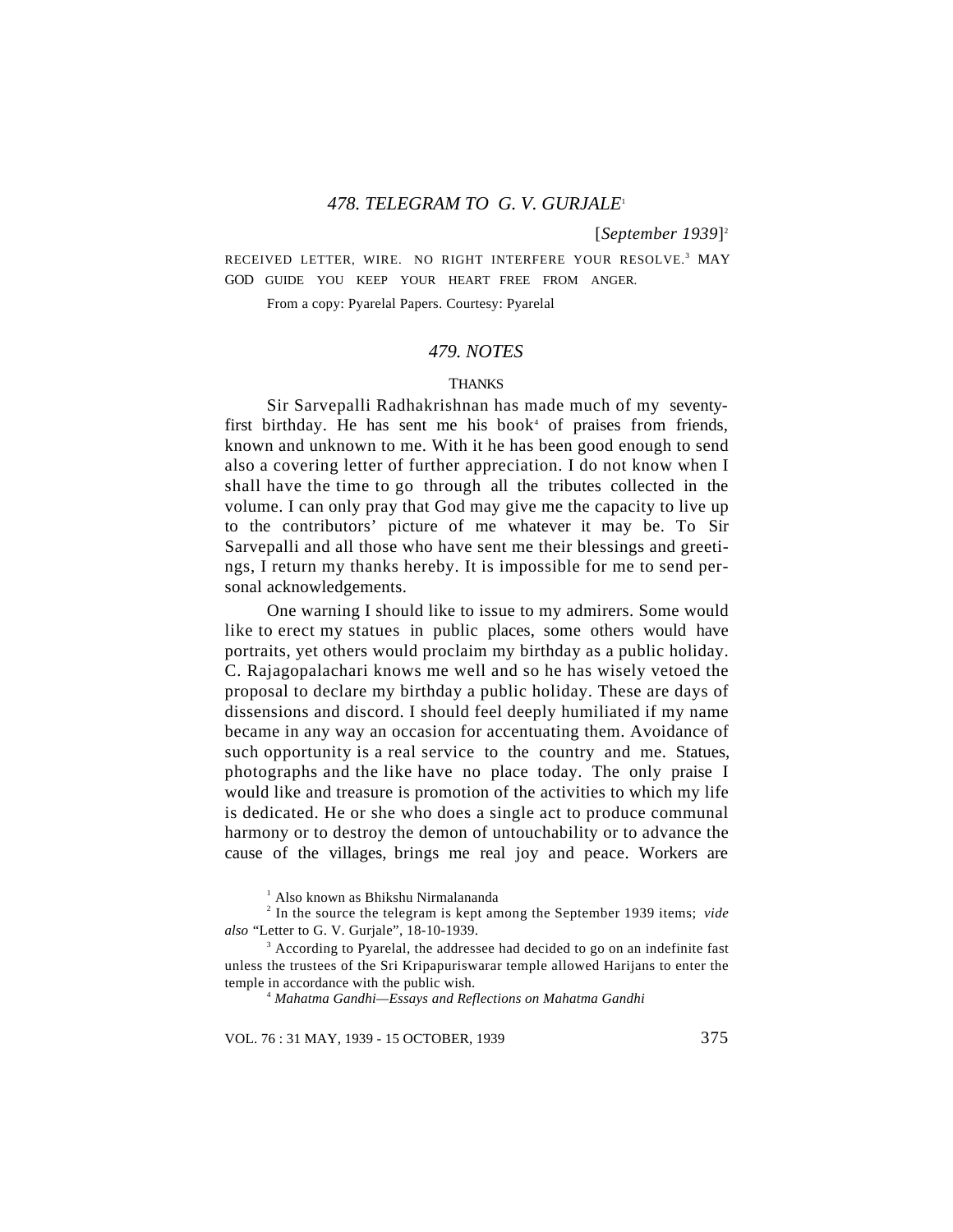striving during these days to dispose of the khadi stock that has accumulated in various khadi bhandars. I can conceive no greater or more tangible blessing to me than to know that the whole of the surplus khadi stock was taken up by the people during the khadi week or fortnight mis-named after me. I am nothing without or apart from my activities.

## FURTHER FALSEHOODS

I had the misfortune to remark the other day' on the sanatanist propaganda being supported by falsehoods. I have the following wires from Madura and Kumbakonam respectively :

Srirangam temple being forcibly entered today. Armed Madura temple peons dispersing opposing orthodox worshippers. This is waging war during world war. Pray issue immediate instructions suspending such highhandedness. We have after all to live together. K. R. VENKATARAMA IYER.

Minister Rajan threatening Harijan-entry Srirangam with police. Pray interference to avoid bloodshed. Inform Rajaji. KUPPUSAMI.

Rajaji happened to be in Wardha when these wires were received. He gave the following reply :

There is no Harijan-entry being tried in Srirangam. This is impossible without Government consent, and the Government has not yet given any such consent.

In the face of this flat denial I can only regard the wires as figments of imagination. It is noteworthy that there is no complaint from Srirangam itself. Madura and Kumbakonam are too far from Srirangam to know first-hand what may happen there. Trichy is the only town near enough to Srirangam to know events there, if the people interested themselves in the happenings in that temple town. An opposition that requires palpable falsehoods to support it, must be on its last legs. I have seen correspondence which shows that Meenakshi temple has not been boycotted by anybody except a few orthodox Brahmins. It is as popular as ever with the vast mass of templegoing population.

ON THE TRAIN TO DELHI, October 1, 1939 *Harijan,* 7-10-1939

<sup>1</sup> *Vide* "Temple Entry", 18-9-1939.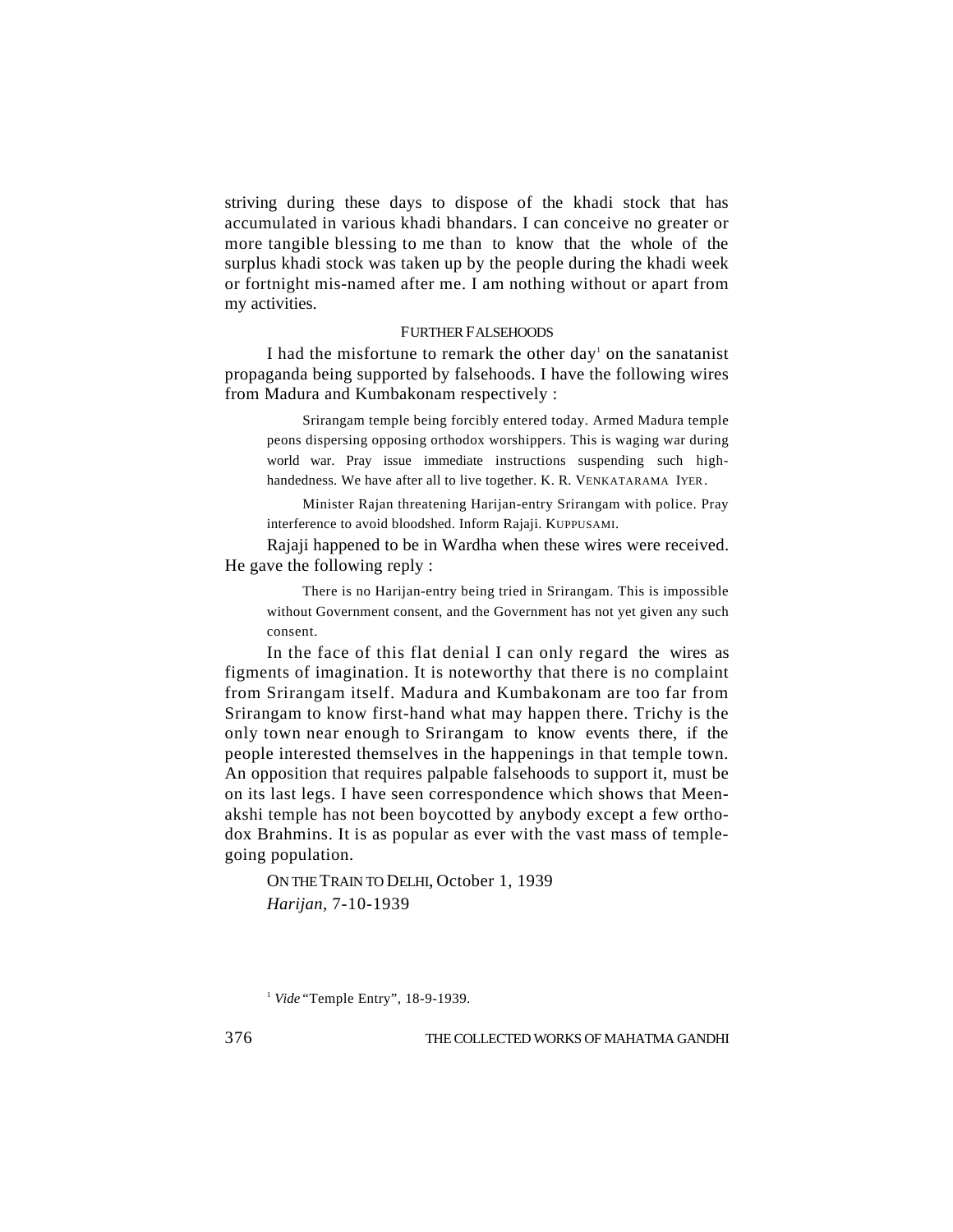# *480. LACK OF SENSE OF HUMOUR*

I cannot resist publishing the following very frank and wellmeaning letter addressed to the Editor :

I earnestly request you to be kind enough to give me a few minutes to clear some of my doubts. I write this letter not as a critic. I am an ardent seeker after truth and one of the many 'Ekalavyas' of Bapuji.

I am rather very much pained to read the following in this week's *Harijan* in the course of a note under the caption "Why Only Prohibition"<sup>1</sup> written by Bapuji: "Therefore if I treated these evils as I have treated the drink evil and if I begin to organize picketing in respect of them, I should lose my caste, lose my mahatmaship and even lose my head which of course has very little value at this time of my life. But as I do not wish to suffer the triple loss, I must allow my correspondent and others like him to think that I am shirking an obvious duty."

I was not prepared for the above note, especially the portion quoted by me, along with his previous writings and my reading of his life. For, I was, and am still, of the opinion that Bapuji stands for 'Truth' and he would be ready to lose any donation whatever it may be, his mahatmaship, his caste and, if necessary, even his head for the sake of Truth, i. e., God.

Now let us examine some of his writings. In his *Autobiography* (Part V, Ch. X) he says when he accepted Dudabhai, an untouchable, and his family, "All monetary help, however, was stopped. . . . With the stopping of monetary help came rumours of proposed social boycott. We were prepared for all this."<sup>2</sup>

This clearly indicates that he was not ready to accept donations or maintain his caste at the cost of his principle, i. e., Truth.

In an article "Truth *v. Brahmacharya*" (*Young India,* February 25, 1926) he says: "My mahatmaship is worthless. It is due to my outward activities, due to my politics, which is the least part of me and is therefore evanescent. What is of abiding worth is my insistence on truth, non-violence and brahmacharya."<sup>3</sup> In yet another article he has tried to show the "Handicap of Mahatmaship"<sup>4</sup> (*Young India,* Nov. 8, 1928).

 What else is necessary to show that he cares naught for his mahatmaship?

<sup>1</sup> *Vide* "Notes", 21-8-1939.

<sup>&</sup>lt;sup>2</sup> *Vide* "An Autobiography-PartV, On The Anvil", Chapter X,.

<sup>3</sup> *Vide* "Truth v. *Brahmacharya*", 25-2-1926.

<sup>4</sup>*Vide* "Handicap of Mahatmaship", 8-11-1928.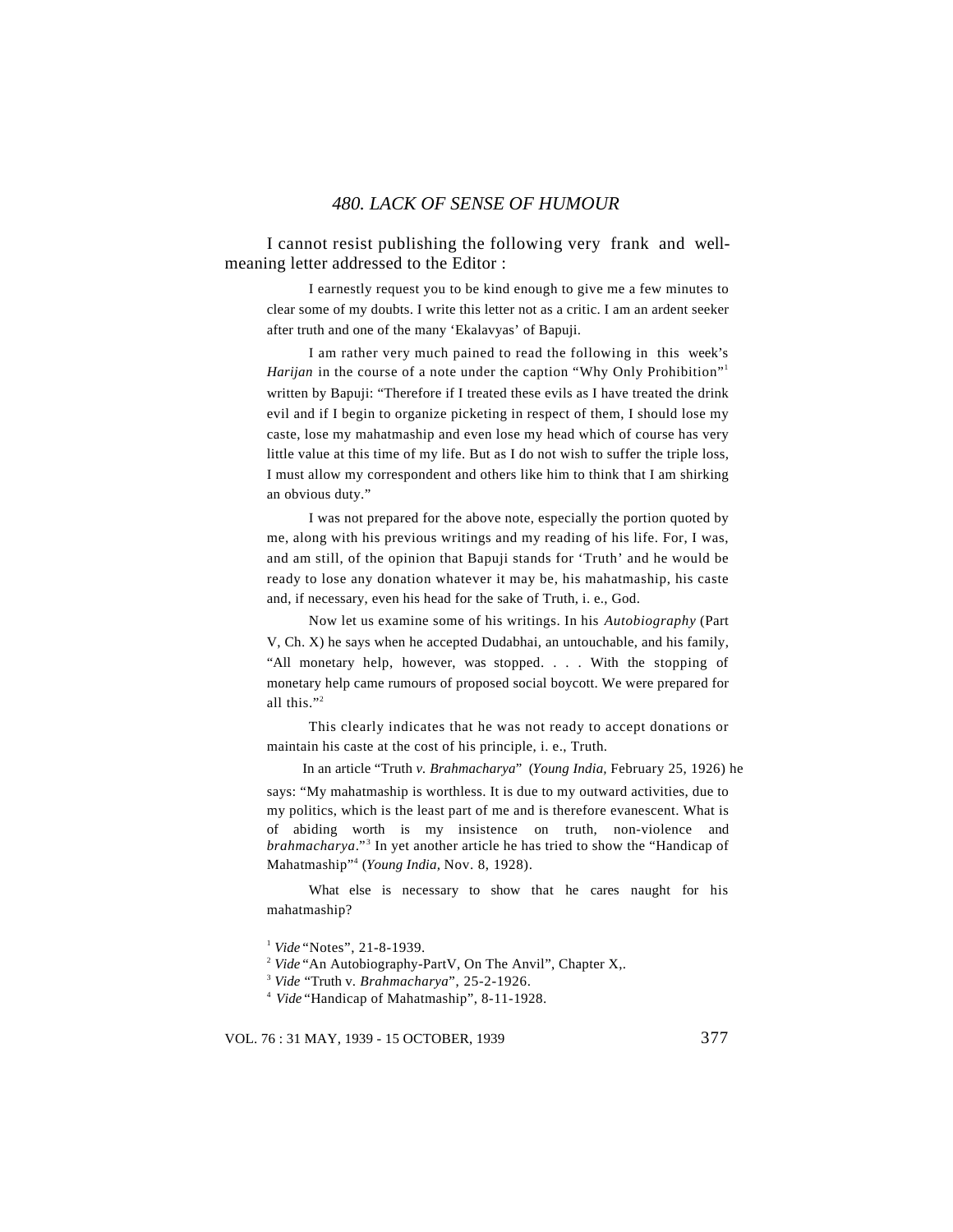Moreover he says in the course of a conversation reported in *Harijan,* August 29, 1936: "I am here to serve no one else but myself, to find my own realization. . . . Man's ultimate aim is the realization of God, and all his activities, social, political religious have to be guided by the ultimate aim of the vision of God."<sup>1</sup> In another place (*Young India,* October 11, 1928) he says: "I know too that I shall never know God if I do not wrestle with and against evil even at the cost of life itself."<sup>2</sup>

I hope that these are enough to prove that he stands for Truth and not for anything else. It may be perhaps that he does not recognize these evils, viz., gambling, race, cinema, etc., as such or so dangerous as the evil of drink or untouchability to lead an agitation against them, "to wrestle with and against them at the cost of life itself".

Anyhow I am sure that there will be a number of readers of *Harijan* like me who will not be prepared to read a statement like this from the pen of Bapuji. Now I ask you what does he stand for? For donations, caste, mahatmaship, etc., at the cost of Truth, or for Truth at the cost of all these? Will you kindly refer this to Bapuji and correct the misunderstanding created by the above note ?

If the writer, who is manifestly a close student of my writings and is himself a schoolmaster, took seriously my note in *Harijan* about gambling, etc., there must be quite a number of other readers who too had the same doubts as the correspondent. The correspondent has quoted enough from my writings to enable him to know that the note was written in a humorous vein. But unfortunately many of us have no sense of humour. Therefore, in order to secure appreciation, humour evidently has to be boldly labelled as such. The reader should have known that by writing the note I had expressed my disapproval of cinemas, races, share market, gambling and the like. I had tried to show also that these vices were fashionable and therefore were not capable of being dealt with like prohibition. I claim to be a practical reformer. I know almost instinctively what vices are ripe for being publicly dealt with. Of course it may be that I lack the courage to tackle the others and cover my cowardice by pleading untimeliness. No man can get over his limitations beyond a point.

But my correspondent has shown from my writings that at the time I had the courage to the face unpopularity and loss of everything. Let those who might have been disturbed by my innocent note

<sup>&</sup>lt;sup>1</sup> *Vide* "A Discussion with Maurice Frydman", on or before 25-8-1936.

<sup>2</sup> *Vide* "God Is"11-10-1928.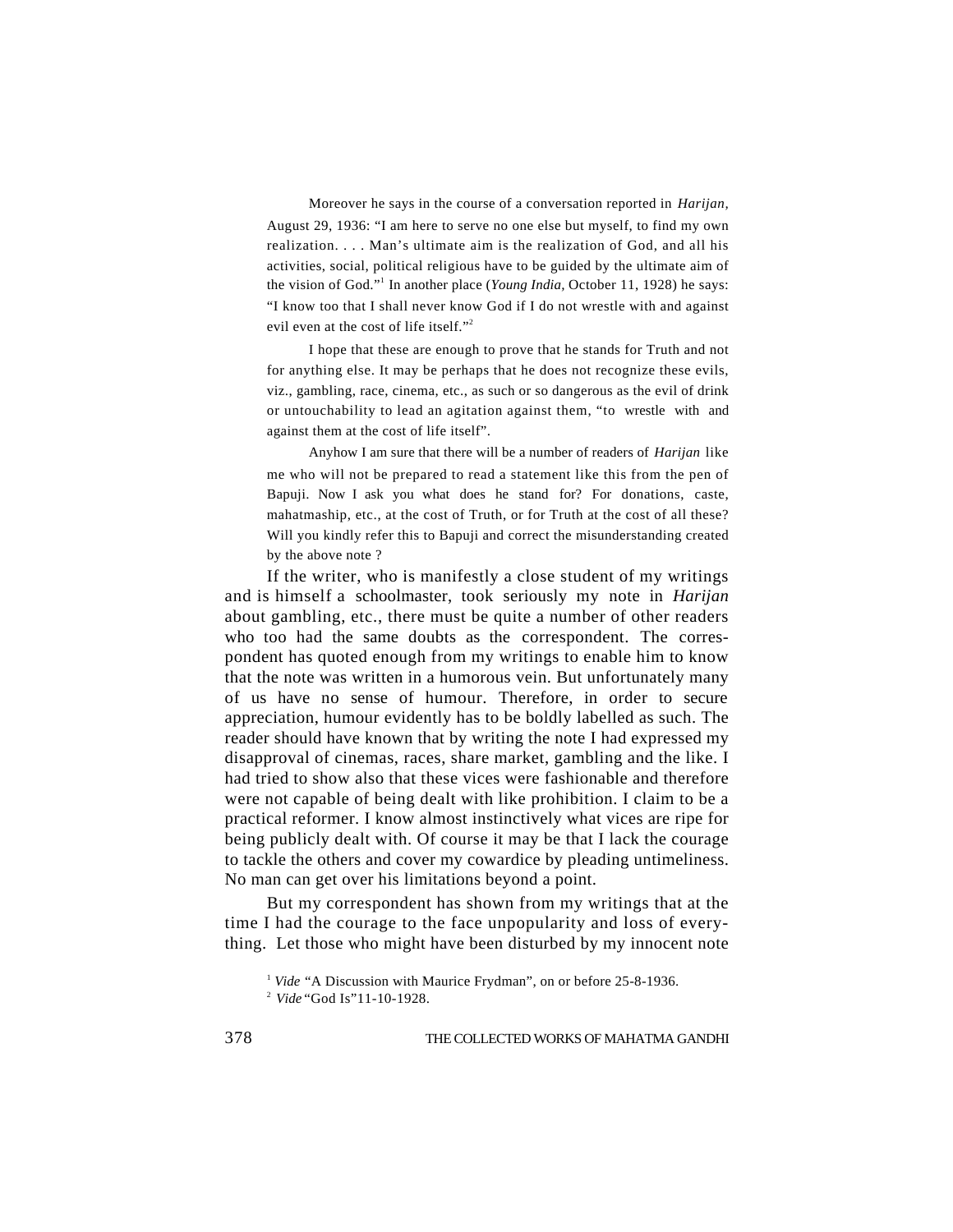reassure themselves that I retain the same spirit as before to face difficulties and trials in the prosecution of public causes. Time has not weakened it in any way; it has, if possible, strengthened it. But I am humble enough to restrain my ambition and to feel thankful to God for what capacity He has vouchsafed to me for the service of the country and humanity.

ON THE TRAIN TO DELHI, October 1, 1939 *Harijan,* 14-10-1939

# *481. LETTER TO GOBIND DAS CONSUL*

ON THE TRAIN, *October 1, 1939*

DEAR FRIEND,

I have just glanced through your production for five minutes. I have nothing whatsoever to say against the front page or the contents. You have every right to express your views in the manner that may seem best to you.

> *Yours sincerely,* M. K. GANDHI

From a facsimile: Mahatma Gandhi—The Great Rogue of India, between pp. 4 and 5

## *482. UNFORTUNATE PEOPLE OF TRAVANCORE*

An evil fate seems to dog the career of the people of Travancore in so far as they are represented by the State Congress. The Congress is composed of some of its bravest and most self-sacrificing men. But unfortunately there never have been happy relations between them and the able Dewan of the State. The charges brought against him by the Congress in the preliminary stages of the movement for responsible government somehow or other acerbated the relations. The framers of the charges, as I happen to know from personal conversations with them, honestly believed in them. But when I reasoned with them that they were bound to withdraw them if their cause was the attainment of responsible government, and not the removal of the Dewan—a case in which India could not be interested—they saw the wisdom of my advice and promptly acted upon it. This cleared the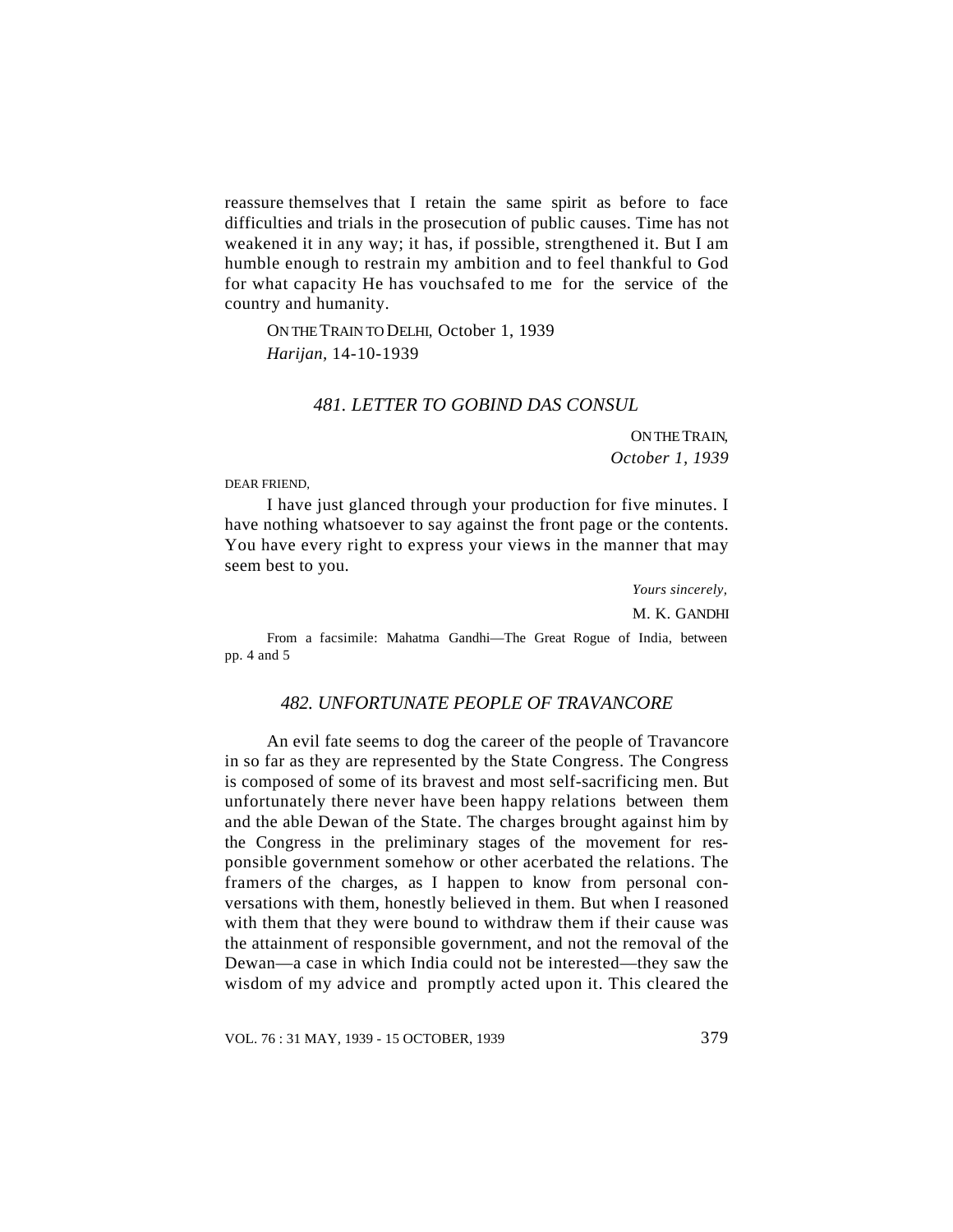ground for them and made their case unassailable. But I feel that the estrangement created by the charges between the Dewan and the leaders has persisted. I wish it has been otherwise. Though civil disobedience has been discontinued and personal talks between the Dewan and the leaders have taken place, cordiality between them has been lacking. On the contrary there has been a ring of distrust about their talks. The Dewan has kept himself at a safe distance from the leaders. Negotiations after a struggle are generally preceded by discharge of prisoners and withdrawal of prosecutions and removal of other disabilities. In Travancore these things have not happened. Cancellations of lawyers' *sanads* and suspension of elected members of the Assembly remain. In fact there is not much sign of an advance by the State towards the leaders. And now comes like a bombshell suspension of negotiations for political reform. These are the words of the Travancore communique<sup>1</sup>:

For reasons which must be obvious and which have, for instance, influenced the Government of India in their decision<sup>2</sup> regarding the Federal negotiations, no conversations can possibly take place regarding any constitutional reforms until normal conditions are restored and the position is stabilized.

This is followed by the following minatory warning :

With reference to the statement to the Press issued by the President of the Travancore State Congress and his letter to the Dewan, Government wish to point out while they do not intend to curb or put a check upon ordinary activities of political organizations and while their ideas are unaltered as to consultations with political organizations and leaders as soon as conditions permit, they cannot possibly allow an organized scheme of agitation to be conducted at this juncture, in view of the present situation and especially the likelihood of increased unemployment owing to war conditions and the public excitement that may be caused by the situation regarding foodstuffs and other commodities. Such a scheme of agitation is bound to give rise to serious repercussions and results, and the Government, who have a duty to protect the law-abiding inhabitants of the State, cannot possibly take the risks involved thereby nor can they at present devote any attention to questions relating to constitutional demands. Government desire to warn the Travancore State

<sup>1</sup> Dated September 23, 1939

<sup>2</sup> Addressing a joint session of both the Houses of the Central Legislature on September 11, the Viceroy had announced that the work in connection with the preparations for Federation were held in suspense in view of the war.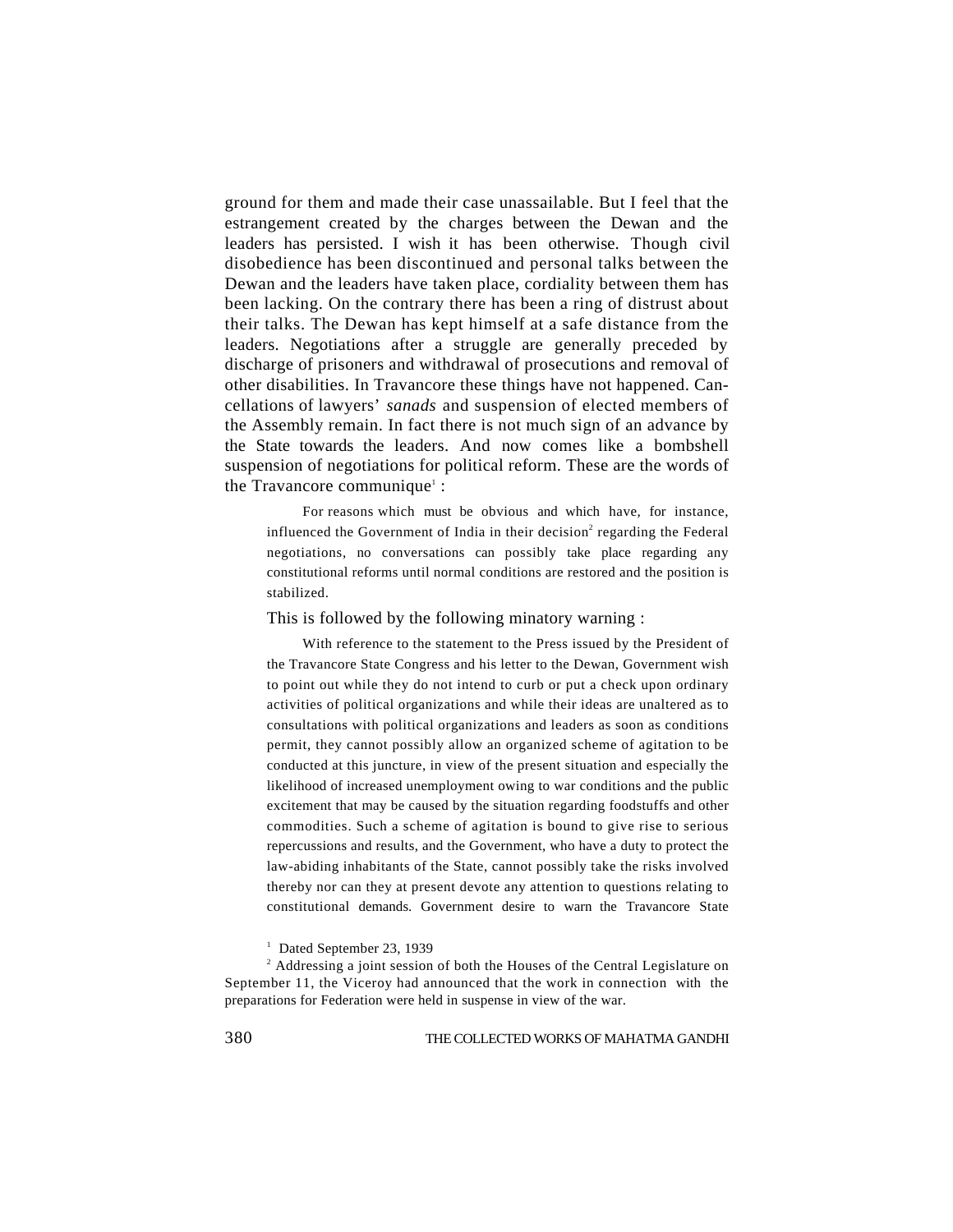Congress and other organizations with similar programme that they will be forced to take steps both under the ordinary law and under the Defence of Travancore Proclamation and Rules for maintaining normal conditions and a peaceful atmosphere in the State.

The reason for suspension of contemplated reform is wholly unconvincing. So far as I know in no State has such suspension been thought necessary. Indeed I venture to suggest that the offer of the States to the British Government lacks the spirit assumed to be behind the aims of the Allies, viz., the saving of democracy for the world. The States' offer to be consistent with the time spirit has to carry with it the will and the co-operation of their people. This is clearly impossible if the people of the States do not feel that they are partners with the Princes in the administration of the States. Viewed in this light, the grant to the people of the greatest measures of responsibility consistent with their own safety becomes a first and first-class war measure so far as the States are concerned. And who will say that the people of Travancore, where education has for years been given to the people on a liberal scale, are ready for shouldering the burden of managing their own affairs? The responsibility in large States can mean no more than that of a big corporation in the Provinces. This suspension of political advance in Travancore on the ground of war comes as a shock and a surprise. What connection political reform in the States has with the suspension of Federation is not easy to understand. But for the opposition of the Princes, the Muslim League and the Congress, Federation would have come long ago; and I make bold to say that the British Government would gladly bring it in today if the three parties desire it. Political reform in the States is overdue and has to come irrespective of Federation.

I mean no offence to the Princes when I say that generally speaking they may in a sense be compared to Herr Hitler. The difference is that they have not his dash, energy, resourcefulness and capacity. Every one of the Princes has the powers of absolute autocrats, and they have times without number exercised such powers. In their own sphere they enjoy powers which the British monarchs have not possessed for centuries. The present British King is merely the first citizen of his country. He cannot arrest a single person at his mere wish. He cannot administer corporal punishment to a single person without coming like any other citizen under the law of the State. This severe limitation on the British monarchy is rightly the envy of the world. But every Indian Prince is a Hilter in his own State.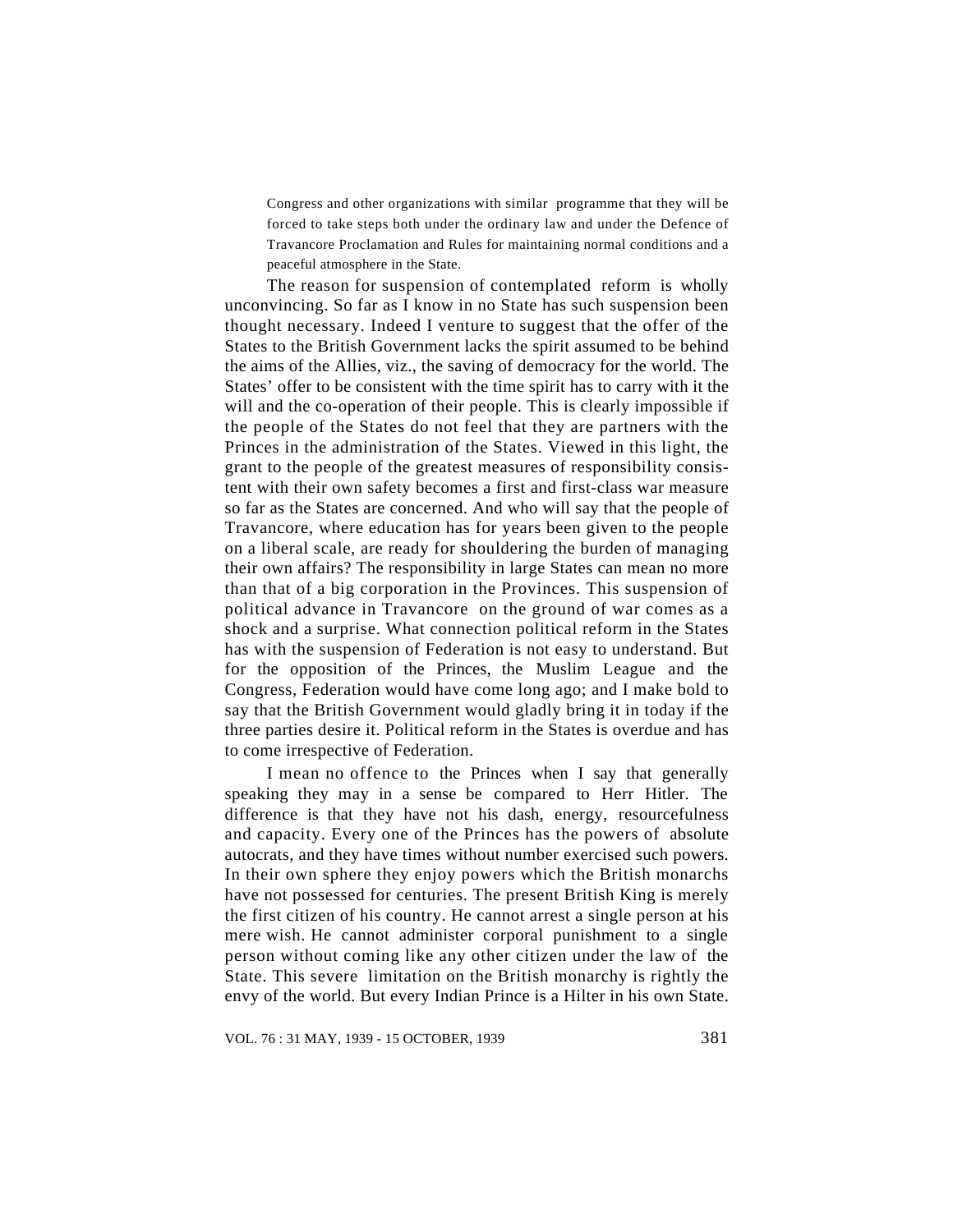He can shoot his people without coming under any law. Hilter enjoys no greater powers. If I am not mistaken, the German Constitution does impose some limits on the Fuhrer. Great Britain's position as the selfconstituted guardian of democracy is compromised so long as it has more than 500 autocrats as its allies. The Princes will render Great Britain a real service when they can offer their services not as so many autocrats but as true representa-tives of their people. I venture, therefore, to suggest to Sir C. P. Rama-swami Aiyar, the distinguished constitutional lawyer that he is, that he has ill served the people and the Prince of Travancore and the British Government by suspending political reform and threatening the State Congress with dire consequences if it dares to carry on the contemplated agitation for political advance during these times.

NEW DELHI, October 2, 1939 *Harijan,* 7-10-1939

# *483. LETTER TO AMRIT KAUR*

BIRLA HOUSE, ALBUQUERQUE ROAD, NEW DELHI, *October 2, 1939*

CHI. AMRIT,

This is just to send you love. We had a boisterous journey crowds throughout. The Gwalior crowd was the worst. I was calm. I had to take care of my silence. You must not overstrain yourself. I have gone through most of the letters in the file.<sup>1</sup>

Majid must have come. I trust the other files are being looked into. The mail received up to Monday, i. e., of two days, could have been despatched.

*Blessings from*

BAPU

From the original: C.W. 3937. Courtesy: Amrit Kaur. Also G.N. 7246

<sup>1</sup> The rest of the letter is in Hindi.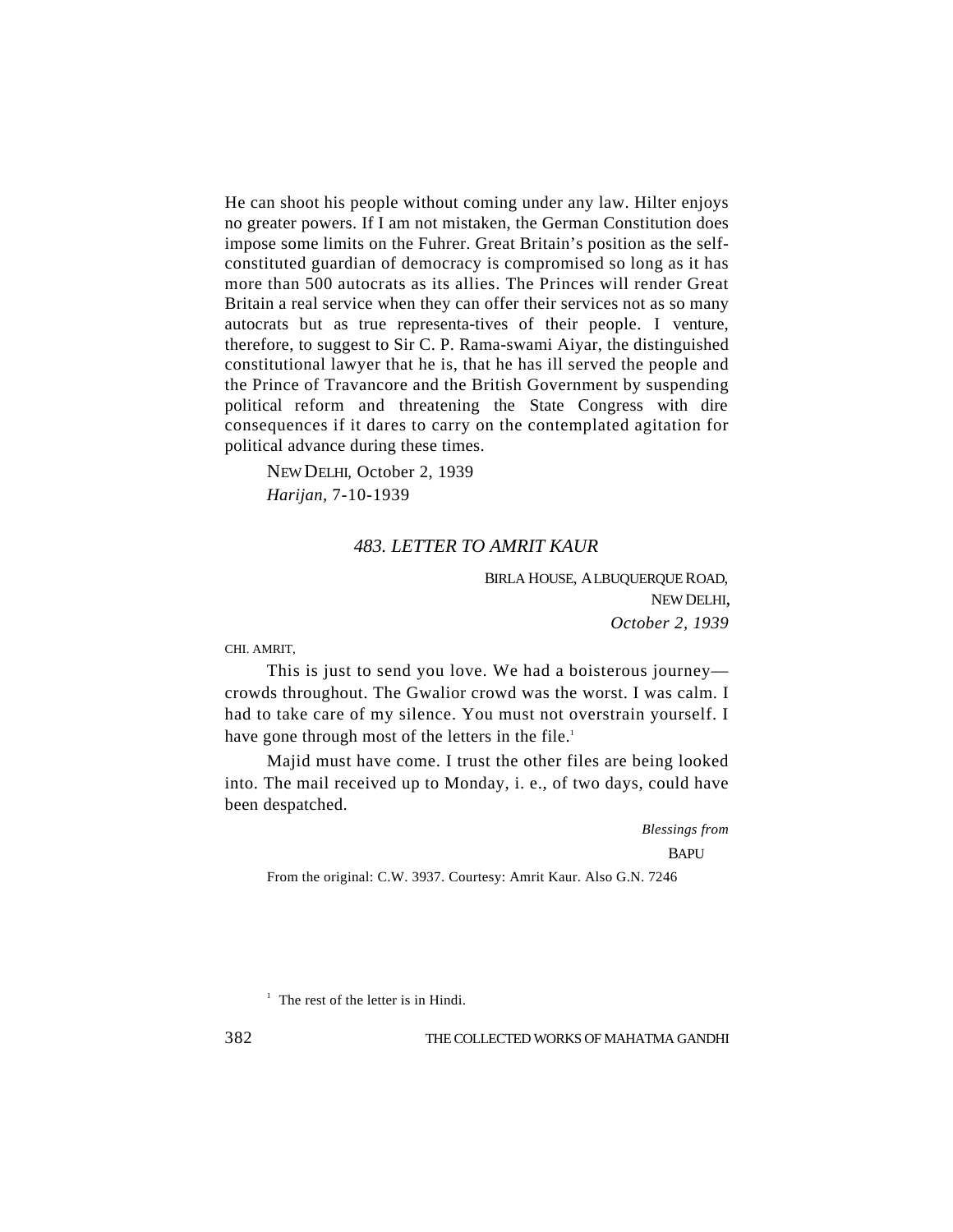## *484. MESSAGE TO BRITISH PEOPLE*<sup>1</sup>

*October 3, 1939*

It will be a very serious tragedy in this tragic war if Britain is found to fail in the very first test of sincerity of her professions about democracy. Do those declarations, or do they not, include the full freedom of India according to the wishes of her people? This is a very simple and elementary question asked by the Congress. The Congress has the right to ask that question. I hope that the answer will be as it is expected by the Congress and, let me say, all those who wish well by Great Britain.

*The Hindu,* 4-10-1939

#### *485. CABLE TO AGATHA HARRISON*

NEW DELHI, *October 5, 1939*

AGATHA HARRISON 2 CRANBOURNE COURT, ALBERT BRIDGE ROAD LONDON  $RECEIVED<sup>2</sup>$ . HAVE WRITTEN REGULARLY AIRMAIL. UNHOPEFUL.

**GANDHI** 

From a photostat: G.N. 1512

## *486. LETTER TO MANILAL AND SUSHILA GANDHI*

ON THE TRAIN TO WARDHA, *October 6, 1939*

#### CHI. MANILAL AND SUSHILA,

I have Sushila's letter. No matter what happens and how it happens, we must patiently and cheerfully bear it and do our duty. The letter for Medh is enclosed. Knowing that my Diwali greetingss may not reach you with this, I intend to send a few words by cable.

<sup>1</sup> This was sent through *The Manchester Guardian* correspondent in India.

<sup>2</sup> The reference is to the addressee's cable (G.N. 1511) of September 30, which read: "My birthday wish is increased strength your peace work for India and world. Hampered by lack direct information from you."

VOL. 76 : 31 MAY, 1939 - 15 OCTOBER, 1939 383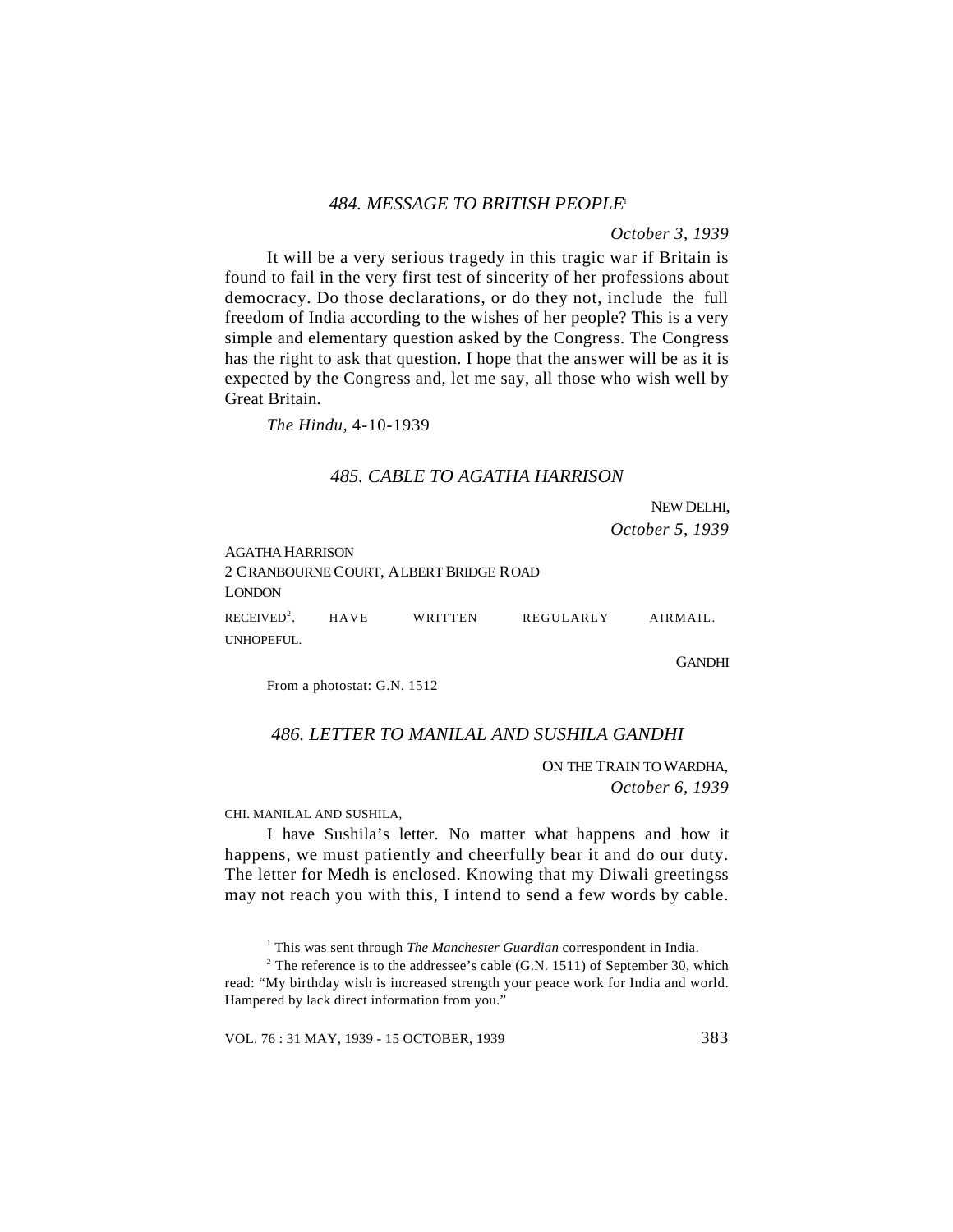Have the two organizations there come together? Manilal and the children must be well now. We shall reach Wardha this evening.

The accompanying is for Medh.

*Blessings from*

**BAPU** 

From a photostat of the Gujarati: G.N. 4906

## *487. LETTER TO VALJI G. DESAI*

ON THE TRAIN, *October 6, 1939*

CHI. VALJI,

I agree with what Chitre writes about [your] diet. I see you have gained nothing special by staying there. If you come over to Wardha, we can try some other ways. You must get all right. If my suggestion appeals to you, start immediately. If you have no money, borrow some from someone there. I could not understand Chitre's question regarding money.

> *Blessings from* **BAPU**

PROF. V. G. DESAI T. B. SANATORIUM P. O. VANIVILAS MOHALLA **MYSORE** 

From a photostat of the Gujarati: C.W. 7488. Courtesy: Valji G. Desai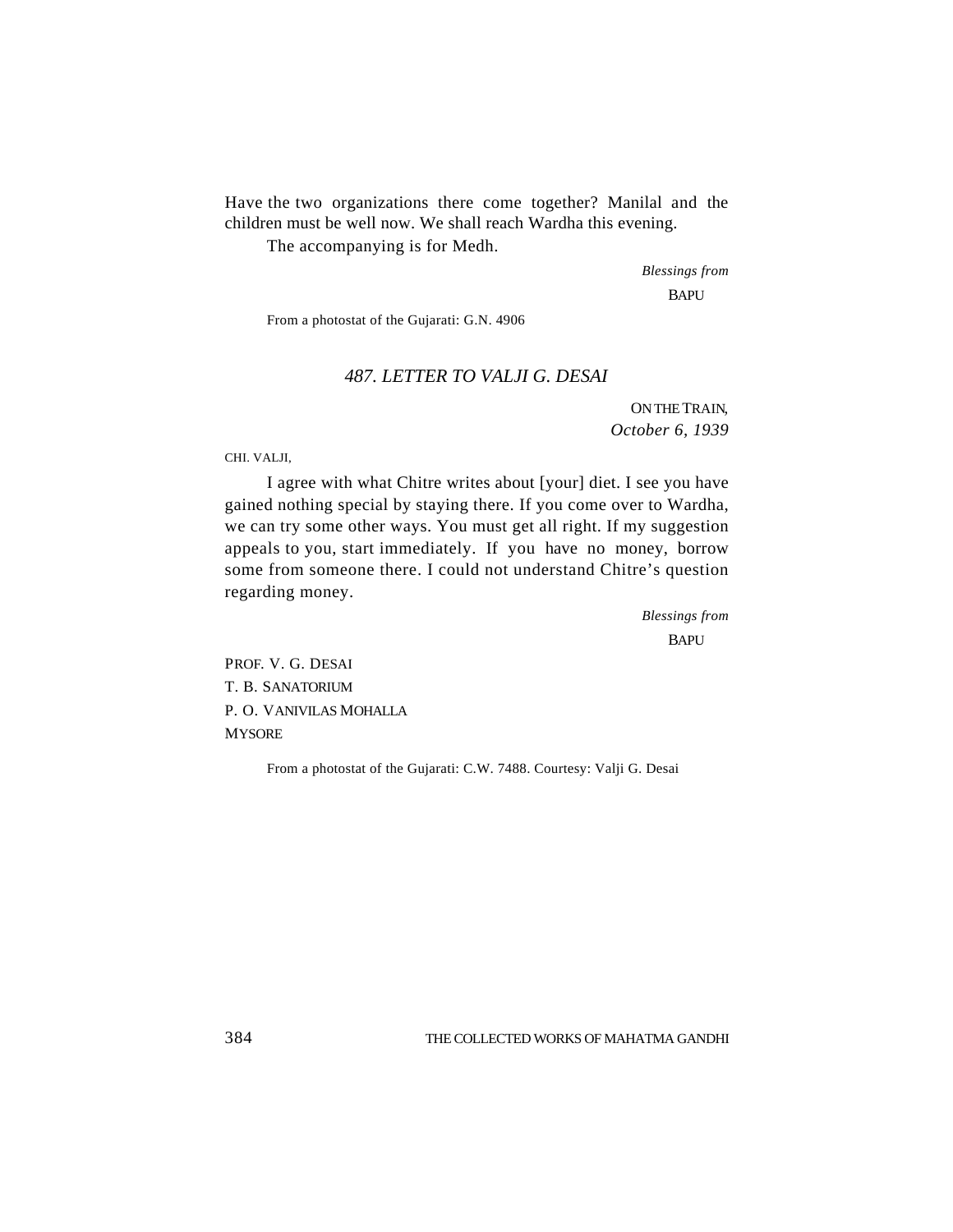## *488. LETTER TO LILAVATI ASAR*

ON THE TRAIN, *October 6, 1939*

CHI. LILA,

I have your letter. Where do I have the time to write to my heart's content? You should complete what you have taken in hand. Do not think of coming before the long vacation. I may not be able to write, but you should keep on writing. Dwarkadas, Damayanti and the children will be well. We shall be reaching Wardha today.

> *Blessings from* **BAPU**

SHRI LILAVATIBEHN ASAR NEW ERA SCHOOL HUGHES ROAD BOMBAY-7

From the Gujarati original: Pyarelal Papers. Nehru Memorial Museum and Library. Courtesy: Beladevi Nayyar and Dr. Sushila Nayyar

## *489. LETTER TO SARASWATI GANDHI*

ON THE TRAIN, *October 6, 1939*

CHI. SURU,

I have your letter, but only one. No matter how displeased I may be, I do expect a letter from you both. Is not my displeasure born of my love? There has been no letter from Kanti. That is just like him and so I do not mind. All I want is that both of you remain happy, healthy and pure. May God help you rise.

> *Blessings from* BAPU

SHRI SARASWATI GANDHI

C/O SHRI PILLAY

#### NEYATINKARA

#### TRAVANCORE

From a photostat of the Hindi: G.N. 6177. Also C.W. 3451. Courtesy: Kantilal Gandhi.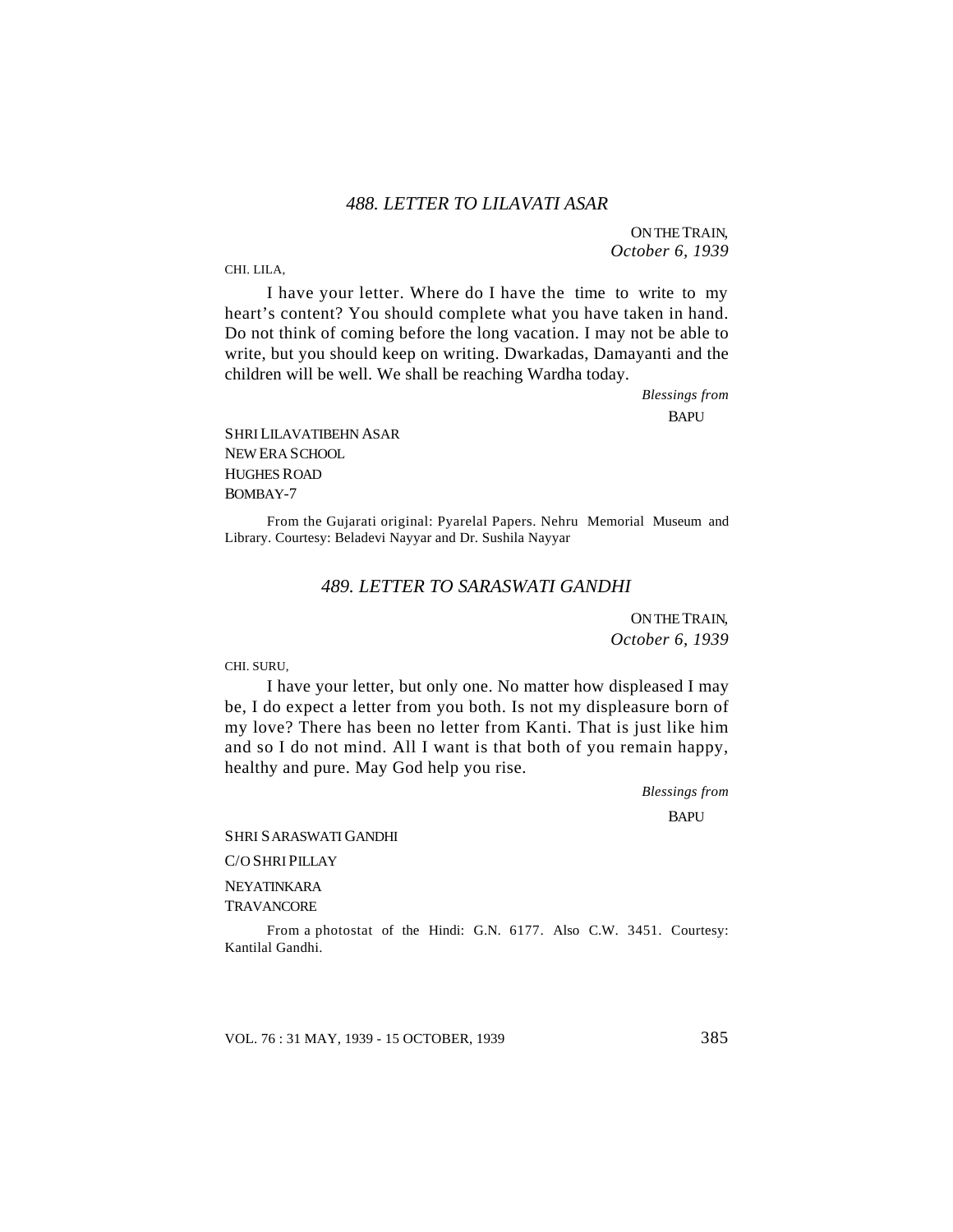## *490. LETTER TO KUNDAR DIWAN*

ON THE TRAIN, *October 6, 1939*

BHAI KUNDAR,

I do not write to you because Krishnachandra has been writing. Balkrishna will certainly gain strength. Rest and diet are normal prescription. He complains about lack of sleep. I am thinking of doing something about it. I may ask him to come over to Segaon during the cold season. I shall consult the doctor.

What suggestions can I give you regarding the *takli*? We are reaching Wardha this evening.

*Blessings from*

BAPU

From a photostat of the Hindi: G.N. 215

## *491. AN EYE-OPENER*

The following note on the development of khadi work in the Ernad taluk up to the end of June 1939 should open the eyes of sceptics as to the possibilities of khadi as a ready-made means of giving remunerative employment to the needy millions :<sup>1</sup>

Hand-spinning was started by the A.I.S.A. in Ernad taluk as an experimental measure at Pulickal in June 1937. The area has had no tradition for hand-spinning. Therefore, all those who took to hand-spinning had to be taught the art of spinning and carding afresh. . . .

This successful experiment conducted at Pulickal encouraged the A.I.S.A. to include in the Government grant for khadi for 1938-39 a scheme for starting four more centres in the taluk, viz., Nediyiruppu, Pandikkad, Randhani and Tirurangadi. . . By the end of June 1939 there were 1,233 spinners trained up in the taluk. . . .

The total expenditure. . . . has come to Rs. 5,830-8-10. . . The cost of implements itself comes to Rs. 3,482-0-6, the whole of which was met out of the Government grant. . . . Rs. 488-15-9 was spent out of A.I.S.A. funds in the initial stages at Pulickal and other centres. . . .

Due to . . . proper training to spinners, the quality of yarn produced is of a very high standard. . .

<sup>1</sup> Only extracts from the note by C.K. Karth, Secretary, A.I.S.A., Ernad, are reproduced here.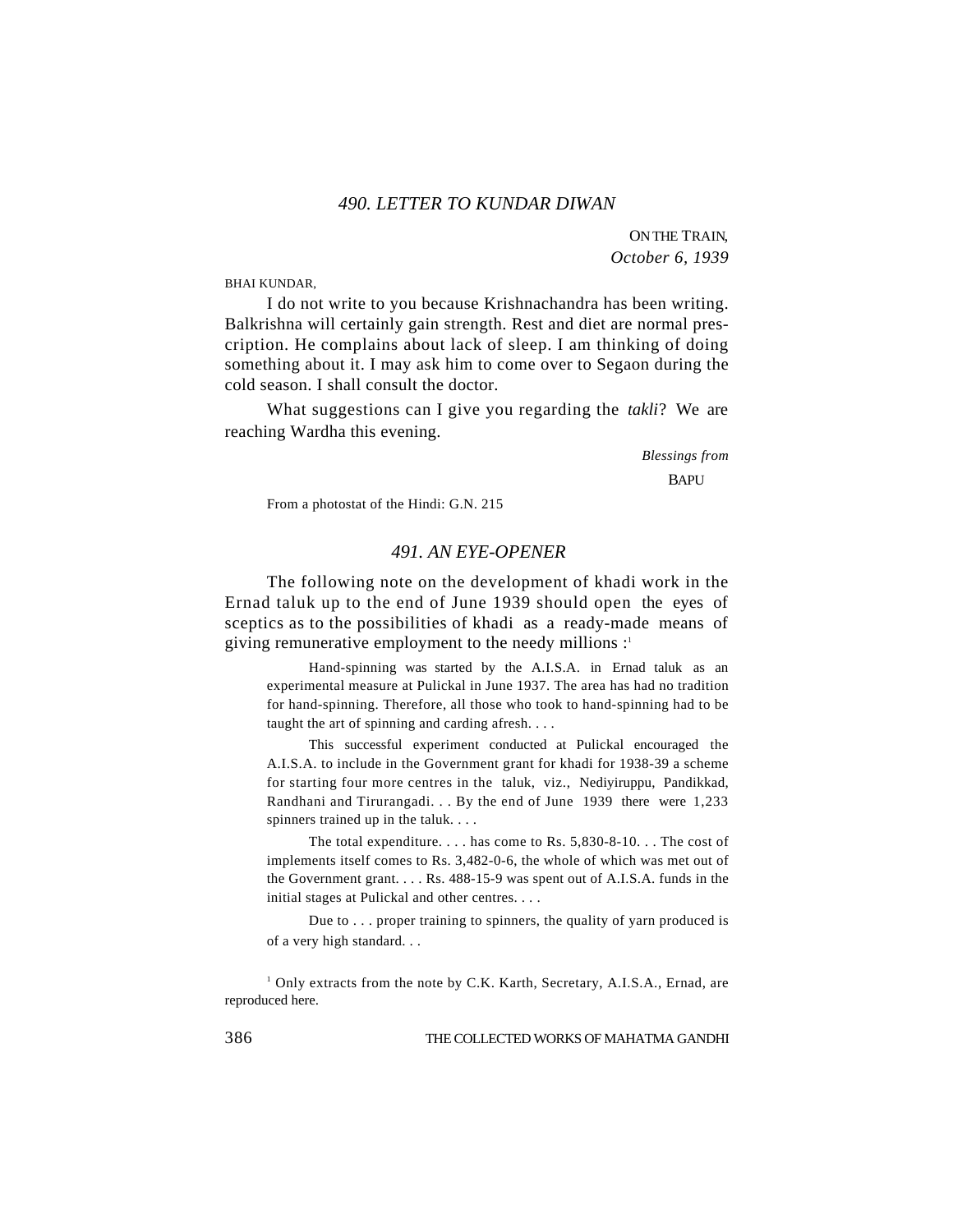From February 1939, while we insisted on quality, we also increased the spinning wages by 17.19 per cent of the cost of yarn. . . .

Efforts are being made to induce the spinners to be habitual wearers of khadi. To facilitate this work yarn deposits are collected from each spinner. . .

Khadi. . . . at nearly cost price is being issued to spinners in exchange for yarn thus deposited. . . .

A khadi weaving centre is being started at Tirurangadi. . . . There is still a demand from different places for introduction of hand-spinning. A separate scheme for further development of khadi work in the taluk has been submitted as part of the scheme of utilization of the Government grant for 1939-40. *Harijan,* 7-10-1939

# *492. LETTER TO AMRIT KAUR*

SEGAON, *October 7, 1939*

MY DEAR AMRIT,

I missed you last night. But I was glad to learn that you had gone to fulfil your mission.<sup>1</sup> You will keep your health in proper order and condition. I found the papers in extraordinarily good condition. You will leave there on 11th instant and report yourself in Segaon on 13th. Of course a car will await you at the station.

More from Mahadev. Love.

**BAPU** 

From the original: C.W. 3660. Courtesy: Amrit Kaur. Also G.N. 6469

<sup>1</sup> The reference seems to be to her visit to Morvi; *vide* "Famine Work in Morvi", 16-10-1939; also "Letter to Narandas Gandhi", 29-9-1939.

VOL. 76 : 31 MAY, 1939 - 15 OCTOBER, 1939 387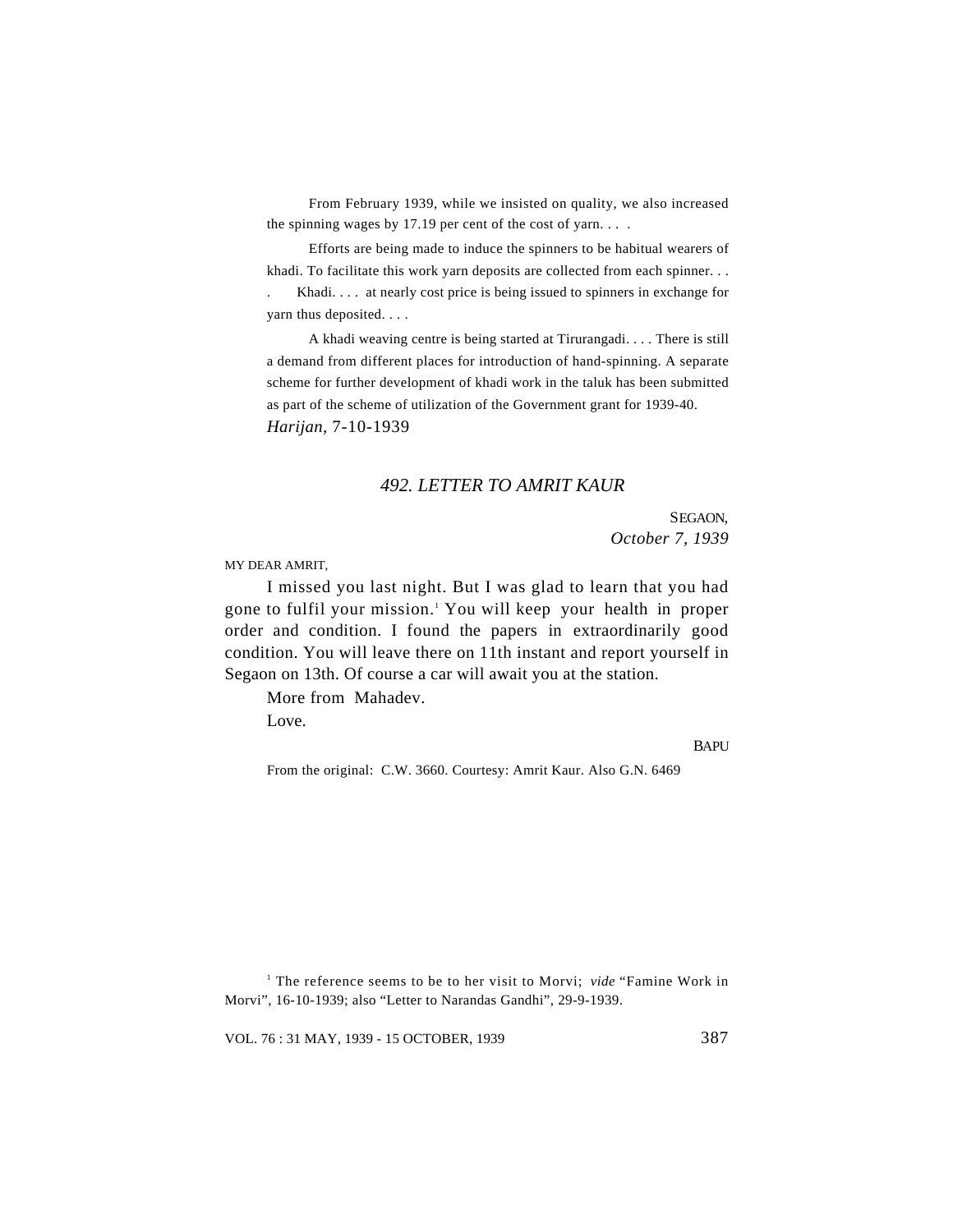*October 7, 1939*

CHI. NARANDAS,

I hope the *Rentia Baras* programme will pass off well under Rajkumari Amrit Kaurbehn's chairmanship. I very much like your decision to make the spinning *yajna* a permanent feature, and I hope large numbers of men and women will welcome it.

*Blessings from*

BAPU

From a microfilm of the Gujarati: M.M.U./II. Also C.W. 8567. Courtesy: Narandas Gandhi.

## *494. LETTER TO VIJAYABEHN M. PANCHOLI*

SEGAON, WARDHA, *October 7, 1939*

CHI. VIJAYA,

I have a letter from you after a long time. Do not be so slack again. It is all right if you have gone to Varad. As long as one breathes, one should not lose hope. Both the views are correct. The best thing is to rely on Ramanama. And it is also good to put in best efforts. I am sending your letter to Amritlal. Keep writing to me.

*Blessings from*

**BAPU** 

From a photostat of the Gujarati: G.N. 7119. Also C.W. 4611. Courtesy: Vijaybehn M. Pancholi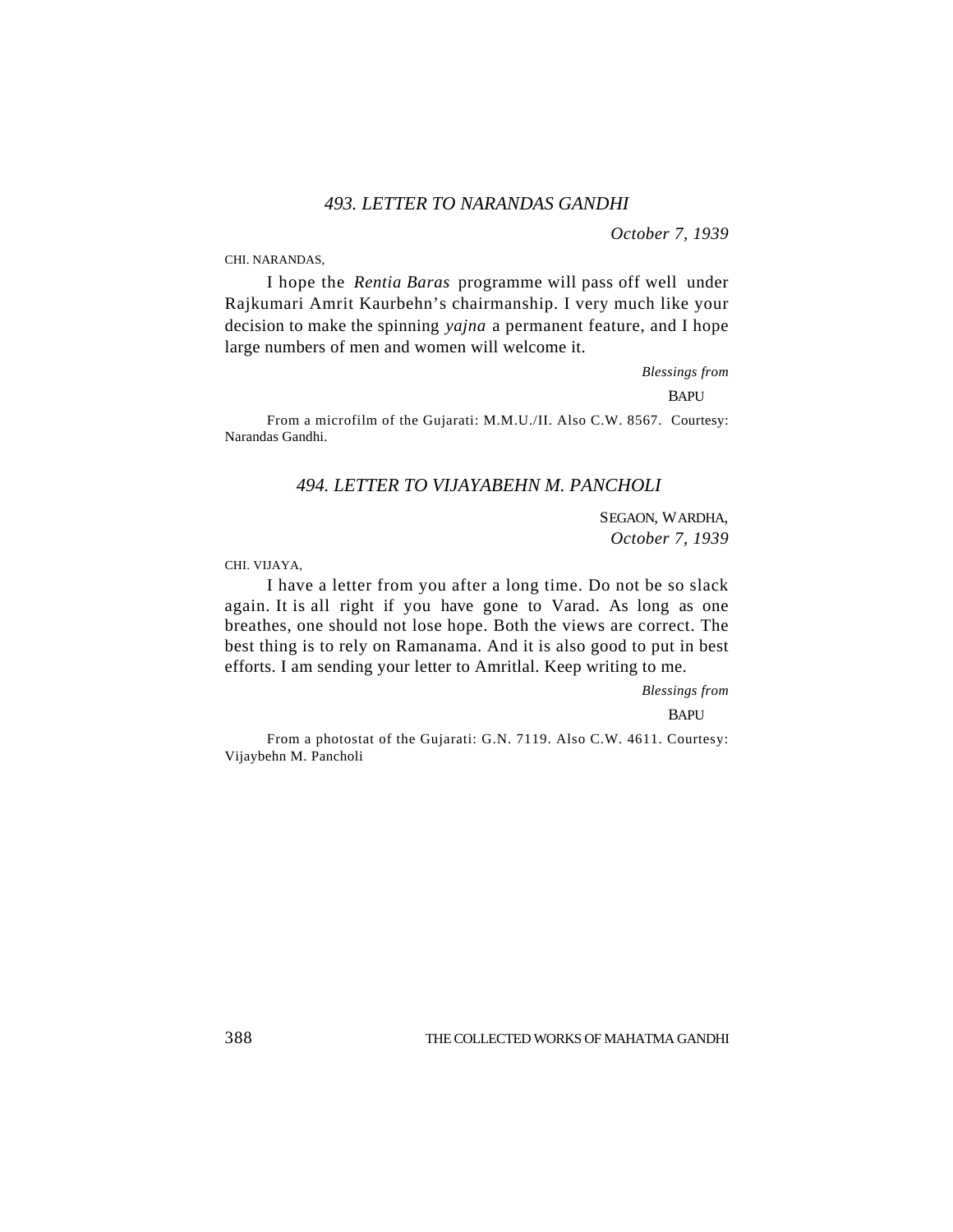## *495. LETTER TO JAMNADAS GANDHI*

SEGAON, WARDHA, *October 7, 1939*

CHI. JAMNADAS,

What have you been doing? Why don't you make enough effort to build up your body? How can you afford to feel old at this age? Now stay there and take rest and leave Rajkot only after you have fully recovered your health.

*Blessings from*

BAPU

From a microfilm of the Gujarati: M.M.U./II. Also C.W. 8565. Courtesy: Narandas Gandhi.

#### *496. LETTER TO KUNVARJI K. PAREKH*

SEGAON, WARDHA, *October 8, 1939*

CHI. KUNVARJI,

I got your postcard. I had made arrangements for you at Nagpur. But since you went to Miraj, I wired to you not to come away in haste. The poor have but to put up with common hardships. I, therefore, encouraged you to stay on. Now patiently overcome the other difficulties that may arise and see if you derive any benefit. If you do not improve write to me immediately. Keep me informed about your progress. Do not send for the children. The best plan would be for Bali<sup>1</sup> to take them to Bombay.

*Blessings from*

BAPU

[PS.]

Surendra will write more from Bombay.

From a photostat of the Gujarati: S.N. 9729

# *497. INDIA'S ATTITUDE*

On the 27th August last, i.e., just before the senseless war broke out, Shrimati Kamaladevi Chattopadhyaya wrote to me as follows :

<sup>1</sup> Balibehn M. Adalaja, sister of the addressee's mother-in-law

VOL. 76 : 31 MAY, 1939 - 15 OCTOBER, 1939 389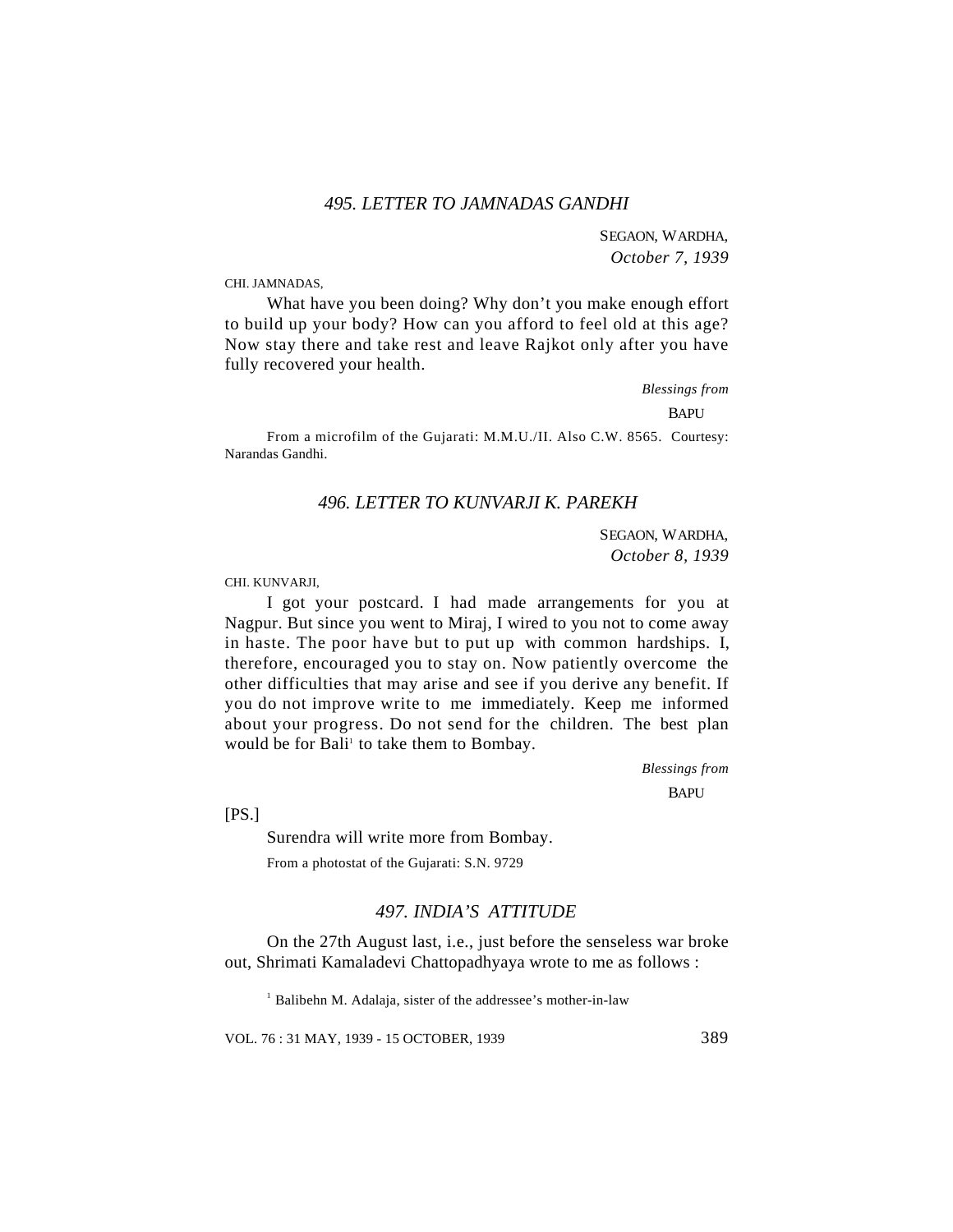I have sent you an appeal through *The Bombay Chronicle,* asking you to voice the attitude of India and of the exploited peoples of the East on the present situation. What I meant was not mere reiteration of our old position that we can have nothing to do with this imperialist war, but something more than that. The present conflict is mainly centred round the usual scramble for colonies, or spheres of influence as they are now called in polite phraseology. On this question the world thinks there are only two opinions, for it hears only two views: one which believes in the maintaining of the *satus quo;* the other which wants a change but on the same basis, in other words, a redistribution of the loot and the right to exploit, which of course means war. It is in the very nature of things that such a redistribution can never come about without an armed conflict. Whether there will be anyone or anything left to enjoy, of course, is another question. But the world is mainly torn between these two. If the thesis of the one is accepted, then that of the other should also be. For, if England and France have the right to rule over large tracts and big nations, then Germany and Italy have an equal right. There is as little moral justification in the former countries crying halt to Hitler as there is in his what he calls his rightful claims.

That there is a third view the world hardly seems to think, for it rarely hears it. And it is so essential that it should find expression: the voice of the people who are mere pawns in the game. Neither Danzig nor the Polish corridor is the issue. The issue is the principle on which the whole of this present Western civilization is based; the right of the strong to rule and exploit the weak. Therefore it is centered round the whole colonial question, and Hitler and Mussolini are never tired of reminding the world of that. And that is exactly the reason why England has raised the cry of the Empire in danger. This question therefore vitally concerns all of us.

We are against the *status quo.* We are fighting against it for we want a change in it. But our alternative is not war for we know that the real solution does not lie there. We have an alternative to offer which is the only solution of this horrible muddle and the key to future world peace. It is this which I would like to be placed before the world. It may seem today like a cry in the wilderness; still we know that it is the voice which will ultimately prevail; and it is those hands which seem so feeble before these mailed fists that will finally reshape a battered humanity.

You are eminently fitted to give voice to it. India has, I think, a peculiar place today in the colonies of the world. It has both a moral prestige and organizational strength enjoyed by few colonies. The others look to it for a lead in many matters. It has already shown to the world a superior technique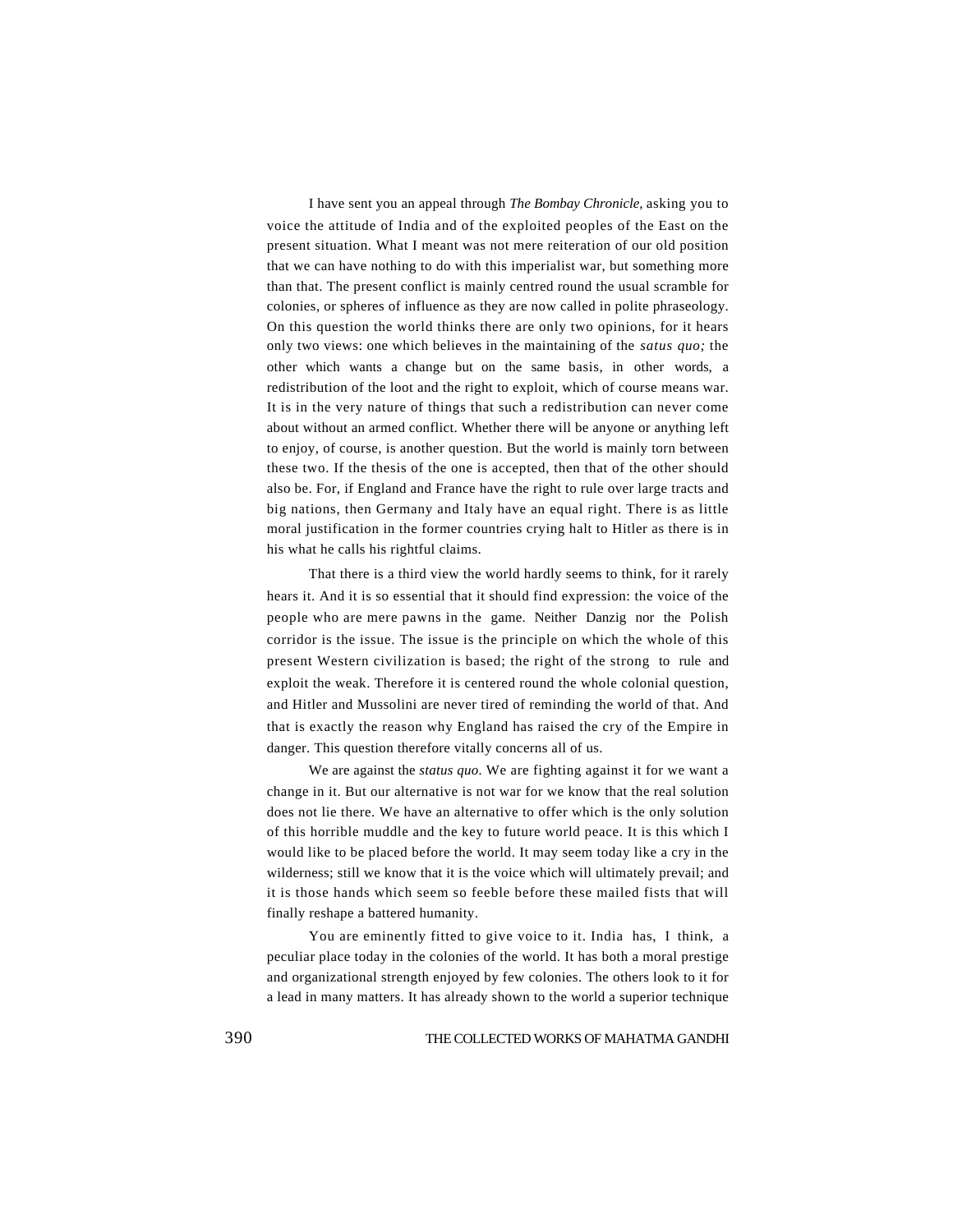of struggle whose moral value the world is bound to appreciate some day. India has therefore to tell a very distraught and maddened world that there is another path humanity must tread if it would save itself from these periodical disasters and bring peace and harmony to a bleeding world. It is only those who have suffered so much against this system and who are bravely struggling to change it that can speak with all the conviction and moral basis necessary, speak not only for themselves but all the exploited peoples of the world.

I am sorry I had not seen Shrimati Kamaladevi's letter to the *Chronicle.* Try as I will, I simply cannot do adequate justice to the reading of newspapers. The letter then remained on my file for want of time to deal with it. But I think delay has not affected the object of her letter. Perhaps this is the psychological moment for me to express what is or should be India's attitude. I agree with Kamaladevi's analysis of the motives of the parties to the war. Both are fighting for their existence and for the furtherance of their policies. There is, however, this great difference between the two; however incomplete or equivocal the declarations of the Allies are, the world has interpreted them to mean that they are fighting for saving democracy. Herr Hitler is fighting for the extension of the German boundaries, although he was told that he should allow his claims to be submitted to an impartial tribunal for examination. He contemptuously rejected the way of peace or persuasion and chose that of the sword. Hence my sympathy for the cause of the Allies. But my sympathy must not be interpreted to mean endorsement, in any shape or form, of the doctrine of the sword for the defence even of proved right. Proved right should be capable of being vindicated by right means as against the rude, i.e., sanguinary, means. Man may and should shed his own blood for establishing what he considers to be his 'right'. He may not shed the blood of his opponent who disputes his 'right' India as represented by the Congress has been fighting in order to prove her 'right', not by the sword but by the non-violent method. And she has carved out for herself a unique place and prestige in the world although she is yet far—let us hope, not very far—from the independence of her dream. Her novel method has evidently struck the imagination of the world. It has the right to expect India to play a decisive part in this war, which no people of the world have wanted, by insisting that the peace this time is not to be a mockery designed to share among the victors the spoils of war and to humiliate the vanquished. Jawaharlal Nehru, who has a right to speak for the Congress, has said in stately language that the peace must mean freedom for those who are held in bondage by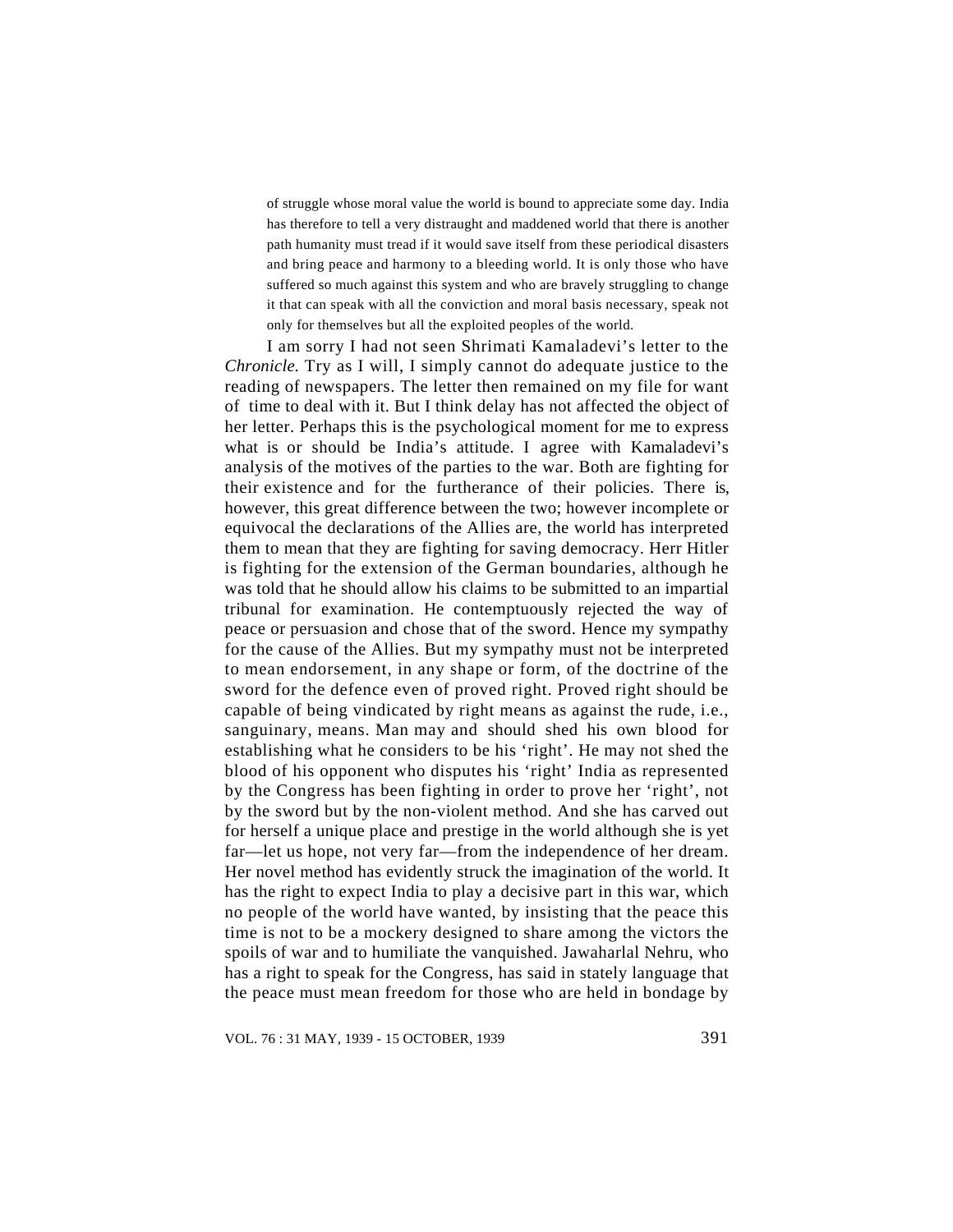the imperialist powers of the world. I have every hope that the Congress will also be able to show the world that the power the armaments give to defend right is nothing compared to the power that non-violence gives to do the same thing and that too with better show of reason. Armaments can show no reason, they can make only a pretence of it.

SEGAON, OCTOBER 9, 1939 *Harijan,* 14-10-1939

## *498. TWEEDLEDUM AND TWEEDLEDEE*

In dealing with the situation in Travancore last week<sup>1</sup> I omitted to refer to the controversy between the Dewan and the State Congress as to the source of the information on the basis of which I had wired<sup>2</sup> to the Dewan hoping that his notice did not ban the conference that was to be held in Travancore by the State Congress. Shri Thanu Pillai had said that neither he nor any other member of the State Congress was responsible for suggesting that there was any ban. He could not, therefore, say that my telegram to the Dewan was based on such information. In saying this he was quite correct. As a matter of fact, however, my wire was certainly based upon the information contained in Shri Verghese's wire<sup>3</sup>. But there was no suppression of fact by Shri Verghese. Shri Thanu Pillai made his position clear in his letter to the Dewan dated the 23rd ultimo thus :

In the letter under reference, Government seem to disbelieve my statement that no one from the State Congress informed Gandhiji that there was a ban on the conference. Your contention is at best an inference from a telegram from Gandhiji while my assertion is confined to facts within my knowledge. The following is the substance of the Government communique as communicated by wire to Gandhiji by the Chairman of the Reception Committee: 'Government sprung surprise in issuing Press note this noon in view outbreak war state of emergency arisen necessitating measures safeguarding public peace and avoiding incidents likely creating public excitement or large concourses. Regarding conference preparations being made for processions and demonstrations and as large crowd may gather at conference, Government in public interest call upon conference organizers and

<sup>&</sup>lt;sup>1</sup> Vide "Umfortunate People of Travancore", 2-10-1939.

<sup>&</sup>lt;sup>2</sup> Vide "Telegram to C. P. Ramaswami Aiyar", 5-9-1939.

<sup>&</sup>lt;sup>3</sup> Vide "Statement to the Press", 4-4-1939.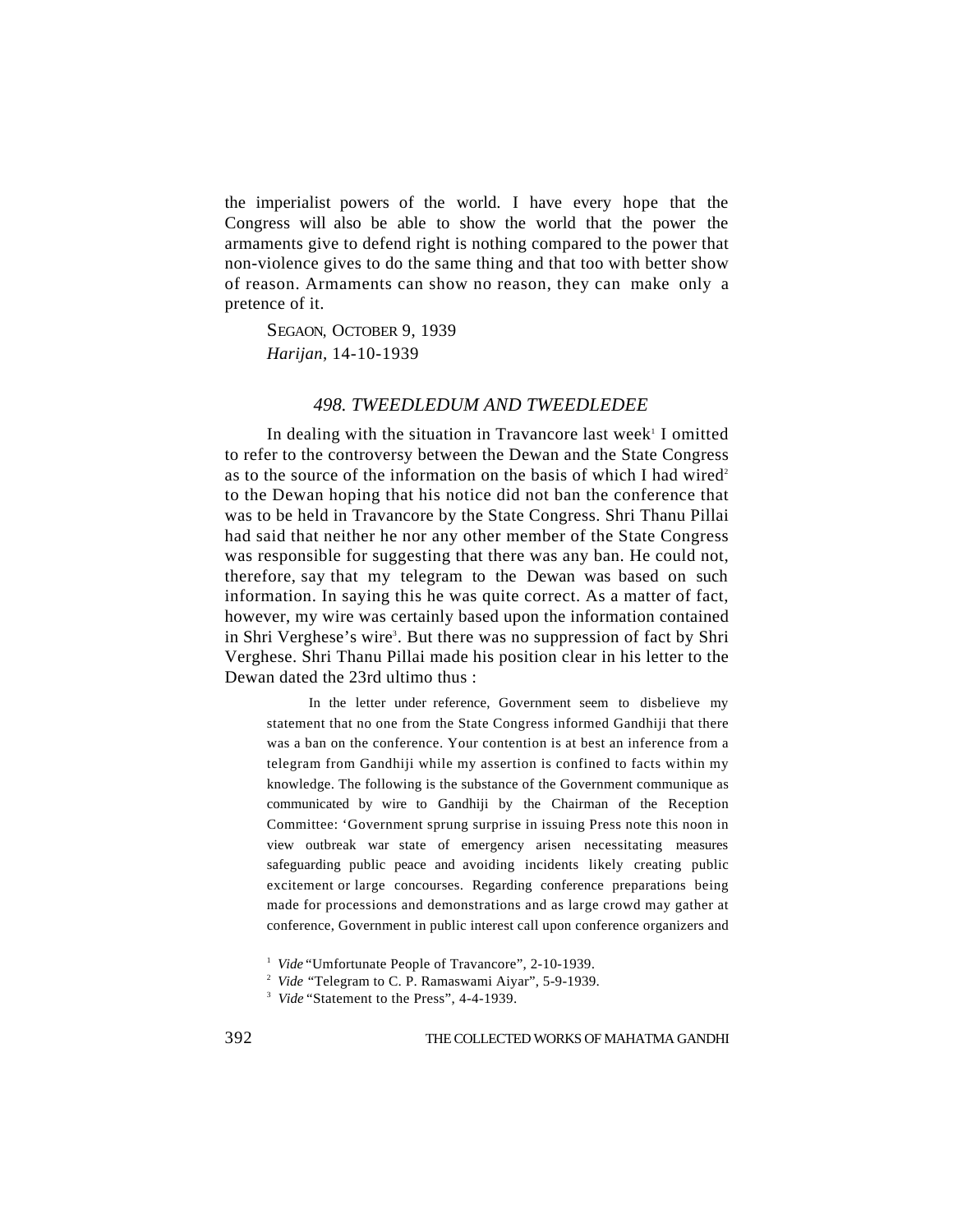all political or other organizations in the State to postpone or stop assemblages at present juncture and until further notice.' Gandhiji might have taken the Government communique calling upon the organizers of the conference and all political or other organizations to postpone or stop such assemblages at the present juncture and until further notice as virtually amounting to prohibiting all meetings and processions. If Government still persists in their contention that the State Congress misled Gandhiji, they should in fairness substantiate it.

The language according to the Travancore legal form may not mean a ban. I could give it no other meaning. Whether it was technically a ban or not, its effects was that the Congress authorities felt obliged to cancel processions and the other demonstrative part of their programme. If, therefore, there is any difference between the language used by the Dewan in the Government communique and a ban, it is the same that exists between Tweedledum and Tweedledee. It is also suggested that the communique had to be issued because of objections taken to the holding of the conference. Why should a big organization be prevented from functioning properly merely because somebody objects to its so doing? I can only appeal to the Dewan not to harass the leaders of the State Congress beyond the point of endurance. They should not be made useless even for constructive constitutional activities. This is their humble programme :

This conference resolves that the immediate programme of the State Congress will be :

1. Intense, systematic and countrywide propaganda for educating the people on the issue of responsible government.

2. The strengthening of the State Congress organization throughout the State and putting the same on self-reliant and permanent foundations.

3. Real and effective mass contact through a carefully planned programme, emphasizing a mass literacy campaign, khadi and swadeshi and prohibition.

4. Establishment of a permanent volunteer and *desh-sevika* service.

5. Opening of centres or camps for a minimum period of training for workers in the various programmes outlined above.

In order to leave no room for doubt, this conference has to point out that the above programme will be wholly constitutional, and that the State Congress has no intention of creating a conflict with Government in the prosecuting of the above programme. The object of the above programme is to make the constitutional demand of the people irresistible.

They do not ask for immediate responsible government. Surely they have every right to educate the people along the lines of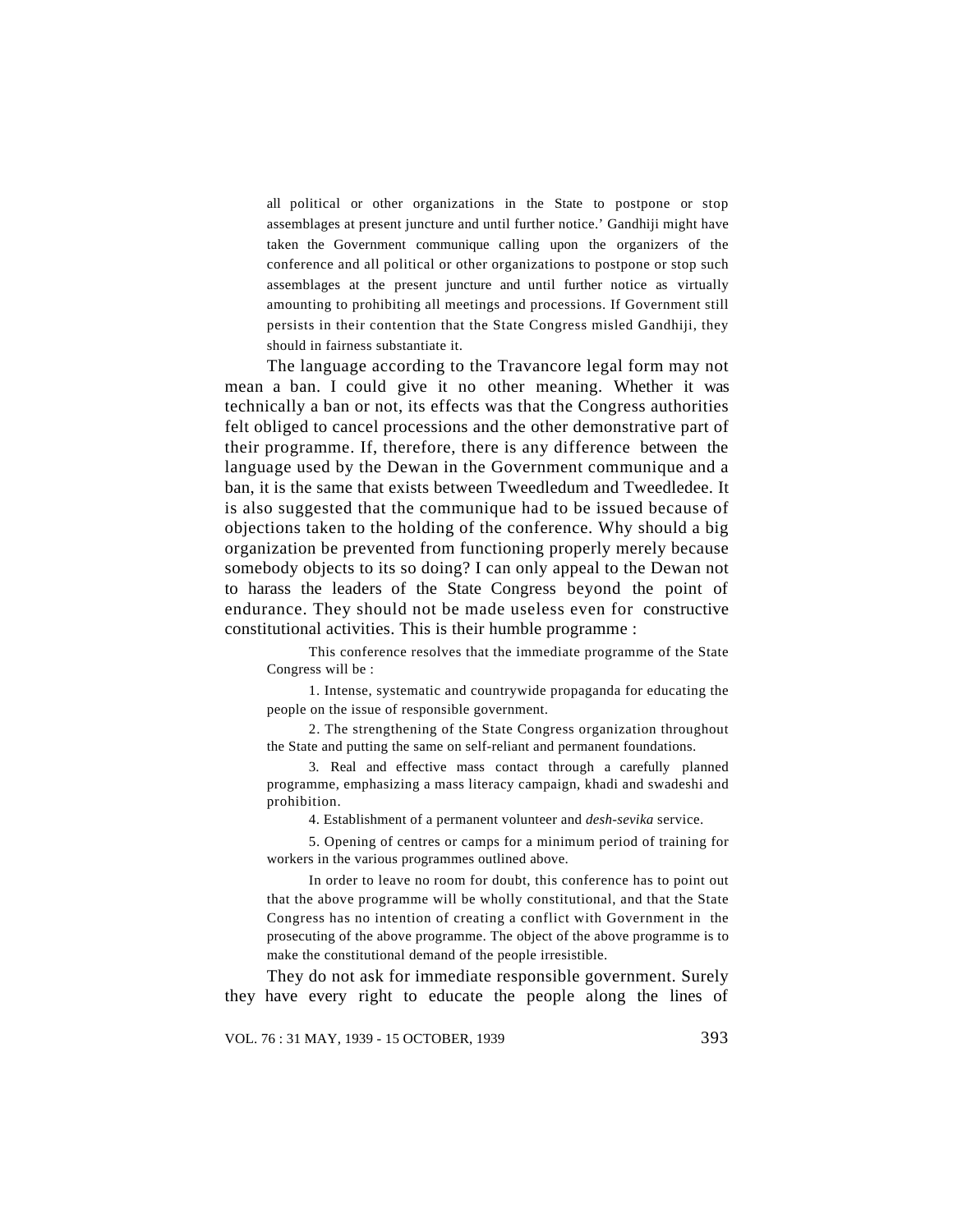responsible government. It should be a proud day for the Travancore Maharaja and for his people when it can be said of the latter that by patient and quiet training they made themselves fit to shoulder the responsibility of managing the affairs of their State.

SEGAON, October 9, 1939 *Harijan,* 14-10-1939

## *499. A MINISTER'S DREAM*

If you can give a message or direction to the Provincial Governments and the people to see that spinning and weaving are made compulsory for boys and girls in all the schools, I have no doubt that within a short time the children of schools will be wearing cloth made by themselves. This will be the first step. I have not lost faith in your ideals and I am hoping to see that each home will make its own cloth and each village will become self-sufficient not only with regard to cloth but also every other article of necessity under your village industries scheme and education scheme. I believe with you that real swaraj in this land can be established only when the budget of the villager is balanced alongside of the budget of the Provincial Government or that of the Government of India which is brought about by artificial adjustments and manipulations generally.

Thus writes a Congress Minister. If I had the powers of an autocrat, I would certainly make hand-spinning compulsory in at least the primary schools. A Minister who has the faith should do so. There are several useless things made compulsory in our schools. Why should not this most useful art be made compulsory? But nothing can be made compulsory in a democratic system, if it is not widely popular. Thus compulsion in democracy is only so called. It removes laziness, it does not force will. Such compulsion is an educative process. I suggest a milder preliminary course. Let there be prizes given to the best spinner. This competition will induce many if not all to take part in it. No plan will succeed if the schoolmasters themselves have no faith in it. If basic education is accepted by the Provincial Governments, hand-spinning and the like is not merely part of the curriculum, it is the vehicle of education. If basic education takes root, khadi surely becomes universal and comparatively cheap in this afflicted land of ours.

SEGAON, October 9, 1939 *Harijan,* 14-10-1939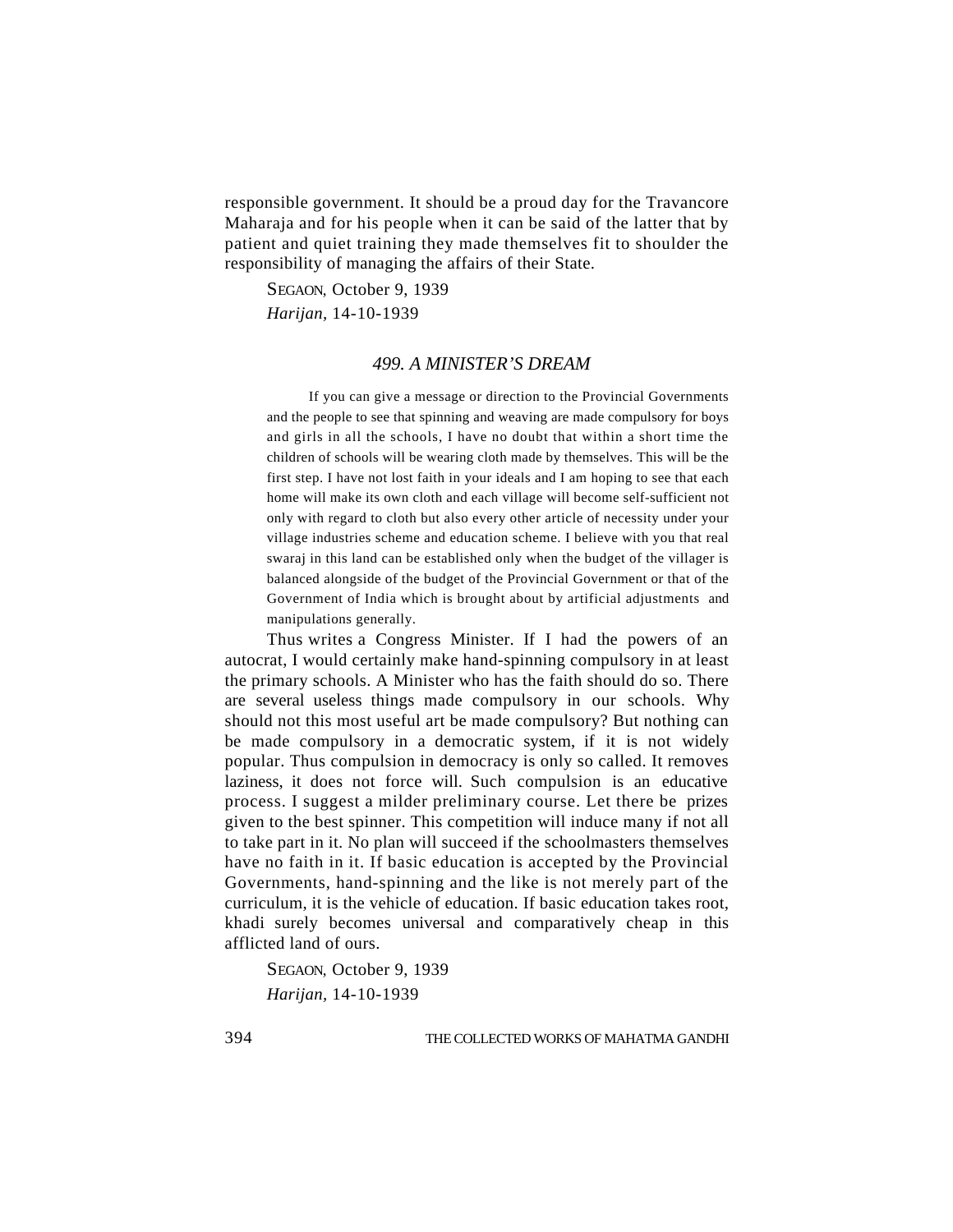## The following letter comes from a friend :

In the *Harijan* dated 30-9-1939, on page 1 at the end of your article<sup>1</sup>, you write: "Speed is not the end of life. Man sees more and lives more truly by walking to his duty."

And then you subscribe: "On the train to Simla". I am surprised that, with all the fund of humour you possess, you could not see how the words "On the *train* to Simla" pointed the finger of ridicule to the statement "Man sees more and lives more truly by *walking* to his duty."

Time was when this friend used to believe in my method and was a valuable supporter. Somehow or other I have now fallen from grace. He should have had no difficulty in following the rich humour behind the writing which he exposes to ridicule. But I must deprive the ridicule of its sting by informing my friend that I was in my senses when I wrote the note referred to. I might easily have avoided the exact place where it was penned. But I wanted to add point to my remark and to discover to the reader the vast gulf that separates me from my ideal. Let the waverers take heart from the fact that though my note containing the flat contradiction of the ideal has provided my friend with mirth, I have got the credit for trying my best to live up to the ideals, I may profess. If I am to make an ever-increasing approach to my ideal, I must let the world see my weaknesses and failures so that I may be saved from hypocrisy and so that even for very shame I would try my utmost to realize the ideal. The contradiction pointed out by the friend also shows that between the ideal and practice there always must be an unbridgeable gulf. The ideal will cease to be one if it becomes possible to realize it. The pleasure lies in making the effort, not in its fulfilment. For, in our progress towards the goal we ever see more and more enchanting scenery.

Coming, however, to the friend's gibe let me tell him and the reader that I could pen those lines because it is never a pleasure to me to travel by motor or rail or even a cart. It is always a pleasure to walk. Nor should I mind in the least if every rail was removed and men, except the sick and the maimed, had to walk to their businesses. I can not only imagine but am working for a civilization in which possession of a car will be considered no merit and railways will find no place. It would not be for me an unhappy event if the world

<sup>&</sup>lt;sup>1</sup> *Vide* "Is India a Military Country", 25-9-1939.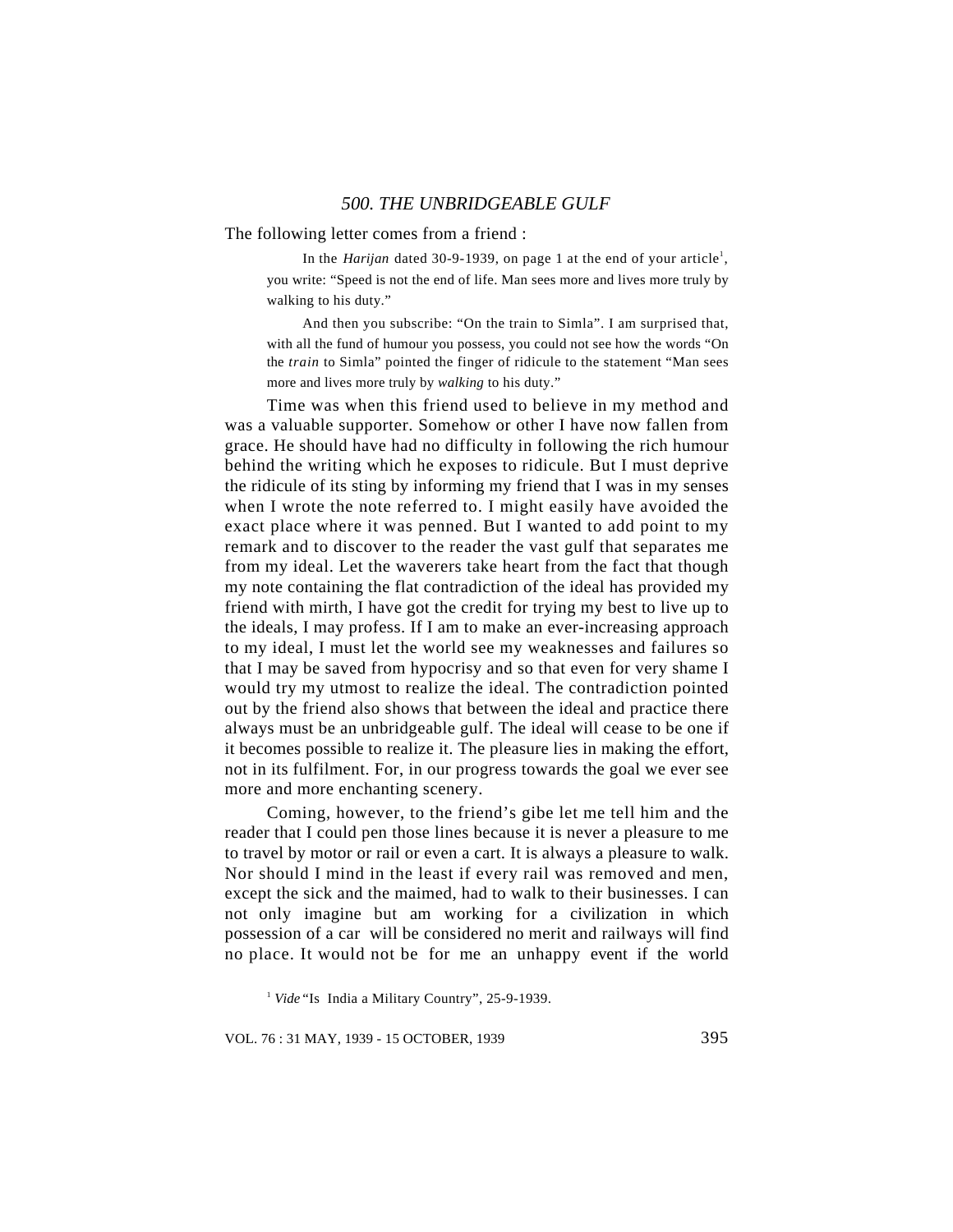became once more as large as it used to be at one time. *Hind Swaraj* was written in 1909'. Since then it has undergone many editions and has been translated in many languages of the world. I was asked last year by Shrimati Sophia Wadia to write a foreword<sup>2</sup> for the edition that she was bringing out. I had the pleasure, therefore, of having to re-read it carefully. The reader may know that I could not revise a single idea. I had no desire to revise the language. It is a fair translation of the original in Gujarati. The key to understand that incredibly simple (so simple as to be regarded foolish) booklet is to realize that it is not an attempt to go back to the so-called ignorant, dark ages. But it is an attempt to see beauty in voluntary simplicity, poverty and slowness. I have pictured that as my ideal. I shall never reach it myself and hence cannot expect the nation to do so. But the modern rage for variety, for flying through the air, for multiplicity of wants, etc., have no fascination for me. They deaden the inner being in us. The giddy heights which man's ingenuity is attempting, take us away from our Maker who is nearer to us than the nails are to the flesh which they cover.

Therefore even whilst I am travelling at the rate of 40 miles per hour, I am conscious that it is a necessary evil, and that my best work is to be done in little Segaon containing 700 souls, and in the neighbouring villages to which I can walk. But being a highly practical man I do not avoid railway travelling or motoring for the mere sake of looking foolishly consistent.<sup>3</sup> Let the reader know that during the hurricane Harijan tours<sup>4</sup> that Thakkar Bapa had arranged for me I had gently suggested to him that I would like to do the whole of the years's tour on foot. He would not listen. And we had violent demonstrations during the tour. Twice or oftener we escaped serious injury and it might have been even death. When we reached Puri<sup>5</sup>, there was fear of bloodshed. So I put my foot down and insisted on performing the remaining pilgrimage on foot. Thakkar Bapa readily consented.<sup>6</sup> Well, the demonstrators who were prepared only for

<sup>1</sup> The source, however, has "1908".

<sup>2</sup> *Vide* "A Message to *The Aryan Path*", 14-7-1938.

<sup>3</sup> In "Self-reliance", R. W. Emerson says: "A foolish consistency is the hobgoblin of little minds, adored by little statesmen and philosophers and divines. With consistency a great soul has simply nothing to do."

4 From November 7, 1933 to August 2, 1934

6 Gandhiji commenced his walking tour from May 9, 1934.

<sup>5</sup> On May 7, 1934.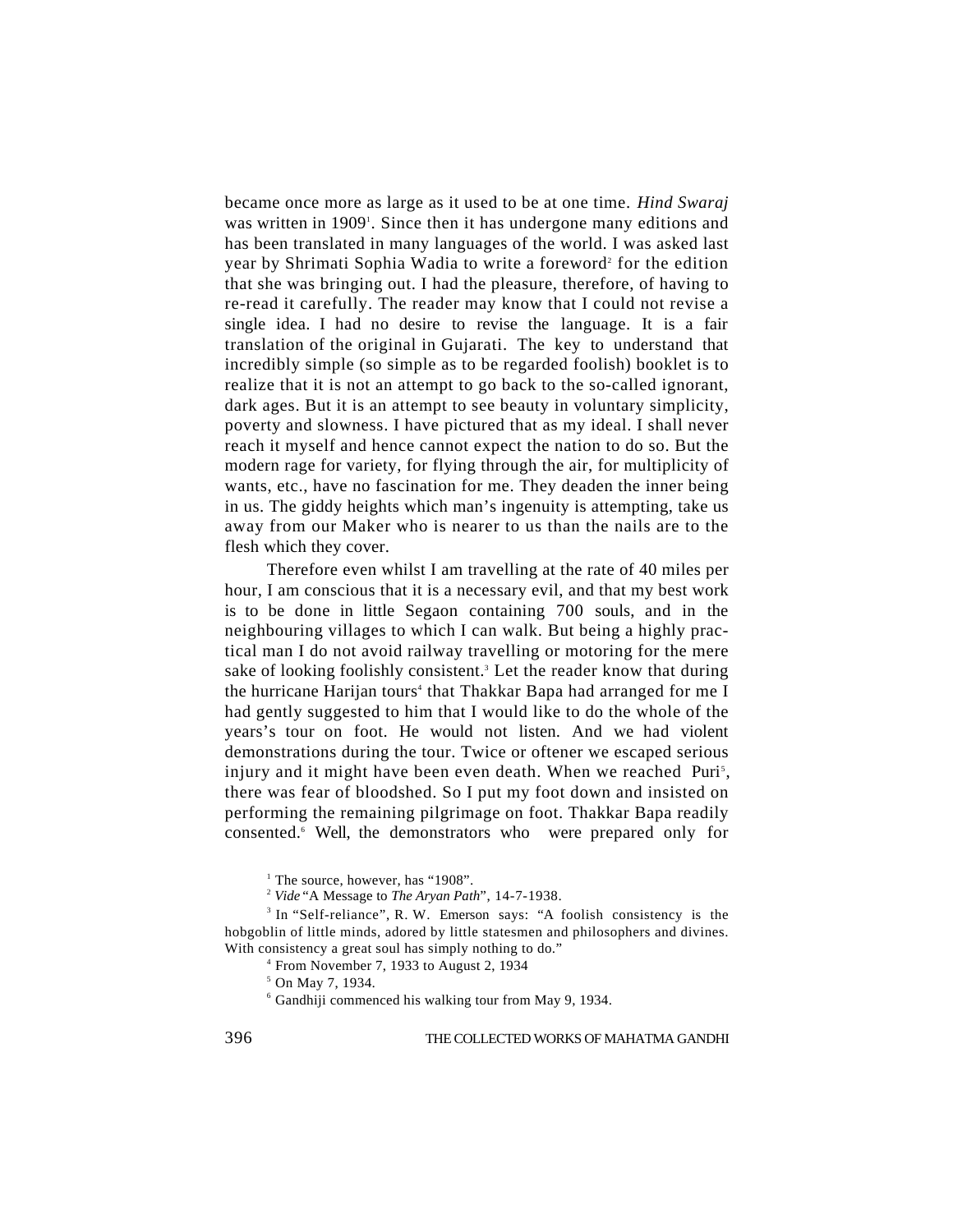demonstrations by rail and motor could not overtake the pilgrims who covered only 8 to 10 miles per day in two stages. This was the most effective part of our tour. The awakening was solid. Our experiences were rich. And the demonstrators had no excitement left for them. They had no desire to kill me in cold blood. They were out for sensations. Sensations are not to be had with non-violent men and women walking to their mission without any fear of man and in the certain knowledge of having God as their infallible Guide and Protector.

SEGAON, October 10, 1939 *Harijan,* 14-10-1939

# *501. ON TRIAL*

In the course of the conversation with the members of the Working Committee, I discovered that their non-violence had never gone beyond fighting the British Government with that weapon. I had hugged the belief that Congressmen had appreciated the logical result of the practice of non-violence for the past twenty years in fighting the biggest imperialist power in the world. But in great experiments like that of non-violence, hypothetical questions have hardly any play. I myself used to say in answer to questions that when we had actually acquired independence we would know whether we could defend ourselves non-violently or not. But today the question is no longer hypothetical. Whether there is on the part of the British Government a favourable declaration or not, the Congress has to decide upon the course it would adopt in the event of an invasion of India. For, though there may be no settlement with the Government, the Congress has to declare its policy and say whether it would fight the invading host violently or non-violently.

So far as I can read the Working Committee's mind after a fairly full discussion, the members think the Congressmen are unprepared for non-violent defence against armed invasion.

This is tragic. Surely the means adopted for driving an enemy from one's house must, more or less, coincide with those to be adopted for keeping him out of the house. If anything, the latter process must be easier. The fact, however, is that our fight has not been one of non-violent resistance of the strong. It has been one of passive resistance of the weak. Therefore there is no spontaneous response in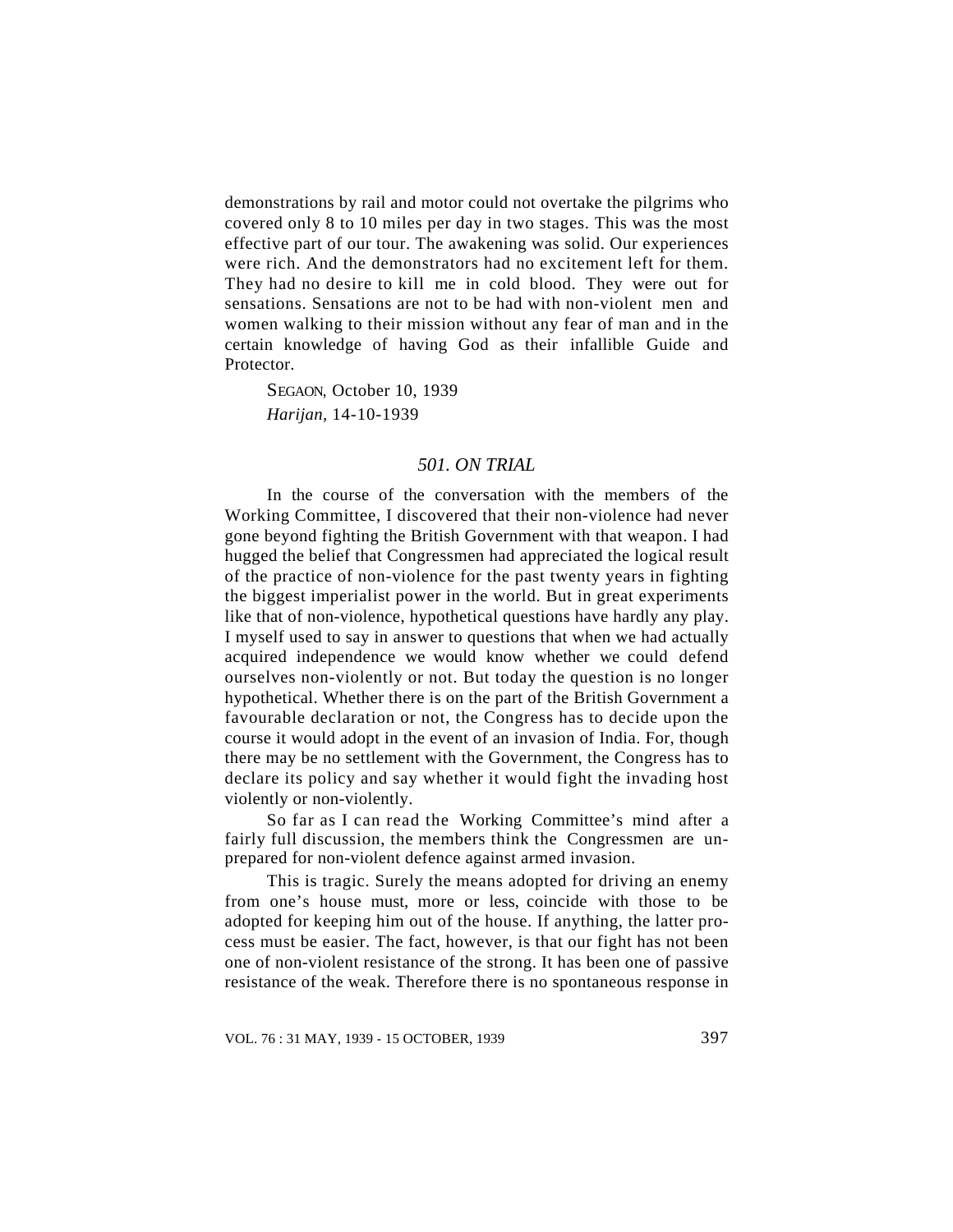our hearts, at this supreme moment, to an undying faith in the efficacy of non- violence. The Working Committee, therefore, wisely said that they were not ready for the logical step. The tragedy of the situation is that, if the Congress is to throw in its lot with those who believe in the necessity of armed defence of India, the past twenty years will have been years of gross neglect of the primary duty of Congressmen to learn the science of armed warfare. And I fear that history will hold me, as the general of the fight, responsible for the tragedy. The future historian will say that I should have perceived that the nation was learning not non-violence of the strong but merely passivity of the weak and I should have, therefore, provided for Congressmen's military training.

Being obsessed with the idea that somehow or other India will learn true non-violence, it would not occur to me to invite my coworkers to train themselves for armed defence. On the contrary, I used to discountenance all sword-play and the display of stout lathis. Nor am I even now repentant for the past. I have the unquenchable faith that, of all the countries in the world, India is the one country which can learn the art of non-violence, that if the test were applied even now, there would be found, perhaps, thousands of men and women who would be willing to die without harbouring malice against their persecutors. I have harangued crowds and told them repeatedly that they might have to suffer much including death by shooting. Did not thousands of men and women brave hardships during the salt campaign equal to any that soldiers are called upon to bear? No different capacity is required from what has been already evinced, if India has to contend against an invader. Only it will have to be on a vaster scale.

One thing ought not to be forgotten. India unarmed would not require to be destroyed through poison gas or bombardment. It is the Maginot line that has made the Siegfried line necessary, and *vice versa.* Defence of India by the present methods has been necessary because she is an appendage of Britain. Free India can have no enemy. And if her people have learnt the art of saying resolutely 'No' and acting up to it. I dare say, no one would want to invade her. Our economy would be so modelled as to prove no temptation for the exploiter.

But some Congressmen will say: 'Apart from the British, India has so many martial races within her border that they will want to put up a fight for the country which is as much theirs as ours'. This is perfectly true. I am, therefore, talking for the moment only of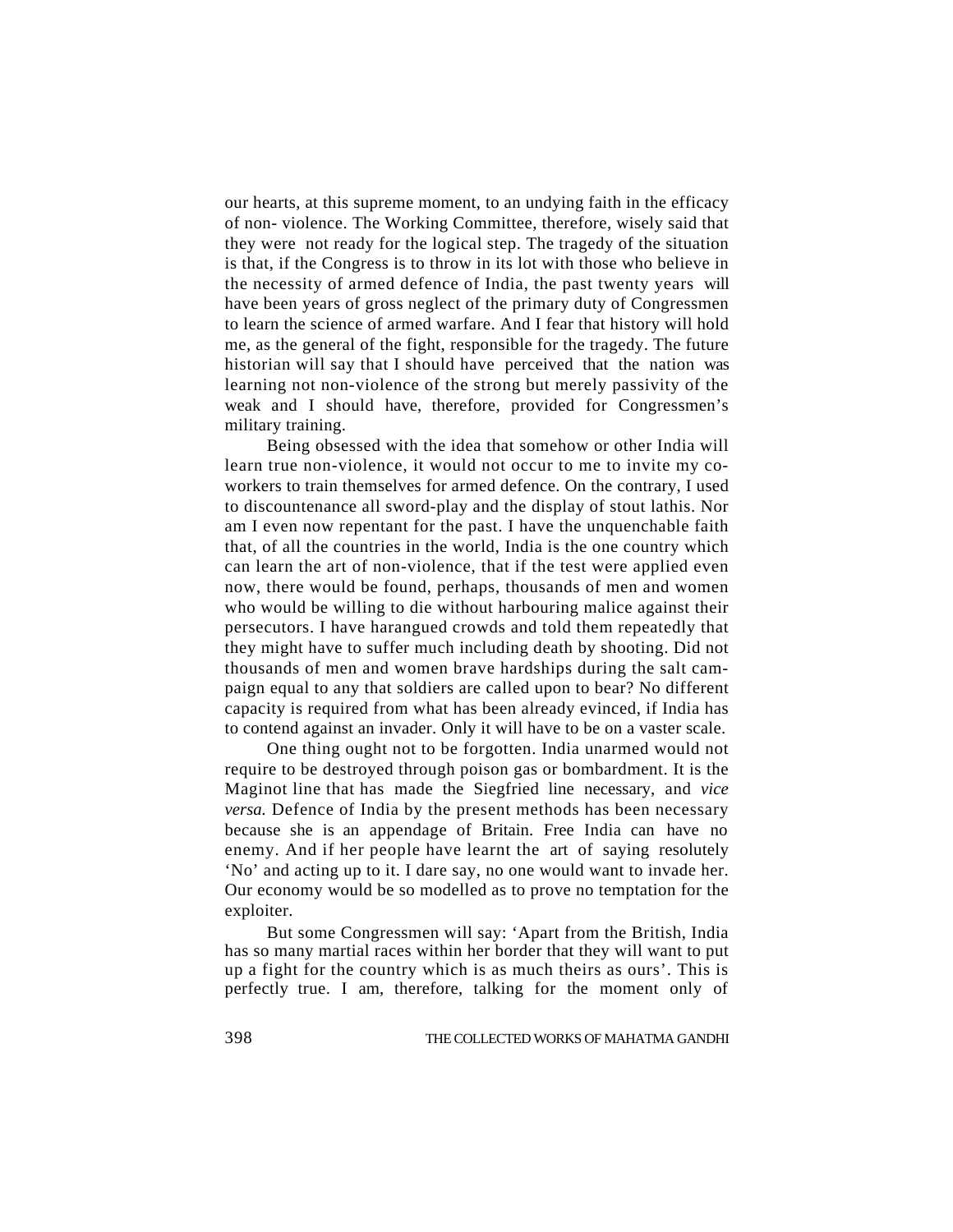Congressmen. How would they act in the event of an invasion? We shall never convert the whole of India to our creed unless we are prepared to die for it.

The opposite course appals me. Already the bulk of the army is manned by the Mussalmans of the North, Sikhs and Gurkhas. If the masses of the South and the Centre wish to become militarized, the Congress, which is supposed to represent them, will have to enter into competition with them. The Congress will then have to be party to an enormous military budget. There may be all these things without the Congress consent. It will make all the difference in the world whether the Congress is party to them or not. The world is looking for something new and unique from India. The Congress will be lost in the crowd if it wears the same old outworn armour that the world is wearing today. The Congress has a name because it represents nonviolence as a political weapon *par excellence*. If the Congress helps the Allies as a representative of non-violence, it will give to the Allied cause a prestige and a power which will be invaluable in deciding the ultimate fate of the war. But the members of the Working Committee have honestly and bravely not made the profession of such nonviolence.

My position is, therefore, confined to myself alone. I have to find out whether I have any fellow-traveller along the lonely path. If I am in the minority of one, I must try to make converts. Whether one or many, I must declare my faith that it is better for India to discard violence altogether even for defending her borders. For India to enter into the race for armaments is to court suicide. With the loss of India to non-violence that last hope of the world will be gone. I must live up to the creed I have professed for the last half a centrury and hope to the last breath that India will make non-violence her creed, preserve man's dignity, and prevent him from reverting to the type from which he is supposed to have raised himself.

SEGAON, October 10, 1939 *Harijan,* 14-10-1939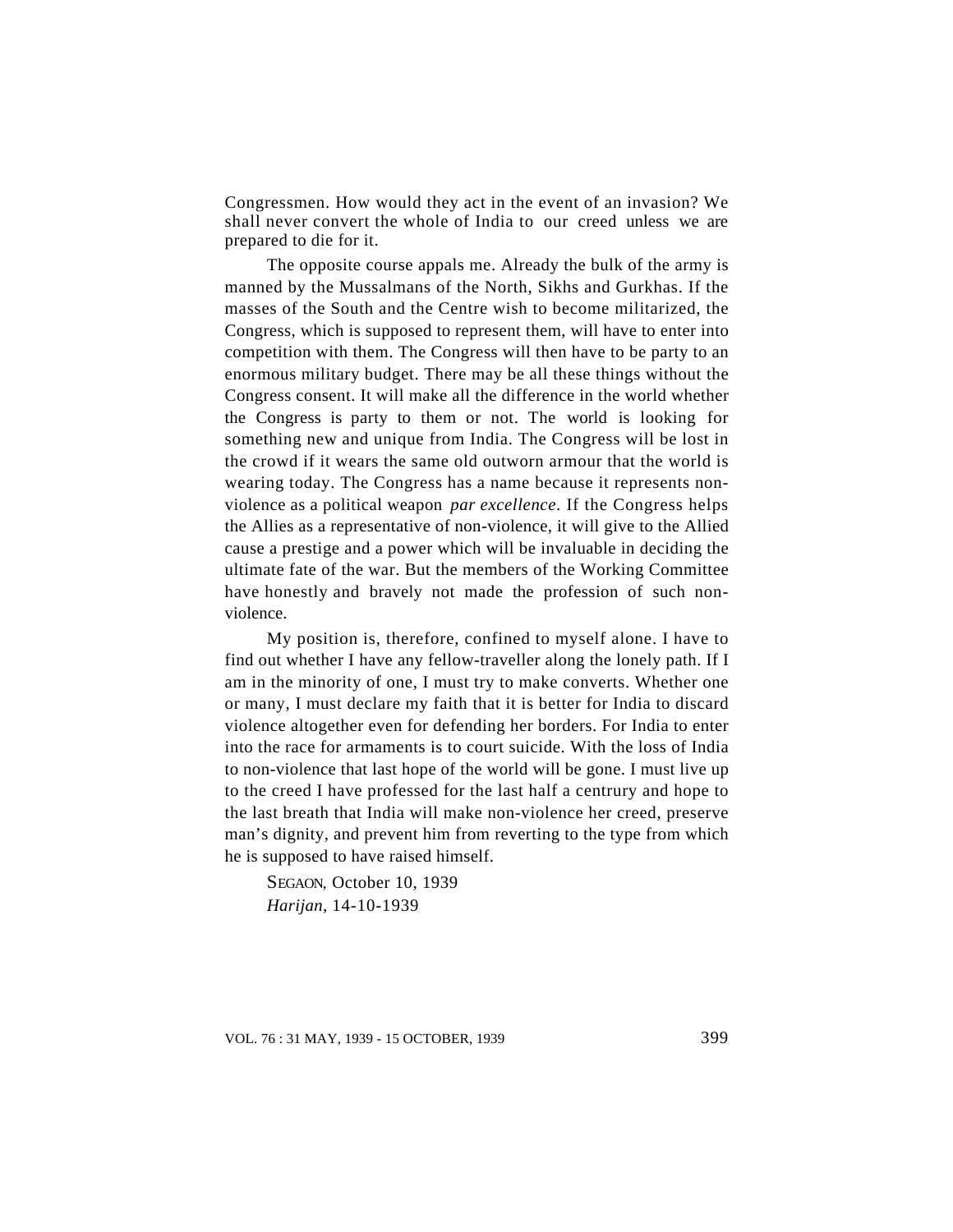# *502. LETTER TO SHIVABHAI G. PATEL*

SEGAON, WARDHA, *October 10, 1939*

#### CHI. SHIVABHAI,

I have your letter. You seem to have done good work.

*Blessings from*

**BAPU** 

[From Gujarati]

*Bapuni Ashrami Kelavani,* p. 70

### *503. LETTER TO SUSHILA NAYYAR*

*October 10, 1939*

CHI. SUSHILA,

All the way through I kept thinking of you. Why am I not able to make you understand my point? Maybe my love is imperfect or, which is the same thing, impure. It is acceptable to me that you have come to me for my sake and you are going to stay also for the same reason. But those who come only for my sake also do my work and at times there is separation. But that is only for the sake of my work, not otherwise. This much in brief. Your interpretation of it has no place in it. You will be well.

*Blessings from*

BAPU

From the Hindi original: Pyarelal Papers. Nehru Memorial Museum and Library. Courtesy: Dr. Sushila Nayyar

### *504. LETTER TO MRIDULA SARABHAI*

*Tuesday* [*October 10, 1939*] 1

I am observing silence today. I may break it at 3 o'clock. But it is impossible to find time today. Tomorrow is the meeting of the Working Committee. It would depend on how much time it takes. Mahadev will find out and tell you. Bharati can certainly meet me on Thursday. You will of course stay on till we can meet.

**BAPU** 

From the Gujarati original: C.W. 11209. Courtesy: Sarabhai Foundation

<sup>1</sup> From the contents it appears that the letter belongs to October, 1939. It is written on the back of a letter from the addressee to Gandhiji dated October 9, 1939, a Monday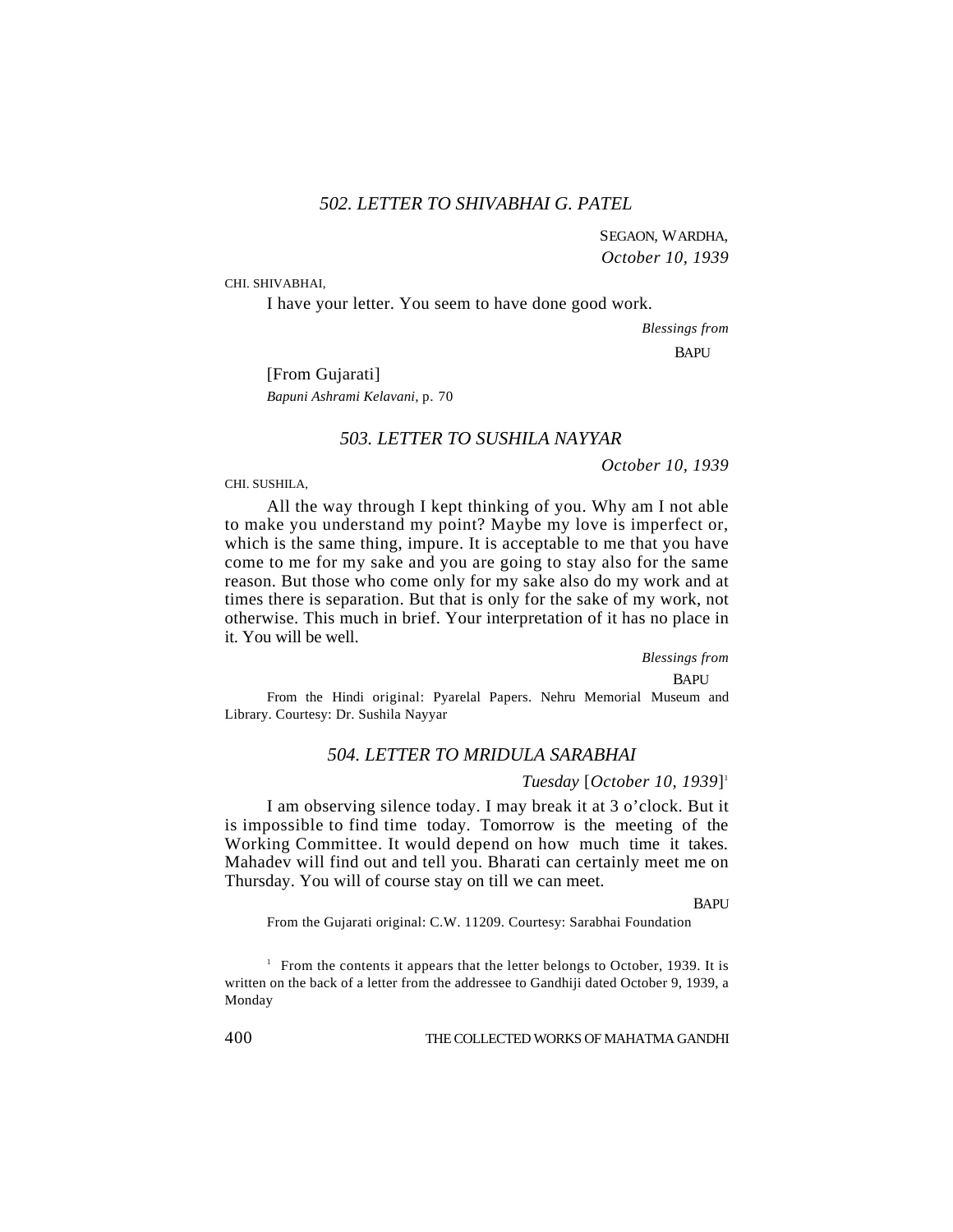# *505. DISCUSSION WITH A FRIEND<sup>1</sup>*

SEGAON, [On or after *October 10, 1939*] 2

FRIEND: We have been out-and-out Gandhji-ites for several years and we do not know what we are to do at this juncture. The Working Committee's resolution has puzzled us.

GANDHIJI: But let me know what you mean by 'out-and-out Gandhi-ites'.

Those who are prepared to follow your principles through thick and thin.

Well, then let me tell you, I am not one myself, for in my practice I am far from what I have conceived as the ideals of truth and non-violence.

I quite see what you mean. I simply wanted to say that in our humble way we were trying to do constructive work as shown by you. What are we to do if civil disobedience comes? We voted for the A.I.C.C. resolution<sup>3</sup> because it was the official resolution sponsored by Rajendra Babu, Sardar and others. But when we think of nonviolence we do not see how we could have voted for it.

There was nothing against non-violence in voting for the resolution. What you will do is of consequence. And, as you will see from the next *Harijan*, I am writing<sup>4</sup> for friends like you. You will see the position developed from week to week. But I can sum it up for you. There is no question of civil disobedience for there is no atmosphere for it—at any rate there is no question of civil disobedience in the aggressive sense as we launched in 1930 and 1932. We might have to offer it if all constructive work was made impossible, that is to say, if grave irritation was given by Government. I fear no such thing. At any rate I will not keep 'Gandhi-ites' in the dark. You should make a point of following carefully what I write every week.

But my difficulty is this. We believe implicitly in developing strength through constructive work which is non-violence in action. But as we are part and parcel of the Congress, they may come down with a heavy hand on our ashrams and

2 *Ibid*

<sup>3</sup> *Vide* Appendix "A. I.C.C. Resolution", 18-10-1939.

<sup>4</sup> *Vide* "Statement to the Press", 13-10-1939.

 $1$  The discussion is extracted from "Out-and-Out Gandhi-ite" by Mahadev Desai, who explains: "A friend who is running a rural work centre for some years, and who having come for the A.I.C.C., had come to Segaon to see Gandhiji." The A.I.C.C. session was held in Wardha on October 9 and 10.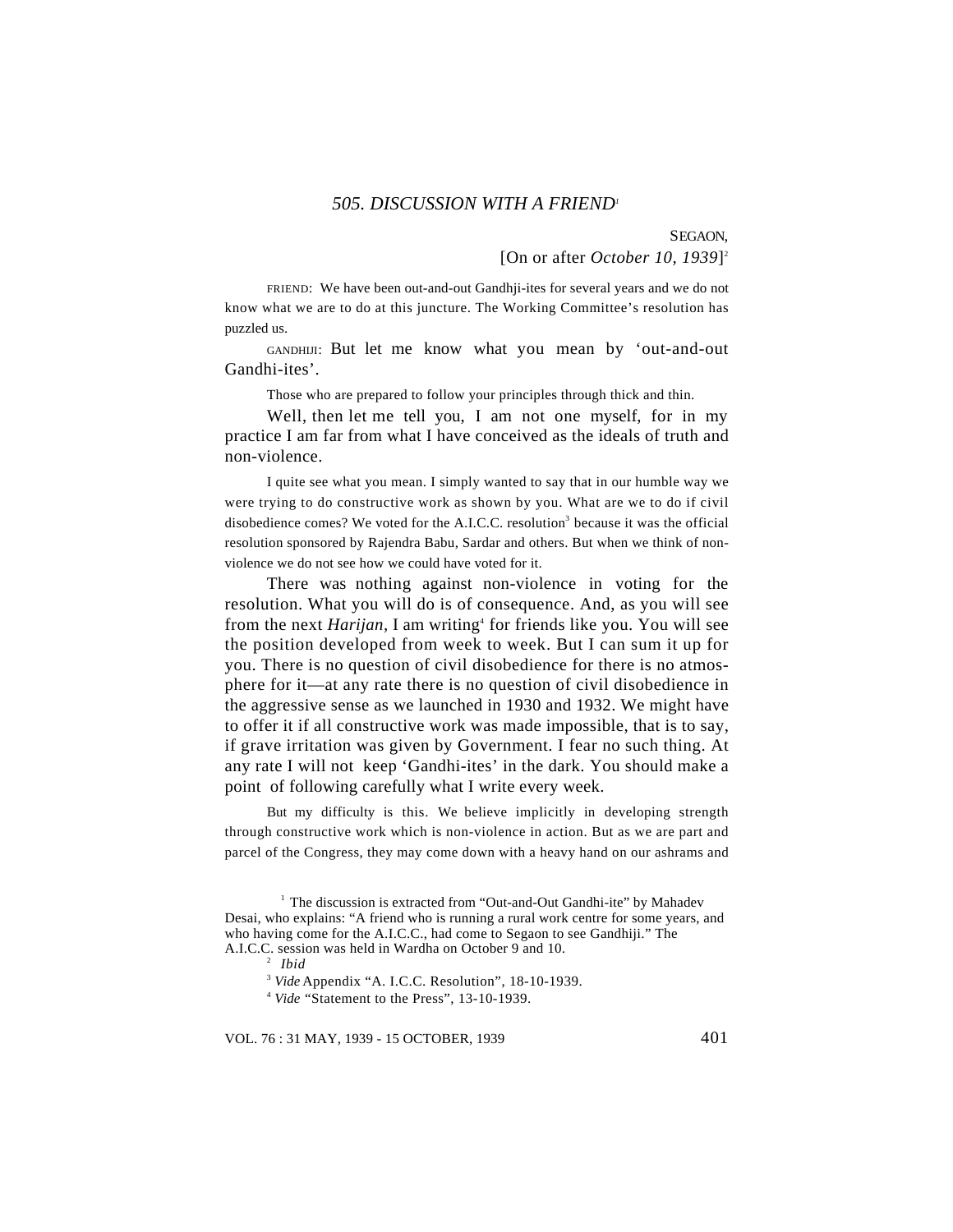take possession of them as they did in 1930.

It will depend on what the Congress will do. Supposing what is unlikely happens and the Congress decides upon a course of aggressive civil disobedience, for which as I have said there is no atmosphere, you will have to isolate your ashram from the Congress, that is to say, you may have to secede from the Congress even at the risk of being labelled as 'cowards'.

I see, I see. There is one thing more about which I wanted to ask you. We have quarrels in the course of our day-to-day work in the ashram.

Therefore, you see, you are far from being 'out-and-out Gandhi-ites'.

No, but we have implicit faith in your teachings, and it is only in that sense that I used that term.

But if in spite of that faith they quarrel, then they have not understood even the A.B.C. of 'Gandhism'. What is faith worth if it is not translated into action.

We may not go about parroting truth and non-violence and steering clear of them in daily life. Take the law of gravitation. The discovery of the law led to numerous other discoveries based on the law. Even so unless you go on discovering new applications of the law of non-violence you do not profit by it. You have to reduce it to a science. To say that you have bickerings in the ashram which make smooth work impossible or difficult, is to say that non-violence is not being practised. Don't you go away with the impression that we have no bickerings here in Segaon. We have them, and that is why I said that I was not an 'out-and-out Gandhi-ite'. But if I seriously thought that these bickerings would make communal life impossible, I might close down the institution. It is not an improbability. I should not shirk that duty if the idea possessed me. Well, that is only to say that the difficulties are enormous everywhere. Let God guide you and me and us all.

*Harijan,* 28-10-1939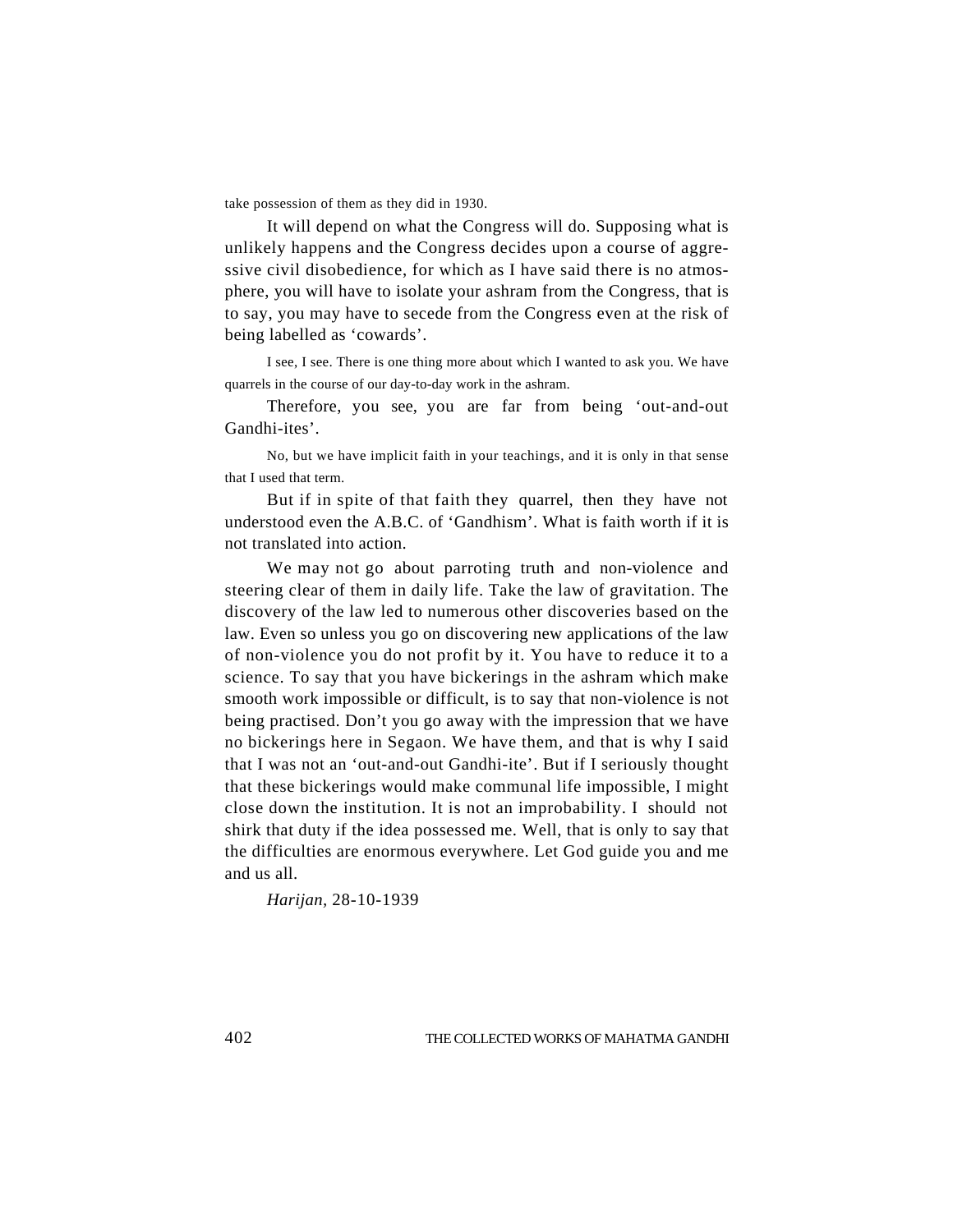# *506. LETTER TO HARIBHAU G. PHATAK*

SEGAON, *October 12, 1939*

MY DEAR HARIBHAU,

You have done well in writing as you have. What Tatyaji<sup>1</sup> told you is an old complaint. There is no arrogance in me. I do not plead guilty. I do not even understand his allusions. What is this about parties given to me? I have tried to woo him and his friends. I have walked to Savarkar's house. I have gone out of my way to win him over. But I have failed. Having heard me, it is now for you to tell me what I should do to conquer them.<sup>2</sup>

I shall glance through your book as soon as I receive it.

*Yours,*

**BAPU** 

From a photostat: C.W. 2802. Courtesy: Haribhau G. Phatak

### *507. LETTER TO DR. B.C. ROY*

*October 12, 1939*

DEAR DR. BIDHAN,

I know your partiality for me. But I feel utterly unable to shoulder the burden.<sup>3</sup> Jawaharlal is the only man with drive to take my place. His difference of outlook will be softened. But what does it matter, if he carries your minds with him in his new ideas? We shall not get a more open and sincere man than Jawaharlal with his driving power. Make therefore what use you can of me through him. I have hitherto influenced the country through the Committee. Now I must do so to the extent that I influence Jawaharlal. Don't you agree?

From the manuscript of Mahadev Desai's Diary. Courtesy: Narayan Desai

<sup>1</sup> Presumably N. C. Kelkar. This honorific was also given to V. D. Savarkar, President of the Hindu Mahasabha.

<sup>2</sup> V. D. Savarkar, Chimanlal Setalvad, Cowasji Jehangir, V. N. Chandavarkar (Liberals), N. C. Kelkar and Dr. B. R. Ambedkar had issued a statement from Bombay on October 2, expressing the view that the Congress and the Muslim League did not represent the whole or even the bulk of India and that any constitutional or administrative arrangement arrived at between the Government and the Congress and the Muslim League could not be binding on the Indian people.

<sup>3</sup> The addressee had insisted that Gandhiji himself should take over the command of the Congress.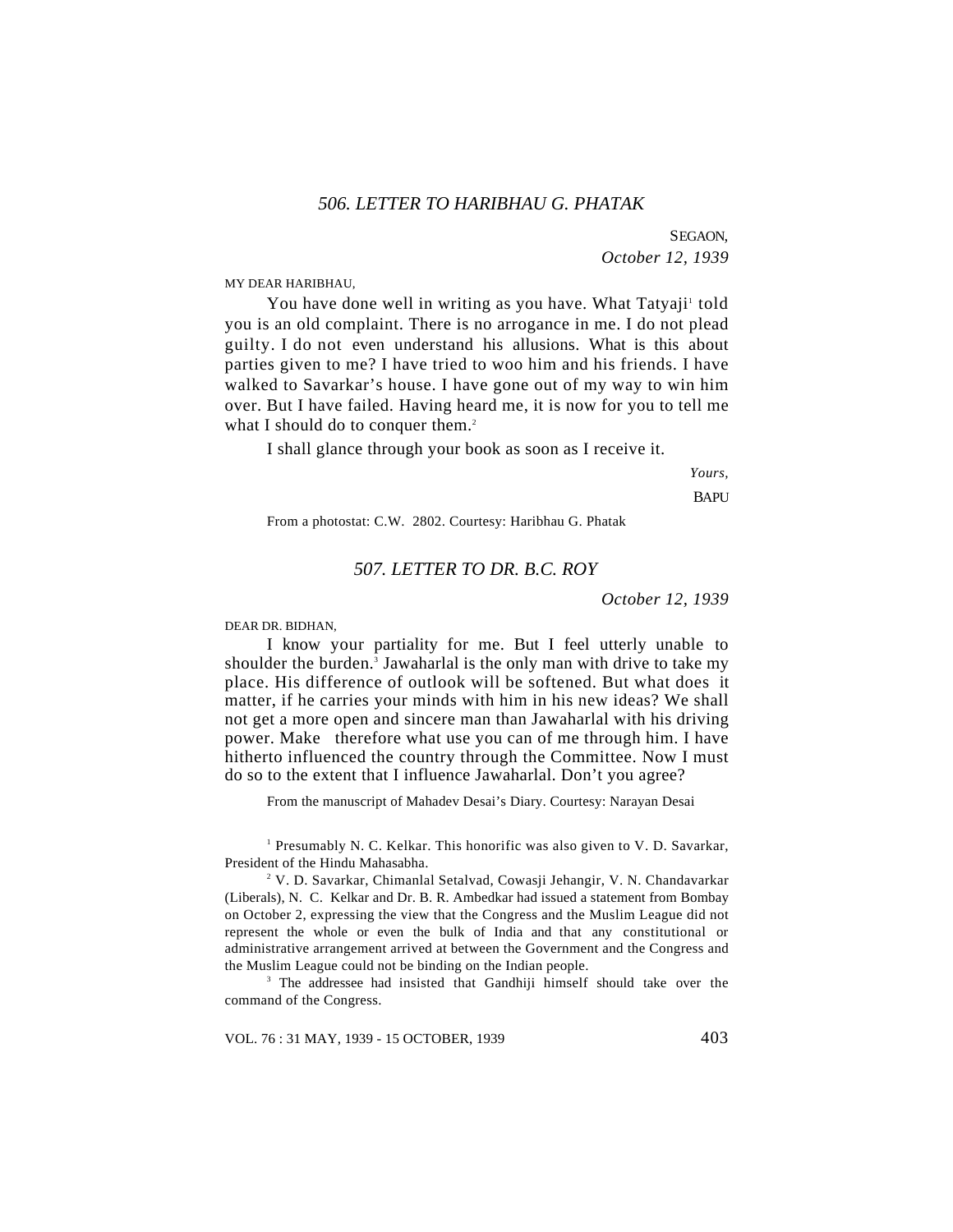#### 404 THE COLLECTED WORKS OF MAHATMA GANDHI

### *508. LETTER TO KUNVARJI K. PAREKH*

SEGAON, WARDHA, *October 12, 1939*

CHI. KUNVARJI,

I have your letter. If you are feeling better there, it is certainly advisable to stay on. If you ask Rami to leave you, what will you do about your meals? If you can make some arrangement for that, you may let her go. There is no sanatorium in Nagpur. But the T. B. specialist is a competent, experienced and philanthropic doctor. Balkoba and Mathew were treated by him. You will stay at Wardha, i.e., in Segaon, or wherever else I arrange. Hence if you do not feel better, come over. Let the doctor there examine you. If you come here, Rami need not accompany you.

*Blessings from*

**BAPU** 

From a photostat of the Gujarati: S.N. 9730

### *509. LETTER TO SUSHILA NAYYAR*

*October 12, 1939*

CHI. SUSHILA,

You are not unhappy about what you said about massage at the time of bathing? Would you feel happy? Did you like the telegram that was sent to Delhi? Are you calm?

> *Blessings from* **BAPU**

From the Hindi original: Pyarelal Papers. Nehru memorial Museum and Library. Courtesy: Dr. Sushila Nayyar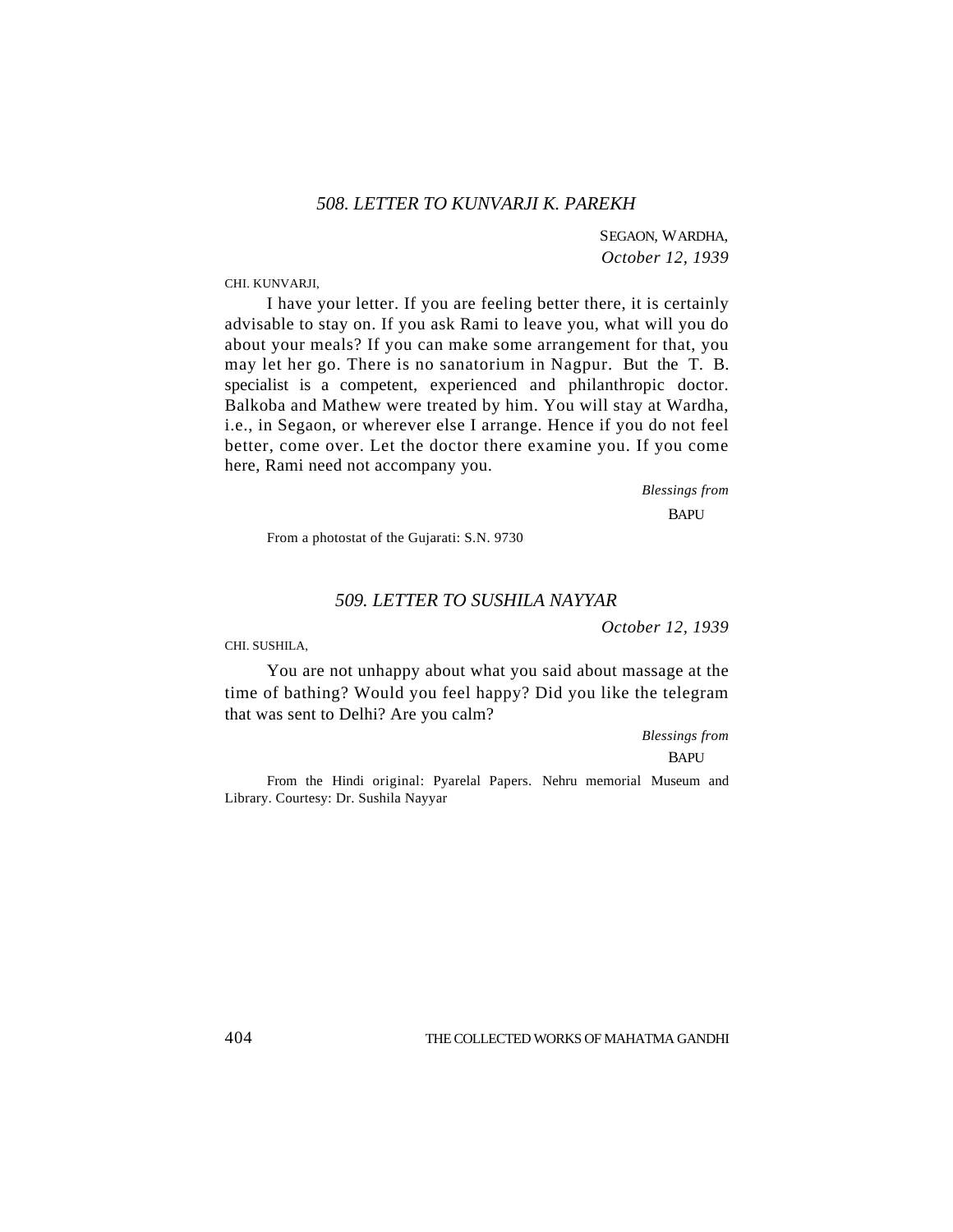# *510. STATEMENT TO THE PRESS*<sup>1</sup>

SEGAON, *October 13, 1939*

I regard the recent resolution<sup>2</sup> of the A.I.C.C. on the situation as moderate and wise. It was bound to reiterate the Congress demand for an unequivocal declaration. Its merit lies in not fixing any time-limit for the declaration. It is noteworthy that the resolution was carried by a majority of three to one. It is to be hoped that the British Government will appreciate the friendly spirit in which the Congress is approaching the situation. It is to be hoped also that the Europeans of India will range themselves alongside of the Congress. But the greatest help can only come from Congressmen themselves. If they do not act on the square, no external sympathy and even help will be of any avail. I see that impatience has seized some Congressmen who want to be doing something to signify their opposition to a war which they believe to be for defending imperialism. I suggest to them that they will be defeating the common purpose by acting in opposition to the Congress decision expressed in the only way open to a democratic organization. They had their say at the A.I.C.C. meeting. They are in honour bound to defer direct action till the Working Committee or the A.I.C.C. decides otherwise. No reliance can be placed upon an organization which is not able to exercise effective control over its members. Imagine an army whose soldiers, under the false belief that they are advancing the common cause, adopt measures in defiance of those taken by the head-quarters. Such action may well spell defeat. Therefore I beseech Congressmen at this critical juncture to desist from any action that would savour of indiscipline or defiance. They should surely see that by such action they undermine Congress prestige and weaken its influence.

*Harijan,* 21-10-1939

<sup>&</sup>lt;sup>1</sup> This appeared under the title "Notes", sub-title, "The A. I. C. C. Resolution". The statement was also published in *The Bombay Chronicle* and *The Hindu* on October 14.

<sup>2</sup> *Vide* Appendix "A.I.C.C. Resolution", 14-10-1939.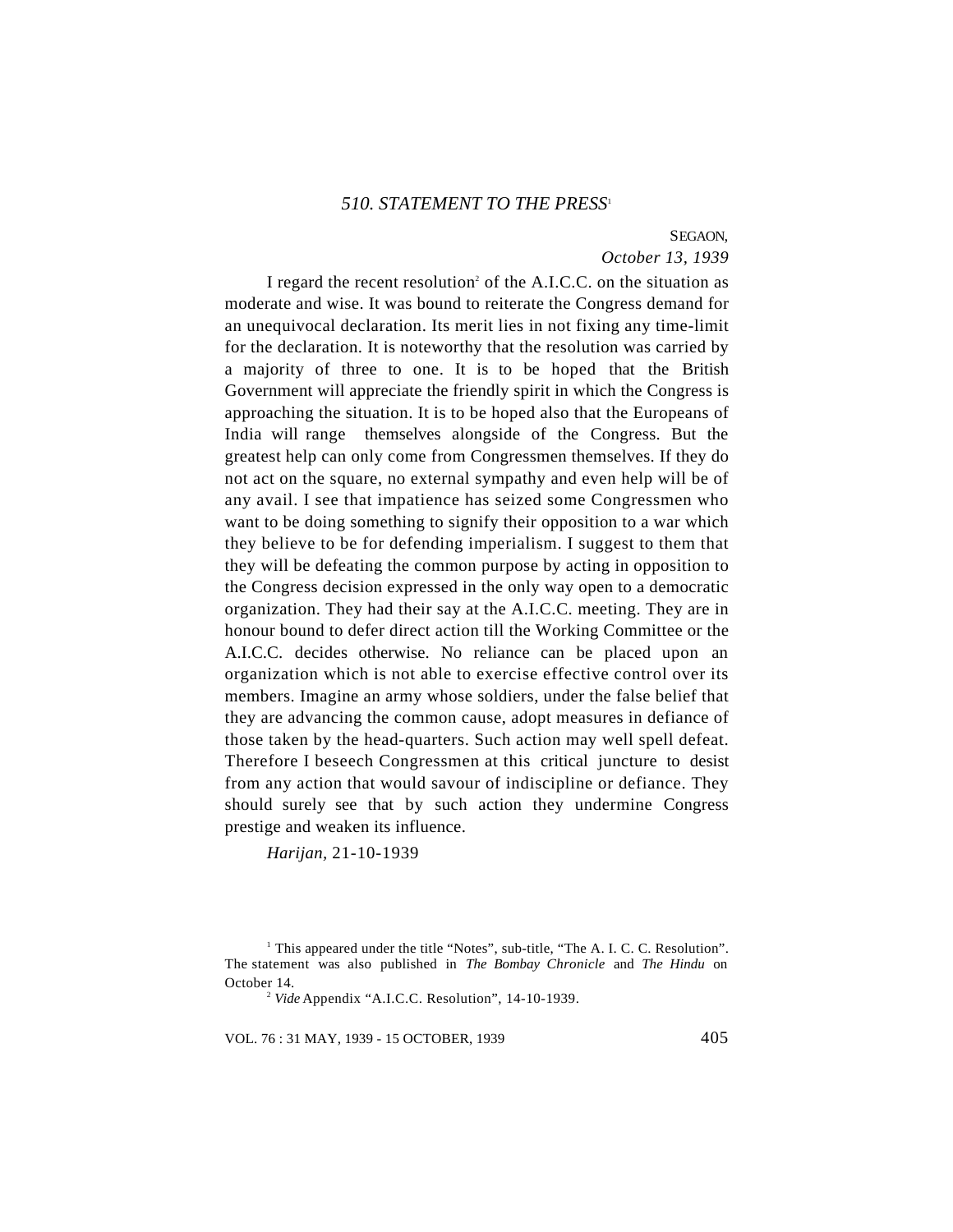*October 13, 1939*

CHI. SUSHILA,

If Prithvi Singh can do the massage, you must tell him. Kr[ishna] Ch[andra] must be told about bathing. Both of them have to be seen on the first day. If I have to do all that myself, it would be a great burden on my silence. It would be difficult to write down the instructions for them every time. Hence, in these modifications I need your complete co-operation.

> *Blessings from* **BAPU**

From the Hindi original: Pyarelal Papers. Nehru Memorial Museum and Library. Courtesy Dr. Sushila Nayyar

# *512. FALLACY ABOUT SUGAR*

The following article by Shri Gajanan Naik on the superiority of palms over cane and beetroot for the purpose of yielding sugar is presented for the criticism of sugar experts: $1$ 

Sugar in its pure form is composed of carbon, hydrogen and oxygen  $(C_1, H_2)$  $O_{11}$ ). As such it does not take anything from the soil, but the crops now mainly cultivated for extracting sugar, viz., the beet and the cane, require for their development a number of substances from the soil in which they grow. Therefore their culture exhausts the soil. What is worse still is that the space now occupied by the beet in Europe and the cane in the tropics, might and ought to serve for the culture of food and fodder crops. . . .

But people must have sugar. Is there a way of getting it without encroaching on the soil fit for superior crops? Yes—according to the opinion expressed by Mr. Devry at the Congress of Giessen. (Watt's *Dictionary of the Economic Products of India,* Vol. I, pp. 301-4.) He says that palms can supply the required sugar for they can be grown on inferior soil where even to try to grow cereals would be a vain endeavour.

The statement throws much light on the place of the palm for the *gur* industry. It would be wrong to take it only as a philanthropic proposition for exploring avenues of employment for the toddy-tappers who will be rendered idle through prohibition. . . . It has immense potentialities in the economics of national agriculture. . . .

<sup>1</sup> Only extracts from the article by Gajanan Naik, Head of the Gur Department, A.I.V.I.A., are reproduced here.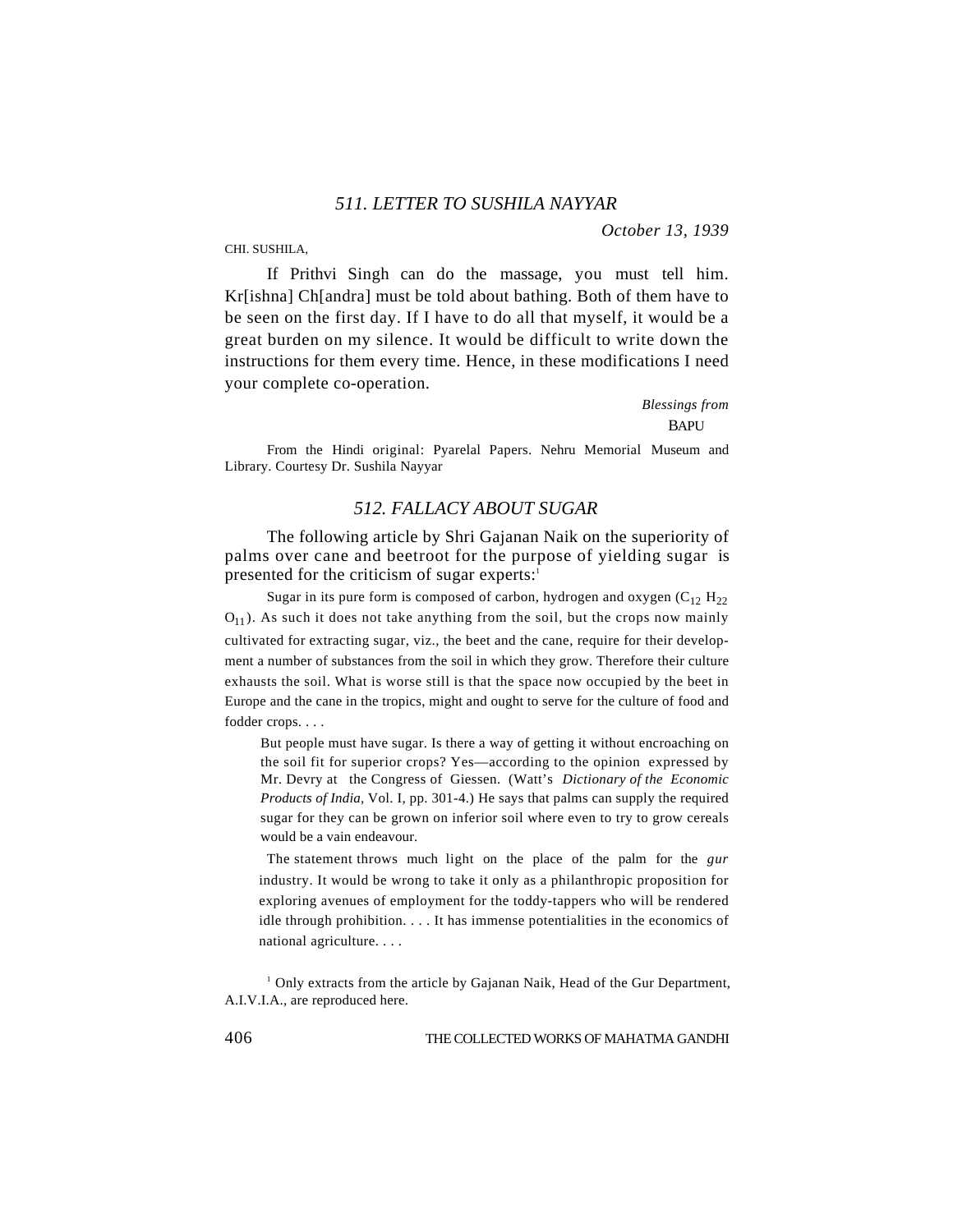Sugarcane cannot be grown with profit in the same field year after year. It has to be rotated with some cereal. . . . Cane has to be cultivated year after year while palms once planted yield sugar for 20 to 50 years. Heavy manuring and regular watering are required for cane while palms require neither. . . . Palm plan-tations are not affected by wind, flood or shortage of rain. Moreover, and this is very important, factory-made apparatus, such as crushers are indispensable in cane *gur* making while the accessories necessary for palm *gur* manufacture are procurable locally in villages, and their cost is negligible as compared with those used for cane *gur.*

*Harijan,* 14-10-1939

# *513. LETTER TO ABUL KALAM AZAD*

SEGAON, WARDHA, *October 14, 1939*

#### DEAR MAULANA SAHEB,

We must declare our policy in this matter<sup>1</sup> or do something.

*Yours sincerely,* M. K. GANDHI

From a copy: Gandhi-Nehru Papers, 1939. Courtesy: Nehru Memorial Museum and Library

<sup>1</sup> The reference is to a letter dated October 9 from Mahomed Yunus, leader of the Muslim Independent Party in the Bihar Legislative Assembly who had said: "In continuation of my previous correspondence of the subject of Hindu-Muslim unity, may I again draw your attention to what I have been writing and if you settle the following questions, I think, the time is now ripe for us to immediately come to an agreement: (1.) Recognition of the right of every individual to exercise his civil rights unhampered and uninterfered with, provided he does not do anything in a manner which may offend his neighbour. (This will include right of every community to take out processions on roads, to kill any animal for sacrificial or other purposes and right of every community to offer prayers in any manner that community likes). (2.) Now that the total number of Muslim population has increased to almost onethird in the whole of India, a representation of one-third in all Central Legislatures and allotment of similar proportion of seats under the Government of India. These are some of the suggestions which I am making, and I am requesting you to kindly take up this question now in all seriousness for immediate solution. I have been writing to you for nearly two years and I hope you will not think it impatient on my part if I earnestly beseech you to kindly expedite matters specially in the present situation." *Vide* also the following item.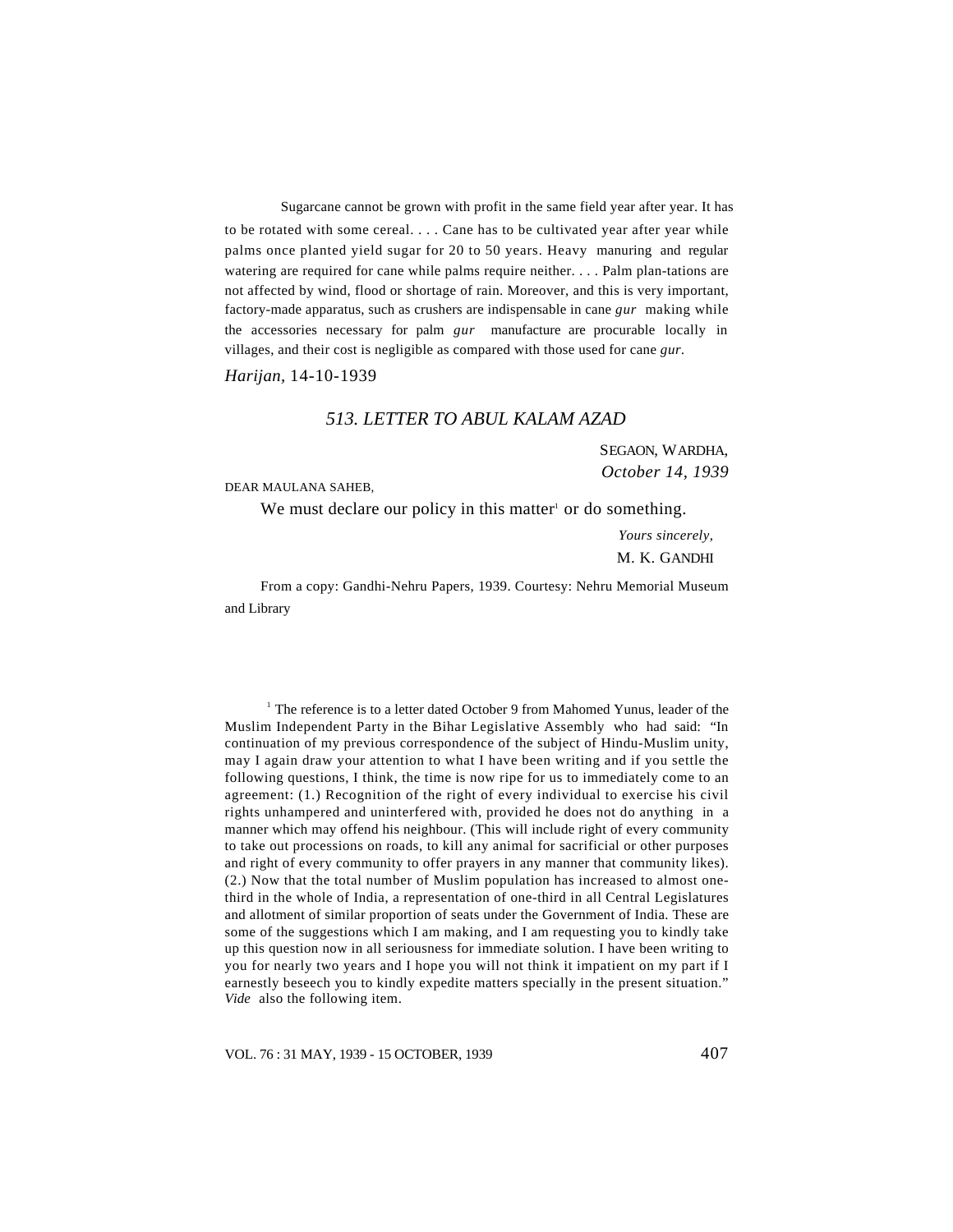# *514. LETTER TO MAHOMED YUNUS*

[*October 14, 1939*] 1

DEAR FRIEND,

You will never tire me. Only I have no powers of an autocrat, whatever may be said to the contrary. The question is no one man's job. I am forwarding your letter to Maulana A. K. Azad.

From a copy: Gandhi-Nehru Papers, 1939. Courtesy: Nehru Memorial Museum and Library

### *515. LETTER TO N. S. HARDIKAR*

SEGAON, WARDHA (C. P.) *October 14, 1939*

DEAR DR. HARDIKER,

I have seen the Mysore friends. I am in correspondence with the Dewan. If anything comes out of it, I shall let you know.<sup>2</sup>

Please tell Diwakar not to go to Mysore at the present moment. I hope you are better.<sup>3</sup>

*Yours sincerely,*

M. K. GANDHI

From the original: N. S. Hardikar Papers. Courtesy: Nehru Memorial Museum and Library

<sup>1</sup> From the reference to the addressee's letter, which was forwarded to Abul Kalam Azad on this date; *vide* the preceding item.

<sup>2</sup> According to *The Indian Annual Register, 1939,* Vol. II, p. 277, the State Government failed to fulfil the promises made by the agreement arrived at in 1938 between the Dewan, Sir Mirza Ismail and Vallabhbhai Patel and J. B. Kripalani. The State Congress was not prepared to acquisce. However, in order to explore all means of avoiding struggle, they sought interviews with the Dewan but with no response from him. The time limit fixed for launching civil resistance, viz. September 1, 1939, having expired without any response from Government, the fight was launched. *vide* also "Letter to N. S. Hardikar", 21-10-1939.

<sup>3</sup> *Vide* also "Letter to N. S. Hardikar", 21-10-1939, and "Fragment of Letter to People of Mysore", 24-11-1939.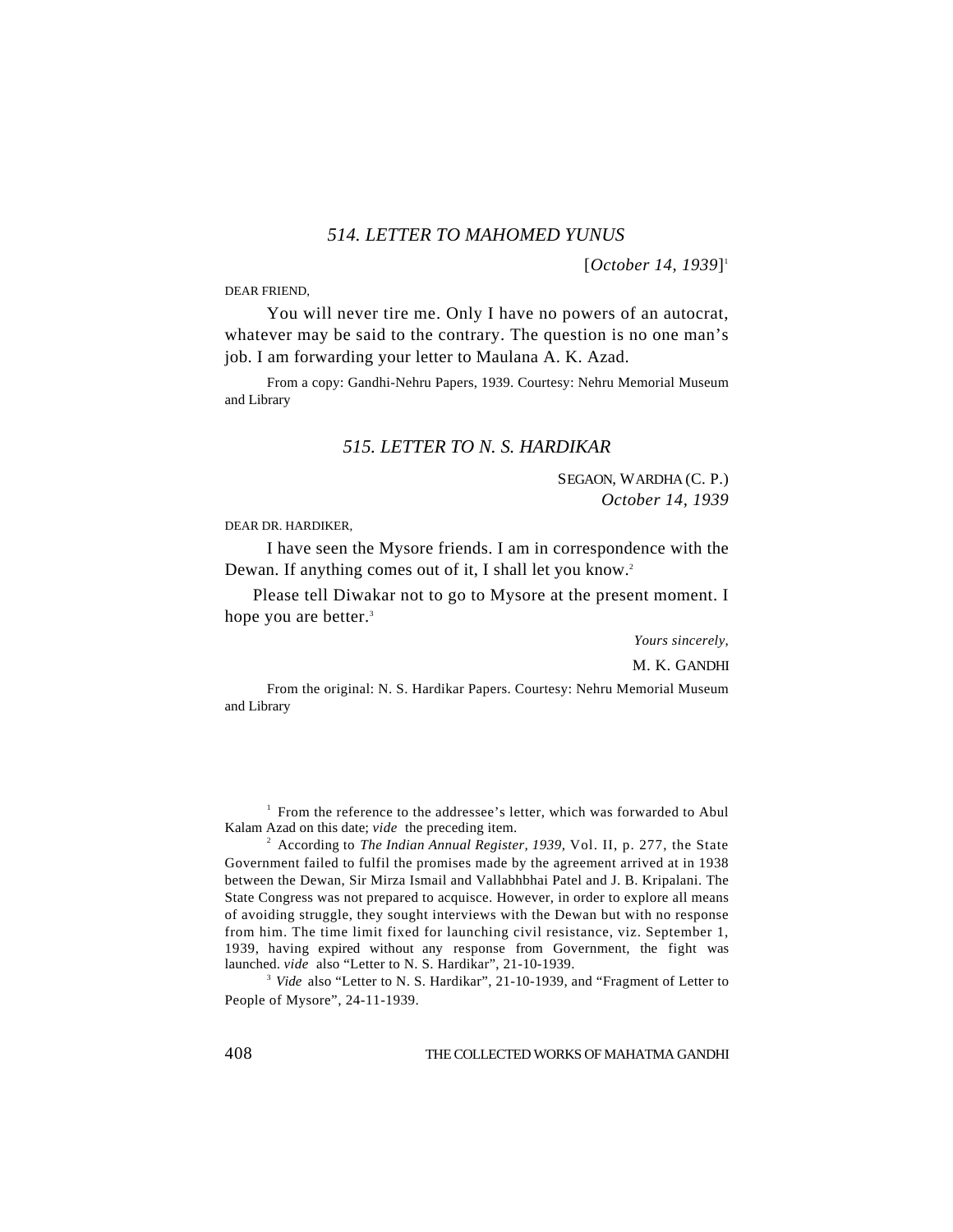### *516. LETTER TO A. EASWARAN<sup>1</sup>*

SEGAON, WARDHA, *October 14, 1939*

DEAR FRIEND,

The best use I can think of is for basic education.

*Yours sincerely,* M. K. GANDHI

From a photostat: G. N. 778

# *517. LETTER TO TATACHAR*

SEGAON, WARDHA, *October 14, 1939*

MY DEAR TATACHAR,

C. R. says: "Why does not Tatachar see me?" Do go and see him but don't take his time. What he cannot do no one else can. I know I cannot, in the matter of Harijans<sup>2</sup> at least. There are certain things we must put up with. I shall take up the next step in *Harijan* when the spirit moves me. This is in answer to yours of 9th.

Love.

From a copy: Pyarelal Papers. Courtesy: Pyarelal

<sup>1</sup> Treasurer, Cochin Teachers' Association, Chittur

<sup>2</sup> *Vide* "Case for Inquiry", 3-9-1939.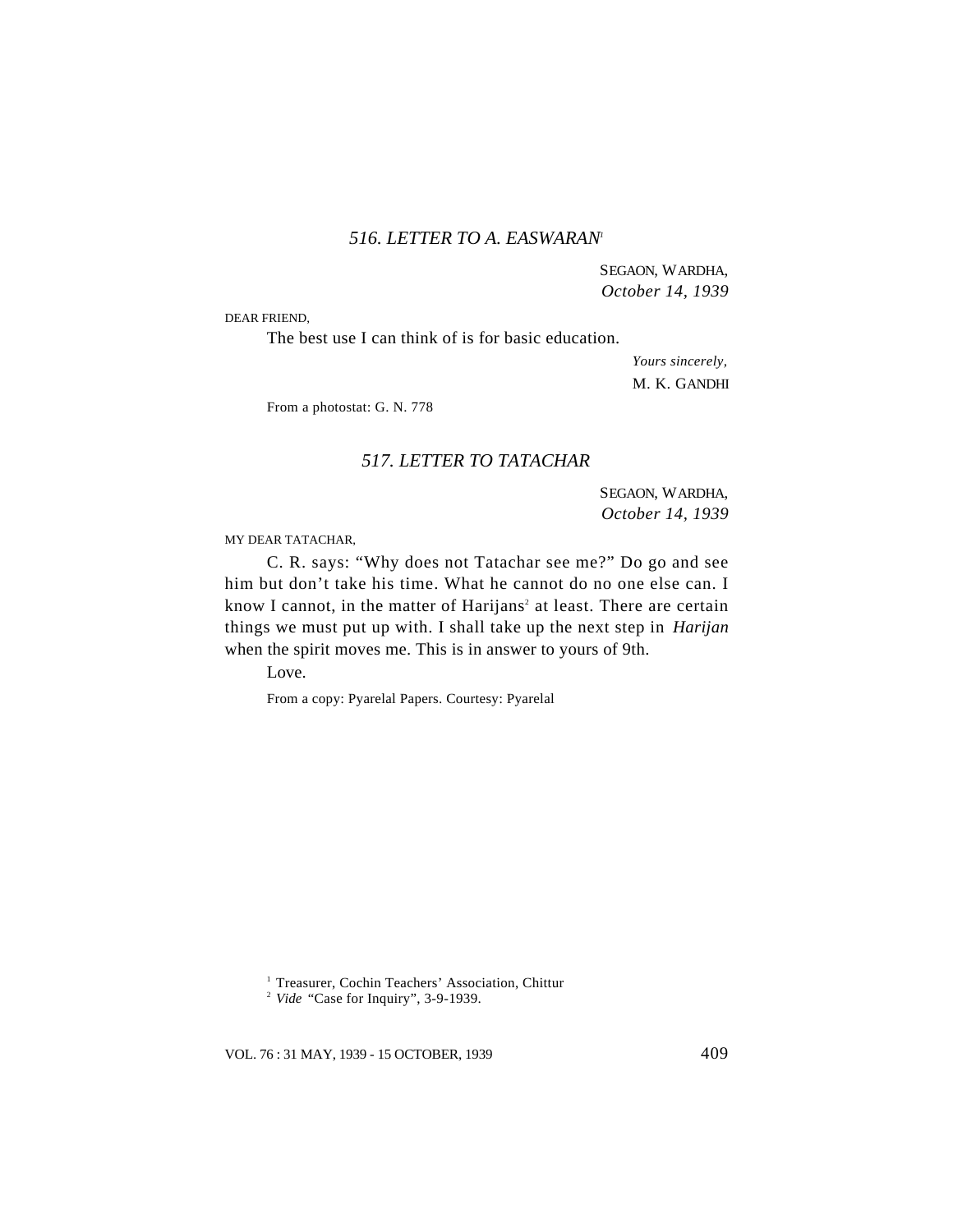# *518. LETTER TO SYED FAIZUL HASSAN*

**SEGAON** *October 14, 1939*

DEAR SYED SAHIB,

You have done well in writing to me. But I would suggest your writing to the Minister in charge of the Department. I can do nothing without referring<sup>1</sup> the matter to him. This I can do through the Parliamentary Board. This means waste of time. Will you take up my suggestion?

*Yours sincerely,*

SYED FAIZUL HASSAN SAHIB PRESIDENT, DISTRICT MUSLIM LEAGUE BALAGHAT, C. P.

From a copy: Pyarelal Papers. Courtesy: Pyarelal

### *519. LETTER TO DR. GOPICHAND BHARGAVA*

*October 14, 1939*

DEAR DR. GOPICHAND,

In the present state of communal feeling it is impossible to do anything. $2$ 

*Yours,*

BAPU

From the original: Dr. Gopichand Bhargava Papers. Courtesy: Nehru Memorial Museum and Library

# *520. LETTER TO VALLABHBHAI PATEL*

SEGAON, WARDHA, *October 14, 1939*

BHAI VALLABHBHAI,

Please read the accompanying letter<sup>3</sup> and after inquiring into the matter reply to the writer. I have sent him a very brief reply asking

<sup>1</sup> *Vide* the following item.

 $2$  The addressee in his letter dated October 11 had requested Gandhiji, on behalf of some eminent persons, to give a concrete shape to the proposal for a Jallianwala Bagh Memorial.

<sup>3</sup> From Syed Faizul Hassan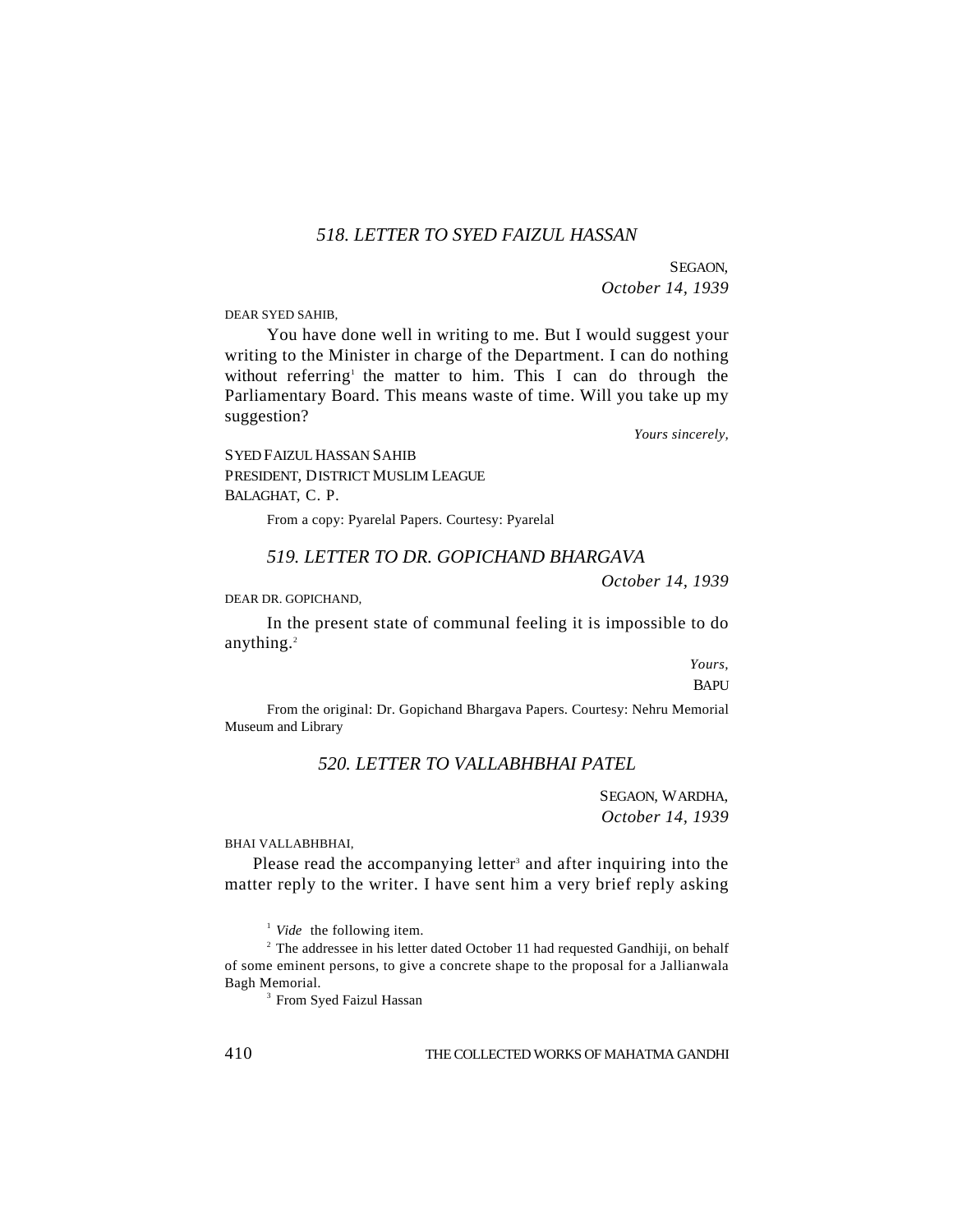him to write to the Minister. But that is not enough. We should look into such matters in great detail.

Kishorelal told me yesterday that you said I had handed over all of you to Jawaharlal and that, therefore, you would have to obey him now. I suppose you were joking. I have not handed over any of you. I had a long discussion yesterday and the day before with the people living here. It will not do if all of you refrain from using your freedom and then hold me responsible for that.

Did Rajendra Babu leave yesterday?

*Blessings from*

**BAPU** 

[From Gujarati] *Bapuna Patro–2: Sardar Vallabhbhaine,* p. 236

# *521. LETTER TO REHMAN JIVABHAI*

SEGAON, WARDHA, *October 14, 1939*

BHAI REHMANJI,

I have your letter. I am pained but not surprised by what you write. Nowadays there is so much mutual distrust that a Hindu is afraid to employ a Muslim who is a stranger. That fear is bound to disappear. Please do not lose heart.

Meet Mridulabehn. Show her this letter.

*Regards from* M. K. GANDHI

DRIVER REHMAN JIVABHAI TOY MARKET, PANKORE NAKA AHMEDABAD

From a photostat of the Gujarati: C. W. 9654. Courtesy: Mulubhai Nautamlal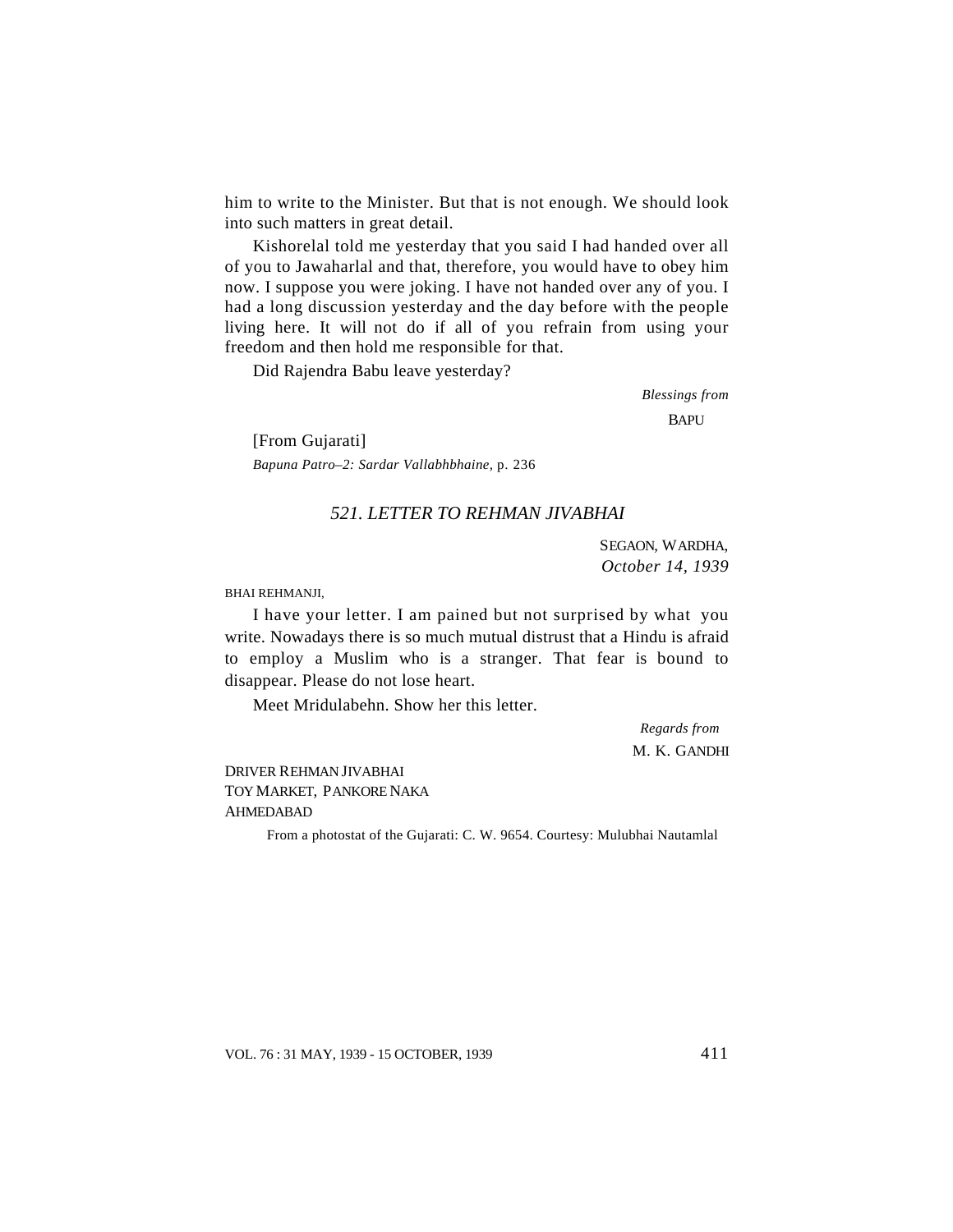*October 14, 1939*

CHI. KRISHNACHANDRA,

I have perhaps not understood your words. Your place is secure. What more?

> *Blessings from* **BAPU**

From a photostat of the Hindi: G. N. 4328

# *523. LETTER TO INDIRA NEHRU*

SEGAON, *October 15, 1939*

MY DEAR INDU,

I had thought that you had forgotten me altogether. Your letter has belied the fear, thank God. I hope you are keeping well. In a way, I envy you for the experiences you are having there<sup>1</sup>.

Love.

BAPU

From a photostat: C. W. 9802. Courtesy: Nehru Memorial Museum and Library

<sup>1</sup> In Europe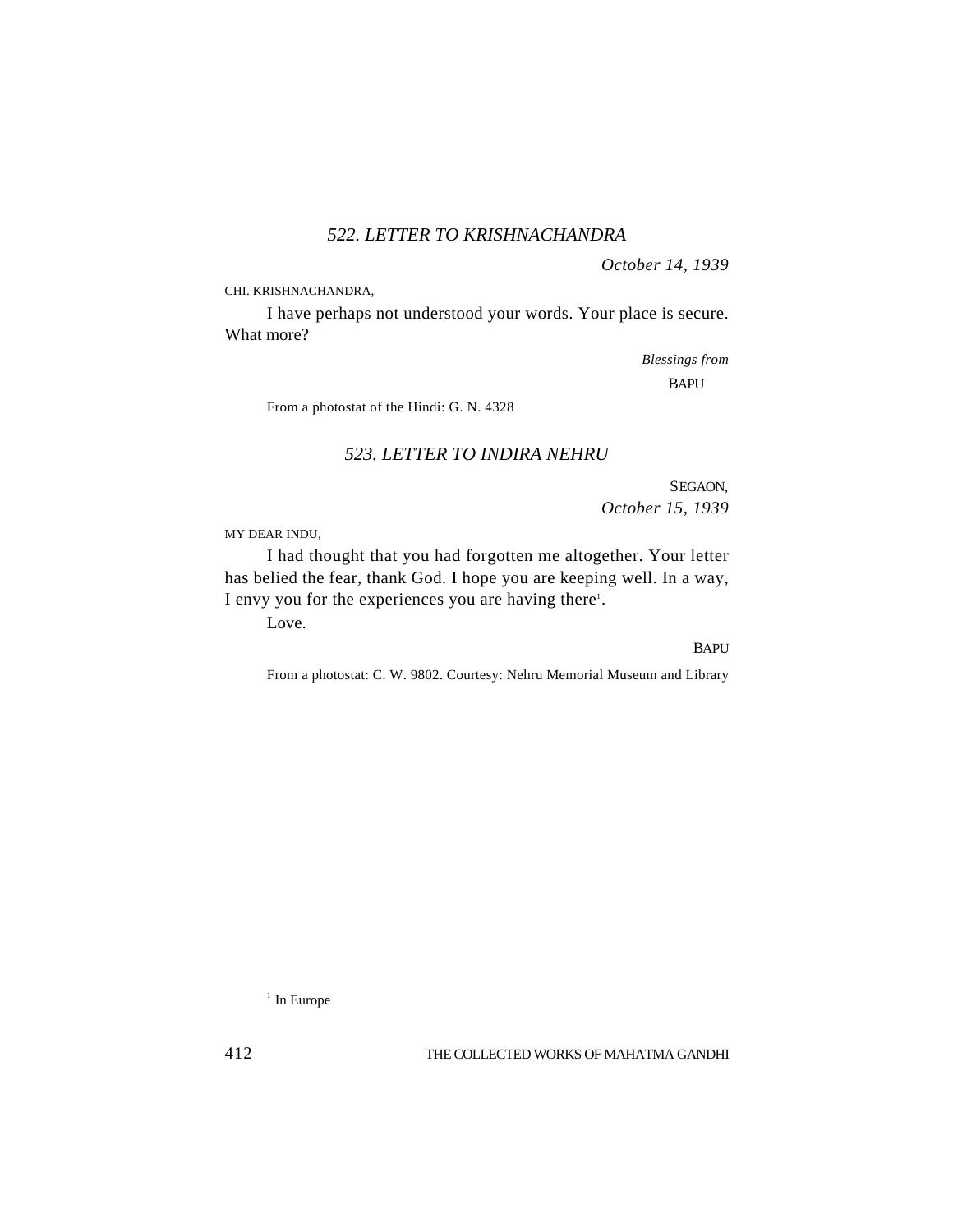### *APPENDICES*

# APPENDIX I *LETTER FROM SARAT CHANDRA BOSE* <sup>1</sup>

*May 31, 1939*

MY DEAR MAHATMAJI,

You have probably learnt from the papers that I and Sjt. Lalit Chandra Das, M. L. C., my colleague on the Prisoners' Release Advisory Committee, felt compelled to resign from this Committee. The reason we gave the Home Minister for doing so was that our approach to the question of release of the convicted prisoners differed fundamentally from that of most of the other members of the Committee. This became clear to us during the last few weeks, more particularly in course of the discussions following the interviews with a number of prisoners which took place on May 6, 7, 8 and 9. Those discussions showed that the attitude of the majority of the members of the Committee was very stiff in the case of prisoners convicted in the more serious cases, and that they were not prepared to release them either on the assurance contained in your letter of the 13th April 1938 or on the reiteration by the prisoners of what they had told you when you met them. It became apparent to us that the majority of those prisoners stood no chance of being released until they had served or practically served out their term. As regards the rest it became apparent that the most that the majority of the members of the Committee were prepared to do was to recommend reduction of sentences in some cases and conditional release or release on giving specific undertakings in some other cases.

To the Home Minister we gave our reasons for our resignation in general terms only. But I feel I ought to give you more details as well as a resume of what we did during the time we served on the Committee.

You probably remember that when the proposal for an Advisory Committee for the release of political prisoners was put forward and I was requested by Sir Nazimuddin to suggest names from the Congress Party, I was not quite sure in my mind as to what we should do. I asked Subhas to seek your advice and he discussed the matter with you when he met you at Delhi towards the end of September or beginning of October last. You were of opinion that I should accept membership of the Committee. Accordingly, I made the position of the Congress Party in regard to the question of releasing political prisoners perfectly clear to Sir Nazimuddin, and communicated to him our decision to serve on the Committee in the hope that

<sup>1</sup> *Vide* "Statement to the Press", 14-6-1939.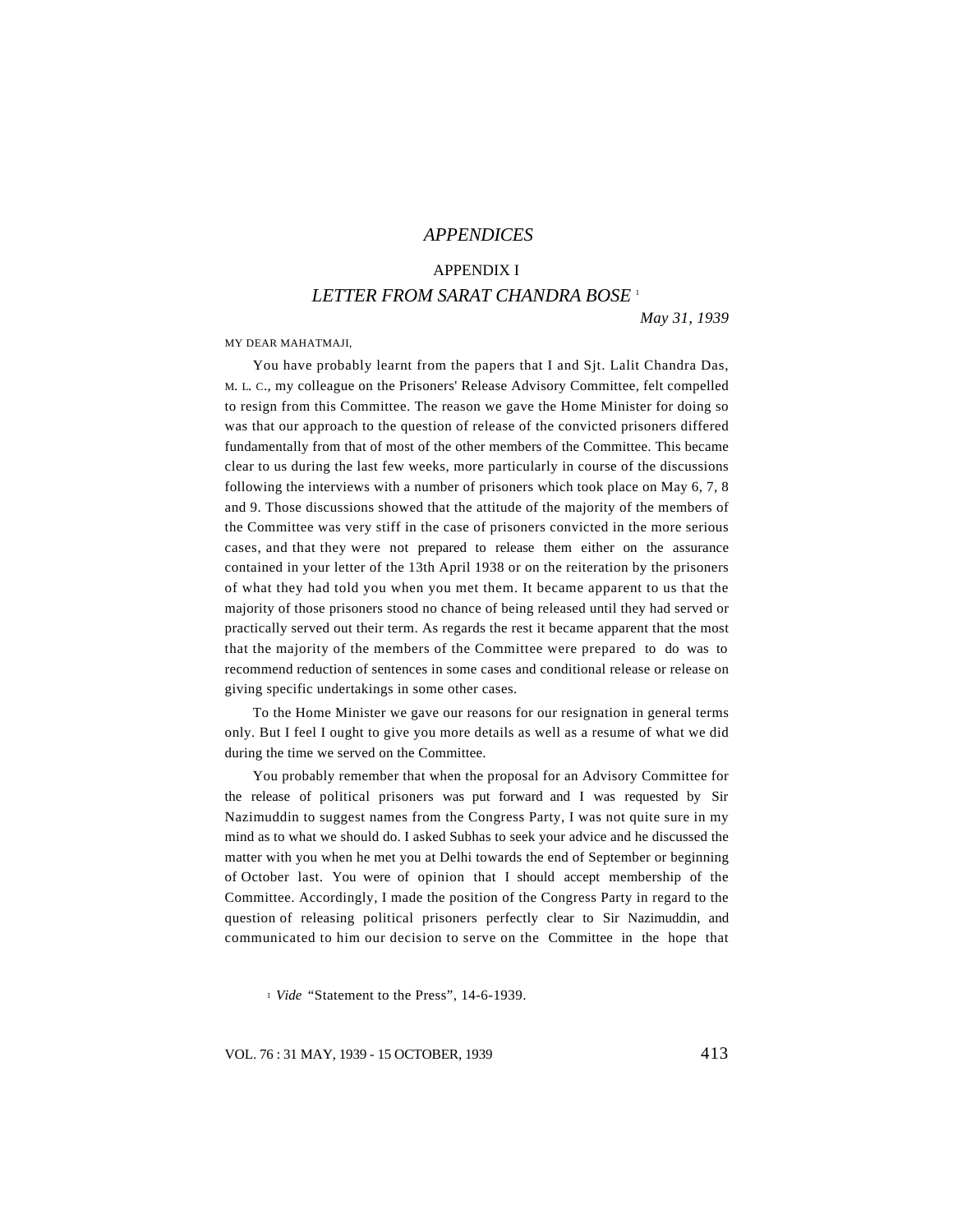theGovernment would release the prisoners within a short time. Copy of my letter to Sir Nazimuddin (dated October 23, 1938) is set forth below :

Kindly refer to D. O. No. 3810 dated the 26th September from Mr. R. H. Hutchings to me, in which he asked me on your behalf to suggest the name of a member of the Bengal Legislative Assembly and also that of a member of the Bengal Legislative Council from the Congress Party who might be invited by Government to serve on the Advisory Committee regarding release of political prisoners.

You are well aware as a result of the conversations you had with Mahatma Gandhi and with the President of the Congress that the Congress Party cannot identify itself or agree with the Government policy in respect to political prisoners. Mahatma Gandhi's letter<sup>1</sup> of the 13th September to you has also made that clear.

At the same time, I feel that we should not obstruct any endeavour to bring about the release of these prisoners. It is out of this feeling that I am responding to your request for assistance. I earnestly hope that Government will see their way to set at liberty all the political prisoners at a very early date.

I would suggest the name of Sjt. Lalit Chandra Das, M. L. C., from the Congress Council Party. As regards the Congress Assembly Party, I am prepared to represent it on the Committee. You may issue invitations to Sjt. Lalit Chandra Das and myself.

After this the work of the Committee began and we made some progress. Naturally, the less difficult cases came up for consideration first, and we were able to bring round our objecting or hesitating colleagues to our point of view, so that recommendation for unconditional release were sent to Government, resulting in the release of 112 prisoners, including all the women prisoners. But as we proceeded with our work, a cleavage of opinion made itself distinctly felt. It became obvious that the Government were not prepared to follow the recommendations of the Committee in all cases. The unanimous recommendation of the Committee, in which the initiative was taken by the Chairman himself (who, I may tell you, had always been overcautious rather than under-cautious) was referred back to the Committee. It also came to my ears that in some cases the Government were imposing conditions (not recommended by the Committee) when it was perfectly well known that prisoners were not prepared to submit to any conditions or give any assurance except the one they had given to you.

This attitude of the Government had its reaction on the members of the Committee. In the first place, they shrank from making recommendations even when they were satisfied about the attitude of the prisoners. Of this, the case of Sjt. Purnananda Das Gupta. who was convicted in connection with

<sup>&</sup>lt;sup>1</sup> *Vide* "Letter to Khwaja Nazimuddin", 13-9-1938.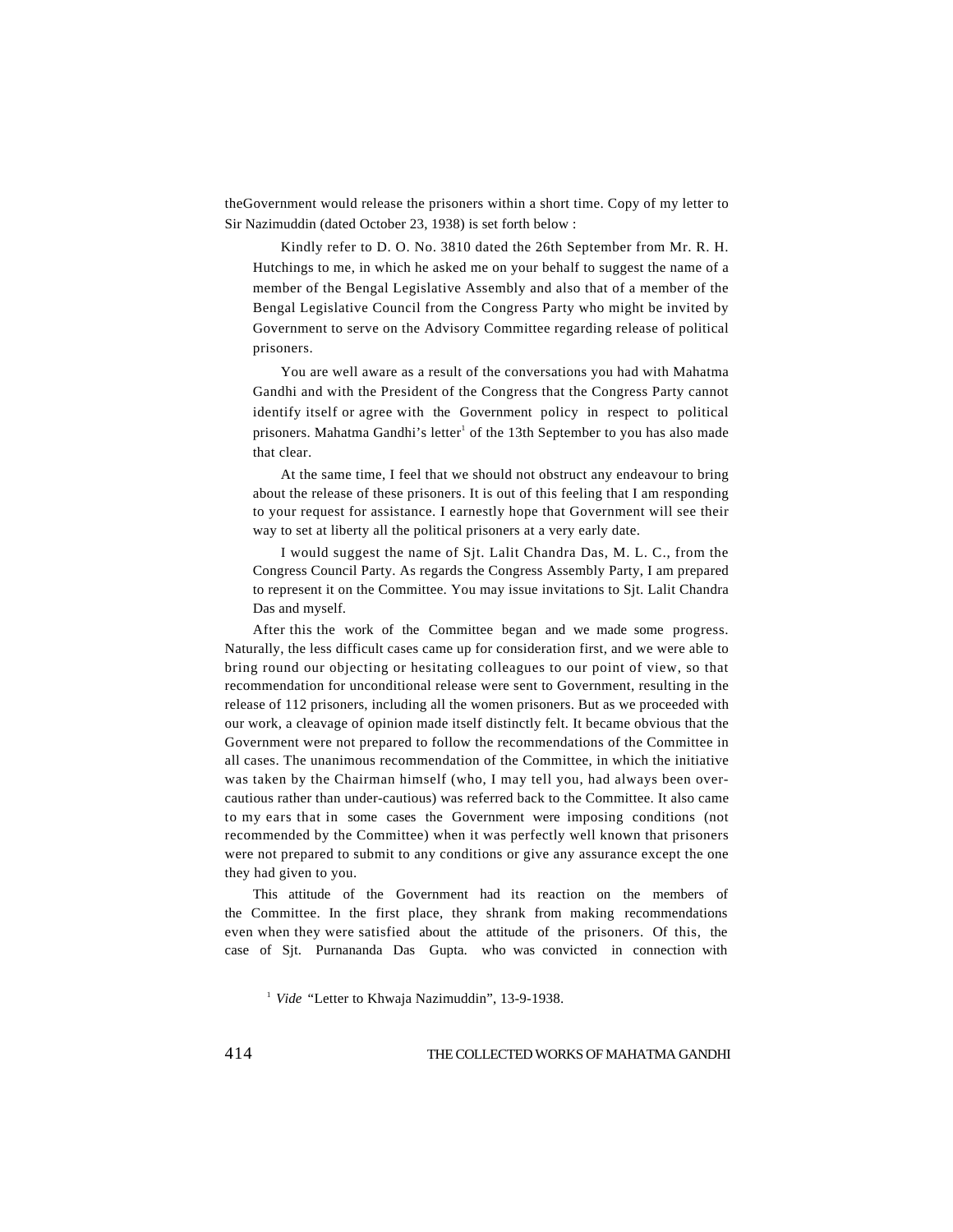the Inter-Provincial Conspiracy Case, is a good example. There was a consensus of opinion among the members of the Committee that he had made a perfectly frank statement disavowing faith in terrorism. Yet the majority of the Committee did not venture to make the necessary recommendation for his release but accepted the suggestion of the official member on the Committee that a further report be called for from Government about him. Secondly, there was insistence on individual declarations which amounted to a specific undertaking for good behaviour. While most of the prisoners were prepared to reiterate their declaration to you, and actually did so, they resented fresh individual undertakings and were not prepared to give them. I and Lalit Babu considered that the prisoners had said enough in their statements to you and, by reiterating their adherence to those statements, had given convincing indication of a change of heart. After the interview I told the Committee that I was perfectly satisfied that the prisoners had abjured violence for good and all of them should be released. But my views did not find favour with the majority of the Committee. They were not prepared to accept that kind of declaration as satisfactory.

I also noticed an increasing restiveness among the prisoners in respect of the interviews as well as the assurances required. This restiveness and impatience had been present in greater or lesser degree from the very first. But we had been able by tactful management to keep it from becoming obtrusive. It was, however, impossible to overcome the reluctance of the prisoners when they found that guarantees of a more hard and fast character were required of them. In such circumstances, their hostility to the procedure of the Committee came to the surface, and we became convinced that sooner or later its work was bound to come to something like a deadlock.

This is in short what we saw and thought as members of the Committee. Besides this, the general attitude of the Government in regard to the remaining convicted prisoners had also to be taken into account. It was clear to us that the Government were not prepared to release all the prisoners, no matter how favourable the atmosphere was. In these circumstances I did not think it advisable for us to remain on the Committee any longer.

After our resignation, the Government issued a communique, copy of which is set out below :

The Committee appointed by Government to advise on the release of terrorist convicts has considered 183 cases. Government have passed orders on the recommendations of the Committee in 112 cases and in 68 the recommendations of the Committee are about to be submitted to Government. Three cases are under consideration by Government, and 56 cases remain to be examined by the Committee. The Committee have recently interviewed a large number of prisoners individually before disposing of their cases in particular. All the female prisoners appeared before the Committee and were recommended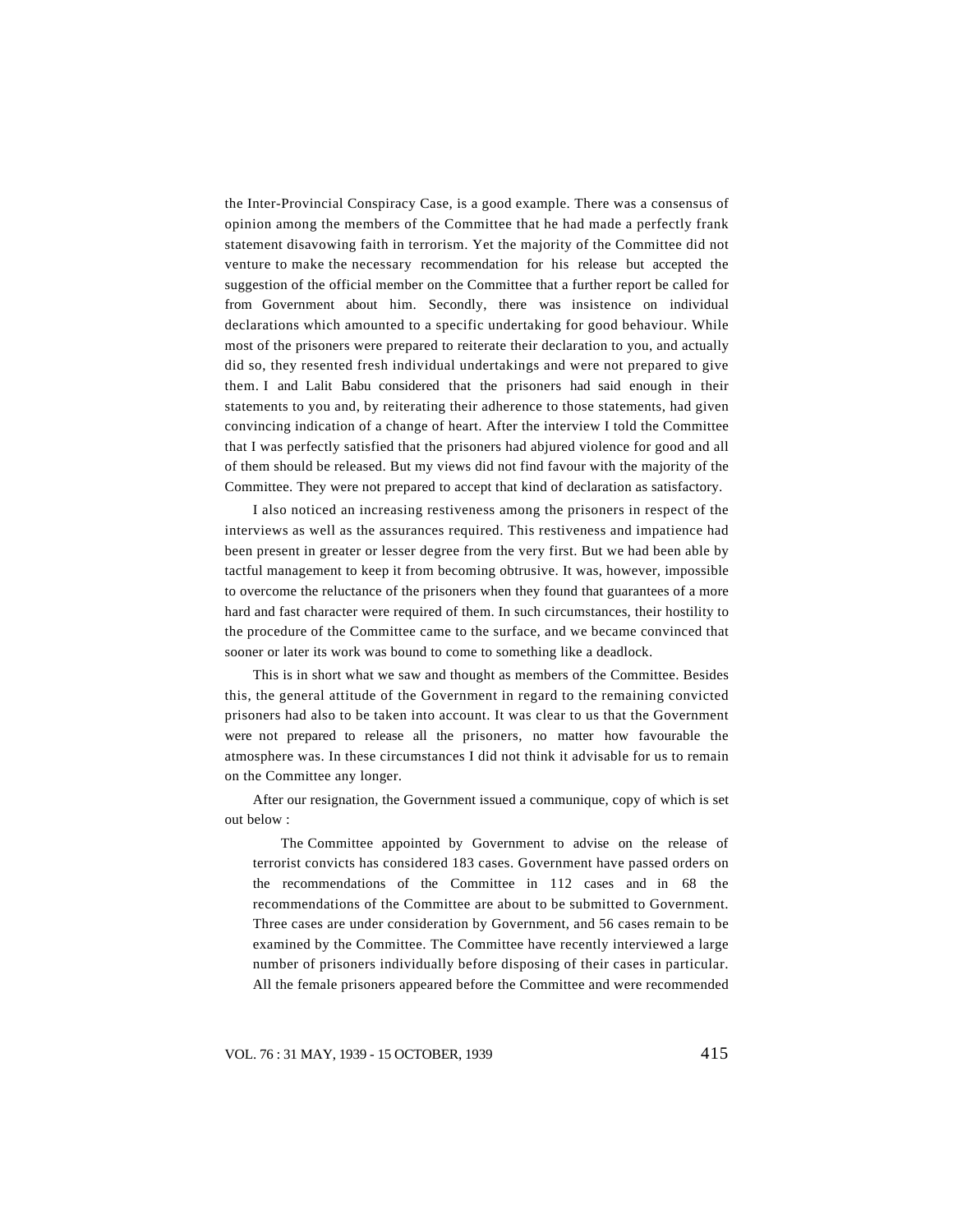for release after giving satisfactory assurance as to their future conduct. They have since been released. Government regret to have to announce that two members of the Committee, Mr. Sarat Chandra Bose and Mr. Lalit Chandra Das, have tendered their resignations which have been accepted. The two members gave as the reason for their resignation that their approach to the question of release of the convicted prisoners differed fundamentally from that of most of the other members of the Committee.

The question now is, what should be done to procure the release of the remaining prisoners. I would very much like to have your advice as to how we should proceed. What I am apprehensive of is that the prisoners may commence a hunger-strike. If they do so, the situation will become extremely complicated. At the same time, I do not know what hopes I can hold out to them.

I hope you are better now. My health is still below par. With *pranams,*

> *Yours affectionately,* SARAT CHANDRA BOSE

*Harijan,* 24-6-1939

#### APPENDIX II

### *LETTER FROM LORD LINLITHGOW*<sup>1</sup>

VICEREGAL LODGE, SIMLA *July 1, 1939*

DEAR MR. GANDHI

Thank you very much for your letter of 22nd June. It raises one or two points on which I should like to touch in my reply.

2. As regards Jaipur, the Durbar have, I am quite sure, no desire to detain Seth Jamnalal Bajaj any longer than is necessary. Indeed, as you will remember, they were at considerable pains to avoid detaining him in the first instance. Seth Jamnalal has been made fully aware of the conditions on which the Durbar are ready to take the desired action now in regard to him and the other prisoners, and to the best of my knowledge the position has not altered since the departure of H. H. the Maharaja.

3. I have read with close attention what you say in the last paragraph of your letter, and I am very grateful to you for letting me know your views. I think it is fair to say that the Political Department have given no moreencouragement to "anti-Congress personalities", to use, if I may, your own phrase, than to pro-Congress personalities to establish contacts with Rulers and their subjects.

<sup>1</sup> *Vide* "Letter to Lord Linlithgow", 22-6-1939, "Letter to Amrit Kaur", 6-7-1939 and Letter to Lord Linlithgow", 12-7-1939.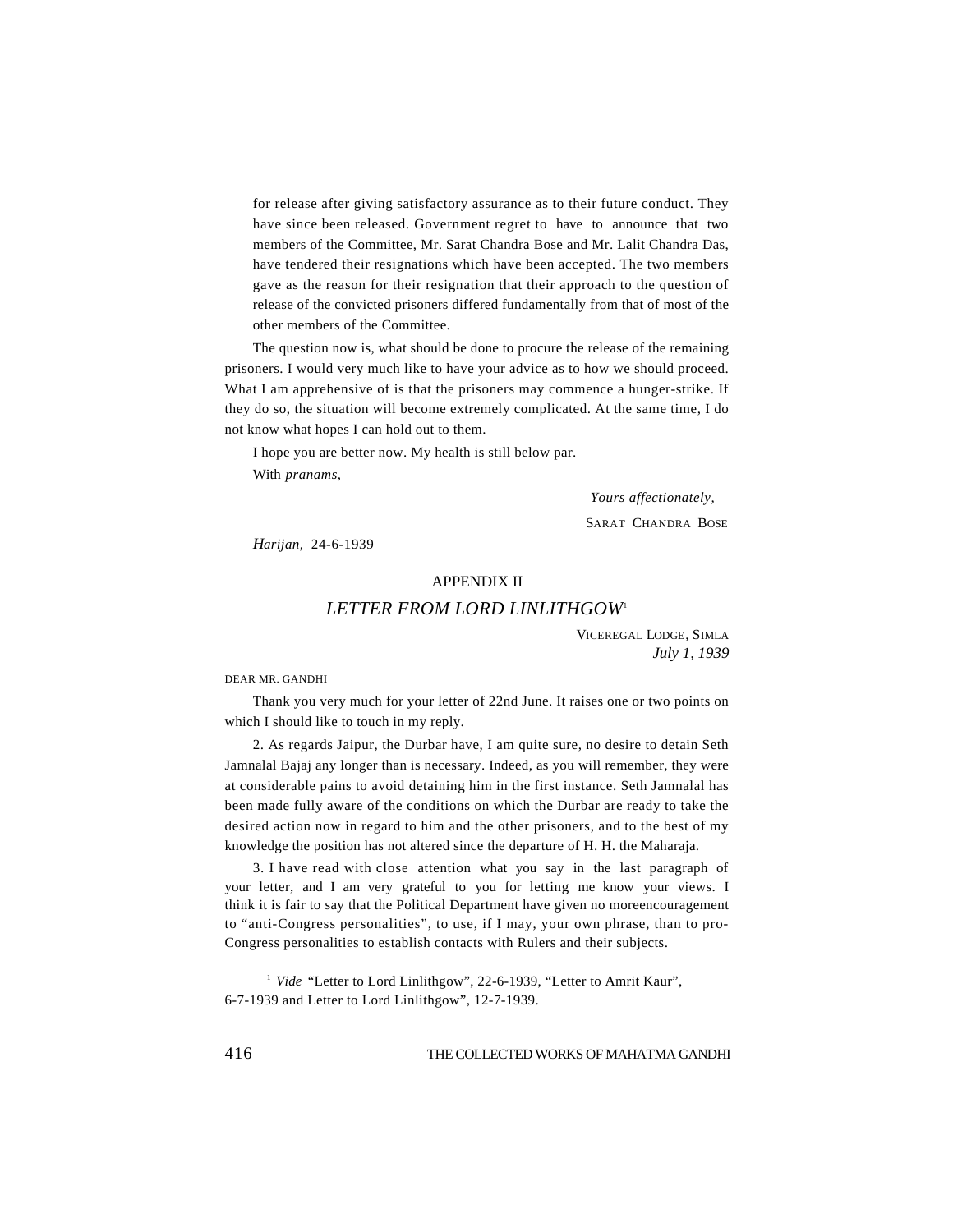I hope you keep well.

*Yours sincerely,*

#### M. K. GANDHI

#### **BOMBAY**

From a microfilm: Lord Linlithgow Papers. Courtesy: National Archives of India. Also from a copy: C. W. 7828. Courtesy: G. D. Birla

#### APPENDIX III

# *STATEMENT BY SUBHAS CHANDRA BOSE*<sup>1</sup>

Prohibition by stages is a feasible scheme. It will make both the public as well as the Excise Department experienced in the task of handling problems out of the enforcement of prohibition. Moreover, it will be financially a success and it will release for the nation-building activities that portion of the revenue derived from extra taxes like property tax, sales tax, etc.

Speaking generally, I may say that the motives actuating the Bombay Government are quite laudable, but the methods they have been hitherto following or intend following in future in connection with the problems of the property tax and the sales tax are neither scientific nor conducive to the end they have in view. . . .

The defects in the Prohibition Scheme are more than one . . . . Illicit distillation will increase and there will be a rush of men to the wet zone every evening and particularly during every week-end.

Prohibition is a measure of social reform and no social reform can be successfully brought about without winning. . . . the goodwill of the people. . . . The fact that consistent opposition is being offered by some influential sections of the community shows that the Government have not yet been able to carry with them the approval and goodwill of the people in general.

Mahatma Gandhi did the right thing when he opined that prohibition should not be forced on Europeans in India because they did not believe in it and it would amount to coercion to force it on them. The same principle of non-violence should be applied to Asiatics and Indian people as well both in theory and in practice. Why should we force prohibition on non-Indian Asiatics who do not believe in it, if we do not force it on Europeans? It would be wrong to make a distinction between Europeans and Asiatics in this respect either in law or in actual administration.

Now turning to the economic side of the question, I may say that it is difficult to approve of a method which involves the sudden imposition of an additional tax over a crore of rupees on Bombay alone in order to make good the loss of excise revenue. With millions of half-filled stomachs, with hundreds of thousands dying every year of preventible diseases and with 92 percent of our people still unable to read or write. I

<sup>&</sup>lt;sup>1</sup> *Vide* "Statement to the Press", 13-7-1939. Only extracts are reproduced here.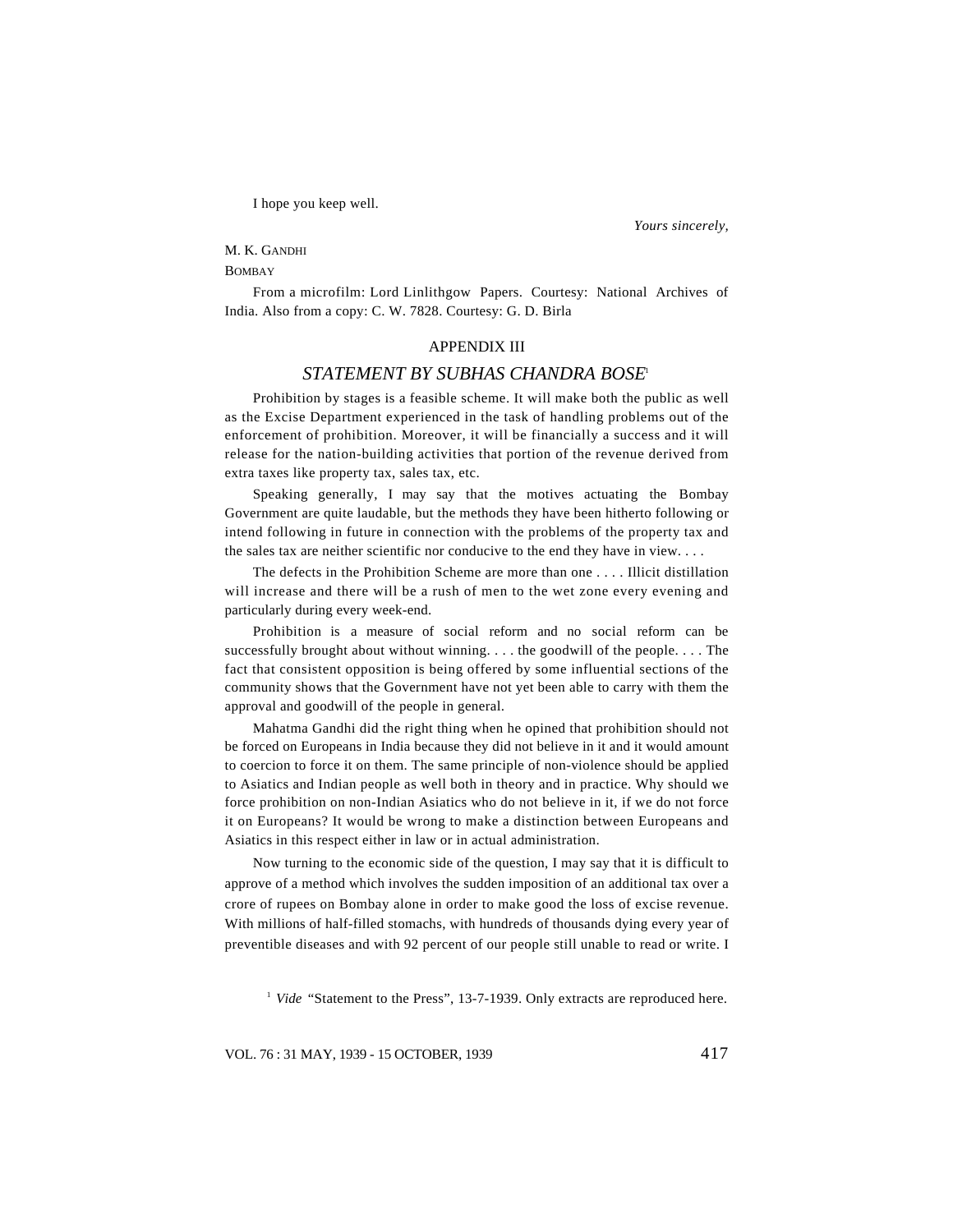consider it no part of statemanship to raise additional money by heavy taxation, not one rupee of which would go towards the better fulfilment of stomachs or saving human lives or making our people more literate. I am, therefore, inclined to think that the introduction of prohibition by stages is the more appropriate and scientific method. This would not involve heavy taxation for financing prohibition, would save a portion of the taxable capacity of the people for future requirements and would not involve a sudden change in our national economy.

Nobody who has eyes to see in Bombay can fail to be impressed with one important aspect of the Government policy. It unfortunately happens that one small community in Bombay which for many years past has been extensively engaged in the liquor trade is being directly affected by this policy. The Parsis are a small but influential community. Who does not know of the many beneficial institutions and activities which have been brought into existence and conducted by them? The overwhelming majority of the community have been opposing this policy and as a minority community the Parsis are entitled to be heard. I understand that the Parsis are apprehensive that the sudden launching of immediate and total prohibition in Bombay will throw into the streets a large number of families and would prejudicially affect the income of the charity trusts many of which are for the benefit not of Parsis alone but of the Indian community in general.

Besides the Parsis, the Muslims of Bombay are also affected by the programme. While they are not opposed to prohibition on principle, they have objection to the 10 percent property tax, which is required for financing prohibition. It is urged on their behalf that the 10 percent property tax subjects them to exorbitant taxation as compared with their population and they resent being taxed in order to force non-Muslims to abstain from drink.

The effect of prohibition on our general economy is of greater consequence than even its effect on the Parsis or Muslim community. To give a small instance, a large number of hotels and restaurants will be badly hit and may have to close down. Not only will their owners suffer loss but the employees will also be thrown out of employment. It is not impossible that migration from the prohibited area to outside places may take place and the importance of the port of Bombay may also be affected. The fact is that while piecemeal introduction of partial prohibition is possible, piecemeal introduction of total prohibition is next to impossible. . . .

*The Bombay Chronicle,* 11-7-1939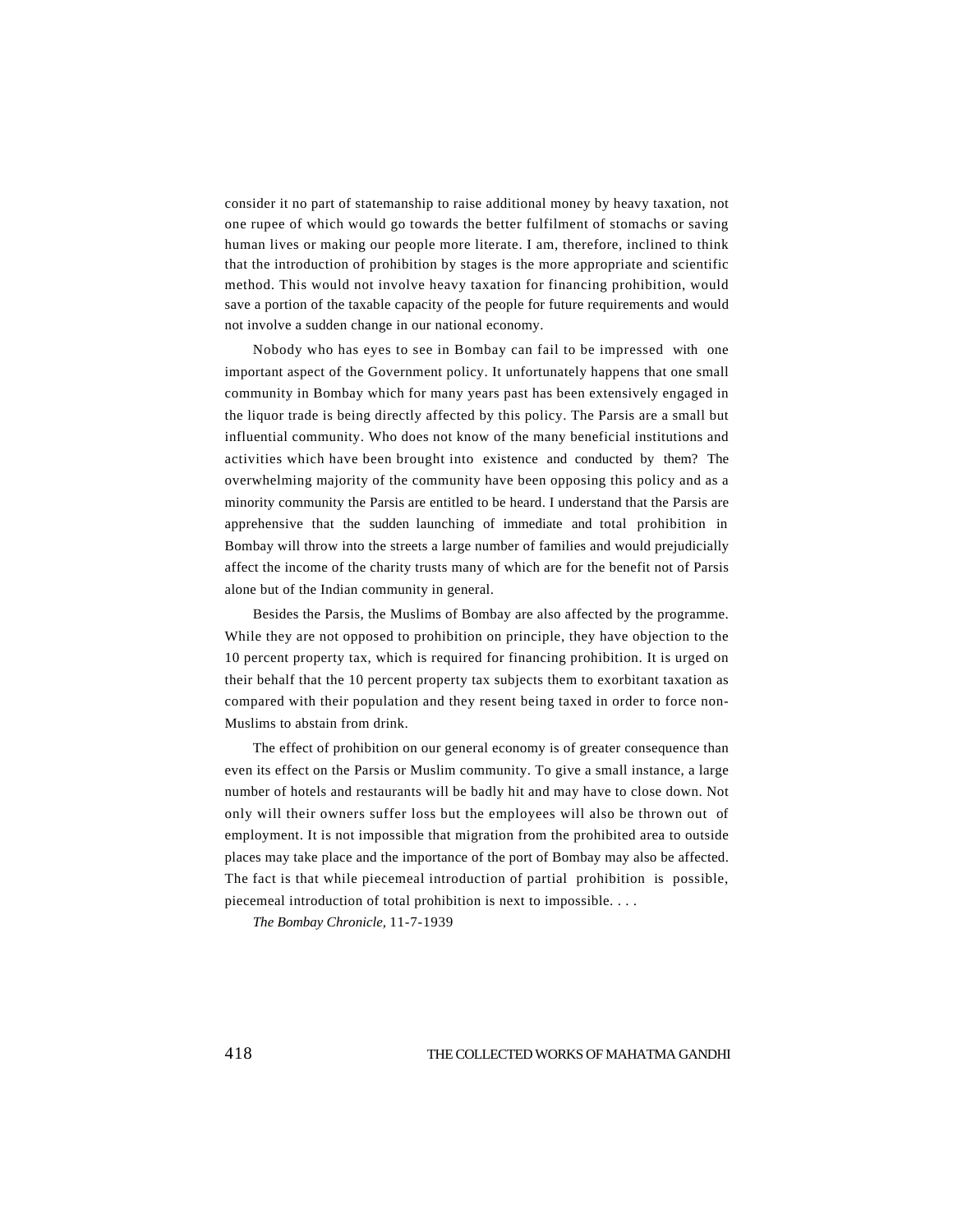#### APPENDIX IV

#### *LETTER FROM SIKANDAR HYAT KHAN*<sup>1</sup>

SIMLA, *July 20, 1939*

#### MY DEAR MAHATMAJI,

Many thanks for your letter of the 17th July which I received this morning. This has crossed my letter of the 18th July.

I am sorry I overlooked to answer your query about the representation of Harijans in the proposed Lahore Corporation. I have made enquiries from the Minister concerned and am informed that no provision has been made in the bill to provide separate electorates for Harijans. The method of election and representation is at present embodied in the rules and it is proposed to leave th is matter to the rules in the new measure also. I am almost certain that the question of separate representation for Harjans will be raised in the Assembly when the bill is under consideration as several representations have been received from Harijan organizations. So far as Government is concerned, they do not contemplate at the moment to make a departure from the existing practice unless the Harijan representatives in the Assembly press for a revision and, if so, it would largely depend upon what view the Assembly takes regarding this matter. Personally, as you are aware, I am not averse to joint electorates; but unfortunately the trend of events during the past few years has made it even more difficult to achieve this ideal in the absence of genuine *rapprochement* between the two major communities.

I am grateful to you for careful consideration to my alternative scheme of Federation. Allow me to remove one or two misapprehensions which seem to have arisen due to the reason that you have not had time to make a comparative study of my scheme with the one embodied in the Government of India Act. My proposals do not contemplate a wholesale rejection of the scheme adumbrated in the Government of India Act. At the most it would necessitate modification of about half a dozen sections in the Act and the addition of perhaps two or three new sections. It would of course involve a revision of the Federal, Provincial and the concurrent lists as you will have noticed from the revised list which I sent with my letter of the 18th July. As regards the 'Zonal' Legislatures contemplated in my scheme, there again seems to be some misapprehension. You must have noticed that I do not contemplate any executive authority for the 'zones', and the legislative powers delegated to the Regional Legislatures are meant only to bring the various units in a 'zone' closer together in order to bring about mutual confidence and trust between the various units. It would

<sup>1</sup> *Vide* "Letter to Sikandar Hyat Khan", 17-7-1939 and 25-7-1939.

VOL. 76 : 31 MAY, 1939 - 15 OCTOBER, 1939 419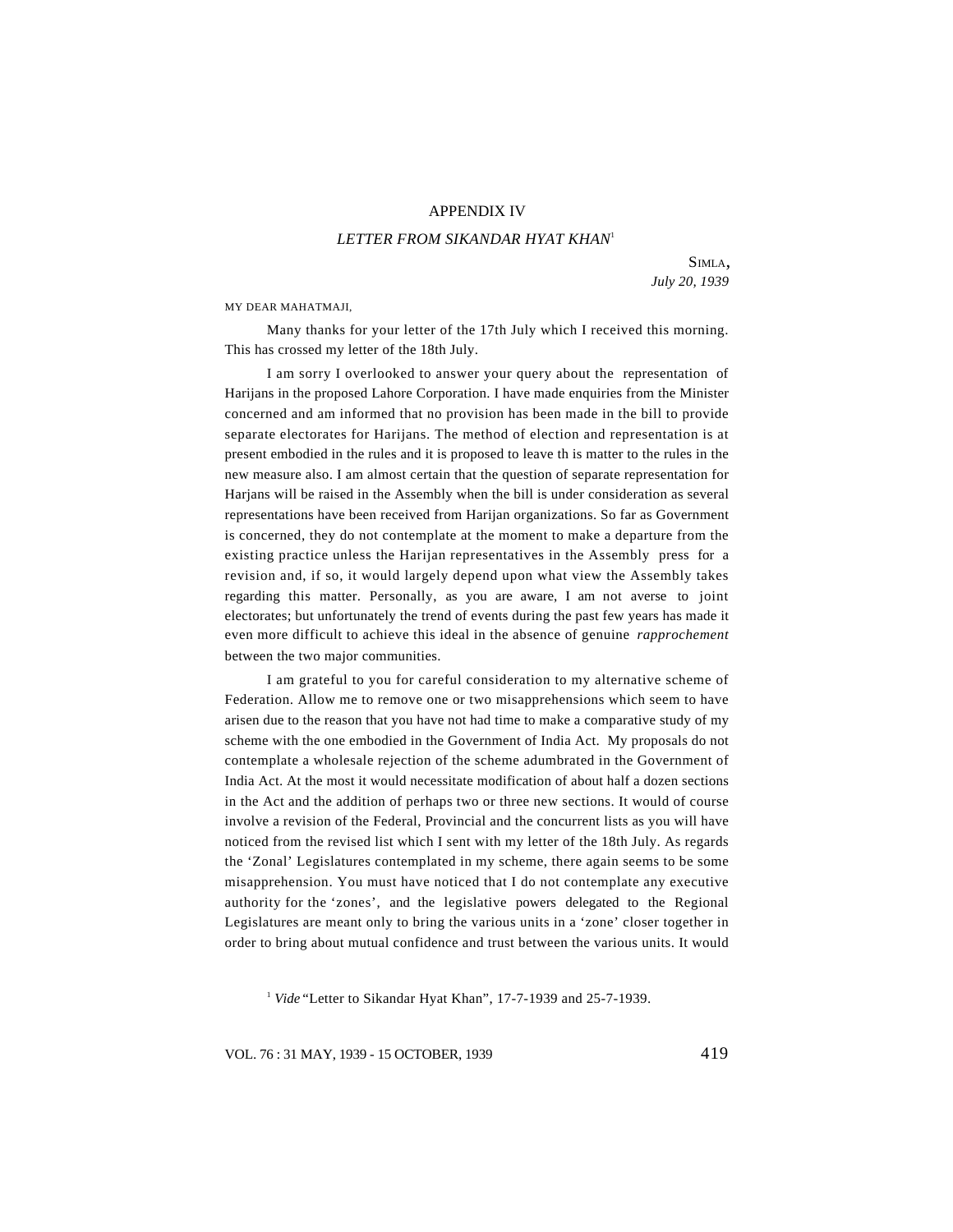not involve any additional expenditure since the members of a Regional Legislature would also be members of the Federal Legislature and will collectively constitute the Federal Legislature. No separate building or organization will be required. If and when necessary, they will meet together to ratify or pass a measure on which the units in a particular 'zone' are agreed. As a matter of fact, my scheme would be comparatively less expensive as I have suggested a unicameral instead of a bicameral Federal Legislature.

As regards the composition of the Army, I have suggested no more than retention of the *status quo* so far as the peace-time strength of the Army is concerned. As I explained to you in the course of our conversation, my insistence on this provision is actuated by a desire to create mutual confidence, and in the interests of national harmony and solidarity.

I appreciate your remarks regarding acceptance of Dominion Status. I am aware that all the important political organizations in the country have now adopted 'complete independence' as their final goal. But I am sure you will agree with me that in the circumstances it would be inadvisable to clutch at a shadow and discard the substance if it happens to be within our grasp. After all, what we want is complete control over the administration and affairs of our country and this will be obtained if we get Dominion Status. I am fully aware of the fact that some of our fellowcountrymen would prefer to chase a will-o'-the-wisp rather than give up their demand for complete independence; but it would be for an eminent patriot and leader like you to persuade them to accept the substance and leave alone the shadow.

You mention in your letter that "Yours is the only proposal of a constructive character on behalf of the League." Let me hasten to make it quite clear that my scheme has got nothing to do with the League. It has been formulated by me alone and without consultation with any member of the League or for that matter of any other party in the country. It has been conceived with the intention of providing a solution of our communal and political problems and I trust it will be examined and studied by all concerned in the spirit in which it has been conceived.

As regards your draft solution of the communal problem and my comments thereon, I shall be grateful if you would kindly give me some more definite indications of your views, if you desire me to<sup>1</sup> proceed with the matter further. I quite realize that the draft represents only *your* views; but that is quite sufficient for my purpose provided you approve of my suggestions with reference to the various items of the draft. I can then proceed to sound important Muslim leaders and the Working Committee of the League and let you know their reactions. It would be no use my trying to bring them round to my point of view unless I am assured of your whole-

<sup>&</sup>lt;sup>1</sup> The source, however, has "or".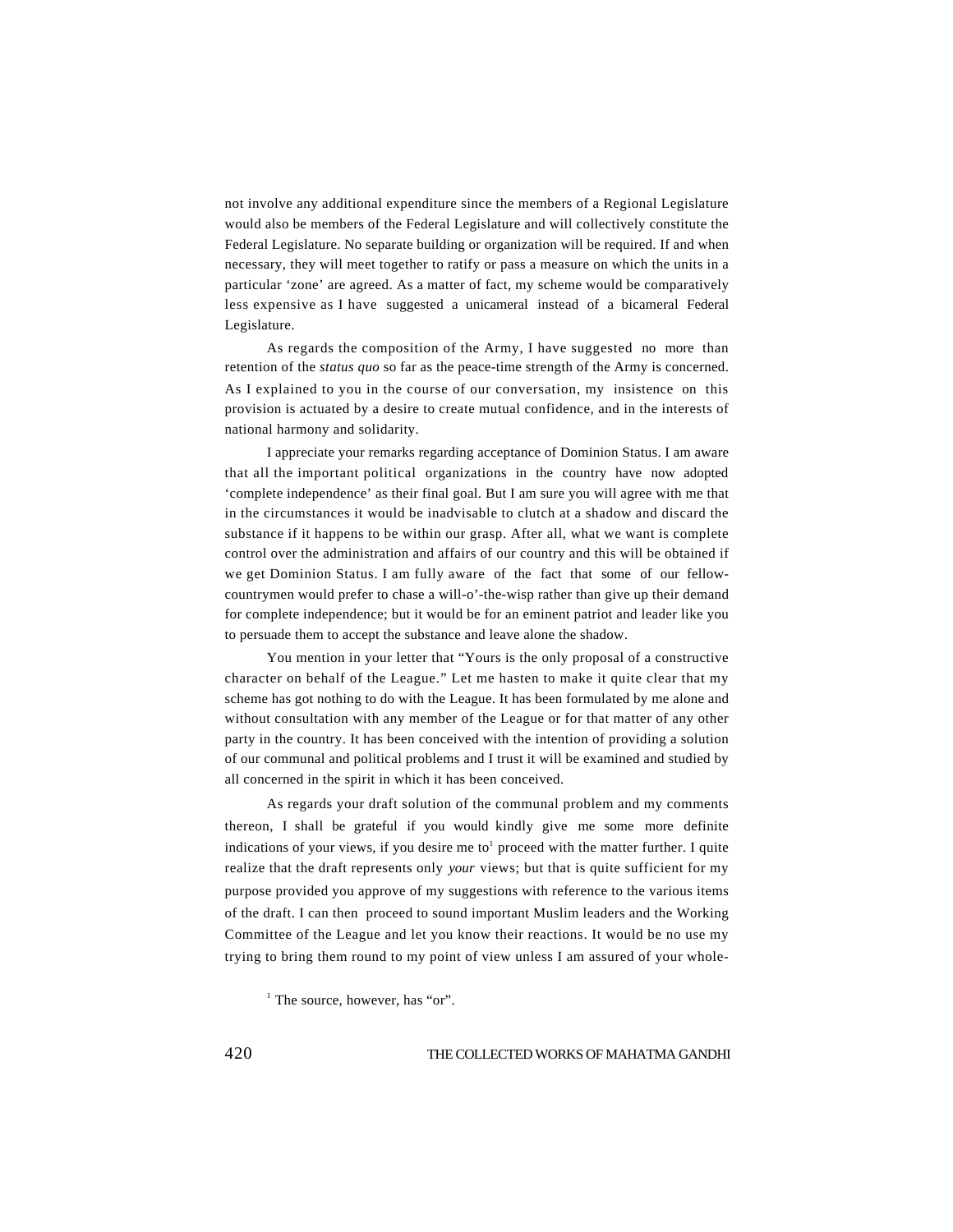hearted approval and support in regard to the points mentioned in my note which I handed over to you at Bombay. I need hardly assure you that the correspondence between us will be treated as strictly confidential. Perhaps, you would like to consult the Working Committee of the League and other prominent Muslims. If there is agreement on these points, then we could bring the representatives of the two Working Committees together to approve and ratify them informally.

As regards services, I do not think we need worry about the number of communities which would fall under the category of 'minorities'. The obvious course would be to fix the share of the majority community in each province and leave the balance to be distributed amongst the minorities. This is what we have done in the Punjab We have given 50 per cent to the Muslims and 50 per cent to non-Muslims. The proportion (7 per cent) surrendered by the the majority community was added on to the share of the smaller minorities in the shape of weightage. So the problem is not so complex as it appears to be at first sight. What we need is a genuine change of heart and once this is achieved there should be no difficulty in adjusting differences. I am afraid my letter has become somewhat lengthy; but in view of the issues involved I have taken the liberty of encroaching on your time by answering the points raised in your letter in some detail.

With best wishes and kind regards,

From a copy: Gandhi-Nehru Papers, 1939. Courtesy: Nehru Memorial Museum and Library

#### APPENDIX V

#### *HARIJAN SEVAKS' CONFERENCE RESOLUTIONS*<sup>1</sup>

#### *June 4/7, 1939*

1. This Conference of Harijan sevaks resolves that Harijan sevaks should not visit those temples which Harijans are not allowed to enter. It should be clearly understood that Harijan sevaks are not to enter such temples, not only for the purpose of worship but also for sight-seeing, provided that this rule is not intended to come in the way of doing service to Harijans. Similarly Harijan sevaks are not to attend public meetings which are not open to Harijans.

2. The Western and Central India Harijan Sevaks' Conference held at Poona very much appreciates the organization of Harijan welfare work in Holkar State as explained by Prof. R. K. Yardye, Hon. Secretary of the Indore H. S. S., but considers that the grant of Rs. 7,000 is too low for the purpose and therefore requests His Highness the Maharaja Holkar and his Government to raise the grant considerably to enable the work to be organized efficiently. This Conference is also of the opinion that the object of the State regarding Harijan emancipation will be better served by

<sup>1</sup>*Vide* "A Harijan Sevaks' Conference", 30-7-1939.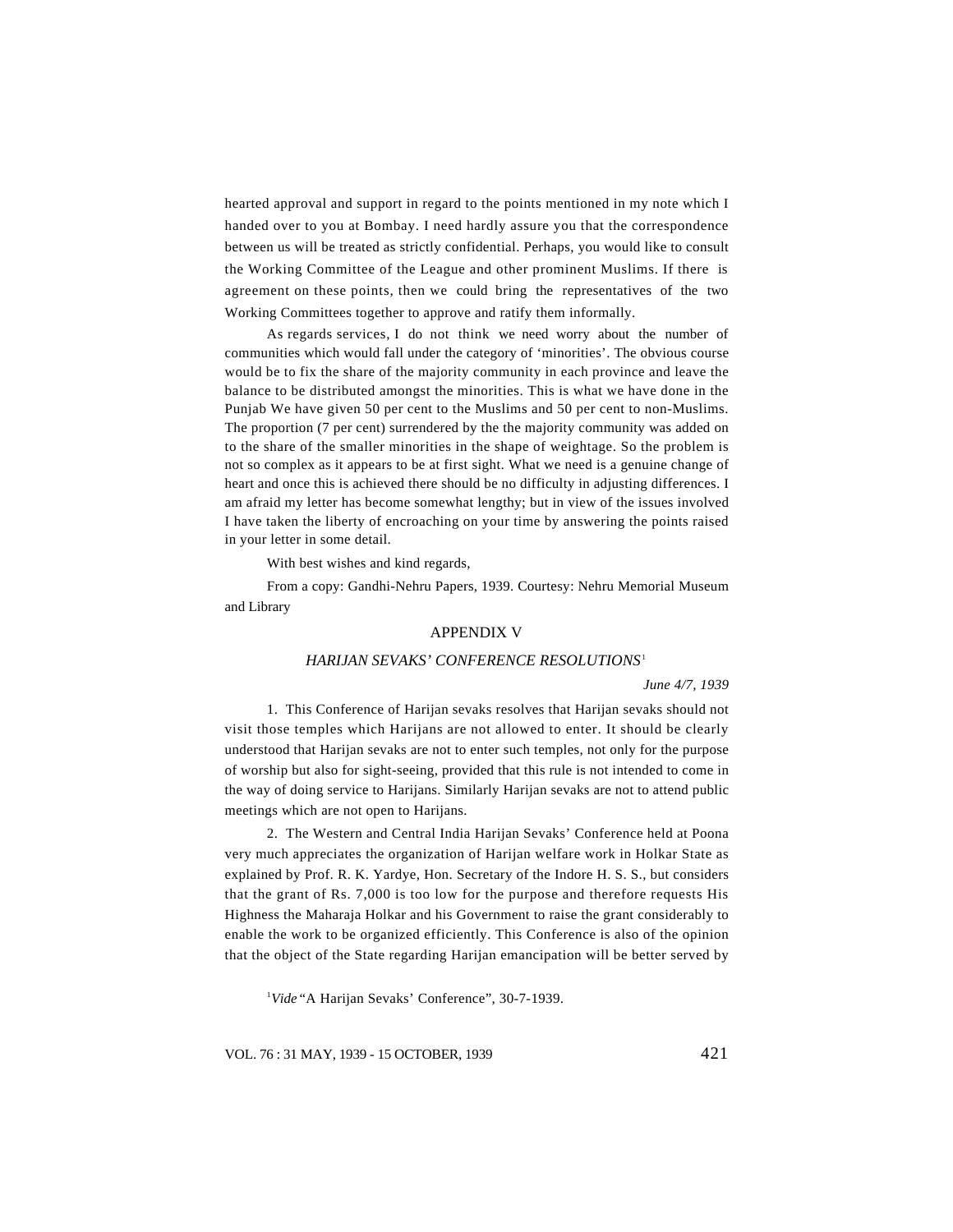the appointment of a special officer, as is done in Bombay, Mysore, Travancore and Cochin, to look after Harijan interests.

3. The report of the Harijan Sevak Sangh, Gwalior State, submitted by the Secretary to this Conference, shows that the cause of Harijans suffers on account of the utter lack of practical support by the Government of Gwalior. Considering the views of His Highness the Maharaja Saheb as expressed repeatedly in his public speeches, it is most regrettable that such indifference should exist. This Conference respectfully draws the attention of the Administration and the Ruler of the Gwalior State to the necessity of taking an active part in the work of the amelioration of the conditions of Harijans, as well as the removal of untouchability. For this purpose this conference requests the appointment of a special officer or that of a Committee with an annual grant of a substantial sum of money in the annual budget. This Conference is also of opinion that a public declaration of the State policy granting civic rights to Harijans for the use of public wells, tanks, temples, conveyances and schools should be issued forthwith.

4. The universal disinclination to do physical work, particularly work involving the handling of dirt, is one of the causes that are responsible for the custom of untouchability. For example, scavenging, flaying of dead cattle, tanning, leather work, barber's work and similar duties are regarded as causing pollution. Similarly personal service and hospitality rendered to a member of a so-called lower caste is forbidden.

To achieve total eradication of untouchability, it is necessary to remove as early as possible this false feeling of detestation towards socially beneficial occupations. This Conference therefore appeals to all Harijan sevaks and persons interested in the cause of Harijan uplift that they should feel no hesitation in doing with their own hands the aforesaid duties and thereby demonstrate to the world that they involve no indignity or pollution.

This Conference further appeals to all Hindu sisters and brothers to remain absolutely certain that no individual loses his caste by virtue of personal service of any description. Bearing this religious principle in mind they should extend to guests of whatsoever caste coming under their roof the same cordial hospitality that they render to their own caste people. One need not have a guilty conscience in rendering service to such guests.

A growing tendency is to be noticed among self-respecting Harijans to abandon their hereditary occupations because these are socially despised. Although this Conference does not regard any honest occupation as low, it fully appreciates the feelings of Harijans and declares that they have every right to give up these occupations if they so choose, and that it would be unjust on the part of caste Hindus to coerce them into doing such tasks.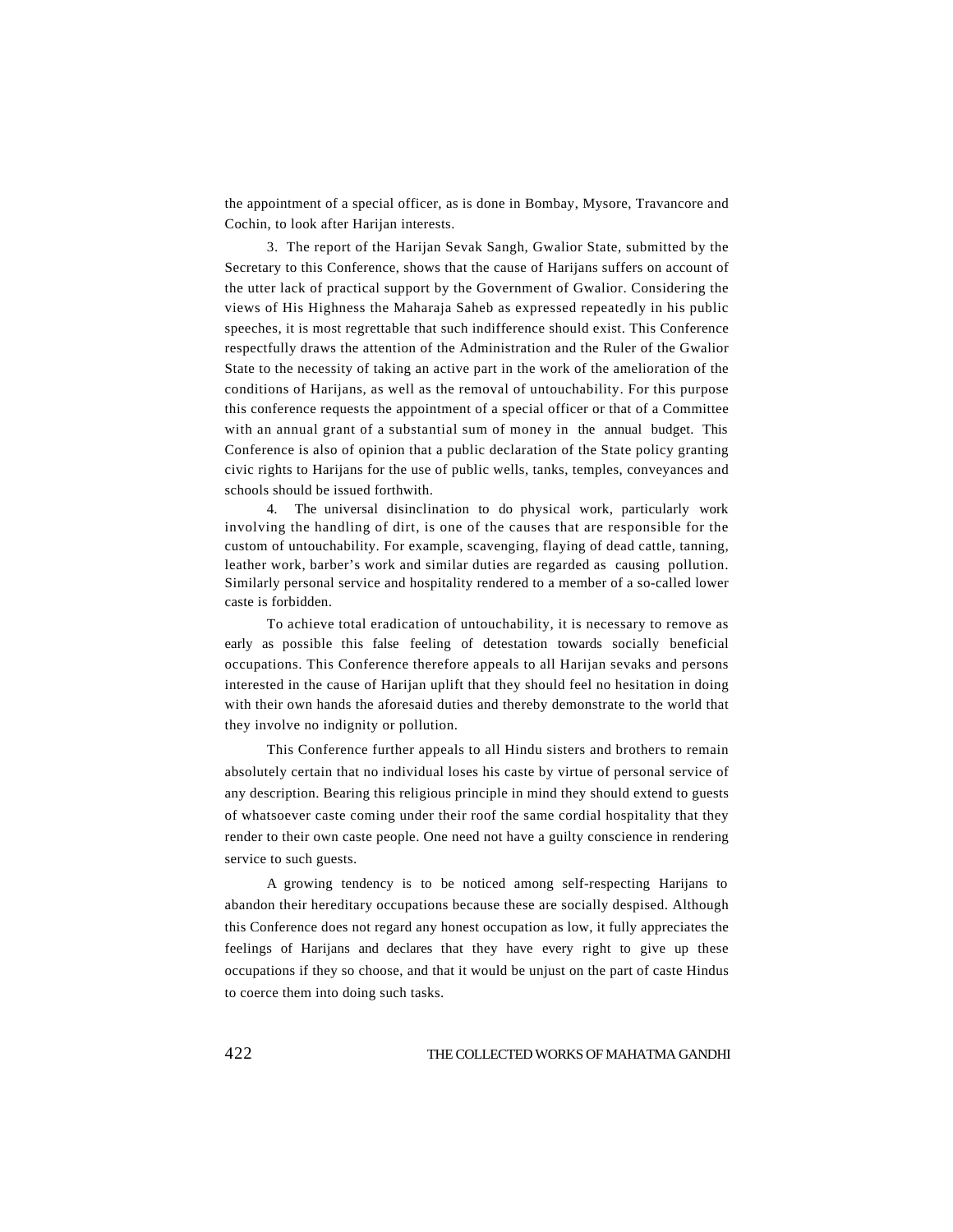5. With a view to remove untouchability and bring about a speedy uplift of Harijans, this Conference requests all Provincial Boards of the H.S.S. concerned to take necessary steps in order that elementary education is made free and compulsory at least for Harijan children in those places where there are already schools of a District School Board or a Municipal School Board.

6. This Conference takes this opportunity to point out to the managers of Harijan students' hostels of the H.S.S. that segregation is not the object of conducting Harijan hostels, and that therefore an endeavour should be made to secure the admission of Harijan boys and girls of all Harijan sub-castes and also of a few caste Hindu boys and girls in the Harijan hostels, provided that no monetary burden is thrown on the resources of the Sangh in respect of caste-Hindu pupils.

7. This Conference is of opinion that it is necessary to afford legal protection to Harijans who are subjected to social boycott on account of their enjoying a common civic right, and recommends to the Bombay Government, as a measure of partial protection, that the Government should undertake, along with other legislation contemplated by Government, suitable legislation to provide that refusal on the part of a shopkeeper or a regular dealer in articles which are necessaries of life, to sell such articles to a Harijan or his servants or his family dependants as an item of social boycott on the ground of such Harijans trying to enjoy or having enjoyed any common civic rights, should be made a punishable offence.

8. It is resolved by this Conference that the various Provincial Boards should request the Municipalities in their jurisdiction to start welfare work for their Harijan employees on the lines of the Bombay Municipal Corporation, and the Municipalities may be requested to use at least the Fine Funds for this purpose.

The line of work can be suggested on the following fundamental points: recreational, educational, social, economical. And the welfare work will also include the work of a labour officer, i. e., to receive complaints about the working conditions of the employees and to redress them.

9. This Conference urges the Provincial Boards and the Local Committee of the H.S.S. to make concerted and special efforts for securing to Harijans the enjoyment of civic rights in respect of wells, hotels, etc.

10. This Conference is of opinion that the Government of Bombay should take necessary steps to provide for free studentships to all deserving Harijan students in the secondary grant-in-aid schools in the Bombay Presidency as soon as possible.

11. Whereas in various Harijan localities, there are no grocery shops and the Harijans have to purchase corn and other provisions from shops belonging to otherpeople at a very high price, this Conference requests the Harijan Sevak Sanghs to endeavour to open such shops on a co-operative basis in those villages where the Harijan population is sufficiently numerous.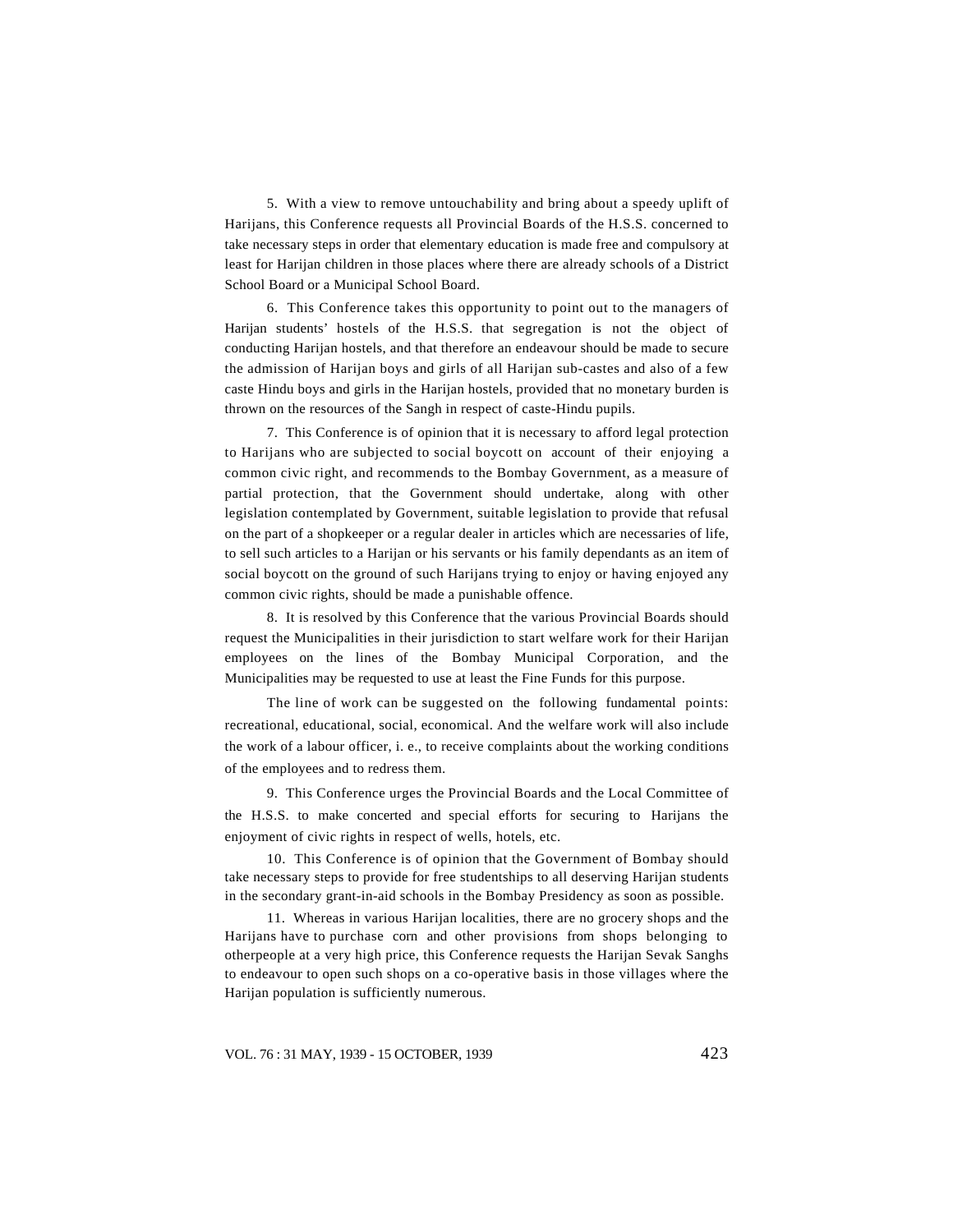12. This Conference requests all Harijan sevaks that they should try their best to enlist active co-operation of women workers in the cause of service to Harijans.

13. Whereas it has been found by experience that in multi-member constituencies for legislatures and local bodies where seats are reserved for Harijans, votes are not, as a rule, mutually given by caste-Hindu voters and Harijan voters, and whereas it is necessary with a view to foster brotherly feelings and to fulfil the real purpose of the Poona Pact<sup>1</sup> that the votes should be mutually given, this Conference calls upon all caste-Hindu voters to exercise at least one vote in favour of Harijan candidates, and Harijan voters to exercise at least one vote in favour of caste-Hindu candidates. This Conference is further of opinion that the distributive system of voting is better suited than the cumulative system to achieve the end in view.

SEGAON, July 30, 1939 *Harijan,* 5-8-1939

# APPENDIX VI *LETTER FROM LORD LINLITHGOW*<sup>2</sup>

VICEROY'S CAMP, INDIA (PURI), *August 2, 1939*

DEAR MR. GANDHI,

Many thanks for your telegram which I have just received. I quite realize your difficulty in getting away at this moment, and I had indeed been a little afraid that it might, as has happened, be impossible for you to do so. I should be most reluctant to impose the least strain on you, and I hope that you will never hesitate to let me know if you feel that any suggestion of mine for a meeting is likely to have that effect; and I shall not in the least misunderstand your doing so.

2. It is very kind of you to suggest that we might meet later this month. I have in fact, as I said, nothing very special to talk about, and my invitation to you to meet me at Delhi was merely in pursuance of my desire to keep in touch with you and maintain contact from time to time. Nor do I want to give you the trouble of the tiring journey to Simla. I think therefore that we might leave matters as they are for the moment, and I will look forward to seeing you a little later in the year when I am again back from the hills.

With all good wishes,

*Yours sincerely,*

M. K. GANDHI, Esq. **SEGAON** 

From a copy: C. W. 7831. Courtesy: G. D. Birla

<sup>1</sup> Of September 1932, vide Appendix "Agreement between Depressed Classes Leaders and Caste Hindu Leaders", 26-9-1932.

<sup>2</sup> *Vide* "Telegram to Lord Linlithgow", 1-8-1939.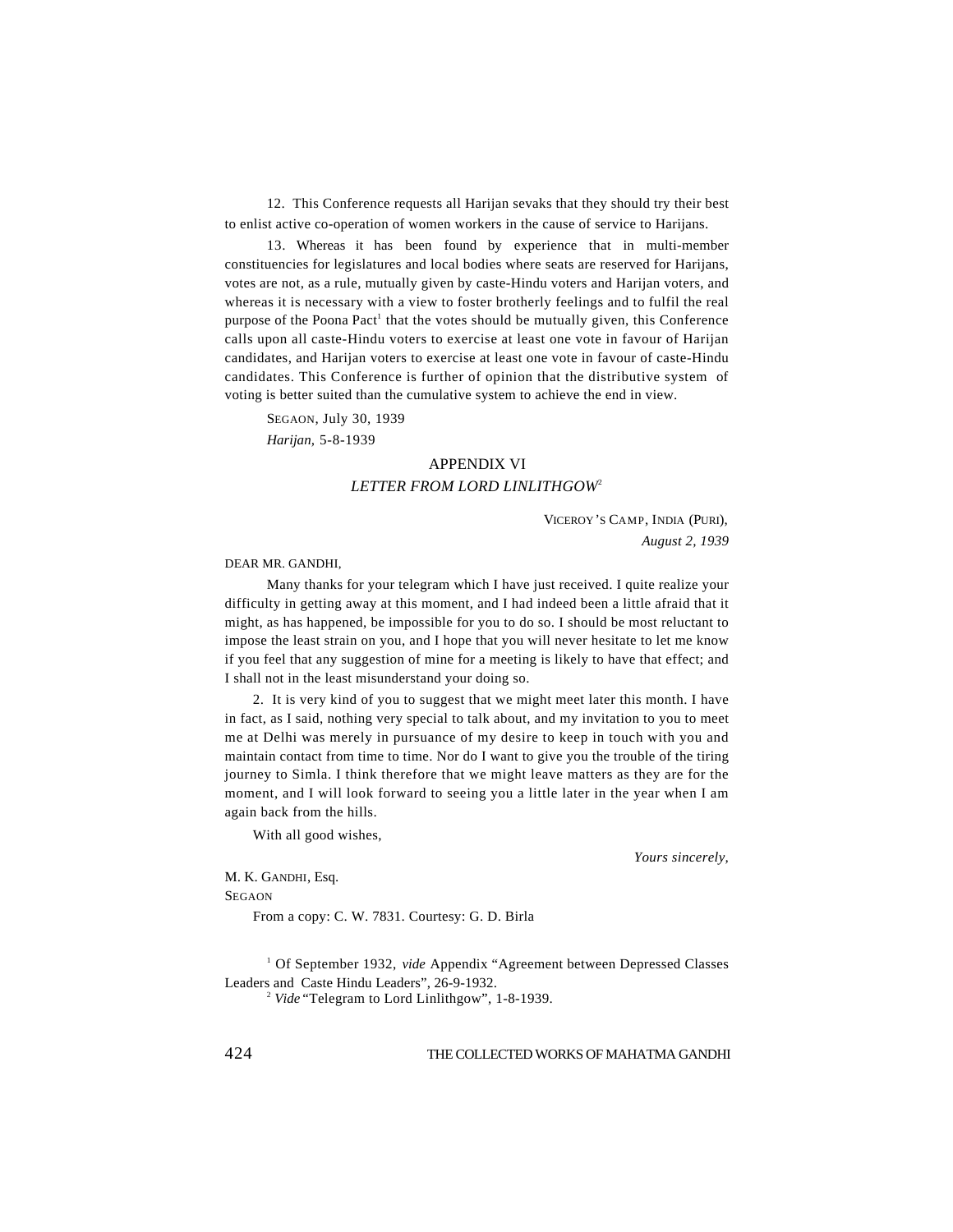# APPENDIX VII *KATHIAWAR STATES*<sup>1</sup>

The Western India States Agency, comprising all the 284 States in Kathiawar, is, numerically, by far the biggest Agency under the administrative control of the Political Department. The Kathiawar States, Between themselves account for just half the number of States in India, the total being computed at 562. These States present the greatest possible variety in size and government. At one end of the scale are Cutch with an area of 8,250 square miles and Bhavnagar with an annual income of about Rs. 15 million; at the other end of the scale. . . Vejanoness which has an area of 0.29 square mile, a population of 206 souls and an income of Rs. 500 a year. . . . Sir George Macmunn must have had these statelets in mind while writing his famous book *The Indian States and Princes.* In the very first chapter he says:

The Ruling Princes of India number between five and six hundred, and their principalities vary from that of the Nizam, as large as a third of France, to others no larger than Battersea Park.

The real demand of the States subjects, it must be presumed, is self-government or responsible government and not merely good government. Nothing short of extensive democratization of the administrative machinery is likely to satisfy them. As democratization must of neccessity involve certain financial commitments, it is neither helpful nor politic to demand it from Rulers of States whose annual income is less than, say, Rs. 50 lakhs. Joint administration is, therefore, the only alternative to the existing arrangement for such States.

Joint administration for small States is no novel or visionary suggestion. His Excellency the Viceroy himself, than whom none can claim to be more solicitous for the welfare of the Princes, is responsible for propagating this view. The germs of this theory, however, are traceable in the Butler Committee Report, 1928-29. Dealing with the classification of States, the Report says:

The petty States of Kathiawar and Gujarat, numbering 286 of the total of 327 in the third class, are organized in groups called *thanas* under officers appointed by local representatives of the Paramount Power, who exercise various kinds and degrees of criminal, revenue and civil jurisdiction. As the cost of administration rises, the States find it necessary to distribute it over larger areas by appointing officials to work for several States. Already there is talk in some of the larger States in Kathiawar of appointing a High Court with powers over a group of such States.

<sup>1</sup> *Vide* Letter to R. L. Handa", 10-8-1939; "Confederation of Small States", 14-8-1939 and "Kathiawar States", 11-9-1939. Only extracts are reproduced here.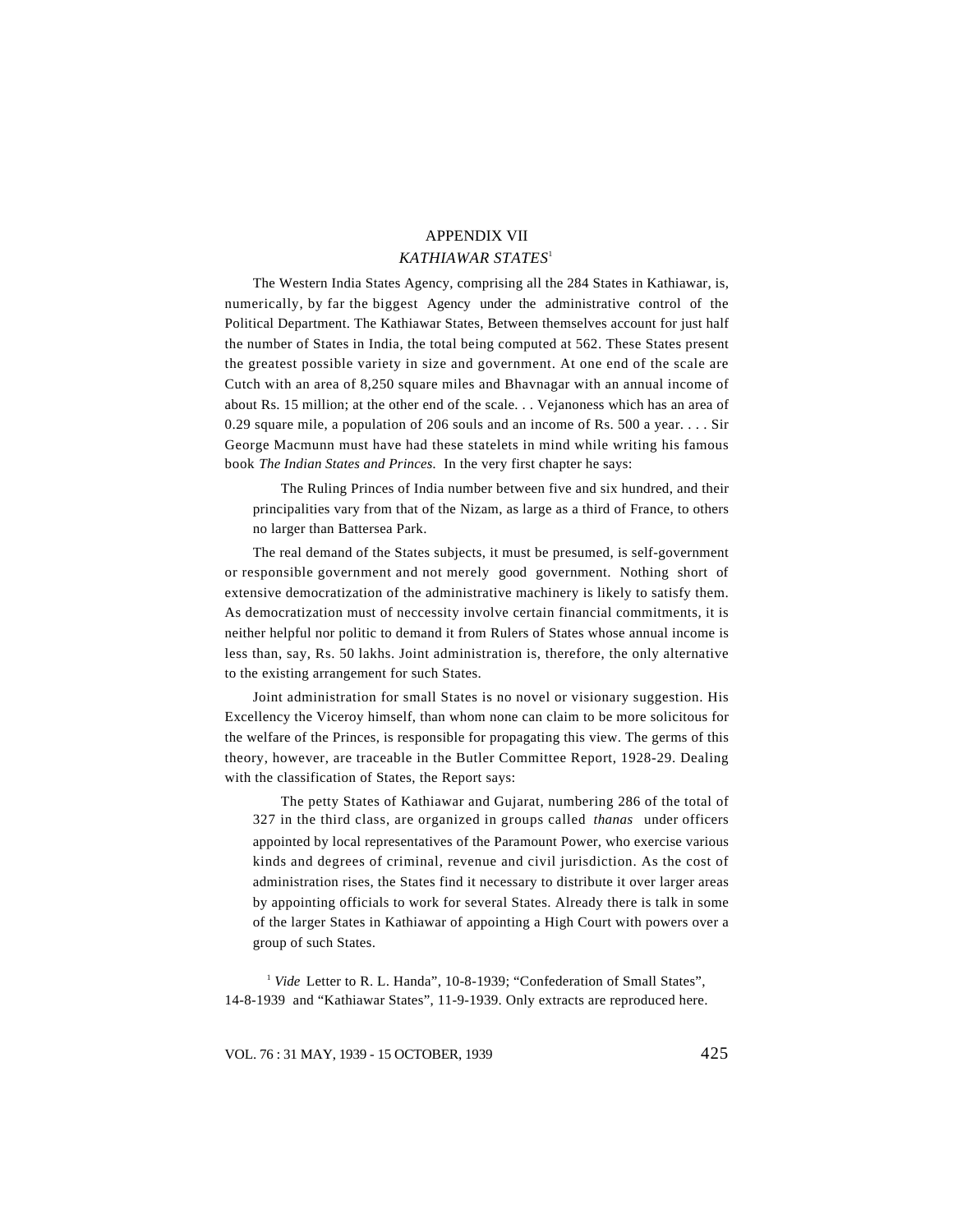He Excellency's views on this question may be gathered from the following extract from his address delivered on the occasion of inaugurating the session of the Chamber of Princes in March last:

In no case is the need for co-operation and combination more patent, more pronounced and more immediate than in the case of the smaller States. Those States whose resources are so limited as virtually to preclude them individually from providing for the requirements of their people in accordance with modern standard, have indeed no other practical alternative before them. I would take this opportunity to impress upon the Rulers of such States, with all the emphasis at my command, the wisdom of taking the earliest possible steps to combine with their neighbours in the matter of administrative services so far as this is practicable.

Though the principle of combination enunciated by the Viceroy can apply to smaller States all over India, it is particularly suitable in the case of Kathiawar States. One peculiar feature of these States is that, unlike their neighbours, the Gujarat States or the Central India States, they are geographically one compact province. . . . The process of combination or grouping or to be a little bolder, of confederation, is immensely facilitated by this continuity. The total area of all these States is just over 40,000 square miles and the total population is 42,29,494. The total annual income is estimated at about Rs. six crores.

During the last three months the Kathiawar Princes have met a number of times and . . . they were reported to have discussed the feasibility of having a combined police force, common Excise, Medical, Public Health, Public Works and Forest Deparments and a common High Court. . . . It is so easy to see the futility of combined administration in these important spheres without providing for a combined legislature. For, the question arises, to whom will these common administrations be responsible? Certainly not to all one score Princes and their Governments. You cannot earnestly be responsible to twenty authorities unless confusion is their aim and to bungle your wish.

*Harijan,* 30-9-1939

#### APPENDIX VIII

# *LETTER FROM SUBHAS CHANDRA BOSE TO CONGRESS PRESIDENT*<sup>1</sup>

*August 7, 1939*

I am exceedingly sorry for the delay in replying to your letter of the 18th July, from Ranchi. You have asked me for an explanation of my action in protesting against certain resolutions of the All-India Congress Committee passed at Bombay.

<sup>1</sup> *Vide* "Congress Working Committee Resolution", 11-8-1939.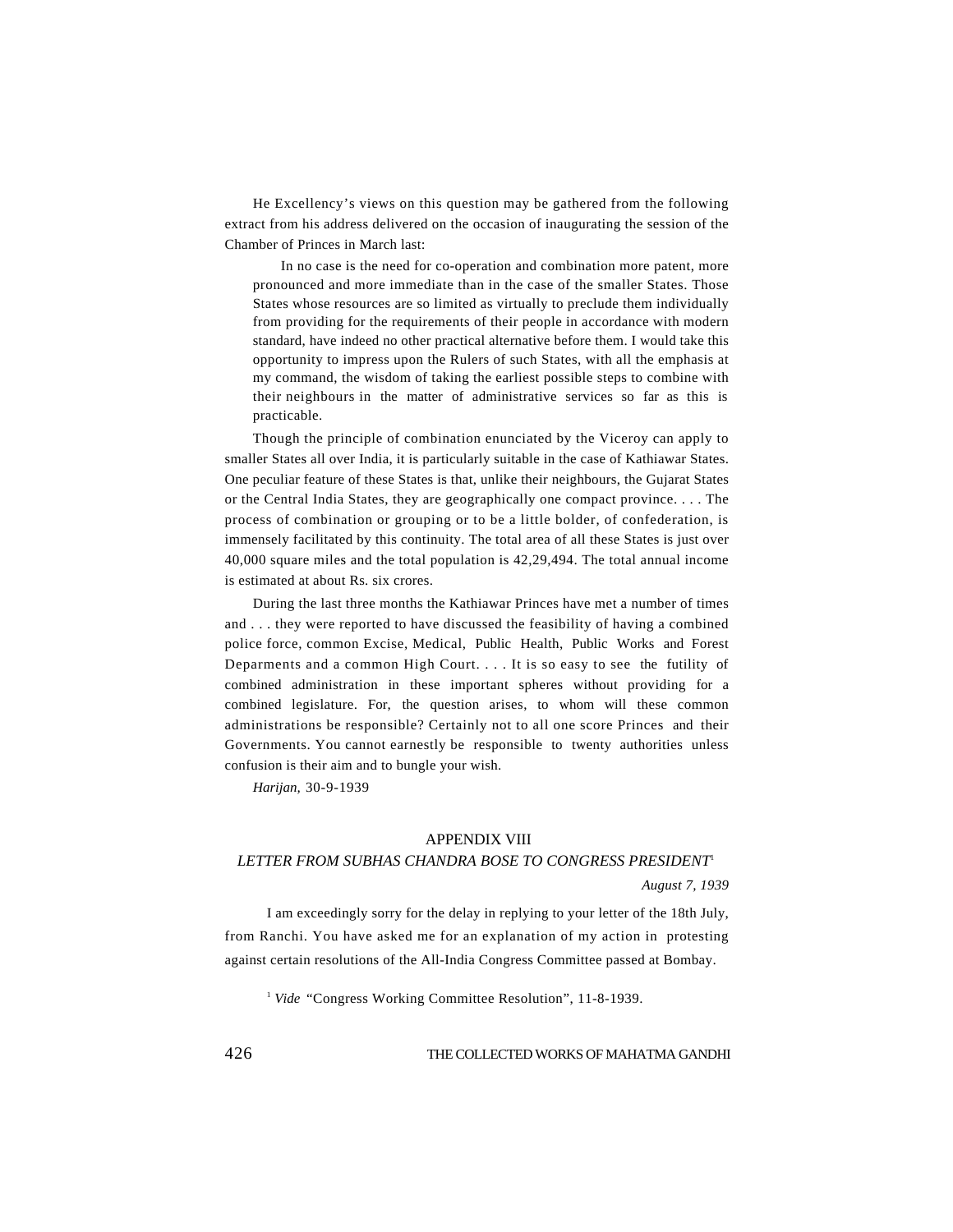In the first place, one has to distinguish between protesting against a certain resolution and actually defying it or violating it. What has so far happened is that I have only protested against two resolutions of the A.I.C C.

It is my constitutional right to give expression to my opinion regarding any resolution passed by the A.I.C.C. You will perhaps admit that it is customary with a large number of Congressman to express their views on resolutions passed by the A.I.C.C. when a particular session of that body comes to a close. If you grant Congressmen the right to express their views on resolutions passed by the A.I.C.C., you cannot draw a line and say that only favourable opinions will be allowed expression and unfavourable opinions will be banned. If we have the contitutional right to express our views then it does not matter if those views are favourable or unfavourable. Your letter seems to suggest that only expression of unfavourable views is to be banned.

We have so long been fighting the British Government among other things for our civil liberty. Civil liberty, I take it, includes freedom of speech. According to your point of view we are not to claim freedom of speech when we do not see eye to eye with the majority in the A.I.C.C. or in the Congress. It would be a strange situation if we are to have the right of freedom of speech as against the British Government but not as against the Congress or any body subordinate to it. If we are denied the right to adversely criticize resolutions of the A.I.C.C. which in our view are harmful to the country's cause then it would amount to denial of a democratic right. May I ask you in all seriousness if democratic rights are to be exercised only outside the Congress but not inside it ?

I hope you will agree that when a resolution is once passed by the A.I.C.C., it is open to us to have it reviewed or amended or altered or rescinded at a subsequent meeting of that body. I hope you will also agree that it is open to us to appeal against the A.I.C.C. to the higher court of appeal, namely, the open session of the Congress. You will agree further, I hope, that it is open to a minority to carry on a propaganda with a view to converting the majority to its point of view. Now how can we do this except by appealing to Congressmen through public meetings and through writings in the Press? The Congress today is not an organization of a handful of men. Its membership has, I believe, reached the neighbourhood of 45 lakhs. We can hope to appeal to the rank and file of the Congress and to convert them to our point of view only if we are allowed to write in the Press and also to hold meetings. If you maintain that once a resolution is passed in the A.I.C.C. it is sacrosanct and must hold good for ever, then you may have some justification for banning criticism of it. But if you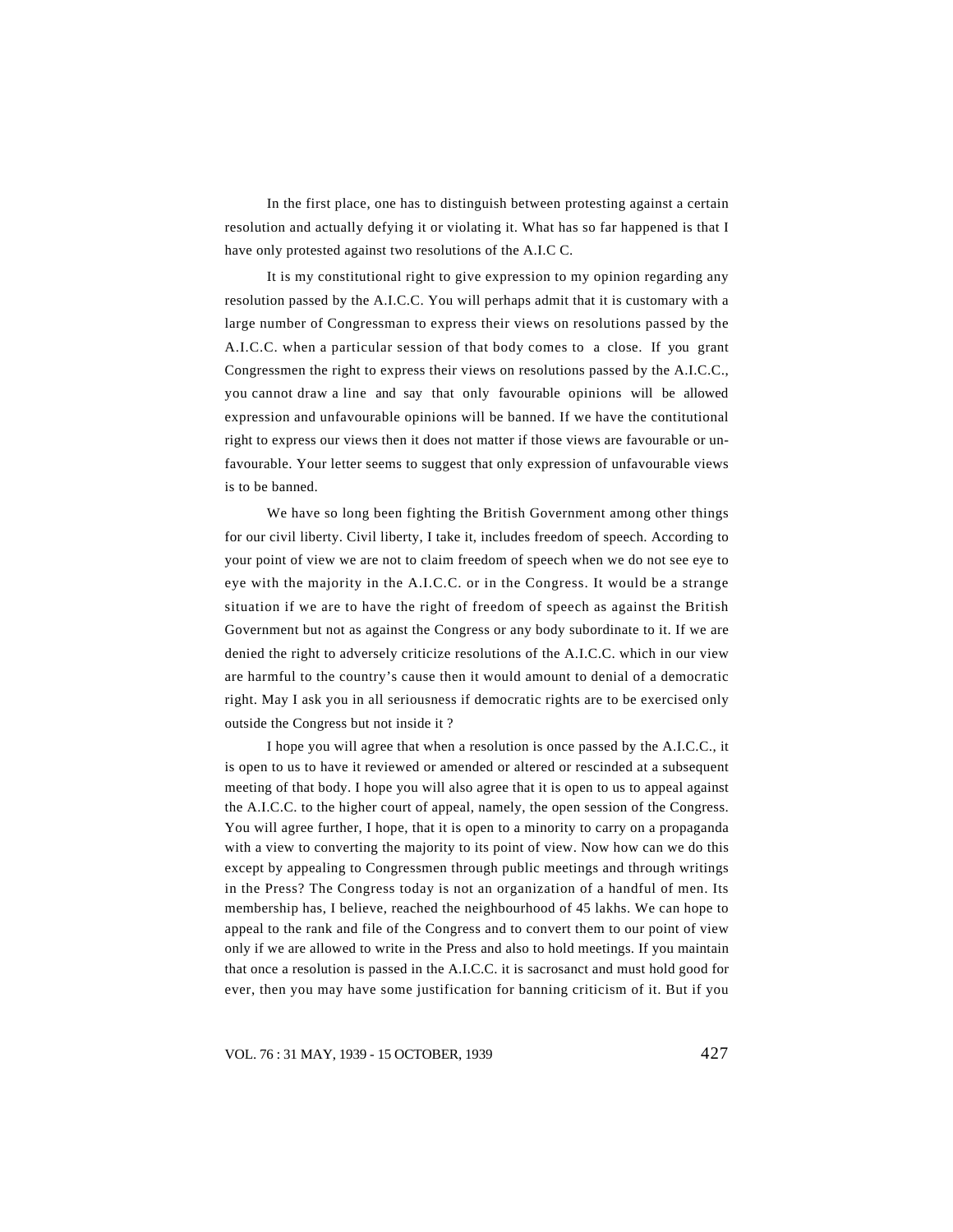grant us the right to review or amend or alter or rescind a particular resolution of the A.I.C.C. either through that body or through the open session of the Congress, then I do not see how you can gag criticism, as you have been trying to do.

I am afraid you are giving an interpretation to the word 'discipline' which I cannot accept. I consider myself to be a stern disciplinarian and I am afraid that in the name of discipline you are trying to check healthy criticism. Discipline does not mean denying a person his constitutional and democratic right.

Apart from the fact that it is our constitutional and democratic right to protest against resolutions which in our view are harmful to the country's cause, a consideration of the merits of the two resolutions will show that such protests were really called for. In our view these two resolutions, if given effect to, will serve to accentuate the drift towards constitutionalism, to increase the influence, power and authority of the Provincial Ministries at the cost of the Congress organizations, to isolate artificially the Congress from the general public as also the A.I.C.C. from the rank and file of the Congress. Moreover, they will serve to undermine the revolutionary spirit of the Congress. Consequently, in the best interests of the country, these two resolutions should be immediately held in abeyance and ultimately altered suitably or withdrawn.

In this connection I cannot help drawing your attention to certain incidents at the time of the Gaya Congress in 1922 and after. Please do not forget what the Swaraj Party did in those days. Please do not forget either that when the A.I.C.C. amended the resolution of the Gaya Congress, the Gujarat P.C.C. resolved to defy it.

Lastly, please do not forget that Mahatma Gandhi wrote<sup>1</sup> in *Young India*, if my recollection is correct, that the minority has the right to rebel. We have not gone so far yet as to actually rebel against the decision of the majority. We have simply taken the liberty of criticizing certain resolutions passed by the majority in the teeth of our opposition.

I am really surprised that you have made so much of what we regard as our inherent right. I hope you will accept my explanation as satisfactory. But if you do not do so, and if you decide to resort to disciplinary action, I shall gladly face it for the sake of what I regard as a just cause. In conclusion, I have to request that if any Congressman is penalized in connection with the events of the 9th July, then you will also take action against me. If the observance of an All-India Day of the 9th is a crime then I confess, I am the arch-criminal.

With kindest regards, *The Indian Annual Register, 1939,* Vol. II, pp. 219-20

<sup>1</sup> *Vide* "Notes - Congress A Fetish", 2-3-1922.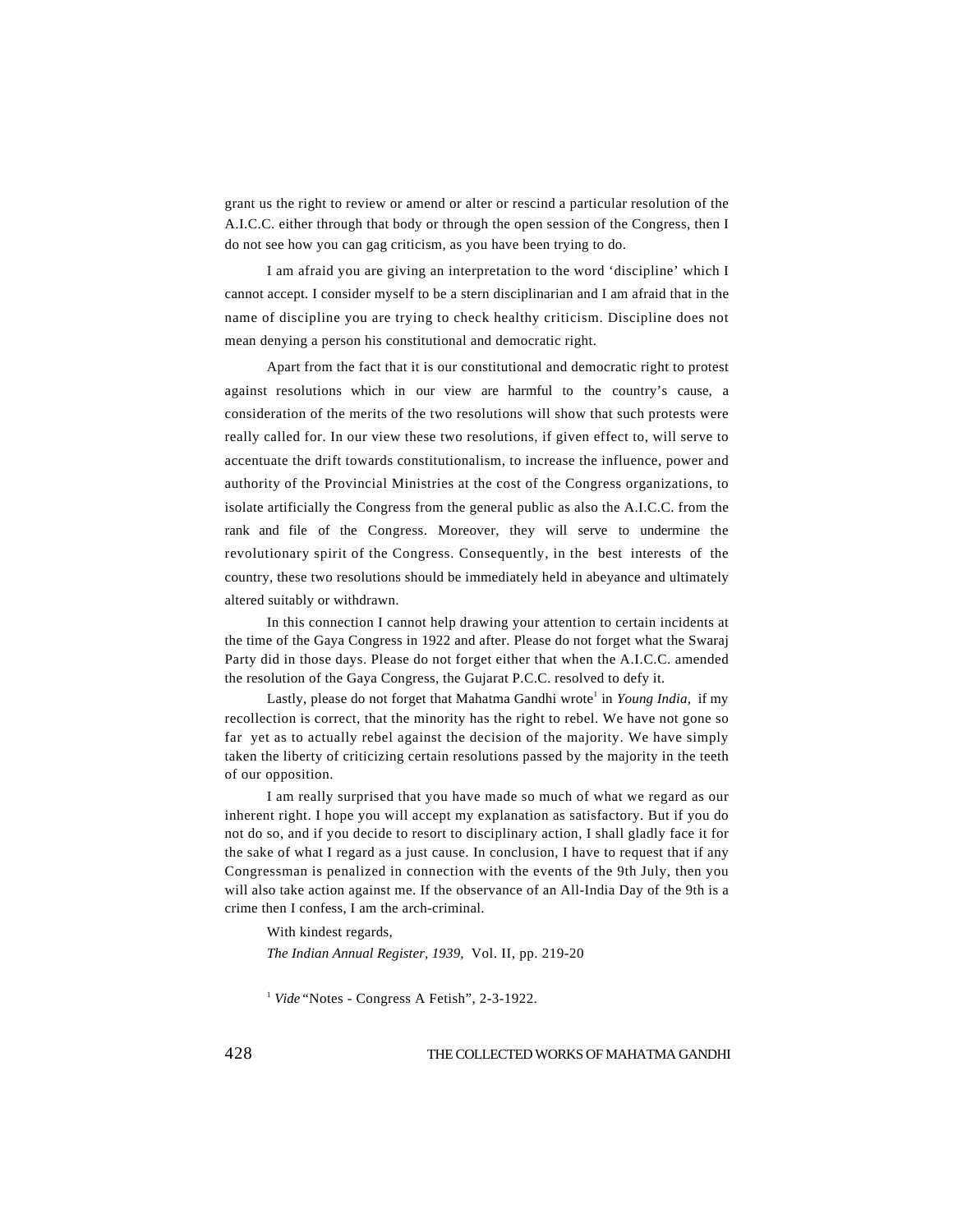# APPENDIX IX *CONGRESS PRESIDENT'S DECLARATION* <sup>1</sup>

*July 6, 1939*

I have been much surprised to read in the papers Shri Subhas Chandra Bose's statement fixing the 9th July for protesting against resolutions passed by the All-India Congress Committee at Bombay. It is well known that the resolution was passed after prolonged debate by a very large majority against the opposition of Shri Subhas Chandra Bose. If Committees subordinate to the All-India Congress Committee and office-bearers of such Committees or minorities within the Congress begin to defy such resolution and organize and hold protest meetings against decisions arrived at after full deliberation by the All-India Congress Committee or the Congress, there will be an end to all discipline within the Congress and a complete disruption of the organization. I therefore desire to impress on all Congress Committees and their office-bearers that the policy and practice of the Congress no less than loyalty to the Congress organization require that they should carry out and give effect to the resolutions passed by the All-India Congress Committee, and participation in and organizing of protests and condemnation against such resolution will be a breach of discipline. I trust the Congress Committees and their officebearers will desist from organizing or participating in such protests and demonstrations.

*The Indian Annual Register, 1939,* Vol. II, p. 219

# APPENDIX X *LETTER FROM CONGRESS PRESIDENT TO SUBHAS CHANDRA*  $ROSE<sup>2</sup>$

*July 18, 1939*

A delicate and difficult situation has been created by your action in organizing protests against certain resolutions of the All-India Congress Committee, passed at Bombay. As I made clear in the statements which I issued before the meetings of the 9th July were held, it appears to me that it will be impossible for the Congress organization to function if subordinate Committees and office-bearers of the Congress, whose duty it is to carry out and give effect to the resolution of the A.I.C.C. and the Congress, were, instead of doing that, to organize protests and

<sup>1</sup> *Vide* "Congress Working Committee Resolution", 11-8-1939. 2 *ibid*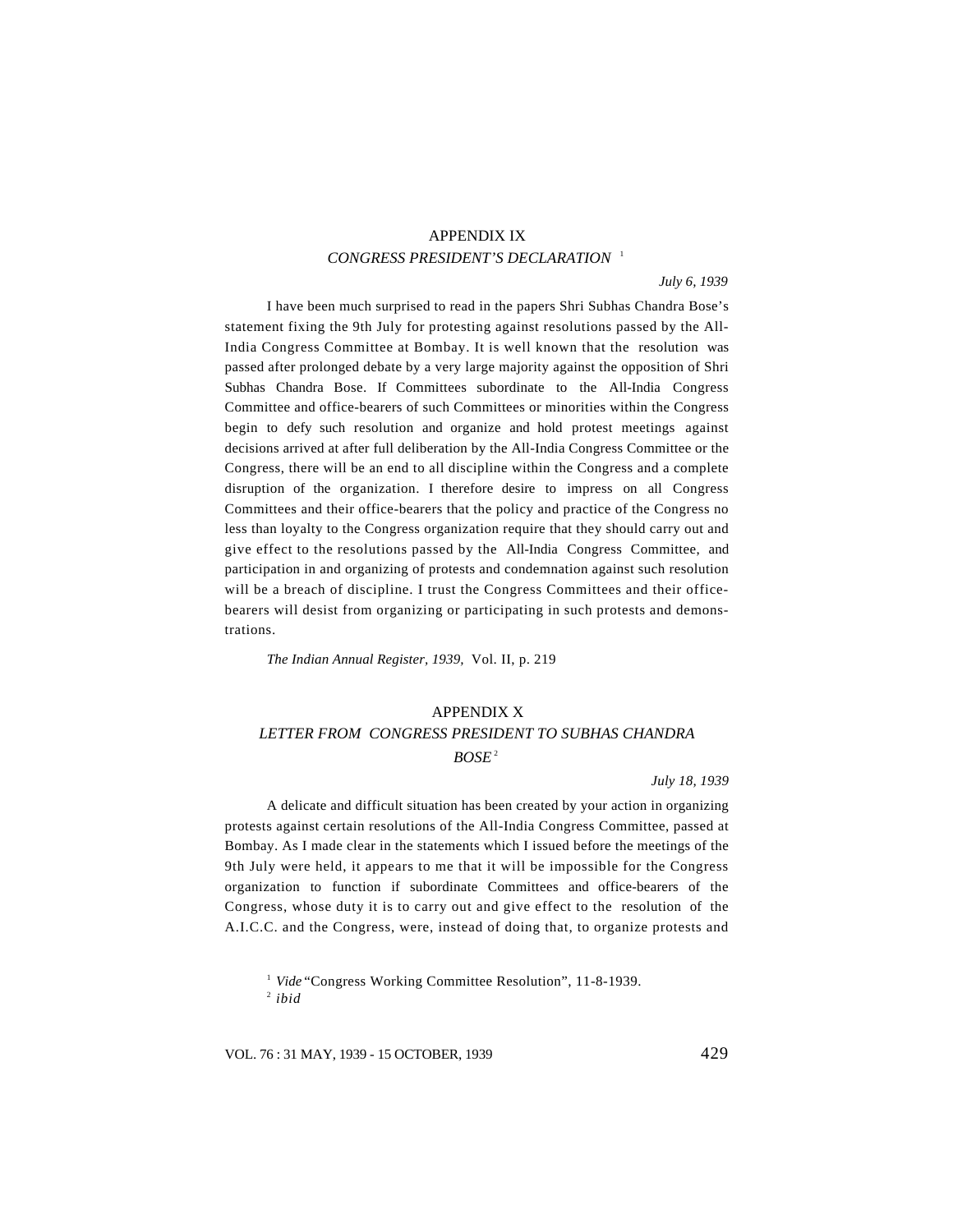demostrations against these resolutions. I personally look upon any such action on their part as not only destructive of all discipline but fraught with the gravest consequences for the future of the Congress organization. I shall therefore place the whole matter before the Working Committee for consideration and such action, disciplinary or otherwise, as it may think fit to take. But in order that the Committee may have your explanation of your action and your point of view also before it. I shall be obliged if you will let me have it at an early date.

*The Indian Annual Register, 1939,* Vol. II, p. 219

### APPENDIX XI

#### *CONGRESS WORKING COMMITTEE RESOLUTION <sup>1</sup>*

The Working Committee have given their earnest consideration to the critical international situation and to the danger of war that overhangs the world. In this world crisis the sympathies of the Working Committee are entirely with the people who stand for democracy and freedom, and the Congress has repeatedly condemned Fascist aggression in Europe, Africa and the Far East of Asia as well as the betrayal of democracy by British imperialism in Czechoslovakia and Spain. The Congress has further clearly enunciated its policy in the event of war and declared its determination to oppose all attempts to impose a war on India. The Committee are bound by this policy of the Congress and will give effect to it so as to prevent the exploitation of Indian resources for imperialist ends. The past policy of the British Government as well as the recent developments demonstrate abundantly that this Government does not stand for freedom and democracy and may at any time betray these ideals. India cannot associate herself with such a Government or be asked to give her resources for democratic freedom which is denied to her and which is likely to be betrayed.

At its meeting held in Calcutta on May 1, 1939, the All-India Congress Committee reiterated this policy of the Congress and expressed its disapproval of the despatch of Indian troops to foreign countries. In spite of this clear expression of opinion, the British Government has sent, or is sending Indian troops to Egypt and Singapore against the declared will of the Indian people. Even apart from the war situation, the Central Legislative Assembly has previously declared that no Indian troops should be sent abroad without the consent of the Legislature. The British Government has thus flouted the declaration of the Congress and the Assembly and

<sup>1</sup>Vide "Statement to the Press", 23-9-1939; 28-9-1939; 18-10-1939; "A Statement", 20-9-1939; "Unconditional Support?", 30-10-1939 and "Congress Working Committee Resolution", 22-11-1939.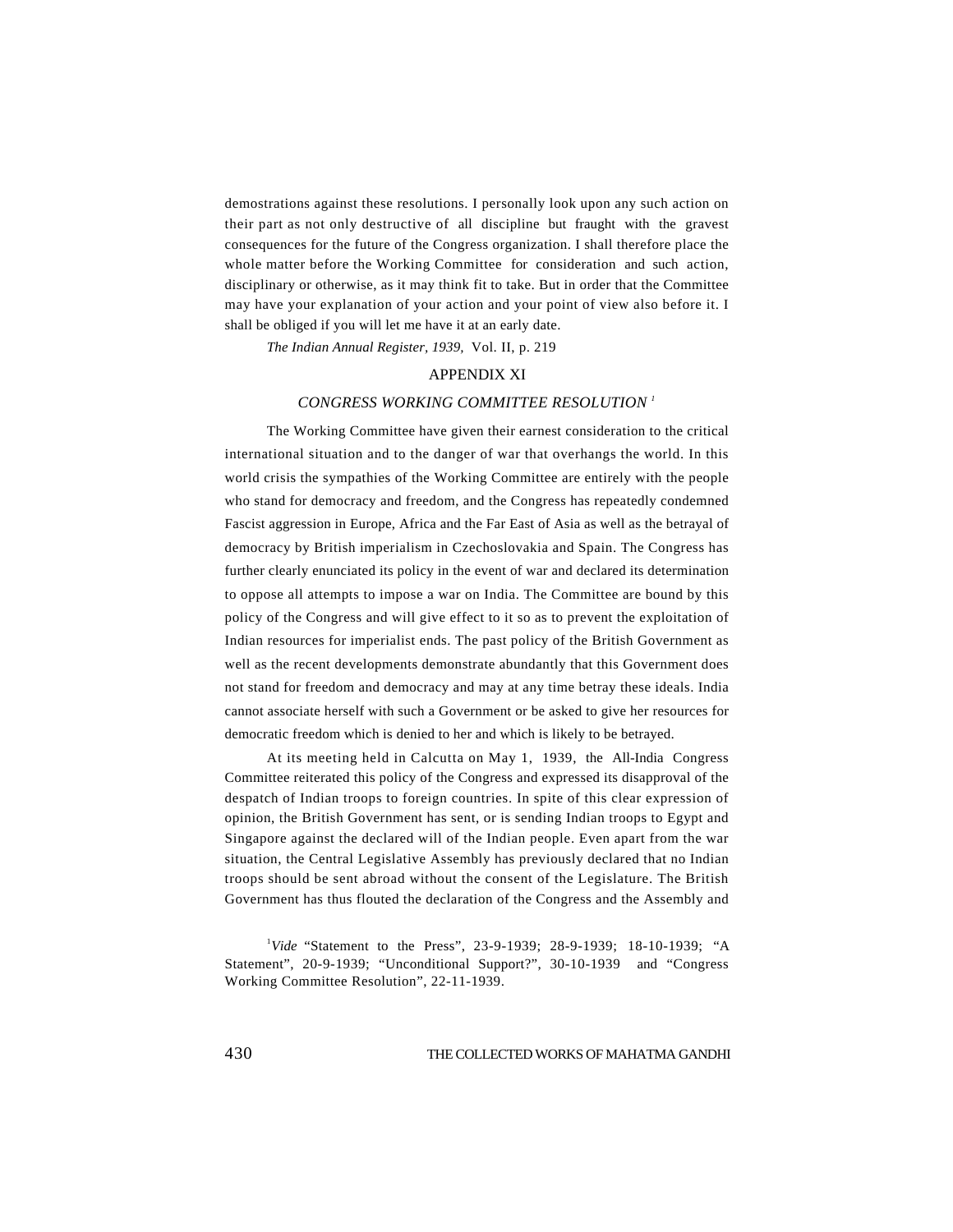has taken steps which might inevitably lead to India's entanglement in a war. It has further prolonged the life of the Central Assembly by another year. The Working Committee cannot accept these decisions of the British Government and must not only dissociate themselves from them but also take such steps as may be necessary to give effect to the Congress members of the Central Legislative Assembly to refrain from attending the next session of the Assembly.

The Committee further remind Provincial Governments to assist in no way the war preparations of the British Government and to keep in mind the policy laid down by the Congress, to which they must adhere. If the carrying out of this policy leads to the resignations or removal of the Congress Ministers they must be prepared for this contingency.

In the event of a war crisis leading to danger to any part of India from the air or otherwise it may be necessary for protective measures to be taken. The Committee will be prepared to encourage such measures if they are within the control of the popular Ministries in the Provinces. The Committee are however not agreeable to such protective measures being used as a cloak for war preparations under the control of the Imperial Government.

*The Indian Annual Register, 1939,* Vol, II, pp. 214-5

# APPENDIX XII *LETTER FROM YADAVINDRA SINGH* <sup>1</sup>

RANBIR VILLA, CHAIL, *September 9, 1939*

#### DEAR MR. GANDHI,

I thank you for your letter dated the 30th ultimo enclosing a copy of the letter reported to have been despatched to me on the 3rd August which, as I intimated you in my telegram dated 28th ultimo, was never received by me. I was somewhat surprised to learn of the publication in the vernacular Press of the letter from your correspondent together with your comments and was inclined to think that since you did not consider it worthwhile to await my reply before releasing to the Press your correspondent's letter, it was unnecessary for me to reply to your letter. However, I have since received your message conveyed through my vakil at Simla informing that whereas an intimation had been given in time to the English Press to withhold publication of this matter, owing to rush of work similar instructions could not be conveyed to the vernacular Press. I am, indeed, thankful to you for intimating me that the comments that have already appeared in the vernacular Press will be revised or withdrawn in case it was considered necessary on receipt of my reply.

<sup>1</sup>*Vide* "Statement to the Press", 23-9-1939and "Remarks on *A Maharaja's Threat*", 12-9-1939. Only excerpts are reproduced here.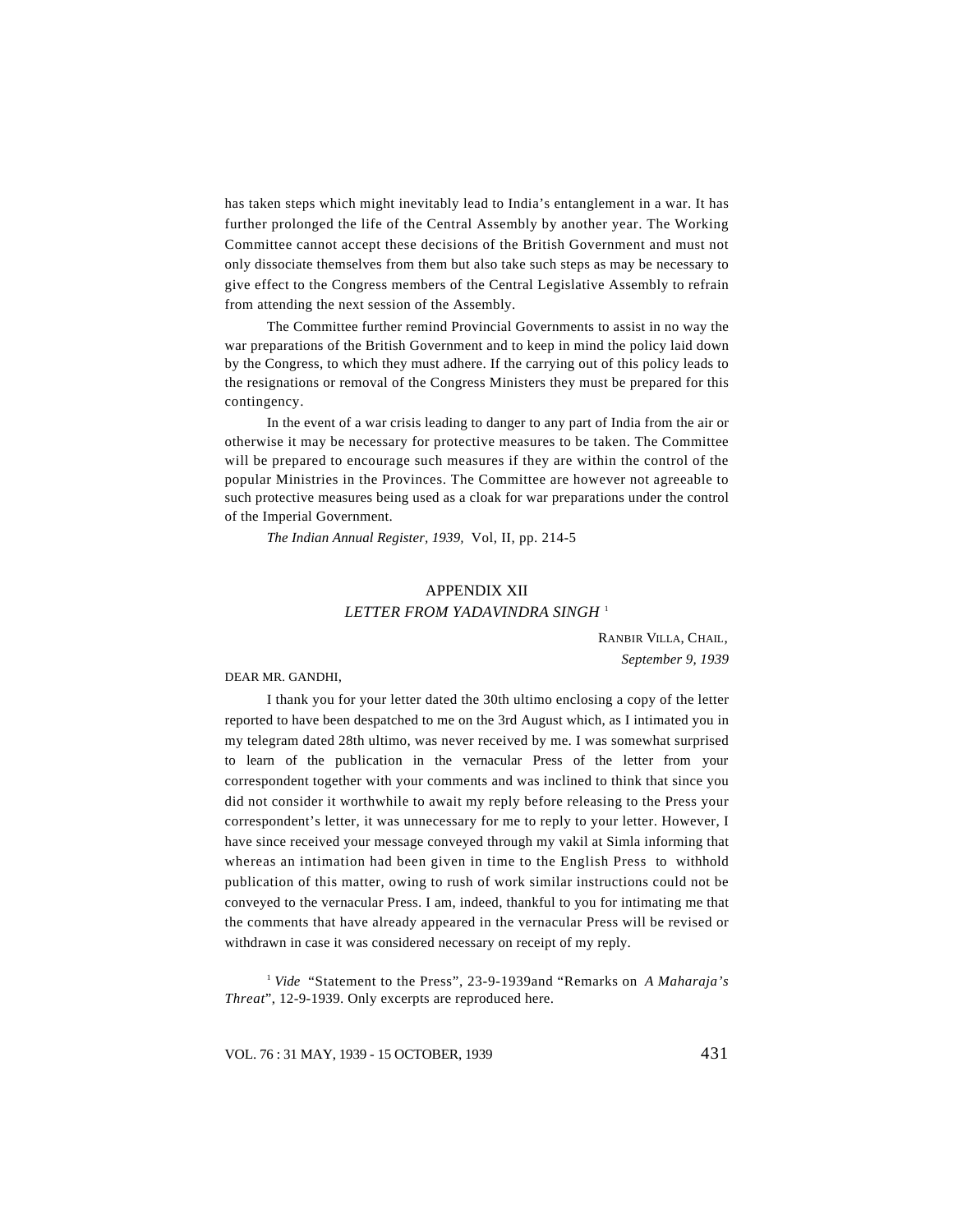Your correspondent's letter deals with two issues, namely, (a) the *Hidayat* of 1988 and (b) the threatening language alleged to have been used by me during the course of an interview I gave to the deputation that waited upon me on the 18th July. .

The main criticism against the *Hidayat* has been that since it was intended to meet a special situation, its retention as a permanent law of the land was not justifiable. The communal disturbances, as you will agree, were precisely the kind of special situation to meet which the Government have to keep themselves armed with such special legislation. It will appear, therefore, that it is the abuse, by those who were responsible for disturbing intercommunal harmony, of the liberty conferred on them, which was responsible for the subsequent order enjoining the enforcement of the provisions of the *Hidayat.* The fact that this unfortunate occurrence rendered it necessary for me to invoke the provisions of the *Hidayat,* was appreciated even by those who had earlier organized agitation against this enactment, as is evident from their voluntary decision to abide by the order issued by me on the 25th of May. The period for which the enforcement of the *Hidayat* was enjoined is not yet over; however, as the communal situation has since eased considerably and I have exercised clemency and withdrawn cases against those involved in this communal clash. I would have considered the desirability of revising the provisions of the *Hidayat,* but as you are aware, war has since broken out and while for the successful prosecution thereof emergency measures curtailing civic rights and liberties are being enforced, this emergency legislation has of necessity to be retained on the statute-book. I have not the least intention of going back over the assurance that was given by the District Nazim, Sunam, but I am obliged to await more favourable circumstances to do the needful.

As regards the version of what transpired at the interview I gave to the deputation on the 18th July, I am sorry your correspondent has twisted what I told the deputationists and his letter contains several half-truths and mis-statements. I had assured them that while I was most anxious to redress the genuine grievances of my subjects, I did not approve of their being misled by those who were actuated by motives not wholly impersonal. I do not precisely remember the words I used, but I think I told them that I would readily respond to all legitimate wishes of my people but would not be intimidated by any agitation engineered by those not directly interested in the points at issue nor would I accept any dictation from any outside agency.

In view of what I have stated above, I feel your comments that have appeared in the vernacular Press do not seem to be called for and I trust you will be good enough to withdraw them. I thank you for the courtesy you have shown me in inviting my comments on your correspondent's letter.

> *Yours sincerely,* YADAVINDRA SINGH

*Harijan,* 16-9-1939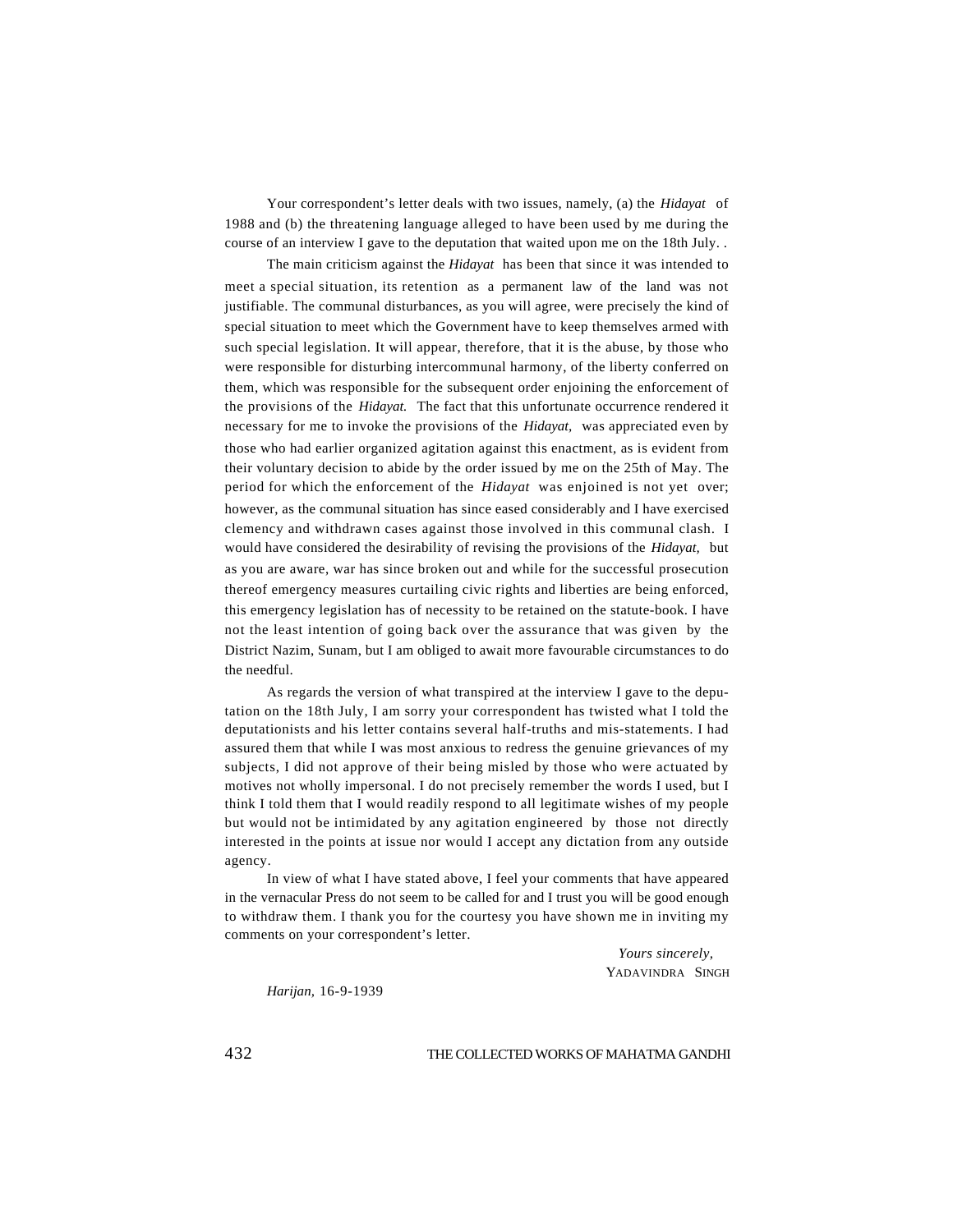## APPENDIX XIII

## *WORKING COMMITTEE'S MANIFESTO*<sup>1</sup>

1. The Working Committee have given their earnest consideration to the grave crisis that has developed owing to the declaration of war in Europe. The principles which should guide the nation in the event of war have been repeatedly laid down by the Congress, and only a month ago this Committee reiterated them and expressed their displeasure at the flouting of Indian opinion by the British Government in India. As a first step to dissociate themselves from this policy of the British Government, the Committee called upon the congress members of the Central Legislative Assembly to refrain from attending the next session. Since then the British Government have declared India as a belligerent country, promulgated ordinances, passed the Government of India Act Amending Bill, and taken other far-reaching measures which affect the Indian people vitally, and circumscribe and limit the powers and the activities of the Provincial Governments. This has been done without the consent of the Indian people whose declared wishes in such matters have been deliberately ignored by the British Government. The Working Committee must take the gravest view of these developments.

2. The Congress has repeatedly declared its entire disapproval of the ideology and practice of Fascism and Nazism and their glorification of war and violence and the suppression of the human spirit. It has condemned the aggression in which they have repeatedly indulged and their sweeping away of well-established principles and recognized standards of civilized behaviour. It has seen in Fascism and Nazism the intensification of the principle of imperialism against which the Indian people have struggled for many years. The Working Committee must therefore unhesitatingly condemn the latest aggression of the Nazi Government in Germany against Poland and sympathize with those who resist it.

3. The Congress has further laid down that the issue of war and peace for India must be decided by the Indian people, and no outside authority can impose this decision upon them nor can the Indian people permit their resources to be exploited for imperialist ends. Any imposed decision, or attempt to use Indian resources, for purposes not approved by them, will necessarily have to be opposed by them. If cooperation is desired in a worthy cause, this cannot be obtained by compulsion and imposition, and the Committee cannot agree to the carrying out by the Indian people of orders issued by external authority. Co-operation must be between equals by mutual

<sup>1</sup> *Vide*" A Statement", 20-9-1939; Statement to the Press", 15-9-1939; 28-9-1939; 18-10-1939; "The Only Way", 19-11-1939 and "Congress Working Committee Resolution", 22-11-1939.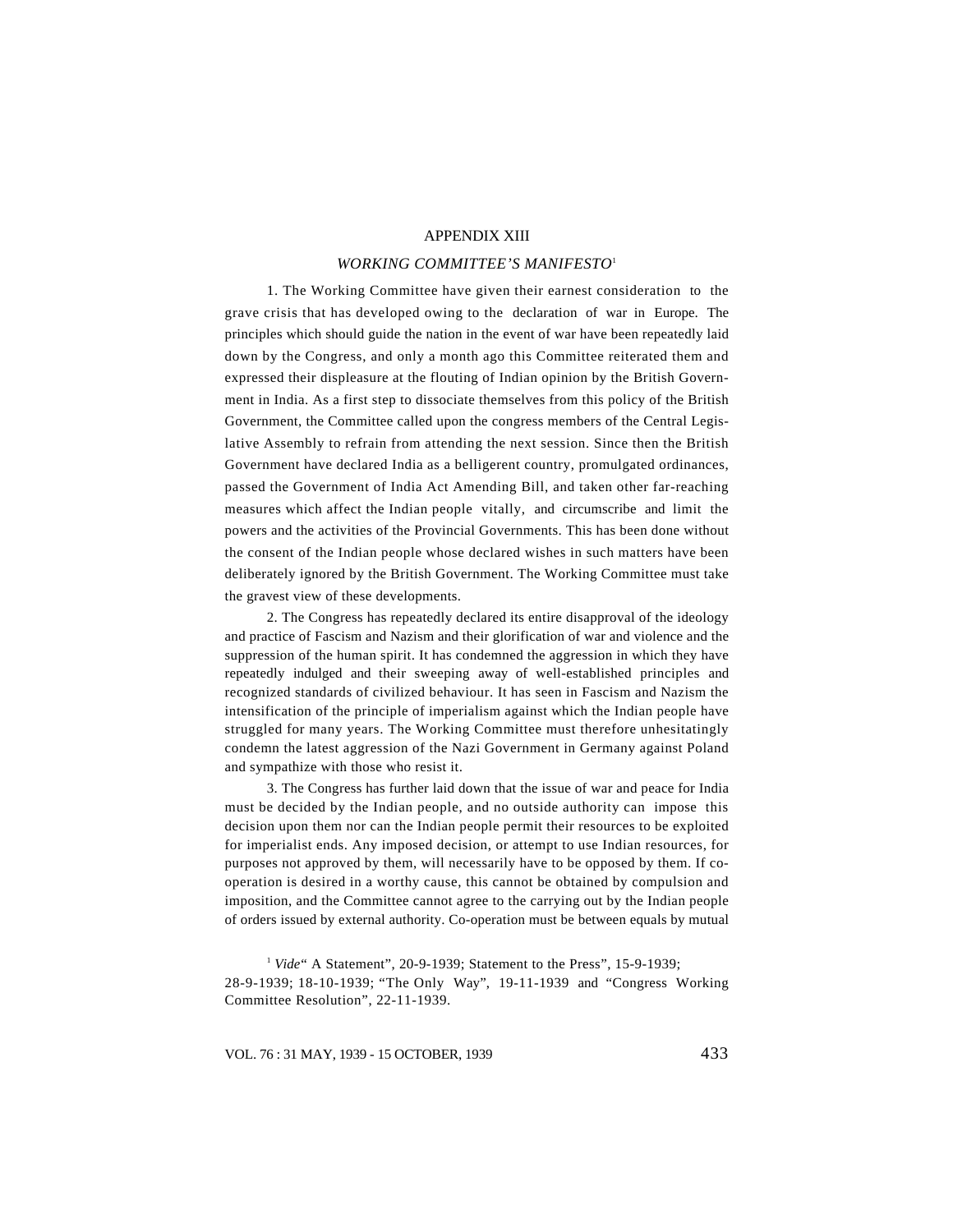consent for a cause which both consider to be worthy. The people of India have in the recent past, faced great risks and willingly made great sacrifices to secure their own freedom and establish a free democratic State in India, and their sympathy is entirely on the side of democracy and freedom. But India cannot associate herself in a war said to be for democratic freedom when that very freedom is denied to her, and such limited freedom as she possesses taken away from her.

4. The Committee are aware that the Governments of Great Britain and France have declared that they are fighting for democracy and freedom and to put an end to aggression. But the history of the recent past is full of examples showing the constant divergence between the spoken word, the ideals proclaimed and the real motives and objectives. During the war of 1914-18, the declared war aims were the preservation of democracy, self-determination and the freedom of small nations, and yet the very Governments which solemnly proclaimed these aims entered into secret treaties embodying imperialist designs for the carving up of the Ottoman Empire. While stating that they did not want any acquisition of territory, the victorious Powers added largely to their colonial domains. The present European war itself signifies the abject failure of the Treaty of Versailles and of its makers, who broke their pledged word and imposed an imperialist peace on the defeated nations. The one hopeful outcome of that Treaty, the League of Nations, was muzzled and strangled at the outset and later killed by its parent States.

5. Subsequent history has demonstrated afresh how even a seemingly fervent declaration of faith may be followed by an ignoble desertion. In Manchuria the British Government connived at aggression; in Abyssinia they acquiesced in it. In Czechoslovakia and Spain democracy was in peril and it was deliberately betrayed, and the whole system of collective security was sabotaged by the very Powers who had previously declared their firm faith in it.

6. Again it is asserted that democracy is in danger and must be defended, and with this statement the Committee are in entire agreement. The Committee believe that thepeoples of the West are moved by this ideal and objective and for these they are prepared to make sacrifices. But again and again the ideals and sentiments of the people and of those who have sacrificed themselves in the struggle have been ignored and faith has not been kept with them.

7. If the war is to defend the status quo—imperialist possessions, colonies, vested interests and privileges—then India can have nothing to do with it. If, however, the issue is democracy and a world order based on democracy, then India is intensely interested in it. The Committee are convinced that the interests of Indian democracy do not conflict with the interests of British democracy or of world democracy. But there is an inherent and ineradicable conflict between democracy for India or elsewhere and imperialism and Fascism. If Great Britain fights for the maintenance and extension of democracy, then she must necessarily end imperialism in her own possessions, establish full democracy in India, and the Indian people must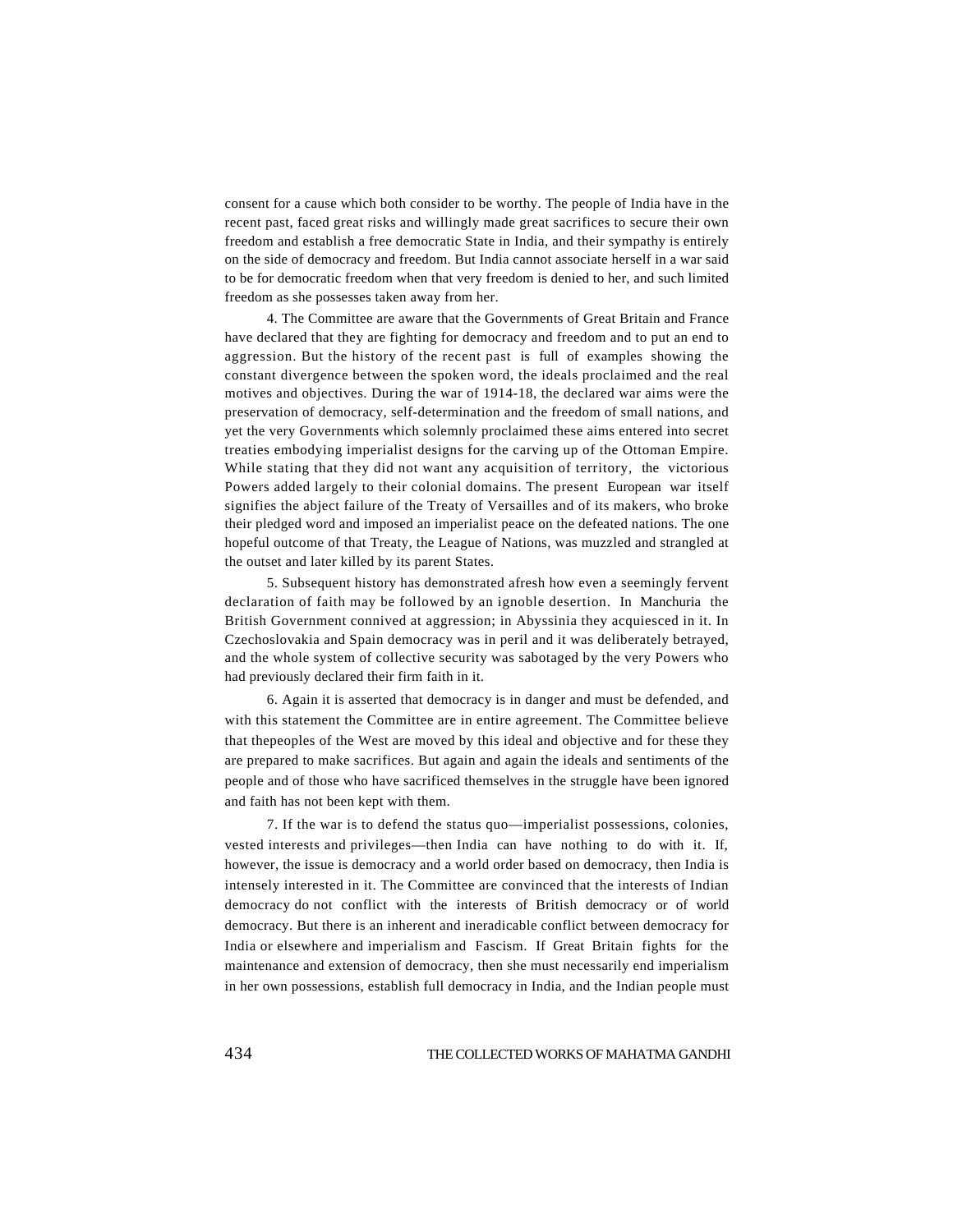have the right of self-determination by framing their own constitution through a Constituent Assembly without external interference, and must guide their own policy. A free, democratic India will gladly associate herself with other free nations for mutual defence against aggression and for economic co-operation. She will work for the establishment of a real world order based on freedom and democracy, utilizing the world's knowledge and resources for the progress and advancement of humanity.

8. The crisis that has overtaken Europe is not of Europe only but of humanity and will not pass like other crises or wars leaving te essential structure of the presentday world intact. It is likely to refashion the world for good or ill, politically, socially and economically. This crisis is the inevitable consequence of the social and political conflicts and contradictions which have grown alarmingly since the last great war, and it will not be finally resolved till these conflicts and contradictions are removed and a new equilibrium established. That equilibrium can only be based on the ending of the domination and exploitation of one country by another, and on a reorganization of economic relations on a juster basis for the common good of all. India is the crux of the problem, for India has been the outstanding example of modern imperialism, and no refashioning of the world can succeed which ignores this vital problem. With her vast resources she must play an important part in any scheme of world recognization. But she can only do so as a free nation whose energies have been released to work for this great end. Freedom today is indivisible and every attempt to retain imperialist domination in any part of the world will lead inevitably to fresh disaster.

9. The Working Committee have noted that many Rulers of Indian States have offered their services and resources and expressed their desire to support the cause of democracy in Europe. If they must make their professions in favour of democracy abroad, the Committee would suggest that their first concern should be the introduction of democracy within their own States in which today undiluted autocracy reigns supreme. The British Government in India is more responsible for this autocracy than even the Rulers themselves, as has been made painfully evident during the past year. This policy is the very negation of democracy and of the new world order for which Great Britain claims to be fighting in Europe.

10. As the Working Committee view past events in Europe, Africa and Asia, and more particularly past and present occurrences in India, they fail to find any attempt to advance the cause of democracy or self-determination, or any evidence that the present war declarations of the British Government are being, or are going to be, acted upon. The true measure of democracy is the ending of imperialism and Fascism alike and the aggression that has accompanied them in the past and the present. Only on that basis can a new order be built up. In the struggle for that new world order, the Committee are eager and desirous to help in every way. But the Committee cannot associate themselves or offer any co-operation in a war which is conducted on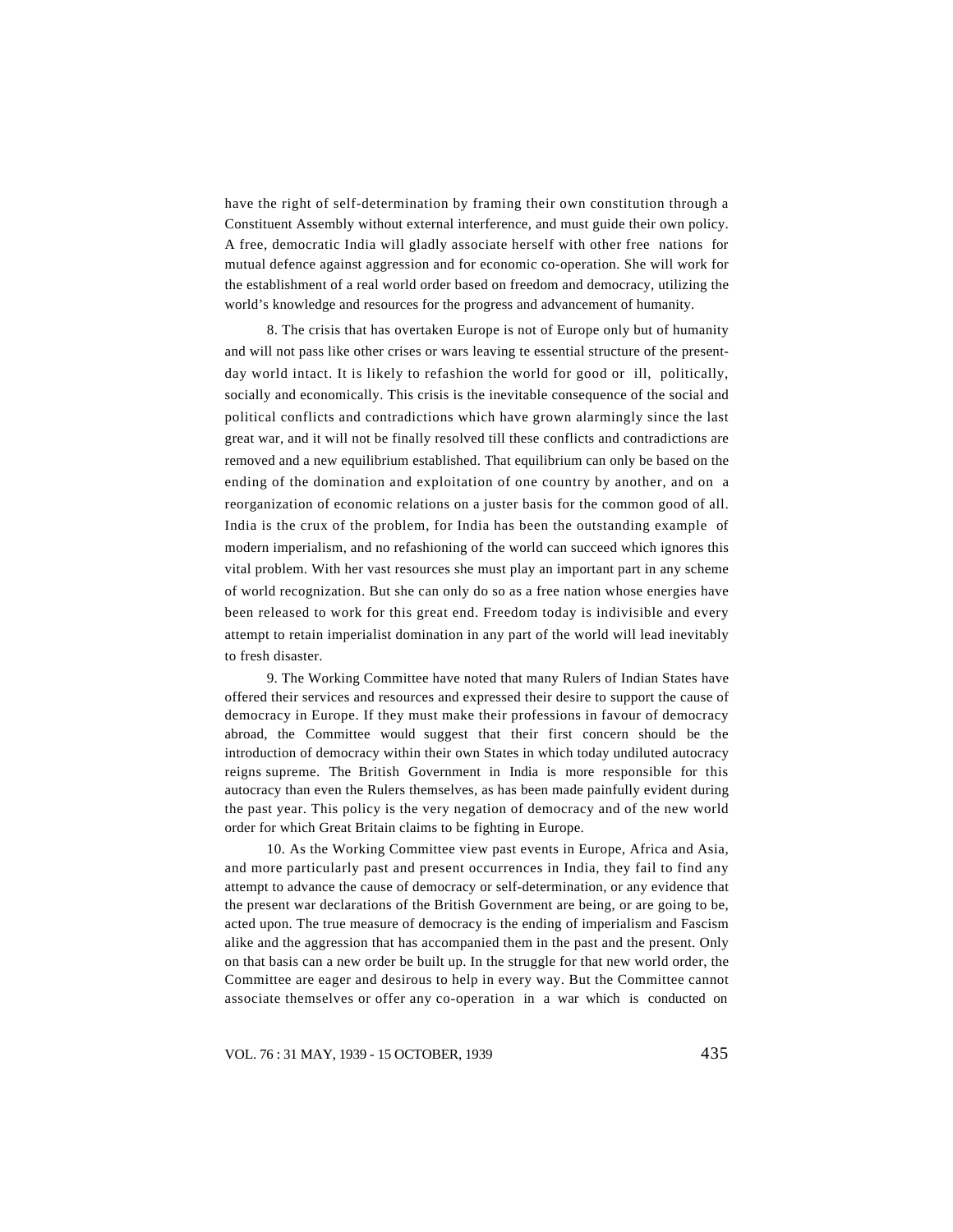imperialist lines and which is meant to consolidate imperialism in India and elsewhere.

11. In view, however, of the gravity of the occasion and the fact that the pace of events during the last few days has often been swifter than the working of men's minds, the Committee desire to take no final decision at this stage, so as to allow for the full elucidation of the issues at stake, the real objectives aimed at, and the position of India in the present and in the future. But the decision cannot long be delayed as India is being committed from day to day to a policy to which she is not a party and of which she disapproves.

12. The Working Committee therefore invite the British Government to declare in unequivocal terms what their war aims are in regard to democracy and imperialism and the new order that is envisaged, in particular, how these aims are going to apply to India and to be given effect to in the present. Do they include the elimination of imperialism and the treatment of India as a free nation whose policy will be guided in accordance with the wishes of her people? A clear declaration about the future, pledging the Government to the ending of imperialism and Fascism alike, will be welcomed by the people of all countries, but it is far more important to give immediate effect to it, to the largest possible extent, for only this will convince the people that the declaration is meant to be honoured. The real test of any declaration is its application in the present, for it is the present that will govern action today and give shape to the future.

13. War has broken out in Europe and the prospect is terrible to contemplate. But war has been taking its heavy toll of human life during the past year in Abyssinia, Spain and China. Innumerable innocent men, women and children have been bombed to death from the air in open cities, cold-blooded massacres, torture and utmost humiliation have followed each other in quick succession during these years of horror. That horror grows, and violence and the threat of violence shadow the world, unless checked and ended, will destroy the precious inheritance of past ages. That horror has to be chcked in Europe and China, but it will not end till its root causes of Fascism and imperialism are removed. To that end, the Working Committee are prepared to give their co-operation. But it will be infinite tragedy if even this terrible war is carried on in the spirit of imperialism and for the purpose of retaining this stucture which is itself the cause of war and human degradation.

14. The Working Committee wish to declare that the Indian people have no quarrel with the German people or the Japanese people or any other people. But they have a deep-rooted quarrel with systems which deny freedom and are based on violence and aggression. They do not look forward to a victory of one people over another or to a dictated peace, but to a victory of real democracy for all the people of all countries and a world freed from the nightmare of violence and imperialist oppression.

15. The Committee earnestly appeal to the Indian people to end all internal conflict and controversy and, in this grave hour of peril, to keep in readiness and hold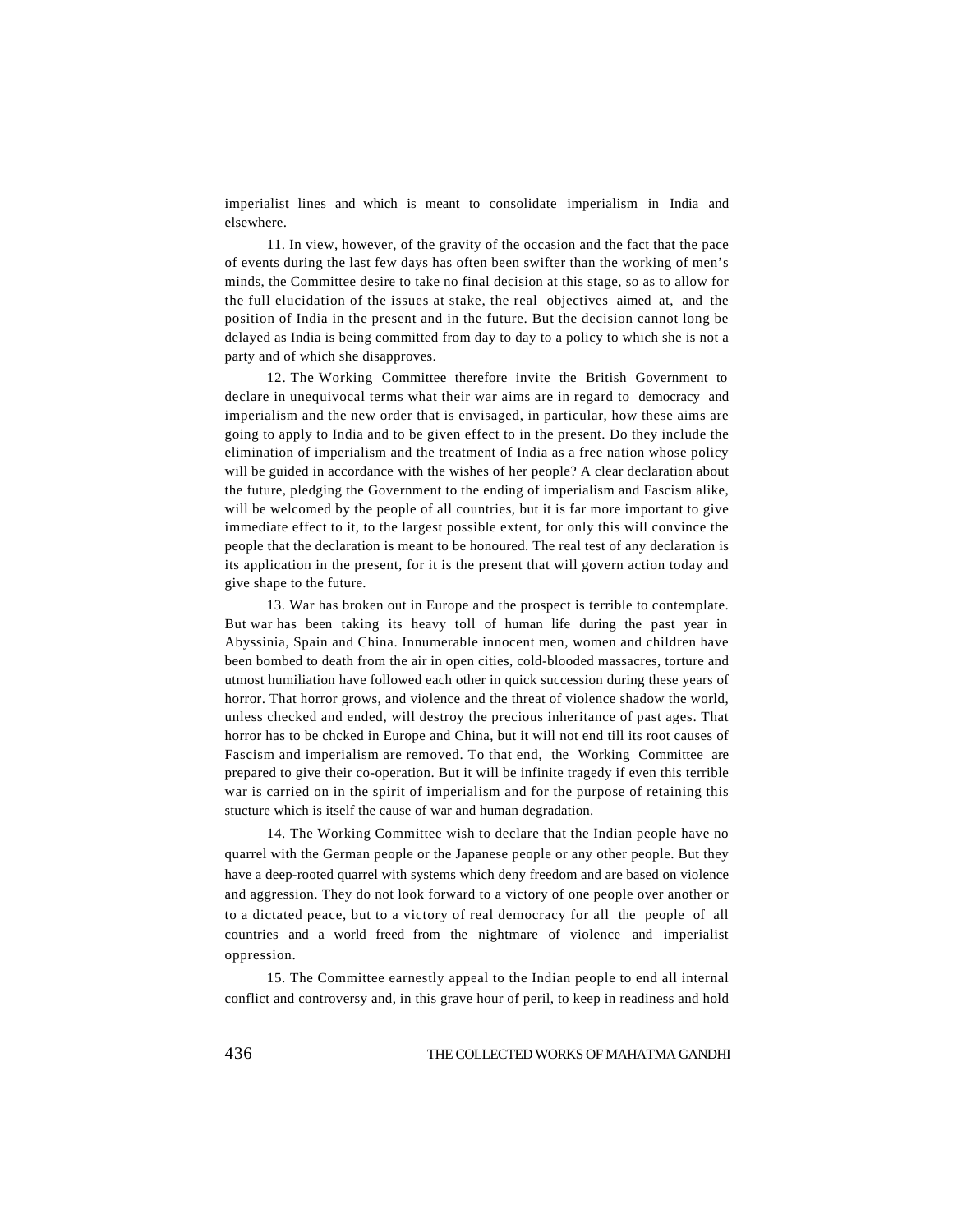together as a united nation, calm of purpose and determined to achieve the freedom of India within the larger freedom of the world.

WARDHA, September 14, 1939 *Harijan,* 23-9-1939

## APPENDIX XIV

## *A. I. C. C. RESOLUTION*<sup>1</sup>

The declaration of war in Europe has created an international situation of the gravest import to the world and to India, and the A. I. C. C., charged with the heavy responsibility of guiding the people of India in this moment of world crisis, has sought guidance from the principles and declarations of the Congress in considering this grave situation. The Congress has been guided throughout by its objective of achieving the independence of the Indian people and the establishment of a free democratic State in India wherein the rights and interests of all minorities are preserved and safeguarded. The means it has adopted in its struggles and activities have been peaceful and legitimate, and it has looked upon war and violence with horror and as opposed to progress and civilization. In particular, the Congress has declared itself opposed to all imperialist wars and to the domination of one country over another.

In spite of the repeated declarations of the Congress in regard to war, the British Government have declared India a belligerent country without the consent of the Indian people and various far-reaching measures have been hurried through the legislatures and promulgated in the form of ordinances, vitally affecting them and circumscribing and limiting the powers of the Provincial Governments.

The A. I. C. C., however, does not wish to take any final decision precipitately and without giving every opportunity for the war and peace aims of the British Government to be clarified, with particular reference to India. The committee approves of and endorses the statement issued by the Working Committee on September 14, 1939, on the war crisis, and repeats the invitation contained therein to the British Government to state their war and peace aims.

While the Committee condemns Fascism and Nazi aggression, it is convinced that peace and freedom can only be established and preserved by an extension of democracy to all colonial countries and by the application of the principle of selfdetermination to them so as to eliminate imperialist control. In particular, India must

<sup>&</sup>lt;sup>1</sup> *Vide* "Discussion with a Friend", on or after 10-10-1939; "Statement to the Press", 28-9-1939; 13-10-1939; and 18-10-1939.